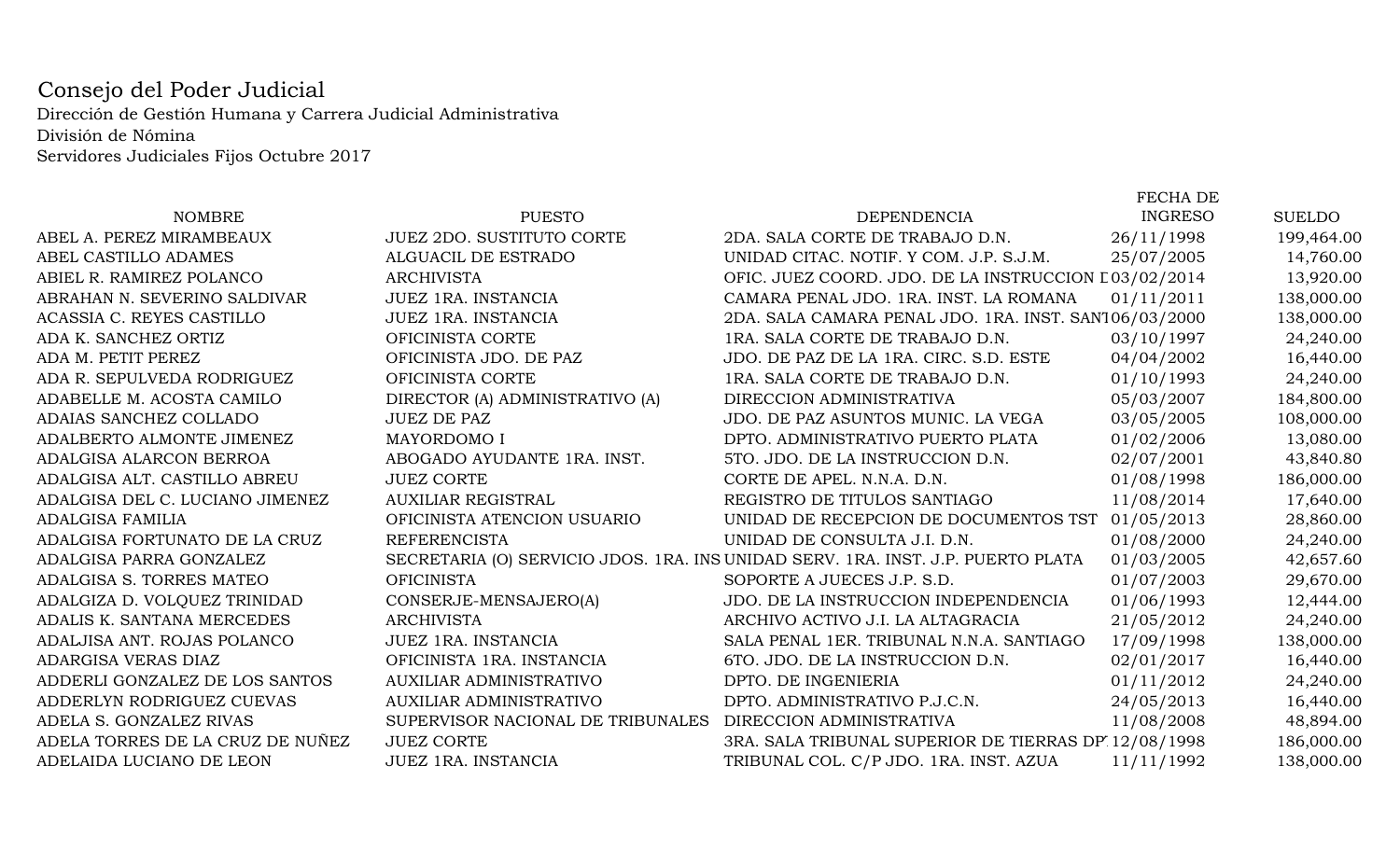| ADELFA A. HERRERA TERRERO        | SECRETARIA(O) 1RA. INSTANCIA     | CAMARA PENAL JDO. 1RA. INST. S.J.M.                     | 18/09/1970 | 6,141.00   |
|----------------------------------|----------------------------------|---------------------------------------------------------|------------|------------|
| ADELINA DEL C. BATISTA SANTANA   | ANALISTA JURIDICO                | PRECALIFICACION R.T.                                    | 04/06/2001 | 35,280.00  |
| ADELISA ALT. DE LA ROSA BAUTISTA | SECRETARIA (O) PRIMERA INSTANCIA | CAMARA PENAL JDO. 1RA. INST. HATO MAYOR                 | 17/03/2008 | 38,088.00  |
| ADELYN S. RAMIREZ BELTRE         | OFICINISTA 1RA. INSTANCIA        | CAMARA CIVIL JDO. 1RA. INST. S.J.M.                     | 13/11/2014 | 15,720.00  |
| ADENY C. SANTANA RODRIGUEZ       | OFICINISTA JDO. DE PAZ           | JDO. DE PAZ DE LA 2DA. CIRC. SANTIAGO                   | 10/02/2016 | 14,760.00  |
| ADIEL E. SIERRA PUJOLS           | SOPORTE TECNICO II               | OFIC. DE TECNOLOGIAS REGIONAL ZONA SUR                  | 14/03/2001 | 34,980.00  |
| ADOLFO CEDEÑO RIJO               | <b>VIGILANTE</b>                 | JDO. DE PAZ MAIMON                                      | 01/08/1998 | 12,780.00  |
| ADOLFO G. DIAZ NUÑEZ             | ABOGADO AYUDANTE                 | SOPORTE A JUECES J.P. SANTIAGO                          | 03/03/2003 | 48,894.00  |
| ADOLFO MEDINA REYES              | ABOGADO AYUDANTE                 | SOPORTE A JUECES J.P. MONSEÑOR NOUEL                    | 01/05/2012 | 48,894.00  |
| ADOLFO Y. UREÑA SANCHEZ          | <b>JUEZ CORTE</b>                | CAMARA PENAL CORTE APEL. LA VEGA                        | 16/06/1998 | 186,000.00 |
| ADOLIS ALF. BEATO RODRIGUEZ      | AUXILIAR R.T.                    | REGISTRO DE TITULOS MAO                                 | 26/06/2014 | 15,720.00  |
| ADONIS L. RECIO PEREZ            | OFICINISTA CORTE                 | 3RA. SALA TRIBUNAL SUPERIOR ADMINISTRATIV 16/06/2015    |            | 24,240.00  |
| ADONIS RAMIREZ ZABALA            | OFICINISTA J.O.                  | TRIBUNAL DE TIERRAS J.O. S.J.M.                         | 03/10/2017 | 13,362.00  |
| ADONIS RUBIO PUJOLS              | OFICINISTA JDO. DE PAZ           | JDO. DE PAZ DE LA 2DA. CIRC. D.N.                       | 22/05/2017 | 16,440.00  |
| ADRIA RODRIGUEZ DURAN            | OFICINISTA 1RA. INSTANCIA        | 2DA. SALA CAMARA CIVIL JDO. 1RA. INST. LA VE 10/08/2016 |            | 15,720.00  |
| ADRIAHILY ALT. VASQUEZ LOPEZ     | OFICINISTA TST                   | TRIBUNAL SUPERIOR DE TIERRAS DPTO. NORTE 22/09/2014     |            | 17,640.00  |
| ADRIAN ALB. LOPEZ SANTANA        | <b>ARCHIVISTA</b>                | OFIC. DE ARCHIVO JUDICIAL PJ SANTIAGO                   | 26/05/2014 | 16,440.00  |
| ADRIAN DE JS. GRULLON ROJAS      | MENSAJERO INTERNO                | DPTO. ADMINISTRATIVO MARIA TRINIDAD SANCI 16/06/2016    |            | 12,444.00  |
| ADRIAN R. VASQUEZ MARTE          | CONSERJE-MENSAJERO(A)            | JDO. DE PAZ DE LA 2DA. CIRC. LA VEGA                    | 27/05/2013 | 12,444.00  |
| ADRIANA M. VASQUEZ JIMENEZ       | <b>JUEZ DE PAZ</b>               | JDO. DE PAZ PUERTO PLATA                                | 01/10/2014 | 108,000.00 |
| ADRIANA RODRIGUEZ PEÑA           | OFICINISTA ATENCION USUARIO      | UNIDAD ATENCION AL USUARIO J.P. PUERTO PL 15/10/2012    |            | 22,920.00  |
| ADRIANA Y. GHALLOUM ZORILLA      | OFICINISTA 1RA. INSTANCIA        | JDO. DE LA INSTRUCCION LA ALTAGRACIA                    | 09/05/2017 | 15,720.00  |
| ADRIANO GONZALEZ PANTALEON       | CONSERJE                         | JDO.DE PAZ MOCA                                         | 03/07/1987 | 6,141.00   |
| ADRIS G. FERRERAS                | PERIODISTA                       | DIRECCION DE PRENSA Y COMUNICACIONES                    | 27/06/2005 | 48,894.00  |
| ADRIS Y. RODRIGUEZ MONTERO       | <b>CONSERJE</b>                  | JDO. DE 1RA. INST. LAS MATAS DE FARFAN                  | 01/03/2007 | 12,444.00  |
| ADRYAN J. HOLGUIN                | MENSAJERO INTERNO                | DPTO. ADMINISTRATIVO S.P.M.                             | 16/12/2013 | 12,444.00  |
| AFIFE J. SANCHEZ TABAR           | ABOGADO AYUDANTE SCJ             | DIV. LEGAL                                              | 24/04/2006 | 105,720.00 |
| AFRICA E. SANTOS GUZMAN          | SECRETARIA(O) CORTE              | CAMARA PENAL CORTE APEL. SANTIAGO                       | 27/07/1968 | 6,141.00   |
| <b>AGAPITO RODRIGUEZ</b>         | OFICINISTA JDO. DE PAZ           | 2DA. SALA JDO. DE PAZ ESP. TRANS. D.N.                  | 01/12/1989 | 16,440.00  |
| AGATHA DEL R. NUÑEZ RAMIREZ      | ALGUACIL DE ESTRADO              | JDO. DE PAZ SABANA YEGUA                                | 11/07/2016 | 13,800.00  |
| AGUEDA DEL C. GARCIA CONTRERAS   | <b>JUEZ COORDINADOR</b>          | OFIC. JUEZ COORD. JDO. DE LA INSTRUCCION S09/04/1992    |            | 154,800.00 |
| <b>AGUEDA FRANCISCO</b>          | ALGUACIL DE ESTRADO              | JDO. DE PAZ GUANANICO                                   | 01/06/1987 | 13,800.00  |
| AGUEDA NUÑEZ ROSARIO             | AUX. DE RECEPCION Y ENTREGA      | RECEPCION Y ENTREGA R.T.                                | 04/06/1997 | 24,240.00  |
| AGUSTIN CARDENES ACEVEDO         | ALGUACIL DE ESTRADO              | 3ER. TRIBUNAL COL. C/P JDO. 1RA .INST. D.N.             | 13/12/1999 | 15,960.00  |
|                                  |                                  |                                                         |            |            |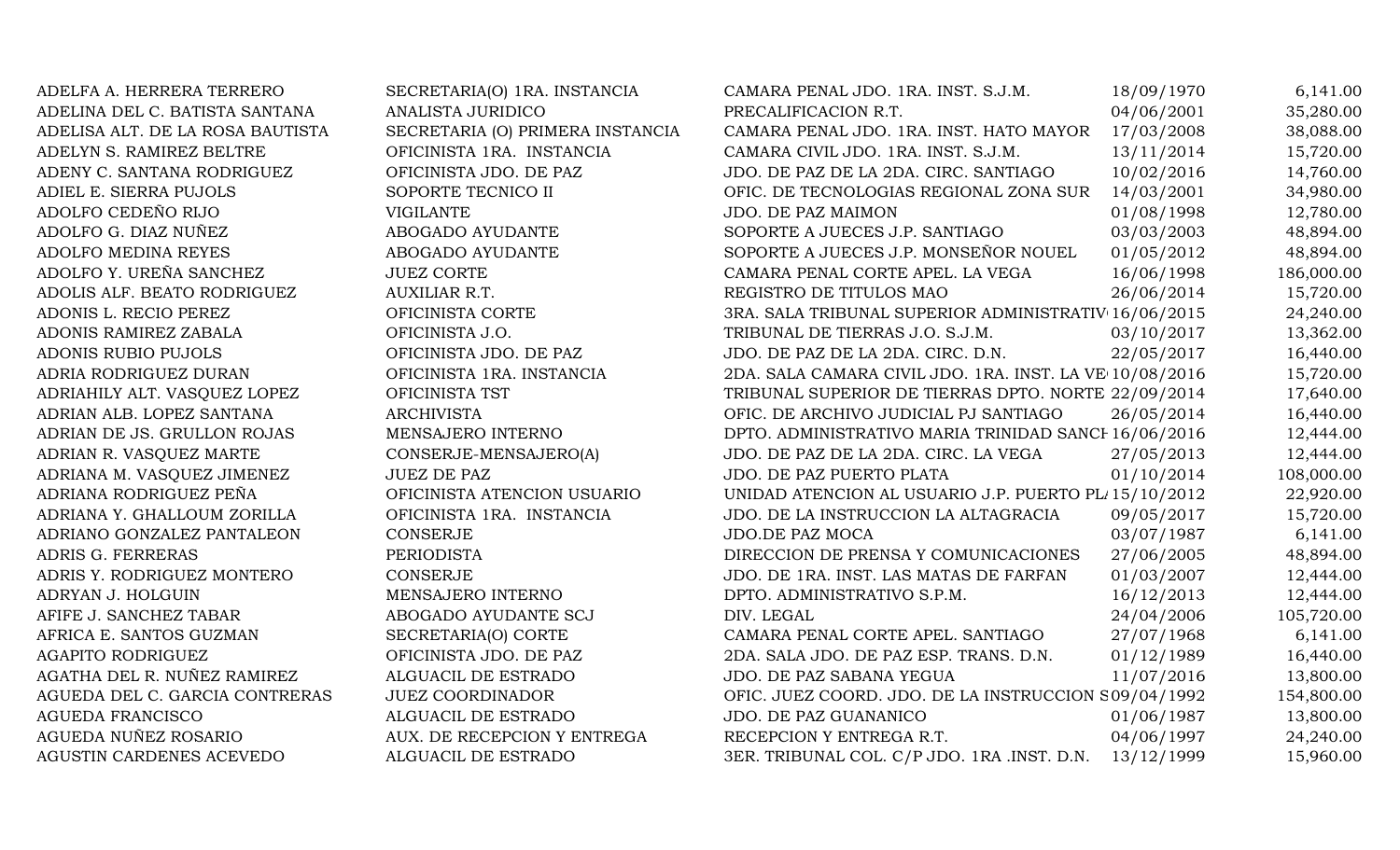| AGUSTIN CASTILLO VINICIO      | MENSAJERO EXTERNO                                                 | INSPECTORIA GENERAL DEL CONSEJO DEL POD 07/05/2012    |            | 22,800.00  |
|-------------------------------|-------------------------------------------------------------------|-------------------------------------------------------|------------|------------|
| AGUSTIN DE JS. MARTINEZ       | ALGUACIL DE ESTRADO                                               | JDO. DE PAZ MONSEÑOR NOUEL                            | 18/03/1988 | 13,800.00  |
| AGUSTIN GARCIA HERNANDEZ      | ALGUACIL DE ESTRADO                                               | 1RA. SALA CAMARA PENAL CORTE APEL. D.N.               | 18/09/2003 | 15,960.00  |
| AGUSTIN MOLINA GONZALEZ       | <b>OFICINISTA</b>                                                 | UNIDAD SERV. MERO TRAMITE J.P. MONSEÑOR 101/05/2012   |            | 16,440.00  |
| AGUSTIN QUEZADA RODRIGUEZ     | ALGUACIL DE ESTRADO                                               | JDO. DE 1RA. INST. LAS MATAS DE FARFAN                | 02/10/2006 | 14,760.00  |
| AGUSTINA ARACENA SANTOS       | SECRETARIA (O) JDO. DE PAZ                                        | <b>JDO. DE PAZ VILLA RIVAS</b>                        | 02/08/1999 | 23,160.00  |
| <b>AGUSTINA MARTE</b>         | CONSERJE MENSAJERO(A) JDO. PAZ                                    | JDO. DE PAZ LAS CUEVAS                                | 23/06/1987 | 6,141.00   |
| AGUSTINA MORA MERAN           | SECRETARIA (O) PRIMERA INSTANCIA                                  | JDO. DE LA INSTRUCCION LAS MATAS DE FARFA01/11/2006   |            | 38,088.00  |
| AGUSTINA PEREZ DE LOS SANTOS  | AUX. DE ENTREGA                                                   | DIRECCION REG. MENSURAS CAT. DPTO. CENTR 04/09/1996   |            | 24,240.00  |
| AIDA MA. J. NUÑEZ NUÑEZ DE G. | <b>JUEZ CORTE</b>                                                 | CORTE DE TRABAJO SANTIAGO                             | 25/11/1998 | 154,800.00 |
| AILEEN E. MONTILLA PIMENTEL   | <b>ASISTENTE</b>                                                  | CENTRO DE MEDIACION JURISDICCIONAL                    | 21/11/2005 | 97,944.00  |
| AILING ALT. HERRERA POLANCO   | SECRETARIA (O) PRIMERA INSTANCIA                                  | 2DA. SALA TRIBUNAL DE TIERRAS J.O. LA VEGA 24/02/2014 |            | 15,720.00  |
| AILLENE O. SANTIL SANCHEZ     | OFICINISTA JDO. DE PAZ                                            | JDO. DE PAZ DE LA 2DA. CIRC. D.N.                     | 22/05/2017 | 13,974.00  |
| AINEE P. ALVAREZ ARIAS        | OFICINISTA 1RA. INSTANCIA                                         | PCIA. CAMARA PENAL JDO. 1RA. INST. D.N.               | 24/06/2013 | 20,760.00  |
| ALAIN J. HUMEAU DE BROSSARD   | ANALISTA I DE ANALISIS DE EXPEDIENTES DPTO. DE CONTROL FINANCIERO |                                                       | 16/04/2012 | 51,804.00  |
| ALAINE R. CASTILLO            | ALGUACIL DE ESTRADO                                               | JDO. DE PAZ ESP. TRANS. MONTE CRISTI                  | 01/05/1998 | 13,800.00  |
| ALAMS R. ENCARNACION BATISTA  | ABOGADO AYUDANTE CORTE                                            | 1RA. SALA CAMARA CIVIL CORTE APEL. D.N.               | 18/09/2003 | 58,374.00  |
| ALAN A. PAULINO RUBIERA       | OFICINISTA 1RA. INSTANCIA                                         | JDO. DE LA INSTRUCCION VILLA ALTAGRACIA               | 15/01/2015 | 10,200.00  |
| ALAN ALB. ACOSTA JIMENEZ      | <b>ASCENSORISTA</b>                                               | UNIDAD DE SERVICIOS ADMINISTRATIVOS Y LOC 03/09/2012  |            | 16,440.00  |
| ALAN E. PEÑA PEÑA             | <b>INGENIERO SUPERVISOR</b>                                       | DIV. DE SUPERVISION                                   | 02/07/2001 | 54,648.00  |
| ALAN ROQUE FELIZ              | <b>OFICINISTA</b>                                                 | UNIDAD DE AUDIENCIAS J.P. BARAHONA                    | 01/07/2014 | 18,780.00  |
| ALBA E. RODRIGUEZ FELIZ       | <b>CONSERJE</b>                                                   | DPTO. ADMINISTRATIVO PJ S.C.J.                        | 22/04/2004 | 14,160.00  |
| ALBA G. GARCIA RUIZ           | ENC. DE REVISION                                                  | UNIDAD DE REVISION, DNMC                              | 25/09/2007 | 89,812.80  |
| ALBA I. GERMAN MATEO          | OFICINISTA JDO. DE PAZ                                            | 2DA. SALA JDO. DE PAZ ESP. TRANS. S.C.                | 01/10/2008 | 14,760.00  |
| ALBA L. BEARD MARCOS          | <b>JUEZ COORDINADOR</b>                                           | 8VA. SALA TRIBUNAL DE TIERRAS J.O. D.N.               | 01/09/2006 | 154,800.00 |
| ALBA M. MARTE MATEO           | OFICINISTA 1RA. INSTANCIA                                         | TRIBUNAL COL. C/P JDO. 1RA. INST. S.P.M.              | 04/12/2007 | 15,720.00  |
| ALBA MONTERO MONTERO          | <b>CONSERJE</b>                                                   | DPTO. ADMINISTRATIVO S.D.                             | 01/07/1999 | 14,160.00  |
| ALBA N. DE LA CRUZ MIRANDA    | OFICIAL ARCHIVO ACTIVO                                            | ARCHIVO ACTIVO J.I. MARIA TRINIDAD SANCHEZ 22/07/2013 |            | 29,580.00  |
| ALBA N. PEREZ DE LOS SANTOS   | ABOGADO AYUDANTE                                                  | SOPORTE A JUECES J.P. S.D.                            | 01/01/2010 | 58,374.00  |
| ALBA N. REYES GUEVARA         | CONSERJE                                                          | DPTO. ADMINISTRATIVO BARAHONA                         | 19/04/2005 | 12,444.00  |
| ALBA R. PICHARDO RAMIREZ      | <b>OFICINISTA</b>                                                 | UNIDAD DE AUDIENCIAS J.P. PUERTO PLATA                | 15/10/2012 | 18,780.00  |
| ALBA S. BURROUGHS LABORT      | <b>JUEZ PRESIDENTE CORTE</b>                                      | CAMARA CIVIL CORTE APEL. BARAHONA                     | 15/04/1998 | 218,640.00 |
| ALBA V. PAREDES SANCHEZ       | SECRETARIA(O) CORTE                                               | PCIA. CORTE DE TRABAJO D.N.                           | 01/10/1995 | 42,657.60  |
| ALBA Y. ACOSTA PEGUERO        | OFICINISTA 1RA. INSTANCIA                                         | CAMARA CIVIL JDO. 1RA. INST. HERMANAS MIRA01/10/2008  |            | 15,720.00  |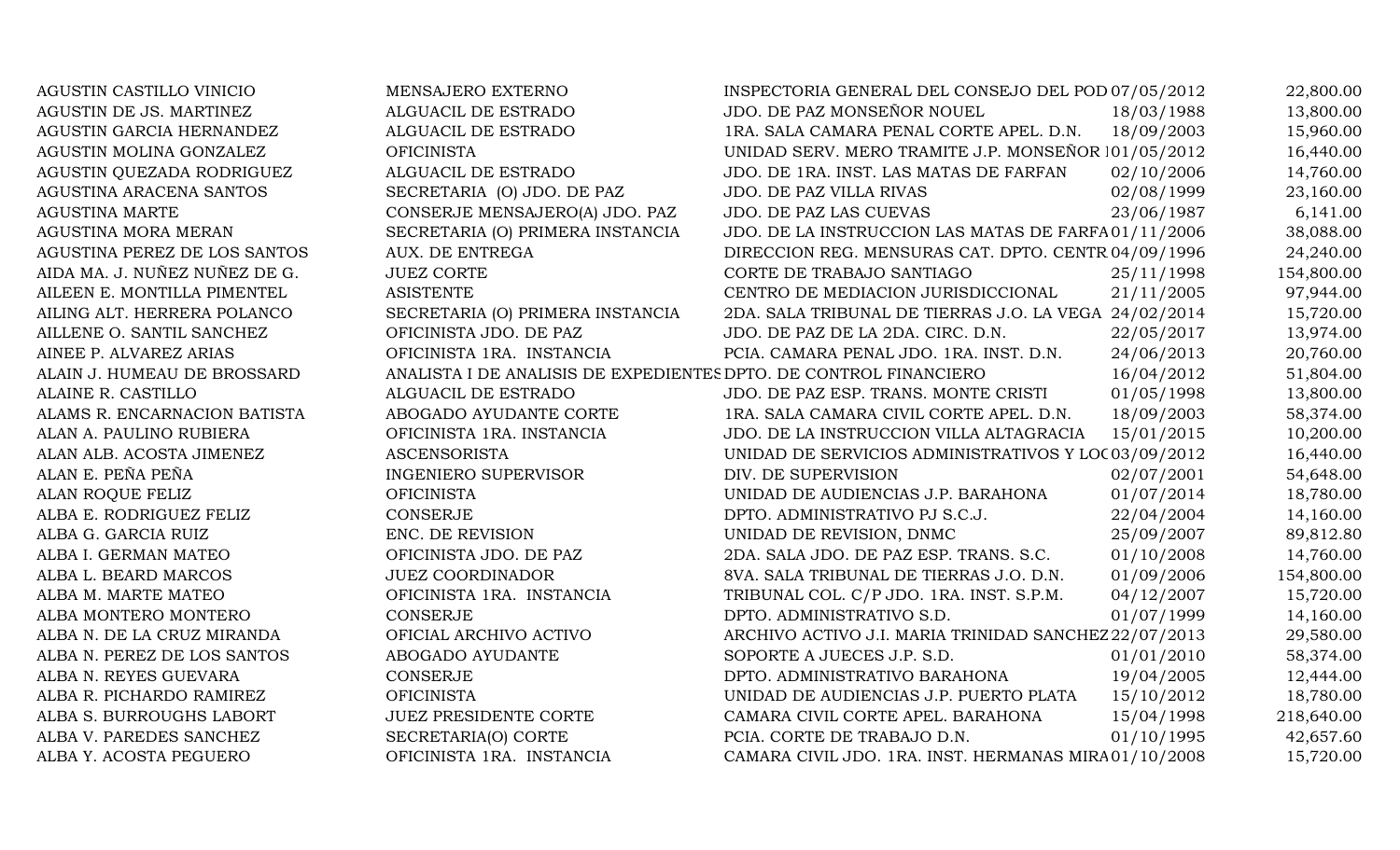| ALBA Y. CASTILLO ORTEGA          | <b>OFICINISTA</b>                                                  | SOPORTE A JUECES J.P. HERMANAS MIRABAL 15/12/2014                                             |            | 16,440.00  |
|----------------------------------|--------------------------------------------------------------------|-----------------------------------------------------------------------------------------------|------------|------------|
| ALBANIA ALT. INFANTE CARABALLO   | OFICINISTA 1RA. INSTANCIA                                          | CAMARA CIVIL JDO. 1RA. INST. SANCHEZ RAMIR 19/04/2010                                         |            | 15,720.00  |
| ALBANIA E. MEJIA COLON           | <b>JUEZ DE PAZ</b>                                                 | JDO. DE PAZ BOHECHIO                                                                          | 21/04/2005 | 108,000.00 |
| ALBANIA J. ROSARIO VERAS         | ABOGADO AYUDANTE 1RA. INST.                                        | 2DA. SALA TRIBUNAL DE TIERRAS J.O. LA VEGA 08/11/2006                                         |            | 28,860.00  |
| ALBANIA R. RODRIGUEZ COLLADO     | <b>OFICINISTA</b>                                                  | UNIDAD ATENCION AL USUARIO J.P. S.F.M.                                                        | 01/05/2012 | 24,240.00  |
| ALBANIA S. SALAS NOVA            | <b>OFICINISTA</b>                                                  | OFIC. JUDICIAL SERV. ATENC. PERMANENTE D.N 03/07/2006                                         |            | 20,760.00  |
| ALBEN G. RIVERA DIAZ             | ALGUACIL DE ESTRADO                                                | CORTE DE APEL. MONTE CRISTI                                                                   | 20/12/2010 | 14,760.00  |
| ALBERT A. MATEO AQUINO           | <b>AUXILIAR DE IMPRESION</b>                                       | UNIDAD DE PROCESOS COMUNES J.I.                                                               | 28/08/2014 | 24,240.00  |
| ALBERT E. OGANDO RODRIGUEZ       | <b>AGENTE DE SERVICIOS</b>                                         | CUSTODIA Y SERVICIO ARCHIVO PERMANENTE                                                        | 23/10/2013 | 24,240.00  |
| ALBERT R. ULERIO BONILLA         | AUXILIAR ESTADISTICO DEPARTAMENTAL DIV. DE ESTADISTICAS JUDICIALES |                                                                                               | 21/10/2002 | 44,092.80  |
| ALBERTO ANT. CARABALLO MONTILLA  | SOPORTE TECNICO I                                                  | UNIDAD SOPORTE TECNICO J.I. D.N.                                                              | 25/06/2007 | 42,657.60  |
| ALBERTO ANT. MORONTA GUZMAN      | <b>JUEZ CORTE</b>                                                  | CORTE DE APEL. N.N.A. LA VEGA                                                                 | 15/10/1997 | 186,000.00 |
| ALBERTO DE J. GUITIERREZ TAVERAS | CHOFER DE VEHICULO PESADO                                          | DPTO. ADMINISTRATIVO SANTIAGO                                                                 | 15/05/2017 | 24,240.00  |
| ALBERTO E. RODRIGUEZ SILVA       | ENC. RECEPCION DE DOCUMENTOS                                       | UNIDAD DE RECEPCION DE DOCUMENTOS TST 05/01/2000                                              |            | 67,082.40  |
| ALBERTO ELIZO VERAS              | MENSAJERO EXTERNO                                                  | SALA CIVIL TRIBUNAL N.N.A. S.D.                                                               | 04/07/2017 | 13,974.00  |
| ALBERTO L. LOPEZ JEREZ           | ENC. SOPORTE TECNICO                                               | DIV. DE SOPORTE TECNICO                                                                       | 01/10/1992 | 117,532.80 |
| ALBERTO R. RODRIGUEZ GUZMAN      | TECNICO REVISOR II                                                 | UNIDAD DE REVISION, DNMC                                                                      | 29/10/2012 | 58,370.40  |
| ALBERTO SEGURA FIGUEREO          | MENSAJERO INTERNO                                                  | DPTO. ADMINISTRATIVO S.C.                                                                     | 22/08/2006 | 12,444.00  |
| ALCAURI F. TAVERAS JAVIER        | <b>OFICINISTA</b>                                                  | UNIDAD DE AUDIENCIAS J.P. MONTE PLATA                                                         | 18/04/2017 | 17,646.00  |
| ALCIBIADES N. AGUASVIVAS SUSAÑA  | CHOFER DE CONSEJERO                                                | SECCION DE TRANSPORTACION                                                                     | 05/09/2005 | 29,580.00  |
| ALDEMARO J. MUÑIZ MENA           |                                                                    | JUEZ 2DO.SUST. PTE. JDO. 1ERA. INSTAN(1RA. SALA CAMARA CIVIL JDO. 1RA. INST. SANTL 23/02/2009 |            | 147,600.00 |
| ALDO G. MATEO RUIZ               | MENSAJERO INTERNO                                                  | DPTO. ADMINISTRATIVO LA ROMANA                                                                | 25/05/2015 | 12,444.00  |
| ALDONSA D. MARTIN JIMENEZ        | OFICINISTA JDO. DE PAZ                                             | <b>JDO. DE PAZ DUARTE</b>                                                                     | 20/03/2017 | 14,760.00  |
| ALDRIN D. CUELLO RICART          | ALGUACIL DE ESTRADO                                                | UNIDAD DE CITACIONES Y NOTIFICACIONES S.G 25/06/2007                                          |            | 24,240.00  |
| ALEIDA J. MENA GOMEZ             | REGISTRADOR DE TITULOS                                             | REGISTRO DE TITULOS S.F.M.                                                                    | 22/10/1998 | 126,000.00 |
| ALEIDA M. ASENCIO ABREU          | OFICINISTA 1RA. INSTANCIA                                          | 2DO. TRIBUNAL COL. C/P JDO. 1RA. INST. D.N.                                                   | 10/10/2008 | 20,760.00  |
| ALEIDA PINALES ABAD              | <b>CONSERJE</b>                                                    | DPTO. ADMINISTRATIVO N.N.A. S.C.                                                              | 01/12/2011 | 12,444.00  |
| ALEIRA S. DEL JESUS SANCHEZ      | TECNICO REVISOR II                                                 | UNIDAD DE REVISION, DNMC                                                                      | 02/04/2012 | 58,370.40  |
| ALEJANDRA V. DIAZ REYES          | OFICINISTA 1RA. INSTANCIA                                          | 1RA. SALA CAMARA CIVIL JDO. 1RA. INST. D.N.                                                   | 03/04/2017 | 20,760.00  |
| ALEJANDRA ALT. RONDON DIAZ       | <b>BIBLIOTECARIO II</b>                                            | BIBLIOTECA DE S.C.                                                                            | 10/07/2000 | 29,160.00  |
| ALEJANDRA CASTILLO REYES         | SECRETARIA (O) JDO. DE PAZ                                         | 5TA. SALA JDO. DE PAZ ESP. TRANS. D.N.                                                        | 01/08/1990 | 29,580.00  |
| ALEJANDRA ENCARNACION TEJEDA     | <b>OFICINISTA</b>                                                  | SOPORTE A JUECES C.S.C. N.N.A. S.C.                                                           | 03/11/2007 | 18,780.00  |
| ALEJANDRA IDELFONSO PEREZ        | <b>OFICINISTA</b>                                                  | UNIDAD SERV. A LA INSTRUCCION J.P. S.F.M.                                                     | 23/01/2016 | 20,760.00  |
| ALEJANDRA RAMON ESPINAL          | CORRECTOR (A) DE SENTENCIAS                                        | SEGUNDA SALA S.C.J.                                                                           | 24/05/2006 | 48,894.00  |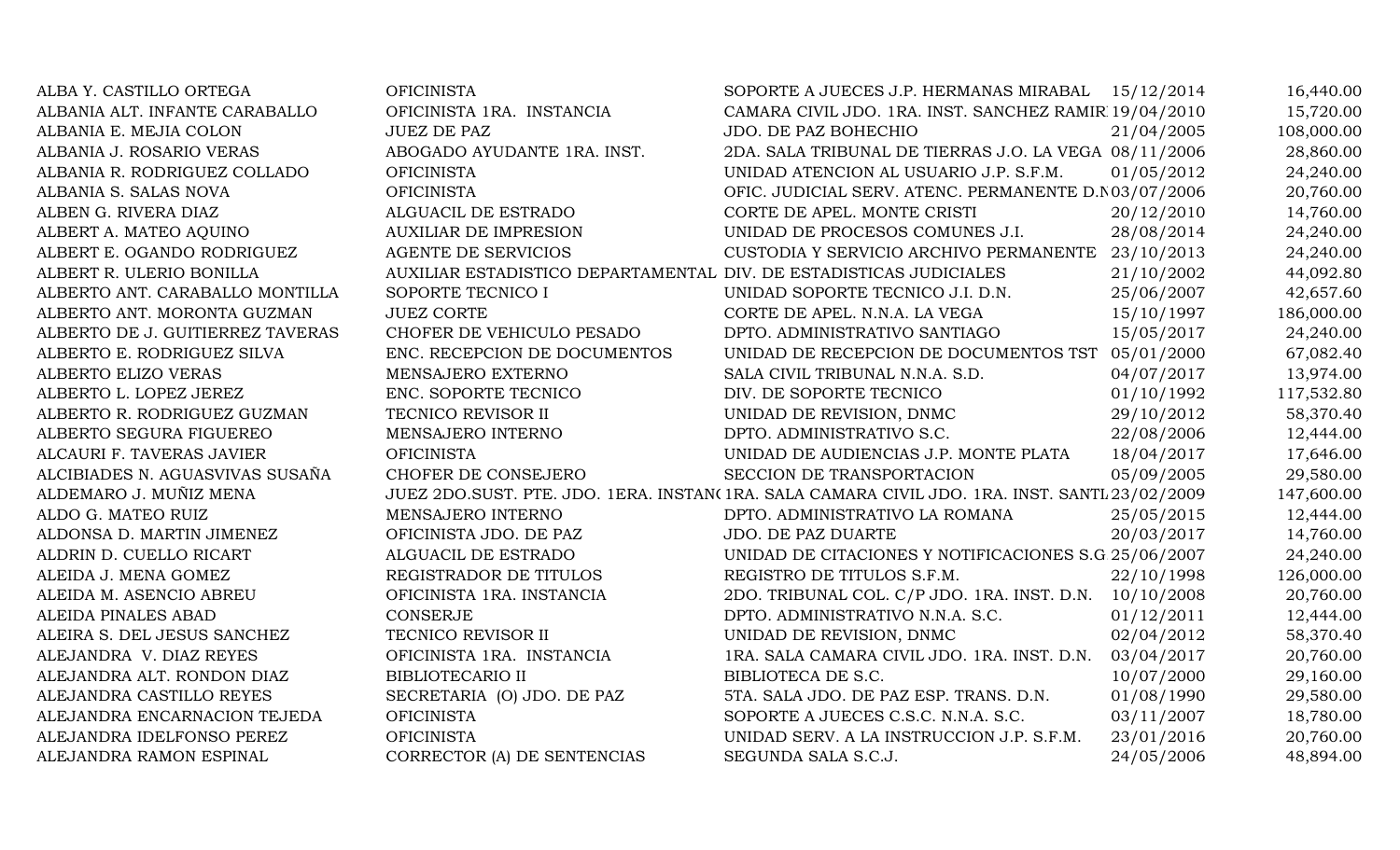ALEJANDRINA CASTILLO CONSERJE-MENSAJERO(A) JDO. DE PAZ GALVAN 01/04/1999 12,444.00 ALEJANDRO A. MOSCOSO SEGARRA JUEZ S.C.J. SEGUNDA SALA S.C.J. 28/12/2011 390,029.23 ALEJANDRO DE JS. MORA MAGDALENO MENSAJERO INTERNO DPTO. ADMINISTRATIVO LA VEGA 21/06/2010 12,444.00 ALEJANDRO ENCARNACION MEDINA JUEZ DE LA INSTRUCCION JDO. DE LA INSTRUCCION BAORUCO 01/11/2011 138,000.00 ALEJANDRO GONZALEZ BATISTA ARCHIVISTA ARCHIVISTA TRIBUNAL COL. C/P JDO. 1RA. INST. S.P.M. 22/05/2002 13,920.00 ALEJANDRO NOVAS BATISTA MAYORDOMO III DPTO. ADMINISTRATIVO BAORUCO 01/10/1996 12,780.00 ALEJANDRO SANTOS GARCIA ALGUACIL DE ESTRADO JDO. DE PAZ ARENOSO 14/10/1986 13,800.00 ALESKA V. GARCIA RODRIGUEZ ABOGADO AYUDANTE 1RA. INST. 3RA. SALA CAMARA CIVIL JDO. 1RA. INST. D.N. 10/09/2012 43,840.80 ALEX A. VOLQUEZ MATOS **OFICINISTA 1RA. INSTANCIA** JDO. DE 1RA. INST. INDEPENDENCIA 03/10/2005 15,720.00 ALEX E. ROSARIO SANCHEZ **OFICINISTA 1RA. INSTANCIA** CAMARA PENAL JDO. 1RA. INST. S.P.M. 06/05/2014 15,720.00 ALEX J. GERALDO MARTINEZ CHICINISTA J.O. TRIBUNAL DE TIERRAS J.O. S.J.M. 24/06/2014 15.720.00 ALEX M. FLORIAN MEDINA **OFICINISTA** OFICINISTA UNIDAD DE AUDIENCIAS J.P. BARAHONA 23/06/2016 18,780.00 ALEXA MEJIA JIMENEZ ABOGADO AYUDANTE CORTE 1RA. SALA CAMARA PENAL CORTE APEL. D.N. 11/12/2013 58,374.00 ALEXANDER A. ALBA CUEVAS **MENSAJERO INTERNO** DPTO. ADMINISTRATIVO BARAHONA 01/08/2001 12,444.00 ALEXANDER BRITO ALGUACIL DE ESTRADO TRIBUNAL COL. C/P JDO. 1RA. INST. MARIA T.S. 31/08/2016 14,760.00 ALEXANDER CONCEPCION CONSTANZO OFICINISTA 1RA. INSTANCIA JDO. DE LA INSTRUCCION LA ALTAGRACIA 23/09/2015 10,200.00 ALEXANDER DE LA CRUZ ALVAREZ OFICINISTA CHE ESTE UNIDAD SERV. A SALAS C.S.S. J.C. PTO. PTA. 28/06/2016 15,720.00 ALEXANDER G. VASQUEZ DE LOS SANTOS ALGUACIL DE ESTRADO UNIDAD CITAC. NOTIF. Y COM. J.P. PUERTO PLATA31/01/2011 14,760.00 ALEXANDER GERMAN MARTINEZ CHICINISTA 1RA. INSTANCIA PCIA. JDO. DE TRABAJO D.N. 17/09/2012 20.760.00 ALEXANDER J. OVIEDO DELGADO ANALISTA JURIDICO UNIDAD DE APOYO REGISTRAL J.I. 02/01/2006 54,885.60 ALEXANDER JIMENEZ MEDINA ABOGADO AYUDANTE DIRECCION NACIONAL REGISTRO DE TITULOS 03/06/2002 69,696.00 ALEXANDER R. POLO MEJIA CHOFER DE JUEZ O FUNCIONARIO SECCION DE TRANSPORTACION 01/02/2015 24,240.00 ALEXANDER T. CRESPO VARGAS AUX. DE POLITICAS PUBLICAS DIRECCION DE POLITICAS PUBLICAS 16/11/2016 24,240.00 ALEXANDER VALENTIN CONSTANZA ARCHIVISTA ARCHIVISTA OFIC. DE ARCHIVOS JUDICIALES N.N.A. S.C. 12/11/2012 16,440.00 ALEXANDRA A. INFANTE TATIS RECEPCIONISTA DPTO. ADMINISTRATIVO MONTE CRISTI 01/02/1999 14,760.00 ALEXANDRA E. MARCELINO CONSERJE-MENSAJERO(A) JDO. DE PAZ LICEY AL MEDIO 06/06/2002 12,444.00 ALEXANDRA GONZALEZ ALCANTARA ABOGADO AYUDANTE CORTE CAMARA CIVIL CORTE APEL. S.D. 07/05/1998 58,374.00 ALEXANDRA HERNANDEZ FERNANDEZ OFICINISTA J.O. 2DA. SALA TRIBUNAL DE TIERRAS J.O. DUARTE 10/04/2017 15,720.00 ALEXANDRA M. MARINE BALLATS ASIST. ADMINISTRATIVA CENTRO DE ENTREVISTA S.D. 03/09/2012 44,092.80 ALEXANDRA N. RUIZ CORDERO AUXILIAR ADMINISTRATIVO DIV. DE ESTADISTICAS JUDICIALES 07/03/2011 24,240.00 ALEXANDRA PEGUERO FELIZ AGENTE DE SERVICIOS CUSTODIA Y SERVICIO ARCHIVO PERMANENTE 04/06/2012 24,240.00 ALEXANDRA ROSA AQUINO MENSAJERO INTERNO DPTO. ADMINISTRATIVO MONTE PLATA 02/05/2001 12,444.00 ALEXANDRA S. BELEN GUTIERREZ ASESOR (A) IMPOSITIVO 3RA. SALA TRIBUNAL SUPERIOR ADMINISTRATIV 16/06/2015 43,420.80 ALEXANDRA V. CEBALLO LOPEZ SECRETARIA DE JUEZ CORTE PCIA. TRIBUNAL SUPERIOR ADMINISTRATIVO 11/07/2006 28,860.00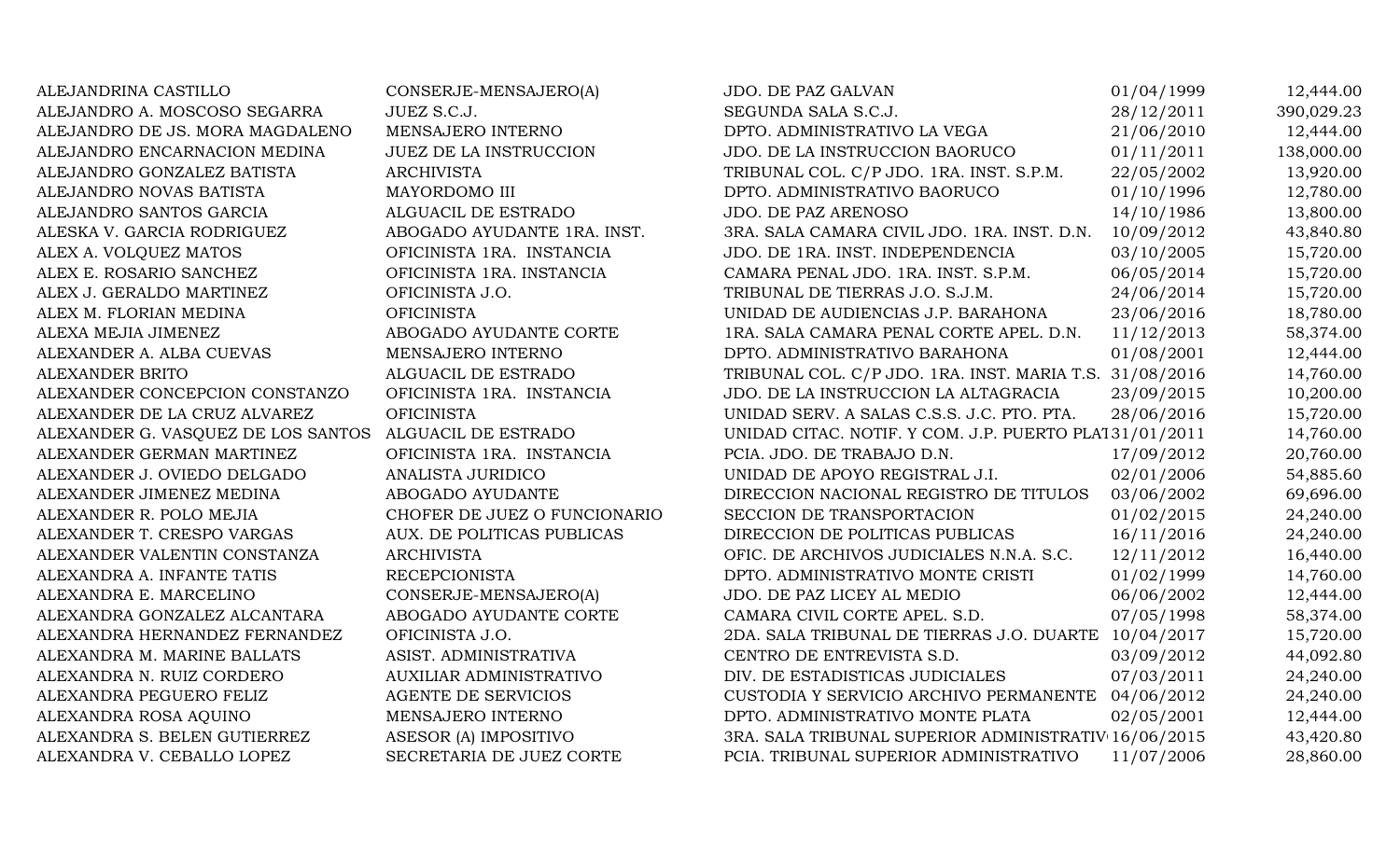| ALEXANDRA V. HERNANDEZ ZABALA   | SUPERVISOR(A) DE SERVICIO CIVIL                                     | UNIDAD DE SERVICIO CIVIL C.S.C. N.N.A. S.C.             | 01/11/2004 | 52,800.00  |
|---------------------------------|---------------------------------------------------------------------|---------------------------------------------------------|------------|------------|
| ALEXANDRA Y. MEDINA GONZALEZ    | ABOGADO AYUDANTE SCJ                                                | SEGUNDA SALA S.C.J.                                     | 01/03/2001 | 58,374.00  |
| ALEXANDRO MOREL MOREL           | ALGUACIL DE ESTRADO                                                 | JDO. DE PAZ DE LA 4TA. CIRC. D.N.                       | 24/06/2008 | 14,760.00  |
| ALEXIS A. GOMEZ GERALDINO       | <b>JUEZ CORTE</b>                                                   | CORTE DE TRABAJO S.D.                                   | 01/10/2003 | 186,000.00 |
| ALEXIS A. SANTANA NUÑEZ         | OFICINISTA JDO. DE PAZ                                              | JDO. DE PAZ LA ROMANA                                   | 19/05/2003 | 14,760.00  |
| ALEXIS ALB. DE LA CRUZ TAVERAS  | ALGUACIL DE ESTRADO                                                 | UNIDAD DE CITACIONES Y NOTIFICACIONES S.G 26/05/2014    |            | 24,240.00  |
| ALEXIS ARIAS PEREZ              | <b>JUEZ DE PAZ</b>                                                  | JDO. DE PAZ PUEBLO VIEJO                                | 16/12/2016 | 108,000.00 |
| ALEXIS BISONO LOPEZ             | AUXILIAR ADMINISTRATIVO                                             | DPTO. DE CONTROL FINANCIERO                             | 01/05/2001 | 27,240.00  |
| ALEXIS ORTIZ ABREU              | SOPORTE DE SISTEMAS                                                 | DIV. DE MANTENIMIENTO Y ACT. DE SISTEMAS 01/03/2001     |            | 54,885.60  |
| ALEXIS R. PEÑA                  | COORDINADOR CENTRO DE MEDIACION F CENTRO DE MEDIACION FAMILIAR D.N. |                                                         | 24/11/2005 | 77,836.80  |
| ALEXIS R. ZAPATA MORA           | AUXILIAR ADMINISTRATIVO                                             | DIRECCION GENERAL DE ADM. Y CARRERA JUDI05/08/2013      |            | 24,240.00  |
| ALEXY ANT. TEJADA ROSARIO       | OFICINISTA 1RA. INSTANCIA                                           | 3RA. SALA JDO. DE TRABAJO D.N.                          | 01/03/2010 | 20,760.00  |
| ALEYDA DEL C. JIMENEZ ACOSTA    | JUEZ EJEC. DE LA PENA                                               | TRIBUNAL EJEC. DE LA PENA DUARTE                        | 12/08/1998 | 138,000.00 |
| ALEYDI FALETTE WILLIAN          | REPRODUCTOR DE DOCUMENTOS                                           | DPTO. ADMINISTRATIVO SANTIAGO                           | 15/07/2016 | 12,444.00  |
| ALFIS B. CASTILLO CASTILLO      | <b>JUEZ DE PAZ</b>                                                  | JDO. DE PAZ MUNICIPAL PRIMERA SALA D.N.                 | 01/08/1999 | 108,000.00 |
| ALFONSINA I. OGANDO MEDINA      | ANALISTA JURIDICO                                                   | DIV. DE GENERO Y FAMILIA                                | 10/10/2005 | 48,894.00  |
| ALFONSINA R. GARCIA RAMOS       | ABOGADO AYUDANTE                                                    | SOPORTE A JUECES J.P. PUERTO PLATA                      | 15/10/2012 | 48,894.00  |
| ALFONSO DE JS. BATISTA GOMEZ    | OFICINISTA 1RA. INSTANCIA                                           | 1RA. SALA CAMARA PENAL JDO. 1RA. INST. D.N. 10/06/2013  |            | 20,760.00  |
| ALFONSO DE LA PAZ MATOS         | <b>VIGILANTE</b>                                                    | JDO. DE PAZ GALVAN                                      | 10/06/2013 | 12,444.00  |
| ALFONSO ML. PAULINO GONZALEZ    | GERENTE ATENCION AL USUARIO                                         | ATENCION AL USUARIO J.I.                                | 21/02/2007 | 117,532.80 |
| ALFREDO A. ALVAREZ ROBLES       | ALGUACIL DE ESTRADO                                                 | JDO. DE PAZ LOS LLANOS                                  | 01/04/1997 | 13,800.00  |
| ALFREDO ACOSTA ROJAS            | ENC. UNIDAD ABOGADO AYUDANTE                                        | UNIDAD DE ABOGADOS AYUDANTES TST                        | 01/05/2013 | 77,836.80  |
| ALFREDO ANT. GERMOSEN FERNANDEZ | <b>ARCHIVISTA</b>                                                   | OFIC. DE ARCHIVO JUDICIAL PJ LA VEGA                    | 11/08/2008 | 16,440.00  |
| ALFREDO AQUINO                  | ALGUACIL DE ESTRADO                                                 | CAMARA CIVIL JDO. 1RA. INST. MONTE PLATA                | 20/10/1986 | 13,800.00  |
| ALFREDO H. RODRIGUEZ MEDRANO    | INSPECTOR JUDICIAL                                                  | INSPECTORIA GENERAL DEL CONSEJO DEL POD 17/12/2012      |            | 89,862.00  |
| ALFREDO J. RIVAS CEPEDA         | <b>OFICINISTA</b>                                                   | UNIDAD DE APOYO SECRETARIAL TST                         | 01/08/2007 | 24,240.00  |
| ALFREDO OTAÑEZ MENDOZA          | ALGUACIL DE ESTRADO                                                 | SEGUNDA SALA S.C.J.                                     | 01/11/1998 | 24,240.00  |
| ALGENI FELIX MEJIA              | ALGUACIL DE ESTRADO                                                 | 2DA. SALA CAMARA PENAL JDO. 1RA. INST. D.N. 08/02/1999  |            | 15,960.00  |
| ALGENYS CUETO TEJEDA            | MENSAJERO INTERNO                                                   | DPTO. ADMINISTRATIVO HATO MAYOR                         | 19/01/2015 | 12,444.00  |
| ALICIA C. ARBAJE ECHENIQUE      | COORDINADOR(A) DE ENTREVISTAS                                       | CENTRO DE ENTREVISTA D.N.                               | 13/08/1997 | 77,836.80  |
| ALICIA C. SANCHEZ PEÑA          | SECRETARIA (O) PRIMERA INSTANCIA                                    | JDO. DE LA INSTRUCCION DAJABON                          | 04/10/1994 | 28,860.00  |
| ALICIA DEL C. MORALES MARTINEZ  | OFICINISTA 1RA. INSTANCIA                                           | 1ER. TRIBUNAL COL. C/P JDO. 1RA. INST. D.N.             | 04/06/2014 | 20,760.00  |
| ALICIA M. CAMPOS EGA            | JUEZ T.T.J.O.                                                       | 2DA. SALA TRIBUNAL DE TIERRAS J.O. D.N.                 | 16/11/2001 | 138,000.00 |
| ALICIA M. GUZMAN BENCOSME       | <b>JUEZ 1RA. INSTANCIA</b>                                          | 3ER. TRIBUNAL COL. C/P JDO. 1RA. INST. SANTI/01/03/2011 |            | 138,000.00 |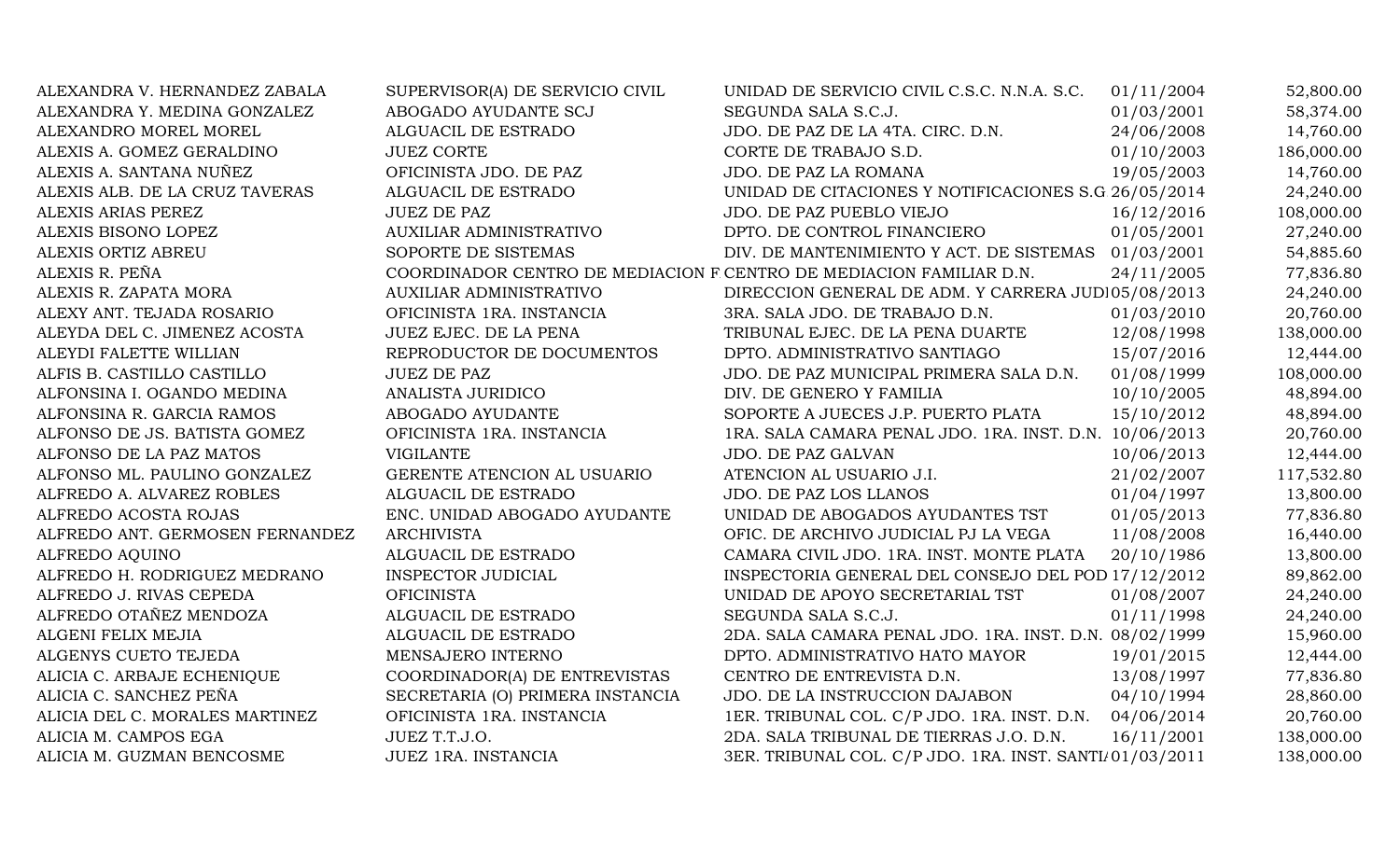| ALICIA M. MARTINEZ FELIZ         | <b>ARCHIVISTA</b>                | 5TA. SALA CAMARA CIVIL JDO. 1RA. INST. D.N.                                             | 22/06/2005 | 13,920.00  |
|----------------------------------|----------------------------------|-----------------------------------------------------------------------------------------|------------|------------|
| ALICIA MARTINEZ GOMEZ            | SECRETARIA (O) PRIMERA INSTANCIA | JDO. DE TRABAJO MONSEÑOR NOUEL                                                          | 10/03/1993 | 28,860.00  |
| ALICIA P. ASSAD JORGE            | <b>OFICINISTA</b>                | SECRETARIA GENERAL TRIBUNAL SUPERIOR AD 01/08/2008                                      |            | 24,240.00  |
| ALICIA RAMIREZ MATOS             | OFICINISTA CORTE                 | 1RA. SALA CAMARA PENAL CORTE APEL. D.N.                                                 | 23/07/2007 | 24,240.00  |
| ALICIA SILVERIO SEVERINO         |                                  | SUPERVISOR DE INFORMACION Y ORIENT/CENTRO INF. ORIENT. CIUDADANA PJ CORTE AP107/04/2005 |            | 42,657.60  |
| ALIDA Y. GARCIA SANCHEZ          | ANALISTA I NOMINAS               | DIV. DE NOMINAS                                                                         | 12/04/2005 | 51,804.00  |
| <b>ALINA MORA ARIAS</b>          | <b>JUEZ CORTE</b>                | 2DA. SALA TRIBUNAL SUPERIOR ADMINISTRATIV 16/06/1999                                    |            | 186,000.00 |
| ALINA V. BATISTA CASCANTE        | <b>OFICINISTA</b>                | UNIDAD SERV. A SALAS C.S.S. J.C. PTO. PTA.                                              | 18/05/2016 | 15,720.00  |
| ALIS M. REYES PEÑA               | ABOGADO AYUDANTE                 | SOPORTE A JUECES C.S.C. N.N.A. S.C.                                                     | 01/03/1999 | 48,894.00  |
| ALIX M. GONZALEZ DE PAREDES      | MEDICO PSICOLOGO                 | DIV. DE SEGURIDAD SOCIAL                                                                | 19/06/2017 | 30,600.00  |
| ALLALIBYS ALONSO RODRIGUEZ       | ABOGADO AYUDANTE 1RA. INST.      | 8VA. SALA CAMARA CIVIL JDO. 1RA. INST. D.N. 05/05/2011                                  |            | 43,840.80  |
| ALLENNY R. CHALAS SANTANA        | AUX. DE RECEPCION Y ENTREGA      | CENTRO DE ATENCION AL USUARIO                                                           | 17/04/2000 | 24,240.00  |
| ALLINTON R. SUERO TURBI          | ALGUACIL DE ESTRADO              | UNIDAD DE CITACIONES Y NOTIFICACIONES S.G 15/10/2009                                    |            | 14,760.00  |
| ALLWIN P. CAMACHO MARINE         | SOPORTE TECNICO II               | OFIC. DE TECNOLOGIAS REGIONAL ZONA ESTE 14/09/2015                                      |            | 34,980.00  |
| ALMA MA. GARCIA SANCHEZ          | CONSERJE-MENSAJERO(A)            | JDO. DE PAZ MONSEÑOR NOUEL                                                              | 17/05/2016 | 12,444.00  |
| ALMA OZUNA BERNARD               | SECRETARIA (O) PRIMERA INSTANCIA | CAMARA CIVIL JDO. 1RA. INST. LA ALTAGRACIA 02/02/1999                                   |            | 15,720.00  |
| ALMA S. DOMINGUEZ MARTINEZ       | <b>JUEZ CORTE</b>                | 2DA. SALA TRIBUNAL SUPERIOR DE TIERRAS DP 23/11/1995                                    |            | 186,000.00 |
| ALMEIRA RAMIREZ FELIZ            | <b>OFICINISTA</b>                | UNIDAD ATENCION AL USUARIO J.L. SANTIAGO 10/02/2014                                     |            | 20,760.00  |
| ALMELINDA MATEO LEBRON           | OFICINISTA JDO. DE PAZ           | JDO. DE PAZ GALVAN                                                                      | 01/05/1997 | 14,760.00  |
| ALODIA C. PEREZ MARTE            | OFICINISTA CORTE                 | CORTE DE APEL. N.N.A. LA VEGA                                                           | 01/02/2002 | 17,640.00  |
| ALOIDES DE JS. MATIAS CUETO      | <b>JUEZ CORTE</b>                | CAMARA CIVIL CORTE APEL. SANTIAGO                                                       | 09/04/1992 | 186,000.00 |
| ALOIS M. PEÑA ANTIGUA            | <b>AUXILIAR ADMINISTRATIVO</b>   | UNIDAD DE SERVICIOS ADMINISTRATIVOS Y LOC 01/08/2007                                    |            | 24,240.00  |
| ALOMDRA V. RODRIGUEZ FORTUNA     | OFICINISTA 1RA. INSTANCIA        | 4TA. SALA CAMARA CIVIL JDO. 1RA. INST. D.N. 03/07/2017                                  |            | 17,646.00  |
| ALONDRA ALT. GUZMAN              | <b>AUXILIAR DE IMPRESION</b>     | UNIDAD DE PROCESOS COMUNES J.I.                                                         | 01/02/2016 | 24,240.00  |
| ALONDRA E. JOSE LOPEZ            | <b>AUXILIAR ADMINISTRATIVO</b>   | DIV. DE EVALUACION DEL DESEMPEÑO                                                        | 10/08/2016 | 24,240.00  |
| ALONDRA Y. NOVA BIDO             | TECNICO REVISOR II               | UNIDAD DE REVISION, DNMC                                                                | 03/01/2017 | 58,370.40  |
| ALONSIA CUEVAS MATOS             | ALGUACIL DE ESTRADO              | JDO. DE PAZ CRISTOBAL                                                                   | 01/10/1991 | 13,800.00  |
| ALPHA K. SANCHEZ SANTOS          | TECNICO REVISOR II               | UNIDAD DE REVISION, DNMC                                                                | 04/06/2012 | 58,370.40  |
| ALTAGRACIA A. GIL NOBLE          | ASIST. DIRECTOR DE MENSURAS      | DIRECCION NACIONAL MENSURAS CATASTRALE: 16/04/1964                                      |            | 6,141.00   |
| ALTAGRACIA A. LEYBA MEJIA        | OFICINISTA ATENCION USUARIO      | UNIDAD ATENCION AL USUARIO J.P. MONTE PLA 06/11/2007                                    |            | 22,920.00  |
| ALTAGRACIA A. MATOS BELTRE       | <b>OFICINISTA</b>                | UNIDAD SERV. A LA INSTRUCCION J.P. S.J.M.                                               | 11/07/2006 | 18,780.00  |
| ALTAGRACIA A. RODRIGUEZ VICTORIA | SECRETARIA(O) JDO. INSTRUCCION.  | 2DA. SALA CAMARA PENAL JDO. 1RA. INST. D.N. 01/01/1986                                  |            | 6,141.00   |
| ALTAGRACIA AMEQUITA VARGAS       | OFICINISTA JDO. DE PAZ           | JDO. DE PAZ CASTAÑUELAS                                                                 | 04/04/1988 | 14,760.00  |
| ALTAGRACIA C. DIROCHE PEREZ      | OFICINISTA 1RA. INSTANCIA        | 5TO. JDO. DE LA INSTRUCCION D.N.                                                        | 01/10/1992 | 20,760.00  |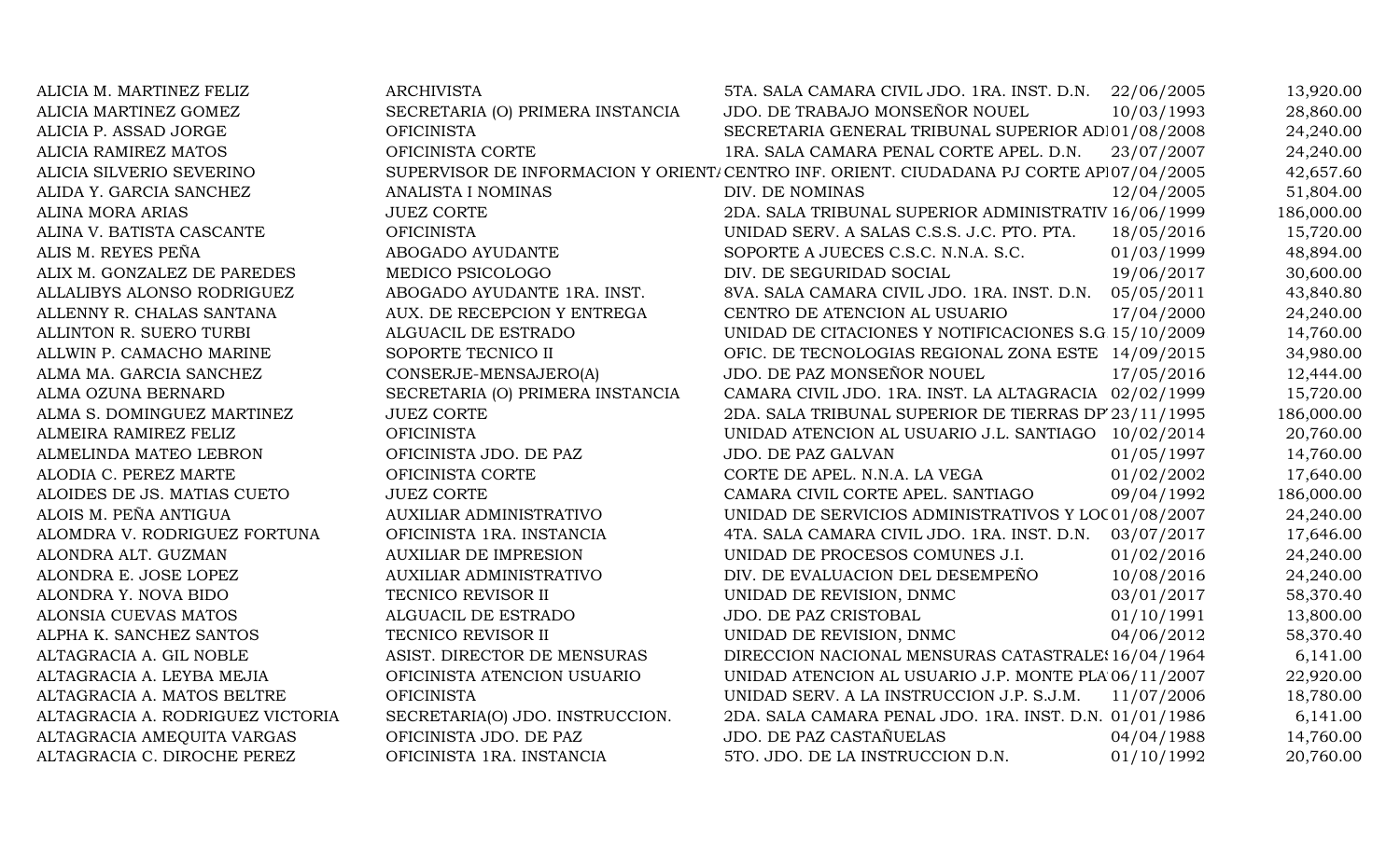| ALTAGRACIA CAPELLAN FERNANDEZ                               | OFICINISTA CORTE                                                   | CORTE DE TRABAJO LA VEGA                               | 17/03/2014 | 17,640.00  |
|-------------------------------------------------------------|--------------------------------------------------------------------|--------------------------------------------------------|------------|------------|
| ALTAGRACIA D. MINYETY                                       | <b>ANALISTA JURIDICO</b>                                           | UNIDAD DE APOYO REGISTRAL J.I.                         | 04/01/2005 | 54,885.60  |
| ALTAGRACIA D. SENA PERDOMO                                  | OFICINISTA J.O.                                                    | TRIBUNAL DE TIERRAS J.O. BARAHONA                      | 04/03/1988 | 15,720.00  |
| ALTAGRACIA DE JESUS                                         | SECRETARIA (O) JDO. DE PAZ                                         | <b>JDO. DE PAZ HOSTOS</b>                              | 01/10/1989 | 23,160.00  |
| ALTAGRACIA DE LA CRUZ MOREL                                 | <b>CONSERJE</b>                                                    | DPTO. ADMINISTRATIVO TRIBUNALES FAMILIA                | 08/09/2014 | 12,444.00  |
| ALTAGRACIA DEL C. DE JS. ARREDONDO PE OFICINISTA CORTE      |                                                                    | CAMARA PENAL CORTE APEL. S.C.                          | 26/09/1997 | 17,640.00  |
| ALTAGRACIA E. ARIAS VALERA                                  | OFICINISTA 1RA. INSTANCIA                                          | 5TA. SALA CAMARA CIVIL JDO. 1RA. INST. D.N. 03/05/2011 |            | 20,760.00  |
| ALTAGRACIA E. DE LOS SANTOS ORTIZ                           | ABOGADO AYUDANTE 1RA. INST.                                        | 5TA. SALA CAMARA CIVIL JDO. 1RA. INST. D.N.            | 19/05/2006 | 43,840.80  |
| ALTAGRACIA E. FRANCO ARIAS                                  | SECRETARIA DE JUEZ                                                 | TRIBUNAL SUPERIOR DE TIERRAS DPTO. CENTR/26/03/2014    |            | 28,860.00  |
| ALTAGRACIA E. MORENO GREEN                                  | <b>OFICIAL MAYOR</b>                                               | REGISTRO DE TITULOS MONTE PLATA                        | 09/10/1996 | 29,580.00  |
| ALTAGRACIA FERRERAS RIVAS                                   | <b>CONSERJE</b>                                                    | DPTO. DE MANTENIMIENTO J.I. ZONA ESTE                  | 01/12/2011 | 12,444.00  |
| ALTAGRACIA GONZALEZ VELOZ                                   | <b>CONSERJE</b>                                                    | UNIDAD DE SERVICIOS ADMINISTRATIVOS Y LOC 01/04/2014   |            | 14,160.00  |
| ALTAGRACIA J. MAGGIOLO CASTILLO                             | <b>SECRETARIA</b>                                                  | ADMINISTRACION GENERAL JURISDICCION INM(10/04/2012     |            | 48,894.00  |
| ALTAGRACIA JAVIER SEVERINO                                  | OFICINISTA 1RA. INSTANCIA                                          | JDO. DE LA INSTRUCCION VILLA ALTAGRACIA                | 11/07/2016 | 15,720.00  |
| ALTAGRACIA M. MENDOZA GUTIERREZ                             | JUEZ 1RA. INSTANCIA                                                | 4TA. SALA CAMARA CIVIL JDO. 1RA. INST. S.D.            | 11/01/1999 | 138,000.00 |
| ALTAGRACIA M. PLACENCIO FORTUNA                             | SECRETARIA(O) JDO. PAZ                                             | JDO. DE PAZ BAJOS DE HAINA                             | 28/04/1988 | 6,141.00   |
| ALTAGRACIA MA. NEPOMUCENO GONZALEZ ARCHIVISTA               |                                                                    | CAMARA CIVIL JDO. 1RA. INST. SANCHEZ RAMIR 07/12/2015  |            | 13,920.00  |
| ALTAGRACIA MENDEZ TAVERAS                                   | SECRETARIA(O) CORTE                                                | TRIBUNAL EJEC. SANCION ADOLES. S.D.                    | 01/12/2014 | 42,657.60  |
| ALTAGRACIA MIGDALIA RAMIREZ DE LA CRIJUEZ DE PAZ ITINERANTE |                                                                    | PCIA. CAMARA PENAL JDO. 1RA. INST. D.N.                | 09/02/2006 | 108,000.00 |
| ALTAGRACIA ROJAS                                            | <b>CONSERJE</b>                                                    | DPTO. ADMINISTRATIVO HERMANAS MIRABAL                  | 01/10/1999 | 12,444.00  |
| ALTAGRACIA UFFRE DE RAMIREZ                                 | <b>JUEZ PRESIDENTE CORTE</b>                                       | CAMARA CIVIL CORTE APEL. SANTIAGO                      | 14/10/1987 | 218,640.00 |
| ALTAGRACIA Y. MANZUETA ROSARIO                              | CONSERJE-MENSAJERO(A)                                              | JDO. DE PAZ SABANA GRANDE DE BOYA                      | 19/08/2013 | 12,444.00  |
| ALTAGRACIA Y. MEDINA ROSSO                                  | OFICINISTA 1RA. INSTANCIA                                          | JDO. DE LA INSTRUCCION AZUA                            | 13/10/2014 | 15,720.00  |
| ALVIN R. DOROTEO MOTA                                       | ALGUACIL DE ESTRADO                                                | CORTE DE TRABAJO S.P.M.                                | 21/04/2009 | 13,800.00  |
| ALY R. GARCIA GRULLON                                       | OFICINISTA 1RA. INSTANCIA                                          | TRIBUNAL N.N.A. PUERTO PLATA                           | 01/02/1999 | 15,720.00  |
| AMABLE J. CASTILLO FELIZ                                    | AUXILIAR ESTADISTICO DEPARTAMENTAL DIV. DE ESTADISTICAS JUDICIALES |                                                        | 02/01/2014 | 44,092.80  |
| AMADA N. DEVARES SANCHEZ                                    | ASISTENTE DE TESORERIA                                             | DPTO. DE TESORERIA                                     | 11/10/2005 | 51,804.00  |
| AMALFI FIGUEROA SANCHEZ                                     | OFICINISTA CORTE                                                   | PCIA. CAMARA PENAL CORTE APEL. D.N.                    | 28/04/2014 | 24,240.00  |
| AMANDA N. TEJADA HERNANDEZ                                  | <b>JUEZ DE PAZ</b>                                                 | JDO. DE PAZ HERMANAS MIRABAL                           | 01/06/2009 | 108,000.00 |
| AMANDA P. BENCOSME MATEO                                    | ABOGADO AYUDANTE 1RA. INST.                                        | 1RA. SALA TRIBUNAL DE TIERRAS J.O. LA VEGA 11/05/2009  |            | 36,000.00  |
| AMARILIS M. CRUZ ALVAREZ                                    | <b>OFICINISTA</b>                                                  | SOPORTE A JUECES J.P. SANTIAGO                         | 08/01/1998 | 26,850.00  |
| <b>AMARILISIS HILTON JONES</b>                              | OFICINISTA JDO. DE PAZ                                             | JDO. DE PAZ LA ROMANA                                  | 17/02/2009 | 14,760.00  |
| AMAURI M. MARTINEZ ABREU                                    | <b>JUEZ DE PAZ</b>                                                 | 4TA. SALA JDO. DE PAZ ESP. TRANS. D.N.                 | 01/09/2011 | 108,000.00 |
| AMAURIS ANT. PIMENTEL FABIAN                                | <b>JUEZ PRESIDENTE CORTE</b>                                       | CAMARA PENAL CORTE APEL. LA VEGA                       | 12/06/1998 | 218,640.00 |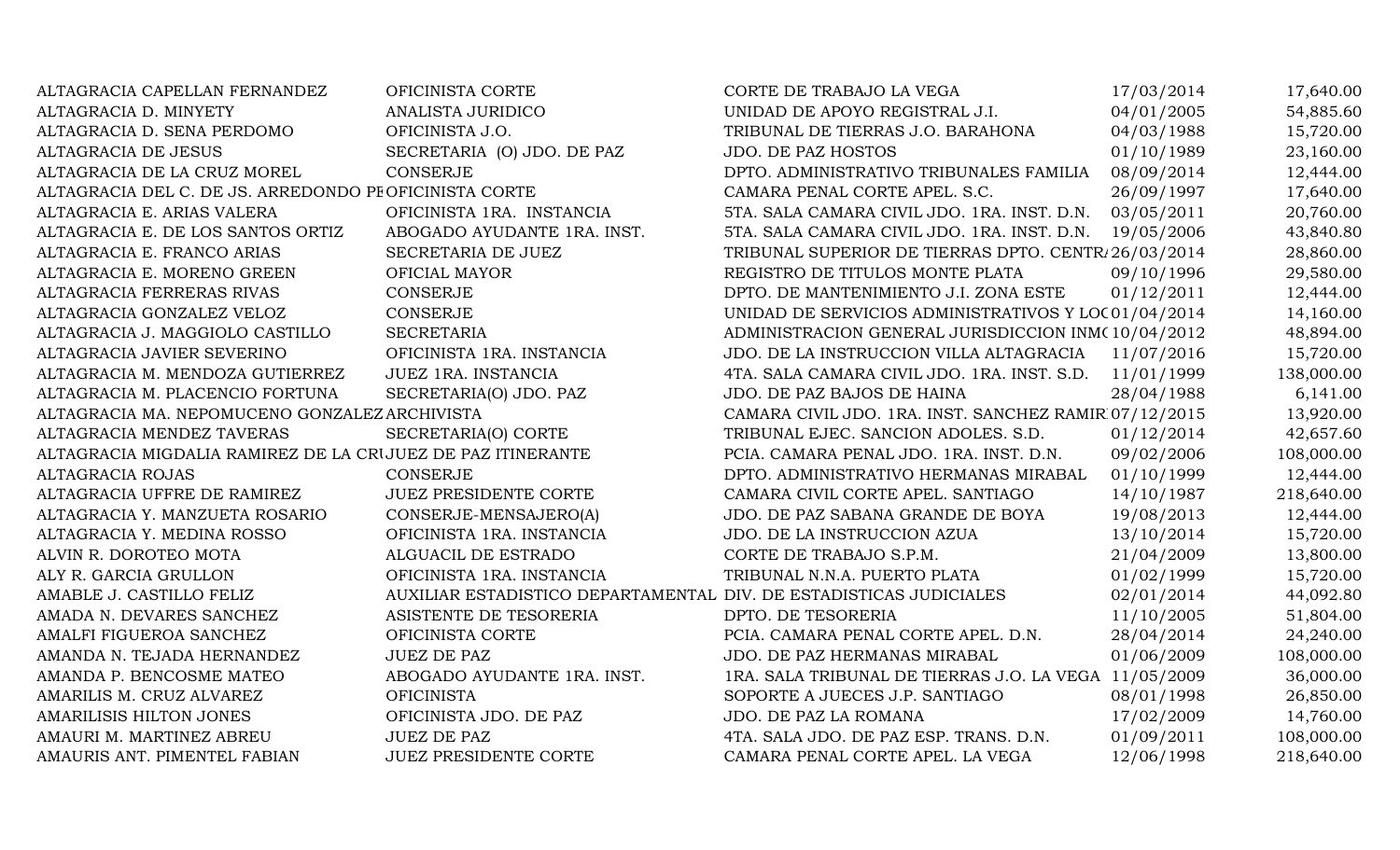| AMAURY A. PEREZ HIDALGO       | OFICINISTA 1RA. INSTANCIA        | 2DA. SALA CAMARA PENAL JDO. 1RA. INST. D.N. 04/06/2003 |            | 20,760.00  |
|-------------------------------|----------------------------------|--------------------------------------------------------|------------|------------|
| AMAURY ANT. SILVA NUÑEZ       | DISEÑADOR GRAFICO                | DIV. DE PUBLICACIONES                                  | 22/11/2010 | 44,092.80  |
| AMAURY DE JS. SANCHEZ BATISTA | <b>ARCHIVISTA</b>                | OFIC. DE ARCHIVO JUDICIAL PJ ESPAILLAT                 | 13/07/2010 | 16,440.00  |
| AMAURY G. RIVERA PICHARDO     | ELECTRICISTA I                   | DPTO. DE MANTENIMIENTO                                 | 28/08/2006 | 29,580.00  |
| AMAURY R. MARTINEZ            | MENSAJERO INTERNO                | DPTO. ADMINISTRATIVO P.J.C.N.                          | 01/10/1987 | 12,444.00  |
| AMBAR E. DIAZ MEDINA          | SECRETARIA (O) PRIMERA INSTANCIA | OFIC. JUEZ COORD. JDO. DE LA INSTRUCCION [01/05/2012]  |            | 46,368.00  |
| AMBAR M. DIAZ MELO            | SECRETARIA (O) GENERAL           | SECRETARIA GENERAL J.P. SANTIAGO                       | 05/12/2003 | 93,312.00  |
| AMBAR M. PINA LABEGAR         | <b>OFICINISTA</b>                | UNIDAD DE AUDIENCIAS J.P. S.D. OESTE                   | 28/07/2010 | 20,760.00  |
| AMBAR P. ABREU GONZALEZ       | AUX. RECEPCION Y ENTREGA         | REGISTRO DE TITULOS SANTO DOMINGO                      | 18/11/2015 | 24,240.00  |
| AMBIORIS DE MORA RAMIREZ      | <b>OFICINISTA</b>                | UNIDAD CITAC. NOTIF. Y COM. J.P. S.J.M.                | 14/04/2008 | 18,780.00  |
| AMBIORIX RODRIGUEZ FRIAS      | SOPORTE TECNICO                  | UNIDAD SOPORTE TECNICO J.I. D.N.                       | 29/10/2009 | 42,657.60  |
| AMBIORIX ROSARIO              | <b>JARDINERO</b>                 | DPTO. ADMINISTRATIVO PJ S.C.J.                         | 10/08/2015 | 14,160.00  |
| AMELBI E. QUEZADA MIESES      | SECRETARIA (O) JDO. DE PAZ       | JDO. DE PAZ FANTINO                                    | 20/12/2012 | 23,160.00  |
| AMELFI J. GRULLON BALCACER    | <b>JUEZ 1RA. INSTANCIA</b>       | SALA CIVIL TRIBUNAL N.N.A. LA VEGA                     | 12/11/1992 | 138,000.00 |
| AMELIA DEL ORBE PEÑA          | OFICINISTA I INSTRUCCION         | 2DO. JDO. DE LA INSTRUCCION D.N.                       | 08/05/1973 | 6,141.00   |
| AMELIA VALDEZ M.              | OFICIAL MAYOR R.T.               | REGISTRO DE TITULOS NAGUA                              | 01/06/1987 | 6,141.00   |
| AMERICA CABRERA SANCHEZ       | <b>CONSERJE</b>                  | DPTO. ADMINISTRATIVO PJ S.C.J.                         | 04/06/1992 | 14,160.00  |
| AMERICA G. ESPINAL HUED       | <b>OFICINISTA</b>                | REGISTRO DE TITULOS SANTIAGO                           | 26/06/1989 | 6,141.00   |
| AMILCAR J. JUSTO GUTIERREZ    | <b>OFICINISTA</b>                | UNIDAD SERV. A LA INSTRUCCION J.P. S.F.M.              | 01/12/2011 | 20,760.00  |
| AMILCAR M. BATISTA RAMIREZ    | ALGUACIL DE ESTRADO              | UNIDAD CITAC. NOTIF. Y COM. J.P. BARAHONA              | 03/07/2003 | 14,760.00  |
| AMIN POLANCO ACEVEDO          | <b>OFICINISTA</b>                | UNIDAD SERV. 1RA. INST. J.P. S.D.                      | 13/07/2006 | 24,240.00  |
| AMIS S. ANTIGUA SEPULVEDA     | ANALISTA II REGISTRO DE PERSONAL | DIV. DE REGISTRO DE PERSONAL                           | 01/12/2011 | 44,092.80  |
| AMIZADDAI D. CASTILLO NUÑEZ   | OFICINISTA CORTE                 | PCIA. CAMARA PENAL CORTE APEL. D.N.                    | 24/03/2014 | 24,240.00  |
| AMY D. GARCIA ACOSTA          | CONSERJE                         | DPTO. ADMINISTRATIVO LA VEGA                           | 06/12/2005 | 12,444.00  |
| ANA A. BELTRE NUÑEZ           | <b>ARCHIVISTA</b>                | OFIC. DE ARCHIVO JUDICIAL JURISD. N.N.A. D.N01/10/2012 |            | 16,440.00  |
| ANA A. BURGOS FELIZ           | MENSAJERO INTERNO                | DPTO. ADMINISTRATIVO TRIBUNALES FAMILIA                | 19/07/2017 | 12,444.00  |
| ANA A. CABREJA PEÑA           | OFICINISTA 1RA. INSTANCIA        | CAMARA CIVIL JDO. 1RA. INST. MONTE CRISTI              | 18/04/2016 | 15,720.00  |
| ANA A. GONZALEZ ROJAS         | ANALISTA JURIDICO                | REGISTRO DE TITULOS SANTIAGO                           | 01/03/2004 | 48,894.00  |
| ANA A. JIMENEZ FELIZ          | MENSAJERO INTERNO                | DPTO. ADMINISTRATIVO BARAHONA                          | 22/05/1987 | 12,444.00  |
| ANA A. QUEZADA CONIL          | OFICINISTA J.O.                  | 1RA. SALA TRIBUNAL DE TIERRAS J.O. LA VEGA 05/06/2017  |            | 13,362.00  |
| ANA A. TEJADA ALMONTE         | ABOGADO AYUDANTE 1RA. INST.      | SALA PENAL TRIBUNAL N.N.A. S.D.                        | 15/03/2007 | 43,840.80  |
| ANA ALT. CEBALLO TAVERAS      | SECRETARIA (O) JDO. DE PAZ       | 1RA. SALA JDO. DE PAZ ESP. TRANS. ESPAILLAT 12/02/1998 |            | 23,160.00  |
| ANA ANT. GUZMAN PEREZ         | SECRETARIA (O) GENERAL           | SECRETARIA GENERAL J.P. S.J.M.                         | 01/11/2005 | 66,528.00  |
| ANA ANT. HERRERA MENDEZ       | <b>CONSERJE</b>                  | UNIDAD DE SERVICIOS ADMINISTRATIVOS Y LOC 25/04/1996   |            | 14,160.00  |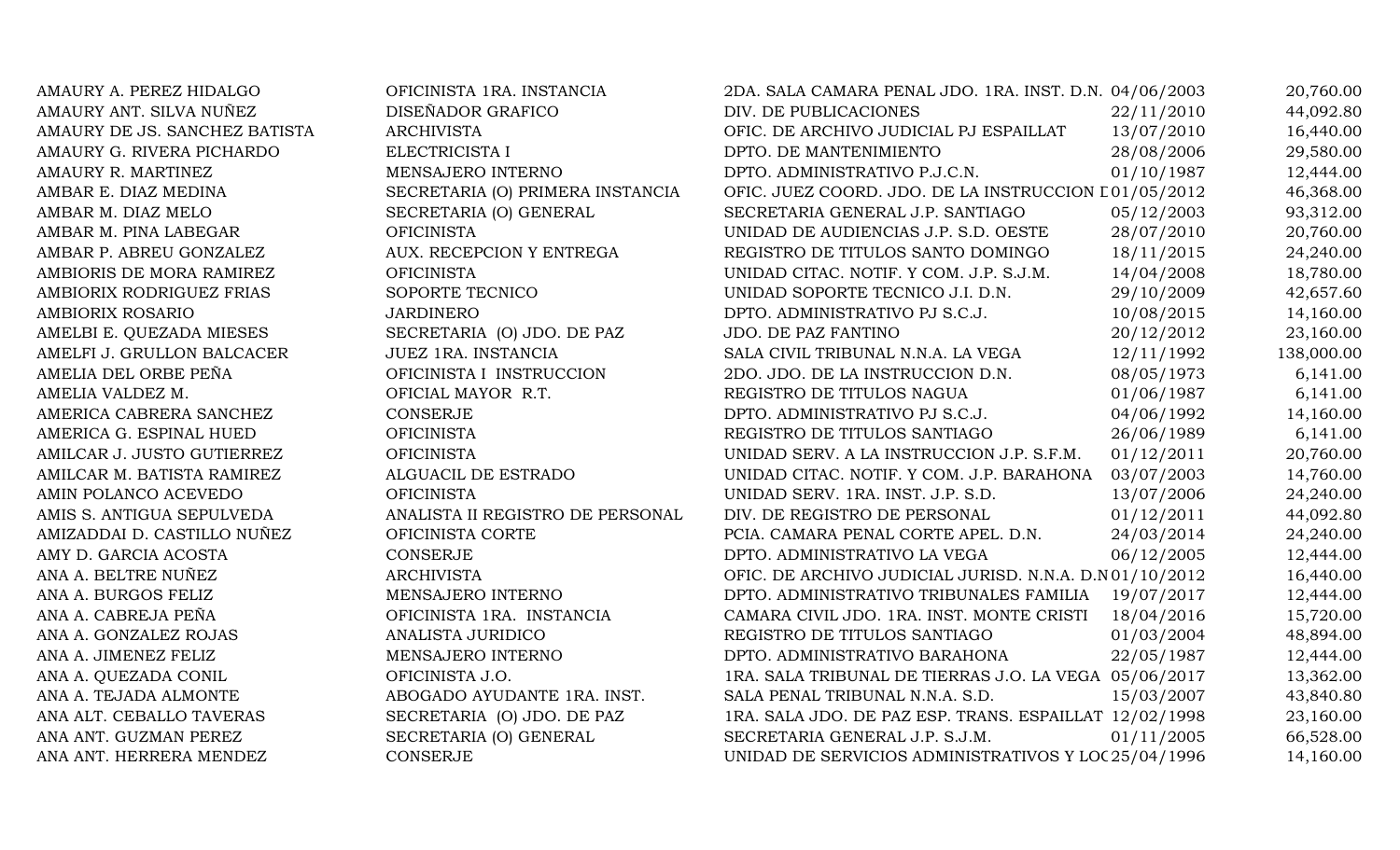| ANA B. PAULINO ESPINAL      | <b>CONSERJE</b>                  | DPTO. ADMINISTRATIVO S.D.                              | 23/01/2006 | 13,440.00  |
|-----------------------------|----------------------------------|--------------------------------------------------------|------------|------------|
| ANA B. RAMIREZ SUERO        | CONSERJE                         | DIRECCION DE FAMILIA, NIÑEZ, ADOLESCENCIA 16/03/2015   |            | 12,444.00  |
| ANA B. REYES CRISOSTOMO     | <b>AUXILIAR REGISTRAL</b>        | REGISTRO DE TITULOS SANTIAGO                           | 03/07/2006 | 24,240.00  |
| ANA B. SILVESTRE JIMENEZ    | SUPERVISOR CENTRO DE CITACIONES  | CENTRO DE CITACIONES S.P.M.                            | 03/03/1999 | 28,860.00  |
| ANA C. ARACENA JIMENEZ      | AUX. DE RECEPCION Y ENTREGA      | REGISTRO DE TITULOS MAO                                | 01/02/2000 | 24,240.00  |
| ANA C. BATISTA ESPINOSA     | <b>OFICINISTA</b>                | UNIDAD SERV. A EJEC. DE LA PENA J.P. BARAH(02/11/2016) |            | 18,780.00  |
| ANA C. BONILLA              | OFICINISTA JDO. DE PAZ           | JDO. DE PAZ DE LA 3RA. CIRC. SANTIAGO                  | 01/01/1995 | 14,760.00  |
| ANA C. CAMINERO ORTIZ       | ABOGADO AYUDANTE                 | 3RA. SALA CAMARA CIVIL JDO. 1RA. INST. S.D.            | 01/03/2001 | 43,840.80  |
| ANA C. CARVAJAL BERROA      | ALGUACIL DE ESTRADO              | JDO. DE PAZ EL LLANO                                   | 10/01/2017 | 13,800.00  |
| ANA C. CUELLO RECIO         | <b>OFICINISTA</b>                | SOPORTE A JUECES C.S.C. N.N.A. S.C.                    | 01/12/1998 | 18,780.00  |
| ANA C. GARCIA               | AUX. DE RECEPCION Y ENTREGA      | ATENCION AL USUARIO J.I.                               | 23/10/2013 | 24,240.00  |
| ANA C. MARTINEZ DE LA CRUZ  | <b>RECEPCIONISTA</b>             | DPTO. ADMINISTRATIVO PJ S.C.J.                         | 15/04/2013 | 16,440.00  |
| ANA C. MARTINEZ DELGADILLO  | ABOGADO AYUDANTE 1RA. INST.      | 1ER. JDO. DE LA INSTRUCCION S.C.                       | 05/07/2016 | 36,000.00  |
| ANA C. SANTOS FRANCISCO     | ANALISTA JURIDICO                | REGISTRO DE TITULOS SANTIAGO                           | 03/02/2010 | 48,894.00  |
| ANA C. VILLALONA BAEZ       | ANALISTA JURIDICO                | UNIDAD DE APOYO REGISTRAL J.I.                         | 26/01/2006 | 54,885.60  |
| ANA C. VOLQUEZ PEREZ        | ALGUACIL DE ESTRADO              | JDO. DE LA INSTRUCCION PEDERNALES                      | 01/09/2006 | 14,760.00  |
| ANA D. CRUZ HENRIQUEZ       | OFICINISTA CORTE                 | CAMARA CIVIL CORTE APEL. LA VEGA                       | 16/05/2005 | 17,640.00  |
| ANA D. FLORES ARIAS         | <b>SECRETARIA</b>                | REGISTRO DE TITULOS S.F.M.                             | 01/10/1987 | 24,240.00  |
| ANA D. MARTINEZ MARTINEZ    | CONSERJE                         | DPTO. ADMINISTRATIVO CORTE DE TRABAJO D.103/01/2005    |            | 12,444.00  |
| ANA D. OSORIO NUÑEZ         | <b>OFICINISTA</b>                | UNIDAD CITAC. NOTIF. Y COM. J.P. S.F.M.                | 07/06/2010 | 20,760.00  |
| ANA D. PEREZ URBAEZ         | <b>JUEZ CORTE</b>                | CAMARA CIVIL CORTE APEL. BARAHONA                      | 14/04/1998 | 186,000.00 |
| ANA D. ROSARIO SANCHEZ      | <b>JUEZ DE PAZ</b>               | JDO. DE PAZ ESPERANZA                                  | 31/03/2017 | 108,000.00 |
| ANA D. TERRERO PEÑA         | CONSERJE-MENSAJERO(A)            | JDO. DE PAZ PARAISO                                    | 14/10/1986 | 12,444.00  |
| ANA D. VICENTE VICENTE      | CONSERJE-MENSAJERO(A)            | JDO. DE PAZ PADRE LAS CASAS                            | 25/10/1993 | 12,444.00  |
| ANA DEL C. DOMINGUEZ ACOSTA | ANALISTA JURIDICO                | REGISTRO DE TITULOS SALCEDO                            | 01/05/2002 | 30,060.00  |
| ANA E. CORDONES GOMEZ       | OFICINISTA 1RA. INSTANCIA        | 7MA. SALA CAMARA CIVIL JDO. 1RA. INST. D.N. 12/12/2016 |            | 20,760.00  |
| ANA E. FELIZ ORTIZ          | SECRETARIA DE JUEZ               | 6TA. SALA TRIBUNAL DE TIERRAS J.O. D.N.                | 10/08/2000 | 28,860.00  |
| ANA E. FLORENTINO JAPA      | JUEZ 1RA. INSTANCIA              | CAMARA CIVIL JDO. 1RA. INST. S.C.                      | 18/06/1999 | 138,000.00 |
| ANA E. HERNANDEZ MENDEZ     | OFICINISTA 1RA. INSTANCIA        | 1RA. SALA CAMARA CIVIL JDO. 1RA. INST. D.N.            | 20/04/2015 | 20,760.00  |
| ANA E. JIMENEZ VENTURA      | <b>JUEZ 2DO. SUSTITUTO CORTE</b> | CORTE DE APEL. MONTE CRISTI                            | 13/11/1991 | 199,464.00 |
| ANA E. MONTESINO MERCADO    | ABOGADO AYUDANTE                 | SOPORTE A JUECES J.L. SANTIAGO                         | 02/06/2003 | 48,894.00  |
| ANA F. GARCIA RAMOS         | <b>CONSERJE</b>                  | DPTO. ADMINISTRATIVO S.F.M.                            | 01/02/2000 | 12,444.00  |
| ANA FCA. FELIZ SANCHEZ      | OFICINISTA II 1RA. INSTANCIA     | 1RA. SALA CAMARA PENAL JDO. 1RA. INST. D.N. 04/10/1948 |            | 6,141.00   |
| ANA FCA. RIBOTA ZAPATA      | MENSAJERO INTERNO                | DPTO. ADMINISTRATIVO SAMANA                            | 20/10/2014 | 12,444.00  |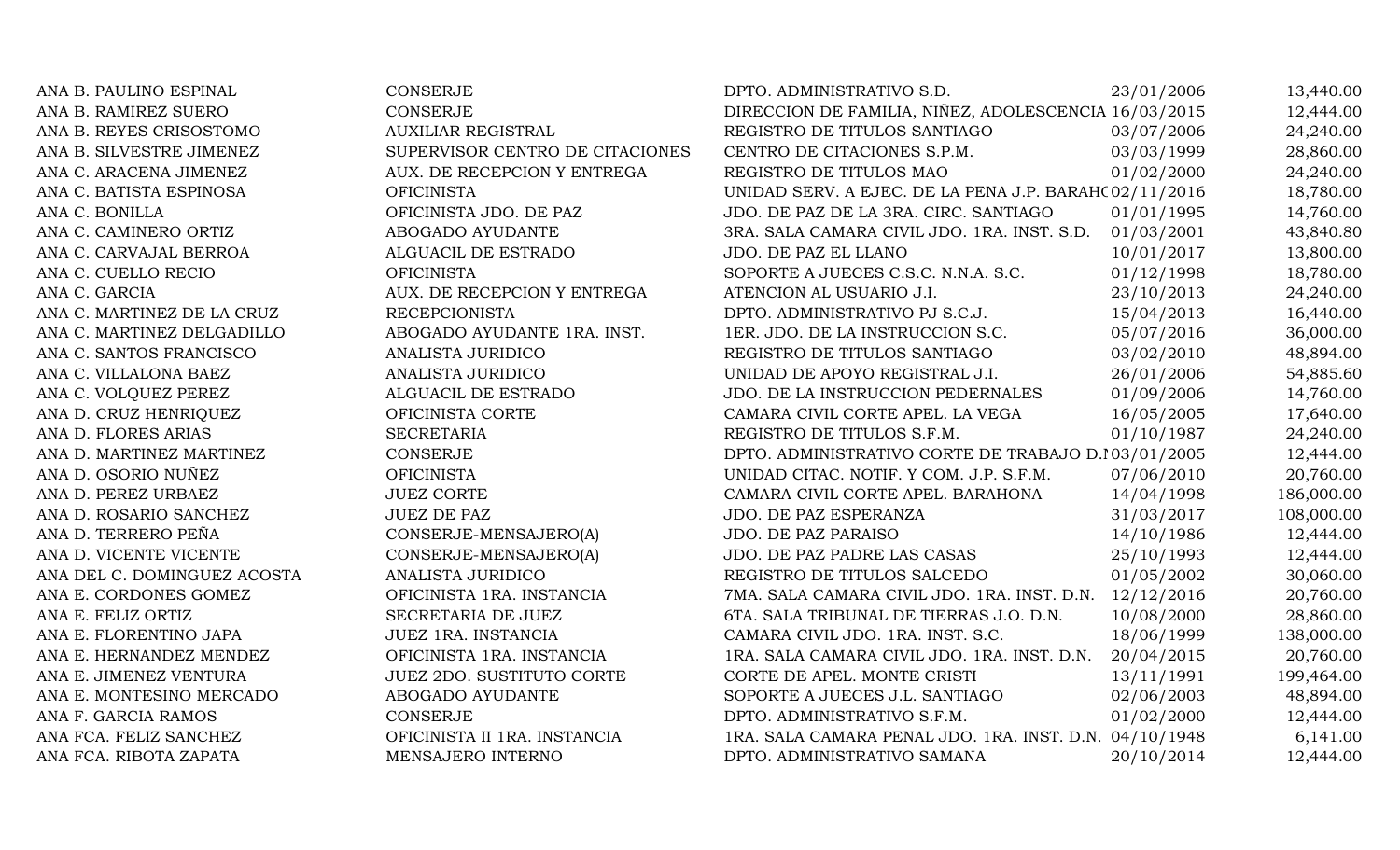| ANA G. ENCARNACION PICHARDO  | <b>OFICINISTA</b>                                                    | UNIDAD SERV. MERO TRAMITE J.P. ESPAILLAT 01/05/1999                                          |            | 16,440.00  |
|------------------------------|----------------------------------------------------------------------|----------------------------------------------------------------------------------------------|------------|------------|
| ANA G. PEÑA DURAN            | SUPERVISOR CENTRO DE CITACIONES                                      | CENTRO DE CITACIONES DUARTE                                                                  | 01/03/1999 | 42,657.60  |
| ANA G. RAMIREZ CEBALLOS      | OFICINISTA 1RA. INSTANCIA                                            | 1RA. SALA CAMARA CIVIL JDO. 1RA. INST. LA VE(05/10/2005)                                     |            | 15,720.00  |
| ANA G. SANCHEZ MINAYA        | OPERADOR GIS II                                                      | UNIDAD DE CARTOGRAFIA DNMC                                                                   | 08/03/2016 | 35,856.00  |
| ANA GUTIERREZ PERALTA        | SECRETARIA (O) PRIMERA INSTANCIA                                     | JDO. DE 1RA. INST. CONSTANZA                                                                 | 06/08/2001 | 38,088.00  |
| ANA I. ARIAS                 | <b>CONSERJE</b>                                                      | REGISTRO DE TITULOS COTUI                                                                    | 20/07/2015 | 12,444.00  |
| ANA I. D SOTO FELIPE         | SECRETARIA DEPTO. ADM.                                               | DPTO. ADMINISTRATIVO AZUA                                                                    | 15/12/2003 | 18,120.00  |
| ANA I. GARCIA CASTILLO       | AUX. DE RECEPCION Y ENTREGA                                          | RECEPCION Y ENTREGA R.T.                                                                     | 01/06/1999 | 29,580.00  |
| ANA I. JIMENEZ GOMEZ         |                                                                      | SECRETARIA (O) SERVICIO A EJECUCION I UNIDAD SERV. A EJEC. DE LA PENA J.P. LA VEG/14/06/2005 |            | 51,004.80  |
| ANA I. LEE FLORIMON          | <b>JUEZ DE PAZ</b>                                                   | 1RA. SALA JDO. DE PAZ ESP. TRANS. D.N.                                                       | 01/04/2014 | 108,000.00 |
| ANA I. SUSANA QUEZADA        | <b>JUEZ DE PAZ</b>                                                   | JDO. DE PAZ SABANA LARGA                                                                     | 16/12/2016 | 108,000.00 |
| ANA J. BAUTISTA CAMARENA     | ANALISTA I EVALUACION DEL DESEMPEÑO DIV. DE EVALUACION DEL DESEMPEÑO |                                                                                              | 03/04/2000 | 44,092.80  |
| ANA J. CALDERON PEÑA         | SECRETARIA (O) PRIMERA INSTANCIA                                     | 4TO. TRIBUNAL COL. C/P JDO. 1RA. INST. D.N.                                                  | 16/05/1995 | 46,368.00  |
| ANA J. CASTILLO MOYA         | ABOGADO AYUDANTE 1RA. INST.                                          | TRIBUNAL DE TIERRAS J.O. SAMANA                                                              | 22/10/2013 | 36,000.00  |
| ANA J. DURAN TORRES          |                                                                      | ENCARGADO(A) OFICINA ADMINISTRATIVA DPTO. ADMINISTRATIVO SANTIAGO RODRIGUEZ 01/09/1998       |            | 67,405.20  |
| ANA J. JIMENEZ DE LOS SANTOS | REVISOR R.T.                                                         | PRECALIFICACION R.T.                                                                         | 01/04/1993 | 35,280.00  |
| ANA J. LOPEZ GERMOSEN        | CONSERJE MENSAJERO(A) JDO. PAZ                                       | JDO. DE PAZ JOSE CONTRERAS                                                                   | 14/05/1990 | 6,141.00   |
| ANA J. REYES                 | ANALISTA JURIDICO                                                    | REGISTRO DE TITULOS SANTIAGO                                                                 | 07/09/2006 | 35,760.00  |
| ANA J. RIVAS CUEVAS          | <b>AUXILIAR ADMINISTRATIVO</b>                                       | DIV. DE REGISTRO DE PERSONAL                                                                 | 23/05/2017 | 21,000.00  |
| ANA K. ALFAU VICENTE         | AUX. DE RECEPCION Y ENTREGA                                          | REGISTRO DE TITULOS BONAO                                                                    | 23/09/2013 | 24,240.00  |
| ANA L. GONZALEZ BERNARD      | OFICINISTA CORTE                                                     | 2DA. SALA CORTE DE TRABAJO D.N.                                                              | 24/11/2014 | 25,920.00  |
| ANA L. MARTINEZ POLANCO      | CONSERJE                                                             | DPTO. ADMINISTRATIVO PERAVIA                                                                 | 20/11/2002 | 12,444.00  |
| ANA L. PANTALEON SALCEDO     | <b>OFICINISTA</b>                                                    | UNIDAD DE AUDIENCIAS J.P. HERMANAS MIRAB 04/03/2005                                          |            | 16,440.00  |
| ANA L. UREÑA REYNOSO         | ANALISTA JURIDICO                                                    | REGISTRO DE TITULOS COTUI                                                                    | 15/10/2008 | 30,060.00  |
| ANA M. ABREU                 | OFICINISTA JDO. DE PAZ                                               | JDO. DE PAZ MONTE CRISTI                                                                     | 01/03/1998 | 14,760.00  |
| ANA M. ACOSTA COLLADO        | <b>JUEZ CORTE</b>                                                    | CORTE DE APEL. S.J.M.                                                                        | 15/04/1998 | 186,000.00 |
| ANA M. BAEZ ROSARIO          | CONSERJE MENSAJERO(A) JDO. PAZ                                       | JDO. DE PAZ DAJABON                                                                          | 01/02/1993 | 6,141.00   |
| ANA M. BATISTA TORRES        | AUXILIAR ADMINISTRATIVO                                              | DIRECCION ADMINISTRATIVA                                                                     | 03/03/2003 | 24,240.00  |
| ANA M. BAUTISTA              | OFICINISTA II R.T.                                                   | REGISTRO DE TITULOS D.N.                                                                     | 01/01/1986 | 6,141.00   |
| ANA M. BERAS RICARDO         | <b>TELEFONISTA</b>                                                   | DPTO. ADMINISTRATIVO PJ CORTE DE APELACIO 16/11/1992                                         |            | 22,552.80  |
| ANA M. CABALLOL PERALTA      | SUPERVISOR DE EXPEDIENTES EN PROCE UNIDAD DE PROCESOS COMUNES J.I.   |                                                                                              | 02/01/2006 | 54,648.00  |
| ANA M. CLASE TAVERAS         | OFICINISTA 1RA. INSTANCIA                                            | PCIA. CAMARA CIVIL JDO. 1RA. INST. SANTIAGO 23/06/2004                                       |            | 14,760.00  |
| ANA M. FELIZ FELIZ           | CONSERJE-MENSAJERO(A)                                                | JDO. DE PAZ CABRAL                                                                           | 01/11/1999 | 12,444.00  |
| ANA M. GARCIA GARCIA         | <b>OFICINISTA</b>                                                    | UNIDAD CITAC. NOTIF. Y COM. J.L. SANTIAGO                                                    | 01/10/1993 | 17,640.00  |
|                              |                                                                      |                                                                                              |            |            |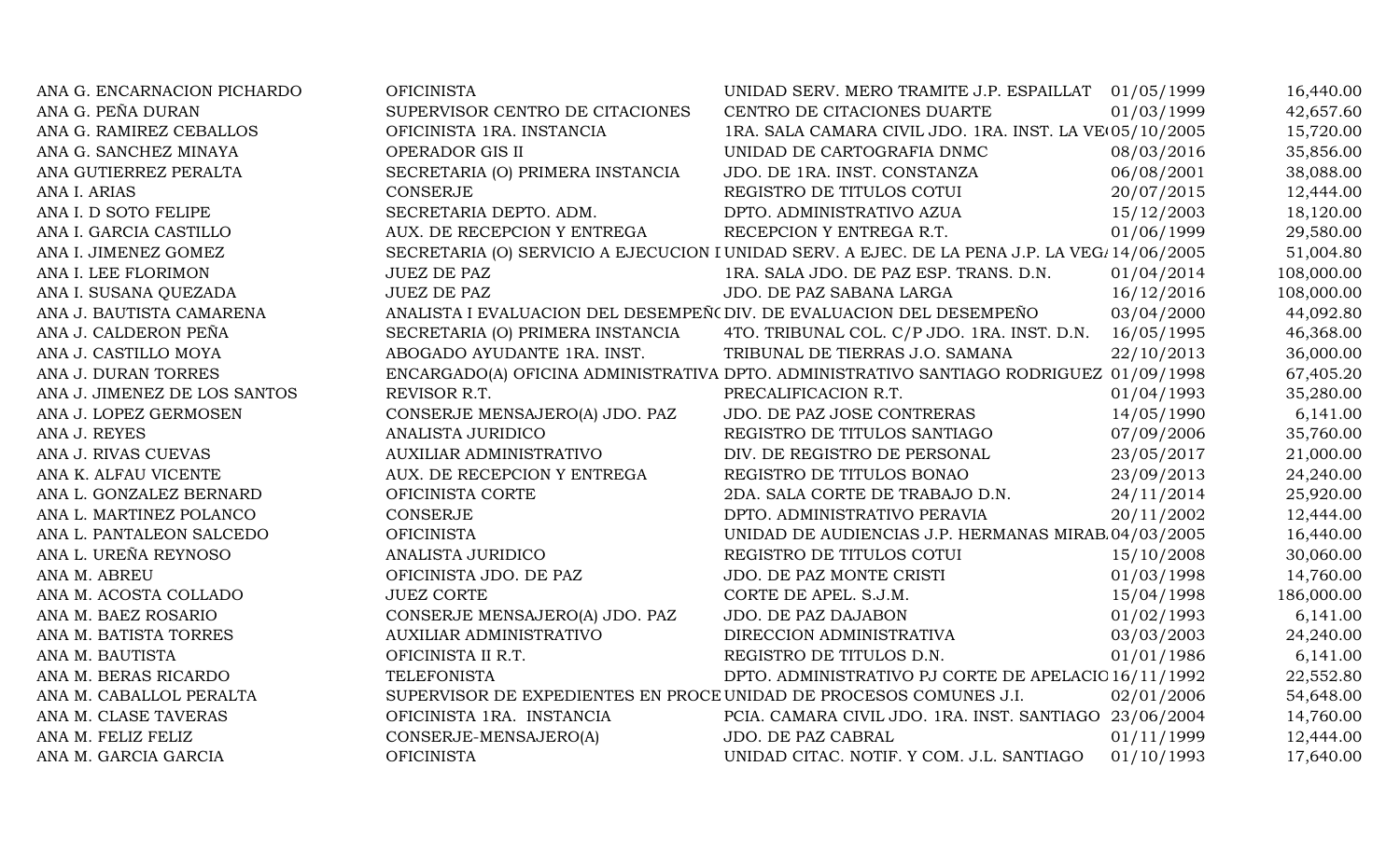| ANA M. GOMEZ JIMENEZ           | <b>JUEZ DE PAZ</b>                                                    | <b>JDO. DE PAZ HOSTOS</b>                              | 16/12/2016 | 108,000.00 |
|--------------------------------|-----------------------------------------------------------------------|--------------------------------------------------------|------------|------------|
| ANA M. GONZALEZ HERNANDEZ      | REVISOR ESTADISTICO                                                   | DIV. DE ESTADISTICAS JUDICIALES                        | 07/05/1996 | 44,092.80  |
| ANA M. GUZMAN FELIPE           | OFICINISTA 1RA. INSTANCIA                                             | SALA CIVIL TRIBUNAL N.N.A. DUARTE                      | 01/10/2002 | 15,720.00  |
| ANA M. HERNANDEZ DE LOS SANTOS | SECRETARIA (O) PRIMERA INSTANCIA                                      | CAMARA CIVIL JDO. 1RA. INST. MONTE PLATA               | 30/03/2015 | 34,980.00  |
| ANA M. JIMENEZ RODRIGUEZ       | <b>JUEZ DE PAZ</b>                                                    | 3RA. SALA JDO. DE PAZ ESP. TRANS. ESPAILLAT 04/11/2005 |            | 108,000.00 |
| ANA M. LAFONTAINE CASTRO       | SECRETARIA (O) DE DIVISION                                            | DIV. DE ESTUDIOS DE RECURSOS HUMANOS                   | 01/05/2013 | 37,920.00  |
| ANA M. LARA SANTOS             | <b>SECRETARIA</b>                                                     | REGISTRO DE TITULOS S.C.                               | 28/01/1987 | 28,860.00  |
| ANA M. LOPEZ GOMEZ             | SECRETARIA (O) DE DIVISION                                            | DIV. DE ALMACEN Y SUMINISTRO                           | 01/07/1987 | 37,920.00  |
| ANA M. MENDEZ CABRERA          | <b>JUEZ CORTE</b>                                                     | 2DA. SALA TRIBUNAL SUPERIOR DE TIERRAS DP 01/09/2006   |            | 186,000.00 |
| ANA M. PAULINO HERNANDEZ       | SECRETARIA (O) DE DIRECCION GENERAL DIRECCION GENERAL TECNICA         |                                                        | 12/06/2007 | 54,885.60  |
| ANA M. PEREZ DE LA CRUZ        | ABOGADO AYUDANTE 1RA. INST.                                           | PCIA. JDO. DE TRABAJO D.N.                             | 01/02/1999 | 43,840.80  |
| ANA M. PEREZ URBAEZ            | ENCARGADO(A) OFICINA ADMINISTRATIVA DPTO. ADMINISTRATIVO BARAHONA     |                                                        | 03/04/2000 | 81,952.80  |
| ANA M. RINCON TEJEDA           | ABOGADO AYUDANTE                                                      | UNIDAD DE ABOGADOS AYUDANTES TST                       | 02/05/2006 | 58,374.00  |
| ANA M. ROSARIO CASTELLANOS     | <b>JUEZ COORDINADOR</b>                                               | 2DA. SALA TRIBUNAL DE TIERRAS J.O. DUARTE 04/06/1991   |            | 154,800.00 |
| ANA M. RUIZ ALMONTE            | ANALISTA JURIDICO                                                     | REGISTRO DE TITULOS LA VEGA                            | 21/11/1997 | 30,060.00  |
| ANA M. SANTANA VERAS           | <b>OFICINISTA</b>                                                     | UNIDAD ATENCION AL USUARIO J.L. SANTIAGO               | 03/06/2005 | 20,760.00  |
| ANA M. SHEPHARD JONES          | <b>CONSERJE</b>                                                       | DPTO. ADMINISTRATIVO SAMANA                            | 03/08/2009 | 12,444.00  |
| ANA MA. E. PEREZ ZAPATA        | <b>JUEZ CORTE</b>                                                     | CORTE DE TRABAJO S.P.M.                                | 01/12/1998 | 186,000.00 |
| ANA MA. SANCHEZ QUEZADA        | <b>CONSERJE</b>                                                       | DPTO. ADMINISTRATIVO MONTE PLATA                       | 08/09/2014 | 12,444.00  |
| ANA MA. VALLEJO FIGUEROA       | OFICINISTA JDO. DE PAZ                                                | 5TA. SALA JDO. DE PAZ ESP. TRANS. D.N.                 | 23/01/2017 | 16,440.00  |
| ANA MDES. FERNANDEZ PEREZ      | AUXILIAR ADMINISTRATIVO                                               | DIV. DE ALMACEN Y SUMINISTRO                           | 01/06/2016 | 24,240.00  |
| ANA R. BALDERA FELIX           | ANALISTA JURIDICO                                                     | REGISTRO DE TITULOS LA VEGA                            | 02/04/2007 | 20,760.00  |
| ANA R. CALDERON PEREZ          | OFICINISTA DE SERVICIO CIVIL                                          | UNIDAD DE SERVICIO CIVIL C.S.C. N.N.A. S.C.            | 03/04/2006 | 18,780.00  |
| ANA R. DE OLEO VICTORIANO      | ABOGADO AYUDANTE 1RA. INST.                                           | TRIBUNAL DE TIERRAS J.O. MONSEÑOR NOUEL 27/01/2014     |            | 36,000.00  |
| ANA R. DESANERA                | CONSERJE                                                              | DPTO. ADMINISTRATIVO LA ROMANA                         | 08/04/2005 | 12,444.00  |
| ANA R. DOTEL MATOS             | OFICIAL SERVICIOS TECNICOS                                            | SERVICIOS TECNICOS ARCHIVO PERMANENTE                  | 29/06/2009 | 48,894.00  |
| ANA R. GARCIA MARTINEZ         | <b>CONSERJE</b>                                                       | DPTO. ADMINISTRATIVO S.F.M.                            | 12/11/2012 | 12,444.00  |
| ANA R. MARTINEZ SOTO           | <b>OFICINISTA</b>                                                     | UNIDAD DE APOYO SECRETARIAL TST                        | 01/05/2013 | 24,240.00  |
| ANA R. NUÑEZ POLANCO           | SECRETARIA (O) PRIMERA INSTANCIA                                      | 2DO. TRIBUNAL COL. C/P JDO. 1RA. INST. D.N.            | 18/09/1997 | 46,368.00  |
| ANA R. SURIEL ACOSTA           | CONSERJE-MENSAJERO(A)                                                 | JDO. DE PAZ FANTINO                                    | 01/09/1993 | 12,444.00  |
| ANA R. TEJADA BONILLA          | OFICINISTA 1RA. INSTANCIA                                             | JDO. DE 1RA. INST. DAJABON                             | 23/02/2010 | 15,720.00  |
| ANA S. GARCIA MINAYA           | OFICINISTA 1RA. INSTANCIA                                             | JDO. DE LA INSTRUCCION PEDERNALES                      | 03/04/2001 | 15,720.00  |
| ANA V. ARIAS ALMANZAR          | ANALISTA SENIOR SISTEMAS Y PROCEDIM DIV. DE SISTEMAS Y PROCEDIMIENTOS |                                                        | 13/07/2006 | 67,082.40  |
| ANA V. RODRIGUEZ SOCIAS        | JUEZ 1RA. INSTANCIA                                                   | TRIBUNAL N.N.A. MONTE CRISTI                           | 27/04/1998 | 138,000.00 |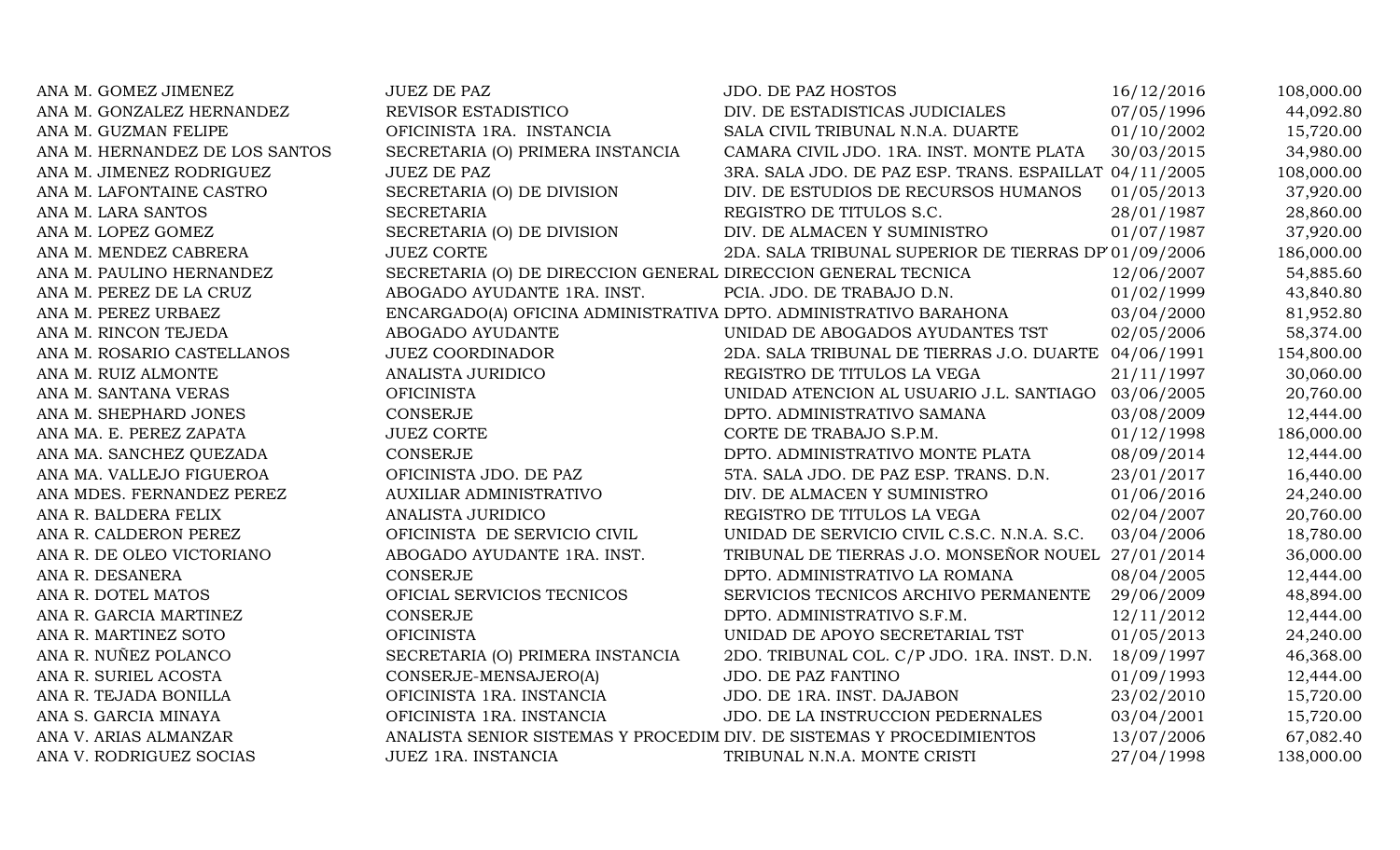| ANA V. SUAREZ SUERO         | SECRETARIA (O) PRIMERA INSTANCIA                            | 1RA. SALA JDO. DE TRABAJO S.D.                          | 23/09/2003 | 34,980.00  |
|-----------------------------|-------------------------------------------------------------|---------------------------------------------------------|------------|------------|
| ANA V. VASQUEZ TOLEDO       | ALGUACIL DE ESTRADO                                         | CAMARA CIVIL CORTE APEL. S.P.M.                         | 14/10/2004 | 13,800.00  |
| ANA W. LOPEZ VERAS          | OFICINISTA 1RA. INSTANCIA                                   | JDO. DE LA INSTRUCCION MONTE CRISTI                     | 03/10/2013 | 15,720.00  |
| ANA Y. CRUZ HOLGUIN         | <b>OFICINISTA</b>                                           | UNIDAD SERV. 1RA. INST. J.P. LA VEGA                    | 06/05/2014 | 20,760.00  |
| ANA Y. DE LA CRUZ MONCION   | OFICINISTA CORTE                                            | CORTE DE APEL. MONTE CRISTI                             | 03/01/2005 | 17,640.00  |
| ANA Y. DISLA TAVAREZ        | SECRETARIA (O) JDO. DE PAZ                                  | JDO. DE PAZ ESPERANZA                                   | 01/10/2002 | 23,160.00  |
| ANA Y. FELIZ PEREZ          | SECRETARIA (O) PRIMERA INSTANCIA                            | TRIBUNAL DE TIERRAS J.O. BARAHONA                       | 23/05/1986 | 28,860.00  |
| ANA Y. FERNANDEZ ROSARIO    | OFICINISTA 1RA. INSTANCIA                                   | JDO. DE 1RA. INST. VILLA ALTAGRACIA                     | 25/07/2005 | 15,720.00  |
| ANA Y. NUÑEZ CUSTODIO       | ABOGADO AYUDANTE 1RA. INST.                                 | 9NA. SALA CAMARA PENAL JDO. 1RA. INST. D.N. 16/05/2003  |            | 43,840.80  |
| ANABEL A. RIVAS ORTEGA      | <b>OFICINISTA</b>                                           | UNIDAD SERV. 1RA. INST. J.P. S.D.                       | 20/04/2015 | 24,240.00  |
| ANABEL ARIAS ALMANZAR       | OFICINISTA 1RA. INSTANCIA                                   | 4TA. SALA CAMARA CIVIL JDO. 1RA. INST. D.N.             | 08/09/2014 | 20,760.00  |
| ANABEL RODRIGUEZ PERALTA    | <b>JUEZ DE PAZ</b>                                          | JDO. DE PAZ LOS ALMACIGOS                               | 23/06/2010 | 108,000.00 |
| ANABEL ROSARIO GUERRERO     | CONSERJE-MENSAJERO(A)                                       | JDO. DE PAZ NIZAO                                       | 19/06/2017 | 10,577.40  |
| ANABELLE SANTOS BRITO       | <b>AGENTE DE SERVICIOS</b>                                  | CUSTODIA Y SERVICIO ARCHIVO PERMANENTE 22/09/2014       |            | 24,240.00  |
| ANALDITA JAVIER GARCIA      | OFICINISTA JDO. DE PAZ                                      | JDO. DE PAZ S.D. NORTE                                  | 03/10/1989 | 16,440.00  |
| ANAMERCY PERDOMO SORIANO    | OFICINISTA ATENCION USUARIOS                                | UNIDAD DE ATENCION AL USUARIO S.G.S.C.J.                | 17/12/2012 | 20,760.00  |
| ANASTALIA MEJIA PEÑA        | COORDINADOR (A) DE SEGUROS Y BENEF DIV. DE SEGURIDAD SOCIAL |                                                         | 18/12/1989 | 69,696.00  |
| ANAYRA PIMENTEL ROSARIO     | SECRETARIA (O) JDO. DE PAZ                                  | JDO. DE PAZ LAS MATAS DE SANTA CRUZ                     | 27/07/2010 | 23,160.00  |
| ANDERSON A. DE JESUS MORDAN | <b>ARCHIVISTA</b>                                           | DIV. DE REGISTRO DE PERSONAL                            | 11/01/2010 | 13,920.00  |
| ANDERSON ANT. LEONARDO MELO | <b>AUXILIAR DE ESCANEO</b>                                  | UNIDAD DE PROCESOS COMUNES J.I.                         | 02/04/2012 | 24,240.00  |
| ANDERSON GARCIA             | MENSAJERO EXTERNO                                           | DIRECCION DE PLANIFICACION Y PROYECTOS                  | 26/12/2006 | 22,800.00  |
| ANDERSON I. GARCIA BAEZ     | OFICINISTA 1RA. INSTANCIA                                   | 2DA. SALA CAMARA CIVIL JDO. 1RA. INST. BARAI 13/04/2015 |            | 15,720.00  |
| ANDERSON J. CUEVAS MELLA    | <b>JUEZ DE PAZ</b>                                          | 2DA. SALA JDO. DE PAZ ESP. TRANS. ESPAILLAT 01/10/2014  |            | 108,000.00 |
| ANDERSON JAIME PEÑA         | OFICINISTA ATENCION USUARIO                                 | UNIDAD ATENCION AL USUARIO J.P. BARAHONA 09/02/2005     |            | 22,920.00  |
| ANDERSON LOPEZ SANTANA      | AGENTE DE SERVICIOS                                         | CUSTODIA Y SERVICIO ARCHIVO PERMANENTE 15/04/2009       |            | 24,240.00  |
| ANDERSON REYES RODRIGUEZ    | ANALISTA PROGRAMADOR                                        | DIV. DE MANTENIMIENTO Y ACT. DE SISTEMAS 22/10/2012     |            | 67,082.40  |
| ANDREA ALCANTARA            | CONSERJE                                                    | DPTO. ADMINISTRATIVO JUR. CIVIL S.D.                    | 10/06/2013 | 12,444.00  |
| ANDREA ALMANZAR ESPINAL     | CONSERJE-MENSAJERO(A)                                       | JDO. DE PAZ VILLA BISONO                                | 18/06/1996 | 12,444.00  |
| ANDREA ALT. MERCEDES BURGOS | <b>CONSERJE</b>                                             | DPTO. ADMINISTRATIVO LA VEGA                            | 03/03/2017 | 12,444.00  |
| ANDREA B. FLORENTINO PEREZ  | CONSERJE-MENSAJERO(A)                                       | JDO. DE PAZ INDEPENDENCIA                               | 17/04/2000 | 12,444.00  |
| ANDREA C. LARA AQUINO       | OFICINISTA JDO. DE PAZ                                      | JDO. DE PAZ DE LA 4TA. CIRC. D.N.                       | 21/03/2017 | 16,440.00  |
| ANDREA C. PAEZ REYES        | SECRETARIA (O) JDO. DE PAZ                                  | 1RA. SALA JDO. DE PAZ ESP. TRANS. S.P.M.                | 17/11/1992 | 23,160.00  |
| ANDREA CABRERA GUERRERO     | CONSERJE                                                    | CORTE DE APEL. N.N.A. S.P.M.                            | 17/11/2014 | 12,444.00  |
| ANDREA CORREA LOPEZ         | JUEZ PRESIDENTE 1RA. INSTANCIA                              | PCIA. JDO. DE TRABAJO S.P.M.                            | 03/07/1998 | 154,800.00 |
|                             |                                                             |                                                         |            |            |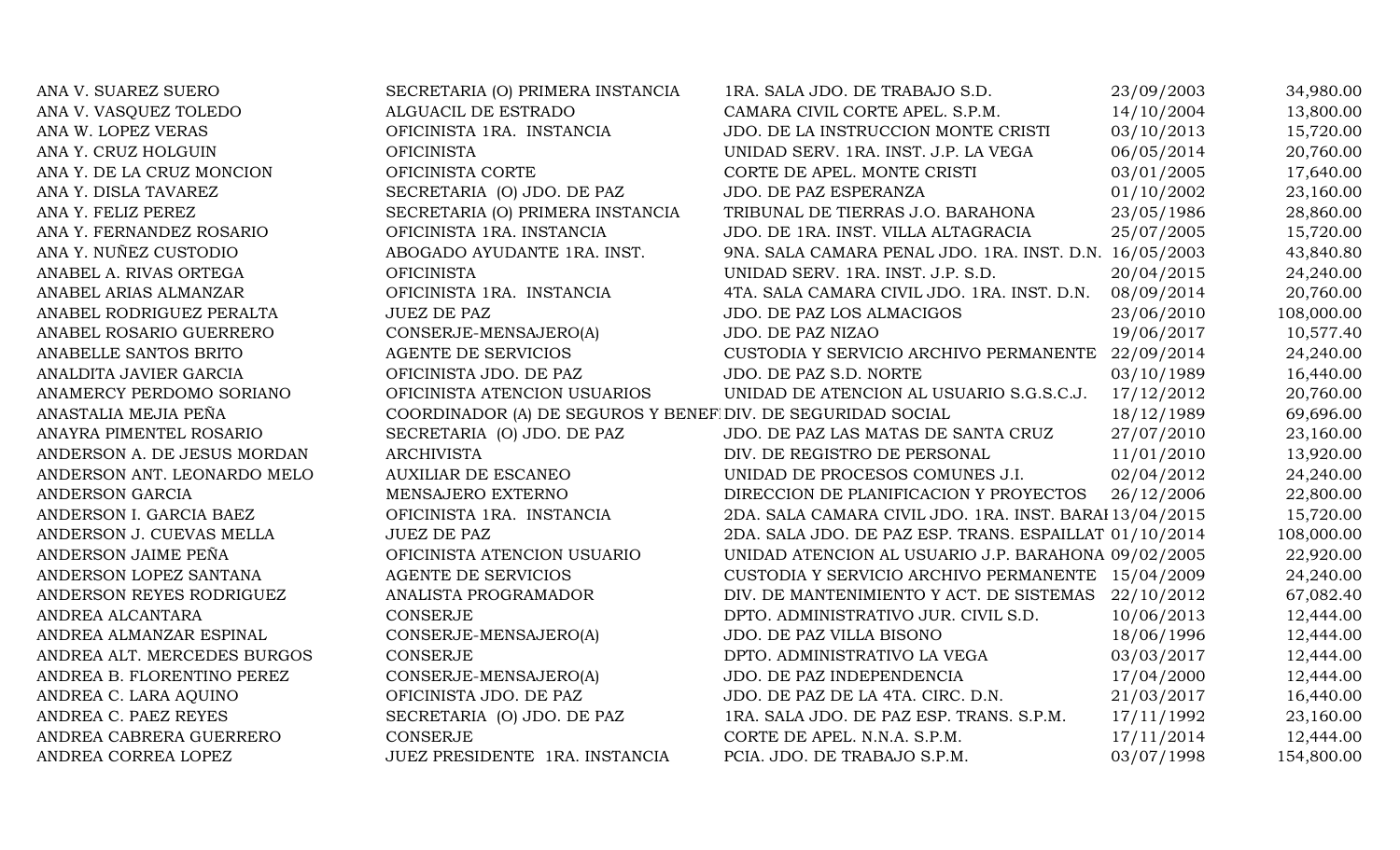| ANDREA DE LA ROSA             | <b>CONSERJE</b>                                                              | DPTO. ADMINISTRATIVO P.J.C.N.                           | 05/03/2001 | 12,444.00  |
|-------------------------------|------------------------------------------------------------------------------|---------------------------------------------------------|------------|------------|
| ANDREA E. CORCINO CUETO       | <b>JUEZ DE PAZ</b>                                                           | JDO. DE PAZ GUAYMATE                                    | 03/10/2016 | 108,000.00 |
| ANDREA M. GONZALEZ CUEVAS     | ANALISTA I CONTABILIDAD                                                      | DPTO. DE CONTABILIDAD                                   | 01/11/1997 | 51,804.00  |
| ANDREA M. RODRIGUEZ COLON     | ASISTENTE JUD. EVALUACION DEL DESEN DIV. DE EVALUACION DEL DESEMPEÑO         |                                                         | 01/08/2002 | 69,696.00  |
| ANDREA M. SEVERINO BAEZ       | ABOGADO AYUDANTE 1RA. INST.                                                  | 1RA. SALA CAMARA CIVIL JDO. 1RA. INST. S.D              | 01/09/2004 | 43,840.80  |
| <b>ANDREA MENA</b>            | CONSERJE                                                                     | DPTO. ADMINISTRATIVO PJ S.C.J.                          | 22/04/2004 | 14,160.00  |
| ANDREA P. ALVAREZ DURAN       | <b>ARCHIVISTA</b>                                                            | SECRETARIA GENERAL J.P. SANCHEZ RAMIREZ 01/09/2006      |            | 13,920.00  |
| ANDREA PERALTA                | <b>CONSERJE</b>                                                              | DPTO. ADMINISTRATIVO JUR. LABORAL S.D.                  | 01/07/2002 | 12,444.00  |
| ANDREA TIBURCIO ROSA          | SECRETARIA (O) JDO. DE PAZ                                                   | 1RA. SALA JDO. DE PAZ ESP. TRANS. JARABACO. 01/12/2011  |            | 23,160.00  |
| ANDREIKER R. VIDAL SIERRA     | ALGUACIL DE ESTRADO                                                          | <b>JDO. DE PAZ POSTRER RIO</b>                          | 15/06/2015 | 13,800.00  |
| ANDREINA A. RODRIGUEZ SOTO    | OFICINISTA 1RA. INSTANCIA                                                    | CAMARA CIVIL JDO. 1RA. INST. PERAVIA                    | 14/02/2017 | 13,362.00  |
| ANDREINA BAUTISTA ENCARNACION | OFICINISTA JDO. DE PAZ                                                       | 2DA. SALA JDO. DE PAZ ESP. TRANS. MONSEÑOI 01/05/2014   |            | 14,760.00  |
| ANDREINYS D. GUERRERO ORTIZ   | INSPECTOR JUDICIAL                                                           | INSPECTORIA GENERAL DEL CONSEJO DEL POD 06/03/2006      |            | 105,720.00 |
| ANDRES ARACENA DE LOS SANTOS  | <b>AUX. DEPOSITO</b>                                                         | CUSTODIA Y SERVICIO ARCHIVO PERMANENTE 21/02/2007       |            | 18,120.00  |
| ANDRES D. ACEVEDO SANTOS      | OFICINISTA 1RA. INSTANCIA                                                    | TRIBUNAL EJEC. DE LA PENA S.C.                          | 19/06/2017 | 13,362.00  |
| ANDRES DE JS. SANTOS CABRERA  | MENSAJERO INTERNO                                                            | SECCION DE TRAMITES Y CORRESPONDENCIA 23/01/2006        |            | 16,920.00  |
| ANDRES E. UREÑA UREÑA         | ALGUACIL DE ESTRADO                                                          | JDO. DE PAZ LOS HIDALGOS                                | 02/01/2001 | 13,800.00  |
| ANDRES FELIX GARCIA           | OFICINISTA JDO. DE PAZ                                                       | 4TA. SALA JDO. DE PAZ ESP. TRANS. D.N.                  | 14/08/2017 | 13,974.00  |
| ANDRES GONZALEZ ABAD          | <b>ARCHIVISTA</b>                                                            | OFIC. DE ARCHIVO JUDICIAL PJ MONSEÑOR NOU14/05/2001     |            | 13,920.00  |
| ANDRES J. GUERRERO ACOSTA     | ALGUACIL DE ESTRADO                                                          | 1RA. SALA JDO. DE PAZ ESP. TRANS. S.P.M.                | 01/11/1989 | 13,800.00  |
| ANDRES L. CASTILLO PEREZ      | MENSAJERO EXTERNO                                                            | SECCION DE TRAMITES Y CORRESPONDENCIA                   | 26/11/2015 | 22,800.00  |
| ANDRES PAULINO PUELLO         | ALGUACIL DE ESTRADO                                                          | JDO. DE PAZ LAS CUEVAS                                  | 01/08/1991 | 13,800.00  |
| ANDRES PEÑA CASTELLANOS       | SOPORTE TECNICO I                                                            | OFIC. DE TECNOLOGIAS REGIONAL ZONA NORTE 28/08/2006     |            | 42,657.60  |
| ANDRES R. DOMENECHE REYNOSO   | ALGUACIL DE ESTRADO                                                          | JDO. DE PAZ LA ISABELA                                  | 17/04/2006 | 13,800.00  |
| ANDRES R. NERIS MEDINA        | <b>CHOFER</b>                                                                | SECCION DE TRANSPORTACION                               | 19/05/2006 | 24,240.00  |
| ANDRES REYNOSO SANTANA        | JUEZ 1RA. INSTANCIA                                                          | CAMARA PENAL JDO. 1RA. INST. HERMANAS MIR 12/08/1998    |            | 138,000.00 |
| ANDRICKSON A. MERAN GUZMAN    | OFICINISTA 1RA. INSTANCIA                                                    | JDO. DE 1RA. INST. LAS MATAS DE FARFAN                  | 19/09/2016 | 15,720.00  |
| ANDRIELINA M. NUÑEZ DE JESUS  | OFICINISTA 1RA. INSTANCIA                                                    | CAMARA PENAL JDO. 1RA. INST. SAMANA                     | 07/06/2017 | 13,362.00  |
| ANDRIES E. ESCARRAMAN BELLO   | ANALISTA JURIDICO                                                            | UNIDAD DE APOYO REGISTRAL J.I.                          | 02/06/2014 | 54,885.60  |
| ANDRYS M. MENDOZA MATIAS      | SECRETARIA (O) SERVICIO JDOS. 1RA. INS UNIDAD SERV. 1RA. INST. J.L. SANTIAGO |                                                         | 05/06/1995 | 38,088.00  |
| ANDY C. ESTEVEZ AGUERO        | AGENTE CONTROL DE CALIDAD                                                    | ARCHIVO PERMANENTE JURISDICCION INMOBIL 03/12/2012      |            | 24,240.00  |
| <b>ANDY DURAN</b>             | <b>ARCHIVISTA</b>                                                            | 2DA. SALA CAMARA CIVIL JDO. 1RA. INST. SANTI 08/07/2010 |            | 13,920.00  |
| ANDY FCO. FAMILIA MOSQUEA     | <b>OFICINISTA</b>                                                            | 2DO. TRIBUNAL COL. C/P JDO. 1RA. INST. D.N.             | 18/03/2013 | 20,760.00  |
| ANDY L. MARTINEZ SANCHEZ      | MENSAJERO INTERNO                                                            | DPTO. ADMINISTRATIVO PUERTO PLATA                       | 03/04/2006 | 24,240.00  |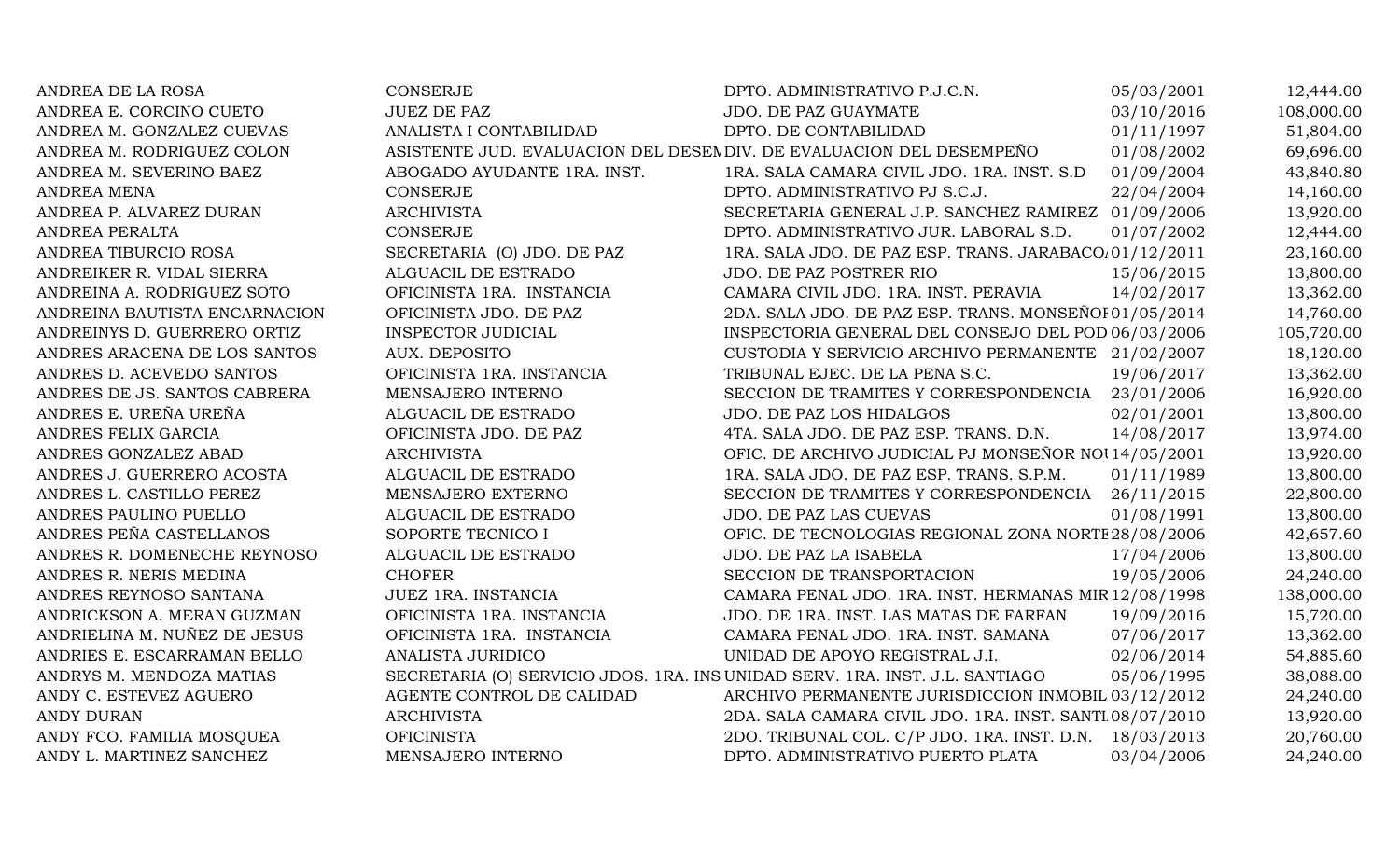| ANDY R. SOTO TEJEDA          | TECNICO REVISOR II                                                  | UNIDAD DE REVISION, DNMC                                                                    | 25/04/2016 | 58,370.40  |
|------------------------------|---------------------------------------------------------------------|---------------------------------------------------------------------------------------------|------------|------------|
| ANDY ROA SANTANA             | OPERADOR GIS I                                                      | UNIDAD DE CARTOGRAFIA DNMC                                                                  | 03/11/2014 | 42,657.60  |
| ANDY S. LIRIANO JIMENEZ      | ALGUACIL DE ESTRADO                                                 | UNIDAD CITAC. NOTIF. Y COM. J.P. HERMANAS N01/09/2006                                       |            | 14,760.00  |
| ANDY SALDIVAR SANCHEZ        | OFICINISTA CITACIONES Y NOTIFICACIONE CENTRO DE CITACIONES P.J.C.N. |                                                                                             | 23/05/2011 | 20,760.00  |
| ANELIS DEL C. TORRES MAGO    |                                                                     | JUEZ PTE.CAMARA PENAL JDO. DE 1ERA. 1ER. TRIBUNAL COL. C/P JDO. 1RA. INST. SANTI/10/11/1988 |            | 154,800.00 |
| ANELSA D. ROSARIO MEJIA      | SECRETARIA (O) SERVICIO A CORTE                                     | UNIDAD SERV. A CORTE J.P. S.D.                                                              | 03/11/2003 | 77,836.80  |
| ANERTA ALT. RODRIGUEZ        | <b>JUEZ CORTE</b>                                                   | CORTE DE APEL. MONTE CRISTI                                                                 | 10/12/1977 | 33,350.33  |
| ANEUDYS E. AGUASVIVAS GARCIA | OFICINISTA 1RA. INSTANCIA                                           | JDO. DE LA INSTRUCCION PERAVIA                                                              | 07/07/2008 | 15,720.00  |
| ANEURI A. PELEGRIN GARCIA    | ENC. ALMACEN ADMVO.                                                 | DPTO. ADMINISTRATIVO EL SEIBO                                                               | 13/11/2006 | 24,240.00  |
| ANEURY ACOSTA GERMAN         | ABOGADO AYUDANTE                                                    | 3RA. SALA CAMARA CIVIL JDO. 1RA. INST. S.D.                                                 | 26/08/2005 | 43,840.80  |
| ANEYDY ALT. CEPEDA DIAZ      | SECRETARIA (O) JDO. DE PAZ                                          | JDO. DE PAZ SABANA IGLESIA                                                                  | 11/06/2014 | 23,160.00  |
| ANGEL A. CALDERON SIERRA     | ALGUACIL DE ESTRADO                                                 | JDO. DE PAZ LA ALTAGRACIA                                                                   | 01/07/2014 | 13,800.00  |
| ANGEL A. CASTILLO MARTINEZ   | ALGUACIL DE ESTRADO                                                 | 2DA. SALA CAMARA CIVIL JDO. 1RA. INST. LA VE 01/08/2001                                     |            | 13,800.00  |
| ANGEL A. FELIZ RAMOS         | ELECTRICISTA II                                                     | DPTO. DE MANTENIMIENTO                                                                      | 10/06/2013 | 23,280.00  |
| ANGEL A. MAÑON PIÑA          | ANALISTA PROGRAMADOR                                                | DIV. DE SISTEMAS J.I.                                                                       | 03/04/2017 | 67,082.40  |
| ANGEL A. MUESES CERDA        | OFICINISTA CORTE                                                    | CORTE DE APEL. N.N.A. S.D.                                                                  | 04/12/2012 | 24,240.00  |
| ANGEL A. OZUNA FRIAS         | <b>AGENTE DE SERVICIOS</b>                                          | CUSTODIA Y SERVICIO ARCHIVO PERMANENTE 03/07/2012                                           |            | 24,240.00  |
| ANGEL A. SABINO RAMIREZ      |                                                                     | COORD. CORRESPONDENCIA Y MENSAJEF UNIDAD DE SERVICIOS ADMINISTRATIVOS Y LOC 01/03/2007      |            | 48,000.00  |
| ANGEL B. ANTUNA              | MENSAJERO INTERNO                                                   | DPTO. ADMINISTRATIVO S.D.                                                                   | 07/08/2017 | 10,577.40  |
| ANGEL D. CASTILLO MEJIA      | ALGUACIL DE ESTRADO                                                 | 4TA. SALA CAMARA PENAL JDO. 1RA.INST. D.N. 17/02/2010                                       |            | 15,960.00  |
| ANGEL D. MENDEZ JIMENEZ      | ALGUACIL DE ESTRADO                                                 | JDO. DE PAZ VICENTE NOBLE                                                                   | 03/01/2005 | 13,800.00  |
| ANGEL DE JS. OCUMARES        | OFICINISTA 1RA. INSTANCIA                                           | SALA PENAL TRIBUNAL N.N.A. S.D.                                                             | 30/11/2016 | 13,910.40  |
| ANGEL DE JS. SHARP ESPINAL   | OFICINISTA JDO. DE PAZ                                              | JDO. DE PAZ DE LA 2DA. CIRC. SANTIAGO                                                       | 01/07/2014 | 14,760.00  |
| ANGEL DE JS. VALETTE PEGUERO | MENSAJERO INTERNO                                                   | DPTO. ADMINISTRATIVO N.N.A. S.C.                                                            | 17/05/2016 | 12,444.00  |
| ANGEL E. CASTILLO PERALTA    | TECNICO REVISOR I                                                   | DIRECCION NACIONAL REGISTRO DE TITULOS                                                      | 13/05/2013 | 24,240.00  |
| ANGEL E. GONZALEZ SANTANA    | ALGUACIL DE ESTRADO                                                 | 2DA. SALA CAMARA PENAL CORTE APEL. D.N.                                                     | 25/02/2008 | 15,960.00  |
| ANGEL FABIAN MARCIAL         | MAYORDOMO II                                                        | DPTO. ADMINISTRATIVO MONTE PLATA                                                            | 15/05/2013 | 14,760.00  |
| ANGEL J. CASTILLO VIDAL      | REPRODUCTOR DE DOCUMENTOS                                           | UNIDAD DE SERVICIOS ADMINISTRATIVOS Y LOC 17/01/2008                                        |            | 20,760.00  |
| ANGEL L. RIVERA ACOSTA       | ALGUACIL DE ESTRADO                                                 | UNIDAD DE CITACIONES Y NOTIFICACIONES S.G 15/10/2001                                        |            | 24,240.00  |
| ANGEL L. SANCHEZ DE LA CRUZ  | SUPERVISOR DE ARCHIVO                                               | OFIC. DE ARCHIVO JUDICIAL JURISD. CIVIL S.D. 08/06/2010                                     |            | 29,580.00  |
| ANGEL L. SOTO MORENO         | OFICINISTA 1RA. INSTANCIA                                           | CAMARA CIVIL JDO. 1RA. INST. PERAVIA                                                        | 03/08/2010 | 15,720.00  |
| ANGEL M. MATOS CARMONA       | ANALISTA II COTIZACIONES                                            | DIV. DE COTIZACIONES Y SEGUIMIENTO COMPR 16/09/2002                                         |            | 44,092.80  |
| ANGEL M. REYNOSO TEJADA      | TECNICO REVISOR II                                                  | UNIDAD DE REVISION, DNMC                                                                    | 27/05/2013 | 58,370.40  |
| ANGEL MENDEZ PEREZ           | <b>VIGILANTE</b>                                                    | JDO. DE PAZ LA DESCUBIERTA                                                                  | 14/04/2009 | 12,444.00  |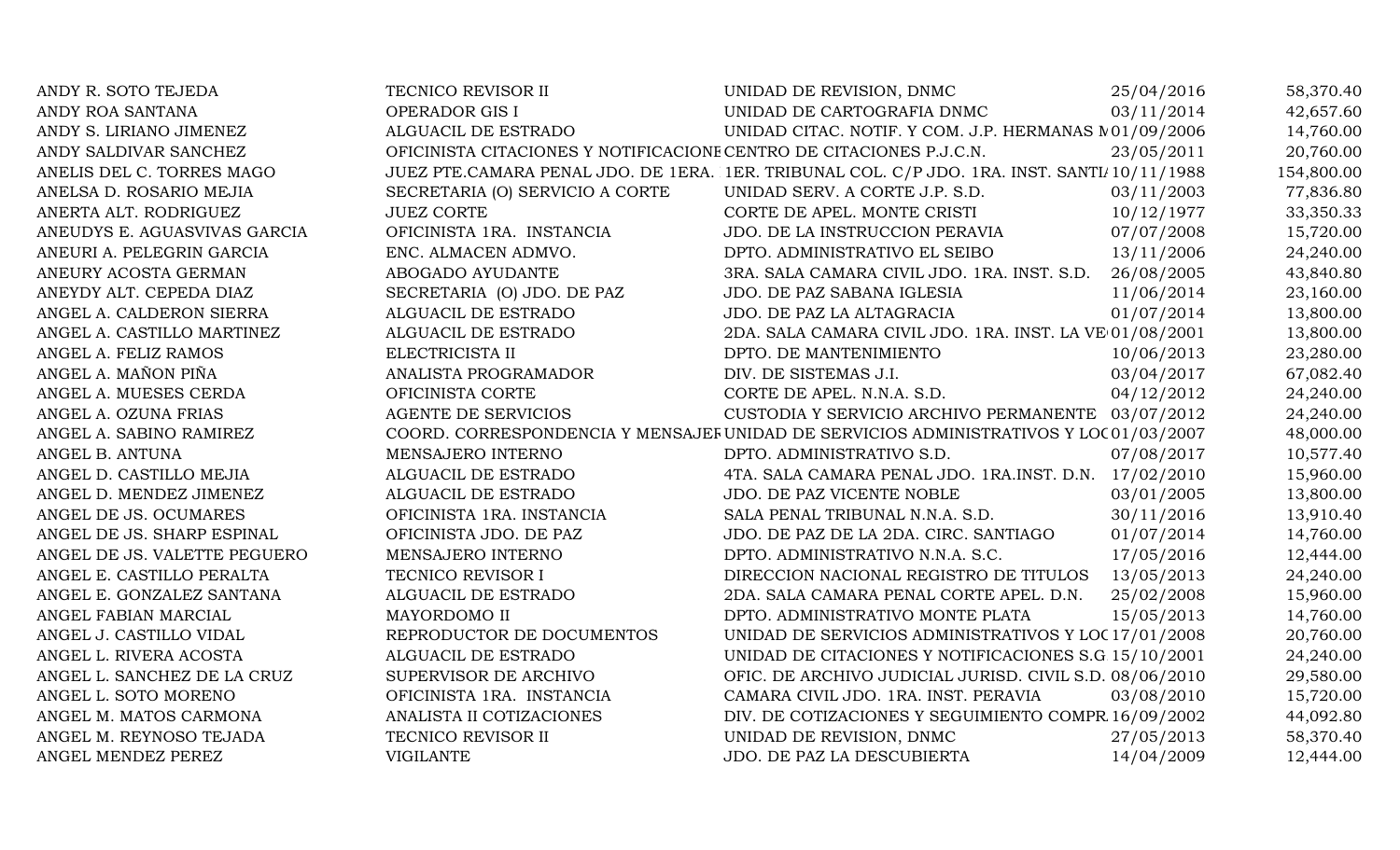| ANGEL R. HIRALDO DIPRE           | ALGUACIL DE ESTRADO              | UNIDAD CITAC. NOTIF. Y COM. J.P. PUERTO PLA107/04/2005                                 |            | 14,760.00  |
|----------------------------------|----------------------------------|----------------------------------------------------------------------------------------|------------|------------|
| ANGEL R. PUJOLS BELTRE           | ALGUACIL DE ESTRADO              | UNIDAD DE CITACIONES Y NOTIFICACIONES S.G 20/05/2008                                   |            | 15,960.00  |
| ANGEL V. HERNANDEZ CORDERO       | <b>JUEZ DE PAZ</b>               | JDO. DE PAZ JUAN DE HERRERA                                                            | 31/03/2017 | 108,000.00 |
| ANGELA A. EUSEBIO RAMIREZ        | ABOGADO AYUDANTE 1RA. INST.      | CAMARA CIVIL JDO. 1RA. INST. S.P.M.                                                    | 03/10/2006 | 36,000.00  |
| ANGELA DEL C. JIMENEZ VERAS      | SECRETARIA (O) PRIMERA INSTANCIA | TRIBUNAL DE TIERRAS J.O. ESPAILLAT                                                     | 15/07/2002 | 28,860.00  |
| ANGELA E. GARCIA ALBERTO         | ASIST. ADMINISTRATIVO            | DIRECCION DE FAMILIA, NIÑEZ, ADOLESCENCIA 08/06/1998                                   |            | 52,320.00  |
| ANGELA G. DIAZ MEJIA             | SECRETARIA DE JUEZ               | TRIBUNAL SUPERIOR DE TIERRAS DPTO. CENTR/23/11/2010                                    |            | 28,860.00  |
| ANGELA J. RIVERA DEVERS          | <b>DIGITADOR</b>                 | UNIDAD DE PROCESOS COMUNES J.I.                                                        | 04/06/1997 | 27,541.20  |
| ANGELA J. SOTO JIMENEZ           | <b>OFICINISTA</b>                | UNIDAD SERV. 1RA. INST. J.P. SANTIAGO                                                  | 16/02/2010 | 22,920.00  |
| ANGELA M. ARIAS REYES            | SUPERVISOR DE ARCHIVO            | OFIC. DE ARCHIVO JUDICIAL PJ PUERTO PLATA 30/05/2006                                   |            | 29,580.00  |
| ANGELA M. CORPORAN DE LOS SANTOS | OFICINISTA JDO. DE PAZ           | 2DA. SALA JDO. DE PAZ ESP. TRANS. S.P.M.                                               | 05/02/2001 | 14,760.00  |
| ANGELA M. FLORENTINO PEREZ       | ENC. FORMULACION PRESUPUESTARIA  | DIV. DE FORMULACION PRESUPUESTARIA                                                     | 20/02/2002 | 117,532.80 |
| ANGELA M. PEREZ NUÑEZ            | ABOGADO AYUDANTE CORTE           | TRIBUNAL SUPERIOR DE TIERRAS DPTO. NORTE 03/07/2000                                    |            | 48,894.00  |
| ANGELA M. REYNOSO NUÑEZ          | ABOGADO AYUDANTE SCJ             | TERCERA SALA S.C.J.                                                                    | 24/03/1998 | 105,720.00 |
| ANGELA MA. DEL ROSARIO CEDANO    | <b>SECRETARIA</b>                | REGISTRO DE TITULOS HIGUEY                                                             | 23/09/2013 | 28,860.00  |
| ANGELA MORENO GARCIA             | OFICINISTA CORTE                 | 1RA. SALA CAMARA CIVIL CORTE APEL. D.N.                                                | 23/01/2006 | 24,240.00  |
| ANGELA R. DE LA CRUZ TEJADA      | OFICINISTA JDO. DE PAZ           | JDO. DE PAZ HERMANAS MIRABAL                                                           | 01/02/1995 | 14,760.00  |
| ANGELA R. GONZALEZ LANDESTOY     |                                  | SECRETARIA (O) DE DIRECCION GENERAL INSPECTORIA GENERAL DEL CONSEJO DEL POD 22/03/2010 |            | 54,885.60  |
| ANGELA SANTOS                    | OFICINISTA JDO. DE PAZ           | JDO. DE PAZ PUERTO PLATA                                                               | 07/09/1988 | 14,760.00  |
| ANGELA TIBURCIO SEVERINO         | <b>CONSERJE</b>                  | CAMARA CIVIL JDO. 1RA. INST. HATO MAYOR                                                | 01/06/2001 | 12,444.00  |
| ANGELA U. SOLANO ARIAS           | CONSERJE-MENSAJERO(A)            | JDO. DE PAZ LOS CACAOS                                                                 | 21/02/1990 | 12,444.00  |
| ANGELA V. DE LOS SANTOS MENDEZ   | SECRETARIA (O) JDO. DE PAZ       | JDO. DE PAZ RAMON SANTANA                                                              | 01/04/2002 | 23,160.00  |
| ANGELA VERTUS LUIS               | AUX. DE RECEPCION Y ENTREGA      | CENTRO DE ATENCION AL USUARIO                                                          | 01/03/2013 | 24,240.00  |
| ANGELICA C. HERNANDEZ ESPINAL    | SECRETARIA DEPTO. ADM.           | DPTO. ADMINISTRATIVO PUERTO PLATA                                                      | 29/06/2016 | 18,120.00  |
| ANGELICA C. RUIZ CASTRO          | OFICINISTA 1RA. INSTANCIA        | CAMARA CIVIL JDO. 1RA. INST. LA ROMANA                                                 | 02/06/2014 | 15,720.00  |
| ANGELICA M. QUIROZ BAEZ          | <b>OFICINISTA</b>                | UNIDAD DE AUDIENCIAS J.P. PUERTO PLATA                                                 | 15/10/2012 | 18,780.00  |
| ANGELICA MA. CALDERON MOLINA     | <b>JUEZ DE PAZ</b>               | 1RA. SALA JDO. DE PAZ ESP. TRANS. S.J.M.                                               | 16/12/2016 | 108,000.00 |
| ANGELICA MA. ESTRELLA ESTRELLA   | ABOGADO AYUDANTE 1RA. INST.      | 1RA. SALA CAMARA CIVIL JDO. 1RA. INST. SANTL 13/10/2014                                |            | 36,000.00  |
| ANGELICA MA. PEÑA MORILLO        | <b>OFICINISTA</b>                | UNIDAD CITAC. NOTIF. Y COM. J.L. SANTIAGO                                              | 10/02/2014 | 17,640.00  |
| ANGELICA MA. SANTOS ALVINO       | OFICINISTA J.O.                  | TRIBUNAL DE TIERRAS J.O. MONSEÑOR NOUEL 03/12/2012                                     |            | 15,720.00  |
| ANGELICA P. PIMENTEL SOLIS       | ABOGADO AYUDANTE                 | SOPORTE A JUECES J.P. S.D.                                                             | 18/05/2004 | 58,374.00  |
| ANGELICA V. MORETA BATISTA       | SECRETARIA (O) DE DIVISION       | DIV. DE REGISTRO DE PERSONAL                                                           | 28/10/2015 | 24,240.00  |
| ANGELINA ALT. INOA ALMANZAR      | ANALISTA JURIDICO                | REGISTRO DE TITULOS SANTIAGO                                                           | 06/09/2006 | 48,894.00  |
| ANGELINA DEL C. PAREDES SANTANA  | ABOGADO AYUDANTE CORTE           | 1RA. SALA CAMARA CIVIL CORTE APEL. D.N.                                                | 02/06/2003 | 58,374.00  |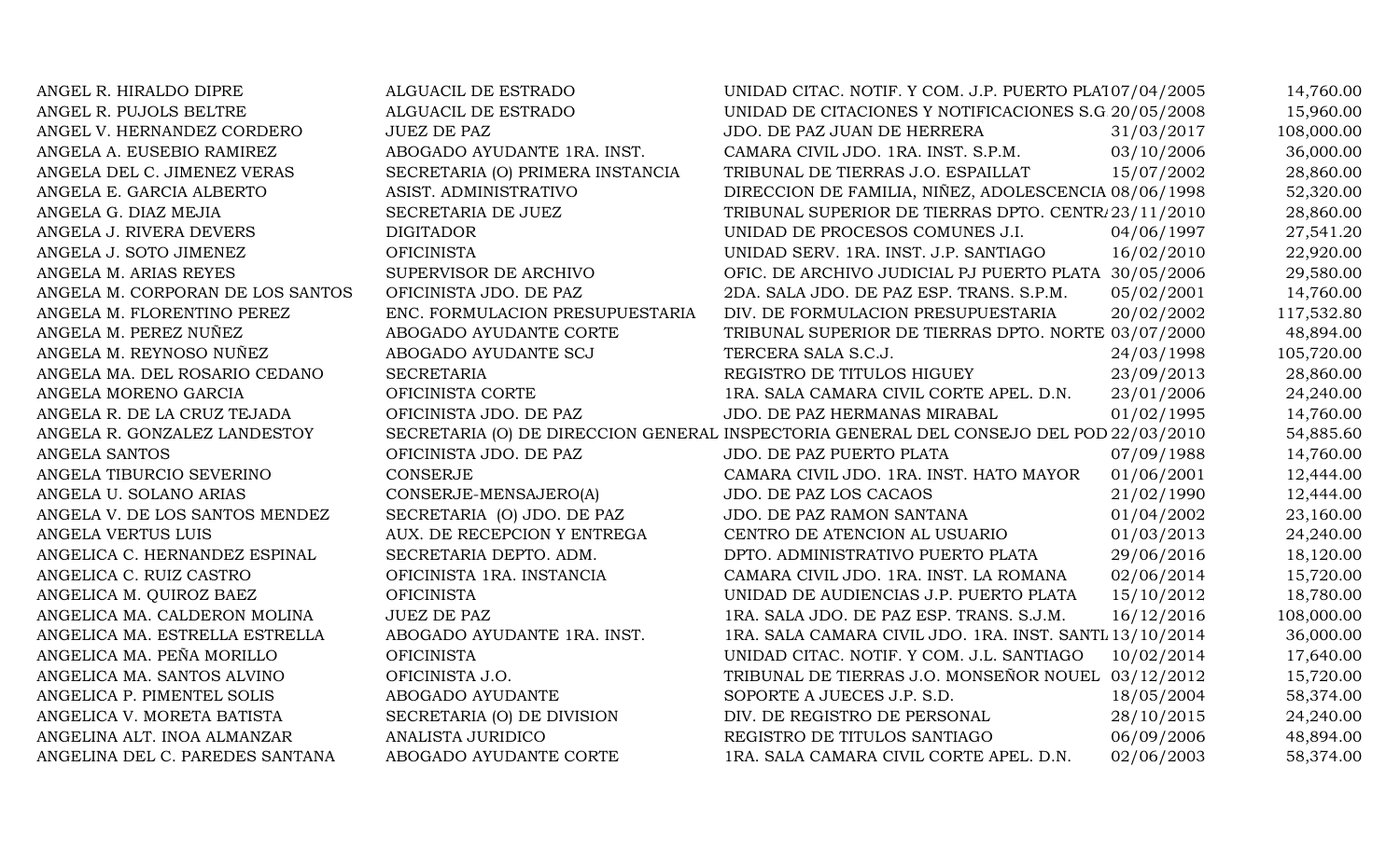| ANGELINA M. NUÑEZ REYES       | SECRETARIA (O) PRIMERA INSTANCIA | TRIBUNAL DE TIERRAS J.O. MONTE CRISTI                  | 03/03/1995 | 28,860.00  |
|-------------------------------|----------------------------------|--------------------------------------------------------|------------|------------|
| ANGELIS G. MATEO ROSADO       | OFICINISTA ATENCION USUARIO      | UNIDAD ATENCION AL USUARIO J.P. S.J.M.                 | 30/03/1995 | 22,920.00  |
| ANGELITA L. ALMONTE MEDRANO   | OFICINISTA 1RA. INSTANCIA        | JDO. DE LA INSTRUCCION DAJABON                         | 10/09/2012 | 15,720.00  |
| ANGELITA SANTOS ROSARIO       | ABOGADO AYUDANTE 1RA. INST.      | 6TA. SALA CAMARA CIVIL JDO. 1RA. INST. S.D.            | 17/03/1992 | 43,840.80  |
| ANGELO DE JS. REYES SANCHEZ   | <b>CONSERJE</b>                  | DPTO. ADMINISTRATIVO S.F.M.                            | 24/02/2014 | 12,444.00  |
| ANGIE M. HERNANDEZ FRANCO     | <b>OFICINISTA</b>                | UNIDAD DE AUDIENCIAS J.P. S.D.                         | 30/10/2007 | 24,240.00  |
| ANHELIA G. CASTRO CUEVAS      | OFICINISTA JDO. DE PAZ           | JDO. DE PAZ ASUNTOS MUNIC. BOCA CHICA                  | 01/11/2005 | 16,440.00  |
| ANIBAL A. HENRIQUEZ COMPRES   | CHOFER DE SERVICIO               | SECCION DE TRANSPORTACION                              | 15/11/2004 | 24,240.00  |
| ANIBAL FELIX QUEVEDO          | <b>RECEPCIONISTA</b>             | SECRETARIA GENERAL DEL CONSEJO DEL PODI 03/09/2012     |            | 24,240.00  |
| ANIBELKA M. RODRIGUEZ DELGADO | <b>JUEZ COORDINADOR</b>          | 2DA. SALA TRIBUNAL DE TIERRAS J.O. LA VEGA 19/10/2009  |            | 154,800.00 |
| ANIKAURY E. SOLANO VILLANUEVA | SECRETARIA (O) AUXILIAR III      | DPTO. TECNICO DE MENSURAS                              | 11/06/2014 | 34,980.00  |
| ANITA BELEN DE LOS SANTOS     | <b>CONSERJE</b>                  | UNIDAD DE SERVICIOS ADMINISTRATIVOS Y LOC 11/08/2014   |            | 14,160.00  |
| ANIZ FALCON LUNA              | <b>CONSERJE</b>                  | TRIBUNAL N.N.A. PERAVIA                                | 10/09/2012 | 12,444.00  |
| ANNA H. VILLALONA JIMENEZ     | SECRETARIA (O) JDO. DE PAZ       | JDO. DE PAZ SAMANA                                     | 20/04/2015 | 23,160.00  |
| ANNA R. GONZALEZ              | ABOGADO AYUDANTE 1RA. INST.      | 6TA. SALA JDO. DE TRABAJO D.N.                         | 28/07/2010 | 43,840.80  |
| ANNABELLE M. ANDUJAR DURAN    | <b>DIGITADOR</b>                 | UNIDAD DE PROCESOS COMUNES J.I.                        | 27/05/2013 | 24,240.00  |
| ANNAURY E. FELIX CERDA        | SECRETARIA (O) JDO. DE PAZ       | JDO. DE PAZ LAS CUEVAS                                 | 07/10/2009 | 23,160.00  |
| ANNELLE L. ALMONTE CABRERA    | OFICINISTA 1RA. INSTANCIA        | 2DA. SALA CAMARA CIVIL JDO. 1RA. INST. S.D.            | 01/12/2011 | 20,760.00  |
| ANNERY CABRAL TURBI           | OFICINISTA 1RA. INSTANCIA        | 1RA. SALA CAMARA CIVIL JDO. 1RA. INST. D.N.            | 19/01/2015 | 20,760.00  |
| ANNERY M. PICHARDO LOPEZ      | SECRETARIA DE JUEZ               | TRIBUNAL SUPERIOR DE TIERRAS DPTO. NORTE 04/01/2001    |            | 28,860.00  |
| ANNERYS CRUZ FERMIN           | ALGUACIL DE ESTRADO              | TRIBUNAL EJEC. DE LA PENA MONTE CRISTI                 | 15/03/2007 | 14,760.00  |
| ANNETTE M. HEREDIA            | AUX. DE RECEPCION Y ENTREGA      | ATENCION AL USUARIO J.I.                               | 12/08/2013 | 24,240.00  |
| ANNI Y. POCHE VALENZUELA      | OFICINISTA 1RA. INSTANCIA        | JDO. DE LA INSTRUCCION ELIAS PIÑA                      | 08/04/2008 | 15,720.00  |
| ANNIA V. RODRIGUEZ RESTITUYO  | OFICINISTA ATENCION USUARIO      | UNIDAD ATENCION AL USUARIO J.P. LA VEGA                | 01/03/2006 | 24,240.00  |
| ANNIE E. BELTRE LOPEZ         | SUPERVISOR DE ARCHIVO            | OFIC. DE ARCHIVO JUDICIAL PJ LA ALTAGRACIA 11/09/2006  |            | 29,580.00  |
| ANNY A. BONETTI VARGAS        | OFICINISTA JDO. DE PAZ           | 1RA. SALA JDO. DE PAZ ESP. TRANS. DUARTE               | 04/06/2014 | 14,760.00  |
| ANNY D. BRITO SUAREZ          | <b>ARCHIVISTA</b>                | ARCHIVO ACTIVO J.I. DUARTE                             | 22/04/2013 | 24,240.00  |
| ANNY D. NUÑEZ SANTANA         | ABOGADO AYUDANTE                 | UNIDAD ASISTENCIA A JUECES C.S.S. A.F. SANTI06/11/2012 |            | 34,980.00  |
| ANNY E. MORENO RODRIGUEZ      | <b>JUEZ DE PAZ ITINERANTE</b>    | PCIA. CAMARA PENAL JDO. 1RA. INST. S.D.                | 29/10/2007 | 108,000.00 |
| ANNY O. PEREZ                 | OFICINISTA 1RA. INSTANCIA        | 2DO. TRIBUNAL COL. C/P JDO. 1RA. INST. D.N.            | 19/05/2016 | 20,760.00  |
| ANSELMO A. BELLO FERRERAS     | <b>JUEZ CORTE</b>                | 1RA. SALA CAMARA CIVIL CORTE APEL. D.N.                | 06/07/2000 | 186,000.00 |
| ANSMIN TEJADA GARCIA          | OFICINISTA CORTE                 | CORTE DE APEL. N.N.A. SANTIAGO                         | 13/10/2014 | 17,640.00  |
| ANTHIA M. REYES JIMENEZ       | SECRETARIA(O) JDO. PAZ           | JDO. DE PAZ MONTE CRISTI                               | 21/07/1989 | 6,141.00   |
| ANTHONY S. RIVERA MERCEDES    | OFICINISTA 1RA. INSTANCIA        | JDO. DE LA INSTRUCCION EL SEIBO                        | 13/02/2017 | 13,362.00  |
|                               |                                  |                                                        |            |            |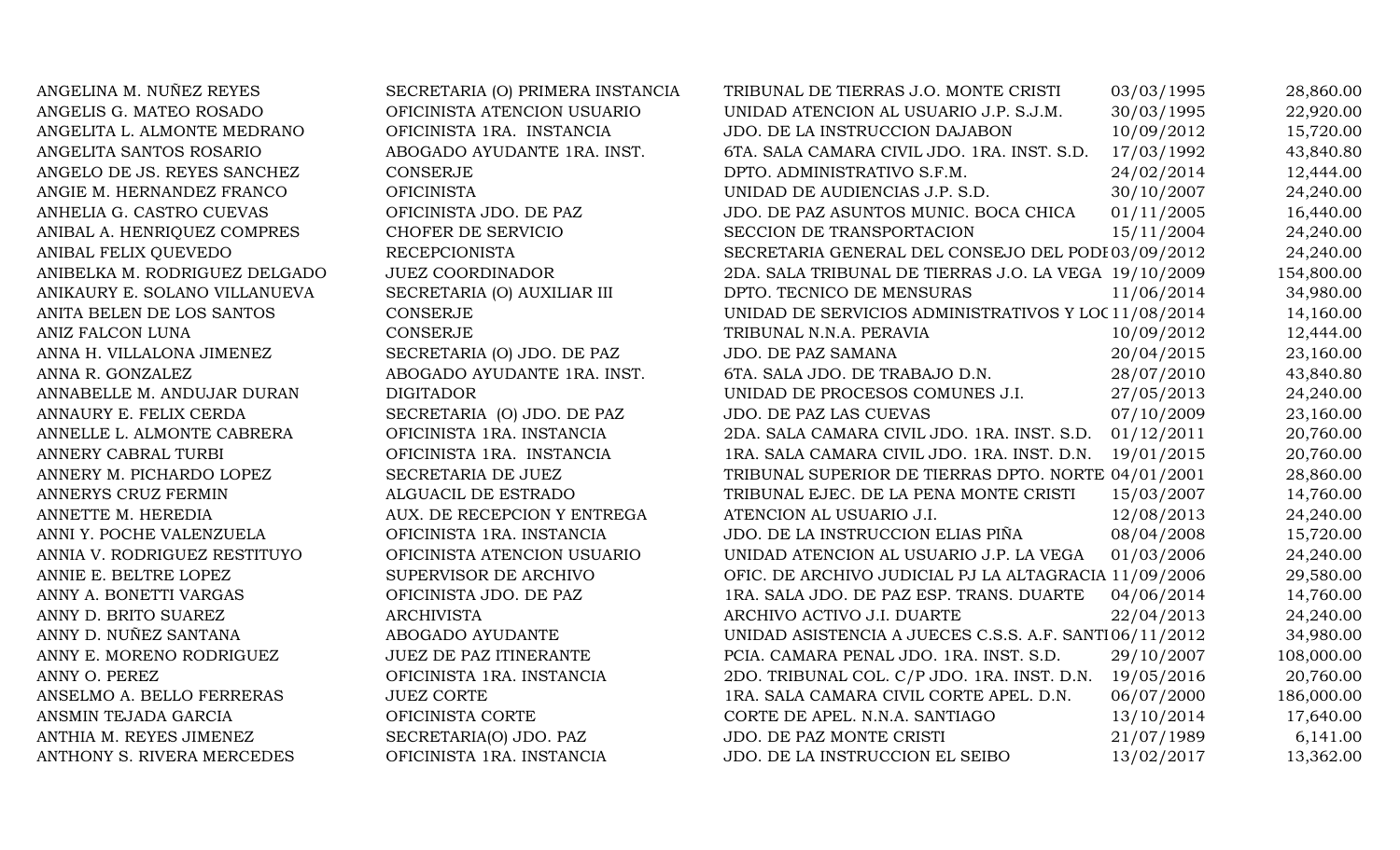| ANTIA K. PANIAGUA MONTERO       | <b>ARCHIVISTA</b>                                             | ARCHIVO ACTIVO DE MENSURAS CATASTRALES 02/01/2006    |            | 24,240.00  |
|---------------------------------|---------------------------------------------------------------|------------------------------------------------------|------------|------------|
| ANTINOE VASQUEZ ORTIZ           | ALGUACIL DE ESTRADO                                           | UNIDAD CITAC. NOTIF. Y COM. J.P. SANTIAGO            | 17/06/2013 | 14,760.00  |
| ANTONIA BATISTA VILLANUEVA      | CONSERJE-MENSAJERO(A)                                         | JDO. DE PAZ LOS LLANOS                               | 01/08/1999 | 12,444.00  |
| ANTONIA E. ARTE DE LOS SANTOS   | ABOGADO AYUDANTE CORTE                                        | PCIA. CORTE DE TRABAJO D.N.                          | 21/04/2003 | 58,374.00  |
| ANTONIA F. ESPINAL CARRASCO     | <b>ARCHIVISTA</b>                                             | DPTO. ADMINISTRATIVO SANTIAGO RODRIGUEZ 12/07/2005   |            | 13,920.00  |
| ANTONIA GUZMAN PARRA            | CONSERJE-MENSAJERO(A)                                         | JDO. DE PAZ GUANANICO                                | 18/02/2013 | 12,444.00  |
| ANTONIA J. GRULLON BLANDINO     | <b>JUEZ CORTE</b>                                             | CORTE DE APEL. N.N.A. D.N.                           | 01/05/1999 | 186,000.00 |
| ANTONIA MEDINA JIMENEZ          | <b>CONSERJE</b>                                               | DPTO. ADMINISTRATIVO S.C.                            | 28/08/2007 | 12,444.00  |
| ANTONIA MORILLO DE LOS SANTOS   | OFICINISTA JDO. DE PAZ                                        | JDO. DE PAZ GUAYABAL                                 | 14/11/2016 | 14,760.00  |
| ANTONIA ROSARIO VENTURA         | <b>JUEZ DE PAZ</b>                                            | 2DA. SALA JDO. DE PAZ ESP. TRANS. DUARTE             | 14/10/2002 | 108,000.00 |
| ANTONIO A. ABREU CRUZ           | ALGUACIL DE ESTRADO                                           | JDO. DE PAZ LAS MATAS DE FARFAN                      | 01/04/1987 | 13,800.00  |
| ANTONIO A. ALBOLEDA FELIZ       | MENSAJERO EXTERNO                                             | DPTO. ADMINISTRATIVO S.D. OESTE                      | 23/11/2010 | 18,120.00  |
| ANTONIO DE LA ROZA MANZUETA     | AYUDANTE CHOFER                                               | DIV. DE ALMACEN Y SUMINISTRO                         | 01/10/1996 | 17,400.00  |
| <b>ANTONIO IRRIZARRY</b>        | MENSAJERO INTERNO                                             | TRIBUNAL DE TIERRAS J.O. PUERTO PLATA                | 11/01/1988 | 12,444.00  |
| ANTONIO J. CRUZ                 | SECRETARIA (O) JDO. DE PAZ                                    | JDO. DE PAZ SAN JOSE DE LAS MATAS                    | 09/12/1987 | 23,160.00  |
| ANTONIO MATOS GONZALES          | <b>CONSERJE</b>                                               | DPTO. ADMINISTRATIVO PERAVIA                         | 14/08/2017 | 10,577.40  |
| ANTONIO ML. LOPEZ               | JUEZ T.T.J.O.                                                 | TRIBUNAL DE TIERRAS J.O. HERMANAS MIRABAI 03/03/2003 |            | 138,000.00 |
| ANTONIO NOLASCO MEJIA           | ALGUACIL DE ESTRADO                                           | JDO. DE PAZ CASTILLO                                 | 01/05/1987 | 13,800.00  |
| ANTONIO O. SANCHEZ MEJIA        | <b>JUEZ CORTE</b>                                             | 2DA. SALA TRIBUNAL SUPERIOR ADMINISTRATIV 17/09/1997 |            | 186,000.00 |
| ANTONIO P. CAMACHO DELGADILLO   | ENCARGADO(A) OFICINA ADMINISTRATIVA DPTO. ADMINISTRATIVO S.D. |                                                      | 22/08/2006 | 81,952.80  |
| <b>ANTONIO PEREZ</b>            | ALGUACIL DE ESTRADO                                           | 5TA. SALA JDO. DE TRABAJO D.N.                       | 02/10/1987 | 14,760.00  |
| <b>ANTONIO TEJADA REYES</b>     | ALGUACIL DE ESTRADO                                           | JDO. DE PAZ VILLA ALTAGRACIA                         | 01/10/2007 | 13,800.00  |
| ANTONIO TEJEDA MARIÑEZ          | DIRECTOR (A) REGIONAL MENSURAS                                | DIRECCION REG. MENSURAS CAT. DPTO. NORES 03/04/2000  |            | 117,532.80 |
| ANTONIO TUENI HEYAIME           | ABOGADO AYUDANTE SCJ                                          | PRIMERA SALA S.C.J.                                  | 21/03/2001 | 105,720.00 |
| ANTONIO URBAEZ JIMENEZ          | MENSAJERO EXTERNO                                             | DPTO. DE TESORERIA                                   | 01/05/1996 | 22,800.00  |
| ANTONIO WILLIAMS JHONSON        | AUX. DE MANTENIMIENTO                                         | DPTO. DE MANTENIMIENTO J.I. ZONA ESTE                | 10/01/2007 | 24,240.00  |
| <b>ANYANAY MEJIA</b>            | AUXILIAR ADMINISTRATIVO                                       | CENTRO DE MEDIACION FAMILIAR HERRERA                 | 14/07/2014 | 24,240.00  |
| ANYELINA PAULINO BURGOS         | ABOGADO AYUDANTE                                              | SOPORTE A JUECES J.P. S.F.M.                         | 22/08/2006 | 48,894.00  |
| ANYELINA STEVENS PAEZ           | REPRESENTANTE DE INFORMACION                                  | CENTRO INF. ORIENT. CIUDADANA PJ S.P.M               | 05/08/2009 | 24,240.00  |
| ANYELO A. SANTANA MEDINA        | <b>OFICINISTA</b>                                             | UNIDAD DE AUDIENCIAS J.P. PUERTO PLATA               | 15/04/2013 | 18,780.00  |
| ANYELY VALENTIN PEREZ           | ASIST. ADMINISTRATIVO                                         | DIRECCION DE FAMILIA, NIÑEZ, ADOLESCENCIA 19/11/2012 |            | 34,980.00  |
| ANYI V. SANTANA RAMIREZ         | AUX. DE RECEPCION Y ENTREGA                                   | REGISTRO DE TITULOS SANTO DOMINGO                    | 14/02/2011 | 24,240.00  |
| ANYOLINA ALT. RODRIGUEZ COLLADO | SUPERVISOR DE ARCHIVO                                         | OFIC. DE ARCHIVO JUDICIAL PJ SANTIAGO                | 08/08/2005 | 29,580.00  |
| ANYOLINE F. FARRELL PEREZ       | OFICIAL ARCHIVO ACTIVO                                        | ARCHIVO ACTIVO J.I. BARAHONA                         | 01/06/2010 | 29,580.00  |
|                                 |                                                               |                                                      |            |            |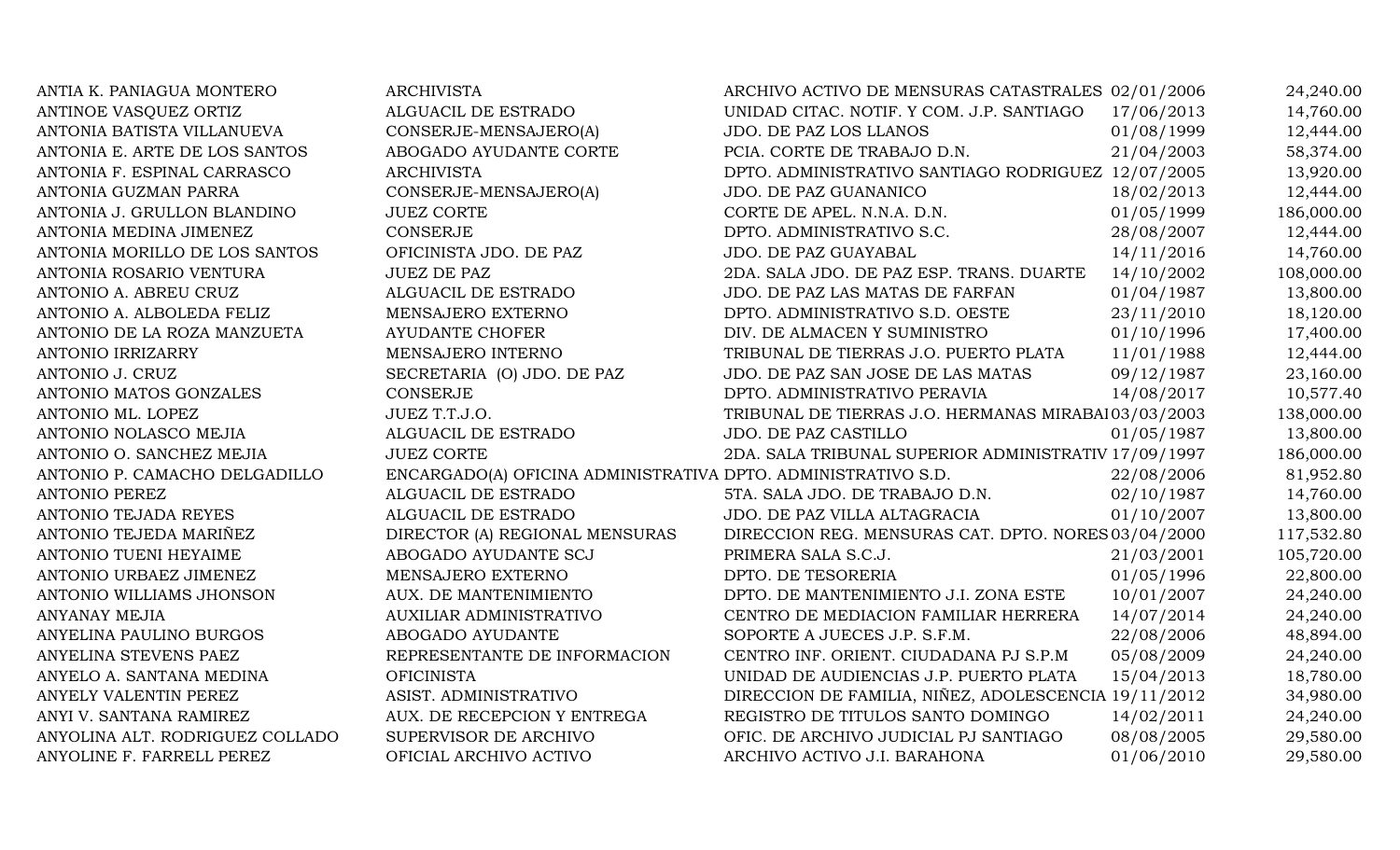| ANYUORIZ DE LA CRUZ OGANDO      | OFICINISTA 1RA. INSTANCIA        | 3RA. SALA CAMARA CIVIL JDO. 1RA. INST. D.N.                                  | 26/11/2012 | 20,760.00  |
|---------------------------------|----------------------------------|------------------------------------------------------------------------------|------------|------------|
| APOLINAR J. TORRES GUERRERO     | ABOGADO AYUDANTE 1RA. INST.      | 8VA. SALA CAMARA PENAL JDO. 1RA. INST. D.N. 08/04/2013                       |            | 43,840.00  |
| <b>APOLINAR MERCEDES</b>        | ANALISTA I ALMACEN               | DIV. DE ALMACEN Y SUMINISTRO                                                 | 01/10/1988 | 51,804.00  |
| AQUILES E. MELO BAUTISTA        | SOPORTE TECNICO                  | UNIDAD SOPORTE TECNICO J.I. D.N.                                             | 05/08/2010 | 42,657.60  |
| <b>AQUILES EVERTZ FERRERAS</b>  | MENSAJERO INTERNO                | DPTO. ADMINISTRATIVO BAORUCO                                                 | 24/10/2001 | 12,444.00  |
| AQUILES GONZALEZ GONZALEZ       | ENC. MANTENIMIENTO               | DPTO. ADMINISTRATIVO MONTE CRISTI                                            | 01/07/1992 | 20,760.00  |
| AQUILES J. PUJOLS MANCEBO       | ALGUACIL DE ESTRADO              | UNIDAD CITAC. NOTIF. Y COM. J.P. S.D.                                        | 02/01/2017 | 15,960.00  |
| AQUILINO LORENZO RAMIREZ        | ALGUACIL DE ESTRADO              | JDO. DE PAZ S.D. NORTE                                                       | 05/07/2010 | 14,760.00  |
| ARABELLY J. LARA RIVERA         | OFICINISTA 1RA. INSTANCIA        | 2DA. SALA CAMARA CIVIL JDO. 1RA. INST. S.D.                                  | 15/04/2013 | 20,760.00  |
| ARACELIS ALT. FRANCISCO RAMIREZ | ALGUACIL DE ESTRADO              | <b>JDO. DE PAZ CEVICOS</b>                                                   | 01/09/1993 | 13,800.00  |
| ARACELIS DE LOS SANTOS CIPRIAN  | <b>AUXILIAR REGISTRAL</b>        | REGISTRO DE TITULOS PUERTO PLATA                                             | 01/01/1995 | 16,440.00  |
| ARACELIS FLORIAN SENA           | MENSAJERO INTERNO                | TRIBUNAL N.N.A. BARAHONA                                                     | 01/09/2012 | 12,444.00  |
| ARACELY SEPULVEDA MERCEDES      | ABOGADO AYUDANTE 1RA. INST.      | OFIC. JUDICIAL SERV. ATENC. PERMANENTE D.N 19/03/2003                        |            | 43,840.80  |
| ARALISE SANTANA DIAZ            | SECRETARIA DE JUEZ CORTE         | PCIA. CORTE DE TRABAJO D.N.                                                  | 13/05/2005 | 28,860.00  |
| ARALIZA Y. RODRIGUEZ PICHARDO   |                                  | SECRETARIA (O) SERVICIO JDOS. 1RA. INS UNIDAD SERV. 1RA. INST. J.P. SANTIAGO | 14/07/2006 | 61,776.00  |
| ARAMIS A. CRUZ CAPELLAN         | MENSAJERO INTERNO                | DPTO. ADMINISTRATIVO ESPAILLAT                                               | 04/04/2016 | 12,444.00  |
| ARAMIS ANT. RODRIGUEZ INOA      | SUPERVISOR DE ARCHIVO            | OFIC. DE ARCHIVO JUDICIAL PJ VALVERDE                                        | 01/03/2007 | 29,580.00  |
| ARELIS A. ACOSTA BRETON         | SECRETARIA (O) PRIMERA INSTANCIA | TRIBUNAL N.N.A. MARIA TRINIDAD SANCHEZ                                       | 01/08/1998 | 28,860.00  |
| ARELIS CAMACHO CACERES          | JUEZ 1RA. INSTANCIA              | 2DA. SALA CAMARA PENAL JDO. 1RA. INST. DUAl 19/10/2009                       |            | 138,000.00 |
| ARELIS F. PERALTA TORRES        | <b>AUXILIAR ADMINISTRATIVO</b>   | DIRECCION ADMINISTRATIVA                                                     | 01/09/1998 | 24,240.00  |
| ARELIS I. CAMILO FERNANDEZ      | SECRETARIA (O) PRIMERA INSTANCIA | 1RA. SALA TRIBUNAL DE TIERRAS J.O. DUARTE 11/10/1999                         |            | 28,860.00  |
| ARELIS I. MARTINEZ RONZINO      | REGISTRADOR DE TITULOS           | REGISTRO DE TITULOS S.J.M.                                                   | 01/09/1994 | 126,000.00 |
| ARELIS O. ORTIZ HENRIQUEZ       | ASESOR (A) IMPOSITIVO            | 1RA. SALA TRIBUNAL SUPERIOR ADMINISTRATIV 02/01/2007                         |            | 43,420.80  |
| ARELIS S. RICOURT GOMEZ         | <b>JUEZ PRESIDENTE CORTE</b>     | CAMARA CIVIL CORTE APEL. LA VEGA                                             | 13/11/1991 | 218,640.00 |
| ARGELIA DE JS. GARCIA JIMENEZ   | JUEZ 1RA. INSTANCIA              | 3RA. SALA CAMARA PENAL JDO. 1RA. INST. LA V125/05/1993                       |            | 138,000.00 |
| ARGELIA M. MARTE ROSARIO        | <b>OFICINISTA</b>                | UNIDAD DE APOYO SECRETARIAL TST                                              | 07/03/2006 | 24,240.00  |
| ARGELIA SENCION SANTANA         | JUEZ 1RA. INSTANCIA              | 5TA. SALA CAMARA CIVIL JDO. 1RA. INST. D.N.                                  | 01/06/2010 | 138,000.00 |
| ARGELY D. PANIAGUA MATIA        | <b>OFICINISTA</b>                | UNIDAD SERV. A LA INSTRUCCION J.P. S.D.                                      | 15/04/2015 | 24,240.00  |
| ARGENIS CHAVEZ HERNANDEZ        | ANALISTA JURIDICO                | REGISTRO DE TITULOS COTUI                                                    | 07/04/2011 | 30,060.00  |
| ARGENIS DE LOS SANTOS ROSARIO   | TECNICO DE REFRIGERACION         | DPTO. DE MANTENIMIENTO J.I. ZONA ESTE                                        | 24/03/2009 | 29,580.00  |
| ARGENIS GARCIA DEL ROSARIO      | JUEZ 1RA. INSTANCIA              | CAMARA CIVIL JDO. 1RA. INST. LA ROMANA                                       | 07/11/2005 | 138,000.00 |
| ARGENIS GUILLEN HERNANDEZ       | ALGUACIL DE ESTRADO              | TRIBUNAL COL. C/P JDO. 1RA. INST. S.P.M.                                     | 12/07/2017 | 12,546.00  |
| ARGENTINA ALT. TEJADA TEJADA    | <b>JUEZ DE PAZ</b>               | 1RA. SALA JDO. DE PAZ ESP. TRANS. DUARTE                                     | 09/02/2015 | 108,000.00 |
| ARGENTINA ORTIZ PERDOMO         | CONSERJE MENSAJERO(A) JDO. PAZ   | JDO. DE PAZ NIZAO                                                            | 21/10/1986 | 6,141.00   |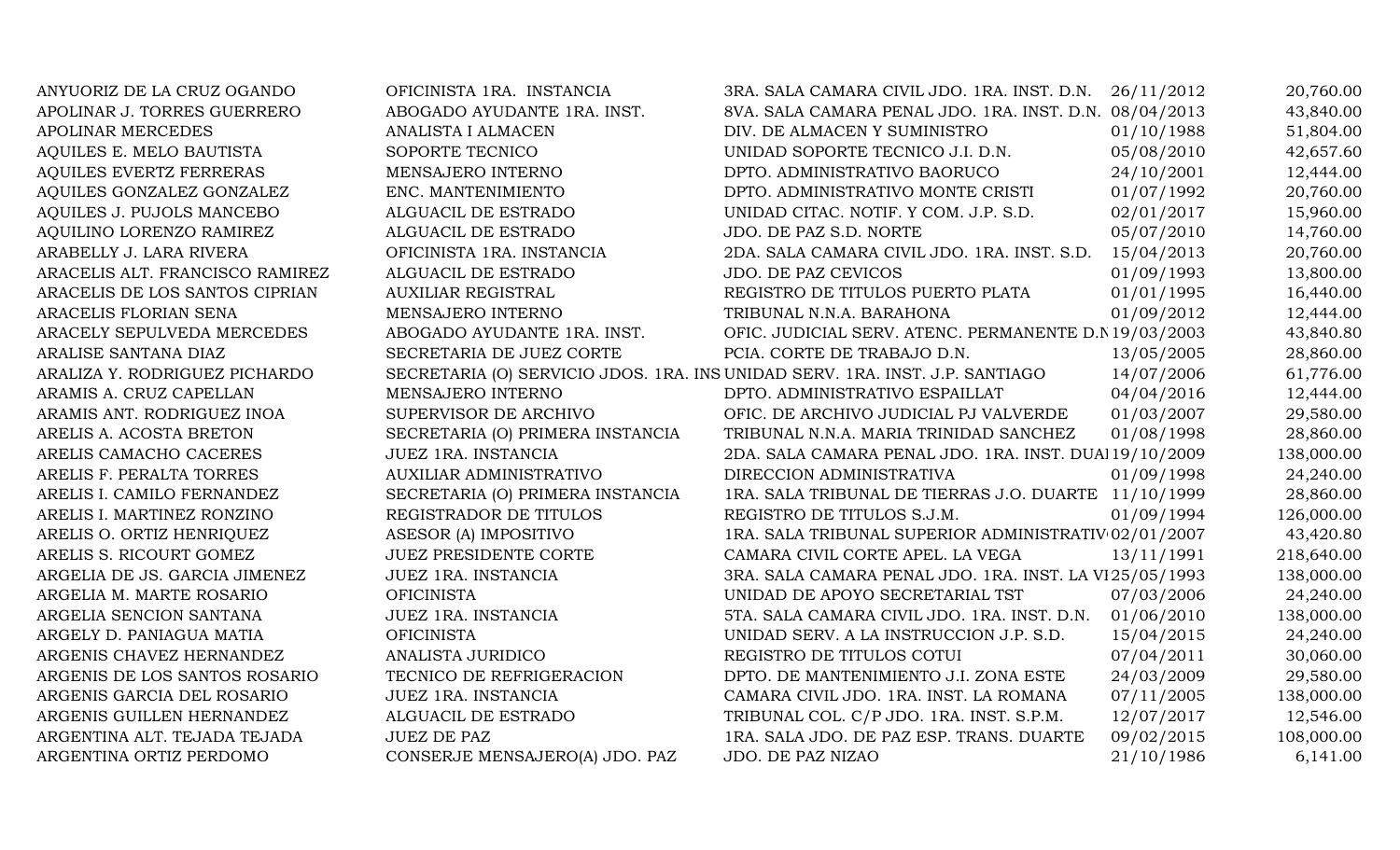ARGENTINA Y. SANCHEZ MARTINEZ ARIANNIS CAMPUSANO RUIZ ARIANNY ALCANTARA PANIAGUA ARIANNY C. BATISTA JIMENEZ ARIANNY VASQUEZ HEREDIA ARIANNY Y. INOA DE QUELIX ARIDANIA SALDAÑA PEGUERO ARIEL A. PAULINO CARABALLO ARIEL A. VOLQUEZ MATOS ARIEL ANT. HERNANDEZ ABREU ARIEL ANT. TEJADA DEL ROSARIO ARIEL J. ALVAREZ JAVIER ARIEL JS. PEÑA CASTILLO ARIEL MALDONADO CABRERA ARIEL REYES MATEO ARIELA DE LOS A. CRUZ RAMIREZ ARIELLA ADAMES ROJAS ARIELLA CEDANO NUÑEZ ARIELY OSORIA CRISOSTOMO ARIETIS M. BATISTA MEJIA ARILEYDA CARABALLO RAMIREZ ARIS C. GONZALEZ ENCARNACION ARIS E. HERMON ROSARIO ARISENNI MONTERO MENDEZ ARISLEIDA M. VERAS SANTOS ARISLEIDA MENDEZ BATISTA ARISLEYDA DEL C. PEÑA ARISTIDES D. HEREDIA SENA ARISTIDES R. BALLESTER CANELA ARISTIDES R. RUBIO ORTIZ ARISTIL SIERRA SIERRA ARIZ ANT. HERRERA GRULLON ARLENIS DE OLEO CUEVAS ARLENISE J. MARTE DIAZ

| <b>JUEZ CORTE</b>                | TRIBUNAL EJEC. SANCION ADOLES. SANTIAGO               | 07/09/1998 | 186,000.00 |
|----------------------------------|-------------------------------------------------------|------------|------------|
| ANALISTA JURIDICO                | PRECALIFICACION R.T.                                  | 01/05/2003 | 35,280.00  |
| OFICINISTA 1RA. INSTANCIA        | 1ER. TRIBUNAL COL. C/P JDO. 1RA. INST. D.N.           | 28/05/2015 | 20,760.00  |
| OFICINISTA 1RA. INSTANCIA        | SALA CIVIL TRIBUNAL N.N.A. LA VEGA                    | 06/05/2014 | 15,720.00  |
| <b>OFICINISTA</b>                | UNIDAD DE AUDIENCIAS J.P. S.F.M.                      | 26/01/2016 | 20,760.00  |
| <b>OFICINISTA</b>                | UNIDAD DE AUDIENCIAS J.L. SANTIAGO                    | 26/01/2016 | 12,420.00  |
| AUXILIAR ADMINISTRATIVO          | OFIC. COORDINADORA ARCHIVO JUDICIAL                   | 02/10/2006 | 15,120.00  |
| ALGUACIL DE ESTRADO              | 4TA. SALA CAMARA CIVIL JDO. 1RA. INST. D.N.           | 01/08/2005 | 14,760.00  |
| OFICINISTA 1RA. INSTANCIA        | JDO. DE LA INSTRUCCION INDEPENDENCIA                  | 30/07/2014 | 15,720.00  |
| <b>ARCHIVISTA</b>                | OFIC. DE ARCHIVO JUDICIAL PJ SANTIAGO                 | 01/06/2009 | 16,440.00  |
| <b>ARCHIVISTA</b>                | ARCHIVO ACTIVO J.I. SANTIAGO                          | 01/04/2013 | 24,240.00  |
| OFICINISTA JDO. DE PAZ           | JDO. DE PAZ S.C.                                      | 04/09/2017 | 12,546.00  |
| OFICINISTA 1RA. INSTANCIA        | OFIC. JUDICIAL SERV. ATENC. PERMANENTE D.N01/09/2005  |            | 20,760.00  |
| <b>ARCHIVISTA</b>                | OFIC. DE ARCHIVO JUDICIAL PJ LA ALTAGRACIA 18/05/2011 |            | 16,440.00  |
| OFICINISTA JDO. DE PAZ           | JDO. DE PAZ S.J.M.                                    | 16/11/2015 | 14,760.00  |
| <b>JUEZ DE PAZ</b>               | JDO. DE PAZ MONTE CRISTI                              | 15/07/2009 | 108,000.00 |
| <b>REFERENCISTA</b>              | UNIDAD DE CONSULTA J.I. D.N.                          | 21/02/2007 | 24,240.00  |
| <b>JUEZ DE PAZ</b>               | JDO. DE PAZ ASUNTOS MUNIC. S.D. NORTE                 | 01/03/2011 | 108,000.00 |
| SECRETARIA (O) PRIMERA INSTANCIA | TRIBUNAL DE TIERRAS J.O. PUERTO PLATA                 | 20/03/2017 | 28,860.00  |
| OFICINISTA JDO. DE PAZ           | JDO. DE PAZ SABANA LARGA                              | 07/09/2005 | 14,760.00  |
| OFICINISTA JDO. DE PAZ           | JDO. DE PAZ LAS YAYAS                                 | 22/09/2014 | 14,760.00  |
| SECRETARIA (O) JDO. DE PAZ       | JDO. DE PAZ SABANA BUEY                               | 03/03/2003 | 23,160.00  |
| SECRETARIA (O) PRIMERA INSTANCIA | 2DA. SALA JDO. DE TRABAJO D.N.                        | 13/06/2005 | 34,980.00  |
| <b>AUXILIAR ADMINISTRATIVO</b>   | CENTRO DE ENTREVISTA D.N.                             | 11/07/2017 | 17,646.00  |
| <b>AUXILIAR REGISTRAL</b>        | REGISTRO DE TITULOS SANTIAGO                          | 12/03/2014 | 17,640.00  |
| JUEZ DE LA INSTRUCCION           | 5TO. JDO. DE LA INSTRUCCION D.N.                      | 19/10/2009 | 138,000.00 |
| <b>CONSERJE</b>                  | DPTO. ADMINISTRATIVO MONTE CRISTI                     | 10/04/2006 | 12,444.00  |
| JUEZ 1RA. INSTANCIA              | TRIBUNAL N.N.A. LA ALTAGRACIA                         | 01/09/2006 | 138,000.00 |
| MENSAJERO INTERNO                | SEGUNDA SALA S.C.J.                                   | 30/03/2006 | 14,760.00  |
| ABOGADO AYUDANTE SCJ             | PRIMERA SALA S.C.J.                                   | 01/08/2011 | 105,720.00 |
| ALGUACIL DE ESTRADO              | JDO. DE PAZ LOS RIOS                                  | 17/08/1993 | 13,800.00  |
| <b>AUXILIAR REGISTRAL</b>        | REGISTRO DE TITULOS SANTIAGO                          | 06/09/2006 | 24,240.00  |
| MENSAJERO INTERNO                | JDO. DE PAZ DE LA 2DA. CIRC. S.D. ESTE                | 09/10/2017 | 10,577.40  |
| <b>OFICINISTA</b>                | SOPORTE A JUECES J.P. PUERTO PLATA                    | 01/11/2005 | 18,780.00  |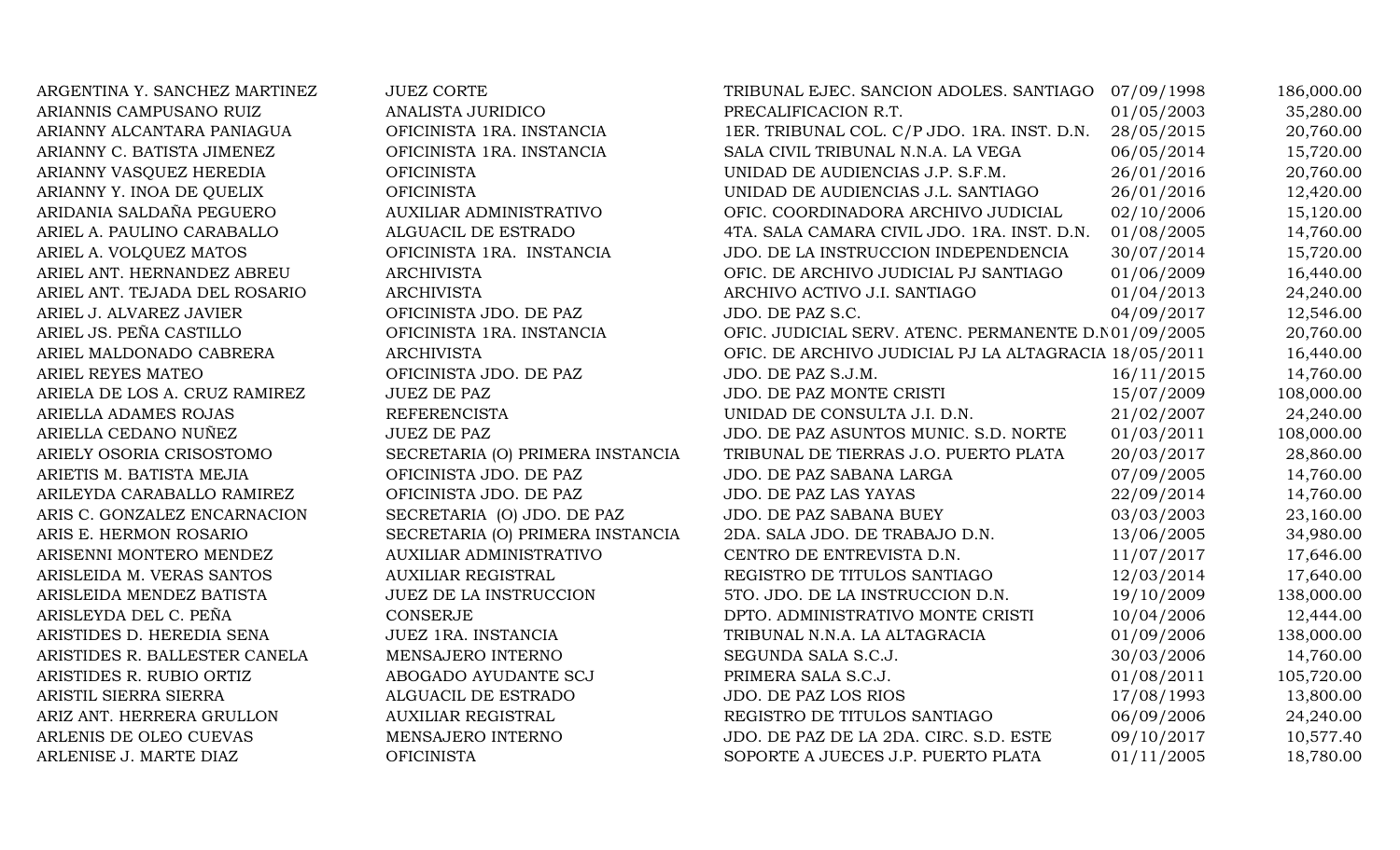| <b>JUEZ PRESIDENTE CORTE</b>     | CORTE DE APEL. MONTE CRISTI                 | 10/02/1998                                                       | 218,640.00                                                                                                                                                                                                                                                                                                                |
|----------------------------------|---------------------------------------------|------------------------------------------------------------------|---------------------------------------------------------------------------------------------------------------------------------------------------------------------------------------------------------------------------------------------------------------------------------------------------------------------------|
| <b>CHOFER</b>                    | SECCION DE TRANSPORTACION                   | 06/02/2007                                                       | 24,240.00                                                                                                                                                                                                                                                                                                                 |
| JUEZ SUST. PTE. COLEGIADO        | 3ER. TRIBUNAL COL. C/P JDO. 1RA .INST. D.N. | 01/03/2005                                                       | 138,000.00                                                                                                                                                                                                                                                                                                                |
| SECRETARIA (O) PRIMERA INSTANCIA | TRIBUNAL N.N.A. MONTE CRISTI                | 10/12/1991                                                       | 28,860.00                                                                                                                                                                                                                                                                                                                 |
| MENSAJERO INTERNO                |                                             |                                                                  | 13,974.00                                                                                                                                                                                                                                                                                                                 |
| SECRETARIA (O) JDO. DE PAZ       | 1RA. SALA JDO. DE PAZ ESP. TRANS. DUARTE    | 24/03/2014                                                       | 15,720.00                                                                                                                                                                                                                                                                                                                 |
| ALGUACIL DE ESTRADO              | 1RA. SALA JDO. DE PAZ ESP. TRANS. D.N.      | 01/08/1993                                                       | 14,760.00                                                                                                                                                                                                                                                                                                                 |
| <b>OFICINISTA</b>                | UNIDAD CITAC. NOTIF. Y COM. J.P. VALVERDE   | 17/04/2017                                                       | 16,440.00                                                                                                                                                                                                                                                                                                                 |
| <b>OFICINISTA</b>                | UNIDAD DE AUDIENCIAS J.P. S.D.              | 01/12/2011                                                       | 24,240.00                                                                                                                                                                                                                                                                                                                 |
| OFICINISTA CORTE                 | CAMARA PENAL CORTE APEL. S.P.M.             | 12/07/2004                                                       | 17,640.00                                                                                                                                                                                                                                                                                                                 |
| ALGUACIL DE ESTRADO              | JDO. DE PAZ PIMENTEL                        | 20/04/2015                                                       | 13,800.00                                                                                                                                                                                                                                                                                                                 |
|                                  |                                             | 20/12/2004                                                       | 81,952.80                                                                                                                                                                                                                                                                                                                 |
| JUEZ SUST. PTE. COLEGIADO        | TRIBUNAL COL. C/P JDO. 1RA. INST. S.J.M.    | 15/05/1998                                                       | 138,000.00                                                                                                                                                                                                                                                                                                                |
| ALGUACIL DE ESTRADO              | JDO. DE PAZ LAS YAYAS                       | 01/03/1992                                                       | 13,800.00                                                                                                                                                                                                                                                                                                                 |
| OFICINISTA JDO. DE PAZ           | 1RA. SALA JDO. DE PAZ ESP. TRANS. DUARTE    | 31/10/2016                                                       | 14,760.00                                                                                                                                                                                                                                                                                                                 |
| CHOFER DE SERVICIO               | SECCION DE TRANSPORTACION                   | 02/09/2002                                                       | 24,240.00                                                                                                                                                                                                                                                                                                                 |
| ALGUACIL DE ESTRADO              | JDO. DE PAZ SOSUA                           | 02/11/2016                                                       | 13,800.00                                                                                                                                                                                                                                                                                                                 |
| CONSERJE-MENSAJERO(A)            | JDO. DE PAZ LOS RIOS                        | 01/06/1991                                                       | 12,444.00                                                                                                                                                                                                                                                                                                                 |
| ABOGADO AYUDANTE 1RA. INST.      | 3RA. SALA JDO. DE TRABAJO D.N.              | 03/06/2002                                                       | 43,840.80                                                                                                                                                                                                                                                                                                                 |
| <b>OFICINISTA</b>                | UNIDAD DE AUDIENCIAS J.P. MONTE PLATA       | 01/07/2014                                                       | 20,760.00                                                                                                                                                                                                                                                                                                                 |
| <b>OFICINISTA</b>                |                                             |                                                                  | 24,240.00                                                                                                                                                                                                                                                                                                                 |
| ABOGADO AYUDANTE SCJ             | PRIMERA SALA S.C.J.                         | 23/09/2003                                                       | 105,720.00                                                                                                                                                                                                                                                                                                                |
| ABOGADO AYUDANTE 1RA. INST.      | CAMARA CIVIL JDO. 1RA. INST. S.P.M.         | 11/08/2014                                                       | 36,000.00                                                                                                                                                                                                                                                                                                                 |
| ALGUACIL DE ESTRADO              | JDO. DE PAZ BAYAGUANA                       | 28/06/1996                                                       | 13,800.00                                                                                                                                                                                                                                                                                                                 |
| <b>AUXILIAR DE TESORERIA</b>     | DPTO. DE TESORERIA                          | 30/09/2015                                                       | 24,240.00                                                                                                                                                                                                                                                                                                                 |
| <b>AUXILIAR REGISTRAL</b>        | REGISTRO DE TITULOS S.C.                    | 01/12/2011                                                       | 16,200.00                                                                                                                                                                                                                                                                                                                 |
| <b>JUEZ DE PAZ</b>               | JDO. DE PAZ BANICA                          | 30/10/1984                                                       | 10,939.42                                                                                                                                                                                                                                                                                                                 |
| ALGUACIL DE ESTRADO              | JDO. DE PAZ TAMAYO                          | 01/07/1993                                                       | 13,800.00                                                                                                                                                                                                                                                                                                                 |
| JUEZ 1RA. INSTANCIA              | CAMARA CIVIL JDO. 1RA. INST. MONTE CRISTI   | 12/02/1998                                                       | 138,000.00                                                                                                                                                                                                                                                                                                                |
| MENSAJERO INTERNO                | DPTO. ADMINISTRATIVO EL SEIBO               | 02/11/1989                                                       | 12,444.00                                                                                                                                                                                                                                                                                                                 |
| <b>JUEZ DE PAZ</b>               | JDO. DE PAZ GUAYUBIN                        | 03/05/2005                                                       | 108,000.00                                                                                                                                                                                                                                                                                                                |
| <b>OFICINISTA</b>                |                                             |                                                                  | 16,440.00                                                                                                                                                                                                                                                                                                                 |
| SECRETARIA (O) PRIMERA INSTANCIA |                                             |                                                                  | 38,088.00                                                                                                                                                                                                                                                                                                                 |
|                                  |                                             |                                                                  | 147,600.00                                                                                                                                                                                                                                                                                                                |
|                                  |                                             | ENCARGADO(A) OFICINA ADMINISTRATIVA DPTO. ADMINISTRATIVO LA VEGA | UNIDAD DE SERVICIOS ADMINISTRATIVOS Y LOC 19/06/2017<br>UNIDAD DE RECEPCION DE DOCUMENTOS TST 30/10/2012<br>UNIDAD SERV. MERO TRAMITE J.P. MONSEÑOR 114/12/2007<br>JDO. DE LA INSTRUCCION MARIA TRINIDAD SAN(26/07/1994<br>JUEZ 1ER. SUST. PTE. JDO. 1ERA. INSTAN 5TA. SALA CAMARA CIVIL JDO. 1ERA. INST. S.D. 11/11/1992 |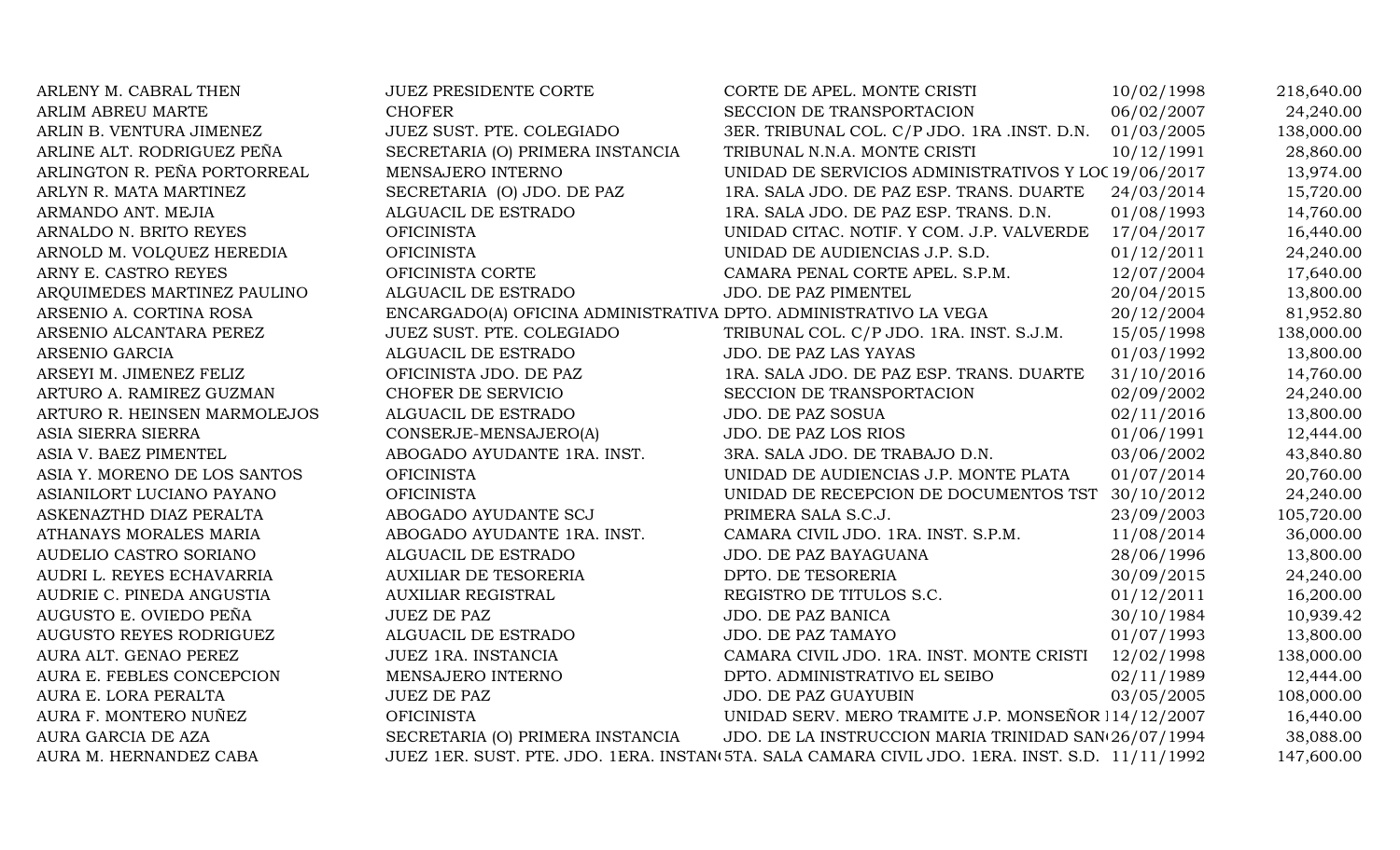| AURELIA M. PLASENCIA SANTANA     | SECRETARIA (O) JDO. DE PAZ                                           | JDO. DE PAZ JIMA ABAJO                                  | 30/08/1985 | 23,160.00  |
|----------------------------------|----------------------------------------------------------------------|---------------------------------------------------------|------------|------------|
| AURELIO BELLO CALZADO            | ABOGADO AYUDANTE CORTE                                               | 1RA. SALA CAMARA CIVIL CORTE APEL. D.N.                 | 08/03/2007 | 58,374.00  |
| AURELIO DE JESUS OZUNA           | <b>VIGILANTE</b>                                                     | DPTO. ADMINISTRATIVO PJ S.C.J.                          | 02/01/2017 | 12,780.00  |
| AURELIZA ZABALA BELDA            | TECNICO REVISOR I                                                    | UNIDAD DE REVISION, DNMC                                | 21/02/2007 | 69,696.00  |
| AURIS A. SANTOS FLORENTINO       | MENSAJERO INTERNO                                                    | DPTO. ADMINISTRATIVO SANCHEZ RAMIREZ                    | 06/04/2015 | 12,444.00  |
| AURIS E. SENA CONSTANZO          | ALGUACIL DE ESTRADO                                                  | JDO. DE PAZ LA ROMANA                                   | 12/07/2017 | 11,730.00  |
| AURORA DE LOS A. BELTRE MORLA    | SECRETARIA (O) PRIMERA INSTANCIA                                     | CAMARA CIVIL JDO. 1RA. INST. S.P.M.                     | 01/09/2012 | 15,720.00  |
| AURORA E. NANITA ROA             | CORRECTOR (A) DE SENTENCIAS                                          | TERCERA SALA S.C.J.                                     | 28/10/1997 | 48,894.00  |
| AURY L. NUÑEZ CABRERA            | ABOGADO AYUDANTE                                                     | UNIDAD ASISTENCIA A JUECES C.S.S. J.C. PTO. 101/08/2007 |            | 15,720.00  |
| AUSTRALIA MORA MORILLO           | CONSERJE                                                             | DPTO. ADMINISTRATIVO S.J.M.                             | 01/08/2005 | 12,444.00  |
| AUSTRIA C. CASTILLO LARA         | SECRETARIA (O) PRIMERA INSTANCIA                                     | CAMARA CIVIL JDO. 1RA. INST. AZUA                       | 11/08/2008 | 28,860.00  |
| AUSTRIA I. GONZALEZ RAMIREZ      | OFICINISTA CORTE                                                     | 3RA. SALA TRIBUNAL SUPERIOR ADMINISTRATIV 05/09/2016    |            | 24,240.00  |
| AUSTRIA L. ENCARNACION FERNANDEZ | <b>CONSERJE</b>                                                      | DPTO. ADMINISTRATIVO S.J.M.                             | 15/07/1993 | 12,444.00  |
| AVELINO ANT. RODRIGUEZ           | ALGUACIL DE ESTRADO                                                  | SALA PENAL TRIBUNAL N.N.A. LA VEGA                      | 01/08/1999 | 13,800.00  |
| AVELLANEDA ABREU COLLADO         | OFICINISTA JDO. DE PAZ                                               | JDO. DE PAZ JARABACOA                                   | 13/12/2012 | 14,760.00  |
| AVIDELBA L. VALENCIA HENRY       | ENCARGADO(A) OFICINA ADMINISTRATIVA DPTO. ADMINISTRATIVO MONTE PLATA |                                                         | 30/01/2008 | 67,405.20  |
| AWILDA BDA. FERREIRAS HENRIQUEZ  | OFICINISTA 1RA. INSTANCIA                                            | SALA CIVIL TRIBUNAL N.N.A. DUARTE                       | 18/11/2015 | 15,720.00  |
| AWILDA C. GABRIEL SANTOS         | SECRETARIA(O) CORTE                                                  | CORTE DE APEL. N.N.A. S.F.M.                            | 01/06/1999 | 34,560.00  |
| AWILDA CUEVAS MENDOZA            | <b>RECEPCIONISTA</b>                                                 | DPTO. ADMINISTRATIVO SANTIAGO                           | 15/04/2013 | 14,760.00  |
| AWILDA D. CASTILLO MENDOZA       | OFICINISTA JDO. DE PAZ                                               | JDO. DE PAZ DE LA 1RA. CIRC. SANTIAGO                   | 15/05/2017 | 14,760.00  |
| AWILDA G. ALMONTE DURAN          | <b>REFERENCISTA</b>                                                  | UNIDAD DE CONSULTA J.I. SANTIAGO                        | 02/01/2006 | 24,240.00  |
| AWILDA MENDEZ CRUZ               | <b>ARCHIVISTA</b>                                                    | ARCHIVO ACTIVO DEL REGISTRO DE TITULOS D. 04/06/2014    |            | 24,240.00  |
| AWILDA MONTILLA VASQUEZ          | ABOGADO AYUDANTE SCJ                                                 | TERCERA SALA S.C.J.                                     | 07/09/2001 | 105,720.00 |
| AXLENNE ROSARIO YNFANTE          | SECRETARIA (O) JDO. DE PAZ                                           | JDO. DE PAZ JANICO                                      | 22/11/2010 | 23,160.00  |
| AZILDE DEL C. MONTAS MARTINEZ    | AUXILIAR ADMINISTRATIVO                                              | CENTRO DE ENTREVISTA S.C.                               | 05/03/1997 | 28,800.00  |
| BALBARA J. SEARA OZORIA          | CONSERJE                                                             | JDO. DE PAZ LAS TERRENAS                                | 18/08/2008 | 12,444.00  |
| BALDREY M. GEORGE BRAYAN         | <b>OFICINISTA</b>                                                    | REGISTRO DE TITULOS S.P.M.                              | 01/03/1999 | 15,720.00  |
| BANAHI BAEZ PIMENTEL DE GERALDO  | <b>JUEZ PRESIDENTE CORTE</b>                                         | PCIA. CAMARA CIVIL CORTE APEL. D.N.                     | 01/03/1978 | 218,640.00 |
| BANNER I. MANZUETA DE LOS SANTOS | ABOGADO AYUDANTE CORTE                                               | 2DA. SALA CAMARA CIVIL CORTE APEL. D.N.                 | 04/03/2014 | 58,374.00  |
| BANNIRY PEREZ PEREZ              | OFICINISTA JDO. DE PAZ                                               | JDO. DE PAZ POSTRER RIO                                 | 01/12/2003 | 14,760.00  |
| BARBARA I. GONZALEZ ROJAS        | ABOGADO AYUDANTE CORTE                                               | CAMARA CIVIL CORTE APEL. SANTIAGO                       | 26/07/1979 | 48,894.00  |
| BARBARA I. RODRIGUEZ NOLASCO     | <b>JUEZ DE PAZ</b>                                                   | JDO. DE PAZ CASTILLO                                    | 03/10/2016 | 108,000.00 |
| BARBARA M. BATISTA BATLLE        | <b>JUEZ CORTE</b>                                                    | CAMARA CIVIL CORTE APEL. LA VEGA                        | 19/07/1994 | 186,000.00 |
| BARTOLA ENCARNACION RAMIREZ      | <b>ARCHIVISTA</b>                                                    | OFIC. DE ARCHIVO JUDICIAL TRIBUNAL LAB.                 | 04/03/2014 | 13,920.00  |
|                                  |                                                                      |                                                         |            |            |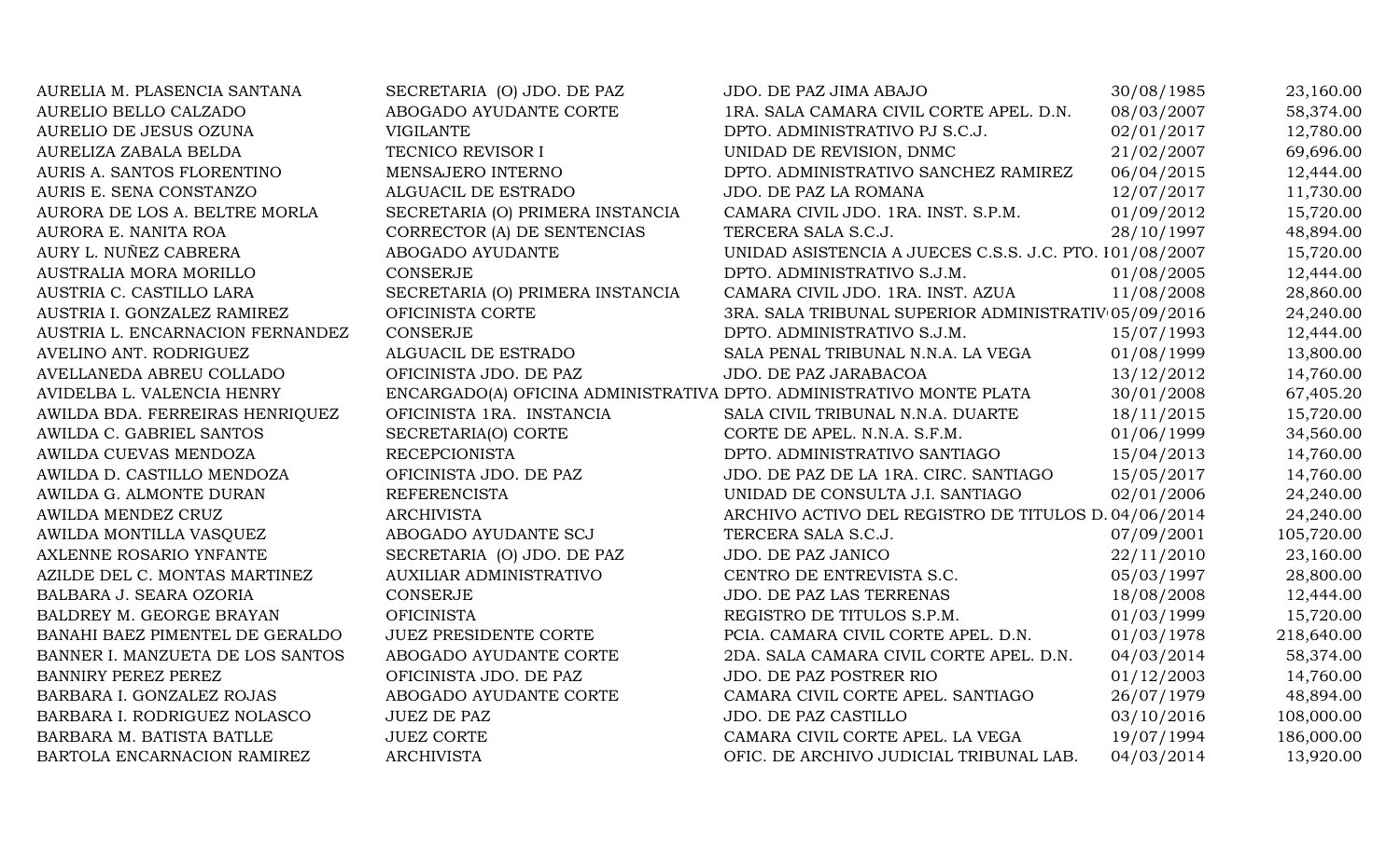| BARTOLOME A. TELLADO CALDERON   | OFICINISTA CORTE                                                   | PCIA. CORTE DE TRABAJO D.N.                             | 26/08/2009 | 24,240.00  |
|---------------------------------|--------------------------------------------------------------------|---------------------------------------------------------|------------|------------|
| BARTOLOME M. CASTILLO SANCHEZ   | <b>JUEZ DE LA INSTRUCCION</b>                                      | JDO. DE LA INSTRUCCION PERAVIA                          | 03/10/2000 | 138,000.00 |
| <b>BASILIA JIMENEZ</b>          | <b>CONSERJE</b>                                                    | DPTO. ADMINISTRATIVO S.C.                               | 01/07/1992 | 12,444.00  |
| BASILIO J. RODRIGUEZ CABRERA    | ALGUACIL DE ESTRADO                                                | SALA CIVIL 1ER. TRIBUNAL N.N.A. SANTIAGO                | 13/09/2010 | 13,800.00  |
| BAYOAN A. RODRIGUEZ PORTALATIN  | JUEZ T.T.J.O.                                                      | TRIBUNAL DE TIERRAS J.O. S.C.                           | 01/03/2011 | 138,000.00 |
| BEATICO MORETA                  | MAYORDOMO II                                                       | DPTO. ADMINISTRATIVO JDOS. DE TRABAJO                   | 22/04/2004 | 18,120.00  |
| BEATRIZ ARIAS CAMBERO           | OFICINISTA CORTE                                                   | 2DA. SALA TRIBUNAL SUPERIOR ADMINISTRATIV 16/07/2003    |            | 24,240.00  |
| BEIQUEL H. GONZALEZ COLON       | ENC. ALMACEN ADMVO.                                                | DPTO. ADMINISTRATIVO S.F.M.                             | 01/10/2004 | 24,240.00  |
| BELISA Y. ASENCIO NOVA          | OFICINISTA J.O.                                                    | TRIBUNAL DE TIERRAS J.O. S.C.                           | 06/03/2006 | 15,720.00  |
| BELKA R. VILLAR PEGUERO         | <b>BIBLIOTECARIO I</b>                                             | DOCUMENTACION Y BIBLIOTECAS                             | 26/12/2007 | 54,885.60  |
| BELKIS B. PEÑA PLACENCIA        | <b>TELEFONISTA</b>                                                 | DPTO. ADMINISTRATIVO CORTE DE TRABAJO D.101/06/1995     |            | 17,784.00  |
| BELKIS C. BAEZ TORRES           | ABOGADO AYUDANTE 1RA. INST.                                        | 3RA. SALA CAMARA CIVIL JDO. 1RA. INST. SANTL 10/07/2006 |            | 36,000.00  |
| BELKIS DEL C. SOLIS TAVERAS     | AUXILIAR ADMINISTRATIVO                                            | UNIDAD DE APOYO COOPNASEJU                              | 01/06/1999 | 17,388.00  |
| BELKIS E. HERRERA FAMILIA       | <b>RECEPCIONISTA</b>                                               | DPTO. ADMINISTRATIVO S.F.M.                             | 01/10/1999 | 14,760.00  |
| <b>BELKIS GERMAN</b>            | OFICINISTA JDO. DE PAZ                                             | JDO. DE PAZ S.C.                                        | 01/10/1987 | 14,760.00  |
| BELKIS M. DE LOS SANTOS         | MENSAJERO INTERNO                                                  | TRIBUNAL N.N.A. MONTE CRISTI                            | 14/12/1998 | 12,444.00  |
| BELKIS N. CAMARENA DE LEON      | SECRETARIA (O) JDO. DE PAZ                                         | 3RA. SALA JDO. DE PAZ ESP. TRANS. MONSEÑOF 05/02/2001   |            | 23,160.00  |
| <b>BELKIS PACHE</b>             | SECRETARIA (O) PRIMERA INSTANCIA                                   | TRIBUNAL COL. C/P JDO. 1RA. INST. LA ALTAGR/01/06/2006  |            | 38,088.00  |
| BELKIS RAMIREZ PEREZ            | ABOGADO AYUDANTE                                                   | UNIDAD DE ABOGADOS AYUDANTES TST                        | 01/10/1999 | 58,374.00  |
| BELKIS ROSARIO DE LA NIEVE      | ABOGADO AYUDANTE 1RA. INST.                                        | 7MA. SALA CAMARA CIVIL JDO. 1RA. INST. D.N. 23/01/2006  |            | 43,840.80  |
| BELKIS ROSARIO PADILLA          | AUXILIAR DE EXPEDIENTES EN PROCESO UNIDAD DE PROCESOS COMUNES J.I. |                                                         | 21/02/2007 | 24,240.00  |
| BELKIS VIÑAS GUTIERREZ          | ANALISTA JURIDICO                                                  | UNIDAD DE APOYO REGISTRAL J.I.                          | 12/02/2001 | 54,885.60  |
| BELKIS Y. GONZALEZ MOSQUEA      | AUX. DE RECEPCION Y ENTREGA                                        | RECEPCION Y ENTREGA R.T.                                | 02/09/1997 | 34,980.00  |
| BELKIS Z. VALDEZ MARIANO        | <b>CONSERJE</b>                                                    | DPTO. ADMINISTRATIVO LA ROMANA                          | 18/09/2003 | 12,444.00  |
| BELKYS M. SALOMON               | <b>RECEPCIONISTA</b>                                               | DPTO. ADMINISTRATIVO LA ROMANA                          | 17/06/2013 | 14,760.00  |
| BELKYS MA. ABREU PLASENCIA      | <b>ARCHIVISTA</b>                                                  | ARCHIVO ACTIVO DEL REGISTRO DE TITULOS D. 04/06/2012    |            | 24,240.00  |
| BELKYS RAMIREZ DE LEON          | ABOGADO AYUDANTE CORTE                                             | CAMARA PENAL CORTE APEL. S.C.                           | 01/08/2005 | 48,894.00  |
| BELLANIRA HERNANDEZ FELIZ       | SECRETARIA(O) CORTE                                                | CORTE DE TRABAJO S.D.                                   | 08/12/1993 | 42,657.60  |
| BELLANIRA I. GONZALEZ TEJEDA    | OFICINISTA 1RA. INSTANCIA                                          | CAMARA CIVIL JDO. 1RA. INST. PERAVIA                    | 18/06/2013 | 15,720.00  |
| BELQUI J. GRULLON BAEZ          | JUEZ 1RA. INSTANCIA                                                | TRIBUNAL N.N.A. ESPAILLAT                               | 05/07/1994 | 138,000.00 |
| BELSEDY D. HERNANDEZ DE LA NUEZ | JUEZ 1RA. INSTANCIA                                                | 5TA. SALA CAMARA CIVIL JDO. 1RA. INST. SANTI/01/11/2011 |            | 138,000.00 |
| BENECIA ALT. ROJAS CRUZ         | JUEZ 1RA. INSTANCIA                                                | TRIBUNAL COL. C/P JDO. 1RA. INST. PUERTO PL 18/10/1990  |            | 138,000.00 |
| BENETINA CANDELARIO NIVAR       | CONSERJE                                                           | DPTO. ADMINISTRATIVO S.C.                               | 23/08/2004 | 12,444.00  |
| BENIGNA J. POLANCO SALDAÑA      | OFICINISTA 1RA. INSTANCIA                                          | PCIA. JDO. DE TRABAJO D.N.                              | 13/06/2016 | 20,760.00  |
|                                 |                                                                    |                                                         |            |            |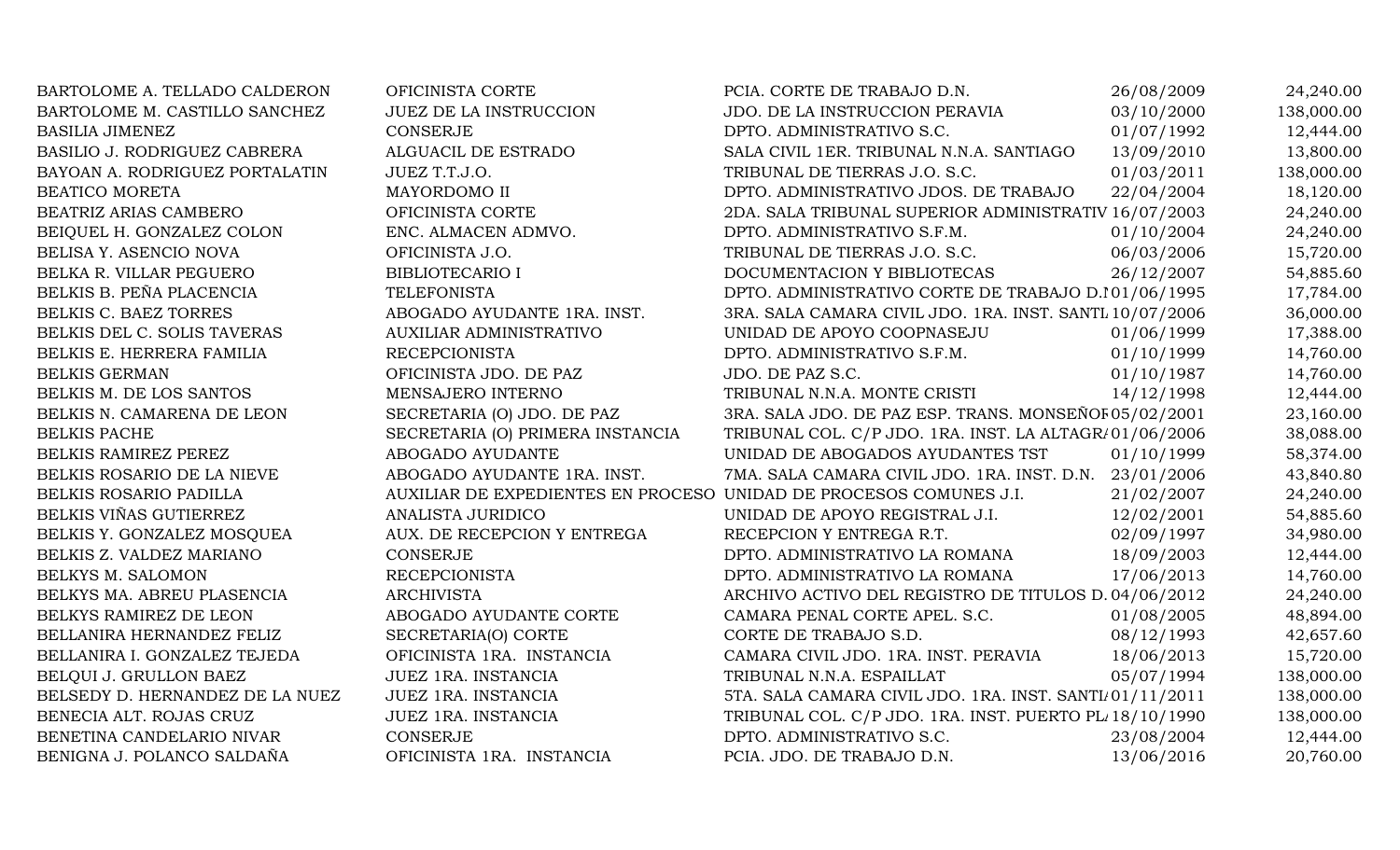| BENJAMIN E. CABA VERAS            | SOPORTE TECNICO I                | DIV. DE SOPORTE TECNICO                                | 20/02/2006 | 34,980.00  |
|-----------------------------------|----------------------------------|--------------------------------------------------------|------------|------------|
| BENJAMIN GONZALEZ MARQUEZ         | TECNICO DE AUDIO                 | UNIDAD DE AUDIOVISUALES                                | 01/03/2005 | 28,860.00  |
| BENJAMIN ORTEGA DE LA ROSA        | ALGUACIL DE ESTRADO              | 3RA. SALA JDO. DE PAZ ESP. TRANS. LA ALTAGR 17/03/2008 |            | 13,800.00  |
| BENJAMIN ROBLES JACINTO           | ALGUACIL DE ESTRADO              | CAMARA PENAL CORTE APEL. S.D.                          | 07/08/2006 | 15,960.00  |
| BERENICE A. NUÑEZ SANCHEZ         | JUEZ 1RA. INSTANCIA              | SALA PENAL TRIBUNAL N.N.A. S.D.                        | 23/02/2009 | 138,000.00 |
| BERENICE B. FILPO DIAZ            | SECRETARIA (O) JDO. DE PAZ       | JDO. DE PAZ AZUA                                       | 16/06/2005 | 23,160.00  |
| BERKIS M. DOMINGUEZ TAVAREZ       | REGISTRADOR DE TITULOS ADSCRITO  | REGISTRO DE TITULOS SANTIAGO                           | 15/06/2000 | 117,532.80 |
| BERKIS Y. PEGUERO CIRPRIAN        | <b>CONSERJE</b>                  | DPTO. ADMINISTRATIVO AZUA                              | 02/01/2014 | 12,444.00  |
| BERNABEL MORICETE FABIAN          | <b>JUEZ PRESIDENTE CORTE</b>     | CORTE DE APEL. N.N.A. LA VEGA                          | 01/10/1999 | 218,640.00 |
| BERNARDA M. FERMIN HERNANDEZ      | TECNICO DE MENSURAS              | DIRECCION REG. MENSURAS CAT. DPTO. NORTE 13/05/2013    |            | 48,894.00  |
| BERNARDA NOLASCO DE LA CRUZ       | OFICINISTA 1RA. INSTANCIA        | 5TA. SALA CAMARA CIVIL JDO. 1RA. INST. D.N. 02/04/2001 |            | 20,760.00  |
| BERNARDO BAUTISTA LOPEZ           | ALGUACIL DE ESTRADO              | 3RA. SALA JDO. DE PAZ ESP. TRANS. MONSEÑOF 01/10/1998  |            | 13,800.00  |
| BERNARDO COPLIN GARCIA            | JUEZ DE LA INSTRUCCION           | OFIC. JUEZ COORD. JDO. DE LA INSTRUCCION S03/07/2003   |            | 138,000.00 |
| BERNARDO DEL C. FERNANDEZ TAVERAS | ANALISTA I CONTABILIDAD          | DPTO. DE CONTABILIDAD                                  | 02/12/2004 | 51,804.00  |
| BERNARDO ENCARNACION ROSARIO      | CHOFER DE SERVICIO               | SECCION DE TRANSPORTACION                              | 19/05/2003 | 24,240.00  |
| BERNICE LOPEZ LORA                | CONSERJE                         | TRIBUNAL N.N.A. MARIA TRINIDAD SANCHEZ                 | 01/08/2001 | 12,444.00  |
| BERONICA VARGAS PEREZ             | <b>VECTORIZADOR</b>              | UNIDAD DE CARTOGRAFIA DNMC                             | 21/04/2017 | 24,240.00  |
| BERTA FCA. CRUZ ROSARIO           | CONSERJE-MENSAJERO(A)            | JDO. DE PAZ IMBERT                                     | 26/01/2016 | 12,444.00  |
| BERTHA F. CUEVAS LABOURT          | <b>AUXILIAR ADMINISTRATIVO</b>   | DIRECCION DE PLANIFICACION Y PROYECTOS                 | 23/01/1990 | 28,680.00  |
| BERTILIA TEJEDA CABRAL            | CONSERJE                         | UNIDAD DE SERVICIOS ADMINISTRATIVOS Y LOC 14/04/1999   |            | 14,160.00  |
| BESAIDA M. SANCHEZ RODRIGUEZ      | <b>JUEZ CORTE</b>                | TRIBUNAL SUPERIOR DE TIERRAS DPTO. ESTE                | 07/04/2008 | 186,000.00 |
| BETANIA A. ROA HERRERA            | <b>OFICINISTA</b>                | UNIDAD SERV. A CORTE J.P. S.J.M.                       | 14/12/1998 | 18,780.00  |
| BETHANIA E. ACOSTA                | OFICINISTA JDO. DE PAZ           | JDO. DE PAZ ESP. TRANS. BARAHONA                       | 11/05/1993 | 14,760.00  |
| BETHANIA E. GUZMAN TAVERAS        | SECRETARIA (O) PRIMERA INSTANCIA | CAMARA PENAL JDO. 1RA. INST. MONTE CRISTI 15/03/2001   |            | 38,088.00  |
| BETHANIA RODRIGUEZ GUZMAN         | <b>ARCHIVISTA</b>                | REGISTRO DE TITULOS COTUI                              | 04/02/2008 | 24,240.00  |
| BETHANIA ROSA TAVAREZ             | SECRETARIA (O) JDO. DE PAZ       | JDO. DE PAZ CONSUELO                                   | 01/07/1999 | 23,160.00  |
| BETSI MEDINA CUELLO               | ABOGADO AYUDANTE                 | SOPORTE A JUECES J.P. BARAHONA                         | 22/02/2006 | 48,894.00  |
| BETSI MONTAS RODRIGUEZ            | ABOGADO AYUDANTE CORTE           | UNIDAD DE ABOGADOS AYUDANTES TST                       | 20/10/2014 | 24,240.00  |
| BETTIS M. GARABITO CALDERON       | ABOGADO AYUDANTE 1RA. INST.      | CAMARA CIVIL JDO. 1RA. INST. AZUA                      | 12/03/2004 | 36,000.00  |
| BETTY J. RODRIGUEZ RODRIGUEZ      | OFICINISTA 1RA. INSTANCIA        | CAMARA CIVIL JDO. 1RA. INST. VALVERDE                  | 27/01/2014 | 15,720.00  |
| BETTY Y. NUÑEZ SANCHEZ            | OFICINISTA CORTE                 | CORTE DE APEL. MONTE CRISTI                            | 01/03/2013 | 17,640.00  |
| BETZAIDA PEÑA PEÑA                | SECRETARIA (O) JDO. DE PAZ       | JDO. DE PAZ PERALVILLO                                 | 01/05/1999 | 29,580.00  |
| BEVERLYN Q. MEDINA SANTANA        | OFICINISTA 1RA. INSTANCIA        | 9NA. SALA CAMARA PENAL JDO. 1RA. INST. D.N. 17/10/2005 |            | 20,760.00  |
| BEYSI G. CASTILLO HERNANDEZ       | <b>CONSERJE</b>                  | DPTO. ADMINISTRATIVO P.J.C.N.                          | 27/10/1997 | 12,444.00  |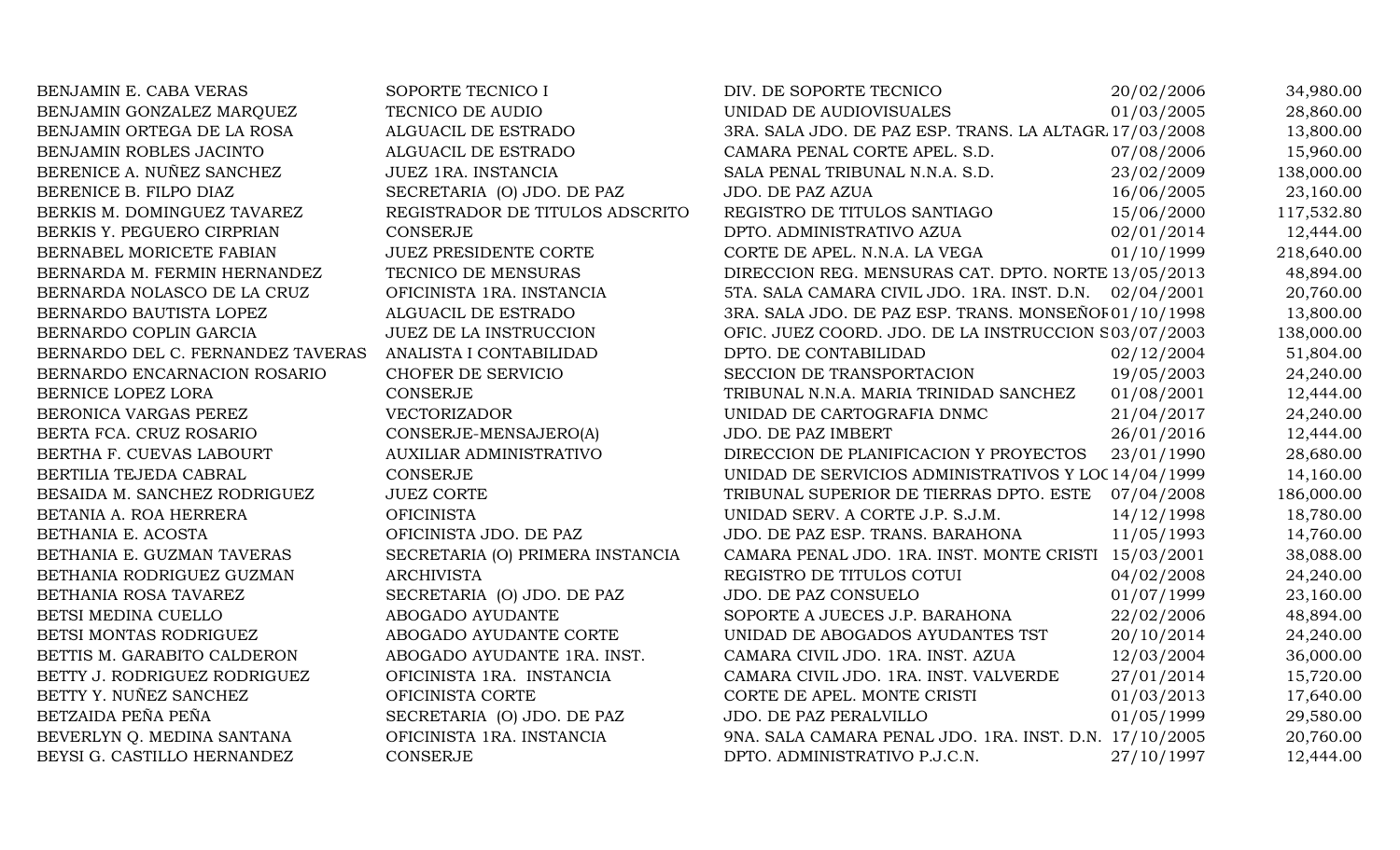| BIANCA M. MORILLO CAIRO          | ANALISTA I COTIZACIONES        | DIV. DE COTIZACIONES Y SEGUIMIENTO COMPR 10/06/2008    |            | 44,092.80  |
|----------------------------------|--------------------------------|--------------------------------------------------------|------------|------------|
| BIANCA M. PEREZ MARMOLEJOS       | <b>CONSERJE</b>                | JDO. DE PAZ MELLA                                      | 15/05/2003 | 12,444.00  |
| BIANCA PRENSA CASTILLO           | <b>OFICINISTA</b>              | UNIDAD DE AUDIENCIAS J.P. S.D.                         | 24/04/2013 | 24,240.00  |
| BIANDRA PEREZ RODRIGUEZ          | OFICINISTA J.O.                | 2DA. SALA TRIBUNAL DE TIERRAS J.O. LA VEGA 07/03/2017  |            | 15,720.00  |
| BIANEY DE JESUS DE LOS SANTOS    | <b>JARDINERO</b>               | DPTO. DE MANTENIMIENTO                                 | 11/02/2002 | 14,160.00  |
| BIANIRIS DEL C. RIVERA GARCIA    | SECRETARIA DE JUEZ             | TRIBUNAL SUPERIOR DE TIERRAS DPTO. NORTE 01/05/2008    |            | 23,640.00  |
| BIANNELYS M. MARTINEZ CALVO      | <b>JUEZ DE PAZ</b>             | <b>JDO. DE PAZ TENARES</b>                             | 03/10/2016 | 108,000.00 |
| BIANNY M. BAUTISTA DIAZ          | OFICINISTA 1RA. INSTANCIA      | TRIBUNAL COL. C/P JDO. 1RA. INST. PERAVIA              | 04/07/2011 | 15,720.00  |
| BIBIANA LORA TAVAREZ             | CONSERJE                       | DPTO. ADMINISTRATIVO LA VEGA                           | 01/06/2001 | 12,444.00  |
| BIELKA O. UREÑA SENCION          | OFICINISTA JDO. DE PAZ         | JDO. DE PAZ LOS HIDALGOS                               | 01/04/1999 | 12,444.00  |
| BIENVENIDA BELLIARD              | JUEZ DE INSTRUCCION.           | 3ER. JDO. DE LA INSTRUCCION D.N.                       | 15/03/1970 | 36,856.91  |
| BIENVENIDA DE LOS SANTOS MAÑON   | SECRETARIA (O) JDO. DE PAZ     | JDO. DE PAZ TABARA ARRIBA                              | 28/10/1986 | 23,160.00  |
| BIENVENIDA MA. ALCANTARA ABREU   | CONSERJE-MENSAJERO(A)          | JDO. DE PAZ JAMAO AL NORTE                             | 11/03/2010 | 12,444.00  |
| BIENVENIDA VELOZ                 | CONSERJE MENSAJERO(A) JDO. PAZ | JDO. DE PAZ CRISTOBAL                                  | 13/10/1986 | 6,141.00   |
| <b>BIENVENIDO FLORES</b>         | MENSAJERO INTERNO              | JDO. DE PAZ SAN JOSE DE OCOA                           | 31/10/1986 | 12,444.00  |
| BIENVENIDO G. LIZ SANTANA        | ABOGADO AYUDANTE               | PRESIDENCIA S.C.J.                                     | 08/06/2015 | 117,532.80 |
| BIENVENIDO J. BAEZ SABES         | ALGUACIL DE ESTRADO            | CAMARA PENAL JDO. 1RA. INST. MONTE CRISTI              | 16/02/2006 | 14,760.00  |
| BIENVENIDO J. SOTO BRITO         | ALGUACIL DE ESTRADO            | JDO. DE PAZ BAJOS DE HAINA                             | 06/12/2010 | 13,800.00  |
| BIENVENIDO JIMENEZ VASQUEZ       | REPRODUCTOR DE DOCUMENTOS      | DPTO. ADMINISTRATIVO S.D.                              | 21/04/2008 | 15,840.00  |
| BIENVENIDO LOPEZ BRITO           | CHOFER DE VEHICULO PESADO      | SECCION DE TRANSPORTACION                              | 01/05/2012 | 24,240.00  |
| BIENVENIDO R. FLORENTINO MARRERO | MENSAJERO INTERNO              | JDO. DE LA INSTRUCCION VILLA ALTAGRACIA                | 20/06/2017 | 10,577.40  |
| BILEYSI A. DE LA CRUZ SOTO       | ABOGADO AYUDANTE 1RA. INST.    | SALA PENAL TRIBUNAL N.N.A. S.D.                        | 01/08/1994 | 43,840.80  |
| BILLY J. CASTRO SANTANA          | <b>PLOMERO</b>                 | DPTO. DE MANTENIMIENTO J.I. ZONA ESTE                  | 04/12/2013 | 20,760.00  |
| BILMA ALT. MARIÑEZ CASTILLO      | SECRETARIA (O) JDO. DE PAZ     | JDO. DE PAZ SABANA LARGA                               | 14/03/1990 | 20,612.40  |
| BIONNI B. ZAYAS LEDESMA          | JUEZ SUST. PTE. COLEGIADO      | TRIBUNAL COL. C/P JDO. 1RA. INST. LA VEGA              | 07/04/2008 | 138,000.00 |
| BISKMAR D. MARTINEZ PERALTA      | ALGUACIL DE ESTRADO            | CORTE DE APEL. MONTE CRISTI                            | 19/03/2010 | 14,760.00  |
| BIULKYS M. MILANES BALBUENA      | JUEZ SUST. PTE. COLEGIADO      | TRIBUNAL COL. C/P JDO. 1RA. INST. S.C.                 | 30/11/2004 | 138,000.00 |
| BLADIMIR A. PEÑA CONCEPCION      | <b>JUEZ DE PAZ</b>             | 6TA. SALA JDO. DE PAZ ESP. TRANS. D.N.                 | 25/10/2004 | 108,000.00 |
| BLADIMIR SANTANA MOSQUEA         | <b>AUXILIAR DE EBANISTERIA</b> | TALLER DE EBANISTERIA                                  | 03/11/2006 | 24,240.00  |
| BLADY S. MERCEDES MERCEDES       | <b>PORTERO</b>                 | DPTO. ADMINISTRATIVO EL SEIBO                          | 03/02/2011 | 12,444.00  |
| BLAS G. GIL DE LA CRUZ           | ALGUACIL DE ESTRADO            | TRIBUNAL COL. C/P JDO. 1RA. INST. LA ALTAGR/04/12/2013 |            | 14,760.00  |
| BLAS M. FERNANDEZ PEREZ          | OFICINISTA J.O.                | 3RA. SALA TRIBUNAL DE TIERRAS J.O. SANTIAG(14/11/2016  |            | 15,720.00  |
| BLAS R. FERNANDEZ GOMEZ          | JUEZ S.C.J.                    | PRIMERA SALA S.C.J.                                    | 12/06/1998 | 390,029.23 |
| <b>BLASINA FABIAN CASTRO</b>     | MENSAJERO INTERNO              | DPTO. ADMINISTRATIVO SANCHEZ RAMIREZ                   | 01/10/1999 | 12,444.00  |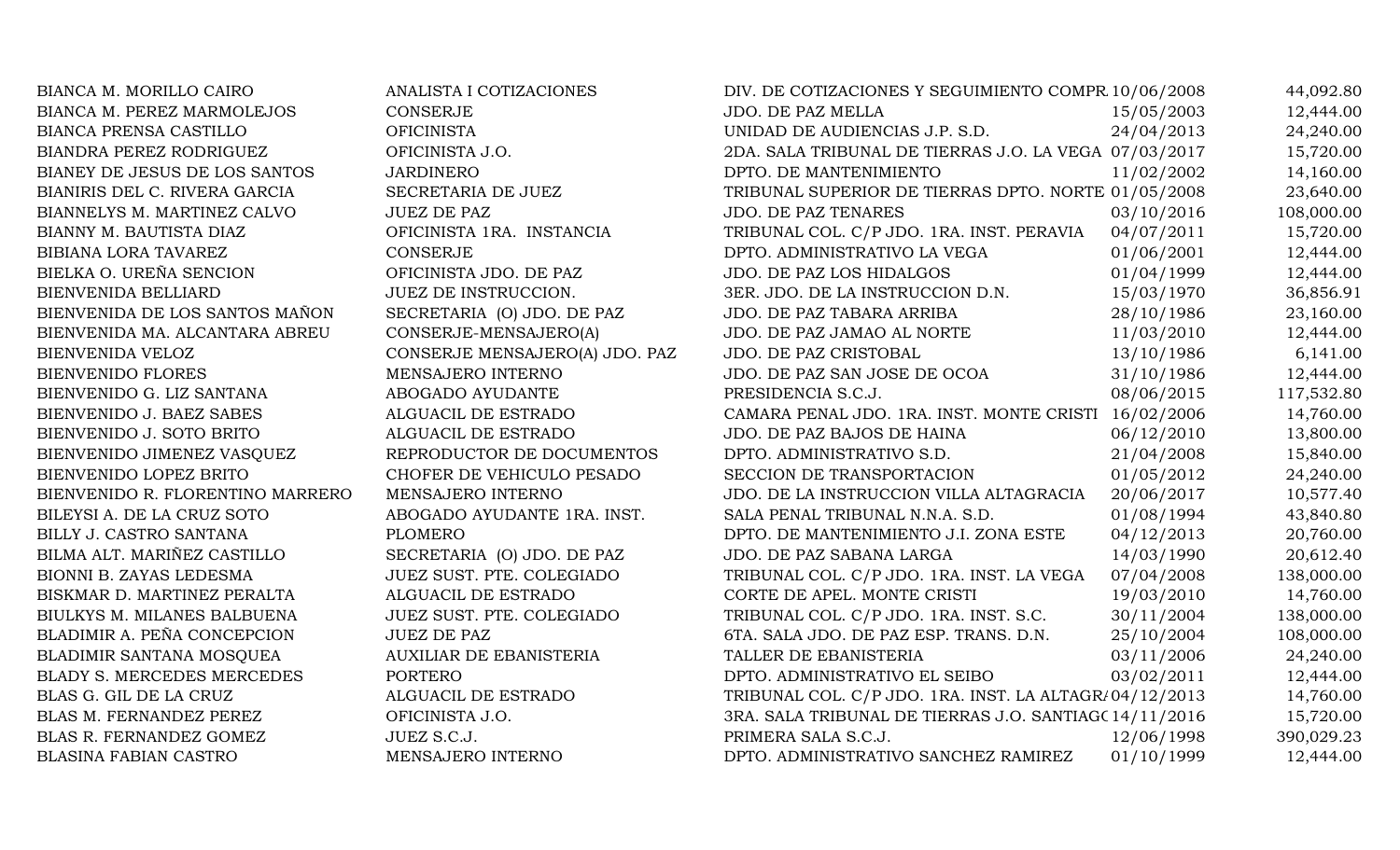| BLASINA M. RIJO ORTEGA            | OFICINISTA 1RA. INSTANCIA        | CAMARA PENAL JDO. 1RA. INST. HATO MAYOR                 | 26/08/2013 | 15,720.00  |
|-----------------------------------|----------------------------------|---------------------------------------------------------|------------|------------|
| <b>BLASINA RODRIGUEZ CARRASCO</b> | <b>ANALISTA JURIDICO</b>         | REGISTRO DE TITULOS SANTIAGO                            | 06/09/2006 | 48,894.00  |
| BLESSIE GOMEZ BAEZ                | JUEZ T.T.J.O.                    | 4TA. SALA TRIBUNAL DE TIERRAS J.O. SANTIAGC 01/06/2010  |            | 138,000.00 |
| <b>BOANERGE PEREZ URIBE</b>       | ALGUACIL DE ESTRADO              | 6TA. SALA CAMARA CIVIL JDO. 1RA. INST. D.N.             | 16/01/2001 | 14,760.00  |
| BODDY Y. FELIZ CARABALLO          | SECRETARIA (O) JDO. DE PAZ       | JDO. DE PAZ EL PEÑON                                    | 01/03/2006 | 23,160.00  |
| BOLIVAR A. LIBERATO CRUZ          | MENSAJERO INTERNO                | DPTO. ADMINISTRATIVO VALVERDE                           | 13/05/1999 | 12,444.00  |
| BOLIVAR DE OLEO CUEVAS            | <b>OFICINISTA</b>                | UNIDAD SERV. A CORTE J.P. BARAHONA                      | 01/02/2016 | 13,248.00  |
| <b>BOLIVAR ESPEJO RIVERA</b>      | ABOGADO AYUDANTE                 | UNIDAD DE ABOGADOS AYUDANTES TST                        | 22/04/2013 | 58,374.00  |
| BOLIVAR FERNANDEZ LUCIANO         | ALGUACIL DE ESTRADO              | <b>JDO. DE PAZ MATANZAS</b>                             | 01/11/1994 | 13,800.00  |
| <b>BOLIVAR REINOSO HINOJOSA</b>   | JUEZ 1RA. INSTANCIA              | TRIBUNAL COL. C/P JDO. 1RA. INST. SANCHEZ R 16/06/1998  |            | 138,000.00 |
| BORIS DE JS. PERALTA TORRES       | <b>AUXILIAR DE EBANISTERIA</b>   | TALLER DE EBANISTERIA                                   | 12/02/1998 | 24,240.00  |
| BRAHIAN M. ABREU DURAN            | OFICINISTA 1RA. INSTANCIA        | JDO. DE 1RA. INST. CONSTANZA                            | 21/08/2017 | 15,720.00  |
| BRAIRYS F. CAMILO VENTURA         | MENSAJERO INTERNO                | TRIBUNAL N.N.A. MARIA TRINIDAD SANCHEZ                  | 16/11/2016 | 10,200.00  |
| BRANDY A. HEBIA VERAS             | ANALISTA JURIDICO                | REGISTRO DE TITULOS MONTE CRISTI                        | 24/11/2003 | 30,060.00  |
| BRAUDELINA MEJIA MEJIA            | OFICINISTA JDO. DE PAZ           | JDO. DE PAZ ASUNTOS MUNIC. MONSEÑOR NOU 09/08/2010      |            | 14,760.00  |
| BRAULIO A. ACOSTA VENTURA         | <b>CONSERJE</b>                  | DPTO. ADMINISTRATIVO S.F.M.                             | 20/07/2016 | 12,444.00  |
| BRAYAN C. AMARANTE YNFANTE        | <b>DIGITALIZADOR</b>             | UNIDAD DE DIGITALIZACION S.G.S.C.J.                     | 29/08/2016 | 12,444.00  |
| BREIDIS L. DE LA PAZ NIN          | ANALISTA I TESORERIA             | DPTO. DE TESORERIA                                      | 15/02/2006 | 44,092.80  |
| BREISY D. LANTIGUA PAYAMPS        | <b>AUXILIAR REGISTRAL</b>        | REGISTRO DE TITULOS PUERTO PLATA                        | 01/12/2003 | 16,440.00  |
| BRENDA A. ROSARIO GARCIA          | SECRETARIA (O) PRIMERA INSTANCIA | 4TA. SALA CAMARA CIVIL JDO. 1RA. INST. S.D.             | 31/05/2012 | 34,980.00  |
| BRENDA D. GALAN GUTIERREZ         | JUEZ DE PAZ ITINERANTE           | 1RA. SALA TRIBUNAL DE TIERRAS J.O. D.N.                 | 09/02/2015 | 108,000.00 |
| BRENDA E. MATOS PADILLA           | ABOGADO AYUDANTE                 | 3RA. SALA CAMARA CIVIL CORTE APEL. D.N.                 | 02/05/2006 | 58,374.00  |
| BRENDA GOMEZ PEGUERO              | ABOGADO AYUDANTE                 | UNIDAD DE ABOGADOS AYUDANTES TST                        | 01/11/2010 | 58,374.00  |
| BRENNY M. CABRERA SIERRA          | OFICINISTA DE SERVICIO PENAL     | UNIDAD DE SERVICIO PENAL C.S.C. N.N.A. S.C.             | 02/02/2010 | 18,780.00  |
| BRIANT O. PARRA TAMAREZ           | ABOGADO AYUDANTE 1RA. INST.      | 3RA. SALA CAMARA CIVIL JDO. 1RA. INST. SANTL 26/08/2015 |            | 36,000.00  |
| BRIGIDA C. BETANCOURT PAULINO     | ABOGADO AYUDANTE CORTE           | 2DA. SALA CAMARA CIVIL CORTE APEL. D.N.                 | 29/10/2008 | 58,374.00  |
| BRIGIDA FELIZ VDA. OZUNA          | CONSERJE I MENSURAS              | DIRECCION NACIONAL MENSURAS CATASTRALE: 03/06/1991      |            | 6,141.00   |
| BRIGIDA M. FELIPE VILLAMAN        | CONSERJE                         | DPTO. ADMINISTRATIVO SANTIAGO                           | 01/02/1993 | 12,444.00  |
| BRIGIDA R. TEJADA PEÑA            | JUEZ 1RA. INSTANCIA              | TRIBUNAL N.N.A. MONSEÑOR NOUEL                          | 09/04/1992 | 138,000.00 |
| <b>BRIGIDA SANTANA</b>            | <b>CONSERJE</b>                  | DPTO. ADMINISTRATIVO S.P.M.                             | 01/09/2004 | 12,444.00  |
| BRUMELIZ DEL R. DILONE PICHARDO   | SECRETARIA (O) PRIMERA INSTANCIA | JDO. DE LA INSTRUCCION MONTE CRISTI                     | 08/03/2005 | 38,088.00  |
| BRUNILDA BERAS DE MOTA            | SECRETARIA(O) CORTE              | TRIBUNAL SUPERIOR DE TIERRAS DPTO. ESTE                 | 01/07/1991 | 43,840.80  |
| BRUNILDA M. CASTILLO ABISADA      | <b>JUEZ 1ER. SUSTITUTO CORTE</b> | 1RA. SALA CAMARA PENAL CORTE APEL. SANTIA 21/09/1998    |            | 205,800.00 |
| BRYAN C. JACKSON LLUBERES         | OFICINISTA SCJ                   | PRIMERA SALA S.C.J.                                     | 19/11/2012 | 40,605.60  |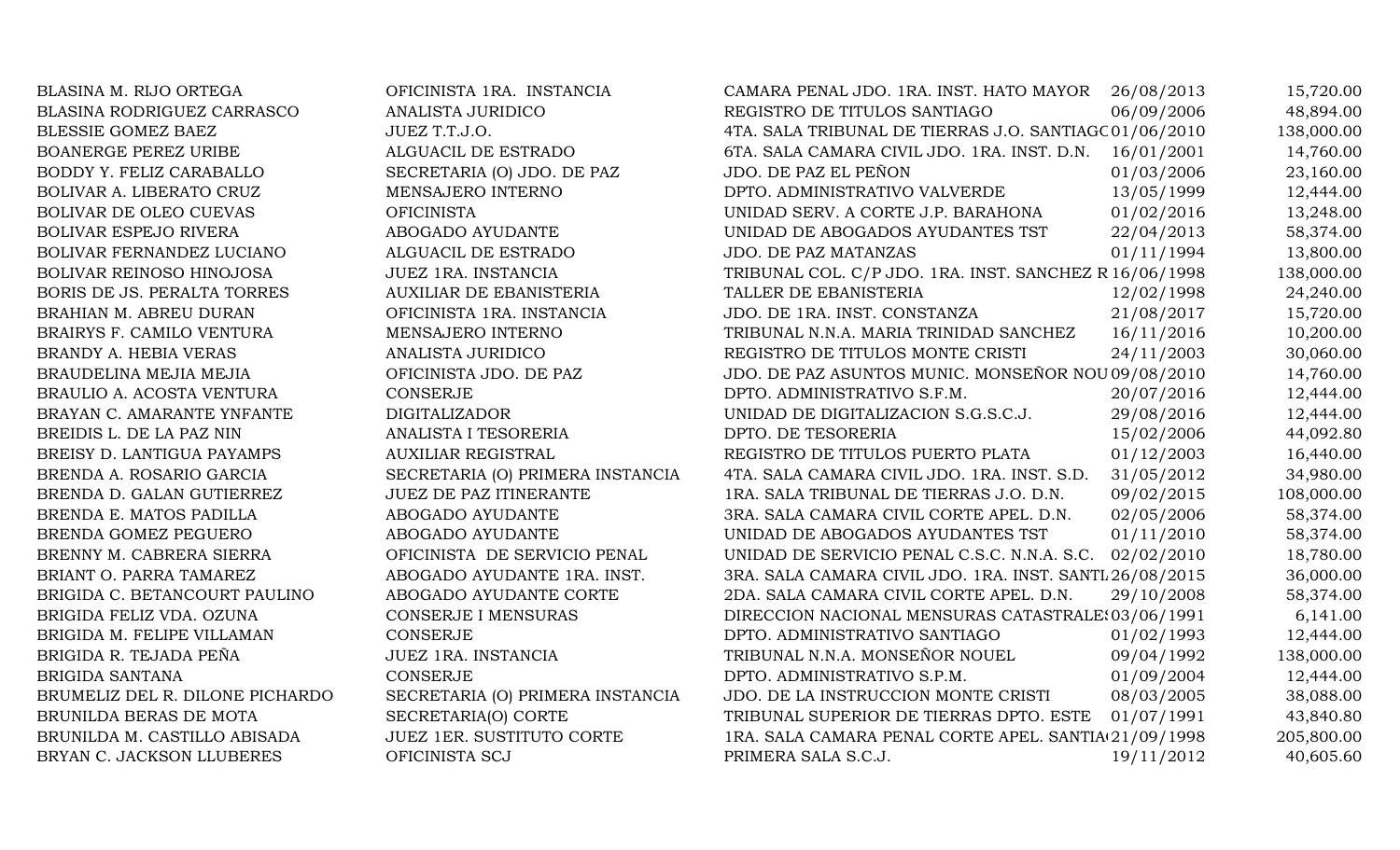| BRYAN FCO. PEREZ                | <b>OFICINISTA</b>              | UNIDAD DE AUDIENCIAS J.P. S.D.                        | 10/08/2017 | 20,604.00  |
|---------------------------------|--------------------------------|-------------------------------------------------------|------------|------------|
| BRYAN L. RAMOS ABREU            | MENSAJERO INTERNO              | DPTO. ADMINISTRATIVO LA VEGA                          | 29/05/2017 | 12,444.00  |
| BRYANT J. AYBAR HERNANDEZ       | <b>OFICINISTA</b>              | UNIDAD DE AUDIENCIAS J.P. S.J.M.                      | 01/02/2012 | 18,780.00  |
| CALUMA TAVAREZ ESCOLASTICO      | CONSERJE-MENSAJERO(A)          | <b>JDO. DE PAZ MICHES</b>                             | 02/08/2005 | 12,444.00  |
| CAMILA SANTOS MINAYA            | SECRETARIA (O) JDO. DE PAZ     | JDO. DE PAZ ALTAMIRA                                  | 20/07/2005 | 23,160.00  |
| CAMILE D. ORTEGA CAMILO         | ABOGADO AYUDANTE 1RA. INST.    | 2DO. TRIBUNAL COL. C/P JDO. 1RA. INST. D.N.           | 01/10/2009 | 43,840.80  |
| CAMILLA DE LOS A. CONSORO PEÑA  | OFICINISTA CORTE               | 1RA. SALA CAMARA CIVIL CORTE APEL. D.N.               | 02/02/2015 | 24,240.00  |
| CAMILO REYES DE LEON            | REGISTRADOR DE TITULOS         | REGISTRO DE TITULOS S.P.M.                            | 01/03/2000 | 126,000.00 |
| CAMILO SEGURA PIÑA              | JUEZ SUST. PTE. COLEGIADO      | TRIBUNAL COL. C/P JDO. 1RA. INST. AZUA                | 09/04/1992 | 138,000.00 |
| CANDI N. PERALTA BERROA         | OFICINISTA CORTE               | CAMARA CIVIL CORTE APEL. S.D.                         | 17/08/2005 | 24,240.00  |
| CANDIDA CALDERON MARTINEZ       | CONSERJE-MENSAJERO(A)          | JDO. DE PAZ CAMBITA GARABITO                          | 22/07/2014 | 12,444.00  |
| CANDIDA DE LOS SANTOS DEL POZO  | SECRETARIA (O) JDO. DE PAZ     | JDO. DE PAZ VILLA ALTAGRACIA                          | 01/03/1996 | 23,160.00  |
| CANDIDA R. FIS                  | SECRETARIA (O) JDO. DE PAZ     | <b>JDO. DE PAZ LUPERON</b>                            | 03/04/2006 | 23,160.00  |
| CANDIDA R. JIMENEZ GARCIA       | CONSERJE-MENSAJERO(A)          | JDO. DE PAZ SAN VICTOR                                | 02/01/1997 | 12,444.00  |
| CANDIDA V. GARCIA SOTO          | ANALISTA JURIDICO              | REGISTRO DE TITULOS MOCA                              | 04/01/1979 | 30,060.00  |
| CANDIDO M. DISLA BELLIARD       | <b>JUEZ DE LA INSTRUCCION</b>  | JDO. DE LA INSTRUCCION ESPAILLAT                      | 13/11/1991 | 138,000.00 |
| CANDIDO MONTILLA MONTILLA       | ALGUACIL DE ESTRADO            | JDO. DE TRABAJO LA ROMANA                             | 30/10/2003 | 13,800.00  |
| CANDY ALT. ENCARNACION MERCEDES | AGENTE CONTROL DE CALIDAD      | CONTROL DE CALIDAD ARCHIVO PERMANENTE                 | 02/01/2006 | 29,580.00  |
| CANDY J. GARCIA MATOS           | OPERADOR GIS II                | UNIDAD DE CARTOGRAFIA DNMC                            | 01/05/2013 | 35,856.00  |
| CANDY M. FLORES GERALDO         | <b>AUXILIAR DE ESCANEO</b>     | UNIDAD DE PROCESOS COMUNES J.I.                       | 02/04/2012 | 24,240.00  |
| CANDY M. GOMEZ ULLOA            | ABOGADO AYUDANTE 1RA. INST.    | 1RA. SALA JDO. DE TRABAJO S.D.                        | 01/05/2014 | 43,840.80  |
| CANDY MA. CONCEPCION MARTINEZ   | OFICINISTA J.O.                | 3RA. SALA TRIBUNAL DE TIERRAS J.O. SANTIAG(24/04/2017 |            | 15,720.00  |
| CAONA O. MATEO GARCIA           | OFICINISTA 1RA. INSTANCIA      | CAMARA CIVIL JDO. 1RA. INST. S.J.M.                   | 15/03/1999 | 15,720.00  |
| CARINA A. RICHARDSON POCHE      | CONSERJE                       | DPTO. ADMINISTRATIVO ELIAS PIÑA                       | 01/02/1999 | 12,444.00  |
| CARINA E. JIMENEZ MORILLO       | ABOGADO AYUDANTE SCJ           | SEGUNDA SALA S.C.J.                                   | 13/07/1998 | 105,720.00 |
| CARINA M. VASQUEZ RODRIGUEZ     | <b>OFICINISTA</b>              | UNIDAD SERV. A LA INSTRUCCION J.P. SANTIAG(08/06/1999 |            | 22,920.00  |
| CARINA VARGAS AMADOR            | ABOGADO AYUDANTE 1RA. INST.    | TRIBUNAL DE TIERRAS J.O. PUERTO PLATA                 | 01/02/2007 | 36,000.00  |
| CARISBEL E. RODRIGUEZ DALMASI   | ABOGADO AYUDANTE SCJ           | PRIMERA SALA S.C.J.                                   | 18/04/2005 | 88,100.00  |
| CARLA MA. PUMAROL SANTOS        | <b>OFICINISTA</b>              | SOPORTE A JUECES J.P. S.J.M.                          | 02/03/2015 | 18,780.00  |
| CARLOS A. ALMARANTE MARTINEZ    | CHOFER DE JUEZ O FUNCIONARIO   | CAMARA CIVIL CORTE APEL. SANTIAGO                     | 03/04/2002 | 24,240.00  |
| CARLOS A. CORNIEL UREÑA         | <b>AUXILIAR ADMINISTRATIVO</b> | DIRECCION REG. MENSURAS CAT. DPTO. NORTE 15/04/2013   |            | 20,760.00  |
| CARLOS A. ENCARNACION QUEVEDO   | SOPORTE DE SISTEMAS            | DIV. DE MANTENIMIENTO Y ACT. DE SISTEMAS              | 01/11/1998 | 54,885.60  |
| CARLOS A. MONTERO ESPINOSA      | OFICINISTA 1RA. INSTANCIA      | SALA PENAL TRIBUNAL N.N.A. S.D.                       | 05/02/2007 | 20,760.00  |
| CARLOS A. POLANCO BRETON        | OFICINISTA CORTE               | 3RA. SALA CAMARA PENAL CORTE APEL. D.N.               | 23/03/2004 | 24,240.00  |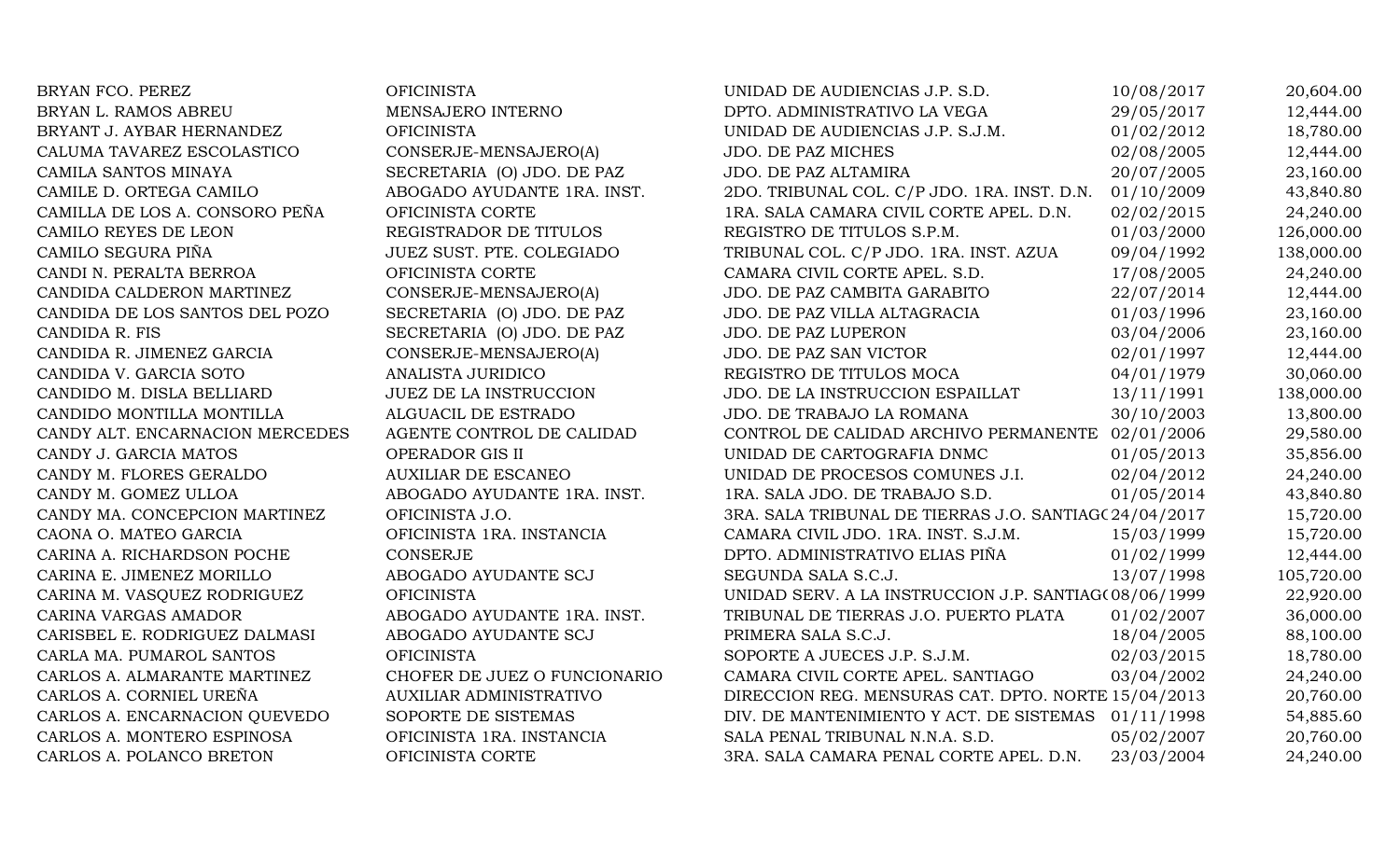| CARLOS A. SALCIE DE LOS SANTOS  | SECRETARIA (O) PRIMERA INSTANCIA                                   | CAMARA CIVIL JDO. 1RA. INST. S.J.M.                    | 27/05/1987 | 28,860.00  |
|---------------------------------|--------------------------------------------------------------------|--------------------------------------------------------|------------|------------|
| CARLOS A. SUERO PERALTA         | <b>JUEZ DE PAZ</b>                                                 | JDO. DE PAZ ASUNTOS MUNIC. BOCA CHICA                  | 01/10/2014 | 108,000.00 |
| CARLOS A. VERAS SOSA            | <b>ANALISTA</b>                                                    | UNIDAD DE APOYO COOPNASEJU                             | 21/03/2005 | 32,516.26  |
| CARLOS A. VICTORINO GOMEZ       | <b>DIGITALIZADOR</b>                                               | UNIDAD DE DIGITALIZACION S.G.S.C.J.                    | 18/02/2013 | 20,160.00  |
| CARLOS ALB. ENCARNACION TEJEDA  | ALGUACIL DE ESTRADO                                                | JDO. DE PAZ SABANA LARGA                               | 14/05/2003 | 13,800.00  |
| CARLOS ALF. MONTERO ABREU       | OFICINISTA 1RA. INSTANCIA                                          | 1ER. TRIBUNAL COL. C/P JDO. 1RA. INST. D.N.            | 22/02/2016 | 20,760.00  |
| CARLOS ANT. W. ALVAREZ GONZALEZ | ENCARGADO(A) OFICINA ADMINISTRATIVA DPTO. ADMINISTRATIVO ESPAILLAT |                                                        | 13/09/1999 | 67,405.20  |
| CARLOS C. AQUINO JAVIER         | OFICINISTA 1RA. INSTANCIA                                          | 2DA. SALA CAMARA CIVIL JDO. 1RA. INST. S.D.            | 01/02/1999 | 20,760.00  |
| CARLOS C. PEÑA ALONZO           | <b>VIGILANTE</b>                                                   | DPTO. ADMINISTRATIVO HATO MAYOR                        | 01/11/2005 | 12,444.00  |
| CARLOS D. GARCIA GARCIA         | ALGUACIL ESTRADO JDO. PAZ                                          | JDO. DE PAZ VILLA GONZALEZ                             | 03/04/2000 | 6,141.00   |
| CARLOS D. REGUILLO ESPINAL      | MENSAJERO EXTERNO                                                  | SECCION DE TRAMITES Y CORRESPONDENCIA                  | 08/02/2006 | 22,800.00  |
| CARLOS E. CONTIN TEJEDA         | ABOGADO AYUDANTE 1RA. INST.                                        | PCIA. CAMARA CIVIL JDO. 1RA. INST. D.N.                | 13/02/2014 | 43,840.80  |
| CARLOS E. DE LA CRUZ VASQUEZ    | ALGUACIL DE ESTRADO                                                | JDO. DE PAZ ASUNTOS MUNIC. MONSEÑOR NOU 16/06/2008     |            | 13,800.00  |
| CARLOS E. MERCEDES RAMIREZ      | MENSAJERO INTERNO                                                  | DPTO. ADMINISTRATIVO S.P.M.                            | 02/03/2015 | 12,444.00  |
| CARLOS E. RODRIGUEZ PAULINO     | ALGUACIL DE ESTRADO                                                | PCIA. CAMARA CIVIL JDO. 1RA. INST. SANTIAGO 14/12/2015 |            | 13,800.00  |
| CARLOS FLORES DE JESUS          | ENC. DPTO. DE CONTABILIDAD                                         | DPTO. DE CONTABILIDAD                                  | 15/11/1992 | 20,309.29  |
| CARLOS G. PEREZ PIMENTEL        | ABOGADO AYUDANTE                                                   | SOPORTE A JUECES J.P. S.D.                             | 01/11/1996 | 58,374.00  |
| CARLOS H. ARIAS MERCEDES        | <b>OFICINISTA</b>                                                  | UNIDAD SERV. A SALAS C.S.S. J.C. PTO. PTA.             | 02/03/2015 | 15,720.00  |
| CARLOS J. ACOSTA PEREZ          | MENSAJERO INTERNO                                                  | JDO. DE PAZ ASUNTOS MUNIC. BOCA CHICA                  | 19/02/2007 | 12,444.00  |
| CARLOS J. BELLO GARCIA          | ALGUACIL DE ESTRADO                                                | JDO. DE PAZ JUAN DE HERRERA                            | 12/01/2011 | 13,800.00  |
| CARLOS J. BURGOS JAQUEZ         | OFICINISTA SCJ                                                     | SEGUNDA SALA S.C.J.                                    | 02/04/2012 | 40,605.60  |
| CARLOS J. MEDINA CUEVAS         | ALGUACIL DE ESTRADO                                                | JDO. DE PAZ ESP. TRANS. BARAHONA                       | 01/05/2008 | 13,800.00  |
| CARLOS L. GARCIA HENRIQUEZ      | <b>DIGITADOR</b>                                                   | UNIDAD DE PROCESOS COMUNES J.I.                        | 17/11/2014 | 24,240.00  |
| CARLOS M. DE LEON QUEVEDO       | <b>VIGILANTE</b>                                                   | DPTO. ADMINISTRATIVO N.N.A. S.C.                       | 13/04/2010 | 12,444.00  |
| CARLOS M. DIAZ ESPINAL          | OFICINISTA ATENCION USUARIO                                        | UNIDAD ATENCION AL USUARIO J.P. SANTIAGO               | 01/03/2006 | 24,240.00  |
| CARLOS M. MARTINEZ ALMANZAR     | <b>JUEZ CORTE</b>                                                  | CAMARA CIVIL CORTE APEL. SANTIAGO                      | 04/02/1999 | 186,000.00 |
| CARLOS M. PIMENTEL TEJEDA       | OFICINISTA CORTE                                                   | 2DA. SALA CAMARA CIVIL CORTE APEL. D.N.                | 09/09/2008 | 20,760.00  |
| CARLOS M. SANCHEZ HEREDIA       | ALGUACIL DE ESTRADO                                                | JDO. DE PAZ LA MATA                                    | 03/02/1999 | 13,800.00  |
| CARLOS M. SANCHEZ PEGUERO       | OFICINISTA ATENCION USUARIO                                        | UNIDAD ATENCION AL USUARIO J.P. S.D.                   | 15/11/2010 | 24,240.00  |
| CARLOS ML. ALMARANTE MARTINEZ   | EBANISTA II S.C.J.                                                 | TALLER DE EBANISTERIA                                  | 01/04/1999 | 37,560.00  |
| CARLOS ML. BAEZ ARIAS           | ANALISTA I NOMINAS                                                 | DIV. DE NOMINAS                                        | 01/06/2006 | 51,804.00  |
| CARLOS ML. CALDERON VALDEZ      | SECRETARIA (O) JDO. DE PAZ                                         | JDO. DE PAZ JUAN DE HERRERA                            | 01/05/1991 | 23,160.00  |
| CARLOS ML. FELIZ SANCHEZ        | <b>VIGILANTE</b>                                                   | DPTO. ADMINISTRATIVO BARAHONA                          | 01/06/1999 | 12,780.00  |
| CARLOS ML. GUTIERREZ            | ALGUACIL DE ESTRADO                                                | 3RA. SALA JDO. DE PAZ ESP. TRANS. S.C.                 | 17/09/1996 | 13,800.00  |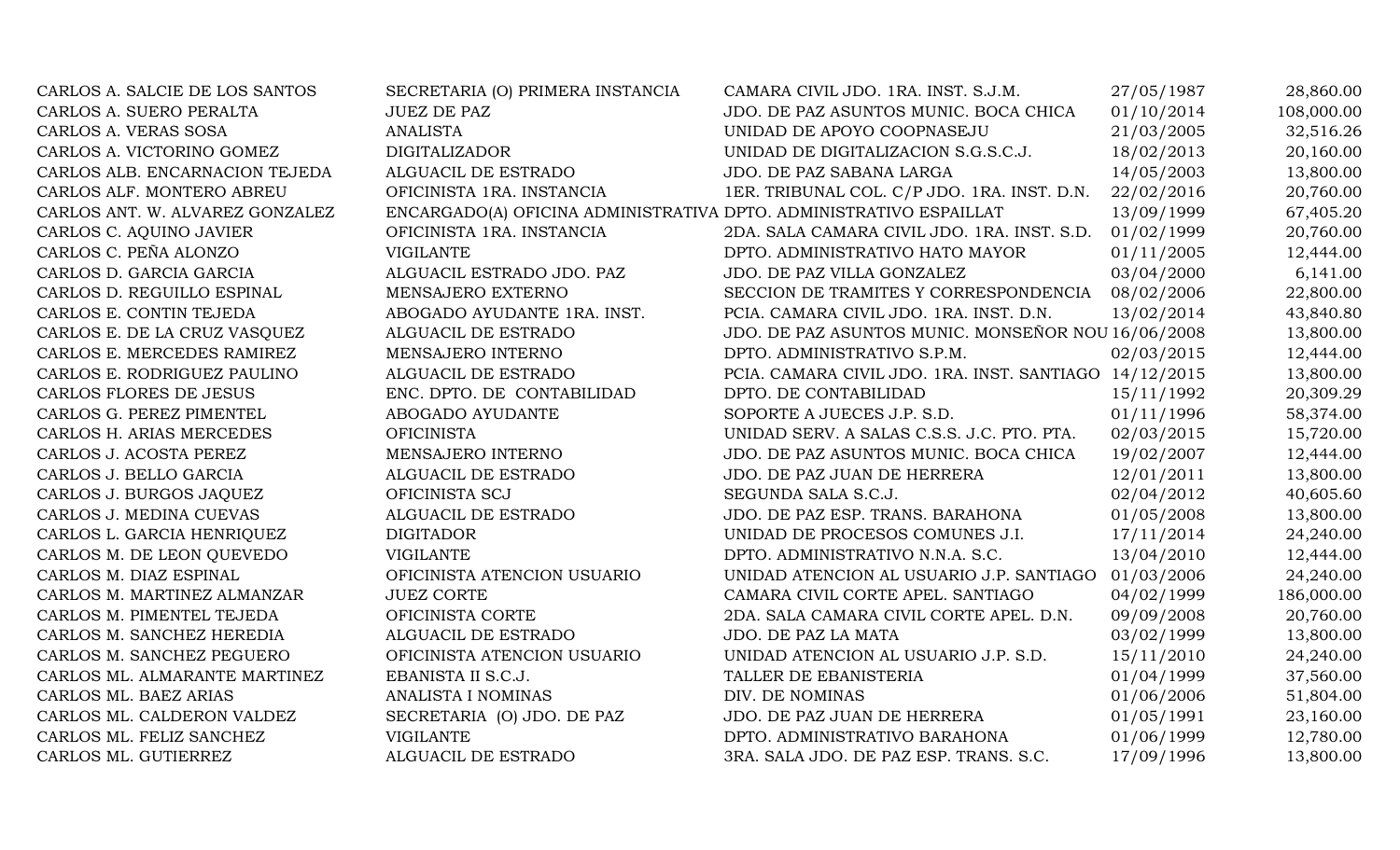| CARLOS ML. MARQUEZ GARCIA      | CHOFER DE SERVICIO                                                    | SECCION DE TRANSPORTACION                               | 01/06/2006 | 24,240.00  |
|--------------------------------|-----------------------------------------------------------------------|---------------------------------------------------------|------------|------------|
| CARLOS ML. MATOS               | <b>CONSERJE</b>                                                       | DPTO. ADMINISTRATIVO PERAVIA                            | 27/04/2010 | 12,444.00  |
| CARLOS ML. MENDEZ LAGRULE      | ENC. DESARROLLO DE SISTEMAS                                           | DIV. DE DESARROLLO DE SISTEMAS                          | 01/09/1993 | 117,532.80 |
| CARLOS ML. PEREZ FLORENTINO    | ALGUACIL DE ESTRADO                                                   | JDO. DE PAZ DUVERGE                                     | 17/10/1986 | 13,800.00  |
| CARLOS ML. ROSARIO             | <b>DOCUMENTALISTA</b>                                                 | DOCUMENTACION Y BIBLIOTECAS                             | 26/09/2005 | 48,894.00  |
| CARLOS MONTERO RAMON           | AGENTE DE CONSERVACION                                                | CUSTODIA Y SERVICIO ARCHIVO PERMANENTE                  | 25/08/2014 | 16,440.00  |
| CARLOS O. ORTEGA GARCIA        | <b>ENSAMBLADOR</b>                                                    | DPTO. ADMINISTRATIVO PJ S.C.J.                          | 23/01/2006 | 24,960.00  |
| CARLOS PEÑA MARTINEZ           | JUEZ 1RA. INSTANCIA                                                   | SALA PENAL TRIBUNAL N.N.A. S.P.M.                       | 23/02/2009 | 138,000.00 |
| CARLOS R. LOPEZ OBJIO          | ALGUACIL DE ESTRADO                                                   | JDO. DE TRABAJO S.C.                                    | 05/07/2000 | 13,800.00  |
| CARLOS R. SANCHEZ VOLQUEZ      | ANALISTA JUNIOR SISTEMAS Y PROCEDIM DIV. DE SISTEMAS Y PROCEDIMIENTOS |                                                         | 13/01/2014 | 51,804.00  |
| CARLOS RODRIGUEZ RAMOS         | ALGUACIL DE ESTRADO                                                   | 1RA. SALA CAMARA CIVIL JDO. 1RA. INST. LA VE 13/11/1978 |            | 13,800.00  |
| <b>CARLOS RONDON PAULA</b>     | ANALISTA DE OPERACIONES                                               | ADMINISTRACION GENERAL JURISDICCION INM(02/04/2012      |            | 60,984.00  |
| CARLOS SALDAÑA RODRIGUEZ       | MENSAJERO INTERNO                                                     | DPTO. ADMINISTRATIVO PERAVIA                            | 23/04/2014 | 12,444.00  |
| CARLOS SILVESTRE RAMIREZ       | CHOFER DE JUEZ O FUNCIONARIO                                          | CORTE DE TRABAJO S.P.M.                                 | 08/10/2012 | 24,240.00  |
| CARLOS V. ZORRILLA GUZMAN      | ENC. SEGUIMIENTO Y EVALUACION                                         | DIV. DE SEGUIMIENTO Y EVALUACION                        | 21/04/2003 | 117,532.80 |
| CARLOS VALDEZ VASQUEZ          | ALGUACIL DE ESTRADO                                                   | JDO. DE PAZ VILLA RIVAS                                 | 01/09/1998 | 13,800.00  |
| CARLOS W. PEÑA PUESAN          | OPERADOR GIS II                                                       | UNIDAD DE CARTOGRAFIA DNMC                              | 01/05/2013 | 35,856.00  |
| CARMELA MATOS TEJEDA           | <b>CONSERJE</b>                                                       | TRIBUNAL DE TIERRAS J.O. AZUA                           | 13/10/1986 | 6,141.00   |
| CARMELA PEREZ SENA             | OFICINISTA 1RA. INSTANCIA                                             | 3RA. SALA CAMARA CIVIL JDO. 1RA. INST. D.N. 15/02/2016  |            | 20,760.00  |
| CARMELO ORBE DEL ORBE          | <b>CONSERJE</b>                                                       | UNIDAD DE SERVICIOS ADMINISTRATIVOS Y LOC30/04/1998     |            | 14,160.00  |
| CARMEN A. CASADO MARTINEZ      | OFICINISTA I JDO. PAZ                                                 | JDO. DE PAZ DE LA 1RA. CIRC. S.D. ESTE                  | 22/10/1969 | 6,141.00   |
| CARMEN A. QUEZADA MORENO       | OFICINISTA JDO. DE PAZ                                                | JDO. DE PAZ DE LA 1RA. CIRC. S.D. ESTE                  | 02/04/2001 | 16,440.00  |
| CARMEN A. REYES RAMIREZ        | JUEZ JDO. DE TRABAJO                                                  | JDO. DE TRABAJO S.C.                                    | 14/04/1998 | 138,000.00 |
| CARMEN A. SANCHEZ              | CONSERJE-MENSAJERO(A)                                                 | JDO. DE PAZ SAN RAFAEL DEL YUMA                         | 01/08/1999 | 12,444.00  |
| CARMEN ALCANTARA PEREZ         | ABOGADO AYUDANTE                                                      | SOPORTE A JUECES C.S.C. N.N.A. D.N.                     | 17/10/1982 | 58,374.00  |
| CARMEN B. ALVAREZ CABRERA      | <b>CONSERJE</b>                                                       | DPTO. ADMINISTRATIVO PJ S.C.J.                          | 01/08/2001 | 14,160.00  |
| CARMEN CARABALLO FELIZ         | <b>CONSERJE</b>                                                       | DPTO. ADMINISTRATIVO JDOS. DE TRANS. D.N.               | 27/11/2001 | 12,444.00  |
| CARMEN CRUCETA ALMANZAR        | SECRETARIA (O) JDO. DE PAZ                                            | JDO. DE PAZ ESPAILLAT                                   | 20/10/1986 | 23,160.00  |
| CARMEN CRUZ DIPLAN             | ANALISTA I VALIDACION Y AUTORIZ. PAGO DPTO. DE CONTROL FINANCIERO     |                                                         | 20/05/2013 | 51,804.00  |
| CARMEN D. ALCANTARA PORTORREAL | <b>INSPECTOR JUDICIAL</b>                                             | INSPECTORIA GENERAL DEL CONSEJO DEL POD 02/04/2012      |            | 105,720.00 |
| CARMEN D. ARAUJO RIVAS         | <b>JUEZ DE PAZ</b>                                                    | JDO. DE PAZ LUPERON                                     | 31/03/2017 | 108,000.00 |
| CARMEN D. LOPEZ RODRIGUEZ      | CONSERJE-MENSAJERO(A)                                                 | JDO. DE PAZ LOS ALMACIGOS                               | 12/04/2010 | 12,444.00  |
| CARMEN D. MARTINEZ DURAN       | OFICINISTA ATENCION USUARIO                                           | UNIDAD RECEP.Y ATENCION USUARIO C.S.S. J.C 22/01/2010   |            | 20,760.00  |
| CARMEN D. PUJOLS MELO          | <b>CONSERJE</b>                                                       | DPTO. ADMINISTRATIVO AZUA                               | 04/06/1999 | 12,444.00  |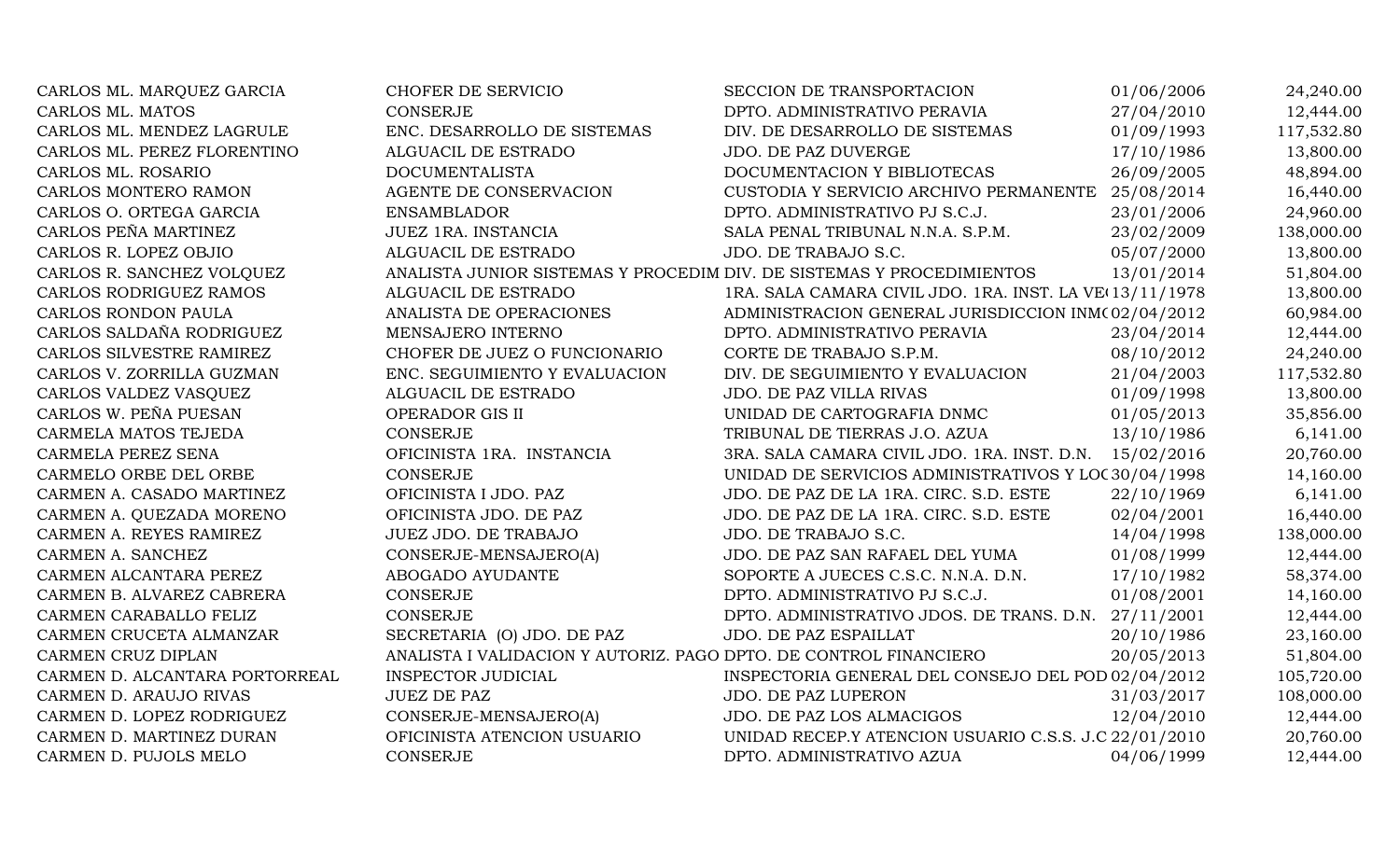| CARMEN D. TORRES SALCEDO          | <b>OFICINISTA</b>            | REGISTRO DE TITULOS MOCA                             | 01/02/1999 | 15,720.00  |
|-----------------------------------|------------------------------|------------------------------------------------------|------------|------------|
| CARMEN DE JS. RODRIGUEZ HERNANDEZ | <b>OFICINISTA</b>            | SOPORTE A JUECES J.P. VALVERDE                       | 14/05/2003 | 31,740.00  |
| CARMEN DE LOS A. LUCIANO GARCIA   | SECRETARIA(O) 1RA. INSTANCIA | PCIA. JDO. DE TRABAJO SANTIAGO                       | 19/08/1988 | 6,141.00   |
| CARMEN E. DE DIOS CORPORAN        | <b>AUDITOR INTERNO</b>       | CONTRALORIA GENERAL DEL CONSEJO DEL POI 29/10/2014   |            | 70,000.00  |
| CARMEN E. DE LOS SANTOS           | SECRETARIA (O) JDO. DE PAZ   | JDO. DE PAZ EL VALLE                                 | 01/11/1994 | 23,160.00  |
| CARMEN E. DIAZ RODRIGUEZ          | OFICINISTA 1RA. INSTANCIA    | 1ER. JDO. DE LA INSTRUCCION D.N.                     | 30/03/2017 | 20,760.00  |
| CARMEN E. FAMILIA ALCANTARA       | AUXILIAR ADMINISTRATIVO      | DIV. DE REGISTRO DE PERSONAL                         | 28/05/2015 | 24,240.00  |
| CARMEN E. GONZALEZ VEGA           | OFICINISTA 1RA. INSTANCIA    | 1ER. JDO. DE LA INSTRUCCION S.C.                     | 13/12/2004 | 15,720.00  |
| CARMEN E. MANCEBO ACOSTA          | <b>JUEZ CORTE</b>            | 1RA. SALA CAMARA PENAL CORTE APEL. D.N.              | 14/04/1998 | 186,000.00 |
| CARMEN E. MARTE                   | <b>CONSERJE</b>              | SALA PENAL TRIBUNAL N.N.A. S.P.M.                    | 11/12/2006 | 12,444.00  |
| CARMEN E. MARTINEZ HERNANDEZ      | SECRETARIA (O) DE DIRECCION  | DIRECCION DE FAMILIA, NIÑEZ, ADOLESCENCIA 16/06/2008 |            | 48,894.00  |
| CARMEN E. MORONTA CRUZ            | SECRETARIA (O) JDO. DE PAZ   | JDO. DE PAZ LAGUNA SALADA                            | 04/09/2003 | 23,160.00  |
| CARMEN E. RODRIGUEZ SANCHEZ       | ABOGADO AYUDANTE CORTE       | CAMARA PENAL CORTE APEL. S.C.                        | 07/10/2002 | 48,894.00  |
| CARMEN FELIZ CUEVAS               | <b>CONSERJE</b>              | DPTO. ADMINISTRATIVO BARAHONA                        | 01/11/1998 | 12,444.00  |
| CARMEN G. ACOSTA POLANCO          | OFICINISTA JDO. DE PAZ       | JDO. DE PAZ GUANANICO                                | 01/02/1992 | 14,760.00  |
| CARMEN G. MATOS PEÑA              | OFICINISTA JDO. DE PAZ       | JDO. DE PAZ MELLA                                    | 01/02/1989 | 14,760.00  |
| CARMEN H. MARTINEZ MEDINA         | <b>OFICINISTA</b>            | UNIDAD SERV. A CORTE J.P. PUERTO PLATA               | 01/04/1992 | 18,780.00  |
| CARMEN I. BERIGUETE FERRERAS      | <b>CONSERJE</b>              | DPTO. ADMINISTRATIVO ELIAS PIÑA                      | 16/04/2007 | 12,444.00  |
| CARMEN I. VENTURA ROMANO          | SECRETARIA(O) CORTE          | TRIBUNAL EJEC. SANCION ADOLES. S.F.M.                | 19/05/2004 | 34,560.00  |
| CARMEN J. GOMEZ ARZENO            | <b>OFICINISTA</b>            | UNIDAD CITAC. NOTIF. Y COM. J.P. S.D.                | 26/11/1990 | 24,240.00  |
| CARMEN J. HERNANDEZ BONILLA       | <b>OFICINISTA</b>            | REGISTRO DE TITULOS SANTIAGO                         | 30/05/2016 | 17,640.00  |
| <b>CARMEN J. JOSE</b>             | OFICINISTA 1RA. INSTANCIA    | CAMARA CIVIL JDO. 1RA. INST. SAMANA                  | 27/10/1997 | 15,720.00  |
| CARMEN J. MEJIA JIMENEZ           | OFICINISTA 1RA. INSTANCIA    | JDO. DE LA INSTRUCCION AZUA                          | 05/04/2011 | 15,720.00  |
| CARMEN J. PAULINO PERDOMO         | <b>OFICINISTA</b>            | UNIDAD DE APOYO SECRETARIAL TST                      | 01/01/1986 | 25,079.14  |
| CARMEN J. PEGUERO PORTELA         | ABOGADO AYUDANTE             | SOPORTE A JUECES J.L. SANTIAGO                       | 30/06/2008 | 48,894.00  |
| CARMEN L. BUENO PEÑALO            | OFICINISTA JDO. DE PAZ       | JDO. DE PAZ PARTIDO                                  | 01/01/1993 | 14,760.00  |
| CARMEN L. EDUARDO ICIANO          | <b>OFICINISTA</b>            | REGISTRO DE TITULOS LA VEGA                          | 09/10/1970 | 6,141.00   |
| CARMEN L. FARINGTON HIDALGO       | AUXILIAR ADMINISTRATIVO      | CENTRO DE ENTREVISTA PTO. PTA.                       | 11/05/2010 | 14,760.00  |
| CARMEN L. GONZALEZ                | <b>OFICINISTA</b>            | UNIDAD SERV. A LA INSTRUCCION J.P. S.D.              | 01/11/2006 | 24,240.00  |
| CARMEN L. PERALTA CASTELLANOS     | OFICINISTA I INSTRUCCION     | 4TO. JDO. DE LA INSTRUCCION D.N.                     | 01/06/1991 | 6,141.00   |
| CARMEN L. SANTOS PIMENTEL         | OFICIAL MAYOR                | REGISTRO DE TITULOS SANTIAGO                         | 01/04/1958 | 6,141.00   |
| CARMEN M. ARIAS MEJIA             | SECRETARIA(O) CORTE          | PCIA. CAMARA CIVIL CORTE APEL. D.N.                  | 01/06/2006 | 42,657.60  |
| CARMEN M. CASTILLO BAEZ           | SECRETARIA(O) CORTE          | 1RA. SALA CAMARA PENAL CORTE APEL. D.N.              | 01/08/1998 | 60,984.00  |
| CARMEN M. CUETO                   | SECRETARIA (O) JDO. DE PAZ   | 2DA. SALA JDO. DE PAZ ESP. TRANS. S.P.M.             | 01/11/1989 | 23,160.00  |
|                                   |                              |                                                      |            |            |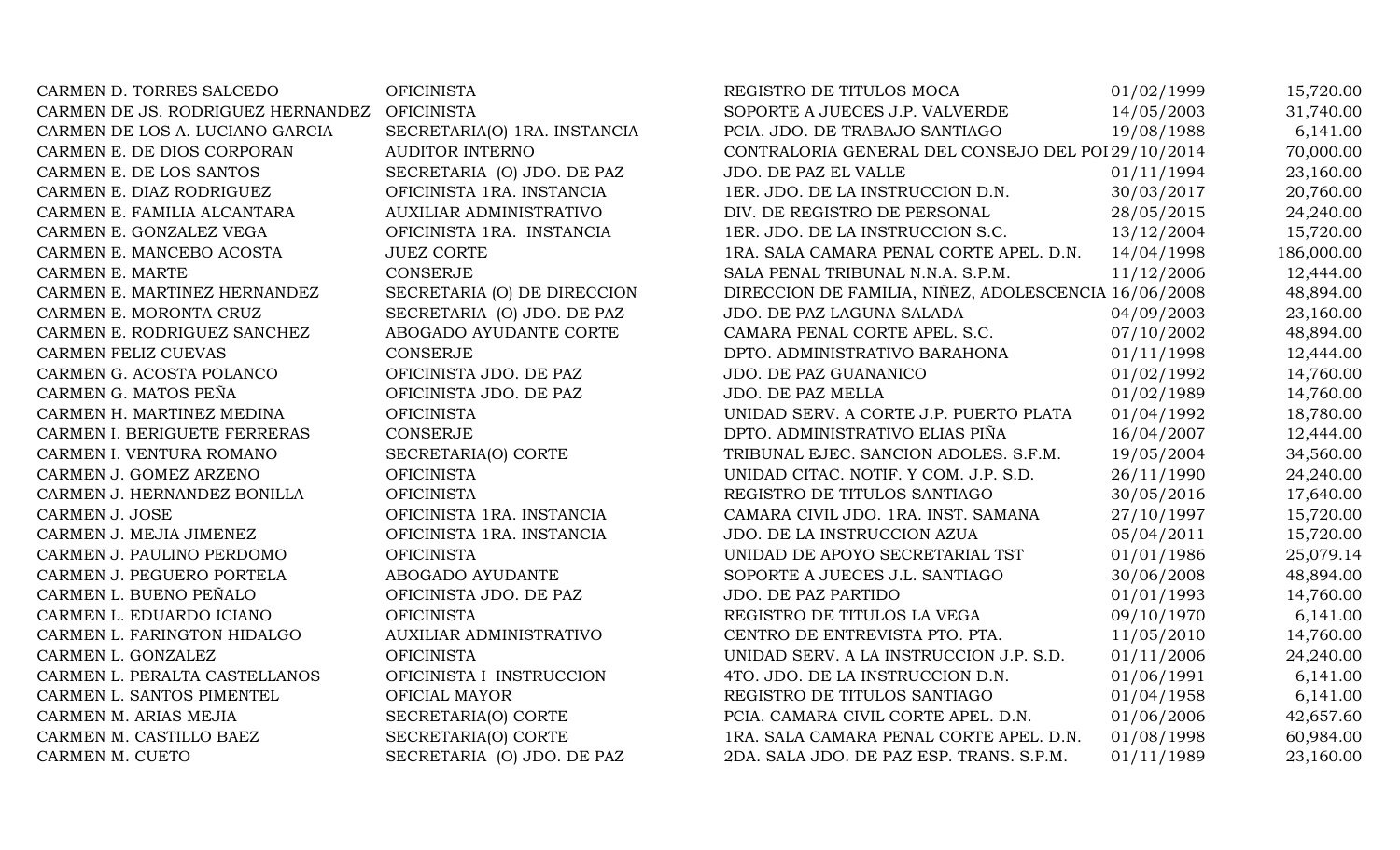| CARMEN M. DE LOS SANTOS DE LEON | ANALISTA I DE ANALISIS DE EXPEDIENTES DPTO. DE CONTROL FINANCIERO |                                                        | 15/12/1999 | 51,804.00  |
|---------------------------------|-------------------------------------------------------------------|--------------------------------------------------------|------------|------------|
| CARMEN M. DURAN AQUINO          | <b>RECEPCIONISTA</b>                                              | DPTO. DE MANTENIMIENTO J.I. ZONA NORTE Y N01/12/2011   |            | 14,760.00  |
| CARMEN M. EDUARDO BATISTA       | ABOGADO AYUDANTE                                                  | SOPORTE A JUECES J.P. SANTIAGO                         | 03/03/2003 | 48,894.00  |
| CARMEN M. LOPEZ CABRERA         | ANALISTA JURIDICO                                                 | REGISTRO DE TITULOS SANTIAGO                           | 06/09/2006 | 35,760.00  |
| CARMEN M. MARIA                 | SECRETARIA (O) JDO. DE PAZ                                        | JDO. DE PAZ EL FACTOR                                  | 03/08/1989 | 23,160.00  |
| CARMEN M. MARTINES DE LA ROSA   | OFICINISTA JDO. DE PAZ                                            | JDO. DE PAZ VILLA VASQUEZ                              | 01/01/1993 | 14,760.00  |
| CARMEN M. NUÑEZ GARCIA          | <b>BIBLIOTECARIO II</b>                                           | BIBLIOTECA DE SANTIAGO                                 | 02/05/2000 | 48,894.00  |
| CARMEN M. RODRIGUEZ GUERRERO    | AUX. DE RECEPCION Y ENTREGA                                       | REGISTRO DE TITULOS HIGUEY                             | 23/09/2013 | 24,240.00  |
| CARMEN M. RODRIGUEZ JOAQUIN     | SECRETARIA (O) JDO. DE PAZ                                        | JDO. DE PAZ SAN VICTOR                                 | 17/11/1992 | 23,160.00  |
| CARMEN M. SANCHEZ               | <b>JUEZ DE PAZ</b>                                                | JDO. DE PAZ TAMAYO                                     | 31/03/2017 | 108,000.00 |
| CARMEN M. SEGURA                | ANALISTA I SEGURIDAD SOCIAL                                       | DIV. DE SEGURIDAD SOCIAL                               | 01/06/1984 | 51,804.00  |
| CARMEN M. THEVENIN UREÑA        | SECRETARIA(O) CORTE                                               | CORTE DE TRABAJO LA VEGA                               | 07/11/2006 | 34,560.00  |
| CARMEN MA. MORALES MORALES      | SECRETARIA(O) JDO. INSTRUCCION.                                   | JDO. DE LA INSTRUCCION S.P.M.                          | 07/07/1964 | 6,141.00   |
| CARMEN MARTICH BAEZ             | SOPORTE TECNICO I                                                 | OFIC. DE TECNOLOGIAS REGIONAL ZONA SUR                 | 01/11/2000 | 42,657.60  |
| CARMEN N. BARREIRO MEDRANO      | SECRETARIA (O) PRIMERA INSTANCIA                                  | 4TA. SALA JDO. DE TRABAJO D.N.                         | 01/02/1995 | 34,980.00  |
| CARMEN N. MARTINEZ FERNANDEZ    | OPERADOR DE IMPRESION                                             | REGISTRO DE TITULOS BONAO                              | 18/03/2015 | 16,200.00  |
| CARMEN N. RAMIREZ ENCARNACION   | REVISOR R.T.                                                      | UNIDAD DE APOYO REGISTRAL J.I.                         | 01/10/1988 | 35,280.00  |
| CARMEN N. UBRI NOVA             | SECRETARIA(O) I CORTE                                             | 1RA. SALA CAMARA PENAL CORTE APEL. D.N.                | 06/09/2004 | 25,680.00  |
| CARMEN PEREZ GARCIA             | <b>CONSERJE</b>                                                   | DPTO. ADMINISTRATIVO S.F.M.                            | 20/11/1990 | 12,444.00  |
| CARMEN POLANCO                  | OFICINISTA I CORTE                                                | CAMARA CIVIL/C.CORTE APELACION D.N.                    | 21/11/1975 | 6,141.00   |
| CARMEN QUELIZ CRUZ              | OFICINISTA 1RA. INSTANCIA                                         | JDO. DE LA INSTRUCCION CONSTANZA                       | 03/10/2005 | 15,720.00  |
| CARMEN R. ACOSTA                | <b>CONSERJE</b>                                                   | DPTO. ADMINISTRATIVO SANCHEZ RAMIREZ                   | 02/07/2007 | 12,444.00  |
| CARMEN R. BREA DEL CRISTO       | SECRETARIA (O) PRIMERA INSTANCIA                                  | JDO. DE TRABAJO LA ALTAGRACIA                          | 05/04/2005 | 28,860.00  |
| CARMEN R. CASTILLO DE DURAN     | OFICINISTA 1RA. INSTANCIA                                         | JDO. DE LA INSTRUCCION MONTE CRISTI                    | 04/04/2016 | 15,720.00  |
| CARMEN R. CUEVAS RODRIGUEZ      | <b>OFICINISTA</b>                                                 | UNIDAD ATENCION AL USUARIO J.L. SANTIAGO               | 25/09/2006 | 20,760.00  |
| CARMEN R. SANCHEZ CHECO         | <b>ANALISTA JURIDICO</b>                                          | REGISTRO DE TITULOS SANTIAGO                           | 07/09/2006 | 48,894.00  |
| CARMEN S. BENCOSME ESPINAL      | JUEZ PRESIDENTE 1RA. INSTANCIA                                    | PCIA. JDO. DE TRABAJO SANTIAGO                         | 25/11/1998 | 138,000.00 |
| CARMEN S. DURAN SUGILIO         | OFICINISTA ATENCION USUARIO                                       | UNIDAD ATENCION AL USUARIO J.P. MONTE PLA 20/10/1986   |            | 38,640.00  |
| CARMEN SANTANA REYES            | ALGUACIL DE ESTRADO                                               | JDO. DE PAZ UVILLA                                     | 01/11/1994 | 13,800.00  |
| CARMEN T. CAMILO SANTOS         | OFICINISTA J.O.                                                   | TRIBUNAL DE TIERRAS J.O. SANCHEZ RAMIREZ 04/08/2014    |            | 15,720.00  |
| CARMEN T. MONTAS ABAD           | ANALISTA JURIDICO                                                 | REGISTRO DE TITULOS BONAO                              | 01/12/1993 | 30,060.00  |
| CARMEN V. ALMONTE ALMONTE       | <b>JUEZ DE PAZ</b>                                                | 2DA. SALA JDO. DE PAZ ESP. TRANS. LA ALTAGR 09/02/2015 |            | 108,000.00 |
| CARMEN V. FLORENTINO LORA       | <b>TELEFONISTA</b>                                                | DPTO. ADMINISTRATIVO PJ CORTE DE APELACIC 01/10/1987   |            | 22,654.20  |
| CARMEN V. PEYNADO PION          | <b>AROUITECTO I</b>                                               | DPTO. DE INGENIERIA                                    | 21/02/2015 | 60,984.00  |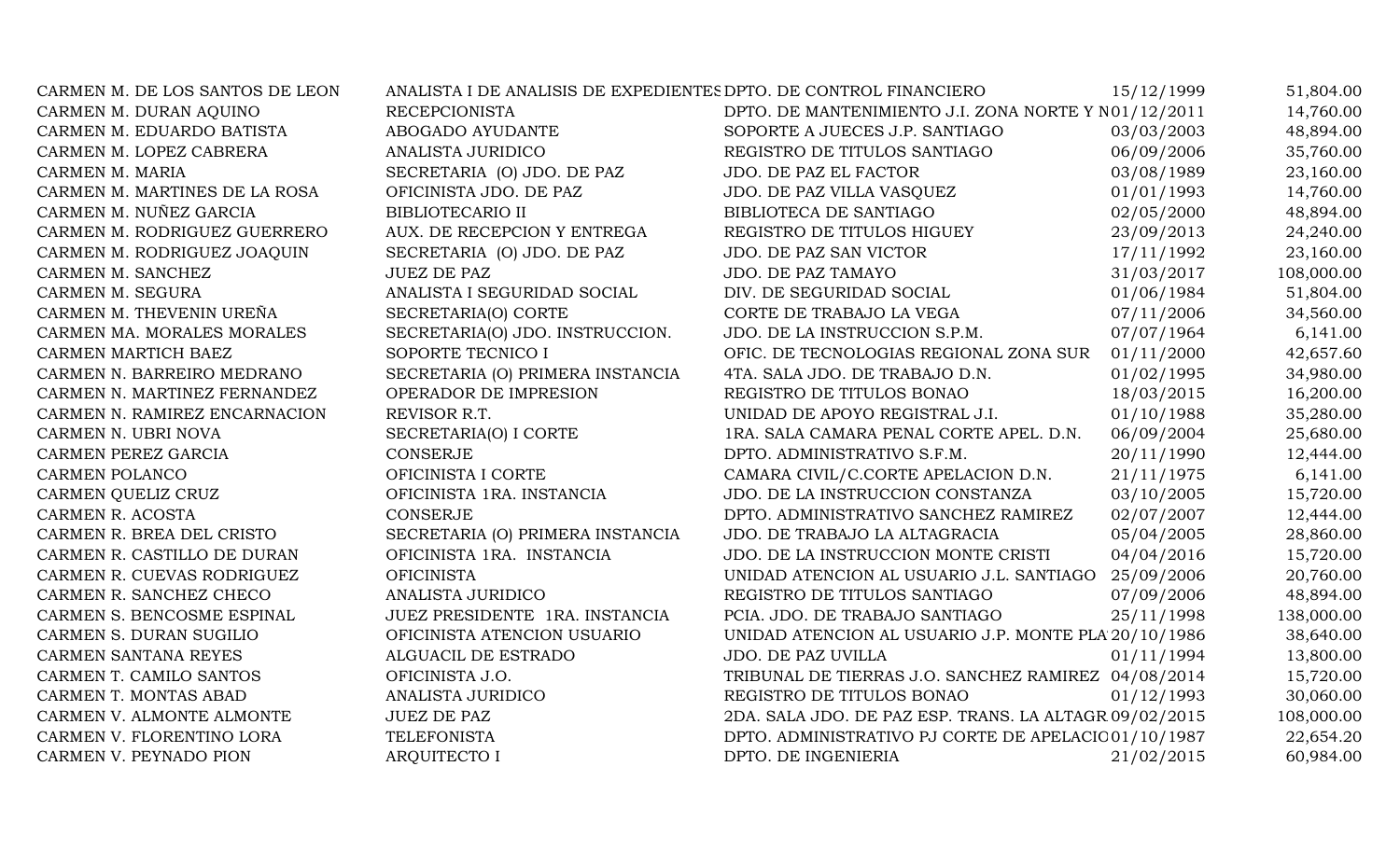| CARMEN Y. COSME GUTIERREZ                                 | SECRETARIA(O) 1RA. INSTANCIA                                           | 1RA. SALA CAMARA CIVIL JDO. 1RA. INST. LA VE(29/03/1972) |            | 6,141.00   |
|-----------------------------------------------------------|------------------------------------------------------------------------|----------------------------------------------------------|------------|------------|
| CARMEN Y. DURAN ARIAS                                     | SECRETARIA (O) PRIMERA INSTANCIA                                       | TRIBUNAL N.N.A. VALVERDE                                 | 08/07/1987 | 28,860.00  |
| CARMEN Y. FULCAR AYBAR                                    | ABOGADO AYUDANTE CORTE                                                 | CAMARA CIVIL CORTE APEL. S.D.                            | 01/03/2005 | 58,374.00  |
| CARMEN Y. HERNANDEZ CORCINO                               | <b>OFICINISTA</b>                                                      | UNIDAD SERV. A LA INSTRUCCION J.P. S.D.                  | 24/04/2013 | 24,240.00  |
| CARMEN Y. HIRUJO SOTO                                     | ALGUACIL DE ESTRADO                                                    | CAMARA CIVIL JDO. 1RA. INST. S.P.M.                      | 08/09/2004 | 13,800.00  |
| CARMEN Y. PEÑA SUERO                                      | JUEZ JDO. DE TRABAJO                                                   | 6TA. SALA JDO. DE TRABAJO D.N.                           | 02/10/2001 | 138,000.00 |
| CARMEN Z. AGUASVIVAS GARCIA                               | AUX. DE RECEPCION Y ENTREGA                                            | REGISTRO DE TITULOS BANI                                 | 19/09/2013 | 24,240.00  |
| CARMEN Z. ALT. BAUTISTA MARTE                             | <b>OFICINISTA</b>                                                      | REGISTRO DE TITULOS D.N.                                 | 18/12/1989 | 24,240.00  |
| CARMEN ZULEMA TEJEDA SOTO                                 | JUEZ 2DO. SUSTITUTO CORTE                                              | CORTE DE TRABAJO S.D.                                    | 26/11/1998 | 199,464.00 |
| CARMENCITA SUERO RAMIREZ                                  | OFICINISTA 1RA. INSTANCIA                                              | 9NA. SALA CAMARA PENAL JDO. 1RA. INST. D.N. 01/09/1992   |            | 20,760.00  |
| CARMINA G. VERAS SOSA                                     | ABOGADO AYUDANTE                                                       | SOPORTE A JUECES J.P. SANTIAGO                           | 05/05/2004 | 48,894.00  |
| CARMINELIS BATISTA ULLOA                                  | OFICINISTA 1RA. INSTANCIA                                              | 4TO. TRIBUNAL COL. C/P JDO. 1RA. INST. D.N.              | 08/04/2014 | 20,760.00  |
| CARMINIA CAMINERO SOSA                                    | JUEZ 1RA. INSTANCIA                                                    | CAMARA PENAL JDO. 1RA. INST. SAMANA                      | 19/10/2009 | 138,000.00 |
| CAROL D. MOQUETE ABREU                                    | SECRETARIA (O) DE DIRECCION                                            | DIRECCION NACIONAL REGISTRO DE TITULOS                   | 29/06/2015 | 48,894.00  |
| CAROL S. MODESTO SANCHEZ                                  | <b>JUEZ DE PAZ</b>                                                     | JDO. DE PAZ VICENTE NOBLE                                | 09/02/2015 | 108,000.00 |
| CAROLIN B. RAMIREZ ACEVEDO                                | <b>ARCHIVISTA</b>                                                      | ARCHIVO ACTIVO DEL REGISTRO DE TITULOS D. 04/06/2012     |            | 24,240.00  |
| CAROLIN CRUCETA HERNANDEZ                                 | ANALISTA JURIDICO                                                      | UNIDAD DE APOYO REGISTRAL J.I.                           | 08/08/2005 | 54,885.60  |
| CAROLIN M. LORA                                           | OFICINISTA DE SERVICIO PENAL                                           | UNIDAD DE SERVICIO PENAL C.S.C. N.N.A. S.C. 13/10/2014   |            | 18,780.00  |
| CAROLIN V. MONERO MEJIA                                   | ABOGADO AYUDANTE 1RA. INST.                                            | SALA CIVIL TRIBUNAL N.N.A. S.D.                          | 27/12/2010 | 43,840.80  |
| CAROLINA A. CASTILLO TORIBIO                              | <b>OFICINISTA</b>                                                      | UNIDAD CITAC. NOTIF. Y COM. J.P. SANTIAGO                | 01/06/2004 | 22,920.00  |
| CAROLINA A. HERASME MANCEBO                               | ABOGADO AYUDANTE CORTE                                                 | 1RA. SALA CAMARA PENAL CORTE APEL. D.N.                  | 04/03/2005 | 58,374.00  |
| CAROLINA A. VICTORIA                                      | OFICINISTA I 1RA. INSTANCIA                                            | CAMARA PENAL JDO. 1RA. INST. MARIA TRINIDAI 12/09/1988   |            | 6,141.00   |
| CAROLINA ALT. ROSARIO FERNANDEZ                           | ABOGADO AYUDANTE SCJ                                                   | TERCERA SALA S.C.J.                                      | 04/10/2006 | 105,720.00 |
| CAROLINA CASTRO DEL ROSARIO                               | JUEZ 1RA. INSTANCIA                                                    | TRIBUNAL N.N.A. LA ROMANA                                | 01/03/2011 | 138,000.00 |
| CAROLINA CRUZ VALERIO                                     | ANALISTA II DE RECURSOS HUMANOS J.I. DIVISION DE RECURSOS HUMANOS J.I. |                                                          | 03/12/2012 | 44,092.80  |
| CAROLINA CUEVAS FELIZ                                     | OFICINISTA 1RA. INSTANCIA                                              | 6TA. SALA CAMARA CIVIL JDO. 1RA. INST. D.N.              | 03/10/2005 | 20,760.00  |
| CAROLINA DE JS. ABREU CEPEDA                              | <b>JUEZ DE PAZ</b>                                                     | JDO. DE PAZ NIZAO                                        | 03/10/2016 | 108,000.00 |
| CAROLINA DE LA ALT. GARRIDO RODRIGUE ABOGADO AYUDANTE SCJ |                                                                        | TERCERA SALA S.C.J.                                      | 01/07/1998 | 105,720.00 |
| CAROLINA DE LEON FRIAS                                    | SECRETARIA (O) AUXILIAR I                                              | PRESIDENCIA S.C.J.                                       | 25/06/2012 | 38,088.00  |
| CAROLINA E. ALMONTE VARGAS                                | OFICINISTA JDO. DE PAZ                                                 | JDO. DE PAZ DAJABON                                      | 22/08/2016 | 14,760.00  |
| CAROLINA E. SILVESTRE RONDON                              | <b>JUEZ DE PAZ</b>                                                     | 2DA. SALA JDO. DE PAZ ESP. TRANS. S.P.M.                 | 01/10/2008 | 108,000.00 |
| CAROLINA J. QUIÑONEZ REYES                                | <b>OFICINISTA</b>                                                      | UNIDAD CITAC. NOTIF. Y COM. J.P. VALVERDE                | 17/11/2014 | 16,440.00  |
| CAROLINA L. CEPEDA GONZALEZ                               | <b>AUXILIAR ADMINISTRATIVO</b>                                         | DPTO. ADMINISTRATIVO N.N.A. D.N.                         | 03/07/2017 | 13,974.00  |
| CAROLINA L. SHEPARD VANDERHORST                           | SECRETARIA (O) PRIMERA INSTANCIA                                       | CAMARA PENAL JDO. 1RA. INST. SAMANA                      | 05/05/2010 | 38,088.00  |
|                                                           |                                                                        |                                                          |            |            |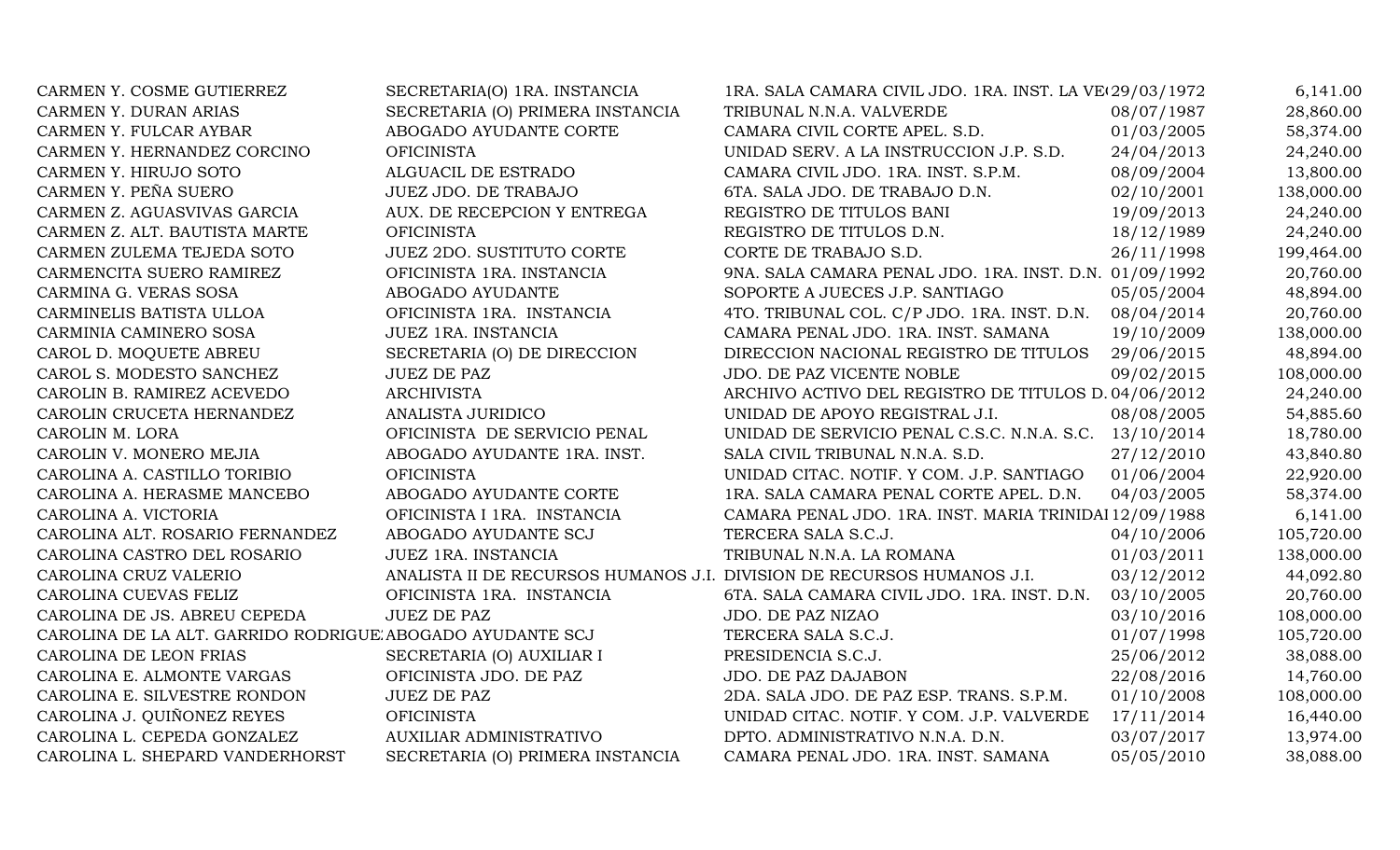| CAROLINA SCHIRA CRUCETA       | ABOGADO AYUDANTE 1RA. INST.      | SALA CIVIL 1ER. TRIBUNAL N.N.A. SANTIAGO                                 | 25/11/2013 | 36,000.00  |
|-------------------------------|----------------------------------|--------------------------------------------------------------------------|------------|------------|
| CAROLINE N. DURAN RIVAS       | OFICINISTA JDO. DE PAZ           | JDO. DE PAZ DE LA 4TA. CIRC. D.N.                                        | 19/06/2017 | 13,974.00  |
| CAROLYN F. CRISOSTOMO JIMENEZ | OFICINISTA JDO. DE PAZ           | 1RA. SALA JDO. DE PAZ ESP. TRANS. LA VEGA                                | 08/05/2017 | 14,760.00  |
| CASIMIRA MADE MONTERO         |                                  | ENCARGADO(A) OFICINA ADMINISTRATIVA DPTO. ADMINISTRATIVO JUR. CIVIL S.D. | 01/11/1995 | 45,600.00  |
| CASTERINA M. RAMIREZ MARIÑEZ  | MENSAJERO INTERNO                | DPTO. ADMINISTRATIVO PERAVIA                                             | 07/08/2006 | 12,444.00  |
| CATALINA CEDEÑO ENCARNACION   | SECRETARIA (O) JDO. DE PAZ       | JDO. DE PAZ LAGUNA DE NISIBON                                            | 01/09/1991 | 23,160.00  |
| CATALINA FERRERA CUEVAS       | <b>JUEZ CORTE</b>                | 1RA. SALA TRIBUNAL SUPERIOR DE TIERRAS DP 01/10/2003                     |            | 186,000.00 |
| CATALINA JIMENEZ FAMILIA      | CONSERJE-MENSAJERO(A)            | JDO. DE PAZ PEDRO SANTANA                                                | 03/07/2017 | 10,577.40  |
| CATALINA MENDOZA OVAEZ        | CONSERJE-MENSAJERO(A)            | JDO. DE PAZ RIO SAN JUAN                                                 | 01/09/1991 | 12,444.00  |
| CATALINA PEREZ PEREZ          | <b>JUEZ DE PAZ</b>               | JDO. DE PAZ DE LA 3RA. CIRC. D.N.                                        | 03/01/2007 | 108,000.00 |
| CATERINE REYNOSO MERCEDES     | SECRETARIA (O) JDO. DE PAZ       | JDO. DE PAZ PIMENTEL                                                     | 21/09/2000 | 23,160.00  |
| CATTY A. DEL ROSARIO PAYANO   | AUX. DE RECEPCION Y ENTREGA      | CENTRO DE ATENCION AL USUARIO                                            | 11/06/2014 | 24,240.00  |
| CECILIA DURAN GUTIERREZ       | CONSERJE-MENSAJERO(A)            | JDO. DE PAZ JARABACOA                                                    | 29/10/2003 | 12,444.00  |
| CECILIA ESTEVEZ               | SECRETARIA (O) PRIMERA INSTANCIA | 2DA. SALA CAMARA PENAL JDO. 1RA. INST. D.N. 25/05/1984                   |            | 46,368.00  |
| CECILIA I. BADIA ROSARIO      | JUEZ JDO. DE TRABAJO             | 3RA. SALA JDO. DE TRABAJO D.N.                                           | 01/10/1999 | 138,000.00 |
| CECILIA I. PICHARDO MARIA     | ABOGADO AYUDANTE CORTE           | TRIBUNAL SUPERIOR DE TIERRAS DPTO. NORES' 25/03/1988                     |            | 48,894.00  |
| CECILIA I. THEN REYNOSO       | SECRETARIA (O) PRIMERA INSTANCIA | JDO. DE TRABAJO DUARTE                                                   | 12/02/1996 | 28,860.00  |
| CECILIA M. CRUZ MARTINEZ      | <b>JUEZ DE PAZ</b>               | <b>JDO. DE PAZ VALVERDE</b>                                              | 03/10/2016 | 108,000.00 |
| CECILIA PIÑA BELLO            | JUEZ 1RA. INSTANCIA              | TRIBUNAL N.N.A. S.J.M.                                                   | 07/04/2008 | 138,000.00 |
| CECILIA TORIBIO MELO          | <b>JUEZ DE PAZ</b>               | JDO. DE PAZ GASPAR HERNANDEZ                                             | 11/02/2008 | 108,000.00 |
| CECILIA URIBE URIBE           | SECRETARIA (O) JDO. DE PAZ       | JDO. DE PAZ SABANA GRANDE DE PALENQUE                                    | 01/09/2005 | 15,720.00  |
| CECILIA V. ALT LEON PEÑA      | SOPORTE DE SISTEMAS              | OFIC. DE TECNOLOGIAS REGIONAL ZONA NORTE 01/03/1998                      |            | 48,894.00  |
| CECILIO D. REYES FELIZ        | <b>PLOMERO</b>                   | DPTO. DE MANTENIMIENTO                                                   | 08/08/2005 | 21,480.00  |
| CECILIO ROSARIO HERRERA       | MENSAJERO INTERNO                | TRIBUNAL N.N.A. ESPAILLAT                                                | 12/07/2001 | 12,444.00  |
| CEFERINA FLETE VENTURA        | <b>CONSERJE</b>                  | DPTO. DE MANTENIMIENTO J.I. ZONA NORTE Y N01/12/2011                     |            | 12,444.00  |
| CELESTE A. OVALLES LASUCEY    | OFICINISTA JDO. DE PAZ           | JDO. DE PAZ ESPAILLAT                                                    | 07/05/1999 | 14,760.00  |
| CELESTE ALT. CAMINERO GUILAMO | OFICIAL ARCHIVO ACTIVO           | ARCHIVO ACTIVO DEL TRIBUNAL SUPERIOR DE 105/03/1990                      |            | 48,894.00  |
| CELESTE AQUINO JIMENEZ        | SECRETARIA (O) JDO. DE PAZ       | JDO. DE PAZ RESTAURACION                                                 | 29/09/1986 | 23,160.00  |
| CELESTINA PAREDES ABREU       | SECRETARIA DEPTO. ADM.           | DPTO. ADMINISTRATIVO LA ALTAGRACIA                                       | 28/08/2001 | 18,120.00  |
| CELESTINO ADAMES CORPORAN     | <b>VIGILANTE</b>                 | JDO. DE PAZ NIGUA                                                        | 01/07/2013 | 12,444.00  |
| CELIA A. NOBOA BELTRE         | ANALISTA II ALMACEN              | DIV. DE ALMACEN Y SUMINISTRO                                             | 01/10/1998 | 44,092.80  |
| CELIA ALT. BAEZ CARBONELL     | <b>CONSERJE</b>                  | JDO. DE PAZ FUNDACION                                                    | 27/03/2009 | 12,444.00  |
| CELIA MA. LUNA ZAPATA         | ASISTENTE DE COMUNICACIONES      | DIRECCION DE PRENSA Y COMUNICACIONES                                     | 24/08/2016 | 48,894.00  |
| CELIDINES D'OLEO ARAGONES     | SECRETARIA (O) DE DIRECCION      | DIRECCION DE POLITICAS PUBLICAS                                          | 25/06/2012 | 48,894.00  |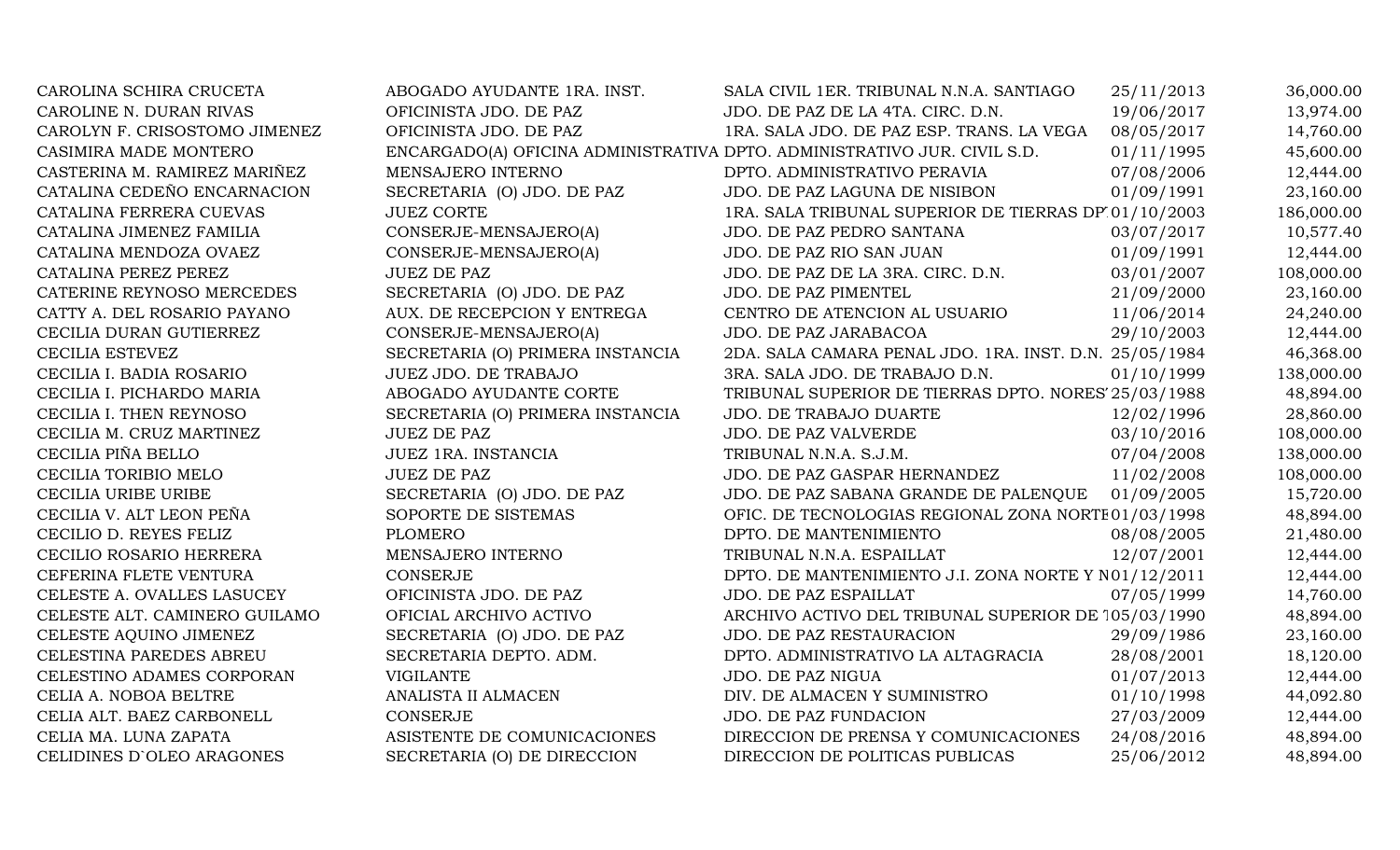| CELINA NOVAS JIMENEZ          | JUEZ 1RA. INSTANCIA                                                    | JDO. DE 1RA. INST. BAORUCO                           | 29/04/1996 | 138,000.00 |
|-------------------------------|------------------------------------------------------------------------|------------------------------------------------------|------------|------------|
| CELINA Z. SANCHEZ REYES       | <b>JUEZ CORTE</b>                                                      | TRIBUNAL EJEC. SANCION ADOLES. S.P.M.                | 06/05/1993 | 186,000.00 |
| CELIO JIMENEZ                 | <b>VIGILANTE</b>                                                       | JDO. DE PAZ SABANA DE LA MAR                         | 02/01/2014 | 12,444.00  |
| CENEIDA HERNANDEZ             | CONSERJE                                                               | DPTO. ADMINISTRATIVO SAMANA                          | 12/06/2012 | 12,444.00  |
| CESAR A. ACEVEDO CASTILLO     | <b>JUEZ 2DO. SUSTITUTO CORTE</b>                                       | 1RA. SALA CORTE DE TRABAJO D.N.                      | 04/02/1999 | 199,464.00 |
| CESAR A. BETANCES COLON       | MENSAJERO INTERNO                                                      | DPTO. ADMINISTRATIVO S.F.M.                          | 20/07/2015 | 12,444.00  |
| CESAR A. CAMILO ANTIGUA       | <b>AUXILIAR ADMINISTRATIVO</b>                                         | DPTO. DE MANTENIMIENTO                               | 26/11/2007 | 24,240.00  |
| CESAR A. CUSTODIO URBAEZ      | <b>OFICINISTA</b>                                                      | SOPORTE A JUECES J.P. MONTE PLATA                    | 03/09/2004 | 20,760.00  |
| CESAR A. LABAT REYNOSO        | ANALISTA JURIDICO                                                      | UNIDAD DE APOYO REGISTRAL J.I.                       | 03/06/2002 | 54,885.60  |
| CESAR A. LOPEZ PAREDES        | OFICINISTA 1RA. INSTANCIA                                              | 6TA. SALA JDO. DE TRABAJO D.N.                       | 18/05/2016 | 20,760.00  |
| CESAR A. MEJIA MERCADO        | OFICINISTA 1RA. INSTANCIA                                              | 2DO. JDO. DE LA INSTRUCCION D.N.                     | 01/04/2008 | 20,760.00  |
| CESAR A. QUEZADA PEÑA         | <b>JUEZ DE PAZ</b>                                                     | JDO. DE PAZ ELIAS PIÑA                               | 31/03/2017 | 108,000.00 |
| CESAR A. SANCHEZ MONTERO      | OPERADOR DE CAMARA DE SEGURIDAD                                        | UNIDAD DE SERVICIOS ADMINISTRATIVOS Y LOC 29/08/2007 |            | 29,580.00  |
| CESAR A. SANCHEZ SUERO        | OFICINISTA JDO. DE PAZ                                                 | JDO. DE PAZ ENRIQUILLO                               | 01/11/1994 | 14,760.00  |
| CESAR A. VALLEJO NICOLAS      | MENSAJERO (A) INTERNO II INSTRUCCION JDO. DE PAZ DE LA 1RA. CIRC. D.N. |                                                      | 03/05/1968 | 6,141.00   |
| CESAR ALB. THOMAS CASTILLO    | <b>GERENTE FINANCIERO</b>                                              | GERENCIA FINANCIERA J.I.                             | 01/06/2000 | 145,530.00 |
| CESAR ANT. LUCIANO PICHARDO   | INSPECTOR NACIONAL                                                     | DIRECCION ADMINISTRATIVA                             | 19/01/1998 | 85,536.00  |
| CESAR ANT. PEÑA AMARO         | MENSAJERO INTERNO                                                      | DPTO. ADMINISTRATIVO SANTIAGO                        | 01/02/2005 | 12,444.00  |
| CESAR D. CASTILLO BAEZ        | <b>AUDITOR INTERNO</b>                                                 | CONTRALORIA GENERAL DEL CONSEJO DEL POI 01/02/1999   |            | 70,000.00  |
| CESAR D. NUÑEZ MARTINEZ       | <b>JUEZ DE LA INSTRUCCION</b>                                          | JDO. DE LA INSTRUCCION DAJABON                       | 12/02/1998 | 138,000.00 |
| CESAR J. DIAZ                 | OPERADOR DE IMPRESION                                                  | REGISTRO DE TITULOS LA VEGA                          | 08/09/2014 | 15,720.00  |
| CESAR J. MARQUEZ MATOS        | REVISOR JURIDICO                                                       | UNIDAD DE APOYO REGISTRAL J.I.                       | 02/04/2012 | 69,696.00  |
| CESAR J. PEÑA GONZALEZ        | MENSAJERO INTERNO                                                      | DPTO. ADMINISTRATIVO P.J.C.N.                        | 05/09/2016 | 12,444.00  |
| CESAR L. ESTRELLA SURIEL      | OFICINISTA 1RA. INSTANCIA                                              | 2DO. JDO. DE LA INSTRUCCION D.N.                     | 23/07/2007 | 20,760.00  |
| CESAR LORENZO PEREZ           | <b>VIGILANTE</b>                                                       | DPTO. ADMINISTRATIVO S.C.                            | 01/08/2006 | 12,444.00  |
| CESAR N. LANTIGUA ROSARIO     | MENSAJERO EXTERNO                                                      | UNIDAD DE SERVICIOS ADMINISTRATIVOS Y LOC 11/06/1996 |            | 20,760.00  |
| CESAR O. CASTILLO LARA        | <b>OFICINISTA</b>                                                      | UNIDAD CITAC. NOTIF. Y COM. J.P. S.D.                | 01/08/2006 | 24,240.00  |
| CESAR O. MERCEDES ACEVEDO     | <b>AUXILIAR ADMINISTRATIVO</b>                                         | CENTRO DE ENTREVISTA S.D.                            | 10/06/2013 | 20,760.00  |
| CESAR O. ROMAN MATOS          | SUPERVISOR DE ARCHIVO                                                  | OFIC. DE ARCHIVO JUDICIAL J.P. BARAHONA              | 01/07/1993 | 29,580.00  |
| CESAR R. DALMASI FORTUNA      | REVISOR JURIDICO                                                       | UNIDAD DE APOYO REGISTRAL J.I.                       | 06/10/2009 | 54,885.60  |
| CESAR R. LUCIANO BENOIT       | CHOFER DE SERVICIO                                                     | DPTO. ADMINISTRATIVO SANTIAGO                        | 09/09/2001 | 14,760.00  |
| CESAR R. NIEVES ESPIRITUSANTO | TECNICO REVISOR I                                                      | UNIDAD DE REVISION, DNMC                             | 10/02/2015 | 69,696.00  |
| CESAR S. ALCANTARA SANTOS     | OFICINISTA 1RA. INSTANCIA                                              | 5TO. JDO. DE LA INSTRUCCION D.N.                     | 16/01/2015 | 20,760.00  |
| CESAR S. MENDEZ DICENT        | OFICINISTA 1RA. INSTANCIA                                              | TRIBUNAL EJEC. DE LA PENA D.N.                       | 01/04/2013 | 20,760.00  |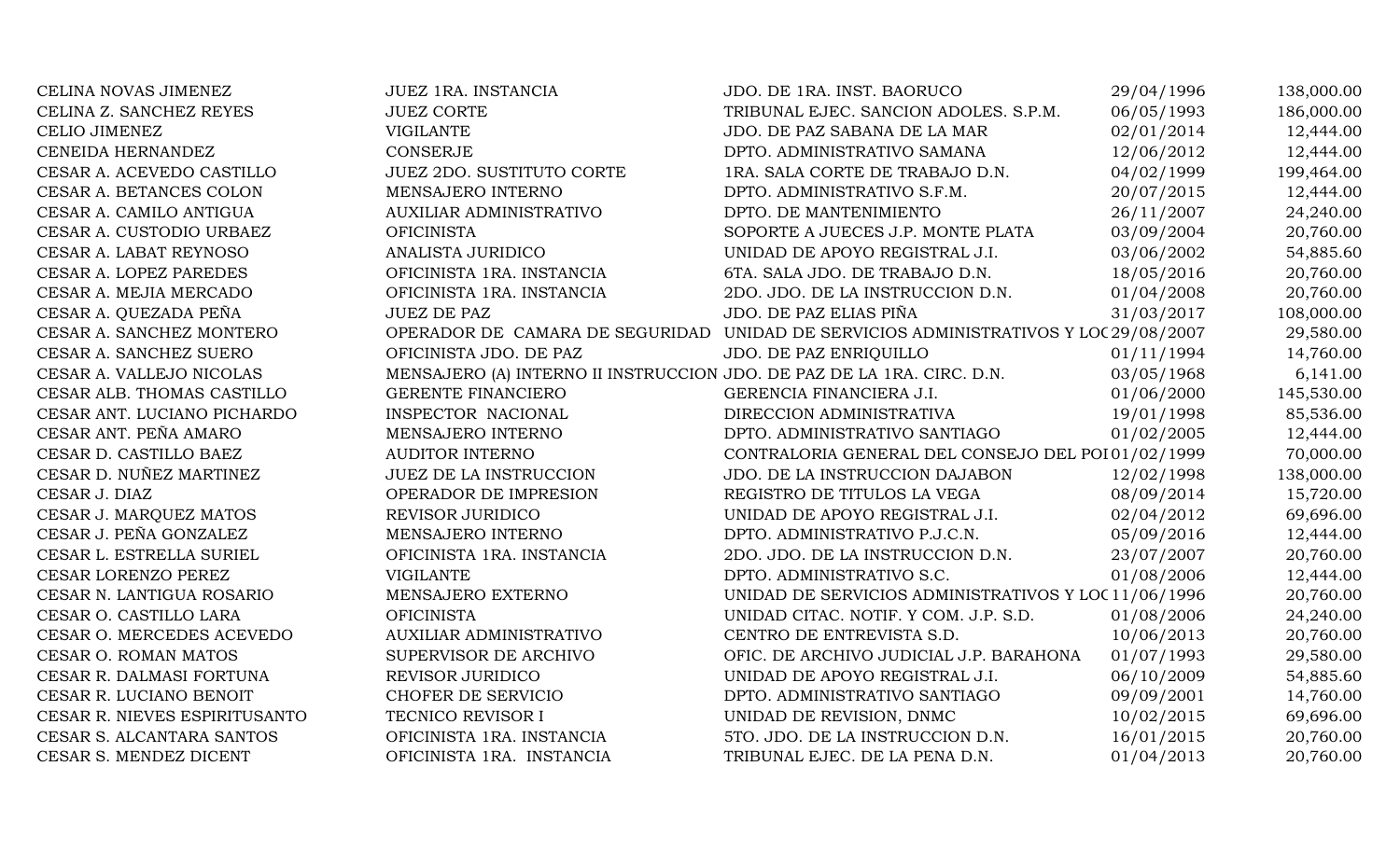| CESAR STGO. RODRIGUEZ SANCHEZ      | ALGUACIL DE ESTRADO                | 4TO. TRIBUNAL COL. C/P JDO. 1RA. INST. D.N. 07/08/2017                                       |            | 13,566.00  |
|------------------------------------|------------------------------------|----------------------------------------------------------------------------------------------|------------|------------|
| CESARINA A. MORA MEJIA             | SECRETARIA (O) PRIMERA INSTANCIA   | 1RA. SALA TRIBUNAL DE TIERRAS J.O. SANTIAG(08/04/2002)                                       |            | 28,860.00  |
| CESARINA E. RODRIGUEZ TAVERAS      | SECRETARIA (O) PRIMERA INSTANCIA   | JDO. DE LA INSTRUCCION SANTIAGO RODRIGUE 27/09/1999                                          |            | 38,088.00  |
| CESARINA M. FELIZ MARTINEZ         | ABOGADO AYUDANTE 1RA. INST.        | 1RA. SALA CAMARA CIVIL JDO. 1RA. INST. D.N. 21/04/2014                                       |            | 20,760.00  |
| CESARIO A. TORRES LEBRON           | <b>AUXILIAR ADMINISTRATIVO</b>     | DIV. DE ALMACEN Y SUMINISTRO                                                                 | 19/11/2001 | 24,240.00  |
| CHABELYS M. DE OLEO DIAZ           | ADMINISTRADOR DE SISTEMAS          | DIV. DE SISTEMAS J.I.                                                                        | 06/12/2010 | 77,836.80  |
| CHADALIS E. ROSARIO MELENCIANO     | <b>JUEZ DE PAZ</b>                 | 1RA. SALA JDO. DE PAZ ESP. TRANS. PERAVIA                                                    | 01/07/2008 | 108,000.00 |
| CHADEL ZAYAS SEVERINO              | ABOGADO AYUDANTE 1RA. INST.        | PCIA. CAMARA CIVIL JDO. 1RA. INST. D.N.                                                      | 05/05/2010 | 43,840.80  |
| CHANEL V. VICTORIANO PIMENTEL      | OFICINISTA DE SERVICIO PENAL       | UNIDAD DE SERVICIO PENAL C.S.C. N.N.A. D.N. 01/10/2012                                       |            | 24,240.00  |
| CHANTAL GONZALEZ CARVAJAL          | ANALISTA JURIDICO                  | UNIDAD DE APOYO REGISTRAL J.I.                                                               | 10/02/2015 | 54,885.60  |
| <b>CHARLENY PUESAN</b>             | OFICINISTA JDO. DE PAZ             | JDO. DE PAZ DE LA 1RA. CIRC. D.N.                                                            | 30/07/2015 | 16,440.00  |
| CHARNELY V. NUÑEZ                  | <b>CONSERJE</b>                    | DPTO. ADMINISTRATIVO PJ S.C.J.                                                               | 10/11/2015 | 14,160.00  |
| CHEINI N. CARRION JIMENEZ          | TECNICO REVISOR II                 | UNIDAD DE REVISION, DNMC                                                                     | 01/05/2013 | 58,370.40  |
| CHRISTHIE R. MERCEDES GONZALEZ     | SECRETARIA (O) JDO. DE PAZ         | 2DA. SALA JDO. DE PAZ ESP. TRANS. LA ROMAN/01/04/2002                                        |            | 23,160.00  |
| CHRISTIAN R. RAMIREZ PICHARDO      | ANALISTA I ESTADISTICAS JUDICIALES | DIV. DE EVALUACION DEL DESEMPEÑO                                                             | 04/06/2003 | 51,804.00  |
| CHRISTIAN VALDEZ RIJO              |                                    | ANALISTA I RECLUTAMIENTO Y SELECCIÓI DIV. DE RECLUTAMIENTO Y SELECCION PERSON 20/08/2015     |            | 58,080.00  |
| CHRISTIE M. ROGERS RINCON          | OFICINISTA CORTE                   | CORTE DE TRABAJO S.P.M.                                                                      | 18/08/2008 | 17,640.00  |
| CHRISTOPHER E. HERNANDEZ ESPAILLAT | MENSAJERO EXTERNO                  | DPTO. ADMINISTRATIVO S.D.                                                                    | 04/04/2017 | 13,091.70  |
| CHRISTOPHER R. RIVERA GARCIA       | JUEZ DE PAZ ITINERANTE             | PCIA. CAMARA CIVIL JDO. 1RA. INST. D.N.                                                      | 19/04/2010 | 108,000.00 |
| CHRISTOPHER SMITH CANTURENCIA      | OFICINISTA 1RA. INSTANCIA          | JDO. DE TRABAJO MONSEÑOR NOUEL                                                               | 12/11/2012 | 15,720.00  |
| CINDY E. TRINIDAD HELENA           | <b>OFICINISTA</b>                  | UNIDAD SERV. A LA INSTRUCCION J.P. S.D.                                                      | 06/06/2017 | 20,604.00  |
| CINDY P. CEPEDA RODRIGUEZ          | <b>OFICINISTA</b>                  | UNIDAD SERV. A LA INSTRUCCION J.P. SANTIAG(19/04/2017                                        |            | 19,482.00  |
| CINTHIA K. DEL ORBE                | ALGUACIL DE ESTRADO                | JDO. DE LA INSTRUCCION MARIA TRINIDAD SAN(31/08/2017                                         |            | 12,546.00  |
| CINTHIA M. REYES LANTIGUA          |                                    | SECRETARIA (O) SERVICIO A EJECUCION I UNIDAD SERV. A EJEC. DE LA PENA J.P. PUERTC 03/10/2005 |            | 42,657.60  |
| CINTHIA MA. SUAREZ CASTILLA        | OFICINISTA 1RA. INSTANCIA          | 1RA. SALA CAMARA CIVIL JDO. 1RA. INST. D.N. 02/01/2013                                       |            | 20,760.00  |
| CIRCI L. AMARANTE GUTIERREZ        | SECRETARIA DE JUEZ CORTE           | TRIBUNAL SUPERIOR DE TIERRAS DPTO. NORES' 07/03/2005                                         |            | 23,640.00  |
| CIRIACO A. PICHARDO SANTANA        | SOPORTE DE SISTEMAS                | DIV. DE DESARROLLO DE SISTEMAS                                                               | 24/04/2007 | 54,885.60  |
| <b>CIRILA ANAZAGATIS</b>           | CONSERJE-MENSAJERO(A)              | JDO. DE PAZ CONSTANZA                                                                        | 13/09/1999 | 12,444.00  |
| CIRILO ANT. PETRONA SILIE          | ALGUACIL DE ESTRADO                | CENTRO DE CITACIONES S.P.M.                                                                  | 18/09/2000 | 14,760.00  |
| CIRILO DIAZ MARTINEZ               | <b>AUXILIAR DE ALMACEN</b>         | DIV. DE ALMACEN Y SUMINISTRO                                                                 | 11/06/2012 | 16,920.00  |
| CIRILO SALOMON SANCHEZ             | <b>JUEZ DE PAZ</b>                 | JDO. DE PAZ ESP. TRANS. MONTE CRISTI                                                         | 31/03/2017 | 108,000.00 |
| CLARA ALT. R. FRANCO FRIAS         | <b>OFICINISTA</b>                  | OFIC. JUDICIAL SERV. ATENC. PERMANENTE D. N01/12/2011                                        |            | 20,760.00  |
| CLARA B. PORTES MONCION            | SECRETARIA (O) JDO. DE PAZ         | JDO. DE PAZ GUAYUBIN                                                                         | 01/05/1996 | 23,160.00  |
| <b>CLARA COLON JAVIER</b>          | SUPERVISOR DE ARCHIVO              | DIV. DE REGISTRO DE PERSONAL                                                                 | 01/10/1997 | 29,580.00  |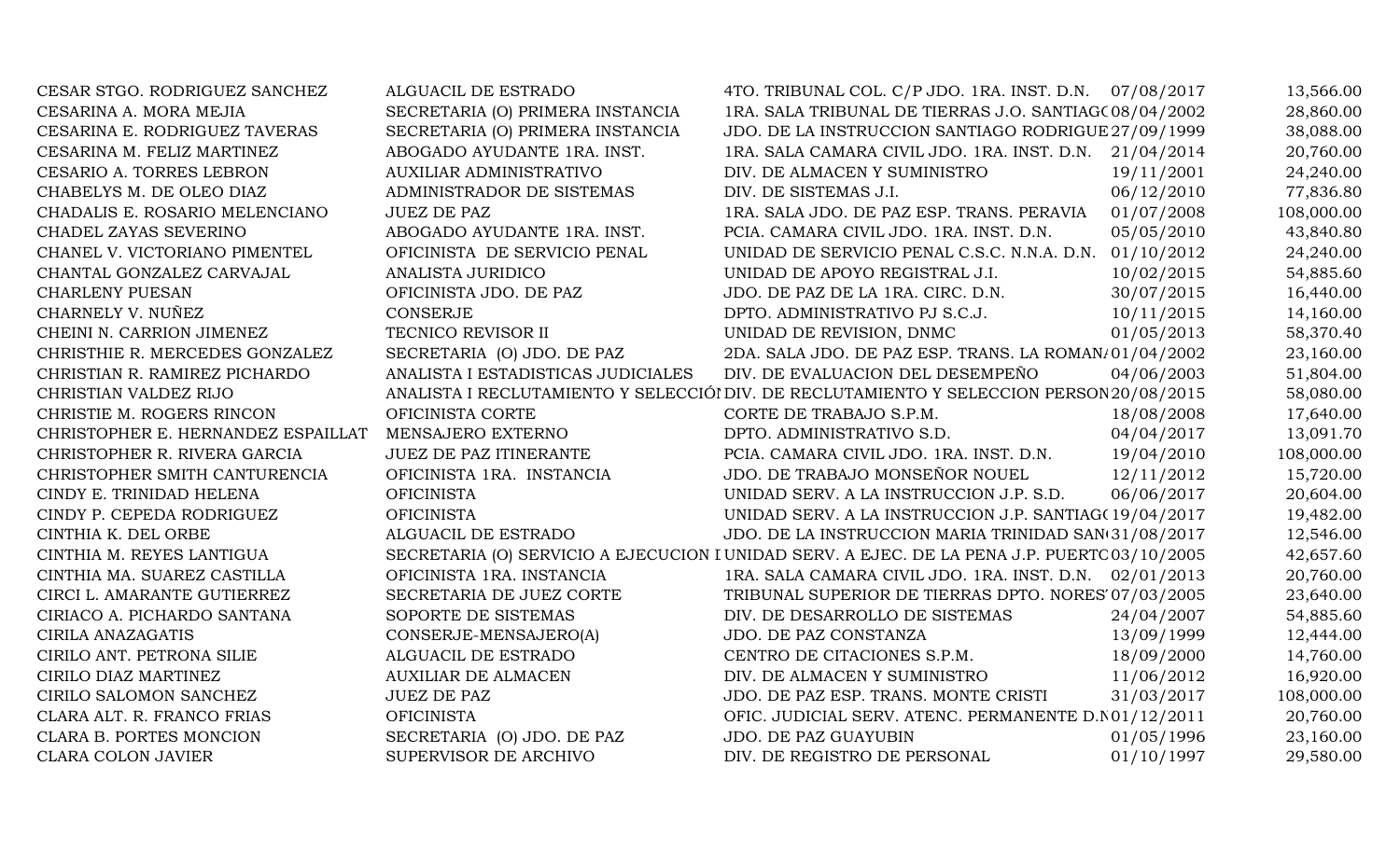| CLARA D. ABREU VASQUEZ            | ABOGADO AYUDANTE                                                  | UNIDAD DE ABOGADOS AYUDANTES TST                         | 15/02/2010 | 58,374.00  |
|-----------------------------------|-------------------------------------------------------------------|----------------------------------------------------------|------------|------------|
| CLARA E. ACOSTA MERCEDES          | SECRETARIA (O) JDO. DE PAZ                                        | 3RA. SALA JDO. DE PAZ ESP. TRANS. LA ALTAGR 11/02/2005   |            | 23,160.00  |
| CLARA E. MORALES VILLAVICENCIO    | OFICINISTA J.O.                                                   | TRIBUNAL DE TIERRAS J.O. LA ALTAGRACIA                   | 18/01/2016 | 15,720.00  |
| CLARA F. POLANCO DE LOS SANTOS    | OFICINISTA 1RA. INSTANCIA                                         | 6TA. SALA CAMARA CIVIL JDO. 1RA. INST. D.N.              | 01/02/2014 | 20,760.00  |
| CLARA F. TAVERAS OVALLES          | OFICIAL ARCHIVO ACTIVO                                            | ARCHIVO ACTIVO J.I. ESPAILLAT                            | 01/04/2013 | 29,580.00  |
| CLARA H. MORCELO MADERA           | ALGUACIL DE ESTRADO                                               | 1RA. SALA CORTE DE TRABAJO D.N.                          | 01/11/1979 | 14,760.00  |
| CLARA I. CANARIO REYES            | ABOGADO AYUDANTE                                                  | DIRECCION DE FAMILIA, NIÑEZ, ADOLESCENCIA 01/09/1995     |            | 105,720.00 |
| CLARA L. ALMONTE GOMEZ            | JUEZ 1RA. INSTANCIA                                               | 2DA. SALA CAMARA PENAL JDO. 1RA. INST. D.N. 06/07/1998   |            | 138,000.00 |
| CLARA L. GOMEZ DOMINGUEZ          | <b>INSPECTOR JUDICIAL</b>                                         | INSPECTORIA GENERAL DEL CONSEJO DEL POD 09/03/2009       |            | 89,862.00  |
| CLARA L. RIJO ORTEGA              | AUXILIAR DE RECEPCION Y DESPACHO                                  | UNIDAD DE PROCESOS COMUNES J.I.                          | 26/08/2013 | 24,240.00  |
| CLARA M. VARGAS VASQUEZ           | JUEZ SUST. PTE. COLEGIADO                                         | 1ER. TRIBUNAL COL. C/P JDO. 1RA. INST. SANTI/ 17/09/1998 |            | 138,000.00 |
| CLARA MA. GARCIA VASQUEZ          | SECRETARIA (O) JDO. DE PAZ                                        | JDO. DE PAZ DE LA 2DA. CIRC. D.N.                        | 09/03/2010 | 29,580.00  |
| CLARA S. CASTILLO CASTILLO        | JUEZ 1RA. INSTANCIA                                               | 2DO. TRIBUNAL COL. C/P JDO. 1RA. INST. D.N. 01/06/2010   |            | 138,000.00 |
| CLARA Y. RIVERA FRANCO            | <b>JUEZ DE PAZ</b>                                                | JDO. DE PAZ LOS ALCARRIZOS                               | 02/08/2005 | 108,000.00 |
| CLARIANNE DE AZA LAUREANO         | <b>CONSERJE</b>                                                   | DPTO. ADMINISTRATIVO SAMANA                              | 13/07/2017 | 10,577.40  |
| CLARIBEL BERROA DE LOS SANTOS     | SECRETARIA DEPTO. ADM.                                            | DPTO. ADMINISTRATIVO TRIBUNALES FAMILIA                  | 28/03/2017 | 16,440.00  |
| CLARIBEL MATEO JIMENEZ            | <b>JUEZ DE PAZ</b>                                                | JDO. DE PAZ DE LA 3RA. CIRC. SANTIAGO                    | 09/02/2015 | 108,000.00 |
| CLARIBEL NIVAR ARIAS              | JUEZ 1RA. INSTANCIA                                               | 1ER. TRIBUNAL COL. C/P JDO. 1RA. INST. D.N.              | 11/12/2002 | 138,000.00 |
| CLARIBEL R. AMADOR AQUINO         | OFICINISTA JDO. DE PAZ                                            | JDO. DE PAZ NIZAO                                        | 01/12/2011 | 14,760.00  |
| CLARIBEL UREÑA SOSA               | SECRETARIA (O) JDO. DE PAZ                                        | JDO. DE PAZ PUERTO PLATA                                 | 02/08/2004 | 23,160.00  |
| CLARIBEL VASQUEZ SALAS            | <b>CONSERJE</b>                                                   | DPTO. ADMINISTRATIVO P.J.C.N.                            | 17/11/2010 | 12,444.00  |
| CLARILENNY DE LA CRUZ UREÑA       | OFICINISTA 1RA. INSTANCIA                                         | CAMARA CIVIL JDO. 1RA. INST. MONTE PLATA                 | 22/06/2015 | 20,760.00  |
| CLARIS R. POLANCO ROQUE           | SECRETARIA DEPTO. ADM.                                            | DPTO. ADMINISTRATIVO LA VEGA                             | 03/09/2001 | 18,120.00  |
| CLARITZA I. RODRIGUEZ ABREU       | OFICINISTA ATENCION USUARIOS                                      | UNIDAD DE ATENCION AL USUARIO S.G.S.C.J.                 | 07/04/2014 | 20,760.00  |
| CLARITZA J. RODRIGUEZ GOMEZ       | OFICINISTA 1RA. INSTANCIA                                         | JDO. DE LA INSTRUCCION SANTIAGO RODRIGUE 24/07/2017      |            | 13,362.00  |
| CLARY W. COMPRES RODRIGUEZ        | ANALISTA JUNIOR PROGRAMAS Y PROYEC' DIV. DE PROGRAMAS Y PROYECTOS |                                                          | 15/05/2006 | 51,804.00  |
| CLAUDETH DE JESUS JOAQUIN         | <b>CONSERJE</b>                                                   | JDO. DE 1RA. INST. VILLA ALTAGRACIA                      | 14/12/2015 | 12,444.00  |
| CLAUDIA A. FLORENTINO DE LA CRUZ  | SECRETARIA (O) DE DIRECCION                                       | DIRECCION DE PLANIFICACION Y PROYECTOS                   | 09/05/2005 | 48,894.00  |
| CLAUDIA ALT. CABRAL DE LOS SANTOS | ABOGADO AYUDANTE SCJ                                              | PRIMERA SALA S.C.J.                                      | 18/06/2001 | 105,720.00 |
| <b>CLAUDIA ARIAS SANTOS</b>       | <b>DIGITADOR</b>                                                  | UNIDAD DE PROCESOS COMUNES J.I.                          | 09/01/2014 | 24,240.00  |
| CLAUDIA CASTILLO AYALA            | <b>OFICINISTA</b>                                                 | UNIDAD SERV. 1RA. INST. J.P. SANTIAGO                    | 14/07/2014 | 17,640.00  |
| CLAUDIA E. ACEVEDO MENDOZA        | ABOGADO AYUDANTE 1RA. INST.                                       | PCIA. Y 1RA. SALA CAMARA CIVIL JDO. 1RA. INST01/10/2012  |            | 43,840.80  |
| CLAUDIA E. JIMENEZ VALDEZ         | <b>OFICINISTA</b>                                                 | JDO. DE LA INSTRUCCION AZUA                              | 14/08/2017 | 13,362.00  |
| CLAUDIA I. ARIAS VALERA           | SUB-GERENTE FINANCIERO                                            | GERENCIA FINANCIERA J.I.                                 | 14/06/2012 | 117,532.80 |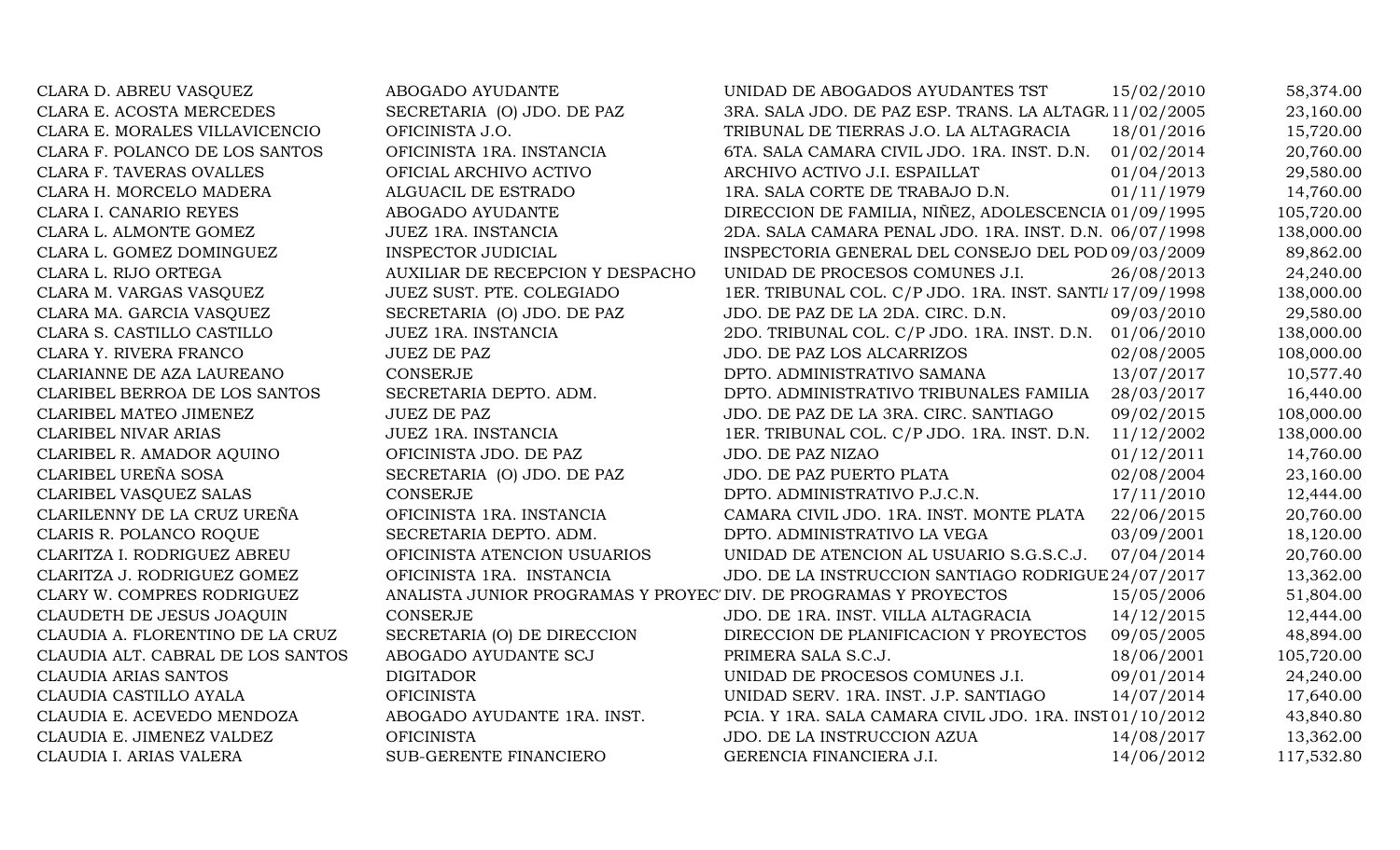| CLAUDIA I. INOA JUPITER         | SECRETARIA (O)                   | UNIDAD DE SERVICIOS ADMINISTRATIVOS Y LOC 27/11/2006    |            | 40,745.00  |
|---------------------------------|----------------------------------|---------------------------------------------------------|------------|------------|
| CLAUDIA M. PEÑA PEÑA            | <b>JUEZ CORTE</b>                | 2DA. SALA TRIBUNAL SUPERIOR ADMINISTRATIV 01/07/1998    |            | 186,000.00 |
| CLAUDIA M. RIVERA FURET         | ANALISTA JURIDICO                | UNIDAD DE APOYO REGISTRAL J.I.                          | 02/05/2006 | 54,885.60  |
| CLAUDIA MA. GUERRERO PELLETIER  | SECRETARIA (O) AUXILIAR          | CENTRO DE INFORMACION JUDICIAL P.J.C.N.                 | 19/09/2000 | 24,240.00  |
| CLAUDIA V. MEDINA ENCARNACION   | OFICINISTA ATENCION USUARIO      | UNIDAD ATENCION AL USUARIO J.P. S.J.M.                  | 01/07/2005 | 22,920.00  |
| CLAUDIBEL NUÑEZ HERNANDEZ       | AUX. DE REGISTRO DE DOCUMENTOS   | UNIDAD DE APOYO REGISTRAL J.I.                          | 21/02/2007 | 24,240.00  |
| CLAUDIO A. CARRASCO SANCHEZ     | OFICINISTA CORTE                 | 3RA. SALA CAMARA PENAL CORTE APEL. D.N.                 | 12/04/2006 | 24,240.00  |
| CLAUDIO A. MEDRANO MEJIA        | <b>JUEZ PRESIDENTE CORTE</b>     | CAMARA PENAL CORTE APEL. S.F.M.                         | 10/04/1992 | 218,640.00 |
| CLAUDIO ALB. MENDOZA DE LA CRUZ | OPERADOR MESA DE AYUDA           | UNIDAD SOPORTE TECNICO J.I. D.N.                        | 01/08/2013 | 34,980.00  |
| CLAUDIO BOCIO VICENTE           | <b>VIGILANTE</b>                 | JDO. DE PAZ HONDO VALLE                                 | 03/11/2003 | 12,780.00  |
| CLAUDIO E. ALEMAIS MANCEBO      | <b>ARCHIVISTA</b>                | REGISTRO DE TITULOS SANTO DOMINGO                       | 06/11/2008 | 24,240.00  |
| CLAUDIO E. ENCARNACION RAMIREZ  | <b>ARCHIVISTA</b>                | ARCHIVO ACTIVO DE MENSURAS CATASTRALES 03/06/2015       |            | 24,240.00  |
| CLAUDIO M. BATISTA ROSARIO      | TECNICO REVISOR II               | UNIDAD DE REVISION, DNMC                                | 01/04/2013 | 58,370.40  |
| CLAUDIO N. REYES CUEVAS         | <b>ARCHIVISTA</b>                | OFIC. COORDINADORA ARCHIVO JUDICIAL                     | 01/08/2008 | 16,440.00  |
| CLAYDY MA. PAYAMPS BEATO        | OFICINISTA 1RA. INSTANCIA        | 1RA. SALA CAMARA CIVIL JDO. 1RA. INST. SANTL 02/01/2017 |            | 15,720.00  |
| CLEMENTINA C. PIÑA VALDEZ       | CONSERJE-MENSAJERO(A)            | <b>JDO. DE PAZ MATANZAS</b>                             | 14/03/2011 | 12,444.00  |
| CLENNY BOCIO RAMIREZ            | CONSERJE                         | UNIDAD DE SERVICIOS ADMINISTRATIVOS Y LOC 20/02/2017    |            | 14,160.00  |
| CLEOPATRA GONZALEZ ALMONTE      | <b>JUEZ CORTE</b>                | CORTE DE TRABAJO S.D.                                   | 25/11/1998 | 186,000.00 |
| <b>CLEUDY ARAUJO</b>            | <b>DIGITADOR</b>                 | UNIDAD DE PROCESOS COMUNES J.I.                         | 23/02/2015 | 24,240.00  |
| CLEURY J. TEJADA ROMERO         | <b>JUEZ DE PAZ</b>               | JDO. DE PAZ LAS MATAS DE FARFAN                         | 15/05/2000 | 108,000.00 |
| CONCEPCION ORTIZ ORTIZ          | <b>PLOMERO</b>                   | DPTO. ADMINISTRATIVO S.P.M.                             | 18/07/2008 | 16,440.00  |
| CONFESOR ANT. ROSARIO ALMONTE   | <b>REFERENCISTA</b>              | ARCHIVO ACTIVO J.I. SAMANA                              | 01/05/2008 | 24,240.00  |
| CONFESORA ANGOMAS CASTILLO      | CONSERJE-MENSAJERO(A)            | JDO. DE PAZ BOHECHIO                                    | 07/09/2015 | 12,444.00  |
| CONSUELO TAPIA FERNANDEZ        | CONSERJE                         | DPTO. ADMINISTRATIVO MONTE CRISTI                       | 01/05/1996 | 12,444.00  |
| CORAIMA C. ROMAN POZO           | <b>OFICINISTA</b>                | SECRETARIA GENERAL TRIBUNAL SUPERIOR AD 25/04/2012      |            | 24,240.00  |
| CORIDES PEREZ HILARIO           | ALGUACIL DE ESTRADO              | TRIBUNAL N.N.A. MARIA TRINIDAD SANCHEZ                  | 06/03/2003 | 13,800.00  |
| CORNELIO CRUZ PIÑA              | <b>AUDITOR INTERNO</b>           | CONTRALORIA GENERAL DEL CONSEJO DEL POI 16/06/2014      |            | 70,000.00  |
| CRHYSMERLYN D. BIERD HERNANDEZ  | ASIST. ADMINISTRATIVA            | CENTRO DE ENTREVISTA PTO. PTA.                          | 21/06/2005 | 20,760.00  |
| CRIMEL FIGUEROA PEREZ           | OFICINISTA 1RA. INSTANCIA        | CAMARA CIVIL JDO. 1RA. INST. AZUA                       | 01/05/2014 | 15,720.00  |
| CRIS A. PINEDA MARTES           | OFICINISTA 1RA. INSTANCIA        | PCIA. CAMARA CIVIL JDO. 1RA. INST. D.N.                 | 01/12/2014 | 20,760.00  |
| CRISEIDA ALT. SANTANA AYBAR     | OFICINISTA 1RA. INSTANCIA        | CAMARA PENAL JDO. 1RA. INST. EL SEIBO                   | 03/05/2005 | 15,720.00  |
| CRISEIDA C. GUERRERO MARTES     | <b>CONSERJE</b>                  | DPTO. ADMINISTRATIVO EL SEIBO                           | 01/05/2013 | 12,444.00  |
| CRISEIDA VAZQUEZ FIGUEREO       | ABOGADO AYUDANTE SCJ             | SEGUNDA SALA S.C.J.                                     | 01/10/2001 | 105,720.00 |
| CRISEIDY P. MEJIA RIJO          | SECRETARIA (O) PRIMERA INSTANCIA | JDO. DE LA INSTRUCCION LA ROMANA                        | 28/09/2015 | 38,088.00  |
|                                 |                                  |                                                         |            |            |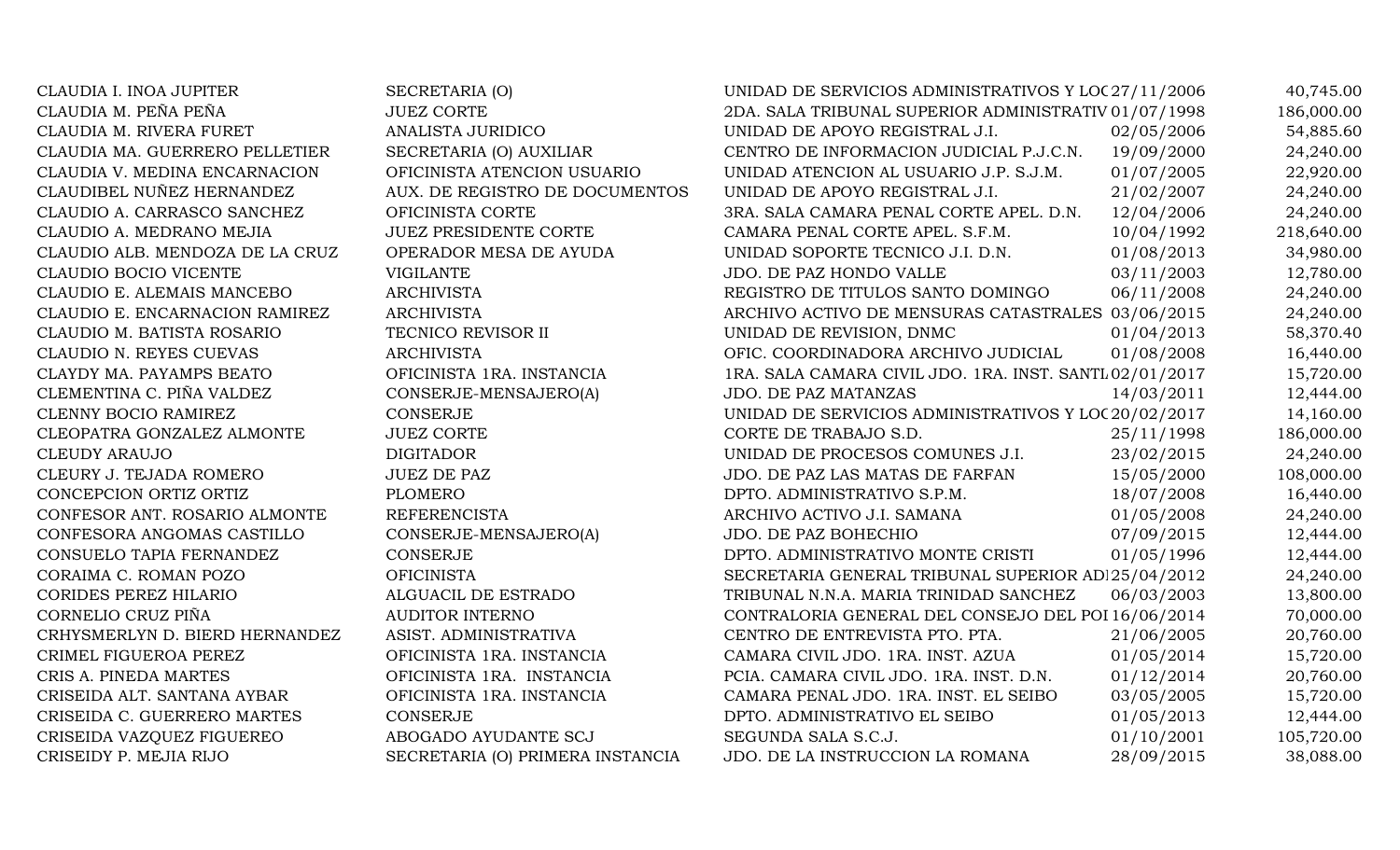| CRISLAUDY D. PEREZ MARTE                             | ABOGADO AYUDANTE 1RA. INST. | 4TA. SALA CAMARA CIVIL JDO. 1RA. INST. D.N.                                  | 21/03/2011 | 43,840.80  |
|------------------------------------------------------|-----------------------------|------------------------------------------------------------------------------|------------|------------|
| CRISMAILIM R. MERCEDES SANTANA                       | OFICINISTA 1RA. INSTANCIA   | 2DO. JDO. DE LA INSTRUCCION D.N.                                             | 22/10/2014 | 20,760.00  |
| CRISPIN ANT. TATIS VALERIO                           | JUEZ EJEC. DE LA PENA       | TRIBUNAL EJEC. DE LA PENA MONTE CRISTI                                       | 11/02/1998 | 138,000.00 |
| <b>CRISPULOS TATIS</b>                               | <b>JUEZ CORTE</b>           | CORTE DE APEL. MONTE CRISTI                                                  | 12/02/1998 | 186,000.00 |
| CRISTAL A. FERNANDEZ MESA                            | ABOGADO AYUDANTE SCJ        | PRIMERA SALA S.C.J.                                                          | 07/11/2012 | 88,100.00  |
| CRISTAL E. ESPINAL ALMANZAR                          | <b>OFICINISTA</b>           | UNIDAD DE AUDIENCIAS J.L. SANTIAGO                                           | 10/02/2014 | 17,640.00  |
| CRISTHELISSE DEL MONTE DIAZ                          | ANALISTA JURIDICO           | UNIDAD DE APOYO REGISTRAL J.I.                                               | 10/08/1999 | 54,885.60  |
| CRISTHIAN J. LAIZ SANCHEZ                            | ALGUACIL DE ESTRADO         | CAMARA CIVIL JDO. 1RA. INST. HERMANAS MIRA 06/08/2007                        |            | 13,800.00  |
| CRISTHOFER J. ANTIGUA GONZALEZ                       | OFICINISTA J.O.             | 2DA. SALA TRIBUNAL DE TIERRAS J.O. DUARTE 01/12/2015                         |            | 15,720.00  |
| CRISTIAM A. MEJIA ROJAS                              | <b>DIGITADOR</b>            | DIV. DE PUBLICACIONES                                                        | 17/04/2017 | 24,240.00  |
| CRISTIAN A. REYES PEÑA                               | ALGUACIL DE ESTRADO         | JDO. DE 1RA. INST. INDEPENDENCIA                                             | 17/11/2009 | 14,760.00  |
| CRISTIAN DE JS. MELO BAUTISTA                        | <b>OFICINISTA</b>           | UNIDAD SERV. A CORTE J.L. SANTIAGO                                           | 30/11/2015 | 17,640.00  |
| CRISTIAN DE JS. PAULINO BALDERA                      | <b>JUEZ CORTE</b>           | CORTE DE TRABAJO LA VEGA                                                     | 12/06/1998 | 186,000.00 |
| CRISTIAN DE JS. PONCE PAREDES                        | OFICINISTA 1RA. INSTANCIA   | JDO. DE TRABAJO DUARTE                                                       | 14/04/2014 | 14,760.00  |
| CRISTIAN DEL ROSARIO URBAEZ                          | SECRETARIA (O) AUXILIAR I   | SECRETARIA GENERAL DEL CONSEJO DEL PODI 03/10/2001                           |            | 44,092.80  |
| CRISTIAN ENCARNACION MONTES DE OCA MENSAJERO INTERNO |                             | DPTO. ADMINISTRATIVO CORTE DE TRABAJO D.106/07/2016                          |            | 12,444.00  |
| CRISTIAN F. GOMEZ PEREZ                              | <b>ARCHIVISTA</b>           | ARCHIVO ACTIVO DEL REGISTRO DE TITULOS D. 01/03/2016                         |            | 24,240.00  |
| CRISTIAN L. MENA CACERES                             | ENC. DE SERVICIOS GENERALES | SECCION DE TRANSPORTACION                                                    | 19/08/2002 | 34,980.00  |
| CRISTIAN M. GARCIA                                   | MENSAJERO INTERNO           | DPTO. ADMINISTRATIVO MARIA TRINIDAD SANCI 23/11/1998                         |            | 12,444.00  |
| CRISTIAN O. MATOS PADILLA                            | OFICINISTA J.O.             | TRIBUNAL DE TIERRAS J.O. BARAHONA                                            | 01/10/2010 | 15,720.00  |
| CRISTIANA A. ROSARIO VASQUEZ                         | SECRETARIA GENERAL SCJ      | SECRETARIA GENERAL S.C.J.                                                    | 04/06/2001 | 184,800.00 |
| CRISTIANA C. FULCAR PEREZ                            |                             | DIRECTOR (A) DE PLANIFICACION Y PROYE DIRECCION DE PLANIFICACION Y PROYECTOS | 06/09/2000 | 184,800.00 |
| CRISTIANA M. RAMIREZ ABREU                           | <b>OFICINISTA</b>           | UNIDAD SERV. A LA INSTRUCCION J.P. LA VEGA 01/05/1994                        |            | 24,050.00  |
| CRISTIANA Y. MENDEZ ARIAS                            | OFICINISTA 1RA. INSTANCIA   | JDO. DE 1RA. INST. SAN JOSE DE OCOA                                          | 22/06/2015 | 15,720.00  |
| CRISTINA A. ABREU GERMOSEN                           | <b>OFICINISTA</b>           | SOPORTE A JUECES C.S.C. N.N.A. D.N.                                          | 01/07/1992 | 24,240.00  |
| CRISTINA LIZARDO SOSA                                | OFICINISTA 1RA. INSTANCIA   | PCIA. JDO. DE TRABAJO D.N.                                                   | 06/06/2003 | 20,760.00  |
| CRISTINA M. DELGADO SOLIVER                          | <b>RECEPCIONISTA</b>        | DPTO. ADMINISTRATIVO EL SEIBO                                                | 01/09/1998 | 14,760.00  |
| CRISTINA M. SOTO BAEZ                                | OFICINISTA 1RA. INSTANCIA   | JDO. DE LA INSTRUCCION SAN JOSE DE OCOA                                      | 22/02/2016 | 15,720.00  |
| CRISTINA N. SANCHEZ GARCIA                           | OFICINISTA 1RA. INSTANCIA   | 2DA. SALA JDO. DE TRABAJO D.N.                                               | 07/03/2011 | 20,760.00  |
| CRISTINA P. GARCIA CRUZ                              | SECRETARIA (O) JDO. DE PAZ  | JDO. DE PAZ IMBERT                                                           | 03/03/2003 | 23,160.00  |
| CRISTINA PERDOMO ANTONIO                             | ANALISTA JURIDICO           | UNIDAD DE APOYO REGISTRAL J.I.                                               | 18/04/2007 | 54,885.60  |
| CRISTINA S. GUTIERREZ NUÑEZ                          | JUEZ T.T.J.O.               | 1RA. SALA TRIBUNAL DE TIERRAS J.O. LA VEGA 19/10/2009                        |            | 138,000.00 |
| CRISTINA TORRES NOLASCO                              | SECRETARIA (O) JDO. DE PAZ  | JDO. DE PAZ CASTILLO                                                         | 01/05/1991 | 23,160.00  |
| CRISTINO CEPEDA OZORIA                               | <b>VIGILANTE</b>            | DPTO. ADMINISTRATIVO MARIA TRINIDAD SANCI 28/04/2005                         |            | 12,780.00  |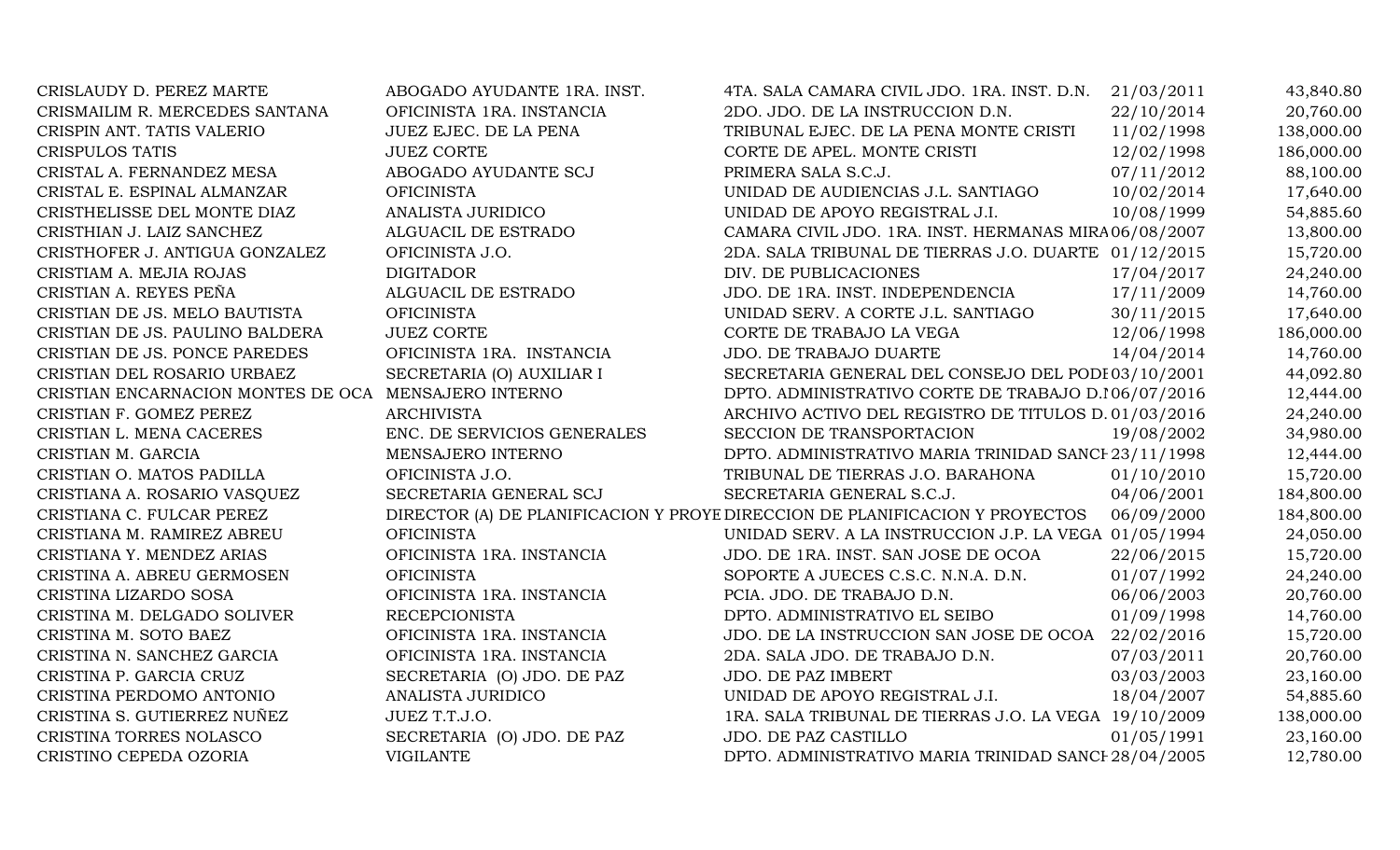| CRISTINO JACKSON JIMENEZ          | ALGUACIL DE ESTRADO                                           | 5TA. SALA CAMARA CIVIL JDO. 1ERA. INST. S.D. 03/10/2003 |            | 14,760.00  |
|-----------------------------------|---------------------------------------------------------------|---------------------------------------------------------|------------|------------|
| <b>CRISTINO RODRIGUEZ</b>         | OFICINISTA VI T.S.T.                                          | TRIBUNAL SUPERIOR DE TIERRAS, D.N.                      | 01/07/1996 | 6,141.00   |
| CRISTINO RODRIGUEZ CONTRERA       | CHOFER DE VEHICULO PESADO                                     | DPTO. ADMINISTRATIVO SANTIAGO                           | 26/05/2014 | 23,280.00  |
| CRISTOBALINA A. REYES BATISTA     | OFICINISTA JDO. DE PAZ                                        | 1RA. SALA JDO. DE PAZ ESP. TRANS. D.N.                  | 01/10/1987 | 22,552.80  |
| CRISTOBALINA JIMENEZ RAMIREZ      | ENC. MAYORDOMIA                                               | DPTO. ADMINISTRATIVO PJ S.C.J.                          | 01/09/1996 | 39,029.14  |
| CRISTOFER ALBURQUERQUE DE LA ROSA | REPRODUCTOR DE DOCUMENTOS                                     | DPTO. ADMINISTRATIVO P.J.C.N.                           | 24/02/2014 | 15,840.00  |
| CRISTOPHER LOPEZ MARTINEZ         | ADMINISTRADOR DE SISTEMAS                                     | DIV. DE SISTEMAS J.I.                                   | 01/07/2016 | 77,836.80  |
| CRISTY E. BOBADILLA GATON         | OFICINISTA 1RA. INSTANCIA                                     | SALA PENAL TRIBUNAL N.N.A. S.D.                         | 19/10/2015 | 20,760.00  |
| CRUCITA CUSTODIO SORIANO          | SECRETARIA (O) JDO. DE PAZ                                    | JDO. DE PAZ SABANA GRANDE DE BOYA                       | 01/11/1995 | 29,580.00  |
| CRUCITA DE LA ROSA DE LEON        | <b>CONSERJE</b>                                               | DPTO. ADMINISTRATIVO PUERTO PLATA                       | 05/02/2007 | 12,444.00  |
| CRUCITA ROSARIO HENRIQUEZ         | OFICINISTA JDO. DE PAZ                                        | JDO. DE PAZ DE LA 4TA. CIRC. D.N.                       | 20/09/1999 | 16,440.00  |
| CRUZ A. BRITO ALMONTE             | OFICINISTA 1RA. INSTANCIA                                     | TRIBUNAL N.N.A. PUERTO PLATA                            | 18/10/2004 | 15,720.00  |
| CRUZ A. FIGUEROA SEPULVEDA        | ENCARGADO(A) OFICINA ADMINISTRATIVA DPTO. ADMINISTRATIVO S.C. |                                                         | 01/11/1997 | 67,082.40  |
| CRUZ A. TAPIA SAMBOY              | OPERADOR DE IMPRESION                                         | REGISTRO DE TITULOS BARAHONA                            | 05/03/2001 | 15,720.00  |
| CRUZ DE LOS SANTOS SORIANO        | CONSERJE-MENSAJERO(A)                                         | DPTO. ADMINISTRATIVO MONTE PLATA                        | 03/02/1992 | 12,444.00  |
| CRUZ M. DE LA CRUZ CRUZ           | OFICINISTA JDO. DE PAZ                                        | JDO. DE PAZ ASUNTOS MUNIC. S.D. ESTE                    | 27/10/2003 | 16,440.00  |
| CRUZ M. FERNANDEZ                 | <b>CONSERJE</b>                                               | TRIBUNAL DE TIERRAS J.O. SANTIAGO RODRIGU 18/01/2000    |            | 12,444.00  |
| CRUZ N. DE LOS SANTOS VELAZQUEZ   | <b>CONSERJE</b>                                               | DPTO. ADMINISTRATIVO JDOS. DE TRABAJO                   | 01/03/1996 | 14,160.00  |
| CRYS I. RAMIREZ ARREDONDO         | <b>OFICINISTA</b>                                             | UNIDAD DE AUDIENCIAS J.P. MONTE PLATA                   | 23/03/2015 | 20,865.60  |
| CRYSTAL J. SANTANA ABREU          | OFICINISTA 1RA. INSTANCIA                                     | 4TO. TRIBUNAL COL. C/P JDO. 1RA. INST. D.N.             | 28/04/2016 | 20,760.00  |
| <b>CURYS PANIAGUA</b>             | CONSERJE-MENSAJERO(A)                                         | JDO. DE PAZ CRISTOBAL                                   | 04/06/1998 | 12,444.00  |
| CYNDY M. CORDERO CUEVAS           | JUEZ DE PAZ ITINERANTE                                        | SALA CIVIL TRIBUNAL N.N.A. S.D.                         | 24/04/2007 | 108,000.00 |
| CYNTHIA I. SANTANA HERNANDEZ      | <b>OFICINISTA</b>                                             | UNIDAD CITAC. NOTIF. Y COM. J.P. S.D.                   | 01/01/2010 | 24,240.00  |
| DAGOBERTO ANT. FLORIAN FELIZ      | OPERADOR AUDIO Y VIDEO                                        | DPTO. ADMINISTRATIVO P.J.C.N.                           | 01/03/2011 | 24,240.00  |
| DAHELY E. CAMPUSANO PEGUERO       | ABOGADO AYUDANTE 1RA. INST.                                   | OFIC. JUEZ COORD. JDO. DE LA INSTRUCCION I 11/10/2010   |            | 43,840.80  |
| DAHIANA A. BIERD                  | <b>OFICINISTA</b>                                             | UNIDAD SERV. A CORTE J.P. PUERTO PLATA                  | 07/02/2011 | 18,780.00  |
| DAHIANA COLON PEÑA                | ABOGADO AYUDANTE                                              | SOPORTE A JUECES J.P. LA VEGA                           | 09/01/2007 | 48,894.00  |
| DAHIANA I. DE LA CRUZ OGANDO      | OFICINISTA CORTE                                              | 2DA. SALA CAMARA PENAL CORTE APEL. D.N.                 | 02/01/2014 | 24,240.00  |
| DAHIANA M. CABRERA RODRIGUEZ      | OFICINISTA 1RA. INSTANCIA                                     | CAMARA PENAL JDO. 1RA. INST. HATO MAYOR                 | 14/12/2005 | 15,720.00  |
| DAHIANA M. GATON DIAZ             | AUXILIAR ADMINISTRATIVO                                       | CENTRO DE INFORMACION JUDICIAL P.J.C.N.                 | 20/07/2006 | 20,760.00  |
| DAHIANA MA. ROBLES VENTURA        | OFICINISTA 1RA. INSTANCIA                                     | 2DA. SALA CAMARA CIVIL JDO. 1RA. INST. DUAR'01/11/2016  |            | 15,720.00  |
| DAHYANA D. PAYAM GUERRERO         | OFICINISTA CORTE                                              | CAMARA PENAL CORTE APEL. S.P.M.                         | 21/06/2006 | 17,640.00  |
| DAILIN ALMARANTE CASILLA          | ALGUACIL DE ESTRADO                                           | 1RA. SALA JDO. DE PAZ ESP. TRANS. PERAVIA               | 10/09/2012 | 13,800.00  |
| DAIMY M. LORENZO ALMANZAR         | OFICINISTA 1RA. INSTANCIA                                     | 2DO. JDO. DE LA INSTRUCCION S.C.                        | 23/03/2015 | 15,720.00  |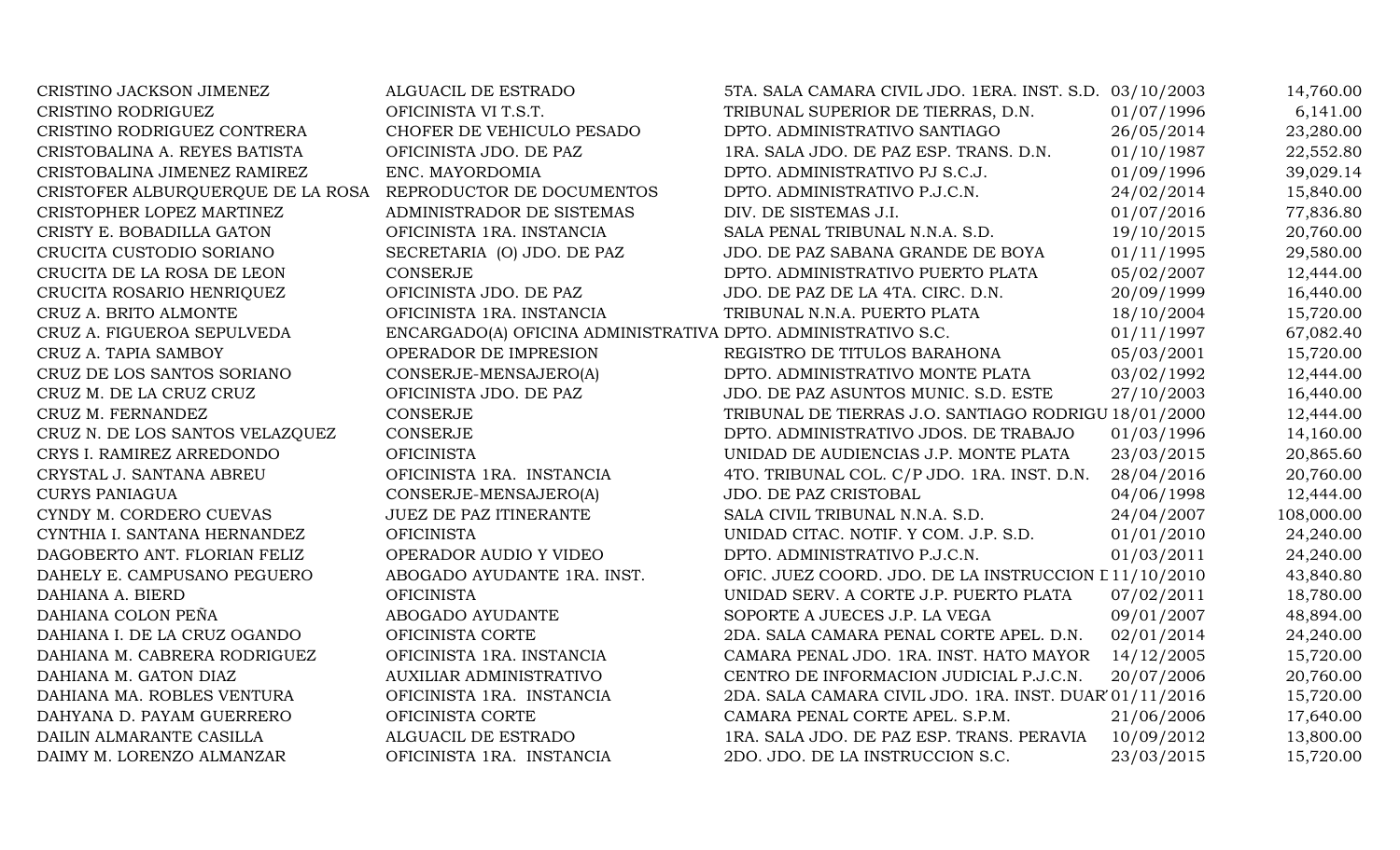| DAIRA C. MEDINA TEJEDA          | JUEZ SUST. PTE. COLEGIADO                                             | 4TO. TRIBUNAL COL. C/P JDO. 1RA. INST. D.N.                                       | 01/04/1999 | 138,000.00 |
|---------------------------------|-----------------------------------------------------------------------|-----------------------------------------------------------------------------------|------------|------------|
| DAISY ALT. CORDOVA GOMEZ        | ASIST. ADMINISTRATIVA                                                 | CENTRO DE ENTREVISTA SANTIAGO                                                     | 24/03/2014 | 40,745.00  |
| DAISY I. MONTAS PIMENTEL        | <b>JUEZ CORTE</b>                                                     | 1RA. SALA CAMARA PENAL CORTE APEL. D.N.                                           | 01/01/1999 | 186,000.00 |
| DAISY M. ABREU URBAEZ           |                                                                       | JUEZ 2DO.SUST. PTE. JDO. 1ERA. INSTAN(8VA. SALA CAMARA CIVIL JDO. 1RA. INST. D.N. | 05/03/1999 | 147,600.00 |
| DALEWRY D. ARACHE LANTIGUA      | SECRETARIA DE JUEZ                                                    | 1RA. SALA TRIBUNAL DE TIERRAS J.O. D.N.                                           | 25/09/2008 | 28,860.00  |
| DALINDA DE LOS R. MELO PEREZ    | SECRETARIA (O) PRIMERA INSTANCIA                                      | TRIBUNAL N.N.A. PERAVIA                                                           | 01/05/2007 | 28,860.00  |
| DALINDA REYES CHERI             | ANALISTA JURIDICO                                                     | UNIDAD DE APOYO REGISTRAL J.I.                                                    | 01/05/2013 | 54,885.60  |
| DALVIN CABRERA CASTILLO         | REPRODUCTOR DE DOCUMENTOS                                             | DPTO. ADMINISTRATIVO PJ CORTE DE APELACIO 03/10/2016                              |            | 15,840.00  |
| DALWIN J. NUÑEZ ROMAN           | <b>OFICINISTA</b>                                                     | UNIDAD ASISTENCIA A JUECES C.S.S. J.C. PTO. 109/05/2016                           |            | 15,720.00  |
| DAMARI M. CRUZ ALMANZAR         | <b>OFICINISTA</b>                                                     | UNIDAD DE AUDIENCIAS J.P. SANTIAGO                                                | 15/05/2017 | 19,482.00  |
| DAMARIS A. ROJAS CABRAL         | ALGUACIL DE ESTRADO                                                   | JDO. DE PAZ CABRERA                                                               | 01/10/2001 | 13,800.00  |
| DAMARIS A. SANTANA POLANCO      | <b>OFICINISTA</b>                                                     | UNIDAD DE APOYO SECRETARIAL TST                                                   | 01/10/1987 | 25,079.14  |
| DAMARIS A. VILLALONA GUZMAN     | ENCARGADO(A) OFICINA ADMINISTRATIVA DPTO. ADMINISTRATIVO MONTE CRISTI |                                                                                   | 03/04/2001 | 81,952.80  |
| DAMARIS ACEVEDO VILLA           | ENCARGADO(A) OFICINA ADMINISTRATIVA DPTO. ADMINISTRATIVO EL SEIBO     |                                                                                   | 20/09/1999 | 67,405.20  |
| DAMARIS DEL P. ORTIZ NUÑEZ      | <b>ARCHIVISTA</b>                                                     | ARCHIVO ACTIVO J.I. LA VEGA                                                       | 14/07/2008 | 24,240.00  |
| DAMARIS I. MELLA PIMENTEL       | <b>INSPECTOR JUDICIAL</b>                                             | INSPECTORIA GENERAL DEL CONSEJO DEL POD 08/08/2005                                |            | 105,720.00 |
| DAMARIS JAVIER DIAZ             | SECRETARIA (O) SALA SCJ                                               | SEGUNDA SALA S.C.J.                                                               | 01/08/2005 | 77,836.80  |
| DAMARIS LAURENT OLIVERO         | <b>CONSERJE</b>                                                       | DPTO. ADMINISTRATIVO JDOS. DE TRABAJO                                             | 01/05/1995 | 12,444.00  |
| DAMARIS M. CAMINERO MEJIA       | ANALISTA I NOMINAS                                                    | DIV. DE NOMINAS                                                                   | 08/01/2013 | 44,092.80  |
| DAMARIS MAYI CAMILO             | ABOGADO AYUDANTE                                                      | SOPORTE A JUECES J.P. S.F.M.                                                      | 15/06/2000 | 48,894.00  |
| DAMARIS MDES. ROSADO CANDELARIO | OFICINISTA JDO. DE PAZ                                                | JDO. DE PAZ TAMBORIL                                                              | 26/09/2016 | 14,760.00  |
| DAMARYS Y. BELTRE LUCIANO       | CONSERJE                                                              | DPTO. ADMINISTRATIVO MARIA TRINIDAD SANCI 05/06/2001                              |            | 12,444.00  |
| DAMIAN GONZALEZ RAMOS           | <b>OFICINISTA</b>                                                     | UNIDAD ASISTENCIA A JUECES C.S.S. J.C. PTO. 125/05/2015                           |            | 15,720.00  |
| DAMIANA ALT. MEDINA ABREU       | SECRETARIA (O) JDO. DE PAZ                                            | JDO. DE PAZ DAJABON                                                               | 06/04/1987 | 23,160.00  |
| DANA A. MEDINA COLLADO          | ANALISTA JURIDICO                                                     | UNIDAD DE APOYO REGISTRAL J.I.                                                    | 06/05/2013 | 54,885.60  |
| DANA LORA ESTRELLA              | SECRETARIA DEPTO. ADM.                                                | DPTO. ADMINISTRATIVO ESPAILLAT                                                    | 01/10/2012 | 18,120.00  |
| DANA M. PERDOMO HERNANDEZ       | <b>OFICINISTA</b>                                                     | UNIDAD SERV. A LA INSTRUCCION J.P. S.F.M.                                         | 01/09/2012 | 20,760.00  |
| DANAURIS GONZALEZ ROMERO        | OFICINISTA 1RA. INSTANCIA                                             | CAMARA CIVIL JDO. 1RA. INST. EL SEIBO                                             | 28/09/2015 | 15,720.00  |
| DANAY MERCADO DE OLEO           | OFICINISTA 1RA. INSTANCIA                                             | 5TO. JDO. DE LA INSTRUCCION D.N.                                                  | 09/12/2011 | 20,760.00  |
| DANERSA ALT. OLIVERO FELIZ      | CONSERJE-MENSAJERO(A)                                                 | JDO. DE PAZ POLO                                                                  | 12/08/1998 | 12,444.00  |
| DANESCA MARRERO MARCANO         | OFICINISTA 1RA. INSTANCIA                                             | 5TA. SALA CAMARA CIVIL JDO. 1RA. INST. D.N.                                       | 30/06/2014 | 20,760.00  |
| DANEURY CASTILLO FEBLES         | <b>CONSERJE</b>                                                       | DPTO. ADMINISTRATIVO EL SEIBO                                                     | 27/10/2014 | 12,444.00  |
| DANEYRIS A. REYNOSO VENTURA     | OFICINISTA J.O.                                                       | 1RA. SALA TRIBUNAL DE TIERRAS J.O. DUARTE 01/10/2008                              |            | 15,720.00  |
| DANIA ALT. ABREU ABREU          | ABOGADO AYUDANTE 1RA. INST.                                           | JDO. DE TRABAJO LA VEGA                                                           | 28/05/2009 | 36,000.00  |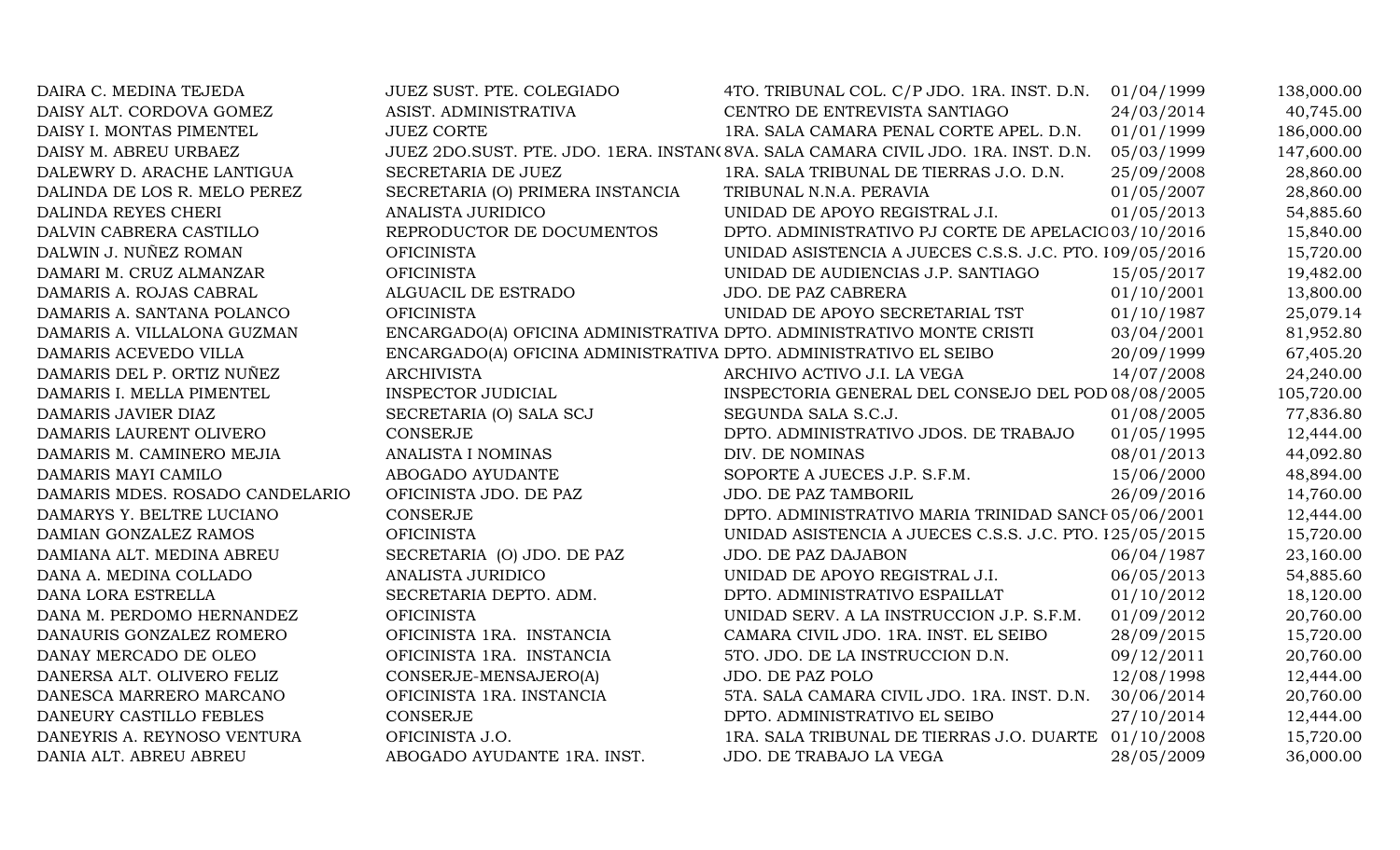DANIEL A. HIERRO PICHARDO MAYORDOMO III JDO. DE PAZ DE LA 1RA. CIRC. LA VEGA 20/03/2009 13,920.00 DANIEL A. LAPAIX DE LOS SANTOS EBANISTA II S.C.J. TALLER DE EBANISTERIA 07/05/2001 34,980.00 DANIEL ALB. CISNERO BASORA MENSAJERO INTERNO TRIBUNAL DE TIERRAS J.O. MONSEÑOR NOUEL 01/11/2016 12,444.00 DANIEL ANT. BELLO RODRIGUEZ VIGILANTE VIGILANTE JDO. DE PAZ ASUNTOS MUNIC. BOCA CHICA 03/04/2006 13,800.00 DANIEL DE JS. ABREU CESPEDES ARCHIVISTA ARCHIVISTA OFIC. DE ARCHIVO JUDICIAL PJ SANTIAGO 21/02/2011 16,440.00 DANIEL E. HERNANDEZ FELIZ ALGUACIL DE ESTRADO PCIA. JDO. DE TRABAJO D.N. 11/12/2006 14,760.00 DANIEL E. MEDINA PIMENTEL JUEZ DE PAZ DE PAZ JOS SON JOO. DE PAZ EL PEÑON 22/10/2012 108,000.00 DANIEL E. MORLA DELGADO AUX. DEPOSITO CUSTODIA Y SERVICIO ARCHIVO PERMANENTE 02/01/2006 18,120.00 DANIEL J. GARCIA PEREZ AUXILIAR ADMINISTRATIVO UNIDAD DE SERVICIOS ADMINISTRATIVOS Y LOCO1/03/2017 24,240.00 DANIEL J. NOLASCO OLIVO JUEZ CORTE 3RA. SALA CAMARA PENAL CORTE APEL. D.N. 11/11/1992 186,000.00 DANIEL JIMENEZ RAMIREZ PORTERO PORTERO DPTO. ADMINISTRATIVO BARAHONA 01/03/2003 12,444.00 DANIEL M. JOHNSON SEALY ALGUACIL DE ESTRADO JDO. DE PAZ SAMANA 23/05/2013 13,800.00 DANIEL M. RIJO RIJO **ALGUACIL DE ESTRADO** JDO. DE LA INSTRUCCION LA ALTAGRACIA 03/03/2008 14,760.00 DANIEL MARTINEZ PEREZ **OFICINISTA 1RA. INSTANCIA** TRIBUNAL COL. C/P JDO. 1RA. INST. S.C. 12/08/2013 15.720.00 DANIEL MEDINA BELLIARD ALGUACIL ESTRADO 1RA. INSTANCIA JDO. DE 1RA. INST. DAJABON 01/12/1986 6,141.00 DANIEL REYNOSO ESTRELLA ALGUACIL DE ESTRADO JDO. DE PAZ MAIMON 14/07/2006 13,800.00 DANIEL RINCON TEJEDA OPERADOR DE CAMARA DE SEGURIDAD DPTO. ADMINISTRATIVO PJ S.C.J. 21/05/2001 29,580.00 DANIEL S. LOZANO MALDONADO GERENTE ARCHIVO CENTRAL ARCHIVO CENTRAL JURISDICCION INMOBILIARI/02/01/2006 117,532.80 DANIEL T. ESOUEA BODDEN SOPORTE TECNICO I DIV. DE SOPORTE TECNICO  $10^{10}$  DIV. DE SOPORTE TECNICO 20/02/2012 42,657.60 DANIEL TERRERO RODRIGUEZ MENSAJERO EXTERNO DPTO. ADMINISTRATIVO TRIB. SUPERIOR ADMINI23/06/2009 18,120.00 DANIEL VELEZ NUÑEZ ALGUACIL DE ESTRADO UNIDAD CITAC. NOTIF. Y COM. J.P. SANTIAGO 29/08/2007 14,760.00 DANIELA A. BELTRAN FORERO SECRETARIA (O) PRIMERA INSTANCIA 3RA. SALA CAMARA CIVIL JDO. 1RA. INST. SANTI 22/09/2015 28,860.00 DANIELA A. CUEVAS ARIAS CHICINISTA 1RA. INSTANCIA JDO. DE TRABAJO S.C. 009/06/2015 15,720.00 DANIELA CEDANO MERAN AUXILIAR ADMINISTRATIVO TALLER DE EBANISTERIA 01/03/1997 21,480.00 DANIELA E. PEÑA SOTO **OFICINISTA** OFICINISTA UNIDAD SERV. 1RA. INST. J.P. S.D. 04/04/2016 24,240.00 DANIELA G. FERNANDEZ TORRES OFICINISTA CHE UNIDAD CITAC. NOTIF. Y COM. J.P. SANTIAGO 14/03/2016 22,920.00 DANIELA MARTE SIMON CONSERJE CONSERUE DPTO. ADMINISTRATIVO MONTE PLATA 25/08/2014 12,444.00 DANIELA TIBURCIO TRONCOSO **OFICINISTA 1RA. INSTANCIA** CAMARA CIVIL JDO. 1RA. INST. SAMANA 23/05/2013 15,720.00 DANIELA VALDEZ ACEVEDO OFICINISTA 1RA. INSTANCIA 1ER. JDO. DE LA INSTRUCCION S.C. 21/08/2017 13,362.00 DANILO AMADOR QUEVEDO JUEZ DE LA INSTRUCCION 3ER. JDO. DE LA INSTRUCCION D.N. 15/05/1998 138,000.00 DANILO ANT. CASTILLO ALGUACIL DE ESTRADO JDO. DE PAZ S.D. OESTE 13/04/1987 14,760.00 DANILO ANT. TINEO SANTANA JUEZ 1ER. SUST. PTE. DE CORTE Y PTE. D. 1RA. SALA TRIBUNAL SUPERIOR DE TIERRAS DP. 22/10/1998 205,800.00 DANILO CARABALLO NUÑEZ JUEZ 1RA. INSTANCIA 2DA. SALA CAMARA CIVIL JDO. 1RA. INST. D.N. 04/02/2005 138,000.00 DANILO J. BRITO ABREU **OFICINISTA JDO. DE PAZ** 1RA. SALA JDO. DE PAZ ESP. TRANS. LA VEGA 29/11/2016 14,760.00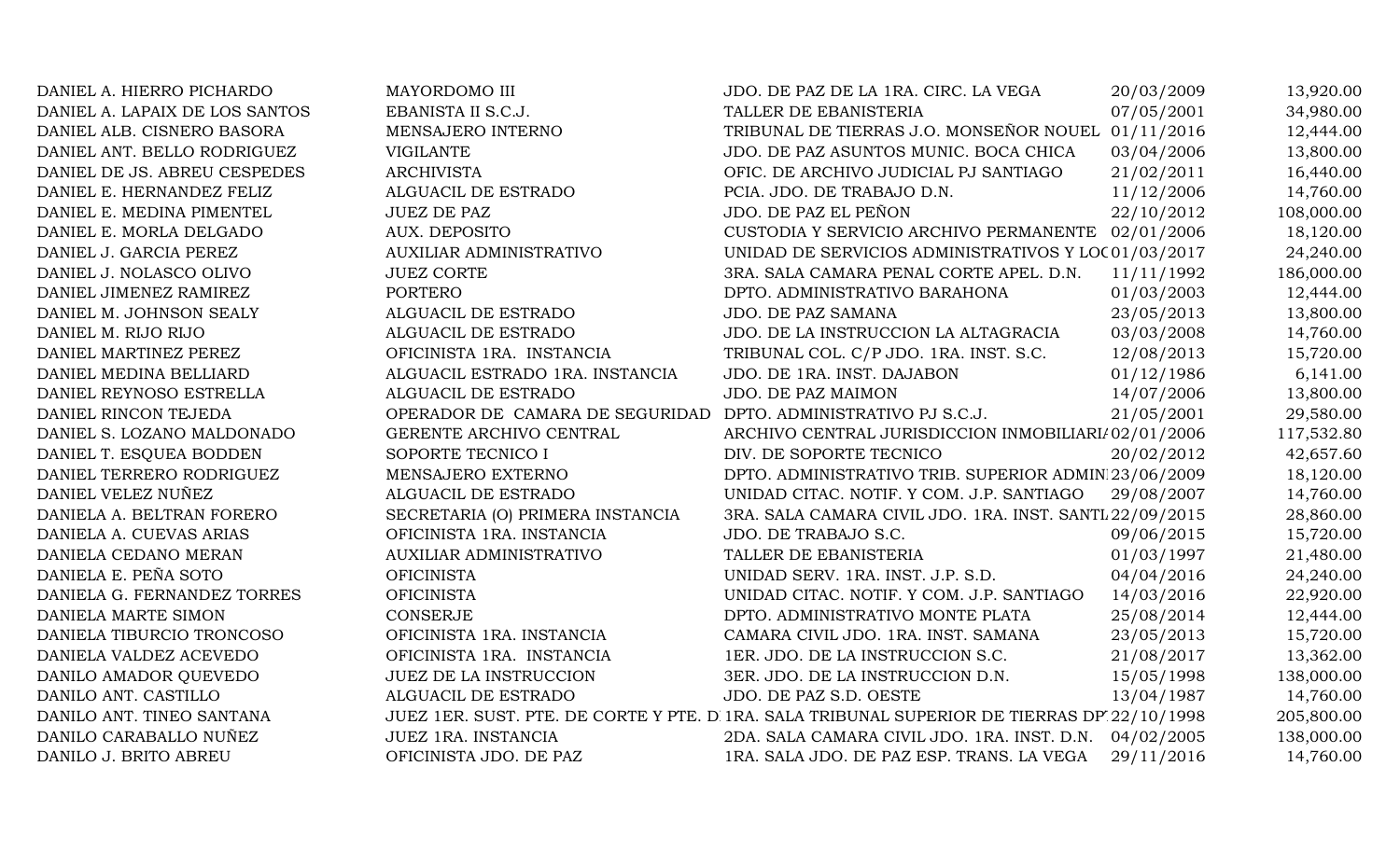| DANILO JIMENEZ ESPINAL         | <b>CONSERJE</b>                                                       | DPTO. ADMINISTRATIVO VALVERDE                         | 17/04/2017 | 12,444.00  |
|--------------------------------|-----------------------------------------------------------------------|-------------------------------------------------------|------------|------------|
| DANILO RAMOS DIAZ              | CHOFER DE JUEZ O FUNCIONARIO                                          | SECCION DE TRANSPORTACION                             | 01/01/1999 | 24,240.00  |
| DANILSA N. MARTE SANTOS        | <b>RECEPCIONISTA</b>                                                  | CORTE DE APEL. N.N.A. S.F.M.                          | 10/07/2017 | 12,546.00  |
| DANILZA M. CASTILLO RODRIGUEZ  | MAYORDOMO II                                                          | DPTO. ADMINISTRATIVO PERAVIA                          | 01/07/2002 | 14,760.00  |
| DANIRYS RODRIGUEZ CASTILLO     | <b>OFICINISTA</b>                                                     | SOPORTE A JUECES J.L. SANTIAGO                        | 01/07/2014 | 17,640.00  |
| DANIXSA G. LAVANDIER PERDOMO   | AUXILIAR DE CONTABILIDAD                                              | GERENCIA FINANCIERA J.I.                              | 20/01/2014 | 34,980.00  |
| DANNA P. ROSARIO GOMEZ         | <b>OFICINISTA</b>                                                     | UNIDAD DE AUDIENCIAS J.P. SANTIAGO                    | 27/07/2016 | 22,920.00  |
| DANNERYS MA. LIRIANO CRUZ      | <b>AUXILIAR ADMINISTRATIVO</b>                                        | DIRECCION REG. MENSURAS CAT. DPTO. NORTE 01/05/2013   |            | 20,760.00  |
| DANNIA BELLO MARTINEZ          | ENCARGADO(A) OFICINA ADMINISTRATIVA DPTO. ADMINISTRATIVO PERAVIA      |                                                       | 01/11/1998 | 67,405.20  |
| DANNIA M. SANTOS PERALTA       | SECRETARIA (O) PRIMERA INSTANCIA                                      | TRIBUNAL DE TIERRAS J.O. MARIA TRINIDAD SAI01/11/1998 |            | 28,860.00  |
| DANNY A. BETANCES PEREZ        | ALGUACIL DE ESTRADO                                                   | JDO. DE TRABAJO DUARTE                                | 08/07/2002 | 13,800.00  |
| DANNY A. MATOS FELIZ           | MAYORDOMO I                                                           | DPTO. ADMINISTRATIVO BARAHONA                         | 19/01/2006 | 16,920.00  |
| DANNY D. RAMOS DE LA ROSA      | <b>CAJERO</b>                                                         | GERENCIA FINANCIERA J.I.                              | 19/06/2017 | 20,604.00  |
| DANNY R. MARTINEZ RODRIGUEZ    | ALGUACIL DE ESTRADO                                                   | UNIDAD CITAC. NOTIF. Y COM. J.P. SANTIAGO             | 10/10/2005 | 14,760.00  |
| DANNY RODRIGUEZ VARGAS         | CHOFER DE VEHICULO PESADO                                             | SECCION DE TRANSPORTACION                             | 12/02/2015 | 24,240.00  |
| DANTE A. ALMONTE ARACENA       | JUEZ 1RA. INSTANCIA                                                   | JDO. DE 1RA. INST. LAS MATAS DE FARFAN                | 19/10/2009 | 138,000.00 |
| DANTE D. OZUNA MERCEDES        | JUEZ DE PAZ ITINERANTE                                                | PCIA. CAMARA CIVIL JDO. 1RA. INST. D.N.               | 28/02/2011 | 108,000.00 |
| DANY R. INOA POLANCO           | ALGUACIL DE ESTRADO                                                   | UNIDAD SERV. A SALAS C.S.S. J.C. PTO. PTA.            | 01/02/2006 | 13,800.00  |
| DARIANA L. MELENDEZ BAEZ       | OFICINISTA 1RA. INSTANCIA                                             | 5TO. JDO. DE LA INSTRUCCION D.N.                      | 18/12/2015 | 20,760.00  |
| DARIANA V. PEÑALO GIL          | <b>JUEZ DE PAZ</b>                                                    | JDO. DE PAZ LAGUNA SALADA                             | 31/03/2017 | 108,000.00 |
| DARIHANA CEDANO RIJO           | ABOGADO AYUDANTE                                                      | TRIBUNAL DE TIERRAS J.O. LA ALTAGRACIA                | 15/06/2011 | 36,000.00  |
| DARIHANA LINAREZ CORPORAN      | JUEZ 1RA. INSTANCIA                                                   | CAMARA PENAL JDO. 1RA. INST. SANCHEZ RAMI 01/11/2011  |            | 138,000.00 |
| DARILIS E. ABREU               | AUXILIAR ESTADISTICO DEPARTAMENTAL DIV. DE ESTADISTICAS JUDICIALES    |                                                       | 17/11/2003 | 44,092.80  |
| DARIO GOMEZ HERRERA            | <b>JUEZ CORTE</b>                                                     | 1RA. SALA CAMARA PENAL CORTE APEL. S.D.               | 02/12/1998 | 186,000.00 |
| DARIO O. FERNANDEZ CONTRERAS   | ANALISTA SENIOR SISTEMAS Y PROCEDIM DIV. DE SISTEMAS Y PROCEDIMIENTOS |                                                       | 16/03/2006 | 67,082.40  |
| DARIO ROSARIO HERNANDEZ        | <b>ARCHIVISTA</b>                                                     | DPTO. DE CONTABILIDAD                                 | 10/11/1992 | 20,160.00  |
| DARLENNY REYES PEÑA            | OFICINISTA JDO. DE PAZ                                                | JDO. DE PAZ S.D. OESTE                                | 25/04/2017 | 16,440.00  |
| DARLIN E. HERRERAS EVANGELISTA | <b>CONSERJE</b>                                                       | DPTO. ADMINISTRATIVO HERMANAS MIRABAL                 | 10/07/2017 | 10,577.40  |
| DARLIN N. RIVAS CUEVAS         | <b>VIGILANTE</b>                                                      | DPTO. ADMINISTRATIVO BAORUCO                          | 17/08/2010 | 12,444.00  |
| DARLIS ALT. EUSEBIO VASQUEZ    | <b>JUEZ DE PAZ</b>                                                    | JDO. DE PAZ RAMON SANTANA                             | 16/03/2000 | 108,000.00 |
| DARLYN D. SANTOS REYES         | <b>OFICINISTA</b>                                                     | UNIDAD DE AUDIENCIAS J.P. HERMANAS MIRAB 27/01/2014   |            | 16,440.00  |
| DARMA FCA. DE LOS SANTOS AYBAR | <b>OFICINISTA</b>                                                     | JDO. DE PAZ SANCHEZ RAMIREZ                           | 21/07/2017 | 12,546.00  |
| DARMI E. TORRES CARABALLO      | OFICINISTA SCJ                                                        | PRIMERA SALA S.C.J.                                   | 04/08/1998 | 40,605.60  |
| DARVIN F. AQUINO MARCANO       | SECRETARIA (O) PRIMERA INSTANCIA                                      | 2DO. JDO. DE LA INSTRUCCION D.N.                      | 07/06/2004 | 46,368.00  |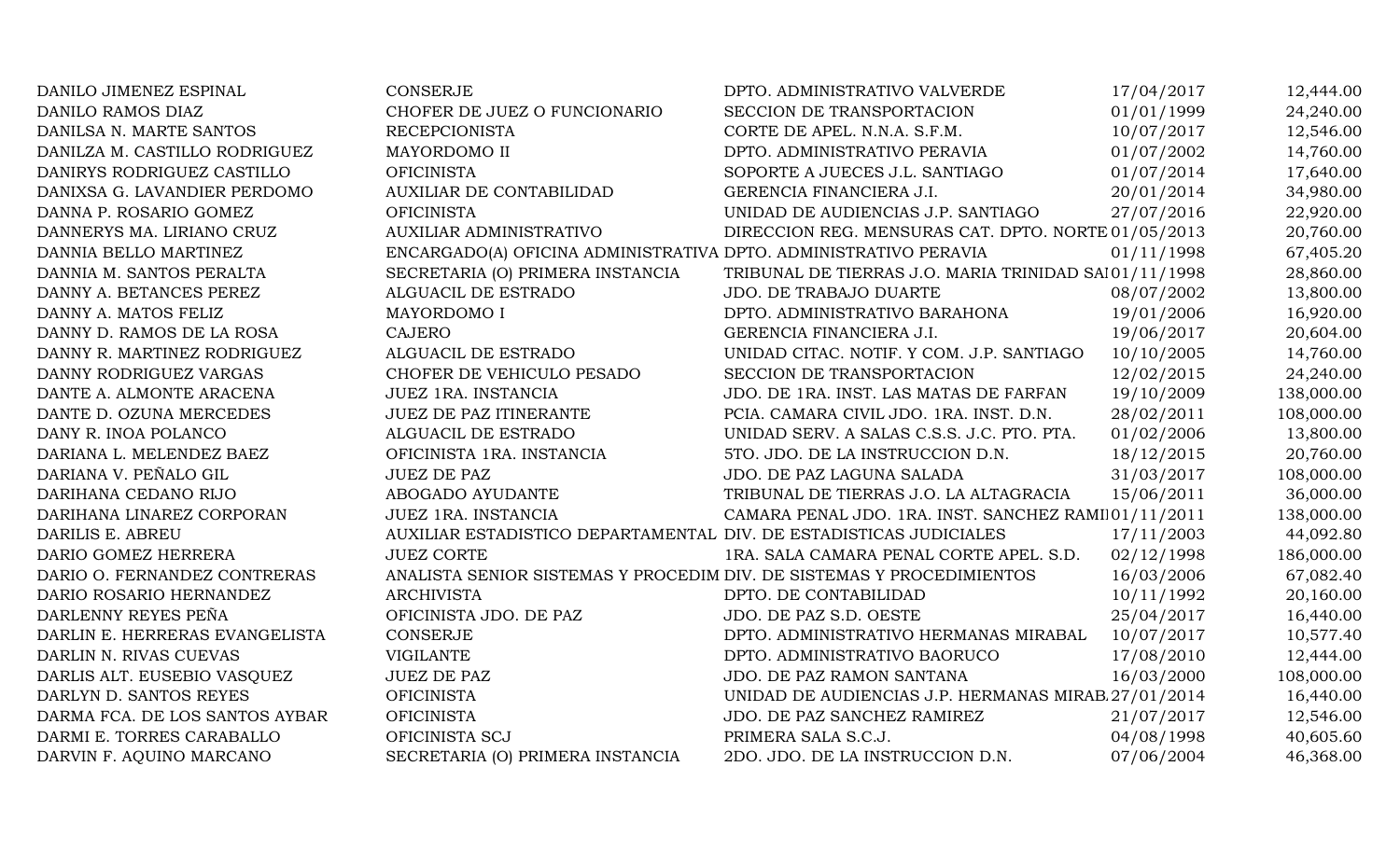| DARVIN LOPEZ                    | JUEZ T.T.J.O.               | TRIBUNAL DE TIERRAS J.O. SAMANA                                        | 01/12/2011 | 108,000.00 |
|---------------------------------|-----------------------------|------------------------------------------------------------------------|------------|------------|
| DARWIN CANELA TEJADA            | ALGUACIL DE ESTRADO         | TRIBUNAL N.N.A. MONSEÑOR NOUEL                                         | 03/03/2014 | 13,800.00  |
| DARWIN I. SILVERIO SILVERIO     | <b>OFICINISTA</b>           | UNIDAD SERV. A LA INSTRUCCION J.P. PUERTO 127/10/2014                  |            | 18,780.00  |
| DARWIN W. VARONA TEJADA         | MENSAJERO INTERNO           | DPTO. ADMINISTRATIVO MONSEÑOR NOUEL                                    | 14/08/2017 | 10,577.40  |
| DARY J. CORNIEL                 | OFICINISTA 1RA. INSTANCIA   | 4TA. SALA JDO. DE TRABAJO D.N.                                         | 06/02/2017 | 20,760.00  |
| DAUNIA M. JIMENEZ RAMIREZ       | CONSERJE-MENSAJERO(A)       | JDO. DE PAZ RAMON SANTANA                                              | 10/03/2008 | 12,444.00  |
| DAURIN ML. NUÑEZ RAMIREZ        | <b>OFICINISTA</b>           | SALA CIVIL TRIBUNAL N.N.A. S.D.                                        | 06/11/2012 | 20,760.00  |
| DAURIS A SOSA PEÑA              | <b>AUXILIAR REGISTRAL</b>   | REGISTRO DE TITULOS SANTIAGO                                           | 01/09/2017 | 14,994.00  |
| DAURIS DEL P. GERONIMO PEGUERO  | ABOGADO AYUDANTE CORTE      | CAMARA PENAL CORTE APEL. S.C.                                          | 02/04/2002 | 48,894.00  |
| DAURYS D. GARCIA GONZALEZ       | AUX. RECEPCION Y ENTREGA    | REGISTRO DE TITULOS SANTO DOMINGO                                      | 10/01/2006 | 24,240.00  |
| DAVIANA L. CARREÑO GARABITO     | ABOGADO AYUDANTE SCJ        | SEGUNDA SALA S.C.J.                                                    | 20/11/2000 | 105,720.00 |
| DAVIANA S. DEL ROSARIO CABRERA  | <b>OFICINISTA</b>           | 3RA. SALA CAMARA CIVIL CORTE APEL. D.N.                                | 25/02/2014 | 24,240.00  |
| DAVID A. FELIZ FELIZ            | SECRETARIA(O) JDO. PAZ      | JDO. DE PAZ CABRAL                                                     | 25/09/1986 | 6,141.00   |
| DAVID DE JS. RODRIGUEZ AGUILERA | <b>AYUDANTE CHOFER</b>      | SECCION DE TRANSPORTACION                                              | 07/08/2000 | 17,400.00  |
| DAVID DEL ROSARIO GUERRERO      | ALGUACIL DE ESTRADO         | CAMARA PENAL JDO. 1RA. INST. LA ALTAGRACIA 10/02/2014                  |            | 14,760.00  |
| DAVID E. ACOSTA ESPINOSA        | ALGUACIL DE ESTRADO         | 6TA. SALA JDO. DE PAZ ESP. TRANS. D.N.                                 | 11/12/2008 | 14,760.00  |
| DAVID MEJIA DE LA CRUZ          | OFICINISTA JDO. DE PAZ      | JDO. DE PAZ DE LA 1RA. CIRC. SANTIAGO                                  | 06/03/2017 | 12,546.00  |
| DAVID ML. PAREDES               | <b>ARCHIVISTA</b>           | OFIC. DE ARCHIVO JUDICIAL PJ S.P.M.                                    | 06/04/2011 | 16,440.00  |
| DAVID PEREZ MENDEZ              | ALGUACIL DE ESTRADO         | CAMARA CIVIL CORTE APEL. S.C.                                          | 01/04/2001 | 13,800.00  |
| DAWIDH A. DE LA CRUZ HERNANDEZ  | OFICINISTA 1RA. INSTANCIA   | PCIA. Y 1RA. SALA CAMARA CIVIL JDO. 1RA. INST 29/11/2016               |            | 20,760.00  |
| DAWIN GONZALEZ CAMILO           | OPERADOR DE LIBROS          | CUSTODIA Y SERVICIO ARCHIVO PERMANENTE 17/09/2007                      |            | 24,240.00  |
| DAYANA C. BAEZ MATEO            | ABOGADO AYUDANTE 1RA. INST. | 2DO. JDO. DE LA INSTRUCCION D.N.                                       | 21/02/2005 | 20,760.00  |
| DAYANA E. GIL DIAZ              | JUEZ DE LA INSTRUCCION      | JDO. DE LA INSTRUCCION AZUA                                            | 28/05/1998 | 138,000.00 |
| DAYANA K. ABREU AYBAR           | SECRETARIA (O) AUXILIAR III | DIRECCION DE TECNOLOGIAS DE LA INFORMAC 01/10/2001                     |            | 32,160.00  |
| DAYANARA J. JAVIER ROSARIO      | OFICINISTA 1RA. INSTANCIA   | 4TA. SALA JDO. DE TRABAJO D.N.                                         | 03/01/2012 | 20,760.00  |
| DAYANARA Y. PERALTA JAQUEZ      | <b>JUEZ DE PAZ</b>          | JDO. DE PAZ SANTIAGO RODRIGUEZ                                         | 19/01/2009 | 108,000.00 |
| DAYHAM E. RODRIGUEZ DE LA CRUZ  | OFICINISTA CORTE            | 1RA. SALA CAMARA CIVIL CORTE APEL. D.N.                                | 28/04/2014 | 24,240.00  |
| DAYNELYN M. ACEVEDO SEVERINO    | <b>OFICINISTA</b>           | UNIDAD SERV. A LA INSTRUCCION J.P. S.D.                                | 17/12/2012 | 24,240.00  |
| DAYRA F. MIESES MARTINEZ        | <b>REFERENCISTA</b>         | UNIDAD DE CONSULTA J.I. LA VEGA                                        | 01/03/2001 | 24,240.00  |
| DAYSI DE LA ROSA POPA           | REGISTRADOR DE TITULOS      | REGISTRO DE TITULOS SANTIAGO                                           | 03/10/2000 | 138,000.00 |
| DAYSI M. ALCANTARA PEREZ        | MENSAJERO INTERNO           | DPTO. ADMINISTRATIVO BARAHONA                                          | 09/07/2001 | 12,444.00  |
| DAYSI M. NIN NIN                | MENSAJERO INTERNO           | DPTO. ADMINISTRATIVO BARAHONA                                          | 19/05/2009 | 12,444.00  |
| DAYSI MARTINEZ MARTINEZ         |                             | ANALISTA JUNIOR FORM. PRESUPUESTARI DIV. DE FORMULACION PRESUPUESTARIA | 27/04/2009 | 51,804.00  |
| DAYSI R. VASQUEZ CRUZ           | OFICINISTA I 1RA. INSTANCIA | 3RA. SALA CAMARA PENAL JDO. 1RA. INST. STGC 09/04/1989                 |            | 6,141.00   |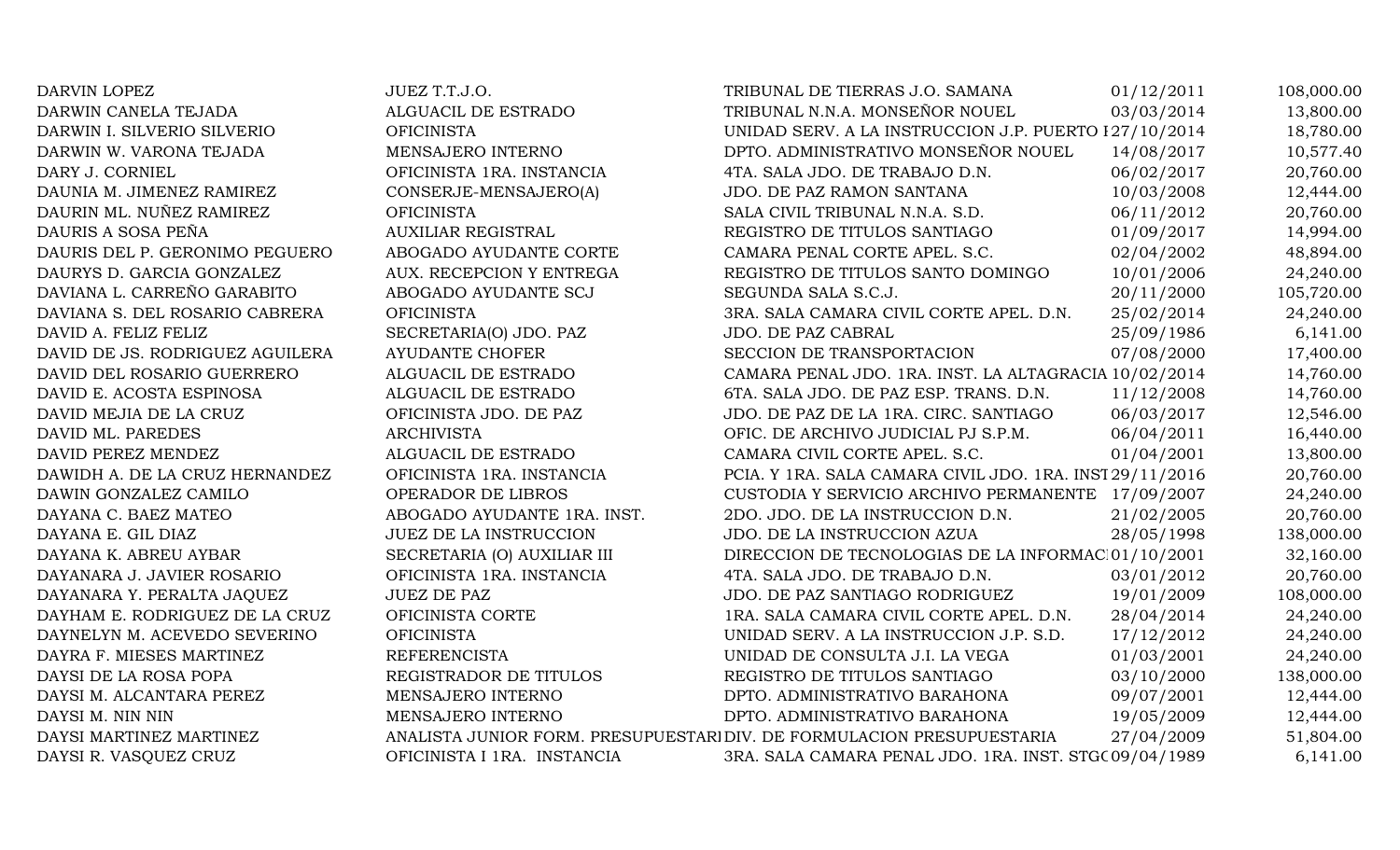| DEBORAH R. SALCEDO DIAZ             | ABOGADO AYUDANTE SCJ          | SEGUNDA SALA S.C.J.                                     | 25/10/2012 | 105,720.00 |
|-------------------------------------|-------------------------------|---------------------------------------------------------|------------|------------|
| DEIBY T. PEGUERO JIMENEZ            | <b>JUEZ DE PAZ ITINERANTE</b> | OFIC. JUEZ COORD. JDO. DE LA INSTRUCCION L 16/07/2007   |            | 108,000.00 |
| DEIVI A. LAJARA SOTO                | OFICINISTA ATENCION USUARIO   | UNIDAD ATENCION AL USUARIO J.P. S.D.                    | 02/07/2007 | 24,240.00  |
| DEIVI E. RODRIGUEZ GUZMAN           | ENC. ALMACEN ADMVO.           | DPTO. ADMINISTRATIVO LA VEGA                            | 04/06/2014 | 24,240.00  |
| <b>DEIVI MARCHE</b>                 | <b>OFICINISTA</b>             | UNIDAD DE APOYO SECRETARIAL TST                         | 27/09/2017 | 20,604.00  |
| DEIVID J. CASTILLO MONTES DE OCA    | OFICINISTA 1RA. INSTANCIA     | 5TA. SALA CAMARA CIVIL JDO. 1RA. INST. D.N.             | 08/05/2013 | 20,760.00  |
| DEIVIS ALT. BELLO MENDEZ            | OFICINISTA 1RA. INSTANCIA     | 2DA. SALA CAMARA CIVIL JDO. 1RA. INST. BARAI 01/03/1992 |            | 15,720.00  |
| DELEYDY Y. YAN SALOMON              | OFICINISTA 1RA. INSTANCIA     | JDO. DE TRABAJO LA ROMANA                               | 01/02/2016 | 15,720.00  |
| DELFINA A. DE LEON SALAZAR DE CHANG | JUEZ PRESIDENTE CORTE         | CORTE DE APEL. N.N.A. S.F.M.                            | 09/04/1992 | 218,640.00 |
| DELFINA PHILLIPES SILVESTRE         | <b>JUEZ DE PAZ</b>            | JDO. DE PAZ POLO                                        | 31/03/2017 | 108,000.00 |
| DELGISA ALT. ESPINO ABUD            | AUX. ADMINISTRATIVO           | DPTO. ADMINISTRATIVO SAMANA                             | 05/02/2014 | 14,760.00  |
| DELIA M. DURAN TAVERAS              | <b>OFICINISTA</b>             | REGISTRO DE TITULOS MAO                                 | 17/01/1997 | 15,720.00  |
| DELIA M. MARTINEZ NUÑEZ             | ABOGADO AYUDANTE 1RA. INST.   | 6TO. JDO. DE LA INSTRUCCION D.N.                        | 19/12/2000 | 43,840.80  |
| DELIO A. CASTILLO TORRES            | MENSAJERO EXTERNO             | DPTO. ADMINISTRATIVO S.F.M.                             | 01/06/1998 | 16,440.00  |
| DELIO A. JAVIER MINAYA              | ALGUACIL DE ESTRADO           | SECRETARIA GENERAL TRIBUNAL SUPERIOR AD 20/11/1987      |            | 14,760.00  |
| DELIO ANT. GERMAN FIGUEROA          | JUEZ 1RA. INSTANCIA           | 4TO. TRIBUNAL COL. C/P JDO. 1RA. INST. D.N.             | 09/04/1992 | 138,000.00 |
| DELIO D. BARCACEL CONDE             | ABOGADO AYUDANTE              | SOPORTE A JUECES J.P. ESPAILLAT                         | 11/03/2016 | 36,000.00  |
| DELKIS D. DEL POZO PERALTA          | TECNICO REVISOR II            | UNIDAD DE REVISION, DNMC                                | 02/04/2012 | 58,370.40  |
| DELSI A. RODRIGUEZ PERALTA          | <b>OFICINISTA</b>             | REGISTRO DE TITULOS SANTIAGO RODRIGUEZ 01/08/1995       |            | 24,050.00  |
| DELSIDO M. JACKSON GRULLON          | ADMINISTRADOR DE RED          | OFIC. DE TECNOLOGIAS REGIONAL ZONA NORTE 01/05/1999     |            | 54,885.60  |
| DEMETRIO DEL ROSARIO GONZALEZ       | <b>DIGITALIZADOR</b>          | UNIDAD DE DIGITALIZACION S.G.S.C.J.                     | 22/04/2004 | 16,920.00  |
| DENIA ALT. BERAS DE MOTA            | <b>JUEZ DE PAZ</b>            | JDO. DE PAZ QUISQUEYA                                   | 16/04/2007 | 108,000.00 |
| DENIS A. MARQUEZ DE OLEO            | ALGUACIL DE ESTRADO           | JDO. DE LA INSTRUCCION LAS MATAS DE FARFA 13/04/2009    |            | 14,760.00  |
| DENISSE MA. SANTOS LOPEZ            | <b>OFICINISTA</b>             | SOPORTE A JUECES J.P. LA VEGA                           | 19/05/2016 | 12,378.00  |
| DENNI J. CORCINO SANCHEZ            | SUPERVISOR DE AUDIENCIAS      | UNIDAD DE AUDIENCIAS J.P. LA VEGA                       | 12/03/2001 | 51,004.80  |
| DENNIS Y. DE OLEO PAREDES           | OFICINISTA CORTE              | CAMARA PENAL CORTE APEL. S.P.M.                         | 17/12/2012 | 17,640.00  |
| DENNY C. AMARO RODRIGUEZ            | ABOGADO AYUDANTE SCJ          | SEGUNDA SALA S.C.J.                                     | 01/09/1999 | 105,720.00 |
| DENNY C. RODRIGUEZ PERALTA          | OFICINISTA CORTE              | CAMARA CIVIL CORTE APEL. SANTIAGO                       | 19/02/2004 | 17,640.00  |
| DENNY I. NERY CACERES               | <b>RECEPCIONISTA</b>          | CAMARA CIVIL CORTE APEL. S.F.M.                         | 01/03/2010 | 14,760.00  |
| DEONY LENDOF GARCIA                 | ALGUACIL DE ESTRADO           | JDO. DE PAZ RIO SAN JUAN                                | 10/11/2015 | 13,800.00  |
| DERMALINA PEÑALO GOMEZ              | <b>OFICINISTA</b>             | SOPORTE A JUECES J.P. PUERTO PLATA                      | 02/02/2010 | 18,780.00  |
| DESIREE I. MARIANO MARCHENA         | ANALISTA JURIDICO             | REGISTRO DE TITULOS EL SEIBO                            | 01/08/2005 | 30,060.00  |
| DESIREE LEBRON MORENO               | ABOGADO AYUDANTE              | UNIDAD DE ABOGADOS AYUDANTES TST                        | 01/10/2009 | 58,374.00  |
| DEURIS F. MEJIA CARRASCO            | ALGUACIL DE ESTRADO           | 2DA. SALA CAMARA CIVIL JDO. 1RA. INST. S.D.             | 01/09/2009 | 14,760.00  |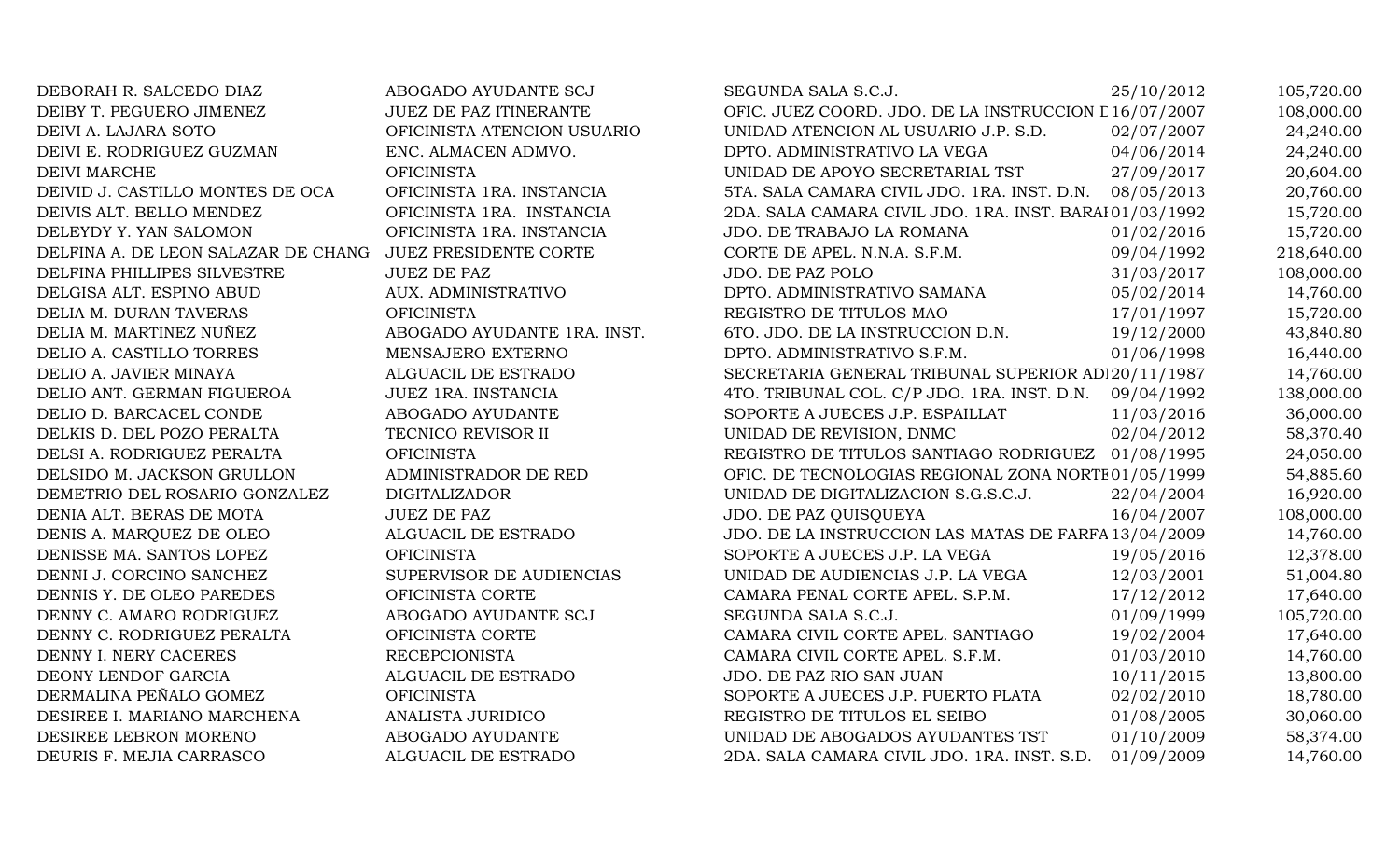| CAMARA CIVIL JDO. 1RA. INST. MONSEÑOR NOU 19/08/2013<br>DEYANIRA LOPEZ REINOSO<br>OFICINISTA 1RA. INSTANCIA<br>DEYANIRA MENDEZ CEPEDA<br>JUEZ SUST. PTE. COLEGIADO<br>3ER. TRIBUNAL COL. C/P JDO. 1RA. INST. SANTI/01/05/1998<br>CONSERJE-MENSAJERO(A)<br>10/11/2010<br>DEYANIRA RIVERA GUZMAN<br>JDO. DE PAZ DON JUAN<br>ABOGADO AYUDANTE 1RA. INST.<br>CAMARA CIVIL JDO. 1RA. INST. AZUA<br>05/06/2006<br>DEYSI J. DIAZ REYES<br>19/05/2014<br>DHARIANA ABREU CRUZ<br>OFICINISTA 1RA. INSTANCIA<br>JDO. DE 1RA. INST. CONSTANZA<br>UNIDAD DE APOYO SECRETARIAL TST<br>01/06/2006<br>DHARIANA M. ALCANTARA ROSARIO<br>SECRETARIA(O) DE AUDIENCIAS<br>UNIDAD ATENCION AL USUARIO J.P. MONSEÑOR 02/02/2005<br>OFICINISTA ATENCION USUARIO<br>DHARIANA Y. HERNANDEZ MARTE<br>07/05/2012<br>DHARINA AQUINO SILVESTRE<br>OFICINISTA CORTE<br>CAMARA CIVIL CORTE APEL. S.P.M.<br>10/11/2015<br>DIANA C. DE LA CRUZ CONTRERAS<br>SECRETARIA I<br>CONTRALORIA JURISDICCION INMOBILIARIA<br>DIANA C. NUÑEZ ABREU<br><b>OFICINISTA</b><br>UNIDAD DE AUDIENCIAS J.P. S.F.M.<br>02/05/2013<br>15/12/2014<br>DIANA E. MEDRANO VOLQUEZ<br>OFICINISTA 1RA. INSTANCIA<br>PCIA. CAMARA CIVIL JDO. 1RA. INST. D.N.<br>OFICINISTA JDO. DE PAZ<br>JDO. DE PAZ SABANA YEGUA<br>11/07/2016<br><b>DIANA GALVAN</b><br>ARCHIVO ACTIVO DEL REGISTRO DE TITULOS D. 20/02/2017<br>DIANA I. CRUZ MENA<br><b>ARCHIVISTA</b><br>OFICINISTA 1RA. INSTANCIA<br>01/12/2014<br>DIANA L. GARCIA CASTILLO<br>4TO. TRIBUNAL COL. C/P JDO. 1RA. INST. D.N.<br>DIANA M. HERRERA<br><b>DIGITADOR</b><br>UNIDAD DE PROCESOS COMUNES J.I.<br>15/04/2013<br>JUEZ DE PAZ ITINERANTE<br>09/02/2006<br>DIANA P. MORENO RODRIGUEZ<br>PCIA. CAMARA PENAL JDO. 1RA. INST. D.N.<br>DIANA VASQUEZ FRANCISCO<br>REGISTRO DE TITULOS SANTIAGO<br><b>AUXILIAR REGISTRAL</b><br>13/10/2004<br>DIANELLY Y. AQUINO RODRIGUEZ<br><b>JUEZ DE PAZ</b><br>JDO. DE PAZ LA OTRA BANDA<br>28/05/2003<br>DIANNY J. VERAS DEL ORBE<br><b>OFICINISTA</b><br>UNIDAD CITAC. NOTIF. Y COM. J.P. S.D.<br>22/06/2017<br><b>OFICINISTA</b><br>03/01/2012<br>DIANY C. ESPINOSA SANCHEZ<br>UNIDAD DE AUDIENCIAS J.P. S.D.<br>DIEGO DE PEÑA MORIS<br>01/03/2007<br>ALGUACIL DE ESTRADO<br>CORTE DE APEL. N.N.A. D.N.<br>DIEGO L. ACOSTA HIDALGO<br>EBANISTA II S.C.J.<br>20/11/2000<br>TALLER DE EBANISTERIA<br>DIEGO T. NUÑEZ DEL ROSARIO<br><b>AUXILIAR DE IMPRESION</b><br>UNIDAD DE PROCESOS COMUNES J.I.<br>05/08/2013<br>20/05/2013<br>DIGNA ALT. ROMERO CESPEDES<br>ABOGADO AYUDANTE 1RA. INST.<br>3ER. TRIBUNAL COL. C/P JDO. 1RA .INST. D.N.<br>DIGNA E. HERNANDEZ RODRIGUEZ<br>OFICINISTA 1RA. INSTANCIA<br>TRIBUNAL EJEC. DE LA PENA MONTE CRISTI<br>30/06/2010<br>DIV. DE COTIZACIONES Y SEGUIMIENTO COMPR 06/09/2005<br>DIGNA E. SANTAMARIA GRULLON<br><b>ASISTENTE</b><br>DIGNORA PEÑA FELIZ<br>MENSAJERO INTERNO<br>DPTO. ADMINISTRATIVO BARAHONA<br>01/05/1996<br>DIGNORA SANTANA FELIZ<br>CONSERJE<br>DPTO. ADMINISTRATIVO BARAHONA<br>01/08/2013<br>DILCIA DE PEÑA GREEN<br><b>JUEZ DE PAZ</b><br>JDO. DE PAZ LAS TERRENAS<br>13/01/2010<br>01/08/1993<br>DILCIA E. REYES PEREZ<br>OFICINISTA JDO. DE PAZ<br><b>JDO. DE PAZ YAGUATE</b><br>01/10/2003<br>DILCIA M. ROSARIO ALMONTE<br><b>JUEZ CORTE</b><br>1RA. SALA CORTE DE TRABAJO D.N.<br>PRESIDENCIA S.C.J.<br>16/04/2012<br>DILCIA MA. SANTOS GUZMAN<br>SECRETARIA (O) AUXILIAR<br>ASISTENTE DE DIRECCION DE GESTION H DIRECCION DE GESTION HUMANA Y CARRERA J 01/05/2007<br>DILCIA R. MELO PUJOLS | DEYANIRA ALT. CORONADO NUÑEZ | <b>CONSERJE</b> | DPTO. ADMINISTRATIVO LA VEGA | 08/02/2017 | 12,444.00  |
|-------------------------------------------------------------------------------------------------------------------------------------------------------------------------------------------------------------------------------------------------------------------------------------------------------------------------------------------------------------------------------------------------------------------------------------------------------------------------------------------------------------------------------------------------------------------------------------------------------------------------------------------------------------------------------------------------------------------------------------------------------------------------------------------------------------------------------------------------------------------------------------------------------------------------------------------------------------------------------------------------------------------------------------------------------------------------------------------------------------------------------------------------------------------------------------------------------------------------------------------------------------------------------------------------------------------------------------------------------------------------------------------------------------------------------------------------------------------------------------------------------------------------------------------------------------------------------------------------------------------------------------------------------------------------------------------------------------------------------------------------------------------------------------------------------------------------------------------------------------------------------------------------------------------------------------------------------------------------------------------------------------------------------------------------------------------------------------------------------------------------------------------------------------------------------------------------------------------------------------------------------------------------------------------------------------------------------------------------------------------------------------------------------------------------------------------------------------------------------------------------------------------------------------------------------------------------------------------------------------------------------------------------------------------------------------------------------------------------------------------------------------------------------------------------------------------------------------------------------------------------------------------------------------------------------------------------------------------------------------------------------------------------------------------------------------------------------------------------------------------------------------------------------------------------------------------------------------------------------------------------------------------------------------------------------------------------------------------------------------------------------------------------------------------------------------------------------------------------------------------------|------------------------------|-----------------|------------------------------|------------|------------|
|                                                                                                                                                                                                                                                                                                                                                                                                                                                                                                                                                                                                                                                                                                                                                                                                                                                                                                                                                                                                                                                                                                                                                                                                                                                                                                                                                                                                                                                                                                                                                                                                                                                                                                                                                                                                                                                                                                                                                                                                                                                                                                                                                                                                                                                                                                                                                                                                                                                                                                                                                                                                                                                                                                                                                                                                                                                                                                                                                                                                                                                                                                                                                                                                                                                                                                                                                                                                                                                                                                 |                              |                 |                              |            | 15,720.00  |
|                                                                                                                                                                                                                                                                                                                                                                                                                                                                                                                                                                                                                                                                                                                                                                                                                                                                                                                                                                                                                                                                                                                                                                                                                                                                                                                                                                                                                                                                                                                                                                                                                                                                                                                                                                                                                                                                                                                                                                                                                                                                                                                                                                                                                                                                                                                                                                                                                                                                                                                                                                                                                                                                                                                                                                                                                                                                                                                                                                                                                                                                                                                                                                                                                                                                                                                                                                                                                                                                                                 |                              |                 |                              |            | 138,000.00 |
|                                                                                                                                                                                                                                                                                                                                                                                                                                                                                                                                                                                                                                                                                                                                                                                                                                                                                                                                                                                                                                                                                                                                                                                                                                                                                                                                                                                                                                                                                                                                                                                                                                                                                                                                                                                                                                                                                                                                                                                                                                                                                                                                                                                                                                                                                                                                                                                                                                                                                                                                                                                                                                                                                                                                                                                                                                                                                                                                                                                                                                                                                                                                                                                                                                                                                                                                                                                                                                                                                                 |                              |                 |                              |            | 12,444.00  |
|                                                                                                                                                                                                                                                                                                                                                                                                                                                                                                                                                                                                                                                                                                                                                                                                                                                                                                                                                                                                                                                                                                                                                                                                                                                                                                                                                                                                                                                                                                                                                                                                                                                                                                                                                                                                                                                                                                                                                                                                                                                                                                                                                                                                                                                                                                                                                                                                                                                                                                                                                                                                                                                                                                                                                                                                                                                                                                                                                                                                                                                                                                                                                                                                                                                                                                                                                                                                                                                                                                 |                              |                 |                              |            | 36,000.00  |
|                                                                                                                                                                                                                                                                                                                                                                                                                                                                                                                                                                                                                                                                                                                                                                                                                                                                                                                                                                                                                                                                                                                                                                                                                                                                                                                                                                                                                                                                                                                                                                                                                                                                                                                                                                                                                                                                                                                                                                                                                                                                                                                                                                                                                                                                                                                                                                                                                                                                                                                                                                                                                                                                                                                                                                                                                                                                                                                                                                                                                                                                                                                                                                                                                                                                                                                                                                                                                                                                                                 |                              |                 |                              |            | 15,720.00  |
|                                                                                                                                                                                                                                                                                                                                                                                                                                                                                                                                                                                                                                                                                                                                                                                                                                                                                                                                                                                                                                                                                                                                                                                                                                                                                                                                                                                                                                                                                                                                                                                                                                                                                                                                                                                                                                                                                                                                                                                                                                                                                                                                                                                                                                                                                                                                                                                                                                                                                                                                                                                                                                                                                                                                                                                                                                                                                                                                                                                                                                                                                                                                                                                                                                                                                                                                                                                                                                                                                                 |                              |                 |                              |            | 24,240.00  |
|                                                                                                                                                                                                                                                                                                                                                                                                                                                                                                                                                                                                                                                                                                                                                                                                                                                                                                                                                                                                                                                                                                                                                                                                                                                                                                                                                                                                                                                                                                                                                                                                                                                                                                                                                                                                                                                                                                                                                                                                                                                                                                                                                                                                                                                                                                                                                                                                                                                                                                                                                                                                                                                                                                                                                                                                                                                                                                                                                                                                                                                                                                                                                                                                                                                                                                                                                                                                                                                                                                 |                              |                 |                              |            | 20,760.00  |
|                                                                                                                                                                                                                                                                                                                                                                                                                                                                                                                                                                                                                                                                                                                                                                                                                                                                                                                                                                                                                                                                                                                                                                                                                                                                                                                                                                                                                                                                                                                                                                                                                                                                                                                                                                                                                                                                                                                                                                                                                                                                                                                                                                                                                                                                                                                                                                                                                                                                                                                                                                                                                                                                                                                                                                                                                                                                                                                                                                                                                                                                                                                                                                                                                                                                                                                                                                                                                                                                                                 |                              |                 |                              |            | 17,640.00  |
|                                                                                                                                                                                                                                                                                                                                                                                                                                                                                                                                                                                                                                                                                                                                                                                                                                                                                                                                                                                                                                                                                                                                                                                                                                                                                                                                                                                                                                                                                                                                                                                                                                                                                                                                                                                                                                                                                                                                                                                                                                                                                                                                                                                                                                                                                                                                                                                                                                                                                                                                                                                                                                                                                                                                                                                                                                                                                                                                                                                                                                                                                                                                                                                                                                                                                                                                                                                                                                                                                                 |                              |                 |                              |            | 42,657.60  |
|                                                                                                                                                                                                                                                                                                                                                                                                                                                                                                                                                                                                                                                                                                                                                                                                                                                                                                                                                                                                                                                                                                                                                                                                                                                                                                                                                                                                                                                                                                                                                                                                                                                                                                                                                                                                                                                                                                                                                                                                                                                                                                                                                                                                                                                                                                                                                                                                                                                                                                                                                                                                                                                                                                                                                                                                                                                                                                                                                                                                                                                                                                                                                                                                                                                                                                                                                                                                                                                                                                 |                              |                 |                              |            | 20,760.00  |
|                                                                                                                                                                                                                                                                                                                                                                                                                                                                                                                                                                                                                                                                                                                                                                                                                                                                                                                                                                                                                                                                                                                                                                                                                                                                                                                                                                                                                                                                                                                                                                                                                                                                                                                                                                                                                                                                                                                                                                                                                                                                                                                                                                                                                                                                                                                                                                                                                                                                                                                                                                                                                                                                                                                                                                                                                                                                                                                                                                                                                                                                                                                                                                                                                                                                                                                                                                                                                                                                                                 |                              |                 |                              |            | 20,760.00  |
|                                                                                                                                                                                                                                                                                                                                                                                                                                                                                                                                                                                                                                                                                                                                                                                                                                                                                                                                                                                                                                                                                                                                                                                                                                                                                                                                                                                                                                                                                                                                                                                                                                                                                                                                                                                                                                                                                                                                                                                                                                                                                                                                                                                                                                                                                                                                                                                                                                                                                                                                                                                                                                                                                                                                                                                                                                                                                                                                                                                                                                                                                                                                                                                                                                                                                                                                                                                                                                                                                                 |                              |                 |                              |            | 14,760.00  |
|                                                                                                                                                                                                                                                                                                                                                                                                                                                                                                                                                                                                                                                                                                                                                                                                                                                                                                                                                                                                                                                                                                                                                                                                                                                                                                                                                                                                                                                                                                                                                                                                                                                                                                                                                                                                                                                                                                                                                                                                                                                                                                                                                                                                                                                                                                                                                                                                                                                                                                                                                                                                                                                                                                                                                                                                                                                                                                                                                                                                                                                                                                                                                                                                                                                                                                                                                                                                                                                                                                 |                              |                 |                              |            | 24,240.00  |
|                                                                                                                                                                                                                                                                                                                                                                                                                                                                                                                                                                                                                                                                                                                                                                                                                                                                                                                                                                                                                                                                                                                                                                                                                                                                                                                                                                                                                                                                                                                                                                                                                                                                                                                                                                                                                                                                                                                                                                                                                                                                                                                                                                                                                                                                                                                                                                                                                                                                                                                                                                                                                                                                                                                                                                                                                                                                                                                                                                                                                                                                                                                                                                                                                                                                                                                                                                                                                                                                                                 |                              |                 |                              |            | 20,760.00  |
|                                                                                                                                                                                                                                                                                                                                                                                                                                                                                                                                                                                                                                                                                                                                                                                                                                                                                                                                                                                                                                                                                                                                                                                                                                                                                                                                                                                                                                                                                                                                                                                                                                                                                                                                                                                                                                                                                                                                                                                                                                                                                                                                                                                                                                                                                                                                                                                                                                                                                                                                                                                                                                                                                                                                                                                                                                                                                                                                                                                                                                                                                                                                                                                                                                                                                                                                                                                                                                                                                                 |                              |                 |                              |            | 24,240.00  |
|                                                                                                                                                                                                                                                                                                                                                                                                                                                                                                                                                                                                                                                                                                                                                                                                                                                                                                                                                                                                                                                                                                                                                                                                                                                                                                                                                                                                                                                                                                                                                                                                                                                                                                                                                                                                                                                                                                                                                                                                                                                                                                                                                                                                                                                                                                                                                                                                                                                                                                                                                                                                                                                                                                                                                                                                                                                                                                                                                                                                                                                                                                                                                                                                                                                                                                                                                                                                                                                                                                 |                              |                 |                              |            | 108,000.00 |
|                                                                                                                                                                                                                                                                                                                                                                                                                                                                                                                                                                                                                                                                                                                                                                                                                                                                                                                                                                                                                                                                                                                                                                                                                                                                                                                                                                                                                                                                                                                                                                                                                                                                                                                                                                                                                                                                                                                                                                                                                                                                                                                                                                                                                                                                                                                                                                                                                                                                                                                                                                                                                                                                                                                                                                                                                                                                                                                                                                                                                                                                                                                                                                                                                                                                                                                                                                                                                                                                                                 |                              |                 |                              |            | 24,240.00  |
|                                                                                                                                                                                                                                                                                                                                                                                                                                                                                                                                                                                                                                                                                                                                                                                                                                                                                                                                                                                                                                                                                                                                                                                                                                                                                                                                                                                                                                                                                                                                                                                                                                                                                                                                                                                                                                                                                                                                                                                                                                                                                                                                                                                                                                                                                                                                                                                                                                                                                                                                                                                                                                                                                                                                                                                                                                                                                                                                                                                                                                                                                                                                                                                                                                                                                                                                                                                                                                                                                                 |                              |                 |                              |            | 108,000.00 |
|                                                                                                                                                                                                                                                                                                                                                                                                                                                                                                                                                                                                                                                                                                                                                                                                                                                                                                                                                                                                                                                                                                                                                                                                                                                                                                                                                                                                                                                                                                                                                                                                                                                                                                                                                                                                                                                                                                                                                                                                                                                                                                                                                                                                                                                                                                                                                                                                                                                                                                                                                                                                                                                                                                                                                                                                                                                                                                                                                                                                                                                                                                                                                                                                                                                                                                                                                                                                                                                                                                 |                              |                 |                              |            | 20,604.00  |
|                                                                                                                                                                                                                                                                                                                                                                                                                                                                                                                                                                                                                                                                                                                                                                                                                                                                                                                                                                                                                                                                                                                                                                                                                                                                                                                                                                                                                                                                                                                                                                                                                                                                                                                                                                                                                                                                                                                                                                                                                                                                                                                                                                                                                                                                                                                                                                                                                                                                                                                                                                                                                                                                                                                                                                                                                                                                                                                                                                                                                                                                                                                                                                                                                                                                                                                                                                                                                                                                                                 |                              |                 |                              |            | 24,240.00  |
|                                                                                                                                                                                                                                                                                                                                                                                                                                                                                                                                                                                                                                                                                                                                                                                                                                                                                                                                                                                                                                                                                                                                                                                                                                                                                                                                                                                                                                                                                                                                                                                                                                                                                                                                                                                                                                                                                                                                                                                                                                                                                                                                                                                                                                                                                                                                                                                                                                                                                                                                                                                                                                                                                                                                                                                                                                                                                                                                                                                                                                                                                                                                                                                                                                                                                                                                                                                                                                                                                                 |                              |                 |                              |            | 14,760.00  |
|                                                                                                                                                                                                                                                                                                                                                                                                                                                                                                                                                                                                                                                                                                                                                                                                                                                                                                                                                                                                                                                                                                                                                                                                                                                                                                                                                                                                                                                                                                                                                                                                                                                                                                                                                                                                                                                                                                                                                                                                                                                                                                                                                                                                                                                                                                                                                                                                                                                                                                                                                                                                                                                                                                                                                                                                                                                                                                                                                                                                                                                                                                                                                                                                                                                                                                                                                                                                                                                                                                 |                              |                 |                              |            | 34,980.00  |
|                                                                                                                                                                                                                                                                                                                                                                                                                                                                                                                                                                                                                                                                                                                                                                                                                                                                                                                                                                                                                                                                                                                                                                                                                                                                                                                                                                                                                                                                                                                                                                                                                                                                                                                                                                                                                                                                                                                                                                                                                                                                                                                                                                                                                                                                                                                                                                                                                                                                                                                                                                                                                                                                                                                                                                                                                                                                                                                                                                                                                                                                                                                                                                                                                                                                                                                                                                                                                                                                                                 |                              |                 |                              |            | 24,240.00  |
|                                                                                                                                                                                                                                                                                                                                                                                                                                                                                                                                                                                                                                                                                                                                                                                                                                                                                                                                                                                                                                                                                                                                                                                                                                                                                                                                                                                                                                                                                                                                                                                                                                                                                                                                                                                                                                                                                                                                                                                                                                                                                                                                                                                                                                                                                                                                                                                                                                                                                                                                                                                                                                                                                                                                                                                                                                                                                                                                                                                                                                                                                                                                                                                                                                                                                                                                                                                                                                                                                                 |                              |                 |                              |            | 43,840.80  |
|                                                                                                                                                                                                                                                                                                                                                                                                                                                                                                                                                                                                                                                                                                                                                                                                                                                                                                                                                                                                                                                                                                                                                                                                                                                                                                                                                                                                                                                                                                                                                                                                                                                                                                                                                                                                                                                                                                                                                                                                                                                                                                                                                                                                                                                                                                                                                                                                                                                                                                                                                                                                                                                                                                                                                                                                                                                                                                                                                                                                                                                                                                                                                                                                                                                                                                                                                                                                                                                                                                 |                              |                 |                              |            | 15,720.00  |
|                                                                                                                                                                                                                                                                                                                                                                                                                                                                                                                                                                                                                                                                                                                                                                                                                                                                                                                                                                                                                                                                                                                                                                                                                                                                                                                                                                                                                                                                                                                                                                                                                                                                                                                                                                                                                                                                                                                                                                                                                                                                                                                                                                                                                                                                                                                                                                                                                                                                                                                                                                                                                                                                                                                                                                                                                                                                                                                                                                                                                                                                                                                                                                                                                                                                                                                                                                                                                                                                                                 |                              |                 |                              |            | 69,696.00  |
|                                                                                                                                                                                                                                                                                                                                                                                                                                                                                                                                                                                                                                                                                                                                                                                                                                                                                                                                                                                                                                                                                                                                                                                                                                                                                                                                                                                                                                                                                                                                                                                                                                                                                                                                                                                                                                                                                                                                                                                                                                                                                                                                                                                                                                                                                                                                                                                                                                                                                                                                                                                                                                                                                                                                                                                                                                                                                                                                                                                                                                                                                                                                                                                                                                                                                                                                                                                                                                                                                                 |                              |                 |                              |            | 12,444.00  |
|                                                                                                                                                                                                                                                                                                                                                                                                                                                                                                                                                                                                                                                                                                                                                                                                                                                                                                                                                                                                                                                                                                                                                                                                                                                                                                                                                                                                                                                                                                                                                                                                                                                                                                                                                                                                                                                                                                                                                                                                                                                                                                                                                                                                                                                                                                                                                                                                                                                                                                                                                                                                                                                                                                                                                                                                                                                                                                                                                                                                                                                                                                                                                                                                                                                                                                                                                                                                                                                                                                 |                              |                 |                              |            | 12,444.00  |
|                                                                                                                                                                                                                                                                                                                                                                                                                                                                                                                                                                                                                                                                                                                                                                                                                                                                                                                                                                                                                                                                                                                                                                                                                                                                                                                                                                                                                                                                                                                                                                                                                                                                                                                                                                                                                                                                                                                                                                                                                                                                                                                                                                                                                                                                                                                                                                                                                                                                                                                                                                                                                                                                                                                                                                                                                                                                                                                                                                                                                                                                                                                                                                                                                                                                                                                                                                                                                                                                                                 |                              |                 |                              |            | 108,000.00 |
|                                                                                                                                                                                                                                                                                                                                                                                                                                                                                                                                                                                                                                                                                                                                                                                                                                                                                                                                                                                                                                                                                                                                                                                                                                                                                                                                                                                                                                                                                                                                                                                                                                                                                                                                                                                                                                                                                                                                                                                                                                                                                                                                                                                                                                                                                                                                                                                                                                                                                                                                                                                                                                                                                                                                                                                                                                                                                                                                                                                                                                                                                                                                                                                                                                                                                                                                                                                                                                                                                                 |                              |                 |                              |            | 14,760.00  |
|                                                                                                                                                                                                                                                                                                                                                                                                                                                                                                                                                                                                                                                                                                                                                                                                                                                                                                                                                                                                                                                                                                                                                                                                                                                                                                                                                                                                                                                                                                                                                                                                                                                                                                                                                                                                                                                                                                                                                                                                                                                                                                                                                                                                                                                                                                                                                                                                                                                                                                                                                                                                                                                                                                                                                                                                                                                                                                                                                                                                                                                                                                                                                                                                                                                                                                                                                                                                                                                                                                 |                              |                 |                              |            | 186,000.00 |
|                                                                                                                                                                                                                                                                                                                                                                                                                                                                                                                                                                                                                                                                                                                                                                                                                                                                                                                                                                                                                                                                                                                                                                                                                                                                                                                                                                                                                                                                                                                                                                                                                                                                                                                                                                                                                                                                                                                                                                                                                                                                                                                                                                                                                                                                                                                                                                                                                                                                                                                                                                                                                                                                                                                                                                                                                                                                                                                                                                                                                                                                                                                                                                                                                                                                                                                                                                                                                                                                                                 |                              |                 |                              |            | 46,471.80  |
|                                                                                                                                                                                                                                                                                                                                                                                                                                                                                                                                                                                                                                                                                                                                                                                                                                                                                                                                                                                                                                                                                                                                                                                                                                                                                                                                                                                                                                                                                                                                                                                                                                                                                                                                                                                                                                                                                                                                                                                                                                                                                                                                                                                                                                                                                                                                                                                                                                                                                                                                                                                                                                                                                                                                                                                                                                                                                                                                                                                                                                                                                                                                                                                                                                                                                                                                                                                                                                                                                                 |                              |                 |                              |            | 77,836.80  |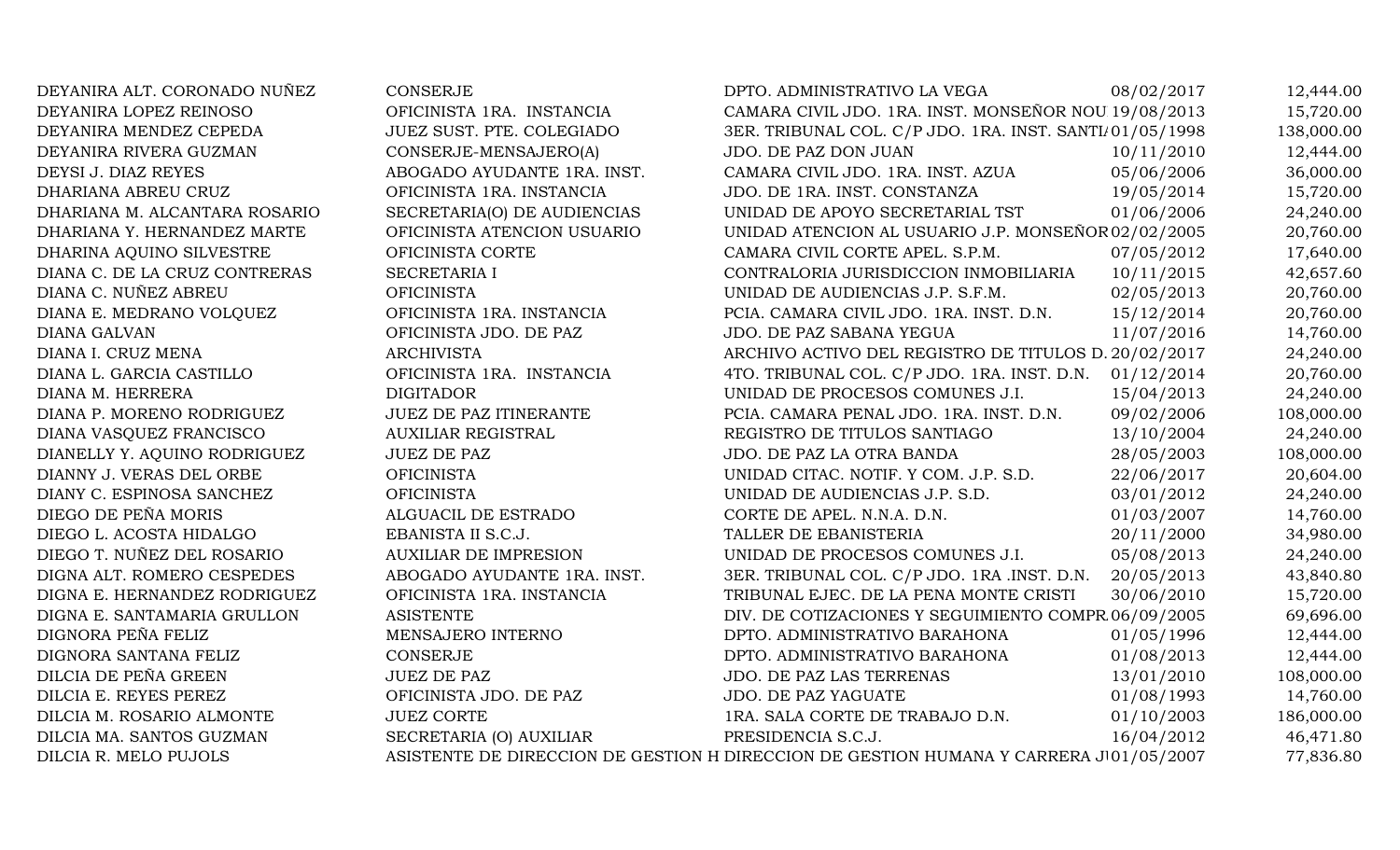| DILEINY VILLALONA PEÑA           | OFICINISTA 1RA. INSTANCIA        | 2DA. SALA CAMARA CIVIL JDO. 1RA. INST. D.N.          | 10/02/2015 | 20,760.00  |
|----------------------------------|----------------------------------|------------------------------------------------------|------------|------------|
| DILENIA ALT. VARGAS              | CONSERJE-MENSAJERO(A)            | DPTO. ADMINISTRATIVO MONSEÑOR NOUEL                  | 01/02/1999 | 12,444.00  |
| DILENIA J. REYES ABREU           | <b>CONSERJE</b>                  | REGISTRO DE TITULOS MAO                              | 09/01/2008 | 12,444.00  |
| DILENIA M. LORENZO OVIEDO        | ENC. DOCUMENTACION Y BIBLIOTECA  | DOCUMENTACION Y BIBLIOTECAS                          | 28/11/2005 | 89,812.80  |
| DILENIS FABIAN CHIVILLI          | SECRETARIA (O) GENERAL           | SECRETARIA GENERAL J.P. MONTE PLATA                  | 29/01/1997 | 51,004.80  |
| DILENNY Y. BATISTA MORA          | AUXILIAR ADMINISTRATIVO          | DPTO. ADMINISTRATIVO P.J.C.N.                        | 31/08/2017 | 13,974.00  |
| DILIA C. MARIOT TORRES           | SECRETARIA (O) PRIMERA INSTANCIA | SALA PENAL TRIBUNAL N.N.A. LA VEGA                   | 01/06/1999 | 28,860.00  |
| DILNIA R. GONZALEZ GUZMAN        | OFICINISTA SCJ                   | PRIMERA SALA S.C.J.                                  | 01/12/2014 | 24,240.00  |
| DILSO HERNANDEZ NIVAR            | <b>VIGILANTE</b>                 | JDO. DE PAZ VILLA ALTAGRACIA                         | 01/02/2008 | 12,444.00  |
| DINAIDA DEL C. ALMONTE PERDOMO   | OFICINISTA 1RA. INSTANCIA        | OFIC. JUDICIAL SERV. ATENC. PERMANENTE D.N03/09/1990 |            | 20,760.00  |
| DINELCA Y. FRANCISCO MADERA      | <b>OFICINISTA</b>                | UNIDAD DE AUDIENCIAS J.P. VALVERDE                   | 08/06/2011 | 16,440.00  |
| DINELES C. UREÑA GUZMAN          | ANALISTA JURIDICO                | UNIDAD DE APOYO REGISTRAL J.I.                       | 08/07/2014 | 54,885.60  |
| DINORAH ORTEGA ROSARIO           | OFICINISTA JDO. DE PAZ           | JDO. DE PAZ MONSEÑOR NOUEL                           | 19/12/1988 | 14,760.00  |
| DIOGENES ALMONTE                 | <b>VIGILANTE</b>                 | JDO. DE PAZ VILLA ALTAGRACIA                         | 02/06/2008 | 12,780.00  |
| DIOGENES DAMASO MERCEDES         | JUEZ 1RA. INSTANCIA              | CAMARA PENAL JDO. 1RA. INST. S.J.M.                  | 01/11/2011 | 138,000.00 |
| DIOGENES DE JS. ESTEVEZ VARGAS   | CHOFER DE JUEZ DE LA SCJ         | SECCION DE TRANSPORTACION                            | 08/03/2004 | 29,580.00  |
| DIOGENES M. FRANCISCO REYES      | ALGUACIL DE ESTRADO              | UNIDAD CITAC. NOTIF. Y COM. J.P. SANTIAGO            | 27/05/2013 | 14,760.00  |
| DIOLENNI PEREZ SENA              | SECRETARIA (O) JDO. DE PAZ       | JDO. DE PAZ VILLA JARAGUA                            | 20/05/1987 | 23,160.00  |
| DIOMEDE Y. VILLALONA GUERRERO    | JUEZ PRESIDENTE SALA CORTE       | 2DA. SALA TRIBUNAL SUPERIOR ADMINISTRATIV 28/05/1998 |            | 205,800.00 |
| DIOMEDES CASTILLO MORETA         | ALGUACIL DE ESTRADO              | CAMARA CIVIL JDO. 1RA. INST. S.C.                    | 01/03/1994 | 13,800.00  |
| DIOMEDES M. ALMONTE CABRERA      | <b>NOTIFICADOR</b>               | UNIDAD CITAC. NOTIF. Y COM. J.P. SANTIAGO            | 08/05/2017 | 10,577.40  |
| DIOMEDY ALT. LOPEZ               | <b>CONSERJE</b>                  | JDO. DE PAZ DE LA 3RA. CIRC. D.N.                    | 02/07/2002 | 12,444.00  |
| DIONICIA MESA MESA               | <b>CAMARERO III</b>              | DIV. DE RELACIONES PUBLICAS Y PROTOCOLO 02/09/1991   |            | 28,860.00  |
| DIONIS JS. GARCIA MONTERO        | REPRODUCTOR DE DOCUMENTOS        | UNIDAD DE SERVICIOS ADMINISTRATIVOS Y LOC 23/09/2013 |            | 20,760.00  |
| DIONISIA ROSARIO DE LA NIEVE     | ENC. TRAMITES Y CORRESPONDENCIA  | SECCION DE TRAMITES Y CORRESPONDENCIA 19/03/1998     |            | 77,836.80  |
| DIONISIO ANT. DAVID MORILLO      | CHOFER DE JUEZ DE LA SCJ         | SECCION DE TRANSPORTACION                            | 18/10/2004 | 29,580.00  |
| DIONISIO DE GRACIA NUÑEZ         | MAYORDOMO III                    | DPTO. ADMINISTRATIVO LA ALTAGRACIA                   | 02/07/2001 | 13,920.00  |
| DIOSCANDI G. PEÑA ALMANZAR       | OFICINISTA 1RA. INSTANCIA        | JDO. DE 1RA. INST. SANTIAGO RODRIGUEZ                | 06/06/2005 | 15,720.00  |
| DIOSMARY ALT. JIMENEZ RODRIGUEZ  | <b>ARCHIVISTA</b>                | ARCHIVO ACTIVO J.I. VALVERDE                         | 01/04/2013 | 24,240.00  |
| DIOSMARY DEL C. CASTILLO ESPINAL | ABOGADO AYUDANTE CORTE           | TRIBUNAL SUPERIOR DE TIERRAS DPTO. NORTE 22/01/2002  |            | 48,894.00  |
| DISMERY D. NOVA BIDO             | <b>OFICINISTA</b>                | SOPORTE A JUECES J.P. S.J.M.                         | 01/09/2005 | 18,780.00  |
| DISNARDA ALT. FERMIN RODRIGUEZ   | <b>CONSERJE</b>                  | DPTO. ADMINISTRATIVO ESPAILLAT                       | 02/01/2001 | 12,444.00  |
| DIVINA ALT. DOMINGUEZ ZAPATA     | SECRETARIA (O) JDO. DE PAZ       | JDO. DE PAZ SANTIAGO RODRIGUEZ                       | 17/12/1991 | 23,160.00  |
| DOLFY E. CAMACHO FELIZ           | OFICINISTA J.O.                  | TRIBUNAL DE TIERRAS J.O. SANCHEZ RAMIREZ 01/12/2014  |            | 15,720.00  |
|                                  |                                  |                                                      |            |            |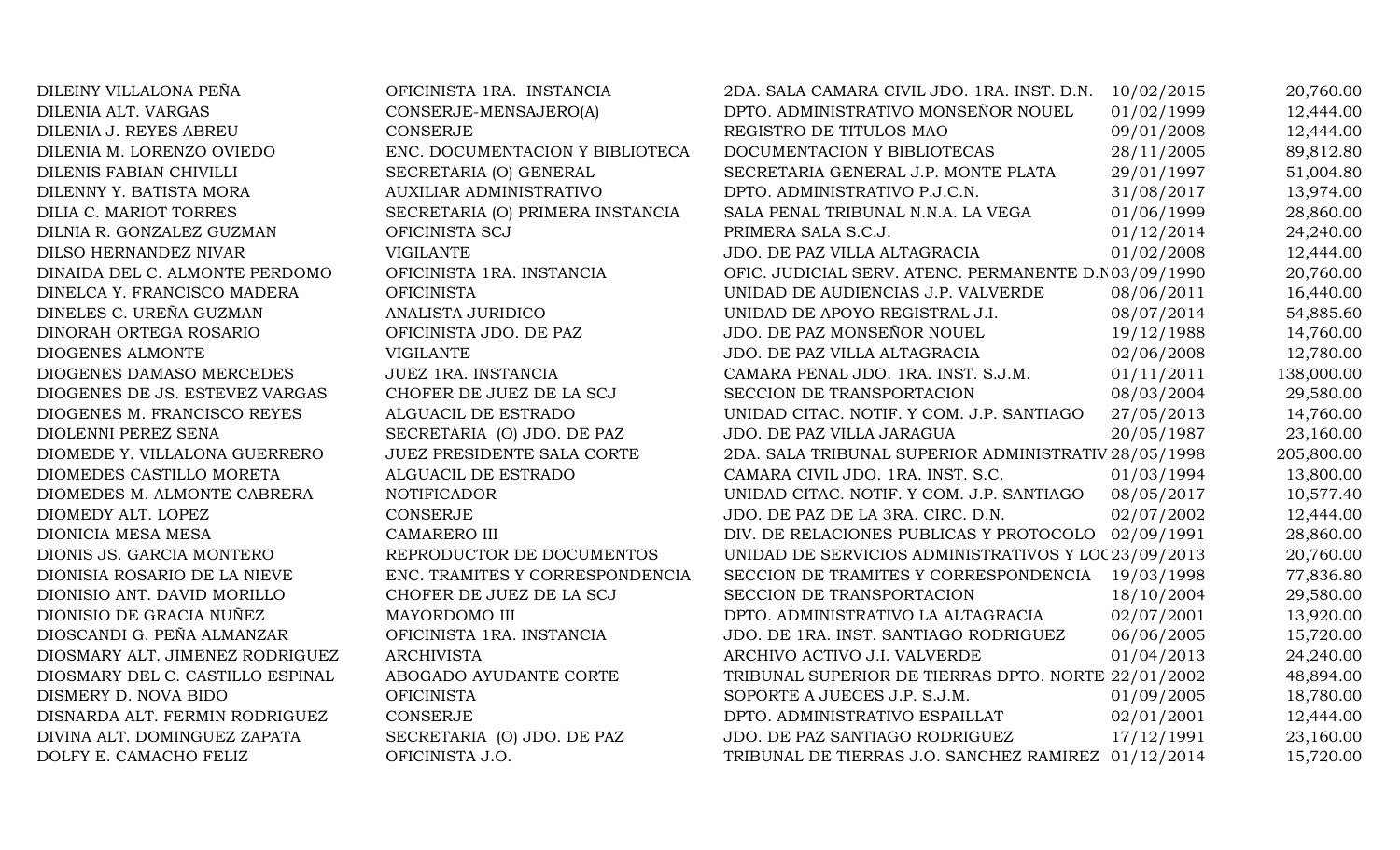| DOLLY E. NINA VALDEZ           | ABOGADO AYUDANTE 1RA. INST.      | TRIBUNAL EJEC. DE LA PENA S.C.                         | 28/10/2008 | 36,000.00  |
|--------------------------------|----------------------------------|--------------------------------------------------------|------------|------------|
| DOLORES GALAY DE LA CRUZ       | <b>JUEZ DE PAZ</b>               | JDO. DE PAZ DE LA 1RA. CIRC. S.D. ESTE                 | 01/11/2011 | 108,000.00 |
| DOLORES M. GARCIA GERALDO      | SECRETARIA (O) PRIMERA INSTANCIA | TRIBUNAL EJEC. DE LA PENA S.C.                         | 03/07/2006 | 38,088.00  |
| DOMENICO E. NUÑEZ PIMENTEL     | <b>JUEZ DE PAZ</b>               | JDO. DE PAZ GUAYABAL                                   | 23/01/2006 | 108,000.00 |
| DOMINGA ANTIGUA MEREGILDO      | <b>AUXILIAR REGISTRAL</b>        | REGISTRO DE TITULOS NAGUA                              | 04/04/2016 | 16,200.00  |
| DOMINGA GRULLON TEJADA         | ALGUACIL DE ESTRADO              | CAMARA CIVIL CORTE APEL. S.F.M.                        | 01/03/2002 | 13,800.00  |
| DOMINGA M. CABRERA BAEZ        | <b>ARCHIVISTA</b>                | OFIC. DE ARCHIVO JUDICIAL PJ SANTIAGO                  | 01/02/1991 | 15,720.00  |
| DOMINGA M. MEJIA DE LOS SANTOS | <b>AUXILIAR ADMINISTRATIVO</b>   | TALLER DE EBANISTERIA                                  | 01/03/1991 | 16,440.00  |
| DOMINGA OSORIA CUETO           | CONSERJE-MENSAJERO(A)            | <b>JDO. DE PAZ LUPERON</b>                             | 02/04/2007 | 12,444.00  |
| DOMINGA REYNOSO MOLINA         | <b>RECEPCIONISTA</b>             | DIRECCION DE PLANIFICACION Y PROYECTOS                 | 01/11/2005 | 21,000.00  |
| DOMINGO A. DUVERGES CARABALLO  | JUEZ 1RA. INSTANCIA              | TRIBUNAL COL. C/P JDO. 1RA. INST. LA ALTAGR/19/10/2009 |            | 138,000.00 |
| DOMINGO A. SILVERIO RODRIGUEZ  | SECRETARIA (O) JDO. DE PAZ       | JDO. DE PAZ VILLA BISONO                               | 30/03/2010 | 23,160.00  |
| DOMINGO A. SUERO PEREZ         | <b>ARCHIVISTA</b>                | OFIC. DE ARCHIVO JUDICIAL PJ S.C.                      | 01/04/2007 | 16,440.00  |
| DOMINGO ANT. DELGADO REYES     | <b>OFICINISTA</b>                | UNIDAD SERV. MERO TRAMITE J.P. VALVERDE                | 25/06/2014 | 16,440.00  |
| DOMINGO ANT. GIL               | <b>JUEZ 1ER. SUSTITUTO CORTE</b> | CORTE DE TRABAJO SANTIAGO                              | 16/12/1992 | 205,800.00 |
| DOMINGO ANT. GUZMAN DE LA ROSA | ALGUACIL DE ESTRADO              | JDO. DE LA INSTRUCCION MONTE CRISTI                    | 16/02/2007 | 14,760.00  |
| DOMINGO BRITO PIMENTEL         | ALGUACIL DE ESTRADO              | 4TA. SALA JDO. DE PAZ ESP. TRANS. SANTIAGO 02/04/2007  |            | 13,800.00  |
| DOMINGO CACERES EVANGELISTA    | ALGUACIL DE ESTRADO              | CAMARA CIVIL JDO. 1RA. INST. HERMANAS MIRA01/11/2001   |            | 13,800.00  |
| DOMINGO D. JIMENEZ BONIFACIO   | CHOFER DE VEHICULO PESADO        | DPTO. ADMINISTRATIVO PUERTO PLATA                      | 26/11/2015 | 24,240.00  |
| DOMINGO DE LEON GONZALEZ       | REGISTRADOR DE TITULOS           | REGISTRO DE TITULOS MONTE PLATA                        | 02/08/1999 | 126,000.00 |
| DOMINGO E. GUZMAN ORTIZ        | SECRETARIA (O) JDO. DE PAZ       | JDO. DE PAZ BAYAGUANA                                  | 11/01/1994 | 29,580.00  |
| DOMINGO FLORES                 | <b>NOTIFICADOR</b>               | UNIDAD CITAC. NOTIF. Y COM. J.P. S.D.                  | 07/10/2013 | 18,120.00  |
| DOMINGO GUZMAN MORETA FELIZ    | SECRETARIA(O) JDO. PAZ           | <b>JDO. DE PAZ PARAISO</b>                             | 01/08/1995 | 6,141.00   |
| DOMINGO O. ORTEGA CEPEDA       | ALGUACIL DE ESTRADO              | 5TA. SALA JDO. DE TRABAJO D.N.                         | 07/11/2003 | 14,760.00  |
| DOMINGO R. I. VASQUEZ CORREA   | JUEZ 1ER. SUSTITUTO CORTE        | CAMARA CIVIL CORTE APEL. SANTIAGO                      | 18/09/1998 | 205,800.00 |
| DOMINGO REYES MANUEL           | ELECTRICISTA I                   | DPTO. DE MANTENIMIENTO                                 | 06/10/1999 | 29,580.00  |
| DOMINGO S. MARIA SANTOS        | ALGUACIL DE ESTRADO              | 1RA. SALA JDO. DE PAZ ESP. TRANS. DUARTE               | 01/08/1998 | 13,800.00  |
| DOMINGO UREÑA CORCINO          | OFICINISTA JDO. DE PAZ           | <b>JDO. DE PAZ DUARTE</b>                              | 12/09/2011 | 12,444.00  |
| DOMINGO VARGAS JAVIER          | CONSERJE                         | DPTO. ADMINISTRATIVO S.D.                              | 19/12/2016 | 12,444.00  |
| DOMINICA MARIA VALDEZ          | CONSERJE-MENSAJERO(A)            | JDO. DE PAZ ARENOSO                                    | 02/05/2000 | 12,444.00  |
| DOMINIQUE N. PEÑA LUGO         | OFICINISTA 1RA. INSTANCIA        | JDO. DE TRABAJO MONSEÑOR NOUEL                         | 25/04/2017 | 13,362.00  |
| DONNY E. MENDEZ VALDEZ         | OFICINISTA 1RA. INSTANCIA        | CAMARA CIVIL JDO. 1RA. INST. S.J.M.                    | 29/05/2012 | 15,720.00  |
| DORA H. STERLING VAZQUEZ       | <b>OFICINISTA</b>                | REGISTRO DE TITULOS D.N.                               | 11/05/1987 | 6,141.00   |
| DORA M. MATOS                  | CONSERJE-MENSAJERO(A)            | JDO. DE PAZ ESTEBANIA                                  | 18/06/1993 | 12,444.00  |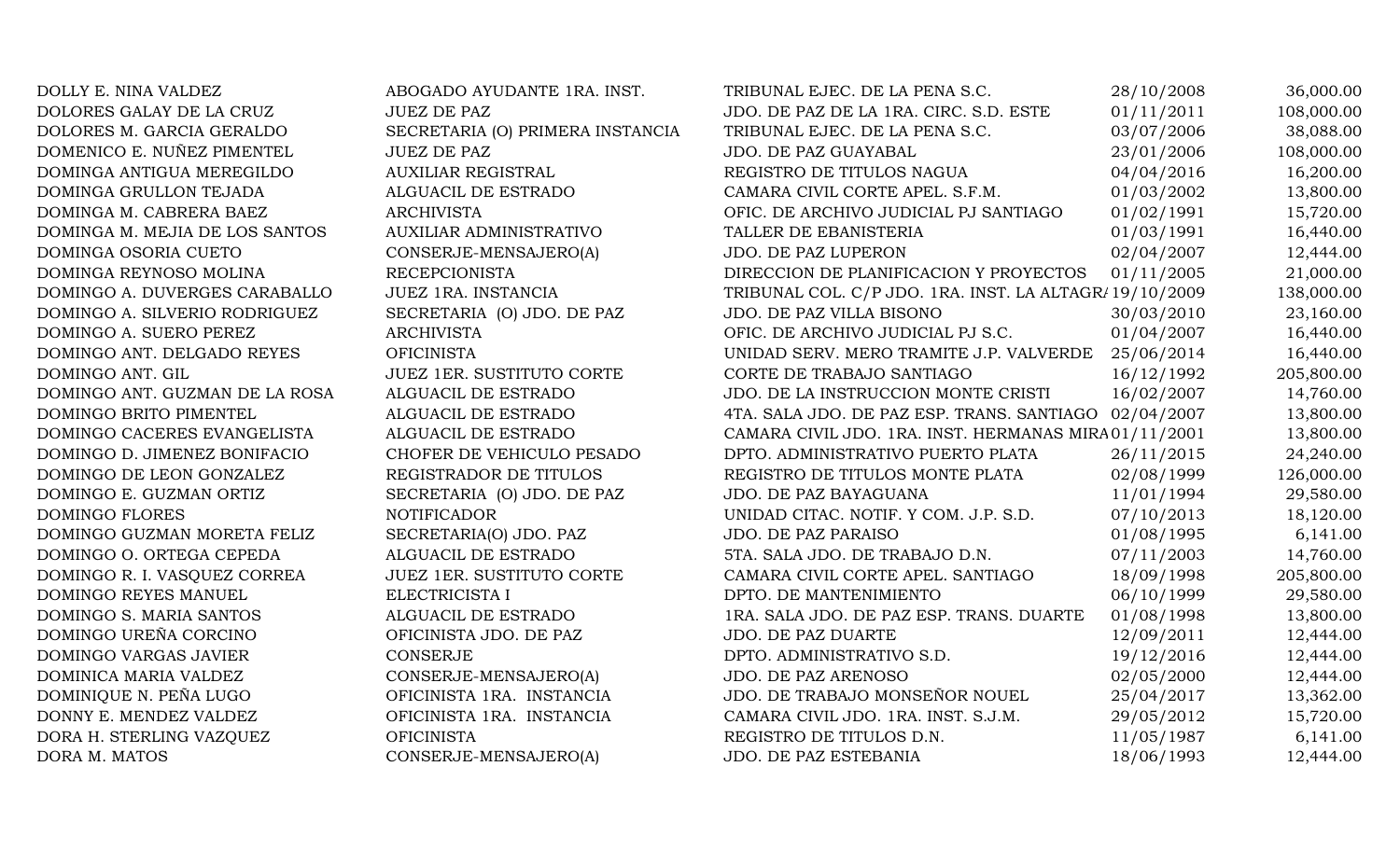DORCA E. DEL ROSARIO DE SENDA SECRETARIA DE JUEZ DORCAS ALT. FELIZ PEREZ OFICINISTA ATENCION USUARIO DORIAM B. COPLIN PANIAGUA MENSAJERO EXTERNO DORIAN JIMENEZ DE LEON ENC. MANTENIMIENTO DORIEN L. GUERRERO BREA ABOGADO AYUDANTE 1RA. INST. DORIS J. PUJOLS ORTIZ JUEZ CORTE DORIS L. DE LEON ROSARIO OFICINISTA JDO. DE PAZ DORIS S. BLANCO DE LEON ANALISTA JURIDICO DORKA ALT. VASQUEZ PEGUERO JUEZ DE PAZ DORKA M. RAMIREZ CUSTODIO SECRETARIA (O) PRIMERA INSTANCIA DORLISA DEL C. RODRIGUEZ ABOGADO AYUDANTE DUANY ANTIGUA ROJAS ANALISTA II ACTIVO FIJO DUARTE A. RODRIGUEZ PEREZ ALGUACIL DE ESTRADO DULCE B. ALMONTE GUTIERREZ OFICINISTA JDO. DE PAZ DULCE L. POLANCO SAMUEL OFICINISTA DULCE M. DE JS. REYES RODRIGUEZ ABOGADO AYUDANTE 1RA. INST. DULCE M. ESTEVEZ CONSERJE MENSAJERO(A) JDO. PAZ DULCE M. HICIANO CRUZ ABOGADO AYUDANTE 1RA. INST. DULCE MA. CASTRO MATEO CONSERJE DULCE O. MARMOLEJOS MOYA ANALISTA JURIDICO DULCE P. RAMIREZ ROSSO OFICINISTA JDO. DE PAZ DULCE R. MARTINEZ NUÑEZ SECRETARIA DE JUEZ DUMETCKA N. GOMEZ JIMENEZ OFICINISTA 1RA. INSTANCIA EBANJELISTA TERRERO FELIZ MENSAJERO INTERNO EBBIE O. RODRIGUEZ LIRIANO **OFICINISTA 1RA. INSTANCIA** EBRIDELINA DEL C. DE LA OZ GARRIZ JUEZ 1RA. INSTANCIA EDALIO SANTANA MERCEDES CHOFER DE SERVICIO EDALY A. PEREYRA DE AZA OFICINISTA 1RA. INSTANCIA EDDEL Y. CUEVAS RODRIGUEZ OFICINISTA EDDY ALB. FRANCO MENSAJERO INTERNO EDDY F. SILVESTRE DIAZ ENC. ALMACEN ADMVO. EDDY J. ROA JONES OFICINISTA 1RA. INSTANCIA EDDY LUIS ALBERTO COLON OFICINISTA 1RA. INSTANCIA EDDY M. ESPINAL RODRIGUEZ ALGUACIL DE ESTRADO

| TRIBUNAL SUPERIOR DE TIERRAS DPTO. ESTE                | 02/09/2013 | 23,640.00  |
|--------------------------------------------------------|------------|------------|
| UNIDAD ATENCION AL USUARIO J.P. BARAHONA 02/04/2001    |            | 22,920.00  |
| JDO. DE PAZ ASUNTOS MUNIC. S.D. ESTE                   | 11/07/2016 | 18,120.00  |
| DPTO. ADMINISTRATIVO S.J.M.                            | 15/03/2011 | 20,760.00  |
| TRIBUNAL DE TIERRAS J.O. PERAVIA                       | 16/05/2005 | 36,000.00  |
| 1RA. SALA CAMARA PENAL CORTE APEL. D.N.                | 26/05/1998 | 186,000.00 |
| 2DA. SALA JDO. DE PAZ ESP. TRANS. LA VEGA              | 14/03/2016 | 14,760.00  |
| REGISTRO DE TITULOS SALCEDO                            | 03/06/2002 | 30,060.00  |
| JDO. DE PAZ LAS CUEVAS                                 | 27/03/2006 | 108,000.00 |
| CAMARA PENAL JDO. 1RA. INST. AZUA                      | 12/11/1992 | 23,160.00  |
| SOPORTE A JUECES J.P. SANTIAGO                         | 26/02/1988 | 51,480.00  |
| DIV. DE ACTIVOS FIJOS                                  | 06/08/2009 | 44,092.80  |
| 4TA. SALA CAMARA PENAL JDO. 1RA.INST. D.N.             | 01/10/1991 | 15,960.00  |
| JDO. DE PAZ ESP. TRANS. PUERTO PLATA                   | 09/03/2017 | 14,760.00  |
| SOPORTE A JUECES J.L. SANTIAGO                         | 29/04/2009 | 17,640.00  |
| CAMARA CIVIL JDO. 1RA. INST. VALVERDE                  | 01/03/2001 | 36,000.00  |
| JDO. DE PAZ ESPERANZA                                  | 19/01/1987 | 6,141.00   |
| CAMARA CIVIL JDO. 1RA. INST. ESPAILLAT                 | 01/11/1994 | 36,000.00  |
| DPTO. ADMINISTRATIVO PJ S.C.J.                         | 14/06/2016 | 14,160.00  |
| REGISTRO DE TITULOS S.F.M.                             | 19/02/1998 | 42,657.60  |
| JDO. DE PAZ PERALTA                                    | 02/05/1988 | 14,760.00  |
| TRIBUNAL SUPERIOR DE TIERRAS DPTO. NORTE 05/02/2001    |            | 23,640.00  |
| SALA CIVIL TRIBUNAL N.N.A. DUARTE                      | 21/09/2005 | 15,720.00  |
| SECCION DE TRAMITES Y CORRESPONDENCIA                  | 01/08/2013 | 14,160.00  |
| 1ER. TRIBUNAL COL. C/P JDO. 1RA. INST. D.N.            | 27/05/2013 | 20,760.00  |
| PCIA. CAMARA PENAL JDO. 1RA. INST. S.D.                | 19/10/2009 | 138,000.00 |
| SECCION DE TRANSPORTACION                              | 31/03/1986 | 24,240.00  |
| TRIBUNAL COL. C/P JDO. 1RA. INST. LA ROMANA 05/05/2015 |            | 15,720.00  |
| UNIDAD CITAC. NOTIF. Y COM. J.P. S.D.                  | 08/07/2015 | 24,240.00  |
| DPTO. ADMINISTRATIVO SANTIAGO                          | 01/08/2004 | 12,444.00  |
| DPTO. ADMINISTRATIVO S.P.M.                            | 19/02/1999 | 24,240.00  |
| 1RA. SALA JDO. DE TRABAJO S.P.M.                       | 26/05/2014 | 15,720.00  |
| 6TA. SALA CAMARA CIVIL JDO. 1RA. INST. D.N.            | 07/05/2012 | 20,760.00  |
| JDO. DE PAZ PEDRO GARCIA                               | 24/05/1996 | 13,800.00  |
|                                                        |            |            |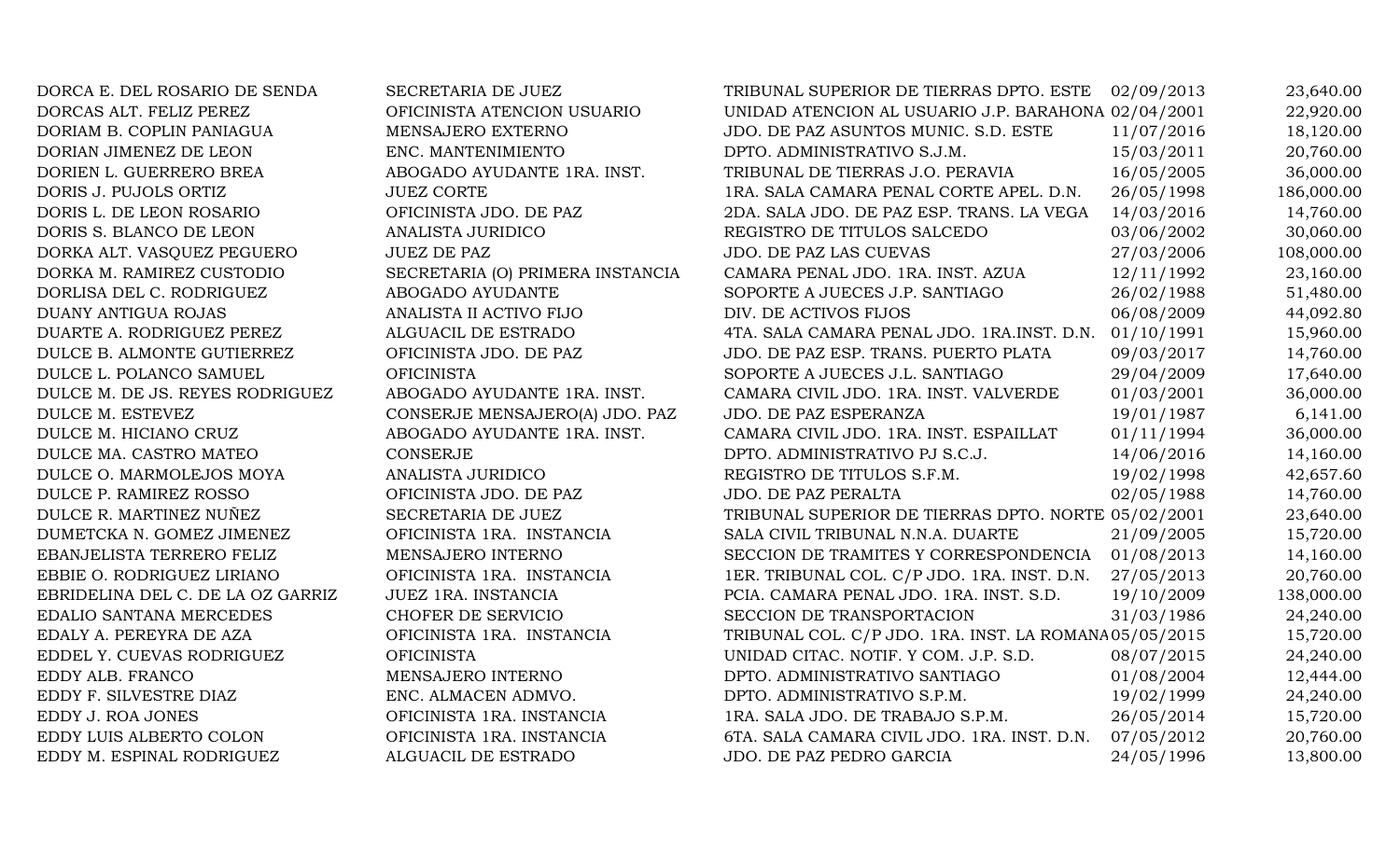| EDDY PICHARDO GENAO           | CHOFER DE JUEZ O FUNCIONARIO                                         | SECCION DE TRANSPORTACION                                                      | 22/04/2013 | 24,240.00  |
|-------------------------------|----------------------------------------------------------------------|--------------------------------------------------------------------------------|------------|------------|
| EDDY RAMIREZ PADILLA          | <b>ARCHIVISTA</b>                                                    | ARCHIVO ACTIVO J.I. MARIA TRINIDAD SANCHEZ 01/04/2013                          |            | 24,240.00  |
| EDDYBELKA E. ROJAS RODRIGUEZ  | OFICINISTA 1RA. INSTANCIA                                            | JDO. DE TRABAJO VALVERDE                                                       | 01/09/2012 | 15,720.00  |
| EDELMIRA RAMIREZ DE ESPINAL   | CONSERJE-MENSAJERO(A) INSTRUCCION. JDO. DE LA INSTRUCCION HATO MAYOR |                                                                                | 01/10/1986 | 6,141.00   |
| EDGAR A. LAFLEUR              | MENSAJERO INTERNO                                                    | JDO. DE PAZ S.D. NORTE                                                         | 20/02/2017 | 12,444.00  |
| EDGAR E. DE LA CRUZ VARGAS    | <b>AGENTE INDEXACION</b>                                             | SERVICIOS TECNICOS ARCHIVO PERMANENTE 02/08/2010                               |            | 24,240.00  |
| EDGAR E. TORRES REYNOSO       | SECRETARIA (O) GENERAL CPJ                                           | SECRETARIA GENERAL DEL CONSEJO DEL PODI 28/07/1998                             |            | 250,000.00 |
| EDGAR I. ALVARADO LIRANZO     | OFICINISTA CORTE                                                     | PCIA. CAMARA PENAL CORTE APEL. D.N.                                            | 26/08/2010 | 24,240.00  |
| EDGAR J. UREÑA REYES          | ALGUACIL DE ESTRADO                                                  | JDO. DE PAZ ESPERANZA                                                          | 22/02/2016 | 13,800.00  |
| EDGAR O. DE LA CRUZ           | <b>AUDITOR INTERNO</b>                                               | CONTRALORIA GENERAL DEL CONSEJO DEL POI 01/02/2001                             |            | 70,000.00  |
| EDGAR R. ROQUE MATOS          | ALGUACIL DE ESTRADO                                                  | UNIDAD CITAC. NOTIF. Y COM. J.P. S.F.M.                                        | 13/07/2010 | 14,760.00  |
| EDGAR R. SANCHEZ              | ALGUACIL DE ESTRADO                                                  | JDO. DE PAZ LAS CHARCAS                                                        | 13/08/2012 | 13,800.00  |
| EDGARDO HERNANDEZ MEJIA       | JUEZ S.C.J.                                                          | TERCERA SALA S.C.J.                                                            | 05/08/1997 | 390,029.23 |
| EDICTA AQUINO ALCANTARA       | CONSERJE-MENSAJERO(A)                                                | JDO. DE PAZ BANICA                                                             | 27/06/1994 | 12,444.00  |
| EDILENIA MDES. TEJADA RAMIREZ | OFICINISTA JDO. DE PAZ                                               | JDO. DE PAZ DE LA 1RA. CIRC. SANTIAGO                                          | 13/02/2017 | 14,760.00  |
| EDILIA J. RODRIGUEZ MEDINA    | <b>OFICINISTA</b>                                                    | UNIDAD SERV. A LA INSTRUCCION J.P. S.D.                                        | 12/06/2017 | 20,604.00  |
| EDILY BATISTA HERNANDEZ       | <b>OFICINISTA</b>                                                    | UNIDAD DE RECEPCION DE DOCUMENTOS TST 01/05/2013                               |            | 24,240.00  |
| EDINETH M. RODRIGUEZ SOTO     | OFICINISTA 1RA. INSTANCIA                                            | PCIA. CAMARA CIVIL JDO. 1RA. INST. D.N.                                        | 11/12/2014 | 20,760.00  |
| EDINSON R. MORILLO RODRIGUEZ  | MENSAJERO INTERNO                                                    | CORTE DE APEL. N.N.A. LA VEGA                                                  | 22/08/2005 | 12,444.00  |
| EDIPO SIERRA GONZALEZ         | OFICINISTA 1RA. INSTANCIA                                            | 1ER. TRIBUNAL COL. C/P JDO. 1RA. INST. D.N.                                    | 04/11/2015 | 20,760.00  |
| EDISON ESTEVEZ SANCHEZ        | MENSAJERO INTERNO                                                    | DPTO. ADMINISTRATIVO LA VEGA                                                   | 16/06/2016 | 12,444.00  |
| EDISON MELLA CUEVAS           | TECNICO DE MENSURAS                                                  | DIRECCION REG. MENSURAS CAT. DPTO. CENTR 04/06/2001                            |            | 51,804.00  |
| EDITA ARACENA ALVAREZ         | AUXILIAR ADMINISTRATIVO                                              | CENTRO DE INFORMACION JUDICIAL P.J.C.N.                                        | 01/08/2005 | 20,760.00  |
| EDITH R. SIGOLLEN SANCHEZ     | SUPERVISOR DE ARCHIVO                                                | OFIC. DE ARCHIVO JUDICIAL PJ MONTE CRISTI 01/03/2007                           |            | 29,580.00  |
| EDUAR E. DE LOS SANTOS MEDINA | AUXILIAR ADMINISTRATIVO                                              | DIV. DE PROGRAMAS Y PROYECTOS                                                  | 29/07/2002 | 24,240.00  |
| EDUARD ANT. BURGOS HENRIQUEZ  | <b>CHOFER</b>                                                        | SECCION DE TRANSPORTACION                                                      | 01/08/2006 | 24,240.00  |
| EDUARD J. LEGER LOPEZ         | ALGUACIL DE ESTRADO                                                  | 1RA. SALA CORTE DE TRABAJO D.N.                                                | 01/05/1995 | 14,760.00  |
| EDUARDA J. MATA CRUZ          | <b>RECEPCIONISTA</b>                                                 | DPTO. ADMINISTRATIVO SANTIAGO                                                  | 13/05/2013 | 14,760.00  |
| EDUARDINA DIAZ FELIZ          | SECRETARIA (O) JDO. DE PAZ                                           | JDO. DE PAZ PARAISO                                                            | 23/03/2015 | 23,160.00  |
| EDUARDO A. ACOSTA CONTRERAS   | SUPERVISOR (A) DE MANTENIMIENTO                                      | DPTO. DE MANTENIMIENTO J.I. D.N. Y ZONA SUR01/12/2008                          |            | 60,112.80  |
| EDUARDO A. LOPEZ DE LA CRUZ   | ELECTRICISTA II                                                      | DPTO. ADMINISTRATIVO S.C.                                                      | 27/07/2010 | 16,440.00  |
| EDUARDO BALDERA ALMONTE       | <b>JUEZ CORTE</b>                                                    | CAMARA CIVIL CORTE APEL. S.F.M.                                                | 12/08/1998 | 186,000.00 |
| EDUARDO D. SANTOS MESA        | SECRETARIA (O) SERVICIO A CORTE                                      | UNIDAD SERV. A CORTE J.P. BARAHONA                                             | 01/03/2006 | 42,657.60  |
| EDUARDO DE LOS SANTOS ROSARIO |                                                                      | JUEZ PRESIDENTE TRIBUNAL COLEGIADO 2DO. TRIBUNAL COL. C/P JDO. 1RA. INST. S.D. | 01/12/2005 | 138,000.00 |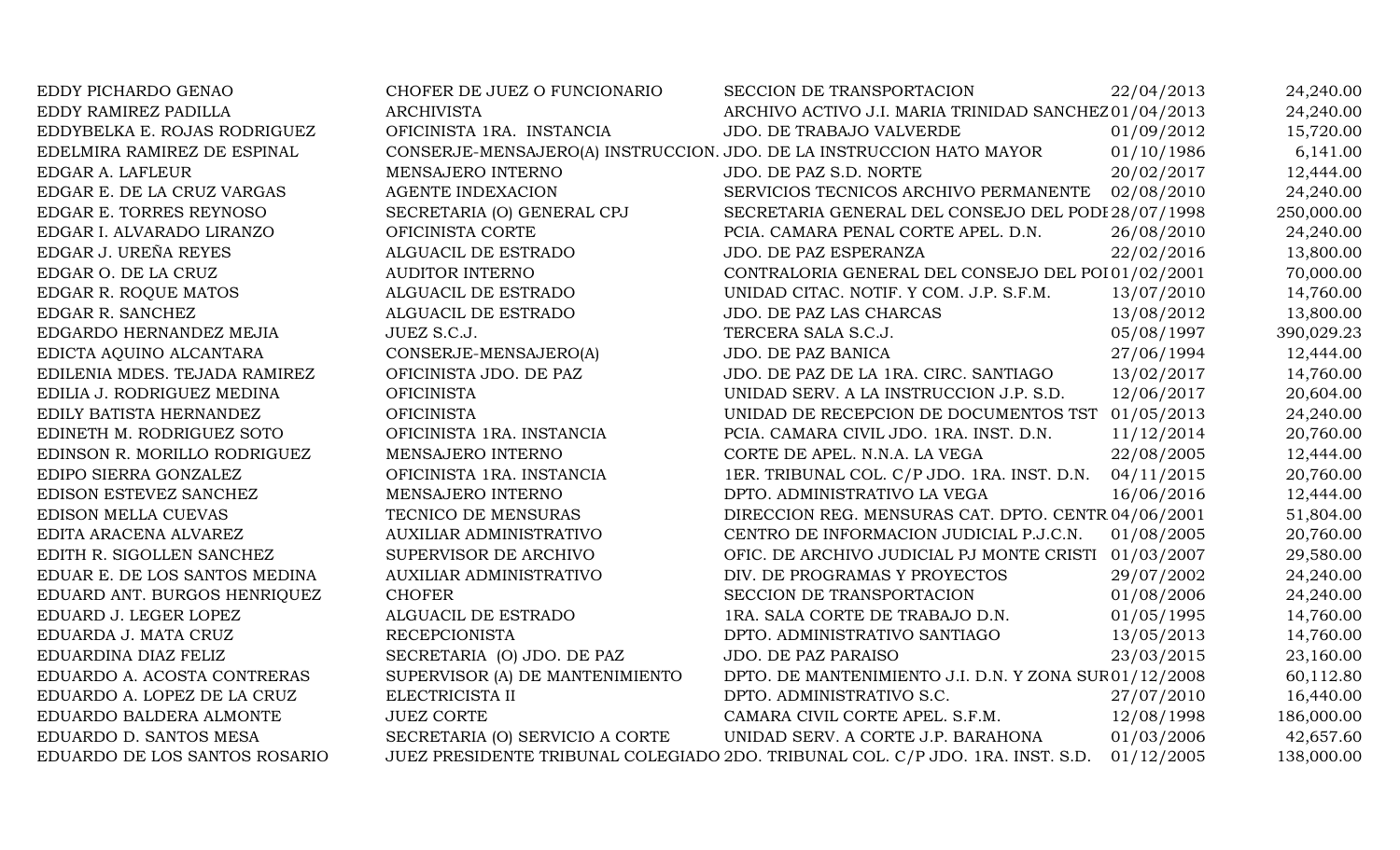| EDUARDO E. DE WINDT RUIZ     | <b>JUEZ 1ER. SUSTITUTO CORTE</b>                                     | CAMARA CIVIL CORTE APEL. S.P.M.                                                       | 03/07/1998 | 205,800.00 |
|------------------------------|----------------------------------------------------------------------|---------------------------------------------------------------------------------------|------------|------------|
| EDUARDO J. SANCHEZ ORTIZ     | <b>JUEZ PRESIDENTE CORTE</b>                                         | CAMARA PENAL CORTE APEL. S.D.                                                         | 13/04/1998 | 218,640.00 |
| EDUARDO M. CRUZ CASTELLANOS  | SECRETARIA (O) JDO. DE PAZ                                           | <b>JDO. DE PAZ TENARES</b>                                                            | 26/09/1986 | 23,160.00  |
| EDUARDO ML. PERALTA VELOZ    | SECRETARIA (O) JDO. DE PAZ                                           | JDO. DE PAZ ESTEBANIA                                                                 | 01/10/1996 | 23,160.00  |
| EDUARDO VALDEZ PIÑA          | <b>JUEZ DE PAZ</b>                                                   | 2DA. SALA JDO. DE PAZ ESP. TRANS. S.J.M.                                              | 01/10/2014 | 108,000.00 |
| EDUIN J. CIRIACO             |                                                                      | ADMINISTRADOR DE REDES Y COMUNICA(DIV. DE INFRAESTRUCTURA Y COMUNICACIONE: 21/02/2007 |            | 67,083.00  |
| EDWARD A. ABREU ACEVEDO      | <b>JUEZ DE PAZ ITINERANTE</b>                                        | PCIA. CAMARA CIVIL JDO. 1RA. INST. S.D                                                | 03/10/2016 | 108,000.00 |
| EDWARD A. VASQUEZ SANTANA    | ELECTRICISTA I                                                       | DPTO. DE MANTENIMIENTO                                                                | 01/07/1998 | 29,580.00  |
| EDWARD ANT. MEJIA FERNANDEZ  | SUPERVISOR DE ARCHIVO                                                | PCIA. CAMARA PENAL CORTE APEL. D.N.                                                   | 01/03/2006 | 29,580.00  |
| EDWARD ANT. SAMBOY URIBE     | ALGUACIL DE ESTRADO                                                  | PCIA. CAMARA PENAL CORTE APEL. D.N.                                                   | 30/11/2007 | 16,440.00  |
| EDWARD ANT. VASQUEZ RIVERA   | SOPORTE TECNICO II                                                   | DIV. DE SOPORTE TECNICO                                                               | 02/04/2007 | 24,240.00  |
| EDWARD ARIAS RAMIREZ         | ENCARGADO(A) OFICINA ADMINISTRATIVA DPTO. ADMINISTRATIVO N.N.A. D.N. |                                                                                       | 09/04/2012 | 45,600.00  |
| EDWARD DE LA CRUZ DIAZ       | SOPORTE RED                                                          | DIV. DE INFRAESTRUCTURA TECNOLOGICA                                                   | 01/02/2007 | 48,894.00  |
| EDWARD F. PEREZ RAMOS        | OFICINISTA ATENCION USUARIO                                          | UNIDAD ATENCION AL USUARIO J.P. S.D.                                                  | 09/07/2007 | 28,860.00  |
| EDWARD GONZALEZ SANCHEZ      | OFICINISTA 1RA. INSTANCIA                                            | 3RA. SALA CAMARA CIVIL JDO. 1RA. INST. D.N.                                           | 14/07/2014 | 20,760.00  |
| EDWARD J. SOTO SOTO          | <b>JUEZ DE PAZ</b>                                                   | JDO. DE PAZ RIO SAN JUAN                                                              | 09/02/2015 | 108,000.00 |
| EDWARD MERCEDES HERNANDEZ    | ABOGADO AYUDANTE CORTE                                               | PCIA. TRIBUNAL SUPERIOR ADMINISTRATIVO                                                | 01/05/2012 | 58,374.00  |
| EDWIN A. GONZALEZ LEYBA      | AGENTE DE SERVICIOS                                                  | CUSTODIA Y SERVICIO ARCHIVO PERMANENTE                                                | 01/06/2006 | 24,240.00  |
| EDWIN B. CASTILLO SANCHEZ    | REGISTRADOR DE TITULOS                                               | REGISTRO DE TITULOS BANI                                                              | 04/09/1998 | 126,000.00 |
| EDWIN CASTILLO ORTEGA        | <b>VIGILANTE</b>                                                     | JDO. DE LA INSTRUCCION VILLA ALTAGRACIA                                               | 14/08/2017 | 10,577.40  |
| EDWIN DALMASI GUERRERO       | OFICINISTA 1RA. INSTANCIA                                            | 1RA. SALA CAMARA CIVIL JDO. 1RA. INST. D.N.                                           | 26/11/2012 | 20,760.00  |
| EDWIN G. DEL ORBE            | <b>AUXILIAR ADMINISTRATIVO</b>                                       | INSPECTORIA GENERAL DEL CONSEJO DEL POD 17/09/2012                                    |            | 24,240.00  |
| EDWIN R. OVIEDO ROJAS        | SECRETARIA(O) CORTE                                                  | 2DA. SALA CAMARA PENAL CORTE APEL. D.N.                                               | 07/06/2006 | 60,984.00  |
| EDWIN R. PEÑA MATEO          | MENSAJERO INTERNO                                                    | DPTO. ADMINISTRATIVO S.D.                                                             | 09/08/2017 | 10,577.40  |
| EDWIN RAMIREZ BERNABE        | OFICINISTA 1RA. INSTANCIA                                            | JDO. DE LA INSTRUCCION PERAVIA                                                        | 10/08/2012 | 15,720.00  |
| EDWIS A. RIJO DELGADO        | JUEZ 1RA. INSTANCIA                                                  | CAMARA PENAL JDO. 1RA. INST. LA ALTAGRACIA 19/10/2009                                 |            | 138,000.00 |
| EDYNSON FCO. ALARCON POLANCO |                                                                      | JUEZ 3ER. SUST. PTE. DE CORTE Y PTE. D 1RA. SALA CAMARA CIVIL CORTE APEL. D.N.        | 01/08/1998 | 195,600.00 |
| EFRAIN ANT. FELIX FELIX      | SOPORTE TECNICO II                                                   | OFIC. DE TECNOLOGIAS REGIONAL ZONA NORTE 17/07/2017                                   |            | 29,733.00  |
| EFRAIN D OLEO ENCARNACION    | SECRETARIA (O) JDO. DE PAZ                                           | JDO. DE PAZ HONDO VALLE                                                               | 17/10/1986 | 23,160.00  |
| EGARD E. BARRERA CRUZ        | <b>OFICINISTA</b>                                                    | UNIDAD CITAC. NOTIF. Y COM. J.P. S.D. OESTE                                           | 09/04/2008 | 20,760.00  |
| EGGLY S. BELTRE NUÑEZ        |                                                                      | COORDINADOR NAC. DE ARCHIVO JUDICI OFIC. COORDINADORA ARCHIVO JUDICIAL                | 01/03/2004 | 29,580.00  |
| EIRIN N. SANTANA MERCEDES    | OFICINISTA 1RA. INSTANCIA                                            | CAMARA PENAL JDO. 1RA. INST. LA ROMANA                                                | 18/02/2016 | 15,720.00  |
| ELADIO ANT. PEREZ TAVERAS    | <b>JUEZ PRESIDENTE CORTE</b>                                         | CORTE DE TRABAJO LA VEGA                                                              | 12/06/1998 | 218,640.00 |
| ELADIO MORENO GUERRERO       | ALGUACIL DE ESTRADO                                                  | UNIDAD CITAC. NOTIF. Y COM. J.P. MONTE PLAT 17/03/2003                                |            | 15,960.00  |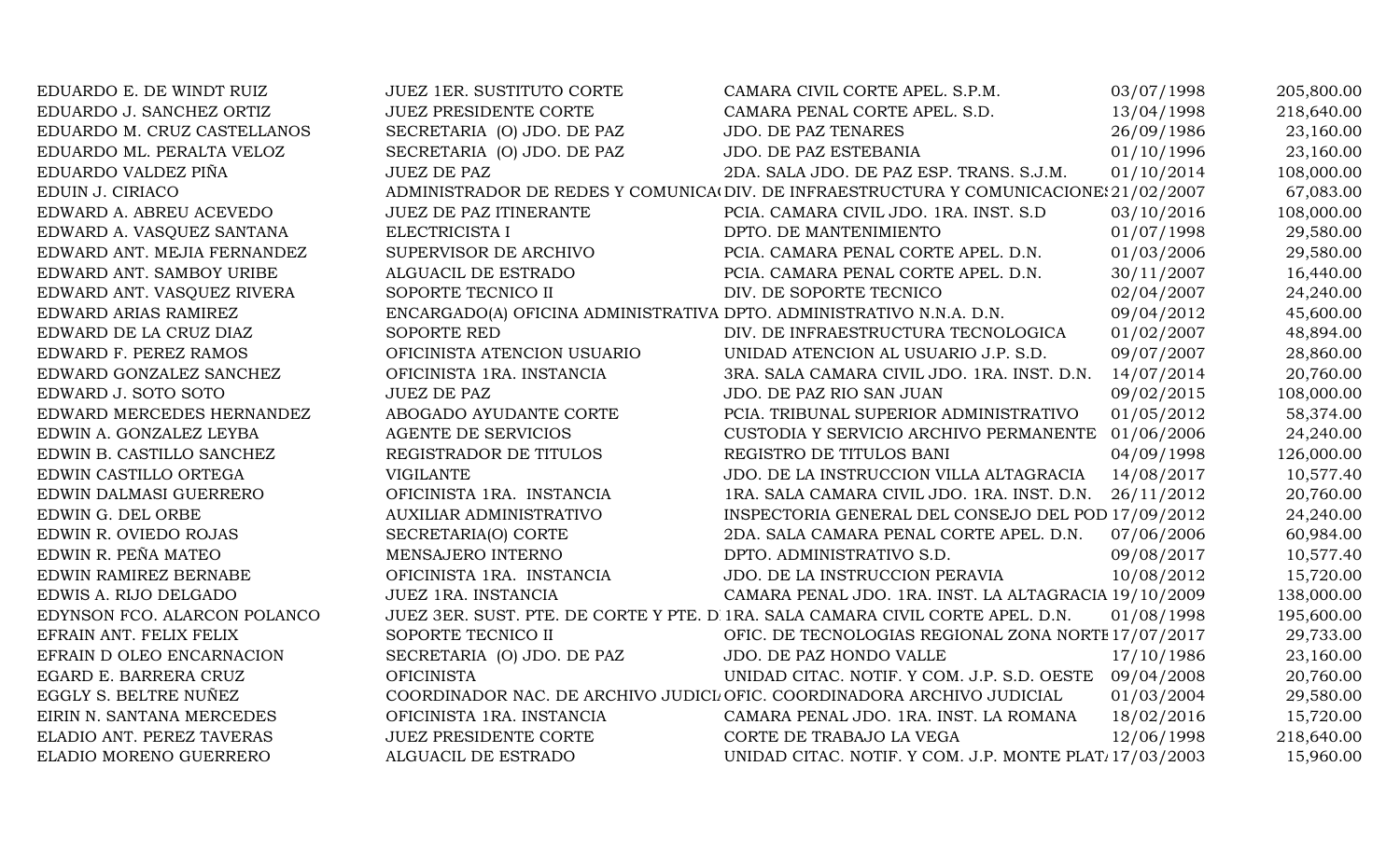| ELAINE DEL P. LLUBERES HEREDIA                            | OFICINISTA 1RA. INSTANCIA                                           | 2DA. SALA JDO. DE TRABAJO S.D.                         | 29/02/2016 | 20,760.00  |
|-----------------------------------------------------------|---------------------------------------------------------------------|--------------------------------------------------------|------------|------------|
| ELAISA E. VASQUEZ                                         | OFICINISTA 1RA. INSTANCIA                                           | PCIA. CAMARA CIVIL JDO. 1RA. INST. D.N.                | 19/04/2014 | 20,760.00  |
| ELAUTERIA MENA ROBLES                                     | SECRETARIA (O) JDO. DE PAZ                                          | JDO. DE PAZ ARENOSO                                    | 02/07/1997 | 23,160.00  |
| ELAYNE M. BATISTA ACOSTA                                  | OFICINISTA 1RA. INSTANCIA                                           | 5TA. SALA CAMARA CIVIL JDO. 1RA. INST. D.N.            | 11/07/2017 | 20,760.00  |
| ELAYNE M. MACARIO MOTA                                    | OFICINISTA JDO. DE PAZ                                              | JDO. DE PAZ DE LA 2DA. CIRC. D.N.                      | 15/06/2016 | 16,440.00  |
| ELBA E. RODRIGUEZ MATOS                                   | <b>JUEZ DE PAZ</b>                                                  | JDO. DE PAZ MATANZAS                                   | 16/12/2016 | 108,000.00 |
| ELBA H. VARGAS FRIAS                                      | SECRETARIA(O) JDO. PAZ                                              | JDO. DE PAZ LOMA DE CABRERA                            | 03/12/1990 | 6,141.00   |
| ELBA N. MONTERO MONTERO                                   | <b>OFICINISTA</b>                                                   | UNIDAD SERV. 1RA. INST. J.P. S.J.M.                    | 01/02/2000 | 18,780.00  |
| ELBA R. CONTRERAS SARANTE                                 | SECRETARIA (O) JDO. DE PAZ                                          | JDO. DE PAZ DE LA 2DA. CIRC. SANTIAGO                  | 01/07/2000 | 14,760.00  |
| ELBA V. PEREZ FLORENTINO                                  | ABOGADO AYUDANTE 1RA. INST.                                         | 1ER. TRIBUNAL COL. C/P JDO. 1RA. INST. D.N.            | 01/12/2005 | 24,240.00  |
| ELBIA ANT. PEREZ ALCANTARA                                | ANALISTA JURIDICO                                                   | REGISTRO DE TITULOS BARAHONA                           | 01/08/1991 | 30,060.00  |
| ELEAZAL PEREZ CUELLO                                      | OFICINISTA J.O.                                                     | TRIBUNAL DE TIERRAS J.O. BARAHONA                      | 01/10/1989 | 15,720.00  |
| ELENA E. BERRIDO BADIA DE CONTRERAS JUEZ PRESIDENTE CORTE |                                                                     | CORTE DE APEL. N.N.A. S.D.                             | 01/05/1999 | 218,640.00 |
| ELENA MOREL PEÑA                                          | SECRETARIA (O) AUXILIAR II                                          | DIRECCION GENERAL TECNICA                              | 08/01/2013 | 36,000.00  |
| ELETICIA DEL ORBE DE GONZALEZ                             | CONSERJE-MENSAJERO(A)                                               | JDO. DE PAZ PIMENTEL                                   | 20/04/2015 | 12,444.00  |
| ELEUTERIA P. JAVIER PAULINO                               | OFICINISTA CITACIONES Y NOTIFICACIONE CENTRO DE CITACIONES P.J.C.N. |                                                        | 02/01/1989 | 20,760.00  |
| ELGIN E. SANTOS MATOS                                     | <b>ARCHIVISTA</b>                                                   | ARCHIVO ACTIVO DEL TRIBUNAL SUPERIOR DE 107/02/2008    |            | 24,240.00  |
| ELIANA TAVERAS DE LOS SANTOS                              | OFICINISTA 1RA. INSTANCIA                                           | TRIBUNAL COL. C/P JDO. 1RA. INST. MONTE CRI 13/02/2017 |            | 15,720.00  |
| ELIANNE ALEJO ROSADO                                      | AUXILIAR ADMINISTRATIVO                                             | DIV. DE SISTEMAS Y PROCEDIMIENTOS                      | 18/08/2008 | 24,240.00  |
| ELIANNI E. GALVA CORCINO                                  | SECRETARIA (O) JDO. DE PAZ                                          | JDO. DE PAZ GUAYABAL                                   | 17/11/2014 | 23,160.00  |
| ELIANNY D. BAUTISTA VALENTIN                              | ANALISTA JURIDICO                                                   | UNIDAD DE APOYO REGISTRAL J.I.                         | 08/07/2013 | 54,885.60  |
| ELIANNY G. MORFE PICHARDO                                 | <b>AUXILIAR REGISTRAL</b>                                           | REGISTRO DE TITULOS SANTIAGO                           | 10/07/2017 | 14,994.00  |
| ELIANNY M. MENA UREÑA                                     | <b>JUEZ DE PAZ</b>                                                  | JDO. DE PAZ MAIMON                                     | 03/09/2012 | 108,000.00 |
| ELIANNY POLANCO LEBRON                                    | ALGUACIL DE ESTRADO                                                 | JDO. DE PAZ JUAN SANTIAGO                              | 16/02/2017 | 13,800.00  |
| ELIAS E. DUARTE LIZARDO                                   | OPERADOR GIS II                                                     | UNIDAD DE CARTOGRAFIA DNMC                             | 01/05/2013 | 35,856.00  |
| ELIAS SANTINI PERERA                                      | <b>JUEZ DE PAZ</b>                                                  | 4TA. SALA JDO. DE PAZ ESP. TRANS. D.N.                 | 14/12/1998 | 108,000.00 |
| ELIAS VALERIO GRULLON                                     | MENSAJERO INTERNO                                                   | SALA CIVIL 1ER. TRIBUNAL N.N.A. SANTIAGO               | 01/09/2005 | 12,444.00  |
| ELIBERKA RAMIREZ FAMILIA                                  | CONSERJE-MENSAJERO(A)                                               | JDO. DE PAZ GUAYABAL                                   | 01/09/2012 | 12,444.00  |
| ELIDA E. SANCHEZ NINA                                     | REGISTRADOR DE TITULOS                                              | REGISTRO DE TITULOS S.C.                               | 17/12/1986 | 17,199.43  |
| ELIDERMIA ORTIZ VARGAS                                    | JUEZ 1RA. INSTANCIA                                                 | JDO. DE 1RA. INST. PEDERNALES                          | 14/04/1998 | 138,000.00 |
| ELIESEL PACHECO GUERRERO                                  | LAVADOR DE VEHICULOS                                                | SECCION DE TRANSPORTACION                              | 01/09/1998 | 14,160.00  |
| ELIESTHER R. GARCIA FERNANDEZ                             | OFICINISTA ATENCION USUARIO                                         | UNIDAD ATENCION AL USUARIO J.P. BARAHONA 01/11/2010    |            | 22,920.00  |
| ELIEZER RECIO JIMENEZ                                     | ALGUACIL DE ESTRADO                                                 | CAMARA PENAL CORTE APEL. S.C.                          | 26/01/2007 | 14,760.00  |
| ELIEZER RODRIGUEZ REYES                                   | MAYORDOMO II                                                        | DPTO. ADMINISTRATIVO S.J.M.                            | 14/07/2008 | 13,080.00  |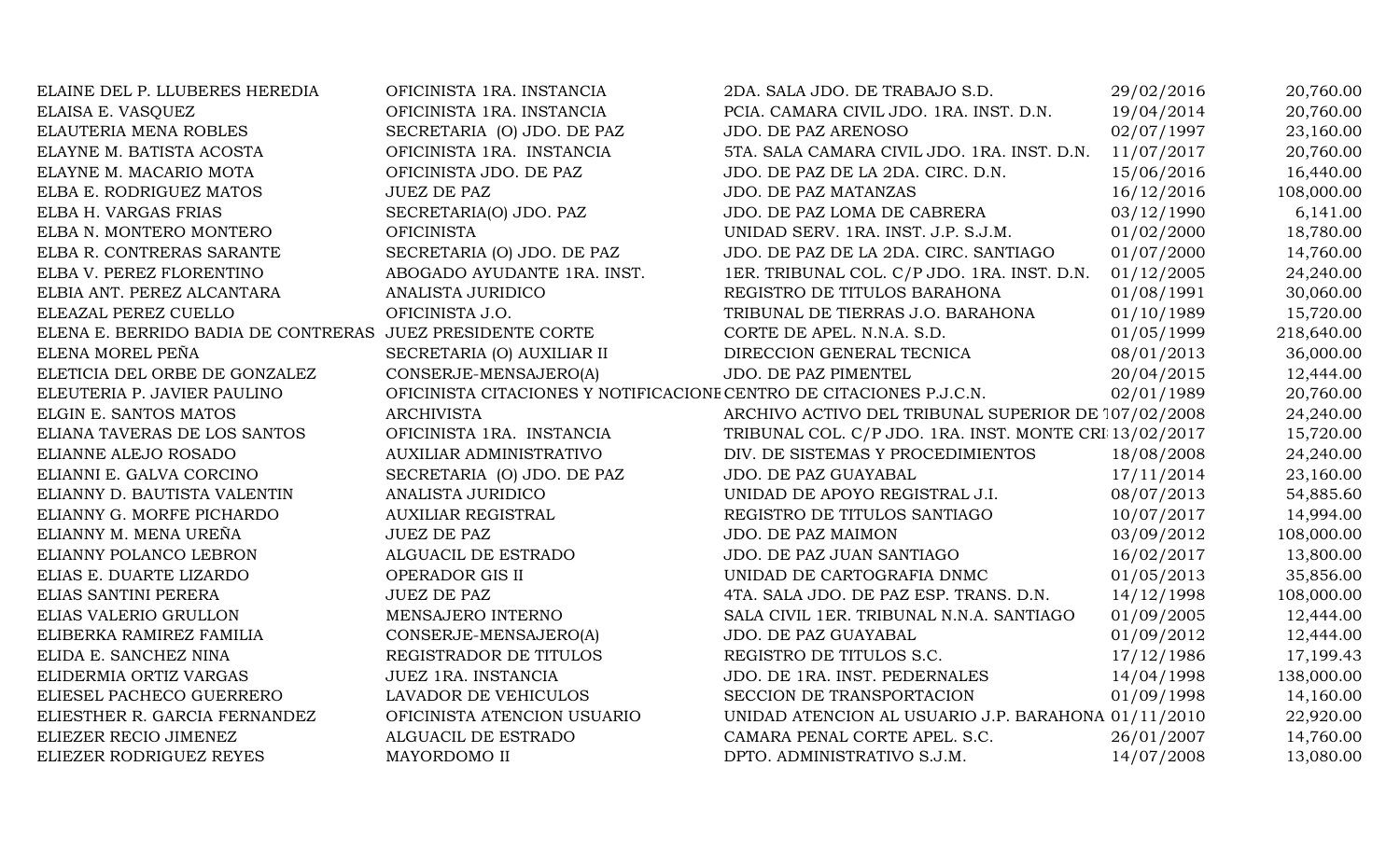| ELIGIA ALT. ROJAS ANTIGUA         | ABOGADO AYUDANTE                                                  | SOPORTE A JUECES J.P. S.D.                                | 17/09/2003 | 58,374.00  |
|-----------------------------------|-------------------------------------------------------------------|-----------------------------------------------------------|------------|------------|
| ELIGIA DE LA CRUZ                 | CONSERJE I S.C.J.                                                 | SECCION DE MAYORDOMIA                                     | 01/06/1991 | 6,141.00   |
| ELIGIO A. PEGUERO SANCHEZ         | INSPECTOR ADMINISTRATIVO                                          | DIRECCION ADMINISTRATIVA                                  | 02/01/2013 | 67,082.40  |
| ELIGNA SUERO ARCINIEGA            | ALGUACIL DE ESTRADO                                               | 1RA. SALA JDO. DE PAZ ESP. TRANS. VILLA ALTA 11/09/2012   |            | 13,800.00  |
| ELIODORO DE LA ROSA DE LOS SANTOS | ENC. ACTIVOS FIJOS                                                | DIV. DE ACTIVOS FIJOS                                     | 04/01/2000 | 117,532.80 |
| ELISA ALT. NUÑEZ CAMPUSANO        | OFICINISTA 1RA. INSTANCIA                                         | 2DA. SALA JDO. DE TRABAJO D.N.                            | 16/03/2009 | 20,760.00  |
| ELISA DEL C. MEDINA ESPINOSA      | ENCARGADO(A) OFICINA ADMINISTRATIVA DPTO. ADMINISTRATIVO P.J.C.N. |                                                           | 23/02/2016 | 67,405.20  |
| ELISA E. TAVERAS ALVAREZ          | OFICINISTA TST                                                    | TRIBUNAL SUPERIOR DE TIERRAS DPTO. ESTE                   | 02/09/2013 | 17,640.00  |
| ELISA M. DE LA CRUZ SANTANA       | ABOGADO AYUDANTE 1RA. INST.                                       | 7MO. JDO. DE LA INSTRUCCION D.N.                          | 01/11/2004 | 43,840.80  |
| ELISA P. VASQUEZ TAVERAS          | SUPERVISOR DE AUDIENCIAS                                          | UNIDAD DE AUDIENCIAS J.L. SANTIAGO                        | 15/02/2011 | 38,088.00  |
| ELISA VIVIECA                     | CONSERJE I JDO. PAZ                                               | 2DA. SALA JDO. DE PAZ ESP. TRANS. D.N.                    | 17/07/1979 | 6,141.00   |
| ELISABETH PEREZ MARTINEZ          | <b>OFICINISTA</b>                                                 | UNIDAD CITAC. NOTIF. Y COM. C.S.C. N.N.A. S.C. 03/07/2006 |            | 18,780.00  |
| ELISANDRA MONTERO BERIGUETE       | OFICINISTA 1RA. INSTANCIA                                         | JDO. DE 1RA. INST. ELIAS PIÑA                             | 01/04/2013 | 15,720.00  |
| ELISANIA M. PEREZ HEREDIA         | SECRETARIA (O) PRIMERA INSTANCIA                                  | CAMARA CIVIL JDO. 1RA. INST. SANCHEZ RAMIR 01/11/2004     |            | 28,860.00  |
| ELIU L. GONZALEZ CRUZ             | OFICINISTA 1RA. INSTANCIA                                         | CAMARA CIVIL JDO. 1RA. INST. VALVERDE                     | 10/05/2010 | 15,720.00  |
| ELIVANEH PEREZ DURAN              | OFICINISTA JDO. DE PAZ                                            | JDO. DE PAZ CONSTANZA                                     | 28/01/2014 | 14,760.00  |
| ELIZA MA. CABRERA MARTINEZ        | OFICINISTA 1RA. INSTANCIA                                         | OFIC. JUEZ COORD. JDO. DE LA INSTRUCCION L 23/01/2017     |            | 20,760.00  |
| ELIZABETH A. LOPEZ GARCIA         | JUEZ 1RA. INSTANCIA                                               | TRIBUNAL COL. C/P JDO. 1RA. INST. MONSEÑOR 23/02/2009     |            | 138,000.00 |
| ELIZABETH ACOSTA UREÑA            | <b>OFICINISTA</b>                                                 | UNIDAD SERV. 1RA. INST. J.P. SANTIAGO                     | 04/08/2011 | 22,920.00  |
| ELIZABETH ALT. ORTIZ PAULINO      | <b>AUXILIAR ADMINISTRATIVO</b>                                    | CENTRO DE ENTREVISTA SANTIAGO                             | 20/05/2008 | 24,240.00  |
| ELIZABETH ALT. PEÑA MORENO        | OFICINISTA CORTE                                                  | CAMARA CIVIL CORTE APEL. SANTIAGO                         | 27/10/2014 | 17,640.00  |
| ELIZABETH ANT. CAPELLAN MARTINEZ  | <b>CONSERJE</b>                                                   | DPTO. DE MANTENIMIENTO J.I. ZONA NORTE Y N01/12/2011      |            | 12,444.00  |
| ELIZABETH ANZIANI PEGUERO         | OFICINISTA 1RA. INSTANCIA                                         | SALA PENAL TRIBUNAL N.N.A. S.P.M.                         | 07/11/1996 | 14,760.00  |
| ELIZABETH AVILES NUÑEZ            | OFICINISTA 1RA. INSTANCIA                                         | SALA PENAL 1ER. TRIBUNAL N.N.A. SANTIAGO                  | 01/09/1999 | 15,720.00  |
| ELIZABETH CASTILLO REMIGIO        | OFICINISTA ATENCION USUARIOS                                      | SECRETARIA GENERAL JDO. ESP. TRANS.Y MUNI01/10/2004       |            | 14,760.00  |
| ELIZABETH D. CASTILLO DIAZ        | ALGUACIL DE ESTRADO                                               | 2DA. SALA JDO. DE PAZ ESP. TRANS. PERAVIA                 | 06/11/2007 | 13,800.00  |
| ELIZABETH D. SEVERINO CALDERON    | ABOGADO AYUDANTE CORTE                                            | CORTE DE TRABAJO S.P.M.                                   | 06/10/2003 | 48,894.00  |
| ELIZABETH DE LEON DOÑE            | OFICIAL ARCHIVO ACTIVO                                            | ARCHIVO ACTIVO J.I. S.C.                                  | 18/05/2011 | 29,580.00  |
| ELIZABETH DEL C. ALMANZAR UCETA   | OFICINISTA CORTE                                                  | PCIA. CAMARA PENAL CORTE APEL. D.N.                       | 01/02/2007 | 24,240.00  |
| ELIZABETH E. BRITO PARRA          | ANALISTA JURIDICO                                                 | UNIDAD DE APOYO REGISTRAL J.I.                            | 13/11/2008 | 54,885.60  |
| ELIZABETH E. RODRIGUEZ ESPINAL    | JUEZ SUST. PTE. COLEGIADO                                         | 1ER. TRIBUNAL COL. C/P JDO. 1RA. INST. S.D.               | 04/02/2005 | 138,000.00 |
| ELIZABETH HERNANDEZ CORDONES      | OFICINISTA 1RA. INSTANCIA                                         | CAMARA PENAL JDO. 1RA. INST. EL SEIBO                     | 10/03/2014 | 15,720.00  |
| ELIZABETH J. DISLA LOPEZ          | SECRETARIA (O) PRIMERA INSTANCIA                                  | OFIC. JUDICIAL SERV. ATENC. PERMANENTE D.N 12/01/1999     |            | 46,368.00  |
| ELIZABETH M VALENCIA ALCALA       | <b>JUEZ DE PAZ</b>                                                | JDO. DE PAZ MARIA TRINIDAD SANCHEZ                        | 09/02/2015 | 108,000.00 |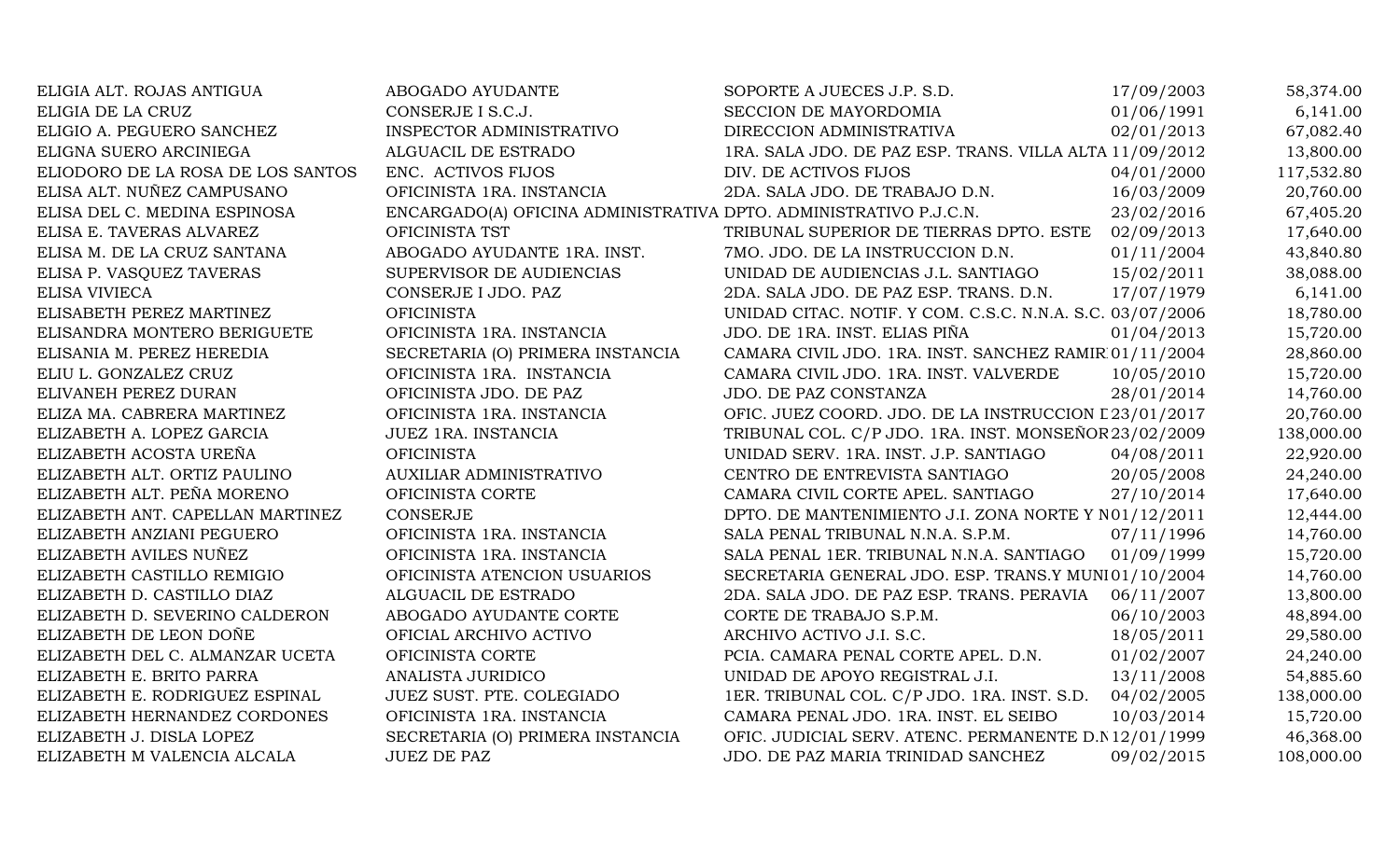| ELIZABETH M. HERNANDEZ DELGADO | OFICINISTA 1RA. INSTANCIA    | 2DA. SALA CAMARA CIVIL JDO. 1RA. INST. LA VE 17/06/2013                  |            | 15,720.00  |
|--------------------------------|------------------------------|--------------------------------------------------------------------------|------------|------------|
| ELIZABETH M. NOVO OVAL         | ABOGADO AYUDANTE             | UNIDAD DE ABOGADOS AYUDANTES TST                                         | 02/08/2005 | 58,374.00  |
| ELIZABETH M. ROQUE DE LA CRUZ  | OFICINISTA JDO. DE PAZ       | JDO. DE PAZ VILLA TAPIA                                                  | 01/03/1998 | 14,760.00  |
| ELIZABETH MERCADO GENAO        | ANALISTA JURIDICO            | REGISTRO DE TITULOS SANTIAGO                                             | 07/09/2006 | 48,894.00  |
| ELIZABETH MIRAMBEAUX PEÑA      | REPRESENTANTE DE INFORMACION | CENTRO INF. ORIENT. CIUDADANA PJ S.F.M.                                  | 17/11/2003 | 24,240.00  |
| ELIZABETH RIVERA NUÑEZ         | OFICINISTA 1RA. INSTANCIA    | TRIBUNAL N.N.A. LA ROMANA                                                | 02/10/2006 | 15,720.00  |
| ELIZABETH SALOME RODRIGUEZ     | SECRETARIA (O) JDO. DE PAZ   | JDO. DE PAZ GUAYMATE                                                     | 26/01/2010 | 23,160.00  |
| ELIZABETH SENA ALCANTARA       | OFICINISTA SCJ               | TERCERA SALA S.C.J.                                                      | 08/10/2012 | 40,605.60  |
| ELIZABETH VASQUEZ PORTORREAL   | OFICINISTA DE SERVICIO CIVIL | UNIDAD DE SERVICIO CIVIL C.S.C. N.N.A. D.N.                              | 11/11/2005 | 24,240.00  |
| ELIZABETH VELEZ RODRIGUEZ      | OFICINISTA 1RA. INSTANCIA    | TRIBUNAL N.N.A. PUERTO PLATA                                             | 02/12/2014 | 15,720.00  |
| ELIZARDO A. MENDEZ BELLO       | <b>VIGILANTE</b>             | JDO. DE PAZ DUVERGE                                                      | 22/01/2008 | 12,444.00  |
| ELKA M. REYES OLIVO            | JUEZ 1RA. INSTANCIA          | SALA CIVIL TRIBUNAL N.N.A. S.D.                                          | 29/10/2001 | 138,000.00 |
| ELOISA NUÑEZ DE GONZALEZ       | SECRETARIA(O) 1RA. INSTANCIA | 1RA. SALA CAMARA CIVIL JDO. 1RA. INST. D.N. 16/05/1988                   |            | 11,754.29  |
| ELPIDIO ANT. BERGEZ ASTACIO    | MENSAJERO EXTERNO            | DPTO. ADMINISTRATIVO LA ROMANA                                           | 01/10/2001 | 16,440.00  |
| ELSA DEL C. ALMONTE SEPULVEDA  | <b>JUEZ DE PAZ</b>           | JDO. DE PAZ TAMBORIL                                                     | 16/12/2016 | 108,000.00 |
| ELSA E. LEDESMA NOVAS          |                              | ANALISTA I ESTUDIOS DE RECURSOS HUM DIV. DE ESTUDIOS DE RECURSOS HUMANOS | 08/01/2010 | 44,092.80  |
| ELSA E. MATOS ALMONTE          | OFICINISTA 1RA. INSTANCIA    | TRIBUNAL EJEC. DE LA PENA S.P.M.                                         | 26/10/2015 | 15,720.00  |
| ELSA J. MARTINEZ SOVET         | <b>CONSERJE</b>              | UNIDAD DE SERVICIOS ADMINISTRATIVOS Y LOC 15/10/2001                     |            | 14,160.00  |
| ELSA M. BATISTA PEÑA           | CONSERJE-MENSAJERO(A)        | JDO. DE PAZ DUVERGE                                                      | 10/12/2005 | 12,444.00  |
| ELSA M. HOLGUIN                | <b>CONSERJE</b>              | DPTO. ADMINISTRATIVO MARIA TRINIDAD SANCH 13/05/1999                     |            | 12,444.00  |
| ELSA M. PIMENTEL SEPULVEDA     | <b>CONSERJE</b>              | UNIDAD DE SERVICIOS ADMINISTRATIVOS Y LOC 14/04/1999                     |            | 14,160.00  |
| ELSA M. ROSARIO VALDEZ         | OFICINISTA 1RA. INSTANCIA    | 9NA. SALA CAMARA PENAL JDO. 1RA. INST. D.N. 09/03/1987                   |            | 20,760.00  |
| ELSA R. GONZALEZ LARA          | SECRETARIA (O) JDO. DE PAZ   | JDO. DE PAZ SAN JOSE DE OCOA                                             | 10/05/1999 | 23,160.00  |
| ELUCINDA POLANCO REYES         | OFICINISTA 1RA. INSTANCIA    | 3RA. SALA CAMARA CIVIL JDO. 1RA. INST. D.N. 27/01/2014                   |            | 20,760.00  |
| ELVA MA. GUZMAN ROJAS          | CONSERJE                     | DPTO. ADMINISTRATIVO MONTE CRISTI                                        | 23/04/2014 | 12,444.00  |
| ELVA Y. ROSARIO RODRIGUEZ      | OFICINISTA JDO. DE PAZ       | JDO. DE PAZ SANCHEZ RAMIREZ                                              | 01/12/2011 | 14,760.00  |
| ELVIN R. ROMERO FERREIRA       | <b>DIGITALIZADOR</b>         | UNIDAD DE DIGITALIZACION S.G.S.C.J.                                      | 23/11/2009 | 13,920.00  |
| ELVIRA F. VASQUEZ ANGELES      | OFICINISTA 1RA. INSTANCIA    | CAMARA CIVIL JDO. 1RA. INST. SANCHEZ RAMIR 01/07/2014                    |            | 15,720.00  |
| ELVIRA PANIAGUA CALDERON       | SECRETARIA (O) JDO. DE PAZ   | 4TA. SALA JDO. DE PAZ ESP. TRANS. D.N.                                   | 01/07/2005 | 29,580.00  |
| ELVIS A. BAUTISTA REYES        | <b>AUXILIAR DE ALMACEN</b>   | DIV. DE ALMACEN Y SUMINISTRO                                             | 01/12/1998 | 24,942.14  |
| ELVIS A. DE LA CRUZ CABREJA    | MENSAJERO INTERNO            | DPTO. ADMINISTRATIVO MONTE CRISTI                                        | 10/02/2014 | 12,444.00  |
| ELVIS A. VALENZUELA FERNANDEZ  | <b>ARCHIVISTA</b>            | OFIC. DEPOSITO ARCHIVO CENTRAL MANGANAG 01/09/2014                       |            | 16,440.00  |
| ELVIS E. GUZMAN SUARDI         | OFICINISTA 1RA. INSTANCIA    | JDO. DE 1RA. INST. VILLA ALTAGRACIA                                      | 10/02/2014 | 15,720.00  |
| ELVIS HERNANDEZ SEPULVEDA      | ASESOR (A) IMPOSITIVO        | 3RA. SALA TRIBUNAL SUPERIOR ADMINISTRATIV 16/06/2015                     |            | 43,420.80  |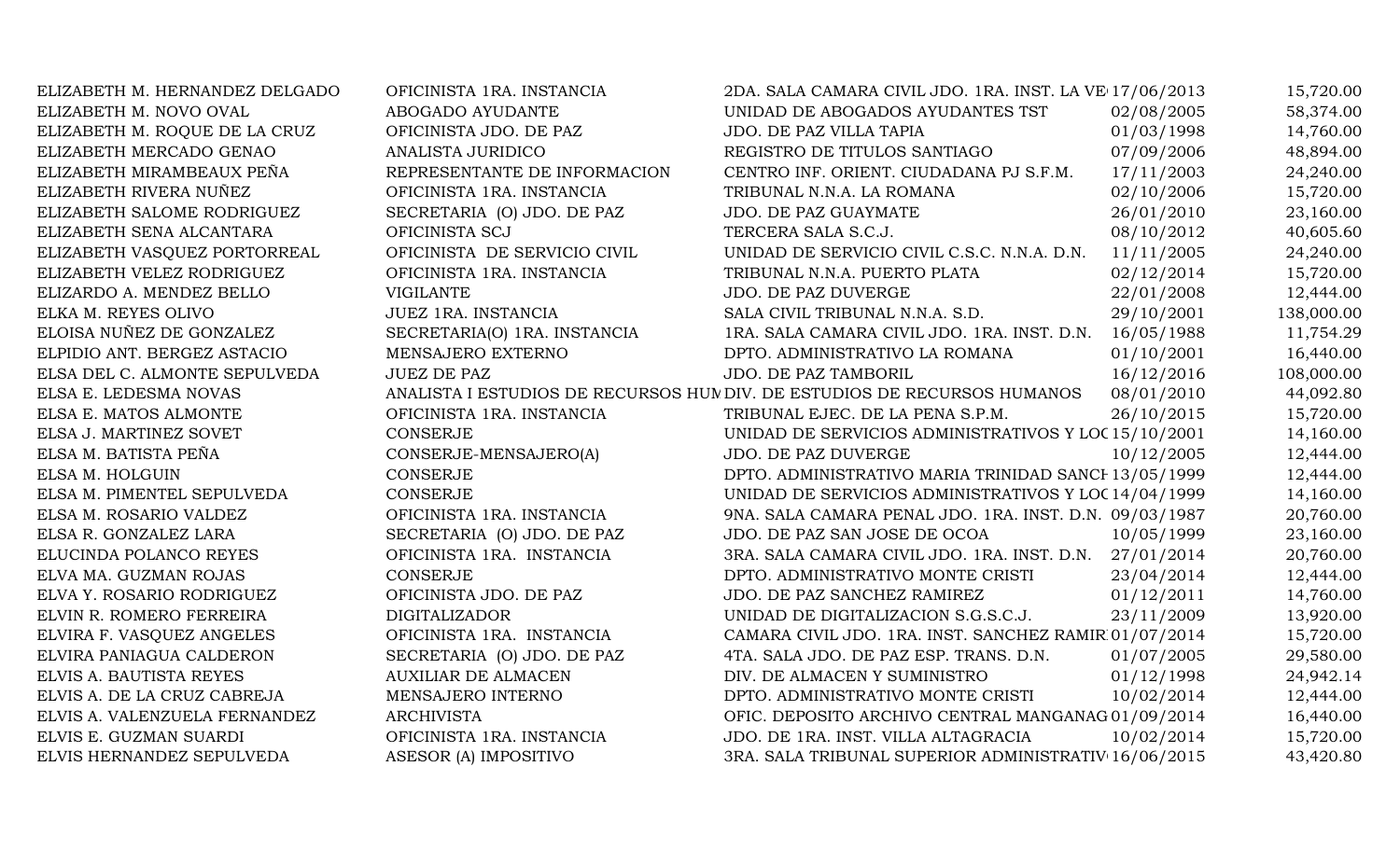| ELVIS M. FLORIAN FELIZ         | <b>OFICINISTA</b>                | UNIDAD DE AUDIENCIAS J.P. BARAHONA                                                    | 18/07/2016 | 18,780.00  |
|--------------------------------|----------------------------------|---------------------------------------------------------------------------------------|------------|------------|
| ELVIS R. CARBONELL LUNA        | <b>JUEZ DE PAZ</b>               | 2DA. SALA JDO. DE PAZ ESP. TRANS. MONSEÑOI 01/10/2014                                 |            | 108,000.00 |
| ELVIS R. PEREZ HENRIQUEZ       |                                  | ENCARGADO (A) TECNOLOGIAS REGIONAL OFIC. DE TECNOLOGIAS REGIONAL ZONA ESTE 05/10/1998 |            | 117,532.80 |
| ELY E. SANCHEZ DEL ORBE        | OFICINISTA 1RA. INSTANCIA        | CAMARA CIVIL JDO. 1RA. INST. S.C.                                                     | 13/06/2016 | 13,920.00  |
| EMANUEL MELO CASTRO            | OFICINISTA 1RA. INSTANCIA        | JDO. DE LA INSTRUCCION SAMANA                                                         | 08/03/2017 | 15,720.00  |
| EMELANIA RODRIGUEZ PEREZ       | ABOGADO AYUDANTE                 | SOPORTE A JUECES J.P. SANTIAGO                                                        | 07/03/2005 | 48,894.00  |
| EMELI MATOS DE LA CRUZ         | ANALISTA JURIDICO                | UNIDAD DE APOYO REGISTRAL J.I.                                                        | 02/04/2012 | 54,885.60  |
| EMELIZA M. EDUARDO MATEO       | OFICINISTA 1RA. INSTANCIA        | SALA CIVIL TRIBUNAL N.N.A. LA VEGA                                                    | 14/04/2014 | 15,720.00  |
| EMELY A. UBIERA SOSA           | SECRETARIA (O) PRIMERA INSTANCIA | JDO. DE LA INSTRUCCION HATO MAYOR                                                     | 14/08/2009 | 38,088.00  |
| EMELY M. BRUNO ALMONTE         | <b>JUEZ DE PAZ</b>               | JDO. DE PAZ VILLA BISONO                                                              | 16/12/2016 | 108,000.00 |
| EMERALD LEBREAULT MENDEZ       | <b>OFICINISTA</b>                | UNIDAD DE AUDIENCIAS J.P. BARAHONA                                                    | 28/04/2005 | 18,780.00  |
| EMERITA A. RINCON MOJICA       | <b>JUEZ CORTE</b>                | CAMARA PENAL CORTE APEL. S.P.M.                                                       | 30/03/1987 | 186,000.00 |
| EMERSON I. QUEZADA TORRES      | AUXILIAR ADMINISTRATIVO          | UNIDAD DE SERVICIOS ADMINISTRATIVOS Y LOC 27/10/2014                                  |            | 24,240.00  |
| EMIL E. GARCIA ESMURDOC        | INSPECTOR ADMINISTRATIVO         | DIRECCION ADMINISTRATIVA                                                              | 21/08/2007 | 67,082.40  |
| EMILI ALT. DOÑE TEJEDA         | OFICINISTA 1RA. INSTANCIA        | TRIBUNAL EJEC. DE LA PENA S.C.                                                        | 20/10/2008 | 15,720.00  |
| EMILIA A. MARTE DE LOS SANTOS  | SECRETARIA (O) PRIMERA INSTANCIA | JDO. DE TRABAJO LA VEGA                                                               | 20/08/1987 | 28,860.00  |
| EMILIA VELOZ ROSARIO           | CONSERJE                         | DPTO. ADMINISTRATIVO JDOS. DE TRANS. D.N. 08/10/1996                                  |            | 12,444.00  |
| EMILKIS U. TERRERO DAJER       | JUEZ T.T.J.O.                    | 7MA. SALA TRIBUNAL DE TIERRAS J.O. D.N.                                               | 11/09/2000 | 138,000.00 |
| EMILY A. ROA SANCHEZ           | ABOGADO AYUDANTE 1RA. INST.      | 4TA. SALA CAMARA CIVIL JDO. 1RA. INST. S.D.                                           | 01/12/2014 | 43,840.80  |
| EMILY M. MANCEBO POLANCO       | ABOGADO AYUDANTE SCJ             | PRIMERA SALA S.C.J.                                                                   | 27/11/2012 | 88,100.00  |
| EMMANUEL A. LOPEZ POLANCO      | JUEZ DE PAZ ITINERANTE           | PCIA. CAMARA CIVIL JDO. 1RA. INST. S.D                                                | 03/10/2016 | 108,000.00 |
| EMMANUEL A. RODRIGUEZ MARTINEZ | ALGUACIL DE ESTRADO              | UNIDAD CITAC. NOTIF. Y COM. J.P. PUERTO PLA104/04/2016                                |            | 14,760.00  |
| EMMANUEL D. GARCIA REYNA       | ALGUACIL DE ESTRADO              | UNIDAD CITAC. NOTIF. Y COM. J.P. HERMANAS N 10/10/2005                                |            | 14,760.00  |
| EMMANUEL D. MATOS PERDOMO      | ABOGADO LITIGANTE                | DIV. LEGAL                                                                            | 26/07/2017 | 89,862.00  |
| EMMANUEL ESPINAL PERALTA       | OFICINISTA JDO. DE PAZ           | JDO. DE PAZ EL PINO                                                                   | 21/06/2017 | 12,546.00  |
| EMMANUEL OVIEDO SOTO           |                                  | ANALISTA SENIOR PROGRAMAS Y PROYEC DIRECCION DE PLANIFICACION Y PROYECTOS             | 29/09/2008 | 67,082.40  |
| EMMANUEL TAVAREZ RAMIREZ       | OFICINISTA CORTE                 | CORTE DE TRABAJO S.P.M.                                                               | 02/07/2014 | 17,640.00  |
| EMMANUEL TAVERAS GARCIA        | MENSAJERO EXTERNO                | DPTO. ADMINISTRATIVO P.J.C.N.                                                         | 06/07/2016 | 18,120.00  |
| EMMY L. MARTINEZ TEJEDA        | OFICINISTA 1RA. INSTANCIA        | JDO. DE 1RA. INST. SAN JOSE DE OCOA                                                   | 12/10/2015 | 15,720.00  |
| ENDELS F. FONTANA PERREAUX     | ABOGADO AYUDANTE                 | SOPORTE A JUECES C.S.C. N.N.A. D.N.                                                   | 02/07/2007 | 43,840.80  |
| ENDY J. TEJADA JAVIER          | <b>OFICINISTA</b>                | UNIDAD CITAC. NOTIF. Y COM. J.P. HERMANAS N 26/01/2016                                |            | 16,440.00  |
| ENEIDA DOMINGUEZ               | OFICINISTA II 1RA. INSTANCIA     | CAMARA CIVIL JDO. 1RA. INST. S.C.                                                     | 01/07/1975 | 6,141.00   |
| ENERIA RUIZ RIJO               | OFICINISTA 1RA. INSTANCIA        | CAMARA PENAL JDO. 1RA. INST. S.P.M.                                                   | 12/01/2017 | 15,720.00  |
| ENEROLISA JIMENEZ FERREIRA     | <b>OFICINISTA</b>                | UNIDAD DE AUDIENCIAS J.L. SANTIAGO                                                    | 01/09/2008 | 17,640.00  |
|                                |                                  |                                                                                       |            |            |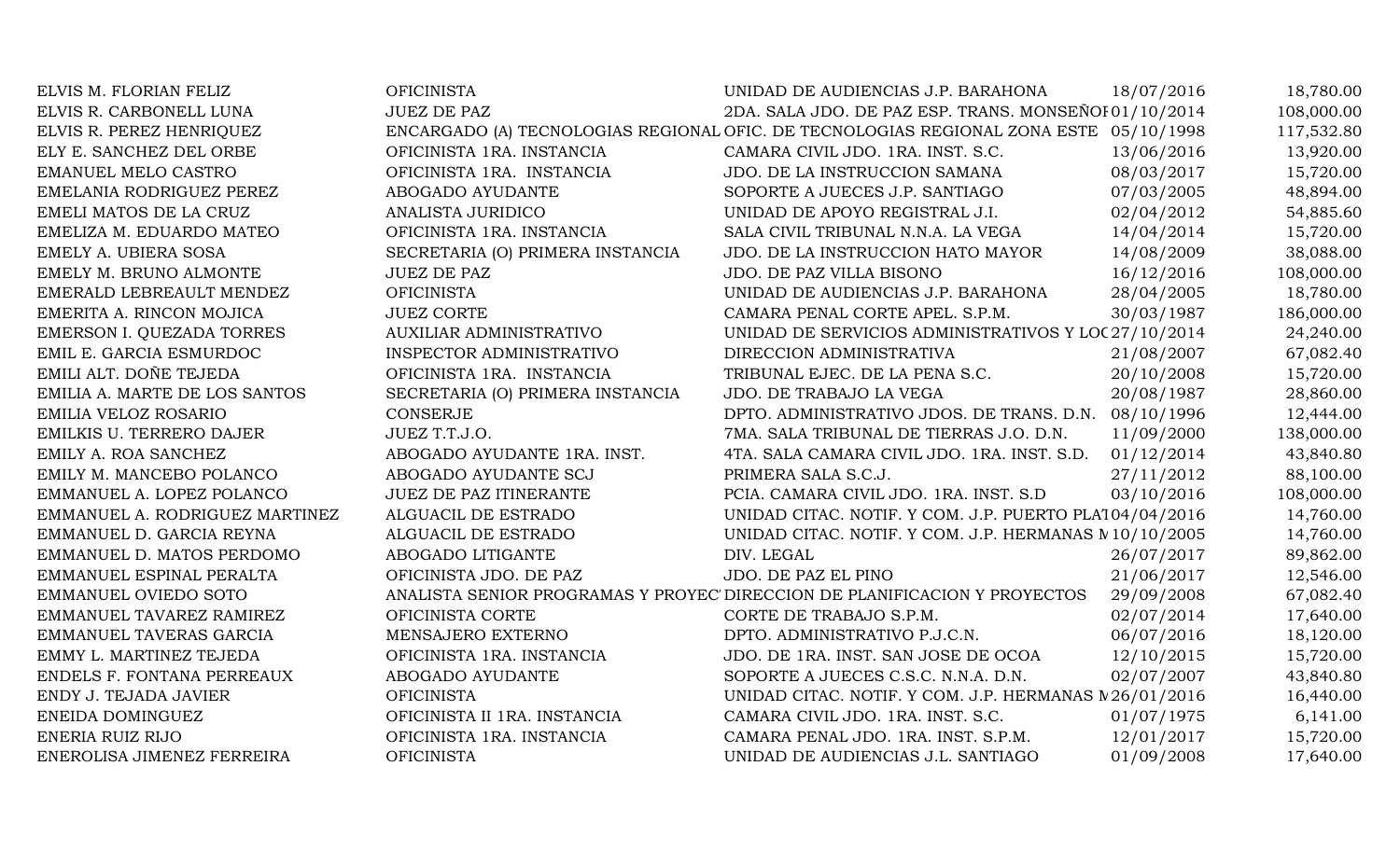| ENGEL CEDEÑO FOE                   | SECRETARIA (O) PRIMERA INSTANCIA | JDO. DE LA INSTRUCCION LA ROMANA                                                         | 16/09/2016 | 15,720.00  |
|------------------------------------|----------------------------------|------------------------------------------------------------------------------------------|------------|------------|
| ENGEL O. VASQUEZ NUÑEZ             | MENSAJERO INTERNO                | DPTO. ADMINISTRATIVO SANCHEZ RAMIREZ                                                     | 15/02/2016 | 12,444.00  |
| ENGELS J. SENA SEGURA              | ALGUACIL DE ESTRADO              | JDO. DE PAZ VILLA JARAGUA                                                                | 09/09/2013 | 13,800.00  |
| ENGELS S. REYES DIAZ               | SUPERVISOR CENTRO DE CITACIONES  | UNIDAD CITAC. NOTIF. Y COM. J.P. BARAHONA 01/03/2011                                     |            | 42,657.60  |
| ENGER CORDERO TEJEDA               | SUPERVISOR (A) DE MANTENIMIENTO  | DPTO. ADMINISTRATIVO P.J.C.N.                                                            | 02/11/2005 | 32,400.00  |
| ENIDIA A. OLIVAREZ BONIFACIO       | JUEZ 1RA. INSTANCIA              | SALA PENAL TRIBUNAL N.N.A. DUARTE                                                        | 15/10/1998 | 138,000.00 |
| ENMANUEL DE JS. NIEVES FEBLES      | OFICINISTA J.O.                  | TRIBUNAL DE TIERRAS J.O. EL SEIBO                                                        | 02/11/2015 | 15,720.00  |
| ENMANUEL R. UREÑA MCDOUGAL         | ALGUACIL DE ESTRADO              | UNIDAD CITAC. NOTIF. Y COM. J.L. SANTIAGO                                                | 17/09/2013 | 13,800.00  |
| ENNIO R. DEL ROSARIO DE LOS SANTOS | ALGUACIL DE ESTRADO              | JDO. DE PAZ PERALVILLO                                                                   | 01/04/1997 | 13,800.00  |
| ENRIQUE A. GERMAN DIAZ             | <b>ARCHIVISTA</b>                | ARCHIVO ACTIVO DEL REGISTRO DE TITULOS D. 03/02/2014                                     |            | 24,240.00  |
| ENRIQUE A. MATOS VASQUEZ           | OFICINISTA 1RA. INSTANCIA        | 1RA. SALA CAMARA CIVIL JDO. 1RA. INST. BARAI 01/05/1999                                  |            | 15,720.00  |
| ENRIQUE FRAGOSO ROSARIO            | SECRETARIA (O) JDO. DE PAZ       | JDO. DE PAZ PEDRO SANTANA                                                                | 10/03/1987 | 23,160.00  |
| ENRIQUE HENRIQUEZ PEGUERO          | <b>ANALISTA I</b>                | DIV. DE EVALUACION DEL DESEMPEÑO                                                         | 30/01/2002 | 67,082.40  |
| ENRIQUE NUÑEZ RODRIGUEZ            | <b>AGENTE DE SERVICIOS</b>       | CUSTODIA Y SERVICIO ARCHIVO PERMANENTE 01/09/2014                                        |            | 24,240.00  |
| ERCILIA REINOSO RODRIGUEZ          | OFICINISTA 1RA. INSTANCIA        | 2DA. SALA JDO. DE TRABAJO S.D.                                                           | 16/12/2013 | 20,760.00  |
| ERCIRA B. RAMIREZ ESPINOSA         |                                  | ANALISTA II RECLUTAMIENTO Y SELECCIÓ DIV. DE RECLUTAMIENTO Y SELECCION PERSON 17/09/2008 |            | 44,092.80  |
| ERIBEILIN RAMIREZ BATISTA          | <b>AGENTE DE SERVICIOS</b>       | CUSTODIA Y SERVICIO ARCHIVO PERMANENTE 05/01/2010                                        |            | 24,240.00  |
| ERIBERTO LUIS JOHNSON              | JUEZ SUST. PTE. COLEGIADO        | TRIBUNAL COL. C/P JDO. 1RA. INST. MARIA T.S. 20/03/2000                                  |            | 138,000.00 |
| ERIC B. VIDAL SANCHEZ              | <b>JUEZ CORTE</b>                | CAMARA CIVIL CORTE APEL. BARAHONA                                                        | 14/04/1998 | 186,000.00 |
| ERIC D. MORENO JIMENEZ             | OFICINISTA 1RA. INSTANCIA        | 6TA. SALA JDO. DE TRABAJO D.N.                                                           | 18/02/2013 | 20,760.00  |
| ERIC V. DE JESUS MENDOZA           | OFICINISTA CORTE                 | CAMARA PENAL CORTE APEL. S.P.M.                                                          | 01/03/1999 | 17,640.00  |
| ERICA B. RODRIGUEZ RODRIGUEZ       | ABOGADO AYUDANTE 1RA. INST.      | CAMARA CIVIL JDO. 1RA. INST. LA ALTAGRACIA 25/11/2013                                    |            | 36,000.00  |
| ERICA L. DEL ROSARIO KING          | OFICIAL DE SERVICIOS             | REGISTRO DE TITULOS SAMANA                                                               | 12/05/2010 | 34,980.00  |
| ERICK A. ARENDELL PEREZ            | OFICINISTA JDO. DE PAZ           | 2DA. SALA JDO. DE PAZ ESP. TRANS. PERAVIA                                                | 29/11/2001 | 14,760.00  |
| ERICK A. MEDINA PEGUERO            | OFICINISTA SCJ                   | SEGUNDA SALA S.C.J.                                                                      | 02/01/2008 | 25,680.00  |
| ERICK D. PAEZ NUÑEZ                | ALGUACIL DE ESTRADO              | UNIDAD CITAC. NOTIF. Y COM. J.P. SANTIAGO                                                | 01/10/2009 | 14,760.00  |
| ERICK J. PUJOLS PIMENTEL           | <b>INGENIERO SUPERVISOR</b>      | DPTO. DE INGENIERIA                                                                      | 07/05/2007 | 46,368.00  |
| ERICK ML. TEJEDA SOTO              | ENC. ALMACEN TALLER EBANISTERIA  | TALLER DE EBANISTERIA                                                                    | 26/04/1999 | 34,980.00  |
| ERIDANEA PEÑA                      | <b>CONSERJE</b>                  | DPTO. ADMINISTRATIVO PJ CORTE DE APELACIO 07/11/1996                                     |            | 14,160.00  |
| ERIDANIA ANT. REYES UCETA          | ABOGADO AYUDANTE 1RA. INST.      | JDO. DE 1RA. INST. SANTIAGO RODRIGUEZ                                                    | 08/01/2014 | 36,000.00  |
| ERIDANIA CAMPUSANO SOLANO          | ABOGADO AYUDANTE CORTE           | 2DA. SALA CAMARA CIVIL CORTE APEL. D.N.                                                  | 19/02/2007 | 58,374.00  |
| ERIDANIA FAJARDO MORENO            | OFICINISTA JDO. DE PAZ           | JDO. DE PAZ ASUNTOS MUNIC. S.D. NORTE                                                    | 24/07/2013 | 16,440.00  |
| ERIKA DE LA C. TEJEDA              | SECRETARIA (O) JDO. DE PAZ       | JDO. DE PAZ MATANZAS                                                                     | 01/04/1999 | 23,160.00  |
| ERIKA I. UREÑA MARTINEZ            | MENSAJERO INTERNO                | DPTO. ADMINISTRATIVO MARIA TRINIDAD SANCI 06/05/2014                                     |            | 12,444.00  |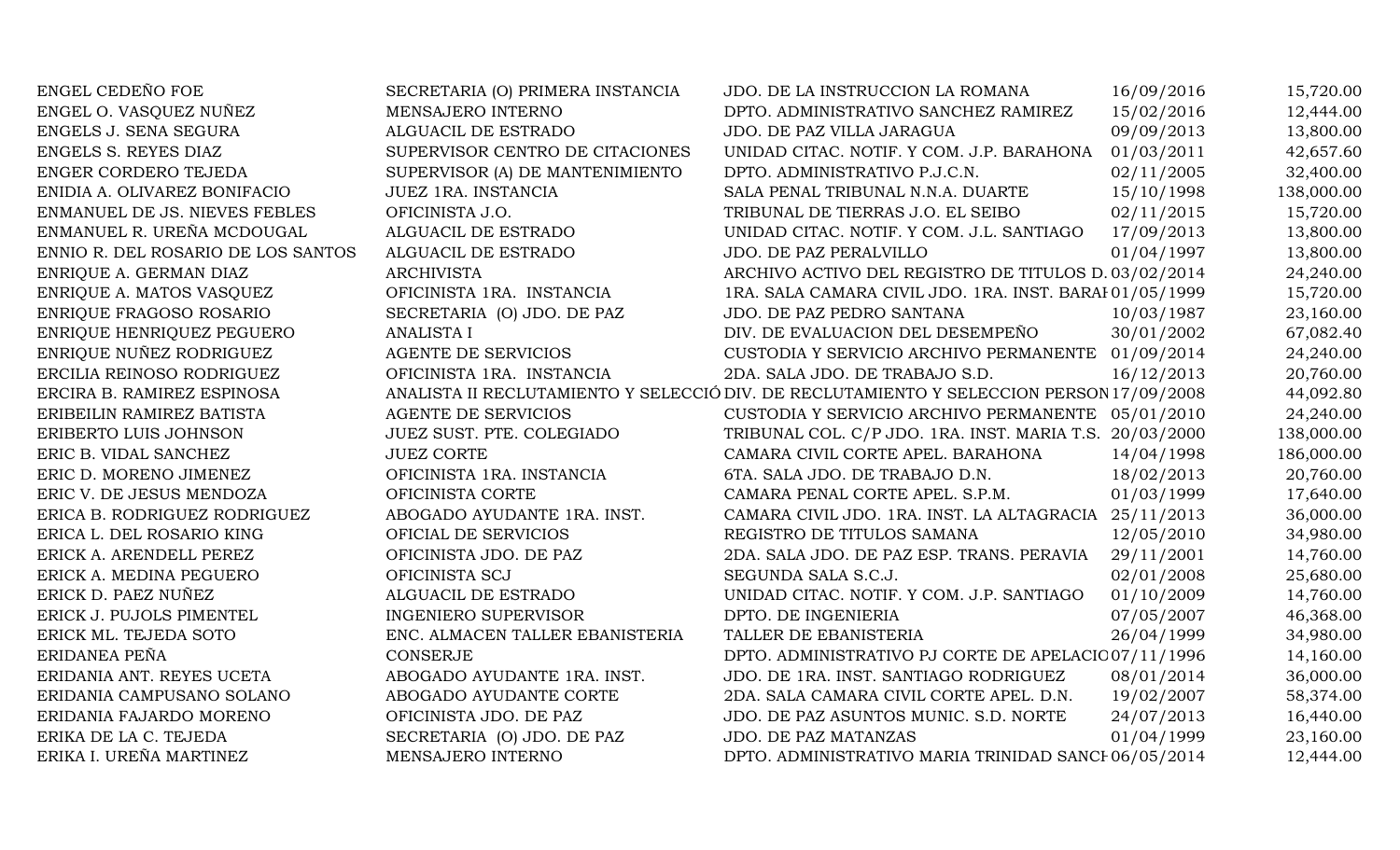| ERIKA L. ROJAS ABREU                | TECNICO REVISOR II               | UNIDAD DE REVISION, DNMC                                                                | 03/06/2013 | 58,370.40  |
|-------------------------------------|----------------------------------|-----------------------------------------------------------------------------------------|------------|------------|
| ERIKA M. ALMONTE GARCIA             | OFICINISTA J.O.                  | TRIBUNAL DE TIERRAS J.O. SANTIAGO RODRIGU 15/12/2014                                    |            | 15,720.00  |
| ERIKA MA. MEZQUITA PEREZ            | SECRETARIA (O) JDO. DE PAZ       | JDO. DE PAZ PEDRO GARCIA                                                                | 06/02/2017 | 23,160.00  |
| ERIKA P. JAQUEZ SANCHEZ             | AUXILIAR DE RECEPCION Y DESPACHO | UNIDAD DE PROCESOS COMUNES J.I.                                                         | 08/07/2013 | 24,240.00  |
| ERIKA PEREZ PEREZ                   |                                  | ENC. COTIZACIONES Y SEG. DE COMPRAS DIV. DE COTIZACIONES Y SEGUIMIENTO COMPR 07/07/2003 |            | 69,696.00  |
| ERIKA V. BATISTA SANTOS             | ANALISTA JURIDICO                | UNIDAD DE APOYO REGISTRAL J.I.                                                          | 04/06/2001 | 54,885.60  |
| ERISON J. LUCIANO GONZALEZ          | OFICINISTA 1RA. INSTANCIA        | TRIBUNAL N.N.A. PERAVIA                                                                 | 28/01/2014 | 15,720.00  |
| ERLIN F. PIMENTEL CARRASCO          | <b>ANALISTA JURIDICO</b>         | UNIDAD DE APOYO REGISTRAL J.I.                                                          | 18/06/2013 | 54,885.60  |
| ERLYN J. DE LA ROSA LISANDRO        | <b>ARCHIVISTA</b>                | 8VA. SALA CAMARA CIVIL JDO. 1RA. INST. D.N.                                             | 12/09/2016 | 13,920.00  |
| ERME FCO. PIMENTEL ROJAS            | OPERADOR GIS II                  | UNIDAD DE CARTOGRAFIA DNMC                                                              | 15/04/2013 | 35,856.00  |
| ERMELINDA ADAMES PIÑA               | SECRETARIA (O) JDO. DE PAZ       | JDO. DE PAZ S.J.M.                                                                      | 01/03/1995 | 23,160.00  |
| ERMINIO TOLARI GUTIERREZ            | ALGUACIL DE ESTRADO              | JDO. DE PAZ JARABACOA                                                                   | 01/11/1993 | 13,800.00  |
| ERNEST D. AQUINO ROJAS              | AUXILIAR ADMINISTRATIVO          | DPTO. ADMINISTRATIVO PJ S.C.J.                                                          | 01/02/2008 | 24,240.00  |
| ERNESTO ANT. CABRAL GOMERA          | <b>JUEZ DE PAZ</b>               | JDO. DE PAZ PERAVIA                                                                     | 01/09/2012 | 108,000.00 |
| ERNESTO ANT. MATIAS ROSARIO         | ALGUACIL DE ESTRADO              | 1RA. SALA JDO. DE PAZ ESP. TRANS. LA VEGA                                               | 01/08/1995 | 13,800.00  |
| ERNESTO B. EVERTZ RODRIGUEZ         | JUEZ 1RA. INSTANCIA              | 2DA. SALA JDO. DE TRABAJO S.D.                                                          | 18/05/2004 | 138,000.00 |
| ERNESTO CASILLA REYES               | JUEZ T.T.J.O.                    | TRIBUNAL DE TIERRAS J.O. S.J.M.                                                         | 07/04/2008 | 138,000.00 |
| ERNESTO D. VARGAS GONZALEZ          | AUX. DE ENTREGA                  | DIRECCION REG. MENSURAS CAT. DPTO. NORES 17/07/2017                                     |            | 17,646.00  |
| ERNESTO DE LA CRUZ                  | MENSAJERO INTERNO                | DPTO. ADMINISTRATIVO MONTE PLATA                                                        | 26/07/1999 | 12,444.00  |
| ERNESTO R. VERAS GIL                | <b>CAMARERO II</b>               | DIV. DE RELACIONES PUBLICAS Y PROTOCOLO                                                 | 03/06/2014 | 32,220.00  |
| ERNESTO RAMIREZ MENDEZ              |                                  | JUEZ PRESIDENTE TRIBUNAL COLEGIADO TRIBUNAL COL. C/P JDO. 1RA. INST. S.J.M.             | 15/05/1998 | 138,000.00 |
| ERODIS SAMORA RODRIGUEZ             | MAYORDOMO I                      | DPTO. ADMINISTRATIVO S.D.                                                               | 11/02/2002 | 18,720.00  |
| ERWIN D. ALCANTARA CONSTANZA        | <b>ARCHIVISTA</b>                | OFIC. DE ARCHIVO JUDICIAL PJ S.J.M.                                                     | 16/04/2007 | 16,440.00  |
| ESCARLE MA. JIMENEZ ESPINO          | OFICINISTA J.O.                  | TRIBUNAL DE TIERRAS J.O. SAMANA                                                         | 24/04/2017 | 13,362.00  |
| ESCARLES F. RODRIGUEZ DOÑE          | <b>ARCHIVISTA</b>                | 2DO. JDO. DE LA INSTRUCCION S.C.                                                        | 06/02/2017 | 13,920.00  |
| ESCARLING J. TEJEDA SEVERINO        | CORRECTOR (A) DE SENTENCIAS      | PRIMERA SALA S.C.J.                                                                     | 14/07/2008 | 48,894.00  |
| ESEQUIEL PIÑA LARA                  | MENSAJERO EXTERNO                | DPTO. ADMINISTRATIVO N.N.A. D.N.                                                        | 28/01/2016 | 12,444.00  |
| ESMARLYN RODRIGUEZ JAQUEZ           | MENSAJERO (A) INTERNO            | PCIA. CAMARA CIVIL CORTE APEL. D.N.                                                     | 03/09/2012 | 12,444.00  |
| ESMERALDA BATISTA FERRERAS          | SECRETARIA(O) DE AUDIENCIAS      | UNIDAD DE APOYO SECRETARIAL TST                                                         | 12/01/2009 | 24,240.00  |
| ESMERALDA CONTRERAS NUÑEZ           | OFICINISTA 1RA. INSTANCIA        | TRIBUNAL N.N.A. MONSEÑOR NOUEL                                                          | 15/03/2017 | 15,720.00  |
| ESMERALDA ESPINOSA                  | AUX. DE RECEPCION Y ENTREGA      | REGISTRO DE TITULOS BONAO                                                               | 01/08/2011 | 24,240.00  |
| ESMERALDA M. GARCIA                 | OFICINISTA JDO. DE PAZ           | JDO. DE PAZ HERMANAS MIRABAL                                                            | 06/10/2008 | 14,760.00  |
| ESMERALDA MERCEDES SANTOS           | ABOGADO AYUDANTE                 | UNIDAD ASISTENCIA A JUECES C.S.S. A.F. SANTI 19/04/2006                                 |            | 38,088.00  |
| ESMILDA E. DE LOS SANTOS DE SANTANA | OFICINISTA 1RA. INSTANCIA        | 4TA. SALA CAMARA CIVIL JDO. 1RA. INST. D.N.                                             | 20/06/2017 | 17,646.00  |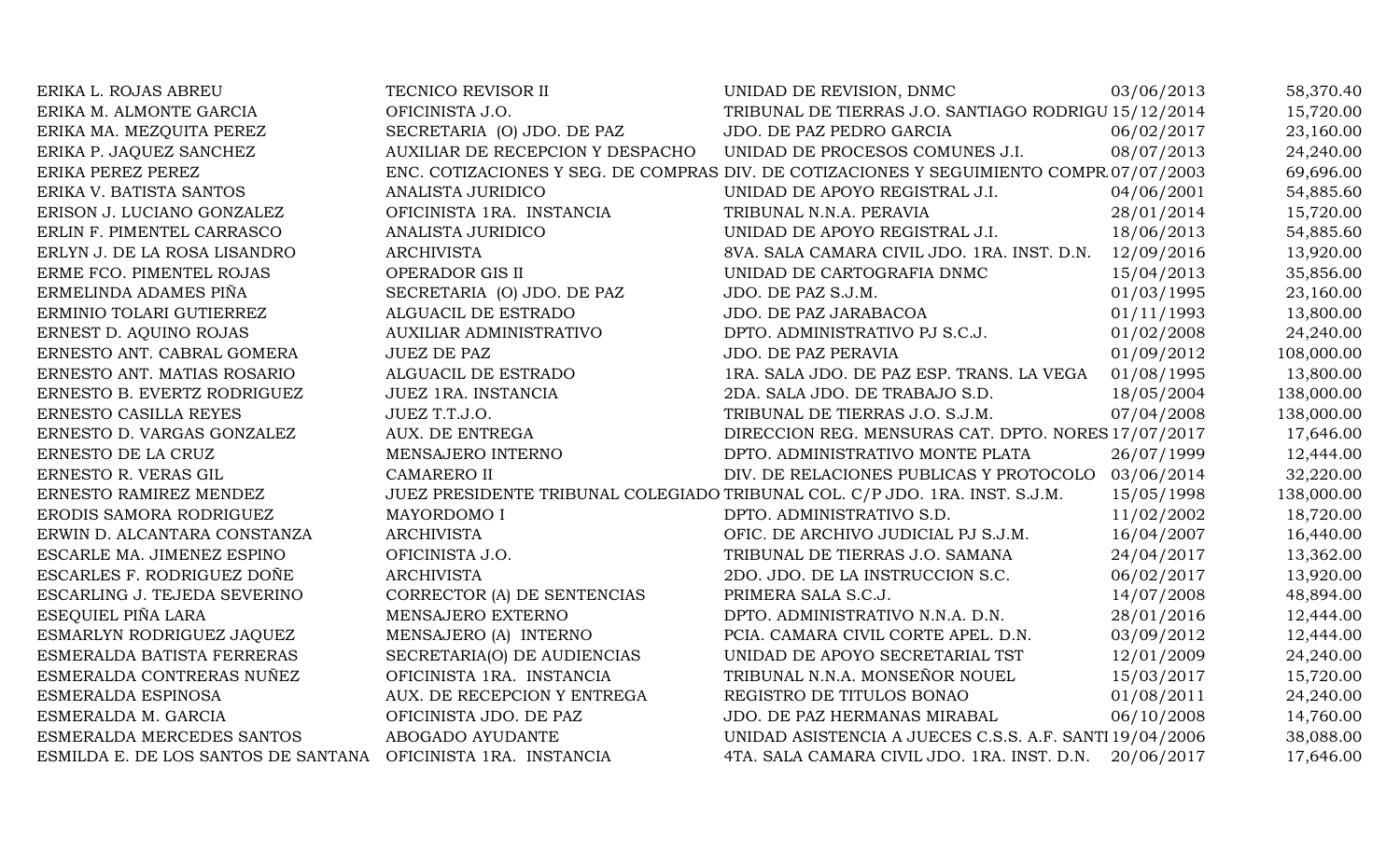| ESMIN GUERRERO SOTO             | MENSAJERO INTERNO                | TERCERA SALA S.C.J.                                                            | 03/12/2007 | 14,760.00  |
|---------------------------------|----------------------------------|--------------------------------------------------------------------------------|------------|------------|
| ESMINDA PAUL JUAN               | OFICINISTA 1RA. INSTANCIA        | JDO. DE LA INSTRUCCION LA ALTAGRACIA                                           | 01/09/2006 | 15,720.00  |
| ESMIRNA G. MENDEZ ALVAREZ       |                                  | JUEZ PRESIDENTE TRIBUNAL COLEGIADO 1ER. TRIBUNAL COL. C/P JDO. 1RA. INST. D.N. | 02/08/1999 | 138,000.00 |
| ESMIRNA OZORIA MORALES          | SECRETARIA (O) JDO. DE PAZ       | JDO. DE PAZ LOS LLANOS                                                         | 02/06/2014 | 23,160.00  |
| ESPERANZA ADAMES LIRANZO        |                                  | ASISTENTE DE PLANIFICACION Y PROYECT DIRECCION DE PLANIFICACION Y PROYECTOS    | 02/04/2012 | 77,836.80  |
| ESPERANZA DEL C. PICHARDO PIO   | <b>OFICINISTA</b>                | UNIDAD DE APOYO SECRETARIAL TST                                                | 01/09/1997 | 38,726.50  |
| ESPERANZA JAVIER ROJAS          |                                  | ENC. ESTUDIOS DE RECURSOS HUMANOS DIV. DE ESTUDIOS DE RECURSOS HUMANOS         | 01/06/2001 | 117,532.80 |
| ESPERANZA ROMERO DE LA CRUZ     | SECRETARIA (O) PRIMERA INSTANCIA | TRIBUNAL COL. C/P JDO. 1RA. INST. S.C.                                         | 01/03/1996 | 38,088.00  |
| ESPERANZA VILLALONA CASTILLO    | ABOGADO AYUDANTE 1RA. INST.      | CAMARA CIVIL JDO. 1RA. INST. PERAVIA                                           | 01/02/1995 | 36,000.00  |
| ESTALIN G. ALCANTARA OSSER      | OFICINISTA CORTE                 | 1RA. SALA CAMARA CIVIL CORTE APEL. D.N.                                        | 09/02/2015 | 24,240.00  |
| ESTALIN MENDEZ MOREL            | ALGUACIL DE ESTRADO              | UNIDAD CITAC. NOTIF. Y COM. J.P. SANCHEZ RA 01/08/2011                         |            | 14,760.00  |
| ESTEBAN MONTAS PIRON            | MAYORDOMO III                    | DPTO. ADMINISTRATIVO ELIAS PIÑA                                                | 02/11/2006 | 13,800.00  |
| ESTEBANIA VOLQUEZ               | CONSERJE                         | DPTO. ADMINISTRATIVO PJ S.C.J.                                                 | 21/12/1998 | 14,160.00  |
| ESTEFANI L. CRUZ PICHARDO       | <b>OFICINISTA</b>                | UNIDAD SERV. A LA INSTRUCCION J.P. LA VEGA 29/05/2017                          |            | 17,646.00  |
| ESTEFANI Y. ALTAGRACIA MEJIA    | OFICINISTA JDO. DE PAZ           | 1RA. SALA JDO. DE PAZ ESP. TRANS. LA ROMAN/31/07/2017                          |            | 12,546.00  |
| ESTEFANIA RUIZ MORBAN           | OFICINISTA 1RA. INSTANCIA        | 2DO. JDO. DE LA INSTRUCCION S.C.                                               | 17/12/2012 | 15,720.00  |
| ESTEFANY M. RAMOS GARCIA        | OFICINISTA 1RA. INSTANCIA        | CAMARA CIVIL JDO. 1RA. INST. ESPAILLAT                                         | 24/03/2014 | 15,720.00  |
| ESTEISIS MONTERO TAVAREZ        | OFICINISTA 1RA. INSTANCIA        | TRIBUNAL N.N.A. LA ROMANA                                                      | 26/07/2016 | 14,760.00  |
| ESTELA ALCANTARA LORENZO        | SECRETARIA (O) PRIMERA INSTANCIA | TRIBUNAL DE TIERRAS J.O. PERAVIA                                               | 01/03/1997 | 28,860.00  |
| <b>ESTELA PEREZ</b>             | <b>CONSERJE</b>                  | DPTO. ADMINISTRATIVO AZUA                                                      | 01/05/1997 | 12,444.00  |
| ESTELA RODRIGUEZ VICTORIANO     | OFICINISTA 1RA. INSTANCIA        | JDO. DE 1RA. INST. CONSTANZA                                                   | 30/06/1995 | 15,720.00  |
| ESTELY RECIO BAUTISTA           | ALGUACIL DE ESTRADO              | TRIBUNAL N.N.A. S.J.M.                                                         | 06/03/2009 | 13,800.00  |
| ESTERBINA MENDOZA PUELLO        | SECRETARIA (O) JDO. DE PAZ       | 1RA. SALA JDO. DE PAZ ESP. TRANS. LA ROMAN/01/03/1998                          |            | 23,160.00  |
| ESTHEFANY E. HIERRO AMEZQUITA   | <b>OFICINISTA</b>                | UNIDAD SERV. ATENCION PERMANENTE J.P. ESI 27/10/2014                           |            | 16,440.00  |
| ESTHER A. CLASE CASTRO          | OFICINISTA DE SERVICIO CIVIL     | UNIDAD DE SERVICIO CIVIL C.S.C. N.N.A. D.N. 01/10/2012                         |            | 24,240.00  |
| ESTHER C. PEREZ FELIZ           | <b>CONSERJE</b>                  | DPTO. ADMINISTRATIVO BARAHONA                                                  | 12/11/2001 | 12,444.00  |
| ESTHER C. REYES ARACENA         | JUEZ 1RA. INSTANCIA              | 2DO. TRIBUNAL COL. C/P JDO. 1RA. INST. SANTI 19/10/2009                        |            | 138,000.00 |
| ESTHER CAMINERO                 | OFICINISTA 1RA. INSTANCIA        | CAMARA PENAL JDO. 1RA. INST. LA ALTAGRACIA 24/08/2015                          |            | 15,720.00  |
| ESTHER E. AGELAN CASASNOVAS     | JUEZ S.C.J.                      | SEGUNDA SALA S.C.J.                                                            | 02/12/1998 | 390,029.23 |
| ESTHER E. ROMERO LORA           | OFICINISTA SCJ                   | SEGUNDA SALA S.C.J.                                                            | 16/07/1999 | 40,605.60  |
| ESTHER M. AMOR PEÑA             | OFICINISTA I INSTRUCCION         | 1ER. JDO. DE LA INSTRUCCION D.N.                                               | 01/03/1991 | 6,141.00   |
| ESTHER N. PUNTIEL JIMENEZ       | JUEZ 1RA. INSTANCIA              | CAMARA PENAL JDO. 1RA. INST. ESPAILLAT                                         | 01/06/2010 | 138,000.00 |
| ESTHERLYN CASTILLO DE LA CRUZ   | OFICINISTA JDO. DE PAZ           | JDO. DE PAZ PIEDRA BLANCA                                                      | 01/11/2012 | 14,760.00  |
| ETANISLAO R. RODRIGUEZ FERREIRA | CONSEJERO/A                      | CONSEJO DEL PODER JUDICIAL                                                     | 16/12/1992 | 390,000.00 |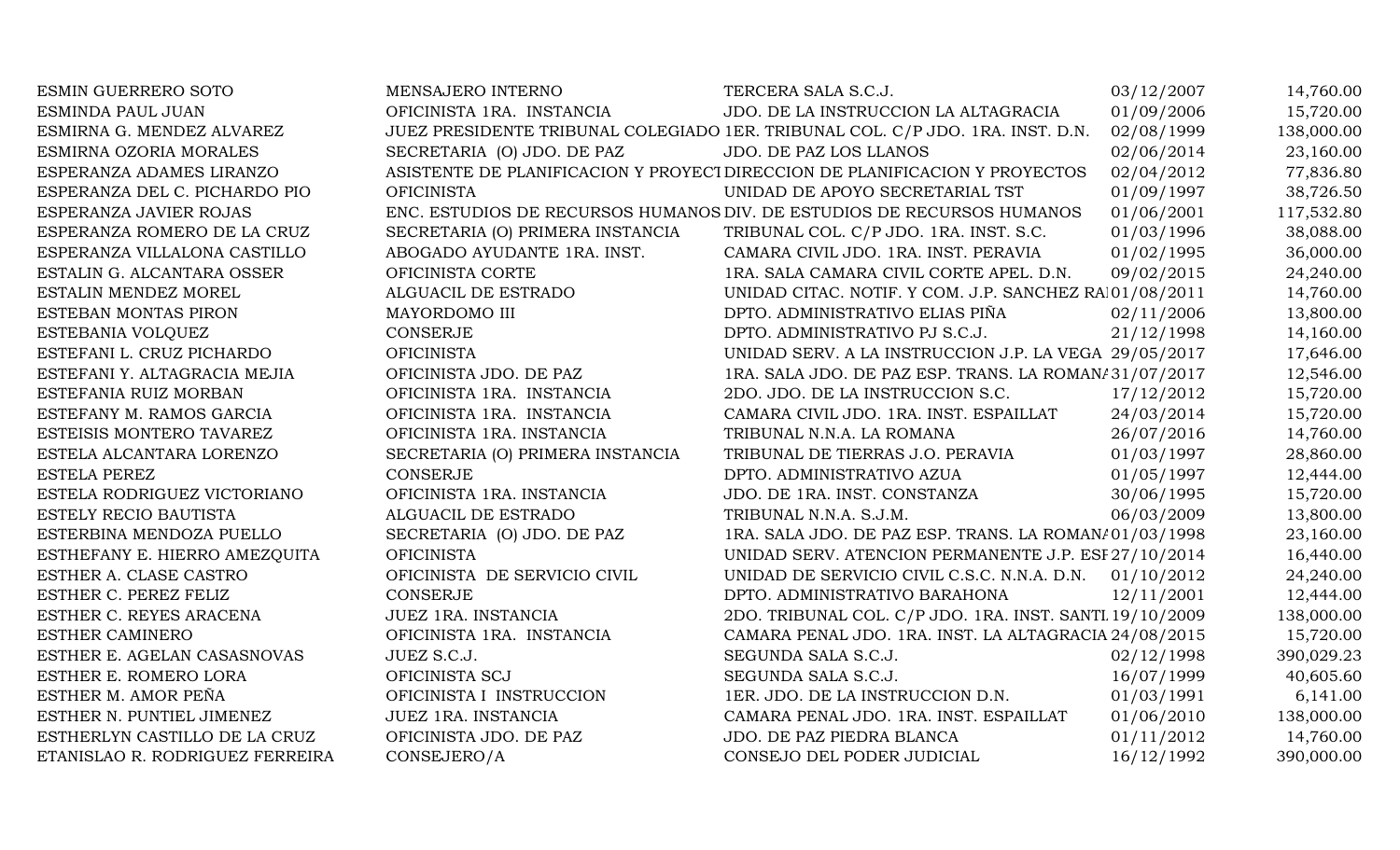| ETNABE D. MICHELI HERNANDEZ         | AUXILIAR DE EXPEDIENTES EN PROCESO UNIDAD DE PROCESOS COMUNES J.I. |                                                                                        | 22/09/2014 | 24,240.00  |
|-------------------------------------|--------------------------------------------------------------------|----------------------------------------------------------------------------------------|------------|------------|
| EUDELIA VELAZQUEZ DE LEON           | ANALISTA I CONTABILIDAD                                            | DPTO. DE CONTABILIDAD                                                                  | 01/10/2012 | 51,804.00  |
| EUDELINA SALVADOR REYES             |                                                                    | JUEZ 2DO.SUST. PTE. JDO. 1ERA. INSTAN(1ER. TRIBUNAL COL. C/P JDO. 1RA. INST. S.D.      | 02/08/1999 | 147,600.00 |
| EUDES M. ENCARNACION FELIZ          | SECRETARIA(O) JDO. PAZ                                             | JDO. DE PAZ LAS SALINAS                                                                | 26/06/1987 | 6,141.00   |
| EUDIS TRINIDAD GARCIA               | CONSERJE-MENSAJERO(A)                                              | <b>JDO. DE PAZ DUARTE</b>                                                              | 16/10/2006 | 12,444.00  |
| EUDY FELIZ ALCANTARA                | AUX. DE MANTENIMIENTO                                              | DPTO. DE MANTENIMIENTO J.I. D.N. Y ZONA SUR 02/12/2008                                 |            | 24,240.00  |
| EUDYS PEREZ FELIZ                   | ALGUACIL DE ESTRADO                                                | TRIBUNAL EJEC. DE LA PENA BARAHONA                                                     | 04/11/2009 | 14,760.00  |
| EUGENIA DEL P. POLANCO DISLA        | SECRETARIA (O) JDO. DE PAZ                                         | JDO. DE PAZ LICEY AL MEDIO                                                             | 25/08/2008 | 23,160.00  |
| EUGENIA E. ALVAREZ RODRIGUEZ        | <b>JUEZ DE PAZ</b>                                                 | JDO. DE PAZ ASUNTOS MUNIC. SANTIAGO                                                    | 09/02/2015 | 108,000.00 |
| EUGENIA L. MONTAÑO GUZMAN           | SECRETARIA (O) JDO. DE PAZ                                         | JDO. DE PAZ SABANA YEGUA                                                               | 08/11/1986 | 23,160.00  |
| EUGENIA M. MATEO TAVERAS            | <b>ARCHIVISTA</b>                                                  | OFIC. DE ARCHIVO JUDICIAL PJ LA VEGA                                                   | 02/05/2008 | 18,649.80  |
| EUGENIA PEREZ SANTANA               | <b>JUEZ DE PAZ</b>                                                 | <b>JDO. DE PAZ POSTRER RIO</b>                                                         | 01/06/1993 | 10,939.42  |
| EUGENIO C. DE LA CRUZ               | ALGUACIL DE ESTRADO                                                | JDO. DE PAZ YAMASA                                                                     | 24/07/2013 | 13,800.00  |
| EUGENIO DE JESUS ZAPATA             | ALGUACIL DE ESTRADO                                                | 2DO. TRIBUNAL COL. C/P JDO. 1RA. INST. D.N.                                            | 06/02/2017 | 15,960.00  |
| EUGENIO DE LA ROSA SANTANA          | ANALISTA JURIDICO                                                  | UNIDAD DE APOYO REGISTRAL J.I.                                                         | 24/03/2008 | 54,885.60  |
| EUGENIO I. DE LA ROSA DE LOS SANTOS | ALGUACIL DE ESTRADO                                                | SALA CIVIL TRIBUNAL N.N.A. S.D.                                                        | 07/06/2006 | 15,960.00  |
| EUGENIO R. RODRIGUEZ TORIBIO        | MENSAJERO INTERNO                                                  | DPTO. ADMINISTRATIVO MONTE CRISTI                                                      | 23/02/2010 | 12,444.00  |
| EUGEVEL MAURICIO HERNANDEZ          | OFICINISTA 1RA. INSTANCIA                                          | 4TA. SALA CAMARA CIVIL JDO. 1RA. INST. S.D.                                            | 03/11/2009 | 20,760.00  |
| EULALIA MONTERO QUEZADA             | SECRETARIA (O) JDO. DE PAZ                                         | JDO. DE PAZ VALLEJUELO                                                                 | 20/06/1988 | 23,160.00  |
| EULALIA VASQUEZ NUÑEZ               |                                                                    | ENC. RECLUTAMIENTO Y SELECCION DE PDIV. DE RECLUTAMIENTO Y SELECCION PERSON 18/09/1997 |            | 117,532.80 |
| EUNICE A. CANAAN                    | <b>CONSERJE</b>                                                    | DPTO. ADMINISTRATIVO HERMANAS MIRABAL                                                  | 05/03/2007 | 12,444.00  |
| EUNICE A. MINAYA PEREZ              | <b>JUEZ CORTE</b>                                                  | 2DA. SALA CAMARA CIVIL CORTE APEL. D.N.                                                | 30/11/2004 | 186,000.00 |
| EUNICE B. CATANO COMAS              | AUXILIAR ADMINISTRATIVO                                            | DIV. DE GENERO Y FAMILIA                                                               | 04/10/2007 | 24,240.00  |
| EUNICE F. SANTIAGO RODRIGUEZ        | OFICINISTA 1RA. INSTANCIA                                          | 4TA. SALA CAMARA CIVIL JDO. 1RA. INST. D.N.                                            | 16/11/2015 | 20,760.00  |
| EUNICE F. SUERO LEYBA               | <b>OFICINISTA</b>                                                  | REGISTRO DE TITULOS MONTE PLATA                                                        | 26/07/1999 | 24,240.00  |
| EUNICE RODRIGUEZ THEN               | SECRETARIA (O) PRIMERA INSTANCIA                                   | 3ER. TRIBUNAL COL. C/P JDO. 1RA .INST. D.N.                                            | 01/06/1998 | 46,368.00  |
| EUNISIS VASQUEZ ACOSTA              | JUEZ PRESIDENTE SALA CORTE                                         | 2DA. SALA CAMARA CIVIL CORTE APEL. D.N.                                                | 04/09/1997 | 186,000.00 |
| EURIDISIS M. LARA PEREZ             | ABOGADO AYUDANTE CORTE                                             | 2DA. SALA CAMARA CIVIL CORTE APEL. D.N.                                                | 27/07/2010 | 43,840.80  |
| EURIPIDES A. GARCIA GARCIA          | JUEZ 1ER. SUSTITUTO CORTE                                          | CAMARA PENAL CORTE APEL. S.F.M.                                                        | 17/03/1961 | 37,180.42  |
| EURIS ANT. LOPEZ                    | PARQUEADOR                                                         | UNIDAD DE SERVICIOS ADMINISTRATIVOS Y LOC 29/04/2009                                   |            | 16,440.00  |
| EUROMAR HEYER ROSARIO               | ANALISTA II COTIZACIONES                                           | DIV. DE COTIZACIONES Y SEGUIMIENTO COMPR 07/08/2013                                    |            | 44,092.80  |
| EURY J. MARTINEZ RODRIGUEZ          | SOPORTE TECNICO                                                    | UNIDAD SOPORTE TECNICO J.I. D.N.                                                       | 02/04/2012 | 42,657.60  |
| EURY MARTINEZ GARCIA                | ANALISTA PROGRAMADOR                                               | DIV. DE MANTENIMIENTO Y ACT. DE SISTEMAS                                               | 23/06/2010 | 67,082.40  |
| EVA C. MARTINEZ CAPELLAN            | <b>REFERENCISTA</b>                                                | UNIDAD DE CONSULTA J.I. SANTIAGO                                                       | 14/10/2005 | 24,240.00  |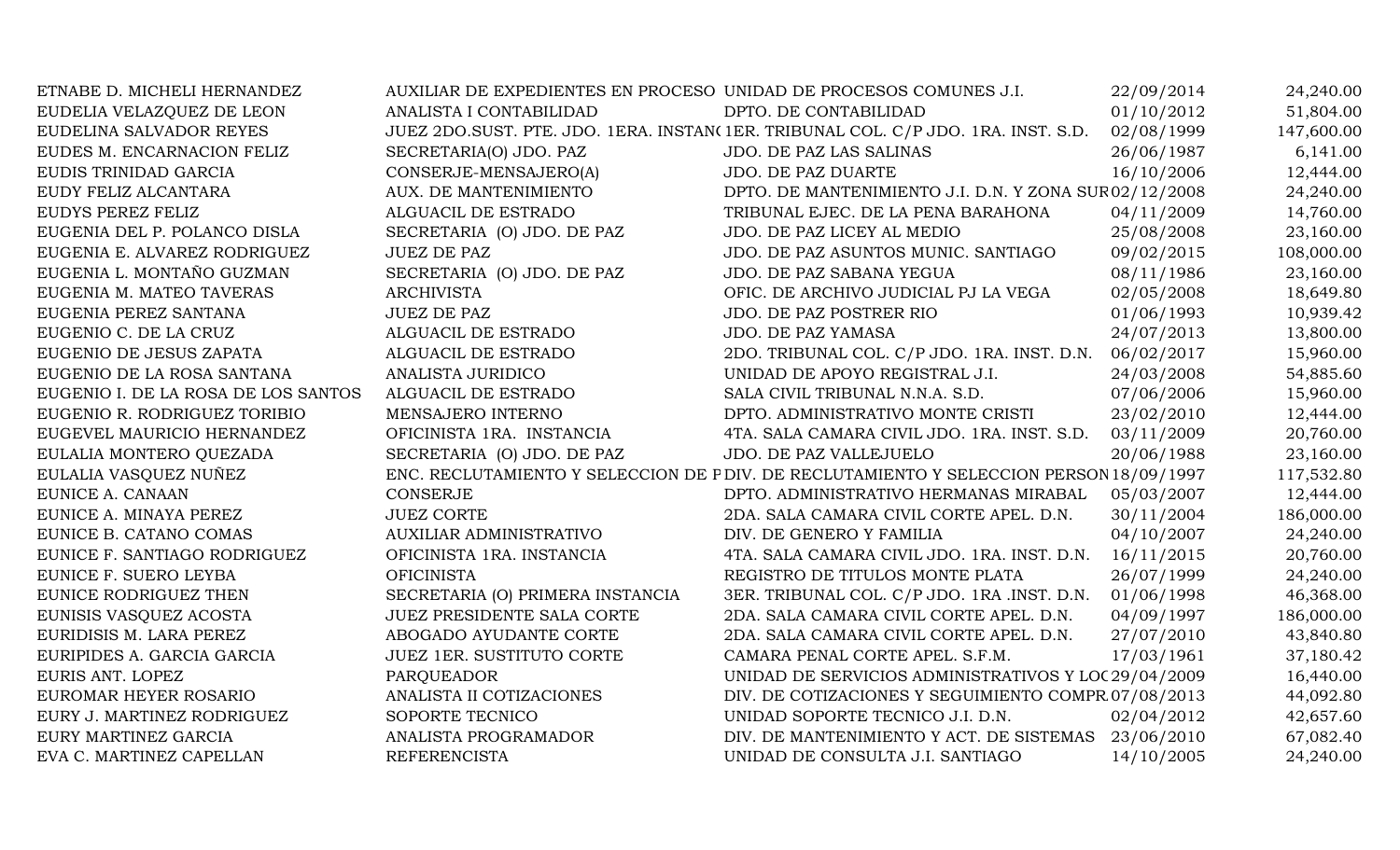| EVA L. PEREZ QUEZADA               | REGISTRADOR DE TITULOS ADSCRITO | REGISTRO DE TITULOS SANTO DOMINGO                                                        | 09/12/2004 | 117,532.80 |
|------------------------------------|---------------------------------|------------------------------------------------------------------------------------------|------------|------------|
| EVANNA M. BATISTA GARRIDO          | ANALISTA JURIDICO               | UNIDAD DE APOYO REGISTRAL J.I.                                                           | 02/04/2012 | 54,885.60  |
| EVARISTO JIMENEZ FIGUEREO          | <b>JUEZ DE PAZ</b>              | JDO. DE PAZ RESTAURACION                                                                 | 03/06/1987 | 10,939.42  |
| EVELIN ALT. GERMOSEN ROJAS         | ANALISTA JURIDICO               | UNIDAD DE APOYO REGISTRAL J.I.                                                           | 17/09/2003 | 50,820.00  |
| EVELIN M. MATEO BOITEL             | SECRETARIA (O) JDO. DE PAZ      | JDO. DE PAZ VILLA GONZALEZ                                                               | 01/10/2001 | 23,160.00  |
| EVELIN MA. ROSARIO                 | <b>CONSERJE</b>                 | DPTO. ADMINISTRATIVO MONTE CRISTI                                                        | 18/02/2013 | 12,444.00  |
| EVELIN Y. GONZALEZ SUSAÑA          | OFICINISTA 1RA. INSTANCIA       | JDO. DE LA INSTRUCCION DAJABON                                                           | 03/07/2017 | 13,362.00  |
| EVELIN Y. PIMENTEL RAMOS           | OFICINISTA 1RA. INSTANCIA       | 3ER. JDO. DE LA INSTRUCCION D.N.                                                         | 13/03/1990 | 20,760.00  |
| EVELIS D. AMADOR RODRIGUEZ         | <b>CONSERJE</b>                 | DPTO. ADMINISTRATIVO N.N.A. S.C.                                                         | 29/09/2014 | 12,444.00  |
| EVELYN E. DE LAS M. RIVERA JIMENEZ | REGISTRADOR DE TITULOS          | REGISTRO DE TITULOS PUERTO PLATA                                                         | 22/10/1998 | 126,000.00 |
| EVELYN E. DIAZ HUGHES              | ABOGADO AYUDANTE SCJ            | TERCERA SALA S.C.J.                                                                      | 08/08/2000 | 105,720.00 |
| EVELYN E. RODRIGUEZ GARCIA         | <b>OFICINISTA</b>               | UNIDAD DE APOYO SECRETARIAL TST                                                          | 24/10/2005 | 24,240.00  |
| EVELYN G. MARIÑEZ REYNOSO          | OFICINISTA 1RA. INSTANCIA       | 1ER. JDO. DE LA INSTRUCCION D.N.                                                         | 01/02/2006 | 20,760.00  |
| EVELYN O. VALDEZ YSABEL            | SECRETARIA(O) CORTE             | 3RA. SALA CAMARA PENAL CORTE APEL. D.N.                                                  | 17/02/1999 | 42,657.60  |
| EVELYN RODRIGUEZ                   | JUEZ DE PAZ ITINERANTE          | OFIC. JUEZ COORD. JDO. DE LA INSTRUCCION L01/11/2011                                     |            | 108,000.00 |
| EVELYN RODRIGUEZ PERALTA           | OFICINISTA 1RA. INSTANCIA       | SALA CIVIL TRIBUNAL N.N.A. S.D.                                                          | 17/06/2013 | 20,760.00  |
| EVELYN SOLANO MUÑOZ                | <b>ARCHIVISTA</b>               | ARCHIVO ACTIVO DEL REGISTRO DE TITULOS D. 21/02/2007                                     |            | 24,240.00  |
| EVELYN TATE CARABALLO              | OFICINISTA ATENCION USUARIO     | UNIDAD RECEP.Y ATENCION USUARIO C.S.S. J.C 23/04/2013                                    |            | 20,760.00  |
| EVELYN V. MARTINEZ TRINIDAD        | AUXILIAR DE TASA POR SERVICIO   | GERENCIA FINANCIERA J.I.                                                                 | 23/09/2013 | 24,240.00  |
| EVELYN VALDEZ MARTINEZ             | JUEZ PRESIDENTE 1RA. INSTANCIA  | PCIA. CAMARA CIVIL JDO. 1RA. INST. S.D                                                   | 09/08/1999 | 154,800.00 |
| EVIANI M. CABRERA DE LOS SANTOS    | ANALISTA II ACTIVO FIJO         | DIV. DE ACTIVOS FIJOS                                                                    | 21/07/2014 | 24,360.00  |
| EVIBERLY MONTERO MONTERO           | CONSERJE-MENSAJERO(A)           | JDO. DE PAZ JUAN SANTIAGO                                                                | 02/06/2014 | 12,444.00  |
| EVILA ALT. TINEO NINA              | SECRETARIA (O) JDO. DE PAZ      | JDO. DE PAZ DE LA 1RA. CIRC. S.D. ESTE                                                   | 01/11/1996 | 29,580.00  |
| EVIN J. FELIZ ESPINOSA             | <b>ENSAMBLADOR</b>              | DPTO. ADMINISTRATIVO PJ S.C.J.                                                           | 23/01/2006 | 24,960.00  |
| EXPEDITO PERALTA REYES             |                                 | ENCARGADO(A) OFICINA ADMINISTRATIVA DPTO. ADMINISTRATIVO MARIA TRINIDAD SANCI 25/08/1997 |            | 67,405.20  |
| EYLENNE C. RAMIREZ POLANCO         | SECRETARIA (O) DE DIRECCION     | CENTRO DOCUMENTACION E INFORM. JUD. DOI 22/06/2009                                       |            | 48,894.00  |
| EZEQUIEL PEÑA TORIBIO              | ALGUACIL DE ESTRADO             | JDO. DE PAZ VILLA BISONO                                                                 | 20/12/2012 | 13,800.00  |
| <b>FABIO CORREA</b>                | ALGUACIL DE ESTRADO             | 7MA. SALA CAMARA CIVIL JDO. 1RA. INST. D.N. 01/08/2002                                   |            | 14,760.00  |
| FABIO GUERRERO BAUTISTA            | JUEZ PRESIDENTE CORTE           | TRIBUNAL SUPERIOR DE TIERRAS DPTO. NORTE 22/10/1998                                      |            | 218,640.00 |
| FAHOLA ALT. CARRASCO PICHARDO      | <b>OFICINISTA</b>               | SECRETARIA GENERAL TRIBUNAL SUPERIOR AD 15/11/2012                                       |            | 24,240.00  |
| FANIELIZ JIMENEZ JAVIER            | OFICINISTA 1RA. INSTANCIA       | 1ER. TRIBUNAL COL. C/P JDO. 1RA. INST. D.N. 01/05/2014                                   |            | 20,760.00  |
| FANNY ALMANZAR ALMANZAR            | ABOGADO AYUDANTE 1RA. INST.     | 6TO. JDO. DE LA INSTRUCCION D.N.                                                         | 01/11/2001 | 43,840.80  |
| FANNY AQUINO SANCHEZ               | OFICINISTA JDO. DE PAZ          | JDO. DE PAZ MONSEÑOR NOUEL                                                               | 16/03/2005 | 14,760.00  |
| FANNY C. DE LOS SANTOS DE OLEO     | OFICINISTA 1RA. INSTANCIA       | 2DA. SALA CAMARA PENAL JDO. 1RA. INST. D.N. 23/03/2004                                   |            | 21,099.29  |
|                                    |                                 |                                                                                          |            |            |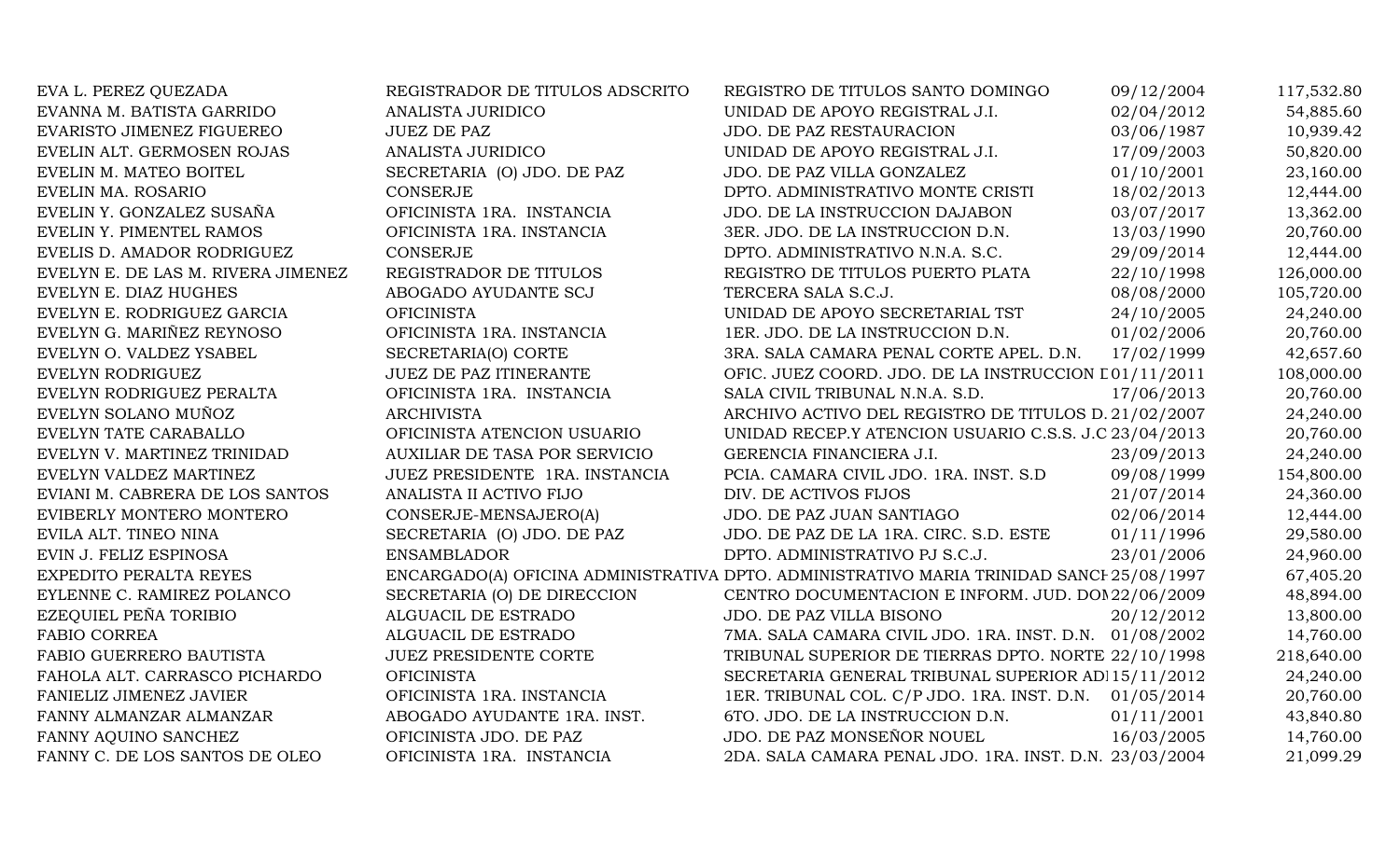| FANNY J. LOPEZ PIMENTEL          | JUEZ T.T.J.O.                    | TRIBUNAL DE TIERRAS J.O. MONSEÑOR NOUEL 06/09/2000                                      |            | 138,000.00 |
|----------------------------------|----------------------------------|-----------------------------------------------------------------------------------------|------------|------------|
| FANNY J. SALDIVAR FRIAS          | <b>OFICINISTA</b>                | UNIDAD SERV. MERO TRAMITE J.P. SANCHEZ RA04/04/2016                                     |            | 16,440.00  |
| FANNY MARTICH BAEZ               | JUEZ DE PAZ ITINERANTE           | PCIA. CAMARA CIVIL JDO. 1RA. INST. D.N.                                                 | 03/11/2006 | 108,000.00 |
| FANNY R. MEDINA RODRIGUEZ        |                                  | ENCARGADO(A) OFICINA ADMINISTRATIVA DPTO. ADMINISTRATIVO CORTE DE TRABAJO D.101/04/1998 |            | 116,150.00 |
| FARIDA ALT. ABUD PEÑA            | JUEZ 1RA. INSTANCIA              | SALA CIVIL TRIBUNAL N.N.A. S.P.M.                                                       | 01/09/2011 | 138,000.00 |
| FARINA L. PEREZ JIMENEZ          | SUPERVISOR DE ARCHIVO            | OFIC. DE ARCHIVO JUDICIAL PJ S.D.                                                       | 08/08/2008 | 29,580.00  |
| FARY D. PICHARDO DE LA CRUZ      | SECRETARIA DE JUEZ CORTE         | TRIBUNAL SUPERIOR DE TIERRAS DPTO. NORES 02/03/2006                                     |            | 23,640.00  |
| FATIMA A. GUERRERO LORENZO       | ABOGADO AYUDANTE 1RA. INST.      | 4TO. TRIBUNAL COL. C/P JDO. 1RA. INST. D.N.                                             | 01/08/1998 | 43,840.80  |
| FATIMA A. MONEGRO CRISPIN        | SECRETARIA (O) PRIMERA INSTANCIA | CAMARA CIVIL JDO. 1RA. INST. HATO MAYOR                                                 | 25/11/2013 | 28,860.00  |
| FATIMA CRUZ ESTRELLA             | OFICINISTA TST                   | TRIBUNAL SUPERIOR DE TIERRAS DPTO. NORTE 01/02/2016                                     |            | 17,640.00  |
| FATIMA G. RONDON PEGUERO         | ANALISTA JURIDICO                | UNIDAD DE APOYO REGISTRAL J.I.                                                          | 08/04/2013 | 20,760.00  |
| FATIMA JIMENEZ ALMONTE           |                                  | SECRETARIA (O) SERVICIO A EJECUCION I UNIDAD SERV. A EJEC. DE LA PENA J.P. S.D.         | 03/10/2006 | 77,836.80  |
| FATIMA L. VALDEZ ROMAN           | <b>OFICINISTA</b>                | 2DO. JDO. DE LA INSTRUCCION D.N.                                                        | 01/02/2011 | 20,760.00  |
| FATIMA S. VELOZ SUAREZ           | <b>JUEZ DE PAZ ITINERANTE</b>    | PCIA. JDO. DE TRABAJO S.D.                                                              | 03/10/2016 | 108,000.00 |
| FATIMA SANCHEZ SANTANA           | AUXILIAR ADMINISTRATIVO          | CENTRO DE INFORMACION JUDICIAL P.J.C.N.                                                 | 29/11/1993 | 20,760.00  |
| FATIMA VALDEZ ALCANTARA          | OFICINISTA JDO. DE PAZ           | 1RA. SALA JDO. DE PAZ ESP. TRANS. S.J.M.                                                | 01/10/1993 | 14,760.00  |
| FATIMA Y. DE LA ROSA ROJAS       | OFICINISTA JDO. DE PAZ           | JDO. DE PAZ MARIA TRINIDAD SANCHEZ                                                      | 27/07/2016 | 14,760.00  |
| FATIMA Z. ISA ISA                | SECRETARIA (O) JDO. DE PAZ       | 1RA. SALA JDO. DE PAZ ESP. TRANS. PERAVIA                                               | 03/04/1996 | 23,969.93  |
| FAUSTA C. PEÑA REGALADO          | ABOGADO AYUDANTE 1RA. INST.      | 2DA. SALA CAMARA CIVIL JDO. 1RA. INST. SANTI 08/04/1996                                 |            | 36,000.00  |
| FAUSTA R. TORRES PEREZ           | <b>OFICINISTA</b>                | UNIDAD SERV. MERO TRAMITE J.P. S.D. OESTE 19/06/2017                                    |            | 17,646.00  |
| FAUSTINA GUERRERO SANCHEZ        | <b>CONSERJE</b>                  | DPTO. ADMINISTRATIVO S.P.M.                                                             | 01/06/1998 | 12,444.00  |
| FAUSTO A. DEL ORBE PEREZ         | ALGUACIL DE ESTRADO              | 1RA. SALA JDO. DE TRABAJO D.N.                                                          | 13/03/1995 | 14,760.00  |
| FAUSTO DE LEON MIGUEL            | ALGUACIL DE ESTRADO              | CAMARA CIVIL JDO. 1RA. INST. SAMANA                                                     | 09/05/2006 | 13,800.00  |
| FAUSTO R. BRUNO REYES            | ALGUACIL DE ESTRADO              | JDO. DE TRABAJO LA ALTAGRACIA                                                           | 06/09/2006 | 13,800.00  |
| FE M. GOMEZ BRITO                | MAYORDOMO III                    | JDO. DE LA INSTRUCCION VILLA ALTAGRACIA                                                 | 10/04/2006 | 13,800.00  |
| FEDERICO A. VARGAS BRENS         | SOPORTE TECNICO II               | DIV. DE SOPORTE TECNICO                                                                 | 06/11/2007 | 34,980.00  |
| FEDERICO ANT. PEÑA MINAYA        | SUPERVISOR CENTRO DE CITACIONES  | UNIDAD DE CITACIONES Y NOTIFICACIONES S.G 10/05/2004                                    |            | 40,605.60  |
| FEDERICO E. FERNANDEZ DE LA CRUZ | <b>JUEZ 1ER. SUSTITUTO CORTE</b> | 1RA. SALA CORTE DE TRABAJO D.N.                                                         | 25/11/1998 | 205,800.00 |
| FEDERICO MARTE ROSA              | ENC. INFRAESTRUCTURA TECNOLOGICA | DIV. DE INFRAESTRUCTURA TECNOLOGICA                                                     | 15/02/2005 | 117,532.80 |
| FELICIA A. RAMOS RIVERA          | SECRETARIA (O) PRIMERA INSTANCIA | JDO. DE TRABAJO ESPAILLAT                                                               | 16/11/1993 | 28,860.00  |
| FELICIA BALLEJO                  | <b>AUXILIAR ADMINISTRATIVO</b>   | DIRECCION REG. MENSURAS CAT. DPTO. CENTR 01/01/1988                                     |            | 27,979.92  |
| FELICIA CUEVAS CARVAJAL          | OFICINISTA II JDO. PAZ           | JDO. DE PAZ POSTRER RIO                                                                 | 03/04/1987 | 6,141.00   |
| FELICIA M. DOMINGUEZ ZAPATA      | OFICINISTA 1RA. INSTANCIA        | JDO. DE 1RA. INST. SANTIAGO RODRIGUEZ                                                   | 18/10/1990 | 15,720.00  |
| FELICIA NUÑEZ DE JESUS           | <b>JUEZ DE PAZ</b>               | JDO. DE PAZ VILLA TAPIA                                                                 | 22/06/2006 | 108,000.00 |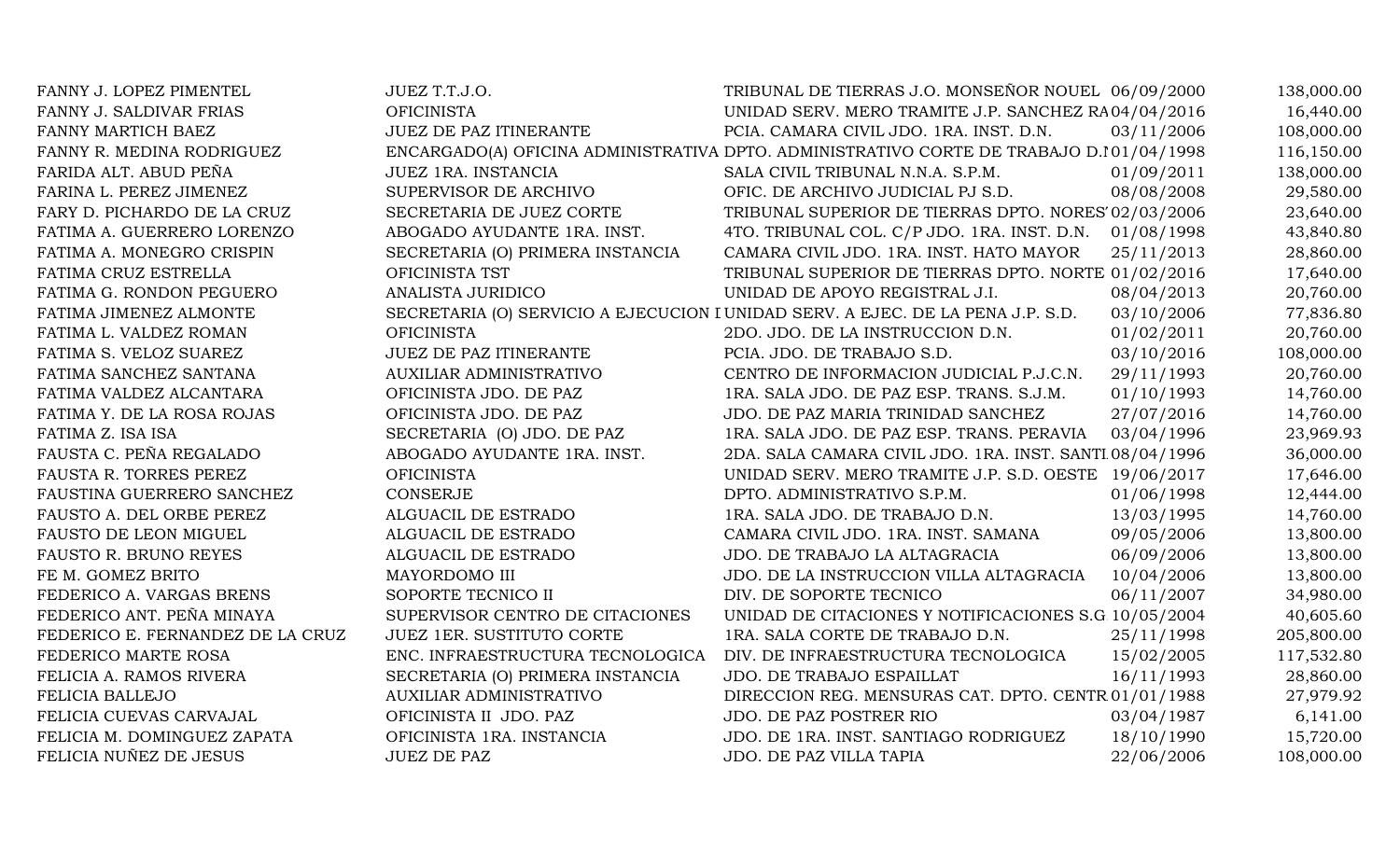| FELICIA ORTIZ                  | <b>CONSERJE</b>                                                    | TALLER DE EBANISTERIA                                                                       | 01/03/1997 | 14,160.00  |
|--------------------------------|--------------------------------------------------------------------|---------------------------------------------------------------------------------------------|------------|------------|
| FELICIA SANTANA GARCIA         |                                                                    | SECRETARIA (O) SERVICIO A LA INSTRUCC UNIDAD SERV. A LA INSTRUCCION J.P. PUERTO 127/06/2005 |            | 42,657.60  |
| FELICINDA CONSTANZO GONZALEZ   | CONSERJE-MENSAJERO(A)                                              | TRIBUNAL N.N.A. LA ALTAGRACIA                                                               | 27/10/1986 | 12,444.00  |
| FELICITA ANT. MEJIA GARCIA     | OFICINISTA CORTE                                                   | CAMARA CIVIL CORTE APEL. SANTIAGO                                                           | 13/09/2001 | 17,640.00  |
| FELICITA PEREZ VICTORIANO      | <b>JUEZ CORTE</b>                                                  | CORTE DE TRABAJO SANTIAGO                                                                   | 26/11/1998 | 186,000.00 |
| FELIPE B. MONTAS SUAZO         | ENCARGADO(A) DPTO. DE INFRAESTRUCTUDPTO. DE INFRAESTRUCTURA FISICA |                                                                                             | 01/06/1998 | 133,056.00 |
| FELIPE DE JS. MOLINA ABREU     | <b>JUEZ CORTE</b>                                                  | 1RA. SALA CAMARA PENAL CORTE APEL. S.D.                                                     | 01/02/2001 | 186,000.00 |
| FELIX A. MATOS ALMONTE         | OFICINISTA JDO. DE PAZ                                             | JDO. DE PAZ S.P.M.                                                                          | 06/03/2017 | 14,760.00  |
| FELIX ANT. BRITO CASTILLO      | SUPERVISOR DE ARCHIVO                                              | OFIC. DEPOSITO ARCHIVO CENTRAL MANGANAG 13/09/1999                                          |            | 29,640.65  |
| FELIX B. DE LEON RAMIREZ       | <b>REFERENCISTA</b>                                                | ARCHIVO ACTIVO J.I. S.C.                                                                    | 12/05/2009 | 24,240.00  |
| FELIX C. LORA                  | <b>VIGILANTE</b>                                                   | DPTO. ADMINISTRATIVO JDOS. DE TRABAJO                                                       | 01/09/2000 | 13,800.00  |
| FELIX CONTRERAS BELTRE         | MENSAJERO EXTERNO                                                  | DPTO. ADMINISTRATIVO MONTE CRISTI                                                           | 30/11/2009 | 16,440.00  |
| FELIX E. ABREU CAMBERO         | ALGUACIL DE ESTRADO                                                | JDO. DE LA INSTRUCCION MONTE CRISTI                                                         | 03/04/2014 | 14,760.00  |
| FELIX F. ESTEVEZ SAINT HILAIRE | JUEZ 1RA. INSTANCIA                                                | <b>JDO. DE TRABAJO VALVERDE</b>                                                             | 14/10/2002 | 138,000.00 |
| FELIX G. VALENCIA HENRY        | OFICINISTA 1RA. INSTANCIA                                          | 4TA. SALA CAMARA CIVIL JDO. 1RA. INST. S.D.                                                 | 01/12/2014 | 20,760.00  |
| FELIX I. CUELLO HEREDIA        | <b>OFICINISTA</b>                                                  | UNIDAD DE AUDIENCIAS J.P. S.D.                                                              | 17/12/2012 | 24,240.00  |
| FELIX J. BERIGUETE             | SECRETARIA (O) JDO. DE PAZ                                         | JDO. DE PAZ LAS YAYAS                                                                       | 01/03/1992 | 23,160.00  |
| FELIX J. RIVERA AQUINO         | OFICINISTA SCJ                                                     | PRIMERA SALA S.C.J.                                                                         | 12/05/2011 | 40,605.60  |
| FELIX L. SILVESTRE RONDON      | OFICINISTA 1RA. INSTANCIA                                          | SALA PENAL TRIBUNAL N.N.A. S.P.M.                                                           | 01/12/2014 | 15,720.00  |
| FELIX M. HENRIQUEZ HENRIQUEZ   | ALGUACIL DE ESTRADO                                                | JDO. DE PAZ DUARTE                                                                          | 01/09/1993 | 13,800.00  |
| FELIX M. NUÑEZ QUEZADA         | <b>OFICINISTA</b>                                                  | UNIDAD CITAC. NOTIF. Y COM. J.P. SANTIAGO                                                   | 18/03/2014 | 22,920.00  |
| FELIX M. PEGUERO               | ALGUACIL DE ESTRADO                                                | CENTRO DE CITACIONES S.P.M.                                                                 | 18/10/1999 | 14,760.00  |
| FELIX M. REYES VALDEZ          | <b>JUEZ CORTE</b>                                                  | 2DA. SALA CORTE DE TRABAJO D.N.                                                             | 04/02/1999 | 186,000.00 |
| FELIX MA. MATOS ACEVEDO        | JUEZ 1ER. SUSTITUTO CORTE                                          | CAMARA CIVIL CORTE APEL. S.D.                                                               | 06/07/1982 | 205,800.00 |
| FELIX ML. BAUTISTA CUEVAS      | <b>DELINEANTE</b>                                                  | DPTO. DE INGENIERIA                                                                         | 17/08/2005 | 30,120.00  |
| FELIX ML. REYES VASQUEZ        | <b>JUEZ DE PAZ</b>                                                 | JDO. DE PAZ FANTINO                                                                         | 17/09/2012 | 108,000.00 |
| FELIX R. CASTAÑO GARCIA        | <b>ARCHIVISTA</b>                                                  | OFIC. DE ARCHIVO JUDICIAL PJ LA VEGA                                                        | 13/10/2008 | 16,440.00  |
| FELIX R. CRUZ DURAN            | ALGUACIL DE ESTRADO                                                | 2DA. SALA JDO. DE PAZ ESP. TRANS. ESPAILLAT 12/02/1998                                      |            | 13,800.00  |
| FELIX R. CUEVAS RUFINO         | OFICINISTA MEC. II                                                 | DIRECCION GENERAL MENSURAS CATASTRALES 16/01/1967                                           |            | 1,023.50   |
| FELIX R. GARCIA TINEO          | <b>OFICINISTA</b>                                                  | UNIDAD DE AUDIENCIAS J.P. SANTIAGO                                                          | 14/04/2014 | 22,920.00  |
| FELIX R. MATOS                 | ALGUACIL DE ESTRADO                                                | 5TA. SALA JDO. DE PAZ ESP. TRANS. D.N.                                                      | 02/10/2000 | 14,760.00  |
| FELIX R. RODRIGUEZ VASQUEZ     | ALGUACIL DE ESTRADO                                                | UNIDAD CITAC. NOTIF. Y COM. J.P. SANTIAGO                                                   | 27/10/1986 | 14,760.00  |
| FELIX V. LAJARA SOTO           | OFICINISTA 1RA. INSTANCIA                                          | 5TA. SALA CAMARA CIVIL JDO. 1ERA. INST. S.D. 15/03/2010                                     |            | 20,760.00  |
| FELIX VALENCIA                 | <b>JUEZ 2DO. SUSTITUTO CORTE</b>                                   | CAMARA CIVIL CORTE APEL. S.D.                                                               | 29/12/1998 | 199,464.00 |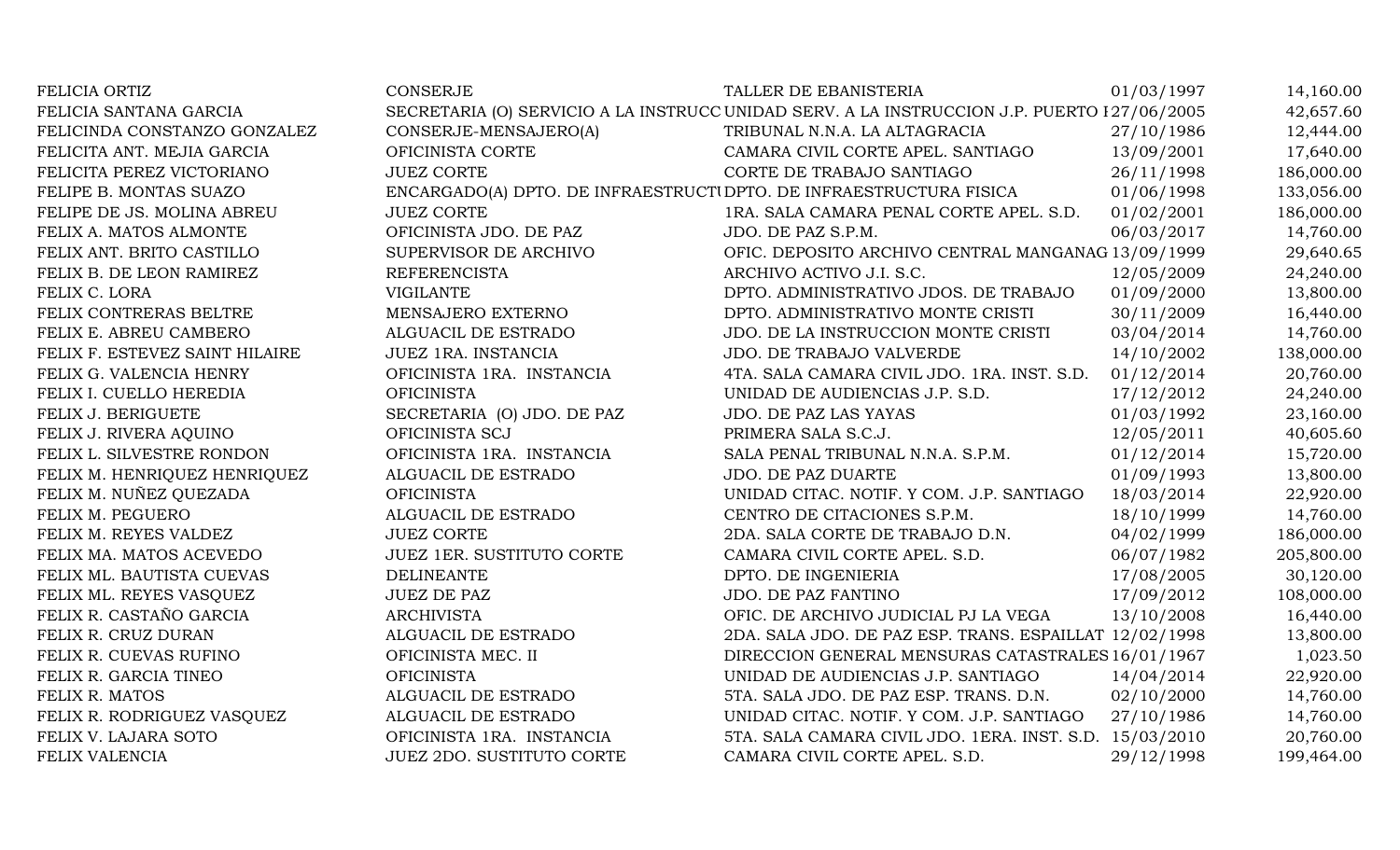| FERMIN A. VICENTE VELOZ         | TECNICO REVISOR II                                                  | UNIDAD DE REVISION, DNMC                                                                  | 10/06/2013 | 58,370.40  |
|---------------------------------|---------------------------------------------------------------------|-------------------------------------------------------------------------------------------|------------|------------|
| FERMIN ALMONTE                  | OFICINISTA 1RA. INSTANCIA                                           | CAMARA CIVIL JDO. 1RA. INST. MONTE CRISTI                                                 | 05/11/2003 | 15,720.00  |
| FERNANDA BOCIO MONTERO          | OFICINISTA JDO. DE PAZ                                              | JDO. DE PAZ ASUNTOS MUNIC. S.D. ESTE                                                      | 19/01/2015 | 16,440.00  |
| FERNANDO A. ABREU VALENCIA      | <b>JUEZ DE PAZ</b>                                                  | JDO. DE PAZ DE LA 2DA. CIRC. LA VEGA                                                      | 16/12/2016 | 108,000.00 |
| FERNANDO A. BURGOS ANDELIZ      |                                                                     | ANALISTA I PROGRAMACION Y ANAL. PRES DIV. DE PROGRAMACION Y ANALISIS PRESUPUE: 01/01/1999 |            | 51,804.00  |
| FERNANDO A. PAULINO PEÑA        | <b>OFICINISTA</b>                                                   | UNIDAD SERV. A LA INSTRUCCION J.P. SANTIAG(01/10/2012                                     |            | 22,920.00  |
| FERNANDO A. RIVERA POLANCO      | OFICINISTA CORTE                                                    | CORTE DE TRABAJO S.D.                                                                     | 10/01/2017 | 24,240.00  |
| FERNANDO A. SEVERINO MOTA       |                                                                     | ANALISTA II ESTUDIOS DE RECURSOS HUIDIV. DE ESTUDIOS DE RECURSOS HUMANOS                  | 08/04/2013 | 24,240.00  |
| FERNANDO ANT. ABAD MERCEDES     | <b>JUEZ 2DO. SUSTITUTO CORTE</b>                                    | CAMARA CIVIL CORTE APEL. S.P.M.                                                           | 03/07/1998 | 199,464.00 |
| FERNANDO B. GONZALEZ UCETA      | OFICINISTA ATENCION USUARIO                                         | UNIDAD ATENCION AL USUARIO J.P. SANTIAGO 07/03/2011                                       |            | 24,240.00  |
| FERNANDO E. JAVIER EVERTZ       | <b>JUEZ CORTE</b>                                                   | CAMARA CIVIL CORTE APEL. S.P.M.                                                           | 03/07/1998 | 186,000.00 |
| FERNANDO FERNANDEZ CRUZ         | CONSEJERO/A                                                         | CONSEJO DEL PODER JUDICIAL                                                                | 01/10/2003 | 390,000.00 |
| FERNANDO FRIAS DE JESUS         | ALGUACIL DE ESTRADO                                                 | 1RA. SALA CAMARA CIVIL JDO. 1RA. INST. D.N. 10/02/2014                                    |            | 14,760.00  |
| FERNANDO H. DE LA CRUZ VICTORIA | OFICINISTA CITACIONES Y NOTIFICACIONE CENTRO DE CITACIONES P.J.C.N. |                                                                                           | 01/10/1987 | 20,760.00  |
| FERNANDO MATEO ARIAS            | MENSAJERO INTERNO                                                   | DPTO. ADMINISTRATIVO S.J.M.                                                               | 01/10/1987 | 12,444.00  |
| FERNANDO RUIZ MENDEZ            | SUPERVISOR DE ARCHIVO                                               | OFIC. DE ARCHIVOS JUDICIALES N.N.A. S.C.                                                  | 17/09/2012 | 29,580.00  |
| FERNELIS GUZMAN HERASME         | SOPORTE TECNICO II                                                  | DIV. DE SOPORTE TECNICO                                                                   | 18/02/2002 | 34,980.00  |
| FERYALA DE JS. SUERO ARBAJE     | MENSAJERO INTERNO                                                   | DPTO. ADMINISTRATIVO S.J.M.                                                               | 20/10/2004 | 12,444.00  |
| FHARA Y. RAMIREZ SOLANO         | AUX. DE RECEPCION Y ENTREGA                                         | CENTRO DE ATENCION AL USUARIO                                                             | 03/09/2004 | 24,240.00  |
| FIANNY L. FABIAN MOREY          | AUXILIAR DE EXPEDIENTES EN PROCESO UNIDAD DE PROCESOS COMUNES J.I.  |                                                                                           | 01/05/2002 | 24,240.00  |
| FIDEL E. GONZALEZ INFANTE       | MENSAJERO EXTERNO                                                   | DPTO. ADMINISTRATIVO P.J.C.N.                                                             | 05/09/2016 | 18,120.00  |
| FIDEL ZAMORA SANTOS             | MENSAJERO EXTERNO                                                   | PCIA. Y 1RA. SALA CAMARA CIVIL JDO. 1RA. INST 23/03/2004                                  |            | 18,120.00  |
| FIDELI E. JIMENEZ VENTURA       | ANALISTA JURIDICO                                                   | REGISTRO DE TITULOS SANTIAGO                                                              | 06/09/2006 | 48,894.00  |
| FIDELIA PERALTA SILVERIO        | <b>OFICINISTA</b>                                                   | UNIDAD SERV. A LA INSTRUCCION J.P. PUERTO 115/10/2012                                     |            | 18,780.00  |
| FIDELINA ANT. GOMEZ DIAZ        | SUPERVISOR DE ARCHIVO                                               | OFIC. COORDINADORA ARCHIVO JUDICIAL                                                       | 26/01/2006 | 29,580.00  |
| FIDELINA CONCEPCION ORTIZ       | <b>CONSERJE</b>                                                     | DPTO. ADMINISTRATIVO S.P.M.                                                               | 02/10/2006 | 12,444.00  |
| FIDELINA G. BATISTA GRULLON     | JUEZ T.T.J.O.                                                       | 1RA. SALA TRIBUNAL DE TIERRAS J.O. SANTIAG(01/08/2001)                                    |            | 147,600.00 |
| FIDIA R. OLIVERO GUERRERO       | CONSERJE-MENSAJERO(A)                                               | JDO. DE PAZ EL PEÑON                                                                      | 15/10/2007 | 12,444.00  |
| FIDIAS GONZALEZ VICIOSO         | OFICINISTA I INSTRUCCION                                            | 5TO. JDO. DE LA INSTRUCCION D.N.                                                          | 08/09/1972 | 6,141.00   |
| FILDA C. NOBOA PEREZ            | JUEZ DE PAZ ITINERANTE                                              | SALA PENAL 1ER. TRIBUNAL N.N.A. D.N.                                                      | 01/03/2000 | 108,000.00 |
| FILOSET NUÑEZ POLANCO           | JUEZ 1RA. INSTANCIA                                                 | 4TA. SALA CAMARA CIVIL JDO. 1RA. INST. SANTI/20/12/2005                                   |            | 138,000.00 |
| FIOR B. CAMILO FERNANDEZ        | ENC. RECEPCION Y ENTREGA                                            | DIRECCION REG. MENSURAS CAT. DPTO. NORES 01/07/2008                                       |            | 74,844.00  |
| FIOR D. ALMANZAR VASQUEZ        | OFICINISTA 1RA. INSTANCIA                                           | CAMARA CIVIL JDO. 1RA. INST. ESPAILLAT                                                    | 05/07/2006 | 15,720.00  |
| FIOR D'ALIZA SANTANA TERRERO    | <b>AUXILIAR ADMINISTRATIVO</b>                                      | DPTO. ADMINISTRATIVO PJ S.C.J.                                                            | 01/04/1996 | 38,088.00  |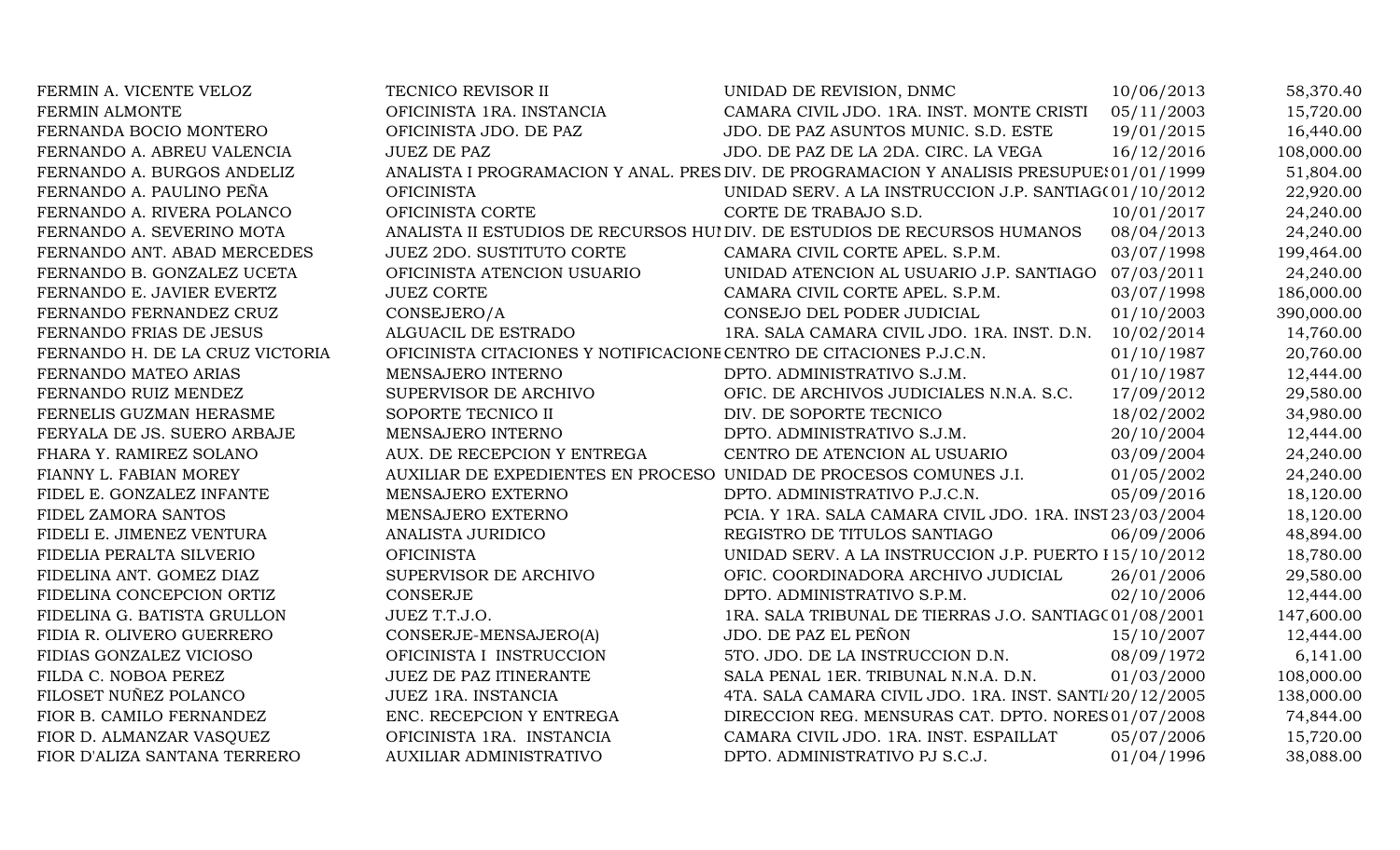| FIOR Y. SILFA TIBREY            | <b>RECEPCIONISTA</b>                                                 | DPTO. ADMINISTRATIVO N.N.A. S.C.                       | 28/09/2015 | 14,760.00  |
|---------------------------------|----------------------------------------------------------------------|--------------------------------------------------------|------------|------------|
| FIORDALISA ROSARIO BECO         | ANALISTA II EVALUACION DEL DESEMPEÑ DIV. DE EVALUACION DEL DESEMPEÑO |                                                        | 02/12/2002 | 44,092.80  |
| FIORDALIZA GARCIA BONILLA       | <b>OFICINISTA</b>                                                    | UNIDAD SERV. A CORTE J.P. PUERTO PLATA                 | 27/10/2014 | 18,780.00  |
| FIORDALIZA MONTERO ENCARNACION  | OFICINISTA JDO. DE PAZ                                               | JDO. DE PAZ VALLEJUELO                                 | 01/04/2005 | 14,760.00  |
| FLABIS M. SANCHEZ CARRASCO      | ENC. DE NIÑEZ Y ADOLESCENCIA                                         | DIV. DE NIÑEZ Y ADOLESCENCIA                           | 15/07/2004 | 117,532.80 |
| FLAVIA BRAZOBAN COCO            | SECRETARIA (O) PRIMERA INSTANCIA                                     | 2DA. SALA JDO. DE TRABAJO S.D.                         | 17/01/1990 | 34,980.00  |
| FLAVIA M. VILLEGAS BAEZ         | ENC. JURISPRUDENCIA Y LEGISLACION                                    | DIV. DE JURISPRUDENCIA Y LEGISLACION                   | 16/02/1998 | 117,532.80 |
| FLAVIA Y. MATOS DE MATOS        | ANALISTA JURIDICO                                                    | PRECALIFICACION R.T.                                   | 01/11/2000 | 35,280.00  |
| FLAVIA ZABALA MORA              | ENCARGADO(A) OFICINA ADMINISTRATIVA DPTO. ADMINISTRATIVO S.J.M.      |                                                        | 26/08/1987 | 81,952.80  |
| FLERIDA B. DOTEL ESPINOSA       | <b>OFICINISTA</b>                                                    | UNIDAD CITAC. NOTIF. Y COM. J.P. S.D.                  | 11/09/2013 | 24,240.00  |
| FLERIDA I. BRITO GARCIA         | CONSERJE-MENSAJERO(A)                                                | JDO. DE PAZ DE LA 1RA. CIRC. LA VEGA                   | 22/09/2003 | 12,444.00  |
| FLOR E. BATISTA POLO            | <b>JUEZ DE PAZ ITINERANTE</b>                                        | SALA PENAL TRIBUNAL N.N.A. S.D.                        | 12/09/2007 | 108,000.00 |
| FLOR M. ROSA SANTANA            | OFICINISTA CORTE                                                     | 3RA. SALA TRIBUNAL SUPERIOR ADMINISTRATIV 07/08/2006   |            | 24,240.00  |
| FLOR S. GUERRERO RUIZ           | OFICINISTA J.O.                                                      | TRIBUNAL DE TIERRAS J.O. S.C.                          | 05/01/2007 | 15,720.00  |
| FLORALBA ALT. MEJIA SANTOS      | SECRETARIA (O) JDO. DE PAZ                                           | JDO. DE PAZ MONSEÑOR NOUEL                             | 01/04/1999 | 23,160.00  |
| FLORANGEL RICHARDSON DE LA CRUZ | <b>OFICINISTA</b>                                                    | UNIDAD SERV. A LA INSTRUCCION J.P. S.D.                | 17/06/2013 | 24,240.00  |
| FLORANGEL S. QUEZADA MORA       | OFICINISTA JDO. DE PAZ                                               | JDO. DE PAZ DE LA 4TA. CIRC. D.N.                      | 25/04/2017 | 16,440.00  |
| FLORINDA M. LAJARA HERNANDEZ    | OFICINISTA CORTE                                                     | CAMARA CIVIL CORTE APEL. S.F.M.                        | 04/04/2016 | 17,640.00  |
| FLORISELDA HERNANDEZ HERNANDEZ  | <b>OFICINISTA</b>                                                    | SOPORTE A JUECES J.P. ESPAILLAT                        | 01/05/1999 | 16,440.00  |
| FRAMELYS A. GORIS MIESES        | ABOGADO AYUDANTE 1RA. INST.                                          | 6TA. SALA CAMARA CIVIL JDO. 1RA. INST. D.N.            | 01/12/2014 | 43,840.80  |
| FRAN E. SOTO SANCHEZ            | JUEZ S.C.J.                                                          | SEGUNDA SALA S.C.J.                                    | 28/12/2011 | 390,029.23 |
| FRAN M. ARIAS FORTUNATO         | AUXILIAR ADMINISTRATIVO                                              | DPTO. ADMINISTRATIVO P.J.C.N.                          | 05/09/2005 | 21,960.00  |
| FRANCHESCA M. TEJADA VENTURA    | <b>JUEZ DE PAZ</b>                                                   | JDO. DE PAZ GUANANICO                                  | 28/09/2009 | 108,000.00 |
| FRANCHESCA R. POTENTINI ROSARIO | <b>JUEZ DE PAZ</b>                                                   | JDO. DE PAZ BAJOS DE HAINA                             | 16/12/2016 | 108,000.00 |
| FRANCHESCA V. SILVESTRE GALVEZ  | <b>JUEZ DE PAZ</b>                                                   | 3RA. SALA JDO. DE PAZ ESP. TRANS. LA ALTAGR 03/10/2016 |            | 108,000.00 |
| FRANCHESKA M. FERMIN CASTILLO   | <b>OFICINISTA</b>                                                    | UNIDAD CITAC. NOTIF. Y COM. J.P. S.D. OESTE            | 17/07/2017 | 17,646.00  |
| FRANCHESKA Y. SANTOS SUAREZ     | <b>REFERENCISTA</b>                                                  | UNIDAD DE CONSULTA J.I. D.N.                           | 18/03/2015 | 24,240.00  |
| FRANCIA C. MARTINEZ DRULLARD    | JUEZ DE LA INSTRUCCION                                               | 2DO. JDO. DE LA INSTRUCCION D.N.                       | 28/09/1982 | 21,878.83  |
| FRANCIA ENCARNACION MONTERO     | SECRETARIA (O) JDO. DE PAZ                                           | JDO. DE PAZ EL CERCADO                                 | 21/02/1990 | 23,160.00  |
| FRANCIA I. MORLA GUILAMO        | ABOGADO AYUDANTE 1RA. INST.                                          | JDO. DE TRABAJO LA ALTAGRACIA                          | 01/05/1999 | 36,000.00  |
| FRANCIA RIVERA                  | <b>CONSERJE</b>                                                      | DPTO. ADMINISTRATIVO LA VEGA                           | 29/01/1987 | 12,444.00  |
| FRANCIA SABINO SUAREZ           | AUX. DE RECEPCION Y ENTREGA                                          | REGISTRO DE TITULOS EL SEIBO                           | 23/02/2004 | 24,240.00  |
| FRANCIA V. RUIZ SARIT           | SECRETARIA DE JUEZ                                                   | 3RA. SALA TRIBUNAL DE TIERRAS J.O. D.N.                | 26/11/2008 | 28,860.00  |
| FRANCIS A. BRITO RODRIGUEZ      | <b>AUXILIAR DE ALMACEN</b>                                           | DIV. DE ALMACEN Y SUMINISTRO                           | 11/11/2002 | 22,700.00  |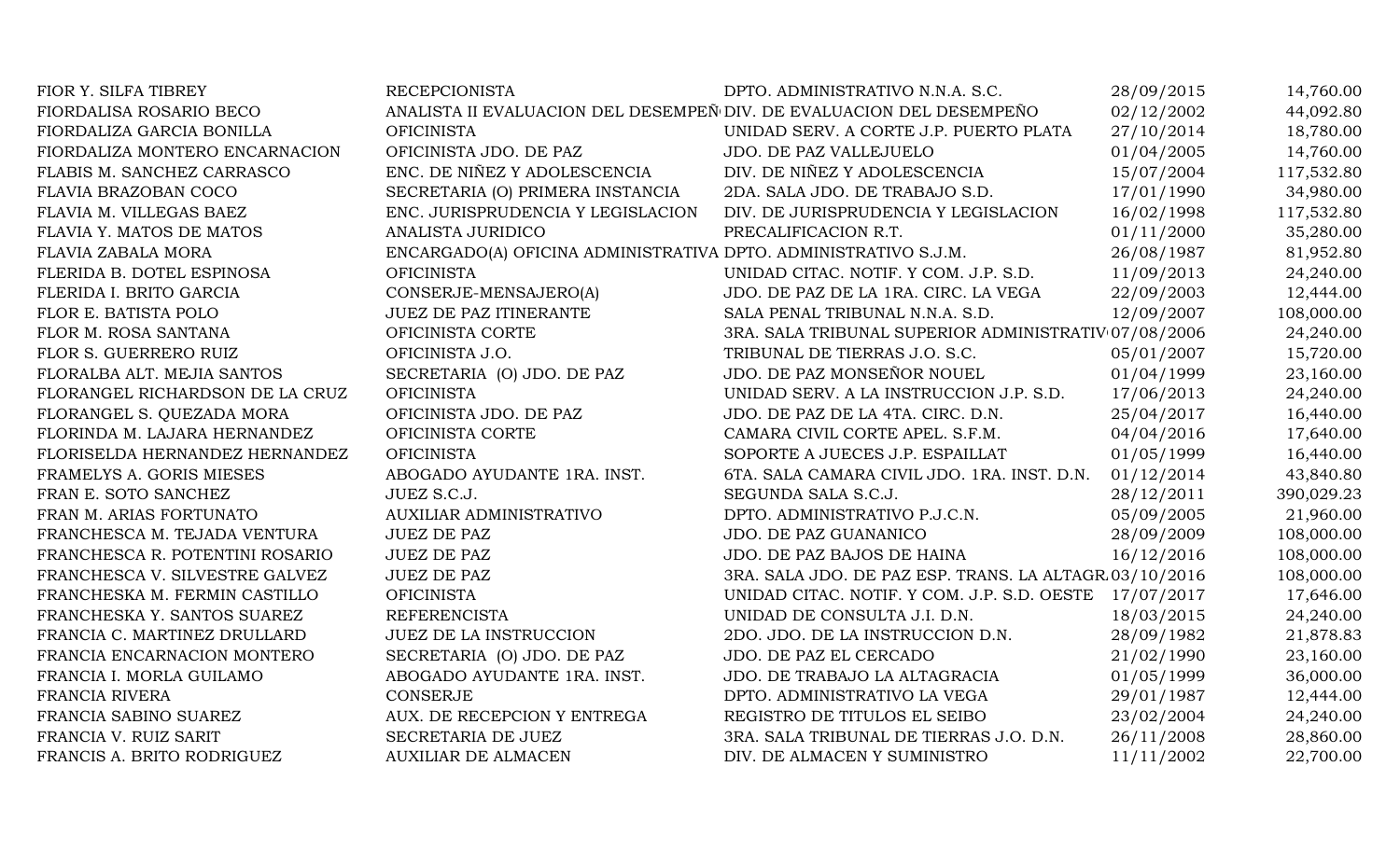| FRANCIS A. CEPEDA PEÑA            | <b>NOTIFICADOR</b>             | UNIDAD CITAC. NOTIF. Y COM. J.P. SANTIAGO              | 29/05/2017 | 12,444.00  |
|-----------------------------------|--------------------------------|--------------------------------------------------------|------------|------------|
| FRANCIS A. DOMINGUEZ SOTO         | ALGUACIL DE ESTRADO            | JDO. DE PAZ GASPAR HERNANDEZ                           | 10/05/2010 | 13,800.00  |
| FRANCIS A. LEGUISAMON REYES       | <b>INGENIERO SUPERVISOR</b>    | DIV. DE SUPERVISION                                    | 08/09/2016 | 54,648.00  |
| FRANCIS A. MATEO PEREZ            | <b>VECTORIZADOR</b>            | UNIDAD DE CARTOGRAFIA DNMC                             | 03/01/2017 | 24,240.00  |
| FRANCIS ALCANTARA SANTA           | SECRETARIA (O) JDO. DE PAZ     | JDO. DE PAZ DE LA 3RA. CIRC. D.N.                      | 06/07/2007 | 29,580.00  |
| FRANCIS BDO. CASTILLO RAMIREZ     | OFICINISTA J.O.                | TRIBUNAL DE TIERRAS J.O. PERAVIA                       | 04/02/2014 | 15,720.00  |
| FRANCIS C. ACOSTA POOL            | <b>OFICINISTA</b>              | UNIDAD DE AUDIENCIAS J.P. SANTIAGO                     | 04/09/2015 | 22,920.00  |
| FRANCIS C. DISLA RAMOS            | <b>OFICINISTA</b>              | UNIDAD CITAC. NOTIF. Y COM. J.P. SANTIAGO              | 01/06/2015 | 22,920.00  |
| FRANCIS CEPEDA CRUZ               | ABOGADO AYUDANTE CORTE         | CAMARA CIVIL CORTE APEL. S.D.                          | 13/10/2003 | 58,374.00  |
| FRANCIS J. TAVERAS MENDOZA        | OFICINISTA 1RA. INSTANCIA      | 2DA. SALA CAMARA PENAL JDO. 1RA. INST. D.N. 07/02/2005 |            | 20,760.00  |
| FRANCIS M. HERNANDEZ SUSAÑA       | <b>JUEZ DE PAZ</b>             | JDO. DE PAZ SABANA GRANDE DE PALENQUE                  | 03/10/2016 | 108,000.00 |
| FRANCIS N. DIAZ DE LOS SANTOS     | OFICINISTA 1RA. INSTANCIA      | 3RA. SALA CAMARA CIVIL JDO. 1RA. INST. S.D.            | 06/12/2010 | 20,760.00  |
| FRANCIS Y. LA LUZ REYES           | <b>OFICINISTA</b>              | UNIDAD DE AUDIENCIAS J.P. PUERTO PLATA                 | 10/02/2014 | 18,780.00  |
| FRANCIS Y. REYES DILONE           | JUEZ DE LA INSTRUCCION         | JDO. DE LA INSTRUCCION HATO MAYOR                      | 19/10/2009 | 138,000.00 |
| FRANCISCA A. MARTINEZ SOSA        | CONSERJE-MENSAJERO(A)          | JDO. DE PAZ TAMBORIL                                   | 03/01/2000 | 12,444.00  |
| FRANCISCA A. TEJADA               | OFICINISTA II JDO. PAZ         | JDO.DE PAZ NAGUA                                       | 10/02/1964 | 6,141.00   |
| FRANCISCA ALMONTE PICHARDO        | <b>JUEZ DE PAZ</b>             | 1RA. SALA JDO. DE PAZ ESP. TRANS. MONSEÑOF 07/05/1997  |            | 108,000.00 |
| FRANCISCA ALT. FERNANDEZ GONZALEZ | SECRETARIA(O) CORTE            | CORTE DE APEL. N.N.A. SANTIAGO                         | 02/06/1999 | 34,560.00  |
| FRANCISCA ANT. JIMENEZ DOMINGUEZ  | SECRETARIA (O) JDO. DE PAZ     | JDO. DE PAZ JOSE CONTRERAS                             | 01/03/1993 | 23,160.00  |
| FRANCISCA DEL C. BAYARD           | ANALISTA JURIDICO              | REGISTRO DE TITULOS MONTE CRISTI                       | 15/03/1999 | 30,060.00  |
| FRANCISCA FIGUEROA DICENT         | CONSERJE                       | DPTO. ADMINISTRATIVO N.N.A. S.C.                       | 01/12/2005 | 12,444.00  |
| FRANCISCA G. GARCIA DE FADUL      | <b>JUEZ PRESIDENTE CORTE</b>   | CAMARA PENAL CORTE APEL. SANTIAGO                      | 18/09/1998 | 218,640.00 |
| FRANCISCA GRULLART CANTIZANO      | <b>AUXILIAR ADMINISTRATIVO</b> | DPTO. ADMINISTRATIVO P.J.C.N.                          | 28/06/2017 | 13,974.00  |
| FRANCISCA I. BENITEZ              | CONSERJE                       | DPTO. ADMINISTRATIVO AZUA                              | 23/02/1999 | 12,444.00  |
| FRANCISCA NINA ESPINAL            | ALGUACIL DE ESTRADO            | 2DA. SALA JDO. DE PAZ ESP. TRANS. S.C.                 | 04/06/2014 | 13,800.00  |
| FRANCISCA PEREZ                   | CONSERJE-MENSAJERO(A)          | JDO. DE PAZ PUEBLO VIEJO                               | 03/06/2002 | 12,444.00  |
| FRANCISCA PICHARDO HILARIO        | ABOGADO AYUDANTE 1RA. INST.    | CAMARA CIVIL JDO. 1RA. INST. MARIA TRINIDAD 01/07/2004 |            | 36,000.00  |
| FRANCISCA R. BRITO VALDEZ         | SECRETARIA (O) JDO. DE PAZ     | JDO. DE PAZ HERMANAS MIRABAL                           | 19/10/1987 | 23,160.00  |
| FRANCISCA R. COTES VASQUEZ        | OFICINISTA TST                 | TRIBUNAL SUPERIOR DE TIERRAS DPTO. ESTE                | 02/09/2013 | 17,640.00  |
| FRANCISCA R. PEREZ PEÑA           | <b>CONSERJE</b>                | JDO. DE PAZ DE LA 1RA. CIRC. LA VEGA                   | 01/10/1987 | 6,141.00   |
| FRANCISCA R. REYES GORIS          | <b>CAMARERO I</b>              | DIV. DE RELACIONES PUBLICAS Y PROTOCOLO 18/12/1989     |            | 38,088.00  |
| FRANCISCA RIVAS LEONARDO          | TECNICO DE MENSURAS            | DIRECCION REG. MENSURAS CAT. DPTO. NORTE 02/04/2013    |            | 48,894.00  |
| FRANCISCA VILORIA                 | <b>CONSERJE</b>                | DPTO. ADMINISTRATIVO PJ CORTE DE APELACIO 01/01/1995   |            | 14,160.00  |
| FRANCISCO A. GARCIA JIMENEZ       | EBANISTA II S.C.J.             | TALLER DE EBANISTERIA                                  | 01/10/1998 | 37,560.00  |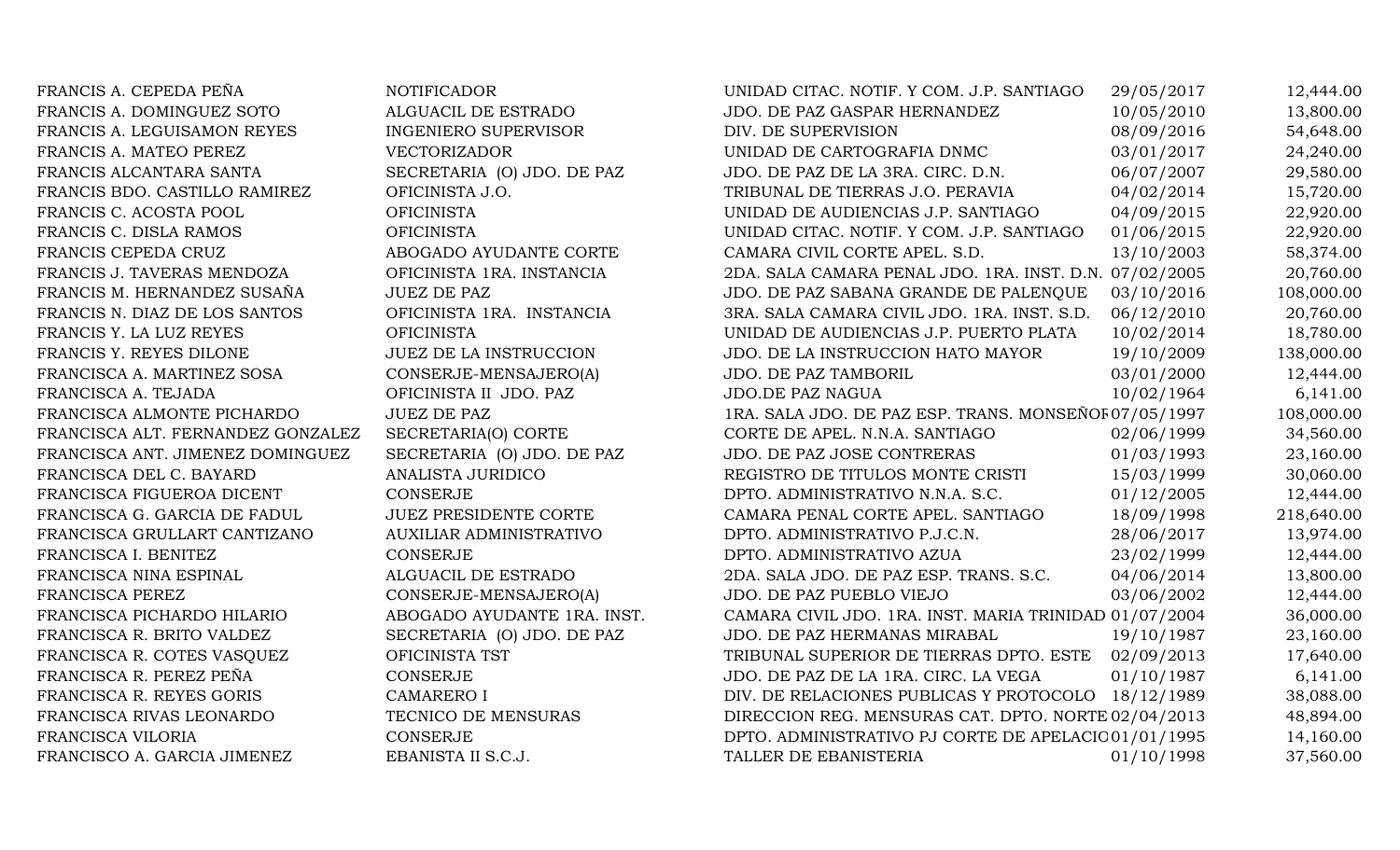| FRANCISCO A. PEÑALO                 | CHOFER DE JUEZ O FUNCIONARIO     | SECCION DE TRANSPORTACION                                                                 | 30/05/1989 | 24,240.00  |
|-------------------------------------|----------------------------------|-------------------------------------------------------------------------------------------|------------|------------|
| FRANCISCO A. SANCHEZ                | <b>JUEZ 2DO. SUSTITUTO CORTE</b> | CORTE DE APEL. PUERTO PLATA                                                               | 17/10/1989 | 199,464.00 |
| FRANCISCO ALB. ESPINAL ALMANZAR     | ALGUACIL DE ESTRADO              | SALA CIVIL TRIBUNAL N.N.A. DUARTE                                                         | 01/03/2006 | 13,800.00  |
| FRANCISCO ALB. GOMEZ GARCIA         | <b>DIGITADOR</b>                 | UNIDAD DE PROCESOS COMUNES J.I.                                                           | 02/08/2013 | 24,240.00  |
| FRANCISCO ALB. GUZMAN TIBURCIO      | AUXILIAR ADMINISTRATIVO          | DIV. DE PUBLICACIONES                                                                     | 26/11/2008 | 24,240.00  |
| FRANCISCO ALB. MARTINEZ TAVARES     | ALGUACIL DE ESTRADO              | UNIDAD CITAC. NOTIF. Y COM. J.P. SANTIAGO                                                 | 19/11/2004 | 14,760.00  |
| FRANCISCO ALB. SANTANA ARCINIEGA    | ADMINISTRADOR DE BASE DE DATOS   | DIV. DE INFRAESTRUCTURA TECNOLOGICA                                                       | 21/04/2003 | 67,082.40  |
| FRANCISCO ALB. SOTO REYES           | OPERADOR GIS II                  | UNIDAD DE CARTOGRAFIA DNMC                                                                | 02/07/2001 | 35,856.00  |
| FRANCISCO ALB. SUBERO MATEO         | ANALISTA II CONTABILIDAD         | DIV. DE SEGURIDAD SOCIAL                                                                  | 16/02/2011 | 44,092.80  |
| FRANCISCO ANT. ARIAS SANCHEZ        | <b>JUEZ DE PAZ</b>               | JDO. DE PAZ LA ALTAGRACIA                                                                 | 01/04/2003 | 108,000.00 |
| FRANCISCO ANT. DAVIS TAPIA          | ALGUACIL DE ESTRADO              | TRIBUNAL N.N.A. BARAHONA                                                                  | 26/06/2005 | 14,760.00  |
| FRANCISCO ANT. DEL ROSARIO SANTIAGO | MAYORDOMO I                      | DPTO. ADMINISTRATIVO S.D.                                                                 | 30/04/2004 | 20,160.00  |
| FRANCISCO ANT. FRANCO SERRATA       | SECRETARIA(O) CORTE              | CAMARA CIVIL CORTE APEL. S.C.                                                             | 13/07/1989 | 34,560.00  |
| FRANCISCO ANT. GALVEZ GUZMAN        | ALGUACIL DE ESTRADO              | CAMARA CIVIL CORTE APEL. LA VEGA                                                          | 30/07/2003 | 13,800.00  |
| FRANCISCO ANT. JEREZ MENA           | JUEZ PRESIDENTE SALA S.C.J.      | PRIMERA SALA S.C.J.                                                                       | 13/11/1991 | 397,875.19 |
| FRANCISCO ANT. ORTEGA POLANCO       | JUEZ S.C.J.                      | TERCERA SALA S.C.J.                                                                       | 14/04/1998 | 390,029.23 |
| FRANCISCO ANT. PAULINO Y PAULINO    | AYUDANTE DE TOPOGRAFIA           | UNIDAD DE INSPECCION DNMC                                                                 | 01/04/2004 | 25,680.00  |
| FRANCISCO ANT. PEREZ LORA           | <b>JUEZ PRESIDENTE CORTE</b>     | CORTE DE APEL. N.N.A. D.N.                                                                | 01/08/1998 | 218,640.00 |
| FRANCISCO DE B. CARRASCO REGALADO   | JUEZ 1ER. SUSTITUTO CORTE        | CORTE DE APEL. MONTE CRISTI                                                               | 18/02/1998 | 205,800.00 |
| FRANCISCO DEL ORBE ROBLES           | <b>VIGILANTE</b>                 | TRIBUNAL DE TIERRAS J.O. SANCHEZ RAMIREZ 03/12/2012                                       |            | 12,444.00  |
| FRANCISCO DOMINGUEZ GUERRERO        |                                  | JUEZ PRESIDENTE TRIBUNAL COLEGIADO TRIBUNAL COL. C/P JDO. 1RA. INST. LA ROMANA 03/07/1998 |            | 138,000.00 |
| FRANCISCO DOMINGUEZ SILVESTRE       | MENSAJERO INTERNO                | DPTO. ADMINISTRATIVO EL SEIBO                                                             | 11/06/2007 | 12,444.00  |
| FRANCISCO E. SOTO ORTIZ             | DISEÑADOR GRAFICO                | DIV. DE PUBLICACIONES                                                                     | 01/09/2003 | 44,092.80  |
| FRANCISCO E. SUAREZ                 | CHOFER DE JUEZ O FUNCIONARIO     | CAMARA CIVIL CORTE APEL. LA VEGA                                                          | 29/10/2001 | 24,240.00  |
| FRANCISCO F. SOTO CASTILLO          | MENSAJERO EXTERNO                | DPTO. ADMINISTRATIVO JDOS. DE PAZ DE LA 2D01/11/1998                                      |            | 18,120.00  |
| FRANCISCO H. GARCIA ESTEVEZ         | ALGUACIL DE ESTRADO              | UNIDAD CITAC. NOTIF. Y COM. J.P. ESPAILLAT                                                | 29/09/1986 | 14,760.00  |
| FRANCISCO J. ABREU HERNANDEZ        | OFICIAL CONTROL DE CALIDAD       | CONTROL DE CALIDAD ARCHIVO PERMANENTE 02/01/2006                                          |            | 48,894.00  |
| FRANCISCO J. FABIAN FAMILIA         | <b>VIGILANTE</b>                 | DPTO. ADMINISTRATIVO JDOS. DE TRANS. D.N. 30/09/2016                                      |            | 12,780.00  |
| FRANCISCO J. GUERRERO DEL ROSARIO   | REGISTRADOR DE TITULOS ADSCRITO  | REGISTRO DE TITULOS HIGUEY                                                                | 01/07/2013 | 117,532.80 |
| FRANCISCO J. HOLGUIN PERALTA        | AGENTE DE CONSERVACION           | CUSTODIA Y SERVICIO ARCHIVO PERMANENTE                                                    | 18/06/2014 | 16,440.00  |
| FRANCISCO J. NUÑEZ GOMEZ            | <b>JUEZ 2DO. SUSTITUTO CORTE</b> | CAMARA PENAL CORTE APEL. LA VEGA                                                          | 20/09/1991 | 38,512.87  |
| FRANCISCO J. PAULINO CESPEDES       | ALGUACIL DE ESTRADO              | TRIBUNAL N.N.A. LA ROMANA                                                                 | 01/10/1994 | 13,800.00  |
| FRANCISCO L. SANCHEZ PEREZ          | ALGUACIL DE ESTRADO              | JDO. DE PAZ SAN VICTOR                                                                    | 24/08/1994 | 13,800.00  |
| FRANCISCO M. BARALT ROSARIO         | ABOGADO AYUDANTE SCJ             | SEGUNDA SALA S.C.J.                                                                       | 13/05/1998 | 105,720.00 |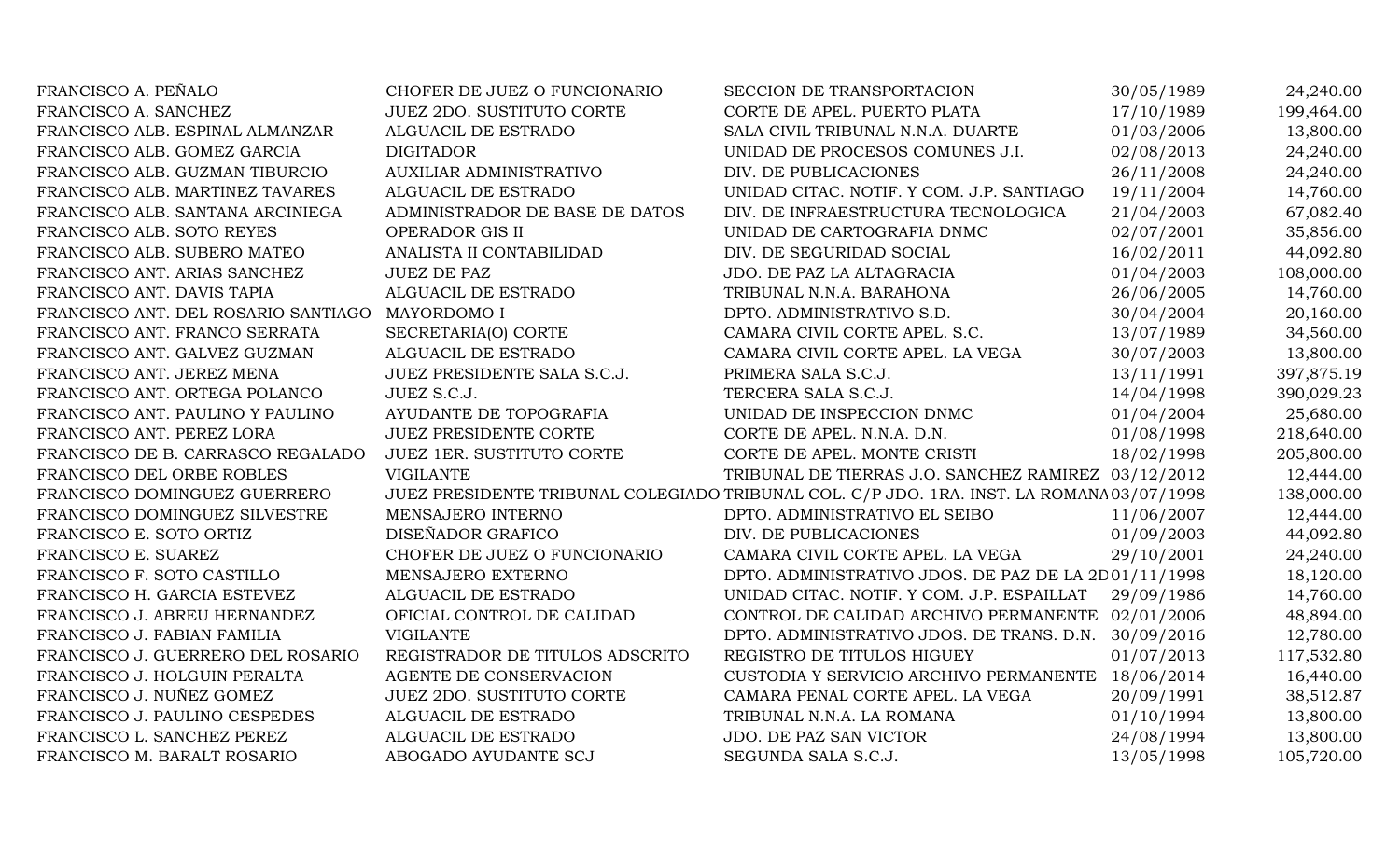| FRANCISCO MANZUETA HEREDIA        | MAYORDOMO III                   | 2DA. SALA CAMARA CIVIL JDO. 1RA. INST. S.D. 01/09/1991                                   |            | 21,099.29  |
|-----------------------------------|---------------------------------|------------------------------------------------------------------------------------------|------------|------------|
| FRANCISCO MARQUEZ                 | CHOFER DE JUEZ DE LA SCJ        | SECCION DE TRANSPORTACION                                                                | 09/09/2008 | 24,240.00  |
| FRANCISCO MEDINA DE LA CRUZ       | AUXILIAR ADMINISTRATIVO         | DIV. DE REGISTRO DE PERSONAL                                                             | 10/07/1992 | 24,240.00  |
| FRANCISCO NUÑEZ                   | ALGUACIL DE ESTRADO             | 1RA. SALA JDO. DE PAZ ESP. TRANS. SANTIAGO 01/12/2011                                    |            | 13,800.00  |
| FRANCISCO R. CRUZ SANTIAGO        | OFICINISTA 1RA. INSTANCIA       | JDO. DE TRABAJO ESPAILLAT                                                                | 09/02/2015 | 14,760.00  |
| FRANCISCO SANTANA MERCEDES        |                                 | ENC. MANTENIMIENTO Y ACTUALIZACION DIV. DE MANTENIMIENTO Y ACT. DE SISTEMAS 15/02/1989   |            | 117,532.80 |
| FRANCISS L. MALDONADO DURAN       | <b>INSPECTOR JUDICIAL</b>       | INSPECTORIA GENERAL DEL CONSEJO DEL POD 01/04/2008                                       |            | 89,862.00  |
| FRANGELICA BRITO TAVAREZ          | ABOGADO AYUDANTE                | UNIDAD ASISTENCIA A JUECES C.S.S. A.F. SANTI 30/09/2016                                  |            | 15,720.00  |
| FRANGELINA POLO PAULINO           | OFICINISTA J.O.                 | TRIBUNAL DE TIERRAS J.O. PUERTO PLATA                                                    | 21/03/2017 | 13,362.00  |
| FRANJIE VASQUEZ MARTINEZ          | OFICINISTA 1RA. INSTANCIA       | 1RA. SALA CAMARA CIVIL JDO. 1RA. INST. D.N.                                              | 30/11/2016 | 20,760.00  |
| FRANK J. FELIX AGRAMONTE          | REPRODUCTOR DE DOCUMENTOS       | DPTO. ADMINISTRATIVO S.F.M.                                                              | 20/07/2016 | 12,444.00  |
| FRANK MATEO ADAMES                | ALGUACIL DE ESTRADO             | JDO. DE 1RA. INST. ELIAS PIÑA                                                            | 11/06/2007 | 14,760.00  |
| FRANK PAREDES MIRANDA             | <b>DIGITALIZADOR</b>            | UNIDAD DE DIGITALIZACION S.G.S.C.J.                                                      | 14/08/2007 | 20,160.00  |
| FRANK W. SANTOS VASQUEZ           | ANALISTA JURIDICO               | UNIDAD DE APOYO REGISTRAL J.I.                                                           | 02/04/2012 | 54,885.60  |
| FRANKLIN A. HERNANDEZ             | MENSAJERO INTERNO               | DPTO. ADMINISTRATIVO MONSEÑOR NOUEL                                                      | 12/01/2015 | 12,444.00  |
| FRANKLIN CORNIEL RUBIO            | <b>VIGILANTE</b>                | DPTO. ADMINISTRATIVO BARAHONA                                                            | 14/11/2012 | 12,444.00  |
| FRANKLIN CUEVAS CUEVAS            | ALGUACIL DE ESTRADO             | 1ER. JDO. DE LA INSTRUCCION S.C.                                                         | 26/11/2012 | 14,760.00  |
| FRANKLIN DE JESUS ROSARIO         | OFICINISTA CORTE                | 1RA. SALA CAMARA CIVIL CORTE APEL. D.N.                                                  | 13/02/1998 | 24,240.00  |
| FRANKLIN DE JS. LORENZO PLACENCIA | EBANISTA II S.C.J.              | TALLER DE EBANISTERIA                                                                    | 02/05/2006 | 37,560.00  |
| FRANKLIN DE LEON DE LEON          | OFICINISTA 1RA. INSTANCIA       | 6TO. JDO. DE LA INSTRUCCION D.N.                                                         | 01/12/2011 | 20,760.00  |
| FRANKLIN E. CONCEPCION ACOSTA     | <b>JUEZ CORTE</b>               | 3RA. SALA TRIBUNAL SUPERIOR ADMINISTRATIV 01/02/1999                                     |            | 186,000.00 |
| FRANKLIN J. DE JESUS SANTANA      | ALGUACIL DE ESTRADO             | SALA CIVIL TRIBUNAL N.N.A. S.P.M.                                                        | 01/02/2008 | 13,800.00  |
| FRANKLIN J. GOMEZ VOLQUEZ         | AUX. DE RECEPCION Y ENTREGA     | RECEPCION Y ENTREGA R.T.                                                                 | 11/02/2000 | 34,980.00  |
| FRANKLIN MARTINEZ BURGOS          | REGISTRADOR DE TITULOS ADSCRITO | REGISTRO DE TITULOS SANTO DOMINGO                                                        | 02/12/1997 | 117,532.80 |
| FRANKLIN MEJIA BALDERA            | REGISTRADOR DE TITULOS          | REGISTRO DE TITULOS NAGUA                                                                | 01/08/1999 | 126,000.00 |
| FRANKLIN PLACENCIO FIGUEREO       | ANALISTA DE OPERACIONES         | ADMINISTRACION GENERAL JURISDICCION INM(03/01/2013                                       |            | 60,984.00  |
| FRANKLIN R. PAULINO FAMILIA       | MENSAJERO INTERNO               | JDO. DE PAZ BAJOS DE HAINA                                                               | 24/07/2017 | 10,577.40  |
| FRANKLIN R. SEGURA                | MENSAJERO EXTERNO               | CENTRO DE MEDIACION FAMILIAR D.N.                                                        | 01/08/2006 | 22,800.00  |
| FRANKLIN VAZQUEZ NOVA             | MENSAJERO EXTERNO               | CORTE DE APEL. N.N.A. S.D.                                                               | 26/04/2013 | 18,120.00  |
| FRANKLYN E. JAQUEZ HERNANDEZ      |                                 | ENCARGADO(A) OFICINA ADMINISTRATIVA DPTO. ADMINISTRATIVO TRIB. SUPERIOR ADMIN 05/08/2013 |            | 45,600.00  |
| FRANLY V. REYES TEJADA            |                                 | ANALISTA I RECLUTAMIENTO Y SELECCIÓI DIV. DE RECLUTAMIENTO Y SELECCION PERSON 08/03/2004 |            | 51,804.00  |
| FRANNY ML. GONZALEZ CASTILLO      | JUEZ 1RA. INSTANCIA             | 4TA. SALA CAMARA PENAL JDO. 1RA.INST. D.N. 01/05/2001                                    |            | 138,000.00 |
| FRANQUELI ACOSTA CORDERO          | OFICINISTA TST                  | 2DA. SALA TRIBUNAL DE TIERRAS J.O. SANTIAG(27/07/2010                                    |            | 15,720.00  |
| FRANQUELINA BONILLA               | CONSERJE                        | DPTO. ADMINISTRATIVO PJ S.C.J.                                                           | 01/04/1996 | 14,160.00  |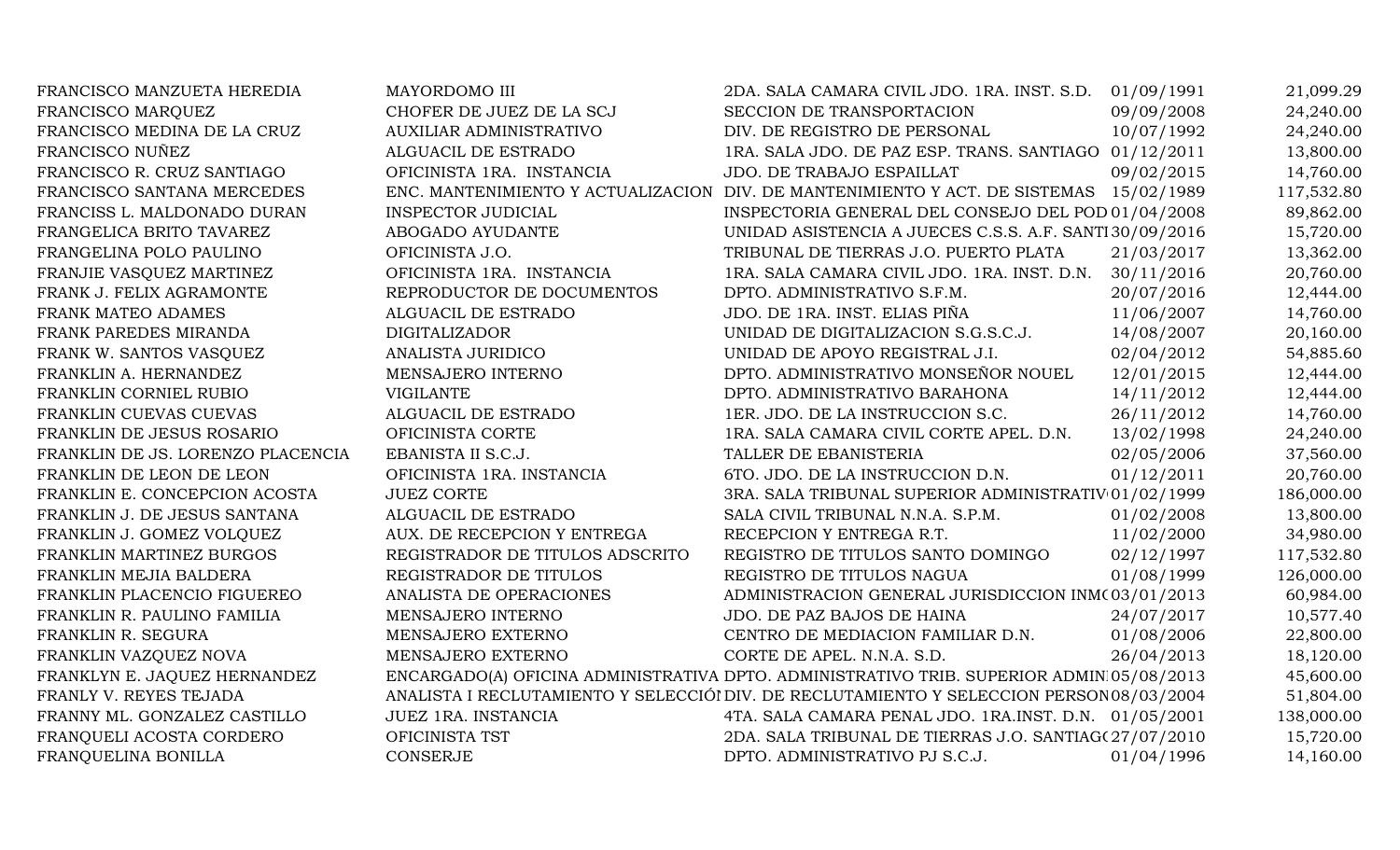| FRANSHESKA NIEVES NUÑEZ        | <b>OFICINISTA</b>                | UNIDAD SERV. A CORTE J.P. S.D.                          | 20/04/2016 | 24,240.00  |
|--------------------------------|----------------------------------|---------------------------------------------------------|------------|------------|
| FRANYEL RODRIGUEZ SOTO         | OFICINISTA DE SERVICIO PENAL     | UNIDAD DE SERVICIO PENAL C.S.C. N.N.A. S.C. 18/03/2015  |            | 18,780.00  |
| FRANYI P. RAMIREZ AGUERO       | OFICINISTA 1RA. INSTANCIA        | 2DA. SALA CAMARA CIVIL JDO. 1RA. INST. S.D.             | 21/04/2014 | 20,760.00  |
| FREDDY A. MENDEZ MEDINA        | ALGUACIL DE ESTRADO              | 8VA. SALA CAMARA PENAL JDO. 1RA. INST. D.N. 01/12/1998  |            | 15,960.00  |
| FREDDY ANTONIO AQUINO VARGAS   | CONTADOR GENERAL COOPNASEJU      | UNIDAD DE APOYO COOPNASEJU                              | 03/04/2006 | 41,580.00  |
| FREDDY DE LA ROSA VICIOSO      | SECRETARIA (O) PRIMERA INSTANCIA | JDO. DE LA INSTRUCCION ELIAS PIÑA                       | 01/08/1998 | 28,860.00  |
| FREDDY E. CABRERA PAULINO      | ABOGADO AYUDANTE 1RA. INST.      | PCIA. Y 1RA. SALA CAMARA CIVIL JDO. 1RA. INST01/05/2012 |            | 24,240.00  |
| FREDDY J. GARCIA PEREZ         | SOPORTE DE SISTEMAS              | DIV. DE SISTEMAS J.I.                                   | 10/01/2006 | 48,894.00  |
| FREDDY J. RODRIGUEZ MADERA     | <b>OFICINISTA</b>                | UNIDAD SERV. MERO TRAMITE J.P. VALVERDE 16/12/2014      |            | 16,440.00  |
| FREDDY PEREZ CARRAZCO          | MENSAJERO EXTERNO                | DPTO. ADMINISTRATIVO P.J.C.N.                           | 18/07/2000 | 18,120.00  |
| FREDDY R. ALAR BELIS           | <b>AUXILIAR DE ESCANEO</b>       | UNIDAD DE PROCESOS COMUNES J.I.                         | 03/12/2012 | 24,240.00  |
| FREDERICK ML. RODRIGUEZ TEJADA | <b>OFICINISTA</b>                | UNIDAD DE AUDIENCIAS J.P. SANTIAGO                      | 03/01/2017 | 22,920.00  |
| FREDINA DEL C. DIAZ SEVERINO   | <b>REFERENCISTA</b>              | ARCHIVO ACTIVO J.I. BARAHONA                            | 10/08/2015 | 24,240.00  |
| FREDY B. GERALDO               | JUEZ T.T.J.O.                    | TRIBUNAL DE TIERRAS J.O. PERAVIA                        | 05/07/1994 | 138,000.00 |
| FRENEY MOREL MORILLO           | ALGUACIL DE ESTRADO              | 3ER. TRIBUNAL COL. C/P JDO. 1RA .INST. D.N.             | 20/12/2004 | 15,960.00  |
| FRIENDLY L. FRANCISCO ULLOA    | OFICINISTA JDO. DE PAZ           | JDO. DE PAZ GUANANICO                                   | 03/04/2017 | 12,546.00  |
| GABINA M. CATANO CATANO        | SECRETARIA (O) JDO. DE PAZ       | 1RA. SALA JDO. DE PAZ ESP. TRANS. S.C.                  | 05/08/1998 | 23,160.00  |
| GABRIEL ALMANZAR ZAPATA        | <b>AUXILIAR REGISTRAL</b>        | REGISTRO DE TITULOS NAGUA                               | 20/07/2015 | 16,200.00  |
| GABRIEL ANT. RODRIGUEZ COLLADO | <b>ARCHIVISTA</b>                | TRIBUNAL SUPERIOR DE TIERRAS DPTO. NORTE 22/09/2014     |            | 13,920.00  |
| GABRIEL CORONADO SANTOS        | CHOFER DE CONSEJERO              | SECCION DE TRANSPORTACION                               | 28/04/2011 | 29,580.00  |
| GABRIEL E. OLIVARES BURGOS     | OFICINISTA SCJ                   | SEGUNDA SALA S.C.J.                                     | 14/08/2017 | 34,514.76  |
| GABRIEL J. NUÑEZ SOSA          | <b>NOTIFICADOR</b>               | CENTRO DE CITACIONES S.P.M.                             | 04/09/2017 | 14,382.00  |
| GABRIEL J. SALCEDO DE LA CRUZ  | ALGUACIL DE ESTRADO              | SALA CIVIL TRIBUNAL N.N.A. LA VEGA                      | 13/06/2016 | 13,800.00  |
| GABRIEL JIMENEZ Y MIGUEL       | CONSERJE-MENSAJERO(A)            | JDO. DE PAZ SANCHEZ                                     | 02/04/2001 | 12,444.00  |
| GABRIEL N. PEREZ SENA          | ANALISTA II REGISTRO DE PERSONAL | DIV. DE REGISTRO DE PERSONAL                            | 15/04/2013 | 44,092.80  |
| <b>GABRIEL RODRIGUEZ</b>       | <b>ARCHIVISTA</b>                | CAMARA CIVIL JDO. 1RA. INST. PERAVIA                    | 31/10/2013 | 12,444.00  |
| GABRIEL TIBURCIO SEVERINO      | MENSAJERO INTERNO                | DPTO. ADMINISTRATIVO HATO MAYOR                         | 22/05/2006 | 12,444.00  |
| GABRIELA A. ASMAR DIAZ         | OFICINISTA 1RA. INSTANCIA        | 1RA. SALA CAMARA CIVIL JDO. 1RA. INST. D.N.             | 24/03/2014 | 20,760.00  |
| GABRIELA A. BELTRE ROSARIO     | OFICINISTA 1RA. INSTANCIA        | 4TO. JDO. DE LA INSTRUCCION D.N.                        | 01/03/2013 | 20,760.00  |
| GABRIELA C. GRULLON GUZMAN     | OFICINISTA 1RA. INSTANCIA        | 5TA. SALA CAMARA CIVIL JDO. 1RA. INST. D.N.             | 01/08/2017 | 17,646.00  |
| GABRIELA C. PEREZ HERRERA      | OFICINISTA JDO. DE PAZ           | 1RA. SALA JDO. DE PAZ ESP. TRANS. D.N.                  | 23/01/2017 | 16,440.00  |
| GABRIELA E. MEJIA RODRIGUEZ    | <b>OFICINISTA</b>                | UNIDAD CITAC. NOTIF. Y COM. J.P. S.D.                   | 23/03/2015 | 24,240.00  |
| <b>GABRIELA FABIAN MUESES</b>  | OFICINISTA JDO. DE PAZ           | JDO. DE PAZ BAYAGUANA                                   | 16/10/2002 | 16,440.00  |
| GABRIELA J. VELAZQUEZ CARRASCO | <b>AUXILIAR REGISTRAL</b>        | REGISTRO DE TITULOS SANTIAGO                            | 29/04/2011 | 24,240.00  |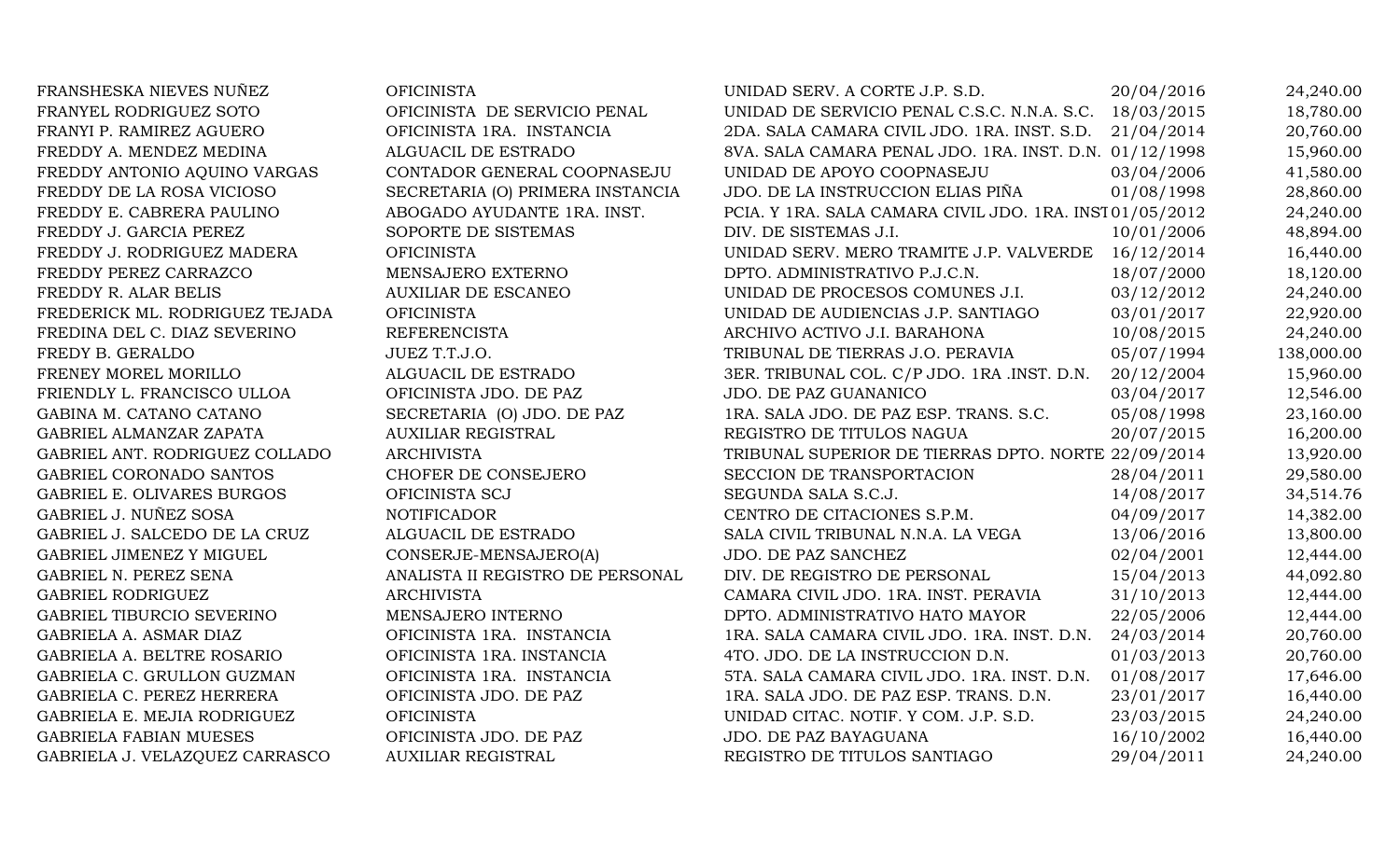| <b>GABRIELA RIJO MEJIA</b>     | AGENTE DIGITALIZADOR                                        | SERVICIOS TECNICOS ARCHIVO PERMANENTE 11/08/2014        |            | 24,240.00  |
|--------------------------------|-------------------------------------------------------------|---------------------------------------------------------|------------|------------|
| GARDENIA B. VALDEZ SUAREZ      | ALGUACIL DE ESTRADO                                         | CAMARA PENAL CORTE APEL. S.C.                           | 30/07/2008 | 14,760.00  |
| GARY MONTERO HERNANDEZ         | OFICINISTA 1RA. INSTANCIA                                   | PCIA. JDO. DE TRABAJO S.P.M.                            | 08/04/2005 | 15,720.00  |
| <b>GASPAR A. SANTANA</b>       | ALGUACIL DE ESTRADO                                         | JDO. DE PAZ S.J.M.                                      | 01/07/1988 | 13,800.00  |
| GAVINA VILLAR ORTIZ            | ABOGADO AYUDANTE 1RA. INST.                                 | 1ER. JDO. DE LA INSTRUCCION D.N.                        | 01/06/2005 | 43,840.80  |
| <b>GEANNY P. RAMIREZ</b>       | <b>CONSERJE</b>                                             | DPTO. ADMINISTRATIVO BARAHONA                           | 14/12/1998 | 12,444.00  |
| GEIDI D. RODRIGUEZ MATOS       | ASISTENTE DE JUEZ PRESIDENTE SALA S<br>(PRIMERA SALA S.C.J. |                                                         | 01/09/2005 | 77,836.80  |
| GEIDY FERNANDEZ BATISTA        | OFICINISTA 1RA. INSTANCIA                                   | JDO. DE 1RA. INST. PEDERNALES                           | 01/06/2011 | 15,720.00  |
| GEIFI C. ESPINOSA FELIZ        | ELECTRICISTA I                                              | DPTO. ADMINISTRATIVO P.J.C.N.                           | 02/02/2001 | 29,580.00  |
| GEILY A. MONTERO MONTERO       | ABOGADO AYUDANTE 1RA. INST.                                 | 3RA. SALA CAMARA CIVIL JDO. 1RA. INST. D.N. 23/09/2013  |            | 43,840.80  |
| GEISY M. SILFA FLORIAN         | CONSERJE-MENSAJERO(A)                                       | DPTO. ADMINISTRATIVO BAORUCO                            | 27/09/1999 | 12,444.00  |
| GELSY MA. LEBRON CORNIEL       | SUPERVISOR DE ARCHIVO                                       | OFIC. DE ARCHIVO JUDICIAL P.J.C.N.                      | 26/10/2006 | 29,580.00  |
| GENARA ALT. ARAUJO PUELLO      | <b>JUEZ 2DO. SUSTITUTO CORTE</b>                            | CAMARA CIVIL CORTE APEL. S.C.                           | 25/05/1998 | 199,464.00 |
| GENARO D. EUSEBIO LANTIGUA     | <b>JARDINERO</b>                                            | UNIDAD DE SERVICIOS ADMINISTRATIVOS Y LOC 01/09/1994    |            | 14,160.00  |
| GENDRY M. DE LEON GONELL       | VIGILANTE                                                   | DPTO. ADMINISTRATIVO SANTIAGO RODRIGUEZ 17/05/2017      |            | 12,444.00  |
| GENESIS B. DE CASTRO RIJO      | OFICINISTA 1RA. INSTANCIA                                   | JDO. DE LA INSTRUCCION HATO MAYOR                       | 12/04/2017 | 15,720.00  |
| GENESIS BATISTA LORA           | <b>OFICINISTA</b>                                           | UNIDAD SERV. 1RA. INST. J.P. LA VEGA                    | 02/05/2017 | 20,760.00  |
| GENESIS M. MARICHAL SANZ       | ALGUACIL DE ESTRADO                                         | JDO. DE PAZ MONTE CRISTI                                | 19/01/2017 | 13,800.00  |
| GENESIS M. TAVAREZ ORTIZ       | OFICINISTA CORTE                                            | CORTE DE APEL. N.N.A. LA VEGA                           | 17/06/2013 | 17,640.00  |
| GENESIS P. SUSANA JORGE        | REVISOR R.T.                                                | REGISTRO DE TITULOS BONAO                               | 23/09/2013 | 15,720.00  |
| GENESIS RODRIGUEZ SEGURA       | <b>JUEZ DE PAZ</b>                                          | JDO. DE PAZ EL SEIBO                                    | 03/10/2016 | 108,000.00 |
| GENESIS V. DE LA ROSA PAYANO   | ABOGADO AYUDANTE 1RA. INST.                                 | TRIBUNAL COL. C/P JDO. 1RA. INST. LA ROMANA 22/07/2013  |            | 38,088.00  |
| GENNY K. MONTILLA PEÑA         | SECRETARIA (O) PRIMERA INSTANCIA                            | JDO. DE LA INSTRUCCION BAORUCO                          | 01/12/2005 | 38,088.00  |
| GENNY R. PEREZ CUEVAS          | ALGUACIL DE ESTRADO                                         | 1RA. SALA CAMARA CIVIL JDO. 1RA. INST. BARAI 31/07/1996 |            | 13,800.00  |
| GENOBEBA M. BLANCO CARLOS      | SECRETARIA (O) JDO. DE PAZ                                  | JDO. DE PAZ BAJOS DE HAINA                              | 14/07/1989 | 23,160.00  |
| GENOVA M. ACEVEDO DIAZ         | OFICINISTA JDO. DE PAZ                                      | JDO. DE PAZ BOCA CHICA                                  | 27/06/2016 | 16,440.00  |
| <b>GENOVEVA I. ROSARIO</b>     | CONSERJE T.T.J.O.                                           | 1RA. SALA TRIBUNAL DE TIERRAS J.O.S.F.M.                | 14/08/1980 | 6,141.00   |
| GENOVEVA J. AYALA AQUINO       | OFICINISTA 1RA. INSTANCIA                                   | JDO. DE TRABAJO SANCHEZ RAMIREZ                         | 15/10/2001 | 15,720.00  |
| GENRY L. RAMIREZ BRITO         | ALGUACIL DE ESTRADO                                         | JDO. DE PAZ AZUA                                        | 01/07/1991 | 13,800.00  |
| GEORGE M. MATIAS RODRIGUEZ     | OFICINISTA JDO. DE PAZ                                      | JDO. DE PAZ LUPERON                                     | 29/02/2016 | 14,760.00  |
| GEORGE MENDEZ BATISTA          | ALGUACIL DE ESTRADO                                         | 1ER. TRIBUNAL COL. C/P JDO. 1RA. INST. D.N.             | 25/11/2014 | 15,960.00  |
| GEORGINA A. ROSARIO SUAREZ     | ABOGADO AYUDANTE SCJ                                        | SEGUNDA SALA S.C.J.                                     | 04/02/2000 | 105,720.00 |
| GEORGINA D. ZORRILLA RODRIGUEZ | OFICINISTA CORTE                                            | PCIA. CAMARA CIVIL CORTE APEL. D.N.                     | 15/07/2014 | 24,240.00  |
| GEORGINA E. SANCHEZ OZUNA      | ABOGADO AYUDANTE 1RA. INST.                                 | CAMARA CIVIL JDO. 1RA. INST. S.C.                       | 13/12/2007 | 36,000.00  |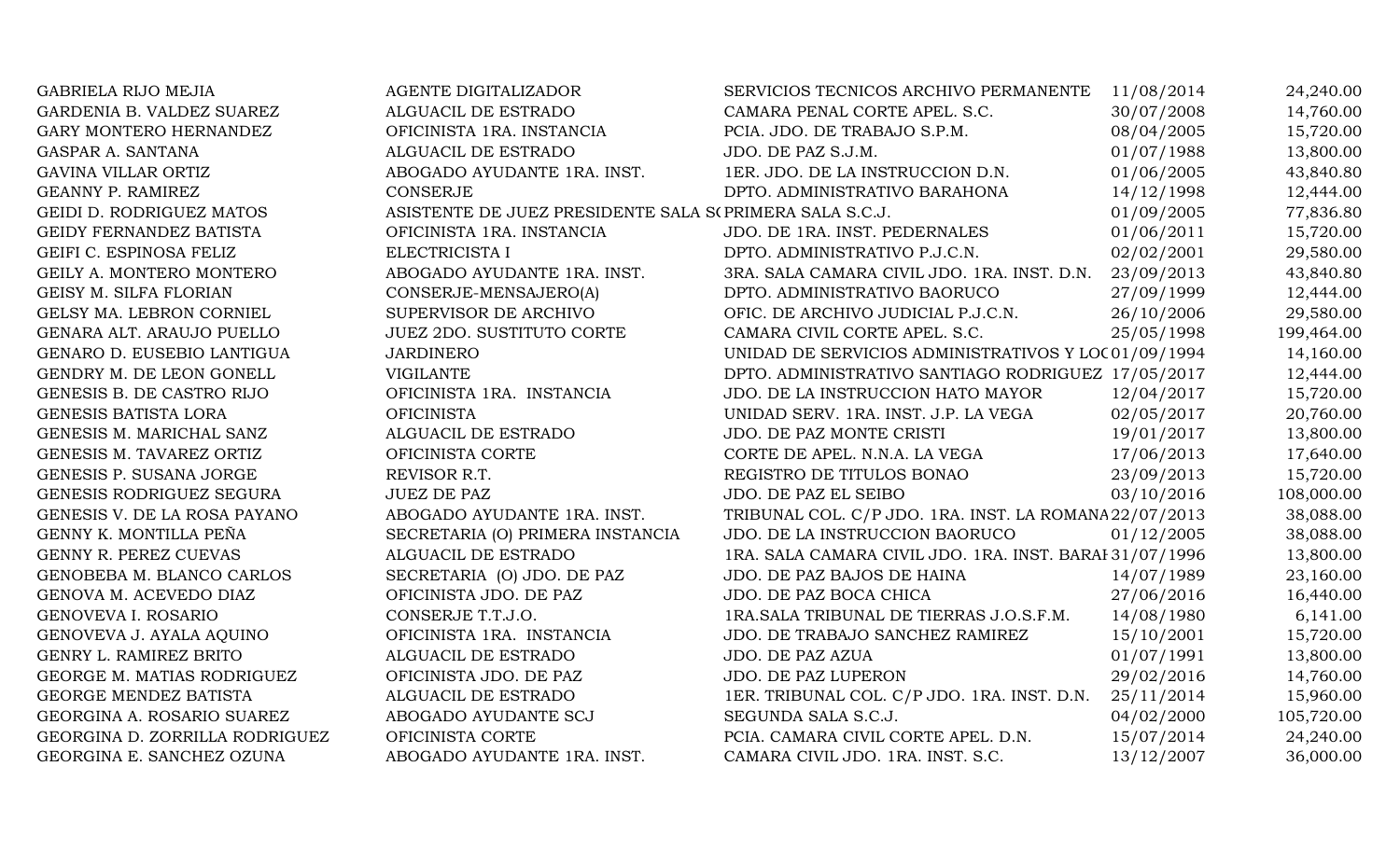| GEORGINA MAZELL LUGO PRESINAL DE RE. SUPERVISOR(A) DE CENTRO DE ACOPIO |                                                             | DIV. DE REGISTRO DE PERSONAL                                                            | 01/03/2005 | 42,657.60  |
|------------------------------------------------------------------------|-------------------------------------------------------------|-----------------------------------------------------------------------------------------|------------|------------|
| GEOVANNA LEBRON PEÑA                                                   | OPERADOR GIS II                                             | UNIDAD DE CARTOGRAFIA DNMC                                                              | 01/10/2017 | 30,477.60  |
| GEOVANNY DE JS. SANCHEZ GUTIERREZ                                      | CHOFER DE JUEZ O FUNCIONARIO                                | CAMARA CIVIL CORTE APEL. LA VEGA                                                        | 01/02/2007 | 24,240.00  |
| GEOVANNY M. AYBAR MEJIA                                                | OFICINISTA 1RA. INSTANCIA                                   | JDO. DE LA INSTRUCCION PERAVIA                                                          | 24/02/2014 | 15,720.00  |
| GERAL A. BERROA TOLENTINO                                              | OFICINISTA 1RA. INSTANCIA                                   | JDO. DE LA INSTRUCCION SAMANA                                                           | 02/06/2014 | 15,720.00  |
| GERALD C. BARVINO                                                      | MENSAJERO INTERNO                                           | DPTO. ADMINISTRATIVO S.P.M.                                                             | 16/05/2016 | 12,444.00  |
| GERALD R. CUELLO TIBURCIO                                              | AUXILIAR ADMINISTRATIVO                                     | DIV. DE REGISTRO DE PERSONAL                                                            | 04/04/2016 | 24,240.00  |
| <b>GERALDIN BIDO PEGUERO</b>                                           | ABOGADO AYUDANTE                                            | UNIDAD DE ABOGADOS AYUDANTES TST                                                        | 02/11/2009 | 24,240.00  |
| GERALDINE ALT. VALERIO SANTANA                                         | AUX. RECEPCION Y ENTREGA                                    | RECEPCION Y ENTREGA R.T.                                                                | 10/02/2014 | 30,139.20  |
| GERALDO A. ROMERO CHACON                                               | OFICINISTA 1RA. INSTANCIA                                   | TRIBUNAL COL. C/P JDO. 1RA. INST. S.C.                                                  | 23/01/2017 | 15,720.00  |
| GERALDO LIRANZO ENCARNACION                                            | ADMINISTRADOR DE RED                                        | DIV. DE INFRAESTRUCTURA TECNOLOGICA                                                     | 12/01/2005 | 67,082.40  |
| GERARD N. FELIZ PEÑA                                                   | <b>OFICINISTA</b>                                           | UNIDAD SERV. MERO TRAMITE J.P. S.D. OESTE 27/03/2017                                    |            | 20,760.00  |
| GERARDO J. HERASME MOREL                                               | <b>VECTORIZADOR</b>                                         | UNIDAD DE CARTOGRAFIA DNMC                                                              | 11/07/2016 | 24,240.00  |
| GERARDO SANCHEZ ACEVEDO                                                | SECRETARIA (O) JDO. DE PAZ                                  | JDO. DE PAZ LAS CHARCAS                                                                 | 24/02/2017 | 23,160.00  |
| GERINGTON J. GARCIA AGRAMONTE                                          | ALGUACIL DE ESTRADO                                         | SALA PENAL TRIBUNAL N.N.A. S.D.                                                         | 12/05/2008 | 15,960.00  |
| GERMAN A. MARTINEZ MARTINEZ                                            | JUEZ JDO. DE TRABAJO                                        | JDO. DE TRABAJO PUERTO PLATA                                                            | 23/02/2009 | 138,000.00 |
| GERMAN FCO. DE LA CRUZ GONZALEZ                                        | SECRETARIA (O) JDO. DE PAZ                                  | JDO. DE PAZ TAMAYO                                                                      | 01/09/1999 | 23,160.00  |
| GERMAN TAVARES GUZMAN                                                  | ALGUACIL DE ESTRADO                                         | JDO. DE PAZ PEPILLO SALCEDO                                                             | 24/08/1989 | 13,800.00  |
| GERMAN Y. VASQUEZ LUNA                                                 | REPRODUCTOR DE DOCUMENTOS                                   | DPTO. DE MANTENIMIENTO J.I. ZONA NORTE Y N08/09/2009                                    |            | 20,760.00  |
| GERMANIA A. AMARO MENDEZ                                               | ANALISTA I ALMACEN                                          | DIV. DE ALMACEN Y SUMINISTRO                                                            | 01/06/1994 | 51,804.00  |
| GERMANIA F. SANTOS JAPA                                                |                                                             | ASISTENTE ADM. RECLUTAMIENTO Y SELE DIV. DE RECLUTAMIENTO Y SELECCION PERSON 01/05/2001 |            | 51,804.00  |
| GERMANIA MANZANILLO SUAREZ                                             | <b>OFICINISTA</b>                                           | UNIDAD SERV. A LA INSTRUCCION J.P. S.D.                                                 | 01/08/2006 | 24,240.00  |
| GERMANIA NUÑEZ PEÑA                                                    | <b>CONSERJE</b>                                             | DPTO. ADMINISTRATIVO PJ S.C.J.                                                          | 01/04/1991 | 14,160.00  |
| GERONIMO SANTOS ROMERO                                                 | ALGUACIL DE ESTRADO                                         | 2DA. SALA JDO. DE PAZ ESP. TRANS. VILLA ALTA 01/03/2004                                 |            | 13,800.00  |
| GERSON SOLIS ENCARNACION                                               | MENSAJERO INTERNO                                           | DPTO. ADMINISTRATIVO S.J.M.                                                             | 19/09/2016 | 12,444.00  |
| <b>GERSY MEDINA</b>                                                    | INSPECTOR DE MENSURAS CATASTRALES UNIDAD DE INSPECCION DNMC |                                                                                         | 01/05/2013 | 69,696.00  |
| GERTRUDIS DIAZ COLON                                                   | OFICINISTA CORTE                                            | CAMARA PENAL CORTE APEL. S.C.                                                           | 01/11/1994 | 17,640.00  |
| <b>GIANILDA JOSE FERMIN</b>                                            | <b>AUXILIAR ADMINISTRATIVO</b>                              | CENTRO DE ENTREVISTA SAMANA                                                             | 23/06/2003 | 15,720.00  |
| GIANNA M. TURBI MOJICA                                                 | <b>AUDITOR DE PROCESOS I</b>                                | AUDITORIA JURISDICCION INMOBILIARIA                                                     | 03/05/2011 | 105,720.00 |
| GIHANNA Y. CASTILLO PIMENTEL                                           | <b>ANALISTA JURIDICO</b>                                    | UNIDAD DE APOYO REGISTRAL J.I.                                                          | 01/10/2004 | 54,885.60  |
| GIL A. RAMOS DE LA CRUZ                                                | JUEZ 1RA. INSTANCIA                                         | TRIBUNAL N.N.A. EL SEIBO                                                                | 03/07/1998 | 138,000.00 |
| GILBERT A. RAMIREZ MONTERO                                             | <b>DIGITADOR</b>                                            | UNIDAD DE PROCESOS COMUNES J.I.                                                         | 23/02/2015 | 24,240.00  |
| GILBERT R. MATOS CUEVAS                                                | <b>OFICINISTA</b>                                           | SOPORTE A JUECES J.P. BARAHONA                                                          | 01/03/2010 | 18,780.00  |
| GILBERTO A. MEDRANO BELLO                                              | <b>JUEZ 2DO. SUSTITUTO CORTE</b>                            | CAMARA CIVIL CORTE APEL. BARAHONA                                                       | 10/04/1992 | 199,464.00 |
|                                                                        |                                                             |                                                                                         |            |            |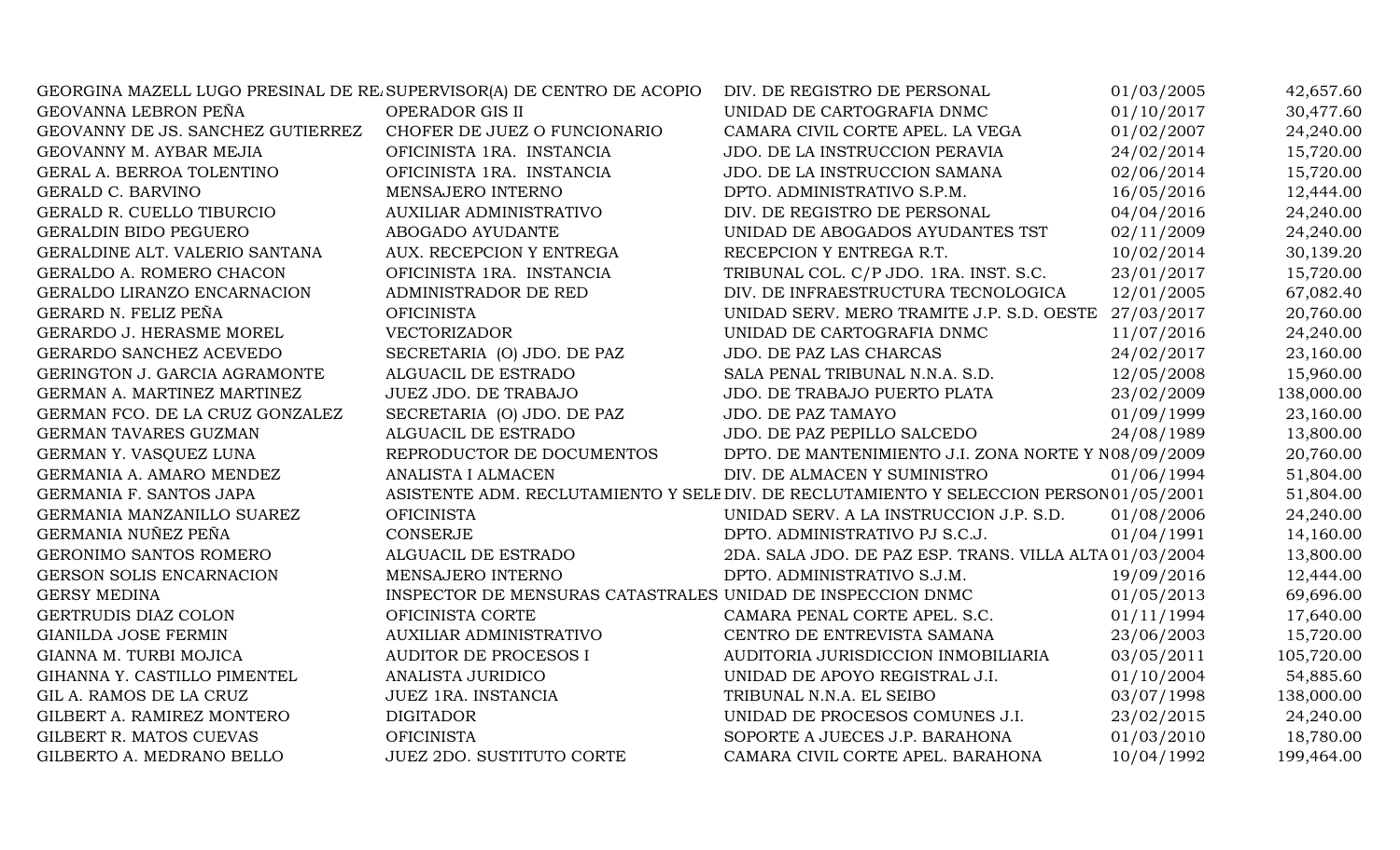| GILBERTO DEOGRACIA SHEPHARD                     | <b>ALGUACIL DE ESTRADO</b>                                           | JDO. DE LA INSTRUCCION SAMANA                          | 12/01/2015 | 14,760.00  |
|-------------------------------------------------|----------------------------------------------------------------------|--------------------------------------------------------|------------|------------|
| GILBERTO ML. BELLIARD RAMOS                     | <b>ARCHIVISTA</b>                                                    | DIV. DE REGISTRO DE PERSONAL                           | 10/02/2014 | 20,160.00  |
| GILBERTO R. FUENTES BAEZ                        | ALGUACIL DE ESTRADO                                                  | SALA CIVIL 1ER. TRIBUNAL N.N.A. SANTIAGO               | 15/03/1999 | 13,800.00  |
| GILDA A. SANCHEZ MEJIA                          | ABOGADO AYUDANTE CORTE                                               | 2DA. SALA TRIBUNAL SUPERIOR ADMINISTRATIV 11/06/2001   |            | 58,374.00  |
| GILDA L. RAMIREZ AYBAR                          | ABOGADO AYUDANTE CORTE                                               | 1RA. SALA TRIBUNAL SUPERIOR ADMINISTRATIV 01/11/2000   |            | 58,374.00  |
| GILKANIA M. PADILLA PEÑA                        | SECRETARIA DEPTO. ADM.                                               | DPTO. ADMINISTRATIVO S.D.                              | 01/03/2010 | 28,680.00  |
| GINA A. SILVESTRE GALVEZ                        | SUPERVISOR DE ARCHIVO                                                | OFIC. DE ARCHIVO JUDICIAL PJ S.P.M.                    | 01/04/2007 | 29,580.00  |
| GINA E. JIMENEZ GOMEZ                           | ABOGADO AYUDANTE                                                     | SOPORTE A JUECES J.P. S.D.                             | 20/06/2006 | 58,374.00  |
| GINA L. GOMEZ ROBLES                            | OFICINISTA ATENCION USUARIO                                          | UNIDAD ATENCION AL USUARIO J.P. SANCHEZ R 19/05/2016   |            | 24,240.00  |
| GINA M. BARINAS HAZIN                           | ABOGADO AYUDANTE CORTE                                               | 1RA. SALA TRIBUNAL SUPERIOR ADMINISTRATIV 02/01/2007   |            | 58,374.00  |
| GINA M. GONZALEZ NUÑEZ                          | ASISTENTE JUD. REGISTRO DE PERSONAL DIV. DE REGISTRO DE PERSONAL     |                                                        | 12/09/2005 | 69,696.00  |
| GINA M. MATOS CORNIEL                           | AUX. DE RECEPCION Y ENTREGA                                          | REGISTRO DE TITULOS BARAHONA                           | 01/09/2012 | 24,240.00  |
| GINA M. SILVERIO RODRIGUEZ                      | <b>ARCHIVISTA</b>                                                    | ARCHIVO ACTIVO J.I. SANTIAGO                           | 20/05/2013 | 24,240.00  |
| GINAIDA MORILLO BIDO                            | OFICINISTA 1RA. INSTANCIA                                            | 6TA. SALA JDO. DE TRABAJO D.N.                         | 26/11/2007 | 20,760.00  |
| GIOVANNY J. CUESTO JIMENEZ                      | ADMINISTRADOR DE SERVIDORES                                          | DIV. DE INFRAESTRUCTURA Y COMUNICACIONE: 15/11/2010    |            | 67,082.40  |
| GIPSY M. DE LA ROSA VANTERPOOL                  | SECRETARIA (O) PRIMERA INSTANCIA                                     | TRIBUNAL DE TIERRAS J.O. S.P.M.                        | 01/07/1991 | 28,860.00  |
| GISELA A. VALENZUELA ESTEVEZ                    | ANALISTA I CONTABILIDAD                                              | DPTO. DE CONTABILIDAD                                  | 01/08/1992 | 51,804.00  |
| GISELL N. NUÑEZ ISAAC                           | OFICINISTA ATENCION USUARIO                                          | UNIDAD ATENCION AL USUARIO J.P. S.D.                   | 09/07/2007 | 28,860.00  |
| GISELLE ENCARNACION SOTO                        | SECRETARIA (O) JDO. DE PAZ                                           | JDO. DE PAZ RANCHO ARRIBA                              | 09/03/2001 | 23,160.00  |
| GISELLE M. DIAZ ARIAS                           | <b>OFICINISTA</b>                                                    | UNIDAD SERV. A LA INSTRUCCION J.P. SANTIAG(02/05/2006) |            | 22,920.00  |
| GISELLE M. GARCIA JIMENEZ                       | REVISOR JURIDICO                                                     | UNIDAD DE APOYO REGISTRAL J.I.                         | 26/11/2008 | 69,696.00  |
| GISELLE N. AÑEZ FERNANDEZ                       | ANALISTA II EVALUACION DEL DESEMPEÑ DIV. DE EVALUACION DEL DESEMPEÑO |                                                        | 07/10/2013 | 44,092.80  |
| GISSEL J. FERNANDEZ CARRASCO DE NUÑIJUEZ DE PAZ |                                                                      | 1RA. SALA JDO. DE PAZ ESP. TRANS. S.P.M.               | 09/02/2015 | 108,000.00 |
| GISSEL PEÑA ROJAS                               | ABOGADO AYUDANTE CORTE                                               | 3RA. SALA CAMARA PENAL CORTE APEL. D.N.                | 11/09/2009 | 58,374.00  |
| GISSELLE A. DE LA CRUZ CRUZ                     | <b>JUEZ DE PAZ</b>                                                   | 3RA. SALA JDO. DE PAZ ESP. TRANS. SANTIAGO 17/08/2009  |            | 108,000.00 |
| GISSELLE M. MATEO MARTINEZ                      | REGISTRADOR DE TITULOS ADSCRITO                                      | REGISTRO DE TITULOS D.N.                               | 02/01/2006 | 117,532.80 |
| GISSELLE REINOSO MORA                           | OPERADOR MESA DE AYUDA                                               | UNIDAD SOPORTE TECNICO J.I. D.N.                       | 10/12/2012 | 34,980.00  |
| GIUSEPPE L. SERRATA AMARO                       | ANALISTA JURIDICO                                                    | UNIDAD DE APOYO REGISTRAL J.I.                         | 14/08/2013 | 54,885.60  |
| GLADIS ALT. REYES DIAZ                          | OFICINISTA 1RA. INSTANCIA                                            | 3ER. JDO. DE LA INSTRUCCION D.N.                       | 19/06/1990 | 20,760.00  |
| GLADY E. PORTORREAL GOMEZ                       | OFICINISTA CORTE                                                     | CAMARA PENAL CORTE APEL. S.P.M.                        | 01/03/1993 | 17,640.00  |
| GLADY G. TORRES RODRIGUEZ                       | CONSERJE                                                             | DPTO. ADMINISTRATIVO MONTE CRISTI                      | 07/04/2005 | 12,444.00  |
| <b>GLADYS A. TORIBIO GUERRERO</b>               | ENC. SISTEMAS Y PROCEDIMIENTOS                                       | DIV. DE SISTEMAS Y PROCEDIMIENTOS                      | 01/10/2006 | 117,532.80 |
| GLADYS ALT. CASTILLO LORA                       | <b>EJECUTANTE</b>                                                    | REGISTRO DE TITULOS LA VEGA                            | 17/02/1999 | 14,760.00  |
| GLADYS DEL R. BUENO ABREU                       | CONSERJE-MENSAJERO(A)                                                | 3RA. SALA JDO. DE PAZ ESP. TRANS. SANTIAGO 09/12/2002  |            | 12,444.00  |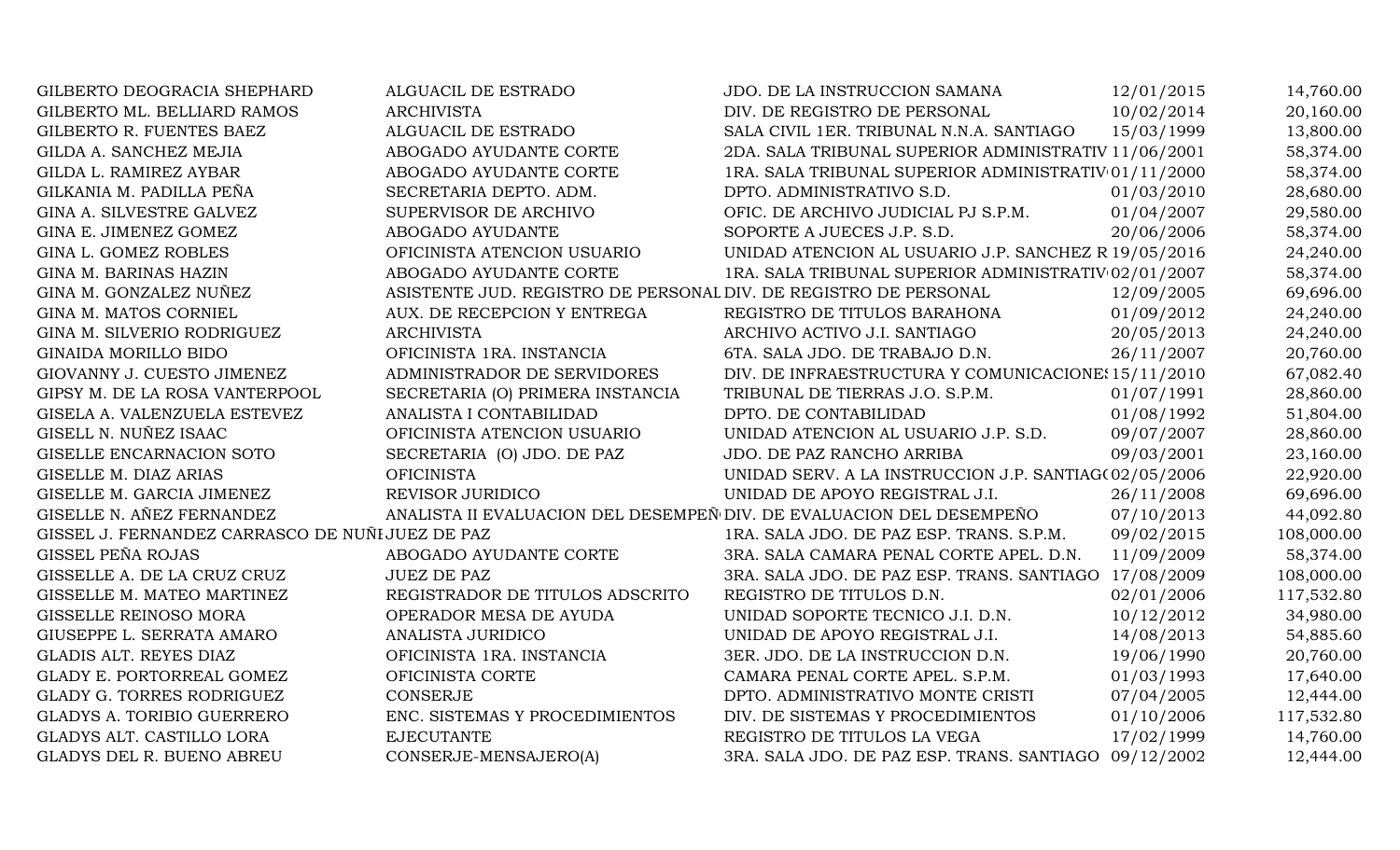| GLADYS F. DIAZ LUCIANO            | OFICINISTA 1RA. INSTANCIA          | CAMARA CIVIL JDO. 1RA. INST. MARIA TRINIDAD 14/03/2016                                  |            | 15,720.00  |
|-----------------------------------|------------------------------------|-----------------------------------------------------------------------------------------|------------|------------|
| <b>GLADYS J. CEPIN GRULLON</b>    |                                    | JUEZ PRESIDENTE TRIBUNAL COLEGIADO TRIBUNAL COL. C/P JDO. 1RA. INST. DAJABON 13/11/1991 |            | 138,000.00 |
| GLADYS L. DE LOS SANTOS GONZALEZ  | <b>JUEZ DE PAZ</b>                 | JDO. DE PAZ LA ISABELA                                                                  | 31/03/2017 | 108,000.00 |
| <b>GLADYS LOPEZ GOMEZ</b>         | SECRETARIA (O) DE DIVISION         | DIV. DE RECLUTAMIENTO Y SELECCION PERSON 13/01/2014                                     |            | 37,920.00  |
| <b>GLADYS M. DAVID RONDON</b>     | <b>CONSERJE</b>                    | DPTO. ADMINISTRATIVO PJ CORTE DE APELACIC 19/02/1986                                    |            | 16,680.00  |
| GLENDA M. GERALDO MONTERO         | OFICINISTA 1RA. INSTANCIA          | CAMARA PENAL JDO. 1RA. INST. AZUA                                                       | 28/09/2015 | 15,720.00  |
| <b>GLENIS B. AMADIS VERAS</b>     | <b>JUEZ CORTE</b>                  | CORTE DE APEL. N.N.A. SANTIAGO                                                          | 01/05/1999 | 186,000.00 |
| GLENIS CASTELLANO RIVERA          | SECRETARIA (O) JDO. DE PAZ         | JDO. DE PAZ S.P.M.                                                                      | 01/08/2001 | 23,160.00  |
| GLENIS V. BAEZ REYNA              | AUDITOR INTERNO                    | CONTRALORIA GENERAL DEL CONSEJO DEL POI 11/03/1998                                      |            | 70,000.00  |
| GLENNY E. DE LOS SANTOS JIMENEZ   | <b>OFICINISTA</b>                  | UNIDAD DE AUDIENCIAS J.P. PUERTO PLATA                                                  | 01/03/2005 | 18,780.00  |
| GLENNY L. SEGURA MATOS            | AUDITOR REGISTRAL II               | AUDITORIA JURISDICCION INMOBILIARIA                                                     | 28/04/2005 | 105,720.00 |
| GLENNY M. BONAPARTE RINCON        | SECRETARIA (O) PRIMERA INSTANCIA   | 2DA. SALA JDO. DE TRABAJO S.P.M.                                                        | 01/05/1999 | 28,860.00  |
| GLENNYS E. CASTILLO RODRIGUEZ     | OFICINISTA 1RA. INSTANCIA          | CAMARA PENAL JDO. 1RA. INST. PERAVIA                                                    | 03/01/2005 | 15,720.00  |
| GLENY C. SCHEWERER SANCHEZ        | ABOGADO AYUDANTE 1RA. INST.        | JDO. DE TRABAJO PUERTO PLATA                                                            | 09/07/2001 | 36,000.00  |
| <b>GLENY JEREZ SUAREZ</b>         | <b>CONSERJE</b>                    | DPTO. ADMINISTRATIVO SANCHEZ RAMIREZ                                                    | 27/10/2014 | 12,444.00  |
| GLENY L. RODRIGUEZ TORIBIO        | <b>JUEZ DE PAZ</b>                 | 2DA. SALA JDO. DE PAZ ESP. TRANS. SANTIAGO 27/11/2008                                   |            | 108,000.00 |
| GLENYS N. JIMENEZ LAUREANO        | <b>OFICINISTA</b>                  | UNIDAD SERV. A LA INSTRUCCION J.P. S.D.                                                 | 10/11/2010 | 24,240.00  |
| GLEYDER A. AGUASVIVAS MIRANDA     | SECRETARIA (O) PRIMERA INSTANCIA   | TRIBUNAL EJEC. DE LA PENA D.N.                                                          | 02/05/2006 | 46,368.00  |
| GLORIA A. QUERO CABRERA           | AUX. ARCHIVO S. C. J.              | DIVISION DE ARCHIVO JUDICIAL                                                            | 19/02/1986 | 8,844.20   |
| GLORIA ALT. BENCOSME GOMEZ        | ANALISTA JURIDICO                  | REGISTRO DE TITULOS MOCA                                                                | 17/08/1993 | 30,060.00  |
| GLORIA ALT. MOSCOSO SEGARRA       | SECRETARIA (O)                     | REGISTRO DE TITULOS D.N.                                                                | 01/10/1999 | 37,920.00  |
| GLORIA B. ROJAS RAMIREZ           | MENSAJERO INTERNO                  | DPTO. ADMINISTRATIVO AZUA                                                               | 20/11/1990 | 12,444.00  |
| GLORIA C. CUELLO SUERO            | DIRECTOR (A) GENERAL TECNICA       | DIRECCION GENERAL TECNICA                                                               | 13/08/1997 | 250,000.00 |
| GLORIA D. MOREL PEREZ             | OFICINISTA CORTE                   | TRIBUNAL EJEC. SANCION ADOLES. S.C.                                                     | 03/10/2005 | 28,800.00  |
| GLORIA L. RAMIREZ FELIZ           | <b>OFICINISTA</b>                  | UNIDAD DE AUDIENCIAS J.P. SANTIAGO                                                      | 09/01/2008 | 22,920.00  |
| GLORIA M. LIRIANO                 | SECRETARIA (O) PRIMERA INSTANCIA   | 2DA. SALA CAMARA CIVIL JDO. 1RA. INST. DUAR' 29/04/1996                                 |            | 28,860.00  |
| GLORIA MDES. CRUZ TAVERAS         | OFICINISTA 1RA. INSTANCIA          | SALA PENAL TRIBUNAL N.N.A. DUARTE                                                       | 02/02/2015 | 15,720.00  |
| GLORIA P. FELIZ PIÑA              | ASISTENTE DE JUEZ MIEMBRO SALA SCJ | PRIMERA SALA S.C.J.                                                                     | 02/01/2013 | 54,885.60  |
| GLORIA V. CEDANO PICHARDO         | OFICINISTA 1RA. INSTANCIA          | 1RA. SALA JDO. DE TRABAJO D.N.                                                          | 01/09/2012 | 20,760.00  |
| GLORIBI M. MADERA HIDALGO         | AUXILIAR ADMINISTRATIVO            | DPTO. DE TESORERIA                                                                      | 25/05/2009 | 24,240.00  |
| <b>GONZALO MATOS SILVESTRE</b>    | MENSAJERO INTERNO                  | DPTO. ADMINISTRATIVO S.P.M.                                                             | 24/06/2014 | 12,444.00  |
| GRACE N. SORIANO DE OLEO          | TECNICO REVISOR I                  | UNIDAD DE REVISION, DNMC                                                                | 02/04/2012 | 69,696.00  |
| <b>GRACIANO FRIAS OLIVAREZ</b>    | MENSAJERO EXTERNO                  | DPTO. ADMINISTRATIVO S.F.M.                                                             | 18/01/2016 | 16,440.00  |
| GRACIELA CANELO ZOQUIEL DE BRIOSO | ANALISTA JURIDICO                  | REGISTRO DE TITULOS S.C.                                                                | 22/11/2005 | 29,640.00  |
|                                   |                                    |                                                                                         |            |            |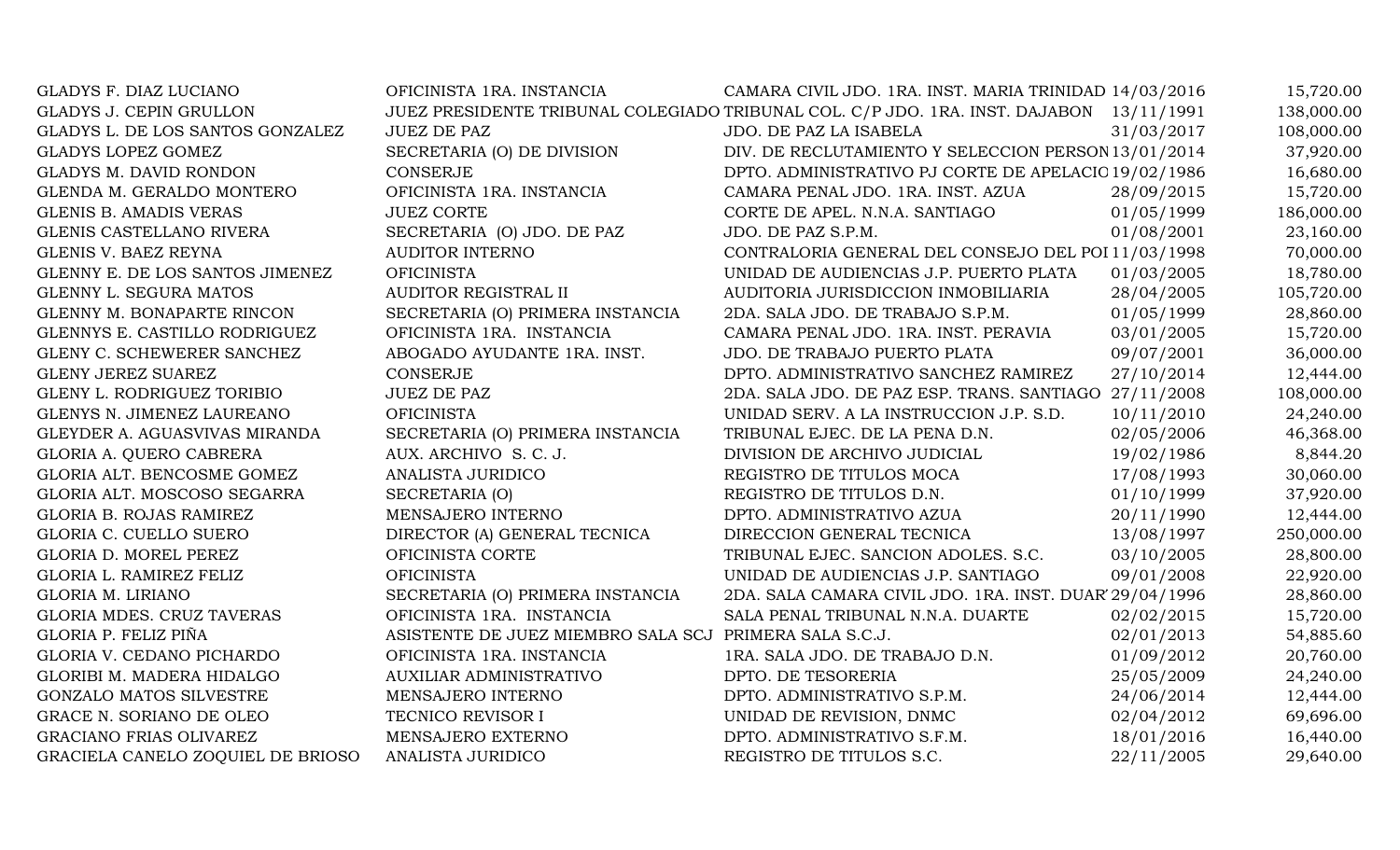| GRECHIS E. FELIZ CUEVAS                                            | ABOGADO AYUDANTE 1RA. INST.                                       | 1ER. TRIBUNAL COL. C/P JDO. 1RA. INST. D.N. 17/10/2007                                      |            | 43,840.00  |
|--------------------------------------------------------------------|-------------------------------------------------------------------|---------------------------------------------------------------------------------------------|------------|------------|
| GRECIA M. JIMENEZ ORTIZ                                            | <b>OFICINISTA</b>                                                 | 1ER. JDO. DE LA INSTRUCCION S.C.                                                            | 04/06/2014 | 15,720.00  |
| GREGORIA ANT. MONTERO ROSARIO                                      | <b>OFICINISTA</b>                                                 | UNIDAD SERV. A LA INSTRUCCION J.P. S.D.                                                     | 13/09/2005 | 46,434.04  |
| GREGORIA SANTOS POLANCO                                            | SECRETARIA (O) GENERAL                                            | CENTRO DE SERVICIOS COMUNES JURISD. N.N.107/04/2005                                         |            | 66,528.00  |
| GREGORIO ANT. LEONARDO MADERA                                      | CHOFER DE SERVICIO                                                | SECCION DE TRANSPORTACION                                                                   | 02/04/2001 | 24,240.00  |
| GREGORIO ANT. RIVAS ESPAILLAT                                      | <b>JUEZ CORTE</b>                                                 | 1RA. SALA CORTE DE TRABAJO D.N.                                                             | 12/06/1998 | 186,000.00 |
| GREGORIO ARIAS CARRASCO                                            | JUEZ 1RA. INSTANCIA                                               | 1RA. CAMARA PENAL JDO. 1RA. INST. BARAHON/25/11/1991                                        |            | 22,152.31  |
| GREGORIO CORDERO MEDINA                                            | JUEZ PRESIDENTE CORTE                                             | TRIBUNAL SUPERIOR DE TIERRAS DPTO. NORES' 22/10/1998                                        |            | 218,640.00 |
| GREGORIO GARCIA PAYANO                                             | MENSAJERO INTERNO                                                 | DPTO. ADMINISTRATIVO S.P.M.                                                                 | 10/06/1992 | 12,444.00  |
| GREGORIO ML. MONTILLA PIMENTEL                                     | <b>CHOFER</b>                                                     | SECCION DE TRANSPORTACION                                                                   | 05/09/2013 | 24,240.00  |
| GREGORIS DE JS. GOMEZ PEÑALO                                       | ALGUACIL DE ESTRADO                                               | SECRETARIA GENERAL JDO. ESP. TRANS.Y MUNI01/06/2011                                         |            | 14,760.00  |
| GREGORY J. MORILLO CAIRO                                           | ASISTENTE DE CONSEJERO                                            | CONSEJO DEL PODER JUDICIAL                                                                  | 01/06/2001 | 117,532.80 |
| GREICIS R. JIMENEZ BELLO                                           | <b>AUXILIAR ADMINISTRATIVO</b>                                    | SECCION DE TRAMITES Y CORRESPONDENCIA 02/05/1990                                            |            | 24,360.00  |
| GREILING M. LORENZO ZORRILLA                                       | OFICINISTA 1RA. INSTANCIA                                         | JDO. DE TRABAJO EL SEIBO                                                                    | 03/05/2010 | 15,720.00  |
| GREINNY B. HENRIQUEZ SANCHEZ                                       | OFICINISTA 1RA. INSTANCIA                                         | CAMARA CIVIL JDO. 1RA. INST. HATO MAYOR                                                     | 19/01/2017 | 15,720.00  |
| GREISI C. PERALTA ORTIZ                                            | SECRETARIA (O)                                                    | GERENCIA FINANCIERA J.I.                                                                    | 28/03/2000 | 34,980.00  |
| GREISY K. REYES MINAYA                                             | ABOGADO AYUDANTE CORTE                                            | 1RA. SALA CAMARA CIVIL CORTE APEL. D.N.                                                     | 01/06/2005 | 58,374.00  |
| GREISY M. VALDEZ BEN                                               | OFICINISTA CORTE                                                  | 1RA. SALA CAMARA PENAL CORTE APEL. D.N.                                                     | 21/06/2010 | 24,240.00  |
| GREIVAL G. GARCIA SEGURA                                           | ALGUACIL DE ESTRADO                                               | UNIDAD CITAC. NOTIF. Y COM. J.P. BARAHONA                                                   | 01/07/2014 | 14,760.00  |
| GREYSA M. MENDEZ JAVIER                                            | ABOGADO AYUDANTE 1RA. INST.                                       | TRIBUNAL DE TIERRAS J.O. S.P.M.                                                             | 28/04/2009 | 36,000.00  |
| GRIMILDA G. DOMINGUEZ BATISTA                                      | CONSERJE                                                          | DPTO. ADMINISTRATIVO S.C.                                                                   | 03/01/2013 | 12,444.00  |
| GRISEIDA M. HELENA RAMOS                                           | MENSAJERO INTERNO                                                 | JDO. DE LA INSTRUCCION DAJABON                                                              | 02/04/2001 | 12,444.00  |
| GRISEL PEREZ OZUNA                                                 | ASISTENTE DPTO. ADMVO.                                            | DPTO. ADMINISTRATIVO JDOS. DE TRANS. D.N. 15/01/2003                                        |            | 18,120.00  |
| GRISELDA FERMIN DIAZ                                               | ABOGADO AYUDANTE 1RA. INST.                                       | PCIA. Y 1RA. SALA CAMARA CIVIL JDO. 1RA. INST01/11/2010                                     |            | 43,840.80  |
| GRISSELL P. FERRERAS R DE DE LA CRUZ                               | <b>OFICINISTA</b>                                                 | UNIDAD SERV. MERO TRAMITE J.P. MONTE PLAT 01/07/2014                                        |            | 20,760.00  |
| GUADALUPE GONZALEZ DE LEON                                         | OFICINISTA JDO. DE PAZ                                            | 1RA. SALA JDO. DE PAZ ESP. TRANS. MONSEÑOF 28/04/2003                                       |            | 14,760.00  |
| GUADALUPE NUÑEZ MERCEDES                                           | CONSERJE                                                          | DPTO. ADMINISTRATIVO PUERTO PLATA                                                           | 29/06/2006 | 12,444.00  |
| GUARINA E. MERCEDES HERNANDEZ FERD SECRETARIA(O) JDO. INSTRUCCION. |                                                                   | JDO. DE LA INSTRUCCION SANTIAGO RODRIGUE 17/01/1997                                         |            | 6,141.00   |
| <b>GUARIONEX BRITO TAVERAS</b>                                     | MENSAJERO (A) INTERNO II INSTRUCCION JDO.DE LA INSTRUCCION S.F.M. |                                                                                             | 29/08/1979 | 6,141.00   |
| GUARIONEX PAULINO DE LA OZ                                         | ALGUACIL DE ESTRADO                                               | 1RA. SALA CAMARA PENAL CORTE APEL. D.N.                                                     | 17/01/1990 | 15,960.00  |
| GUELINTON S. FELIZ MENDEZ                                          | ALGUACIL DE ESTRADO                                               | TRIBUNAL EJEC. DE LA PENA D.N.                                                              | 06/04/2015 | 15,960.00  |
| GUIBELIS J. MOJICA MARTINEZ                                        | SECRETARIA (O) PRIMERA INSTANCIA                                  | 4TA. SALA CAMARA CIVIL JDO. 1RA. INST. D.N.                                                 | 28/02/2011 | 34,980.00  |
| GUILLERMINA ALT. MARIZAN SANTANA                                   |                                                                   | JUEZ 1ER. SUST. PTE. DE CORTE Y PTE. D 1RA. SALA TRIBUNAL SUPERIOR DE TIERRAS DP 04/09/1997 |            | 205,800.00 |
| GUILLERMINA ANT. MARTINEZ CORONADO                                 | OFICINISTA 1RA. INSTANCIA                                         | 3RA. SALA CAMARA CIVIL JDO. 1RA. INST. D.N.                                                 | 10/09/2012 | 20,760.00  |
|                                                                    |                                                                   |                                                                                             |            |            |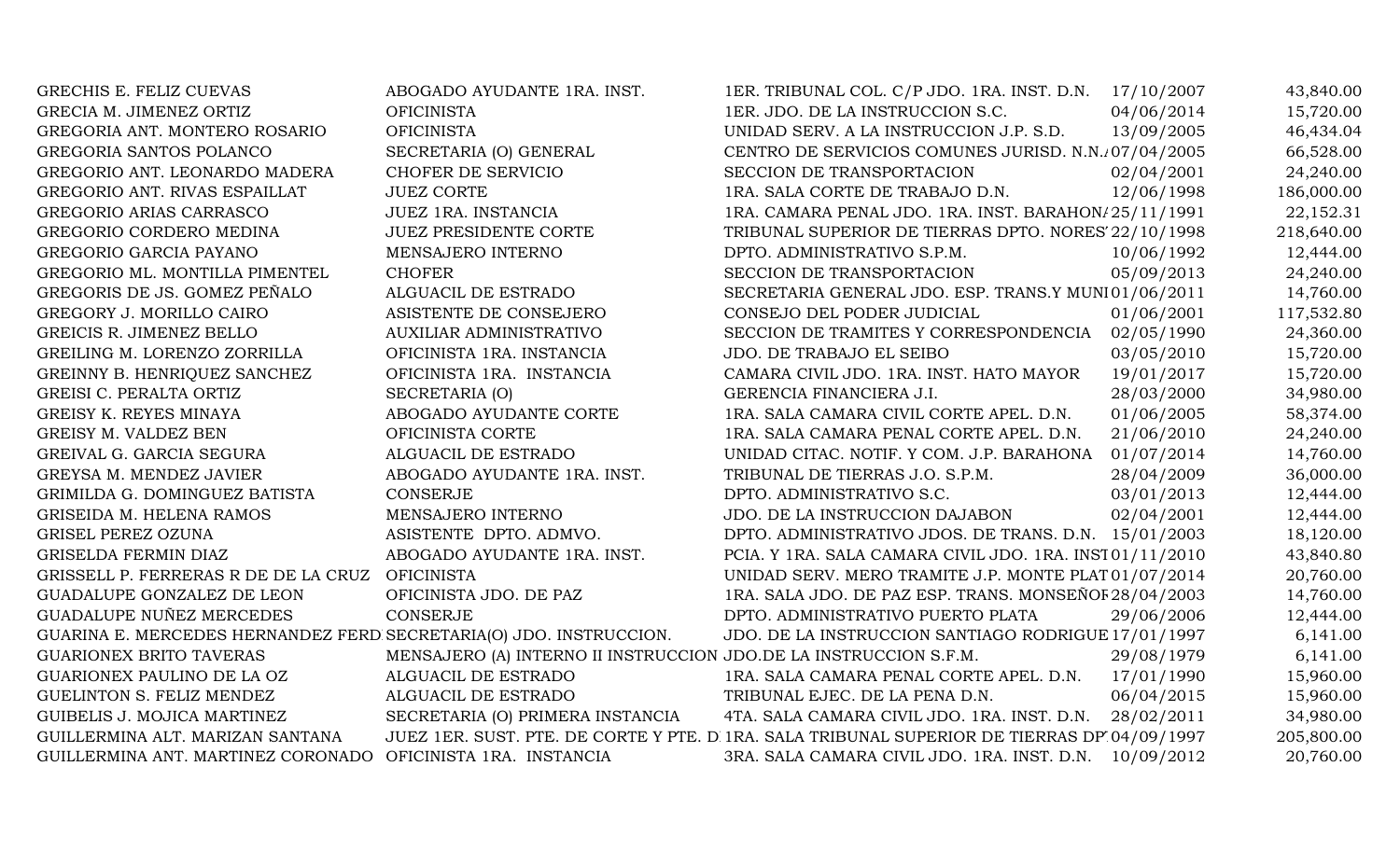GUILLERMINA CRUZ ABOGADO AYUDANTE SCJ SEGUNDA SALA S.C.J. 04/02/1998 105,720.00 GUILLERMINA RODRIGUEZ CARELA MENSAJERO INTERNO DPTO. ADMINISTRATIVO LA ALTAGRACIA 13/11/2000 12,444.00 GUILLERMINA SANTANA OFICINISTA JDO. DE PAZ JDO. DE PAZ PUEBLO VIEJO 02/01/2007 12,444.00 GUILLERMINA SANTOS BAUTISTA PERIODISTA PERIODISTA DIRECCION DE PRENSA Y COMUNICACIONES 17/12/2012 48,894.00 GUILLERMO A. ENKE ALMONTE TECNICO DE MENSURAS DIRECCION REG. MENSURAS CAT. DPTO. CENTR 26/10/2015 51,804.00 GUILLERMO G. POCKELS DIAZ ARCHIVISTA ARCHIVO ARCHIVO ACTIVO DEL TRIBUNAL SUPERIOR DE 130/08/2010 24,240.00 GUISSEPE G. ROSA RODRIGUEZ MECANICO DE PLANTAS ELECTRICAS DPTO. DE MANTENIMIENTO 03/01/2013 29,580.00 GUSTAVO A. CORDOVA LIBERATO TECNICO TOPOGRAFO UNIDAD DE INSPECCION DNMC 10/01/1990 42.657.60 GUSTAVO A. OLIVAREZ VARGAS ARCHIVISTA ARCHIVO ARCHIVO ACTIVO J.I. DUARTE 18/11/2002 24,240.00 GUSTAVO A. RUIZ FELIZ ENC. ALMACEN ADMVO. DPTO. ADMINISTRATIVO BARAHONA 15/03/1999 24,240.00 GUSTAVO A. RUIZ FELIZ CHOFER DE JUEZ O FUNCIONARIO CAMARA CIVIL CORTE APEL. BARAHONA 10/10/2016 24,240.00 GUSTAVO E. PARRA SUBERO **OFICINISTA** OFICINISTA UNIDAD ATENCION AL USUARIO J.P. S.D. OESTE 14/08/2017 19,482.00 GUSTAVO J. ARIZA SALDIVAR ALGUACIL DE ESTRADO UNIDAD CITAC. NOTIF. Y COM. J.P. LA VEGA 01/04/1997 14,760.00 GYPSY Y. FRIAS MEDINA CORTE CORTE CAMARA CIVIL CORTE APEL. S.C. 001/10/2007 17.640.00 HAIRYN ALT. LORA SANCHEZ OFICINISTA CORTE 1RA. SALA CORTE DE TRABAJO D.N. 28/02/2008 24,240.00 HAISSEL O. URIBE REYES JUEZ DE PAZ JUEZ DE PAZ JUO. DE PAZ MICHES 03/10/2016 108,000.00 HAMLET S. WEST CABRAL TECNICO DE BOVEDA CUSTODIA Y SERVICIO ARCHIVO PERMANENTE 02/01/2006 32,640.00 HAMPTON L. GARCIA SANCHEZ ALGUACIL DE ESTRADO JDO. DE PAZ JOSE CONTRERAS 30/08/2001 13.800.00 HANSEL M. PEÑA CHANTE VIGILANTE DPTO. ADMINISTRATIVO MONTE CRISTI 26/05/2014 12,444.00 HARDYS Y. WILLMORE KING JUEZ DE LA INSTRUCCION JDO. DE LA INSTRUCCION SAMANA 03/10/2016 108,000.00 HAROLD R. VICENTE MOYA AUXILIAR REGISTRAL REGISTRO DE TITULOS S.F.M. 03/10/2017 13,974.00 HAROLINE M. DISLA ROSARIO ANALISTA JURIDICO UNIDAD DE APOYO REGISTRAL J.I. 03/07/2017 54,885.60 HARVEY M. MARTE FABIAN OFICINISTA 1RA. INSTANCIA SALA PENAL TRIBUNAL N.N.A. LA VEGA 24/05/2010 15,720.00 HAYDEE C. CAMILO MATOS SECRETARIA (O) PRIMERA INSTANCIA JDO. DE LA INSTRUCCION INDEPENDENCIA 15/01/2001 28,860.00 HAYDEE DE LOS M. BAEZ ALMONTE SECRETARIA (O) AUXILIAR I 3RA. SALA CAMARA CIVIL CORTE APEL. D.N. 01/02/1990 38,088.00 HAYDEE E. VARGAS CASTILLO ALGUACIL DE ESTRADO 2DA. SALA CAMARA PENAL CORTE APEL. D.N. 01/10/1998 15,960.00 HAYDEE M. JEREZ MENA SECRETARIA (O) PRIMERA INSTANCIA JDO. DE TRABAJO SANCHEZ RAMIREZ 14/06/1999 28,860.00 HAYDEE S. CABRERA MONTERO **OFICINISTA 1RA. INSTANCIA** TRIBUNAL N.N.A. PERAVIA 14/04/2010 15,720.00 HAYDELIZA RAMIREZ HENRIQUEZ JUEZ 1RA. INSTANCIA TRIBUNAL COL. C/P JDO. 1RA. INST. S.P.M. 01/10/2003 138,000.00 HAYSON ML. HERNANDEZ GOMEZ MENSAJERO INTERNO DPTO. ADMINISTRATIVO S.F.M. 02/05/2017 12,444.00 HECTOR B. CUEVAS FELIZ CORRECTOR (A) DE SENTENCIAS SEGUNDA SALA S.C.J. 01/07/1993 48,894.00 HECTOR B. DE JESUS CABRAL JUEZ CORTE TRIBUNAL SUPERIOR DE TIERRAS DPTO. NORES' 30/04/1987 186,000.00 HECTOR BDO. RICART LOPEZ ALGUACIL DE ESTRADO UNIDAD DE CITACIONES Y NOTIFICACIONES S.G.04/09/2003 24,240.00 HECTOR J. GUILLEN LINARES OFICINISTA ATENCION USUARIOS UNIDAD DE ATENCION AL USUARIO S.G.S.C.J. 26/03/2013 20,760.00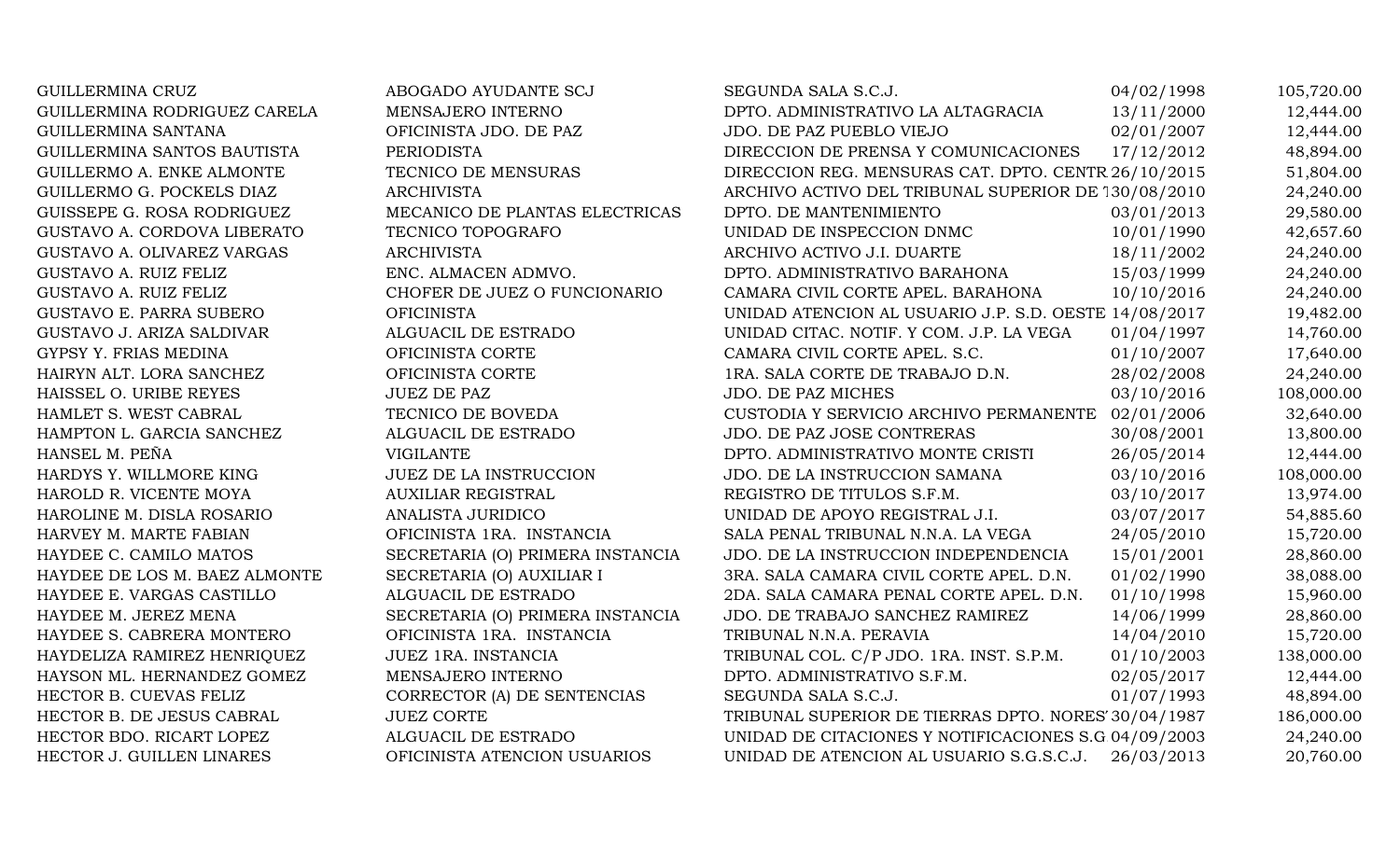| HECTOR J. PIMENTEL GUEVARA        | ALGUACIL DE ESTRADO                                                | UNIDAD CITAC. NOTIF. Y COM. J.P. BARAHONA            | 10/02/2003 | 14,760.00  |
|-----------------------------------|--------------------------------------------------------------------|------------------------------------------------------|------------|------------|
| HECTOR J. SANCHEZ ALVAREZ         | ALGUACIL DE ESTRADO                                                | UNIDAD CITAC. NOTIF. Y COM. J.P. SANTIAGO            | 21/11/2005 | 14,760.00  |
| HECTOR J. TORIBIO DE LA ROSA      | ALGUACIL DE ESTRADO                                                | UNIDAD CITAC. NOTIF. Y COM. J.P. SANTIAGO            | 01/03/2001 | 14,760.00  |
| HECTOR L. MERCEDES HERASME        | ALGUACIL DE ESTRADO                                                | 5TA. SALA CAMARA CIVIL JDO. 1RA. INST. D.N.          | 19/11/2015 | 12,378.60  |
| HECTOR L. PEÑA SEVERINO           | <b>VIGILANTE</b>                                                   | TRIBUNAL N.N.A. MARIA TRINIDAD SANCHEZ               | 12/07/2017 | 10,577.40  |
| HECTOR L. SOLANO                  | ALGUACIL DE ESTRADO                                                | <b>JDO. DE PAZ TENARES</b>                           | 01/09/2006 | 13,800.00  |
| HECTOR M. PEREYRA GENAO           | ABOGADO AYUDANTE 1RA. INST.                                        | SALA CIVIL TRIBUNAL N.N.A. S.D.                      | 01/07/2005 | 43,840.80  |
| HECTOR M. SUVERBI MENA            | ALGUACIL DE ESTRADO                                                | 1RA. SALA CAMARA CIVIL CORTE APEL. D.N.              | 06/08/2012 | 14,760.00  |
| HECTOR ML. CASTILLO PEÑA          | AUXILIAR ESTADISTICO DEPARTAMENTAL DIV. DE ESTADISTICAS JUDICIALES |                                                      | 02/01/2014 | 44,092.80  |
| HECTOR ML. RODRIGUEZ HOLGUIN      | OFICINISTA 1RA. INSTANCIA                                          | 4TA. SALA CAMARA CIVIL JDO. 1RA. INST. D.N.          | 04/02/2013 | 20,760.00  |
| HECTOR MORENO BRITO               | ELECTRICISTA I                                                     | DPTO. ADMINISTRATIVO PJ S.C.J.                       | 15/10/2008 | 29,580.00  |
| HECTOR R. CUELLO GUZMAN           | MENSAJERO INTERNO                                                  | REGISTRO DE TITULOS BONAO                            | 04/11/2004 | 12,444.00  |
| HECTOR R. DE LA ROSA PEREZ        | SECRETARIA (O) JDO. DE PAZ                                         | 2DA. SALA JDO. DE PAZ ESP. TRANS. S.J.M.             | 01/11/1993 | 23,160.00  |
| HECTOR R. PEREZ BELTRE            | MENSAJERO EXTERNO                                                  | SECCION DE TRAMITES Y CORRESPONDENCIA                | 04/11/2008 | 22,800.00  |
| HECTOR R. RAMIREZ DIXON           | OFICINISTA 1RA. INSTANCIA                                          | CAMARA CIVIL JDO. 1RA. INST. LA ROMANA               | 03/09/2012 | 15,720.00  |
| HEIDI J. MOLANO ROSA              | <b>OFICINISTA</b>                                                  | 3RA. SALA CAMARA CIVIL CORTE APEL. D.N.              | 05/07/2000 | 24,240.00  |
| HEIDI K. BELLO GUTIERREZ          | ABOGADO AYUDANTE SCJ                                               | UNIDAD DE ABOGADOS AYUDANTES DE PRESID 20/11/2000    |            | 117,532.80 |
| HEIDI TRINIDAD ABREU              | ABOGADO AYUDANTE                                                   | UNIDAD DE ABOGADOS AYUDANTES TST                     | 08/01/2003 | 58,374.00  |
| HEIDY D. REED SANTOS              | SECRETARIA (O) JDO. DE PAZ                                         | JDO. DE PAZ QUISQUEYA                                | 01/07/2004 | 23,160.00  |
| HEIDY M. HERNANDEZ ANTIGUA        | <b>AUXILIAR ADMINISTRATIVO</b>                                     | DIRECCION REG. MENSURAS CAT. DPTO. NORES 15/09/2015  |            | 20,865.60  |
| HEIDY M. SANTANA ANGELES          | OFICINISTA SCJ                                                     | UNIDAD DE REGISTRO Y TRAMITE S.G.S.C.J.              | 08/09/2008 | 38,088.00  |
| HEIDY MARTINEZ FORTUNA            | <b>ARCHIVISTA</b>                                                  | ARCHIVO ACTIVO J.I. SANTIAGO                         | 09/11/2005 | 24,240.00  |
| HEIDY O. JAVIER GARCIA            | OFICINISTA J.O.                                                    | TRIBUNAL DE TIERRAS J.O. PERAVIA                     | 16/11/2004 | 15,720.00  |
| HEIDY VIZCAINO CARVAJAL           | SECRETARIA (O) JDO. DE PAZ                                         | JDO. DE PAZ S.C.                                     | 14/11/2007 | 23,160.00  |
| HEIDY Y. NUÑEZ GONZALEZ           | SECRETARIA (O) GENERAL                                             | CENTRO DE SERVICIOS SECRETARIALES A.F. SA 01/09/2006 |            | 28,860.00  |
| HELEN ALT. DE LOS SANTOS GONZALEZ | <b>OFICINISTA</b>                                                  | SOPORTE A JUECES C.S.C. N.N.A. D.N.                  | 01/12/2011 | 24,240.00  |
| HELEN G. URIBE RODRIGUEZ          | SECRETARIA (O) AUXILIAR I                                          | SECRETARIA GENERAL DEL CONSEJO DEL PODI 10/03/2014   |            | 44,092.80  |
| HELL W. NOVA MONTERO              | SUPERVISOR DE ARCHIVO                                              | OFIC. DE ARCHIVO JUDICIAL PJ S.J.M.                  | 03/03/2003 | 29,580.00  |
| HEMMY N. FELIZ ALCANTARA          | <b>OFICINISTA</b>                                                  | UNIDAD SERV. A LA INSTRUCCION J.P. S.D.              | 20/07/2015 | 24,240.00  |
| HENIL B. MEDINA ALMONTE           | OFICINISTA SCJ                                                     | TERCERA SALA S.C.J.                                  | 13/08/2012 | 40,605.60  |
| HENRRY CARABALLO MATOS            | JUEZ EJEC. DE LA PENA                                              | TRIBUNAL EJEC. DE LA PENA BARAHONA                   | 15/04/1998 | 138,000.00 |
| HENRY A. RODRIGUEZ HENRIQUEZ      | ALGUACIL DE ESTRADO                                                | CAMARA CIVIL CORTE APEL. SANTIAGO                    | 01/08/1998 | 13,800.00  |
| HENRY D. ALMANZAR CUEVAS          | <b>JUEZ CORTE</b>                                                  | CAMARA CIVIL CORTE APEL. LA VEGA                     | 15/06/1998 | 186,000.00 |
| HENRY E. SEVERINO PORTE           | ABOGADO AYUDANTE CORTE                                             | PCIA. CAMARA PENAL CORTE APEL. D.N.                  | 08/01/2008 | 58,374.00  |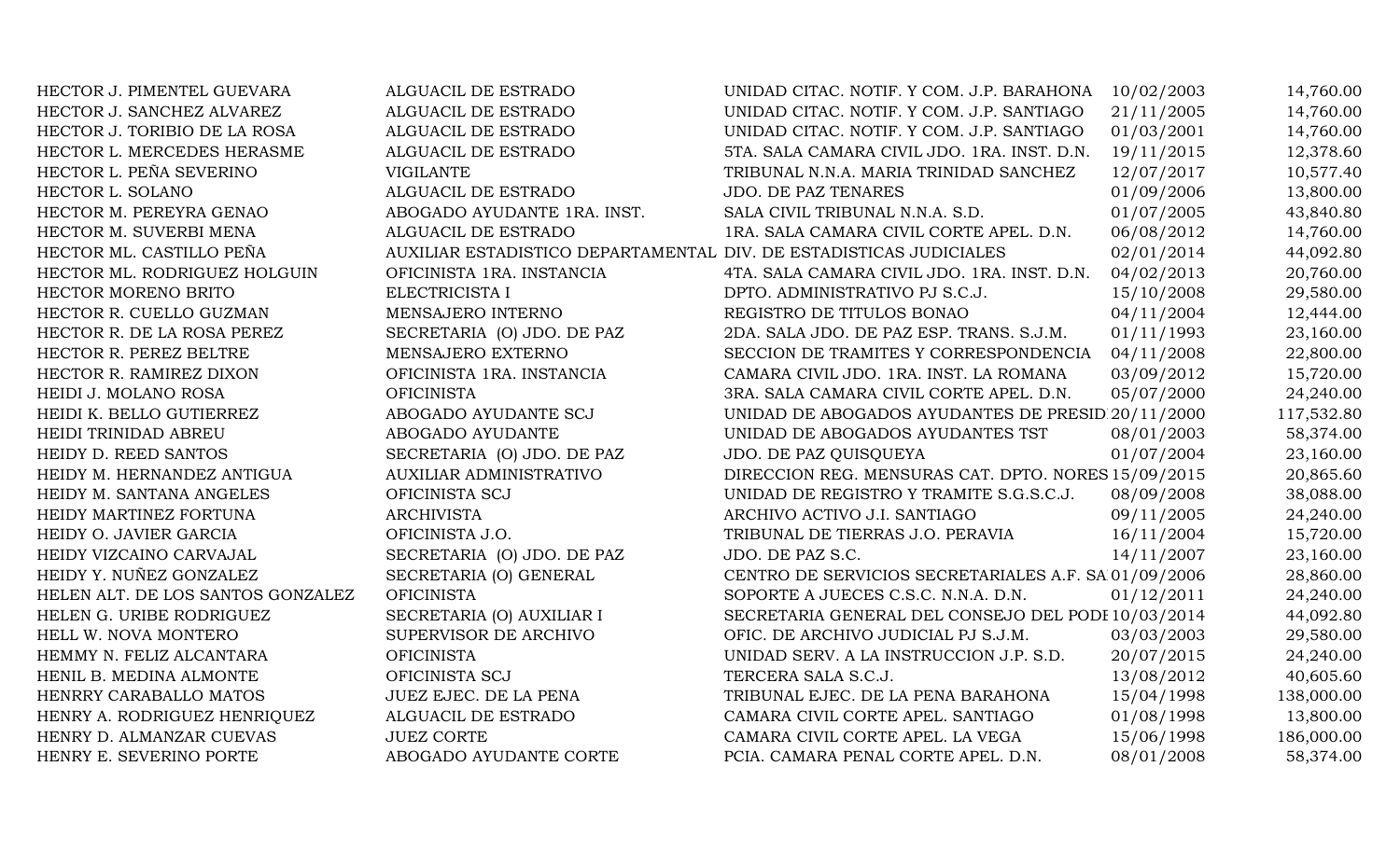| HENRY O. QUEZADA GUERRERO         | ALGUACIL DE ESTRADO                                      | CAMARA PENAL JDO. 1RA. INST. LA ALTAGRACIA 01/12/2014                                  |            | 14,760.00  |
|-----------------------------------|----------------------------------------------------------|----------------------------------------------------------------------------------------|------------|------------|
| HENRY P. COLON MARTE              | PROGRAMADOR WEB                                          | CENTRO DOCUMENTACION E INFORM. JUD. DOM25/05/2015                                      |            | 67,082.40  |
| HENRY STGO. LANTIGUA MUÑOZ        | <b>ANALISTA JURIDICO</b>                                 | REGISTRO DE TITULOS SANTIAGO                                                           | 06/11/2012 | 35,760.00  |
| HENRY V. DOMINGUEZ DOMINGUEZ      | JUEZ PRESIDENTE 1RA. INSTANCIA                           | PCIA. CAMARA CIVIL JDO. 1RA. INST. SANTIAGO 01/09/2006                                 |            | 154,800.00 |
| HERCIMAR A. BURGOS DE LA ROSA     | <b>DIGITADOR</b>                                         | RECEPCION Y ENTREGA R.T.                                                               | 01/10/2014 | 24,240.00  |
| HERIBERTO A. MOLINA MOLINA        | AUX. DE BIENES INFORMATICOS                              | UNIDAD SOPORTE TECNICO J.I. D.N.                                                       | 01/03/1989 | 34,980.00  |
| HERIBERTO A. PIÑA PEREZ           | <b>DIGITADOR</b>                                         | UNIDAD DE PROCESOS COMUNES J.I.                                                        | 05/05/2015 | 24,240.00  |
| HERIBERTO ML. ALMONTE PEREZ       | <b>ARCHIVISTA</b>                                        | ARCHIVO ACTIVO J.I. SANTIAGO                                                           | 01/04/2013 | 24,240.00  |
| HERMENEGILDO NUÑEZ                | CHOFER DE SERVICIO                                       | SECCION DE TRANSPORTACION                                                              | 23/01/2006 | 24,240.00  |
| HERMES J. RAMIREZ DEMORIZI        | OFICINISTA DE SERVICIO CIVIL                             | UNIDAD DE SERVICIO CIVIL C.S.C. N.N.A. S.C.                                            | 15/10/2012 | 18,780.00  |
| HERMINIA ALT. MARTINEZ MEJIA      | COORDINADOR DISTRIBUCION Y VENTA L DIV. DE PUBLICACIONES |                                                                                        | 05/01/2010 | 67,082.40  |
| HERMINIA J. RODRIGUEZ PAULINO     | <b>JUEZ CORTE</b>                                        | 2DA. SALA CAMARA PENAL CORTE APEL. SANTIA 17/09/1998                                   |            | 186,000.00 |
| HERMINIA LOPEZ GUZMAN             | CONSERJE-MENSAJERO(A)                                    | JDO. DE PAZ EL FACTOR                                                                  | 14/06/1988 | 12,444.00  |
| HERNILEIDYS MA. BURGOS DE LA ROSA |                                                          | ASISTENTE DIRECCION GENERAL DE ADM DIRECCION GENERAL DE ADM. Y CARRERA JUDI 10/09/2012 |            | 99,222.00  |
| HEUDY A. ACEVEDO MARTINEZ         | AUX. DE MANTENIMIENTO                                    | DPTO. DE MANTENIMIENTO J.I. ZONA NORTE Y N22/03/2017                                   |            | 24,240.00  |
| HIAAN J. CARBUCIA GONELL          | ABOGADO AYUDANTE CORTE                                   | 3RA. SALA CAMARA PENAL CORTE APEL. D.N.                                                | 06/09/1999 | 58,374.00  |
| HILARIO A. SENCION NUÑEZ          | CHOFER DE SERVICIO                                       | UNIDAD DE SERVICIOS ADMINISTRATIVOS Y LOC 15/11/2004                                   |            | 27,541.20  |
| HILARIO ENCARNACION ROSARIO       | AUXILIAR ADMINISTRATIVO                                  | DIV. DE ALMACEN Y SUMINISTRO                                                           | 09/05/1996 | 24,240.00  |
| HILDA ALT. ABREU ALMONTE          | SECRETARIA(O) CORTE                                      | TRIBUNAL EJEC. SANCION ADOLES. MONTE CRI(01/01/1993                                    |            | 34,560.00  |
| HILDA ALT. SALAS                  | OFICINISTA 1RA. INSTANCIA                                | SALA PENAL 2DO.TRIBUNAL N.N.A. SANTIAGO                                                | 03/04/2000 | 15,720.00  |
| HILDA C. PEREZ PEREZ              | OFICINISTA 1RA. INSTANCIA                                | JDO. DE LA INSTRUCCION PEDERNALES                                                      | 11/04/2016 | 15,720.00  |
| HILDA CARRASCO PEREZ              | OFICINISTA I T.S.T.                                      | TRIBUNAL SUPERIOR DE TIERRAS, D.N.                                                     | 03/05/1971 | 6,141.00   |
| HILDA DEL C. DIAZ PEÑA            | SOPORTE TECNICO II                                       | OFIC. DE TECNOLOGIAS REGIONAL ZONA NORTE 02/12/2002                                    |            | 34,980.00  |
| HILDA E. LOPEZ ROSARIO            | OFICINISTA SCJ                                           | UNIDAD DE REGISTRO Y TRAMITE S.G.S.C.J.                                                | 06/11/2001 | 24,240.00  |
| HILDA L. LAMARCHE UBIERA          | SECRETARIA(O) JDO. PAZ                                   | JDO. DE PAZ EL SEIBO                                                                   | 13/10/1986 | 6,141.00   |
| HILDA M. CEPEDA BATISTA           | ALGUACIL DE ESTRADO                                      | 6TA. SALA CAMARA CIVIL JDO. 1RA. INST. D.N.                                            | 10/03/2008 | 14,760.00  |
| HILDA N. SANCHEZ LUNA             | <b>JUEZ DE PAZ</b>                                       | JDO. DE PAZ S.D. NORTE                                                                 | 01/02/2006 | 108,000.00 |
| HILDA Y. MARTE GUZMAN             | <b>JUEZ DE PAZ</b>                                       | 3RA. SALA JDO. DE PAZ ESP. TRANS. S.C.                                                 | 01/10/2014 | 108,000.00 |
| HIPOLITA DE LA CRUZ DE DE LA ROSA | SECRETARIA (O) JDO. DE PAZ                               | JDO. DE PAZ DON JUAN                                                                   | 01/08/2007 | 23,160.00  |
| <b>HIPOLITO GIRON REYES</b>       | ALGUACIL DE ESTRADO                                      | 4TO. TRIBUNAL COL. C/P JDO. 1RA. INST. D.N.                                            | 04/06/2004 | 15,960.00  |
| HIPOLITO MEJIA CALDERON           | CHOFER DE SERVICIO                                       | SECCION DE TRANSPORTACION                                                              | 08/02/2007 | 24,240.00  |
| HIROMY A. CABRERA ABREU           | OFICINISTA 1RA. INSTANCIA                                | OFIC. JUDICIAL SERV. ATENC. PERMANENTE D.N 25/02/2002                                  |            | 20,760.00  |
| HITLER T. SEGURA FELIZ            | MENSAJERO INTERNO                                        | JDO. DE PAZ DE LA 1RA. CIRC. D.N.                                                      | 05/11/2003 | 12,444.00  |
| HOCHIMINH MELLA VIOLA             | ALGUACIL DE ESTRADO                                      | JDO. DE 1RA. INST. BAORUCO                                                             | 03/06/2002 | 14,760.00  |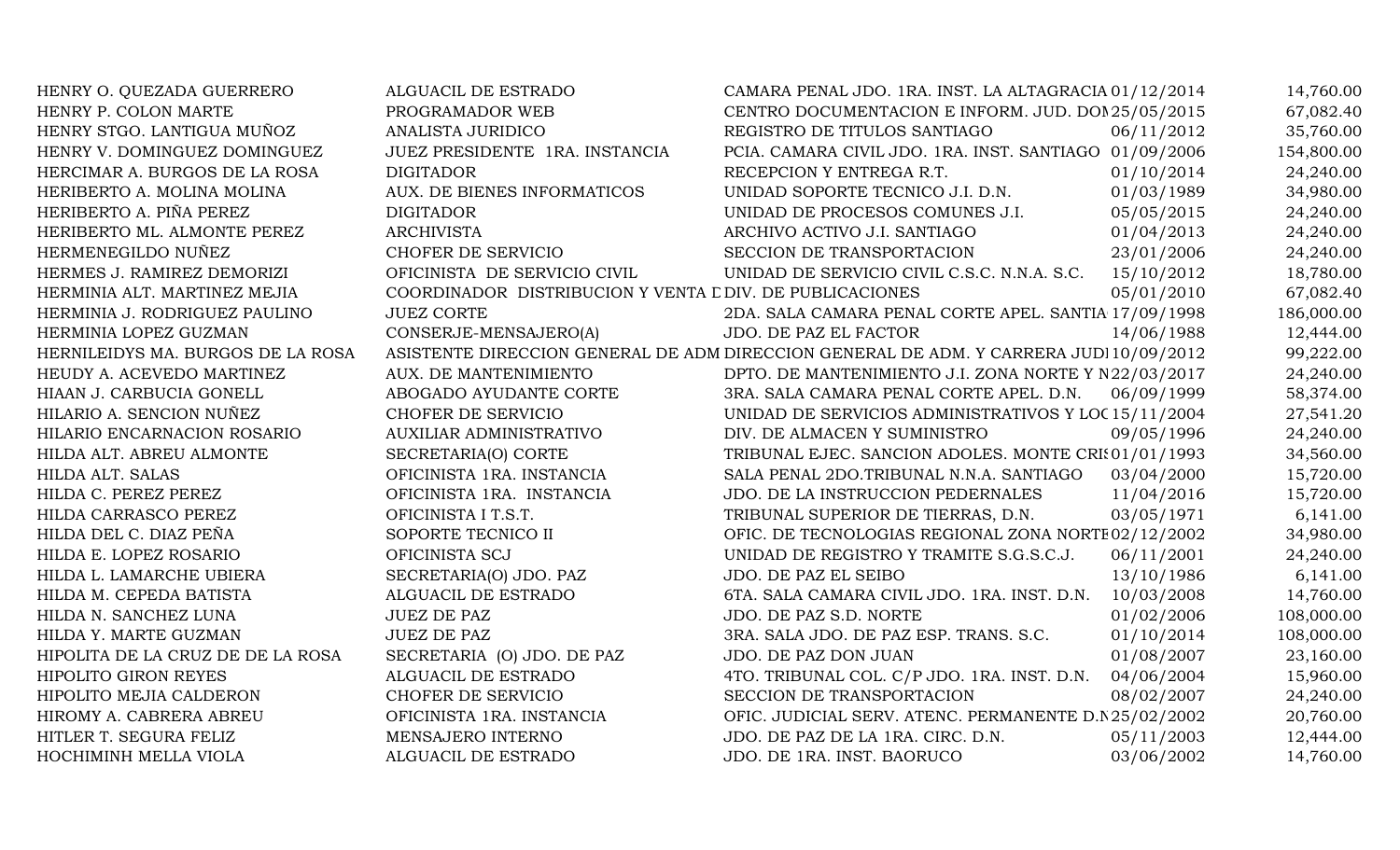| HONORIO ANT. SUZAÑA                | JUEZ 1RA. INSTANCIA               | 6TA. SALA CAMARA CIVIL JDO. 1RA. INST. D.N. 01/02/2001                                   |            | 138,000.00 |
|------------------------------------|-----------------------------------|------------------------------------------------------------------------------------------|------------|------------|
| HORTENCIA C. SOTO BAEZ             | SECRETARIA (O) AUXILIAR III       | CONTRALORIA GENERAL DEL CONSEJO DEL POI 01/02/1999                                       |            | 36,000.00  |
| HOWELL NERIO ACEVEDO               | AGENTE DIGITALIZADOR              | SERVICIOS TECNICOS ARCHIVO PERMANENTE                                                    | 20/05/2013 | 24,240.00  |
| HUALKA E. RAMOS JIMÉNEZ            | CONSERJE                          | JDO. DE 1RA. INST. DAJABON                                                               | 15/03/2017 | 12,444.00  |
| HUASCAR A. VARGAS ABAD             | <b>ARCHIVISTA</b>                 | ARCHIVO ACTIVO J.I. MONSEÑOR NOUEL                                                       | 02/05/2013 | 24,240.00  |
| HUGO D. REYES SANTANA              | CHOFER DE SERVICIO                | SECCION DE TRANSPORTACION                                                                | 13/05/2002 | 27,541.20  |
| HUGO E. TEJEDA MEJIA               | CHOFER DE SERVICIO                | SECCION DE TRANSPORTACION                                                                | 01/08/2007 | 24,240.00  |
| HUGO R. CAMILO PEREZ               | MENSAJERO INTERNO                 | DPTO. ADMINISTRATIVO HERMANAS MIRABAL                                                    | 09/11/1987 | 12,444.00  |
| HUMBERTA BERIGUETE BERIGUETE       | CONSERJE                          | DPTO. ADMINISTRATIVO PJ CORTE DE APELACIO 23/01/2006                                     |            | 14,160.00  |
| HUMPHREY R. PEÑA RIVERA            | <b>ARCHIVISTA</b>                 | ARCHIVO ACTIVO J.I. PERAVIA                                                              | 01/06/2009 | 24,240.00  |
| IBELISE DEL C. RAMIREZ PEREZ       | SECRETARIA DEPTO. ADM.            | DPTO. ADMINISTRATIVO JDOS. DE TRABAJO                                                    | 08/05/1998 | 32,895.00  |
| <b>IDAURY T. GARCIA MARMOLEJOS</b> | OFICINISTA SERV. FASE INSTRUCCIÓN | SECRETARIA GENERAL JDO. ESP. TRANS.Y MUNI30/11/2015                                      |            | 14,760.00  |
| IDELFONSA A. TEJADA RODRIGUEZ      | ASIST. ADMINISTRATIVA             | CENTRO DE ENTREVISTA D.N.                                                                | 17/04/2006 | 48,894.00  |
| <b>IDELKA R. ROJAS RODRIGUEZ</b>   | <b>OFICINISTA</b>                 | UNIDAD DE AUDIENCIAS J.P. VALVERDE                                                       | 21/10/2015 | 16,440.00  |
| IDENISSE G. CATEDRAL OZUNA         | <b>JUEZ DE PAZ</b>                | JDO. DE PAZ SABANA DE LA MAR                                                             | 16/12/2016 | 108,000.00 |
| IGNACIA Y. NOVA MOSCAT             | SECRETARIA (O) PRIMERA INSTANCIA  | CAMARA CIVIL JDO. 1RA. INST. PERAVIA                                                     | 05/10/2006 | 28,860.00  |
| IGNACIO ANT. ESTRELLA MARTE        | <b>DIGITADOR</b>                  | UNIDAD DE PROCESOS COMUNES J.I.                                                          | 02/01/2006 | 24,240.00  |
| IHANDRA L. MERCEDES NUÑEZ          | ANALISTA II REGISTRO DE PERSONAL  | DIV. DE REGISTRO DE PERSONAL                                                             | 11/04/2016 | 24,240.00  |
| ILDEFONSA ALT. SUSANA ABREU        | <b>JUEZ CORTE</b>                 | 2DA. SALA TRIBUNAL SUPERIOR DE TIERRAS DP 16/12/1986                                     |            | 186,000.00 |
| ILEANA A. PEREZ ROBLES             | OFICINISTA JDO. DE PAZ            | JDO. DE PAZ DE LA 3RA. CIRC. D.N.                                                        | 22/03/2017 | 16,440.00  |
| ILEANA G. PEREZ GARCIA             | <b>JUEZ CORTE</b>                 | 1RA. SALA CAMARA CIVIL CORTE APEL. D.N.                                                  | 03/08/1998 | 154,800.00 |
| ILEANA M. REYES MOREL              |                                   | AUXILIAR DE INFORMACION Y ORIENTACI(CENTRO INF. ORIENT. CIUDADANA PJ CORTE AP 08/05/2017 |            | 15,720.00  |
| ILEANA P. MARCELO SALADO           | <b>OFICINISTA</b>                 | UNIDAD SERV. 1RA. INST. J.L. SANTIAGO                                                    | 01/05/2012 | 17,640.00  |
| ILEANA R. GARCIA VALERA            | ABOGADO AYUDANTE CORTE            | 2DA. SALA CAMARA PENAL CORTE APEL. D.N.                                                  | 05/07/1994 | 58,374.00  |
| ILIANA E. CAIRO BAEZ               | OFICINISTA CORTE                  | 2DA. SALA CAMARA CIVIL CORTE APEL. D.N.                                                  | 17/03/2009 | 20,760.00  |
| ILIANY M. SIERRA SANTOS            | OFICINISTA SCJ                    | UNIDAD DE REGISTRO Y TRAMITE S.G.S.C.J.                                                  | 08/10/2012 | 24,240.00  |
| ILSA MDES. BREWER ESPINAL          | SUB-GERENTE ADMINISTRATIVO(A)     | GERENCIA ADMINISTRATIVA J.I.                                                             | 28/04/2014 | 96,000.00  |
| ILUMINADA CARMONA LOPEZ            | OFICINISTA 1RA. INSTANCIA         | 5TA. SALA JDO. DE TRABAJO D.N.                                                           | 03/09/2012 | 20,760.00  |
| IMELDA DE JS. MATEO RAMOS          | SECRETARIA(O) CORTE               | TRIBUNAL EJEC. SANCION ADOLES. S.P.M.                                                    | 01/04/2005 | 34,560.00  |
| INDHIRA DEL ROSARIO LUNA           | REVISOR JURIDICO                  | UNIDAD DE APOYO REGISTRAL J.I.                                                           | 02/01/2009 | 69,696.00  |
| INDHIRA J. ESPINAL SCARBOROUGH     | ABOGADO AYUDANTE CORTE            | 2DA. SALA CAMARA CIVIL CORTE APEL. D.N.                                                  | 28/10/2003 | 58,374.00  |
| INDHIRA L. CARVAJAL VALENZUELA     | AUXILIAR DE RECEPCION Y DESPACHO  | UNIDAD DE PROCESOS COMUNES J.I.                                                          | 01/06/2013 | 24,240.00  |
| INDHIRA MA. MEJIA GALVAN           | OFICINISTA ATENCION USUARIOS      | UNIDAD DE ATENCION AL USUARIO S.G.S.C.J.                                                 | 13/11/2014 | 24,240.00  |
| INDHIRA PAULINO POLANCO            | JUEZ 1RA. INSTANCIA               | SALA CIVIL TRIBUNAL N.N.A. DUARTE                                                        | 14/10/2002 | 138,000.00 |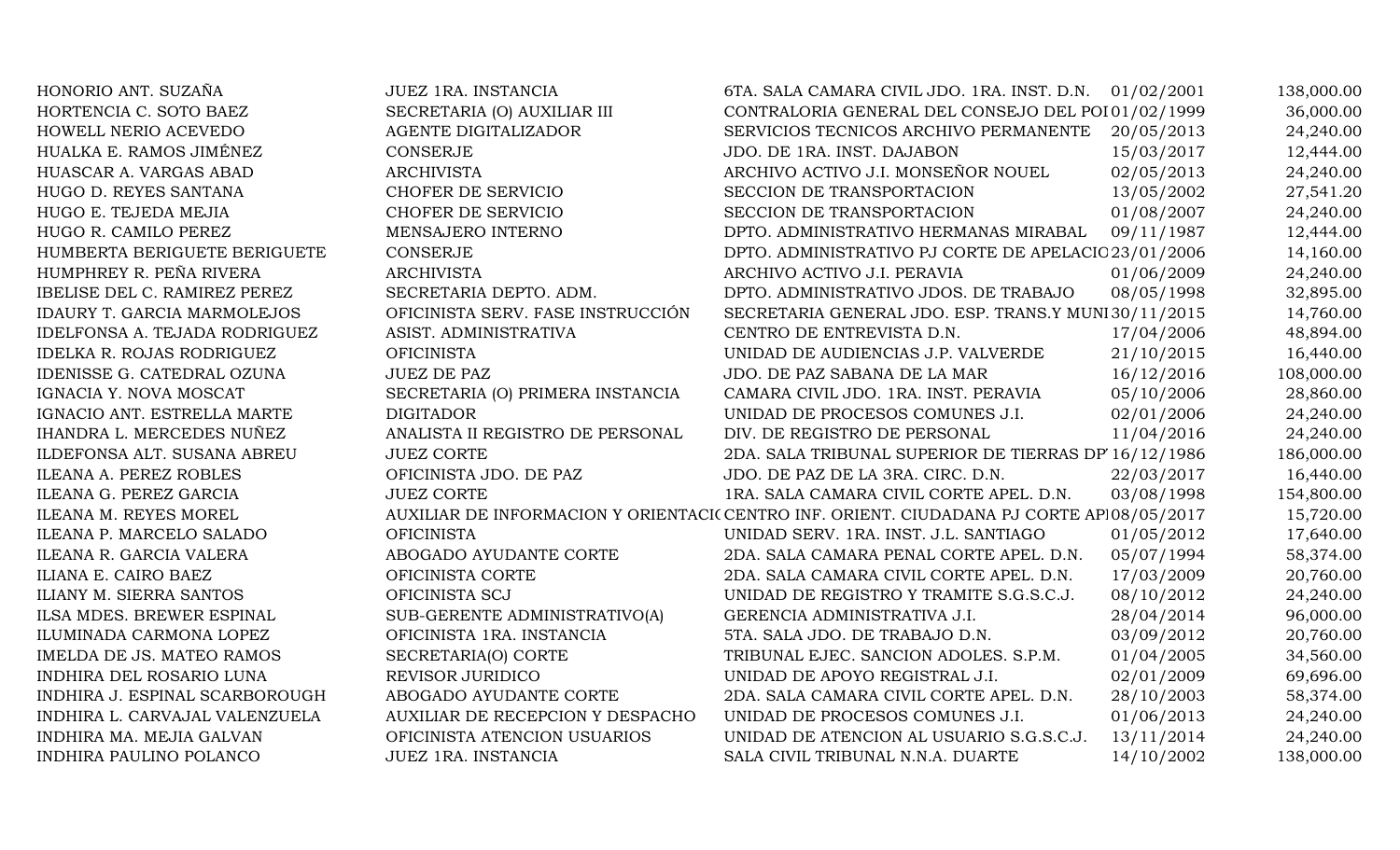| INDIANA C. VASQUEZ BURGOS     | SECRETARIA (O) JDO. DE PAZ       | JDO. DE PAZ MARIA TRINIDAD SANCHEZ                                                      | 12/10/2011 | 23,160.00  |
|-------------------------------|----------------------------------|-----------------------------------------------------------------------------------------|------------|------------|
| <b>INDIANA FAMILIA DIAZ</b>   | OFICINISTA CORTE                 | 1RA. SALA CAMARA CIVIL CORTE APEL. D.N.                                                 | 10/09/2012 | 24,240.00  |
| INDIANA M. PEREZ PERALTA      | <b>ARCHIVISTA</b>                | DPTO. ADMINISTRATIVO SANTIAGO RODRIGUEZ 22/07/2013                                      |            | 13,920.00  |
| <b>INDIANA PERALTA IBER</b>   | AGENTE CONTROL DE CALIDAD        | CONTROL DE CALIDAD ARCHIVO PERMANENTE 11/08/2014                                        |            | 29,580.00  |
| INDIRA CARMONA TAVAREZ        | SECRETARIA (O) JDO. DE PAZ       | JDO. DE PAZ ASUNTOS MUNIC. S.D. NORTE                                                   | 07/04/2003 | 29,580.00  |
| INDIRA FERNANDEZ MARCANO      | <b>JUEZ CORTE</b>                | CAMARA PENAL CORTE APEL. LA VEGA                                                        | 21/05/1999 | 199,464.00 |
| INDIRA N. GARCIA VARGAS       | OFICINISTA 1RA. INSTANCIA        | 1RA. SALA CAMARA CIVIL JDO. 1RA. INST. SANTL 01/11/2016                                 |            | 15,720.00  |
| INDIRAMIS CONTRERAS CRUCETA   | ABOGADO AYUDANTE                 | SOPORTE A JUECES J.P. SANTIAGO                                                          | 04/12/2002 | 48,894.00  |
| INELIZA F. RUBIERA ROSARIO    | SECRETARIA DRMC                  | DIRECCION REG. MENSURAS CAT. DPTO. CENTR 21/02/2007                                     |            | 34,980.00  |
| <b>INES BURGOS VARGAS</b>     | SECRETARIA(O) CORTE              | CORTE DE TRABAJO S.F.M.                                                                 | 28/02/1995 | 34,560.00  |
| <b>INES CARELA LEBRON</b>     | OFICINISTA 1RA. INSTANCIA        | 6TA. SALA CAMARA CIVIL JDO. 1RA. INST. D.N.                                             | 01/06/2015 | 20,760.00  |
| <b>INES DE LOS SANTOS</b>     | CONSERJE-MENSAJERO(A)            | JDO. DE PAZ PERALVILLO                                                                  | 01/04/1997 | 12,444.00  |
| INES ENCARNACION SEVERINO     | <b>CONSERJE</b>                  | DPTO. ADMINISTRATIVO P.J.C.N.                                                           | 20/06/1996 | 12,444.00  |
| INES JOSE G.                  | CONSERJE I JDO. PAZ              | JDO. DE PAZ DE LA 2DA. CIRC. S.D. ESTE                                                  | 25/03/1987 | 941.00     |
| INES MDES. REYES CABRERA      | OFICINISTA I 1RA. INSTANCIA      | 5TA. SALA CAMARA CIVIL JDO. 1RA. INST. D.N.                                             | 18/02/1985 | 6,141.00   |
| INGRI S. LIBERATO TORRES      | JUEZ DE LA INSTRUCCION           | 3ER. JDO. DE LA INSTRUCCION SANTIAGO                                                    | 04/02/2005 | 138,000.00 |
| INGRID ALT. DE JESUS PEREZ    | OFICINISTA J.O.                  | 1RA. SALA TRIBUNAL DE TIERRAS J.O. DUARTE 01/04/2005                                    |            | 15,720.00  |
| INGRID ALT. MONTILLA DE JESUS | ABOGADO AYUDANTE                 | SOPORTE A JUECES J.P. S.D. OESTE                                                        | 02/04/2007 | 24,240.00  |
| INGRID C. VOLQUEZ COLON       | ANALISTA JURIDICO                | UNIDAD DE APOYO REGISTRAL J.I.                                                          | 01/09/2009 | 54,885.60  |
| INGRID I. OLIVARES MERCADO    | <b>JUEZ DE PAZ ITINERANTE</b>    | PCIA. JDO. DE TRABAJO D.N.                                                              | 17/07/2000 | 108,000.00 |
| INGRID J. MARTE JIMENEZ       | SECRETARIA (O) PRIMERA INSTANCIA | TRIBUNAL COL. C/P JDO. 1RA. INST. MONTE CRI 02/10/2000                                  |            | 38,088.00  |
| INGRID M. MANCEBO CASTILLO    | ABOGADO AYUDANTE                 | UNIDAD DE ABOGADOS AYUDANTES TST                                                        | 02/01/2006 | 58,374.00  |
| INGRID M. PEREZ FERNANDEZ     | OFICINISTA 1RA. INSTANCIA        | 2DA. SALA JDO. DE TRABAJO D.N.                                                          | 19/12/2012 | 20,760.00  |
| INGRID M. PIMENTEL SANCHEZ    |                                  | DIRECTOR (A) DE GESTION HUMANA Y CAI DIRECCION DE GESTION HUMANA Y CARRERA J 09/02/1998 |            | 184,800.00 |
| INGRID M. RIJO STERLING       | CONSERJE-MENSAJERO(A)            | JDO. DE PAZ LAGUNA DE NISIBON                                                           | 01/09/2012 | 12,444.00  |
| INGRID N. MATOS PEREZ         | AUX. DE RECEPCION Y ENTREGA      | CENTRO DE ATENCION AL USUARIO                                                           | 25/06/2012 | 24,240.00  |
| INGRID REYES SANCHEZ          | <b>OFICINISTA</b>                | SOPORTE A JUECES J.P. S.D.                                                              | 01/02/2016 | 20,760.00  |
| INGRID S. FERNANDEZ MENDEZ    | JUEZ SUST. PTE. COLEGIADO        | 1ER. TRIBUNAL COL. C/P JDO. 1RA. INST. D.N.                                             | 01/07/1999 | 138,000.00 |
| INGRID Y. ARIAS CASADO        | OFICINISTA 1RA. INSTANCIA        | PCIA. Y 1RA. SALA CAMARA CIVIL JDO. 1RA. INST 26/02/2014                                |            | 20,760.00  |
| INGRID Y. GARCIA HENRIQUEZ    | <b>OFICINISTA</b>                | SOPORTE A JUECES J.P. MONSEÑOR NOUEL                                                    | 01/05/2007 | 16,440.00  |
| INMACULADA PEREZ DE HERNANDEZ | OFICINISTA JDO. DE PAZ           | 3RA. SALA JDO. DE PAZ ESP. TRANS. MONSEÑOF 05/08/2015                                   |            | 14,760.00  |
| IRAIDA ALT. HIRALDO ALVAREZ   | <b>JUEZ DE PAZ</b>               | JDO. DE PAZ SABANA YEGUA                                                                | 21/05/2007 | 108,000.00 |
| IRAISA N. MATEO MONTES DE OCA | ANALISTA JURIDICO                | UNIDAD DE APOYO REGISTRAL J.I.                                                          | 02/04/2012 | 54,885.60  |
| IRAN D. DEL JESUS ARIAS       | <b>AUXILIAR ADMINISTRATIVO</b>   | DIV. DE REGISTRO DE PERSONAL                                                            | 15/02/2007 | 24,240.00  |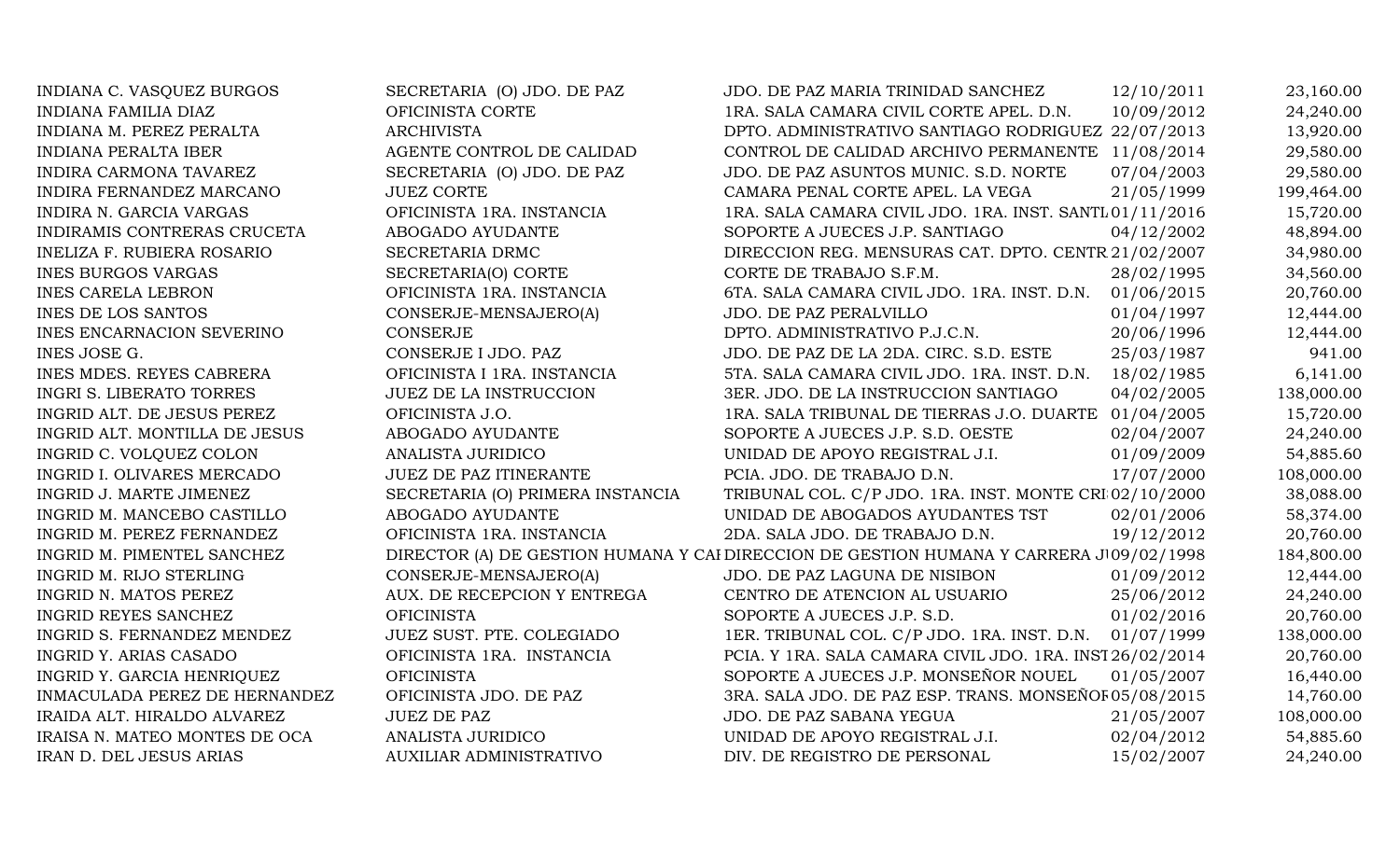| <b>IRCANIA LEMOS</b>            | <b>CONSERJE</b>                  | DPTO. ADMINISTRATIVO N.N.A. D.N.                                                         | 02/12/2013 | 12,444.00  |
|---------------------------------|----------------------------------|------------------------------------------------------------------------------------------|------------|------------|
| IRCANIA V. HERNANDEZ TRINIDAD   | JUEZ 1RA. INSTANCIA              | 2DA. SALA CAMARA CIVIL JDO. 1RA. INST. LA VE 13/07/2005                                  |            | 138,000.00 |
| <b>IRENY C. SANTOS HERRERA</b>  | <b>OFICINISTA</b>                | UNIDAD DE RECEPCION DE DOCUMENTOS TST 01/05/2013                                         |            | 24,240.00  |
| <b>IRIS A. SOLANO</b>           | CONSERJE-MENSAJERO(A)            | JDO. DE PAZ SABANA GRANDE DE PALENQUE                                                    | 07/04/1994 | 12,444.00  |
| IRIS B. ARNAUT DE LOS SANTOS    | <b>INGENIERO SUPERVISOR</b>      | DPTO. DE INGENIERIA                                                                      | 27/07/2010 | 46,368.00  |
| IRIS C. DUARTE DUARTE           | <b>JUEZ CORTE</b>                | CORTE DE TRABAJO S.F.M.                                                                  | 12/08/1998 | 186,000.00 |
| IRIS G. MARTINEZ BONILLA        | TECNICO REVISOR I                | UNIDAD DE REVISION, DNMC                                                                 | 02/04/2012 | 69,696.00  |
| IRIS J. CASTILLO PHILLIPPE      | ABOGADO AYUDANTE CORTE           | 1RA. SALA CAMARA PENAL CORTE APEL. D.N.                                                  | 03/10/2003 | 58,374.00  |
| IRIS RODRIGUEZ P.               | ENC. DIV. REGISTRO DE PERSONAL   | DPTO.DE RECURSOS HUMANOS                                                                 | 01/07/1986 | 6,141.00   |
| IRIS S. BORGEN SANTANA          | <b>JUEZ DE PAZ</b>               | JDO. DE PAZ ESP. TRANS. BARAHONA                                                         | 31/03/2017 | 108,000.00 |
| IRIS SORANLLI NÚÑEZ PEÑA        | SECRETARIA (O) DE DIRECCION      | SECRETARIA GENERAL DEL CONSEJO DEL PODI 18/01/2006                                       |            | 48,894.00  |
| IRIS Y. HERRERA AVILA           | AUX. DE RECEPCION Y ENTREGA      | RECEPCION Y ENTREGA R.T.                                                                 | 01/05/2002 | 24,240.00  |
| IRIS Z. PAULINO ENCARNACION     | SECRETARIA (O) PRIMERA INSTANCIA | 3ER. JDO. DE LA INSTRUCCION D.N.                                                         | 09/08/1999 | 46,368.00  |
| IRMA M. MINAYA MINIEUR          | CONSERJE                         | DPTO. ADMINISTRATIVO MONTE CRISTI                                                        | 01/12/1991 | 12,444.00  |
| IRONELYS AGRAMONTE JIMENEZ      | <b>RECEPCIONISTA</b>             | DPTO. ADMINISTRATIVO JUR. LABORAL S.D.                                                   | 02/01/2007 | 16,440.00  |
| <b>ISAAC FIGUEROA MEJIA</b>     | MENSAJERO INTERNO                | DPTO. ADMINISTRATIVO S.P.M.                                                              | 17/11/2015 | 12,444.00  |
| ISAAC ML. ESPINOSA GARCIA       | OFICINISTA 1RA. INSTANCIA        | JDO. DE 1RA. INST. CONSTANZA                                                             | 13/01/2016 | 15,720.00  |
| ISAAC UREÑA QUEZADA             | OFICINISTA SCJ                   | SEGUNDA SALA S.C.J.                                                                      | 03/07/2006 | 40,605.60  |
| ISABEL A. BRITO MOREL           | MENSAJERO INTERNO                | UNIDAD DE SERVICIOS ADMINISTRATIVOS Y LOC 19/08/2015                                     |            | 16,440.00  |
| ISABEL A. CASTILLO PEÑALO       | SECRETARIA (O) PRIMERA INSTANCIA | CAMARA CIVIL JDO. 1RA. INST. S.C.                                                        | 05/06/2001 | 28,860.00  |
| ISABEL A. SOTO PEÑA             | SECRETARIA (O) PRIMERA INSTANCIA | JDO. DE LA INSTRUCCION SAN JOSE DE OCOA 14/03/1990                                       |            | 38,088.00  |
| ISABEL E. DE LOS SANTOS GOMEZ   | SECRETARIA(O) JDO. INSTRUCCION.  | 5TO. JDO. DE LA INSTRUCCION D.N.                                                         | 15/01/1965 | 6,141.00   |
| ISABEL E. ROSARIO DE LA ROSA    | OFICINISTA CORTE                 | CORTE DE APEL. MONTE CRISTI                                                              | 17/06/2013 | 17,640.00  |
| ISABEL SANCHEZ CONTRERAS        | CONSERJE-MENSAJERO(A)            | JDO. DE PAZ JUAN DE HERRERA                                                              | 02/07/1987 | 12,444.00  |
| ISABELLA K. CASCELLA DE LA CRUZ |                                  | ANALISTA II RECLUTAMIENTO Y SELECCIÓ DIV. DE RECLUTAMIENTO Y SELECCION PERSON 10/08/2016 |            | 24,240.00  |
| ISAIAS R. MARTINEZ PEREZ        | <b>JUEZ DE PAZ</b>               | <b>JDO. DE PAZ CEVICOS</b>                                                               | 16/12/2016 | 108,000.00 |
| ISALIN MA. PEÑA RODRIGUEZ       | JUEZ DE PAZ ITINERANTE           | 4TA. SALA TRIBUNAL DE TIERRAS J.O. SANTIAGC 09/02/2015                                   |            | 108,000.00 |
| ISAMAR ESPINOSA URBAEZ          | SECRETARIA DEPTO. ADM.           | DPTO. ADMINISTRATIVO BARAHONA                                                            | 07/05/2012 | 18,120.00  |
| <b>ISAURA DIAZ MESA</b>         | SECRETARIA (O) JDO. DE PAZ       | 2DA. SALA JDO. DE PAZ ESP. TRANS. S.C.                                                   | 01/08/2005 | 23,160.00  |
| ISAURA I. ALCANTARA FELIZ       | <b>CONSERJE</b>                  | DPTO. ADMINISTRATIVO PJ S.C.J.                                                           | 20/10/2014 | 14,160.00  |
| ISAURA M. GUERRERO MEDRANO      | OFICINISTA 1RA. INSTANCIA        | SALA PENAL TRIBUNAL N.N.A. S.D.                                                          | 15/09/2005 | 20,760.00  |
| ISAURA MORONTA MARTINEZ         | <b>OFICINISTA</b>                | JDO. DE LA INSTRUCCION MARIA TRINIDAD SAN(31/08/2015                                     |            | 15,720.00  |
| ISAURA PEÑA MENDEZ              | <b>ARCHIVISTA</b>                | ARCHIVO ACTIVO DEL TRIBUNAL SUPERIOR DE 101/04/2016                                      |            | 24,240.00  |
| ISAURA SANTOS ESCOLASTICO       | <b>CONSERJE</b>                  | DPTO. ADMINISTRATIVO S.D. OESTE                                                          | 01/07/2009 | 12,444.00  |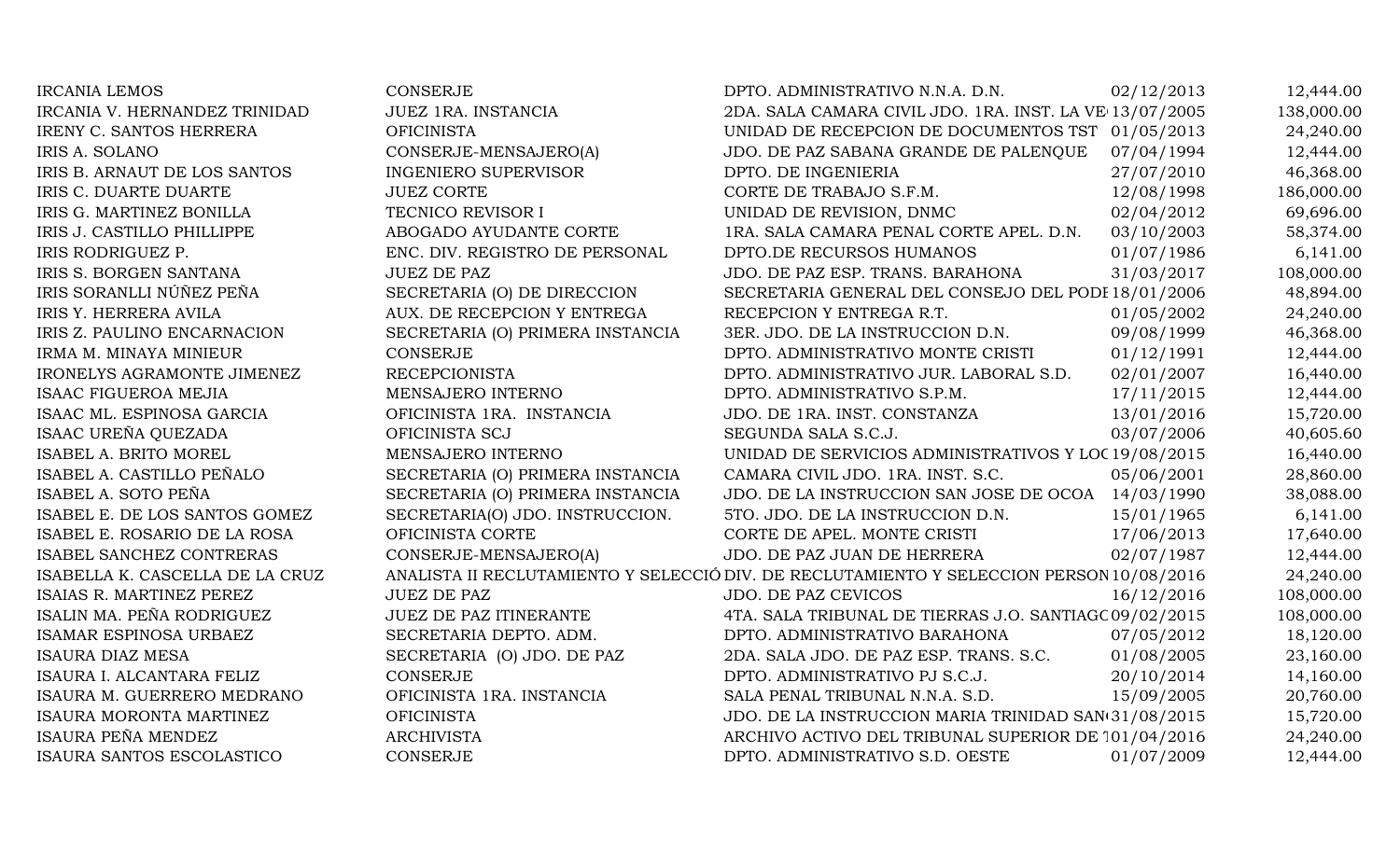| ISBELIA MARTINEZ GARRIDO           | COORDINADOR (A) POLITICAS PUBLICAS                                       | DIRECCION DE POLITICAS PUBLICAS                         | 22/07/2013 | 67,082.40  |
|------------------------------------|--------------------------------------------------------------------------|---------------------------------------------------------|------------|------------|
| ISELSA ALT. SANCHEZ                | <b>CONSERJE</b>                                                          | DPTO. ADMINISTRATIVO MONTE CRISTI                       | 25/05/1987 | 12,444.00  |
| ISHELL A. JIMENEZ ACEVEDO          | OFICINISTA J.O.                                                          | TRIBUNAL DE TIERRAS J.O. S.P.M.                         | 03/10/2016 | 15,720.00  |
| ISIDRO A. SANTOS CARRASCO          | AUXILIAR ADMINISTRATIVO                                                  | DIRECCION REG. MENSURAS CAT. DPTO. NORTE 27/08/2014     |            | 17,640.00  |
| ISIDRO B. CANELA FERNANDEZ         | <b>ARCHIVISTA</b>                                                        | OFIC. DE ARCHIVO JUDICIAL TRIBUNAL LAB.                 | 28/12/2015 | 13,920.00  |
| ISIDRO CASILLA DOLORES             | ENC. MANTENIMIENTO                                                       | DPTO. ADMINISTRATIVO S.C.                               | 01/11/1991 | 24,240.00  |
| ISIDRO J. MARTINEZ TEJADA          | <b>OFICINISTA</b>                                                        | SOPORTE A JUECES J.P. S.F.M.                            | 08/01/2013 | 20,760.00  |
| ISIDRO R. VERAS ESPINAL            | ALGUACIL DE ESTRADO                                                      | 3RA. SALA JDO. DE PAZ ESP. TRANS. LA VEGA 13/07/1998    |            | 13,800.00  |
| ISIS M. PEÑA PEREZ                 | ALGUACIL DE ESTRADO                                                      | JDO. DE LA INSTRUCCION SANTIAGO RODRIGUE 02/06/2004     |            | 14,760.00  |
| ISMAEL N. RAMIREZ SANTANA          | JUEZ 1RA. INSTANCIA                                                      | TRIBUNAL COL. C/P JDO. 1RA. INST. LA ROMANA 19/10/2009  |            | 138,000.00 |
| ISMAYRA C. PERALTA DE LA CRUZ      | SUPERVISOR CENTRO DE CITACIONES                                          | CENTRO DE CITACIONES P.J.C.N.                           | 03/10/2003 | 43,840.80  |
| ISMELY B. PEÑA MERCEDEZ            | OFICINISTA 1RA. INSTANCIA                                                | CAMARA PENAL JDO. 1RA. INST. MARIA TRINIDAI 03/03/2014  |            | 15,720.00  |
| ISMENIA M. AQUINO ROJAS            | ASIST. ADMINISTRATIVA                                                    | ADMINISTRACION GENERAL JURISDICCION INM(30/08/2012      |            | 77,836.80  |
| ISMENIA M. MARTINEZ BEJARAN        | SECRETARIA(O) CORTE                                                      | TRIBUNAL SUPERIOR DE TIERRAS DPTO. NORES' 03/07/2000    |            | 43,840.80  |
| ISOLINA MORETA RAMIREZ             | MENSAJERO INTERNO                                                        | DPTO. ADMINISTRATIVO ELIAS PIÑA                         | 01/02/1994 | 12,444.00  |
| ISOLINA PERALTA CONTRERAS          | JUEZ 1RA. INSTANCIA                                                      | TRIBUNAL N.N.A. MARIA TRINIDAD SANCHEZ                  | 01/11/2011 | 138,000.00 |
| ISRAEL F. RODRIGUEZ PEREZ          | ALGUACIL DE ESTRADO                                                      | JDO. DE LA INSTRUCCION DAJABON                          | 04/04/2008 | 14,760.00  |
| ISRAEL GONZALEZ TERRERO            | <b>OFICINISTA</b>                                                        | UNIDAD CITAC. NOTIF. Y COM. J.P. S.D.                   | 25/05/2015 | 24,240.00  |
| <b>IVAN D. ARIAS GUEVARA</b>       | ALGUACIL DE ESTRADO                                                      | 1RA. SALA CAMARA CIVIL JDO. 1RA. INST. BARAI 01/03/2001 |            | 13,800.00  |
| IVAN DE JS. BAEZ MARMOLEJOS        | ANALISTA SENIOR PROGRAMAS Y PROYEC' DIV. DE PROGRAMAS Y PROYECTOS        |                                                         | 03/11/2008 | 67,082.40  |
| IVAN J. RODRIGUEZ ALONZO           | SUPERVISOR (A) DE MANTENIMIENTO                                          | DPTO. DE MANTENIMIENTO J.I. ZONA NORTE Y N02/05/2000    |            | 54,648.00  |
| <b>IVAN J. SANTANA DUVAL</b>       | OFICINISTA 1RA. INSTANCIA                                                | 5TA. SALA CAMARA CIVIL JDO. 1RA. INST. D.N.             | 01/08/2017 | 17,646.00  |
| <b>IVAN MARCIAL PASCUAL</b>        | ALGUACIL DE ESTRADO                                                      | 2DA. SALA CORTE DE TRABAJO D.N.                         | 13/09/2012 | 14,760.00  |
| IVANNA N. RAMIREZ MARTINEZ         | OFICINISTA SCJ                                                           | SEGUNDA SALA S.C.J.                                     | 14/08/2017 | 34,514.76  |
| <b>IVELISE ALT. LIBERATA REYES</b> | <b>CONSERJE</b>                                                          | DPTO. ADMINISTRATIVO SANTIAGO RODRIGUEZ 19/05/2014      |            | 12,444.00  |
| IVELISSE ALT. PLASENCIA ALMONTE    | AUXILIAR ESTADISTICO DEPARTAMENTAL DIV. DE ESTADISTICAS JUDICIALES       |                                                         | 01/06/2005 | 44,092.80  |
| IVELISSE DE LA C. BRITO ACEVEDO    | OFICINISTA 1RA. INSTANCIA                                                | CAMARA PENAL JDO. 1RA. INST. MONTE CRISTI 11/09/2009    |            | 15,720.00  |
| <b>IVELISSE JORGE UREÑA</b>        | ALGUACIL DE ESTRADO                                                      | <b>JDO. DE PAZ VALVERDE</b>                             | 01/07/2009 | 13,800.00  |
| <b>IVELISSE RODRIGUEZ</b>          | SECRETARIA (O) JDO. DE PAZ                                               | JDO. DE PAZ LOS ALCARRIZOS                              | 08/03/1994 | 29,580.00  |
| IVETTE C. CALCAGÑO PEÑA            | SECRETARIA (O) SERVICIO JDOS. 1RA. INS UNIDAD SERV. 1RA. INST. J.P. S.D. |                                                         | 04/08/2003 | 77,836.80  |
| <b>IVETTY OGANDO TEJEDA</b>        | OFICINISTA 1RA. INSTANCIA                                                | 5TA. SALA CAMARA CIVIL JDO. 1RA. INST. D.N.             | 07/10/2015 | 20,760.00  |
| IVONNE B. MENDEZ SENA              | SECRETARIA(O) CORTE                                                      | CAMARA CIVIL CORTE APEL. BARAHONA                       | 04/03/2003 | 34,560.00  |
| JACINTA ALT. VARGAS BAEZ           | SECRETARIA (O) JDO. DE PAZ                                               | JDO. DE PAZ LOS ALMACIGOS                               | 12/04/1999 | 23,160.00  |
| JACINTO M. MEDINA ABREU            | ALGUACIL DE ESTRADO                                                      | 3RA. SALA JDO. DE PAZ ESP. TRANS. SANTIAGO 01/07/1998   |            | 13,800.00  |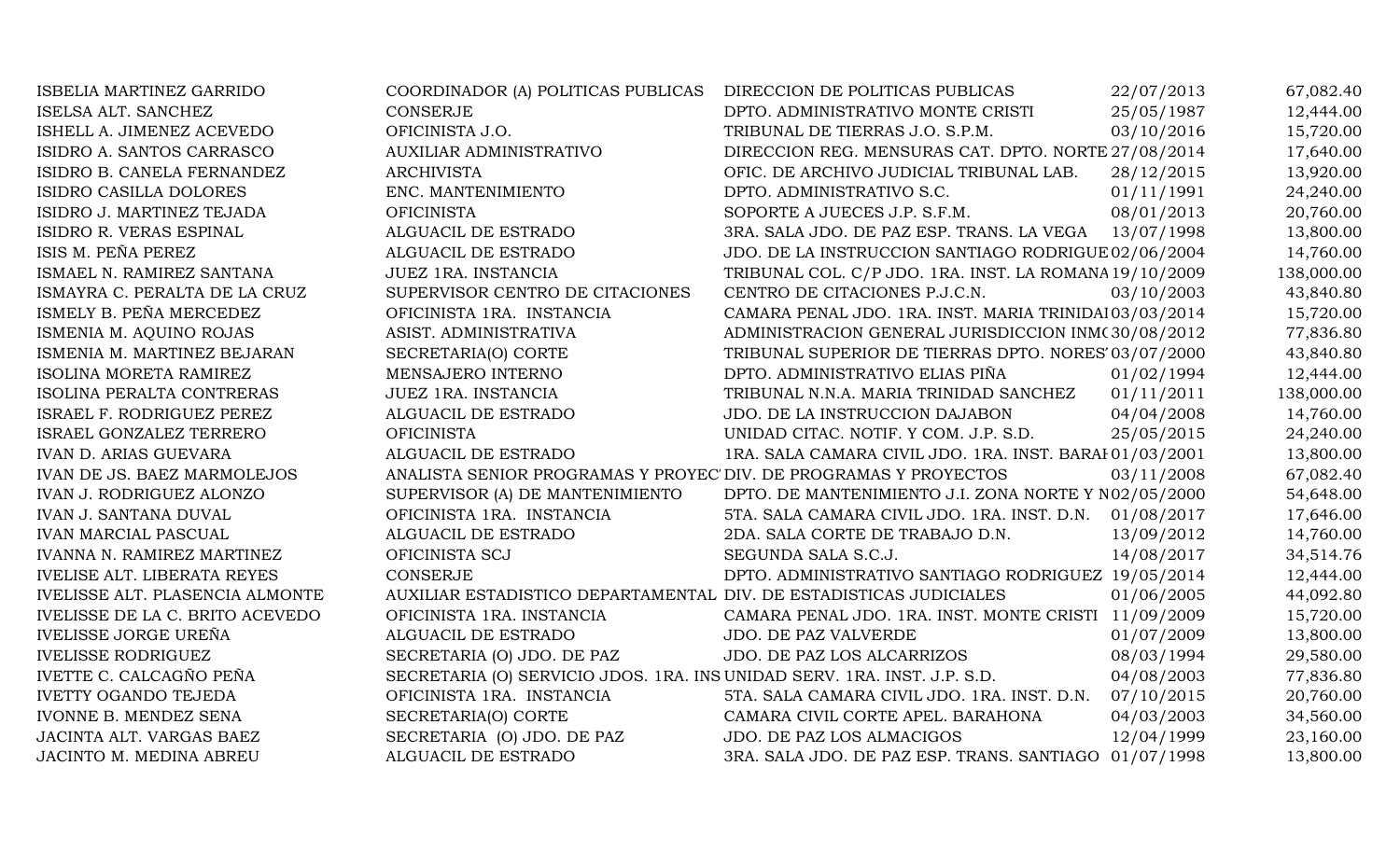| <b>JACKELINE HERRERA FRIAS</b>  | ABOGADO AYUDANTE 1RA. INST.                            | JDO. DE LA INSTRUCCION S.P.M.                                                            | 30/04/1998 | 36,000.00  |
|---------------------------------|--------------------------------------------------------|------------------------------------------------------------------------------------------|------------|------------|
| JACKELYN GERVACIO ALMONTE       | SECRETARIA (O) JDO. DE PAZ                             | <b>JDO. DE PAZ MICHES</b>                                                                | 17/01/2011 | 23,160.00  |
| JACLYN DEL C. ESTEVEZ COLLADO   | OFICINISTA JDO. DE PAZ                                 | JDO. DE PAZ JANICO                                                                       | 06/04/2015 | 14,760.00  |
| JACQUELIN M. RUIZ ARIAS         | REPRODUCTOR DE DOCUMENTOS                              | DPTO. ADMINISTRATIVO SANTIAGO                                                            | 01/04/2004 | 13,920.00  |
| JACQUELINE ACEVEDO DELGADO      | SECRETARIA (O) JDO. DE PAZ                             | JDO. DE PAZ CAMBITA GARABITO                                                             | 06/05/1993 | 23,160.00  |
| JACQUELINE ALMONTE PEÑALO       | ABOGADO AYUDANTE 1RA. INST.                            | TRIBUNAL N.N.A. PUERTO PLATA                                                             | 01/04/2005 | 13,800.00  |
| JACQUELINE ALTAGRACIA AQUINO    | COORDINADOR (A) POLITICAS PUBLICAS                     | DIRECCION DE POLITICAS PUBLICAS                                                          | 16/04/2012 | 67,082.40  |
| JACQUELINE ANT. JIMENEZ JIMENEZ | ENC. MANTENIMIENTO JI                                  | DPTO. DE MANTENIMIENTO J.I.                                                              | 08/08/2005 | 89,812.80  |
| JACQUELINE CUEVAS LORENZO       | SECRETARIA(O) DE AUDIENCIAS                            | UNIDAD DE APOYO SECRETARIAL TST                                                          | 05/02/2009 | 24,240.00  |
| JACQUELINE DE LA CRUZ FLORIAN   | SECRETARIA (O) JDO. DE PAZ                             | JDO. DE PAZ DE LA 2DA. CIRC. S.D. ESTE                                                   | 01/11/2006 | 29,580.00  |
| JACQUELINE E. HAMILTON COLON    | SECRETARIA (O) JDO. DE PAZ                             | JDO. DE PAZ MONTE CRISTI                                                                 | 23/02/1990 | 23,160.00  |
| JACQUELINE G. PEÑA JIMENEZ      |                                                        | ANALISTA I RECLUTAMIENTO Y SELECCIÓI DIV. DE RECLUTAMIENTO Y SELECCION PERSON 17/03/2003 |            | 44,092.80  |
| JACQUELINE I. RAMOS UREÑA       | JUEZ 1RA. INSTANCIA                                    | CAMARA CIVIL JDO. 1RA. INST. SANCHEZ RAMIR 16/06/1998                                    |            | 138,000.00 |
| JACQUELINE MORILLO FELIZ        | <b>CONSERJE</b>                                        | DPTO. ADMINISTRATIVO BARAHONA                                                            | 16/09/2009 | 12,444.00  |
| <b>JACQUELINE VENTURA</b>       | CONSERJE                                               | UNIDAD DE SERVICIOS ADMINISTRATIVOS Y LOC 20/09/1999                                     |            | 14,160.00  |
| JACQUELINES PEREZ FERNANDEZ     | <b>OFICINISTA</b>                                      | UNIDAD SERV. A LA INSTRUCCION J.P. S.F.M.                                                | 15/04/1999 | 20,760.00  |
| JADANIEL SANCHEZ ROSSO          | ABOGADO AYUDANTE                                       | UNIDAD DE ABOGADOS AYUDANTES TST                                                         | 21/10/1997 | 58,374.00  |
| JAEL D. SANTOS CRUZ             | JUEZ DE LA INSTRUCCION                                 | JDO. DE LA INSTRUCCION SANCHEZ RAMIREZ                                                   | 01/10/2014 | 108,000.00 |
| JAELKYS TAVAREZ GUZMAN          |                                                        | ENC. UNIDAD REPRODUCCION DE DOCUMUNIDAD DE REPRODUCCION DE DOCUMENTOS 12/08/2005         |            | 42,657.60  |
| JAFAD ANT. MIESES MARIA         | OFICINISTA 1RA. INSTANCIA                              | PCIA. CAMARA PENAL JDO. 1RA. INST. D.N.                                                  | 06/12/2010 | 20,760.00  |
| JAHAIRA I. HERNANDEZ ACOSTA     | <b>OFICINISTA</b>                                      | UNIDAD DE APOYO SECRETARIAL TST                                                          | 17/08/2015 | 24,240.00  |
| JAHAIRA J. MATEO ESPINOSA       | OFICINISTA 1RA. INSTANCIA                              | 1ER. TRIBUNAL COL. C/P JDO. 1RA. INST. D.N.                                              | 14/04/2005 | 20,760.00  |
| <b>JAHAIRA PUJOLS LUPERON</b>   | <b>OFICINISTA</b>                                      | UNIDAD DE AUDIENCIAS J.P. S.D. OESTE                                                     | 10/02/2014 | 20,760.00  |
| JAHAIRES C. FELIZ RAMIREZ       | ABOGADO AYUDANTE 1RA. INST.                            | 5TO. JDO. DE LA INSTRUCCION D.N.                                                         | 03/05/2010 | 43,840.80  |
| JAIRO ANT. ESTEVEZ UREÑA        | OFICINISTA JDO. DE PAZ                                 | 3RA. SALA JDO. DE PAZ ESP. TRANS. LA VEGA                                                | 12/12/2016 | 14,760.00  |
| JAIRO K. GARCIA GOMEZ           | ANALISTA JURIDICO                                      | REGISTRO DE TITULOS NAGUA                                                                | 27/07/2004 | 30,120.00  |
| <b>JAKAYRA VERAS GARCIA</b>     | <b>JUEZ COORDINADOR</b>                                | 1ER. JDO. DE LA INSTRUCCION PUERTO PLATA 01/09/2006                                      |            | 154,800.00 |
| JALINTON URBAEZ CUELLO          | <b>ARCHIVISTA</b>                                      | CAMARA CIVIL CORTE APEL. BARAHONA                                                        | 01/09/1998 | 13,920.00  |
| JAMDNA K. ANDERSON MARTINEZ     | <b>DIGITADOR</b>                                       | UNIDAD DE PROCESOS COMUNES J.I.                                                          | 01/02/2016 | 24,240.00  |
| <b>JAMI T. MATOS VENTURA</b>    | ANALISTA JURIDICO                                      | UNIDAD DE APOYO REGISTRAL J.I.                                                           | 06/12/2005 | 54,885.60  |
| JANEIRYS I. MEDINA ACOSTA       | <b>DIGITADOR</b>                                       | UNIDAD DE PROCESOS COMUNES J.I.                                                          | 26/07/2010 | 24,240.00  |
| JANELLIS DIAZ CALDERON          | ASISTENTE DE JUEZ MIEMBRO SALA SCJ PRIMERA SALA S.C.J. |                                                                                          | 08/08/2016 | 24,240.00  |
| JANELLY JEFFERS RODRIGUEZ       | OFICINISTA 1RA. INSTANCIA                              | OFIC. JUDICIAL SERV. ATENC. PERMANENTE D.N 18/06/2010                                    |            | 20,760.00  |
| JANERYS POLANCO LOPEZ           | <b>REFERENCISTA</b>                                    | UNIDAD DE CONSULTA J.I. SANTIAGO                                                         | 10/01/2008 | 24,240.00  |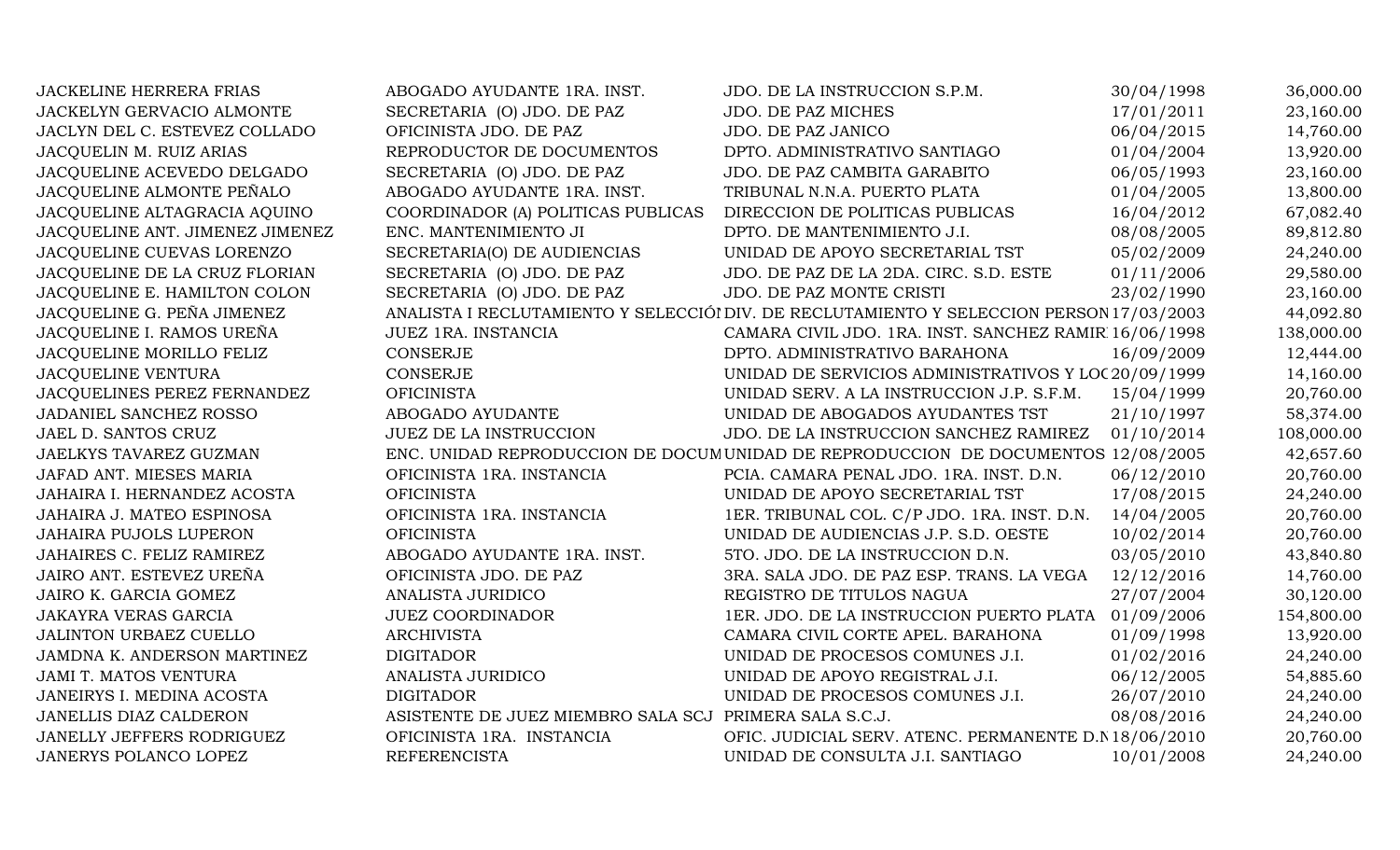| JANESA R. ESPINAL DE LA ROSA      | ABOGADO AYUDANTE                                                    | SOPORTE A JUECES J.P. SANTIAGO                         | 03/03/2003 | 48,894.00  |
|-----------------------------------|---------------------------------------------------------------------|--------------------------------------------------------|------------|------------|
| JANILCA N. GONZALEZ PEREZ         | ALGUACIL DE ESTRADO                                                 | JDO. DE LA INSTRUCCION INDEPENDENCIA                   | 05/08/2008 | 14,760.00  |
| JANNA MA. ESPINAL PEREZ           | SECRETARIA (O) PRIMERA INSTANCIA                                    | SALA CIVIL TRIBUNAL N.N.A. LA VEGA                     | 01/08/2011 | 28,860.00  |
| JANNA P. DE LA CRUZ DE LOS SANTOS | <b>OFICINISTA</b>                                                   | CENTRO SERV. SEC. JUR. PENAL S.D.                      | 08/12/2015 | 24,240.00  |
| JANNY E. DE LOS SANTOS CONCET     | ANALISTA JURIDICO                                                   | UNIDAD DE APOYO REGISTRAL J.I.                         | 01/03/2010 | 54,885.60  |
| JANNY MALDONADO REYNOSO           | OFICINISTA 1RA. INSTANCIA                                           | 2DA. SALA CAMARA CIVIL JDO. 1RA. INST. DUAR 05/05/2015 |            | 15,720.00  |
| JANSER A. LOPEZ                   | ABOGADO AYUDANTE SCJ                                                | PRIMERA SALA S.C.J.                                    | 16/08/2005 | 105,720.00 |
| <b>JANY VALLEJO GARIB</b>         | ALGUACIL DE ESTRADO                                                 | PCIA. CAMARA CIVIL JDO. 1RA. INST. D.N.                | 01/09/2012 | 14,760.00  |
| JAQUELINE ALCANTARA SILVERIO      | <b>RECEPCIONISTA</b>                                                | DPTO. ADMINISTRATIVO S.P.M.                            | 28/01/2008 | 14,760.00  |
| JAQUELINE DIAZ ACOSTA             | ABOGADO AYUDANTE                                                    | SOPORTE A JUECES J.P. LA VEGA                          | 01/06/1999 | 24,650.00  |
| JARILEYDI AMARANTE VASQUEZ        | OFICINISTA 1RA. INSTANCIA                                           | JDO. DE TRABAJO DUARTE                                 | 21/11/2016 | 15,720.00  |
| JAROLINE P. GONZALEZ BONIFACIO    | OFICINISTA ATENCION USUARIOS                                        | UNIDAD DE ATENCION AL USUARIO S.G.S.C.J.               | 17/12/2012 | 20,760.00  |
| JAROLYN E. ROSARIO LOPEZ          | <b>JUEZ DE PAZ</b>                                                  | JDO. DE PAZ ESPAILLAT                                  | 03/08/2009 | 108,000.00 |
| JASMILEY J. PEREZ ORTIZ           | <b>AUXILIAR REGISTRAL</b>                                           | REGISTRO DE TITULOS NAGUA                              | 04/12/2013 | 16,440.00  |
| JASSAEL J. JAVIER SAMPSON         | <b>OFICINISTA</b>                                                   | SOPORTE A JUECES C.S.C. N.N.A. D.N.                    | 01/10/2012 | 24,240.00  |
| JATNIEL GARCIA REYES              | MENSAJERO INTERNO                                                   | DPTO. ADMINISTRATIVO SANTIAGO                          | 27/06/2016 | 12,444.00  |
| JATNNA DEL P. GONZALEZ PEGUERO    | SECRETARIA (O) JDO. DE PAZ                                          | JDO. DE PAZ PERAVIA                                    | 26/09/2007 | 23,160.00  |
| JATNNA H. CARRE TERRERO           | OFICINISTA 1RA. INSTANCIA                                           | 2DO. TRIBUNAL COL. C/P JDO. 1RA. INST. D.N.            | 01/07/2014 | 20,760.00  |
| JAUEL ARIAS MENDEZ                | OFICINISTA CITACIONES Y NOTIFICACIONE CENTRO DE CITACIONES P.J.C.N. |                                                        | 16/04/2012 | 20,760.00  |
| JAVIELA D. PEÑA PAULINO           | <b>JUEZ DE PAZ</b>                                                  | JDO. DE PAZ SABANA IGLESIA                             | 31/03/2017 | 108,000.00 |
| JAVIER ALB. DE LOS SANTOS MATEO   | <b>DIGITADOR</b>                                                    | UNIDAD DE PROCESOS COMUNES J.I.                        | 02/05/2017 | 20,604.00  |
| JAVIER DENI CHARPENTIER           | ANALISTA I DE ANALISIS DE EXPEDIENTES DPTO. DE CONTROL FINANCIERO   |                                                        | 02/04/2012 | 51,804.00  |
| JAVIER E. PERDOMO PINA            | ALGUACIL DE ESTRADO                                                 | SALA PENAL TRIBUNAL N.N.A. S.D.                        | 08/08/2007 | 15,960.00  |
| JAVIER E. VARGAS RICHARDSON       | <b>OFICINISTA</b>                                                   | UNIDAD SERV. 1RA. INST. J.P. BARAHONA                  | 02/11/2016 | 18,780.00  |
| JAYSA L. GOMEZ MARMOL             | AUX. DE RECEPCION Y ENTREGA                                         | ATENCION AL USUARIO J.I.                               | 04/10/2007 | 24,240.00  |
| JAYSON M. PEGUERO REYES           | OFICINISTA 1RA. INSTANCIA                                           | 4TO. TRIBUNAL COL. C/P JDO. 1RA. INST. D.N.            | 16/04/2012 | 20,760.00  |
| JAZMIN ALT. ROSSO BAUTISTA        | <b>JUEZ DE PAZ</b>                                                  | 3RA. SALA JDO. DE PAZ ESP. TRANS. LA VEGA              | 01/07/2009 | 108,000.00 |
| JAZMIN E. SANTANA RODRIGUEZ       | OFICINISTA 1RA. INSTANCIA                                           | TRIBUNAL COL. C/P JDO. 1RA. INST. LA ALTAGR/20/06/2016 |            | 15,720.00  |
| JAZMIN L. CORREA MENA             | OFICINISTA JDO. DE PAZ                                              | JDO. DE PAZ DUARTE                                     | 27/03/2017 | 17,646.00  |
| <b>JAZMIN O. VERAS SABES</b>      | SECRETARIA DEPTO. ADM.                                              | DPTO. ADMINISTRATIVO MONTE CRISTI                      | 07/11/2001 | 18,120.00  |
| <b>JAZMIN VARELA ASTACIO</b>      | <b>JUEZ DE PAZ</b>                                                  | JDO. DE PAZ HATO MAYOR                                 | 01/11/2011 | 108,000.00 |
| JEAN ANT. GOMEZ MIRABAL           | <b>NOTIFICADOR</b>                                                  | UNIDAD CITAC. NOTIF. Y COM. J.P. SANTIAGO              | 01/12/2011 | 13,920.00  |
| <b>JEAN C. BAUTISTA CUEVAS</b>    | <b>OFICINISTA</b>                                                   | UNIDAD DE AUDIENCIAS J.P. S.J.M.                       | 27/07/2010 | 12,444.00  |
| JEAN C. CASTILLO LORA             | <b>OFICINISTA</b>                                                   | UNIDAD DE AUDIENCIAS J.P. ESPAILLAT                    | 18/09/2017 | 16,440.00  |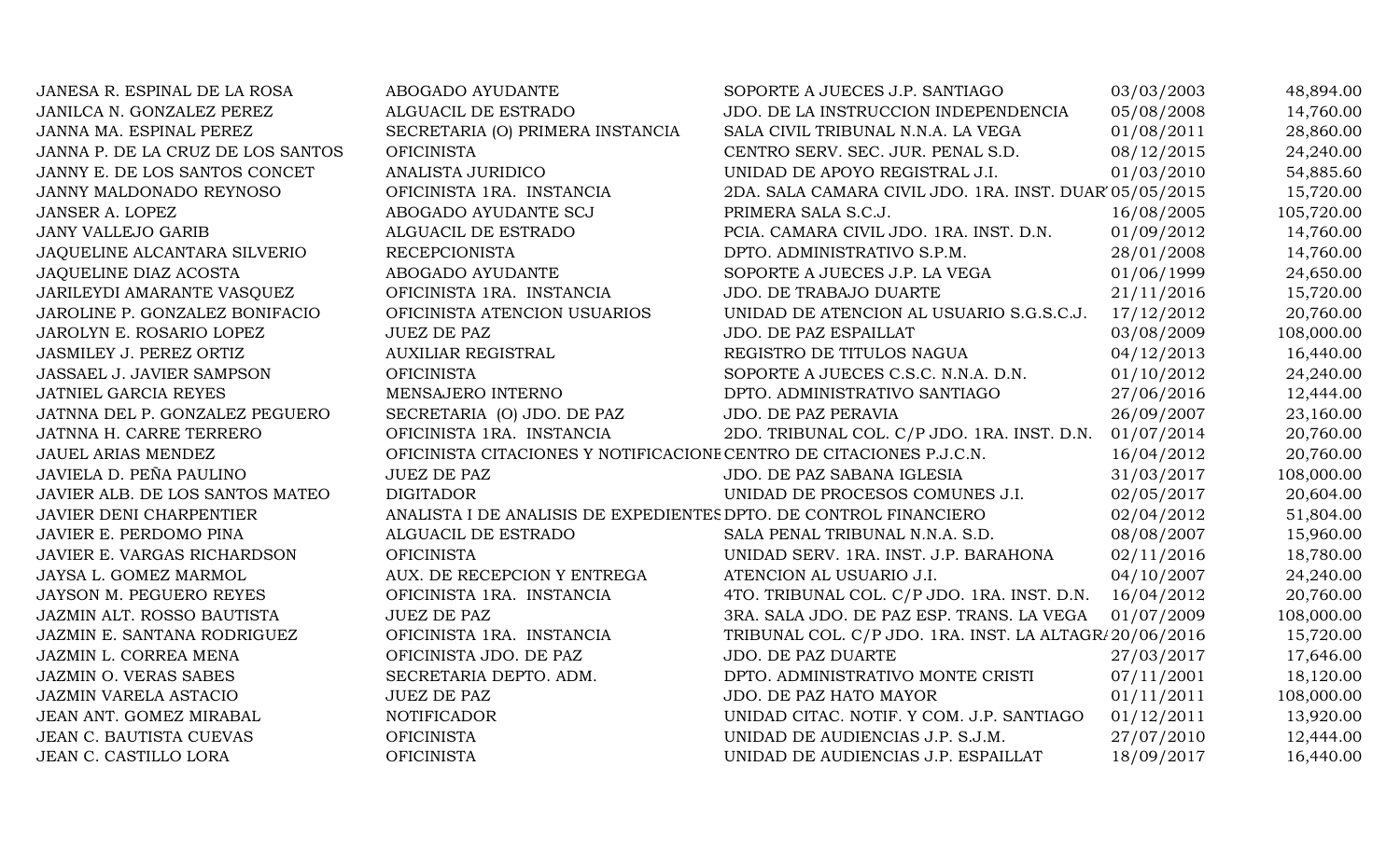| JEAN C. ESTRELLA BALLAST            | <b>AUXILIAR ADMINISTRATIVO</b> | UNIDAD DE MANTENIMIENTO DE VEHICULOS                                                      | 07/10/2013 | 24,240.00  |
|-------------------------------------|--------------------------------|-------------------------------------------------------------------------------------------|------------|------------|
| JEAN C. FERNANDEZ MENDOZA           | <b>RECEPCIONISTA</b>           | DIV. DE REGISTRO DE PERSONAL                                                              | 10/08/2016 | 13,920.00  |
| JEAN C. ORTIZ DOMINGUEZ             | OFICINISTA 1RA. INSTANCIA      | CAMARA CIVIL JDO. 1RA. INST. S.C.                                                         | 02/01/2017 | 13,362.00  |
| JEAN C. QUEZADA MARTINEZ            | SECRETARIA (O) AUXILIAR I      | SECRETARIA GENERAL DEL CONSEJO DEL PODI 23/01/2009                                        |            | 44,092.80  |
| JEAN C. RAMIREZ RODRIGUEZ           | TECNICO REVISOR I              | DIRECCION NACIONAL REGISTRO DE TITULOS 01/05/2013                                         |            | 35,856.00  |
| JEAN C. ROJAS LUCIANO               | <b>ARCHIVISTA</b>              | ARCHIVO ACTIVO DEL REGISTRO DE TITULOS D. 07/06/2017                                      |            | 17,735.76  |
| JEAN C. SANTOS AQUINO               | OFICINISTA 1RA. INSTANCIA      | TRIBUNAL N.N.A. S.J.M.                                                                    | 05/06/2017 | 13,362.00  |
| JEAN C. TEJEDA DUVERGE              | <b>ARCHIVISTA</b>              | OFIC. DE ARCHIVO JUDICIAL JURISD. CIVIL S.D. 24/06/2014                                   |            | 16,440.00  |
| JEAN M. GONZALEZ CARABALLO          | OFICINISTA 1RA. INSTANCIA      | JDO. DE LA INSTRUCCION SAMANA                                                             | 09/10/2017 | 13,362.00  |
| JEAN M. ROSA ROSARIO                | ALGUACIL DE ESTRADO            | UNIDAD CITAC. NOTIF. Y COM. J.P. ESPAILLAT                                                | 21/03/2011 | 14,760.00  |
| <b>JEANCARLOS DE LA CRUZ BURGOS</b> | MENSAJERO INTERNO              | DPTO. ADMINISTRATIVO S.F.M.                                                               | 09/05/2016 | 12,444.00  |
| JEANCARLOS GUZMAN MONTERO           | <b>OFICINISTA</b>              | UNIDAD SERV. 1RA. INST. J.P. S.D.                                                         | 04/12/2013 | 24,240.00  |
| JEANNETTE M. FERNANDEZ BAEZ         |                                | ANALISTA I PROGRAMACION Y ANAL. PRES DIV. DE PROGRAMACION Y ANALISIS PRESUPUE: 11/02/1998 |            | 51,804.00  |
| <b>JEANNY ROSARIO</b>               | <b>CONSERJE</b>                | DPTO. ADMINISTRATIVO JDOS. DE TRABAJO                                                     | 05/06/2001 | 12,444.00  |
| JEFREE DOMINGUEZ PEGUERO            | <b>OFICINISTA</b>              | UNIDAD SERV. MERO TRAMITE J.P. VALVERDE 25/06/2014                                        |            | 16,440.00  |
| JEFRY F. SANTOS PEGUERO             | ALGUACIL DE ESTRADO            | JDO. DE PAZ DON JUAN                                                                      | 29/08/2016 | 14,760.00  |
| JEIDRI N. RAMIREZ SILVERIO          | SOPORTE TECNICO II             | DIV. DE SOPORTE TECNICO                                                                   | 07/07/2016 | 34,980.00  |
| JEIMY DE LA ROSA DE LA CRUZ         | OFICINISTA 1RA. INSTANCIA      | CAMARA PENAL JDO. 1RA. INST. LA ROMANA                                                    | 19/08/2016 | 15,720.00  |
| JEISON B. ALCANTARA LARA            | OPERADOR GIS II                | UNIDAD DE CARTOGRAFIA DNMC                                                                | 16/05/2013 | 35,856.00  |
| JEISON E. VALDEZ PIÑA               | OFICINISTA ATENCION USUARIO    | UNIDAD ATENCION AL USUARIO J.P. S.J.M.                                                    | 26/06/2012 | 22,920.00  |
| JEISON R. PACHECO PERALTA           | SOPORTE TECNICO                | UNIDAD SOPORTE TECNICO J.I. D.N.                                                          | 01/12/2015 | 42,657.60  |
| <b>JEISON Y. MAZARA ADAMES</b>      | ALGUACIL DE ESTRADO            | JDO. DE LA INSTRUCCION HATO MAYOR                                                         | 07/07/2010 | 14,760.00  |
| <b>JEISSON FOY ROBLES</b>           | MENSAJERO INTERNO              | DPTO. ADMINISTRATIVO S.P.M.                                                               | 01/05/2002 | 12,444.00  |
| JELBIN N. KOURY LORENZO             | JUEZ T.T.J.O.                  | 3RA. SALA TRIBUNAL DE TIERRAS J.O. D.N.                                                   | 02/01/2007 | 138,000.00 |
| JEMERY ENCARNACION MANZUETA         | OFICINISTA 1RA. INSTANCIA      | 1ER. TRIBUNAL COL. C/P JDO. 1RA. INST. D.N.                                               | 02/10/2017 | 17,646.00  |
| JENIFER E. RAMOS JIMENEZ            | OFICINISTA 1RA. INSTANCIA      | JDO. DE 1RA. INST. CONSTANZA                                                              | 10/02/2014 | 15,720.00  |
| JENIFER REYES FERNANDEZ             | <b>AUXILIAR REGISTRAL</b>      | REGISTRO DE TITULOS LA VEGA                                                               | 20/02/2017 | 16,440.00  |
| JENNIE P. PEÑA GONZALEZ             | ABOGADO AYUDANTE SCJ           | PRIMERA SALA S.C.J.                                                                       | 13/04/2005 | 105,720.00 |
| JENNIFER B. RAMIREZ BELTRE          | OFICINISTA 1RA. INSTANCIA      | CAMARA PENAL JDO. 1RA. INST. AZUA                                                         | 28/01/2008 | 15,720.00  |
| JENNIFER C. DEL ROSARIO PEROZO      | OFICINISTA 1RA. INSTANCIA      | JDO. DE LA INSTRUCCION LA ROMANA                                                          | 14/09/2016 | 15,720.00  |
| JENNIFER C. GOMEZ GATON             | ANALISTA JURIDICO              | UNIDAD DE APOYO REGISTRAL J.I.                                                            | 22/07/2013 | 54,885.60  |
| JENNIFER J. MANGUAL FELIX           | ASIST. ADMINISTRATIVA          | SECRETARIA GENERAL DEL CONSEJO DEL PODI 08/09/2015                                        |            | 99,222.00  |
| JENNIFER M. DE LA CRUZ ROSARIO      | <b>OFICINISTA</b>              | UNIDAD DE APOYO SECRETARIAL TST                                                           | 27/09/2017 | 20,604.00  |
| JENNIFER M. DE LA ROSA MORENO       | SOPORTE DE SISTEMAS            | DIV. DE MANTENIMIENTO Y ACT. DE SISTEMAS 10/05/2004                                       |            | 54,885.60  |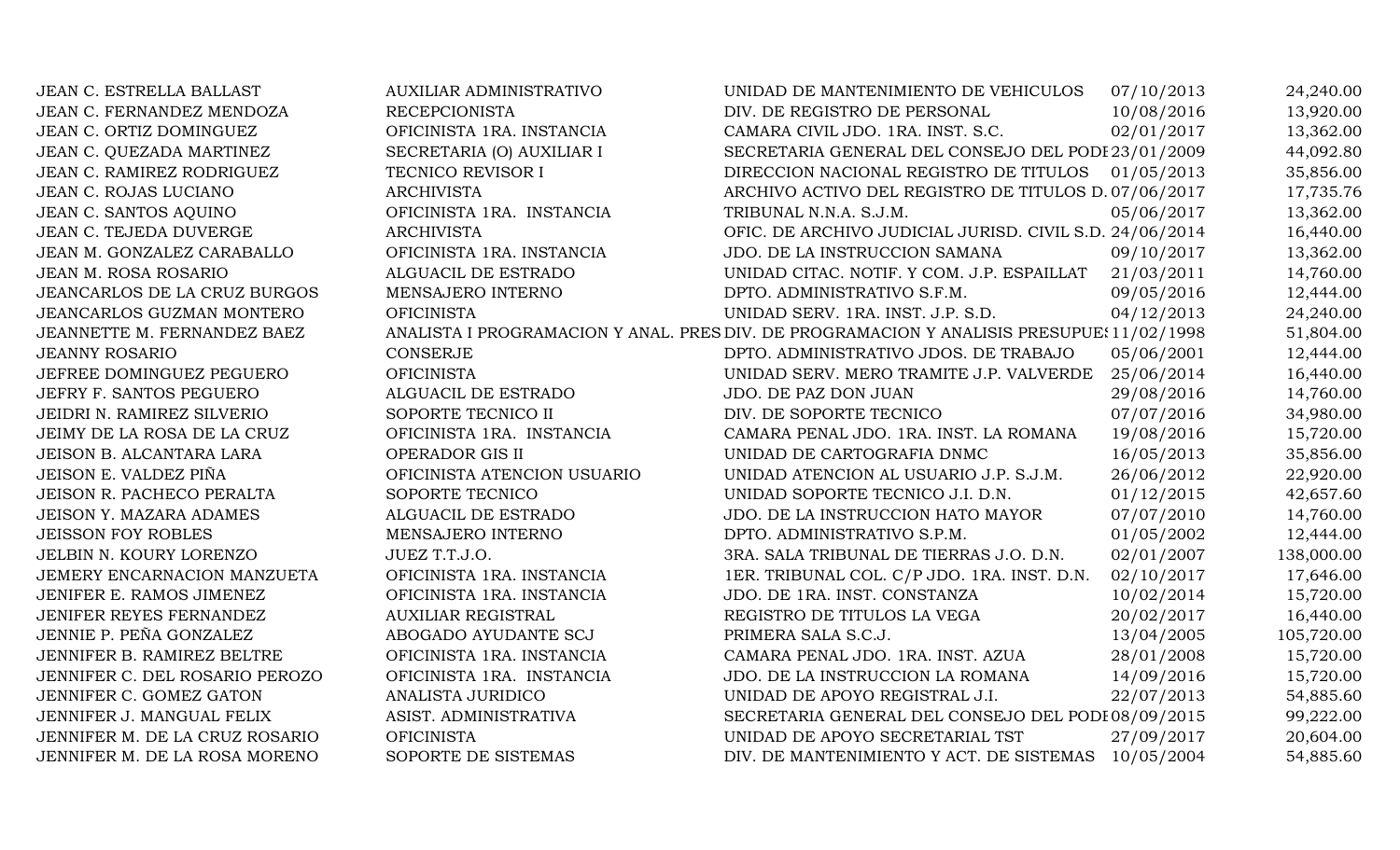| JENNIFER M. MATOS SANTANA         | OFICINISTA 1RA. INSTANCIA                                            | 3RA. SALA CAMARA CIVIL JDO. 1RA. INST. S.D. 15/08/2016                                   |            | 20,760.00  |
|-----------------------------------|----------------------------------------------------------------------|------------------------------------------------------------------------------------------|------------|------------|
| JENNIFER M. MORALES LA PE         | MENSAJERO INTERNO                                                    | UNIDAD DE SERVICIOS ADMINISTRATIVOS Y LOC 03/07/2017                                     |            | 13,974.00  |
| JENNIFER REYNOSO VILLAR           | ANALISTA JURIDICO                                                    | UNIDAD DE APOYO REGISTRAL J.I.                                                           | 01/06/2011 | 54,885.60  |
| JENNIFER TIBURCIO MEDINA          | ANALISTA JURIDICO                                                    | UNIDAD DE APOYO REGISTRAL J.I.                                                           | 11/11/2008 | 54,885.60  |
| JENNIFER VIZCAINO RIVAS           | <b>RECEPCIONISTA</b>                                                 | DIRECCION NACIONAL REGISTRO DE TITULOS                                                   | 03/02/2014 | 21,000.00  |
| JENNIFFER A. GIL HERNANDEZ        | OFICINISTA 1RA. INSTANCIA                                            | 2DA. SALA JDO. DE TRABAJO D.N.                                                           | 09/02/2015 | 20,760.00  |
| JENNIFFER M. PLATA PEÑA           | ABOGADO AYUDANTE SCJ                                                 | TERCERA SALA S.C.J.                                                                      | 09/09/2009 | 105,720.00 |
| JENNIFFER P. RODRIGUEZ CUEVAS     | <b>RECEPCIONISTA</b>                                                 | DPTO. ADMINISTRATIVO TRIB. SUPERIOR ADMIN 26/05/2014                                     |            | 16,440.00  |
| JENNIFFER PEREZ VASQUEZ           | <b>OFICINISTA</b>                                                    | UNIDAD SERV. A SALAS C.S.S. A.F. SANTIAGO                                                | 01/08/2007 | 15,720.00  |
| JENNIFFER RAMOS SANCHEZ           | ABOGADO AYUDANTE 1RA. INST.                                          | JDO. DE LA INSTRUCCION LA ALTAGRACIA                                                     | 23/06/2014 | 36,000.00  |
| JENNIFFER ROMERO LORA             | OFICINISTA 1RA. INSTANCIA                                            | PCIA. Y 1RA. SALA CAMARA CIVIL JDO. 1RA. INST 30/04/2013                                 |            | 20,760.00  |
| JENNIFFER SANCHEZ MARTINEZ        | CONSERJE-MENSAJERO(A)                                                | JDO. DE PAZ YAMASA                                                                       | 16/09/2016 | 12,444.00  |
| JENNIFFER W. GOMEZ RAMIREZ        | OFICINISTA 1RA. INSTANCIA                                            | 2DA. SALA CAMARA CIVIL JDO. 1RA. INST. BARAI 02/01/2006                                  |            | 15,720.00  |
| JENNY C. RODRIGUEZ                | AUX. DE RECEPCION Y ENTREGA                                          | REGISTRO DE TITULOS MOCA                                                                 | 14/02/2013 | 24,240.00  |
| JENNY CRISOSTOMO JAZMIN           | <b>OFICINISTA</b>                                                    | DPTO. ADMINISTRATIVO TRIB. SUPERIOR ADMIN 29/03/2006                                     |            | 28,860.00  |
| JENNY E. FURCAL GUERRERO          | OFICINISTA ATENCION USUARIO                                          | UNIDAD DE RECEPCION DE DOCUMENTOS TST 10/01/2006                                         |            | 28,860.00  |
| JENNY E. LANTIGUA LORA            | REGISTRADOR DE TITULOS                                               | REGISTRO DE TITULOS S.C.                                                                 | 02/01/2006 | 126,000.00 |
| JENNY JIMENEZ DIAZ                | SECRETARIA (O) PRIMERA INSTANCIA                                     | JDO. DE TRABAJO S.C.                                                                     | 29/03/2006 | 15,720.00  |
| JENNY L. ARAUJO BRUJAN            | REPRESENTANTE DE INFORMACION                                         | CENTRO INF. ORIENT. CIUDADANA PJ PERAVIA 01/08/2006                                      |            | 18,120.00  |
| JENNY MONTERO VARGAS              |                                                                      | OFICINISTA CITACIONES Y NOTIFICACIONE SECRETARIA GENERAL TRIBUNAL SUPERIOR AD 17/05/2005 |            | 24,240.00  |
| JENNY R. RODRIGUEZ COLON          | ABOGADO AYUDANTE                                                     | SOPORTE A JUECES J.P. S.D.                                                               | 09/07/1999 | 58,374.00  |
| JENNY S. BATISTA VENTURA          | OFICINISTA SCJ                                                       | UNIDAD DE REGISTRO Y TRAMITE S.G.S.C.J.                                                  | 02/03/1998 | 38,088.00  |
| JENNY V. MARTINEZ GALVAN          | OFICINISTA JDO. DE PAZ                                               | JDO. DE PAZ MUNICIPAL PRIMERA SALA D.N.                                                  | 22/03/2017 | 16,440.00  |
| JENNY Y. GARCIA PEÑA              | SECRETARIA (O) PRIMERA INSTANCIA                                     | TRIBUNAL EJEC. DE LA PENA MONTE CRISTI                                                   | 08/12/1997 | 38,088.00  |
| JENY DEL C. RODRIGUEZ LORA        | JUEZ JDO. DE TRABAJO                                                 | 4TA. SALA JDO. DE TRABAJO D.N.                                                           | 01/09/2006 | 138,000.00 |
| JERFFRIE ANT. UREÑA SANCHEZ       | MENSAJERO INTERNO                                                    | DPTO. ADMINISTRATIVO SANTIAGO                                                            | 15/06/2016 | 12,444.00  |
| JERRY J. REYES ESPINO             | ANALISTA I EVALUACION DEL DESEMPEÑ (DIV. DE EVALUACION DEL DESEMPEÑO |                                                                                          | 21/09/2005 | 51,804.00  |
| JERRY R. AYBAR MEJIA              | MENSAJERO EXTERNO                                                    | TRIBUNAL N.N.A. PERAVIA                                                                  | 01/09/2012 | 16,440.00  |
| JERSE D. PEÑA CAMILO              | ALGUACIL DE ESTRADO                                                  | UNIDAD CITAC. NOTIF. Y COM. J.P. VALVERDE                                                | 18/09/2003 | 16,440.00  |
| JESENIA DEL C. VASQUEZ MOREL      | <b>INSPECTOR JUDICIAL</b>                                            | INSPECTORIA GENERAL DEL CONSEJO DEL POD 02/04/2002                                       |            | 105,720.00 |
| JESSENIA ALT. DIONICIO ABREU      | SECRETARIA (O) JDO. DE PAZ                                           | JDO. DE PAZ JARABACOA                                                                    | 03/11/2003 | 23,160.00  |
| <b>JESSICA A. GERMAN ANDERSON</b> | <b>DIGITADOR</b>                                                     | UNIDAD DE PROCESOS COMUNES J.I.                                                          | 02/06/2014 | 24,240.00  |
| JESSICA D. RUIZ MORENO            | <b>OFICINISTA</b>                                                    | SOPORTE A JUECES J.L. SANTIAGO                                                           | 03/02/2014 | 17,640.00  |
| JESSICA L. SUERO PERALTA          | JUEZ JDO. DE TRABAJO                                                 | 2DA. SALA JDO. DE TRABAJO D.N.                                                           | 04/02/2005 | 138,000.00 |
|                                   |                                                                      |                                                                                          |            |            |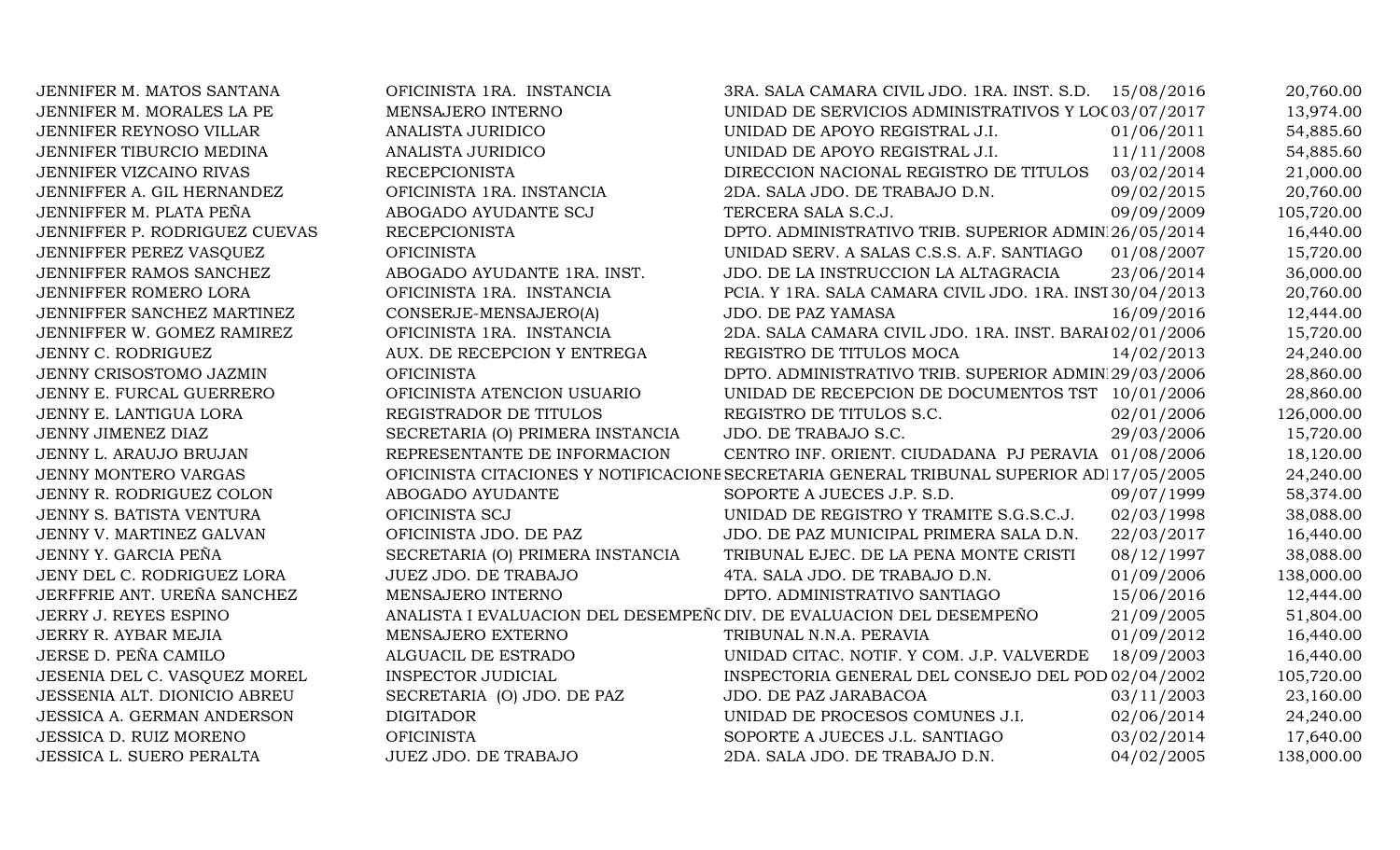| JESSICA M. DISLA TAVERAS          | OFICINISTA 1RA. INSTANCIA           | JDO. DE LA INSTRUCCION DAJABON                           | 04/03/2004 | 15,720.00  |
|-----------------------------------|-------------------------------------|----------------------------------------------------------|------------|------------|
| <b>JESSICA M. GONZALEZ REYES</b>  | <b>SERVICIOS A USUARIOS</b>         | DIV. DE SOPORTE TECNICO                                  | 01/03/2002 | 48,894.00  |
| JESSICA P. ROSARIO MADERA         | <b>OFICINISTA</b>                   | UNIDAD DE AUDIENCIAS J.P. SANTIAGO                       | 13/05/2013 | 22,920.00  |
| <b>JESUCITA ACOSTA RAMOS</b>      | OFICINISTA 1RA. INSTANCIA           | PCIA. Y 1RA. SALA CAMARA CIVIL JDO. 1RA. INST 16/06/2008 |            | 20,760.00  |
| <b>JESUS A. GERMAN GUZMAN</b>     | ALGUACIL DE ESTRADO                 | 9NA. SALA CAMARA PENAL JDO. 1RA. INST. D.N. 10/09/1985   |            | 15,960.00  |
| <b>JESUS ANT. LORA CRUZ</b>       | <b>VIGILANTE</b>                    | TRIBUNAL N.N.A. SANCHEZ RAMIREZ                          | 29/02/2016 | 12,444.00  |
| <b>JESUS E. RODRIGUEZ SAVIÑON</b> | <b>OFICINISTA</b>                   | REGISTRO DE TITULOS EL SEIBO                             | 15/12/2014 | 15,720.00  |
| <b>JESUS G. YNFANTE RODRIGUEZ</b> | CONSERJE-MENSAJERO(A)               | JDO. DE PAZ JANICO                                       | 21/10/1986 | 12,444.00  |
| JESUS J. ALMONTE SEPULVEDA        | ALGUACIL DE ESTRADO                 | 2DO. TRIBUNAL COL. C/P JDO. 1RA. INST. D.N.              | 01/07/2004 | 15,960.00  |
| <b>JESUS JAVIER SANTANA</b>       | ANALISTA I NOMINAS                  | DIV. DE NOMINAS                                          | 02/01/1996 | 51,804.00  |
| JESUS M. DIAZ RAMIREZ             | <b>JUEZ DE PAZ</b>                  | JDO. DE PAZ JANICO                                       | 16/12/2016 | 108,000.00 |
| JESUS M. HERNANDEZ MEJIA          | SECRETARIA (O) AUXILIAR I           | SECRETARIA GENERAL DEL CONSEJO DEL PODI 26/09/2005       |            | 44,092.80  |
| <b>JESUS M. MARTINEZ PORTES</b>   | MENSAJERO INTERNO                   | DPTO. ADMINISTRATIVO JDOS. DE TRABAJO                    | 13/07/2017 | 10,577.40  |
| <b>JESUS M. RIVERA UPIA</b>       | MENSAJERO EXTERNO                   | SECCION DE TRAMITES Y CORRESPONDENCIA 22/04/2004         |            | 22,800.00  |
| <b>JESUS N. JIMENEZ PAREDES</b>   | ABOGADO AYUDANTE 1RA. INST.         | 2DA. SALA CAMARA PENAL JDO. 1RA. INST. D.N. 21/09/2006   |            | 43,840.80  |
| <b>JESUS O. BRETON ROSARIO</b>    | <b>AUDITOR INTERNO</b>              | CONTRALORIA GENERAL DEL CONSEJO DEL POI 14/10/1996       |            | 70,000.00  |
| JESUS R. RODRIGUEZ RODRIGUEZ      | MENSAJERO INTERNO                   | DPTO. ADMINISTRATIVO PUERTO PLATA                        | 01/05/2007 | 12,444.00  |
| <b>JESUS SIPRIAN GUZMAN</b>       | <b>CONSERJE</b>                     | DPTO. ADMINISTRATIVO PJ CORTE DE APELACIO 24/03/2014     |            | 14,160.00  |
| <b>JESUS VALENZUELA</b>           | <b>VIGILANTE</b>                    | DPTO. ADMINISTRATIVO PUERTO PLATA                        | 11/05/2007 | 18,035.62  |
| JETTUIZ E. PIMENTEL PEGUERO       | ANALISTA I PENSIONES Y JUBILACIONES | DIV. DE SEGURIDAD SOCIAL                                 | 21/02/1985 | 51,804.00  |
| <b>JEUDIS L. DUME BATISTA</b>     | OFICINISTA JDO. DE PAZ              | JDO. DE PAZ LA ISABELA                                   | 20/06/2017 | 12,546.00  |
| JEURY E. MEDINA MILIANO           | MENSAJERO INTERNO                   | DPTO. ADMINISTRATIVO MONSEÑOR NOUEL                      | 16/01/2017 | 12,444.00  |
| JEYSSI ENCARNACION REYES          | <b>ARCHIVISTA</b>                   | ARCHIVO ACTIVO J.I. S.P.M.                               | 03/01/2017 | 24,240.00  |
| JHAINA CASTILLO PALLERO           | <b>AUXILIAR REGISTRAL</b>           | REGISTRO DE TITULOS SANTIAGO                             | 15/11/2016 | 17,640.00  |
| JHESY E. ALMENGO ALVAREZ          | ABOGADO AYUDANTE                    | UNIDAD ASISTENCIA A JUECES C.S.S. J.C. PTO. 105/05/2009  |            | 36,000.00  |
| JHOAN ML. LIRIANO REYES           | ABOGADO AYUDANTE CORTE              | 3RA. SALA CAMARA CIVIL CORTE APEL. D.N.                  | 13/05/2005 | 58,374.00  |
| JHOAN ML. VARGAS RODRIGUEZ        | <b>JUEZ DE PAZ</b>                  | JDO. DE PAZ SANCHEZ                                      | 01/11/2010 | 108,000.00 |
| JHOANNA G. REYES MOQUETE          | <b>JUEZ DE PAZ</b>                  | JDO. DE PAZ PERALVILLO                                   | 02/07/2001 | 108,000.00 |
| JHOANNY E. CASTILLO CALDERON      | SECRETARIA (O) PRIMERA INSTANCIA    | SALA CIVIL TRIBUNAL N.N.A. DUARTE                        | 01/02/2001 | 28,860.00  |
| JHOMARYS E. DE LEON RODRIGUEZ     | ABOGADO AYUDANTE CORTE              | CAMARA CIVIL CORTE APEL. S.D.                            | 03/05/2011 | 43,840.80  |
| JHONATAN R. JIMENEZ GONZALEZ      | OFICINISTA TST                      | TRIBUNAL SUPERIOR DE TIERRAS DPTO. NORTE 26/06/2014      |            | 17,640.00  |
| JHONATAN REYES DE CASTRO          | OFICINISTA 1RA. INSTANCIA           | CAMARA PENAL JDO. 1RA. INST. S.P.M.                      | 16/12/2013 | 15,720.00  |
| <b>JHONATTAN PANIAGUA ARIAS</b>   | OFICINISTA CORTE                    | CAMARA PENAL CORTE APEL. S.C.                            | 01/02/2007 | 17,640.00  |
| JHONATTAN R. BAUTISTA FAMILIA     | OFICINISTA 1RA. INSTANCIA           | JDO. DE LA INSTRUCCION LAS MATAS DE FARFA 09/12/2009     |            | 15,720.00  |
|                                   |                                     |                                                          |            |            |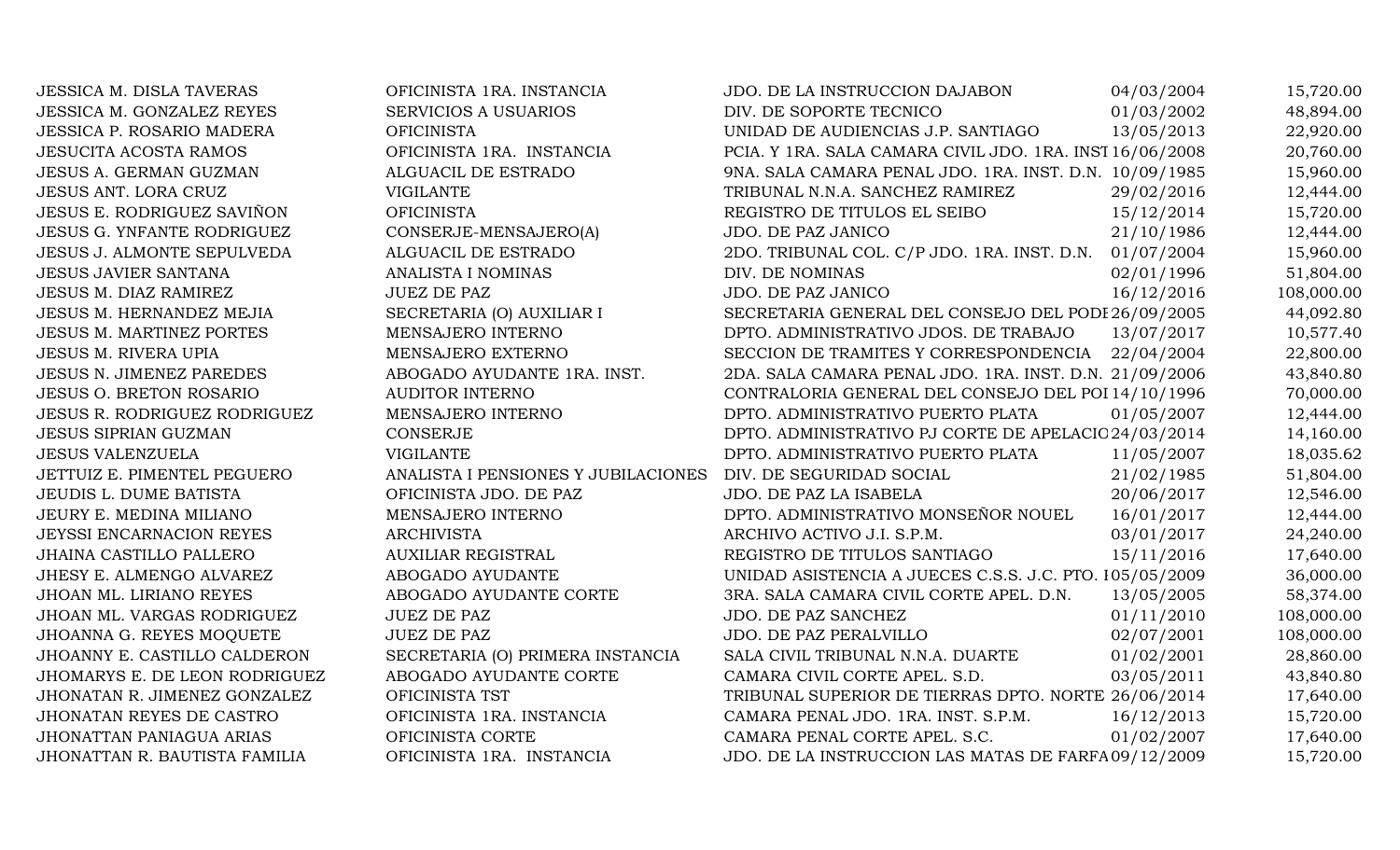| <b>JHONNATAN CABRERA DE LOS SANTOS</b> | REPRESENTATE OAIP                | PRESIDENCIA S.C.J.                                                             | 11/07/2005 | 42,657.60  |
|----------------------------------------|----------------------------------|--------------------------------------------------------------------------------|------------|------------|
| JHONNY ALB. CUSTODIO LLUBERES          | MENSAJERO EXTERNO                | DPTO. ADMINISTRATIVO P.J.C.N.                                                  | 06/02/2001 | 18,120.00  |
| JHONNY ALMONTE REYNOSO                 | REVISOR ESTADISTICO              | DIV. DE ESTADISTICAS JUDICIALES                                                | 05/06/1995 | 44,092.80  |
| JHOVANNY G. TEJEDA MEDINA              | MENSAJERO EXTERNO                | JDO. DE PAZ BOCA CHICA                                                         | 07/03/1990 | 18,120.00  |
| JIAN C. J. PEÑA RODRIGUEZ              | ALGUACIL DE ESTRADO              | UNIDAD CITAC. NOTIF. Y COM. J.L. SANTIAGO                                      | 01/05/1993 | 13,800.00  |
| JIANNA M. BAEZ SOSA                    | OFICINISTA DE SERVICIO PENAL     | UNIDAD DE SERVICIO PENAL C.S.C. N.N.A. S.C.                                    | 12/12/2008 | 18,780.00  |
| JIANNA M. VILCHEZ LIZARDO              | ABOGADO AYUDANTE 1RA. INST.      | CAMARA CIVIL JDO. 1RA. INST. LA ROMANA                                         | 13/10/2008 | 36,000.00  |
| JIENERS E. JAVIER BRITO                | <b>CONSERJE</b>                  | DPTO. ADMINISTRATIVO LA VEGA                                                   | 03/01/2011 | 12,444.00  |
| JIOVANNY UREÑA DURAN                   | ALGUACIL DE ESTRADO              | UNIDAD CITAC. NOTIF. Y COM. J.P. S.F.M.                                        | 24/01/1996 | 14,760.00  |
| JISSEL Y. NARANJO TEJADA               | <b>JUEZ DE PAZ ITINERANTE</b>    | PCIA. CAMARA PENAL JDO. 1RA. INST. D.N.                                        | 01/03/2011 | 108,000.00 |
| JOAN D. VARGAS GOMEZ                   | <b>OFICINISTA</b>                | UNIDAD CITAC. NOTIF. Y COM. J.P. S.D.                                          | 13/06/2016 | 13,910.40  |
| JOAN E. RODRIGUEZ CRUZ                 | <b>JUEZ DE PAZ</b>               | JDO. DE PAZ PIEDRA BLANCA                                                      | 03/10/2016 | 108,000.00 |
| JOAN G. FELIZ MORENO                   | ALGUACIL DE ESTRADO              | 3RA. SALA CAMARA CIVIL CORTE APEL. D.N.                                        | 30/06/2014 | 14,760.00  |
| JOAN ML. CARO ESPINOSA                 | OFICINISTA SCJ                   | PRIMERA SALA S.C.J.                                                            | 03/10/2006 | 40,605.60  |
| JOAN ML. CASTILLO PEREZ                | <b>AGENTE INDEXACION</b>         | SERVICIOS TECNICOS ARCHIVO PERMANENTE                                          | 01/03/2016 | 24,240.00  |
| JOAN ML. DEL ROSARIO BAUTISTA          | SOPORTE TECNICO                  | UNIDAD SOPORTE TECNICO J.I. D.N.                                               | 23/06/2016 | 42,657.60  |
| JOAN ML. MATEO BERIGUETE               | ALGUACIL DE ESTRADO              | 1RA. SALA JDO. DE PAZ ESP. TRANS. S.J.M.                                       | 03/10/2001 | 13,800.00  |
| JOAN ML. PEREZ MESA                    | AUXILIAR ADMINISTRATIVO          | DPTO. DE MANTENIMIENTO                                                         | 06/12/2006 | 24,240.00  |
| JOAN ML. PICHARDO ESCARRAMAN           | OFICINISTA 1RA. INSTANCIA        | 1RA. SALA JDO. DE TRABAJO D.N.                                                 | 05/05/2015 | 20,760.00  |
| JOAN MONTERO MARTINEZ                  | OFICINISTA 1RA. INSTANCIA        | 7MA. SALA CAMARA CIVIL JDO. 1RA. INST. D.N.                                    | 05/01/2005 | 20,760.00  |
| JOANNI ALT. ACEVEDO PAULINO            | ANALISTA JURIDICO                | REGISTRO DE TITULOS S.F.M.                                                     | 30/07/2003 | 30,060.00  |
| JOANNIA M. MEDRANO PEREZ               | SECRETARIA (O) PRIMERA INSTANCIA | SALA PENAL TRIBUNAL N.N.A. S.D.                                                | 01/07/1995 | 34,980.00  |
| JOANNY E. NOVAS VARGAS                 | OFICINISTA 1RA. INSTANCIA        | 2DO. JDO. DE LA INSTRUCCION D.N.                                               | 19/09/2016 | 20,760.00  |
| JOAQUIN ANT. RODRIGUEZ FANINI          | ALGUACIL DE ESTRADO              | <b>JDO. DE PAZ GUAYUBIN</b>                                                    | 01/06/1987 | 13,800.00  |
| JOAQUIN E. FLORENTINO VERAS            |                                  | ENC. ADMINISTRATIVO II PALACIO JUSTICI DPTO. ADMINISTRATIVO TRIBUNALES FAMILIA | 01/04/1998 | 50,094.00  |
| JOAQUIN R. PEREZ MEJIA                 | OFICINISTA 1RA. INSTANCIA        | TRIBUNAL EJEC. DE LA PENA D.N.                                                 | 01/12/2014 | 20,760.00  |
| JOAQUIN R. SANCHEZ VIZCAINO            | MENSAJERO INTERNO                | DPTO. ADMINISTRATIVO S.F.M.                                                    | 05/06/2017 | 10,577.40  |
| <b>JOB GARCIA HURTADO</b>              | <b>JUEZ DE PAZ ITINERANTE</b>    | PCIA. JDO. DE TRABAJO SANTIAGO                                                 | 03/10/2016 | 108,000.00 |
| JOCABED FELIZ CALCAÑO DE HINOJOSA      | <b>DIGITADOR</b>                 | UNIDAD DE PROCESOS COMUNES J.I.                                                | 18/07/2008 | 24,240.00  |
| JOCAILY M. GARCIA                      | ANALISTA JURIDICO                | REGISTRO DE TITULOS BANI                                                       | 14/04/2008 | 30,060.00  |
| JOCELIN GUTIERREZ NIEVES               | OFICINISTA JDO. DE PAZ           | JDO. DE PAZ BAJOS DE HAINA                                                     | 08/09/2004 | 14,760.00  |
| JOCELY ALT. GARCIA GARCIA              | SECRETARIA (O) SERVICIO A CORTE  | UNIDAD SERV. A CORTE J.P. LA VEGA                                              | 04/02/2004 | 51,004.80  |
| JOCELYN ARVELO GARRIDO                 | ENC. CONTROL FINANCIERO          | DPTO. DE CONTROL FINANCIERO                                                    | 09/09/1997 | 133,056.00 |
| JOCELYN M. JOSE ORTEGA                 | OFICINISTA 1RA. INSTANCIA        | 1ER. TRIBUNAL COL. C/P JDO. 1RA. INST. D.N.                                    | 18/12/2006 | 20,760.00  |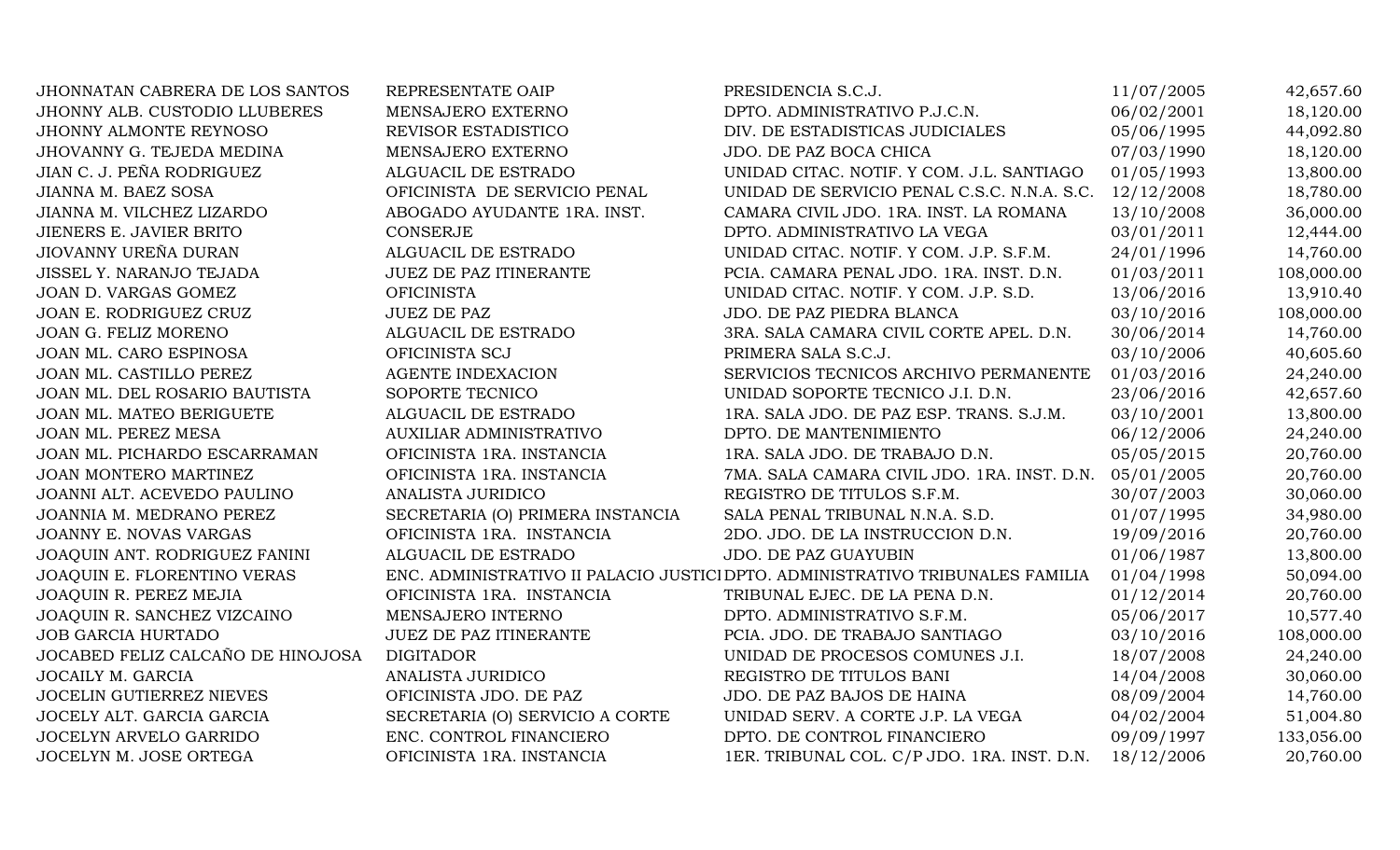JOCELYN ROSARIO CONSERJE CONSERJE DPTO. ADMINISTRATIVO JDOS. DE PAZ DE LA 2D25/02/2014 12,444.00 JOECE E. ROSA TAVAREZ **OFICINISTA 1RA. INSTANCIA** SALA PENAL TRIBUNAL N.N.A. S.D. 13/10/2014 20,760.00 JOEL A. MATEO ZABALA ALGUACIL DE ESTRADO CAMARA CIVIL JDO. 1RA. INST. S.J.M. 09/01/2009 13,800.00 JOEL ANT. ARIAS CRUZ NOTIFICADOR NOTIFICADOR UNIDAD CITAC. NOTIF. Y COM. J.P. SANTIAGO 05/04/2017 16,440.00 JOEL ANT. DIAZ FRANCISCO AUX. DE RECEPCION Y ENTREGA UNIDAD DE GESTION ADMINISTRATIVA DE MENS 01/09/2009 24,240.00 JOEL ANT. MEDINA REYES MENSAJERO INTERNO JDO. DE PAZ DE LA 1RA. CIRC. S.D. ESTE 12/12/2016 12,444.00 JOEL B. GUZMAN GUZMAN OPERADOR MESA DE AYUDA UNIDAD SOPORTE TECNICO J.I. D.N. 18/05/2011 34,980.00 JOEL DE JS. LARANCUENT ACEVEDO OFICINISTA UNIDAD SERV. 1RA. INST. J.P. S.D. 02/03/2015 24,240.00 JOEL DE JS. REYES RODRIGUEZ JUEZ DE LA INSTRUCCION JDO. DE LA INSTRUCCION VALVERDE 07/04/2008 138,000.00 JOEL G. DESCHAMPS ALMANZAR ARCHIVISTA ARCHIVO ACTIVO J.I. HERMANAS MIRABAL 01/04/2013 24,240.00 JOEL GUZMAN HERRERA **OFICINISTA CORTE** CAMARA CIVIL CORTE APEL. S.D. 08/07/2013 24.240.00 JOEL J. SIERRA PUJOLS MAYORDOMO II JDO. DE 1RA. INST. SAN JOSE DE OCOA 12/02/2001 14,760.00 JOEL UREÑA VENTURA OFICINISTA 1RA. INSTANCIA TRIBUNAL N.N.A. MARIA TRINIDAD SANCHEZ 16/08/1999 15,720.00 JOENNY A. ROSARIO MORFA OFICINISTA UNIDAD SERV. A CORTE J.P. S.D. 05/08/2015 24,240.00 JOENY MAHFOUD GUERRERO SECRETARIA (O) AUXILIAR I PRESIDENCIA S.C.J. 01/11/1997 38,088.00 JOHAMNA M. NUÑEZ GIL SUPERVISOR CENTRO DE CITACIONES UNIDAD CITAC. NOTIF. Y COM. J.P. LA VEGA 01/12/2006 51,004.80 JOHAN ML DE LA CRUZ ABREU REVISOR R.T. SAN REGISTRO DE TITULOS MONTE CRISTI 03/11/2014 15,720.00 JOHAN ML. PEREZ JIMENEZ ASCENSORISTA DPTO. ADMINISTRATIVO PJ S.C.J. 02/12/2014 14,160.00 JOHAN W. DAVIS TAPIA **ALGUACIL DE ESTRADO** UNIDAD CITAC. NOTIF. Y COM. J.P. BARAHONA 01/09/1998 14,760.00 JOHANNA ALT. PASCASIO DE LA CRUZ MENSAJERO INTERNO TRIBUNAL EJEC. SANCION ADOLES. LA VEGA 20/07/2006 12,444.00 JOHANNA ALT. TEJEDA FALCON OFICINISTA 1RA. INSTANCIA CAMARA CIVIL JDO. 1RA. INST. PERAVIA 10/01/2007 15,720.00 JOHANNA C. BREA YSABEL MENSAJERO INTERNO SECCION DE TRAMITES Y CORRESPONDENCIA 30/05/2017 16,920.00 JOHANNA CEPEDA SECRETARIA(O) CORTE TRIBUNAL EJEC. SANCION ADOLES. SANTIAGO 20/10/2006 34,560.00 JOHANNA E. BAUTISTA ROA ANALISTA JURIDICO REGISTRO DE TITULOS S.J.M. 01/03/2002 30,060.00 JOHANNA J. DEL ROSARIO GIL OFICINISTA JDO. DE PAZ JDO. DE PAZ SAN JOSE DE LAS MATAS 27/07/2016 10,200.00 JOHANNA J. MENA ANGGADO AYUDANTE 1RA. INST. 1RA. SALA CAMARA CIVIL JDO. 1RA. INST. S.D 01/12/2011 43,840.80 JOHANNA LUCIANO BENOIT REGISTRADOR DE TITULOS ADSCRITO REGISTRO DE TITULOS SANTIAGO 18/09/2002 117,532.80 JOHANNA M. LOPEZ PICHARDO ABOGADO AYUDANTE SOPORTE A JUECES J.P. LA VEGA 08/09/2003 48,894.00 JOHANNA PEREZ VASQUEZ SECRETARIA(O) CORTE 2DA. SALA CAMARA CIVIL CORTE APEL. D.N. 01/02/2001 42,657.60 JOHANNA R. GUZMAN SABINO CONSERJE-MENSAJERO(A) DPTO. ADMINISTRATIVO MONTE PLATA 16/03/2015 12,444.00 JOHANNA SEPULVEDA NOLASCO OFICINISTA 1RA. INSTANCIA 2DA. SALA CAMARA CIVIL JDO. 1RA. INST. S.D. 20/10/2010 20,760.00 JOHANNE J. DISLA NUÑEZ SECRETARIA (O) PRIMERA INSTANCIA 2DA. SALA TRIBUNAL DE TIERRAS J.O. DUARTE 01/09/1998 28,860.00 JOHANNY BRITO MARTINEZ SECRETARIA DE JUECES SCJ SEGUNDA SALA S.C.J. 13/03/2012 42.657.60 JOHANNY E. LOPEZ VARGAS OFICINISTA 1RA. INSTANCIA 4TA. SALA CAMARA PENAL JDO. 1RA.INST. D.N. 03/06/2013 20,760.00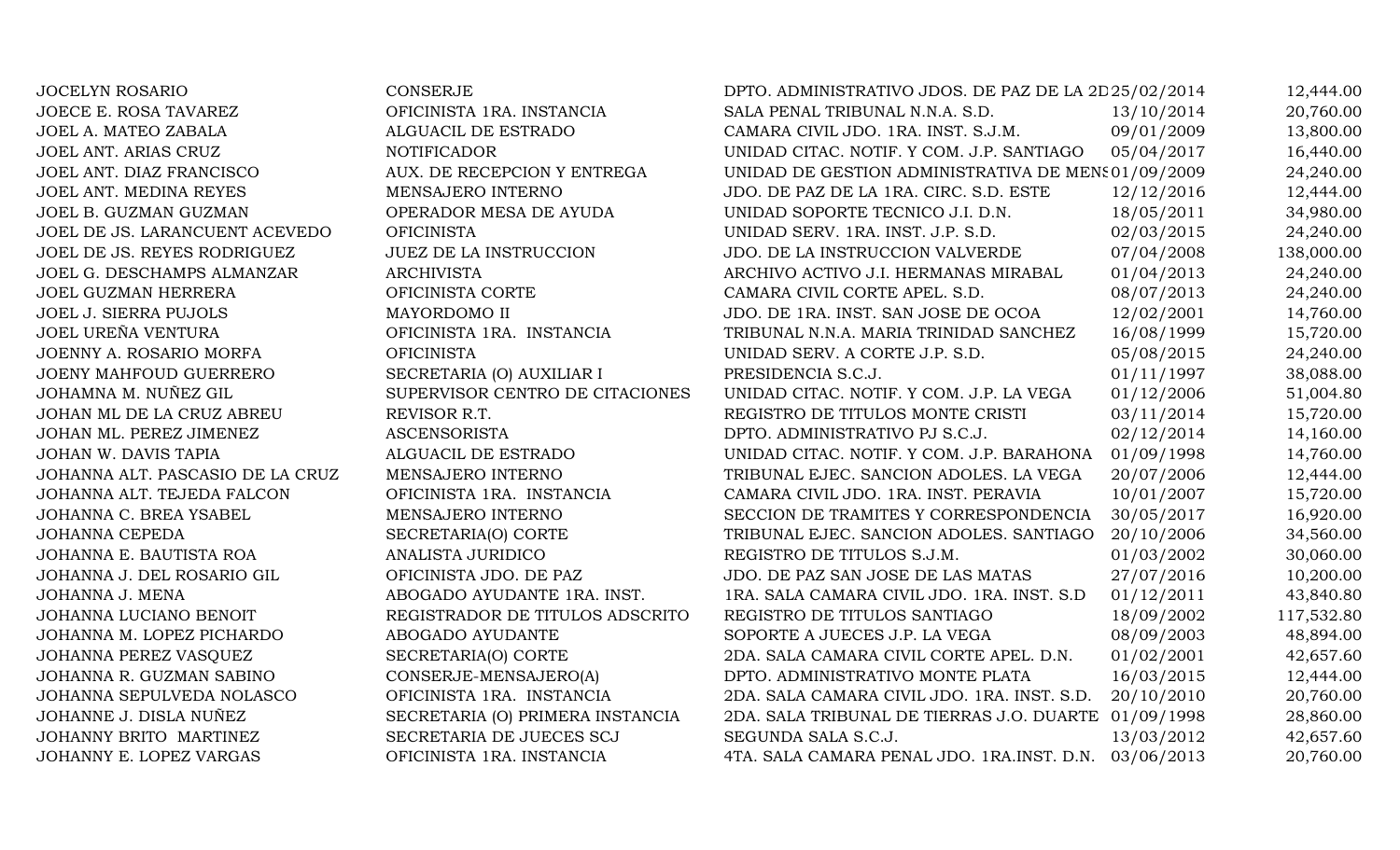| JOHANNY H. OGANDO MATEO          | OPERADOR DE IMPRESION              | UNIDAD DE CONSULTA J.I. D.N.                           | 05/09/2016 | 20,760.00  |
|----------------------------------|------------------------------------|--------------------------------------------------------|------------|------------|
| <b>JOHANNY MEREGILDO</b>         | <b>CONSERJE</b>                    | DPTO. ADMINISTRATIVO PJ S.C.J.                         | 23/01/2006 | 14,160.00  |
| JOHANNY S. TAVERAS MORA          | ABOGADO AYUDANTE 1RA. INST.        | 3RA. SALA CAMARA CIVIL JDO. 1RA. INST. S.D.            | 01/12/2011 | 43,840.00  |
| JOHENDY K. GUZMAN CRUZ           | <b>OFICINISTA</b>                  | UNIDAD DE AUDIENCIAS J.P. S.D. OESTE                   | 01/11/2012 | 20,760.00  |
| JOHN E. ANDERSON ROJAS           | <b>OFICINISTA</b>                  | UNIDAD SERV. A LA INSTRUCCION J.P. S.D.                | 03/03/2008 | 24,240.00  |
| JOHNNATHAN G. SANTOS MINIER      | <b>ARCHIVISTA</b>                  | OFIC. COORDINADORA ARCHIVO JUDICIAL                    | 12/12/2016 | 13,920.00  |
| JOHNNY CASTRO RAMIREZ            | ALGUACIL DE ESTRADO                | JDO. DE PAZ S.P.M.                                     | 06/05/2014 | 13,800.00  |
| <b>JOHNNY E. BAEZ BARIAS</b>     | MAYORDOMO II                       | DPTO. ADMINISTRATIVO AZUA                              | 01/07/1996 | 13,080.00  |
| JOHNNY VASQUEZ NOLAZCO           | MENSAJERO INTERNO                  | TRIBUNAL DE TIERRAS J.O. SANCHEZ RAMIREZ 29/10/2001    |            | 12,444.00  |
| JON V. CRUZ HIDALGO              | MENSAJERO (A) INTERNO              | DPTO. ADMINISTRATIVO S.F.M.                            | 05/08/2013 | 12,444.00  |
| JONATHAN A. ENCARNACION CASTILLO | <b>PLOMERO</b>                     | DPTO. DE MANTENIMIENTO J.I. D.N. Y ZONA SUR 02/02/2010 |            | 20,760.00  |
| JONATHAN BORGES ROMERO           | ALGUACIL DE ESTRADO                | 3RA. SALA JDO. DE TRABAJO S.D.                         | 26/09/2017 | 13,566.00  |
| JONATHAN D. FERNANDEZ PARIS      | OFICINISTA DE EJECUCION DE LA PENA | UNIDAD SERV. A EJEC. DE LA PENA J.P. S.J.M. 28/04/2014 |            | 18,780.00  |
| JONATHAN E. PEREZ JEREZ          | <b>OFICINISTA</b>                  | UNIDAD CITAC. NOTIF. Y COM. J.P. S.D.                  | 16/12/2013 | 12,444.00  |
| JONATHAN E. VALDEZ ALCANTARA     | <b>OFICINISTA</b>                  | UNIDAD DE AUDIENCIAS J.P. S.J.M.                       | 11/01/2006 | 18,780.00  |
| JONATHAN F. CACERES CONTRERAS    | ALGUACIL DE ESTRADO                | UNIDAD CITAC. NOTIF. Y COM. J.P. S.D.                  | 18/09/2007 | 15,960.00  |
| JONATHAN LUGO UREÑA              | MENSAJERO INTERNO                  | DPTO. ADMINISTRATIVO LA VEGA                           | 14/08/2017 | 10,577.40  |
| JONATHAN OVIEDO TEJEDA           | OFICINISTA JDO. DE PAZ             | JDO. DE PAZ S.J.M.                                     | 05/11/2010 | 14,760.00  |
| JONATHAN R. MINGUEZ GARCIA       | OFICINISTA ATENCION USUARIO        | UNIDAD ATENCION AL USUARIO J.P. HERMANAS 02/04/2007    |            | 20,760.00  |
| JONATHAN TORRES CHAMBERS         | MENSAJERO INTERNO                  | DPTO. ADMINISTRATIVO S.P.M.                            | 03/07/2007 | 12,444.00  |
| JONATHAN V. SALDAÑA RICARDO      | OFICINISTA 1RA. INSTANCIA          | 3RA. SALA CAMARA CIVIL JDO. 1RA. INST. D.N. 15/10/2012 |            | 20,760.00  |
| JONNATHAN VELOZ                  | ALGUACIL DE ESTRADO                | CAMARA PENAL CORTE APEL. S.P.M.                        | 14/03/2017 | 14,760.00  |
| <b>JONNY CUELLO MATOS</b>        | MENSAJERO INTERNO                  | DPTO. ADMINISTRATIVO BARAHONA                          | 01/09/2012 | 12,444.00  |
| JORDANA C. CRUZ MINAYA           | SECRETARIA (O) PRIMERA INSTANCIA   | CAMARA CIVIL JDO. 1RA. INST. VALVERDE                  | 02/02/2005 | 28,860.00  |
| JORGE A. PEGUERO SOSA            | ALGUACIL DE ESTRADO                | JDO. DE PAZ MICHES                                     | 12/07/2004 | 13,800.00  |
| JORGE ANT. LIRIANO LLUBERES      | SOPORTE TECNICO I                  | DIV. DE SOPORTE TECNICO                                | 01/08/2005 | 42,657.60  |
| JORGE AQUINO AMPARO              | ALGUACIL DE ESTRADO                | 6TA. SALA CAMARA CIVIL JDO. 1RA. INST. S.D.            | 13/06/2005 | 14,760.00  |
| JORGE B. RAMOS                   | <b>CONSERJE</b>                    | DPTO. ADMINISTRATIVO MONTE CRISTI                      | 26/05/1987 | 12,444.00  |
| JORGE C. ISA PITTALUGA           | ENC. TALLER DE EBANISTERIA         | TALLER DE EBANISTERIA                                  | 01/02/1999 | 101,088.00 |
| JORGE CORDONES ORTEGA            | ALGUACIL DE ESTRADO                | CAMARA CIVIL JDO. 1RA. INST. HATO MAYOR                | 01/06/2001 | 13,800.00  |
| JORGE D. ALMANZAR GARCIA         | <b>AUXILIAR DE ALMACEN</b>         | DIV. DE ALMACEN Y SUMINISTRO                           | 02/01/2017 | 16,920.00  |
| JORGE D. HELENA RODRIGUEZ        | MENSAJERO EXTERNO                  | DPTO. ADMINISTRATIVO PERAVIA                           | 01/09/1996 | 16,440.00  |
| JORGE DE JS. GUERRERO SANCHEZ    | ALGUACIL DE ESTRADO                | JDO. DE PAZ SAN RAFAEL DEL YUMA                        | 03/01/2011 | 13,800.00  |
| JORGE E. GARCIA AQUINO           | TECNICO DE MENSURAS                | DIRECCION REG. MENSURAS CAT. DPTO. CENTR 15/07/2009    |            | 51,804.00  |
|                                  |                                    |                                                        |            |            |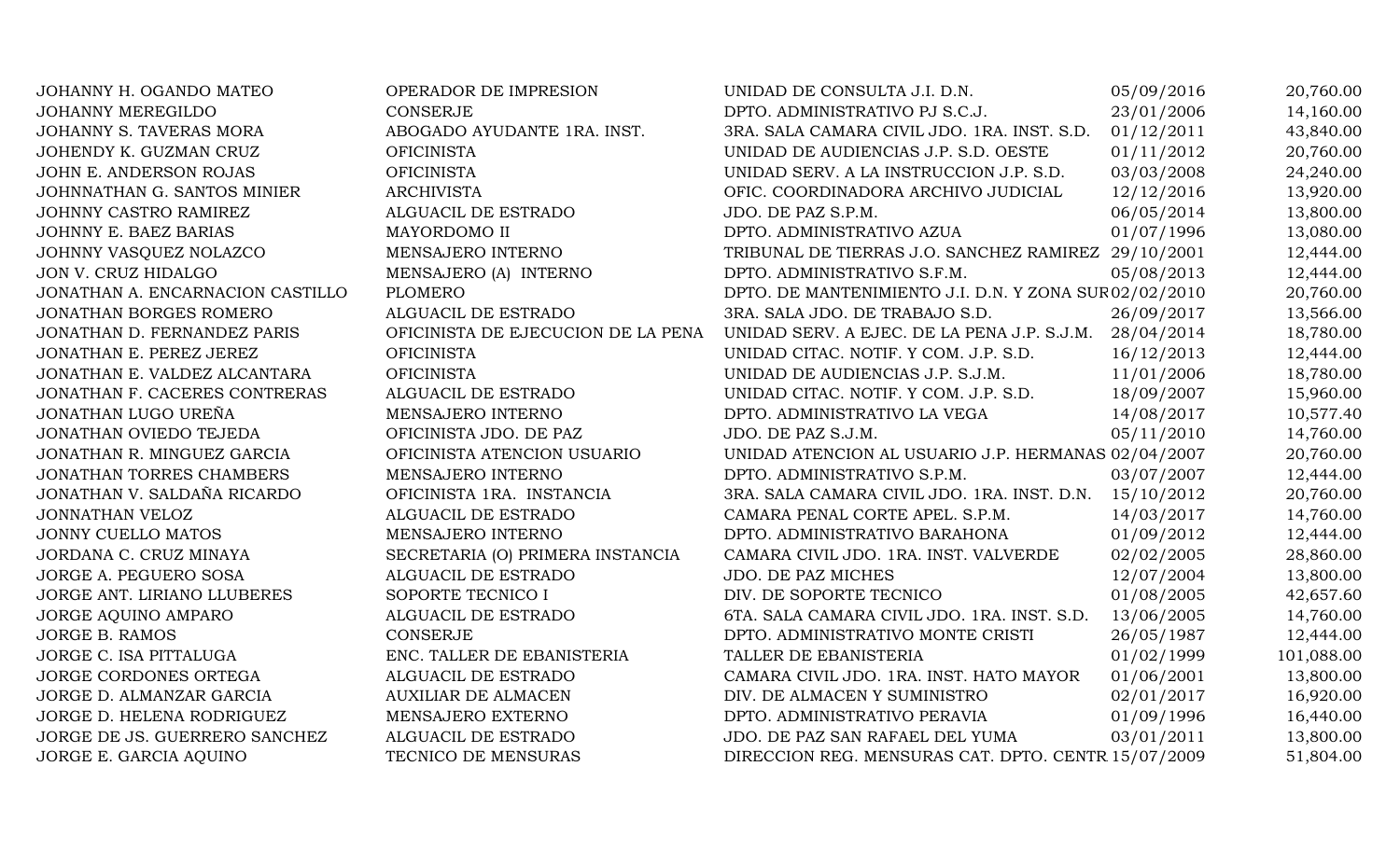| JORGE E. GARO MATOS           | <b>AUDITOR INTERNO</b>          | CONTRALORIA GENERAL DEL CONSEJO DEL POI 17/05/2006                          |            | 70,000.00  |
|-------------------------------|---------------------------------|-----------------------------------------------------------------------------|------------|------------|
| JORGE E. SANTANA PEREZ        | ALGUACIL DE ESTRADO             | UNIDAD CITAC. NOTIF. Y COM. C.S.C. N.N.A. D.N. 03/02/2014                   |            | 14,760.00  |
| JORGE E. VILLAR SOSA          | <b>OFICINISTA</b>               | UNIDAD DE AUDIENCIAS J.P. S.F.M.                                            | 31/10/2016 | 20,760.00  |
| JORGE L. BENCOSME LINARES     | ALGUACIL DE ESTRADO             | JDO. DE PAZ ESPAILLAT                                                       | 04/12/2013 | 13,800.00  |
| JORGE L. GARCIA DELGADO       | OFICINISTA CORTE                | PCIA. CAMARA PENAL CORTE APEL. D.N.                                         | 10/09/2012 | 24,240.00  |
| JORGE L. GUZMAN ALBERTO       |                                 | ENCARGADO(A) OFICINA ADMINISTRATIVA JDO. DE PAZ MUNICIPAL PRIMERA SALA D.N. | 01/01/1990 | 45,600.00  |
| JORGE L. MORROBEL UREÑA       | ALGUACIL DE ESTRADO             | 2DA. SALA CORTE DE TRABAJO D.N.                                             | 03/09/2012 | 14,760.00  |
| JORGE L. PANIAGUA RAMIREZ     | MENSAJERO INTERNO               | DPTO. ADMINISTRATIVO S.J.M.                                                 | 11/04/2011 | 12,444.00  |
| JORGE L. PEREZ LORA           | ABOGADO AYUDANTE 1RA. INST.     | 1ER. TRIBUNAL COL. C/P JDO. 1RA. INST. D.N.                                 | 06/03/2000 | 43,840.80  |
| JORGE L. REYES LARA           | JUEZ PRESIDENTE 1RA. INSTANCIA  | PCIA. JDO. DE TRABAJO D.N.                                                  | 30/11/2004 | 138,000.00 |
| JORGE L. RIVERA DE LOS SANTOS | ABOGADO AYUDANTE CORTE          | UNIDAD DE ABOGADOS AYUDANTES TST                                            | 01/05/2013 | 58,374.00  |
| JORGE ML. ALVAREZ RODRIGUEZ   | MENSAJERO INTERNO               | DPTO. ADMINISTRATIVO EL SEIBO                                               | 06/05/2008 | 12,444.00  |
| JORGE O. POLANCO DISLA        | ALGUACIL DE ESTRADO             | <b>JDO. DE PAZ HOSTOS</b>                                                   | 01/04/2001 | 13,800.00  |
| JORGE S. VARGAS LORA          | MENSAJERO INTERNO               | DPTO. ADMINISTRATIVO S.F.M.                                                 | 22/07/2013 | 12,444.00  |
| JORGE SEGURA DE LA CRUZ       | SECRETARIA (O) JDO. DE PAZ      | JDO. DE PAZ PEDERNALES                                                      | 18/11/1998 | 23,160.00  |
| JORGE T. AQUINO HENRIQUEZ     | SECRETARIA (O) AUXILIAR III     | DIRECCION DE PRENSA Y COMUNICACIONES                                        | 24/11/2014 | 32,160.00  |
| JORGE T. BROUN ISAAC          | <b>JUEZ DE PAZ</b>              | 2DA. SALA JDO. DE PAZ ESP. TRANS. S.C.                                      | 03/10/2005 | 108,000.00 |
| JORGE U. REYES JAQUEZ         | <b>JUEZ CORTE</b>               | CAMARA CIVIL CORTE APEL. S.D.                                               | 02/12/1998 | 186,000.00 |
| JORGELIN JIMENEZ PINEDA       | MAYORDOMO II                    | DPTO. ADMINISTRATIVO JDOS. DE TRANS. D.N.                                   | 24/04/2017 | 18,120.00  |
| JORNALY V. PEREZ CAMPOS       | <b>OFICINISTA</b>               | UNIDAD DE AUDIENCIAS J.P. S.F.M.                                            | 16/12/2015 | 20,760.00  |
| JORSELIS I. MATEO LORENZO     | REVISOR JURIDICO                | UNIDAD DE APOYO REGISTRAL J.I.                                              | 02/04/2012 | 69,696.00  |
| JOSE A. AGUERO OGANDO         | OFICINISTA JDO. DE PAZ          | JDO. DE PAZ SABANA GRANDE DE BOYA                                           | 01/04/1999 | 16,440.00  |
| JOSE A. BARRERA HERNANDEZ     | ALGUACIL DE ESTRADO             | JDO. DE PAZ TAMBORIL                                                        | 13/06/1995 | 13,800.00  |
| JOSE A. BATISTA JOSE          | ALGUACIL DE ESTRADO             | JDO. DE PAZ JAMAO AL NORTE                                                  | 21/02/2014 | 13,800.00  |
| JOSE A. BAUTISTA GENAO        | MENSAJERO INTERNO               | DPTO. ADMINISTRATIVO S.J.M.                                                 | 01/06/1999 | 12,444.00  |
| JOSE A. CASTILLO ALARDO       | ANALISTA I REGISTRO DE PERSONAL | DIV. DE REGISTRO DE PERSONAL                                                | 14/07/2000 | 51,804.00  |
| JOSE A. CORONADO CIRIACO      | ABOGADO AYUDANTE                | SOPORTE A JUECES J.P. PUERTO PLATA                                          | 01/11/2006 | 48,894.00  |
| JOSE A. CRUCETA ALMANZAR      | JUEZ S.C.J.                     | PRIMERA SALA S.C.J.                                                         | 09/04/1992 | 390,029.23 |
| JOSE A. CRUZ ANDUJAR          | MENSAJERO INTERNO               | DPTO. ADMINISTRATIVO ESPAILLAT                                              | 11/01/2016 | 12,444.00  |
| JOSE A. DAVILA PICHARDO       | MENSAJERO INTERNO               | PRIMERA SALA S.C.J.                                                         | 17/11/2014 | 14,760.00  |
| JOSE A. DE LEON VALERIO       | OFICINISTA JDO. DE PAZ          | JDO. DE PAZ DE LA 2DA. CIRC. S.D. ESTE                                      | 16/05/2017 | 11,877.90  |
| JOSE A. DEL ROSARIO MERCADO   | <b>CONSERJE</b>                 | DPTO. ADMINISTRATIVO PUERTO PLATA                                           | 11/07/2016 | 12,444.00  |
| <b>JOSE A. FRANCO</b>         | <b>AUXILIAR ADMINISTRATIVO</b>  | DPTO. ADMINISTRATIVO BARAHONA                                               | 01/06/2011 | 14,760.00  |
| JOSE A. GARCIA DE LOS SANTOS  | <b>WEB MASTER</b>               | DIV. DE INFRAESTRUCTURA Y COMUNICACIONE: 01/03/2010                         |            | 54,885.60  |
|                               |                                 |                                                                             |            |            |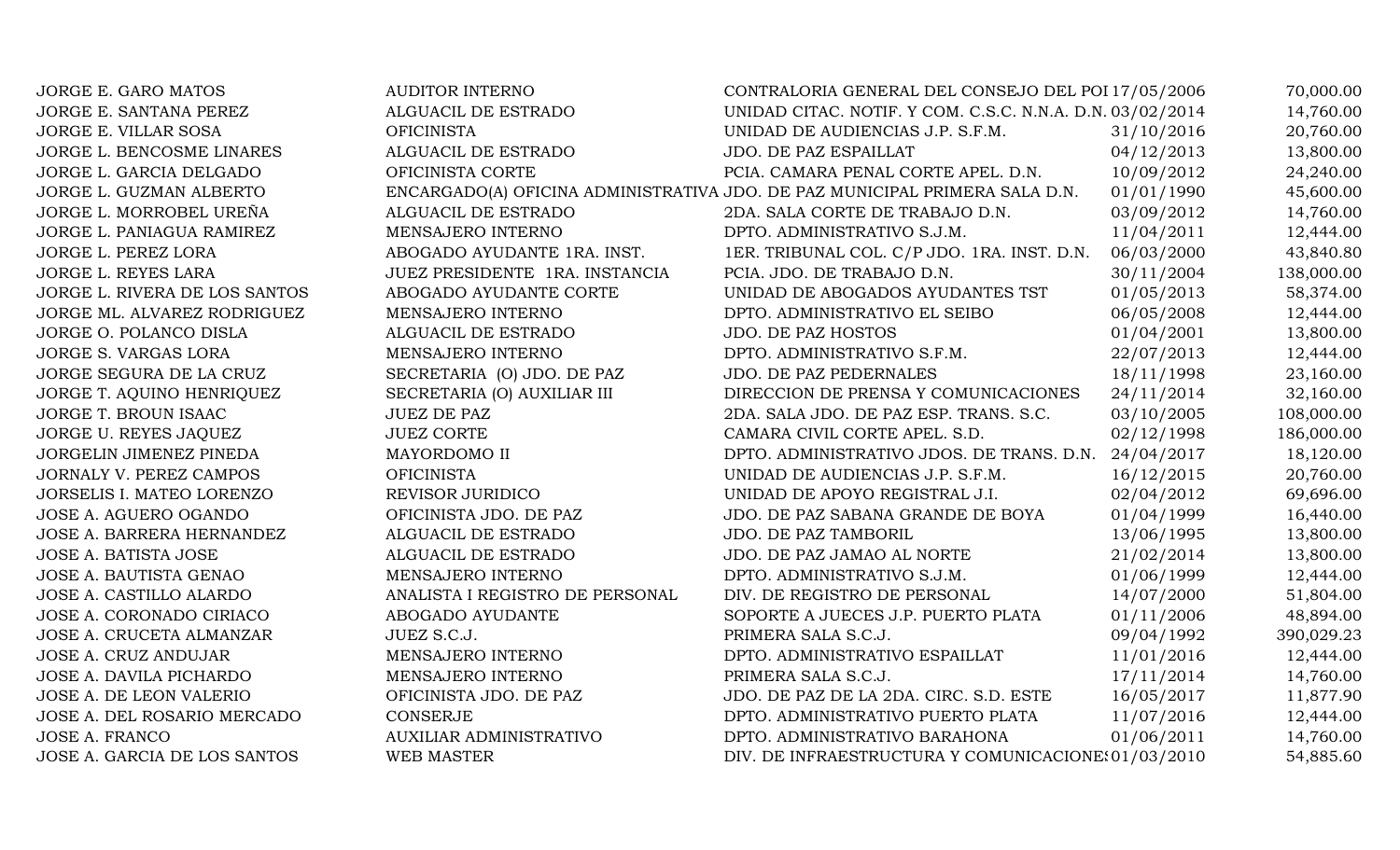| JOSE A. JIMENEZ LORENZO            | <b>VIGILANTE</b>                 | DPTO. ADMINISTRATIVO S.C.                                                  | 15/09/1999 | 12,780.00  |
|------------------------------------|----------------------------------|----------------------------------------------------------------------------|------------|------------|
| <b>JOSE A. MADERA FRANCISCO</b>    | <b>JUEZ CORTE</b>                | 2DA. SALA CAMARA PENAL CORTE APEL. S.D.                                    | 20/09/1999 | 186,000.00 |
| <b>JOSE A. MARTINEZ</b>            | <b>OFICINISTA</b>                | UNIDAD SERV. 1RA. INST. J.P. S.D.                                          | 18/07/2005 | 24,240.00  |
| JOSE A. MARTINEZ DURAN             | ALGUACIL DE ESTRADO              | 1ER. TRIBUNAL COL. C/P JDO. 1RA. INST. D.N. 14/09/1998                     |            | 15,960.00  |
| JOSE A. MEJIA MEJIA                | MENSAJERO INTERNO                | DPTO. ADMINISTRATIVO LA VEGA                                               | 01/02/2007 | 12,444.00  |
| JOSE A. MEJIA MORA                 | ELECTRICISTA II                  | DPTO. ADMINISTRATIVO PERAVIA                                               | 27/10/2014 | 16,440.00  |
| JOSE A. PAULINO DURAN              | JUEZ 1RA. INSTANCIA              | SALA PENAL TRIBUNAL N.N.A. LA VEGA                                         | 12/06/1998 | 138,000.00 |
| JOSE A. PAYANO DE LEON             | ALGUACIL DE ESTRADO              | JDO. DE PAZ SABANA DE LA MAR                                               | 20/04/2010 | 13,800.00  |
| JOSE A. PEÑA RAMIREZ               | AUX. DE CORRESPONDENCIA          | UNIDAD DE SERVICIOS ADMINISTRATIVOS Y LOC30/05/2011                        |            | 24,240.00  |
| <b>JOSE A. PERDOMO REYES</b>       | OFICINISTA JDO. DE PAZ           | JDO. DE PAZ DE LA 3RA. CIRC. D.N.                                          | 26/06/2017 | 13,974.00  |
| <b>JOSE A. PEREZ NOVAS</b>         | <b>PORTERO</b>                   | DPTO. ADMINISTRATIVO BARAHONA                                              | 03/07/2006 | 12,444.00  |
| JOSE A. PIMENTEL AQUINO            | SECRETARIA (O) PRIMERA INSTANCIA | 2DA. SALA CAMARA CIVIL JDO. 1RA. INST. S.D. 03/10/2005                     |            | 34,980.00  |
| JOSE A. RODRIGUEZ DE LA CRUZ       | OFICINISTA 1RA. INSTANCIA        | 8VA. SALA CAMARA CIVIL JDO. 1RA. INST. D.N. 14/07/2014                     |            | 16,440.00  |
| JOSE A. ROSARIO GARCIA             | OFICINISTA 1RA. INSTANCIA        | JDO. DE TRABAJO ESPAILLAT                                                  | 29/06/2004 | 15,720.00  |
| JOSE A. ROSARIO ORTIZ              | ALGUACIL DE ESTRADO              | 2DA. SALA JDO. DE PAZ ESP. TRANS. JARABACO. 01/02/1999                     |            | 13,800.00  |
| JOSE A. SANCHEZ DE JESUS           | ALGUACIL DE ESTRADO              | 2DA. SALA CAMARA CIVIL JDO. 1RA. INST. DUAR'01/03/1997                     |            | 13,800.00  |
| JOSE A. SANTO SALVADOR             | <b>JUEZ DE PAZ</b>               | JDO. DE PAZ EL LLANO                                                       | 03/04/2006 | 108,000.00 |
| JOSE A. SOTO CASADO                | <b>AUXILIAR DE MECANICA</b>      | UNIDAD DE MANTENIMIENTO DE VEHICULOS                                       | 03/09/2012 | 29,580.00  |
| JOSE A. SUAREZ GARCIA              | <b>OFICINISTA</b>                | UNIDAD DE AUDIENCIAS J.P. MONSEÑOR NOUEI 20/02/2017                        |            | 16,440.00  |
| <b>JOSE A. SUBI MARTINEZ</b>       |                                  | ENCARGADO(A) OFICINA ADMINISTRATIVA DPTO. ADMINISTRATIVO MONSEÑOR NOUEL    | 08/08/2005 | 67,405.20  |
| <b>JOSE A. TAPIA BELTRE</b>        |                                  | DIRECTOR (A) PRESUPUESTARIO Y FINANC DIRECCION PRESUPUESTARIA Y FINANCIERA | 20/07/1992 | 133,056.00 |
| JOSE A. TAVAREZ LOPEZ              | SOPORTE TECNICO II               | OFIC. DE TECNOLOGIAS REGIONAL ZONA NORTE 29/05/2017                        |            | 29,733.00  |
| JOSE A. UREÑA SANCHEZ              | REGISTRADOR DE TITULOS           | REGISTRO DE TITULOS MONTE CRISTI                                           | 11/09/1998 | 126,000.00 |
| JOSE A. VALERIO ORTEGA             | ALGUACIL DE ESTRADO              | 2DA. SALA JDO. DE PAZ ESP. TRANS. MONSEÑOI 30/05/1989                      |            | 13,800.00  |
| JOSE A. VARGAS GUERRERO            | <b>JUEZ COORDINADOR</b>          | OFIC. JUEZ COORD. JDO. DE LA INSTRUCCION L01/12/2005                       |            | 154,800.00 |
| JOSE ALB. ALMANZAR SANCHEZ         | DIRECTOR (A) REGIONAL MENSURAS   | DIRECCION REG. MENSURAS CAT. DPTO. NORTE 24/04/2013                        |            | 117,532.80 |
| JOSE ALB. MEDINA MARIA             | REPRODUCTOR DE DOCUMENTOS        | UNIDAD DE REPRODUCCION DE DOCUMENTOS 20/10/2008                            |            | 16,920.00  |
| JOSE ALB. MENDEZ SANTOS            | <b>OFICINISTA</b>                | UNIDAD SERV. 1RA. INST. J.P. S.F.M.                                        | 03/09/2012 | 20,760.00  |
| JOSE ALB. NUÑEZ SANTANA            | MENSAJERO INTERNO                | SEGUNDA SALA S.C.J.                                                        | 07/02/2005 | 14,760.00  |
| JOSE ALB. POLANCO ORTEGA           | SOPORTE SERVIDORES               | DIV. DE INFRAESTRUCTURA Y COMUNICACIONE: 22/04/2013                        |            | 48,894.00  |
| <b>JOSE ALB. SOSA</b>              | <b>VIGILANTE</b>                 | DPTO. ADMINISTRATIVO HERMANAS MIRABAL                                      | 10/05/2006 | 12,780.00  |
| JOSE ALT. AGUASVIVAS DE LOS SANTOS | ALGUACIL DE ESTRADO              | JDO. DE 1RA. INST. SAN JOSE DE OCOA                                        | 01/04/1992 | 14,760.00  |
| <b>JOSE ALT. FRIAS</b>             | MENSAJERO INTERNO                | DPTO. ADMINISTRATIVO S.P.M.                                                | 11/07/1985 | 12,444.00  |
| JOSE ALT. NUÑEZ S.                 | MENSAJERO EXTERNO                | DPTO. ADMINISTRATIVO PERAVIA                                               | 01/11/1998 | 16,440.00  |
|                                    |                                  |                                                                            |            |            |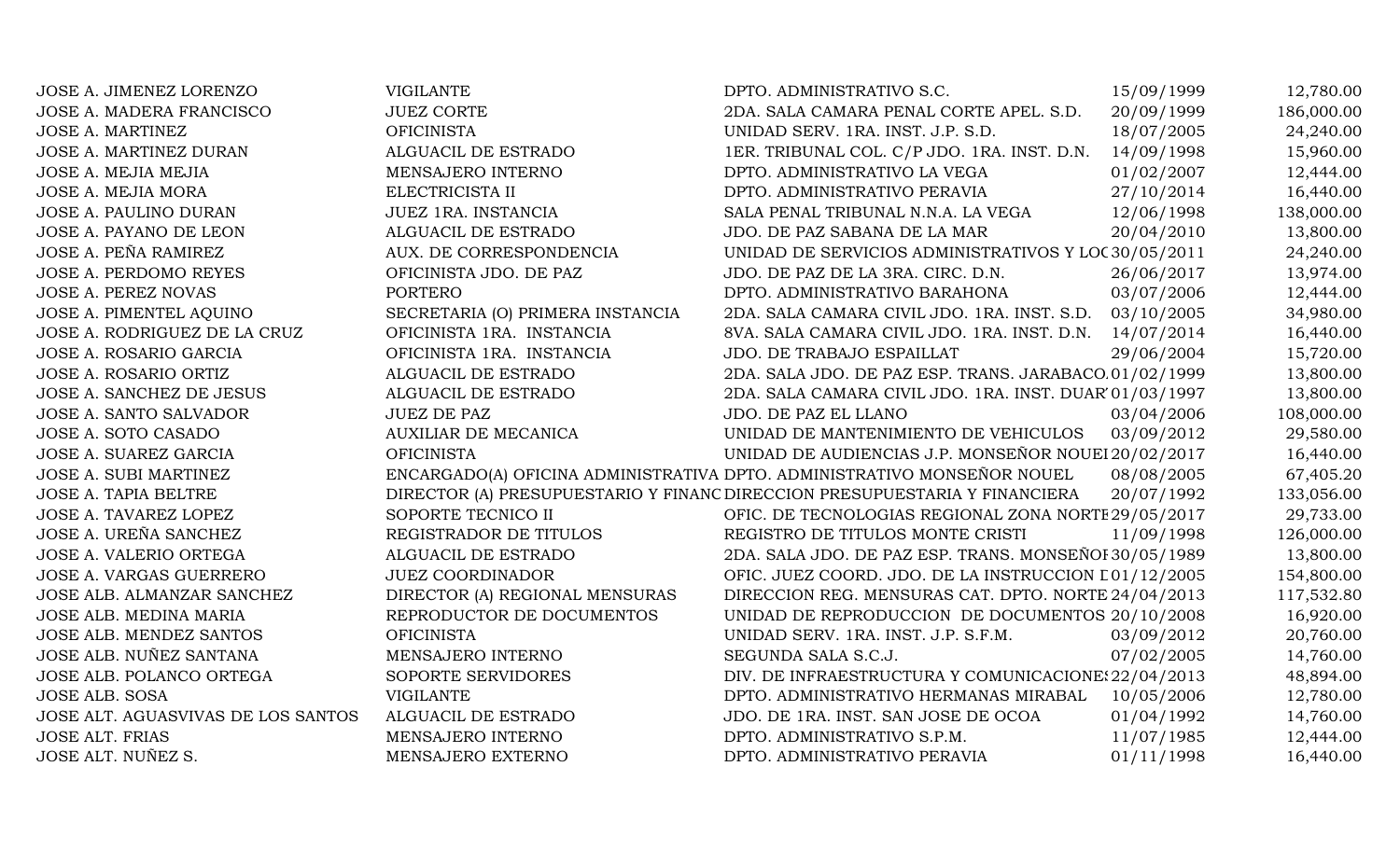| <b>JOSE ALT. SOLANO</b>         | MENSAJERO INTERNO                | DPTO. ADMINISTRATIVO S.C.                               | 18/10/1999 | 16,440.00  |
|---------------------------------|----------------------------------|---------------------------------------------------------|------------|------------|
| JOSE ANT. ADAMES PERALTA        | <b>OFICINISTA</b>                | UNIDAD DE AUDIENCIAS J.P. SANTIAGO                      | 29/02/2016 | 22,920.00  |
| JOSE ANT. CORNIELL SANTANA      | ABOGADO AYUDANTE 1RA. INST.      | JDO. DE LA INSTRUCCION LA ROMANA                        | 03/07/2006 | 36,000.00  |
| JOSE ANT. FELIZ FELIZ           | ALGUACIL DE ESTRADO              | JDO. DE PAZ CABRAL                                      | 25/09/1986 | 13,800.00  |
| JOSE ANT. FELIZ ROSARIO         | MENSAJERO EXTERNO                | UNIDAD DE SERVICIOS ADMINISTRATIVOS Y LOC 01/08/2007    |            | 20,760.00  |
| JOSE ANT. GOMEZ FRIAS           | ALGUACIL DE ESTRADO              | JDO. DE PAZ EL FACTOR                                   | 15/07/2009 | 13,800.00  |
| JOSE ANT. MANZUETA HERNANDEZ    | OFICINISTA SCJ                   | UNIDAD DE REGISTRO Y TRAMITE S.G.S.C.J.                 | 01/09/2010 | 24,240.00  |
| JOSE ANT. MEJIA PEREZ           | <b>OFICINISTA</b>                | UNIDAD SERV. A CORTE J.P. S.D.                          | 16/09/2016 | 24,240.00  |
| JOSE ANT. NUÑEZ                 | JUEZ 1RA. INSTANCIA              | CAMARA PENAL JDO. 1RA. INST. PUERTO PLATA 01/12/2005    |            | 138,000.00 |
| JOSE ANT. PEÑA MOQUETE          | ALGUACIL DE ESTRADO              | UNIDAD CITAC. NOTIF. Y COM. J.P. BARAHONA 03/07/2006    |            | 14,760.00  |
| JOSE ANT. ROMERO ROSARIO        | OFICINISTA SCJ                   | SEGUNDA SALA S.C.J.                                     | 01/09/2006 | 40,605.60  |
| JOSE ANT. SANTANA CHALA         | ALGUACIL DE ESTRADO              | CAMARA PENAL JDO. 1RA. INST. PERAVIA                    | 01/04/2005 | 14,760.00  |
| JOSE ANT. SOTO MARTE            | ELECTRICISTA II                  | TRIBUNAL SUPERIOR DE TIERRAS DPTO. CENTR. 13/08/2001    |            | 23,280.00  |
| <b>JOSE AZCONA DURAN</b>        | ALGUACIL DE ESTRADO              | 2DA. SALA CAMARA CIVIL JDO. 1RA. INST. SANTI 05/08/2013 |            | 13,800.00  |
| JOSE B. HERNANDEZ               | CHOFER DE JUEZ O FUNCIONARIO     | DIRECCION DE FAMILIA, NIÑEZ, ADOLESCENCIA 20/05/2013    |            | 24,240.00  |
| JOSE B. MEDINA FELIZ            | ALGUACIL DE ESTRADO              | CAMARA CIVIL CORTE APEL. BARAHONA                       | 15/04/1987 | 13,800.00  |
| JOSE BDO. DE JESUS VASQUEZ      | ALGUACIL DE ESTRADO              | JDO. DE PAZ VILLA TAPIA                                 | 01/02/2005 | 13,800.00  |
| <b>JOSE C. ARIAS NINA</b>       | <b>JUEZ DE PAZ</b>               | JDO. DE PAZ RANCHO ARRIBA                               | 15/02/2010 | 108,000.00 |
| <b>JOSE C. ESPINAL</b>          | <b>OFICINISTA</b>                | UNIDAD DE AUDIENCIAS J.P. SANTIAGO                      | 01/10/2012 | 22,920.00  |
| <b>JOSE C. ROA ROMERO</b>       | SECRETARIA (O) PRIMERA INSTANCIA | TRIBUNAL DE TIERRAS J.O. S.J.M.                         | 27/05/1994 | 28,860.00  |
| JOSE C. SANTOS DIAZ             | <b>ELECTRICISTA</b>              | DPTO. ADMINISTRATIVO PUERTO PLATA                       | 17/07/2008 | 16,440.00  |
| JOSE D. BASTARDO MATOS          | ALGUACIL DE ESTRADO              | JDO. DE PAZ NIGUA                                       | 03/09/2001 | 13,800.00  |
| <b>JOSE D. BOBES FERREIRAS</b>  | ALGUACIL DE ESTRADO              | CORTE DE APEL. N.N.A. S.P.M.                            | 02/01/2001 | 13,800.00  |
| JOSE D. BURGOS CRISOSTOMO       | AUDITOR INTERNO I                | CONTRALORIA JURISDICCION INMOBILIARIA                   | 01/07/1998 | 60,984.00  |
| JOSE D. CABRERA ESCOTO          | ALGUACIL DE ESTRADO              | JDO. DE PAZ VILLA VASQUEZ                               | 16/03/2011 | 13,800.00  |
| JOSE D. CASTILLO VOLQUEZ        | ALGUACIL DE ESTRADO              | <b>JDO. DE PAZ PEDERNALES</b>                           | 21/02/1987 | 13,800.00  |
| JOSE D. GUERRERO MENCIAS        | CHOFER DE JUEZ O FUNCIONARIO     | SECCION DE TRANSPORTACION                               | 15/03/2004 | 24,240.00  |
| JOSE D. HERNANDEZ JEREZ         | SECRETARIA DE JUEZ               | TRIBUNAL SUPERIOR DE TIERRAS DPTO. CENTR/25/04/2013     |            | 28,860.00  |
| JOSE D. HERNANDEZ VALENZUELA    | MENSAJERO EXTERNO                | SECCION DE TRAMITES Y CORRESPONDENCIA 16/05/2005        |            | 18,120.00  |
| JOSE D. NUÑEZ PERALTA           | MENSAJERO INTERNO                | DIRECCION PRESUPUESTARIA Y FINANCIERA                   | 23/01/2017 | 14,760.00  |
| JOSE D. PEREZ FELIZ             | MAYORDOMO III                    | JDO. DE 1RA. INST. PEDERNALES                           | 10/09/2012 | 13,800.00  |
| JOSE DE JS. ALEJO SERRANO       | ALGUACIL DE ESTRADO              | TRIBUNAL N.N.A. SANCHEZ RAMIREZ                         | 01/05/2009 | 13,800.00  |
| JOSE DE LOS R. MEDINA NOVAS     | <b>VIGILANTE</b>                 | JDO. DE 1RA. INST. INDEPENDENCIA                        | 01/04/2013 | 12,444.00  |
| JOSE DE LOS S. BATISTA GONZALEZ | OFICINISTA 1RA. INSTANCIA        | 4TO. JDO. DE LA INSTRUCCION D.N.                        | 01/04/2013 | 20,760.00  |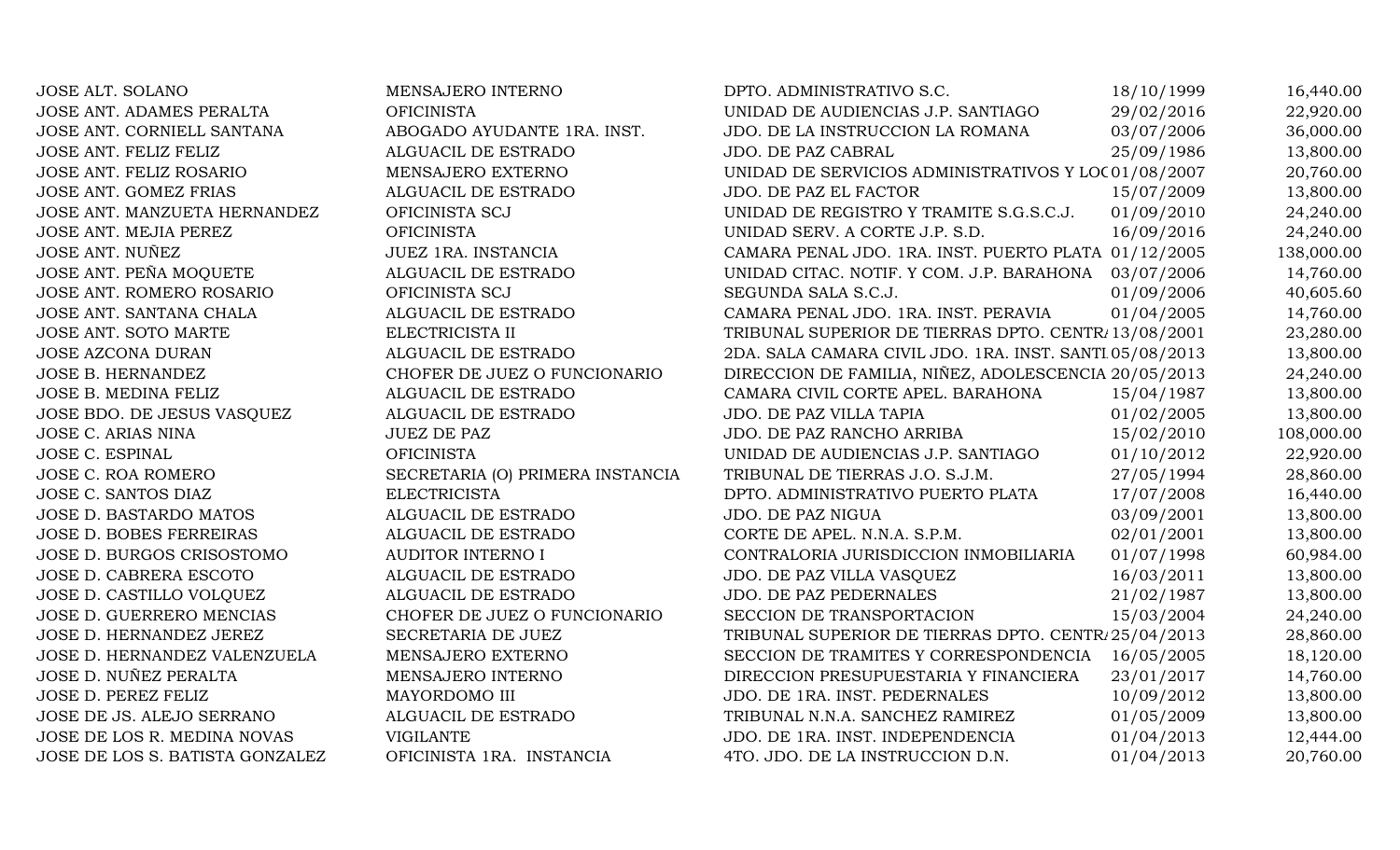JOSE DEL C. GARCIA VASQUEZ ALGUACIL DE ESTRADO 1RA. SALA JDO. DE PAZ ESP. TRANS. ESPAILLAT 16/12/2015 13,800.00 JOSE E. CASTILLO AQUINO ALGUACIL DE ESTRADO UNIDAD CITAC. NOTIF. Y COM. C.S.C. N.N.A. S.C. 28/08/2007 13,800.00 JOSE E. FURCAL ALCANTARA ALGUACIL DE ESTRADO JDO. DE PAZ ELIAS PIÑA 10/03/1987 13,800.00 JOSE E. GALAN MAYORDOMO III DPTO. ADMINISTRATIVO JUR. LABORAL S.D. 12/11/2008 15,840.00 JOSE E. NUÑEZ PEÑA OFICINISTA UNIDAD CITAC. NOTIF. Y COM. J.P. SANTIAGO 17/06/1988 22,920.00 JOSE E. OSORIA VASQUEZ ANALISTA II NOMINAS DIV. DE NOMINAS 17/09/2009 44,092.80 JOSE E. PEREZ MEDINA JUEZ DE LA INSTRUCCION 2DO. JDO. DE LA INSTRUCCION S.C. 27/11/1997 138,000.00 JOSE E. PEREZ SANTOS ANDOGADO AYUDANTE 1RA. INST. ARA. SALA JDO. DE TRABAJO S.D. 07/05/2012 43.840.80 JOSE E. RAMOS MOLINA AUXILIAR REGISTRAL REGISTRO DE TITULOS SANTIAGO 28/09/2015 17,640.00 JOSE E. REINOSO MORDAN AGENTE DE SERVICIOS CUSTODIA Y SERVICIO ARCHIVO PERMANENTE 11/05/2011 24,240.00 JOSE E. SEN MARTINEZ CHOFER DE VEHICULO PESADO DPTO. ADMINISTRATIVO SANTIAGO 01/08/1999 24,240.00 JOSE E. SEVERINO MENSAJERO INTERNO DPTO. ADMINISTRATIVO EL SEIBO 03/11/2014 12,444.00 JOSE E. VALDEZ MENDIETA ASISTENTE MANTENIMIENTO JI DPTO. DE MANTENIMIENTO J.I. 08/08/2005 42,657.60 JOSE F. ALBERTO SOLANO ALGUACIL DE ESTRADO JDO. DE PAZ HATO MAYOR 06/02/2017 13,800.00 JOSE F. MONTERO PACHANO **OFICINISTA** OFICINISTA JDO. DE LA INSTRUCCION BAORUCO 04/10/2012 15,720.00 JOSE F. ROSARIO TORRES MENSAJERO INTERNO TRIBUNAL DE TIERRAS J.O. SANTIAGO RODRIGU 18/01/2000 12,444.00 JOSE F. TORRES TAVAREZ CHOFER CHOFER SECCION DE TRANSPORTACION 04/10/2017 20.604.00 JOSE FCO. GOMEZ POLANCO ALGUACIL DE ESTRADO 2DA. SALA CAMARA CIVIL JDO. 1RA. INST. BARAHONA 09/05/2005 14,760.00 JOSE FCO. MARTE PIMENTEL AUXILIAR ADMINISTRATIVO DIRECCION NACIONAL REGISTRO DE TITULOS 07/04/2014 24,240.00 JOSE G. ALMONTE TEJADA ALGUACIL DE ESTRADO UNIDAD CITAC. NOTIF. Y COM. J.P. LA VEGA 15/08/2007 14,760.00 JOSE G. BAUTISTA VARGAS JUEZ DE PAZ JUEZ DE PAZ VEREN SERVITOS MUNIC. S.D. ESTE 22/11/2004 108,000.00 JOSE G. GOMEZ ACEVEDO OFICINISTA OFICINISTA UNIDAD SERV. MERO TRAMITE J.P. SANCHEZ RA01/09/2010 16,440.00 JOSE G. JIMENEZ SANTOS OFICINISTA OFICINISTA UNIDAD SERV. A LA INSTRUCCION J.P. LA VEGA 25/04/2016 20,760.00 JOSE G. MONTILLA POTENTINI ANALISTA JURIDICO UNIDAD DE APOYO REGISTRAL J.I. 04/04/2016 54,885.60 JOSE G. PADILLA RODRIGUEZ ABOGADO AYUDANTE 1RA. INST. 1ER. TRIBUNAL COL. C/P JDO. 1RA. INST. D.N. 24/02/2011 43,840.80 JOSE GONZALEZ SUERO MAYORDOMO I DPTO. ADMINISTRATIVO MONTE CRISTI 01/10/2003 16,920.00 JOSE GRULLON CRUZ TECNICO DE MENSURAS DIRECCION REG. MENSURAS CAT. DPTO. NORES 18/06/2012 48,894.00 JOSE GUZMAN CHECO ALGUACIL DE ESTRADO JDO. DE TRABAJO ESPAILLAT 01/08/2001 13,800.00 JOSE H. GERMAN CARPIO JUEZ DE PAZ DE PAZ VIOLO DE PAZ CABRAL 16/12/2016 108,000.00 JOSE HERNANDEZ JOSE CONSERJE-MENSAJERO(A) JDO. DE PAZ LAS GUARANAS 01/08/1991 12,444.00 JOSE I. DOÑE CORDERO VIGILANTE VIGILANTE DPTO. ADMINISTRATIVO TRIBUNALES FAMILIA 21/07/2014 12,780.00 JOSE J. BRITO VELOZ ALGUACIL DE ESTRADO JDO. DE PAZ VILLA GONZALEZ 20/06/2016 13,800.00 JOSE J. FELIZ FELIZ CHELIZ OFICINISTA 1RA. INSTANCIA 2DO. TRIBUNAL COL. C/P JDO. 1RA. INST. D.N. 01/05/2013 20.760.00 JOSE J. FRAGOSO CONTRERAS ALGUACIL DE ESTRADO UNIDAD CITAC. NOTIF. Y COM. J.P. S.D. 05/11/2003 15,960.00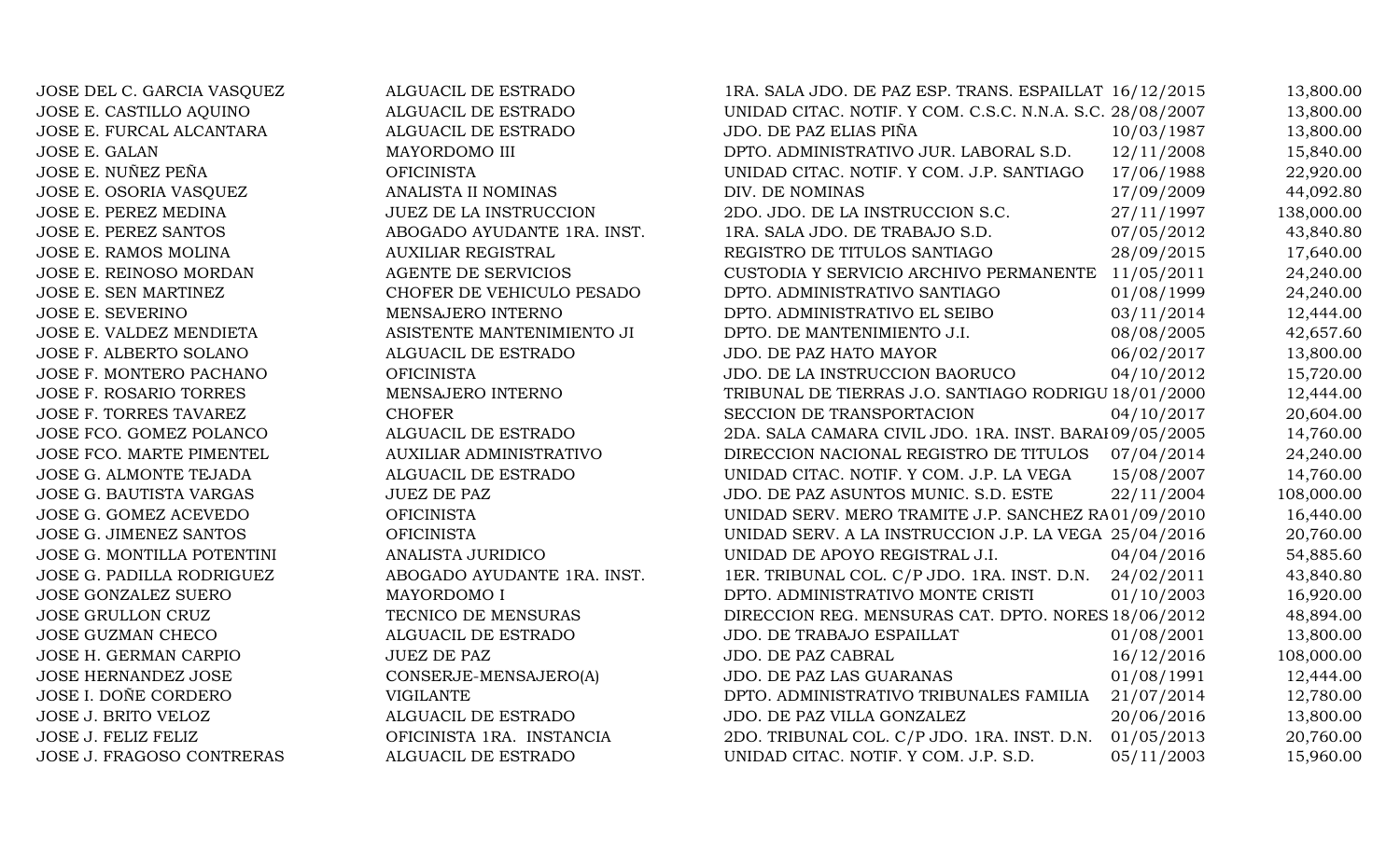| JOSE J. JIMENEZ SANCHEZ       | <b>JUEZ 1RA. INSTANCIA</b>    | TRIBUNAL COL. C/P JDO. 1RA. INST. PUERTO PL 01/03/2011                                   |            | 138,000.00 |
|-------------------------------|-------------------------------|------------------------------------------------------------------------------------------|------------|------------|
| JOSE J. RODRIGUEZ CUELLO      |                               | ANALISTA II RECLUTAMIENTO Y SELECCIÓ DIV. DE RECLUTAMIENTO Y SELECCION PERSON 23/05/2011 |            | 44,092.80  |
| JOSE L. ANDUJAR RODRIGUEZ     | <b>OFICINISTA</b>             | UNIDAD SERV. MERO TRAMITE J.P. MONSEÑOR 115/05/2017                                      |            | 13,974.00  |
| JOSE L. ANDUJAR SALDIVAR      | ALGUACIL DE ESTRADO           | 5TA. SALA CAMARA CIVIL JDO. 1RA. INST. D.N. 02/05/2000                                   |            | 14,760.00  |
| JOSE L. ARIAS MOLINA          | <b>JARDINERO</b>              | DPTO. ADMINISTRATIVO SANCHEZ RAMIREZ                                                     | 05/10/2015 | 12,444.00  |
| JOSE L. ASENCIO QUEZADA       | <b>JUEZ DE PAZ</b>            | JDO. DE PAZ ASUNTOS MUNIC. MONSEÑOR NOU 01/10/2014                                       |            | 108,000.00 |
| JOSE L. BURGOS REYES          | TECNICO DE REFRIGERACION      | DPTO. DE MANTENIMIENTO                                                                   | 29/04/2009 | 22,800.00  |
| JOSE L. DISLA SUERO           | OFICINISTA CORTE              | 2DA. SALA CAMARA CIVIL CORTE APEL. D.N.                                                  | 01/07/1998 | 24,240.00  |
| JOSE L. FELIPE ALBURQUERQUE   | OFICINISTA CORTE              | CORTE DE TRABAJO S.D.                                                                    | 05/09/2003 | 24,240.00  |
| JOSE L. FERNANDEZ RODRIGUEZ   | TECNICO DE REFRIGERACION      | DPTO. DE MANTENIMIENTO J.I. ZONA NORTE Y N 20/07/2015                                    |            | 29,580.00  |
| JOSE L. GARCIA GARCIA         | <b>JUEZ DE PAZ</b>            | JDO. DE PAZ DE LA 2DA. CIRC. SANTIAGO                                                    | 01/09/2005 | 108,000.00 |
| <b>JOSE L. GIRON BAUTISTA</b> | <b>AUXILIAR DE ALMACEN</b>    | DIV. DE ALMACEN Y SUMINISTRO                                                             | 22/04/2004 | 16,920.00  |
| JOSE L. JIMENEZ CABRERA       | ALGUACIL DE ESTRADO           | UNIDAD CITAC. NOTIF. Y COM. J.P. SANTIAGO                                                | 15/12/2014 | 14,760.00  |
| JOSE L. LUGO                  | ALGUACIL DE ESTRADO           | JDO. DE PAZ DE LA 3RA. CIRC. D.N.                                                        | 10/11/1992 | 14,760.00  |
| <b>JOSE L. MATA MATA</b>      | ALGUACIL DE ESTRADO           | JDO. DE PAZ LICEY AL MEDIO                                                               | 01/11/2012 | 13,800.00  |
| JOSE L. PEREZ PEGUERO         | SUPERVISOR DE DIGITACION      | UNIDAD DE PROCESOS COMUNES J.I.                                                          | 08/01/2014 | 48,894.00  |
| JOSE L. PRESINAL SUAZO        | OFICINISTA J.O.               | TRIBUNAL DE TIERRAS J.O. PERAVIA                                                         | 21/09/2009 | 15,720.00  |
| JOSE L. ROSARIO MERCEDES      | <b>OFICINISTA</b>             | 4TO. TRIBUNAL COL. C/P JDO. 1RA. INST. D.N.                                              | 07/06/2005 | 20,760.00  |
| JOSE L. VASQUEZ CLAUDIO       | OFICINISTA JDO. DE PAZ        | JDO. DE PAZ DE LA 2DA. CIRC. LA VEGA                                                     | 14/03/2016 | 14,760.00  |
| JOSE M. ALVAREZ CUELLO        | OFICINISTA SCJ                | SEGUNDA SALA S.C.J.                                                                      | 21/07/2005 | 40,605.60  |
| JOSE M. ALVINO CRUZ           | PARALEGAL                     | DIV. LEGAL                                                                               | 09/04/2012 | 24,240.00  |
| JOSE M. CASTILLO PLATA        | CHOFER DE JUEZ O FUNCIONARIO  | CORTE DE TRABAJO S.F.M.                                                                  | 05/09/2006 | 24,240.00  |
| JOSE M. DE LA MOTA CONTIN     | JUEZ DE LA INSTRUCCION        | JDO. DE LA INSTRUCCION 2DA. CIRC. LA VEGA 10/06/1998                                     |            | 138,000.00 |
| JOSE M. DE LA ROSA            | SECRETARIA (O) JDO. DE PAZ    | JDO. DE PAZ SABANA DE LA MAR                                                             | 10/01/2006 | 23,160.00  |
| JOSE M. FIGUEREO DE LA CRUZ   | OFICINISTA CORTE              | 3RA. SALA CAMARA PENAL CORTE APEL. D.N.                                                  | 22/11/2004 | 24,240.00  |
| JOSE M. FRIAS GORIS           | ANALISTA JURIDICO             | UNIDAD DE APOYO REGISTRAL J.I.                                                           | 08/07/2010 | 54,885.60  |
| JOSE M. GARCIA MATEO          | <b>JUEZ DE LA INSTRUCCION</b> | JDO. DE LA INSTRUCCION LAS MATAS DE FARFA 05/07/1994                                     |            | 138,000.00 |
| JOSE M. GARCIA VASQUEZ        | TECNICO DE MENSURAS           | DIRECCION REG. MENSURAS CAT. DPTO. NORES 03/01/2013                                      |            | 58,212.00  |
| JOSE M. GLASS GUTIERREZ       | <b>JUEZ PRESIDENTE CORTE</b>  | CAMARA PENAL CORTE APEL. S.P.M.                                                          | 03/07/1998 | 218,640.00 |
| JOSE M. GUZMAN SILIA          | <b>OFICINISTA</b>             | UNIDAD SERV. 1RA. INST. J.P. SANTIAGO                                                    | 02/03/2015 | 22,920.00  |
| JOSE M. LUGO ADAMES           | ALGUACIL DE ESTRADO           | PCIA. CAMARA PENAL CORTE APEL. D.N.                                                      | 16/03/1987 | 15,960.00  |
| JOSE M. MENDEZ SALAZAR        | CHOFER DE JUEZ O FUNCIONARIO  | CAMARA PENAL CORTE APEL. S.F.M.                                                          | 18/05/2009 | 24,240.00  |
| JOSE M. MINYETY FELIZ         | <b>OFICINISTA</b>             | UNIDAD DE RECEPCION DE DOCUMENTOS TST                                                    | 07/03/2006 | 24,240.00  |
| JOSE M. MUÑOZ PLASENCIA       | MENSAJERO INTERNO             | SALA PENAL TRIBUNAL N.N.A. LA VEGA                                                       | 23/01/2017 | 12,444.00  |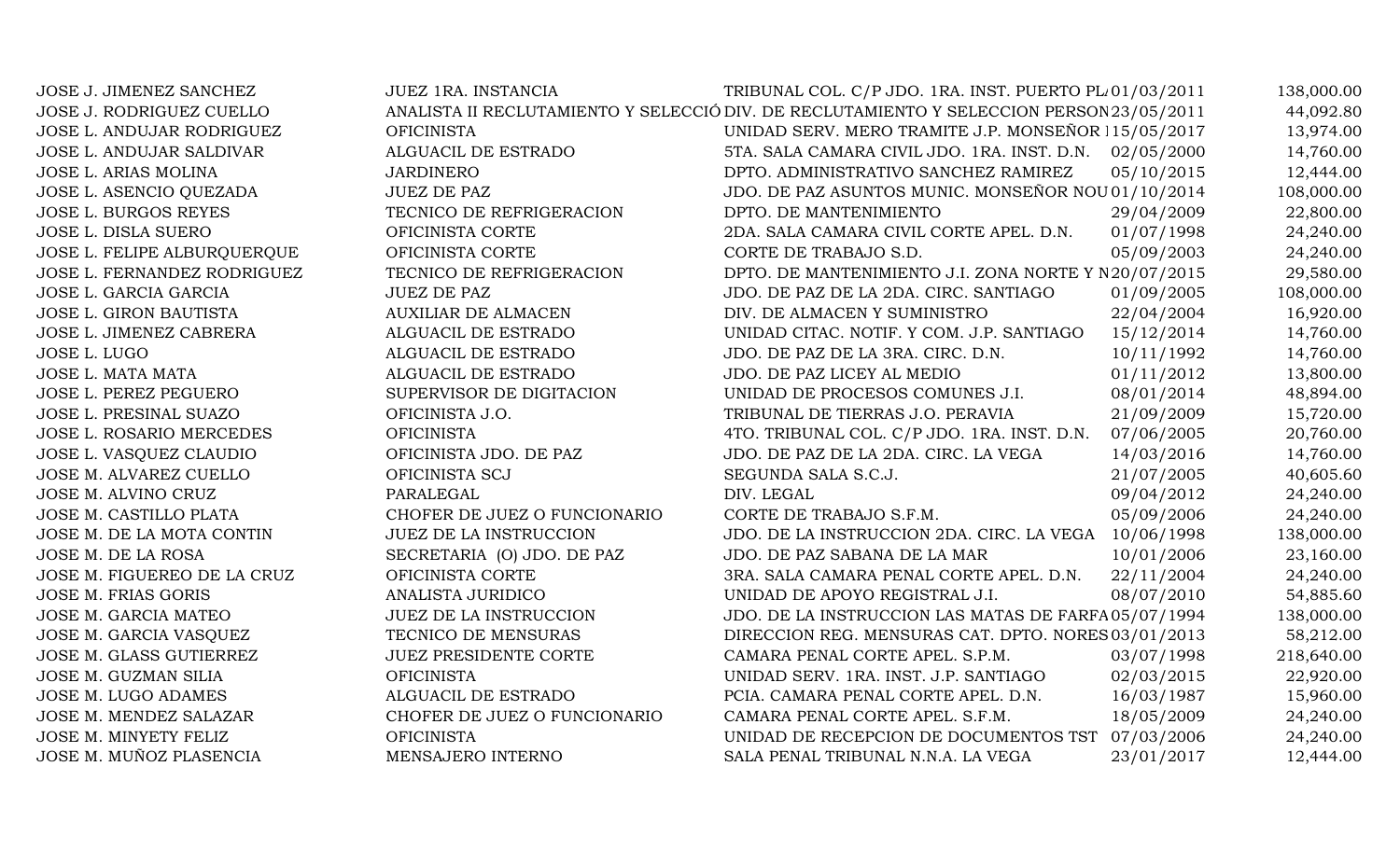| JOSE M. PAULINO RODRIGUEZ    | ALGUACIL DE ESTRADO              | UNIDAD CITAC. NOTIF. Y COM. J.P. S.F.M.                                                    | 01/02/2001 | 14,760.00  |
|------------------------------|----------------------------------|--------------------------------------------------------------------------------------------|------------|------------|
| JOSE M. PEÑA GONZALEZ        | <b>AUXILIAR ADMINISTRATIVO</b>   | SECCION DE TRAMITES Y CORRESPONDENCIA                                                      | 03/09/2012 | 16,920.00  |
| JOSE M. PEREZ NERY           | COORD. DE PUBLICACIONES IMPRESAS | DIV. DE PUBLICACIONES                                                                      | 01/09/1997 | 69,984.00  |
| JOSE M. PICHARDO REYES       | <b>AUXILIAR ADMINISTRATIVO</b>   | UNIDAD DE APOYO COOPNASEJU                                                                 | 13/09/2010 | 17,388.00  |
| JOSE M. RODRIGUEZ JEREZ      | ALGUACIL DE ESTRADO              | UNIDAD CITAC. NOTIF. Y COM. J.L. SANTIAGO                                                  | 08/02/2011 | 13,800.00  |
| JOSE M. ROSARIO INFANTE      | MENSAJERO EXTERNO                | JDO. DE 1RA. INST. CONSTANZA                                                               | 28/04/2005 | 16,440.00  |
| JOSE MA. VASQUEZ MONTERO     | <b>JUEZ CORTE</b>                | TRIBUNAL SUPERIOR DE TIERRAS DPTO. ESTE                                                    | 04/02/1999 | 186,000.00 |
| <b>JOSE MACEA</b>            | TECNICO DE REFRIGERACION         | DPTO. ADMINISTRATIVO S.P.M.                                                                | 03/10/2017 | 17,850.00  |
| JOSE ML. ARIAS MARTINEZ      | <b>JUEZ DE PAZ</b>               | JDO. DE PAZ SAN JOSE DE OCOA                                                               | 01/08/2006 | 108,000.00 |
| JOSE ML. BATISTA CUEVAS      | OFICINISTA CORTE                 | CAMARA CIVIL CORTE APEL. S.D.                                                              | 27/11/2013 | 20,760.00  |
| JOSE ML. BAUTISTA CARMONA    | SOPORTE TECNICO I                | DIV. DE SOPORTE TECNICO                                                                    | 08/08/2006 | 42,657.60  |
| JOSE ML. DEL ORBE AYALA      | ANALISTA JURIDICO                | UNIDAD DE APOYO REGISTRAL J.I.                                                             | 26/07/2010 | 54,885.60  |
| JOSE ML. HENRIQUEZ LOPEZ     | OFICINISTA 1RA. INSTANCIA        | 7MO. JDO. DE LA INSTRUCCION D.N.                                                           | 17/01/2001 | 20,760.00  |
| JOSE ML. MEDINA BENITEZ      | JUEZ 1RA. INSTANCIA              | CAMARA CIVIL JDO. 1RA. INST. PERAVIA                                                       | 18/02/2004 | 138,000.00 |
| JOSE ML. MENDEZ CABRERA      | JUEZ JDO. DE TRABAJO             | 1RA. SALA JDO. DE TRABAJO S.P.M.                                                           | 23/02/2009 | 138,000.00 |
| JOSE ML. MENDEZ CASTRO       | <b>JUEZ PRESIDENTE CORTE</b>     | CAMARA CIVIL CORTE APEL. S.P.M.                                                            | 09/04/1992 | 218,640.00 |
| JOSE ML. NOVAS ESPINAL       | SECRETARIA (O) PRIMERA INSTANCIA | JDO. DE 1RA. INST. INDEPENDENCIA                                                           | 01/03/2001 | 38,088.00  |
| JOSE ML. NUÑEZ GARCIA        | <b>AUXILIAR REGISTRAL</b>        | REGISTRO DE TITULOS SALCEDO                                                                | 17/09/2001 | 16,200.00  |
| JOSE ML. SALAZAR RODRIGUEZ   | CHOFER DE JUEZ O FUNCIONARIO     | SECCION DE TRANSPORTACION                                                                  | 04/10/2012 | 24,240.00  |
| JOSE ML. SOTO TEJADA         | CHOFER DE JUEZ O FUNCIONARIO     | CAMARA PENAL CORTE APEL. S.C.                                                              | 04/10/2004 | 24,240.00  |
| JOSE ML. TEJEDA CASTILLO     | ABOGADO AYUDANTE 1RA. INST.      | 2DO. JDO. DE LA INSTRUCCION D.N.                                                           | 27/05/2008 | 43,840.80  |
| <b>JOSE MODESTO MOTA</b>     | ALGUACIL DE ESTRADO              | JDO. DE 1RA. INST. VILLA ALTAGRACIA                                                        | 01/11/2012 | 14,760.00  |
| JOSE N. PASCUAL COLON        | <b>AUXILIAR DE ALMACEN</b>       | DPTO. ADMINISTRATIVO P.J.C.N.                                                              | 24/02/2014 | 16,920.00  |
| JOSE O. ACOSTA MARTINEZ      | <b>AGENTE SIGNATURA</b>          | SERVICIOS TECNICOS ARCHIVO PERMANENTE                                                      | 23/06/2008 | 24,240.00  |
| JOSE O. HENRIQUEZ RODRIGUEZ  | SOPORTE DE SISTEMAS              | DIV. DE SISTEMAS J.I.                                                                      | 01/04/2013 | 48,894.00  |
| JOSE O. QUEZADA MENCIA       | <b>ARCHIVISTA</b>                | ARCHIVO ACTIVO J.I. SANTIAGO                                                               | 01/04/2013 | 24,240.00  |
| JOSE P. FLORES M.            | <b>JUEZ DE PAZ</b>               | JDO. DE PAZ LAS TERRENAS                                                                   | 15/05/1984 | 12,502.19  |
| JOSE R. ALMONTE BEJARAN      | OFICINISTA JDO. DE PAZ           | JDO. DE PAZ SANTIAGO RODRIGUEZ                                                             | 02/05/2013 | 14,760.00  |
| JOSE R. BATISTA ACOSTA       | ALGUACIL DE ESTRADO              | 3RA. SALA JDO. DE PAZ ESP. TRANS. ESPAILLAT 02/07/2001                                     |            | 13,800.00  |
| JOSE R. CRUZ VELAZQUEZ       | ASIST. ADMINISTRATIVA            | DIV. DE RELACIONES PUBLICAS Y PROTOCOLO                                                    | 14/02/2001 | 48,894.00  |
| JOSE R. DE ASIS BURGOS       |                                  | JUEZ PRESIDENTE TRIBUNAL COLEGIADO 3ER. TRIBUNAL COL. C/P JDO. 1RA. INST. SANTI/17/09/1998 |            | 147,600.00 |
| JOSE R. DE LOS SANTOS CASTRO | AUX. DEPOSITO                    | CUSTODIA Y SERVICIO ARCHIVO PERMANENTE 02/01/2006                                          |            | 18,120.00  |
| JOSE R. FERREIRA JIMENO      | JUEZ PRESIDENTE 1RA. INSTANCIA   | PCIA. CAMARA CIVIL JDO. 1RA. INST. D.N.                                                    | 01/09/2006 | 147,600.00 |
| JOSE R. GONZALEZ GONZALEZ    | <b>VIGILANTE</b>                 | DPTO. ADMINISTRATIVO N.N.A. D.N.                                                           | 06/09/1999 | 13,800.00  |
|                              |                                  |                                                                                            |            |            |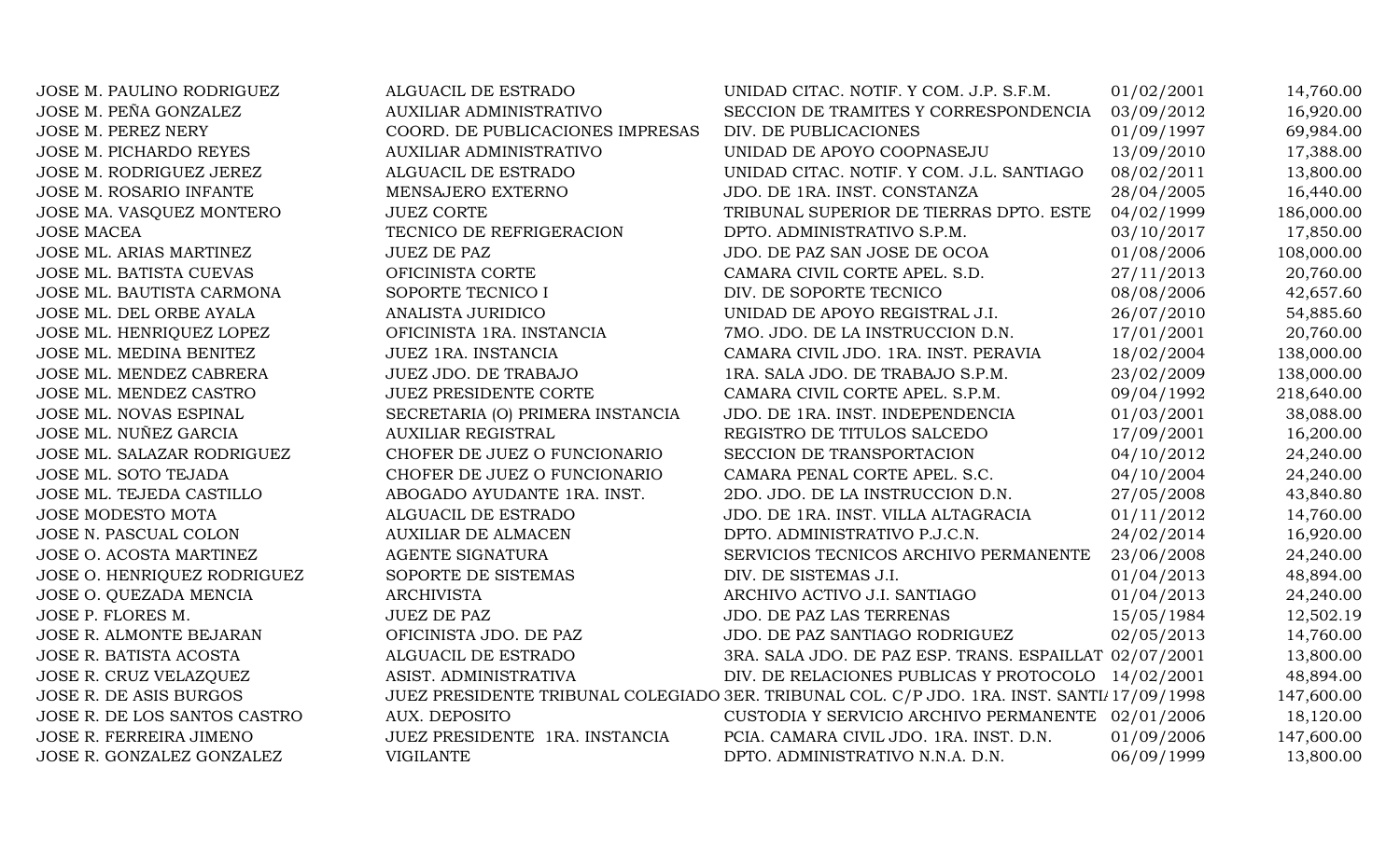| JOSE R. HILARIO SANCHEZ         | <b>OFICINISTA</b>                                                   | UNIDAD CITAC. NOTIF. Y COM. J.P. ESPAILLAT             | 05/09/2016 | 16,440.00  |
|---------------------------------|---------------------------------------------------------------------|--------------------------------------------------------|------------|------------|
| JOSE R. HOLGUIN DIAZ            | ALGUACIL DE ESTRADO                                                 | UNIDAD CITAC. NOTIF. Y COM. J.P. LA VEGA               | 18/06/2007 | 14,760.00  |
| JOSE R. LANTIGUA FERNANDEZ      | <b>INSPECTOR JUDICIAL</b>                                           | INSPECTORIA GENERAL DEL CONSEJO DEL POD 25/07/2008     |            | 105,720.00 |
| <b>JOSE R. MARTINEZ</b>         | CHOFER DE JUEZ O FUNCIONARIO                                        | SECCION DE TRANSPORTACION                              | 02/04/2012 | 24,240.00  |
| JOSE R. MOLINA CAMPUSANO        | TECNICO REVISOR II                                                  | UNIDAD DE REVISION, DNMC                               | 10/02/2015 | 58,370.40  |
| JOSE R. MUÑOZ DISLA             | OFICINISTA CORTE                                                    | CAMARA CIVIL CORTE APEL. S.F.M.                        | 10/09/2012 | 17,640.00  |
| JOSE R. REYES ALVAREZ           | ALGUACIL DE ESTRADO                                                 | CAMARA CIVIL JDO. 1RA. INST. VALVERDE                  | 02/04/2007 | 13,800.00  |
| <b>JOSE R. RODRIGUEZ VARGAS</b> | ALGUACIL DE ESTRADO                                                 | PCIA. CAMARA CIVIL JDO. 1RA. INST. SANTIAGO 18/03/2014 |            | 13,800.00  |
| JOSE R. SANCHEZ JIMENEZ         | AUXILIAR DE EBANISTERIA                                             | TALLER DE EBANISTERIA                                  | 02/05/1990 | 24,240.00  |
| JOSE R. VASQUEZ DILONE          | ALGUACIL DE ESTRADO                                                 | SALA PENAL 1ER. TRIBUNAL N.N.A. SANTIAGO               | 31/10/2016 | 13,800.00  |
| JOSE RAMIREZ DE LA CRUZ         | OFICINISTA JDO. DE PAZ                                              | JDO. DE PAZ BAJOS DE HAINA                             | 28/04/2014 | 14,760.00  |
| <b>JOSE RAMIREZ PINALES</b>     | MENSAJERO EXTERNO                                                   | UNIDAD DE SERVICIOS ADMINISTRATIVOS Y LOC 25/09/2001   |            | 20,760.00  |
| JOSE RODRIGUEZ SILVESTRE        | OFICINISTA 1RA. INSTANCIA                                           | CAMARA PENAL JDO. 1RA. INST. EL SEIBO                  | 25/09/2006 | 15,720.00  |
| <b>JOSE ROSARIO MARIA</b>       | MAYORDOMO III                                                       | DPTO. ADMINISTRATIVO HERMANAS MIRABAL                  | 14/11/2001 | 13,800.00  |
| JOSE S. ROSA FRANCO             | JUEZ 1ER. SUSTITUTO CORTE                                           | CORTE DE TRABAJO S.P.M.                                | 04/02/1999 | 205,800.00 |
| <b>JOSE S. ROSARIO BATISTA</b>  | MENSAJERO INTERNO                                                   | 2DA. SALA CAMARA CIVIL JDO. 1RA. INST. D.N. 19/05/2014 |            | 12,444.00  |
| JOSE S. TAVERAS CANAAN          | <b>JUEZ 2DO. SUSTITUTO CORTE</b>                                    | 2DA. SALA CAMARA PENAL CORTE APEL. SANTIA 12/06/1998   |            | 199,464.00 |
| JOSE SANTOS DE JESUS            | <b>DIGITADOR</b>                                                    | RECEPCION Y ENTREGA R.T.                               | 01/09/2017 | 20,604.00  |
| <b>JOSE T. TAVERAS ALMONTE</b>  | ALGUACIL DE ESTRADO                                                 | 2DA. SALA JDO. DE TRABAJO D.N.                         | 01/10/1993 | 14,760.00  |
| <b>JOSE V. FANFAN PERALTA</b>   | ALGUACIL DE ESTRADO                                                 | JDO. DE 1RA. INST. SANTIAGO RODRIGUEZ                  | 01/04/1986 | 14,760.00  |
| JOSE V. REYES PEÑA              | <b>JARDINERO</b>                                                    | DPTO. DE MANTENIMIENTO                                 | 13/11/2006 | 14,160.00  |
| JOSEFA ALT. MEJIA MIESES        | SECRETARIA(O) 1RA. INSTANCIA                                        | 2DA.CAMARA PENAL JDO.1RA.INST.S.F.M.                   | 27/11/1978 | 6,141.00   |
| JOSEFA A. CUESTA DE MAÑON       | OFICINISTA II R.T.                                                  | REGISTRO DE TITULOS D.N.                               | 03/08/1969 | 7,071.23   |
| JOSEFA DE LOS SANTOS            | SECRETARIA (O) PRIMERA INSTANCIA                                    | 1ER. TRIBUNAL COL. C/P JDO. 1RA. INST. D.N.            | 01/02/1993 | 46,368.00  |
| JOSEFA E. RODRIGUEZ MANCEBO     | CONSERJE                                                            | DPTO. ADMINISTRATIVO LA ROMANA                         | 13/05/1998 | 12,444.00  |
| JOSEFA PEREZ ZORRILLA           | SECRETARIA ATENCION PERMANENTE                                      | JDO. DE LA INSTRUCCION S.P.M.                          | 23/09/2003 | 38,088.00  |
| <b>JOSEFA R. BLANCO</b>         | OFICINISTA I 1RA. INSTANCIA                                         | 4TA. SALA CAMARA PENAL JDO. 1RA.INST. D.N.             | 17/10/1986 | 6,141.00   |
| <b>JOSEFA REYES APONTE</b>      | CONSERJE                                                            | CAMARA CIVIL CORTE APEL. S.P.M.                        | 01/02/1992 | 6,141.00   |
| <b>JOSEFA ROSARIO</b>           | CONSERJE                                                            | CORTE DE APEL. N.N.A. S.D.                             | 27/06/2012 | 12,444.00  |
| JOSEFINA A. HERNANDEZ ABREU     | SECRETARIA(O) CORTE                                                 | CORTE DE APEL. N.N.A. LA VEGA                          | 15/10/1999 | 34,560.00  |
| JOSEFINA A. MOJICA SANCHEZ      | SOPORTE DE SISTEMAS                                                 | DIV. DE SISTEMAS J.I.                                  | 02/01/2006 | 48,894.00  |
| JOSEFINA ALT. BERNABEL TEJEDA   | <b>JUEZ CORTE</b>                                                   | TRIBUNAL EJEC. SANCION ADOLES. S.C.                    | 28/05/1998 | 186,000.00 |
| JOSEFINA ALT. FORTUNA           | ENCARGADO(A) OFICINA ADMINISTRATIVA DPTO. ADMINISTRATIVO ELIAS PIÑA |                                                        | 17/02/1987 | 67,405.20  |
| JOSEFINA ALT. POLANCO ROSADO    | SECRETARIA DEPTO. ADM.                                              | DPTO. ADMINISTRATIVO JUR. CIVIL S.D.                   | 15/03/1988 | 21,099.29  |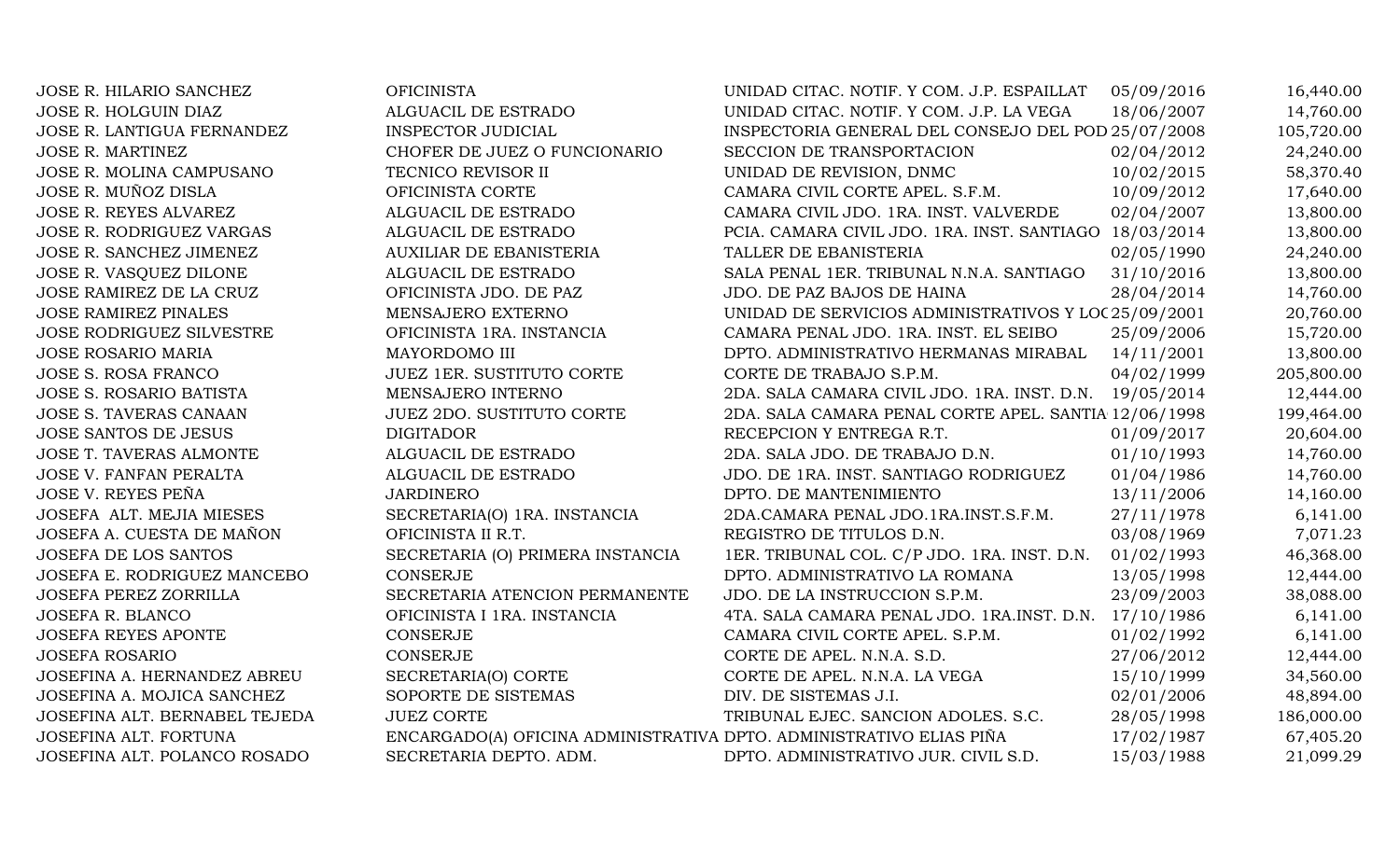| JOSEFINA ALT. SOTO JIMENEZ           | ABOGADO AYUDANTE 1RA. INST.      | 4TA. SALA JDO. DE TRABAJO D.N.                                                       | 02/01/2013 | 43,840.80  |
|--------------------------------------|----------------------------------|--------------------------------------------------------------------------------------|------------|------------|
| JOSEFINA BURGOS FAJARDO              | <b>TELEFONISTA</b>               | DPTO. ADMINISTRATIVO N.N.A. D.N.                                                     | 18/10/2004 | 17,784.00  |
| <b>JOSEFINA GURIDIS POZO</b>         | CONSERJE IV 1RA. INSTANCIA       | CAMARA CIVIL JDO. 1RA. INST. S.C.                                                    | 01/03/1988 | 6,141.00   |
| JOSEFINA LOPEZ RAMIREZ               | OFICINISTA 1RA. INSTANCIA        | OFIC. JUEZ COORD. JDO. DE LA INSTRUCCION L 24/10/2008                                |            | 20,760.00  |
| JOSEFINA MARTINEZ MARTINEZ           | OFICINISTA JDO. DE PAZ           | JDO. DE PAZ JAMAO AL NORTE                                                           | 23/05/2017 | 12,546.00  |
| JOSEFINA MDES. VASQUEZ CHARLES       | OFICINISTA JDO. DE PAZ           | 2DA. SALA JDO. DE PAZ ESP. TRANS. ESPAILLAT 14/08/2017                               |            | 12,546.00  |
| JOSEFINA N. DIAZ MARTE               | <b>JUEZ DE PAZ</b>               | JDO. DE PAZ DUARTE                                                                   | 03/05/1999 | 108,000.00 |
| <b>JOSEFINA PAULINO BATISTA</b>      | SECRETARIA (O) PRIMERA INSTANCIA | 2DA. SALA CAMARA CIVIL JDO. 1RA. INST. LA VE 02/07/2001                              |            | 28,860.00  |
| JOSEFINA SUAZO ABREU                 |                                  | DIRECTOR GENERAL MENSURAS CATASTR DIRECCION NACIONAL MENSURAS CATASTRALE: 01/11/1960 |            | 33,287.06  |
| <b>JOSEFINA UBIERA GUERRERO</b>      | JUEZ 1RA. INSTANCIA              | 2DO. TRIBUNAL COL. C/P JDO. 1RA. INST. S.D. 04/07/2003                               |            | 138,000.00 |
| JOSELIN B. VASQUEZ MOREL             | REVISOR JURIDICO                 | UNIDAD DE APOYO REGISTRAL J.I.                                                       | 04/10/2004 | 69,696.00  |
| JOSELIN GUZMAN PEÑA                  | <b>CONSERJE</b>                  | CORTE DE APEL. N.N.A. SANTIAGO                                                       | 18/03/2004 | 12,444.00  |
| <b>JOSELIN MEDINA PEREZ</b>          | <b>JUEZ DE LA INSTRUCCION</b>    | JDO. DE LA INSTRUCCION BARAHONA                                                      | 14/04/1998 | 138,000.00 |
| JOSELIN MORETA CARRASCO              | JUEZ 1ER. SUSTITUTO CORTE        | CAMARA PENAL CORTE APEL. BARAHONA                                                    | 14/04/1998 | 205,800.00 |
| JOSELINA A. HERRERA CASADO           | ABOGADO AYUDANTE CORTE           | 3RA. SALA CAMARA PENAL CORTE APEL. D.N.                                              | 15/05/2012 | 58,374.00  |
| JOSELINA HENRIQUEZ MUÑOZ             | OFICINISTA 1RA. INSTANCIA        | CAMARA PENAL JDO. 1RA. INST. MARIA TRINIDAI 28/04/2014                               |            | 15,720.00  |
| JOSELINA NUÑEZ ARISMENDY             | OFICINISTA 1RA. INSTANCIA        | 4TO. JDO. DE LA INSTRUCCION D.N.                                                     | 12/03/2001 | 20,760.00  |
| JOSELINE CUELLO SOTO                 | ENC. DE PUBLICACIONES            | DIV. DE PUBLICACIONES                                                                | 15/04/1996 | 117,532.80 |
| JOSELITO GRULLON HERNANDEZ           | <b>PLOMERO</b>                   | DPTO. ADMINISTRATIVO SANTIAGO                                                        | 02/06/2003 | 16,440.00  |
| JOSELYN ALT. MATA HILARIO            | OFICINISTA CORTE                 | CAMARA CIVIL CORTE APEL. SANTIAGO                                                    | 01/03/1999 | 17,640.00  |
| JOSELYN BRIOSO CASTILLO              | OPERADOR GIS II                  | UNIDAD DE CARTOGRAFIA DNMC                                                           | 01/05/2013 | 35,856.00  |
| JOSEPH E. SANCHEZ QUIRO              | OFICINISTA 1RA. INSTANCIA        | PCIA. Y 1RA. SALA CAMARA CIVIL JDO. 1RA. INST04/04/2016                              |            | 16,440.00  |
| <b>JOSIAS CORREA MORAN</b>           | OFICINISTA 1RA. INSTANCIA        | 8VA. SALA CAMARA CIVIL JDO. 1RA. INST. D.N. 07/10/2015                               |            | 20,760.00  |
| JOSIAS MEJIA DE LA ROSA              | <b>CONSERJE</b>                  | DPTO. ADMINISTRATIVO PJ CORTE DE APELACIO 20/04/2017                                 |            | 14,160.00  |
| <b>JOSSEPHANG R. BERNHARDT NIVAR</b> | <b>JUEZ DE PAZ</b>               | JDO. DE PAZ QUISQUEYA                                                                | 01/10/2014 | 108,000.00 |
| JOSUE B. MUÑOZ GOMEZ                 | <b>OFICINISTA</b>                | UNIDAD SERV. MERO TRAMITE J.P. S.D. OESTE 17/11/2015                                 |            | 24,240.00  |
| JOSUE DE LEON FELIZ                  | ALGUACIL DE ESTRADO              | JDO. DE PAZ PERALTA                                                                  | 31/08/2015 | 13,800.00  |
| JOSUE M. MOREL VALERIO               | OFICINISTA 1RA. INSTANCIA        | 2DA. SALA CAMARA CIVIL JDO. 1RA. INST. D.N. 25/05/2015                               |            | 20,760.00  |
| JOSUE O. GARCIA REYES                | OFICINISTA 1RA. INSTANCIA        | 3RA. SALA CAMARA CIVIL JDO. 1RA. INST. SANTL 08/08/2016                              |            | 15,720.00  |
| JOVAANE DEL C. SANTOS FRIAS          | SECRETARIA (O) PRIMERA INSTANCIA | 1RA. SALA TRIBUNAL DE TIERRAS J.O. LA VEGA 16/04/1980                                |            | 28,860.00  |
| JOVANNY PANTALEON SALAS              | ALGUACIL DE ESTRADO              | JDO. DE PAZ BOCA CHICA                                                               | 28/11/2005 | 14,760.00  |
| JOYCE S. CALDERON PEREZ              | SECRETARIA (O) DE DIRECCION      | DIRECCION DE GESTION HUMANA Y CARRERA J 12/11/2009                                   |            | 48,894.00  |
| JOYLING A. CIPION CASTRO             | ALGUACIL DE ESTRADO              | TRIBUNAL COL. C/P JDO. 1RA. INST. S.C.                                               | 28/11/2016 | 14,760.00  |
| JUALMA G. DE LA ROSA PEREZ           | SECRETARIA (O) JDO. DE PAZ       | JDO. DE PAZ ASUNTOS MUNIC. S.C.                                                      | 01/03/2005 | 23,160.00  |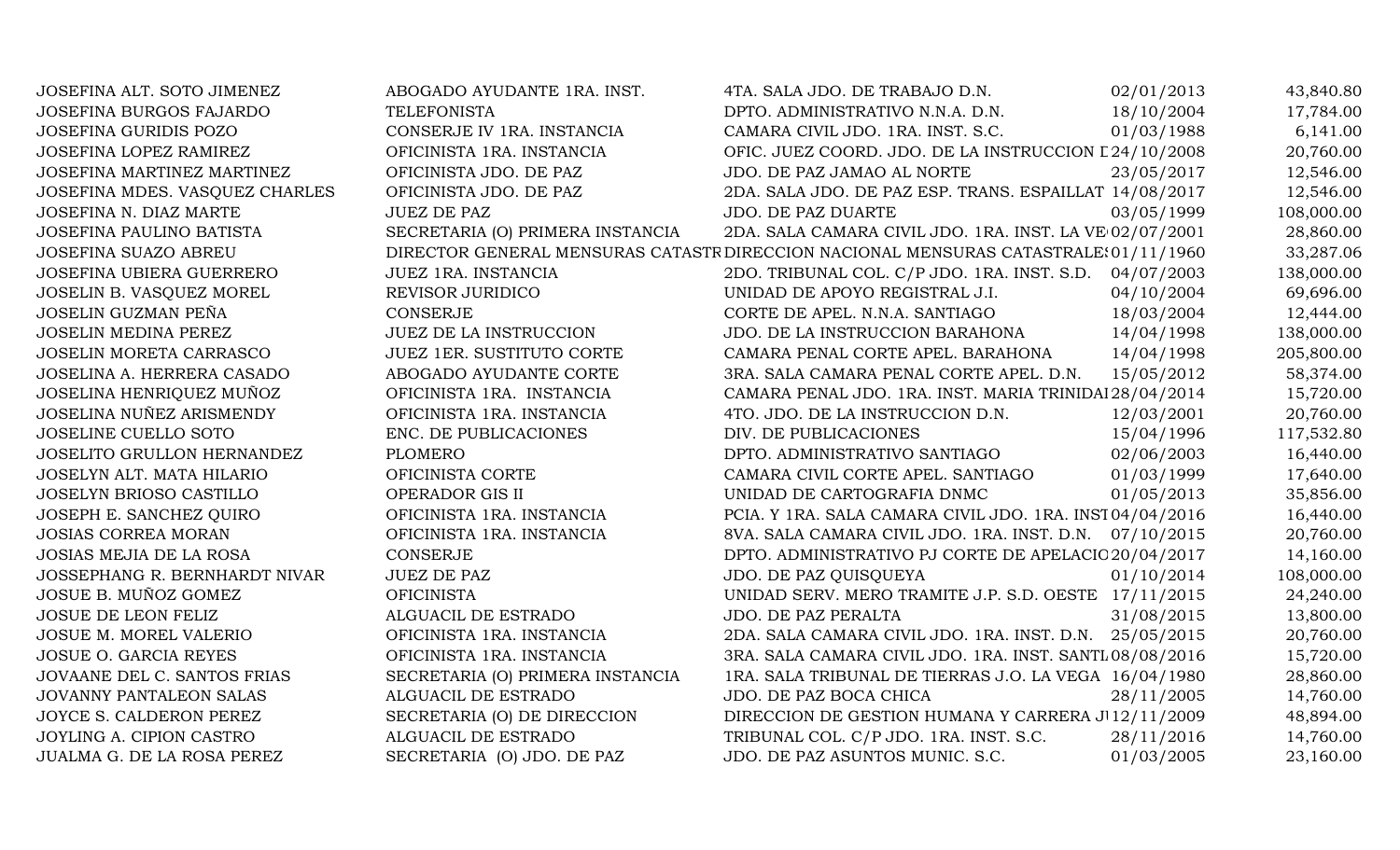| JUAN A. BIAGGI LAMA            | <b>JUEZ 1ER. SUSTITUTO CORTE</b>                                     | CAMARA CIVIL CORTE APEL. S.C.                                              | 25/05/1998 | 205,800.00 |
|--------------------------------|----------------------------------------------------------------------|----------------------------------------------------------------------------|------------|------------|
| <b>JUAN A. DEL ROSARIO</b>     | ENCARGADO(A) OFICINA ADMINISTRATIVA DPTO. ADMINISTRATIVO N.N.A. S.C. |                                                                            | 02/03/1999 | 45,600.00  |
| <b>JUAN A. GOMEZ TAVERAS</b>   | OFICINISTA 1RA. INSTANCIA                                            | TRIBUNAL N.N.A. MARIA TRINIDAD SANCHEZ                                     | 01/06/2005 | 15,720.00  |
| <b>JUAN A. MAÑON GARCIA</b>    | OFICINISTA 1RA. INSTANCIA                                            | 7MA. SALA CAMARA CIVIL JDO. 1RA. INST. D.N.                                | 03/01/2011 | 20,760.00  |
| JUAN A. MATOS DE LA CRUZ       | OFICINISTA 1RA. INSTANCIA                                            | TRIBUNAL COL. C/P JDO. 1RA. INST. AZUA                                     | 10/08/2017 | 13,362.00  |
| JUAN A. NUÑEZ RODRIGUEZ        | TECNICO DE MENSURAS                                                  | DIRECCION REG. MENSURAS CAT. DPTO. NORTE 12/11/1992                        |            | 48,894.00  |
| JUAN A. PIMENTEL RUIZ          | SOPORTE TECNICO I                                                    | OFIC. DE TECNOLOGIAS REGIONAL ZONA SUR                                     | 25/06/2007 | 42,657.60  |
| JUAN A. POLANCO MARTINEZ       | OFICINISTA JDO. DE PAZ                                               | JDO. DE PAZ DE LA 3RA. CIRC. SANTIAGO                                      | 05/04/2017 | 14,760.00  |
| JUAN A. RINCON MEJIA           | SECRETARIA (O) PRIMERA INSTANCIA                                     | CAMARA CIVIL JDO. 1RA. INST. EL SEIBO                                      | 01/09/2005 | 28,860.00  |
| JUAN A. RODRIGUEZ FERNANDEZ    | <b>JUEZ PRESIDENTE CORTE</b>                                         | CORTE DE APEL. N.N.A. SANTIAGO                                             | 01/05/1999 | 218,640.00 |
| JUAN A. ROSARIO CEPEDA         | OFICIAL DE SERVICIOS                                                 | REGISTRO DE TITULOS SANTO DOMINGO                                          | 06/11/2008 | 34,980.00  |
| JUAN ALB. MERCEDES ORTEGA      | <b>ARCHIVISTA</b>                                                    | SALA PENAL TRIBUNAL N.N.A. S.D.                                            | 08/11/2006 | 13,920.00  |
| JUAN ALB. NUÑEZ RODRIGUEZ      | TECNICO DE REFRIGERACION                                             | DPTO. ADMINISTRATIVO SANTIAGO                                              | 01/03/2001 | 21,000.00  |
| JUAN ALB. PORTORREAL           | CONSERJE-MENSAJERO(A)                                                | DPTO. ADMINISTRATIVO MONSEÑOR NOUEL                                        | 02/04/2001 | 12,444.00  |
| JUAN ANT. DISLA GARCIA         | INSPECTOR DE MENSURAS CATASTRALES UNIDAD DE INSPECCION DNMC          |                                                                            | 01/11/1991 | 69,696.00  |
| JUAN ANT. SANCHEZ VILLA        |                                                                      | MENSAJERO (A) INTERNO I 1RA. INSTANCI 2DA.CAMARA PENAL JDO.1RA.INST.S.F.M. | 03/04/1987 | 6,141.00   |
| <b>JUAN B. CORDERO TAVERAS</b> | <b>AUXILIAR ADMINISTRATIVO</b>                                       | DIV. DE COTIZACIONES Y SEGUIMIENTO COMPR 14/03/1994                        |            | 24,240.00  |
| JUAN B. GOMEZ MORA             | CONSERJE-MENSAJERO(A)                                                | JDO. DE PAZ MAIMON                                                         | 01/08/1998 | 12,444.00  |
| JUAN B. MARTINEZ DE LA CRUZ    | ALGUACIL DE ESTRADO                                                  | CORTE DE TRABAJO LA VEGA                                                   | 02/08/1999 | 13,800.00  |
| JUAN B. ROSARIO ROSARIO        | ALGUACIL DE ESTRADO                                                  | CAMARA CIVIL JDO. 1RA. INST. MONSEÑOR NOU 01/11/1994                       |            | 13,800.00  |
| JUAN C. BASORA ESTEVEZ         | <b>CAJERO</b>                                                        | GERENCIA FINANCIERA J.I.                                                   | 15/12/2008 | 29,580.00  |
| JUAN C. CASTILLO VALDEZ        | ALGUACIL DE ESTRADO                                                  | TRIBUNAL EJEC. SANCION ADOLES. LA VEGA                                     | 27/09/2005 | 13,800.00  |
| JUAN C. COLON MARTINEZ         | JUEZ 1RA. INSTANCIA                                                  | 4TO. TRIBUNAL COL. C/P JDO. 1RA. INST. SANTI/01/11/2005                    |            | 138,000.00 |
| JUAN C. CUEVAS FLORIAN         | OFICINISTA 1RA. INSTANCIA                                            | TRIBUNAL N.N.A. BARAHONA                                                   | 12/06/2017 | 13,362.00  |
| JUAN C. DE LA CRUZ RODRIGUEZ   | ALGUACIL DE ESTRADO                                                  | UNIDAD CITAC. NOTIF. Y COM. J.P. S.J.M.                                    | 14/03/2016 | 14,760.00  |
| <b>JUAN C. DIAZ ARIAS</b>      | SOPORTE TECNICO I                                                    | DIV. DE SOPORTE TECNICO                                                    | 01/09/2003 | 42,657.60  |
| <b>JUAN C. DUARTE SANTOS</b>   | ALGUACIL DE ESTRADO                                                  | CAMARA CIVIL CORTE APEL. S.F.M.                                            | 02/10/2006 | 13,800.00  |
| JUAN C. FERNANDEZ NUÑEZ        | <b>JUEZ DE PAZ</b>                                                   | 1RA. SALA JDO. DE PAZ ESP. TRANS. JARABACO. 16/12/2016                     |            | 108,000.00 |
| JUAN C. FERRERAS CUEVAS        | <b>OFICINISTA</b>                                                    | JDO. DE LA INSTRUCCION BAORUCO                                             | 19/01/2016 | 15,720.00  |
| JUAN C. FRIAS ACOSTA           | OFICINISTA CORTE                                                     | 2DA. SALA CAMARA PENAL CORTE APEL. D.N.                                    | 03/09/2007 | 24,240.00  |
| JUAN C. GARCIA MESA            | OFICINISTA CORTE                                                     | 2DA. SALA CAMARA CIVIL CORTE APEL. D.N.                                    | 01/06/1999 | 24,240.00  |
| JUAN C. GARCIA PINEDA          | MENSAJERO EXTERNO                                                    | SECRETARIA GENERAL S.C.J.                                                  | 03/03/2014 | 22,800.00  |
| <b>JUAN C. GIRON</b>           | TECNICO DE ELECTRICIDAD                                              | DPTO. DE MANTENIMIENTO J.I. D.N. Y ZONA SUR 12/01/2009                     |            | 29,580.00  |
| JUAN C. GONZALEZ ROBLES        | CONSERJE-MENSAJERO(A)                                                | 1RA. SALA JDO. DE PAZ ESP. TRANS. JARABACO. 16/11/2004                     |            | 12,444.00  |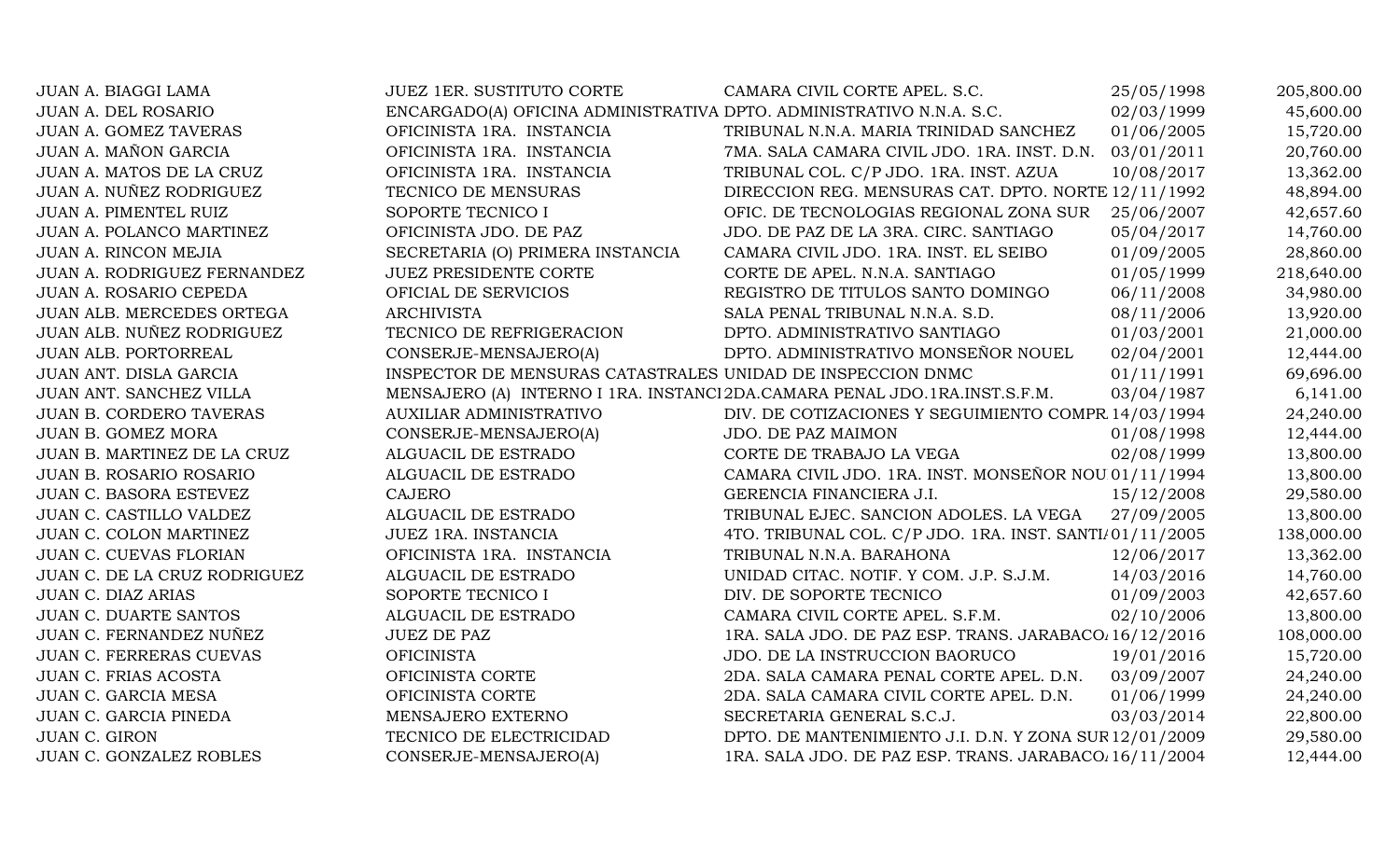| JUAN C. HERNANDEZ ROSARIO     | CHOFER DE JUEZ DE LA SCJ     | SECCION DE TRANSPORTACION                              | 16/09/2009 | 29,580.00  |
|-------------------------------|------------------------------|--------------------------------------------------------|------------|------------|
| <b>JUAN C. JOSE PASCUAL</b>   | <b>JUEZ 1RA. INSTANCIA</b>   | CAMARA CIVIL JDO. 1RA. INST. HERMANAS MIRA 01/11/2011  |            | 138,000.00 |
| JUAN C. LOPEZ GARCIA          | OFICINISTA CORTE             | CAMARA CIVIL CORTE APEL. SANTIAGO                      | 01/06/2001 | 17,640.00  |
| JUAN C. LUNA PEÑA             | ALGUACIL DE ESTRADO          | UNIDAD CITAC. NOTIF. Y COM. J.P. SANTIAGO              | 01/02/2008 | 14,760.00  |
| JUAN C. MALDONADO CRUZ        | MAYORDOMO III                | DPTO. ADMINISTRATIVO JUR. CIVIL S.D.                   | 04/12/2012 | 15,840.00  |
| <b>JUAN C. MEJIA MATOS</b>    | <b>SOPORTE REDES</b>         | DIV. DE INFRAESTRUCTURA Y COMUNICACIONE: 08/10/2012    |            | 48,894.00  |
| JUAN C. MEJIA VASQUEZ         | ALGUACIL DE ESTRADO          | CAMARA PENAL CORTE APEL. LA VEGA                       | 17/01/2011 | 14,760.00  |
| JUAN C. MORENO DE LOS SANTOS  | ALGUACIL DE ESTRADO          | 2DA. SALA JDO. DE PAZ ESP. TRANS. S.J.M.               | 19/11/2003 | 13,800.00  |
| JUAN C. MORENO RONDON         | MENSAJERO EXTERNO            | PCIA. CAMARA PENAL CORTE APEL. D.N.                    | 14/02/2005 | 18,120.00  |
| <b>JUAN C. PAREDES AMPARO</b> | AGENTE DIGITALIZADOR         | SERVICIOS TECNICOS ARCHIVO PERMANENTE                  | 12/08/2013 | 24,240.00  |
| JUAN C. SALAS MEZQUITA        | ABOGADO AYUDANTE             | SOPORTE A JUECES J.P. PUERTO PLATA                     | 26/02/2010 | 48,894.00  |
| JUAN C. SANCHEZ MOREL         | CHOFER DE SERVICIO           | SECCION DE TRANSPORTACION                              | 03/03/2014 | 24,240.00  |
| JUAN C. YENS CASTRO           | OFICINISTA 1RA. INSTANCIA    | CAMARA CIVIL JDO. 1RA. INST. S.C.                      | 05/06/2017 | 13,362.00  |
| JUAN CORREA TOLEDO            | <b>PLOMERO</b>               | DPTO. DE MANTENIMIENTO                                 | 03/06/1992 | 21,480.00  |
| JUAN D. MENDEZ QUEZADA        | JUEZ T.T.J.O.                | TRIBUNAL DE TIERRAS J.O. BARAHONA                      | 17/11/1998 | 138,000.00 |
| JUAN D. RIJO GUILAMO          | JUEZ SUST. PTE. COLEGIADO    | TRIBUNAL COL. C/P JDO. 1RA. INST. S.P.M.               | 14/10/2002 | 138,000.00 |
| JUAN D. SANTOS LOPEZ          | ALGUACIL DE ESTRADO          | CAMARA CIVIL JDO. 1RA. INST. ESPAILLAT                 | 12/02/1998 | 13,800.00  |
| JUAN DE D. PERALTA CAPELLAN   | ABOGADO AYUDANTE             | SOPORTE A JUECES J.P. S.J.M.                           | 01/05/1999 | 48,894.00  |
| JUAN DE D. RAMIREZ CASTRO     | JUEZ T.T.J.O.                | TRIBUNAL DE TIERRAS J.O. MONTE PLATA                   | 29/12/1998 | 138,000.00 |
| JUAN DE JS. BEARD NUÑEZ       | ALGUACIL DE ESTRADO          | 3RA. SALA JDO. DE TRABAJO D.N.                         | 17/11/2014 | 14,760.00  |
| JUAN DE JS. BETANCES BATISTA  | <b>CHOFER</b>                | SECCION DE TRANSPORTACION                              | 23/07/2001 | 24,240.00  |
| JUAN DE JS. REYES REYNOSO     | SUPERVISOR(A) ADMINISTRATIVO | DIRECCION ADMINISTRATIVA                               | 12/06/2008 | 44,092.80  |
| JUAN DE LA C. PAULINO YNOA    | JUEZ 1RA. INSTANCIA          | JDO. DE 1RA. INST. CONSTANZA                           | 01/02/2001 | 138,000.00 |
| JUAN DE LA C. TEJEDA ACOSTA   | REGISTRADOR DE TITULOS       | REGISTRO DE TITULOS MONTE CRISTI                       | 15/11/1978 | 12,502.19  |
| JUAN DE LA CRUZ CEDEÑO        | ALGUACIL DE ESTRADO          | 1RA. SALA JDO. DE PAZ ESP. TRANS. LA ALTAGR 02/07/2001 |            | 13,800.00  |
| JUAN DE LAS N. SABINO RAMOS   | <b>JUEZ CORTE</b>            | CORTE DE APEL. N.N.A. S.P.M.                           | 07/09/1998 | 186,000.00 |
| JUAN DEL C. BAUTISTA JORGE    | ALGUACIL DE ESTRADO          | UNIDAD CITAC. NOTIF. Y COM. J.P. MONTE PLAT 20/03/2007 |            | 15,960.00  |
| JUAN E. CHANG ROSARIO         | <b>ASISTENTE</b>             | OFIC. COORDINADORA ARCHIVO JUDICIAL                    | 10/12/2012 | 34,980.00  |
| JUAN E. CUELLO RAMIREZ        | <b>OFICINISTA</b>            | UNIDAD DE AUDIENCIAS J.P. BARAHONA                     | 01/03/1995 | 18,780.00  |
| JUAN E. GUERRERO TEJEDA       | OFICINISTA 1RA. INSTANCIA    | 4TO. JDO. DE LA INSTRUCCION D.N.                       | 01/06/2015 | 20,760.00  |
| JUAN F. ESTRELLA RODRIGUEZ    | ALGUACIL DE ESTRADO          | CAMARA CIVIL CORTE APEL. SANTIAGO                      | 06/09/1973 | 13,800.00  |
| JUAN F. SURIEL HILARIO        | JUEZ 2DO. SUSTITUTO CORTE    | CAMARA CIVIL CORTE APEL. LA VEGA                       | 21/05/1999 | 199,464.00 |
| JUAN FCO. ABREU VALDEZ        | ALGUACIL DE ESTRADO          | UNIDAD CITAC. NOTIF. Y COM. J.L. SANTIAGO              | 13/09/1996 | 13,800.00  |
| JUAN FCO. BELTRE TAVERAS      | AUX. DE RECEPCION Y ENTREGA  | CENTRO DE ATENCION AL USUARIO                          | 07/08/2017 | 20,604.00  |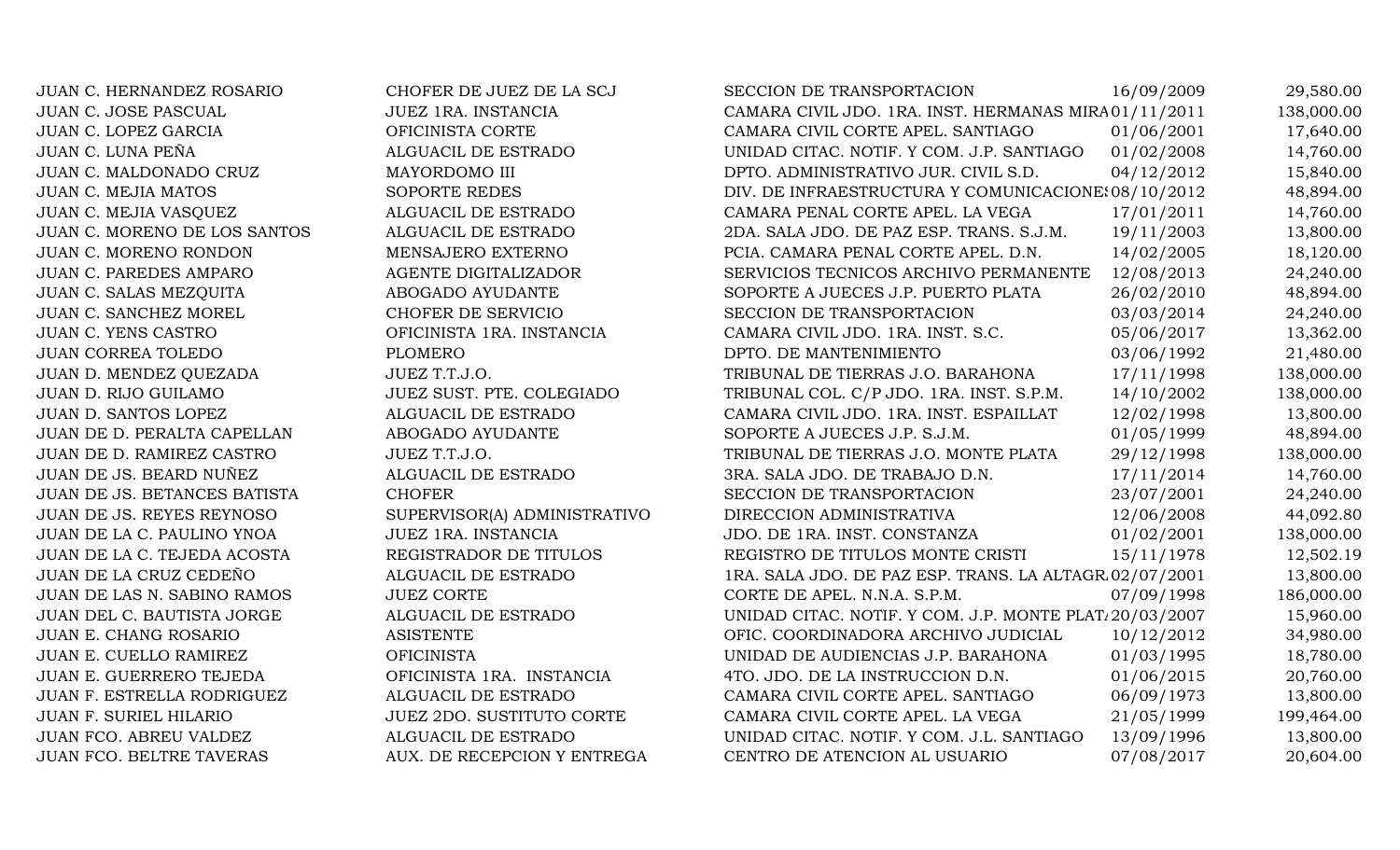| JUAN FCO. CARVAJAL CABRERA   |                                    | JUEZ PRESIDENTE TRIBUNAL COLEGIADO TRIBUNAL COL. C/P JDO. 1RA. INST. BARAHONA 09/07/2001 |            | 138,000.00 |
|------------------------------|------------------------------------|------------------------------------------------------------------------------------------|------------|------------|
| JUAN FCO. MEDINA CASADO      | COORDINADOR (A) POLITICAS PUBLICAS | DIRECCION DE POLITICAS PUBLICAS                                                          | 16/06/2017 | 67,082.40  |
| JUAN FCO. REYES SENCION      | OFICINISTA SCJ                     | SEGUNDA SALA S.C.J.                                                                      | 12/06/2002 | 40,605.60  |
| JUAN FCO. RODRIGUEZ CONSORO  | <b>JUEZ DE PAZ</b>                 | JDO. DE PAZ DE LA 4TA. CIRC. D.N.                                                        | 01/03/2011 | 108,000.00 |
| JUAN FCO. SIERRA MEDINA      | JUEZ 2DO. SUSTITUTO CORTE          | CORTE DE APEL. S.J.M.                                                                    | 12/05/1998 | 199,464.00 |
| JUAN FRANCO ROMERO           | <b>VIGILANTE</b>                   | DPTO. ADMINISTRATIVO S.C.                                                                | 05/08/2009 | 12,444.00  |
| JUAN G. LEON GONZALEZ        | OFICINISTA 1RA. INSTANCIA          | 4TA. SALA CAMARA CIVIL JDO. 1RA. INST. D.N.                                              | 18/02/2013 | 20,760.00  |
| JUAN G. MARTE ALCANTARA      | ALGUACIL DE ESTRADO                | UNIDAD CITAC. NOTIF. Y COM. J.P. S.J.M.                                                  | 14/06/2004 | 14,760.00  |
| JUAN G. SEVERINO JIMENEZ     | ALGUACIL DE ESTRADO                | JDO. DE PAZ DE LA 1RA. CIRC. LA VEGA                                                     | 05/01/2016 | 13,800.00  |
| JUAN H. OLIVO CABRERA        | ALGUACIL DE ESTRADO                | CORTE DE APEL. N.N.A. SANTIAGO                                                           | 18/10/2012 | 13,800.00  |
| JUAN H. REYES CRUZ           | JUEZ S.C.J.                        | SEGUNDA SALA S.C.J.                                                                      | 14/04/1998 | 390,029.23 |
| JUAN I. BATISTA MENDEZ       | ENC. TESORERIA                     | DPTO. DE TESORERIA                                                                       | 08/11/2004 | 69,696.00  |
| JUAN J. CAMILO PUERTA        | OFICINISTA CORTE                   | PCIA. CAMARA PENAL CORTE APEL. D.N.                                                      | 05/03/2014 | 24,240.00  |
| JUAN J. CEPEDA RODRIGUEZ     | MENSAJERO EXTERNO                  | DPTO. ADMINISTRATIVO SANTIAGO                                                            | 13/11/2001 | 16,440.00  |
| JUAN J. MARTINEZ VENTURA     | JUEZ T.T.J.O.                      | TRIBUNAL DE TIERRAS J.O. VALVERDE                                                        | 17/09/1998 | 138,000.00 |
| JUAN J. PAULINO PAULINO      | JUEZ 1ER. SUSTITUTO CORTE          | CORTE DE TRABAJO S.F.M.                                                                  | 15/08/1994 | 205,800.00 |
| JUAN J. PUERTA GUERRERO      | MENSAJERO INTERNO                  | 5TA. SALA CAMARA CIVIL JDO. 1RA. INST. D.N.                                              | 11/02/2004 | 12,444.00  |
| JUAN J. QUEZADA TEJEDA       | OFICINISTA 1RA. INSTANCIA          | 2DA. SALA JDO. DE TRABAJO S.D.                                                           | 17/12/2012 | 20,760.00  |
| JUAN L. FIGUEREO HERNANDEZ   | SECRETARIA (O) AUXILIAR I          | SECRETARIA GENERAL DEL CONSEJO DEL PODI 08/06/2011                                       |            | 24,240.00  |
| JUAN L. GUZMAN BENCOSME      | REGISTRADOR DE TITULOS             | REGISTRO DE TITULOS MOCA                                                                 | 22/10/1998 | 126,000.00 |
| JUAN L. MATOS ROJAS          | ADMINISTRADOR DE SISTEMAS          | DIV. DE SISTEMAS J.I.                                                                    | 02/04/2012 | 77,836.80  |
| JUAN L. REYES LEBRON         | TECNICO REVISOR II                 | UNIDAD DE REVISION, DNMC                                                                 | 01/06/1999 | 58,370.40  |
| JUAN L. RODRIGUEZ PIMENTEL   | ALGUACIL DE ESTRADO                | JDO. DE LA INSTRUCCION SANTIAGO RODRIGUE 24/07/2017                                      |            | 12,546.00  |
| JUAN LAGARES DIAZ            | MENSAJERO EXTERNO                  | PCIA. CAMARA PENAL CORTE APEL. D.N.                                                      | 16/11/2005 | 18,120.00  |
| JUAN M. CARDENES JIMENEZ     | ALGUACIL DE ESTRADO                | PCIA. TRIBUNAL SUPERIOR ADMINISTRATIVO                                                   | 18/09/2017 | 12,546.00  |
| <b>JUAN M. FLAQUER</b>       | CONTRALOR JI                       | CONTRALORIA JURISDICCION INMOBILIARIA                                                    | 02/01/2007 | 133,056.00 |
| <b>JUAN M. HIRALDO</b>       |                                    | SUPERVISOR (A) CENTRO DE INFORM. JUL CENTRO DE INFORMACION JUDICIAL P.J.C.N.             | 19/04/2004 | 30,120.00  |
| JUAN M. PEREZ GOMEZ          | JUEZ 1RA. INSTANCIA                | JDO. DE 1RA. INST. SANTIAGO RODRIGUEZ                                                    | 10/02/1998 | 138,000.00 |
| JUAN MA. RODRIGUEZ FERNANDEZ | ANALISTA JURIDICO                  | REGISTRO DE TITULOS LA VEGA                                                              | 19/02/2013 | 30,060.00  |
| JUAN ML. CACERES TEJADA      | AUXILIAR ADMINISTRATIVO            | DIV. DE REGISTRO DE PERSONAL                                                             | 02/06/2014 | 24,240.00  |
| JUAN ML. GUERRERO PEÑA       | <b>OFICINISTA</b>                  | UNIDAD SERV. A LA INSTRUCCION J.P. S.D.                                                  | 08/07/2015 | 24,240.00  |
| JUAN ML. PEREZ RODRIGUEZ     | ALGUACIL DE ESTRADO                | UNIDAD CITAC. NOTIF. Y COM. J.P. PUERTO PLA101/11/2012                                   |            | 14,760.00  |
| JUAN O. MELLA RAMOS          | LAVADOR DE VEHICULOS               | SECCION DE TRANSPORTACION                                                                | 28/10/2016 | 14,160.00  |
| JUAN P. CACERES GONZALEZ     | ALGUACIL DE ESTRADO                | PCIA. CAMARA CIVIL CORTE APEL. D.N.                                                      | 10/10/2005 | 14,760.00  |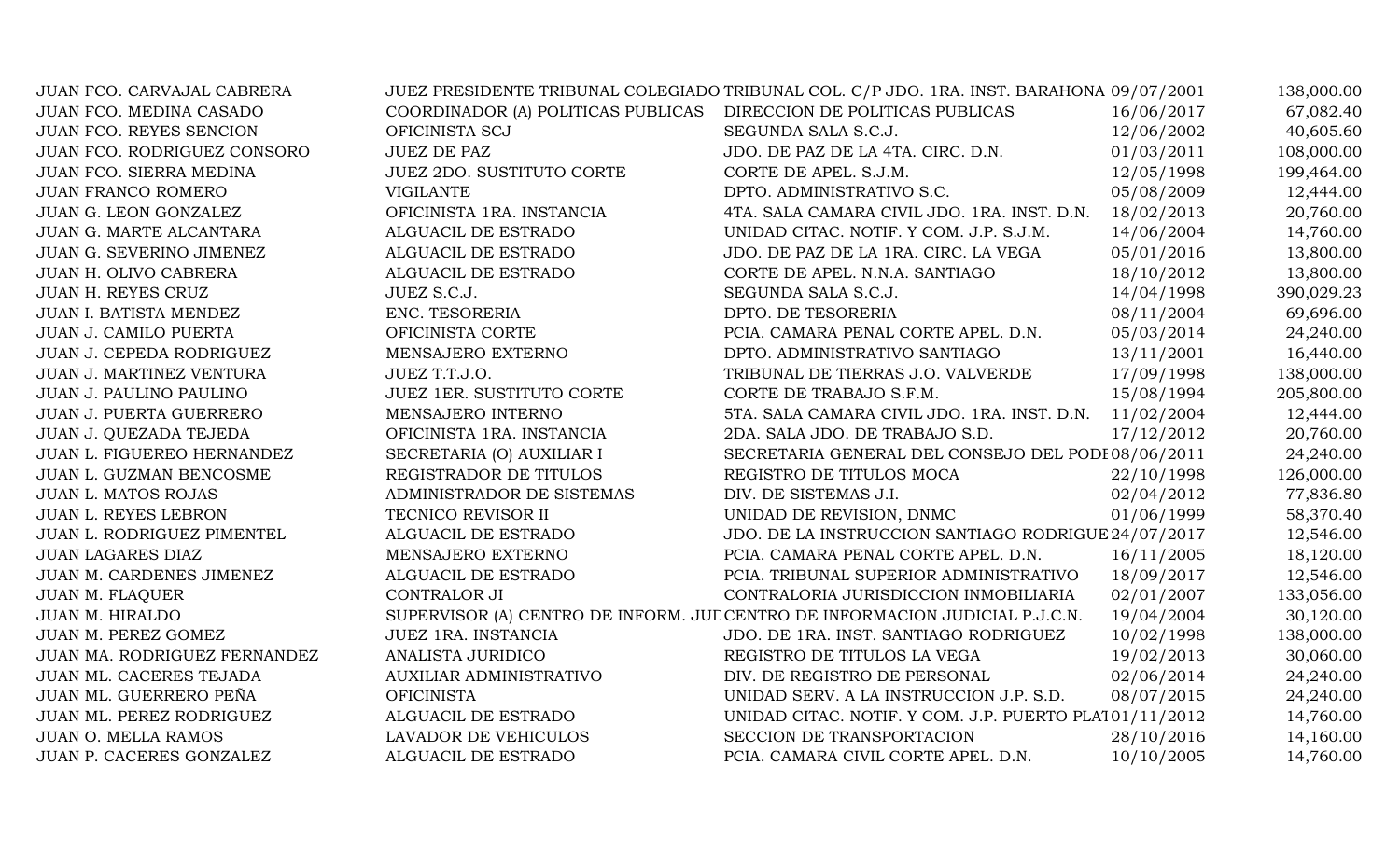| JUAN P. CUSTODIO ARIAS        | CHOFER DE JUEZ DE LA SCJ                                            | SECCION DE TRANSPORTACION                               | 05/02/2007 | 29,580.00  |
|-------------------------------|---------------------------------------------------------------------|---------------------------------------------------------|------------|------------|
| JUAN P. HENRIQUEZ SANTIAGO    | MENSAJERO INTERNO                                                   | CORTE DE APEL. N.N.A. S.F.M.                            | 05/10/2009 | 12,444.00  |
| JUAN P. JIMENEZ GARCIA        | MENSAJERO INTERNO                                                   | DPTO. ADMINISTRATIVO S.C.                               | 01/04/1991 | 12,444.00  |
| JUAN P. ORTIZ PEGUERO         | JUEZ 1RA. INSTANCIA                                                 | CAMARA PENAL JDO. 1RA. INST. MONTE PLATA 04/02/2005     |            | 138,000.00 |
| JUAN P. PEÑA GENAO            | ALGUACIL DE ESTRADO                                                 | JDO. DE PAZ LAS GUARANAS                                | 07/08/2006 | 13,800.00  |
| JUAN P. PEREZ MINYETY         | <b>JUEZ PRESIDENTE CORTE</b>                                        | CAMARA CIVIL CORTE APEL. S.C.                           | 25/05/1998 | 218,640.00 |
| JUAN P. SOSA FAÑA             | ALGUACIL DE ESTRADO                                                 | UNIDAD SERV. A SALAS C.S.S. A.F. SANTIAGO               | 01/08/1995 | 13,800.00  |
| JUAN R. ARAUJO VALDEZ         | ALGUACIL DE ESTRADO                                                 | 7MO. JDO. DE LA INSTRUCCION D.N.                        | 03/04/2001 | 13,800.00  |
| JUAN R. ASTACIO ROMERO        | ENCARGADO(A) OFICINA ADMINISTRATIVA DPTO. ADMINISTRATIVO HATO MAYOR |                                                         | 01/03/2011 | 67,405.20  |
| JUAN R. CABRERA YSABEL        | <b>JUEZ DE PAZ</b>                                                  | JDO. DE PAZ S.C.                                        | 01/11/2011 | 108,000.00 |
| JUAN R. E. PEGUERO SANCHEZ    | ADMINISTRADOR DE RED                                                | OFIC. DE TECNOLOGIAS REGIONAL ZONA SUR                  | 01/05/1993 | 54,885.60  |
| JUAN R. FERNANDEZ GONZALEZ    | TECNICO DE ELECTRICIDAD                                             | DPTO. DE MANTENIMIENTO J.I. ZONA NORTE Y N 29/10/2008   |            | 29,580.00  |
| JUAN R. MADRIGAL HEISSE       | JUEZ 1RA. INSTANCIA                                                 | TRIBUNAL COL. C/P JDO. 1RA. INST. S.J.M.                | 15/05/1998 | 138,000.00 |
| JUAN R. MARTE CHECO           | ALGUACIL DE ESTRADO                                                 | UNIDAD SERV. A SALAS C.S.S. A.F. SANTIAGO               | 04/10/1993 | 13,800.00  |
| JUAN R. PEREZ LOPEZ           | ALGUACIL DE ESTRADO                                                 | TRIBUNAL N.N.A. ESPAILLAT                               | 22/05/2006 | 13,800.00  |
| JUAN RODRIGUEZ RODRIGUEZ      | <b>DIGITALIZADOR</b>                                                | UNIDAD DE DIGITALIZACION S.G.S.C.J.                     | 25/01/2005 | 22,800.00  |
| <b>JUAN RONDON ALMANZAR</b>   | CHOFER DE SERVICIO                                                  | SECCION DE TRANSPORTACION                               | 28/01/2002 | 24,240.00  |
| JUAN S. CEPEDA NUÑEZ          | <b>ARCHIVISTA</b>                                                   | OFIC. DE ARCHIVO JUDICIAL PJ SANTIAGO                   | 16/06/2016 | 16,440.00  |
| JUAN SANCHEZ MENDEZ           | ANALISTA PROGRAMADOR                                                | DIV. DE DESARROLLO DE SISTEMAS                          | 17/04/2006 | 67,082.40  |
| JUAN SEBASTIAN RODRIGUEZ      | ALGUACIL ESTRADO JDO. PAZ                                           | <b>JDO. DE PAZ HOSTOS</b>                               | 04/06/1987 | 6,141.00   |
| <b>JUAN SORIANO AQUINO</b>    | ALGUACIL DE ESTRADO                                                 | CAMARA PENAL CORTE APEL. S.C.                           | 16/05/2005 | 14,760.00  |
| <b>JUAN SUARDI GARCIA</b>     | <b>JUEZ PRESIDENTE CORTE</b>                                        | CORTE DE APEL. PUERTO PLATA                             | 21/09/1998 | 218,640.00 |
| JUAN T. DE JESUS FRIAS        | <b>CONSERJE</b>                                                     | DPTO. ADMINISTRATIVO S.F.M.                             | 03/11/2014 | 12,444.00  |
| JUAN T. MERCEDES PAYANO       | JUEZ PRESIDENTE CORTE                                               | CORTE DE TRABAJO S.P.M.                                 | 01/12/1998 | 218,640.00 |
| JUAN ULLOA RAMIREZ            | TECNICO DE REFRIGERACION                                            | DPTO. DE MANTENIMIENTO J.I. D.N. Y ZONA SUR01/12/2008   |            | 33,120.00  |
| JUAN V. JAQUEZ GOMEZ          | ANALISTA JURIDICO                                                   | REGISTRO DE TITULOS MAO                                 | 04/01/2005 | 30,060.00  |
| JUAN V. VENTURA ESTEVEZ       | SOPORTE TECNICO I                                                   | OFIC. DE TECNOLOGIAS REGIONAL ZONA NORTE 01/03/1990     |            | 42,657.60  |
| JUAN Y. CONCEPCION GUILLEN    | JUEZ JDO. DE TRABAJO                                                | JDO. DE TRABAJO DUARTE                                  | 12/08/1998 | 138,000.00 |
| JUANA A. GERMAN CASTRO        | OFICINISTA 1RA. INSTANCIA                                           | CAMARA PENAL JDO. 1RA. INST. PERAVIA                    | 19/04/2005 | 15,720.00  |
| JUANA A. GONZALEZ ENCARNACION | <b>ARCHIVISTA</b>                                                   | OFIC. DE ARCHIVO JUDICIAL JURISD. CIVIL S.D. 01/10/2014 |            | 13,910.40  |
| JUANA A. GONZALEZ SANCHEZ     | <b>DIGITADOR</b>                                                    | UNIDAD DE PROCESOS COMUNES J.I.                         | 08/10/2012 | 24,240.00  |
| JUANA A. MCCABE PORTORREAL    | OFICINISTA 1RA. INSTANCIA                                           | JDO. DE LA INSTRUCCION S.P.M.                           | 01/04/1999 | 15,720.00  |
| JUANA A. PIMENTEL MATOS       | ANALISTA II REGISTRO DE PERSONAL                                    | DIV. DE REGISTRO DE PERSONAL                            | 02/07/2007 | 44,092.80  |
| JUANA ALT. MEDRANO            | OFICINISTA 1RA. INSTANCIA                                           | JDO. DE LA INSTRUCCION INDEPENDENCIA                    | 13/11/1996 | 15,720.00  |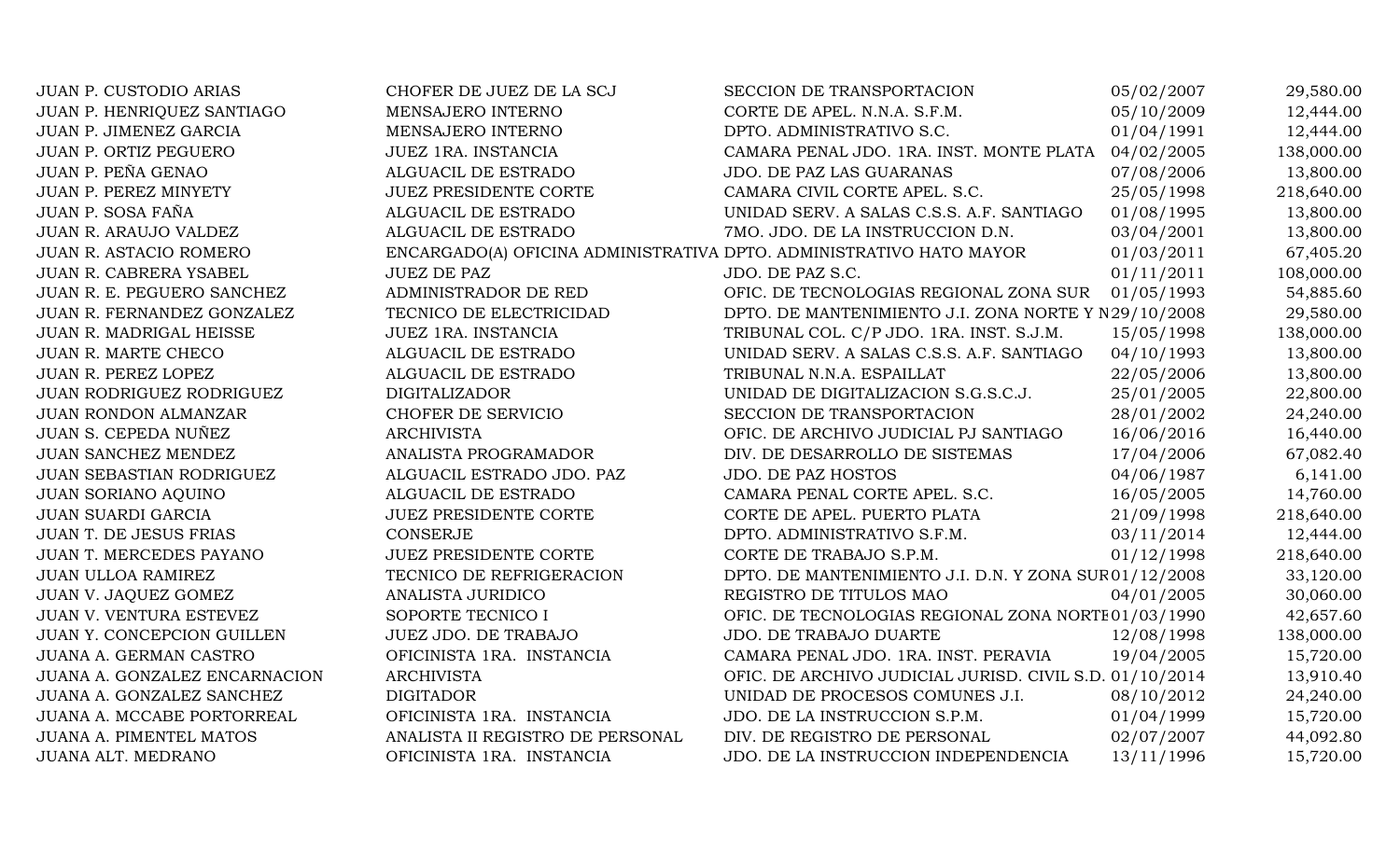| <b>JUANA B. DE LEON ANGOMAS</b> | SECRETARIA (O) JDO. DE PAZ       | <b>JDO. DE PAZ NIGUA</b>                                                                    | 01/08/1998 | 28,860.00  |
|---------------------------------|----------------------------------|---------------------------------------------------------------------------------------------|------------|------------|
| <b>JUANA B. PASCUAL</b>         | <b>ARCHIVISTA</b>                | OFIC. DE ARCHIVO JUDICIAL PJ MONTE PLATA 01/06/2001                                         |            | 13,920.00  |
| <b>JUANA C RIVAS ALCANTARA</b>  | <b>ARCHIVISTA</b>                | ARCHIVO ACTIVO DEL REGISTRO DE TITULOS D. 04/06/2012                                        |            | 24,240.00  |
| <b>JUANA DIAZ CUSTODIO</b>      | SECRETARIA (O) PRIMERA INSTANCIA | CAMARA PENAL JDO. 1RA. INST. PERAVIA                                                        | 18/09/2002 | 28,860.00  |
| JUANA E. LANTIGUA CRUZ          | REVISOR ESTADISTICO              | DIV. DE ESTADISTICAS JUDICIALES                                                             | 14/05/1988 | 44,092.80  |
| JUANA E. PEREZ GOMEZ            | OFICINISTA CORTE                 | CAMARA CIVIL CORTE APEL. BARAHONA                                                           | 23/05/2005 | 17,640.00  |
| JUANA F. ESTEVEZ PEGUERO        | CONSERJE-MENSAJERO(A)            | JDO. DE PAZ SABANA DE LA MAR                                                                | 01/08/1998 | 12,444.00  |
| JUANA F. N. RODRIGUEZ ARIAS     | OFICINISTA JDO. DE PAZ           | JDO. DE PAZ LICEY AL MEDIO                                                                  | 11/07/2011 | 14,760.00  |
| JUANA FCA. MARTE RAMOS          | OFICINISTA JDO. DE PAZ           | JDO. DE PAZ GUAYMATE                                                                        | 04/06/1991 | 14,760.00  |
| JUANA GONZALEZ GIL              | <b>ARCHIVISTA</b>                | ARCHIVO ACTIVO J.I. SANTIAGO                                                                | 01/04/2013 | 24,240.00  |
| JUANA GONZALEZ RAMIREZ          | ABOGADO AYUDANTE CORTE           | TRIBUNAL SUPERIOR DE TIERRAS DPTO. ESTE                                                     | 02/09/2013 | 48,894.00  |
| <b>JUANA HEREDIA CASTILLO</b>   | ALGUACIL DE ESTRADO              | TRIBUNAL EJEC. DE LA PENA S.C.                                                              | 02/06/2014 | 14,760.00  |
| <b>JUANA I. SANTOS</b>          | <b>CONSERJE</b>                  | DPTO. ADMINISTRATIVO HERMANAS MIRABAL                                                       | 02/03/2015 | 12,444.00  |
| JUANA J. GERMOSEN QUIROZ        | SECRETARIA (O) JDO. DE PAZ       | JDO. DE PAZ DE LA 1RA. CIRC. SANTIAGO                                                       | 20/03/1989 | 23,160.00  |
| <b>JUANA J. TAVERAS BRITO</b>   | CONSERJE                         | DPTO. ADMINISTRATIVO MARIA TRINIDAD SANCH 14/12/1998                                        |            | 12,444.00  |
| JUANA JIMENEZ E.                | SECRETARIA(O) JDO. PAZ           | JDO. DE PAZ SABANA GRANDE DE BOYA                                                           | 15/10/1986 | 6,141.00   |
| <b>JUANA JOSE ROBLES</b>        |                                  | ASISTENTE CENTRO DOCUMENTACION E I CENTRO DOCUMENTACION E INFORM. JUD. DOM06/08/2007        |            | 77,836.80  |
| JUANA L. FRIAS TAVERAS          | SECRETARIA (O) PRIMERA INSTANCIA | 3RA. SALA CAMARA CIVIL JDO. 1RA. INST. S.D.                                                 | 16/02/1990 | 20,760.00  |
| JUANA LUCIA A. SANCHEZ G.       | OFICINISTA II R.T.               | REGISTRO DE TITULOS MONTE CRISTI                                                            | 14/01/1977 | 6,141.00   |
| JUANA M. DELGADO CONCEPCION     |                                  | SECRETARIA (O) SERVICIO A LA INSTRUCC UNIDAD SERV. A LA INSTRUCCION J.P. LA VEGA 10/08/1998 |            | 51,004.80  |
| JUANA M. NUÑEZ PEPEN            | <b>JUEZ 2DO. SUSTITUTO CORTE</b> | CORTE DE TRABAJO S.P.M.                                                                     | 01/12/1998 | 199,464.00 |
| JUANA M. PEREYRA GONZALEZ       | ALGUACIL DE ESTRADO              | 1RA. SALA JDO. DE PAZ ESP. TRANS. LA ROMAN/07/04/2009                                       |            | 13,800.00  |
| JUANA M. RIVAS ESPINOSA         | ASIST. ADMINISTRATIVA            | CENTRO DE ENTREVISTA S.C.                                                                   | 24/03/2014 | 40,745.00  |
| JUANA M. ROSARIO DIAZ           | CONSERJE                         | DPTO. ADMINISTRATIVO S.J.M.                                                                 | 05/04/2004 | 12,444.00  |
| JUANA M. SANTANA GARCIA         | CONSERJE                         | DPTO. ADMINISTRATIVO PUERTO PLATA                                                           | 20/02/2008 | 12,444.00  |
| JUANA M. VARGAS CUEVAS          | CONSERJE                         | DPTO. ADMINISTRATIVO BARAHONA                                                               | 01/03/2001 | 12,444.00  |
| JUANA MDES. EUSEBIO MONTAS      | OFICINISTA JDO. DE PAZ           | 1RA. SALA JDO. DE PAZ ESP. TRANS. LA ROMAN/14/08/2017                                       |            | 12,546.00  |
| JUANA O. SANTANA MINAYA         | JUEZ 1RA. INSTANCIA              | TRIBUNAL N.N.A. VALVERDE                                                                    | 23/11/1992 | 138,000.00 |
| JUANA P. SILVERIO MARTINEZ      | <b>JUEZ DE PAZ</b>               | JDO. DE PAZ JARABACOA                                                                       | 19/01/2009 | 108,000.00 |
| <b>JUANA PARRA ALMONTE</b>      | CONSERJE-MENSAJERO(A)            | JDO. DE PAZ ALTAMIRA                                                                        | 13/02/2001 | 12,444.00  |
| JUANA PEÑA GARCIA               | OFICINISTA 1RA. INSTANCIA        | 7MA. SALA CAMARA PENAL JDO. 1RA. INST. D.N. 09/03/1989                                      |            | 20,760.00  |
| JUANA PIMENTEL RAMIREZ          | ALGUACIL DE ESTRADO              | 1ER. TRIBUNAL COL. C/P JDO. 1RA. INST. D.N. 12/05/2005                                      |            | 15,960.00  |
| JUANA SANTANA SILVERIO          | ALGUACIL DE ESTRADO              | JDO. DE TRABAJO PUERTO PLATA                                                                | 01/02/1999 | 13,800.00  |
| JUANA SUAZO CARVAJAL            | OFICINISTA CORTE                 | CAMARA CIVIL CORTE APEL. S.C.                                                               | 01/04/1989 | 17,640.00  |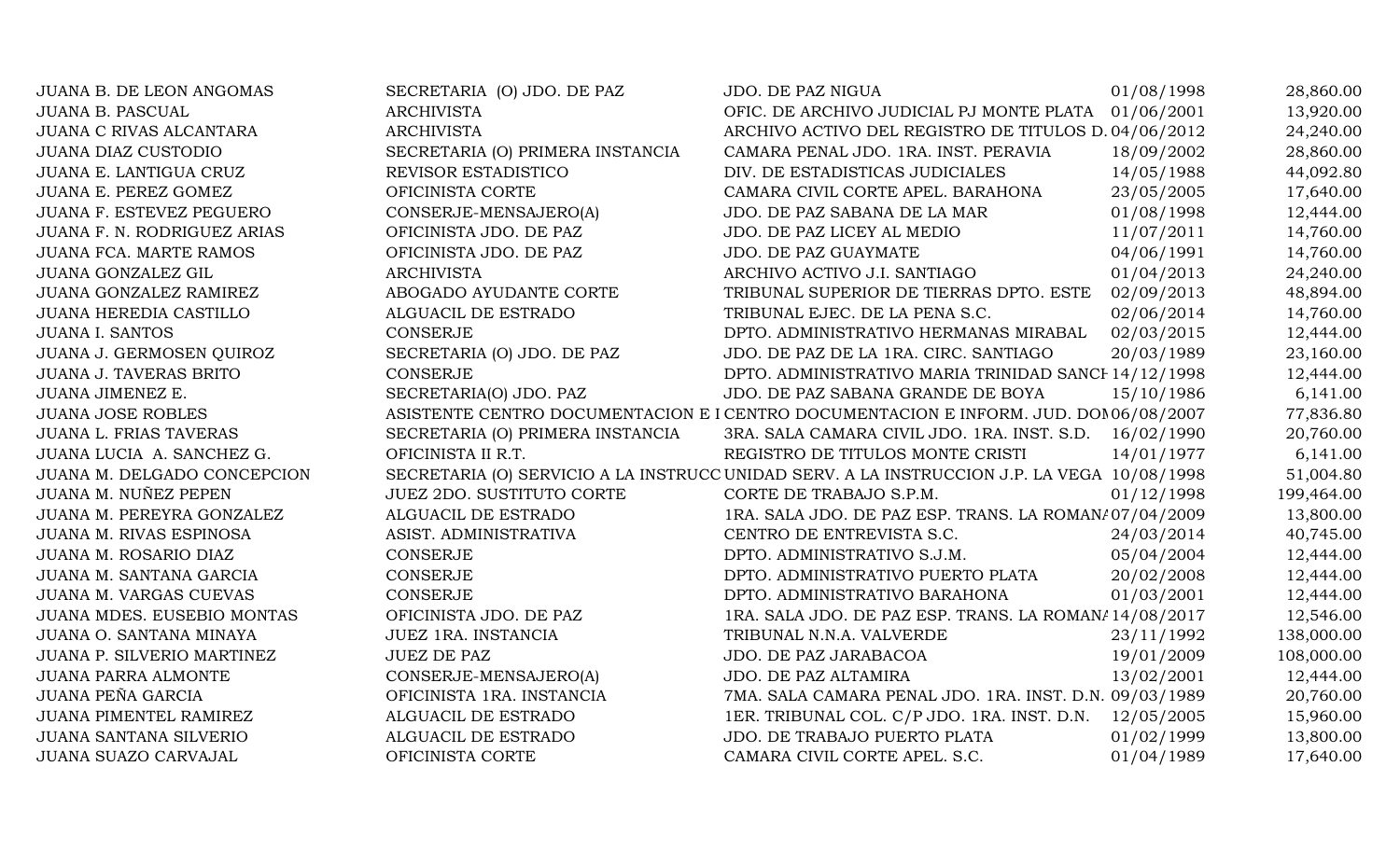| <b>JUANA TRAVIESO VASQUEZ</b>    | OFICINISTA II JDO. PAZ                                                 | <b>JDO. DE PAZ VILLA RIVAS</b>                         | 01/08/1993 | 6,141.00   |
|----------------------------------|------------------------------------------------------------------------|--------------------------------------------------------|------------|------------|
| JUANITA DEL C. BELISARIO PEÑA    | SECRETARIA DE JUEZ                                                     | TRIBUNAL SUPERIOR DE TIERRAS DPTO. NORTE 01/01/1999    |            | 28,860.00  |
| JUANITA ROMERO FERNANDEZ         | CONSERJE-MENSAJERO(A)                                                  | JDO. DE PAZ DE LA 2DA. CIRC. LA VEGA                   | 01/12/1998 | 12,444.00  |
| JUDHIT A. CONTRERAS ESMURDOC     | <b>JUEZ CORTE</b>                                                      | CORTE DE APEL. N.N.A. D.N.                             | 01/07/1988 | 199,464.00 |
| JUDITH E. DE LA ROSA DOÑE        | OFICINISTA 1RA. INSTANCIA                                              | 2DA. SALA CAMARA PENAL JDO. 1RA. INST. S.C. 02/06/2014 |            | 15,720.00  |
| JUDITH ROBLE POLONIA             | OFICINISTA SCJ                                                         | UNIDAD DE CITACIONES Y NOTIFICACIONES S.G 01/12/2011   |            | 24,240.00  |
| JULEICY L. REYES DIAZ            | OFICINISTA 1RA. INSTANCIA                                              | 1RA. SALA JDO. DE TRABAJO D.N.                         | 15/07/2015 | 20,760.00  |
| JULEISY E. PEGUERO SANTANA       | <b>AUXILIAR R.T.</b>                                                   | REGISTRO DE TITULOS EL SEIBO                           | 30/03/2015 | 16,440.00  |
| <b>JULIA ARRIAGA PONTIER</b>     | OFICINISTA I 1RA. INSTANCIA                                            | CAMARA PENAL JDO. 1RA. INST. EL SEIBO                  | 09/09/1970 | 6,141.00   |
| <b>JULIA E. RIVAS DE JESUS</b>   | CONSERJE-MENSAJERO(A)                                                  | JDO. DE PAZ LAS CUEVAS                                 | 01/08/1998 | 12,444.00  |
| <b>JULIA M. LINARES FERMIN</b>   | ANALISTA JURIDICO                                                      | PRECALIFICACION R.T.                                   | 01/12/2011 | 54,885.60  |
| <b>JULIA V. BONNELLY ABREU</b>   | ABOGADO AYUDANTE CORTE                                                 | PCIA. TRIBUNAL SUPERIOR ADMINISTRATIVO                 | 10/02/2014 | 58,374.00  |
| JULIAN ANT. HENRIQUEZ PUNTIEL    | <b>JUEZ CORTE</b>                                                      | CAMARA CIVIL CORTE APEL. S.D.                          | 29/12/1998 | 186,000.00 |
| JULIAN ANT. VARGAS LUNA          | <b>JUEZ DE PAZ</b>                                                     | 3RA. SALA JDO. DE PAZ ESP. TRANS. MONSEÑOF 02/11/2006  |            | 108,000.00 |
| JULIAN SANTOS SUAREZ             | MAYORDOMO I                                                            | DPTO. ADMINISTRATIVO PJ S.C.J.                         | 01/09/1993 | 27,541.20  |
| JULIANA DE MOTA RAMIREZ          | <b>CONSERJE</b>                                                        | DPTO. ADMINISTRATIVO LA ALTAGRACIA                     | 14/03/1996 | 12,444.00  |
| JULIANA I. MATIAS SANTANA        | COORDINADOR(A) DE ABOGADO AYUDANT TERCERA SALA S.C.J.                  |                                                        | 09/05/2005 | 133,056.00 |
| JULIANA JAVIER MORETA            | <b>CONSERJE</b>                                                        | DPTO. ADMINISTRATIVO S.C.                              | 01/12/2014 | 12,444.00  |
| JULIANA MORFA RAMIREZ            | JUEZ DE LA INSTRUCCION                                                 | 3ER. JDO. DE LA INSTRUCCION S.D.                       | 29/12/1998 | 138,000.00 |
| <b>JULIANA PINEDA</b>            | CONSERJE MENSAJERO(A) JDO. PAZ                                         | JDO. DE PAZ AZUA                                       | 06/06/1987 | 6,141.00   |
| <b>JULIANA R. REYES JAVIER</b>   | <b>CONSERJE</b>                                                        | TRIBUNAL DE TIERRAS J.O. MONSEÑOR NOUEL 27/05/2002     |            | 12,444.00  |
| JULIANA RODRIGUEZ CARABALLO      | SECRETARIA (O) JDO. DE PAZ                                             | JDO. DE PAZ SAN RAFAEL DEL YUMA                        | 09/04/1987 | 23,160.00  |
| JULIANA SAMBOY MONTES DE OCA     | OFICINISTA JDO. DE PAZ                                                 | JDO. DE PAZ ESP. TRANS. BARAHONA                       | 11/05/1993 | 14,760.00  |
| <b>JULIBELTH MARTINEZ ACOSTA</b> | OFICINISTA 1RA. INSTANCIA                                              | 1ER. JDO. DE LA INSTRUCCION D.N.                       | 29/10/2012 | 20,760.00  |
| <b>JULIO A. AYBAR ORTIZ</b>      | <b>JUEZ DE LA INSTRUCCION</b>                                          | OFIC. JUEZ COORD. JDO. DE LA INSTRUCCION S01/12/2004   |            | 138,000.00 |
| JULIO A. BASTARDO ALMANZAR       | JUEZ 2DO. SUST. PTE. DE CORTE Y PTE. D 2DA. SALA CORTE DE TRABAJO D.N. |                                                        | 04/02/1999 | 218,640.00 |
| JULIO A. GOMEZ CASTILLO          | CHOFER DE JUEZ O FUNCIONARIO                                           | CORTE DE TRABAJO SANTIAGO                              | 03/12/2002 | 24,240.00  |
| <b>JULIO C. ARAUJO DIAZ</b>      | <b>JUEZ DE PAZ</b>                                                     | JDO. DE PAZ LOS HIDALGOS                               | 01/12/2004 | 108,000.00 |
| <b>JULIO C. ARAUJO MOREL</b>     | AGENTE DIGITALIZADOR                                                   | SERVICIOS TECNICOS ARCHIVO PERMANENTE                  | 21/11/2007 | 24,240.00  |
| JULIO C. CANO ALFAU              | <b>JUEZ PRESIDENTE CORTE</b>                                           | PCIA. CAMARA PENAL CORTE APEL. D.N.                    | 12/01/1985 | 218,640.00 |
| JULIO C. CARRION DE LA ROSA      | CORRECTOR (A) DE SENTENCIAS                                            | SEGUNDA SALA S.C.J.                                    | 01/10/1998 | 40,605.60  |
| JULIO C. DE LOS SANTOS MORLA     | JUEZ DE LA INSTRUCCION                                                 | 4TO. JDO. DE LA INSTRUCCION S.D.                       | 01/06/2010 | 138,000.00 |
| JULIO C. DIONICIO RODRIGUEZ      | ALGUACIL DE ESTRADO                                                    | CAMARA PENAL CORTE APEL. S.C.                          | 22/07/2013 | 14,760.00  |
| JULIO C. ESPINAL CEPEDA          | MENSAJERO INTERNO                                                      | JDO. DE PAZ MONSEÑOR NOUEL                             | 05/12/2007 | 12,444.00  |
|                                  |                                                                        |                                                        |            |            |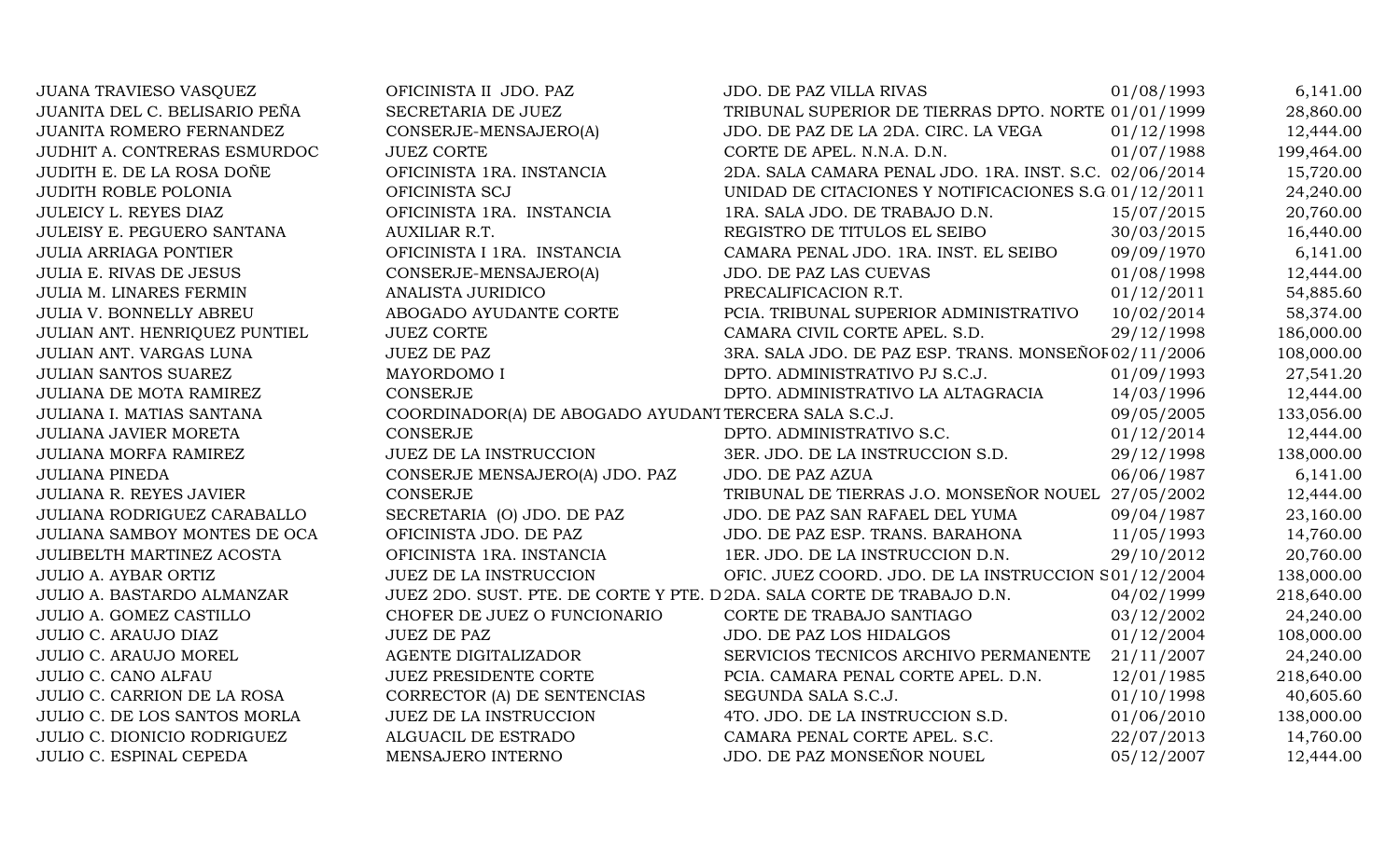| <b>JULIO C. FLORENTINO RAMOS</b>      | ALGUACIL DE ESTRADO                                                | JDO. DE TRABAJO MONSEÑOR NOUEL                         | 18/12/1989 | 13,800.00  |
|---------------------------------------|--------------------------------------------------------------------|--------------------------------------------------------|------------|------------|
| <b>JULIO C. FRANCISCO ESCARFULLER</b> | OFICINISTA 1RA. INSTANCIA                                          | 1RA. SALA JDO. DE TRABAJO S.D.                         | 10/09/2012 | 20,760.00  |
| <b>JULIO C. GENAO JAVIER</b>          | OFICINISTA CORTE                                                   | CAMARA CIVIL CORTE APEL. S.D.                          | 25/02/2013 | 24,240.00  |
| JULIO C. JIMENEZ ADAMES               | OFICINISTA 1RA. INSTANCIA                                          | JDO. DE 1RA. INST. ELIAS PIÑA                          | 01/05/2012 | 15,720.00  |
| <b>JULIO C. LARA FERREIRA</b>         | <b>JUEZ CORTE</b>                                                  | TRIBUNAL EJEC. SANCION ADOLES. S.D.                    | 01/07/1993 | 186,000.00 |
| <b>JULIO C. MEDINA</b>                | JUEZ JDO. DE TRABAJO                                               | JDO. DE TRABAJO LA ALTAGRACIA                          | 03/07/1998 | 138,000.00 |
| JULIO C. MONEGRO DURAN                | ALGUACIL DE ESTRADO                                                | 2DA. SALA CAMARA PENAL CORTE APEL. D.N.                | 04/01/2001 | 15,960.00  |
| JULIO C. PEÑA ANTIGUA                 | COORDINADOR ESTADISTICAS JUDICIALE DIV. DE ESTADISTICAS JUDICIALES |                                                        | 01/10/1991 | 69,696.00  |
| JULIO C. PIMENTEL PEÑA                | ANALISTA JURIDICO                                                  | REGISTRO DE TITULOS BANI                               | 07/09/2006 | 30,060.00  |
| <b>JULIO C. REYES JOSE</b>            | <b>JUEZ PRESIDENTE CORTE</b>                                       | PCIA. CORTE DE TRABAJO D.N.                            | 26/11/1998 | 218,640.00 |
| JULIO C. RODRIGUEZ HERNANDEZ          | OFICINISTA 1RA. INSTANCIA                                          | OFIC. JUDICIAL SERV. ATENC. PERMANENTE D.N 14/08/2006  |            | 20,760.00  |
| <b>JULIO C. TAVERA RODRIGUEZ</b>      | <b>ARCHIVISTA</b>                                                  | ARCHIVO ACTIVO DEL REGISTRO DE TITULOS D. 05/01/2016   |            | 13,910.40  |
| JULIO C. VIZCAINO DOMINGUEZ           | ALGUACIL DE ESTRADO                                                | JDO. DE PAZ YAGUATE                                    | 06/05/2010 | 13,800.00  |
| <b>JULIO CUEVAS</b>                   | <b>VIGILANTE</b>                                                   | DPTO. ADMINISTRATIVO JDOS. DE TRABAJO                  | 06/09/1999 | 13,800.00  |
| <b>JULIO E. DURAN TORRES</b>          | <b>OFICINISTA</b>                                                  | REGISTRO DE TITULOS SANTIAGO RODRIGUEZ 02/02/2005      |            | 15,720.00  |
| JULIO E. SOTO DE LA ROSA              | AUDITOR INTERNO                                                    | CONTRALORIA GENERAL DEL CONSEJO DEL POI 03/06/2002     |            | 70,000.00  |
| <b>JULIO F. PAREDES VENTURA</b>       | OFICINISTA CORTE                                                   | CORTE DE TRABAJO S.D.                                  | 12/05/2017 | 24,240.00  |
| <b>JULIO H. HERRERA MATOS</b>         | SECRETARIA(O) JDO. INSTRUCCION.                                    | JDO. DE LA INSTRUCCION S.J.M.                          | 10/04/1984 | 1,125.85   |
| <b>JULIO J. CEPEDA DISLA</b>          | <b>AUXILIAR DE EBANISTERIA</b>                                     | TALLER DE EBANISTERIA                                  | 16/06/2017 | 20,604.00  |
| <b>JULIO J. RIVERA CABRERA</b>        | ALGUACIL DE ESTRADO                                                | CENTRO DE CITACIONES S.P.M.                            | 06/06/2005 | 14,760.00  |
| JULIO M. CASTILLO PLATA               | <b>JUEZ PRESIDENTE CORTE</b>                                       | CORTE DE TRABAJO S.F.M.                                | 05/07/1994 | 218,640.00 |
| JULISA NORBERTO ROSARIO               | <b>DIGITADOR</b>                                                   | UNIDAD DE PROCESOS COMUNES J.I.                        | 11/04/2016 | 24,240.00  |
| JULISSA A. SANTOS VASQUEZ             | <b>RECEPCIONISTA</b>                                               | DPTO. ADMINISTRATIVO HERMANAS MIRABAL                  | 17/06/2013 | 14,760.00  |
| JULISSA ALT. ROSARIO REYES            | <b>OFICINISTA</b>                                                  | UNIDAD SERV. MERO TRAMITE J.P. ESPAILLAT               | 24/03/2014 | 16,440.00  |
| JULISSA CANDELARIO VICTORIANO         | <b>JUEZ DE PAZ</b>                                                 | 2DA. SALA JDO. DE PAZ ESP. TRANS. JARABACO. 09/02/2015 |            | 108,000.00 |
| JULISSA DE LOS SANTOS DE LA CRUZ      | <b>ARCHIVISTA</b>                                                  | OFIC. DE ARCHIVO SECRETARIA GENERAL S.C.J.21/02/2008   |            | 16,920.00  |
| JULISSA DEL C. GOMEZ MEJIA            | ANALISTA JURIDICO                                                  | REGISTRO DE TITULOS LA VEGA                            | 07/02/2013 | 30,060.00  |
| JULISSA E. CEDEÑO RODRIGUEZ           | <b>AUXILIAR R.T.</b>                                               | REGISTRO DE TITULOS S.J.M.                             | 08/11/2000 | 15,720.00  |
| JULISSA E. MEJIA MAÑON                | OFICINISTA 1RA. INSTANCIA                                          | 1ER. JDO. DE LA INSTRUCCION D.N.                       | 30/07/2012 | 20,760.00  |
| JULISSA E. MORA DE RAMIREZ            | <b>MEDIADOR</b>                                                    | CENTRO DE MEDIACION FAMILIAR SANTIAGO                  | 08/03/2017 | 67,082.40  |
| <b>JULISSA GOICO VIDAL</b>            | AUXILIAR ADMINISTRATIVO                                            | DPTO. DE MANTENIMIENTO J.I. ZONA ESTE                  | 25/08/2014 | 20,760.00  |
| <b>JULISSA HEREDIA MORETA</b>         | AUXILIAR ADMINISTRATIVO                                            | INSPECTORIA GENERAL DEL CONSEJO DEL POD 01/09/2014     |            | 24,240.00  |
| JULISSA J. RODRIGUEZ ACOSTA           | ABOGADO AYUDANTE                                                   | SOPORTE A JUECES J.P. SANTIAGO                         | 03/07/2006 | 48,894.00  |
| JULISSA M. MATOS REGALADO             | SOPORTE TECNICO I                                                  | OFIC. DE TECNOLOGIAS REGIONAL ZONA SUR                 | 14/06/2005 | 42,657.60  |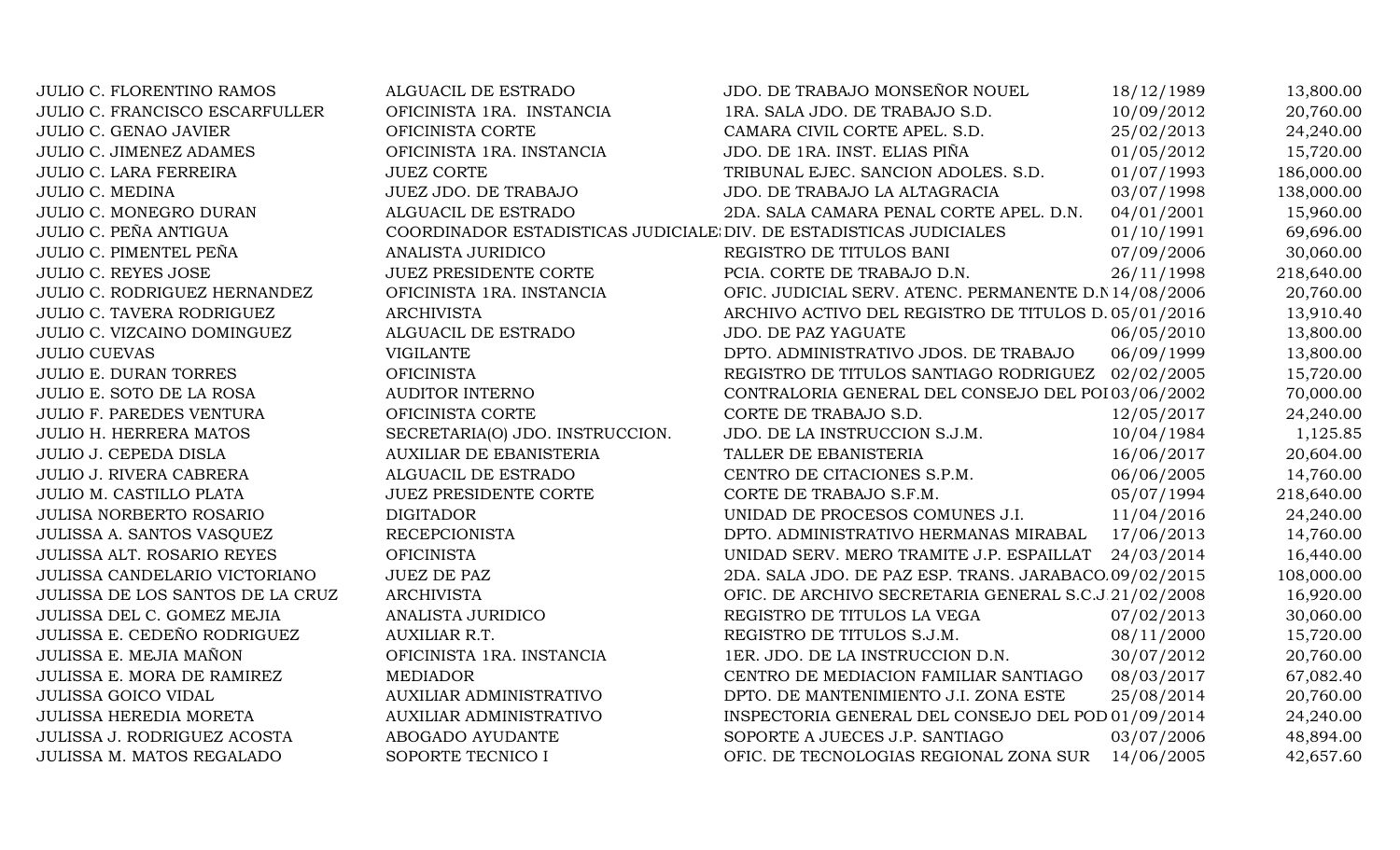| JULISSA M. TOLENTINO SUAREZ   | OFICINISTA 1RA. INSTANCIA                                           | SALA CIVIL TRIBUNAL N.N.A. S.P.M.                                                        | 07/09/2005 | 15,720.00  |
|-------------------------------|---------------------------------------------------------------------|------------------------------------------------------------------------------------------|------------|------------|
| <b>JULISSA NUÑEZ PICHARDO</b> | OFICINISTA TST                                                      | TRIBUNAL SUPERIOR DE TIERRAS DPTO. NORTE 04/06/2012                                      |            | 17,640.00  |
| JULISSA P. ROJAS ORTIZ        | AUX. DE RECEPCION Y ENTREGA                                         | CENTRO DE ATENCION AL USUARIO                                                            | 13/10/2014 | 24,240.00  |
| JULY E. TAMARIZ NUÑEZ         | <b>JUEZ CORTE</b>                                                   | 3RA. SALA CAMARA PENAL CORTE APEL. D.N.                                                  | 02/12/1998 | 186,000.00 |
| <b>JULY S. SEVERINO</b>       | OFICIAL ARCHIVO ACTIVO                                              | ARCHIVO ACTIVO J.I. LA ALTAGRACIA                                                        | 15/07/2009 | 29,580.00  |
| JUNIOR A. GALARZA CABRERA     | OFICINISTA 1RA. INSTANCIA                                           | SALA CIVIL TRIBUNAL N.N.A. S.D.                                                          | 05/08/2013 | 20,760.00  |
| JUNIOR A. NUÑEZ ALMONTE       | MENSAJERO INTERNO                                                   | DPTO. ADMINISTRATIVO SANTIAGO                                                            | 24/02/2009 | 12,444.00  |
| JUNIOR E. CASTELLANO ROJAS    | OFICINISTA CORTE                                                    | 3RA. SALA TRIBUNAL SUPERIOR ADMINISTRATIV 08/05/2013                                     |            | 24,240.00  |
| JUNIOR E. GARABITO PEGUERO    | OFICINISTA JDO. DE PAZ                                              | 1RA. SALA JDO. DE PAZ ESP. TRANS. PERAVIA                                                | 13/02/2006 | 14,760.00  |
| JUNIOR F. DE AZA ROCHTTIS     | ALGUACIL DE ESTRADO                                                 | UNIDAD CITAC. NOTIF. Y COM. J.P. PUERTO PLA115/10/2012                                   |            | 14,760.00  |
| <b>JUNIOR GARCIA VICTORIA</b> | ALGUACIL DE ESTRADO                                                 | CAMARA PENAL CORTE APEL. LA VEGA                                                         | 20/09/2002 | 14,760.00  |
| JUNIOR M. PIMENTEL REYNOSO    | ALGUACIL DE ESTRADO                                                 | JDO. DE PAZ PERAVIA                                                                      | 11/07/2016 | 13,800.00  |
| JUNIOR V. GUZMAN ESPINAL      | MENSAJERO INTERNO                                                   | DPTO. ADMINISTRATIVO MONSEÑOR NOUEL                                                      | 26/03/2007 | 12,444.00  |
| JUPITER J. VENTURA RAMIREZ    | ABOGADO AYUDANTE 1RA. INST.                                         | CAMARA CIVIL JDO. 1RA. INST. PERAVIA                                                     | 01/03/2010 | 36,000.00  |
| JUSTINA ROSEL HERNANDEZ       | SECRETARIA (O) PRIMERA INSTANCIA                                    | TRIBUNAL COL. C/P JDO. 1RA. INST. MARIA T.S. 16/01/2015                                  |            | 15,720.00  |
| JUSTINIANO MONTERO MONTERO    |                                                                     | DIRECTOR (A) GENERAL DE ADM. DE LA C DIRECCION GENERAL DE ADM. Y CARRERA JUDI02/12/1998  |            | 221,760.00 |
| JUSTINO A. CERDA SANTANA      | AUX. DE BIENES INFORMATICOS                                         | UNIDAD SOPORTE TECNICO J.I. D.N.                                                         | 13/08/2012 | 34,980.00  |
| <b>JUSTO FERRERAS PEREZ</b>   | ALGUACIL ESTRADO JDO. PAZ                                           | JDO. DE PAZ POSTRER RIO                                                                  | 01/08/1992 | 6,141.00   |
| <b>JUSTO J. TORRES PEÑA</b>   | CONSERJE-MENSAJERO(A)                                               | JDO. DE PAZ VILLA VASQUEZ                                                                | 19/01/1987 | 12,444.00  |
| JUVERLY MA. PEREZ DOMINGUEZ   | SECRETARIA (O) PRIMERA INSTANCIA                                    | 2DA. SALA CAMARA CIVIL JDO. 1RA. INST. SANTI 15/11/2012                                  |            | 28,860.00  |
| KAIRA B. GONZALEZ MARTINEZ    | OFICINISTA CORTE                                                    | 2DA. SALA TRIBUNAL SUPERIOR ADMINISTRATIV 01/09/2003                                     |            | 24,240.00  |
| KAIRA I. DIAZ PUJOLS          | ALGUACIL DE ESTRADO                                                 | CAMARA CIVIL JDO. 1RA. INST. PERAVIA                                                     | 17/11/2014 | 13,800.00  |
| KAIRA MARIE NUÑEZ RECIO       | <b>AUXILIAR REGISTRAL</b>                                           | REGISTRO DE TITULOS SANTIAGO                                                             | 10/07/2017 | 14,994.00  |
| KAREN A. ARIAS CASADO         | SECRETARIA(O) CORTE                                                 | CORTE DE APEL. N.N.A. S.D.                                                               | 01/11/2006 | 42,657.60  |
| KAREN A. MOREL RAMIREZ        | OFICINISTA CITACIONES Y NOTIFICACIONE CENTRO DE CITACIONES P.J.C.N. |                                                                                          | 17/12/2012 | 20,760.00  |
| KAREN G. CASADO MINYETY       | <b>JUEZ DE PAZ</b>                                                  | 2DA. SALA JDO. DE PAZ ESP. TRANS. PERAVIA                                                | 03/10/2016 | 108,000.00 |
| KAREN J. MEJIA PEREZ          | <b>JUEZ CORTE</b>                                                   | 1RA. SALA CAMARA PENAL CORTE APEL. S.D.                                                  | 01/08/1998 | 186,000.00 |
| KAREN M. ACOSTA ALONZO        | ABOGADO AYUDANTE 1RA. INST.                                         | 4TO. JDO. DE LA INSTRUCCION D.N.                                                         | 01/02/2006 | 43,840.80  |
| KAREN S. HIDALGO CRUZ         | <b>OFICINISTA</b>                                                   | UNIDAD SERV. A SALAS C.S.S. A.F. SANTIAGO                                                | 22/09/2014 | 15,720.00  |
| KARINA A. MARTINEZ MARTINEZ   | OFICINISTA 1RA. INSTANCIA                                           | SALA CIVIL 1ER. TRIBUNAL N.N.A. SANTIAGO                                                 | 03/10/2005 | 15,720.00  |
| KARINA ALT. LOMBERT YAPUR     | ABOGADO AYUDANTE 1RA. INST.                                         | TRIBUNAL DE TIERRAS J.O. MONTE CRISTI                                                    | 01/06/1998 | 36,000.00  |
| KARINA AMEZQUITA MARCANO      | <b>OFICINISTA</b>                                                   | SOPORTE A JUECES J.L. SANTIAGO                                                           | 15/02/2016 | 17,640.00  |
| KARINA DE LA ROSA BAUTISTA    | OFICINISTA JDO. DE PAZ                                              | JDO. DE PAZ SABANA YEGUA                                                                 | 06/12/2005 | 14,760.00  |
| KARINA DEL C. CESPEDES ORTEGA |                                                                     | AUXILIAR DE INFORMACION Y ORIENTACI(CENTRO INF. ORIENT. CIUDADANA PJ SANTIAGO 21/07/2014 |            | 15,720.00  |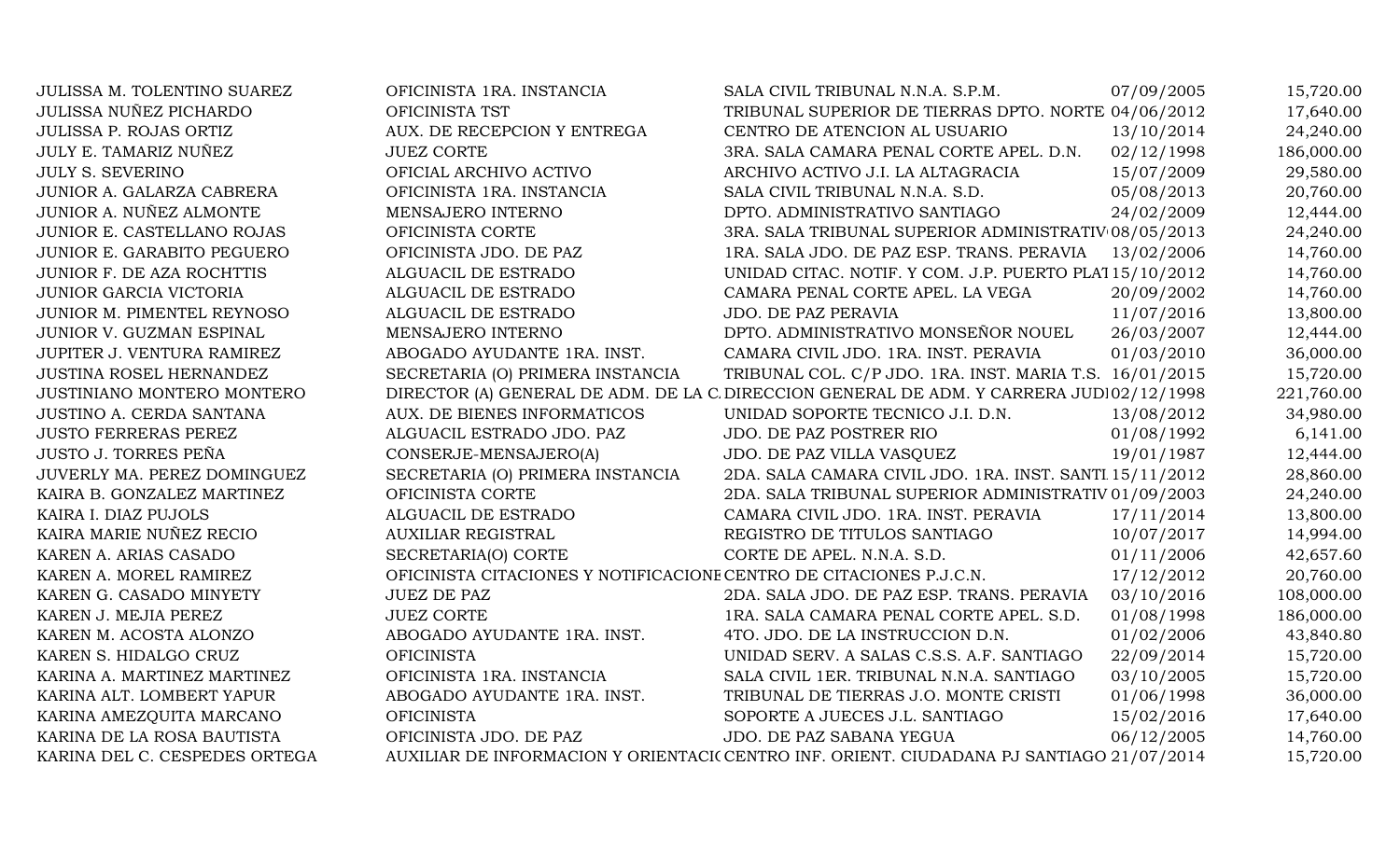| KARINA DEL C. REGALADO MENDEZ   | ABOGADO AYUDANTE 1RA. INST.                                           | TRIBUNAL DE TIERRAS J.O. ESPAILLAT                                                       | 03/07/2000 | 36,000.00  |
|---------------------------------|-----------------------------------------------------------------------|------------------------------------------------------------------------------------------|------------|------------|
| KARINA DEL R. MANCEBO DIAZ      | ABOGADO AYUDANTE SCJ                                                  | PRIMERA SALA S.C.J.                                                                      | 03/05/2005 | 105,720.00 |
| KARINA E. TEJADA ANDELIZ        | ENCARGADO(A) OFICINA ADMINISTRATIVA DPTO. ADMINISTRATIVO PUERTO PLATA |                                                                                          | 10/05/2005 | 81,952.80  |
| KARINA G. PEREZ MATOS           | ANALISTA DE PROCESOS Y NORMAS                                         | CONTRALORIA JURISDICCION INMOBILIARIA                                                    | 09/02/2011 | 105,720.00 |
| KARINA G. RODRIGUEZ SOSA        | OFICINISTA JDO. DE PAZ                                                | JDO. DE PAZ DE LA 1RA. CIRC. D.N.                                                        | 29/11/2016 | 16,440.00  |
| KARINA I. BERIGUET CASTILLO     | <b>OFICINISTA</b>                                                     | SOPORTE A JUECES J.P. PUERTO PLATA                                                       | 17/06/2013 | 18,780.00  |
| KARINA K. LORENZO LORA          | ANALISTA JURIDICO                                                     | UNIDAD DE APOYO REGISTRAL J.I.                                                           | 15/03/2010 | 54,885.60  |
| KARINA L. TEJADA ESTEVEZ        | OFICINISTA JDO. DE PAZ                                                | JDO. DE PAZ DE LA 1RA. CIRC. SANTIAGO                                                    | 02/01/2017 | 14,760.00  |
| KARINA M. MOYA FERRERAS         | <b>AGENTE DE SERVICIOS</b>                                            | CUSTODIA Y SERVICIO ARCHIVO PERMANENTE                                                   | 21/02/2007 | 24,240.00  |
| KARINA MA. COLOME ABREU         | <b>JUEZ DE PAZ</b>                                                    | JDO. DE PAZ LA OTRA BANDA                                                                | 03/10/2016 | 108,000.00 |
| KARINA MDES. PERALTA PERALTA    | CONSERJE-MENSAJERO(A)                                                 | JDO. DE PAZ MONCION                                                                      | 20/07/2017 | 10,577.40  |
| KARINA RODRIGUEZ PERALTA        | ABOGADO AYUDANTE SCJ                                                  | TERCERA SALA S.C.J.                                                                      | 28/08/2000 | 105,720.00 |
| KARLA C. MENDEZ DIAZ            | ANALISTA II COTIZACIONES                                              | DIV. DE COTIZACIONES Y SEGUIMIENTO COMPR 11/12/2012                                      |            | 37,920.00  |
| KARLA E. GARCIA LANTIGUA        |                                                                       | ANALISTA II RECLUTAMIENTO Y SELECCIÓ DIV. DE RECLUTAMIENTO Y SELECCION PERSON 24/03/2014 |            | 44,092.80  |
| KARLA I. BRIOSO FIGUEREO        | <b>JUEZ DE PAZ</b>                                                    | JDO. DE PAZ CAYETANO GERMOSEN                                                            | 16/12/2016 | 108,000.00 |
| KARLA I. DE LA CRUZ CASTRO      | SUPERVISOR DE INGRESOS                                                | GERENCIA FINANCIERA J.I.                                                                 | 02/04/2012 | 57,640.00  |
| KARLA M. HERNANDEZ AQUINO       | OFICINISTA 1RA. INSTANCIA                                             | TRIBUNAL EJEC. DE LA PENA S.P.M.                                                         | 16/01/2017 | 15,720.00  |
| KARLA SANTIAGO MONTERO          | AUX. DE RECEPCION Y ENTREGA                                           | CENTRO DE ATENCION AL USUARIO                                                            | 05/05/2015 | 21,000.00  |
| KAROL P. HEREDIA                | <b>JUEZ DE PAZ</b>                                                    | JDO. DE PAZ LAS CHARCAS                                                                  | 27/08/2008 | 108,000.00 |
| KAROLIN BRETON HERNANDEZ        | SUPERVISOR DE ARCHIVO                                                 | OFIC. DE ARCHIVO JUDICIAL PJ ESPAILLAT                                                   | 30/07/2012 | 29,580.00  |
| KAROLIN Y. GIL BONIFACIO        | SUPERVISOR DE AUDIENCIAS                                              | UNIDAD DE AUDIENCIAS J.P. S.D.                                                           | 01/03/2011 | 58,374.00  |
| KARUCHY SOTERO CABRAL           | JUEZ T.T.J.O.                                                         | TRIBUNAL DE TIERRAS J.O. EL SEIBO                                                        | 15/07/2002 | 138,000.00 |
| KATE R. ECHAVARRIA PIMENTEL     | JUEZ T.T.J.O.                                                         | 4TA. SALA TRIBUNAL DE TIERRAS J.O. D.N.                                                  | 23/02/2009 | 138,000.00 |
| KATELINE D. SANTANA PEÑA        | ALGUACIL DE ESTRADO                                                   | JDO. DE PAZ BAORUCO                                                                      | 28/02/2017 | 13,800.00  |
| KATERIN M. CALDERON TEJEDA      | OFICINISTA 1RA. INSTANCIA                                             | JDO. DE LA INSTRUCCION PERAVIA                                                           | 11/07/2016 | 15,720.00  |
| KATERINE A. RUBIO MATOS         | <b>JUEZ DE PAZ</b>                                                    | JDO. DE PAZ LAS SALINAS                                                                  | 03/10/2016 | 108,000.00 |
| KATERINE J. ENCARNACION DE OLEO | OFICINISTA 1RA. INSTANCIA                                             | OFIC. JUEZ COORD. JDO. DE LA INSTRUCCION L01/07/2009                                     |            | 20,760.00  |
| KATERINE SANTANA MEJIA          | <b>JUEZ DE PAZ</b>                                                    | JDO. DE PAZ LOS LLANOS                                                                   | 16/12/2016 | 108,000.00 |
| KATERYN ALT. PERALTA DIAZ       |                                                                       | ENC. DE APOYO A COMISION DE SEGUIMII DIRECCION GENERAL DE ADM. Y CARRERA JUDI 26/03/2004 |            | 117,532.80 |
| KATHERIN CASTILLO HERNANDEZ     | <b>OFICINISTA</b>                                                     | SOPORTE A JUECES J.P. LA VEGA                                                            | 08/05/2017 | 20,760.00  |
| KATHERIN VALLEJO HERRERA        | SECRETARIA (O) PRIMERA INSTANCIA                                      | SALA CIVIL TRIBUNAL N.N.A. S.P.M.                                                        | 11/07/2014 | 28,860.00  |
| KATHERINE C. RAMOS PEREZ        | AUX. DE RECEPCION Y ENTREGA                                           | CENTRO DE ATENCION AL USUARIO                                                            | 26/08/2013 | 24,240.00  |
| KATHERINE D. ROSARIO MEJIA      | ABOGADO AYUDANTE                                                      | SOPORTE A JUECES J.P. S.D.                                                               | 01/01/2010 | 58,374.00  |
| KATHERINE E. DAJER RODRIGUEZ    | <b>OFICINISTA</b>                                                     | UNIDAD DE RECEPCION DE DOCUMENTOS TST 08/09/2014                                         |            | 24,240.00  |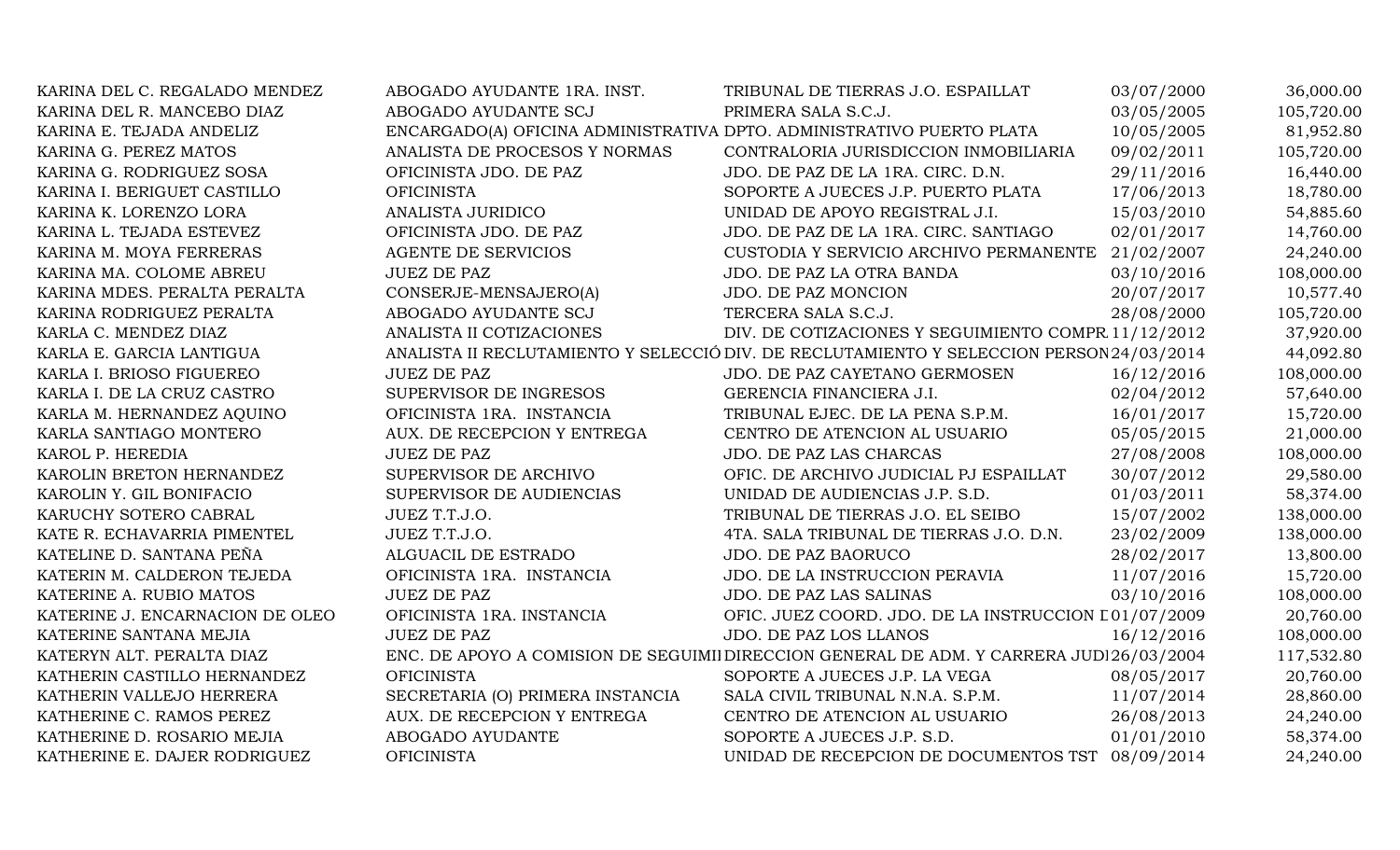| KATHERINE E. LORA VELOZ           | <b>RECEPCIONISTA</b>                                                        | DPTO. ADMINISTRATIVO PJ S.C.J.                                                          | 15/02/2016 | 16,440.00  |
|-----------------------------------|-----------------------------------------------------------------------------|-----------------------------------------------------------------------------------------|------------|------------|
| KATHERINE E. MORETA BAEZ          | <b>OFICINISTA</b>                                                           | UNIDAD DE APOYO SECRETARIAL TST                                                         | 10/01/2006 | 24,240.00  |
| KATHERINE ENCARNACION ENCARNACION | <b>OFICINISTA</b>                                                           | UNIDAD SERV. A LA INSTRUCCION J.P. PUERTO I 15/10/2012                                  |            | 18,780.00  |
| KATHERINE I. GUERRA PICHARDO      | <b>OFICINISTA</b>                                                           | UNIDAD DE AUDIENCIAS J.P. S.D.                                                          | 02/01/2017 | 24,240.00  |
| KATHERINE INFANTE PEREZ           | OFICINISTA 1RA. INSTANCIA                                                   | 2DA. SALA CAMARA CIVIL JDO. 1RA. INST. SANTI 07/12/2015                                 |            | 15,720.00  |
| KATHERINE LARA MAÑANA             | <b>JUEZ DE PAZ</b>                                                          | JDO. DE PAZ BOCA CHICA                                                                  | 15/05/2006 | 108,000.00 |
| KATHERINE M. HERRERA SANCHEZ      | OFICINISTA 1RA. INSTANCIA                                                   | SALA CIVIL TRIBUNAL N.N.A. LA VEGA                                                      | 14/03/2016 | 15,720.00  |
| KATHERINE M. LARA PINEDA          | MENSAJERO INTERNO                                                           | SECCION DE TRAMITES Y CORRESPONDENCIA                                                   | 14/09/2017 | 14,382.00  |
| KATHERINE MEJIA HERNANDEZ         | ANALISTA II DE RECURSOS HUMANOS J.I. DIVISION DE RECURSOS HUMANOS J.I.      |                                                                                         | 03/12/2012 | 44,092.80  |
| KATHERINE N. EGALITE MERCADO      |                                                                             | SUPERVISOR DE INFORMACION Y ORIENT/CENTRO INF. ORIENT. CIUDADANA PJ SANTO DO 01/11/2005 |            | 42,657.60  |
| KATHERINE O. SILVA NUÑEZ          | <b>REFERENCISTA</b>                                                         | UNIDAD DE CONSULTA J.I. D.N.                                                            | 23/06/2008 | 24,240.00  |
| KATHERINE P. MORONTA PAULINO      | OFICINISTA 1RA. INSTANCIA                                                   | JDO. DE TRABAJO LA VEGA                                                                 | 08/05/2017 | 15,720.00  |
| KATHERINE P. PEREZ MEDRANO        | OFICINISTA JDO. DE PAZ                                                      | JDO. DE PAZ DE LA 1RA. CIRC. S.D. ESTE                                                  | 27/07/2017 | 13,974.00  |
| KATHERINE R. BURGOS DIAZ          | SECRETARIA (O) JDO. DE PAZ                                                  | JDO. DE PAZ S.D. NORTE                                                                  | 29/08/2006 | 29,580.00  |
| KATHERINE R. CUELLO NOVAS         | OFICINISTA 1RA. INSTANCIA                                                   | TRIBUNAL N.N.A. LA ALTAGRACIA                                                           | 01/04/2013 | 15,720.00  |
| KATHERINE R. UREÑA VALLEJO        | OFICINISTA 1RA. INSTANCIA                                                   | CAMARA CIVIL JDO. 1RA. INST. S.C.                                                       | 11/11/2015 | 15,720.00  |
| KATHERINE S. ARIAS TAVERA         | <b>CONSERJE</b>                                                             | JDO. DE PAZ BOCA CHICA                                                                  | 18/04/2017 | 12,444.00  |
| KATHERINE SAVIÑON SANTIAGO        | ANALISTA I DE CODIFICACION Y REGISTR( DPTO. DE CONTROL FINANCIERO           |                                                                                         | 02/05/2014 | 51,804.00  |
| KATHERINE Y. QUEZADA BENITEZ      | OFICINISTA JDO. DE PAZ                                                      | JDO. DE PAZ DE LA 4TA. CIRC. D.N.                                                       | 21/11/2016 | 16,440.00  |
| KATI Y. VASQUEZ MEJIA             | OFICINISTA CORTE                                                            | CORTE DE TRABAJO S.D.                                                                   | 02/07/2003 | 24,240.00  |
| KATIA E. NEBOT RODRIGUEZ          | JUEZ SUST. PTE. COLEGIADO                                                   | TRIBUNAL COL. C/P JDO. 1RA. INST. DAJABON 14/10/2002                                    |            | 138,000.00 |
| KATIA M. GOMEZ GERMAN             | <b>JUEZ CORTE</b>                                                           | CAMARA CIVIL CORTE APEL. S.D.                                                           | 01/04/2003 | 186,000.00 |
| KATIA M. PEÑA SEGURA              | OFICINISTA 1RA. INSTANCIA                                                   | 2DA. SALA CAMARA CIVIL JDO. 1RA. INST. D.N.                                             | 20/01/2015 | 20,760.00  |
| KATILINE D. MARTE MARTINEZ        | <b>AGENTE DE SERVICIOS</b>                                                  | CUSTODIA Y SERVICIO ARCHIVO PERMANENTE                                                  | 02/01/2006 | 24,240.00  |
| KATIUSKA CORDERO JONES            | <b>SECRETARIA</b>                                                           | REGISTRO DE TITULOS SAMANA                                                              | 17/06/2013 | 28,860.00  |
| KATIUSKA E. DE CASTRO GIL         | ANALISTA SENIOR SISTEMAS Y PROCEDIM DIV. DE SISTEMAS Y PROCEDIMIENTOS       |                                                                                         | 01/12/1998 | 67,082.40  |
| KATTY A. SOLER BAEZ               | <b>JUEZ CORTE</b>                                                           | 3RA. SALA TRIBUNAL SUPERIOR DE TIERRAS DP 01/07/1999                                    |            | 186,000.00 |
| KATTY G. ADOLFO GUZMAN            | ABOGADO AYUDANTE                                                            | UNIDAD DE ABOGADOS AYUDANTES TST                                                        | 04/08/2008 | 58,374.00  |
| KATTY R. HERNANDEZ DIAZ           | SECRETARIA (O) SERVICIO JDOS. 1RA. INS UNIDAD SERV. 1RA. INST. J.P. LA VEGA |                                                                                         | 01/04/1990 | 51,004.80  |
| KATTY RODRIGUEZ CAPELLAN          | <b>CONSERJE</b>                                                             | DPTO. ADMINISTRATIVO S.J.M.                                                             | 05/01/2010 | 12,444.00  |
| KEANNY S. MENDEZ CASTILLO         | SOPORTE TECNICO II                                                          | OFIC. DE TECNOLOGIAS REGIONAL ZONA SUR                                                  | 01/04/2004 | 34,980.00  |
| KEDWIN LORENZO MATEO              | AUX. DE RECEPCION Y ENTREGA                                                 | CENTRO DE ATENCION AL USUARIO                                                           | 01/04/2016 | 24,240.00  |
| KEILA ALMONTE DE LA CRUZ          | ANALISTA I CONTABILIDAD                                                     | DPTO. DE CONTABILIDAD                                                                   | 01/09/1999 | 51,804.00  |
| KEILA E. GONZALEZ BELEN           | JUEZ T.T.J.O.                                                               | TRIBUNAL DE TIERRAS J.O. S.P.M.                                                         | 12/12/2005 | 138,000.00 |
|                                   |                                                                             |                                                                                         |            |            |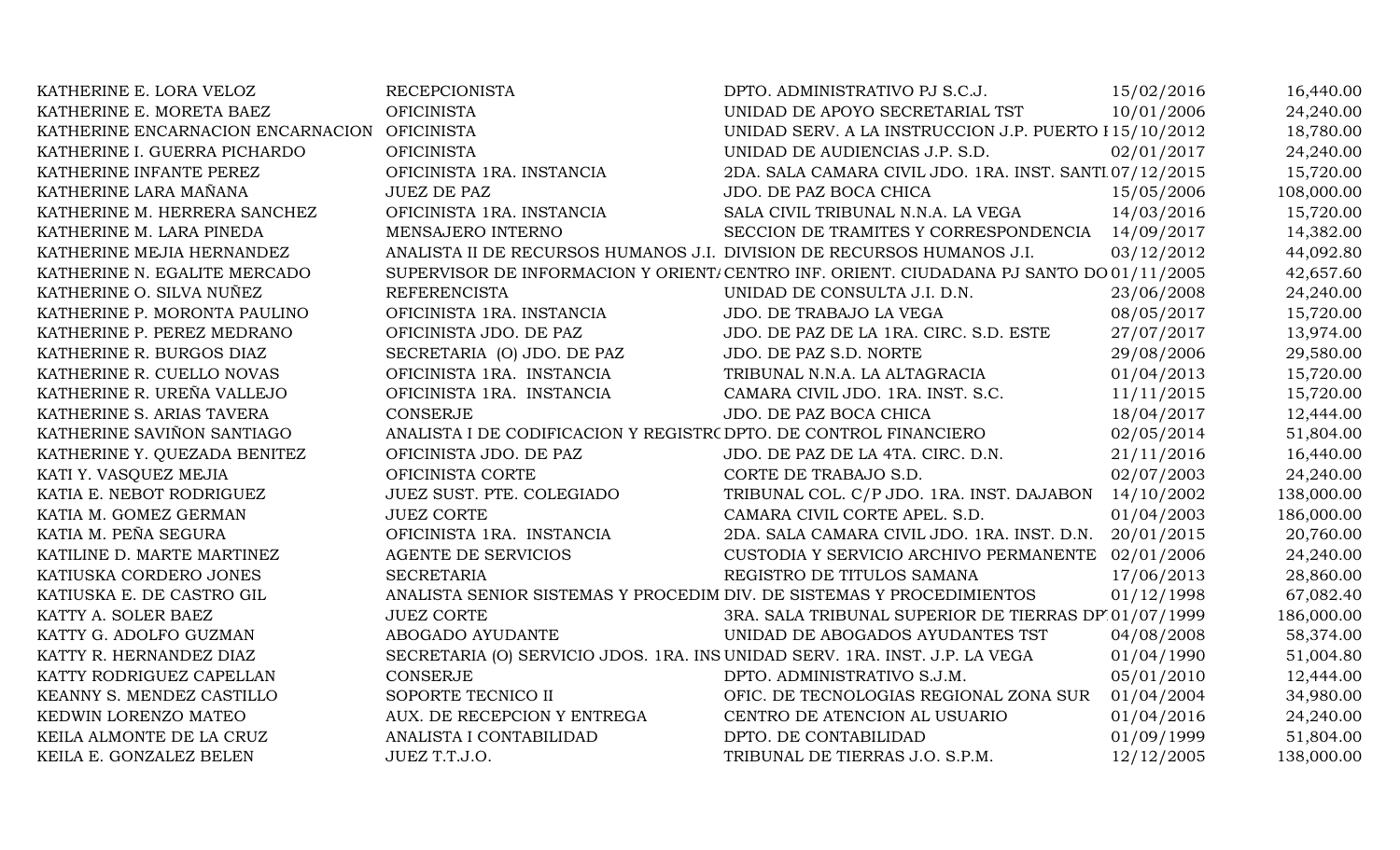| KEILA M. GOMEZ FANITH          | REPRESENTANTE DE INFORMACION     | CENTRO INF. ORIENT. CIUDADANA PJ MONTE PL 03/10/2012                        |            | 24,240.00  |
|--------------------------------|----------------------------------|-----------------------------------------------------------------------------|------------|------------|
| KEILA M. GUEVARA VILLANUEVA    | <b>CONSERJE</b>                  | DPTO. ADMINISTRATIVO JUR. CIVIL S.D.                                        | 23/01/2006 | 13,440.00  |
| KEILA S. PEREZ SANTANA         | JUEZ DE LA INSTRUCCION           | 1ER. JDO. DE LA INSTRUCCION D.N.                                            | 01/04/1998 | 138,000.00 |
| KEILA T. VASQUEZ NOLASCO       | <b>AUXILIAR ADMINISTRATIVO</b>   | DIRECCION ADMINISTRATIVA                                                    | 01/07/2014 | 24,240.00  |
| KEILA TORRES REYNOSO           | SUPERVISOR(A) DE DIGITALIZACION  | UNIDAD DE DIGITALIZACION S.G.S.C.J.                                         | 01/09/2005 | 38,088.00  |
| KEILA V. SANTANA RIJO          | <b>AUXILIAR DE ESCANEO</b>       | UNIDAD DE PROCESOS COMUNES J.I.                                             | 05/08/2013 | 24,240.00  |
| KEILLYN M. CARRASCO CUEVAS     | ALGUACIL DE ESTRADO              | JDO. DE PAZ LAS SALINAS                                                     | 05/03/1997 | 13,800.00  |
| KEILYN J. CANDELARIO MARTE     | REVISOR JURIDICO                 | UNIDAD DE APOYO REGISTRAL J.I.                                              | 01/09/2009 | 69,696.00  |
| KEISI M. DEL ROSARIO LIMA      | ABOGADO AYUDANTE CORTE           | 3RA. SALA CAMARA PENAL CORTE APEL. D.N.                                     | 01/02/2001 | 58,374.00  |
| KEISY D. CACERES MARTINEZ      | SECRETARIA DE JUEZ               | TRIBUNAL SUPERIOR DE TIERRAS DPTO. CENTR. 16/10/2012                        |            | 28,860.00  |
| KEITER P. SANCHEZ RAMIREZ      | <b>AUDITOR INTERNO</b>           | CONTRALORIA GENERAL DEL CONSEJO DEL POI 19/02/1999                          |            | 70,000.00  |
| KELVIN A. JIMENEZ MENDOZA      | OFICINISTA 1RA. INSTANCIA        | JDO. DE LA INSTRUCCION S.P.M.                                               | 22/04/2013 | 15,720.00  |
| KELVIN A. MAGGIOLO TINEO       | AGENTE DIGITALIZADOR             | SERVICIOS TECNICOS ARCHIVO PERMANENTE                                       | 05/03/2014 | 24,240.00  |
| KELVIN ANT. BAUTISTA DE LEON   | ALGUACIL DE ESTRADO              | JDO. DE LA INSTRUCCION CONSTANZA                                            | 04/03/2005 | 14,760.00  |
| KELVIN ANT. BRIOSO ROSA        | <b>AGENTE INDEXACION</b>         | SERVICIOS TECNICOS ARCHIVO PERMANENTE                                       | 02/01/2006 | 24,240.00  |
| KELVIN ANT. GOMEZ MIRABAL      | ALGUACIL DE ESTRADO              | UNIDAD CITAC. NOTIF. Y COM. J.P. SANTIAGO                                   | 15/04/2008 | 14,760.00  |
| KELVIN D. SANCHEZ LAZALA       | <b>OFICINISTA</b>                | UNIDAD SERV. EJEC. DE LA PENA J.P. S.F.M.                                   | 11/11/2010 | 20,760.00  |
| KELVIN DE JS. NUÑEZ PARRA      | OFICINISTA J.O.                  | 1RA. SALA TRIBUNAL DE TIERRAS J.O. SANTIAGO 05/05/2015                      |            | 15,720.00  |
| KELVIN E. GOMEZ VILLANUEVA     | MAYORDOMO III                    | DPTO. ADMINISTRATIVO MONTE CRISTI                                           | 03/09/2012 | 13,800.00  |
| KELVIN E. MORILLO DE LEON      | SECRETARIA (O) PRIMERA INSTANCIA | JDO. DE 1RA. INST. ELIAS PIÑA                                               | 01/03/2006 | 38,088.00  |
| KELVIN L. MEJIA ALMONTE        | OFICINISTA 1RA. INSTANCIA        | 2DO. TRIBUNAL COL. C/P JDO. 1RA. INST. D.N.                                 | 16/12/2009 | 20,760.00  |
| KELVIN M. ALMONTE ANGELES      | MENSAJERO INTERNO                | DPTO. ADMINISTRATIVO HERMANAS MIRABAL                                       | 21/06/2017 | 10,577.40  |
| KELVIN PEREZ FERRERAS          | OFICINISTA 1RA. INSTANCIA        | 1ER. JDO. DE LA INSTRUCCION S.C.                                            | 20/07/2016 | 15,720.00  |
| KELVIN R. HERNANDEZ JAVIER     | OFICINISTA 1RA. INSTANCIA        | 2DA. SALA CAMARA CIVIL JDO. 1RA. INST. S.D.                                 | 03/02/2003 | 20,760.00  |
| KELVIN VALDEZ PEREZ            | <b>ARCHIVISTA</b>                | OFIC. DE ARCHIVO JUDICIAL J.P. BARAHONA                                     | 23/06/2014 | 16,440.00  |
| KELVIN VILLANUEVA VARGAS       | TECNICO AUDIOVISUAL              | UNIDAD DE AUDIOVISUALES                                                     | 26/02/2014 | 28,860.00  |
| KELVIS E. JIMENEZ NINA         | MENSAJERO INTERNO                | 3RA. SALA CAMARA CIVIL JDO. 1RA. INST. D.N.                                 | 19/07/2013 | 12,444.00  |
| KELVYS J. HENRIQUEZ RODRIGUEZ  | <b>JUEZ DE PAZ</b>               | JDO. DE PAZ YAMASA                                                          | 03/10/2016 | 108,000.00 |
| KENDRA SANTANA RAMIREZ         | AUX. DE RECEPCION Y ENTREGA      | REGISTRO DE TITULOS BANI                                                    | 10/02/2014 | 24,240.00  |
| KENIA A. CASTILLO PERALTA      | ANALISTA JURIDICO                | UNIDAD DE APOYO REGISTRAL J.I.                                              | 27/01/2006 | 54,885.60  |
| KENIA A. GONZALEZ GUTIERREZ    | <b>AUXILIAR REGISTRAL</b>        | REGISTRO DE TITULOS SANTIAGO                                                | 06/09/2006 | 24,240.00  |
| KENIA A. PAEZ CABREJA          | <b>AUXILIAR ADMINISTRATIVO</b>   | SECCION DE TRAMITES Y CORRESPONDENCIA                                       | 29/09/1993 | 24,360.00  |
| KENIA ANT. CABRERA CASTILLO    | SUPERVISOR (A) DE AUDITORES      | CONTRALORIA GENERAL DEL CONSEJO DEL POI 10/10/1991                          |            | 80,000.00  |
| KENIA DEL P. TAVAREZ HENRIQUEZ |                                  | JUEZ PRESIDENTE TRIBUNAL COLEGIADO TRIBUNAL COL. C/P JDO. 1RA. INST. S.P.M. | 03/07/1998 | 138,000.00 |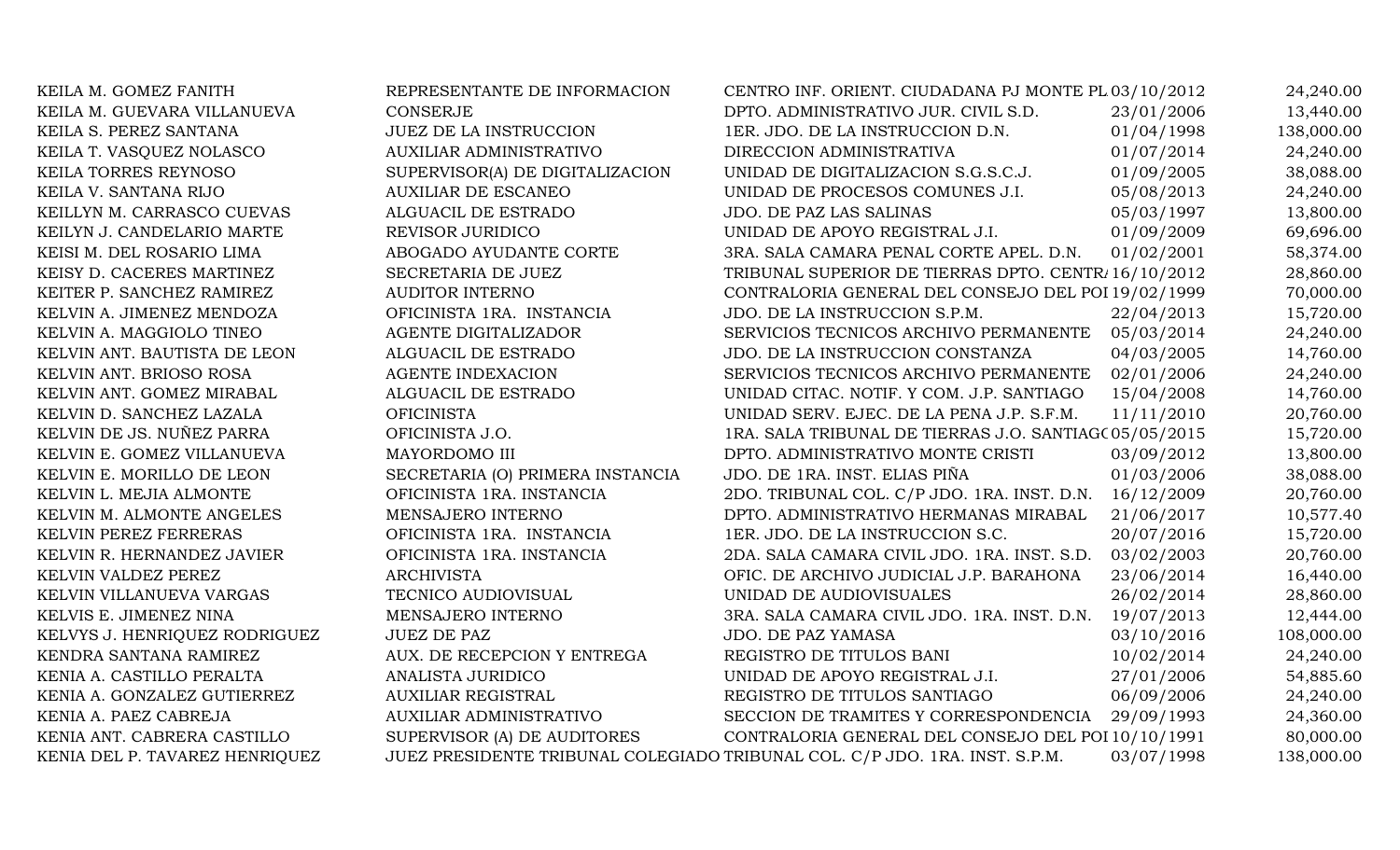| KENIA E. MEDINA FELIZ        | <b>OFICINISTA</b>                                                   | SOPORTE A JUECES J.P. BARAHONA                        | 28/07/2003 | 18,780.00  |
|------------------------------|---------------------------------------------------------------------|-------------------------------------------------------|------------|------------|
| KENIA I. SANTANA SOSA        | JUEZ 1RA. INSTANCIA                                                 | CAMARA PENAL JDO. 1RA. INST. HATO MAYOR               | 11/11/1992 | 138,000.00 |
| KENIA L. GUILLERMO MORA      | AUX. RECEPCION Y ENTREGA                                            | REGISTRO DE TITULOS SANTO DOMINGO                     | 08/02/2011 | 24,240.00  |
| KENIA M. NUÑEZ DIAZ          | OFICINISTA 1RA. INSTANCIA                                           | OFIC. JUDICIAL SERV. ATENC. PERMANENTE D.N 24/02/2014 |            | 20,760.00  |
| KENIA RIVAS DUVAL            | <b>CONSERJE</b>                                                     | DPTO. ADMINISTRATIVO JUR. CIVIL S.D.                  | 13/08/2003 | 12,444.00  |
| KENLUIS BATISTA PEREZ        | MENSAJERO INTERNO                                                   | SECCION DE TRAMITES Y CORRESPONDENCIA                 | 03/10/2016 | 12,444.00  |
| KENNI MORLA MADRIGAL         | CHOFER DE JUEZ O FUNCIONARIO                                        | CAMARA CIVIL CORTE APEL. S.P.M.                       | 04/06/2007 | 24,240.00  |
| KENNY A. AGRAMONTE MATEO     | OFICINISTA JDO. DE PAZ                                              | 1RA. SALA JDO. DE PAZ ESP. TRANS. S.J.M.              | 29/10/2012 | 14,760.00  |
| KENNY C. MARTE CASTILLO      | REVISOR JURIDICO                                                    | UNIDAD DE APOYO REGISTRAL J.I.                        | 27/12/2007 | 69,696.00  |
| KENYA S. ROMERO SEVERINO     | <b>JUEZ DE LA INSTRUCCION</b>                                       | 7MO. JDO. DE LA INSTRUCCION D.N.                      | 01/09/2006 | 138,000.00 |
| KENYI E. MOLINA BATISTA      | MENSAJERO EXTERNO                                                   | DPTO. ADMINISTRATIVO JUR. LABORAL S.D.                | 26/12/2006 | 18,120.00  |
| KERIN M. PAULINO MARTE       | AUX. RECEPCION Y ENTREGA                                            | REGISTRO DE TITULOS SANTO DOMINGO                     | 11/11/2008 | 24,240.00  |
| KERLIN D. ROSADO BERMUDEZ    | ABOGADO AYUDANTE                                                    | SOPORTE A JUECES J.P. S.D.                            | 10/09/2012 | 58,374.00  |
| KERVIN F. LARA GIL           | REPRODUCTOR DE DOCUMENTOS                                           | UNIDAD DE REPRODUCCION DE DOCUMENTOS 06/03/2006       |            | 15,840.00  |
| KETYS M. UCETA RODRIGUEZ     | OFICINISTA 1RA. INSTANCIA                                           | TRIBUNAL N.N.A. VALVERDE                              | 02/07/2001 | 15,720.00  |
| KEVIN A. MEDINA SANCHEZ      | MENSAJERO INTERNO                                                   | 1RA. SALA CAMARA CIVIL JDO. 1RA. INST. D.N.           | 22/05/2017 | 10,577.40  |
| KEYLA E. ACOSTA MENA         | <b>JUEZ JDO. DE TRABAJO</b>                                         | JDO. DE TRABAJO SANCHEZ RAMIREZ                       | 21/05/1999 | 138,000.00 |
| KEYLA V. GONZALEZ SOSA       | <b>ARCHIVISTA</b>                                                   | ARCHIVO ACTIVO J.I. PUERTO PLATA                      | 05/01/2016 | 24,240.00  |
| KEYLIN Y. ALCANTARA ARISTY   | ABOGADO AYUDANTE CORTE                                              | 3RA. SALA TRIBUNAL SUPERIOR ADMINISTRATIV 12/07/2010  |            | 58,374.00  |
| KIANIS M. GARO PEREZ         | CONSERJE-MENSAJERO(A)                                               | JDO. DE PAZ PEDERNALES                                | 01/03/2011 | 12,444.00  |
| KIANSI FCO. NUÑEZ PERDOMO    | MENSAJERO INTERNO                                                   | DPTO. ADMINISTRATIVO LA VEGA                          | 28/04/2008 | 12,444.00  |
| KIARY MUÑOZ HERNANDEZ        | OFICINISTA CORTE                                                    | PCIA. CAMARA CIVIL CORTE APEL. D.N.                   | 20/05/2013 | 24,240.00  |
| KILMA N. RODRIGUEZ HENRIQUEZ | SECRETARIA (O) PRIMERA INSTANCIA                                    | CAMARA CIVIL JDO. 1RA. INST. MONSEÑOR NOU 24/06/2000  |            | 28,860.00  |
| KILSI N. CASTRO MERCADO      | <b>ARCHIVISTA</b>                                                   | OFIC. DE ARCHIVO JUDICIAL PJ PUERTO PLATA 01/08/2007  |            | 16,440.00  |
| KILTON R. GALAN PEÑA         | ENCARGADO(A) OFICINA ADMINISTRATIVA DPTO. ADMINISTRATIVO BAORUCO    |                                                       | 01/10/2012 | 67,405.20  |
| KIMBERLY R. TATIS SOTO       | ABOGADO AYUDANTE CORTE                                              | 1RA. SALA TRIBUNAL SUPERIOR DE TIERRAS DP 02/10/2007  |            | 48,894.00  |
| KIRI A. MELO NUÑEZ           | ALGUACIL DE ESTRADO                                                 | SALA PENAL TRIBUNAL N.N.A. S.P.M.                     | 09/08/2016 | 13,800.00  |
| KIRSIS I. COLLADO ALCANTARA  | SECRETARIA(O) CORTE                                                 | 2DA. SALA CORTE DE TRABAJO D.N.                       | 02/06/2004 | 42,657.60  |
| KIRSY E. RODRIGUEZ PAREDES   | OFICINISTA CITACIONES Y NOTIFICACIONE CENTRO DE CITACIONES P.J.C.N. |                                                       | 01/08/2013 | 20,760.00  |
| LA BUENA DE OLEO ENCARNACION | OFICINISTA JDO. DE PAZ                                              | JDO. DE PAZ S.C.                                      | 16/07/1997 | 14,760.00  |
| LADY J. HERRERA PEREZ        | <b>RECEPCIONISTA</b>                                                | DPTO. ADMINISTRATIVO S.J.M.                           | 08/02/2016 | 14,760.00  |
| LAEL CRUZ DEL ORBE           | ALGUACIL DE ESTRADO                                                 | 6TA. SALA JDO. DE TRABAJO D.N.                        | 18/04/2017 | 14,760.00  |
| LAILA P. VALERIO CASTILLO    | <b>JUEZ DE PAZ</b>                                                  | JDO. DE PAZ ASUNTOS MUNIC. S.C.                       | 28/10/2008 | 108,000.00 |
| LAISA M. MATOS DURAN         | <b>JUEZ DE PAZ</b>                                                  | JDO. DE PAZ SABANA GRANDE DE BOYA                     | 03/10/2016 | 108,000.00 |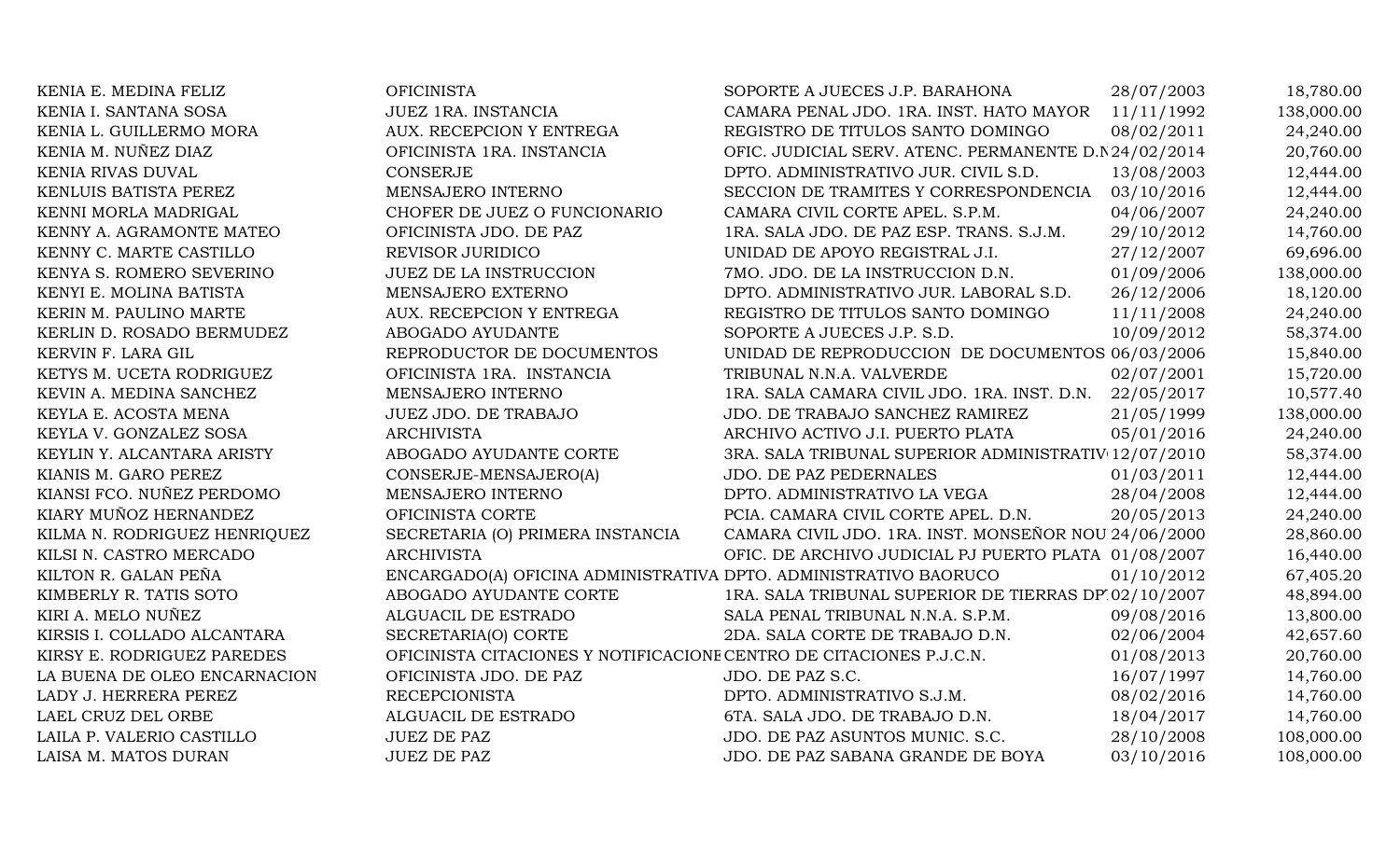| LAIYONIL D. URBAEZ BRITO        | OFICINISTA JDO. DE PAZ         | JDO. DE PAZ DE LA 4TA. CIRC. D.N.                       | 22/05/2017 | 16,440.00  |
|---------------------------------|--------------------------------|---------------------------------------------------------|------------|------------|
| LANDIA C. MONTERO MATOS         | CONSERJE-MENSAJERO(A)          | <b>JDO. DE PAZ TAMAYO</b>                               | 11/01/2010 | 12,444.00  |
| LANDY M. TORRES ABREU           | OFICINISTA 1RA. INSTANCIA      | 3RA. SALA CAMARA CIVIL JDO. 1RA. INST. D.N.             | 12/11/2015 | 20,760.00  |
| LARISA DEL C. ESPINOSA ANDUJAR  | AUXILIAR ADMINISTRATIVO        | DIRECCION ADMINISTRATIVA                                | 01/02/2005 | 26,414.82  |
| LARISA E. CASTILLO NIEVES       | SECRETARIA(O) CORTE            | CORTE DE TRABAJO S.P.M.                                 | 10/05/1999 | 34,560.00  |
| LARISSA E. CASTILLO SOTO        | OFICINISTA CORTE               | PCIA. CAMARA PENAL CORTE APEL. D.N.                     | 03/08/2005 | 24,240.00  |
| LARISSA M. JIMENEZ CASTILLO     | SECRETARIA (O) AUXILIAR I      | PRESIDENCIA S.C.J.                                      | 24/06/2014 | 44,092.80  |
| LASSUNSKY D. GARCIA VALDEZ      | SECRETARIA (O) GENERAL         | SECRETARIA GENERAL TRIBUNAL SUPERIOR AD 25/09/2008      |            | 60,984.00  |
| LAUDISEO E. LOPEZ SANCHEZ       | ALGUACIL DE ESTRADO            | JDO. DE TRABAJO SANCHEZ RAMIREZ                         | 14/07/1999 | 13,800.00  |
| LAURA A. DE LOS SANTOS CALDERON | OFICINISTA DE SERVICIO CIVIL   | UNIDAD DE SERVICIO CIVIL C.S.C. N.N.A. D.N.             | 01/09/2012 | 24,240.00  |
| LAURA B. CABRAL ROSARIO         | OFICINISTA 1RA. INSTANCIA      | 4TA. SALA CAMARA PENAL JDO. 1RA.INST. D.N. 16/11/2016   |            | 13,910.40  |
| LAURA E. FERMIN ALVAREZ         | <b>CONSERJE</b>                | DPTO. ADMINISTRATIVO SAMANA                             | 16/12/2015 | 12,444.00  |
| LAURA FLORENTINO DIAZ           | ALGUACIL DE ESTRADO            | 1RA. SALA CAMARA CIVIL CORTE APEL. D.N.                 | 17/03/2014 | 14,760.00  |
| LAURA GARCIA                    | OFICINISTA JDO. DE PAZ         | JDO. DE PAZ DE LA 1RA. CIRC. S.D. ESTE                  | 11/07/2016 | 16,440.00  |
| LAURA L. RICHARDSON JIMENEZ     | SECRETARIA (O) DE DIVISION     | DIV. DE NOMINAS                                         | 01/04/1999 | 37,920.00  |
| LAURA L. VALENZUELA GUZMAN      | OFICINISTA CORTE               | CORTE DE APEL. MONTE CRISTI                             | 01/12/2011 | 17,640.00  |
| LAURA M. ARIAS SANDOVAL         | <b>OFICINISTA</b>              | UNIDAD SERV. A LA INSTRUCCION J.P. S.D.                 | 10/02/2014 | 24,240.00  |
| LAURA M. DIAZ ACEVEDO           | <b>OFICINISTA</b>              | SECRETARIA GENERAL TST D.N.                             | 01/06/2006 | 24,240.00  |
| LAURA M. MARTINEZ VASQUEZ       | <b>RECEPCIONISTA</b>           | UNIDAD RECEPCION DOC. J.I. D.N.                         | 04/06/2012 | 24,240.00  |
| LAURA M. ROSARIO LUNA           | OFICINISTA 1RA. INSTANCIA      | 2DA. SALA CAMARA CIVIL JDO. 1RA. INST. SANTI 16/05/2017 |            | 15,720.00  |
| LAURA MA. EVANGELISTA ALEJO     | ABOGADO AYUDANTE 1RA. INST.    | TRIBUNAL DE TIERRAS J.O. S.P.M.                         | 21/03/2016 | 36,000.00  |
| LAURA MA. GOMEZ HEREDIA         | OFICINISTA CORTE               | 2DA. SALA TRIBUNAL SUPERIOR ADMINISTRATIV 26/03/2014    |            | 24,240.00  |
| LAURA P. LUEJE SUAZO            | <b>DIGITADOR</b>               | UNIDAD DE PROCESOS COMUNES J.I.                         | 02/04/2012 | 24,240.00  |
| LAURA P. NUÑEZ DOMINGUEZ        | <b>AUXILIAR ADMINISTRATIVO</b> | DIV. DE RECLUTAMIENTO Y SELECCION PERSON 14/08/2017     |            | 24,240.00  |
| LAURA P. PIMENTEL MARTINEZ      | ABOGADO AYUDANTE SCJ           | PRIMERA SALA S.C.J.                                     | 05/09/2002 | 105,720.00 |
| LAURA P. SANCHEZ AMPARO         | JUEZ 1RA. INSTANCIA            | TRIBUNAL COL. C/P JDO. 1RA. INST. ESPAILLAT 01/03/2011  |            | 138,000.00 |
| LAURA P. URBAEZ PEÑA            | OFICINISTA 1RA. INSTANCIA      | 1RA. SALA CAMARA CIVIL JDO. 1RA. INST. D.N. 20/07/2016  |            | 20,760.00  |
| LAURA R. SAMORA MEDINA          | <b>OFICINISTA</b>              | UNIDAD SERV. MERO TRAMITE J.P. S.D. OESTE 19/10/2015    |            | 24,240.00  |
| LAURA S. RODRIGUEZ PORTES       | ABOGADO AYUDANTE               | SOPORTE A JUECES J.L. SANTIAGO                          | 09/11/2005 | 48,894.00  |
| LAURA S. SANCHEZ RODRIGUEZ      | OFICINISTA DE SERVICIO PENAL   | UNIDAD DE SERVICIO PENAL C.S.C. N.N.A. D.N. 20/10/2014  |            | 24,240.00  |
| LAURA V. PINEDA DE LEON         | OFICINISTA J.O.                | TRIBUNAL DE TIERRAS J.O. MARIA TRINIDAD SA103/01/2017   |            | 13,362.00  |
| LAURA V. SUAZO VASQUEZ          | ABOGADO AYUDANTE SCJ           | DIV. LEGAL                                              | 09/09/2011 | 105,720.00 |
| LAUREN MA. RAMOS RAMIREZ        | SECRETARIA DEPTO. ADM.         | DPTO. ADMINISTRATIVO EL SEIBO                           | 24/03/2014 | 18,120.00  |
| LAURET N. AYALA GUZMAN          | OFICINISTA 1RA. INSTANCIA      | 5TO. JDO. DE LA INSTRUCCION D.N.                        | 21/04/2014 | 20,760.00  |
|                                 |                                |                                                         |            |            |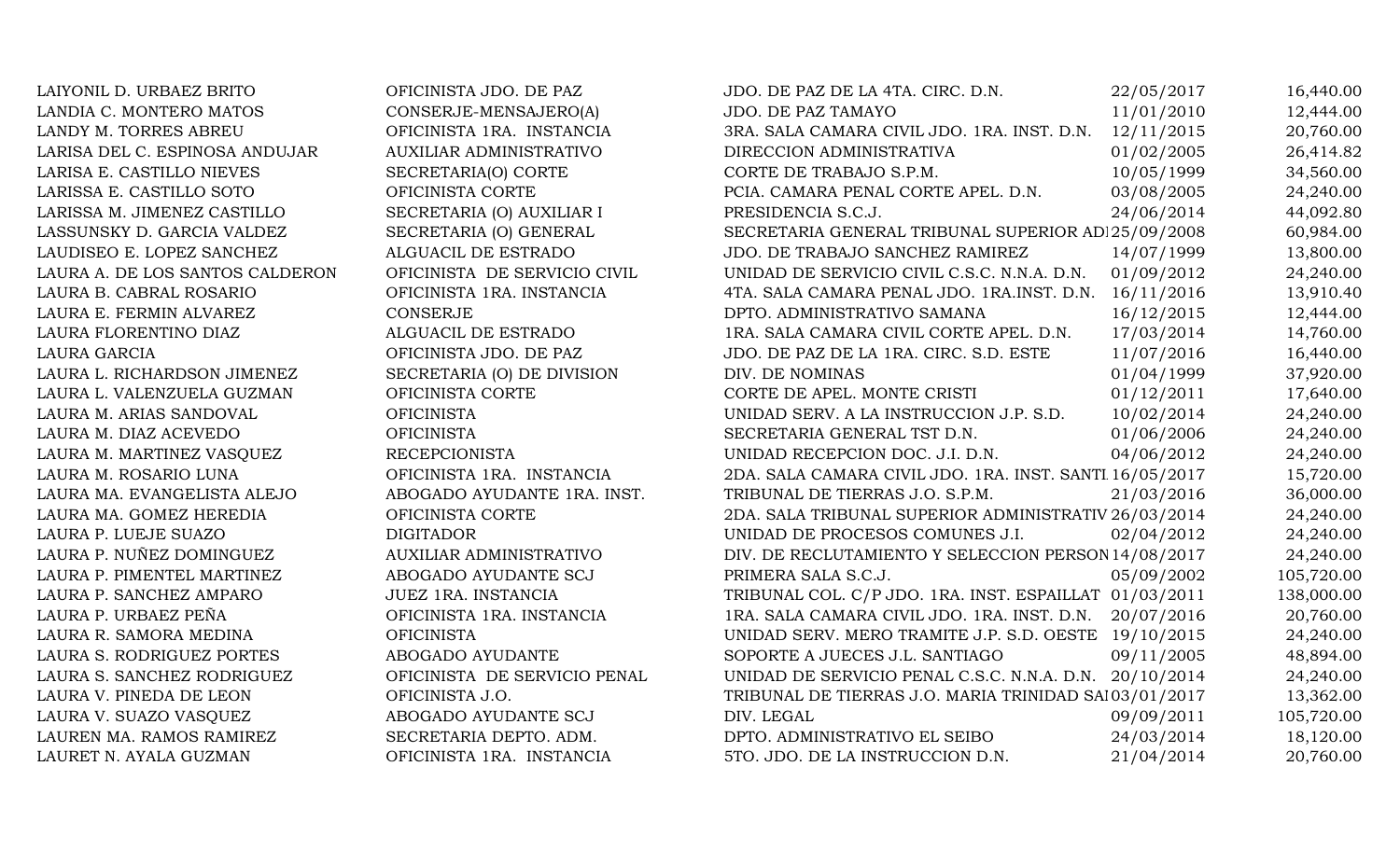| LAURIS A. RAMIREZ MEDINA      | JUEZ DE PAZ                                                         | JDO. DE PAZ YAGUATE                                     | 22/07/2008 | 108,000.00 |
|-------------------------------|---------------------------------------------------------------------|---------------------------------------------------------|------------|------------|
| LAUTERIA TOLENTINO TAVERAS    | CONSERJE-MENSAJERO(A)                                               | DPTO. ADMINISTRATIVO HATO MAYOR                         | 01/05/1992 | 12,444.00  |
| LAYDA Y. VALENZUELA MUSA      | REGISTRADOR DE TITULOS ADSCRITO                                     | REGISTRO DE TITULOS D.N.                                | 02/04/2012 | 117,532.80 |
| LEANDRA GONZALEZ LUGO         | CONSERJE-MENSAJERO(A)                                               | JDO. DE PAZ LAGUNA SALADA                               | 25/05/2017 | 12,444.00  |
| LEANDRO A. PEREZ ESPINOSA     | <b>OFICINISTA</b>                                                   | UNIDAD SERV. A LA INSTRUCCION J.P. BARAHOI 10/08/2016   |            | 18,780.00  |
| LEANDRO ALB. ALMANZAR NUÑEZ   | <b>ARCHIVISTA</b>                                                   | TRIBUNAL N.N.A. SANCHEZ RAMIREZ                         | 15/11/2005 | 13,920.00  |
| LEANDRO ANT. CRUZ FABIAN      | <b>OFICINISTA</b>                                                   | UNIDAD SERV. 1RA. INST. J.P. SANTIAGO                   | 02/01/2017 | 22,920.00  |
| LEANDRO I. HERNANDEZ LEONARDO | MENSAJERO INTERNO                                                   | DPTO. ADMINISTRATIVO EL SEIBO                           | 21/06/2006 | 12,444.00  |
| LEANDRO LOPEZ CRUZ            | SOPORTE TECNICO II                                                  | OFIC. DE TECNOLOGIAS REGIONAL ZONA NORTE 01/08/2008     |            | 34,980.00  |
| LEANDRO V. CASTILLO TORRES    | ENCARGADO(A) OFICINA ADMINISTRATIVA DPTO. ADMINISTRATIVO S.D. OESTE |                                                         | 22/03/2005 | 28,680.00  |
| LEIDI D. BRITO BURGOS         | <b>CONSERJE</b>                                                     | DPTO. ADMINISTRATIVO HERMANAS MIRABAL                   | 27/01/2014 | 12,444.00  |
| LEIDILYN A. ROSARIO GUTIERREZ | JUEZ DE PAZ ITINERANTE                                              | PCIA. CAMARA CIVIL JDO. 1RA. INST. D.N.                 | 08/06/2005 | 108,000.00 |
| LEIDY A. DIFO LLANO           | SECRETARIA (O) SERVICIO A CORTE                                     | UNIDAD SERV. A CORTE J.P. S.F.M.                        | 29/10/2007 | 51,004.80  |
| LEIDY A. SOTO CACERES         | OFICINISTA 1RA. INSTANCIA                                           | 7MO. JDO. DE LA INSTRUCCION D.N.                        | 22/07/2013 | 20,760.00  |
| LEIDY C. PAULINO RODRIGUEZ    | ABOGADO AYUDANTE 1RA. INST.                                         | 2DA. SALA TRIBUNAL DE TIERRAS J.O. LA VEGA 01/11/2005   |            | 36,000.00  |
| LEIDY D. BATISTA BAEZ         | <b>ARCHIVISTA</b>                                                   | 3RA. SALA CAMARA CIVIL JDO. 1RA. INST. D.N. 15/12/2016  |            | 13,920.00  |
| LEIDY D. SANTANA ALCANTARA    | <b>INSPECTOR JUDICIAL</b>                                           | OFICINA DE INSPECTORIA REGIONAL ZONA NOR'01/09/2015     |            | 105,720.00 |
| LEIDY E. CASTILLO MONTERO     | OFICIAL DE SERVICIOS                                                | REGISTRO DE TITULOS HIGUEY                              | 30/06/2009 | 34,980.00  |
| LEIDY I. ALCANTARA MANZUETA   | JUEZ 1RA. INSTANCIA                                                 | 1RA. SALA CAMARA CIVIL JDO. 1RA. INST. S.D              | 04/02/2005 | 138,000.00 |
| LEIDY J. LESPIN TAPIA         | SECRETARIA (O) PRIMERA INSTANCIA                                    | 1RA. SALA CAMARA CIVIL JDO. 1RA. INST. LA VE(05/05/2015 |            | 28,860.00  |
| LEIDY K. DOÑE PEREZ           | SECRETARIA (O) JDO. DE PAZ                                          | 1RA. SALA JDO. DE PAZ ESP. TRANS. VILLA ALTA 17/06/2002 |            | 23,160.00  |
| LEIDY L. CALDERON SOTO        | OFICINISTA CORTE                                                    | 3RA. SALA CAMARA PENAL CORTE APEL. D.N.                 | 30/09/2003 | 20,760.00  |
| LEIDY L. DURAN ROJAS          | AUX. RECEPCION Y ENTREGA                                            | REGISTRO DE TITULOS SANTO DOMINGO                       | 10/02/2015 | 24,240.00  |
| LEIDY M. CORDERO PALACIO      | OFICINISTA 1RA. INSTANCIA                                           | CAMARA CIVIL JDO. 1RA. INST. LA ALTAGRACIA 29/11/2016   |            | 15,720.00  |
| LEIDY M. MATA VALDEZ          | CONSERJE-MENSAJERO(A)                                               | JDO. DE PAZ LA ISABELA                                  | 28/01/2013 | 12,444.00  |
| LEIDY PRESINAL SOTO           | OFICINISTA SCJ                                                      | PRIMERA SALA S.C.J.                                     | 26/11/2008 | 40,605.60  |
| LEIDY VALDEZ ENCARNACION      | OFICINISTA SCJ                                                      | SEGUNDA SALA S.C.J.                                     | 08/01/2003 | 24,240.00  |
| LEIDY Y. MARTE BURGOS         | ABOGADO AYUDANTE                                                    | SOPORTE A JUECES J.L. SANTIAGO                          | 04/10/2005 | 48,894.00  |
| LEIDY Y. SEVERINO PIÑA        | OFICINISTA CORTE                                                    | 1RA. SALA CAMARA PENAL CORTE APEL. D.N.                 | 26/11/2012 | 24,240.00  |
| LEINEL A. SIERRA DIAZ         | OFICINISTA 1RA. INSTANCIA                                           | 4TA. SALA JDO. DE TRABAJO D.N.                          | 11/05/2011 | 20,760.00  |
| LENIN ML. MONTILLA SILVA      | <b>OFICINISTA</b>                                                   | UNIDAD SERV. 1RA. INST. J.P. S.D.                       | 09/05/2016 | 24,240.00  |
| LENIN MA. MARTINEZ SANTANA    | <b>RECEPCIONISTA</b>                                                | REGISTRO DE TITULOS PUERTO PLATA                        | 06/04/2015 | 14,760.00  |
| LENIN R. ALCANTARA MONTERO    | ALGUACIL DE ESTRADO                                                 | 2DA. SALA JDO. DE PAZ ESP. TRANS. D.N.                  | 19/09/2007 | 14,760.00  |
| LENIN RIVERA CASTRO           | OFICINISTA 1RA. INSTANCIA                                           | CAMARA PENAL JDO. 1RA. INST. LA ROMANA                  | 03/10/2016 | 15,720.00  |
|                               |                                                                     |                                                         |            |            |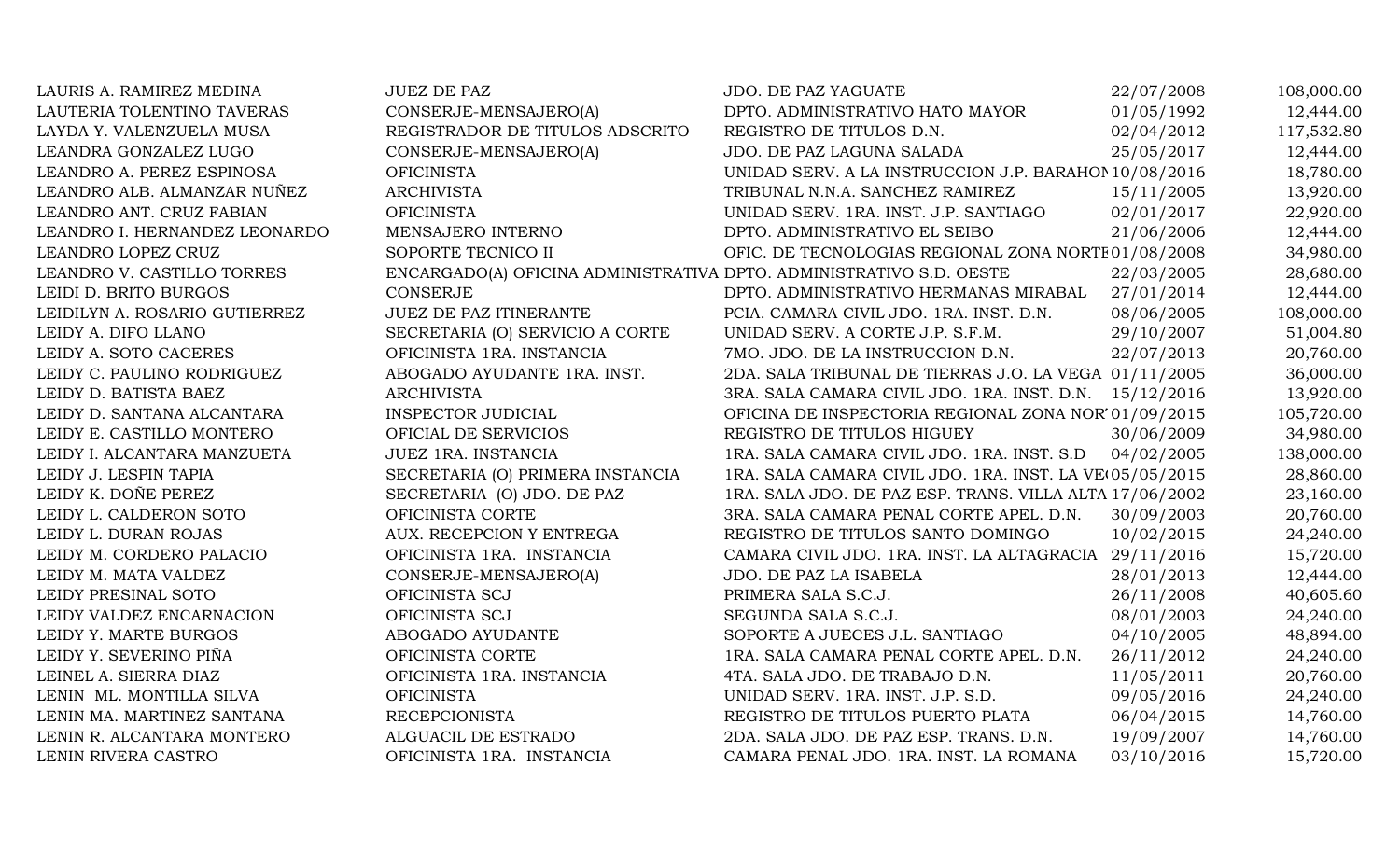| LENIS ALT. ABREU SANTANA        | ALGUACIL DE ESTRADO              | UNIDAD CITAC. NOTIF. Y COM. J.P. VALVERDE                 | 02/01/2007 | 14,760.00  |
|---------------------------------|----------------------------------|-----------------------------------------------------------|------------|------------|
| LENISA E. RODRIGUEZ BETHANCOURT | OFICINISTA 1RA. INSTANCIA        | 2DA. SALA CAMARA CIVIL JDO. 1RA. INST. D.N.               | 01/02/2016 | 20,760.00  |
| LENNI M. PUELLO MARTINEZ        | SECRETARIA (O) DEPARTAMENTO      | DPTO. DE INGENIERIA                                       | 01/06/2001 | 24,240.00  |
| LENNY E. RABEL                  | OFICINISTA CORTE                 | CAMARA PENAL CORTE APEL. S.P.M.                           | 14/08/2017 | 14,994.00  |
| LENNY L. PEREZ                  | ALGUACIL DE ESTRADO              | UNIDAD CITAC. NOTIF. Y COM. J.P. LA VEGA                  | 19/03/2007 | 14,760.00  |
| LENNY POZO GRACESKY             | SUPERVISOR(A) DE SERVICIO PENAL  | UNIDAD DE SERVICIO PENAL C.S.C. N.N.A. S.C.               | 20/09/2004 | 52,800.00  |
| LENNY R. GARCIA VALENTIN        | SUPERVISOR DE REPRODUCCION       | DPTO. ADMINISTRATIVO P.J.C.N.                             | 24/01/1995 | 29,580.00  |
| LEO A. CORDERO BERIGUETE        | SECRETARIA (O) JDO. DE PAZ       | JDO. DE PAZ VILLA VASQUEZ                                 | 01/09/1998 | 23,160.00  |
| LEO K. PERDOMO PEREZ            | OFICINISTA CORTE                 | 3RA. SALA CAMARA CIVIL CORTE APEL. D.N.                   | 15/10/2014 | 24,240.00  |
| LEO OGANDO                      | OFICINISTA 1RA. INSTANCIA        | 9NA. SALA CAMARA PENAL JDO. 1RA. INST. D.N. 19/03/1996    |            | 20,760.00  |
| LEOCADIA RIVERA LIRIANO         | SECRETARIA (O) PRIMERA INSTANCIA | PCIA. JDO. DE TRABAJO D.N.                                | 15/03/1999 | 34,980.00  |
| LEOCADIO ESCAÑO VENTURA         | <b>VIGILANTE</b>                 | DPTO. ADMINISTRATIVO S.F.M.                               | 26/07/2000 | 12,444.00  |
| LEOCADIO GARCIA REYES           | ALGUACIL DE ESTRADO              | JDO. DE PAZ SANCHEZ                                       | 17/01/1997 | 13,800.00  |
| LEOMAR G. CRUZ QUEZADA          | <b>JUEZ DE PAZ</b>               | JDO. DE PAZ DE LA 1RA. CIRC. D.N.                         | 25/04/2006 | 108,000.00 |
| LEOMELKI ALT. NOVAS VARGAS      | CONSERJE                         | DPTO. ADMINISTRATIVO BAORUCO                              | 25/05/2015 | 12,444.00  |
| LEON FLORES                     | <b>JUEZ CORTE</b>                | 1RA. SALA CORTE DE TRABAJO D.N.                           | 11/11/1992 | 33,102.89  |
| LEONALDO HERNANDEZ CASTILLO     | SECRETARIA (O) PRIMERA INSTANCIA | SALA CIVIL TRIBUNAL N.N.A. S.D.                           | 11/02/2013 | 34,980.00  |
| LEONARDA QUEZADA BELEN          | <b>JUEZ DE PAZ ITINERANTE</b>    | OFIC. JUEZ COORD. JDO. DE LA INSTRUCCION S23/02/2007      |            | 108,000.00 |
| LEONARDO ANT. GARCIA CRUZ       | <b>JUEZ DE PAZ</b>               | JDO. DE PAZ PARAISO                                       | 31/03/2017 | 108,000.00 |
| LEONARDO D. BRETON DELGADO      | OFICINISTA SCJ                   | PRIMERA SALA S.C.J.                                       | 04/07/2005 | 40,605.60  |
| LEONARDO DIAZ MEDINA            | <b>AYUDANTE CHOFER</b>           | DIV. DE ALMACEN Y SUMINISTRO                              | 22/04/2004 | 17,400.00  |
| LEONARDO JIMENEZ ROSARIO        | ALGUACIL DE ESTRADO              | UNIDAD CITAC. NOTIF. Y COM. C.S.C. N.N.A. D.N. 29/09/2014 |            | 15,960.00  |
| LEONARDO L. MIRABAL VARGAS      | <b>JUEZ CORTE</b>                | CORTE DE APEL. MONTE CRISTI                               | 22/10/1998 | 186,000.00 |
| LEONARDO MOREL DE LA PAZ        | CHOFER DE JUEZ O FUNCIONARIO     | CORTE DE APEL. N.N.A. S.C.                                | 26/03/2008 | 24,240.00  |
| LEONARDO R. LOPEZ LOPEZ         | ALGUACIL DE ESTRADO              | JDO. DE PAZ DE LA 3RA. CIRC. SANTIAGO                     | 21/02/1990 | 13,800.00  |
| LEONARDO RECIO TINEO            | CONSEJERO/A                      | CONSEJO DEL PODER JUDICIAL                                | 17/08/2004 | 390,000.00 |
| LEONARDO S. DURAN RODRIGUEZ     | MENSAJERO INTERNO                | TRIBUNAL N.N.A. VALVERDE                                  | 02/07/2001 | 12,444.00  |
| LEONARDO SARITA PALLAMPS        | <b>PLOMERO</b>                   | DPTO. ADMINISTRATIVO PUERTO PLATA                         | 07/10/2010 | 16,440.00  |
| LEONARIS C. GONZALEZ MATEO      | CONSERJE-MENSAJERO(A)            | JDO. DE PAZ VICENTE NOBLE                                 | 23/06/2016 | 12,444.00  |
| LEONEL S. BARRERA MEDRANO       | OFICINISTA CORTE                 | 1RA. SALA CAMARA CIVIL CORTE APEL. D.N.                   | 07/03/2006 | 24,240.00  |
| LEONELA ADAMES RAMIREZ          | SUPERVISOR CENTRO DE CITACIONES  | UNIDAD CITAC. NOTIF. Y COM. J.P. S.J.M.                   | 12/09/2005 | 42,657.60  |
| LEONELA C. REYNOSO CRUCETA      | SECRETARIA (O) GENERAL           | SECRETARIA GENERAL J.P. S.D.                              | 30/01/2008 | 58,374.00  |
| LEONICIA RODRIGUEZ MONTILLA     | OFICINISTA JDO. DE PAZ           | JDO. DE PAZ UVILLA                                        | 01/11/1994 | 14,760.00  |
| LEONIDAS R. PEÑA DIAZ           | <b>INSPECTOR GENERAL CPJ</b>     | INSPECTORIA GENERAL DEL CONSEJO DEL POD 01/02/2002        |            | 250,000.00 |
|                                 |                                  |                                                           |            |            |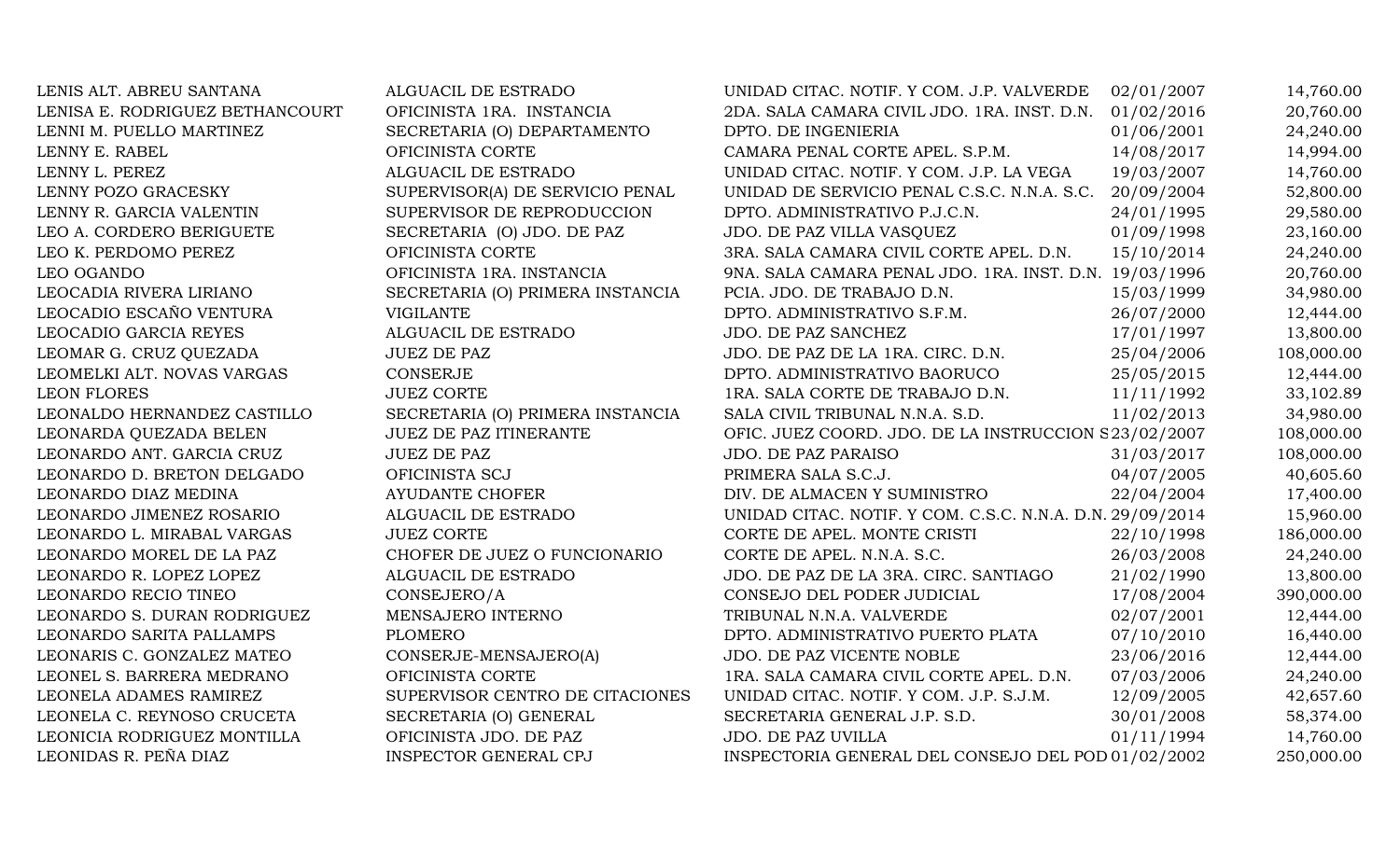| LEONOR C. CASTILLO           | SECRETARIA(O) CORTE              | CAMARA CIVIL CORTE APEL. S.D.                                                                                                  | 21/08/2006 | 42,657.60  |
|------------------------------|----------------------------------|--------------------------------------------------------------------------------------------------------------------------------|------------|------------|
| LEONOR E. RIVERA SEVERINO    | OFICINISTA J.O.                  | TRIBUNAL DE TIERRAS J.O. EL SEIBO                                                                                              | 04/05/2017 | 15,720.00  |
| <b>LEONOR FLORES RAMOS</b>   | CONSERJE-MENSAJERO(A)            | JDO. DE PAZ LOS HIDALGOS                                                                                                       | 05/06/2017 | 10,577.40  |
| LEONOR MDES. REYES CANALDA   | JUEZ 2DO. SUSTITUTO CORTE        | CAMARA CIVIL CORTE APEL. SANTIAGO                                                                                              | 11/11/1992 | 199,440.00 |
| <b>LEONOR TEJADA</b>         | <b>CONSERJE</b>                  | 2DA. SALA CAMARA CIVIL JDO. 1RA. INST. S.D.                                                                                    | 25/09/2003 | 14,160.00  |
| LEONORILDA HERNANDEZ MENDOZA | SECRETARIA (O) PRIMERA INSTANCIA | CAMARA CIVIL JDO. 1RA. INST. MARIA TRINIDAD 24/04/2006                                                                         |            | 28,860.00  |
| LEONOVA E. PEÑA READ         | CORRECTOR (A) DE SENTENCIAS      | SEGUNDA SALA S.C.J.                                                                                                            | 01/03/2002 | 40,605.60  |
| LESBIA M. PEREZ ABREU        | OFICINISTA 1RA. INSTANCIA        | TRIBUNAL COL. C/P JDO. 1RA. INST. MONTE CRI 28/05/2009                                                                         |            | 15,720.00  |
| LESLIE C. CAMPECHANO MUÑOZ   | OFICINISTA 1RA. INSTANCIA        | 3ER. TRIBUNAL COL. C/P JDO. 1RA .INST. D.N.                                                                                    | 08/05/2006 | 20,760.00  |
| LESLY E. DIAZ HERNANDEZ      | <b>AUXILIAR ADMINISTRATIVO</b>   | CENTRO DE ENTREVISTA LA ALTAGRACIA                                                                                             | 17/03/2017 | 14,760.00  |
| LETICIA C. GONZALEZ PEREZ    | <b>JUEZ DE PAZ</b>               | JDO. DE PAZ BANICA                                                                                                             | 31/03/2017 | 108,000.00 |
| LETICIA E. MATOS GARCIA      | REVISOR JURIDICO                 | UNIDAD DE APOYO REGISTRAL J.I.                                                                                                 | 02/04/2012 | 69,696.00  |
| LETICIA M. GARCIA RICART     | <b>OFICINISTA</b>                | UNIDAD SERV. A LA INSTRUCCION J.P. PUERTO 101/05/2014                                                                          |            | 18,780.00  |
| LETICIA MARTINEZ NOBOA       | JUEZ DE PAZ ITINERANTE           | PCIA. CAMARA PENAL JDO. 1RA. INST. D.N.                                                                                        | 06/10/2005 | 108,000.00 |
| LETICIA R. GOMEZ PIMENTEL    | <b>OFICINISTA</b>                | UNIDAD DE RECEPCION DE DOCUMENTOS TST 01/08/2017                                                                               |            | 20,604.00  |
| LETICIA RIVERA MERCEDES      | SECRETARIA DE JUEZ               | TRIBUNAL SUPERIOR DE TIERRAS DPTO. ESTE                                                                                        | 18/04/2005 | 23,640.00  |
| LEUCADIA F. JOSE MENDEZ      | <b>JUEZ 1RA. INSTANCIA</b>       | JDO. DE 1RA. INST. INDEPENDENCIA                                                                                               | 14/04/1998 | 138,000.00 |
| LEURI R. REYNOSO HERNANDEZ   | AUX. DE RECEPCION Y ENTREGA      | CENTRO DE ATENCION AL USUARIO                                                                                                  | 01/07/2013 | 24,240.00  |
| LEURY O. MOSQUEA DIFO        | MENSAJERO INTERNO                | DPTO. ADMINISTRATIVO S.F.M.                                                                                                    | 14/06/2016 | 12,444.00  |
| LEVIS PINALES DE PAULA       | <b>AUXILIAR DE EBANISTERIA</b>   | TALLER DE EBANISTERIA                                                                                                          | 16/02/2000 | 24,240.00  |
| LEYSA V. GUIRADO SANCHEZ     | OFICINISTA 1RA. INSTANCIA        | 7MA. SALA CAMARA CIVIL JDO. 1RA. INST. D.N. 19/07/2017                                                                         |            | 17,646.00  |
| LEYVI ALT. ROMERO CEPEDA     | <b>DIGITADOR</b>                 | UNIDAD DE PROCESOS COMUNES J.I.                                                                                                | 01/06/2013 | 24,240.00  |
| LIANA P. FELIZ GALAN         | ANALISTA II SEGURIDAD SOCIAL     | DIV. DE SEGURIDAD SOCIAL                                                                                                       | 01/09/2006 | 37,920.00  |
| LIBELINA RAMIREZ VILLAR      | OFICINISTA 1RA. INSTANCIA        | CAMARA CIVIL JDO. 1RA. INST. MARIA TRINIDAD 01/10/2012                                                                         |            | 15,720.00  |
|                              |                                  | LIBRADA ALT. JESUS TERRERO DE ROSARI(COORDINADOR DE DIV. PROG. Y ANALISIS DIV. DE PROGRAMACION Y ANALISIS PRESUPUE: 02/04/2012 |            | 69,696.00  |
| LIBRADA Z. GARCIA SANTANA    | ANALISTA JURIDICO                | REGISTRO DE TITULOS SANTIAGO                                                                                                   | 06/09/2006 | 35,760.00  |
| LIBRADO ANT. TEJEDA CASTILLO | <b>INGENIERO SUPERVISOR</b>      | DIV. DE SUPERVISION                                                                                                            | 01/06/1998 | 54,648.00  |
| LICELLOT M. MARTE MARTINEZ   | OFICINISTA 1RA. INSTANCIA        | OFIC. JUDICIAL SERV. ATENC. PERMANENTE D.N 16/06/2008                                                                          |            | 20,760.00  |
| LICELOT P. CASADO GUZMAN     | JUEZ DE PAZ ITINERANTE           | PCIA. CAMARA CIVIL JDO. 1RA. INST. D.N.                                                                                        | 14/02/2005 | 108,000.00 |
| LICELOT PEÑA DE LA CRUZ      | <b>OFICINISTA</b>                | UNIDAD SERV. A LA INSTRUCCION J.P. PUERTO 117/11/2014                                                                          |            | 18,780.00  |
| LICET P. MUÑOZ MEDRANO       | <b>OFICINISTA</b>                | UNIDAD DE AUDIENCIAS J.P. MONTE PLATA                                                                                          | 07/12/2015 | 16,440.00  |
| LICETTE ALT. VELOZ PERALLON  | ASIST. ADMINISTRATIVA            | DIV. DE RELACIONES PUBLICAS Y PROTOCOLO                                                                                        | 01/01/1999 | 48,894.00  |
| LIDANNIA DE LOS SANTOS SOSA  | <b>OFICINISTA</b>                | UNIDAD ATENCION AL USUARIO J.P. S.F.M.                                                                                         | 30/04/2013 | 24,240.00  |
| LIDENNY N. VERAS ARIAS       | ANALISTA JURIDICO                | REGISTRO DE TITULOS MOCA                                                                                                       | 15/11/2010 | 30,060.00  |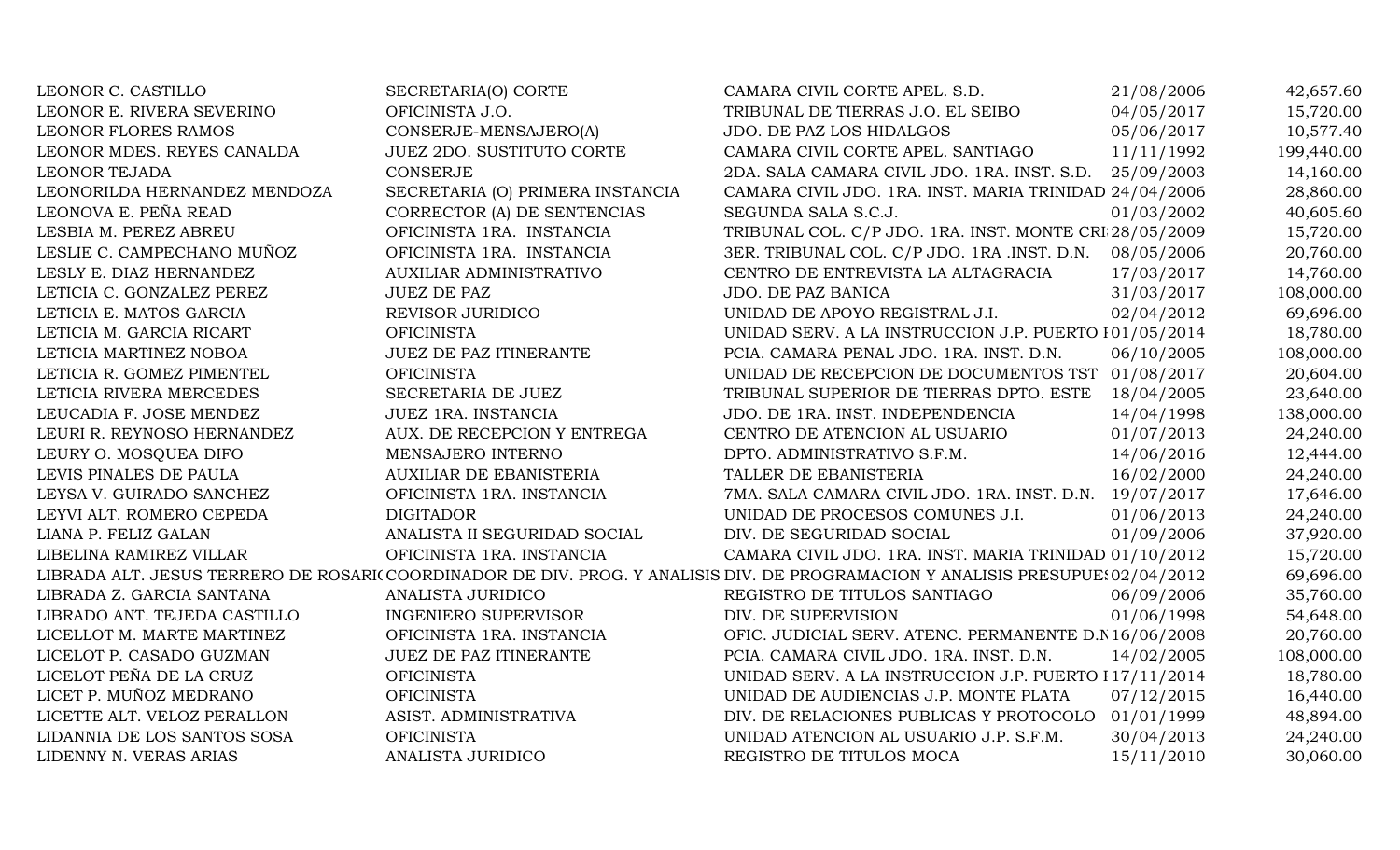LIDIA ALT. OZUNA LIRIANO OFICINISTA CORTE CAMARA CIVIL CORTE APEL. S.D. 20/07/2015 24,240.00 LIDIA B. CONCEPCION MEJIA TECNICO DE MENSURAS DIRECCION REG. MENSURAS CAT. DPTO. CENTR 03/09/2001 51,804.00 LIDIA CONTRERAS CASTILLO SECRETARIA (O) DE DIVISION DIV. DE SEGURIDAD SOCIAL 12/04/2005 38,088.00 LIDIA FRIAS JAVIER ABOGADO AYUDANTE SCJ PRIMERA SALA S.C.J. 17/09/1997 105,720.00 LIDIA J. CABRAL FLORES ABOGADO AYUDANTE SCJ SEGUNDA SALA S.C.J. 01/10/1997 105,720.00 LIDIA M. CORNIEL GUTIERREZ ABOGADO AYUDANTE SOPORTE A JUECES J.P. SANTIAGO 15/11/2010 48,894.00 LIDIA MARTINEZ GUERRERO SECRETARIA (O) PRIMERA INSTANCIA CAMARA CIVIL JDO. 1RA. INST. LA ROMANA 01/05/1999 28,860.00 LIDIA SOLIS POPA CONSERJE-MENSAJERO(A) JDO. DE PAZ RESTAURACION 07/02/2017 12,444.00 LIDIA V. MENDEZ OFICINISTA 1RA. INSTANCIA 1RA. SALA CAMARA CIVIL JDO. 1RA. INST. BARAH 01/09/2012 15,720.00 LIDISIS A. RODRIGUEZ PAULINO ABOGADO AYUDANTE CORTE 3RA. SALA TRIBUNAL SUPERIOR ADMINISTRATIV 25/08/2005 58,374.00 LIGIA E. COISCOU REYES TELEFONISTA TELEFONISTA UNIDAD DE SERVICIOS ADMINISTRATIVOS Y LOC01/12/1998 22,552.80 LIGIA TEJEDA ALCANTARA OFICINISTA 1RA. INSTANCIA JDO. DE LA INSTRUCCION SAN JOSE DE OCOA 06/12/2002 15,720.00 LILIAN ALT. CASTILLO CONSERJE CONSERUE UNIDAD DE SERVICIOS ADMINISTRATIVOS Y LOC 21/07/2010 14,160.00 LILIAN C. CRUZ GARCIA OFICINISTA UNIDAD CITAC. NOTIF. Y COM. J.P. LA VEGA 05/08/2013 20,760.00 LILIAN M. DIAZ GIL SECRETARIA I S.C.J. DIV. DE NOMINAS 01/04/1979 7,839.05 LILIANA ALT. PIMENTEL DIAZ OFICINISTA UNIDAD SERV. 1RA. INST. J.L. SANTIAGO 13/04/1993 22,375.00 LILIANA MONTERO DE LOS SANTOS ABOGADO AYUDANTE SCJ UNIDAD DE ABOGADOS AYUDANTES DE PRESID 06/10/2003 117,532.80 LILIANA ROSARIO D'OLEO OFICINISTA 1RA. INSTANCIA 1ER. TRIBUNAL COL. C/P JDO. 1RA. INST. D.N. 15/03/2016 20,760.00 LILIBET RODRIGUEZ VARGAS OFICINISTA 2DA. SALA CAMARA CIVIL JDO. 1RA. INST. D.N. 02/01/2006 20,760.00 LILIBETH ALT. YENTY CONSERJE-MENSAJERO(A) JDO. DE PAZ NIGUA 29/12/2016 12,444.00 LILIVETTE M. JORGE VALENCIA CFICINISTA JDO. DE PAZ JDO. DE PAZ MONTE PLATA 10/07/2017 12,546.00 LILY N. BELEN MATEO OFICINISTA 1RA. INSTANCIA JDO. DE LA INSTRUCCION PERAVIA 18/05/2017 15,720.00 LINA C. GOMEZ RODRIGUEZ AUXILIAR REGISTRAL REGISTRO DE TITULOS SANTIAGO 16/12/2014 17,640.00 LINA M. ALVAREZ HOLGUIN REGISTRADOR DE TITULOS REGISTRO DE TITULOS SAMANA 01/11/2004 126,000.00 LINA M. PEREZ PEREZ SUPERVISOR DE AUDIENCIAS UNIDAD DE AUDIENCIAS J.P. BARAHONA 01/02/1995 42,657.60 LINDSAY M. AVELINO MEJIA JUEZ DE PAZ 2DA 2DA. SALA JDO. DE PAZ ESP. TRANS. LA ROMAN<sub>1</sub>01/11/2011 108,000.00 LINET ALT. FRIAS MUÑOZ SECRETARIA (O) PRIMERA INSTANCIA 5TA. SALA CAMARA CIVIL JDO. 1ERA. INST. S.D. 28/04/2014 34,980.00 LIRO B. CARVAJAL MENDEZ ALGUACIL DE ESTRADO 3ER. TRIBUNAL COL. C/P JDO. 1RA .INST. D.N. 01/08/1998 15,960.00 LISADEIDY RIVERA OLIVO SECRETARIA(O) CORTE CORTE DE APEL. N.N.A. S.P.M. 21/02/2005 34,560.00 LISANDRA ALT. SIME ECHAVARRIA SECRETARIA (O) PRIMERA INSTANCIA TRIBUNAL DE TIERRAS J.O. SANTIAGO RODRIGU 18/01/2000 28,860.00 LISANDRA E. CASADO GUZMAN OFICINISTA 1RA. INSTANCIA PCIA. CAMARA PENAL JDO. 1RA. INST. D.N. 16/01/2006 20,760.00 LISANIA P. NIN JAVIER SECRETARIA (O) PRIMERA INSTANCIA CAMARA CIVIL JDO. 1RA. INST. SAMANA 02/10/2000 28,860.00 LISBETH M. REYNOSO RAMIREZ CONSERJE CONSERUE DPTO. ADMINISTRATIVO SANCHEZ RAMIREZ 14/06/1999 12,444.00 LISBETH Z. TAVAREZ ANTIGUA OFICINISTA 1RA. INSTANCIA SALA CIVIL TRIBUNAL N.N.A. S.D. 29/09/2014 20,760.00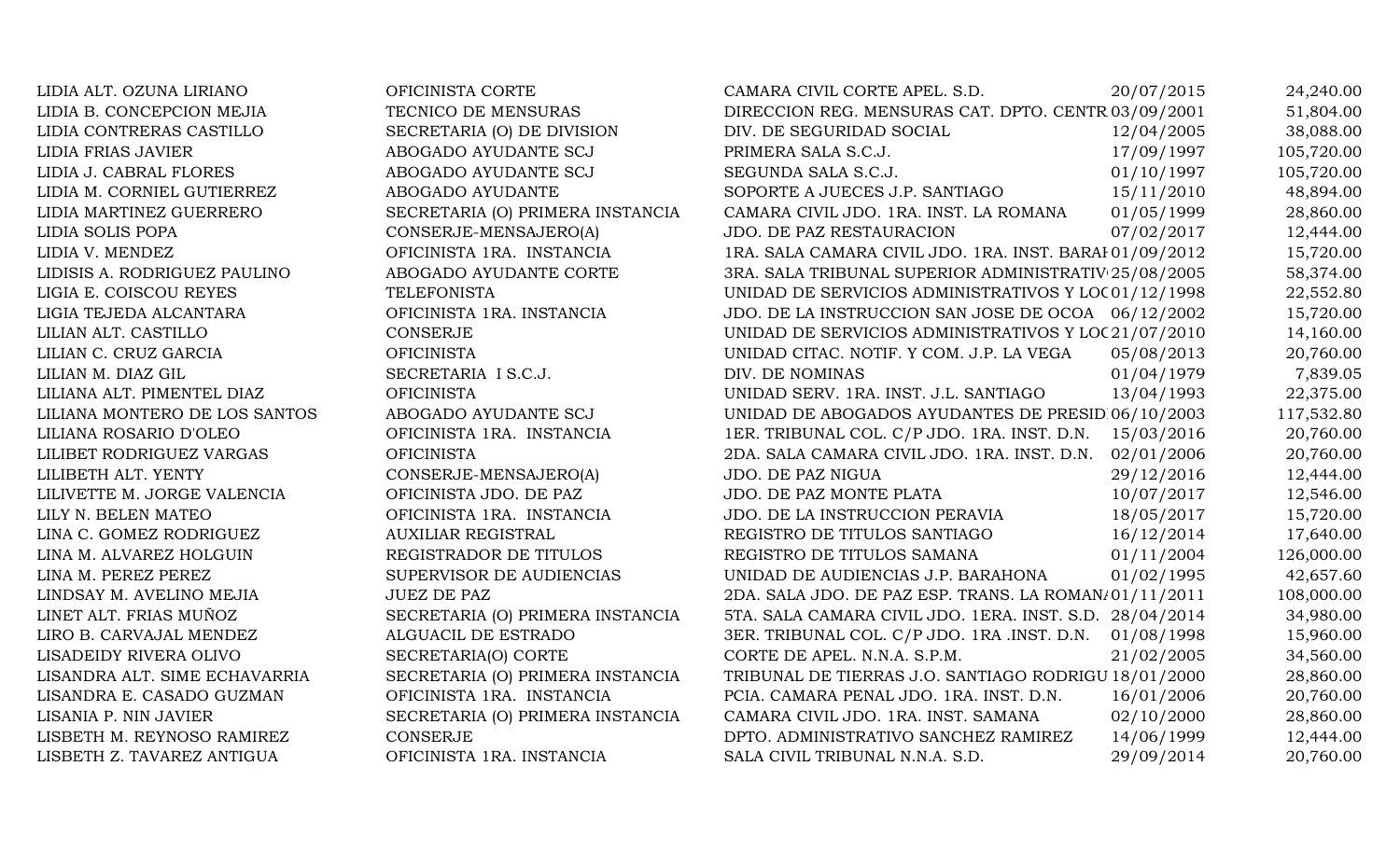| LISETTE CABRERA ALMANZAR       |                                 | ANALISTA JUNIOR SISTEMAS Y PROCEDIM DIV. DE SISTEMAS Y PROCEDIMIENTOS | 01/10/2012 | 51,804.00  |
|--------------------------------|---------------------------------|-----------------------------------------------------------------------|------------|------------|
| LISETTY M. NUÑEZ FRANCISCO     | <b>ARCHIVISTA</b>               | OFIC. DE ARCHIVO JUDICIAL PJ PUERTO PLATA 01/11/2007                  |            | 16,440.00  |
| LISMEISIS DE LA ROSA ALMANZAR  | OFICINISTA 1RA. INSTANCIA       | TRIBUNAL EJEC. DE LA PENA S.C.                                        | 30/09/2013 | 15,720.00  |
| LISMER S. CRUZ COLLADO         | <b>RECEPCIONISTA</b>            | UNIDAD DE CONSULTA J.I. SANTIAGO                                      | 03/03/2014 | 24,240.00  |
| LISMERI ALT. DIAZ GONZALEZ     | OFICINISTA JDO. DE PAZ          | 1RA. SALA JDO. DE PAZ ESP. TRANS. ESPAILLAT 26/06/2017                |            | 12,546.00  |
| LISMERY PAULINO BURGOS         | <b>OFICINISTA</b>               | UNIDAD SERV. MERO TRAMITE J.P. SANCHEZ RA 20/02/2017                  |            | 16,440.00  |
| LISSA M. VERAS RIVAS           | <b>JUEZ DE PAZ</b>              | JDO. DE PAZ DAJABON                                                   | 31/03/2017 | 108,000.00 |
| LISSET ROSARIO DIAZ            | OFICINISTA CORTE                | CORTE DE TRABAJO S.P.M.                                               | 20/04/2015 | 17,640.00  |
| LISSETT ALT. JIMENEZ MORA      | ABOGADO AYUDANTE                | SOPORTE A JUECES J.P. LA VEGA                                         | 01/11/2010 | 48,894.00  |
| LISSETTE DEL C. CRUZ CASTILLO  | <b>OFICINISTA</b>               | UNIDAD SERV. A LA INSTRUCCION J.P. S.F.M.                             | 30/10/2008 | 20,760.00  |
| LISSETTE DEL C. REYNOSO CASTRO | ABOGADO AYUDANTE 1RA. INST.     | 4TA. SALA CAMARA CIVIL JDO. 1RA. INST. D.N. 08/04/2013                |            | 43,840.80  |
| LISSETTE MA. TAVERAS PAULA     | OFICINISTA 1RA. INSTANCIA       | 1RA. SALA CAMARA CIVIL JDO. 1RA. INST. DUAR' 14/01/2013               |            | 15,720.00  |
| LISSETTE MALDONADO FELIZ       | ABOGADO AYUDANTE 1RA. INST.     | CAMARA CIVIL JDO. 1RA. INST. S.P.M.                                   | 01/11/2006 | 36,000.00  |
| LISSY M. GOMEZ PEREZ           | OFICINISTA JDO. DE PAZ          | JDO. DE PAZ MUNICIPAL SEGUNDA SALA D.N.                               | 25/07/2017 | 16,440.00  |
| LISVET SALCEDO SANCHEZ         | OFICINISTA J.O.                 | TRIBUNAL DE TIERRAS J.O. MONSEÑOR NOUEL 31/01/2012                    |            | 15,720.00  |
| LIVANESSA RODRIGUEZ PAULINO    | <b>OFICINISTA</b>               | UNIDAD SERV. A CORTE J.P. LA VEGA                                     | 02/03/2015 | 20,760.00  |
| LIVIDA Y. LEBRON VICENTE       | ABOGADO AYUDANTE CORTE          | 2DA. SALA CAMARA PENAL CORTE APEL. D.N.                               | 01/08/2005 | 58,374.00  |
| LIVIO G. RIVAS                 | ALGUACIL ESTRADO JDO. PAZ       | JDO. DE PAZ LA DESCUBIERTA                                            | 27/04/1987 | 6,141.00   |
| LIZ MA. RIVAS AQUINO           | OFICINISTA 1RA. INSTANCIA       | 4TO. TRIBUNAL COL. C/P JDO. 1RA. INST. D.N.                           | 21/08/2017 | 20,760.00  |
| LIZA H. MADERA ARDAVIN         | SECRETARIA (O) SERVICIO A CORTE | UNIDAD SERV. A CORTE J.P. SANTIAGO                                    | 12/11/2001 | 61,776.00  |
| LIZANKA E. PEÑA PEÑALO         | OFICIAL DE SERVICIOS            | REGISTRO DE TITULOS S.F.M.                                            | 09/03/1999 | 42,657.60  |
| LIZBETH PAULINO HERNANDEZ      | <b>OFICINISTA</b>               | UNIDAD DE AUDIENCIAS J.P. S.D.                                        | 09/08/2016 | 24,240.00  |
| LIZBETH RODRIGUEZ HERRA        | OFICINISTA 1RA. INSTANCIA       | CAMARA CIVIL JDO. 1RA. INST. LA ROMANA                                | 02/06/2014 | 15,720.00  |
| LIZMEIRY A. HELENA CAMILO      | <b>OFICINISTA</b>               | UNIDAD DE AUDIENCIAS J.P. LA VEGA                                     | 07/06/2016 | 20,760.00  |
| LLILEINY N. PUENTE PEGUERO     | OFICINISTA J.O.                 | TRIBUNAL DE TIERRAS J.O. S.P.M.                                       | 11/01/2005 | 15,720.00  |
| LLINA M. PEÑA MERCEDES         | OFICINISTA 1RA. INSTANCIA       | 3ER. TRIBUNAL COL. C/P JDO. 1RA .INST. D.N.                           | 18/03/2013 | 20,760.00  |
| LOARA J. VIOLA                 | SECRETARIA (O) JDO. DE PAZ      | JDO. DE PAZ LAS MATAS DE FARFAN                                       | 01/06/2001 | 23,160.00  |
| LODUYNHT BURET MARCANO         | OFICINISTA 1RA. INSTANCIA       | 6TO. JDO. DE LA INSTRUCCION D.N.                                      | 19/05/2016 | 20,760.00  |
| LOHREN PERALTA                 | OFICINISTA 1RA. INSTANCIA       | 1RA. SALA CAMARA CIVIL JDO. 1RA. INST. DUAR' 10/12/2012               |            | 15,720.00  |
| LOIDA ALT. MEJIA ARIAS         | <b>JUEZ DE PAZ</b>              | 4TA. SALA JDO. DE PAZ ESP. TRANS. SANTIAGO 01/10/2014                 |            | 108,000.00 |
| LOIDA DE LA ROSA BELTRE        | JUEZ DE LA INSTRUCCION          | JDO. DE LA INSTRUCCION S.J.M.                                         | 15/05/1998 | 138,000.00 |
| LOIDA M. FREEMAN FRIAS         | OFICINISTA 1RA. INSTANCIA       | JDO. DE LA INSTRUCCION S.P.M.                                         | 07/02/1997 | 15,720.00  |
| LOIDA N. FELIZ OLIVERO         | OFICINISTA 1RA. INSTANCIA       | 1RA. SALA CAMARA CIVIL JDO. 1RA. INST. BARAI 20/05/2003               |            | 15,720.00  |
| LOMARNY A. LANFRANCO MENDOZA   | SECRETARIA (O) GENERAL          | SECRETARIA GENERAL J.P. SANCHEZ RAMIREZ 01/08/2011                    |            | 42,657.60  |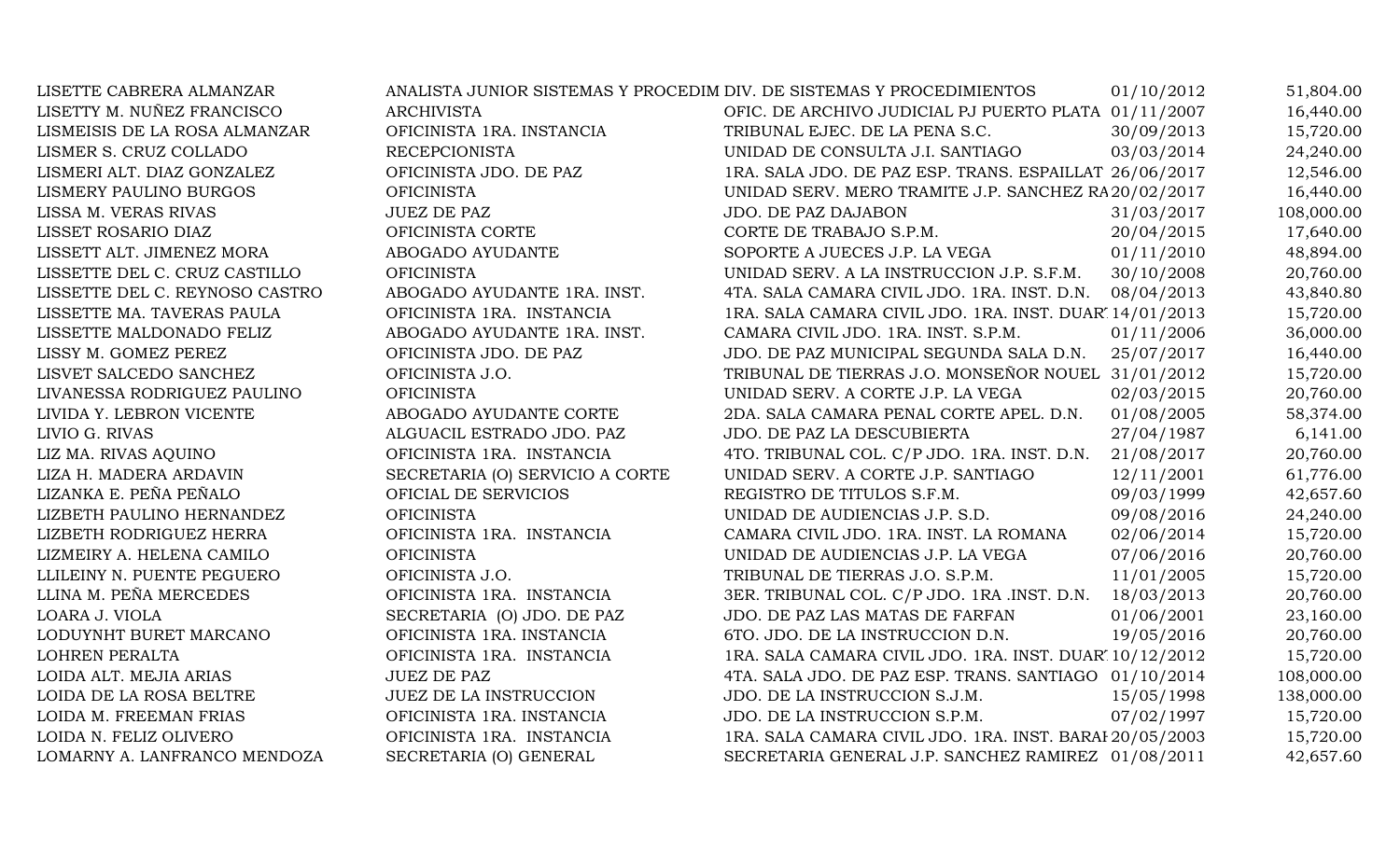| LONNIE E. VASQUEZ CUEVAS      | SOPORTE TECNICO II               | DIV. DE SOPORTE TECNICO                                                  | 11/01/2017 | 34,980.00  |
|-------------------------------|----------------------------------|--------------------------------------------------------------------------|------------|------------|
| LOREN L. SOSA DE LEON         | OFICINISTA 1RA. INSTANCIA        | JDO. DE LA INSTRUCCION SAMANA                                            | 02/01/2017 | 15,720.00  |
| LOREN M. ROJAS NOLASCO        | ADMINISTRADOR DE SISTEMAS        | DIV. DE SISTEMAS J.I.                                                    | 21/02/2007 | 77,836.80  |
| LORENA P. PERALTA URIBE       |                                  | ANALISTA I ESTUDIOS DE RECURSOS HUN DIV. DE ESTUDIOS DE RECURSOS HUMANOS | 15/12/2008 | 51,804.00  |
| LORENZA FIGUEREO PEÑA         | OFICINISTA CORTE                 | CAMARA CIVIL CORTE APEL. S.P.M.                                          | 11/06/1997 | 21,480.00  |
| LORENZA POLANCO ACEVEDO       | OFICINISTA JDO. DE PAZ           | JDO. DE PAZ VILLA BISONO                                                 | 01/10/1996 | 14,760.00  |
| LORENZA VALENTIN PACHECO      | OFICINISTA 1RA. INSTANCIA        | 2DO. TRIBUNAL COL. C/P JDO. 1RA. INST. D.N.                              | 08/06/2012 | 20,760.00  |
| LORENZO CASTILLO GARCIA       | MENSAJERO EXTERNO                | UNIDAD DE SERVICIOS ADMINISTRATIVOS Y LOC 16/04/2001                     |            | 20,760.00  |
| LORENZO MAÑON HERNANDEZ       | MENSAJERO EXTERNO                | PCIA. CAMARA CIVIL CORTE APEL. D.N.                                      | 01/05/1997 | 18,120.00  |
| LORENZO RODRIGUEZ RAMOS       | ALGUACIL DE ESTRADO              | UNIDAD CITAC. NOTIF. Y COM. J.P. S.D.                                    | 08/05/2013 | 15,960.00  |
| LORENZO S. ZORRILLA NUÑEZ     | <b>JUEZ CORTE</b>                | TRIBUNAL SUPERIOR DE TIERRAS DPTO. ESTE                                  | 09/04/1992 | 186,000.00 |
| LORENZO W. JANSEN GIL         | <b>ARCHIVISTA</b>                | PCIA. CAMARA CIVIL JDO. 1RA. INST. D.N.                                  | 20/02/2017 | 16,440.00  |
| LORGIA G. PEREZ BELLO         | OFICINISTA CORTE                 | PCIA. CORTE DE TRABAJO D.N.                                              | 07/04/2008 | 24,240.00  |
| LORRAINE HERNANDEZ MARTINEZ   | <b>OFICINISTA</b>                | SOPORTE A JUECES J.P. S.D.                                               | 08/04/2013 | 24,240.00  |
| LOURDES B. DIAZ               | OFICINISTA JDO. DE PAZ           | JDO. DE PAZ JIMA ABAJO                                                   | 01/07/1993 | 14,760.00  |
| LOURDES D. ESTEVEZ SANCHEZ    | TECNICO REVISOR II               | UNIDAD DE REVISION, DNMC                                                 | 02/04/2012 | 58,370.40  |
| LOURDES M. GARCIA GELL        | SECRETARIA (O) PRIMERA INSTANCIA | SALA PENAL TRIBUNAL N.N.A. DUARTE                                        | 01/12/1998 | 28,860.00  |
| LOURDES M. LORA MEJIA         | ENC. SECCION DE COTIZACIONES     | DIV. DE COTIZACIONES Y SEGUIMIENTO COMPR 19/02/1986                      |            | 24,644.94  |
| LOURDES M. NUÑEZ ROSARIO      | OFICINISTA II JDO. PAZ           | JDO.DE PAZ SALCEDO                                                       | 22/01/1985 | 6,141.00   |
| LOURDES M. TEJEDA PEÑA        | ANALISTA I COTIZACIONES          | DIV. DE COTIZACIONES Y SEGUIMIENTO COMPR 13/03/2006                      |            | 51,804.00  |
| LOURDES MERCEDES JIMENEZ      | <b>CONSERJE</b>                  | TRIBUNAL N.N.A. LA ROMANA                                                | 01/11/2001 | 12,444.00  |
| LOURDES N. VILLA REINOSO      | CONSERJE-MENSAJERO(A)            | <b>JDO. DE PAZ TENARES</b>                                               | 25/07/2016 | 12,444.00  |
| LOURDES P. ROSADO MARTINEZ    | OFICINISTA 1RA. INSTANCIA        | 3ER. TRIBUNAL COL. C/P JDO. 1RA .INST. D.N.                              | 01/09/2006 | 20,760.00  |
| LOURDES R. MATEO MOJICA       | SECRETARIA(O) CORTE              | CAMARA PENAL CORTE APEL. S.C.                                            | 01/03/1994 | 34,560.00  |
| LOURDES VASQUEZ PERALTA       | CONSERJE                         | DPTO. ADMINISTRATIVO PUERTO PLATA                                        | 01/07/1998 | 12,444.00  |
| LOURDES Y. RODRIGUEZ ARIAS    | <b>JUEZ CORTE</b>                | CAMARA PENAL CORTE APEL. S.C.                                            | 01/05/1999 | 186,000.00 |
| LOURDES Y. SALAZAR BRITO      | SECRETARIA (O) JDO. DE PAZ       | JDO. DE PAZ GASPAR HERNANDEZ                                             | 05/06/2017 | 23,160.00  |
| LUCAS D. CAPELLAN RODRIGUEZ   | MENSAJERO INTERNO                | DPTO. ADMINISTRATIVO ESPAILLAT                                           | 22/07/2013 | 12,444.00  |
| LUCHY E. SANCHEZ ENCARNACION  | <b>OFICINISTA</b>                | UNIDAD CITAC. NOTIF. Y COM. J.P. S.J.M.                                  | 28/06/1994 | 22,375.00  |
| LUCIA A. CALDERON DE LEONARDO | <b>RECEPCIONISTA</b>             | UNIDAD DE CONSULTA J.I. D.N.                                             | 19/06/2017 | 20,604.00  |
| LUCIA A. GUTIERREZ FRANCISCO  | SECRETARIA (O) JDO. DE PAZ       | JDO. DE PAZ GUANANICO                                                    | 01/06/1991 | 23,160.00  |
| LUCIA DEL R. MINAYA           | AUX. DE RECEPCION Y ENTREGA      | REGISTRO DE TITULOS MONTE CRISTI                                         | 01/09/1999 | 24,240.00  |
| LUCIA JAQUEZ REYES            | SECRETARIA (O) JDO. DE PAZ       | JDO. DE PAZ ASUNTOS MUNIC. LA VEGA                                       | 01/09/1995 | 23,160.00  |
| LUCIA L. DOCEMIL POLO         | MENSAJERO INTERNO                | DPTO. ADMINISTRATIVO S.P.M.                                              | 02/07/2001 | 12,444.00  |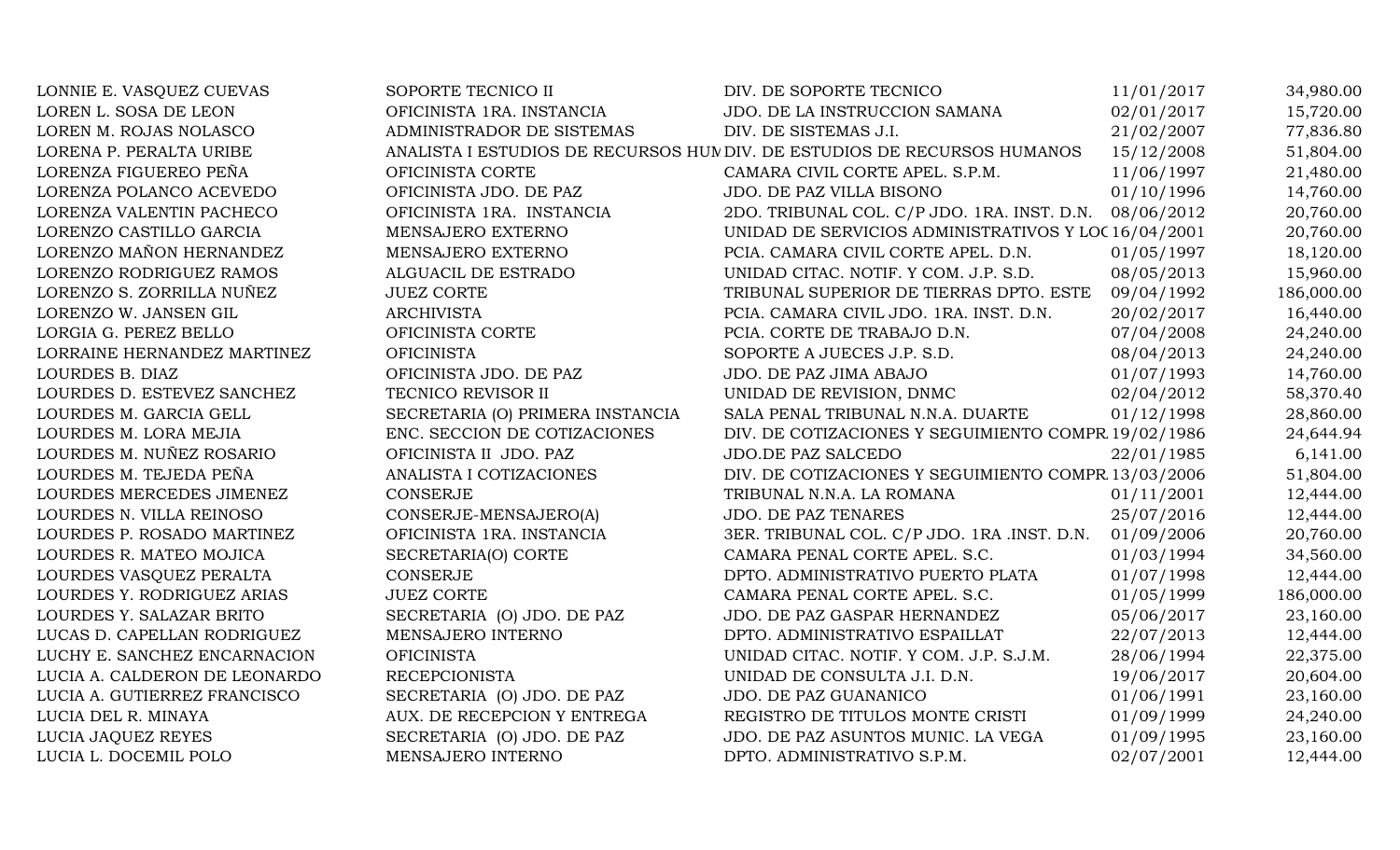| LUCIA LARA LORENZO             | ABOGADO AYUDANTE CORTE           | CAMARA CIVIL CORTE APEL. S.C.                                                | 21/04/1998 | 48,894.00  |
|--------------------------------|----------------------------------|------------------------------------------------------------------------------|------------|------------|
| LUCIA LEBRON BATIA             | OFICINISTA JDO. DE PAZ           | JDO. DE PAZ HATO MAYOR                                                       | 27/12/2010 | 14,760.00  |
| LUCIA M. REYES PEREZ           | <b>JUEZ DE PAZ</b>               | JDO. DE PAZ DE LA 2DA. CIRC. D.N.                                            | 16/11/1992 | 17,654.87  |
| LUCIA VENTURA BERROA           | <b>ARCHIVISTA</b>                | OFIC. DE ARCHIVO JUDICIAL PJ S.D.                                            | 01/12/2006 | 16,440.00  |
| LUCIANNA MENDEZ SANTOS         | <b>REFERENCISTA</b>              | ARCHIVO ACTIVO J.I. DUARTE                                                   | 08/06/2011 | 24,240.00  |
| LUCIANO CEPEDA ORTEGA          | ANALISTA JURIDICO                | REGISTRO DE TITULOS S.F.M.                                                   | 03/05/1999 | 42,657.60  |
| LUCIDANIA PERCEL LUNA          | <b>AGENTE DE SERVICIOS</b>       | CUSTODIA Y SERVICIO ARCHIVO PERMANENTE                                       | 25/08/2014 | 24,240.00  |
| LUCILA A. MEDINA DE LOS SANTOS | OFICINISTA SCJ                   | TERCERA SALA S.C.J.                                                          | 01/06/2004 | 40,605.60  |
| LUCILA NUÑEZ CASTRO            | CONSERJE I 1RA. INSTANCIA        | JDO. DE 1RA. INST. DAJABON                                                   | 01/05/1991 | 6,141.00   |
| LUCILA SANCHEZ CRUZ            | SECRETARIA (O) JDO. DE PAZ       | JDO. DE PAZ VILLA TAPIA                                                      | 15/04/1999 | 23,160.00  |
| LUCINDA ESPINAL                | CONSERJE-MENSAJERO(A)            | JDO. DE PAZ SAN RAFAEL DEL YUMA                                              | 24/10/1986 | 6,141.00   |
| LUCITANIA DE LEON DEL CARMEN   | ANALISTA II SEGURIDAD SOCIAL     | DIV. DE SEGURIDAD SOCIAL                                                     | 01/01/2010 | 44,092.80  |
| LUCRECIA A. FRIAS CABRAL       | OFICINISTA JDO. DE PAZ           | 1RA. SALA JDO. DE PAZ ESP. TRANS. VILLA ALTA 01/07/2002                      |            | 14,760.00  |
| LUCRECIA RODRIGUEZ RAMIREZ     |                                  | JUEZ PRESIDENTE TRIBUNAL COLEGIADO TRIBUNAL COL. C/P JDO. 1RA. INST. LA VEGA | 12/06/1998 | 138,000.00 |
| LUCY ANT. CARABALLO            | ABOGADO RECEPTOR                 | UNIDAD DE RECEPCION DE DOCUMENTOS TST 29/03/1999                             |            | 43,840.80  |
| LUCY J. CASTILLO IRRISARRI     | CAJERO                           | GERENCIA FINANCIERA J.I.                                                     | 12/08/2013 | 24,240.00  |
| LUCY M. SEVERINO HENRIQUEZ     | SECRETARIA (O) PRIMERA INSTANCIA | TRIBUNAL EJEC. DE LA PENA S.P.M.                                             | 02/07/2001 | 38,088.00  |
| LUCY P. MELO MARTINEZ          | <b>JUEZ DE PAZ</b>               | JDO. DE PAZ CONSTANZA                                                        | 01/12/2011 | 108,000.00 |
| LUDEN M. MENDEZ PIÑA           | CONSERJE-MENSAJERO(A)            | JDO. DE PAZ OVIEDO                                                           | 01/10/1999 | 12,444.00  |
| LUIS A. ADAMES MEJIA           | <b>JUEZ CORTE</b>                | TRIBUNAL SUPERIOR DE TIERRAS DPTO. ESTE                                      | 01/04/2003 | 186,000.00 |
| LUIS A. DE LOS SANTOS          | TECNICO REVISOR II               | UNIDAD DE REVISION, DNMC                                                     | 16/09/2015 | 58,370.40  |
| LUIS A. DIAZ DE LA CRUZ        | JUEZ 2DO. SUSTITUTO CORTE        | CAMARA PENAL CORTE APEL. BARAHONA                                            | 25/10/1996 | 199,464.00 |
| LUIS A. DURAN DURAN            | ALGUACIL DE ESTRADO              | 1RA. SALA JDO. DE PAZ ESP. TRANS. JARABACO. 01/07/1998                       |            | 13,800.00  |
| LUIS A. FELIX CANDELARIO       | MENSAJERO INTERNO                | DPTO. ADMINISTRATIVO LA VEGA                                                 | 10/07/2017 | 10,557.00  |
| LUIS A. FELIZ FELIZ            | MENSAJERO INTERNO                | 4TA. SALA CAMARA CIVIL JDO. 1RA. INST. D.N. 11/07/2017                       |            | 10,577.40  |
| LUIS A. FLORES                 | ALGUACIL DE ESTRADO              | JDO. DE PAZ JIMA ABAJO                                                       | 15/11/1996 | 13,800.00  |
| LUIS A. GUERRERO PIMENTEL      | ANALISTA JURIDICO                | REGISTRO DE TITULOS BANI                                                     | 03/05/2010 | 30,060.00  |
| LUIS A. LANTIGUA BUENO         | <b>OFICINISTA</b>                | UNIDAD SERV. MERO TRAMITE J.P. VALVERDE                                      | 26/11/2015 | 16,440.00  |
| LUIS A. MANCEBO MOQUETE        | SECRETARIA (O) JDO. DE PAZ       | JDO. DE PAZ MELLA                                                            | 29/01/1990 | 23,160.00  |
| LUIS A. MARTINEZ PEREZ         | MENSAJERO EXTERNO                | DPTO. ADMINISTRATIVO S.C.                                                    | 01/07/2005 | 16,440.00  |
| LUIS A. MATEO                  | <b>VIGILANTE</b>                 | DPTO. ADMINISTRATIVO S.C.                                                    | 01/09/2012 | 12,444.00  |
| LUIS A. PICHARDO MARIA         | <b>ARCHIVISTA</b>                | OFIC. DE ARCHIVO JUDICIAL PJ S.F.M.                                          | 21/10/1997 | 16,440.00  |
| LUIS A. SANCHEZ GALVEZ         | ALGUACIL DE ESTRADO              | 3RA. SALA CAMARA CIVIL JDO. 1RA. INST. D.N.                                  | 01/03/2001 | 14,760.00  |
| LUIS A. TAVERAS MARTE          | JUEZ T.T.J.O.                    | TRIBUNAL DE TIERRAS J.O. MARIA TRINIDAD SAI 01/03/2011                       |            | 138,000.00 |
|                                |                                  |                                                                              |            |            |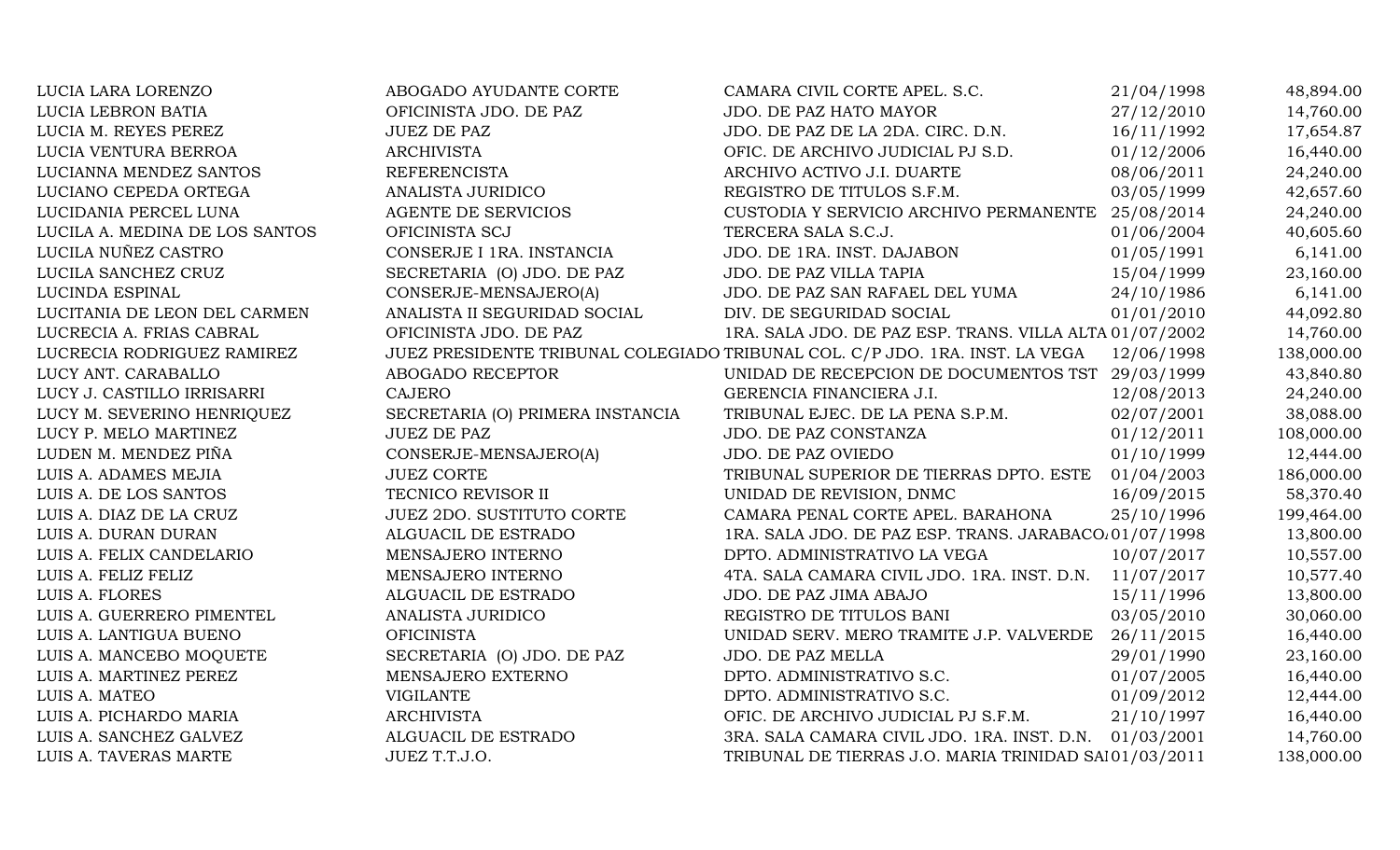| LUIS A. VARGAS DE LA CRUZ     | SOPORTE TECNICO II                  | DIV. DE SOPORTE TECNICO                                                                | 08/04/2013 | 24,240.00  |
|-------------------------------|-------------------------------------|----------------------------------------------------------------------------------------|------------|------------|
| LUIS A. VELOZ HERNANDEZ       | ANALISTA I PENSIONES Y JUBILACIONES | DIV. DE SEGURIDAD SOCIAL                                                               | 01/07/1998 | 51,804.00  |
| LUIS ALB. BAUTISTA REYES      | <b>AUXILIAR ADMINISTRATIVO</b>      | TALLER DE EBANISTERIA                                                                  | 01/07/2010 | 16,440.00  |
| LUIS ALB. DIAZ TRONCOSO       | CHOFER DE JUEZ O FUNCIONARIO        | SECCION DE TRANSPORTACION                                                              | 22/06/2012 | 24,240.00  |
| LUIS ALB. FURCAL ALMONTE      | OFICINISTA 1RA. INSTANCIA           | PCIA. CAMARA CIVIL JDO. 1RA. INST. D.N.                                                | 17/11/2016 | 20,760.00  |
| LUIS ALB. GERALDINO FELICIANO | OFICINISTA 1RA. INSTANCIA           | 8VA. SALA CAMARA PENAL JDO. 1RA. INST. D.N. 23/05/2016                                 |            | 20,760.00  |
| LUIS ALB. GERMAN HERNANDEZ    | <b>AUDITOR INTERNO</b>              | CONTRALORIA GENERAL DEL CONSEJO DEL POI 23/06/2014                                     |            | 70,000.00  |
| LUIS ALB. HERNANDEZ VERAS     | OFICINISTA 1RA. INSTANCIA           | JDO. DE LA INSTRUCCION MARIA TRINIDAD SAN(02/10/2015                                   |            | 15,720.00  |
| LUIS ALB. MARTINEZ NUÑEZ      | <b>ARCHIVISTA</b>                   | OFIC. DE ARCHIVO JUDICIAL CAM.CIVIL CORTE 19/10/2016                                   |            | 13,920.00  |
| LUIS ALB. RODRIGUEZ HINOJOSA  | ALGUACIL DE ESTRADO                 | UNIDAD CITAC. NOTIF. Y COM. C.S.C. N.N.A. D.N. 01/10/2012                              |            | 14,760.00  |
| LUIS ALB. RODRIGUEZ SANCHEZ   | ABOGADO AYUDANTE                    | SOPORTE A JUECES J.P. S.J.M.                                                           | 01/11/2005 | 48,894.00  |
| LUIS ALF. CADIZ FRIAS         | TECNICO REVISOR II                  | UNIDAD DE REVISION, DNMC                                                               | 01/04/2016 | 58,370.40  |
| LUIS ALF. VALERIO PAULINO     | ALGUACIL DE ESTRADO                 | CORTE DE APEL. N.N.A. S.F.M.                                                           | 20/04/2015 | 13,800.00  |
| LUIS ANT. BELTRAN             | OFICINISTA DE SERVICIO PENAL        | UNIDAD DE SERVICIO PENAL C.S.C. N.N.A. D.N. 01/04/2006                                 |            | 24,240.00  |
| LUIS ANT. GUERRERO            | SECRETARIA(O) CORTE                 | 3RA. SALA CAMARA CIVIL CORTE APEL. D.N.                                                | 02/07/2007 | 42,657.60  |
| LUIS ANT. MARTINEZ RODRIGUEZ  |                                     | INSPECTOR DE MENSURAS CATASTRALES DIRECCION NACIONAL MENSURAS CATASTRALE: 08/08/2005   |            | 69,696.00  |
| LUIS B. CARRERAS MUÑOZ        | JUEZ DE LA INSTRUCCION              | 8VO. JDO. DE LA INSTRUCCION D.N.                                                       | 03/01/2007 | 138,000.00 |
| LUIS B. ESPINAL ROSARIO       |                                     | ENCARGADO (A) TECNOLOGIAS REGIONAL OFIC. DE TECNOLOGIAS REGIONAL ZONA NORTE 15/02/1999 |            | 117,532.80 |
| LUIS B. PEREZ MENGO           | MENSAJERO INTERNO                   | DPTO. ADMINISTRATIVO PUERTO PLATA                                                      | 13/01/2014 | 12,444.00  |
| LUIS D. PEREZ CUELLO          | REVISOR R.T.                        | REGISTRO DE TITULOS BARAHONA                                                           | 22/09/2015 | 16,200.00  |
| LUIS D. SENCION ARAUJO        | <b>JUEZ CORTE</b>                   | CAMARA PENAL CORTE APEL. S.C.                                                          | 25/05/1998 | 186,000.00 |
| LUIS E. CABRERA DRULLARD      | <b>NOTIFICADOR</b>                  | UNIDAD CITAC. NOTIF. Y COM. J.P. S.D.                                                  | 12/12/2016 | 15,402.00  |
| LUIS E. CASADO CASTILLO       | SUPERVISOR DE ARCHIVO               | OFIC. DE ARCHIVO JUDICIAL CAM.CIVIL CORTE 115/07/1998                                  |            | 29,580.00  |
| LUIS E. CASTILLO RAMOS        | <b>AGENTE INDEXACION</b>            | SERVICIOS TECNICOS ARCHIVO PERMANENTE                                                  | 04/06/2012 | 24,240.00  |
| LUIS E. CONTRERAS             | ALGUACIL DE ESTRADO                 | 1RA. SALA JDO. DE PAZ ESP. TRANS. S.C.                                                 | 17/11/1992 | 13,800.00  |
| LUIS E. MOREL POUERIE         | JUEZ T.S.T.                         | TRIBUNAL SUPERIOR DE TIERRAS, D.N.                                                     | 07/07/1999 | 37,390.08  |
| LUIS E. MORETA CASTILLO       | ALGUACIL DE ESTRADO                 | UNIDAD CITAC. NOTIF. Y COM. J.P. BARAHONA                                              | 01/05/2002 | 14,760.00  |
| LUIS E. PEREZ VOLQUEZ         | JUEZ SUST. PTE. COLEGIADO           | TRIBUNAL COL. C/P JDO. 1RA. INST. BARAHONA 15/04/1998                                  |            | 138,000.00 |
| LUIS E. PORTES PERDOMO        | OFICINISTA CORTE                    | PCIA. CAMARA PENAL CORTE APEL. D.N.                                                    | 05/07/2006 | 24,240.00  |
| LUIS E. REYES UBRI            | SOPORTE DE SISTEMAS                 | DIV. DE DESARROLLO DE SISTEMAS                                                         | 02/08/1999 | 54,885.60  |
| LUIS E. TORRES FELIZ          | OFICINISTA J.O.                     | TRIBUNAL DE TIERRAS J.O. LA ALTAGRACIA                                                 | 23/11/2015 | 15,720.00  |
| LUIS E. TORRES PAULINO        | <b>JUEZ DE PAZ</b>                  | JDO. DE PAZ LICEY AL MEDIO                                                             | 30/08/2006 | 108,000.00 |
| LUIS F. DE LOS SANTOS         | <b>VIGILANTE</b>                    | JDO. DE PAZ ASUNTOS MUNIC. BOCA CHICA                                                  | 10/09/1999 | 13,800.00  |
| LUIS F. ESPINAL MARTINEZ      | <b>JUEZ 2DO. SUSTITUTO CORTE</b>    | CORTE DE TRABAJO S.F.M.                                                                | 26/11/1998 | 199,464.00 |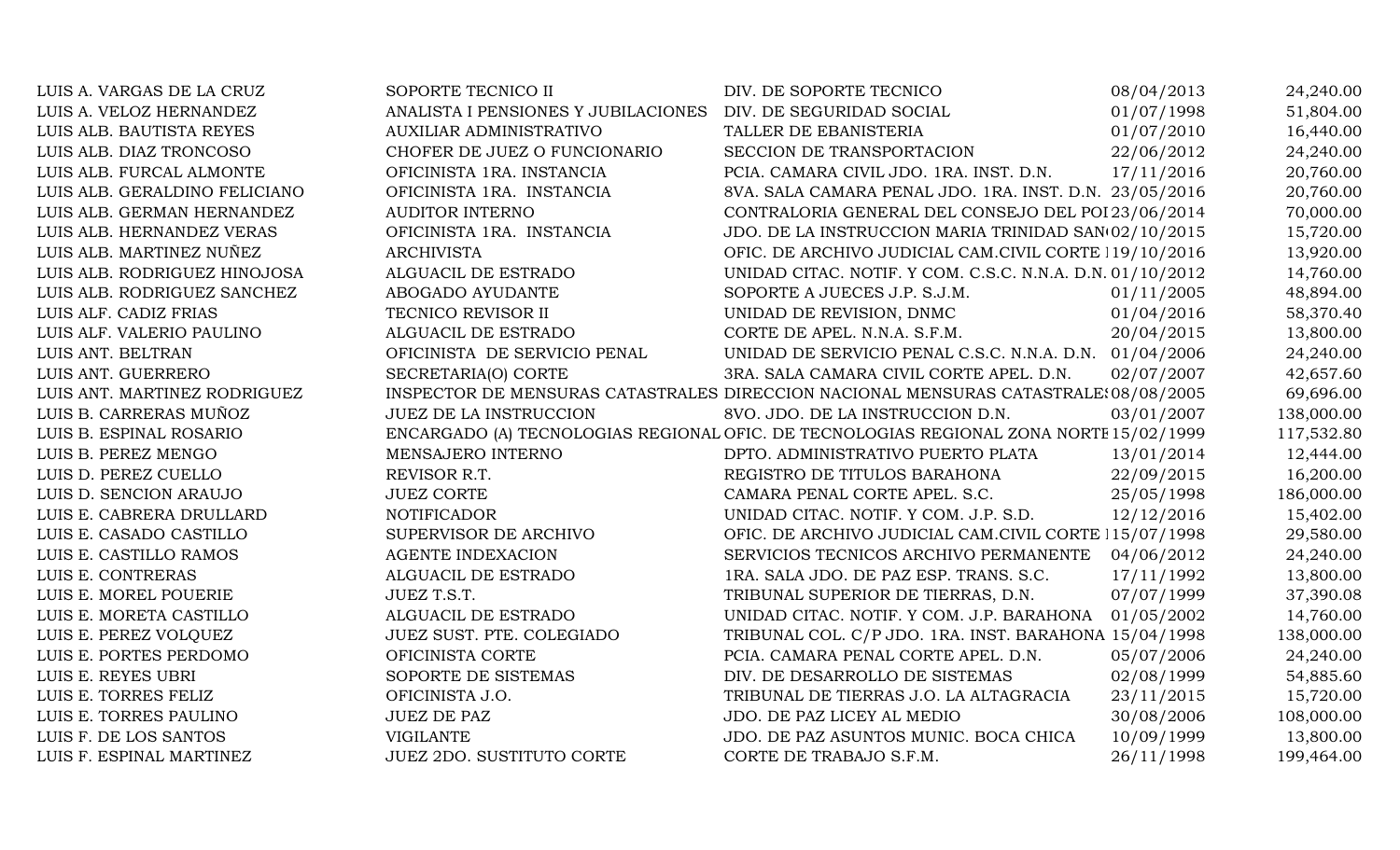| LUIS F. RIVERA CUSTODIO      | CHOFER DE SERVICIO                                                 | SECCION DE TRANSPORTACION                                                                 | 04/05/2000 | 24,240.00  |
|------------------------------|--------------------------------------------------------------------|-------------------------------------------------------------------------------------------|------------|------------|
| LUIS FCO. DE JESUS REYES     | <b>ARCHIVISTA</b>                                                  | ARCHIVO ACTIVO DEL TRIBUNAL SUPERIOR DE 121/11/2016                                       |            | 24,240.00  |
| LUIS FRANCISCO CRUZ GOMEZ    | ELECTRICISTA II                                                    | DPTO. ADMINISTRATIVO LA VEGA                                                              | 02/10/2017 | 13,974.00  |
| LUIS G. CASTILLO CAMACHO     | CONSERJE-MENSAJERO(A)                                              | JDO. DE PAZ CAYETANO GERMOSEN                                                             | 29/02/2016 | 12,444.00  |
| LUIS G. HERNANDEZ SOSA       | CHOFER DE JUEZ O FUNCIONARIO                                       | SECCION DE TRANSPORTACION                                                                 | 18/05/2017 | 24,240.00  |
| LUIS J. BEEVERS BAEZ         | SOPORTE TECNICO II                                                 | DIV. DE SOPORTE TECNICO                                                                   | 03/03/2014 | 34,980.00  |
| LUIS J. BOURGET FROMETA      | JUEZ 1ER. SUSTITUTO CORTE                                          | CAMARA CIVIL CORTE APEL. S.C.                                                             | 10/11/1980 | 39,170.92  |
| LUIS J. CASTILLO MEJIA       | <b>SOPORTE REDES</b>                                               | DIV. DE INFRAESTRUCTURA Y COMUNICACIONE: 19/11/2012                                       |            | 48,894.00  |
| LUIS J. COLLADO              | SOPORTE DE SISTEMAS                                                | DIV. DE SISTEMAS J.I.                                                                     | 20/12/2012 | 48,894.00  |
| LUIS J. LOPEZ AMARANTE       | MENSAJERO INTERNO                                                  | SECCION DE TRAMITES Y CORRESPONDENCIA                                                     | 25/03/2013 | 16,920.00  |
| LUIS J. TAMAREZ BATISTA      | AUXILIAR ESTADISTICO DEPARTAMENTAL DIV. DE ESTADISTICAS JUDICIALES |                                                                                           | 02/01/2014 | 44,092.80  |
| LUIS K. MORILLO FELIZ        | ALGUACIL DE ESTRADO                                                | UNIDAD CITAC. NOTIF. Y COM. J.P. BARAHONA 02/08/2005                                      |            | 14,760.00  |
| LUIS M. GOMEZ PERALTA        | MENSAJERO INTERNO                                                  | DPTO. ADMINISTRATIVO SANTIAGO RODRIGUEZ 01/03/2013                                        |            | 12,444.00  |
| LUIS M. GONZALEZ             | ANALISTA PROGRAMADOR                                               | DIV. DE DESARROLLO DE SISTEMAS                                                            | 15/12/1997 | 67,082.40  |
| LUIS M. MATOS MATOS          | MENSAJERO INTERNO                                                  | JDO. DE LA INSTRUCCION PEDERNALES                                                         | 06/04/1987 | 12,444.00  |
| LUIS M. MEDINA TRINIDAD      | <b>OFICINISTA</b>                                                  | REGISTRO DE TITULOS NEYBA                                                                 | 19/09/2016 | 16,200.00  |
| LUIS M. MENDEZ SUERO         | SECRETARIA (O) JDO. DE PAZ                                         | JDO. DE PAZ POLO                                                                          | 11/12/1991 | 23,160.00  |
| LUIS M. MOREL DISLA          | MENSAJERO (A) INTERNO                                              | JDO. DE PAZ VILLA BISONO                                                                  | 27/05/2013 | 12,444.00  |
| LUIS MEDINA CARRASCO         | ALGUACIL DE ESTRADO                                                | <b>JDO. DE PAZ PARAISO</b>                                                                | 18/03/1997 | 13,800.00  |
| LUIS MERCEDES MARTE          | <b>VIGILANTE</b>                                                   | TRIBUNAL N.N.A. MARIA TRINIDAD SANCHEZ                                                    | 04/09/2007 | 12,780.00  |
| LUIS ML. ESTRELLA HIDALGO    | ALGUACIL DE ESTRADO                                                | 2DA. SALA CAMARA CIVIL JDO. 1RA. INST. D.N. 01/06/2000                                    |            | 14,760.00  |
| LUIS ML. LIRIANO CANARIO     | OFICINISTA 1RA. INSTANCIA                                          | CAMARA CIVIL JDO. 1RA. INST. MARIA TRINIDAD 20/10/2008                                    |            | 15,720.00  |
| LUIS ML. MARTINEZ MARMOLEJOS | <b>JUEZ CORTE</b>                                                  | TRIBUNAL SUPERIOR DE TIERRAS DPTO. NORES' 27/01/1988                                      |            | 186,000.00 |
| LUIS ML. PEREZ RAMIREZ       | MENSAJERO INTERNO                                                  | DPTO. ADMINISTRATIVO S.J.M.                                                               | 04/09/2017 | 10,577.40  |
| LUIS ML. SANTANA RUIZ        | OFICINISTA 1RA. INSTANCIA                                          | JDO. DE LA INSTRUCCION AZUA                                                               | 27/07/2016 | 15,720.00  |
| LUIS ML. VALDEZ CANDELARIO   | OFICINISTA 1RA. INSTANCIA                                          | 4TA. SALA CAMARA PENAL JDO. 1RA.INST. D.N. 23/10/2007                                     |            | 20,760.00  |
| LUIS N. CANARIO REYES        | EBANISTA II S.C.J.                                                 | TALLER DE EBANISTERIA                                                                     | 13/08/2001 | 34,980.00  |
| LUIS O. JIMENEZ ROSA         | <b>JUEZ CORTE</b>                                                  | 2DA. SALA CAMARA PENAL CORTE APEL. D.N.                                                   | 02/12/1998 | 186,000.00 |
| LUIS O. REYNOSO BAUTISTA     | ALGUACIL DE ESTRADO                                                | TRIBUNAL EJEC. SANCION ADOLES. S.D.                                                       | 01/11/2006 | 15,175.20  |
| LUIS R. ARNAUD DE LA CRUZ    | AUXILIAR ADMINISTRATIVO                                            | DIV. DE REGISTRO DE PERSONAL                                                              | 04/08/2015 | 20,160.00  |
| LUIS R. CESPEDES CESPEDES    | OFICINISTA 1RA. INSTANCIA                                          | 6TO. JDO. DE LA INSTRUCCION D.N.                                                          | 22/09/2017 | 17,646.00  |
| LUIS R. DE LA CRUZ PAULINO   | OFICINISTA 1RA. INSTANCIA                                          | 2DA. SALA CAMARA CIVIL JDO. 1RA. INST. SANTI 16/05/2017                                   |            | 15,720.00  |
| LUIS R. DILONE TEJADA        |                                                                    | JUEZ PRESIDENTE TRIBUNAL COLEGIADO TRIBUNAL COL. C/P JDO. 1RA. INST. ESPAILLAT 05/07/1994 |            | 138,000.00 |
| LUIS R. FABIAN VERAS         | MENSAJERO (A) INTERNO                                              | DPTO. ADMINISTRATIVO HERMANAS MIRABAL                                                     | 17/06/2013 | 12,444.00  |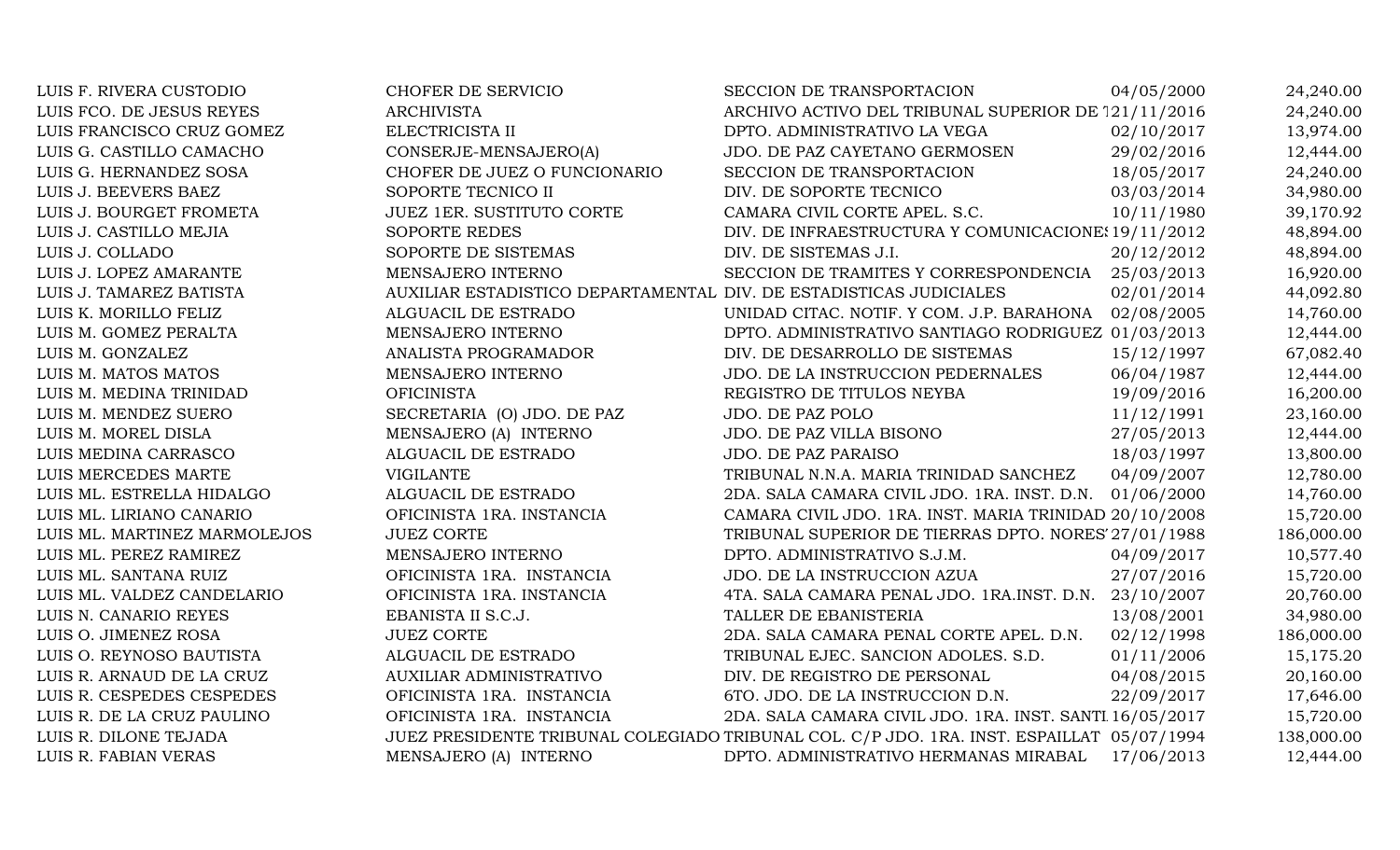| LUIS R. FELIZ JIMENEZ          | OFICINISTA 1RA. INSTANCIA        | 3ER. JDO. DE LA INSTRUCCION D.N.                                                             | 23/09/2013 | 20,760.00  |
|--------------------------------|----------------------------------|----------------------------------------------------------------------------------------------|------------|------------|
| LUIS R. GARCIA MIESES          | ALGUACIL DE ESTRADO              | JDO. DE LA INSTRUCCION LA ROMANA                                                             | 20/04/2015 | 14,760.00  |
| LUIS R. LEGER PINEDA           | ABOGADO AYUDANTE CORTE           | CAMARA CIVIL CORTE APEL. S.D.                                                                | 01/06/2001 | 58,374.00  |
| LUIS R. ORTIZ GONZALEZ         | <b>ARCHIVISTA</b>                | ARCHIVO ACTIVO DEL REGISTRO DE TITULOS D. 04/06/2012                                         |            | 24,240.00  |
| LUIS R. RUIZ CONTRERAS         | OFICINISTA SCJ                   | UNIDAD DE REGISTRO Y TRAMITE S.G.S.C.J.                                                      | 06/05/2014 | 27,240.00  |
| LUIS R. SANCHEZ DE LA CRUZ     | MENSAJERO INTERNO                | JDO. DE PAZ DE LA 3RA. CIRC. D.N.                                                            | 17/07/2017 | 10,577.40  |
| LUIS S. ALMONO NUÑEZ           | <b>JUEZ 1ER. SUSTITUTO CORTE</b> | CAMARA PENAL CORTE APEL. S.F.M.                                                              | 12/08/1998 | 205,800.00 |
| LUIS S. CARVAJAL LEGER         | ALGUACIL DE ESTRADO              | UNIDAD DE CITACIONES Y NOTIFICACIONES S.G 01/06/1994                                         |            | 14,760.00  |
| LUIS T. FERNANDEZ              | ALGUACIL DE ESTRADO              | PCIA. TRIBUNAL SUPERIOR ADMINISTRATIVO                                                       | 11/11/2016 | 14,760.00  |
| LUISA A. MEDINA DIAZ           | AUXILIAR ADMINISTRATIVO          | DIRECCION DE FAMILIA, NIÑEZ, ADOLESCENCIA 08/10/2015                                         |            | 24,240.00  |
| LUISA ANT. GONZALEZ FELIZ      | ABOGADO AYUDANTE                 | SOPORTE A JUECES J.P. BARAHONA                                                               | 08/05/2003 | 48,894.00  |
| LUISA ANT. PIMENTEL RIVAS      | <b>CONSERJE</b>                  | DPTO. ADMINISTRATIVO MONTE CRISTI                                                            | 18/09/2000 | 12,444.00  |
| LUISA C. SANCHEZ MORETA        | <b>CONSERJE</b>                  | DPTO. ADMINISTRATIVO BARAHONA                                                                | 05/09/2016 | 12,444.00  |
| LUISA C. ZORRILLA UFFRE        | ABOGADO AYUDANTE CORTE           | CAMARA PENAL CORTE APEL. S.P.M.                                                              | 01/06/2004 | 48,894.00  |
| LUISA DEL C. MARCANO DOMINGUEZ | <b>OFICINISTA</b>                | UNIDAD SERV. MERO TRAMITE J.P. SANCHEZ RA02/06/2014                                          |            | 16,440.00  |
| LUISA E. CASTILLO TEJEDA       | ABOGADO AYUDANTE SCJ             | TERCERA SALA S.C.J.                                                                          | 11/06/2001 | 105,720.00 |
| LUISA E. CUETO TOLENTINO       | ABOGADO AYUDANTE 1RA. INST.      | TRIBUNAL COL. C/P JDO. 1RA. INST. S.P.M.                                                     | 01/09/2012 | 36,000.00  |
| LUISA E. DE LA MOTA CONTIN     | OFICINISTA JDO. DE PAZ           | JDO. DE PAZ DE LA 1RA. CIRC. LA VEGA                                                         | 01/12/1988 | 14,760.00  |
| LUISA E. FELIZ FERRERAS        |                                  | SECRETARIA (O) SERVICIO A EJECUCION I UNIDAD SERV. A EJEC. DE LA PENA J.P. BARAH(05/09/2005) |            | 42,657.60  |
| LUISA E. FERNANDEZ RODRIGUEZ   | SUPERVISOR CENTRO DE CITACIONES  | UNIDAD CITAC. NOTIF. Y COM. J.P. S.F.M.                                                      | 01/09/1998 | 51,004.80  |
| LUISA I. ROJAS CAMINERO        | OFICINISTA SCJ                   | TERCERA SALA S.C.J.                                                                          | 06/03/2000 | 40,605.60  |
| LUISA M. BONILLA NUÑEZ         | SECRETARIA DE JUEZ CORTE         | TRIBUNAL SUPERIOR DE TIERRAS DPTO. NORES 07/05/2001                                          |            | 23,640.00  |
| LUISA M. LORENZO TAVERAS       | <b>OFICINISTA</b>                | UNIDAD SERV. A CORTE J.P. S.J.M.                                                             | 26/05/2008 | 18,780.00  |
| LUISA M. MELLA                 | CONSERJE-MENSAJERO(A)            | JDO. DE PAZ VILLA JARAGUA                                                                    | 25/05/1987 | 12,444.00  |
| LUISA M. RINCON GUERRERO       | ALGUACIL DE ESTRADO              | JDO. DE PAZ NIZAO                                                                            | 22/06/2017 | 11,730.00  |
| LUISA MA. ACEVEDO MONEGRO      | <b>JUEZ DE LA INSTRUCCION</b>    | JDO. DE LA INSTRUCCION LA ROMANA                                                             | 01/11/2011 | 138,000.00 |
| LUISA MA. RODRIGUEZ CASTILLO   | <b>DIGITADOR</b>                 | UNIDAD DE PROCESOS COMUNES J.I.                                                              | 02/04/2012 | 24,240.00  |
| LUISA MA. SUAREZ PAULINO       | CONSERJE-MENSAJERO(A)            | JDO. DE PAZ JIMA ABAJO                                                                       | 14/08/2017 | 10,577.40  |
| LUISA N. CANAAN POLANCO        | JUEZ PRESIDENTE SALA CORTE       | 3RA. SALA TRIBUNAL SUPERIOR ADMINISTRATIV 11/11/1992                                         |            | 205,800.00 |
| LUISA O. RAMIREZ DE OLEO       | OFICINISTA J.O.                  | TRIBUNAL DE TIERRAS J.O. AZUA                                                                | 17/10/1986 | 15,720.00  |
| LUISAURA ALT. CARRION          | SECRETARIA (O) PRIMERA INSTANCIA | CAMARA PENAL JDO. 1RA. INST. LA ROMANA                                                       | 10/09/2012 | 23,160.00  |
| LUIYI A. ORTIZ                 | AGENTE SIGNATURA                 | SERVICIOS TECNICOS ARCHIVO PERMANENTE                                                        | 20/05/2013 | 24,240.00  |
| LUJAMIN DEL C. GIL MORILLO     | ABOGADO AYUDANTE                 | SOPORTE A JUECES J.P. S.F.M.                                                                 | 02/01/2007 | 48,894.00  |
| LUJARY F. FELIX LOPEZ          | OFICINISTA JDO. DE PAZ           | JDO. DE PAZ S.C.                                                                             | 20/02/2017 | 14,760.00  |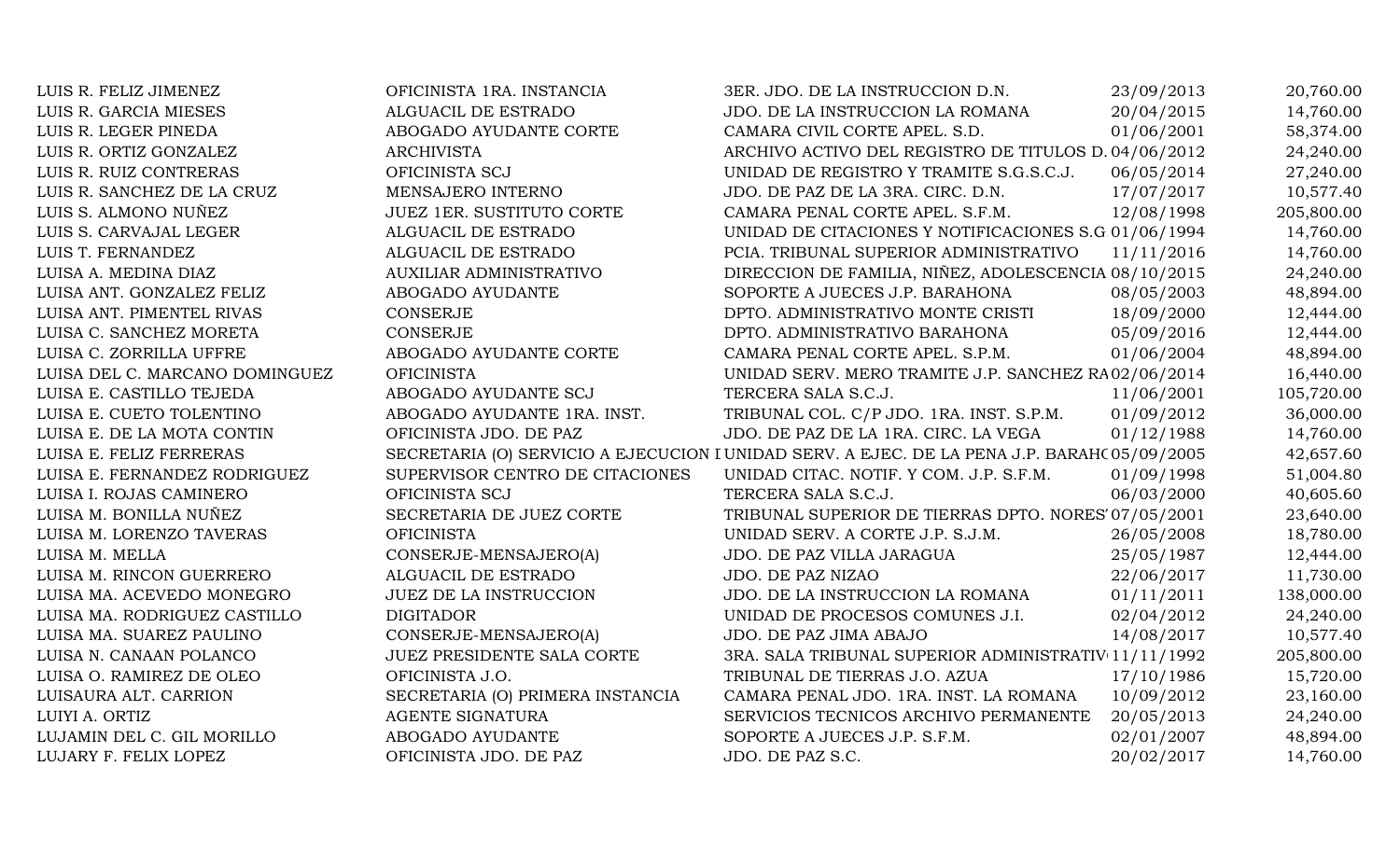| LUSNELDA SOLIS TAVERAS                                   | <b>JUEZ CORTE</b>                | 1RA. SALA TRIBUNAL SUPERIOR DE TIERRAS DP 03/07/1984                          |            | 186,000.00 |
|----------------------------------------------------------|----------------------------------|-------------------------------------------------------------------------------|------------|------------|
| LUZ A. BATISTA BATISTA                                   | <b>OFICINISTA</b>                | UNIDAD DE AUDIENCIAS J.P. MONSEÑOR NOUEI 03/05/2012                           |            | 16,440.00  |
| LUZ A. DE LOS SANTOS LAURENCIO                           | OFICINISTA 1RA. INSTANCIA        | 2DA. SALA CAMARA PENAL JDO. 1RA. INST. D.N. 20/04/2017                        |            | 12,444.00  |
| LUZ C. MARTE VILLA                                       | <b>JUEZ CORTE</b>                | CORTE DE APEL. N.N.A. S.F.M.                                                  | 12/08/1998 | 186,000.00 |
| LUZ C. MOJICA FAJARDO                                    | OFICINISTA SCJ                   | UNIDAD DE REGISTRO Y TRAMITE S.G.S.C.J.                                       | 02/02/2017 | 24,240.00  |
| LUZ D. DE JESUS HERRERA                                  | ABOGADO AYUDANTE II              | DIV. LEGAL                                                                    | 11/08/2014 | 77,836.80  |
| LUZ D. LAVANDIER PERDOMO                                 | OFICINISTA 1RA. INSTANCIA        | 4TA. SALA CAMARA CIVIL JDO. 1RA. INST. D.N.                                   | 08/01/2013 | 20,760.00  |
| LUZ D. PEREZ NOVA                                        | OFICINISTA 1RA. INSTANCIA        | 6TA. SALA CAMARA CIVIL JDO. 1RA. INST. D.N.                                   | 03/11/2014 | 20,760.00  |
| LUZ DEL A. BRITO BAUTISTA                                | <b>OFICINISTA</b>                | UNIDAD DE AUDIENCIAS J.P. S.J.M.                                              | 10/02/2014 | 18,780.00  |
| LUZ DEL A. GOMEZ LUNA                                    | OFICINISTA JDO. DE PAZ           | JDO. DE PAZ DE LA 3RA. CIRC. SANTIAGO                                         | 05/01/2017 | 14,760.00  |
| LUZ DEL A. ZORRILLA DE GARCIA                            | SECRETARIA (O) JDO. DE PAZ       | 1RA. SALA JDO. DE PAZ ESP. TRANS. D.N.                                        | 14/05/1987 | 29,580.00  |
| LUZ DEL C. ABREU MARTE                                   |                                  | SECRETARIA (O) SERVICIO A LA INSTRUCC UNIDAD SERV. A LA INSTRUCCION J.P. S.D. | 05/02/2004 | 77,836.80  |
| LUZ DEL C. ARIAS LARA                                    | ANALISTA JURIDICO                | DIRECCION NACIONAL REGISTRO DE TITULOS                                        | 01/05/2013 | 24,240.00  |
| LUZ DEL C. ESTEVEZ GARCIA                                | <b>OFICINISTA</b>                | UNIDAD CITAC. NOTIF. Y COM. J.P. SANCHEZ RA 10/10/2000                        |            | 16,440.00  |
| LUZ DEL C. MATOS DIAZ                                    | <b>JUEZ 2DO. SUSTITUTO CORTE</b> | CAMARA PENAL CORTE APEL. S.C.                                                 | 23/09/1992 | 199,464.00 |
| LUZ DEL C. MONTANO                                       | CONSERJE I S.C.J.                | SECCION DE MAYORDOMIA                                                         | 02/02/1988 | 6,141.00   |
| LUZ DEL C. SANCHEZ CALDERON                              | OFICINISTA I 1RA. INSTANCIA      | 3RA. SALA CAMARA CIVIL JDO. 1RA. INST. D.N.                                   | 23/12/1964 | 6,141.00   |
| LUZ DEL M. MENDOZA FLORENTINO                            | OFICINISTA 1RA. INSTANCIA        | 3ER. TRIBUNAL COL. C/P JDO. 1RA .INST. D.N.                                   | 14/08/2017 | 17,646.00  |
| LUZ E. BERAS REYES                                       | SECRETARIA (O) PRIMERA INSTANCIA | TRIBUNAL N.N.A. EL SEIBO                                                      | 01/11/1996 | 28,860.00  |
| LUZ E. DURAN HIRALDO                                     | SECRETARIA (O) SERVICIO A CORTE  | UNIDAD SERV. A CORTE J.L. SANTIAGO                                            | 03/04/2000 | 38,088.00  |
| LUZ E. HERRERA MARIA                                     | JUEZ 1RA. INSTANCIA              | TRIBUNAL COL. C/P JDO. 1RA. INST. LA VEGA                                     | 12/06/1998 | 138,000.00 |
| LUZ M. ALMONTE CANDAMO                                   | <b>ARCHIVISTA</b>                | OFIC. DE ARCHIVO JUDICIAL PJ S.F.M.                                           | 25/03/1996 | 17,640.00  |
| LUZ M. DEL CARMEN RODRIGUEZ GAUTREA OFICINISTA VI T.S.T. |                                  | TRIBUNAL SUPERIOR DE TIERRAS, D.N.                                            | 31/01/1969 | 6,141.00   |
| LUZ M. FERNANDEZ GUTIERREZ                               | <b>CONSERJE</b>                  | CORTE DE APEL. N.N.A. LA VEGA                                                 | 22/11/1999 | 12,444.00  |
| LUZ M. MATA ROSARIO                                      | ENC. EVALUACION DEL DESEMPEÑO    | DIV. DE EVALUACION DEL DESEMPEÑO                                              | 06/05/2002 | 117,532.80 |
| LUZ M. ORTIZ ORTEGA                                      | JUEZ DE PAZ ITINERANTE           | SALA PENAL 1ER. TRIBUNAL N.N.A. D.N.                                          | 01/08/1998 | 108,000.00 |
| LUZ M. PUJOLS MARTINEZ                                   | <b>REFERENCISTA</b>              | UNIDAD DE CONSULTA J.I. D.N.                                                  | 14/12/1998 | 24,240.00  |
| LUZ M. RIVAS ROSARIO                                     | <b>JUEZ CORTE</b>                | CORTE DE APEL. N.N.A. S.D.                                                    | 13/11/1991 | 186,000.00 |
| LUZ M. SANTOS ALONZO                                     | <b>JUEZ DE PAZ</b>               | JDO. DE PAZ CABRERA                                                           | 03/10/2016 | 108,000.00 |
| LUZ MA. VENTURA TORRES                                   | OFICINISTA JDO. DE PAZ           | JDO. DE PAZ MONSEÑOR NOUEL                                                    | 01/12/2011 | 14,760.00  |
| LUZ MA. VIZCAINO VIZCAINO                                | MENSAJERO INTERNO                | DPTO. ADMINISTRATIVO S.C.                                                     | 05/04/2017 | 10,577.40  |
| LUZ MARÍA RODRÍGUEZ ENCARNACIÓN                          | ABOGADO AYUDANTE CORTE           | CAMARA PENAL CORTE APEL. S.C.                                                 | 02/01/2001 | 48,894.00  |
| LUZ R. PEREZ ZAPATA                                      | ANALISTA DE OPERACIONES          | ADMINISTRACION GENERAL JURISDICCION INM(18/11/2005                            |            | 60,984.00  |
| LUZ Y. MUÑOZ DURAN                                       | ENC. DE RECURSOS HUMANOS J.I.    | DIVISION DE RECURSOS HUMANOS J.I.                                             | 22/04/2013 | 117,532.80 |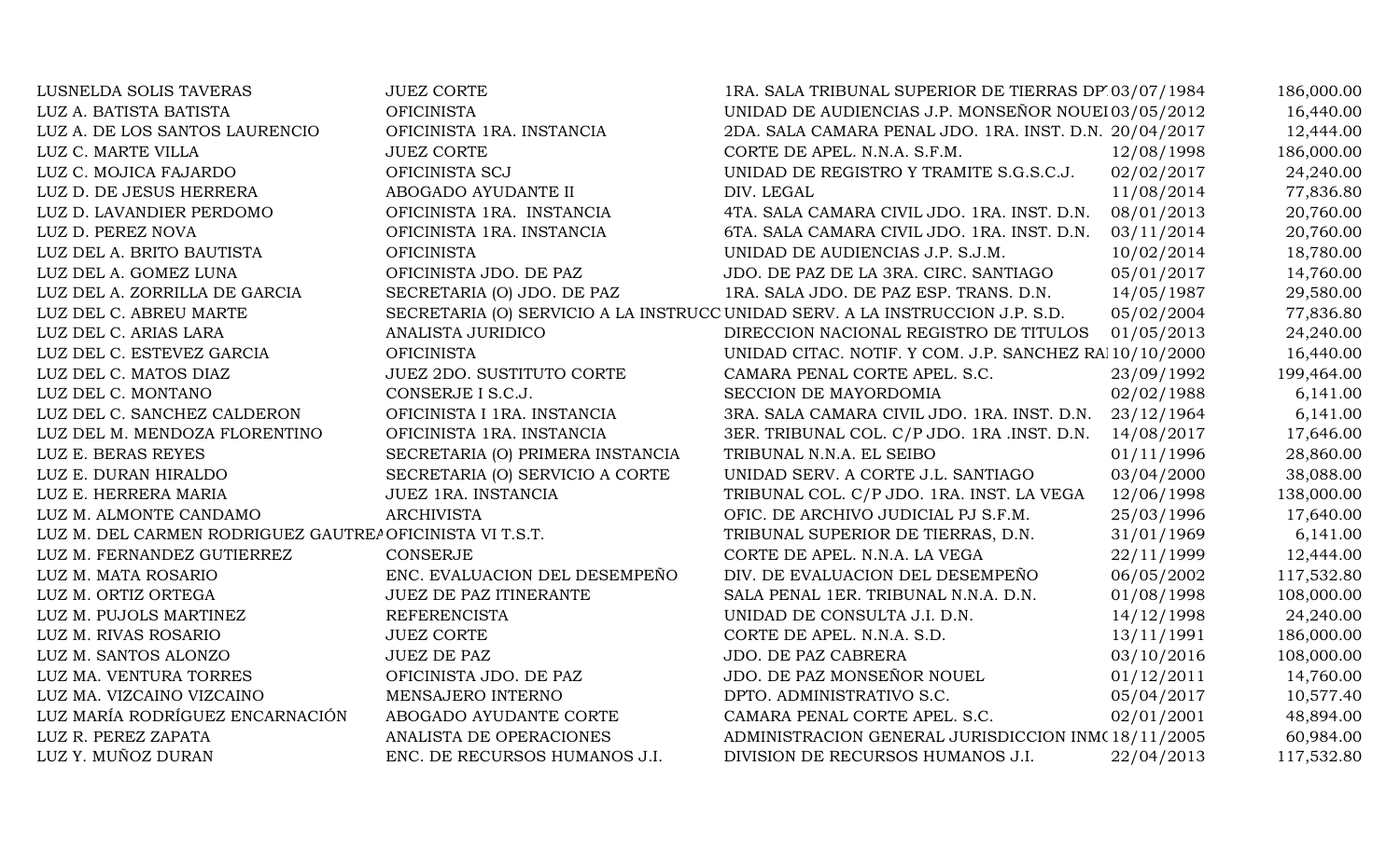| LYANNE L. HERNANDEZ BATISTA      | OFICINISTA 1RA. INSTANCIA                                             | 1RA. SALA CAMARA CIVIL JDO. 1RA. INST. D.N.            | 11/02/2016 | 13,910.40  |
|----------------------------------|-----------------------------------------------------------------------|--------------------------------------------------------|------------|------------|
| MABEL C. ROQUE CABRERA           | <b>OFICINISTA</b>                                                     | UNIDAD CITAC. NOTIF. Y COM. J.P. LA VEGA               | 15/12/2014 | 20,760.00  |
| MABEL E. VALERIO GOMEZ           | SUPERVISOR DE AUDIENCIAS                                              | UNIDAD DE AUDIENCIAS J.P. SANTIAGO                     | 02/07/2001 | 61,776.00  |
| MABEL PEREYRA VASQUEZ            | OFICINISTA 1RA. INSTANCIA                                             | 1RA. SALA JDO. DE TRABAJO S.P.M.                       | 22/07/2013 | 15,720.00  |
| MADELAINE MERCEDES PARDILLA      | OFICINISTA JDO. DE PAZ                                                | JDO. DE PAZ EL VALLE                                   | 01/09/2012 | 14,760.00  |
| MADELIN M. POLANCO RIVAS         | CONSERJE-MENSAJERO(A)                                                 | JDO. DE PAZ JOSE CONTRERAS                             | 03/05/2012 | 12,444.00  |
| MADELINE GENAO VALDEZ            | ABOGADO AYUDANTE                                                      | SOPORTE A JUECES C.S.C. N.N.A. D.N.                    | 01/12/2011 | 43,840.80  |
| MADELINE SANCHEZ VILLALONA       | AGENTE SIGNATURA                                                      | SERVICIOS TECNICOS ARCHIVO PERMANENTE                  | 07/05/2012 | 24,240.00  |
| MADOLY DORVILLE GUZMAN           | OFICINISTA DE EJECUCION DE LA PENA                                    | UNIDAD SERV. A EJEC. DE LA PENA J.P. PUERTC 23/04/2014 |            | 18,780.00  |
| MAGALIS A. SANTANA MELENCIANO    | SECRETARIA (O) PRIMERA INSTANCIA                                      | 7MA. SALA CAMARA CIVIL JDO. 1RA. INST. D.N.            | 04/12/2008 | 20,760.00  |
| MAGALYS ESPINOSA PEÑA            | SECRETARIA (O) JDO. DE PAZ                                            | JDO. DE PAZ UVILLA                                     | 17/11/1992 | 23,160.00  |
| MAGALYS SANTANA ANTUNA           | OFICINISTA JDO. DE PAZ                                                | JDO. DE PAZ RANCHO ARRIBA                              | 23/03/1993 | 14,760.00  |
| MAGDALENA JIMENEZ PAYANO         | <b>JUEZ DE PAZ</b>                                                    | JDO. DE PAZ SANCHEZ RAMIREZ                            | 31/08/2009 | 108,000.00 |
| MAGDALENA REYES PEREZ            | SECRETARIA (O) PRIMERA INSTANCIA                                      | 1ER. JDO. DE LA INSTRUCCION D.N.                       | 14/01/2004 | 46,368.00  |
| MAGDELIN E. OSORIA PEÑA          | SUPERVISOR CENTRO DE CITACIONES                                       | UNIDAD CITAC. NOTIF. Y COM. J.P. SANTIAGO              | 14/03/2005 | 61,776.00  |
| MAGDELQUIS Y. FRANCO PEÑA        | <b>JUEZ DE PAZ</b>                                                    | JDO. DE PAZ VILLA GONZALEZ                             | 16/12/2016 | 108,000.00 |
| MAGDIELA REYES DE LA PAZ         | OFICINISTA JDO. DE PAZ                                                | JDO. DE PAZ S.D. OESTE                                 | 23/01/2017 | 17,640.00  |
| MAGNOLIA FELIZ DIAZ              | OFICINISTA 1RA. INSTANCIA                                             | TRIBUNAL N.N.A. BARAHONA                               | 27/12/1999 | 15,720.00  |
| MAGNOLIA N. RUIZ Y GONZALEZ      | ENCARGADO(A) OFICINA ADMINISTRATIVA JDO. DE PAZ DE LA 1RA. CIRC. D.N. |                                                        | 18/02/1977 | 45,600.00  |
| MAIKA ORTIZ ZUCCO                | CONTADOR(A) JI                                                        | GERENCIA FINANCIERA J.I.                               | 01/06/1999 | 54,885.60  |
| MAIKERT A. MEDINA CARRASCO       | <b>OFICINISTA</b>                                                     | UNIDAD DE APOYO SECRETARIAL TST                        | 01/11/2016 | 24,240.00  |
| MAILENISSA TAVAREZ SOSA          | MENSAJERO INTERNO                                                     | JDO. DE PAZ DE LA 2DA. CIRC. S.D. ESTE                 | 15/05/2017 | 13,920.00  |
| MAINAN A. NIVAR ESCOTTO          | OFICINISTA JDO. DE PAZ                                                | JDO. DE PAZ ALTAMIRA                                   | 13/10/2009 | 14,760.00  |
| MAIRA S. SANTANA SALCIE          | ABOGADO AYUDANTE SCJ                                                  | DIV. LEGAL                                             | 17/01/2000 | 105,720.00 |
| MAIRENI M. BATISTA GAUTREAUX     | ALGUACIL DE ESTRADO                                                   | 7MA. SALA CAMARA CIVIL JDO. 1RA. INST. D.N.            | 14/03/1996 | 14,760.00  |
| MAIRENY NUÑEZ TEJADA             | OFICINISTA 1RA. INSTANCIA                                             | JDO. DE TRABAJO PUERTO PLATA                           | 26/10/2016 | 15,720.00  |
| MAITE A. PINEDA                  | OFICINISTA 1RA. INSTANCIA                                             | CAMARA CIVIL JDO. 1RA. INST. AZUA                      | 05/05/2015 | 15,720.00  |
| MALLELIN D. LUNA MARTINEZ        | OFICINISTA CORTE                                                      | 2DA. SALA CAMARA PENAL CORTE APEL. D.N.                | 04/09/2012 | 24,240.00  |
| MALVIN A. GOMEZ                  | <b>AUXILIAR DE ESCANEO</b>                                            | UNIDAD DE PROCESOS COMUNES J.I.                        | 01/07/2017 | 20,604.00  |
| MANIOCATEX BODDEN DE JESUS       | SUB-ENCARGADO CONTABILIDAD                                            | DPTO. DE CONTABILIDAD                                  | 02/04/2001 | 90,480.00  |
| MANOELLA T. FERNANDEZ DE LA CRUZ | SECRETARIA(O) CORTE                                                   | 1RA. SALA CAMARA CIVIL CORTE APEL. D.N.                | 15/06/2009 | 42,657.60  |
| MANOLO ESCARRAMAN MOREL          | CHOFER DE SERVICIO                                                    | DPTO. DE MANTENIMIENTO                                 | 04/08/1997 | 31,559.75  |
| MANUEL A. AYBAR ARIAS            | ABOGADO AYUDANTE 1RA. INST.                                           | 2DO. TRIBUNAL COL. C/P JDO. 1RA. INST. D.N.            | 04/12/2012 | 43,840.80  |
| MANUEL A. BENZANT CANDELARIO     | TECNICO REVISOR II                                                    | UNIDAD DE REVISION, DNMC                               | 25/04/2016 | 58,370.40  |
|                                  |                                                                       |                                                        |            |            |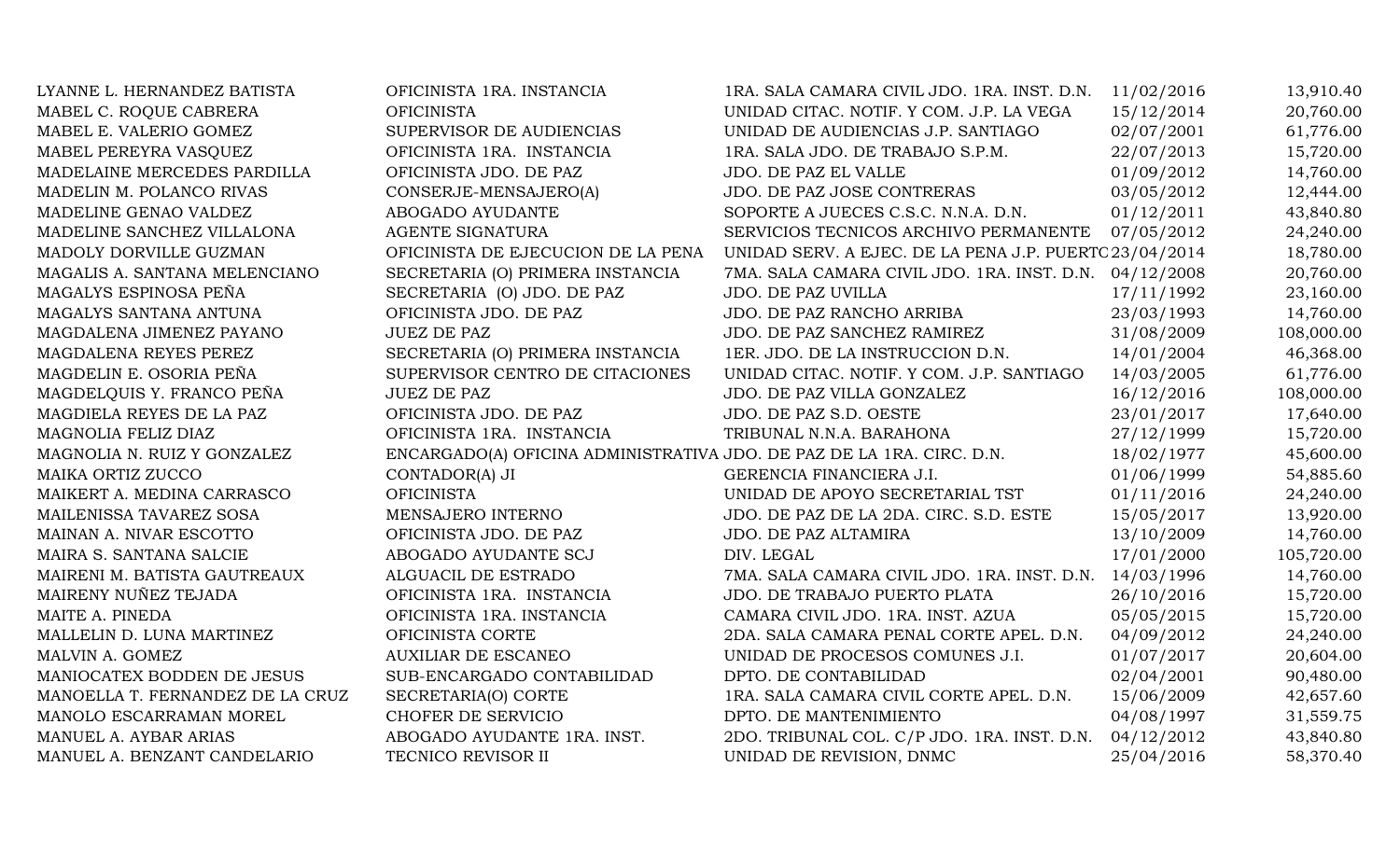| MANUEL A. ESTEVEZ TAVERAS           | ALGUACIL DE ESTRADO               | UNIDAD CITAC. NOTIF. Y COM. J.L. SANTIAGO                                   | 01/05/1999 | 13,800.00  |
|-------------------------------------|-----------------------------------|-----------------------------------------------------------------------------|------------|------------|
| MANUEL A. FIGUEREO MONTERO          | <b>ASCENSORISTA</b>               | UNIDAD DE SERVICIOS ADMINISTRATIVOS Y LOC 15/12/2008                        |            | 16,440.00  |
| MANUEL A. FRANCISCO ESPINAL         | JUEZ T.T.J.O.                     | 3RA. SALA TRIBUNAL DE TIERRAS J.O. SANTIAG(08/03/1999                       |            | 138,000.00 |
| MANUEL A. GRATEREAUX QUEZADA        | ALGUACIL DE ESTRADO               | JDO. DE PAZ CONSTANZA                                                       | 15/07/2002 | 13,800.00  |
| MANUEL A. HERNANDEZ VICTORIA        | JUEZ 2DO. SUST. CORTE Y PTE. SALA | 2DA. SALA CAMARA PENAL CORTE APEL. S.D.                                     | 29/12/1998 | 199,464.00 |
| MANUEL A. LEMONIER JIMENEZ          | ALGUACIL ESTRADO 1RA. INSTANCIA   | CAMARA CIVIL JDO. 1RA. INST. AZUA                                           | 26/05/1987 | 506.00     |
| MANUEL A. MELO CASTILLO             | ANALISTA JURIDICO                 | UNIDAD DE APOYO REGISTRAL J.I.                                              | 04/11/2009 | 54,885.60  |
| MANUEL A. MERAN ABREU               | ALGUACIL DE ESTRADO               | UNIDAD CITAC. NOTIF. Y COM. J.P. S.F.M.                                     | 01/11/2010 | 14,760.00  |
| MANUEL A. READ ORTIZ                | JUEZ S.C.J.                       | PRIMERA SALA S.C.J.                                                         | 23/05/1989 | 390,029.23 |
| MANUEL A. SANTANA GOMEZ             | SECRETARIA (O) PRIMERA INSTANCIA  | JDO. DE 1RA. INST. BAORUCO                                                  | 03/07/2003 | 28,860.00  |
| MANUEL ANT. CAMILO VILLABRILLE      | OFICINISTA ATENCION USUARIOS      | UNIDAD DE ATENCION AL USUARIO S.G.S.C.J.                                    | 12/07/2005 | 38,088.00  |
| MANUEL ANT. CARELA LOPEZ            | <b>JUEZ DE LA INSTRUCCION</b>     | JDO. DE LA INSTRUCCION HERMANAS MIRABAL 07/04/2008                          |            | 138,000.00 |
| MANUEL ANT. DE LA ROSA GARCIA       | CHOFER DE SERVICIO                | SECCION DE TRANSPORTACION                                                   | 16/05/2013 | 24,240.00  |
| MANUEL ANT. LOMBERT LEDESMA         | OFICINISTA 1RA. INSTANCIA         | 5TA. SALA CAMARA CIVIL JDO. 1RA. INST. D.N.                                 | 01/08/2017 | 17,646.00  |
| MANUEL ANT. MADRIGAL                | ABOGADO AYUDANTE 1RA. INST.       | 4TO. TRIBUNAL COL. C/P JDO. 1RA. INST. D.N.                                 | 01/02/2006 | 43,840.80  |
| MANUEL ANT. MENDEZ GONZALEZ         | ALGUACIL DE ESTRADO               | TRIBUNAL COL. C/P JDO. 1RA. INST. AZUA                                      | 01/08/1999 | 13,800.00  |
| MANUEL ANT. RAMIREZ SUZAÑA          | <b>JUEZ PRESIDENTE CORTE</b>      | CORTE DE APEL. S.J.M.                                                       | 12/05/1998 | 218,640.00 |
| MANUEL C. CUEVAS SEGURA             | ELECTRICISTA I                    | DPTO. DE MANTENIMIENTO                                                      | 05/08/2013 | 29,580.00  |
| MANUEL CASTILLO VOLQUEZ             | <b>VIGILANTE</b>                  | JDO. DE LA INSTRUCCION PEDERNALES                                           | 01/02/2001 | 12,780.00  |
| MANUEL D. LUGO PERALTA              | OFICINISTA JDO. DE PAZ            | JDO. DE PAZ VALVERDE                                                        | 16/12/2014 | 14,760.00  |
| MANUEL DE J. SANCHEZ CEBALLOS       | JUEZ T.T.J.O.                     | TRIBUNAL DE TIERRAS J.O. LA ALTAGRACIA                                      | 01/06/2010 | 138,000.00 |
| MANUEL DE JS. CAPELLAN DE LA ROSA   | SOPORTE TECNICO I                 | OFIC. DE TECNOLOGIAS REGIONAL ZONA NORTE 28/08/2006                         |            | 42,657.60  |
| MANUEL DE JS. DE JESUS LIZARDO      | JUEZ T.T.J.O.                     | TRIBUNAL DE TIERRAS J.O. ESPAILLAT                                          | 05/07/1994 | 138,000.00 |
| MANUEL DE JS. DE LA ROSA BARRIENTOS | <b>JUEZ CORTE</b>                 | CAMARA PENAL CORTE APEL. S.C.                                               | 15/05/1998 | 186,000.00 |
| MANUEL DE JS. DOMINGUEZ ACOSTA      | ALGUACIL DE ESTRADO               | JDO. DE PAZ HERMANAS MIRABAL                                                | 01/07/1991 | 13,800.00  |
| MANUEL DE JS. DOMINGUEZ ALMANZAR    | <b>OFICINISTA</b>                 | UNIDAD SERV. MERO TRAMITE J.P. HERMANAS 125/11/2015                         |            | 16,440.00  |
| MANUEL DE JS. FERMIN ALMONTE        | INSPECTOR ADMINISTRATIVO          | DIRECCION ADMINISTRATIVA                                                    | 03/01/2013 | 67,082.40  |
| MANUEL DE JS. MARTINEZ SANCHEZ      |                                   | SUPERVISOR DE INFORMACION Y ORIENTI CENTRO INF. ORIENT. CIUDADANA PJ S.C.J. | 07/06/1994 | 42,657.60  |
| MANUEL DE JS. REYES CIRIACO         | SECRETARIA (O) JDO. DE PAZ        | JDO. DE PAZ CEVICOS                                                         | 05/12/1990 | 23,160.00  |
| MANUEL DE JS. SANCHEZ GONZALEZ      | CHOFER DE JUEZ DE LA SCJ          | SECCION DE TRANSPORTACION                                                   | 02/01/2001 | 29,580.00  |
| MANUEL DE JS. SEGURA DIAZ           | SECRETARIA (O) JDO. DE PAZ        | JDO. DE PAZ PADRE LAS CASAS                                                 | 21/10/1986 | 23,160.00  |
| MANUEL DE JS. UBIERA MERCEDES       | OFICINISTA JDO. DE PAZ            | JDO. DE PAZ LA ALTAGRACIA                                                   | 08/05/2013 | 14,760.00  |
| MANUEL DE JS. VENTURA ROSARIO       | CONSERJE-MENSAJERO(A)             | JDO. DE PAZ QUISQUEYA                                                       | 01/03/1994 | 12,444.00  |
| MANUEL DE LEON ANGOMAS              | ALGUACIL DE ESTRADO               | JDO. DE PAZ BOHECHIO                                                        | 01/08/1991 | 13,800.00  |
|                                     |                                   |                                                                             |            |            |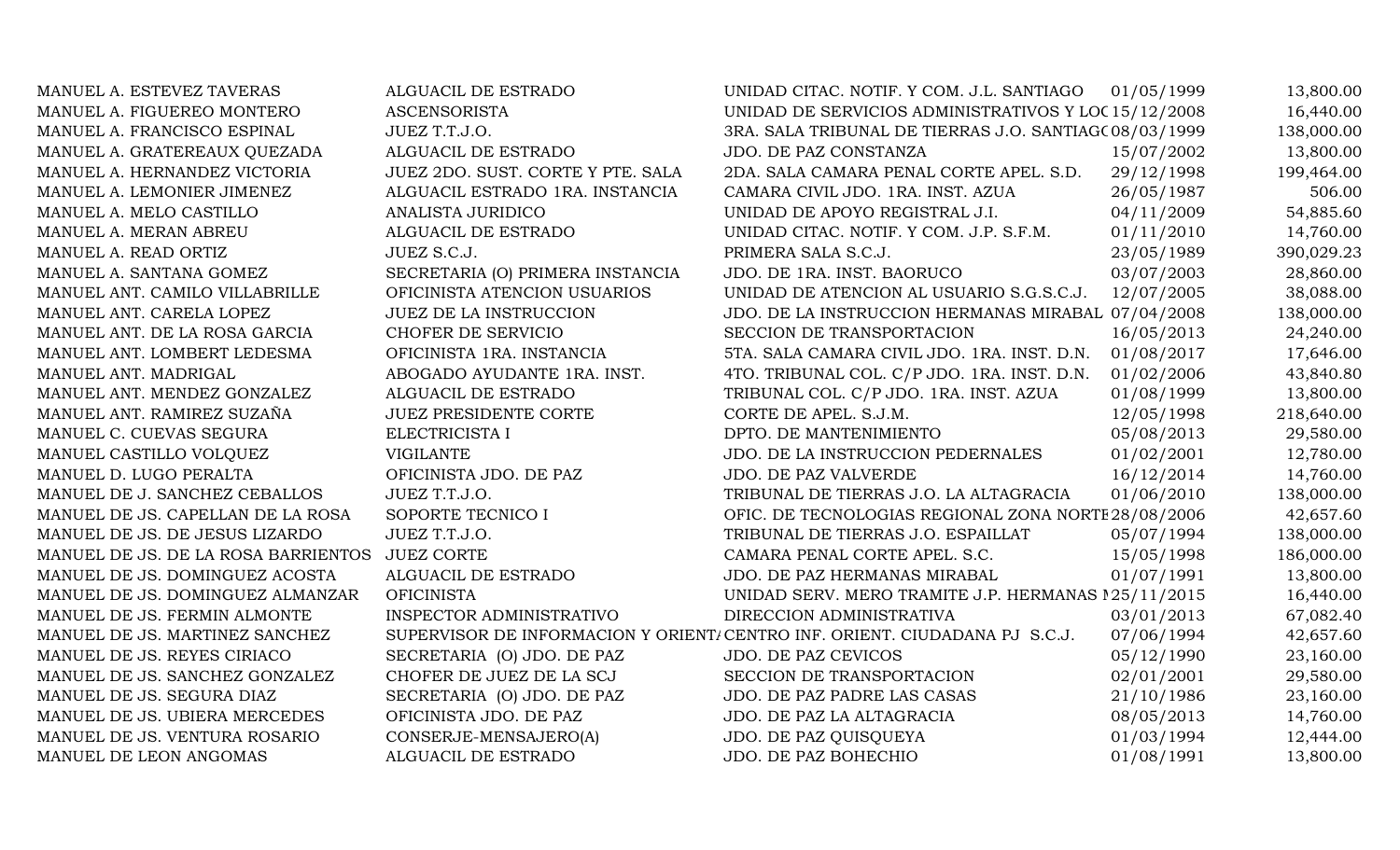| MANUEL DE LOS S. RODRIGUEZ CONTRERA SOPORTE TECNICO I |                                                         | OFIC. DE TECNOLOGIAS REGIONAL ZONA ESTE 02/04/2001                                       |            | 44,880.00  |
|-------------------------------------------------------|---------------------------------------------------------|------------------------------------------------------------------------------------------|------------|------------|
| MANUEL E. ALCANTARA DE LOS SANTOS                     | OFICINISTA 1RA. INSTANCIA                               | 5TA. SALA JDO. DE TRABAJO D.N.                                                           | 24/06/2014 | 20,760.00  |
| MANUEL E. CASTILLO PIMENTEL                           |                                                         | ENCARGADO(A) OFICINA ADMINISTRATIVA DPTO. ADMINISTRATIVO PJ CORTE DE APELACIC 21/10/1998 |            | 55,902.00  |
| MANUEL E. FELIU CARABALLO                             | ABOGADO AYUDANTE CORTE                                  | 1RA. SALA CAMARA CIVIL CORTE APEL. D.N.                                                  | 29/09/2008 | 58,374.00  |
| MANUEL E. GONZALEZ CASTILLO                           | JUEZ 1RA. INSTANCIA                                     | 2DA. SALA CAMARA CIVIL JDO. 1RA. INST. BARAI 14/04/1998                                  |            | 138,000.00 |
| MANUEL E. LUCIANO LUCIANO                             | ALGUACIL DE ESTRADO                                     | JDO. DE PAZ ASUNTOS MUNIC. BOCA CHICA                                                    | 18/09/2006 | 14,760.00  |
| MANUEL E. PERALTA RAMIREZ                             | <b>DIAGRAMADOR</b>                                      | DIV. DE PUBLICACIONES                                                                    | 01/07/1998 | 39,992.40  |
| MANUEL E. PEREZ SANTIAGO                              | <b>JARDINERO</b>                                        | DPTO. DE MANTENIMIENTO                                                                   | 23/10/2006 | 14,160.00  |
| MANUEL E. SOSA CRUZ                                   | SECRETARIA(O) JDO. PAZ                                  | JDO. DE PAZ VILLA VASQUEZ                                                                | 01/03/1962 | 6,141.00   |
| MANUEL E. ZORRILLA MEDINA                             | ALGUACIL DE ESTRADO                                     | CAMARA PENAL JDO. 1RA. INST. HATO MAYOR                                                  | 17/01/2006 | 14,760.00  |
| MANUEL FCO. ALMONTE ROQUE                             | <b>OFICINISTA</b>                                       | UNIDAD DE AUDIENCIAS J.P. S.F.M.                                                         | 26/11/2013 | 20,760.00  |
| MANUEL M. CRUZ BATISTA                                | <b>ARCHIVISTA</b>                                       | OFIC. DE ARCHIVO JUDICIAL PJ LA VEGA                                                     | 20/03/2000 | 16,440.00  |
| MANUEL MORILLO ENCARNACION                            | MENSAJERO INTERNO                                       | DPTO. ADMINISTRATIVO BARAHONA                                                            | 18/12/1989 | 12,444.00  |
| MANUEL R. GIRON                                       | MAYORDOMO III                                           | JDO. DE PAZ DE LA 1RA. CIRC. S.D. ESTE                                                   | 20/07/2004 | 13,920.00  |
| MANUEL R. GONZALEZ ESPINAL                            | JUEZ EJEC. DE LA PENA                                   | TRIBUNAL EJEC. DE LA PENA LA VEGA                                                        | 12/06/1992 | 138,000.00 |
| MANUEL R. HERRERA CARBUCCIA                           | JUEZ PRIMER SUSTITUTO DEL PRESIDENT TERCERA SALA S.C.J. |                                                                                          | 01/12/1998 | 398,012.18 |
| MANUEL R. MARTINEZ CALZADO                            | REVISOR ESTADISTICO                                     | DIV. DE ESTADISTICAS JUDICIALES                                                          | 01/03/1991 | 44,092.80  |
| MANUEL T. TEJEDA TORRES                               | ALGUACIL DE ESTRADO                                     | 3RA. SALA JDO. DE TRABAJO D.N.                                                           | 24/10/2001 | 15,960.00  |
| MANUEL UREÑA MARTINEZ                                 | <b>JUEZ CORTE</b>                                       | CORTE DE APEL. PUERTO PLATA                                                              | 06/11/1987 | 186,000.00 |
| MANUEL V. TAVERAS PICHARDO                            | <b>AGENTE DE SERVICIOS</b>                              | CUSTODIA Y SERVICIO ARCHIVO PERMANENTE 04/06/2012                                        |            | 24,240.00  |
| MANUELA H. ACOSTA PEÑA                                | JUEZ 1RA. INSTANCIA                                     | CAMARA PENAL JDO. 1RA. INST. MARIA TRINIDAI 23/02/2009                                   |            | 138,000.00 |
| MANUELA VALDEZ DELGADO                                | ABOGADO AYUDANTE                                        | SOPORTE A JUECES J.P. LA VEGA                                                            | 18/05/2015 | 48,894.00  |
| MAOLI ALT. VALERIO VALDEZ                             | OFICINISTA CORTE                                        | TRIBUNAL EJEC. SANCION ADOLES. LA VEGA                                                   | 04/06/2014 | 17,640.00  |
| MARCELINA A. RIVAS NUÑEZ                              | JUEZ JDO. DE TRABAJO                                    | 1RA. SALA JDO. DE TRABAJO SANTIAGO                                                       | 04/02/1999 | 138,000.00 |
| MARCELINA M. HERNANDEZ JAPA                           | <b>JUEZ PRESIDENTE CORTE</b>                            | CORTE DE APEL. N.N.A. S.P.M.                                                             | 04/12/1986 | 218,640.00 |
| MARCELL C. PAULINO LANTIGUA                           | AUX. DE RECEPCION Y ENTREGA                             | CENTRO DE ATENCION AL USUARIO                                                            | 07/10/2013 | 24,240.00  |
| MARCELO MILIANO LOPEZ                                 | MAYORDOMO III                                           | DPTO. ADMINISTRATIVO N.N.A. D.N.                                                         | 23/03/2009 | 13,920.00  |
| MARCIA B. CASTILLO PUJOLS                             | ABOGADO AYUDANTE SCJ                                    | TERCERA SALA S.C.J.                                                                      | 01/07/2002 | 105,720.00 |
| <b>MARCIA DOMINICI</b>                                | <b>CONSERJE</b>                                         | JDO. DE PAZ BARAHONA                                                                     | 02/01/2006 | 12,444.00  |
| MARCIA R. POLANCO DE SENA                             | <b>JUEZ COORDINADOR</b>                                 | OFIC. JUEZ COORD. JDO. DE LA INSTRUCCION S01/09/1998                                     |            | 154,800.00 |
| MARCIA REYES SILVESTRE                                | JUEZ 1RA. INSTANCIA                                     | CAMARA CIVIL JDO. 1RA. INST. S.P.M.                                                      | 23/02/2009 | 138,000.00 |
| MARCIA Y. MENDEZ MEDINA                               | JUEZ 1RA. INSTANCIA                                     | 2DA. SALA CAMARA CIVIL JDO. 1RA. INST. S.D. 14/04/1998                                   |            | 138,000.00 |
| MARCIANA ALT. RAMIREZ CORONA                          | JUEZ 1RA. INSTANCIA                                     | 3RA. SALA CAMARA PENAL JDO. 1RA. INST. STGC 16/11/1976                                   |            | 21,878.83  |
| MARCIANA DIAZ PEREZ                                   | SECRETARIA (O) JDO. DE PAZ                              | JDO. DE PAZ OVIEDO                                                                       | 07/08/2000 | 23,160.00  |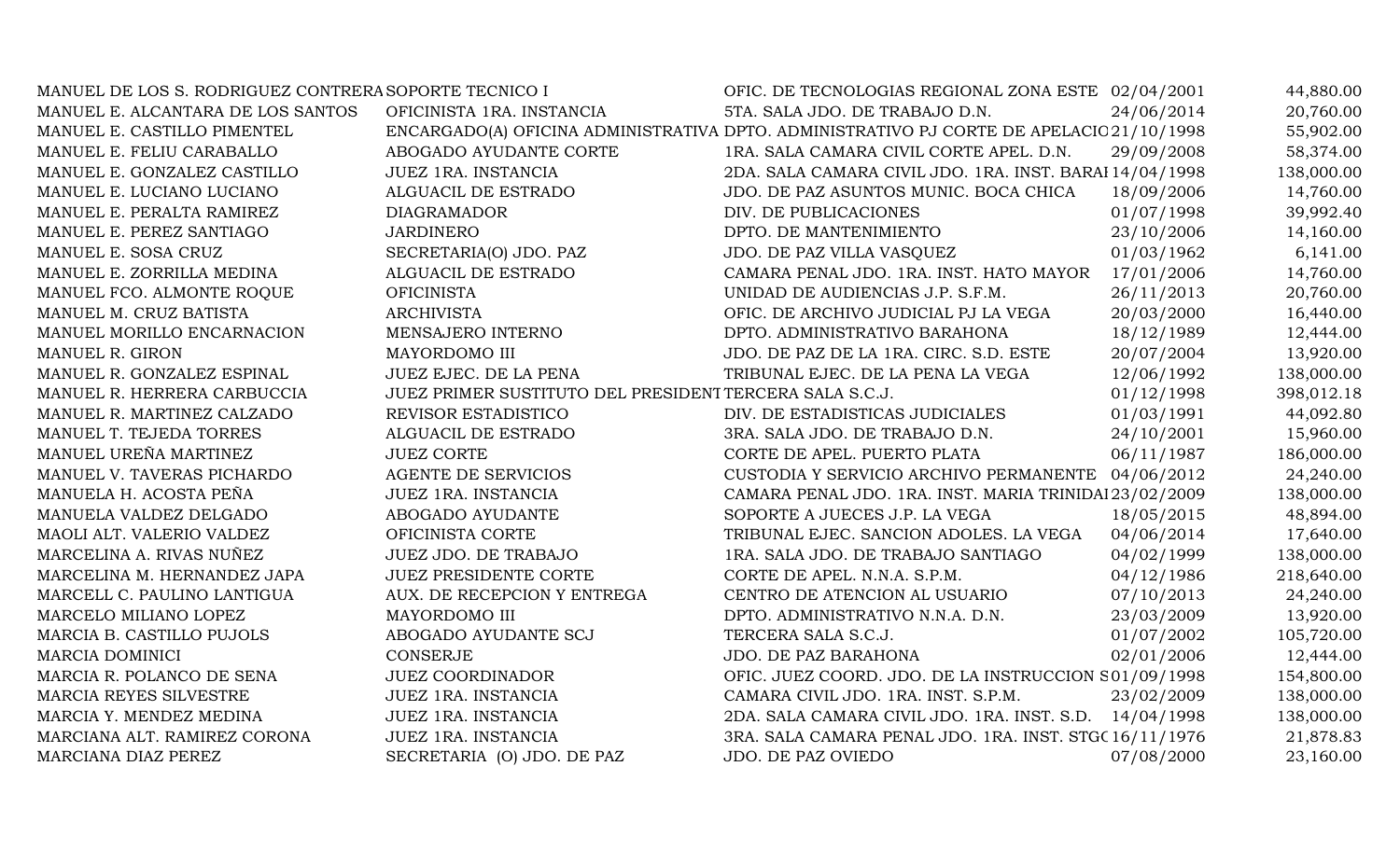| MARCO A. RODRIGUEZ VARGAS       | ENCARGADO DE SISTEMAS JI                                             | DIV. DE SISTEMAS J.I.                                                                     | 28/10/2013 | 117,532.80 |
|---------------------------------|----------------------------------------------------------------------|-------------------------------------------------------------------------------------------|------------|------------|
| MARCOS A. CEPEDA GUZMAN         | ENCARGADO(A) OFICINA ADMINISTRATIVA DPTO. ADMINISTRATIVO SANTIAGO    |                                                                                           | 07/12/1987 | 81,952.80  |
| MARCOS A. FAMILIA SANCHEZ       |                                                                      | AUXILIAR DE INFORMACION Y ORIENTACI(CENTRO INF. ORIENT. CIUDADANA PJ CORTE API 14/11/2016 |            | 15,720.00  |
| MARCOS ANT. ENCARNACION VALDEZ  | <b>AUXILIAR DE IMPRESION</b>                                         | UNIDAD DE PROCESOS COMUNES J.I.                                                           | 03/01/2017 | 24,240.00  |
| MARCOS DE JS. CESPEDES NOVAS    | OFICINISTA JDO. DE PAZ                                               | JDO. DE PAZ DE LA 2DA. CIRC. D.N.                                                         | 16/01/2017 | 16,440.00  |
| MARCOS I. SANTANA ALMONTE       | OFICINISTA 1RA. INSTANCIA                                            | OFIC. JUDICIAL SERV. ATENC. PERMANENTE D.N01/12/2011                                      |            | 20,760.00  |
| MARCOS J. RODRIGUEZ GERMOSEN    | ALGUACIL DE ESTRADO                                                  | CAMARA PENAL CORTE APEL. SANTIAGO                                                         | 18/02/2013 | 14,760.00  |
| MARCOS O. LOPEZ RODRIGUEZ       | <b>AUXILIAR DE PUBLICACIONES</b>                                     | DIV. DE PUBLICACIONES                                                                     | 25/05/2009 | 29,580.00  |
| MARCOS SALAS FAMILIA            | CHOFER DE VEHICULO PESADO                                            | SECCION DE TRANSPORTACION                                                                 | 01/10/1987 | 24,240.00  |
| MARGARITA CABA ALBA             | SUPERVISOR DE AUDIENCIAS                                             | UNIDAD DE AUDIENCIAS J.P. S.F.M.                                                          | 09/01/2001 | 51,004.80  |
| MARGARITA EUSEBIO ZAPATA        | OFICINISTA CORTE                                                     | CORTE DE TRABAJO S.P.M.                                                                   | 01/04/1999 | 17,640.00  |
| MARGARITA FERREIRAS MARTINEZ    | OFICINISTA 1RA. INSTANCIA                                            | 2DO. JDO. DE LA INSTRUCCION S.C.                                                          | 25/03/1988 | 15,720.00  |
| MARGARITA H. ROBLES REYES       | ABOGADO AYUDANTE 1RA. INST.                                          | 1RA. SALA JDO. DE TRABAJO S.D.                                                            | 29/03/2006 | 43,840.80  |
| <b>MARGARITA LINARES</b>        | <b>CONSERJE</b>                                                      | DPTO. ADMINISTRATIVO P.J.C.N.                                                             | 25/09/2001 | 12,444.00  |
| MARGARITA M. AYBAR JIMENEZ      | <b>CAJERO</b>                                                        | DPTO. DE TESORERIA                                                                        | 18/03/1996 | 37,200.00  |
| MARGARITA M. MONEGRO JIMENEZ    | COORDINADOR(A) MENSAJERIA                                            | DPTO. ADMINISTRATIVO SANTIAGO                                                             | 17/10/2008 | 24,240.00  |
| MARGARITA R. ALBURQUERQUE UREÑA | AUX. DE RECEPCION Y ENTREGA                                          | CENTRO DE ATENCION AL USUARIO                                                             | 23/11/2009 | 24,240.00  |
| MARGARITA SANTANA ROMERO        | SECRETARIA (O) JDO. DE PAZ                                           | JDO. DE PAZ DE LA 4TA. CIRC. D.N.                                                         | 06/06/1991 | 29,580.00  |
| MARGARITA SILVERIO VARGAS       | <b>CONSERJE</b>                                                      | DPTO. ADMINISTRATIVO PJ S.C.J.                                                            | 17/03/2014 | 14,160.00  |
| MARGARITA TAVAREZ PEREZ         | <b>RECEPCIONISTA</b>                                                 | DPTO. ADMINISTRATIVO ESPAILLAT                                                            | 16/07/2001 | 14,760.00  |
| MARGARITA UREÑA PADILLA         | <b>AUXILIAR REGISTRAL</b>                                            | REGISTRO DE TITULOS PUERTO PLATA                                                          | 10/01/2007 | 16,440.00  |
| MARGERY TAVAREZ MELO            | ANALISTA JURIDICO                                                    | DIRECCION NACIONAL REGISTRO DE TITULOS                                                    | 02/04/2012 | 24,240.00  |
| MARIA A. BELTRE MONTILLA        | ANALISTA I TESORERIA                                                 | DPTO. DE TESORERIA                                                                        | 16/06/1998 | 51,804.00  |
| MARIA A. CASTRO AGRAMONTE       | MENSAJERO (A) INTERNO I 1RA. INSTANCICAMARA PENAL JDO.1RA.INST.COTUI |                                                                                           | 01/04/1989 | 6,141.00   |
| MARIA A. GONZALEZ TEJADA        | SECRETARIA (O) PRIMERA INSTANCIA                                     | 1RA. SALA JDO. DE TRABAJO S.P.M.                                                          | 01/12/1992 | 28,860.00  |
| MARIA A. GUTIERREZ MOSQUEA      | CONSERJE                                                             | DPTO. ADMINISTRATIVO PUERTO PLATA                                                         | 05/06/2017 | 10,577.40  |
| MARIA A. HERNANDEZ BATISTA      |                                                                      | ENC. PROGRAMACION Y ANALISIS PRESUP DIV. DE PROGRAMACION Y ANALISIS PRESUPUE: 01/07/1999  |            | 117,532.80 |
| MARIA A. HONRADO BADIA          | SECRETARIA(O) 1RA. INSTANCIA                                         | 1RA. CAMARA CIVIL JDO. 1RA. INST. S.F.M.                                                  | 21/08/1962 | 6,141.00   |
| MARIA A. MATOS CORTES           | <b>JUEZ PRESIDENTE CORTE</b>                                         | CAMARA PENAL CORTE APEL. BARAHONA                                                         | 09/04/1992 | 218,640.00 |
| MARIA A. MOTA GUZMAN            | ANALISTA JURIDICO                                                    | REGISTRO DE TITULOS EL SEIBO                                                              | 01/10/1991 | 30,060.00  |
| MARIA A. MUÑOZ PADILLA          | OFICINISTA 1RA. INSTANCIA                                            | 2DA. SALA CAMARA CIVIL JDO. 1RA. INST. D.N.                                               | 29/09/2014 | 20,760.00  |
| MARIA A. OGANDO CUELLO          | <b>AUXILIAR ADMINISTRATIVO</b>                                       | DPTO. DE CONTROL FINANCIERO                                                               | 20/12/2010 | 24,240.00  |
| MARIA A. PAULINO MARTE          | CONSERJE INSTRUCCION.                                                | JDO. DE PAZ DE LA 1RA. CIRC. D.N.                                                         | 22/01/1977 | 6,141.00   |
| MARIA A. POLANCO AGUASVIVAS     | <b>OFICINISTA</b>                                                    | SOPORTE A JUECES J.P. LA VEGA                                                             | 10/07/2017 | 17,646.00  |
|                                 |                                                                      |                                                                                           |            |            |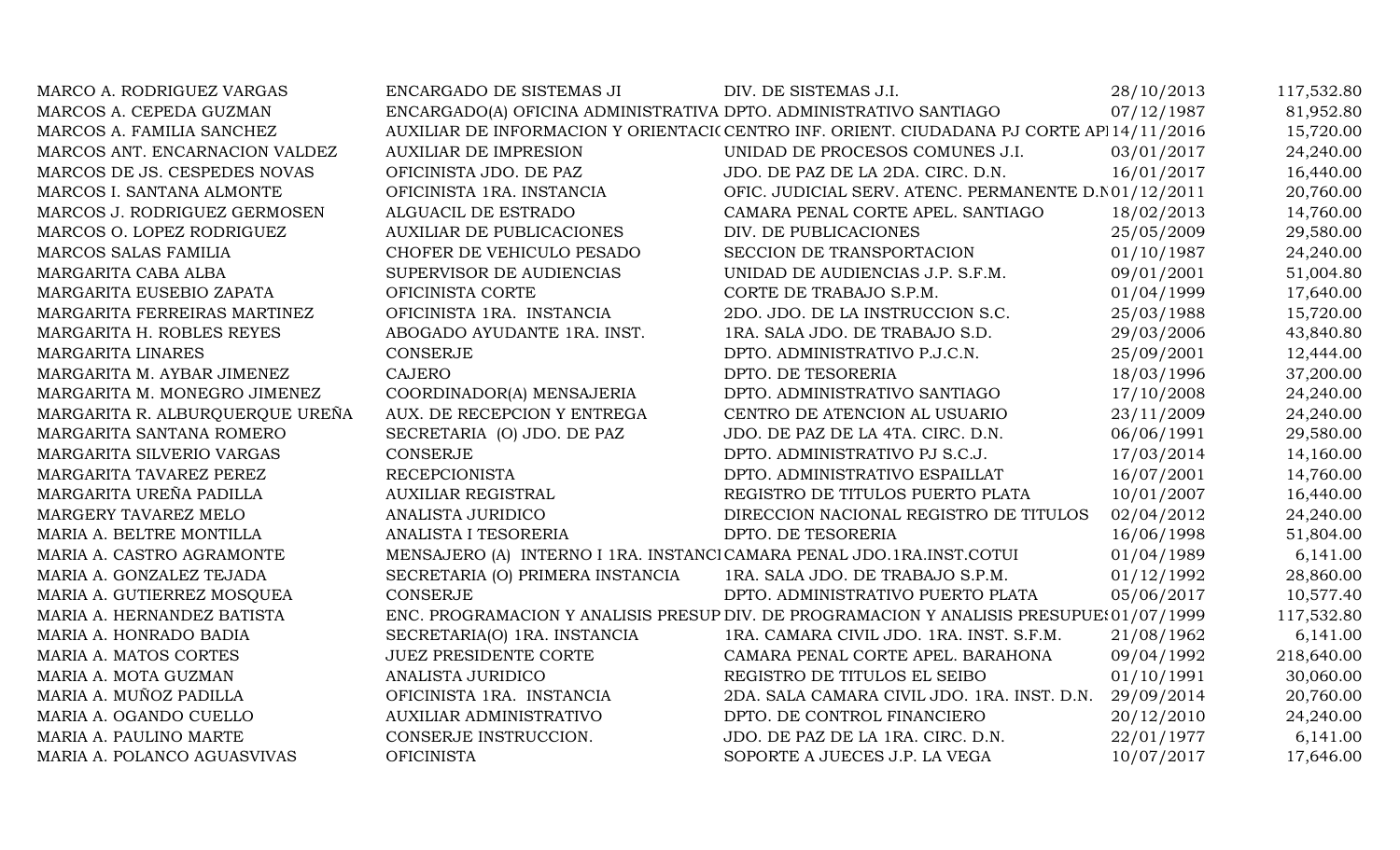| MARIA ALT. BODRE CESAR                                     | ABOGADO AYUDANTE CORTE           | PCIA. CAMARA CIVIL CORTE APEL. D.N.                     | 09/03/1988 | 58,374.00  |
|------------------------------------------------------------|----------------------------------|---------------------------------------------------------|------------|------------|
| MARIA ALT. CAMACHO                                         | <b>RECEPCIONISTA</b>             | DPTO. ADMINISTRATIVO PJ S.C.J.                          | 26/03/1991 | 19,638.30  |
| MARIA ALT. HENRIQUEZ MEJIA                                 | ALGUACIL DE ESTRADO              | JDO. DE PAZ RANCHO ARRIBA                               | 14/08/2017 | 11,730.00  |
| MARIA ALT. HERNANDEZ PEREZ                                 | OFICINISTA 1RA. INSTANCIA        | TRIBUNAL N.N.A. ESPAILLAT                               | 25/06/2001 | 15,720.00  |
| MARIA ALT. HIDALGO HERRERA                                 | SECRETARIA (O) JDO. DE PAZ       | 1RA. SALA JDO. DE PAZ ESP. TRANS. LA ALTAGR 02/11/1992  |            | 23,160.00  |
| MARIA ALT. LINARES PULINARIO DE MEDRA SERVICIOS A USUARIOS |                                  | DIV. DE SOPORTE TECNICO                                 | 01/09/1992 | 42,657.60  |
| MARIA ALT. MARTINEZ MALAGON                                | JUEZ 1RA. INSTANCIA              | SALA CIVIL 1ER. TRIBUNAL N.N.A. SANTIAGO                | 01/05/1999 | 138,000.00 |
| MARIA ALT. MEDRANO CUEVAS                                  | <b>CONSERJE</b>                  | DPTO. ADMINISTRATIVO PJ S.C.J.                          | 27/05/2013 | 14,160.00  |
| MARIA ALT. MERCEDES                                        | <b>ARCHIVISTA</b>                | OFIC. COORDINADORA ARCHIVO JUDICIAL                     | 01/10/1987 | 24,240.00  |
| MARIA ALT. NOVA SANCHEZ                                    | ABOGADO AYUDANTE 1RA. INST.      | 3ER. JDO. DE LA INSTRUCCION D.N.                        | 06/06/1990 | 43,840.80  |
| MARIA ALT. RAMOS DE LA CRUZ                                | <b>JUEZ 2DO. SUSTITUTO CORTE</b> | CORTE DE TRABAJO LA VEGA                                | 21/05/1999 | 199,464.00 |
| MARIA ALT. RAMOS GARCIA                                    | OFICINISTA I 1RA. INSTANCIA      | 1RA.CAMARA PENAL JDO.1RA.INST.S.F.M.                    | 15/12/1966 | 6,141.00   |
| MARIA ALT. RODRIGUEZ FERNANDEZ                             | OFICINISTA 1RA. INSTANCIA        | 2DA. SALA CAMARA CIVIL JDO. 1RA. INST. LA VE 11/03/2016 |            | 15,720.00  |
| MARIA ALT. TAVERAS HENRIQUEZ                               | ABOGADO AYUDANTE                 | SOPORTE A JUECES J.P. SANTIAGO                          | 01/10/1987 | 48,894.00  |
| MARIA ALT. TEJADA                                          | JUEZ 1RA. INSTANCIA              | CAMARA PENAL JDO. 1RA. INST. MONSEÑOR NO 16/06/1998     |            | 138,000.00 |
| MARIA ANT. RODRIGUEZ LIRIANO                               | <b>CONSERJE</b>                  | DPTO. ADMINISTRATIVO ESPAILLAT                          | 18/08/2008 | 12,444.00  |
| MARIA ANT. VILLAR BAEZ                                     | REVISOR R.T.                     | REGISTRO DE TITULOS BANI                                | 01/06/2006 | 15,720.00  |
| MARIA B. MONCION ARAHUJO                                   | ALGUACIL DE ESTRADO              | JDO. DE PAZ LAS MATAS DE SANTA CRUZ                     | 01/11/2016 | 13,800.00  |
| MARIA C. CUEVAS CUEVAS                                     | REGISTRADOR DE TITULOS           | REGISTRO DE TITULOS BARAHONA                            | 14/06/1999 | 126,000.00 |
| MARIA C. GOMEZ HELENA                                      | OFICINISTA JDO. DE PAZ           | JDO. DE PAZ IMBERT                                      | 24/08/2017 | 12,546.00  |
| MARIA C. HICIANO SANCHEZ                                   | SECRETARIA (O) PRIMERA INSTANCIA | TRIBUNAL N.N.A. MONSEÑOR NOUEL                          | 01/02/2006 | 28,860.00  |
| MARIA C. MILIANO TINEO                                     | OFICINISTA ATENCION USUARIO      | UNIDAD DE RECEP. Y ATEN. USUARIO C.S.C. N.N 07/04/2005  |            | 22,920.00  |
| MARIA C. PEÑA                                              | <b>AUXILIAR ADMINISTRATIVO</b>   | DPTO. ADMINISTRATIVO SANTIAGO RODRIGUEZ 23/03/1989      |            | 22,375.00  |
| MARIA C. PICHARDO ADAMES                                   | <b>OFICINISTA</b>                | UNIDAD SERV. A LA INSTRUCCION J.P. S.F.M.               | 01/10/2012 | 20,760.00  |
| MARIA C. URBAEZ VASQUEZ                                    | <b>OFICINISTA</b>                | UNIDAD DE AUDIENCIAS J.P. S.D.                          | 08/02/2016 | 24,240.00  |
| MARIA C. VALENZUELA PEREZ                                  | <b>JUEZ DE PAZ</b>               | JDO. DE PAZ FUNDACION                                   | 31/03/2017 | 108,000.00 |
| MARIA C. VILLAR DONE                                       | CONSERJE-MENSAJERO(A)            | 1RA. SALA JDO. DE PAZ ESP. TRANS. LA VEGA               | 02/11/2009 | 12,444.00  |
| MARIA D. ANDUJAR                                           | <b>CONSERJE</b>                  | JDO. DE PAZ SAN JOSE DE OCOA                            | 01/07/1996 | 12,444.00  |
| MARIA D. CESPEDES                                          | OFICINISTA 1RA. INSTANCIA        | CAMARA PENAL JDO. 1RA. INST. AZUA                       | 03/12/2004 | 15,720.00  |
| MARIA D. DURAN ROSARIO                                     | OFICINISTA 1RA. INSTANCIA        | JDO. DE 1RA. INST. SANTIAGO RODRIGUEZ                   | 23/03/2006 | 15,720.00  |
| MARIA D. POLANCO GONZALEZ                                  | SECRETARIA (O) PRIMERA INSTANCIA | PCIA. CAMARA CIVIL JDO. 1RA. INST. SANTIAGO 16/03/2015  |            | 28,860.00  |
| MARIA DE JESUS MARIANO                                     | <b>CONSERJE</b>                  | DPTO. ADMINISTRATIVO TRIBUNALES FAMILIA                 | 23/01/2006 | 13,440.00  |
| MARIA DE L. CABRERA LIZ                                    | <b>RECEPCIONISTA</b>             | DPTO. ADMINISTRATIVO PJ S.C.J.                          | 01/10/1991 | 24,942.14  |
| MARIA DE L. FELIZ VALENZUELA                               | OFICINISTA 1RA. INSTANCIA        | 1ER. JDO. DE LA INSTRUCCION S.C.                        | 07/06/2017 | 13,362.00  |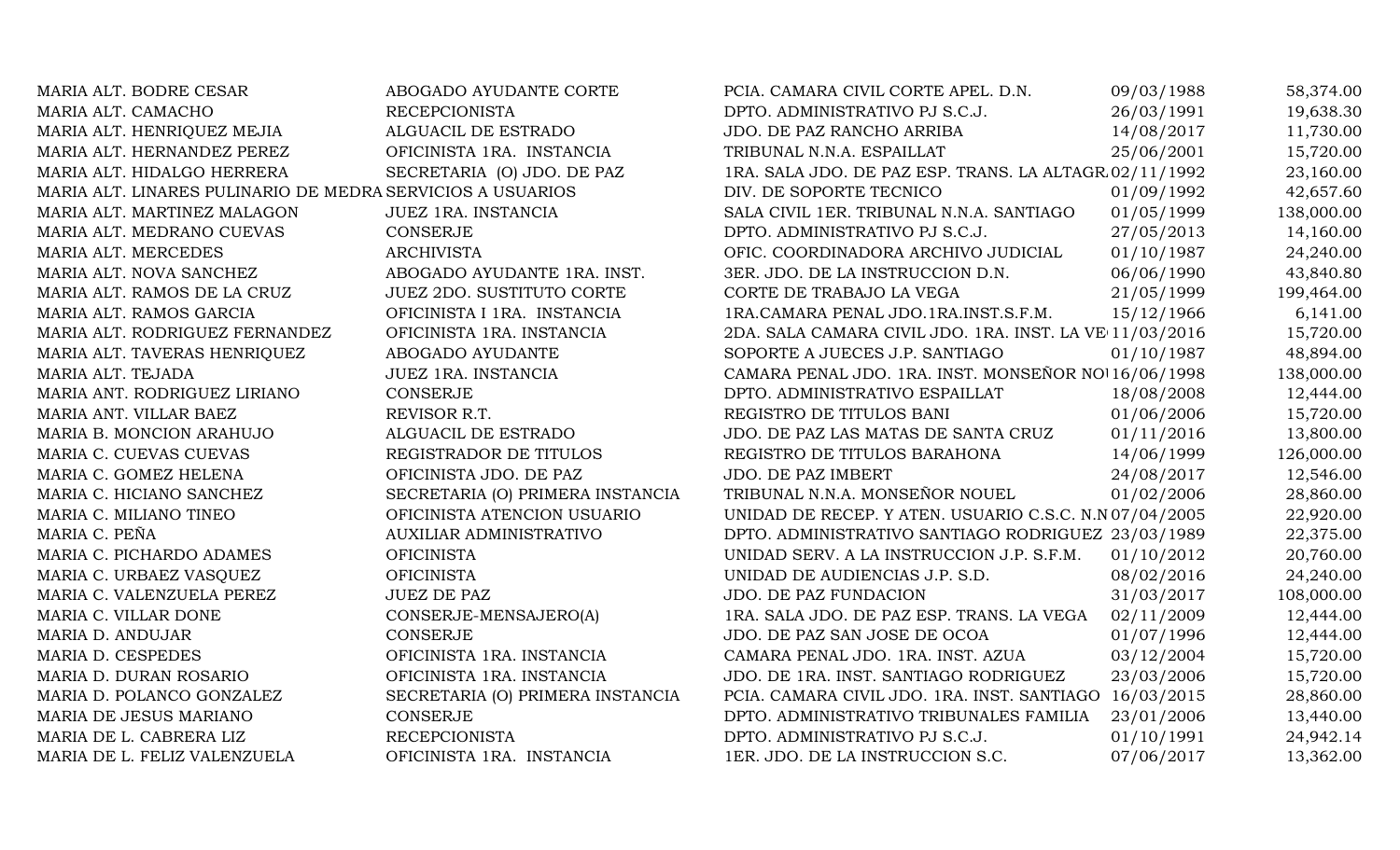| MARIA DE LA C. CANELA CANELA       | CONSERJE                                               | CAMARA CIVIL JDO.1RA.INST.BONAO                         | 01/01/1986 | 6,141.00   |
|------------------------------------|--------------------------------------------------------|---------------------------------------------------------|------------|------------|
| MARIA DE LA C. TEJEDA SUAZO        | <b>JUEZ DE PAZ</b>                                     | JDO. DE PAZ PEDRO GARCIA                                | 31/03/2017 | 108,000.00 |
| MARIA DE LOS A. CASTILLO REYES     | SECRETARIA (O) JDO. DE PAZ                             | JDO. DE PAZ BOHECHIO                                    | 23/10/1978 | 23,160.00  |
| MARIA DE LOS A. CONCEPCION         | JUEZ DE LA INSTRUCCION                                 | 1ER. JDO. DE LA INSTRUCCION DUARTE                      | 19/10/2009 | 138,000.00 |
| MARIA DE LOS A. GARCIA UREÑA       | SECRETARIA (O) PRIMERA INSTANCIA                       | SALA CIVIL 1ER. TRIBUNAL N.N.A. SANTIAGO                | 01/12/1998 | 28,860.00  |
| MARIA DE LOS A. PIMENTEL PUJOLS    | <b>ANALISTA I</b>                                      | DIRECCION ADMINISTRATIVA                                | 07/10/2013 | 51,804.00  |
| MARIA DE LOS R. ALCANTARA          | CONSERJE                                               | DPTO. ADMINISTRATIVO PJ S.C.J.                          | 01/06/1996 | 14,160.00  |
| MARIA DE LOS R. DE LEON FABAL      | MENSAJERO INTERNO                                      | DPTO. ADMINISTRATIVO AZUA                               | 01/11/2005 | 12,444.00  |
| MARIA DEL C. CANDELARIO DURAN      | CONSERJE-MENSAJERO(A)                                  | 2DA. SALA JDO. DE PAZ ESP. TRANS. JARABACO 03/09/2012   |            | 12,444.00  |
| MARIA DEL C. CIPRIAN TAVERA        | OFICINISTA 1RA. INSTANCIA                              | 2DA. SALA CAMARA PENAL JDO. 1RA. INST. S.C. 03/11/2016  |            | 15,720.00  |
| MARIA DEL C. CUELLO SAAD           | <b>DIGITADOR</b>                                       | UNIDAD DE PROCESOS COMUNES J.I.                         | 02/04/2012 | 24,240.00  |
| MARIA DEL C. DE JS. SOSA CONTRERAS | <b>JUEZ 2DO. SUSTITUTO CORTE</b>                       | CORTE DE TRABAJO SANTIAGO                               | 16/12/1992 | 199,464.00 |
| MARIA DEL C. GRULLON RODRIGUEZ     | SECRETARIA DE JUEZ                                     | TRIBUNAL SUPERIOR DE TIERRAS DPTO. NORTE 01/05/2008     |            | 23,640.00  |
| MARIA DEL C. LIRIANO LEONARDO      | CONSERJE-MENSAJERO(A)                                  | JDO. DE PAZ VILLA TAPIA                                 | 21/04/2003 | 12,444.00  |
| MARIA DEL C. REYES MORENO          | ASISTENTE DE JUEZ MIEMBRO SALA SCJ TERCERA SALA S.C.J. |                                                         | 01/08/2007 | 54,885.60  |
| MARIA DEL C. SANCHEZ SANCHEZ       | OFICINISTA 1RA. INSTANCIA                              | 1RA. SALA CAMARA CIVIL JDO. 1RA. INST. LA VE 26/06/2000 |            | 15,720.00  |
| MARIA DEL C. SANTANA FERNANDEZ     | <b>JUEZ CORTE</b>                                      | 2DA. SALA CAMARA PENAL CORTE APEL. SANTIA 21/09/1998    |            | 186,000.00 |
| MARIA DEL C. VALDEZ RIVERA         | <b>CONSERJE</b>                                        | DPTO. ADMINISTRATIVO EL SEIBO                           | 11/11/1997 | 12,444.00  |
| MARIA DEL L. CASTILLO LEMOINE      | ALGUACIL DE ESTRADO                                    | TRIBUNAL COL. C/P JDO. 1RA. INST. MONTE CRI 14/03/2017  |            | 14,760.00  |
| MARIA DEL R. CUELLO PARADIS        | JUEZ 1RA. INSTANCIA                                    | 5TA. SALA CAMARA PENAL JDO. 1RA. INST.D.N.              | 01/11/1985 | 21,878.83  |
| MARIA DEL R. SANTANA DEL ORBE      | ANALISTA I COTIZACIONES                                | DIV. DE COTIZACIONES Y SEGUIMIENTO COMPR 01/11/1991     |            | 51,804.00  |
| MARIA DEL R. TRINIDAD SENCION      | MENSAJERO INTERNO                                      | DPTO. ADMINISTRATIVO AZUA                               | 23/10/2002 | 12,444.00  |
| MARIA DEL S. CORDERO SEGURA        | JUEZ 1RA. INSTANCIA                                    | TRIBUNAL COL. C/P JDO. 1RA. INST. PERAVIA               | 01/06/1999 | 138,000.00 |
| MARIA DURAN MORA                   | <b>OFICINISTA</b>                                      | REGISTRO DE TITULOS SANTIAGO RODRIGUEZ 22/11/2010       |            | 15,720.00  |
| MARIA E. ALMANZAR CASTILLO         | CONSERJE-MENSAJERO(A)                                  | DPTO. ADMINISTRATIVO ESPAILLAT                          | 01/03/1998 | 12,444.00  |
| MARIA E. ANTIGUA VASQUEZ           | OFICINISTA JDO. DE PAZ                                 | JDO. DE PAZ S.D. NORTE                                  | 01/10/1993 | 16,440.00  |
| MARIA E. BRITO EVANGELISTA         | <b>CONSERJE</b>                                        | DPTO. ADMINISTRATIVO SANCHEZ RAMIREZ                    | 21/11/2016 | 12,444.00  |
| MARIA E. CABRERA ALBERTO           | SECRETARIA (O) PRIMERA INSTANCIA                       | JDO. DE 1RA. INST. PEDERNALES                           | 01/03/1991 | 38,088.00  |
| MARIA E. CONTRERAS                 | <b>CONSERJE</b>                                        | DPTO. ADMINISTRATIVO P.J.C.N.                           | 18/12/1989 | 12,444.00  |
| MARIA E. FRANCO PEREZ              | SECRETARIA (O) JDO. DE PAZ                             | JDO. DE PAZ ASUNTOS MUNIC. S.D. ESTE                    | 15/10/2012 | 29,580.00  |
| MARIA E. HERNANDEZ PEÑA            | AUX. DE MANTENIMIENTO                                  | DPTO. DE MANTENIMIENTO                                  | 01/11/2004 | 30,120.00  |
| MARIA E. JAVIER DE LA ROSA         | OFICINISTA 1RA. INSTANCIA                              | CAMARA CIVIL JDO. 1RA. INST. HATO MAYOR                 | 02/07/1985 | 15,720.00  |
| MARIA E. LIRIANO MEDINA            | <b>CONSERJE</b>                                        | UNIDAD DE SERVICIOS ADMINISTRATIVOS Y LOC01/10/1987     |            | 17,693.70  |
| MARIA E. LOPEZ CANELA              | CONSERJE-MENSAJERO(A)                                  | DPTO. ADMINISTRATIVO MONSEÑOR NOUEL                     | 01/06/1998 | 12,444.00  |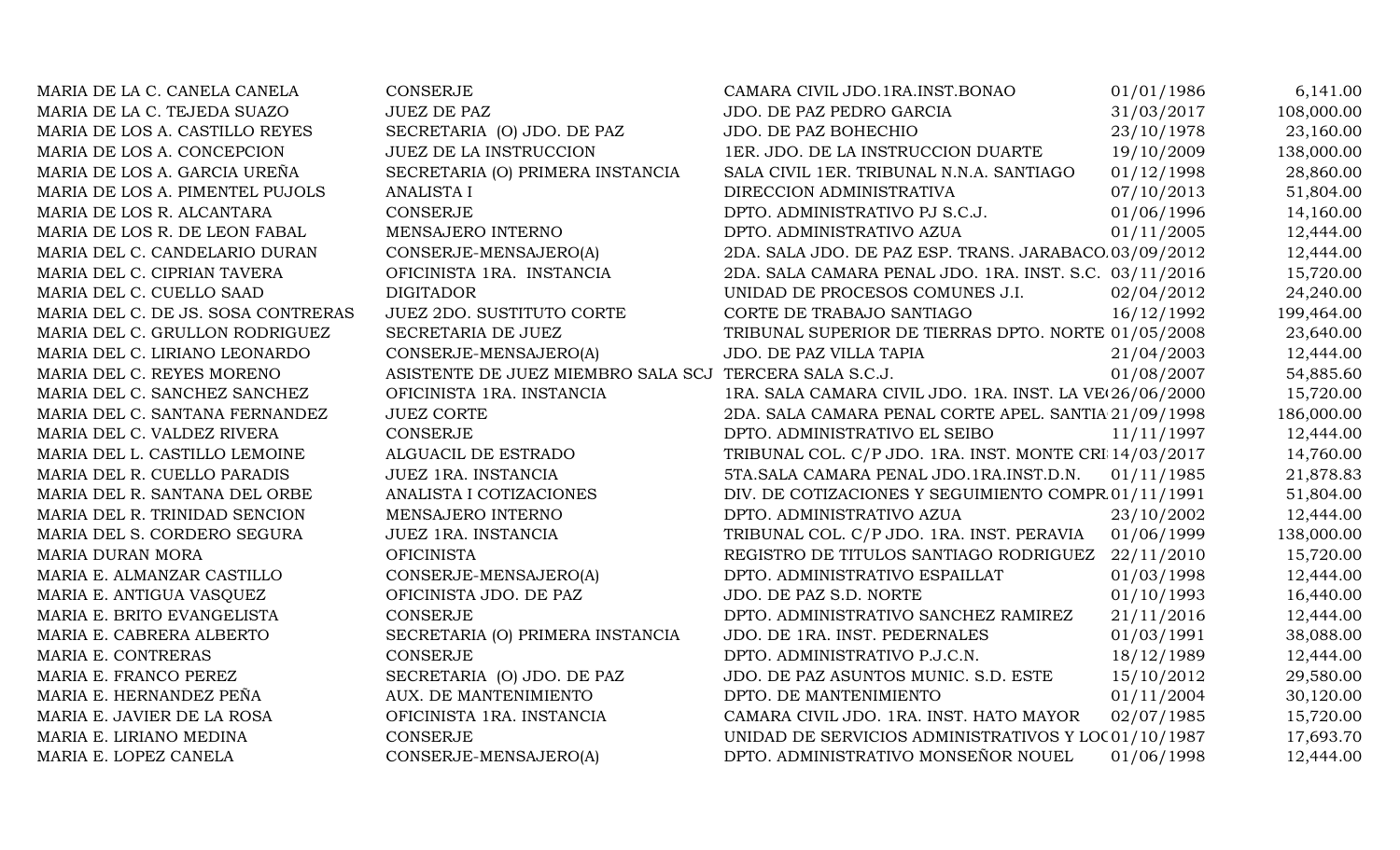| MARIA E. LOPEZ PEGUERO         | OFICINISTA 1RA. INSTANCIA                                             | CAMARA PENAL JDO. 1RA. INST. LA ROMANA                                          | 01/09/1991 | 15,720.00  |
|--------------------------------|-----------------------------------------------------------------------|---------------------------------------------------------------------------------|------------|------------|
| MARIA E. MADE BATISTA          | SECRETARIA (O) PRIMERA INSTANCIA                                      | 5TA. SALA JDO. DE TRABAJO D.N.                                                  | 01/06/2010 | 20,760.00  |
| MARIA E. MARTINEZ CHECO        | ASIST. ADMINISTRATIVA                                                 | DPTO. ADMINISTRATIVO SANTIAGO                                                   | 11/02/2004 | 34,980.00  |
| MARIA E. PERALTA ROSARIO       | REVISOR R.T.                                                          | REGISTRO DE TITULOS MOCA                                                        | 11/12/2006 | 15,720.00  |
| MARIA E. PEREZ ALMANZAR        |                                                                       | COORDINADOR JURISPRUDENCIA Y LEGIS DIV. DE JURISPRUDENCIA Y LEGISLACION         | 15/01/2004 | 69,696.00  |
| MARIA E. RAMOS ALVAREZ         | ALGUACIL DE ESTRADO                                                   | JDO. DE PAZ CASTAÑUELAS                                                         | 15/02/2007 | 13,800.00  |
| MARIA E. REYES DE LA CRUZ      | OFICINISTA CORTE                                                      | CAMARA PENAL CORTE APEL. S.F.M.                                                 | 01/05/1999 | 17,640.00  |
| MARIA E. RODRIGUEZ LOPEZ       | ENCARGADO(A) OFICINA ADMINISTRATIVA JDO. DE PAZ DE LA 3RA. CIRC. D.N. |                                                                                 | 01/03/1990 | 45,600.00  |
| MARIA E. ROMERO DE JESUS       | OFICINISTA 1RA. INSTANCIA                                             | 7MA. SALA CAMARA CIVIL JDO. 1RA. INST. D.N. 01/12/2010                          |            | 15,720.00  |
| MARIA E. VASQUEZ RODRIGUEZ     | <b>AUXILIAR ADMINISTRATIVO</b>                                        | DPTO. ADMINISTRATIVO S.P.M.                                                     | 03/06/2013 | 14,760.00  |
| MARIA F. ANDUJAR PAULINO       | <b>OFICINISTA</b>                                                     | UNIDAD DE AUDIENCIAS J.P. LA VEGA                                               | 27/09/2005 | 20,760.00  |
| MARIA F. NUÑEZ VALERIO         | ABOGADO AYUDANTE CORTE                                                | CAMARA CIVIL CORTE APEL. LA VEGA                                                | 14/06/1999 | 48,894.00  |
| MARIA F. VIDAL ANTIGUA         | FOTOGRAFO(A)                                                          | DIRECCION DE PRENSA Y COMUNICACIONES                                            | 01/01/1999 | 38,088.00  |
| MARIA G. CALDERON ABREU        | JUEZ 1RA. INSTANCIA                                                   | TRIBUNAL N.N.A. SANCHEZ RAMIREZ                                                 | 13/11/1991 | 138,000.00 |
| MARIA G. COSTE ROSA            | <b>AUXILIAR DE ESCANEO</b>                                            | UNIDAD DE PROCESOS COMUNES J.I.                                                 | 22/09/2014 | 24,240.00  |
| MARIA G. DALMASI LORA          | OFICINISTA I T. TIERRAS J.O.                                          | 1RA. SALA TRIBUNAL DE TIERRAS J.O. LA VEGA 23/11/1963                           |            | 6,141.00   |
| MARIA G. DE LA CRUZ PEREZ      | ABOGADO AYUDANTE CORTE                                                | CORTE DE TRABAJO S.D.                                                           | 08/02/1999 | 58,374.00  |
| MARIA G. FERNANDEZ HERNANDEZ   | <b>OFICINISTA</b>                                                     | UNIDAD SERV. A LA INSTRUCCION J.P. LA VEGA 01/09/1997                           |            | 20,760.00  |
| MARIA G. GARABITO RAMIREZ      | JUEZ PRESIDENTE CORTE                                                 | CAMARA PENAL CORTE APEL. S.C.                                                   | 01/10/1991 | 218,640.00 |
| MARIA G. SANTANA AIBAR         | <b>CONSERJE</b>                                                       | DPTO. ADMINISTRATIVO EL SEIBO                                                   | 05/12/2012 | 12,444.00  |
| MARIA I. CALERO RODRIGUEZ      | ABOGADO AYUDANTE SCJ                                                  | TERCERA SALA S.C.J.                                                             | 01/11/1998 | 105,720.00 |
| MARIA I. DIAZ ARIZA            | SECRETARIA (O) DE DIVISION                                            | DIV. DE EVALUACION DEL DESEMPEÑO                                                | 02/02/2005 | 37,920.00  |
| MARIA I. GOMEZ ROSARIO         |                                                                       | SECRETARIA (O) SERVICIO A LA INSTRUCC UNIDAD SERV. A LA INSTRUCCION J.P. S.F.M. | 01/09/2008 | 51,004.80  |
| MARIA I. GUTIERREZ TORRES      | OFICINISTA 1RA. INSTANCIA                                             | CAMARA CIVIL JDO. 1RA. INST. VALVERDE                                           | 18/05/2010 | 20,760.00  |
| MARIA I. LOPEZ DE LINARES      | OFICINISTA 1RA. INSTANCIA                                             | 3RA. SALA JDO. DE TRABAJO D.N.                                                  | 01/12/1994 | 20,760.00  |
| MARIA I. PADILLA POLANCO       | SECRETARIA (O) SERVICIO A CORTE                                       | UNIDAD SERV. A CORTE J.P. PUERTO PLATA                                          | 01/09/2008 | 42,657.60  |
| MARIA I. PANIAGUA DE AZA       | OFICINISTA 1RA. INSTANCIA                                             | 7MO. JDO. DE LA INSTRUCCION D.N.                                                | 19/02/2007 | 20,760.00  |
| MARIA I. POLANCO ALMANZAR      | OFICINISTA JDO. DE PAZ                                                | 1RA. SALA JDO. DE PAZ ESP. TRANS. DUARTE                                        | 21/09/2016 | 14,760.00  |
| MARIA J. MARTINEZ SUAREZ       | AUX. DE RECEPCION Y ENTREGA                                           | REGISTRO DE TITULOS LA VEGA                                                     | 01/09/1991 | 24,240.00  |
| MARIA J. PEÑA TEJEDA           | ENC. CARTOGRAFIA                                                      | UNIDAD DE CARTOGRAFIA DNMC                                                      | 02/04/2012 | 89,812.80  |
| MARIA J. TORRES ABREU          | SUPERVISOR(A) DE RECEPCION                                            | DPTO. ADMINISTRATIVO PJ S.C.J.                                                  | 01/10/1997 | 34,980.00  |
| MARIA L. APATAÑO DE LOS SANTOS | <b>JUEZ DE PAZ ITINERANTE</b>                                         | PCIA. CAMARA PENAL JDO. 1RA. INST. S.D.                                         | 20/11/2007 | 108,000.00 |
| MARIA L. CHARLES CASTILLO      | <b>JUEZ DE PAZ</b>                                                    | JDO. DE PAZ SAN RAFAEL DEL YUMA                                                 | 29/03/2006 | 108,000.00 |
| MARIA L. DIAZ MEDINA           | REGISTRADOR DE TITULOS                                                | REGISTRO DE TITULOS NEYBA                                                       | 16/01/2008 | 126,000.00 |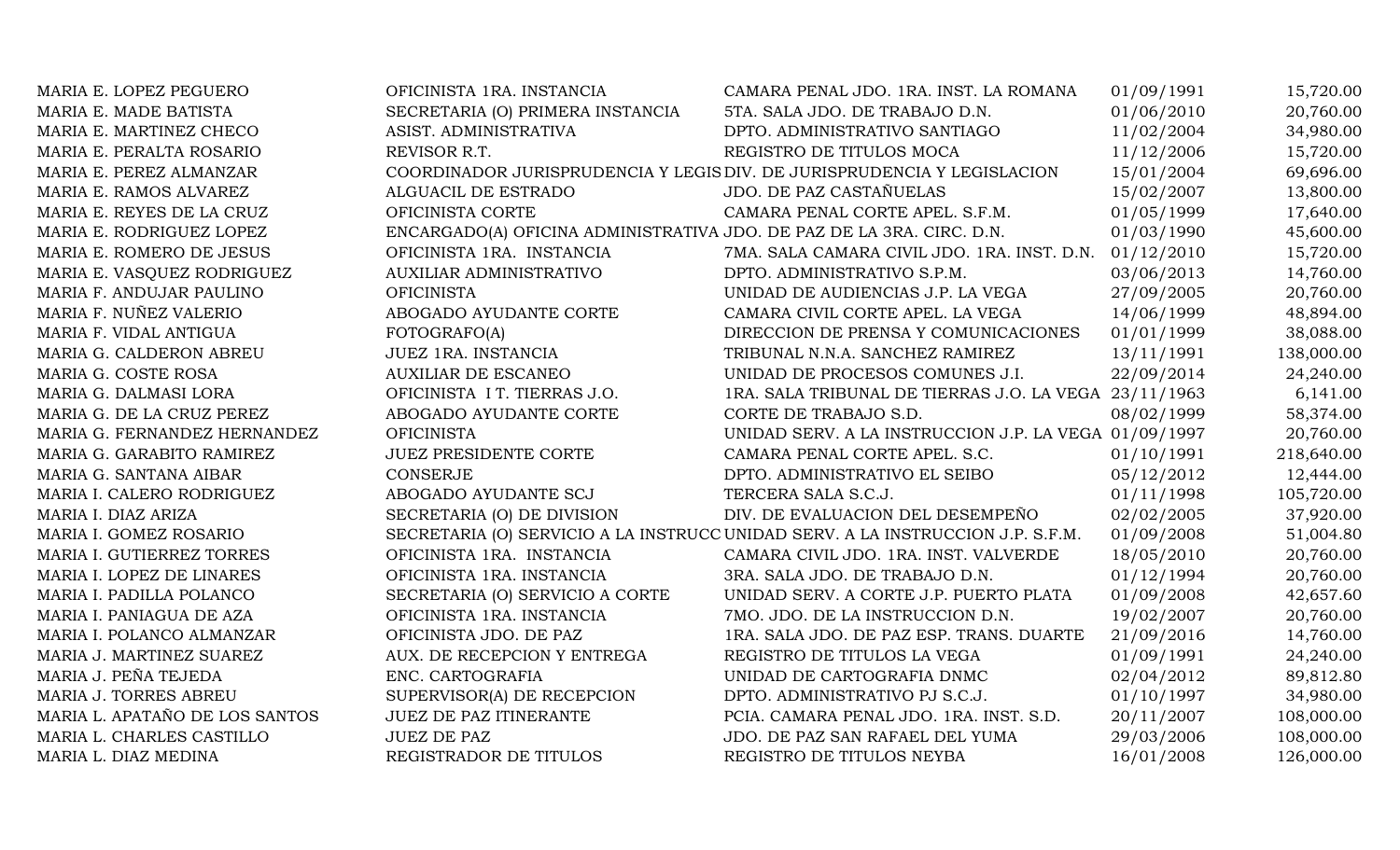| MARIA L. GARABITO ESPINOSA       | OFICINISTA J.O.                  | TRIBUNAL DE TIERRAS J.O. S.J.M.                                                 | 22/04/2013 | 15,720.00  |
|----------------------------------|----------------------------------|---------------------------------------------------------------------------------|------------|------------|
| MARIA L. GOMEZ TAPIA             | <b>JUEZ CORTE</b>                | TRIBUNAL EJEC. SANCION ADOLES. LA VEGA                                          | 01/10/1999 | 186,000.00 |
| MARIA L. MARTES CASTRO           | OFICINISTA 1RA. INSTANCIA        | 4TA. SALA CAMARA CIVIL JDO. 1RA. INST. S.D.                                     | 19/11/2001 | 20,760.00  |
| MARIA L. URBAEZ ARIAS            | OFICINISTA ATENCION USUARIO      | UNIDAD ATENCION AL USUARIO J.P. S.D.                                            | 01/12/2011 | 28,860.00  |
| MARIA M. BERROA NUÑEZ            | CONSERJE                         | DPTO. ADMINISTRATIVO JUR. LABORAL S.D.                                          | 02/01/2007 | 12,444.00  |
| MARIA M. CONTRERAS PADILLA       | <b>DIGITADOR</b>                 | UNIDAD DE PROCESOS COMUNES J.I.                                                 | 23/09/2013 | 24,240.00  |
| MARIA M. CORDERO VASQUEZ         | CONSERJE-MENSAJERO(A)            | <b>JDO. DE PAZ HOSTOS</b>                                                       | 06/03/2000 | 12,444.00  |
| MARIA M. DE JESUS ACOSTA         |                                  | SECRETARIA (O) SERVICIO A EJECUCION I UNIDAD SERV. EJEC. DE LA PENA J.P. S.F.M. | 25/03/1992 | 51,004.80  |
| MARIA M. DE LA ROSA HICHEZ       | DIGITADOR S.C.J.                 | DIV. DE ACTIVOS FIJOS                                                           | 01/03/1989 | 26,880.00  |
| MARIA M. DE PEÑA VENTURA         | <b>JUEZ CORTE</b>                | CORTE DE APEL. N.N.A. SANTIAGO                                                  | 07/09/1998 | 186,000.00 |
| MARIA M. GERMOSO REYES           | OFICINISTA CORTE                 | CAMARA CIVIL CORTE APEL. SANTIAGO                                               | 04/11/2003 | 17,640.00  |
| MARIA M. LIRANZO LANTIGUA        | ABOGADO AYUDANTE 1RA. INST.      | PCIA. CAMARA PENAL JDO. 1RA. INST. D.N.                                         | 01/03/1999 | 43,840.80  |
| MARIA M. MATEO                   | <b>CONSERJE</b>                  | DPTO. ADMINISTRATIVO N.N.A. S.C.                                                | 01/09/2005 | 12,444.00  |
| MARIA M. MONCION                 | SECRETARIA (O) JDO. DE PAZ       | JDO. DE PAZ ESP. TRANS. MONTE CRISTI                                            | 01/05/1998 | 23,160.00  |
| MARIA M. PEÑA RAMIREZ            | CONSERJE-MENSAJERO(A)            | JDO. DE PAZ LOMA DE CABRERA                                                     | 09/08/2010 | 12,444.00  |
| MARIA M. PIMENTEL FABIAN         | CONSERJE I S.C.J.                | SECCION DE MAYORDOMIA                                                           | 18/08/1986 | 6,141.00   |
| MARIA M. RODRIGUEZ MARTINEZ      | MENSAJERO INTERNO                | DPTO. ADMINISTRATIVO PERAVIA                                                    | 01/04/1998 | 12,444.00  |
| MARIA M. VARGAS GARCIA           | <b>CONSERJE</b>                  | DPTO. ADMINISTRATIVO ESPAILLAT                                                  | 29/04/1996 | 12,444.00  |
| MARIA M. VASQUEZ                 | CONSERJE                         | TRIBUNAL DE TIERRAS J.O. VALVERDE                                               | 01/05/2001 | 12,444.00  |
| MARIA MDES. CAMPUSANO VILLANUEVA | CONSERJE                         | DPTO. ADMINISTRATIVO S.C.                                                       | 11/07/2016 | 12,444.00  |
| MARIA N. BATISTA PERALTA         | <b>CONSERJE</b>                  | JDO. DE 1RA. INST. CONSTANZA                                                    | 21/02/2014 | 12,444.00  |
| MARIA N. CUEVAS SEGURA           | <b>ARCHIVISTA</b>                | OFIC. COORDINADORA ARCHIVO JUDICIAL                                             | 29/02/2012 | 16,440.00  |
| MARIA OSORIO REYES               | ASIST. ADMINISTRATIVA            | DPTO. ADMINISTRATIVO PJ S.C.J.                                                  | 11/12/2013 | 39,243.74  |
| MARIA P. CUSTODIO LLUBERES       | <b>AUDITOR INTERNO</b>           | CONTRALORIA GENERAL DEL CONSEJO DEL POI 01/02/1999                              |            | 70,000.00  |
| MARIA P. HERNANDEZ POLONIA       | CONSERJE                         | SALA PENAL TRIBUNAL N.N.A. LA VEGA                                              | 01/02/1999 | 12,444.00  |
| MARIA R. ABREU                   | CONSERJE-MENSAJERO(A)            | DPTO. ADMINISTRATIVO MONSEÑOR NOUEL                                             | 01/02/1993 | 12,444.00  |
| MARIA R. ASTACIO VIDAL           | AUX. DE RECEPCION Y ENTREGA      | CENTRO DE ATENCION AL USUARIO                                                   | 30/10/2012 | 24,240.00  |
| MARIA R. BARRERAS PEREZ          | OFICINISTA SCJ                   | SEGUNDA SALA S.C.J.                                                             | 01/05/1995 | 40,605.60  |
| MARIA R. CARELA MATEO            | ABOGADO AYUDANTE                 | SOPORTE A JUECES J.P. S.D.                                                      | 28/07/2004 | 28,860.00  |
| MARIA R. FRIAS VARGAS            | OFICINISTA 1RA. INSTANCIA        | SALA PENAL TRIBUNAL N.N.A. S.P.M.                                               | 30/10/2012 | 15,720.00  |
| MARIA RODRIGUEZ SANTOS           | SECRETARIA (O) PRIMERA INSTANCIA | TRIBUNAL N.N.A. ESPAILLAT                                                       | 01/10/1987 | 28,860.00  |
| MARIA S. DE LA ROSA ENCARNACION  | <b>CONSERJE</b>                  | TRIBUNAL N.N.A. LA ROMANA                                                       | 02/01/2001 | 12,444.00  |
| MARIA S. MINAYA HERNANDEZ        | <b>CONSERJE</b>                  | DPTO. ADMINISTRATIVO PJ S.C.J.                                                  | 31/10/1995 | 14,160.00  |
| MARIA S. ORTIZ BAEZ              | SECRETARIA (O)                   | ARCHIVO CENTRAL JURISDICCION INMOBILIARI/ 22/08/2008                            |            | 34,980.00  |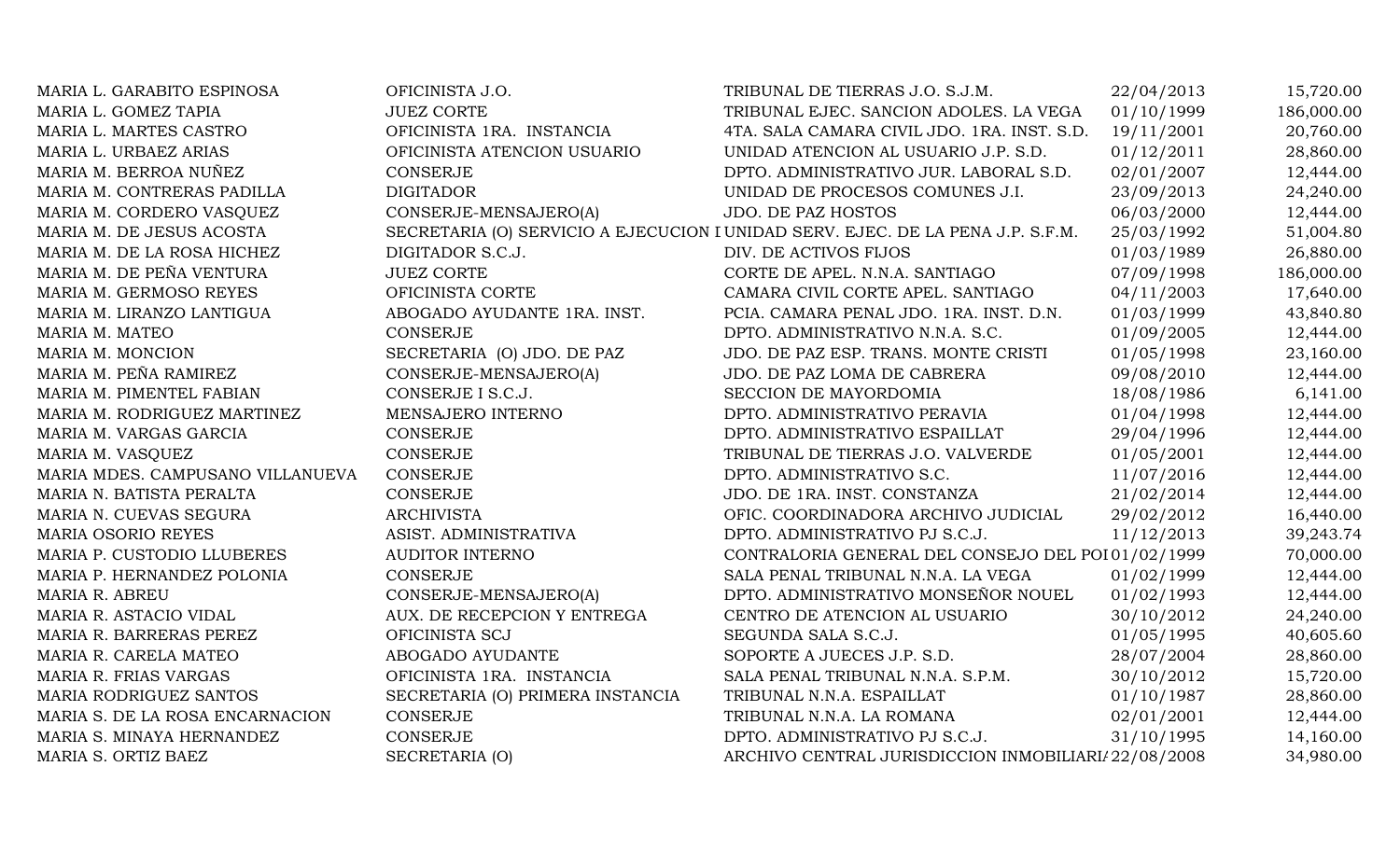MARIA S. RODRIGUEZ DE LA ROSA OFICINISTA JDO. DE PAZ JDO. DE PAZ LOS ALMACIGOS 11/07/2016 14,760.00 MARIA SEVERINO DE LEON MENSAJERO (A) INTERNO JDO. PAZ JDO. DE PAZ AZUA 22/08/1974 6,141.00 MARIA T. ABREU TEJADA **OFICINISTA** OFICINISTA UNIDAD DE APOYO SECRETARIAL TST 05/05/2015 24,240.00 MARIA T. MARTINEZ GARCIA **OFICINISTA JDO. DE PAZ** JDO. DE PAZ DE LA 1RA. CIRC. S.D. ESTE 12/06/2017 13,974.00 MARIA T. SANTANA MOSQUEA ABOGADO AYUDANTE 1RA. INST. 3ER. TRIBUNAL COL. C/P JDO. 1RA .INST. D.N. 01/09/1998 43,840.80 MARIA U. ESPINAL HERNANDEZ JUEZ CORTE CORTE CORTE DE APEL. N.N.A. LA VEGA 01/10/1999 186,000.00 MARIA V. PEREZ DE LEON AUXILIAR DE TASA POR SERVICIO GERENCIA FINANCIERA J.I. 01/11/2016 24,240.00 MARIA V. POLANCO VASOUEZ SECRETARIA (O) JDO. DE PAZ JDO. DE PAZ MAIMON 01/09/1998 23,160.00 MARIA Y. DE LOS SANTOS MATOS ALGUACIL DE ESTRADO JDO. DE PAZ BANICA 09/07/2003 13,800.00 MARIA Y. GRULLON CONSERJE CONSERIE DPTO. ADMINISTRATIVO S.F.M. 25/09/1996 12,444.00 MARIA Y. RODRIGUEZ MEDRANO OFICINISTA JDO. DE PAZ  $JDO$ . DE PAZ ESPERANZA 13/01/2017 14,760.00 MARIAN ROSARIO RODRIGUEZ OFICINISTA JDO. DE PAZ 6TA. SALA JDO. DE PAZ ESP. TRANS. D.N. 01/10/2012 16,440.00 MARIANA D. GARCIA CASTILLO JUEZ CORTE 1RA. SALA CAMARA PENAL CORTE APEL. D.N. 12/02/1998 186,000.00 MARIANA HERRERA RAMIREZ **OFICINISTA 1RA. INSTANCIA** JDO. DE LA INSTRUCCION S.P.M. 10/09/2012 15.720.00 MARIANA M. LOPEZ ASCENSORISTA ASCENSORISTA DPTO. ADMINISTRATIVO SANTIAGO 01/02/1995 13,800.00 MARIANO DE LA ROSA CHOFER DE JUEZ DE LA SCJ PRIMERA SALA S.C.J. 01/10/2002 29,580.00 MARIANO GERMAN MEJIA JUEZ PRESIDENTE S.C.J. PRESIDENCIA S.C.J. 28/12/2011 423,000.00 MARIANO N. MEDRANO ARIAS CHOFER DE JUEZ O FUNCIONARIO CAMARA CIVIL CORTE APEL. S.D. 01/11/1993 24,240.00 MARIANO O. CUEVAS MATOS SECRETARIA (O) JDO. DE PAZ JDO. DE PAZ FUNDACION 05/02/1997 23,160.00 MARIBEL ARIAS CUEVAS SUPERVISOR DE AUDIENCIAS UNIDAD DE AUDIENCIAS J.P. S.J.M. 29/03/2006 42,657.60 MARIBEL MONTAS VASQUEZ ABOGADO AYUDANTE CORTE CORTE DE TRABAJO S.D. 03/08/1998 58,374.00 MARIBEL NUÑEZ PAYANO SECRETARIA (O) JDO. DE PAZ JDO. DE PAZ SANCHEZ 01/02/1997 23,160.00 MARIBEL RIVERA SANTOS INSPECTOR JUDICIAL INSPECTORIA GENERAL DEL CONSEJO DEL POD 14/11/2006 105,720.00 MARIBEL SOSA DE LA ROSA **OFICIAL ARCHIVO ACTIVO ARCHIVO ACTIVO J.I. S.P.M.** 01/06/1999 29,580.00 MARIBER BALBUENA ANALISTA I CONTABILIDAD DIV. DE SEGURIDAD SOCIAL 14/03/2013 51,804.00 MARICEL MATEO NUÑEZ **OFICINISTA 1RA. INSTANCIA** TRIBUNAL COL. C/P JDO. 1RA. INST. S.C. 14/09/2015 15,720.00 MARICEL RAMIREZ CEDEÑO **OFICINISTA 1RA. INSTANCIA** CAMARA CIVIL JDO. 1RA. INST. LA ROMANA 19/01/2016 15,720.00 MARICELA BUENO ORTIZ OFICINISTA 1RA. INSTANCIA 1RA. SALA CAMARA CIVIL JDO. 1RA. INST. LA VE(01/07/1999 15,720.00 MARICELA MALDONADO ASENCIO INSPECTOR JUDICIAL INSPECTORIA GENERAL DEL CONSEJO DEL POD 17/03/2014 105,720.00 MARICUSA DEL C. FRIAS MARTE OFICINISTA JDO. DE PAZ 3RA. SALA JDO. DE PAZ ESP. TRANS. ESPAILLAT 04/09/2017 12,546.00 MARIDALIA MARTINEZ PINEDA ARCHIVISTA ARCHIVISTA 4TA. SALA CAMARA CIVIL JDO. 1RA. INST. D.N. 13/06/2016 13,920.00 MARIDALIA MORETA ROCHA MENSAJERO INTERNO DPTO. ADMINISTRATIVO BARAHONA 03/11/2015 12,444.00 MARIDALIA SOTO CACERES ABOGADO AYUDANTE 1RA. INST. PCIA. CAMARA CIVIL JDO. 1RA. INST. D.N. 20/07/2011 43,840.80 MARIEL B. GARCIA VALDEZ OFICINISTA OFICINISTA UNIDAD DE AUDIENCIAS J.P. LA VEGA 15/12/2014 20,760.00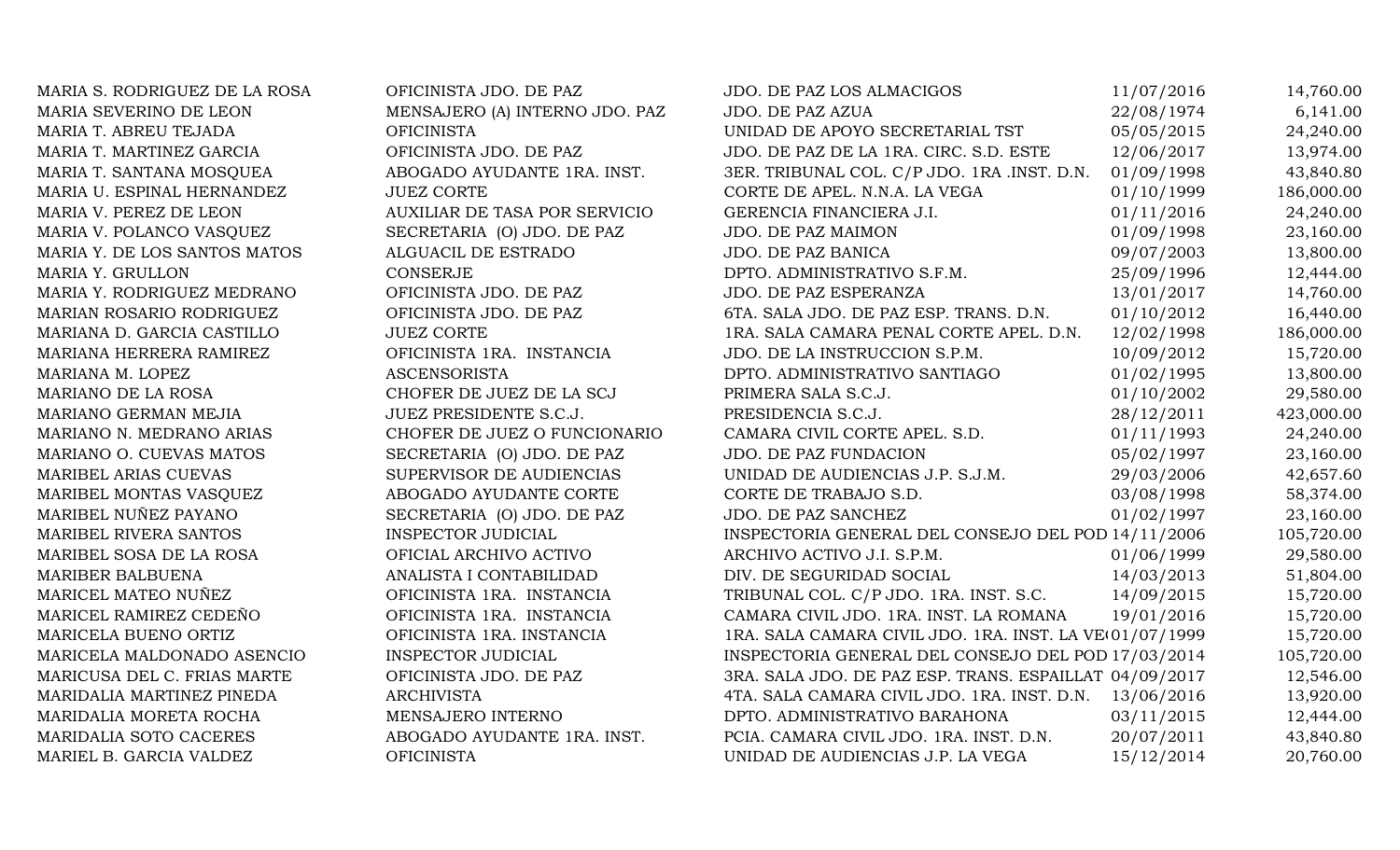| MARIEL C. ARAMBOLES BLAS       | SECRETARIA (O) PRIMERA INSTANCIA                                   | 3RA. SALA CAMARA CIVIL JDO. 1RA. INST. D.N. 14/12/2007                                |            | 34,980.00  |
|--------------------------------|--------------------------------------------------------------------|---------------------------------------------------------------------------------------|------------|------------|
| MARIEL DEL M. ELSEVYF JIMENEZ  | ABOGADO AYUDANTE CORTE                                             | 3RA. SALA CAMARA CIVIL CORTE APEL. D.N.                                               | 01/04/2010 | 58,374.00  |
| MARIEL M. GROSS MARTINEZ       | REVISOR JURIDICO                                                   | UNIDAD DE APOYO REGISTRAL J.I.                                                        | 04/12/2007 | 69,696.00  |
| MARIEL P. ABREU VALDEZ         | OFICINISTA 1RA. INSTANCIA                                          | 2DA. SALA CAMARA PENAL JDO. 1RA. INST. D.N. 24/10/2007                                |            | 20,760.00  |
| MARIELA FRANCISCO NOLASCO      | ABOGADO AYUDANTE                                                   | SOPORTE A JUECES J.P. LA VEGA                                                         | 21/04/2014 | 20,760.00  |
| MARIELA GONZALEZ FURCAL        | OFICINISTA 1RA. INSTANCIA                                          | 6TA. SALA JDO. DE TRABAJO D.N.                                                        | 08/06/2010 | 20,760.00  |
| MARIELA M. GARCIA ROSADO       | OFICINISTA J.O.                                                    | 1RA. SALA TRIBUNAL DE TIERRAS J.O. LA VEGA 05/06/2002                                 |            | 15,720.00  |
| MARIELA MORALES SANTOS         | OFICINISTA DE SERVICIO PENAL                                       | UNIDAD DE SERVICIO PENAL C.S.C. N.N.A. D.N.                                           | 24/02/2009 | 24,240.00  |
| MARIELA RAMIREZ CUEVAS         | SECRETARIA DE JUEZ                                                 | 4TA. SALA TRIBUNAL DE TIERRAS J.O. D.N.                                               | 01/05/2013 | 28,860.00  |
| MARIELA VALLEJO VALERA         | OFICINISTA CORTE                                                   | PCIA. CORTE DE TRABAJO D.N.                                                           | 24/10/2008 | 24,240.00  |
| MARIELI F. MIGUEL GAVINO       | OFICINISTA 1RA. INSTANCIA                                          | CAMARA PENAL JDO. 1RA. INST. SAMANA                                                   | 18/05/2016 | 15,720.00  |
| MARIELIS R. DE LOS SANTOS RUIZ | SECRETARIA (O) JDO. DE PAZ                                         | JDO. DE PAZ LOS CACAOS                                                                | 23/04/2014 | 23,160.00  |
| MARIELLY D. ROMAN REYNOSO      | SECRETARIA (O) GENERAL                                             | SECRETARIA GENERAL J.P. HERMANAS MIRABAI 01/02/2012                                   |            | 42,657.60  |
| MARIELY J. GONZALEZ GARCIA     | SECRETARIA (O) JDO. DE PAZ                                         | JDO. DE PAZ NIZAO                                                                     | 03/06/2014 | 12,444.00  |
| MARIELY MEDRANO REYES          | <b>ARCHIVISTA</b>                                                  | OFIC. DE ARCHIVO JUDICIAL P.J.C.N.                                                    | 02/06/2014 | 16,440.00  |
| MARIELY ROSARIO MORILLO        | OFICINISTA 1RA. INSTANCIA                                          | SALA PENAL TRIBUNAL N.N.A. DUARTE                                                     | 01/12/2005 | 15,720.00  |
| MARIELYS E. ROCA NUÑEZ         | OFICINISTA ATENCION USUARIO                                        | UNIDAD ATENCION AL USUARIO J.P. SANTIAGO                                              | 04/06/2007 | 24,240.00  |
| MARIELYS MATEO BELTRE          | OFICINISTA 1RA. INSTANCIA                                          | SALA CIVIL TRIBUNAL N.N.A. S.D.                                                       | 16/01/2017 | 20,760.00  |
| MARIERLYS ORTIZ DE LANCER      | OFICINISTA 1RA. INSTANCIA                                          | 9NA. SALA CAMARA PENAL JDO. 1RA. INST. D.N. 05/10/2016                                |            | 20,760.00  |
| MARILALBA DIAZ VENTURA         | COORDINADOR (A) SERVICIOS A SALAS                                  | SECRETARIA GENERAL TRIBUNAL SUPERIOR AD 24/10/2005                                    |            | 42,657.60  |
| <b>MARILEDY FRIAS REYES</b>    | <b>CONSERJE</b>                                                    | DPTO. ADMINISTRATIVO PJ S.C.J.                                                        | 28/05/2013 | 14,160.00  |
| MARILENNY PEREZ PAULINO        | <b>ARCHIVISTA</b>                                                  | OFIC. COORDINADORA ARCHIVO JUDICIAL                                                   | 09/05/2016 | 13,920.00  |
| MARILEYDI LOPEZ VIER           | OFICINISTA SCJ                                                     | PRIMERA SALA S.C.J.                                                                   | 03/05/2017 | 40,605.60  |
| <b>MARILIN ROSA GABRIEL</b>    | <b>CONSERJE</b>                                                    | DPTO. ADMINISTRATIVO S.F.M.                                                           | 01/12/1998 | 12,444.00  |
| MARILOY DIAZ RODRIGUEZ         | ADMINISTRADOR (A) GENERAL                                          | ADMINISTRACION GENERAL JURISDICCION INM(09/02/2015                                    |            | 221,760.00 |
| <b>MARILYN ABREU</b>           | ALGUACIL DE ESTRADO                                                | CAMARA CIVIL JDO. 1RA. INST. MONTE CRISTI                                             | 01/12/2000 | 13,800.00  |
| MARILYN ALT. PEÑALO MARTE      | <b>ARCHIVISTA</b>                                                  | OFIC. DE ARCHIVO JUDICIAL PJ S.D.                                                     | 08/07/2015 | 16,440.00  |
| MARILYN M. MUSA VALERIO        | <b>JUEZ CORTE</b>                                                  | 1RA. SALA CAMARA CIVIL CORTE APEL. D.N.                                               | 02/12/1998 | 186,000.00 |
| MARILYN MORENO PERALTA         | AUXILIAR DE EXPEDIENTES EN PROCESO UNIDAD DE PROCESOS COMUNES J.I. |                                                                                       | 01/02/2001 | 27,396.00  |
| <b>MARILYN PAYANO TAVERAS</b>  | <b>ARCHIVISTA</b>                                                  | OFIC. DE ARCHIVO SECRETARIA GENERAL S.C.J. 10/09/2008                                 |            | 12,444.00  |
| MARILYN RODRIGUEZ THEN         | <b>OFICINISTA</b>                                                  | UNIDAD SERV. A LA INSTRUCCION J.P. S.F.M.                                             | 17/02/2005 | 24,240.00  |
| MARINA ALT. REYES SANTANA      | OFICINISTA 1RA. INSTANCIA                                          | CAMARA CIVIL JDO. 1RA. INST. S.P.M.                                                   | 13/08/2015 | 15,720.00  |
| MARINA DE JESUS MARTE          |                                                                    | AUX. ASUNTOS CULTURALES Y DEPORTIV(UNIDAD DE DIFUSION CULTURAL Y DEPORTIVA 01/02/2011 |            | 24,240.00  |
| MARINA E. ALVARADO VENTURA     | OFICINISTA 1RA. INSTANCIA                                          | SALA PENAL TRIBUNAL N.N.A. DUARTE                                                     | 18/11/2005 | 15,720.00  |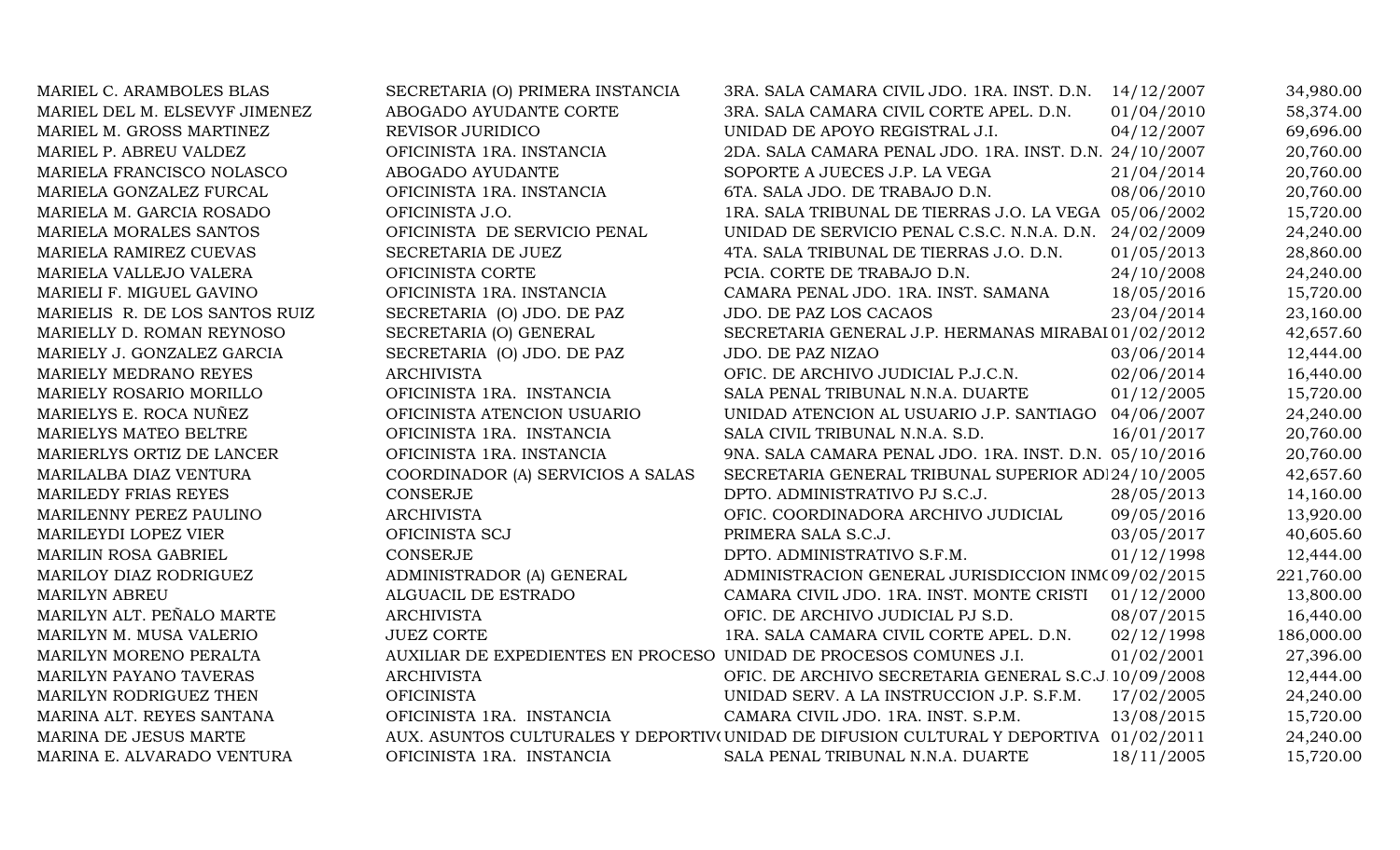| MARINA GONZALEZ GONZALEZ          | OFICINISTA 1RA. INSTANCIA        | TRIBUNAL N.N.A. SANCHEZ RAMIREZ                                        | 15/06/2005 | 15,720.00  |
|-----------------------------------|----------------------------------|------------------------------------------------------------------------|------------|------------|
| MARINA I. BRITO ROSARIO           | SECRETARIA(O) CORTE              | CAMARA CIVIL CORTE APEL. SANTIAGO                                      | 02/05/2000 | 34,560.00  |
| MARINA VASQUEZ M.                 | CONSERJE MENSAJERO(A) JDO. PAZ   | JDO. DE PAZ BAYAGUANA                                                  | 07/07/1999 | 6,141.00   |
| MARINELI ALT. VALENZUELA MEJIA    | CONSERJE-MENSAJERO(A)            | JDO. DE PAZ SABANA LARGA                                               | 09/07/2015 | 12,444.00  |
| MARINO A. CORNELIO DE LA ROSA     | ALGUACIL DE ESTRADO              | JDO. DE TRABAJO LA VEGA                                                | 14/06/1999 | 13,800.00  |
| MARINO A. PEREZ BAEZ              |                                  | ANALISTA JUNIOR FORM. PRESUPUESTARI DIV. DE FORMULACION PRESUPUESTARIA | 12/08/2013 | 51,804.00  |
| MARINO C. VICENTE ROSADO          | JUEZ 1RA. INSTANCIA              | SALA CIVIL TRIBUNAL N.N.A. S.C.                                        | 28/05/1998 | 138,000.00 |
| MARINO DE JS. SURIEL              | MENSAJERO INTERNO                | TRIBUNAL N.N.A. SANCHEZ RAMIREZ                                        | 02/11/2016 | 12,444.00  |
| MARINO GONZALEZ BRAZOBAN          | MENSAJERO EXTERNO                | SECCION DE TRAMITES Y CORRESPONDENCIA                                  | 02/05/1996 | 22,800.00  |
| MARINO MENDEZ                     | TECNICO TOPOGRAFO                | UNIDAD DE INSPECCION DNMC                                              | 01/08/2007 | 42,657.60  |
| MARINO VICENTE ALCANTARA          | ALGUACIL DE ESTRADO              | JDO. DE PAZ PADRE LAS CASAS                                            | 21/10/1986 | 13,800.00  |
| MARIO A. OGANDO MONEGRO           | PORTERO                          | DPTO. ADMINISTRATIVO S.P.M.                                            | 14/04/2014 | 12,444.00  |
| MARIO DE LA CRUZ FELIPE           | OFICINISTA CORTE                 | CORTE DE TRABAJO S.D.                                                  | 24/06/2014 | 24,240.00  |
| MARIO DOTEL MEDINA                | MENSAJERO EXTERNO                | DPTO. ADMINISTRATIVO TRIBUNALES FAMILIA                                | 04/01/2005 | 18,120.00  |
| MARIO FCO. SANCHEZ GUZMAN         | COORDINADOR (A) MENSAJERIA       | DPTO. ADMINISTRATIVO P.J.C.N.                                          | 01/09/1988 | 40,296.00  |
| MARIO J. GONZALEZ MARTINEZ        | OFICIAL DE CONSULTA              | UNIDAD DE CONSULTA J.I. D.N.                                           | 21/02/2007 | 48,894.00  |
| MARIO N. MARIOT TORRES            | JUEZ 1ER. SUSTITUTO CORTE        | CAMARA PENAL CORTE APEL. LA VEGA                                       | 21/08/1997 | 205,800.00 |
| MARIO ORTIZ DE LEON               | CHOFER DE SERVICIO               | SECCION DE TRANSPORTACION                                              | 27/10/2008 | 24,240.00  |
| MARIO R. ORTEGA GOMEZ             | OFICINISTA SCJ                   | SEGUNDA SALA S.C.J.                                                    | 02/04/2004 | 40,605.60  |
| MARIO R. PUJOLS COLON             | CORRECTOR DE ESTILO              | DIV. DE PUBLICACIONES                                                  | 27/01/1998 | 68,640.00  |
| MARIO S. LEBRON DIAZ              | <b>OFICINISTA</b>                | UNIDAD SERV. 1RA. INST. J.P. S.J.M.                                    | 02/03/2015 | 18,780.00  |
| MARISELA ANTIGUA SANTOS           | JUEZ 2DO. SUSTITUTO CORTE        | CAMARA CIVIL CORTE APEL. S.F.M.                                        | 12/08/1998 | 199,464.00 |
| MARISELA DEL C. RODRIGUEZ BUENO   | OFICINISTA J.O.                  | TRIBUNAL DE TIERRAS J.O. VALVERDE                                      | 17/03/2016 | 15,720.00  |
| MARISELA DEL C. RODRIGUEZ SANTANA | SECRETARIA (O) DE DIVISION       | DIV. DE ACTIVOS FIJOS                                                  | 31/07/1997 | 37,920.00  |
| MARISOL ALT. MEJIA DE LEON        | SECRETARIA (O) DE DIRECCION      | DIRECCION DE TECNOLOGIAS DE LA INFORMAC 01/06/1989                     |            | 48,894.00  |
| MARISOL BERROA MEJIA              | MENSAJERO INTERNO                | DPTO. ADMINISTRATIVO EL SEIBO                                          | 01/04/2008 | 12,444.00  |
| MARISOL PEREZ FLORIAN             | SECRETARIA (O) JDO. DE PAZ       | JDO. DE PAZ INDEPENDENCIA                                              | 17/08/1993 | 23,160.00  |
| <b>MARISOL SURIEL</b>             | SECRETARIA (O) PRIMERA INSTANCIA | TRIBUNAL N.N.A. SANCHEZ RAMIREZ                                        | 29/06/2001 | 28,860.00  |
| MARITZA AQUINO CEPEDA             | SECRETARIA (O) SERVICIO A CORTE  | UNIDAD SERV. A CORTE J.P. S.J.M.                                       | 01/07/1998 | 42,504.00  |
| MARITZA DEL C. POLANCO REYES      | ANALISTA JURIDICO                | REGISTRO DE TITULOS SANTIAGO                                           | 19/02/1996 | 48,894.00  |
| MARITZA E. CAPELLAN ARAUJO        | <b>JUEZ CORTE</b>                | 2DA. SALA CAMARA CIVIL CORTE APEL. D.N.                                | 01/02/2001 | 186,000.00 |
| MARITZA E. PEÑA GONZALEZ          | REPRESENTANTE DE INFORMACION     | CENTRO INF. ORIENT. CIUDADANA PJ BARAHON 15/02/1999                    |            | 24,240.00  |
| MARITZA ENCARNACION RAMON         | ABOGADO AYUDANTE 1RA. INST.      | 2DA. SALA CAMARA CIVIL JDO. 1RA. INST. S.D. 30/03/2005                 |            | 43,840.80  |
| <b>MARITZA FRIAS</b>              | OFICINISTA 1RA. INSTANCIA        | CAMARA CIVIL JDO. 1RA. INST. SANCHEZ RAMIR 08/03/2005                  |            | 15,720.00  |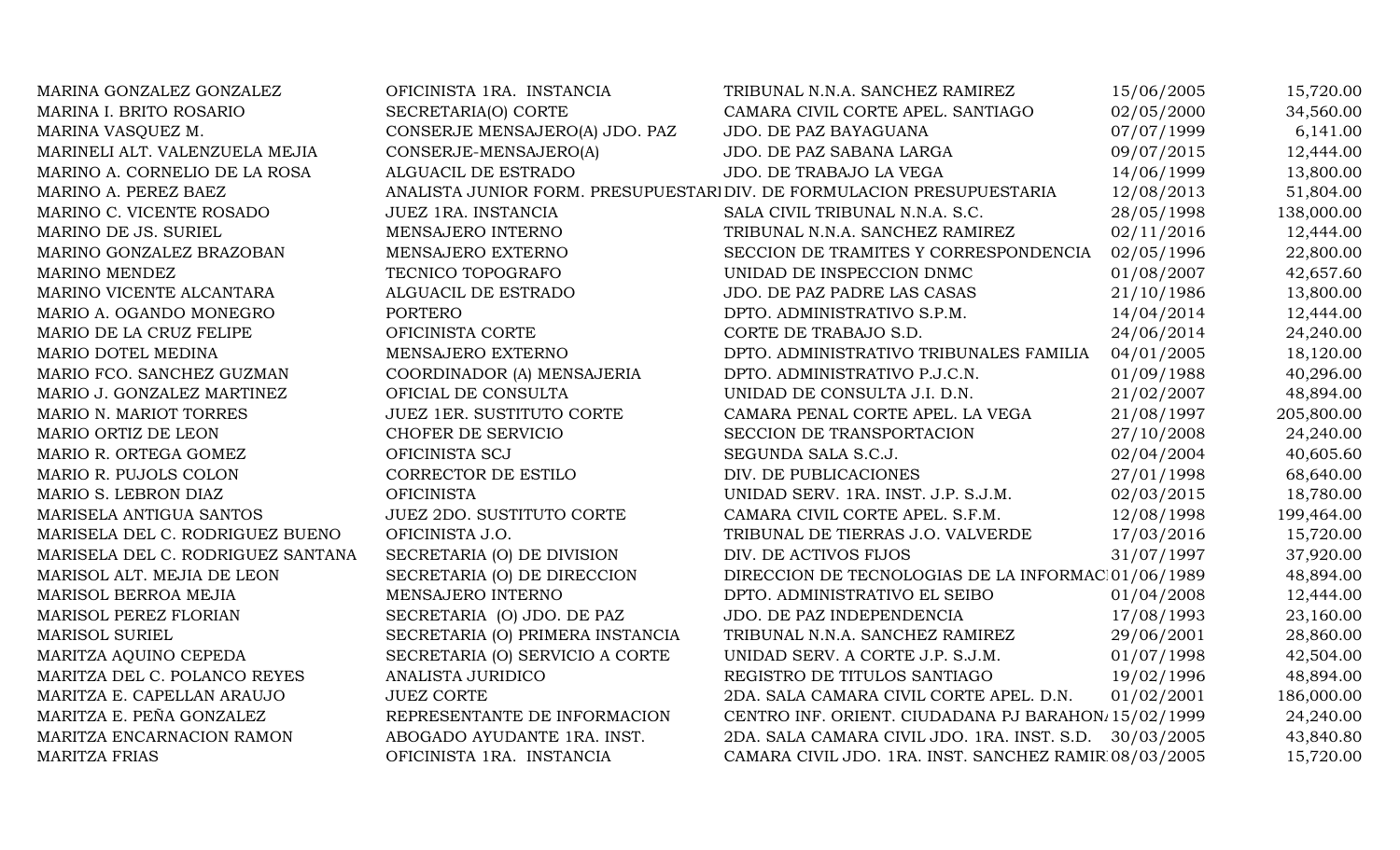| MARITZA M. REYNOSO             | <b>JUEZ 1RA. INSTANCIA</b>                                  | TRIBUNAL COL. C/P JDO. 1RA. INST. DAJABON                                              | 10/09/1990 | 138,000.00 |
|--------------------------------|-------------------------------------------------------------|----------------------------------------------------------------------------------------|------------|------------|
| MARITZA MARTINEZ MARTINEZ      | <b>AUXILIAR REGISTRAL</b>                                   | REGISTRO DE TITULOS PUERTO PLATA                                                       | 01/09/1999 | 16,440.00  |
| MARITZA MEDINA PEREZ           | ABOGADO RECEPTOR                                            | UNIDAD DE RECEPCION DE DOCUMENTOS TST 09/02/2000                                       |            | 43,840.80  |
| MARITZA MEJIA DUVERGE          | OFICINISTA II JDO. PAZ                                      | JDO. DE PAZ SAN JOSE DE OCOA                                                           | 23/03/1988 | 6,141.00   |
| MARITZA MENDEZ ENCARNACION     | CONSERJE-MENSAJERO(A)                                       | JDO. DE PAZ HONDO VALLE                                                                | 16/12/1997 | 12,444.00  |
| MARITZA P. HERNANDEZ SANTANA   | ABOGADO AYUDANTE SCJ                                        | TERCERA SALA S.C.J.                                                                    | 12/02/1992 | 105,720.00 |
| MARITZA SANTOS LORENZO         | ASISTENTE DE JUEZ PRESIDENTE SALA S<br>(SEGUNDA SALA S.C.J. |                                                                                        | 01/02/2005 | 77,836.80  |
| MARITZA SUERO SENCION          | <b>JUEZ CORTE</b>                                           | CORTE DE APEL. S.J.M.                                                                  | 09/04/1992 | 186,000.00 |
| MARJORIE SANCHEZ MEDINA        | ABOGADO AYUDANTE                                            | DIRECCION NACIONAL REGISTRO DE TITULOS                                                 | 15/07/2008 | 69,696.00  |
| MARKYS G. OLIVO TAVAREZ        | OFICINISTA JDO. DE PAZ                                      | JDO. DE PAZ SANCHEZ                                                                    | 21/07/2003 | 14,760.00  |
| MARLEN S. SILVERIO ARAUJO      | OFICINISTA CORTE                                            | 3RA. SALA CAMARA PENAL CORTE APEL. D.N.                                                | 13/07/2005 | 24,240.00  |
| MARLENE A. MORETA MARTINEZ     | ABOGADO AYUDANTE CORTE                                      | PCIA. TRIBUNAL SUPERIOR ADMINISTRATIVO                                                 | 01/12/2006 | 58,374.00  |
| MARLENE ALT. GUERRERO DE JESUS | <b>JUEZ DE PAZ</b>                                          | JDO. DE PAZ S.D. OESTE                                                                 | 12/02/1999 | 108,000.00 |
| MARLENE G. SEGURA ALCANTARA    | ABOGADO AYUDANTE SCJ                                        | PRIMERA SALA S.C.J.                                                                    | 11/01/1993 | 105,720.00 |
| MARLENE GUILLEN NAZARIO        |                                                             | ENC. RELACIONES PUBLICAS Y PROTOCOL DIV. DE RELACIONES PUBLICAS Y PROTOCOLO 12/02/1998 |            | 117,532.80 |
| MARLENE N. LLAUGER MARTINEZ    | OFICINISTA 1RA. INSTANCIA                                   | 2DA. SALA CAMARA PENAL JDO. 1RA. INST. S.C. 03/04/2003                                 |            | 15,720.00  |
| MARLENE R. SUAREZ CRUZ         | <b>OFICINISTA</b>                                           | UNIDAD SERV. 1RA. INST. J.P. LA VEGA                                                   | 24/06/2014 | 20,760.00  |
| MARLENE Y. HERNANDEZ ULERIO    | SECRETARIA (O) PRIMERA INSTANCIA                            | CAMARA PENAL JDO. 1RA. INST. MARIA TRINIDAI 01/06/1998                                 |            | 38,088.00  |
| MARLENI A. NUÑEZ FERNANDEZ     | AUX. DE ENTREGA                                             | REGISTRO DE TITULOS LA VEGA                                                            | 03/08/2015 | 16,440.00  |
| MARLENI ALT. NOLASCO ULERIO    | AUX. DE RECEPCION Y ENTREGA                                 | REGISTRO DE TITULOS COTUI                                                              | 11/02/2013 | 24,240.00  |
| MARLENI DURAN DE LEON          | OFICINISTA J.O.                                             | TRIBUNAL DE TIERRAS J.O. S.J.M.                                                        | 12/12/2016 | 15,720.00  |
| MARLENIS ALT. CASTRO MEDINA    | OFICINISTA ATENCION USUARIOS                                | UNIDAD ATENCION AL USUARIO J.P. SANTIAGO                                               | 01/06/2011 | 24,240.00  |
| MARLENIS ALT. PEREZ PEREZ      | <b>RECEPCIONISTA</b>                                        | DPTO. ADMINISTRATIVO BARAHONA                                                          | 15/04/2013 | 14,760.00  |
| MARLENNY A. PIMENTEL TEJEDA    | ABOGADO AYUDANTE 1RA. INST.                                 | 7MO. JDO. DE LA INSTRUCCION D.N.                                                       | 24/05/2004 | 43,840.80  |
| MARLENNY CRUZ GARCIA           | SECRETARIA DEPTO. ADM.                                      | DPTO. ADMINISTRATIVO MARIA TRINIDAD SANCI 27/05/2013                                   |            | 18,120.00  |
| MARLENNY GUZMAN BONEL          | OFICINISTA CORTE                                            | TRIBUNAL EJEC. SANCION ADOLES. S.D.                                                    | 04/04/2016 | 20,760.00  |
| MARLENNY MENDOZA REMIGIO       | OFICINISTA CORTE                                            | CORTE DE TRABAJO S.F.M.                                                                | 23/04/2013 | 17,640.00  |
| MARLENY A. FRANCISCO MERCADO   | <b>AUXILIAR REGISTRAL</b>                                   | REGISTRO DE TITULOS SANTIAGO                                                           | 06/09/2006 | 17,640.00  |
| MARLENY ALT. SANTOS ROJAS      | JUEZ DE PAZ ITINERANTE                                      | CAMARA CIVIL JDO. 1RA. INST. S.C.                                                      | 03/10/2016 | 108,000.00 |
| MARLENY E. TAVAREZ ALVAREZ     | SECRETARIA (O) GENERAL                                      | SECRETARIA GENERAL J.P. ESPAILLAT                                                      | 21/04/2005 | 42,657.60  |
| MARLENY MAYI GIL               | OFICINISTA CORTE                                            | CORTE DE APEL. N.N.A. S.F.M.                                                           | 01/11/2005 | 17,640.00  |
| MARLON CASTILLO GONZALEZ       | OFICINISTA CORTE                                            | CORTE DE TRABAJO S.D.                                                                  | 08/09/2009 | 24,240.00  |
| MARLON CASTILLO PORTES         | <b>REFERENCISTA</b>                                         | UNIDAD DE CONSULTA J.I. D.N.                                                           | 23/05/2016 | 24,240.00  |
| MARLON V. ESPINOSA LEBRON      | <b>JUEZ DE PAZ</b>                                          | JDO. DE PAZ MONSEÑOR NOUEL                                                             | 03/10/2016 | 108,000.00 |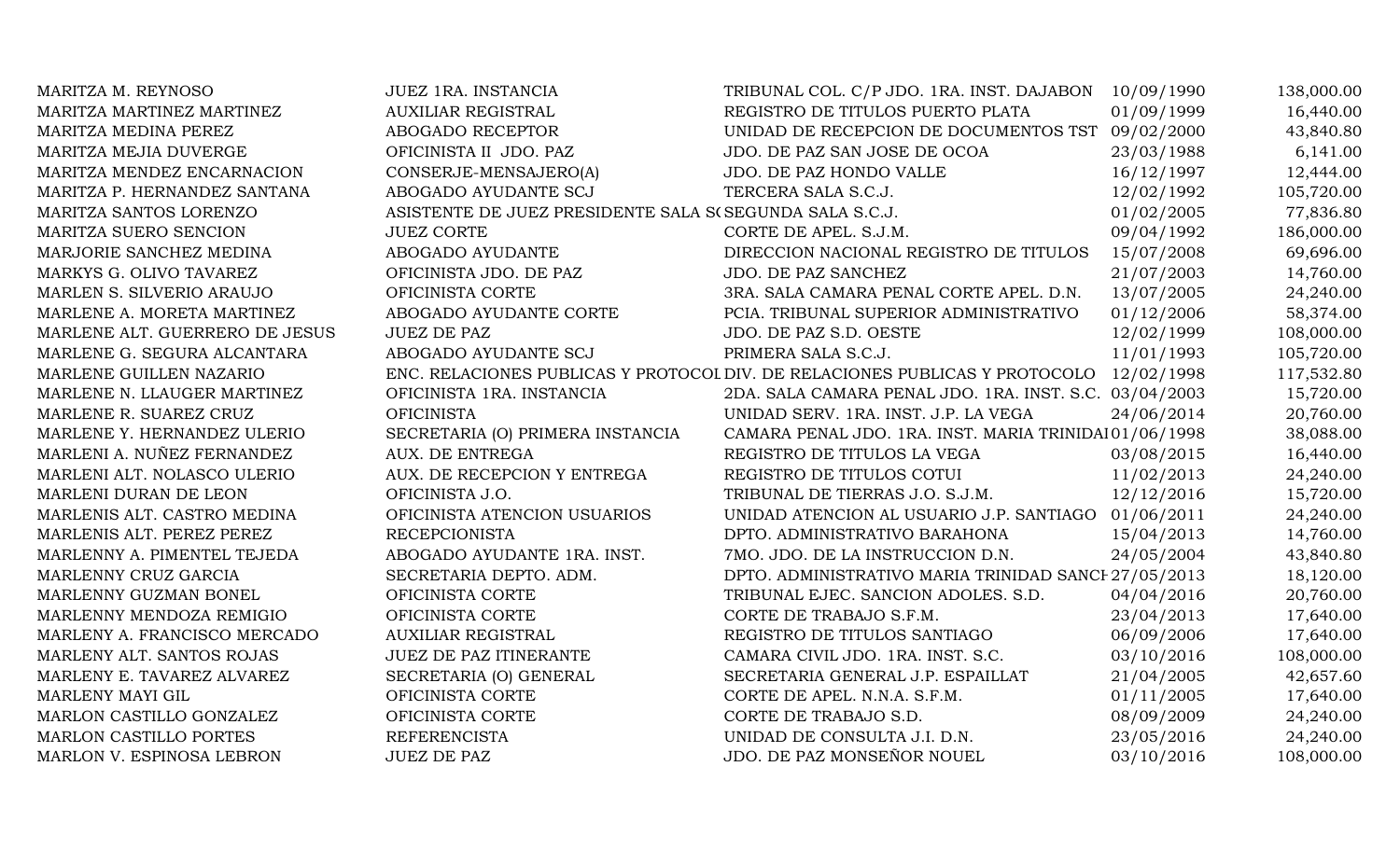| 03/04/2013<br>32,160.00<br>MARTA L. PEREZ GONZALEZ<br>SECRETARIA (O) AUXILIAR III<br>DIV. DE RELACIONES PUBLICAS Y PROTOCOLO<br>01/03/2002<br>23,160.00<br>MARTA M. DUARTE LOPEZ<br>SECRETARIA (O) JDO. DE PAZ<br>JDO. DE PAZ DE LA 2DA. CIRC. LA VEGA<br>01/11/1974<br><b>OFICINISTA</b><br>TRIBUNAL SUPERIOR DE TIERRAS, D.N.<br>6,141.00<br>MARTA N. MONTAS RAMIREZ<br>SECRETARIA (O) PRIMERA INSTANCIA<br>18/05/2015<br>28,860.00<br>MARTHA C. DIAZ DE ESPINOSA<br>TRIBUNAL DE TIERRAS J.O. MONTE PLATA<br>MARTHA C. DIAZ VILLAFAÑA<br>JUEZ 1ER. SUSTITUTO CORTE<br>12/08/1998<br>205,800.00<br>CAMARA CIVIL CORTE APEL. S.F.M.<br>MARTHA CRUZ CASTILLO<br>JDO. DE PAZ PIEDRA BLANCA<br>SECRETARIA (O) JDO. DE PAZ<br>01/07/1998<br>23,160.00<br>JDO. DE PAZ TAMAYO<br>MARTHA D. GONZALEZ SANCHEZ<br>OFICINISTA JDO. DE PAZ<br>12/11/2007<br>14,760.00<br>JUEZ SUST. PTE. COLEGIADO<br>2DO. TRIBUNAL COL. C/P JDO. 1RA. INST. SANTI 09/04/1992<br>138,000.00<br>MARTHA DEL C. MARTINEZ LOPEZ<br>CAMARA CIVIL JDO. 1RA. INST. HERMANAS MIRA01/10/2012<br>15,720.00<br>MARTHA E. CEBALLOS CASTILLO<br>OFICINISTA 1RA. INSTANCIA<br><b>JUEZ DE PAZ</b><br>108,000.00<br>MARTHA E. JAQUEZ HIRALDO<br>JDO. DE PAZ DE LA 2DA. CIRC. D.N.<br>01/03/2011<br>MARTHA ELIGIA DEL S. SANZ FERREIRA<br>JUEZ PRESIDENTE TRIBUNAL COLEGIADO TRIBUNAL COL. C/P JDO. 1RA. INST. MONTE CRI 12/02/1998<br>138,000.00<br>MARTHA FRIAS CASTRO<br><b>CONSERJE</b><br>DPTO. ADMINISTRATIVO S.C.<br>01/01/1988<br>12,444.00<br>SECRETARIA (O) PRIMERA INSTANCIA<br>TRIBUNAL COL. C/P JDO. 1RA. INST. PERAVIA<br>02/05/2006<br>38,088.00<br>MARTHA G. SOTO FELIZ<br>01/03/2006<br>20,760.00<br>MARTHA I. VIZCAINO CASTRO<br>OFICINISTA 1RA. INSTANCIA<br>3RA. SALA JDO. DE TRABAJO D.N.<br>25/06/2013<br>24,240.00<br>MARTHA J. VASQUEZ BETANCES<br>AUX. RECEPCION Y ENTREGA<br>REGISTRO DE TITULOS SANTO DOMINGO<br>MARTHA L. AMARO FERMIN<br>COORDINADOR(A) DE ENTREVISTAS<br>CENTRO DE ENTREVISTA SANTIAGO<br>17/03/2014<br>64,864.00<br>MARTHA M. CORONA GUZMAN<br><b>CONSERJE</b><br>12,444.00<br>TRIBUNAL N.N.A. ESPAILLAT<br>23/04/2008<br>MARTHA MONTERO RAMIREZ<br>OFICINISTA 1RA. INSTANCIA<br>14/12/1998<br>15,720.00<br>TRIBUNAL N.N.A. S.J.M.<br>18/12/1989<br>MARTHA SALAS DEL ROSARIO<br>OFICINISTA 1RA. INSTANCIA<br>SALA CIVIL TRIBUNAL N.N.A. S.D.<br>20,760.00<br>01/06/1988<br>MARTHA SOSA DE REYES<br>OFICINISTA JDO. DE PAZ<br>JDO. DE PAZ HATO MAYOR<br>14,760.00<br>SECRETARIA (O) SERVICIO A LA INSTRUCC UNIDAD SERV. A LA INSTRUCCION J.P. SANTIAG(23/05/2005<br>61,776.00<br>MARTHA Y. ALMONTE ALMONTE<br>CONSERJE-MENSAJERO(A)<br>JDO. DE PAZ GASPAR HERNANDEZ<br>01/02/2000<br>12,444.00<br>MARTHA Y. AMARO ROJAS<br>01/10/1992<br>MARTIN A. ALCANTARA MORENO<br><b>JUEZ CORTE</b><br>CORTE DE APEL. N.N.A. S.D.<br>186,000.00<br>17/07/1997<br>ENCARGADO(A) OFICINA ADMINISTRATIVA DPTO. ADMINISTRATIVO VALVERDE<br>67,405.20<br>MARTIN E. REYES TREMOLS<br>12/06/1978<br><b>MARTIN MATEO</b><br>ALGUACIL DE ESTRADO<br>1RA. SALA JDO. DE TRABAJO D.N.<br>14,760.00<br>DIRECCION DE FAMILIA, NIÑEZ, ADOLESCENCIA 23/05/2005<br>MARTIN MELENCIANO CASTILLO<br>MENSAJERO EXTERNO<br>22,800.00<br>MARTIN NIVAR DOÑE<br>MAYORDOMO I<br>DPTO. ADMINISTRATIVO PJ CORTE DE APELACIO 18/12/1989<br>20,160.00<br>01/12/2011<br>MARTIN O. BERROA RAMIREZ<br>ABOGADO AYUDANTE<br>SOPORTE A JUECES J.P. S.D.<br>58,374.00<br>COORDINADOR(A) UNIDAD DE SERVICIOS UNIDAD DE SERVICIOS Y MANTENIMIENTO<br>11/05/1992<br>69,696.00<br>MARTIN REYES VICENTE<br><b>CONSERJE</b><br>MARTIN SANCHEZ<br>DPTO. ADMINISTRATIVO PJ S.C.J.<br>03/04/2006<br>14,160.00<br><b>VIGILANTE</b><br>JDO. DE PAZ ASUNTOS MUNIC. S.D. NORTE<br>06/09/1999<br>13,800.00<br>MARTIN SANCHEZ DIAZ<br>MARTINA DE LOS SANTOS SANCHEZ<br>SECRETARIA (O) PRIMERA INSTANCIA<br>5TA. SALA CAMARA CIVIL JDO. 1RA. INST. D.N.<br>12/05/1999<br>34,980.00<br>MARTINA ENCARNACION ROBLES<br>JUEZ JDO. DE TRABAJO<br>JDO. DE TRABAJO LA ROMANA<br>01/10/2003<br>138,000.00 | MARTA C. ORTIZ SORIANO | <b>JUEZ DE PAZ</b> | JDO. DE PAZ AZUA | 10/04/1992 | 108,000.00 |
|------------------------------------------------------------------------------------------------------------------------------------------------------------------------------------------------------------------------------------------------------------------------------------------------------------------------------------------------------------------------------------------------------------------------------------------------------------------------------------------------------------------------------------------------------------------------------------------------------------------------------------------------------------------------------------------------------------------------------------------------------------------------------------------------------------------------------------------------------------------------------------------------------------------------------------------------------------------------------------------------------------------------------------------------------------------------------------------------------------------------------------------------------------------------------------------------------------------------------------------------------------------------------------------------------------------------------------------------------------------------------------------------------------------------------------------------------------------------------------------------------------------------------------------------------------------------------------------------------------------------------------------------------------------------------------------------------------------------------------------------------------------------------------------------------------------------------------------------------------------------------------------------------------------------------------------------------------------------------------------------------------------------------------------------------------------------------------------------------------------------------------------------------------------------------------------------------------------------------------------------------------------------------------------------------------------------------------------------------------------------------------------------------------------------------------------------------------------------------------------------------------------------------------------------------------------------------------------------------------------------------------------------------------------------------------------------------------------------------------------------------------------------------------------------------------------------------------------------------------------------------------------------------------------------------------------------------------------------------------------------------------------------------------------------------------------------------------------------------------------------------------------------------------------------------------------------------------------------------------------------------------------------------------------------------------------------------------------------------------------------------------------------------------------------------------------------------------------------------------------------------------------------------------------------------------------------------------------------------------------------------------------------------------------------------------------------------------------------------------------------------------------------------------------------------------------------------------------------------------------------------------------------------------------------------------------------------------------------------------------------------------------------------------|------------------------|--------------------|------------------|------------|------------|
|                                                                                                                                                                                                                                                                                                                                                                                                                                                                                                                                                                                                                                                                                                                                                                                                                                                                                                                                                                                                                                                                                                                                                                                                                                                                                                                                                                                                                                                                                                                                                                                                                                                                                                                                                                                                                                                                                                                                                                                                                                                                                                                                                                                                                                                                                                                                                                                                                                                                                                                                                                                                                                                                                                                                                                                                                                                                                                                                                                                                                                                                                                                                                                                                                                                                                                                                                                                                                                                                                                                                                                                                                                                                                                                                                                                                                                                                                                                                                                                                                                    |                        |                    |                  |            |            |
|                                                                                                                                                                                                                                                                                                                                                                                                                                                                                                                                                                                                                                                                                                                                                                                                                                                                                                                                                                                                                                                                                                                                                                                                                                                                                                                                                                                                                                                                                                                                                                                                                                                                                                                                                                                                                                                                                                                                                                                                                                                                                                                                                                                                                                                                                                                                                                                                                                                                                                                                                                                                                                                                                                                                                                                                                                                                                                                                                                                                                                                                                                                                                                                                                                                                                                                                                                                                                                                                                                                                                                                                                                                                                                                                                                                                                                                                                                                                                                                                                                    |                        |                    |                  |            |            |
|                                                                                                                                                                                                                                                                                                                                                                                                                                                                                                                                                                                                                                                                                                                                                                                                                                                                                                                                                                                                                                                                                                                                                                                                                                                                                                                                                                                                                                                                                                                                                                                                                                                                                                                                                                                                                                                                                                                                                                                                                                                                                                                                                                                                                                                                                                                                                                                                                                                                                                                                                                                                                                                                                                                                                                                                                                                                                                                                                                                                                                                                                                                                                                                                                                                                                                                                                                                                                                                                                                                                                                                                                                                                                                                                                                                                                                                                                                                                                                                                                                    |                        |                    |                  |            |            |
|                                                                                                                                                                                                                                                                                                                                                                                                                                                                                                                                                                                                                                                                                                                                                                                                                                                                                                                                                                                                                                                                                                                                                                                                                                                                                                                                                                                                                                                                                                                                                                                                                                                                                                                                                                                                                                                                                                                                                                                                                                                                                                                                                                                                                                                                                                                                                                                                                                                                                                                                                                                                                                                                                                                                                                                                                                                                                                                                                                                                                                                                                                                                                                                                                                                                                                                                                                                                                                                                                                                                                                                                                                                                                                                                                                                                                                                                                                                                                                                                                                    |                        |                    |                  |            |            |
|                                                                                                                                                                                                                                                                                                                                                                                                                                                                                                                                                                                                                                                                                                                                                                                                                                                                                                                                                                                                                                                                                                                                                                                                                                                                                                                                                                                                                                                                                                                                                                                                                                                                                                                                                                                                                                                                                                                                                                                                                                                                                                                                                                                                                                                                                                                                                                                                                                                                                                                                                                                                                                                                                                                                                                                                                                                                                                                                                                                                                                                                                                                                                                                                                                                                                                                                                                                                                                                                                                                                                                                                                                                                                                                                                                                                                                                                                                                                                                                                                                    |                        |                    |                  |            |            |
|                                                                                                                                                                                                                                                                                                                                                                                                                                                                                                                                                                                                                                                                                                                                                                                                                                                                                                                                                                                                                                                                                                                                                                                                                                                                                                                                                                                                                                                                                                                                                                                                                                                                                                                                                                                                                                                                                                                                                                                                                                                                                                                                                                                                                                                                                                                                                                                                                                                                                                                                                                                                                                                                                                                                                                                                                                                                                                                                                                                                                                                                                                                                                                                                                                                                                                                                                                                                                                                                                                                                                                                                                                                                                                                                                                                                                                                                                                                                                                                                                                    |                        |                    |                  |            |            |
|                                                                                                                                                                                                                                                                                                                                                                                                                                                                                                                                                                                                                                                                                                                                                                                                                                                                                                                                                                                                                                                                                                                                                                                                                                                                                                                                                                                                                                                                                                                                                                                                                                                                                                                                                                                                                                                                                                                                                                                                                                                                                                                                                                                                                                                                                                                                                                                                                                                                                                                                                                                                                                                                                                                                                                                                                                                                                                                                                                                                                                                                                                                                                                                                                                                                                                                                                                                                                                                                                                                                                                                                                                                                                                                                                                                                                                                                                                                                                                                                                                    |                        |                    |                  |            |            |
|                                                                                                                                                                                                                                                                                                                                                                                                                                                                                                                                                                                                                                                                                                                                                                                                                                                                                                                                                                                                                                                                                                                                                                                                                                                                                                                                                                                                                                                                                                                                                                                                                                                                                                                                                                                                                                                                                                                                                                                                                                                                                                                                                                                                                                                                                                                                                                                                                                                                                                                                                                                                                                                                                                                                                                                                                                                                                                                                                                                                                                                                                                                                                                                                                                                                                                                                                                                                                                                                                                                                                                                                                                                                                                                                                                                                                                                                                                                                                                                                                                    |                        |                    |                  |            |            |
|                                                                                                                                                                                                                                                                                                                                                                                                                                                                                                                                                                                                                                                                                                                                                                                                                                                                                                                                                                                                                                                                                                                                                                                                                                                                                                                                                                                                                                                                                                                                                                                                                                                                                                                                                                                                                                                                                                                                                                                                                                                                                                                                                                                                                                                                                                                                                                                                                                                                                                                                                                                                                                                                                                                                                                                                                                                                                                                                                                                                                                                                                                                                                                                                                                                                                                                                                                                                                                                                                                                                                                                                                                                                                                                                                                                                                                                                                                                                                                                                                                    |                        |                    |                  |            |            |
|                                                                                                                                                                                                                                                                                                                                                                                                                                                                                                                                                                                                                                                                                                                                                                                                                                                                                                                                                                                                                                                                                                                                                                                                                                                                                                                                                                                                                                                                                                                                                                                                                                                                                                                                                                                                                                                                                                                                                                                                                                                                                                                                                                                                                                                                                                                                                                                                                                                                                                                                                                                                                                                                                                                                                                                                                                                                                                                                                                                                                                                                                                                                                                                                                                                                                                                                                                                                                                                                                                                                                                                                                                                                                                                                                                                                                                                                                                                                                                                                                                    |                        |                    |                  |            |            |
|                                                                                                                                                                                                                                                                                                                                                                                                                                                                                                                                                                                                                                                                                                                                                                                                                                                                                                                                                                                                                                                                                                                                                                                                                                                                                                                                                                                                                                                                                                                                                                                                                                                                                                                                                                                                                                                                                                                                                                                                                                                                                                                                                                                                                                                                                                                                                                                                                                                                                                                                                                                                                                                                                                                                                                                                                                                                                                                                                                                                                                                                                                                                                                                                                                                                                                                                                                                                                                                                                                                                                                                                                                                                                                                                                                                                                                                                                                                                                                                                                                    |                        |                    |                  |            |            |
|                                                                                                                                                                                                                                                                                                                                                                                                                                                                                                                                                                                                                                                                                                                                                                                                                                                                                                                                                                                                                                                                                                                                                                                                                                                                                                                                                                                                                                                                                                                                                                                                                                                                                                                                                                                                                                                                                                                                                                                                                                                                                                                                                                                                                                                                                                                                                                                                                                                                                                                                                                                                                                                                                                                                                                                                                                                                                                                                                                                                                                                                                                                                                                                                                                                                                                                                                                                                                                                                                                                                                                                                                                                                                                                                                                                                                                                                                                                                                                                                                                    |                        |                    |                  |            |            |
|                                                                                                                                                                                                                                                                                                                                                                                                                                                                                                                                                                                                                                                                                                                                                                                                                                                                                                                                                                                                                                                                                                                                                                                                                                                                                                                                                                                                                                                                                                                                                                                                                                                                                                                                                                                                                                                                                                                                                                                                                                                                                                                                                                                                                                                                                                                                                                                                                                                                                                                                                                                                                                                                                                                                                                                                                                                                                                                                                                                                                                                                                                                                                                                                                                                                                                                                                                                                                                                                                                                                                                                                                                                                                                                                                                                                                                                                                                                                                                                                                                    |                        |                    |                  |            |            |
|                                                                                                                                                                                                                                                                                                                                                                                                                                                                                                                                                                                                                                                                                                                                                                                                                                                                                                                                                                                                                                                                                                                                                                                                                                                                                                                                                                                                                                                                                                                                                                                                                                                                                                                                                                                                                                                                                                                                                                                                                                                                                                                                                                                                                                                                                                                                                                                                                                                                                                                                                                                                                                                                                                                                                                                                                                                                                                                                                                                                                                                                                                                                                                                                                                                                                                                                                                                                                                                                                                                                                                                                                                                                                                                                                                                                                                                                                                                                                                                                                                    |                        |                    |                  |            |            |
|                                                                                                                                                                                                                                                                                                                                                                                                                                                                                                                                                                                                                                                                                                                                                                                                                                                                                                                                                                                                                                                                                                                                                                                                                                                                                                                                                                                                                                                                                                                                                                                                                                                                                                                                                                                                                                                                                                                                                                                                                                                                                                                                                                                                                                                                                                                                                                                                                                                                                                                                                                                                                                                                                                                                                                                                                                                                                                                                                                                                                                                                                                                                                                                                                                                                                                                                                                                                                                                                                                                                                                                                                                                                                                                                                                                                                                                                                                                                                                                                                                    |                        |                    |                  |            |            |
|                                                                                                                                                                                                                                                                                                                                                                                                                                                                                                                                                                                                                                                                                                                                                                                                                                                                                                                                                                                                                                                                                                                                                                                                                                                                                                                                                                                                                                                                                                                                                                                                                                                                                                                                                                                                                                                                                                                                                                                                                                                                                                                                                                                                                                                                                                                                                                                                                                                                                                                                                                                                                                                                                                                                                                                                                                                                                                                                                                                                                                                                                                                                                                                                                                                                                                                                                                                                                                                                                                                                                                                                                                                                                                                                                                                                                                                                                                                                                                                                                                    |                        |                    |                  |            |            |
|                                                                                                                                                                                                                                                                                                                                                                                                                                                                                                                                                                                                                                                                                                                                                                                                                                                                                                                                                                                                                                                                                                                                                                                                                                                                                                                                                                                                                                                                                                                                                                                                                                                                                                                                                                                                                                                                                                                                                                                                                                                                                                                                                                                                                                                                                                                                                                                                                                                                                                                                                                                                                                                                                                                                                                                                                                                                                                                                                                                                                                                                                                                                                                                                                                                                                                                                                                                                                                                                                                                                                                                                                                                                                                                                                                                                                                                                                                                                                                                                                                    |                        |                    |                  |            |            |
|                                                                                                                                                                                                                                                                                                                                                                                                                                                                                                                                                                                                                                                                                                                                                                                                                                                                                                                                                                                                                                                                                                                                                                                                                                                                                                                                                                                                                                                                                                                                                                                                                                                                                                                                                                                                                                                                                                                                                                                                                                                                                                                                                                                                                                                                                                                                                                                                                                                                                                                                                                                                                                                                                                                                                                                                                                                                                                                                                                                                                                                                                                                                                                                                                                                                                                                                                                                                                                                                                                                                                                                                                                                                                                                                                                                                                                                                                                                                                                                                                                    |                        |                    |                  |            |            |
|                                                                                                                                                                                                                                                                                                                                                                                                                                                                                                                                                                                                                                                                                                                                                                                                                                                                                                                                                                                                                                                                                                                                                                                                                                                                                                                                                                                                                                                                                                                                                                                                                                                                                                                                                                                                                                                                                                                                                                                                                                                                                                                                                                                                                                                                                                                                                                                                                                                                                                                                                                                                                                                                                                                                                                                                                                                                                                                                                                                                                                                                                                                                                                                                                                                                                                                                                                                                                                                                                                                                                                                                                                                                                                                                                                                                                                                                                                                                                                                                                                    |                        |                    |                  |            |            |
|                                                                                                                                                                                                                                                                                                                                                                                                                                                                                                                                                                                                                                                                                                                                                                                                                                                                                                                                                                                                                                                                                                                                                                                                                                                                                                                                                                                                                                                                                                                                                                                                                                                                                                                                                                                                                                                                                                                                                                                                                                                                                                                                                                                                                                                                                                                                                                                                                                                                                                                                                                                                                                                                                                                                                                                                                                                                                                                                                                                                                                                                                                                                                                                                                                                                                                                                                                                                                                                                                                                                                                                                                                                                                                                                                                                                                                                                                                                                                                                                                                    |                        |                    |                  |            |            |
|                                                                                                                                                                                                                                                                                                                                                                                                                                                                                                                                                                                                                                                                                                                                                                                                                                                                                                                                                                                                                                                                                                                                                                                                                                                                                                                                                                                                                                                                                                                                                                                                                                                                                                                                                                                                                                                                                                                                                                                                                                                                                                                                                                                                                                                                                                                                                                                                                                                                                                                                                                                                                                                                                                                                                                                                                                                                                                                                                                                                                                                                                                                                                                                                                                                                                                                                                                                                                                                                                                                                                                                                                                                                                                                                                                                                                                                                                                                                                                                                                                    |                        |                    |                  |            |            |
|                                                                                                                                                                                                                                                                                                                                                                                                                                                                                                                                                                                                                                                                                                                                                                                                                                                                                                                                                                                                                                                                                                                                                                                                                                                                                                                                                                                                                                                                                                                                                                                                                                                                                                                                                                                                                                                                                                                                                                                                                                                                                                                                                                                                                                                                                                                                                                                                                                                                                                                                                                                                                                                                                                                                                                                                                                                                                                                                                                                                                                                                                                                                                                                                                                                                                                                                                                                                                                                                                                                                                                                                                                                                                                                                                                                                                                                                                                                                                                                                                                    |                        |                    |                  |            |            |
|                                                                                                                                                                                                                                                                                                                                                                                                                                                                                                                                                                                                                                                                                                                                                                                                                                                                                                                                                                                                                                                                                                                                                                                                                                                                                                                                                                                                                                                                                                                                                                                                                                                                                                                                                                                                                                                                                                                                                                                                                                                                                                                                                                                                                                                                                                                                                                                                                                                                                                                                                                                                                                                                                                                                                                                                                                                                                                                                                                                                                                                                                                                                                                                                                                                                                                                                                                                                                                                                                                                                                                                                                                                                                                                                                                                                                                                                                                                                                                                                                                    |                        |                    |                  |            |            |
|                                                                                                                                                                                                                                                                                                                                                                                                                                                                                                                                                                                                                                                                                                                                                                                                                                                                                                                                                                                                                                                                                                                                                                                                                                                                                                                                                                                                                                                                                                                                                                                                                                                                                                                                                                                                                                                                                                                                                                                                                                                                                                                                                                                                                                                                                                                                                                                                                                                                                                                                                                                                                                                                                                                                                                                                                                                                                                                                                                                                                                                                                                                                                                                                                                                                                                                                                                                                                                                                                                                                                                                                                                                                                                                                                                                                                                                                                                                                                                                                                                    |                        |                    |                  |            |            |
|                                                                                                                                                                                                                                                                                                                                                                                                                                                                                                                                                                                                                                                                                                                                                                                                                                                                                                                                                                                                                                                                                                                                                                                                                                                                                                                                                                                                                                                                                                                                                                                                                                                                                                                                                                                                                                                                                                                                                                                                                                                                                                                                                                                                                                                                                                                                                                                                                                                                                                                                                                                                                                                                                                                                                                                                                                                                                                                                                                                                                                                                                                                                                                                                                                                                                                                                                                                                                                                                                                                                                                                                                                                                                                                                                                                                                                                                                                                                                                                                                                    |                        |                    |                  |            |            |
|                                                                                                                                                                                                                                                                                                                                                                                                                                                                                                                                                                                                                                                                                                                                                                                                                                                                                                                                                                                                                                                                                                                                                                                                                                                                                                                                                                                                                                                                                                                                                                                                                                                                                                                                                                                                                                                                                                                                                                                                                                                                                                                                                                                                                                                                                                                                                                                                                                                                                                                                                                                                                                                                                                                                                                                                                                                                                                                                                                                                                                                                                                                                                                                                                                                                                                                                                                                                                                                                                                                                                                                                                                                                                                                                                                                                                                                                                                                                                                                                                                    |                        |                    |                  |            |            |
|                                                                                                                                                                                                                                                                                                                                                                                                                                                                                                                                                                                                                                                                                                                                                                                                                                                                                                                                                                                                                                                                                                                                                                                                                                                                                                                                                                                                                                                                                                                                                                                                                                                                                                                                                                                                                                                                                                                                                                                                                                                                                                                                                                                                                                                                                                                                                                                                                                                                                                                                                                                                                                                                                                                                                                                                                                                                                                                                                                                                                                                                                                                                                                                                                                                                                                                                                                                                                                                                                                                                                                                                                                                                                                                                                                                                                                                                                                                                                                                                                                    |                        |                    |                  |            |            |
|                                                                                                                                                                                                                                                                                                                                                                                                                                                                                                                                                                                                                                                                                                                                                                                                                                                                                                                                                                                                                                                                                                                                                                                                                                                                                                                                                                                                                                                                                                                                                                                                                                                                                                                                                                                                                                                                                                                                                                                                                                                                                                                                                                                                                                                                                                                                                                                                                                                                                                                                                                                                                                                                                                                                                                                                                                                                                                                                                                                                                                                                                                                                                                                                                                                                                                                                                                                                                                                                                                                                                                                                                                                                                                                                                                                                                                                                                                                                                                                                                                    |                        |                    |                  |            |            |
|                                                                                                                                                                                                                                                                                                                                                                                                                                                                                                                                                                                                                                                                                                                                                                                                                                                                                                                                                                                                                                                                                                                                                                                                                                                                                                                                                                                                                                                                                                                                                                                                                                                                                                                                                                                                                                                                                                                                                                                                                                                                                                                                                                                                                                                                                                                                                                                                                                                                                                                                                                                                                                                                                                                                                                                                                                                                                                                                                                                                                                                                                                                                                                                                                                                                                                                                                                                                                                                                                                                                                                                                                                                                                                                                                                                                                                                                                                                                                                                                                                    |                        |                    |                  |            |            |
|                                                                                                                                                                                                                                                                                                                                                                                                                                                                                                                                                                                                                                                                                                                                                                                                                                                                                                                                                                                                                                                                                                                                                                                                                                                                                                                                                                                                                                                                                                                                                                                                                                                                                                                                                                                                                                                                                                                                                                                                                                                                                                                                                                                                                                                                                                                                                                                                                                                                                                                                                                                                                                                                                                                                                                                                                                                                                                                                                                                                                                                                                                                                                                                                                                                                                                                                                                                                                                                                                                                                                                                                                                                                                                                                                                                                                                                                                                                                                                                                                                    |                        |                    |                  |            |            |
|                                                                                                                                                                                                                                                                                                                                                                                                                                                                                                                                                                                                                                                                                                                                                                                                                                                                                                                                                                                                                                                                                                                                                                                                                                                                                                                                                                                                                                                                                                                                                                                                                                                                                                                                                                                                                                                                                                                                                                                                                                                                                                                                                                                                                                                                                                                                                                                                                                                                                                                                                                                                                                                                                                                                                                                                                                                                                                                                                                                                                                                                                                                                                                                                                                                                                                                                                                                                                                                                                                                                                                                                                                                                                                                                                                                                                                                                                                                                                                                                                                    |                        |                    |                  |            |            |
|                                                                                                                                                                                                                                                                                                                                                                                                                                                                                                                                                                                                                                                                                                                                                                                                                                                                                                                                                                                                                                                                                                                                                                                                                                                                                                                                                                                                                                                                                                                                                                                                                                                                                                                                                                                                                                                                                                                                                                                                                                                                                                                                                                                                                                                                                                                                                                                                                                                                                                                                                                                                                                                                                                                                                                                                                                                                                                                                                                                                                                                                                                                                                                                                                                                                                                                                                                                                                                                                                                                                                                                                                                                                                                                                                                                                                                                                                                                                                                                                                                    |                        |                    |                  |            |            |
|                                                                                                                                                                                                                                                                                                                                                                                                                                                                                                                                                                                                                                                                                                                                                                                                                                                                                                                                                                                                                                                                                                                                                                                                                                                                                                                                                                                                                                                                                                                                                                                                                                                                                                                                                                                                                                                                                                                                                                                                                                                                                                                                                                                                                                                                                                                                                                                                                                                                                                                                                                                                                                                                                                                                                                                                                                                                                                                                                                                                                                                                                                                                                                                                                                                                                                                                                                                                                                                                                                                                                                                                                                                                                                                                                                                                                                                                                                                                                                                                                                    |                        |                    |                  |            |            |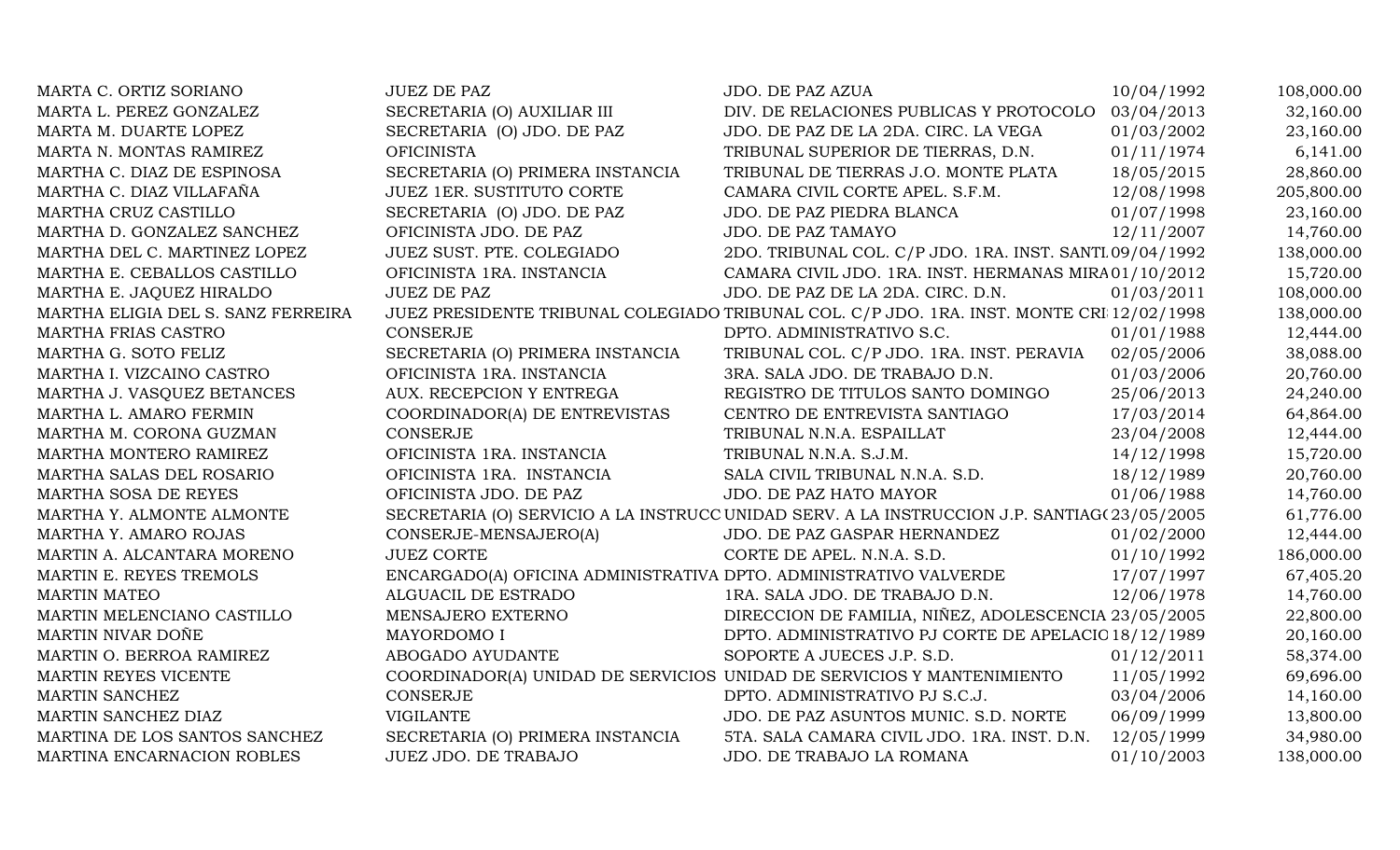| MARTINA RAMIREZ MEJIA                                  | CONSERJE                          | DPTO. ADMINISTRATIVO JUR. LABORAL S.D.                                                 | 12/04/2004 | 12,444.00  |
|--------------------------------------------------------|-----------------------------------|----------------------------------------------------------------------------------------|------------|------------|
| <b>MARTINA SABALA</b>                                  | SECRETARIA (O) JDO. DE PAZ        | JDO. DE PAZ SANCHEZ RAMIREZ                                                            | 01/11/2012 | 23,160.00  |
| MARTINA TEJEDA VASQUEZ                                 | <b>CONSERJE</b>                   | DPTO. ADMINISTRATIVO PJ S.C.J.                                                         | 27/10/2014 | 14,160.00  |
| MARTIRES MARTE BELTRE                                  | ANALISTA JURIDICO                 | UNIDAD DE APOYO REGISTRAL J.I.                                                         | 28/01/2008 | 54,885.60  |
| MARTIRES V. SOTO RUIZ                                  | REPRODUCTOR DE DOCUMENTOS         | DPTO. ADMINISTRATIVO PERAVIA                                                           | 13/06/2016 | 13,920.00  |
| MARY ALT. DE LEON ALMONTE                              | CONSERJE-MENSAJERO(A)             | 1RA. SALA JDO. DE PAZ ESP. TRANS. SANTIAGO 04/03/2004                                  |            | 12,444.00  |
| MARY ANT. HERRERA CARRASCO                             | OFICINISTA 1RA. INSTANCIA         | 3ER. TRIBUNAL COL. C/P JDO. 1RA .INST. D.N. 08/01/2013                                 |            | 20,760.00  |
| MARY B. RAMIREZ JIMENEZ                                | JUEZ DE PAZ ITINERANTE            | OFIC. JUEZ COORD. JDO. DE LA INSTRUCCION S01/10/2014                                   |            | 108,000.00 |
| MARY B. ROMERO ALMANZAR                                |                                   | ASISTENTE DIRECCION GENERAL DE ADM DIRECCION GENERAL DE ADM. Y CARRERA JUDI 19/05/2005 |            | 77,836.80  |
| MARY C. CASTILLO GERMAN                                | <b>JUEZ DE PAZ</b>                | 1RA. SALA JDO. DE PAZ ESP. TRANS. LA ALTAGR 20/09/2005                                 |            | 108,000.00 |
| MARY C. GARCIA FRIAS                                   | ANALISTA JURIDICO                 | REGISTRO DE TITULOS S.F.M.                                                             | 01/08/2011 | 30,060.00  |
| MARY C. GONZALEZ LANTIGUA                              | CONSERJE-MENSAJERO(A)             | JDO. DE PAZ ESPERANZA                                                                  | 03/08/2006 | 12,444.00  |
| MARY E. DE JESUS A.                                    | SECRETARIA (O) PRIMERA INSTANCIA  | 1ER. JDO. DE LA INSTRUCCION S.C.                                                       | 20/12/2010 | 38,088.00  |
| MARY E. VALERIO LOPEZ                                  | <b>OFICINISTA</b>                 | 3RA. SALA CAMARA CIVIL CORTE APEL. D.N.                                                | 28/05/2015 | 24,240.00  |
| MARY G. DIAZ CASTILLO                                  | <b>JUEZ DE LA INSTRUCCION</b>     | JDO. DE LA INSTRUCCION SAN JOSE DE OCOA 01/08/2000                                     |            | 138,000.00 |
| MARY H. AQUINO ZORRILLA                                | AUXILIAR ADMINISTRATIVO           | CENTRO DOCUMENTACION E INFORM. JUD. DOI 25/07/2016                                     |            | 24,240.00  |
| MARY P. MONTERO ENCARNACION                            | OFICINISTA JDO. DE PAZ            | JDO. DE PAZ EL CERCADO                                                                 | 03/11/2015 | 14,760.00  |
| MARY PEREZ PEREZ                                       | OFICINISTA JDO. DE PAZ            | JDO. DE PAZ NIGUA                                                                      | 01/10/1990 | 14,760.00  |
| MARY ROSARIO PIMENTEL                                  | ABOGADO AYUDANTE CORTE            | PCIA. CAMARA PENAL CORTE APEL. D.N.                                                    | 01/05/2001 | 58,374.00  |
| MARYBEL MEJIA ESPINAL                                  | AUXILIAR ADMINISTRATIVO           | DPTO. ADMINISTRATIVO LA VEGA                                                           | 01/12/2009 | 14,760.00  |
| MARYERI PEÑA LIRIANO                                   | <b>OFICINISTA</b>                 | UNIDAD DE AUDIENCIAS J.P. S.D.                                                         | 04/04/2011 | 24,240.00  |
| MARYS ALT. DE LA PAZ PIMENTEL                          | SECRETARIA (O) PRIMERA INSTANCIA  | 5TO. JDO. DE LA INSTRUCCION D.N.                                                       | 01/10/1995 | 46,368.00  |
| MASSIEL DEL C. SOSA DE CASTRO                          | OFICINISTA SERV. FASE INSTRUCCIÓN | SECRETARIA GENERAL JDO. ESP. TRANS.Y MUNI05/06/2017                                    |            | 12,546.00  |
| MASSIEL DIAZ ESCOTTO                                   | SECRETARIA (O) JDO. DE PAZ        | JDO. DE PAZ CASTAÑUELAS                                                                | 01/07/2009 | 23,160.00  |
| MASSIEL GIL GARCIA                                     | OFICINISTA 1RA. INSTANCIA         | TRIBUNAL COL. C/P JDO. 1RA. INST. LA ALTAGR/14/09/2015                                 |            | 15,720.00  |
| MASSIEL GRULLON LOPEZ                                  | OFICINISTA 1RA. INSTANCIA         | SALA PENAL 2DO.TRIBUNAL N.N.A. SANTIAGO                                                | 13/01/2010 | 15,720.00  |
| MASSIEL I. ALONZO RODRIGUEZ                            | <b>JUEZ DE LA INSTRUCCION</b>     | JDO. DE LA INSTRUCCION VILLA ALTAGRACIA                                                | 25/04/2005 | 138,000.00 |
| MASSIEL I. QUINTIN FORTUNA                             | OFICINISTA ATENCION USUARIO       | UNIDAD ATENCION AL USUARIO J.P. S.D.                                                   | 29/10/2008 | 28,860.00  |
| MASSIEL L. MATOS BELLO                                 | OFICINISTA JDO. DE PAZ            | JDO. DE PAZ BARAHONA                                                                   | 17/05/2016 | 14,760.00  |
| MASSIEL M. MALDONADO SEVERINO                          | <b>JUEZ DE PAZ</b>                | 1RA. SALA JDO. DE PAZ ESP. TRANS. ESPAILLAT 01/05/2008                                 |            | 108,000.00 |
| MASSIEL N. DE LOS SANTOS ESPIRITUSANT OFICINISTA CORTE |                                   | 3RA. SALA CAMARA PENAL CORTE APEL. D.N.                                                | 03/10/2005 | 24,240.00  |
| MASSIEL N. GONZALEZ ROSARIO                            | <b>ARCHIVISTA</b>                 | OFIC. DE ARCHIVO JUDICIAL PJ S.P.M.                                                    | 02/11/2009 | 16,440.00  |
| MASSIEL SEVERINO                                       | SECRETARIA DE JUEZ                | 5TA. SALA TRIBUNAL DE TIERRAS J.O. D.N.                                                | 24/06/2014 | 28,860.00  |
| MASSIEL V. BAEZ                                        | OFICINISTA JDO. DE PAZ            | JDO. DE PAZ PERAVIA                                                                    | 08/01/2013 | 14,760.00  |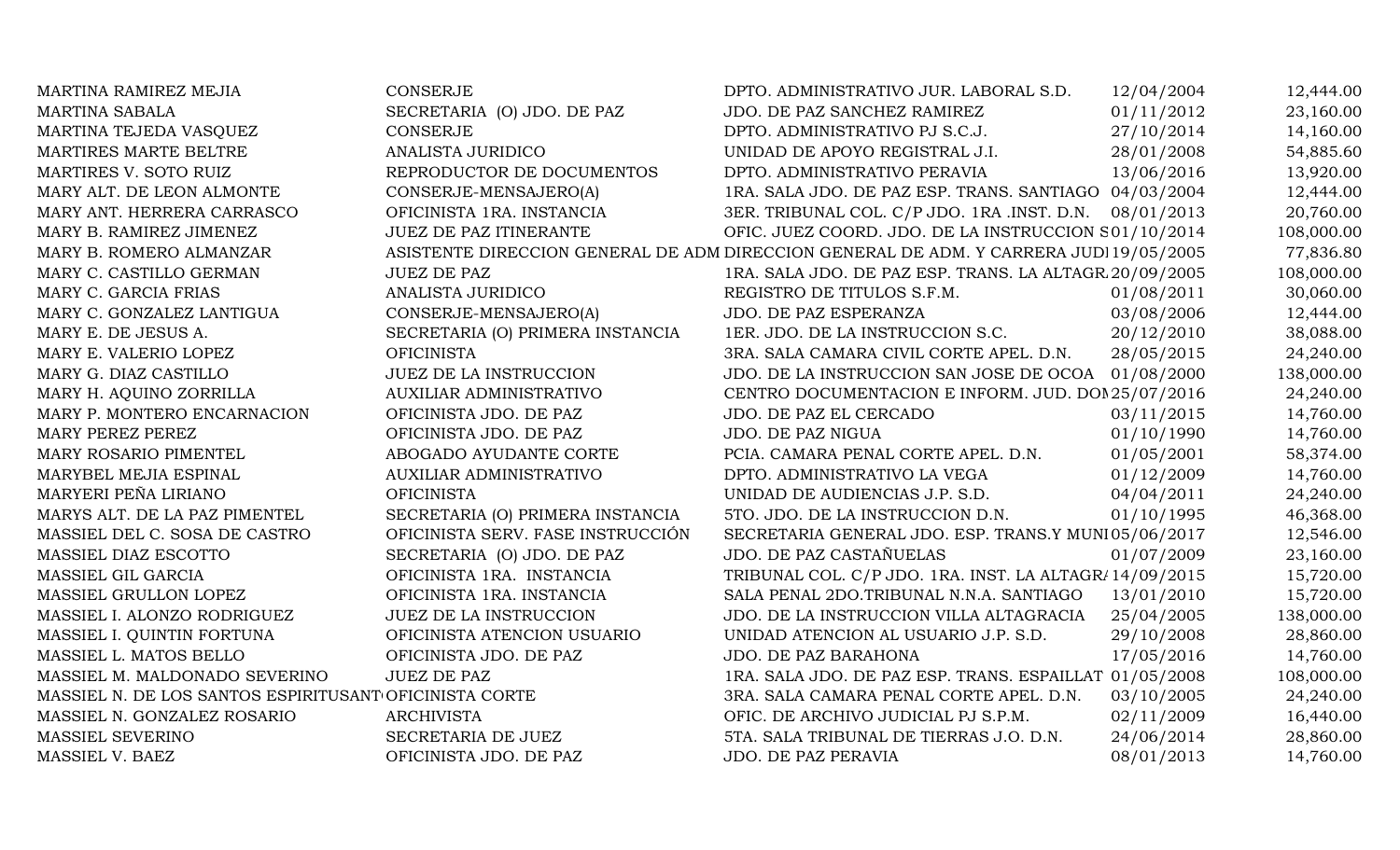| MASSIEL V. SUERO RAMIREZ            | TECNICO REVISOR I                                                  | UNIDAD DE REVISION, DNMC                                                                       | 02/04/2012 | 69,696.00  |
|-------------------------------------|--------------------------------------------------------------------|------------------------------------------------------------------------------------------------|------------|------------|
| MASSIELL I. RODRIGUEZ DE LOS SANTOS | OFICINISTA 1RA. INSTANCIA                                          | 2DO. TRIBUNAL COL. C/P JDO. 1RA. INST. D.N.                                                    | 25/05/2015 | 20,760.00  |
| MATEO E. CESPEDES MARTINEZ          | JUEZ 1ER. SUSTITUTO CORTE                                          | CORTE DE APEL. S.J.M.                                                                          | 15/05/1998 | 205,800.00 |
| MATEO FELIZ FELIZ                   | OFICINISTA JDO. DE PAZ                                             | JDO. DE PAZ CABRAL                                                                             | 01/07/1993 | 14,760.00  |
| MATIAS M. DEL ROSARIO ROMERO        | <b>JUEZ CORTE</b>                                                  | 2DA. SALA CAMARA CIVIL CORTE APEL. D.N.                                                        | 25/05/1998 | 186,000.00 |
| MATILDE JIMENEZ DE LEON             | ABOGADO AYUDANTE 1RA. INST.                                        | JDO. DE 1RA. INST. CONSTANZA                                                                   | 07/01/1994 | 38,088.00  |
| MAURA M. REYES PUJOLS               | <b>INSPECTOR JUDICIAL</b>                                          | INSPECTORIA GENERAL DEL CONSEJO DEL POD 24/10/2008                                             |            | 105,720.00 |
| MAURA ROBLES JIMENEZ                | SECRETARIA (O) JDO. DE PAZ                                         | 2DA. SALA JDO. DE PAZ ESP. TRANS. JARABACO. 01/07/1998                                         |            | 23,160.00  |
| MAURELY A. VARELA CASTRO            | OFICINISTA 1RA. INSTANCIA                                          | 2DA. SALA JDO. DE TRABAJO S.P.M.                                                               | 05/06/2008 | 15,720.00  |
| MAURICIO A. CARPIO MARTINEZ         | ALGUACIL DE ESTRADO                                                | JDO. DE PAZ DE LA 1RA. CIRC. S.D. ESTE                                                         | 25/06/2007 | 14,760.00  |
| MAURICIO ALCANTARA ALCANTARA        | ENCARGADO(A) OFICINA ADMINISTRATIVA DPTO. ADMINISTRATIVO PJ S.C.J. |                                                                                                | 23/02/2016 | 45,600.00  |
| MAURIS A. MONTERO PEREZ             | OFICINISTA 1RA. INSTANCIA                                          | OFIC. JUDICIAL SERV. ATENC. PERMANENTE D.N 19/05/2016                                          |            | 20,760.00  |
| MAURO AQUINO JAVIER                 | AUXILIAR ADMINISTRATIVO                                            | UNIDAD IMPOSITIVA                                                                              | 24/05/2005 | 24,360.00  |
| MAVELYN L. BAUTISTA GOMEZ           | ABOGADO AYUDANTE SCJ                                               | PRIMERA SALA S.C.J.                                                                            | 09/06/2014 | 88,100.00  |
| MAXIEL MORIS FRANCISCO              | AUX. DE RECEPCION Y ENTREGA                                        | REGISTRO DE TITULOS SAMANA                                                                     | 17/06/2013 | 24,240.00  |
| MAXIMA HEREDIA FELIZ                | <b>CONSERJE</b>                                                    | JDO. DE 1RA. INST. PEDERNALES                                                                  | 01/07/2009 | 12,444.00  |
| MAXIMA MANZUETA HEREDIA             | <b>CONSERJE</b>                                                    | JDO. DE PAZ DE LA 3RA. CIRC. D.N.                                                              | 01/11/1994 | 12,444.00  |
| MAXIMO A. CASTAÑOS DIAZ             | ALGUACIL DE ESTRADO                                                | UNIDAD CITAC. NOTIF. Y COM. J.P. S.F.M.                                                        | 06/12/2010 | 14,760.00  |
| MAXIMO A. OVIEDO ROJAS              | ANALISTA JURIDICO                                                  | UNIDAD DE APOYO REGISTRAL J.I.                                                                 | 01/05/2002 | 54,885.60  |
| MAXIMO A. REYES VANDERHORST         | JUEZ 1RA. INSTANCIA                                                | TRIBUNAL COL. C/P JDO. 1RA. INST. LA ROMANA03/07/1998                                          |            | 138,000.00 |
| MAXIMO C. ROA SAINT HILAIRE         | JUEZ DE LA INSTRUCCION                                             | 2DO. JDO. DE LA INSTRUCCION S.D.                                                               | 07/04/2008 | 138,000.00 |
| MAXIMO MATOS FELIZ                  |                                                                    | JUEZ PTE.CAMARA CIVIL C. JDO.1ERA. INS 1RA. SALA CAMARA CIVIL JDO. 1RA. INST. BARAI 14/04/1998 |            | 154,800.00 |
| MAXIMO PIRON VALDEZ                 | <b>NOTIFICADOR</b>                                                 | UNIDAD CITAC. NOTIF. Y COM. J.P. S.D.                                                          | 01/01/2010 | 18,120.00  |
| MAXIMO S. ROSARIO RODRIGUEZ         | ENC. ALMACEN T.S.T.                                                | TRIBUNAL SUPERIOR DE TIERRAS, D.N.                                                             | 01/12/1991 | 6,141.00   |
| MAXUELL J. MERCEDES KERY            | ALGUACIL DE ESTRADO                                                | CAMARA PENAL JDO. 1RA. INST. SAMANA                                                            | 18/05/2016 | 14,760.00  |
| MAYCOL A. CEDEÑO ALFONSECA          | ABOGADO AYUDANTE 1RA. INST.                                        | JDO. DE LA INSTRUCCION S.P.M.                                                                  | 29/08/2008 | 36,000.00  |
| MAYELIN D. MARTINEZ ENCARNACION     | OFICINISTA CORTE                                                   | 2DA. SALA CAMARA PENAL CORTE APEL. D.N.                                                        | 12/01/2015 | 24,240.00  |
| MAYELINA PIMENTEL LORENZO           | <b>OFICINISTA</b>                                                  | UNIDAD SERV. MERO TRAMITE J.P. S.D. OESTE 20/03/2017                                           |            | 20,760.00  |
| MAYELINE I. SANTOS                  | SECRETARIA (O) GENERAL                                             | SECRETARIA GENERAL J.P. S.D. OESTE                                                             | 01/01/2010 | 66,528.00  |
| MAYERLIN MINIER PEÑA                | <b>OFICINISTA</b>                                                  | UNIDAD SERV. A SALAS C.S.S. J.C. PTO. PTA.                                                     | 12/01/2015 | 15,720.00  |
| MAYERLYN HERRERA LOCKART            | ABOGADO AYUDANTE SCJ                                               | SEGUNDA SALA S.C.J.                                                                            | 24/04/2000 | 105,720.00 |
| MAYRA A. GARCIA FERRERAS            | OFICIAL MAYOR                                                      | REGISTRO DE TITULOS S.J.M.                                                                     | 01/11/1994 | 21,480.00  |
| MAYRA A. ZABALA MARIÑEZ             | OFICINISTA 1RA. INSTANCIA                                          | 4TA. SALA CAMARA PENAL JDO. 1RA.INST. D.N. 10/06/2015                                          |            | 20,760.00  |
| MAYRA C. MIESES TORRES              | <b>AUXILIAR REGISTRAL</b>                                          | REGISTRO DE TITULOS SANTIAGO                                                                   | 17/02/1978 | 21,480.00  |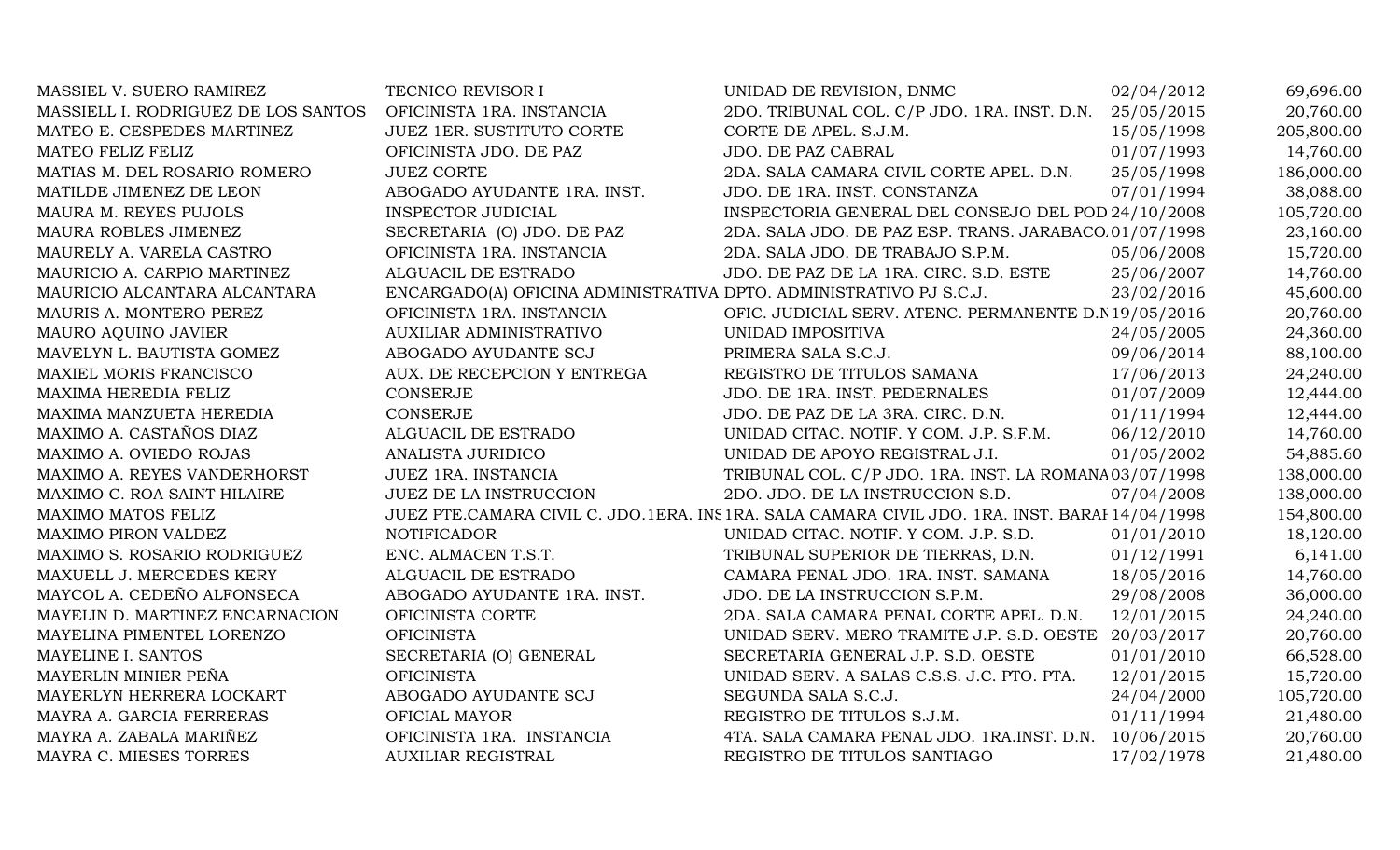| MAYRA CASILLA RODRIGUEZ        | OFICINISTA CORTE                                                  | CAMARA PENAL CORTE APEL. S.C.                                         | 13/05/1999 | 17,640.00  |
|--------------------------------|-------------------------------------------------------------------|-----------------------------------------------------------------------|------------|------------|
| MAYRA CORDONES DE AZA          | SECRETARIA DPTO. ADMVO.                                           | DPTO. ADMINISTRATIVO LA ROMANA                                        | 01/11/2005 | 15,720.00  |
| MAYRA E. ARBAJE LEMBERT        | CORRECTOR (A) DE ESTILO                                           | DIV. DE PUBLICACIONES                                                 | 08/02/1999 | 46,434.04  |
| MAYRA E. SOTO MEJIA            | SECRETARIA (O) JDO. DE PAZ                                        | 2DA. SALA JDO. DE PAZ ESP. TRANS. PERAVIA                             | 15/07/1998 | 23,160.00  |
| MAYRA I. BETANCES ALMONTE      | OFICINISTA 1RA. INSTANCIA                                         | CAMARA PENAL JDO. 1RA. INST. MONTE CRISTI 25/04/1985                  |            | 15,720.00  |
| MAYRA J. CORONADO BEATON       | ALGUACIL DE ESTRADO                                               | UNIDAD CITAC. NOTIF. Y COM. J.P. PUERTO PLA103/12/1996                |            | 14,760.00  |
| MAYRA RUIZ MENDEZ              | ABOGADO AYUDANTE SCJ                                              | SEGUNDA SALA S.C.J.                                                   | 10/08/2000 | 105,720.00 |
| MAYRELIS LAZALA JEREZ          | <b>JUEZ DE PAZ</b>                                                | JDO. DE PAZ LA MATA                                                   | 24/05/2008 | 108,000.00 |
| MAYRENE O. DIAZ OVIEDO         | OFICINISTA SCJ                                                    | PRIMERA SALA S.C.J.                                                   | 10/02/2014 | 16,440.00  |
| MAYRENI GARCIA ALMONTE         | ANALISTA I DE CODIFICACION Y REGISTR( DPTO. DE CONTROL FINANCIERO |                                                                       | 28/07/2008 | 51,804.00  |
| MAYROBI R. GOMEZ SOTO          | OFICINISTA J.O.                                                   | TRIBUNAL DE TIERRAS J.O. S.C.                                         | 02/07/2014 | 15,720.00  |
| MAZI A. SANTAMARIA VASQUEZ     | SECRETARIA DE JUEZ                                                | TRIBUNAL SUPERIOR DE TIERRAS DPTO. CENTR/01/05/2013                   |            | 24,240.00  |
| MELANEO VAZQUEZ NOVA           | ALGUACIL DE ESTRADO                                               | 1RA. SALA JDO. DE TRABAJO S.D.                                        | 01/03/2007 | 14,760.00  |
| MELANIA A. MEJIA DE LOS SANTOS | ASIST. ADMINISTRATIVO                                             | DPTO. ADMINISTRATIVO PJ CORTE DE APELACIC 25/05/2001                  |            | 34,980.00  |
| MELANIA BELEN                  |                                                                   | CONSERJE-MENSAJERO(A) INSTRUCCION. JDO. DE LA INSTRUCCION MONTE PLATA | 21/10/1986 | 6,141.00   |
| MELANIA E. DE LA CRUZ VARGAS   | JUEZ 1RA. INSTANCIA                                               | 1ER. TRIBUNAL COL. C/P JDO. 1RA. INST. S.D.                           | 23/02/2009 | 138,000.00 |
| MELANIA LIRIANO GALAN          | ABOGADO AYUDANTE CORTE                                            | CAMARA CIVIL CORTE APEL. S.D.                                         | 23/04/1987 | 58,374.00  |
| MELANIO A. OTAÑO REYNA         | <b>VIGILANTE</b>                                                  | JDO. DE PAZ RAMON SANTANA                                             | 12/09/2008 | 12,444.00  |
| MELBA ALT. CANDELARIO VENTURA  | SECRETARIA (O) JDO. DE PAZ                                        | JDO. DE PAZ LAS GUARANAS                                              | 16/03/2004 | 23,160.00  |
| MELBA DEL C. ANTONIO SALAZAR   | <b>OFICINISTA</b>                                                 | SOPORTE A JUECES J.P. S.F.M.                                          | 26/04/2010 | 20,760.00  |
| MELBA FCA. HENRIQUEZ GUZMAN    | OFICINISTA I 1RA. INSTANCIA                                       | 10MA. SALA CAMARA PENAL JDO. 1RA. INST. D.N 14/03/1977                |            | 6,141.00   |
| MELBIN C. MARIN SANTANA        | MENSAJERO INTERNO                                                 | DPTO. ADMINISTRATIVO PUERTO PLATA                                     | 01/12/2012 | 12,444.00  |
| MELBIN R. BENITEZ FELIZ        | <b>AGENTE INDEXACION</b>                                          | SERVICIOS TECNICOS ARCHIVO PERMANENTE                                 | 01/07/2010 | 24,240.00  |
| MELIANNA LORENZO MEDINA        | OFICINISTA 1RA. INSTANCIA                                         | 8VA. SALA CAMARA PENAL JDO. 1RA. INST. D.N. 02/10/2017                |            | 17,646.00  |
| MELIDA ALT. GERMAN CASTRO      | OFICINISTA JDO. DE PAZ                                            | 2DA. SALA JDO. DE PAZ ESP. TRANS. PERAVIA                             | 16/11/1998 | 14,760.00  |
| MELIDA MONTERO ARNO            | <b>CONSERJE</b>                                                   | DPTO. ADMINISTRATIVO TRIB. SUPERIOR ADMIN 01/12/2011                  |            | 12,444.00  |
| MELIDA NUÑEZ CORDERO           | <b>CONSERJE</b>                                                   | DPTO. ADMINISTRATIVO S.F.M.                                           | 05/03/1997 | 12,444.00  |
| MELINA ALT. CONCEPCION ACOSTA  | ABOGADO AYUDANTE 1RA. INST.                                       | 1RA. SALA CAMARA CIVIL JDO. 1RA. INST. D.N.                           | 04/11/2008 | 43,840.80  |
| MELINA ALT. LORA TAPIA         | OFICINISTA 1RA. INSTANCIA                                         | SALA PENAL TRIBUNAL N.N.A. LA VEGA                                    | 27/12/2010 | 15,720.00  |
| MELINA Y. MORENO SUNCAR        | ABOGADO AYUDANTE CORTE                                            | CAMARA CIVIL CORTE APEL. S.D.                                         | 23/08/1999 | 63,069.00  |
| MELINTON E. ORTIZ JIMENEZ      | ANALISTA JURIDICO                                                 | UNIDAD DE APOYO REGISTRAL J.I.                                        | 21/02/2007 | 54,885.60  |
| MELISSA BATISTA MARTINEZ       | OFICINISTA 1RA. INSTANCIA                                         | 6TA. SALA CAMARA CIVIL JDO. 1RA. INST. D.N.                           | 23/01/2013 | 20,760.00  |
| MELISSA E. GARABITOS PEGUERO   | <b>AUXILIAR ADMINISTRATIVO</b>                                    | DPTO. ADMINISTRATIVO S.D.                                             | 09/03/2015 | 16,440.00  |
| MELISSA I. ALVAREZ PICHARDO    | ENC. LEGAL DGT                                                    | DIV. LEGAL                                                            | 02/09/2002 | 117,532.80 |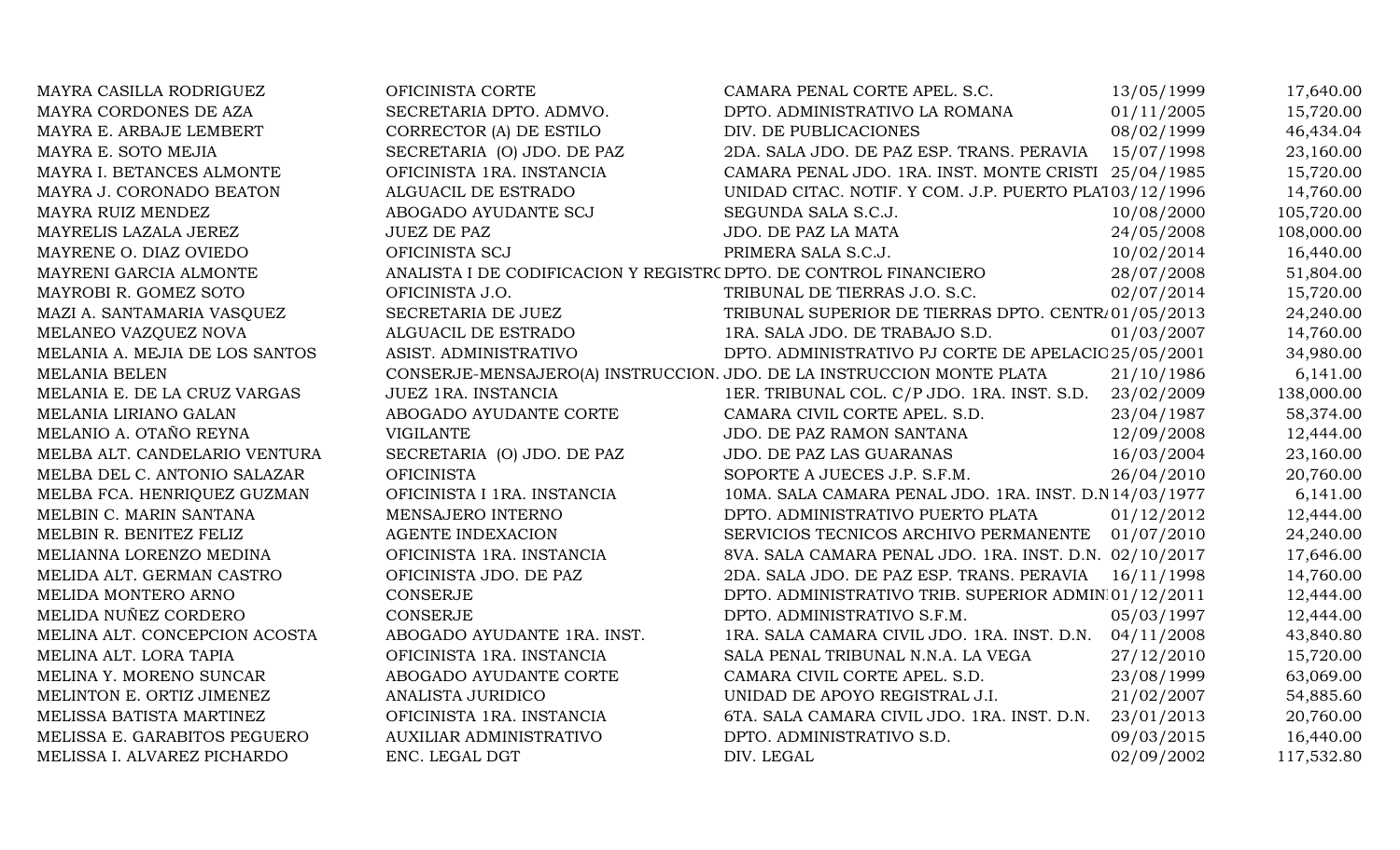| MELISSA MARTINEZ RODRIGUEZ      | OFICINISTA 1RA. INSTANCIA          | CAMARA CIVIL JDO. 1RA. INST. LA ALTAGRACIA 13/12/2016                                       |            | 15,720.00  |
|---------------------------------|------------------------------------|---------------------------------------------------------------------------------------------|------------|------------|
| MELISSA MENDOZA VALERIO         | <b>OFICINISTA</b>                  | UNIDAD DE AUDIENCIAS J.P. PUERTO PLATA                                                      | 01/11/2012 | 18,780.00  |
| MELISSA Y. RODRIGUEZ VILLEGAS   | ABOGADO AYUDANTE 1RA. INST.        | SALA CIVIL TRIBUNAL N.N.A. S.P.M.                                                           | 24/06/2013 | 36,000.00  |
| MELKIS ANTIGUA                  | <b>JUEZ 2DO. SUSTITUTO CORTE</b>   | CAMARA PENAL CORTE APEL. S.F.M.                                                             | 12/08/1998 | 199,464.00 |
| MELVIN J. HERNANDEZ DE LA CRUZ  | ALGUACIL DE ESTRADO                | JDO. DE PAZ MARIA TRINIDAD SANCHEZ                                                          | 15/05/2008 | 13,800.00  |
| MENORKA G. CASTILLO CASTILLO    | <b>OFICINISTA</b>                  | SOPORTE A JUECES J.P. S.D. OESTE                                                            | 10/07/2017 | 17,646.00  |
| MERCEDES A. SENA CUEVAS         | <b>JUEZ DE PAZ ITINERANTE</b>      | PCIA. CAMARA PENAL JDO. 1RA. INST. S.D.                                                     | 09/02/2015 | 108,000.00 |
| MERCEDES ALT. MARTINEZ          | MENSAJERO INTERNO                  | DPTO. ADMINISTRATIVO SANTIAGO                                                               | 02/05/2000 | 13,800.00  |
| MERCEDES ANT. P. SUERO GARCIA   | ABOGADO AYUDANTE 1RA. INST.        | 1RA. SALA CAMARA CIVIL JDO. 1RA. INST. LA VE 02/01/2001                                     |            | 36,000.00  |
| MERCEDES ARECHE CASTILLO        | CONSERJE-MENSAJERO(A)              | JDO. DE PAZ LA OTRA BANDA                                                                   | 02/11/1992 | 12,444.00  |
| MERCEDES BALBUENA FELIZ         | <b>CONSERJE</b>                    | DPTO. ADMINISTRATIVO PJ S.C.J.                                                              | 21/10/1996 | 14,160.00  |
| MERCEDES CUESTA CARABALLO       |                                    | SECRETARIA (O) SERVICIO JDOS. 1RA. INS UNIDAD SERV. 1RA. INST. J.P. BARAHONA                | 14/05/1997 | 42,657.60  |
| MERCEDES D. MARIÑEZ GARCIA      | OFICINISTA J.O.                    | TRIBUNAL DE TIERRAS J.O. AZUA                                                               | 29/07/2015 | 15,720.00  |
| MERCEDES DEL R. PEÑA GONZALEZ   | <b>RECEPCIONISTA</b>               | DPTO. ADMINISTRATIVO PJ S.C.J.                                                              | 20/05/2002 | 35,880.00  |
| MERCEDES FERNANDEZ DE JESUS     | OFICINISTA 1RA. INSTANCIA          | 3RA. SALA JDO. DE TRABAJO D.N.                                                              | 19/01/2015 | 20,760.00  |
| MERCEDES G. SORIANO URBAEZ      | ALGUACIL DE ESTRADO                | 3RA. SALA CAMARA CIVIL JDO. 1RA. INST. SANTL 21/08/1996                                     |            | 13,800.00  |
| MERCEDES HIRALDO                | CONSERJE I JDO. PAZ                | JDO. DE PAZ DE LA 2DA. CIRC. D.N.                                                           | 01/07/1989 | 6,141.00   |
| MERCEDES J. BELTRE PEREZ        | SECRETARIA (O) JDO. DE PAZ         | JDO. DE PAZ PERALTA                                                                         | 24/10/1986 | 23,160.00  |
| MERCEDES J. SIRI CEPEDA         | ABOGADO AYUDANTE CORTE             | CORTE DE TRABAJO S.D.                                                                       | 01/07/1999 | 58,374.00  |
| MERCEDES L. CALDERON CALDERON   | OFICINISTA 1RA. INSTANCIA          | PCIA. JDO. DE TRABAJO D.N.                                                                  | 22/01/2008 | 20,760.00  |
| MERCEDES M. ADAMES GARCIA       | SECRETARIA (O) JDO. DE PAZ         | JDO. DE PAZ DE LA 1RA. CIRC. LA VEGA                                                        | 01/09/1997 | 23,160.00  |
| MERCEDES M. MUÑOZ DE RODRIGUEZ  | SECRETARIA (O) JDO. DE PAZ         | 6TA. SALA JDO. DE PAZ ESP. TRANS. D.N.                                                      | 01/09/1999 | 29,580.00  |
| MERCEDES M. PEREZ FELIZ         | <b>CONSERJE</b>                    | DPTO. ADMINISTRATIVO AZUA                                                                   | 01/04/1993 | 12,444.00  |
| MERCEDES M. REYES JEREZ         | JUEZ 1RA. INSTANCIA                | TRIBUNAL COL. C/P JDO. 1RA. INST. MONTE CRI 19/10/2009                                      |            | 138,000.00 |
| MERCEDES MA. HERNANDEZ TAVERAS  | AUXILIAR ADMINISTRATIVO            | DIRECCION DE PLANIFICACION Y PROYECTOS                                                      | 18/03/2013 | 24,240.00  |
| MERCEDES PERALTA CUEVAS         |                                    | JUEZ 2DO. SUST. PTE. DE CORTE Y PTE. D 2DA. SALA TRIBUNAL SUPERIOR DE TIERRAS DP 22/10/1998 |            | 199,464.00 |
| MERCEDES PEREZ PEREZ            | OFICINISTA JDO. DE PAZ             | JDO. DE PAZ ELIAS PIÑA                                                                      | 01/06/2015 | 14,760.00  |
| MERCEDES R. SANCHEZ GRULLON     | SECRETARIA DE JUEZ CORTE           | TRIBUNAL SUPERIOR DE TIERRAS DPTO. NORES' 17/03/2008                                        |            | 23,640.00  |
| MERCEDES RODRIGUEZ CARABALLO    | ALGUACIL DE ESTRADO                | JDO. DE PAZ PUERTO PLATA                                                                    | 15/10/2009 | 13,800.00  |
| MERCEDES SEGURA CUEVAS          | CONSERJE                           | JDO. DE PAZ POLO                                                                            | 25/09/1986 | 6,141.00   |
| MERCEDES SUAREZ SEGURA          | <b>CONSERJE</b>                    | CAMARA CIVIL CORTE APEL. SANTIAGO                                                           | 10/03/2008 | 12,444.00  |
| MERCEDES VIRGINIA GONZALEZ PIÑA | REGISTRADOR DE TITULOS ADSCRITO    | REGISTRO DE TITULOS SANTIAGO                                                                | 16/12/1986 | 117,532.80 |
| MERCY Y. BELLO SANCHEZ          | OFICINISTA DE EJECUCION DE LA PENA | UNIDAD SERV. 1RA. INST. J.P. S.J.M.                                                         | 10/06/2011 | 15,720.00  |
| MERICI J. MATIAS REYES          | OFICINISTA JDO. DE PAZ             | 2DA. SALA JDO. DE PAZ ESP. TRANS. JARABACO 23/01/2008                                       |            | 14,760.00  |
|                                 |                                    |                                                                                             |            |            |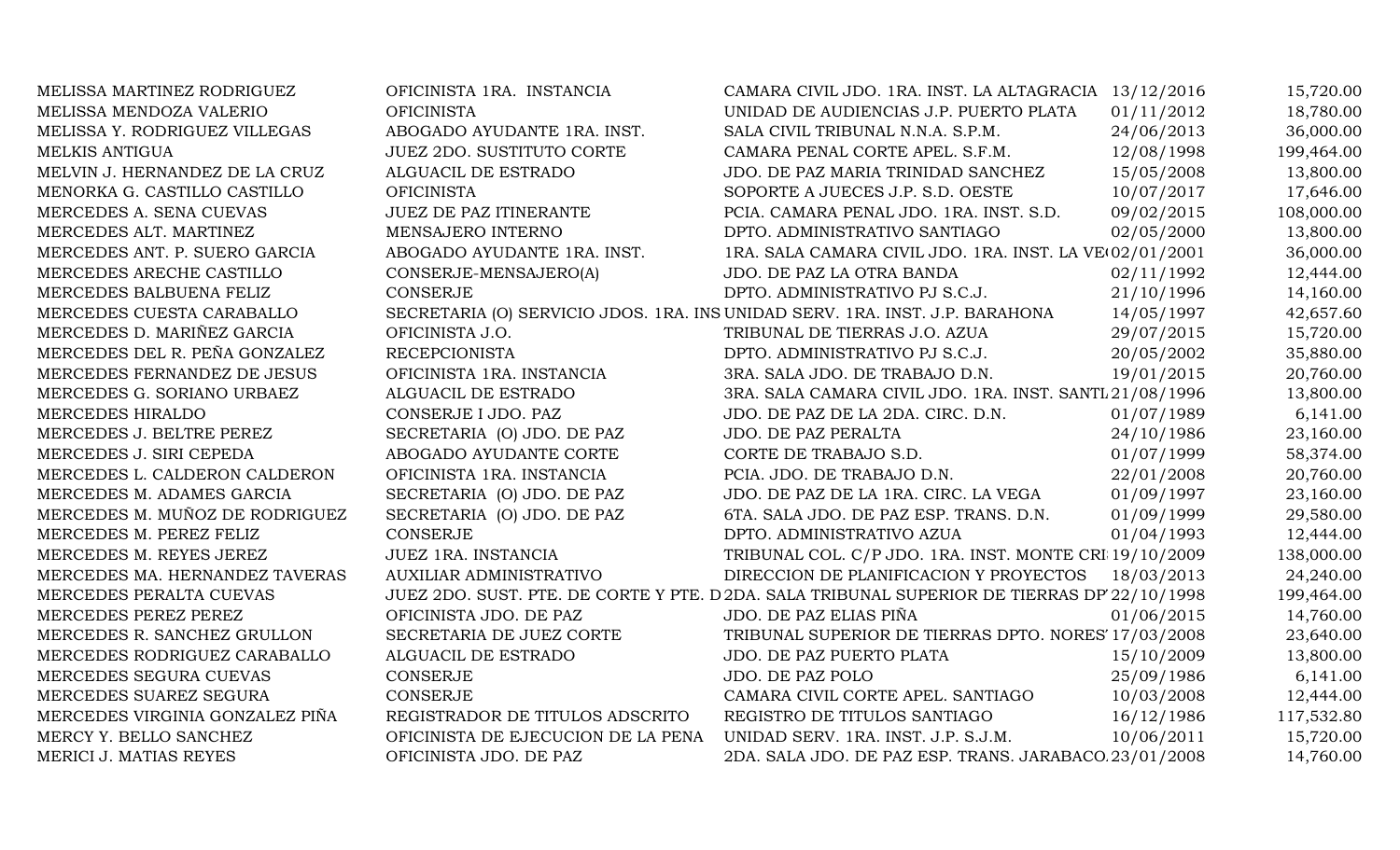| MERLIN ALT. RIVERA PAREDES      | ENCARGADO(A) OFICINA ADMINISTRATIVA DPTO. ADMINISTRATIVO LA ALTAGRACIA |                                                         | 01/10/1999 | 67,405.20  |
|---------------------------------|------------------------------------------------------------------------|---------------------------------------------------------|------------|------------|
| MERY ALT. RODRIGUEZ ACASIO      | <b>AUXILIAR ADMINISTRATIVO</b>                                         | SECCION DE TRAMITES Y CORRESPONDENCIA                   | 01/04/1995 | 24,360.00  |
| MERY CANELA                     | <b>CONSERJE</b>                                                        | DPTO. ADMINISTRATIVO MONSEÑOR NOUEL                     | 07/05/1999 | 12,444.00  |
| MERY L. CASTILLO CARABALLO      | OFICINISTA J.O.                                                        | TRIBUNAL DE TIERRAS J.O. ESPAILLAT                      | 26/01/2016 | 12,420.00  |
| MERY L. COLLADO TACTUK          | <b>JUEZ CORTE</b>                                                      | 1RA. SALA TRIBUNAL SUPERIOR ADMINISTRATIV 01/02/2001    |            | 186,000.00 |
| MERY L. PERALTA ZORRILLA        | OFICINISTA 1RA. INSTANCIA                                              | CAMARA CIVIL JDO. 1RA. INST. EL SEIBO                   | 10/05/2005 | 15,720.00  |
| MERY RODRIGUEZ VASQUEZ          | <b>OFICINISTA</b>                                                      | UNIDAD SERV. A LA INSTRUCCION J.P. PUERTO 118/08/2014   |            | 18,780.00  |
| MERY S. SEVERINO VASQUEZ        | OFICINISTA 1RA. INSTANCIA                                              | CAMARA CIVIL JDO. 1RA. INST. S.P.M.                     | 16/05/2017 | 15,720.00  |
| MEYVI A. POLO VASQUEZ           | <b>OFICINISTA</b>                                                      | UNIDAD SERV. 1RA. INST. J.P. LA VEGA                    | 23/05/2016 | 20,760.00  |
| MICHAEL A. MARTINEZ GONZALEZ    | OFICINISTA 1RA. INSTANCIA                                              | TRIBUNAL COL. C/P JDO. 1RA. INST. PERAVIA               | 21/08/2017 | 13,362.00  |
| MICHAEL A. PERALTA CARRASCO     | OFICINISTA CORTE                                                       | CAMARA CIVIL CORTE APEL. BARAHONA                       | 14/10/2015 | 17,640.00  |
| MICHAEL B. CASTILLO CARRASCO    | MENSAJERO INTERNO                                                      | SECCION DE TRAMITES Y CORRESPONDENCIA 10/06/2013        |            | 16,920.00  |
| MICHAEL DE JS. PERALTA ABREU    | OFICINISTA J.O.                                                        | TRIBUNAL DE TIERRAS J.O. MARIA TRINIDAD SAJ08/05/2013   |            | 15,720.00  |
| MICHAEL FCO. GENEUX POLANCO     | GERENTE DE TECNOLOGIAS                                                 | DPTO. DE TECNOLOGIA J.I.                                | 29/07/2013 | 133,056.00 |
| MICHAEL M. ALMONTE VARGAS       | OFICINISTA 1RA. INSTANCIA                                              | PCIA. CAMARA CIVIL JDO. 1RA. INST. SANTIAGO 27/06/2016  |            | 10,200.00  |
| MICHEANGELA F. CUEVAS SOTO      | <b>INSPECTOR JUDICIAL</b>                                              | INSPECTORIA GENERAL DEL CONSEJO DEL POD 17/11/2003      |            | 105,720.00 |
| MICHEL A. MEDINA DIAZ           | OFICINISTA 1RA. INSTANCIA                                              | 1RA. SALA CAMARA CIVIL JDO. 1RA. INST. LA VE 20/05/2013 |            | 15,720.00  |
| MICHEL ANT. HERNANDEZ QUEZADA   | ABOGADO AYUDANTE 1RA. INST.                                            | CAMARA CIVIL JDO. 1RA. INST. SANCHEZ RAMIR 01/10/2012   |            | 36,000.00  |
| MICHEL FLORES JORGE             | <b>OFICINISTA</b>                                                      | UNIDAD DE AUDIENCIAS J.P. SANTIAGO                      | 23/02/2015 | 22,920.00  |
| MICHEL GARCIA DE LA CRUZ        | ABOGADO AYUDANTE                                                       | SOPORTE A JUECES J.P. S.D.                              | 02/01/2006 | 24,240.00  |
| MICHELL DIAZ BAEZ               | ABOGADO AYUDANTE                                                       | UNIDAD DE ABOGADOS AYUDANTES TST                        | 02/01/2007 | 58,374.00  |
| MICHELL FEDERO MADE             | OFICINISTA 1RA. INSTANCIA                                              | 2DO. JDO. DE LA INSTRUCCION D.N.                        | 28/03/2016 | 20,760.00  |
| MICHELLE A. DE LA ROSA          | OFICINISTA JDO. DE PAZ                                                 | 2DA. SALA JDO. DE PAZ ESP. TRANS. DUARTE                | 02/07/2014 | 14,760.00  |
| MICHELLE A. FERNANDEZ TORIBIO   | SECRETARIA DRMC                                                        | DIRECCION REG. MENSURAS CAT. DPTO. NORTE 01/07/2013     |            | 20,760.00  |
| MICHELLE I. SANTANA MARTINEZ    | ABOGADO AYUDANTE CORTE                                                 | 1RA. SALA CAMARA PENAL CORTE APEL. D.N.                 | 15/09/2004 | 58,374.00  |
| MICHELLE M. MEDRANO MEJIA       | OFICINISTA 1RA. INSTANCIA                                              | PCIA. CAMARA PENAL JDO. 1RA. INST. D.N.                 | 01/11/2012 | 20,760.00  |
| MICHELY R. ROSARIO CRUZ         | <b>OFICINISTA</b>                                                      | UNIDAD SERV. A LA INSTRUCCION J.P. LA VEGA 10/12/2012   |            | 20,760.00  |
| MIDALMA E. DIAZ ANDUJAR         | SECRETARIA (O) JDO. DE PAZ                                             | JDO. DE PAZ LOMA DE CABRERA                             | 06/11/2007 | 23,160.00  |
| MIGDALIA M. PEREZ Y PEREZ       | SECRETARIA (O) JDO. DE PAZ                                             | JDO. DE PAZ DUVERGE                                     | 01/03/1994 | 23,160.00  |
| MIGLEYNY M. VELOZ MARTINEZ      | ANALISTA DE OPERACIONES                                                | ADMINISTRACION GENERAL JURISDICCION INM(01/09/2015      |            | 60,984.00  |
| MIGUEL A. ACEVEDO BALBUENA      | OFICIAL ARCHIVO ACTIVO                                                 | ARCHIVO ACTIVO J.I. PUERTO PLATA                        | 01/12/2011 | 29,580.00  |
| MIGUEL A. BATISTA TAMARES       | ALGUACIL DE ESTRADO                                                    | 6TA. SALA JDO. DE TRABAJO D.N.                          | 01/05/2012 | 14,760.00  |
| MIGUEL A. BONILLA BORRELLY      | REGISTRADOR DE TITULOS                                                 | REGISTRO DE TITULOS MAO                                 | 19/07/1994 | 126,000.00 |
| MIGUEL A. CABRERA DE LOS SANTOS | MENSAJERO INTERNO                                                      | DPTO. ADMINISTRATIVO S.F.M.                             | 01/02/2001 | 12,444.00  |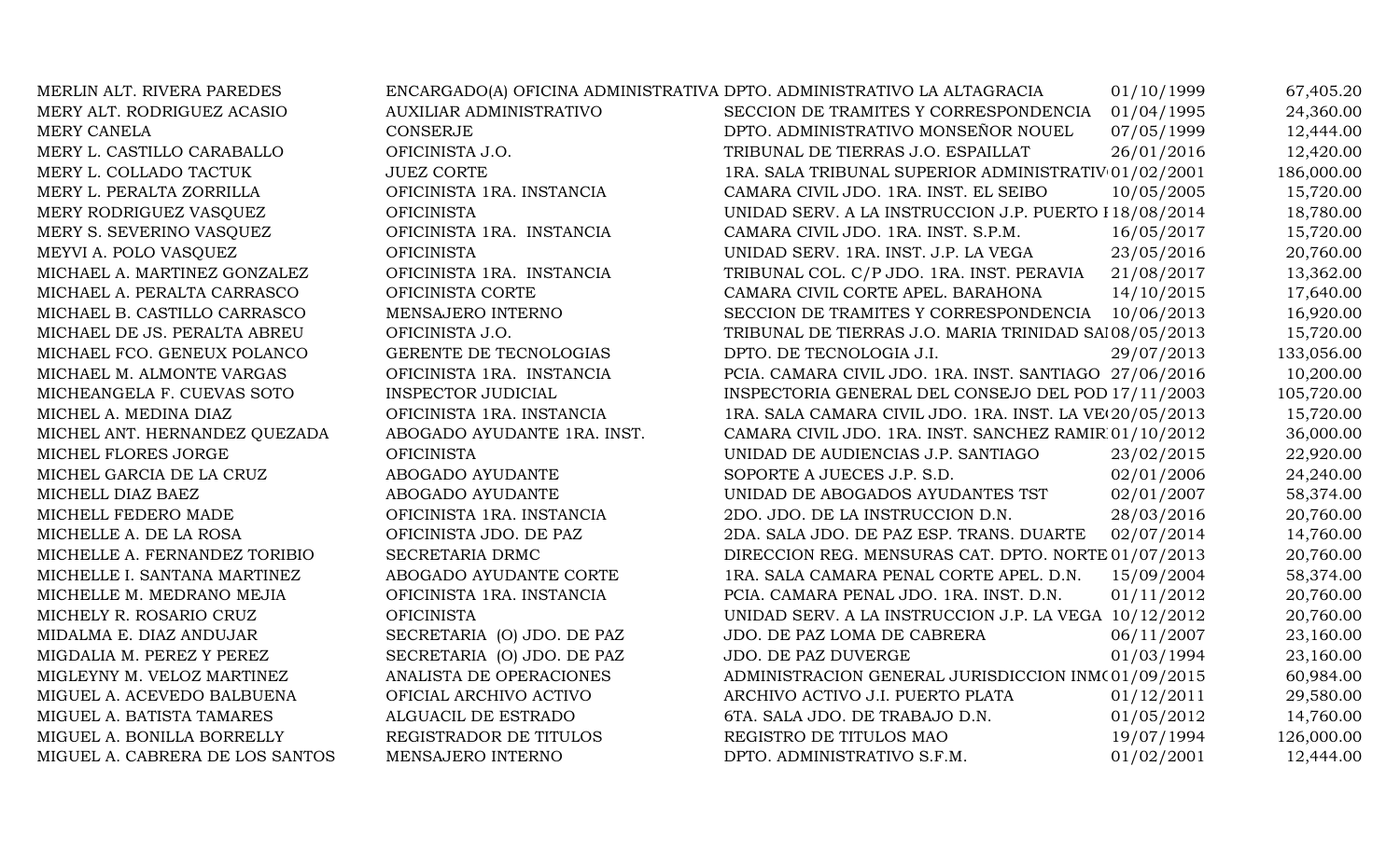| MIGUEL A. CORONADO CIRIACO         | SECRETARIA (O) JDO. DE PAZ       | JDO. DE PAZ ESP. TRANS. PUERTO PLATA                  | 14/04/2014 | 23,160.00  |
|------------------------------------|----------------------------------|-------------------------------------------------------|------------|------------|
| MIGUEL A. DE JESUS                 | ALGUACIL DE ESTRADO              | 2DA. SALA CAMARA CIVIL JDO. 1RA. INST. S.D.           | 01/09/2003 | 14,760.00  |
| MIGUEL A. DIAZ VILLALONA           | JUEZ 1RA. INSTANCIA              | TRIBUNAL N.N.A. PERAVIA                               | 19/10/2009 | 138,000.00 |
| MIGUEL A. FELIZ CUEVAS             | <b>VIGILANTE</b>                 | JDO. DE 1RA. INST. PEDERNALES                         | 01/02/2001 | 12,780.00  |
| MIGUEL A. FERNANDEZ CASTILLO       | OFICINISTA CORTE                 | CAMARA PENAL CORTE APEL. S.C.                         | 01/07/2005 | 17,640.00  |
| MIGUEL A. FIGUEREO RODRIGUEZ       | <b>JUEZ 1ER. SUSTITUTO CORTE</b> | CAMARA CIVIL CORTE APEL. BARAHONA                     | 18/03/1998 | 205,800.00 |
| MIGUEL A. FORTUNA RAMIREZ          | ALGUACIL DE ESTRADO              | CAMARA CIVIL JDO. 1RA. INST. EL SEIBO                 | 02/07/2001 | 13,800.00  |
| MIGUEL A. GOMEZ                    | CHOFER DE VEHICULO PESADO        | SECCION DE TRANSPORTACION                             | 19/11/2004 | 24,240.00  |
| MIGUEL A. GUILIANI DISLA           | <b>JUEZ CORTE</b>                | CAMARA CIVIL CORTE APEL. S.C.                         | 01/10/1992 | 186,000.00 |
| MIGUEL A. HERRERA ESTEVEZ          | CHOFER DE SERVICIO               | SECCION DE TRANSPORTACION                             | 10/05/2001 | 24,240.00  |
| MIGUEL A. INFANTE SOSA             | MENSAJERO INTERNO                | DPTO. ADMINISTRATIVO MONTE CRISTI                     | 04/06/2003 | 12,444.00  |
| MIGUEL A. LIRIA JAVIER             | MENSAJERO EXTERNO                | PRESIDENCIA S.C.J.                                    | 09/10/2006 | 18,120.00  |
| MIGUEL A. MELO MERCEDES            | ALGUACIL DE ESTRADO              | JDO. DE PAZ LA OTRA BANDA                             | 21/09/2005 | 13,800.00  |
| MIGUEL A. MOTA                     | CHOFER DE SERVICIO               | SECCION DE TRANSPORTACION                             | 02/11/2006 | 24,240.00  |
| MIGUEL A. PERDOMO FRIAS            | TECNICO DE REFRIGERACION         | DPTO. DE MANTENIMIENTO                                | 24/06/2014 | 22,800.00  |
| MIGUEL A. PEREZ MENDEZ             | <b>JUEZ DE PAZ</b>               | 1RA. SALA JDO. DE PAZ ESP. TRANS. S.C.                | 01/11/2011 | 108,000.00 |
| MIGUEL A. PEREZ MERCEDES           | <b>OFICINISTA</b>                | UNIDAD SERV. A LA INSTRUCCION J.P. BARAHOI 02/06/2014 |            | 18,780.00  |
| MIGUEL A. RAMOS REINOSO            | <b>OFICINISTA</b>                | UNIDAD DE AUDIENCIAS J.L. SANTIAGO                    | 05/07/2017 | 14,994.00  |
| MIGUEL A. SURIEL ROJAS             | <b>JUEZ CORTE</b>                | CORTE DE TRABAJO S.P.M.                               | 04/02/1999 | 186,000.00 |
| MIGUEL ALB. PEREZ THEN             | ABOGADO AYUDANTE 1RA. INST.      | 4TA. SALA CAMARA PENAL JDO. 1RA.INST. D.N. 19/10/2006 |            | 43,840.80  |
| MIGUEL ANT. CUEVAS BAEZ            | ELECTRICISTA II                  | DPTO. ADMINISTRATIVO BARAHONA                         | 06/06/2005 | 16,440.00  |
| MIGUEL ANT. ENCARNACION DE LA ROSA | <b>JUEZ DE PAZ</b>               | JDO. DE PAZ PEDERNALES                                | 31/03/2017 | 108,000.00 |
| MIGUEL ANT. HURTADO GOMEZ          | ALGUACIL DE ESTRADO              | JDO. DE PAZ EL PINO                                   | 26/01/2010 | 13,800.00  |
| MIGUEL ANT. RUIZ BASORA            | CHOFER DE JUEZ O FUNCIONARIO     | SECCION DE TRANSPORTACION                             | 14/12/2009 | 24,240.00  |
| MIGUEL CUEVAS CUEVAS               | <b>OFICINISTA</b>                | UNIDAD CITAC. NOTIF. Y COM. J.P. BARAHONA             | 05/09/2016 | 18,780.00  |
| MIGUEL DE JS. PEÑA HERNANDEZ       | DISEÑADOR WEB                    | DIV. DE PUBLICACIONES                                 | 26/12/2007 | 48,894.00  |
| MIGUEL E. PEGUERO DE FRIAS         | ABOGADO AYUDANTE                 | UNIDAD DE ABOGADOS AYUDANTES TST                      | 04/01/2005 | 58,374.00  |
| MIGUEL E. RODRIGUEZ ESTEVEZ        | ANALISTA JURIDICO                | UNIDAD DE APOYO REGISTRAL J.I.                        | 02/04/2012 | 54,885.60  |
| MIGUEL E. VALDEZ JAQUEZ            | <b>VIGILANTE</b>                 | DPTO. ADMINISTRATIVO JDOS. DE PAZ DE LA 2D 29/03/2006 |            | 13,800.00  |
| MIGUEL GARCIA                      | MENSAJERO EXTERNO                | DPTO. ADMINISTRATIVO JDOS. DE TRABAJO                 | 01/03/1997 | 18,120.00  |
| MIGUEL GUZMAN DE PAULA             | MENSAJERO EXTERNO                | DPTO. ADMINISTRATIVO P.J.C.N.                         | 01/03/2001 | 18,120.00  |
| MIGUEL MEDINA PEREZ                | <b>JUEZ DE PAZ</b>               | JDO. DE PAZ LA DESCUBIERTA                            | 01/06/1987 | 12,502.19  |
| MIGUEL O. ESPINAL TOBAL            | ALGUACIL DE ESTRADO              | 2DA. SALA CAMARA CIVIL CORTE APEL. D.N.               | 01/10/1999 | 14,760.00  |
| MIGUEL O. REYES ARVELO             | <b>OFICINISTA</b>                | UNIDAD SERV. MERO TRAMITE J.P. VALVERDE               | 19/06/2017 | 13,974.00  |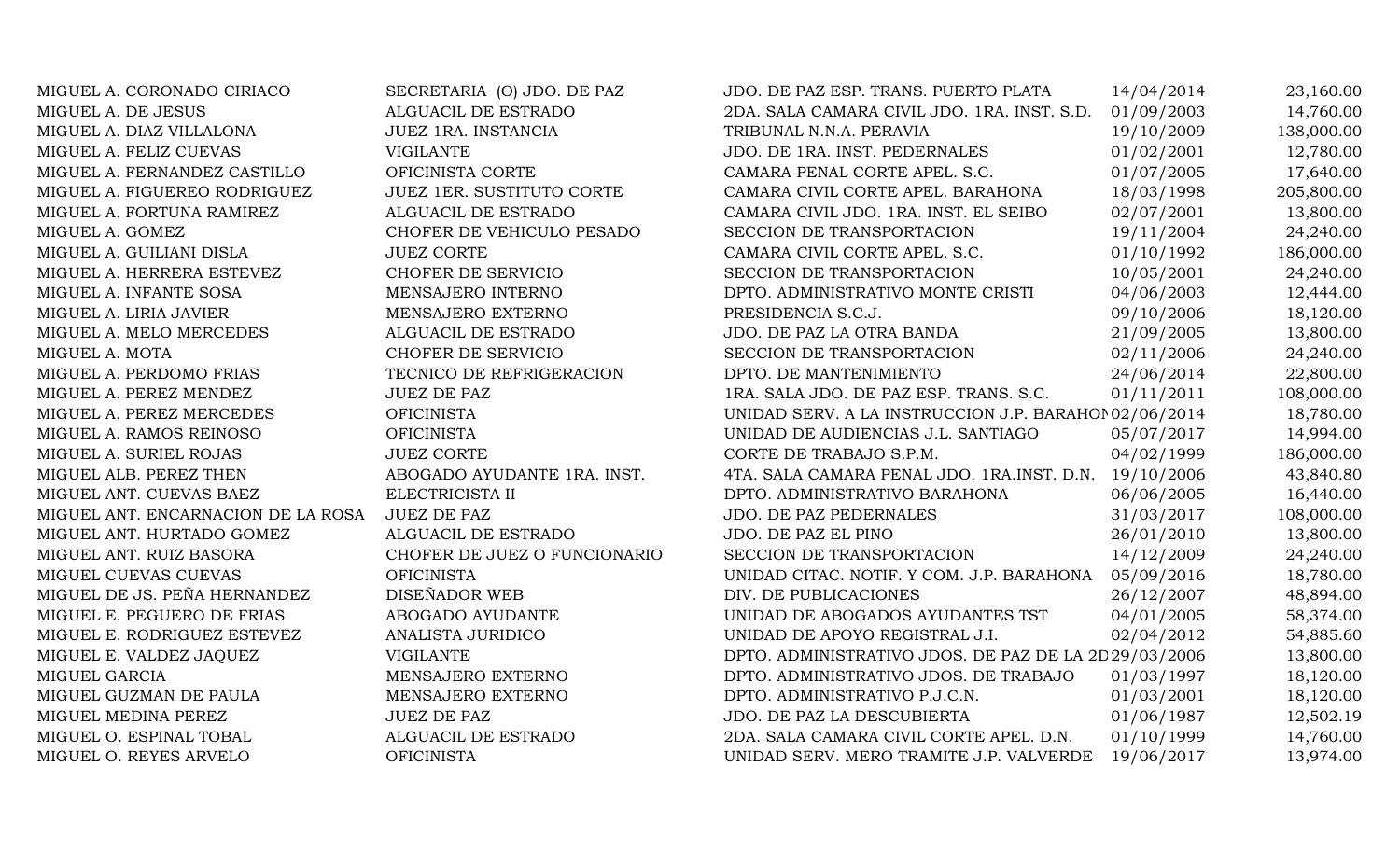| MIGUEL O. ROBLES RINCON                        | TECNICO DE REFRIGERACION         | UNIDAD DE SERVICIOS Y MANTENIMIENTO                   | 01/09/2017 | 19,380.00  |
|------------------------------------------------|----------------------------------|-------------------------------------------------------|------------|------------|
| MIGUEL P. MINGUIJON ABREU                      | <b>JUEZ 1ER. SUSTITUTO CORTE</b> | CORTE DE TRABAJO LA VEGA                              | 26/11/1998 | 205,800.00 |
| MIGUEL RODRIGUEZ                               | <b>CONSERJE</b>                  | DPTO. ADMINISTRATIVO AZUA                             | 17/10/2016 | 12,444.00  |
| MIGUEL S. GALVEZ GUZMAN                        | ENC. ALMACEN                     | DIV. DE ALMACEN Y SUMINISTRO                          | 01/03/1988 | 117,532.80 |
| MIGUEL S. ROMANO ROSARIO                       | ALGUACIL DE ESTRADO              | 2DA. SALA CORTE DE TRABAJO D.N.                       | 21/02/1990 | 14,760.00  |
| MIGUEL VILLA MORLA                             | <b>ARCHIVISTA</b>                | ARCHIVO ACTIVO J.I. EL SEIBO                          | 01/04/2013 | 24,240.00  |
| MIGUELINA BELTRE OLMOS                         | ENC. UNIDAD IMPOSITIVA           | UNIDAD IMPOSITIVA                                     | 05/11/1997 | 77,836.80  |
| MIGUELINA D. AQUINO PEREZ                      | SECRETARIA (O) DE DEPARTAMENTO   | DPTO. DE CONTROL FINANCIERO                           | 27/08/2008 | 37,920.00  |
| MIGUELINA DE JS. BEARD GOMEZ                   | <b>JUEZ CORTE</b>                | CORTE DE APEL. PUERTO PLATA                           | 21/09/1998 | 186,000.00 |
| MIGUELINA DE LAS M. DIAZ PAULINO               | JUEZ JDO. DE TRABAJO             | 3RA. SALA JDO. DE TRABAJO SANTIAGO                    | 09/02/2015 | 108,000.00 |
| MIGUELINA DE LEON JIMENEZ                      | OFICINISTA J.O.                  | TRIBUNAL DE TIERRAS J.O. ESPAILLAT                    | 15/02/2006 | 14,760.00  |
| MIGUELINA DEL C. DURAN REYES                   | ALGUACIL DE ESTRADO              | JDO. DE PAZ MONCION                                   | 15/12/2009 | 13,800.00  |
| MIGUELINA DEL C. VERGES CASTRO                 | AUXILIAR ADMINISTRATIVO          | DPTO. DE MANTENIMIENTO                                | 15/09/2005 | 24,240.00  |
| MIGUELINA E. SILVERIO ESPINAL                  | OFICINISTA JDO. DE PAZ           | JDO. DE PAZ CABRERA                                   | 10/03/2014 | 14,760.00  |
| MIGUELINA M. ADAMES RAFAEL                     | <b>RECEPCIONISTA</b>             | CORTE DE APEL. N.N.A. S.P.M.                          | 04/05/2005 | 14,760.00  |
| MIGUELINA M. SILIA PARRA                       | <b>CONSERJE</b>                  | DPTO. ADMINISTRATIVO SANTIAGO                         | 15/05/1976 | 12,444.00  |
| MIGUELINA MEJIA                                | <b>CONSERJE</b>                  | DPTO. ADMINISTRATIVO PUERTO PLATA                     | 05/07/2005 | 12,444.00  |
| MIGUELINA MENDOZA RAMIREZ                      | <b>JUEZ CORTE</b>                | CAMARA PENAL CORTE APEL. S.P.M.                       | 09/04/1992 | 186,000.00 |
| MIGUELINA PEÑA MENDEZ                          | SECRETARIA(O) JDO. PAZ           | <b>JDO. DE PAZ PARAISO</b>                            | 14/10/1986 | 6,141.00   |
| MIGUELINA R. CABREJA SALCEDO                   | OFICINISTA 1RA. INSTANCIA        | JDO. DE LA INSTRUCCION MONTE CRISTI                   | 17/03/2016 | 15,720.00  |
| MIGUELINA RODRIGUEZ BERSON                     | <b>AUDITOR INTERNO</b>           | CONTRALORIA GENERAL DEL CONSEJO DEL POI 21/11/2005    |            | 70,000.00  |
| MIGUELINA UREÑA NUÑEZ                          | <b>JUEZ CORTE</b>                | 1RA. SALA CAMARA CIVIL CORTE APEL. D.N.               | 21/09/1998 | 186,000.00 |
| MIGUELINA VARGAS RIVAS                         | OFICINISTA JDO. DE PAZ           | JDO. DE PAZ VILLA BISONO                              | 01/09/2009 | 14,760.00  |
| MIGUELINA VARGAS SANTOS                        | <b>JUEZ CORTE</b>                | TRIBUNAL SUPERIOR DE TIERRAS DPTO. NORES' 03/10/2000  |            | 186,000.00 |
| MIGUELINA Y. SANCHEZ SANCHEZ                   | OFICINISTA JDO. DE PAZ           | JDO. DE PAZ SAN JOSE DE OCOA                          | 15/07/1998 | 14,760.00  |
| MIGUELITO ALCANTARA ALCANTARA                  | OFICINISTA JDO. DE PAZ           | JDO. DE PAZ POLO                                      | 05/02/1997 | 14,760.00  |
| MILADYS ALT. SANTANA PEREZ                     | CONSERJE-MENSAJERO(A)            | JDO. DE PAZ EL PINO                                   | 03/12/2007 | 12,444.00  |
| MILADYS J. MELO ARISTY                         | SECRETARIA (O) JDO. DE PAZ       | JDO. DE PAZ VILLA FUNDACION                           | 01/08/1998 | 23,160.00  |
| MILAGROS ALT. MORENO ROJAS                     | <b>JUEZ DE PAZ ITINERANTE</b>    | PCIA. CAMARA PENAL JDO. 1RA. INST. D.N.               | 01/10/2014 | 108,000.00 |
| MILAGROS ALT. SORIANO LEONOR                   | OFICINISTA ATENCION USUARIOS     | UNIDAD DE ATENCION AL USUARIO S.G.S.C.J.              | 10/08/2015 | 24,240.00  |
| MILAGROS B. TAPIA RIVERAS                      | SECRETARIA (O) PRIMERA INSTANCIA | CAMARA PENAL JDO. 1RA. INST. EL SEIBO                 | 10/04/2000 | 38,088.00  |
| MILAGROS C. CLAUDIO OSORIA                     | OFICINISTA J.O.                  | 2DA. SALA TRIBUNAL DE TIERRAS J.O. LA VEGA 23/11/2000 |            | 15,720.00  |
| MILAGROS DE JS. VALENZUELA MOTA                | ENC. RECEPCION Y ENTREGA         | DIRECCION REG. MENSURAS CAT. DPTO. CENTR 15/03/1988   |            | 74,844.00  |
| MILAGROS DE LOS A. CARMONA CAMAREN/JUEZ DE PAZ |                                  | JDO. DE PAZ LAGUNA DE NISIBON                         | 22/03/1999 | 108,000.00 |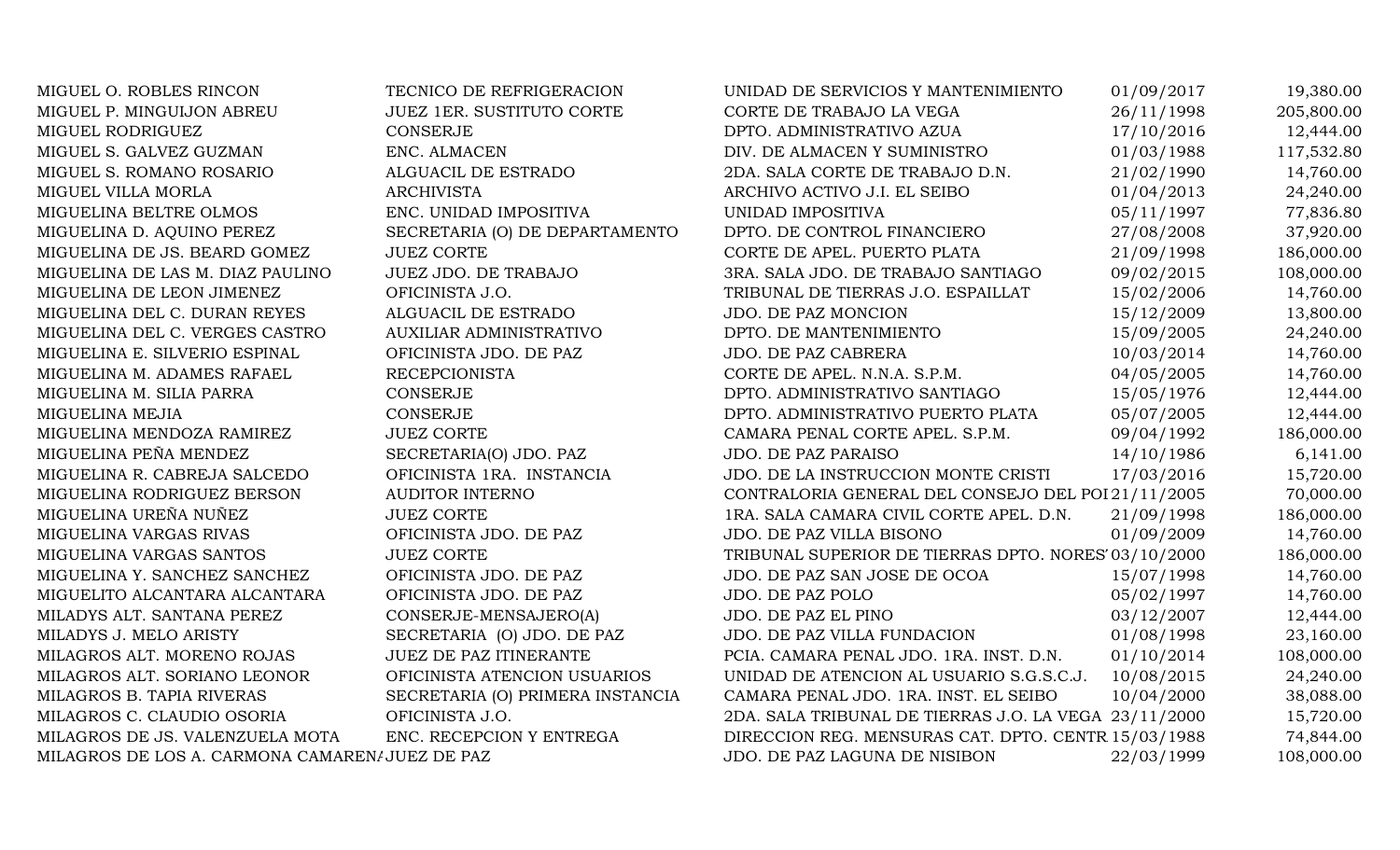| MILAGROS DEL A. ESTEVEZ       | JUEZ 1RA. INSTANCIA              | CAMARA CIVIL JDO. 1RA. INST. VALVERDE                                                    | 07/04/2008 | 138,000.00 |
|-------------------------------|----------------------------------|------------------------------------------------------------------------------------------|------------|------------|
| MILAGROS FIGUEREO ALBOLEDA    | OFICINISTA 1RA. INSTANCIA        | 1RA. SALA JDO. DE TRABAJO D.N.                                                           | 26/06/2014 | 20,760.00  |
| MILAGROS FORTUNA CRISPIN      | ABOGADO AYUDANTE III R.T.        | REGISTRO DE TITULOS S.P.M.                                                               | 02/06/2003 | 43,840.80  |
| MILAGROS I. ROSARIO DOMINGUEZ | <b>JUEZ DE LA INSTRUCCION</b>    | JDO. DE LA INSTRUCCION SANCHEZ RAMIREZ                                                   | 18/06/2003 | 138,000.00 |
| MILAGROS M. RAMIREZ CABRERA   | <b>JUEZ DE LA INSTRUCCION</b>    | 1ER. JDO. DE LA INSTRUCCION S.D.                                                         | 16/06/2003 | 138,000.00 |
| MILAGROS T. DEL JESU MATEO    | ABOGADO AYUDANTE CORTE           | 2DA. SALA CAMARA PENAL CORTE APEL. D.N.                                                  | 15/02/1989 | 58,374.00  |
| MILCALA N. BELLO RODRIGUEZ    | SECRETARIA (O) PRIMERA INSTANCIA | PCIA. JDO. DE TRABAJO S.D.                                                               | 09/09/2008 | 34,980.00  |
| MILCIADES GUZMAN RAMIREZ      | MENSAJERO INTERNO                | DPTO. ADMINISTRATIVO LA ALTAGRACIA                                                       | 19/06/2017 | 10,577.40  |
| MILCIADES LUCIANO RODRIGUEZ   | COORDINADOR(A) MENSAJERIA        | SECCION DE TRAMITES Y CORRESPONDENCIA                                                    | 10/01/1990 | 34,980.00  |
| MILCIADES TAVERAS MONTILLA    | ALGUACIL DE ESTRADO              | 2DO. JDO. DE LA INSTRUCCION S.C.                                                         | 10/02/1992 | 14,760.00  |
| MILDARIS BRETON HERNANDEZ     | OFICINISTA JDO. DE PAZ           | JDO. DE PAZ ESPAILLAT                                                                    | 17/08/2004 | 14,760.00  |
| MILDRE M. LENDOF CASTILLO     | <b>SECRETARIA</b>                | REGISTRO DE TITULOS PUERTO PLATA                                                         | 01/11/1995 | 24,240.00  |
| MILDRE M. OLIVERO FELIZ       | ABOGADO AYUDANTE CORTE           | 2DA. SALA CORTE DE TRABAJO D.N.                                                          | 01/10/1993 | 58,374.00  |
| MILDRED A. ZAPATA MORA        | ABOGADO AYUDANTE CORTE           | 3RA. SALA CAMARA PENAL CORTE APEL. D.N.                                                  | 08/06/1998 | 58,374.00  |
| MILDRED ALT. TEJADA PEREZ     | SECRETARIA (O) PRIMERA INSTANCIA | TRIBUNAL DE TIERRAS J.O. HERMANAS MIRABAI 20/11/1990                                     |            | 28,860.00  |
| MILDRED E. MESA RODRIGUEZ     | SUPERVISOR DE ARCHIVO            | OFIC. DE ARCHIVO JUDICIAL PJ S.C.                                                        | 01/04/2007 | 29,580.00  |
| MILDRED H. HERASME PEREZ      | ANALISTA I REGISTRO DE PERSONAL  | DIV. DE REGISTRO DE PERSONAL                                                             | 02/03/2005 | 51,804.00  |
| MILDRED I. HERNANDEZ GRULLON  | <b>JUEZ CORTE</b>                | CORTE DE TRABAJO LA VEGA                                                                 | 12/06/1998 | 186,000.00 |
| MILDRED J. CIRIACO BURGOS     | SOPORTE TECNICO II               | OFIC. DE TECNOLOGIAS REGIONAL ZONA NORTE 27/05/2013                                      |            | 34,980.00  |
| MILDRED J. RODRIGUEZ MERCEDES | OFICINISTA SCJ                   | UNIDAD DE REGISTRO Y TRAMITE S.G.S.C.J.                                                  | 17/03/2014 | 24,240.00  |
| MILDRED L. OTAÑO MILBURNE     | OFICINISTA CORTE                 | 3RA. SALA CAMARA PENAL CORTE APEL. D.N.                                                  | 01/12/2011 | 24,240.00  |
| MILDRED M. CAMILO JAVIER      | SECRETARIA DE JUEZ CORTE         | TRIBUNAL SUPERIOR DE TIERRAS DPTO. NORES' 02/01/2002                                     |            | 23,640.00  |
| MILEDIS LEONARDO RAMOS        | SECRETARIA (O) PRIMERA INSTANCIA | JDO. DE TRABAJO EL SEIBO                                                                 | 01/04/1995 | 28,860.00  |
| MILEDY ALT. GARCIA            | <b>RECEPCIONISTA</b>             | DPTO. ADMINISTRATIVO PJ S.C.J.                                                           | 01/03/1985 | 19,638.30  |
| MILEDY PRINGLE DE LOS SANTOS  | ASISTENTE DE GENERO Y FAMILIA    | DIV. DE GENERO Y FAMILIA                                                                 | 21/06/2006 | 69,696.00  |
| MILEDYS ENCARNACION MONTERO   | <b>OFICINISTA</b>                | UNIDAD CITAC. NOTIF. Y COM. J.P. S.J.M.                                                  | 01/12/2011 | 18,780.00  |
| MILEDYS S. SOSA R.            | JUEZ 1RA. INSTANCIA              | CAMARA P.JDO.1RA.INST.1ERA.SALA STGO.                                                    | 25/07/1974 | 29,217.62  |
| MILERSI MA. SARITA DIAZ       | ABOGADO AYUDANTE                 | SOPORTE A JUECES J.P. PUERTO PLATA                                                       | 15/10/2012 | 48,894.00  |
| MILEYVI NATERA RODRIGUEZ      | SECRETARIA (O) JDO. DE PAZ       | 2DA. SALA JDO. DE PAZ ESP. TRANS. VILLA ALTA 03/01/2005                                  |            | 23,160.00  |
| MILHTA FELIZ MORENO           |                                  | ANALISTA II RECLUTAMIENTO Y SELECCIÓ DIV. DE RECLUTAMIENTO Y SELECCION PERSON 15/08/2016 |            | 24,240.00  |
| MILKA E. FELIZ RAMIREZ        | CONSERJE-MENSAJERO(A)            | JDO. DE PAZ UVILLA                                                                       | 25/08/2014 | 12,444.00  |
| MILKA E. OMELIS KELLY         | ASIST. ADMINISTRATIVA            | CENTRO DE ENTREVISTA SAMANA                                                              | 20/05/2013 | 20,760.00  |
| MILKY E. CANDELARIA ALMONTE   | AUX. DE RECEPCION Y ENTREGA      | REGISTRO DE TITULOS COTUI                                                                | 21/11/2003 | 24,240.00  |
| MILOVAN L. CASTILLO SOTO      | <b>OFICINISTA</b>                | UNIDAD DE RECEPCION DE DOCUMENTOS TST                                                    | 18/02/2013 | 24,240.00  |
|                               |                                  |                                                                                          |            |            |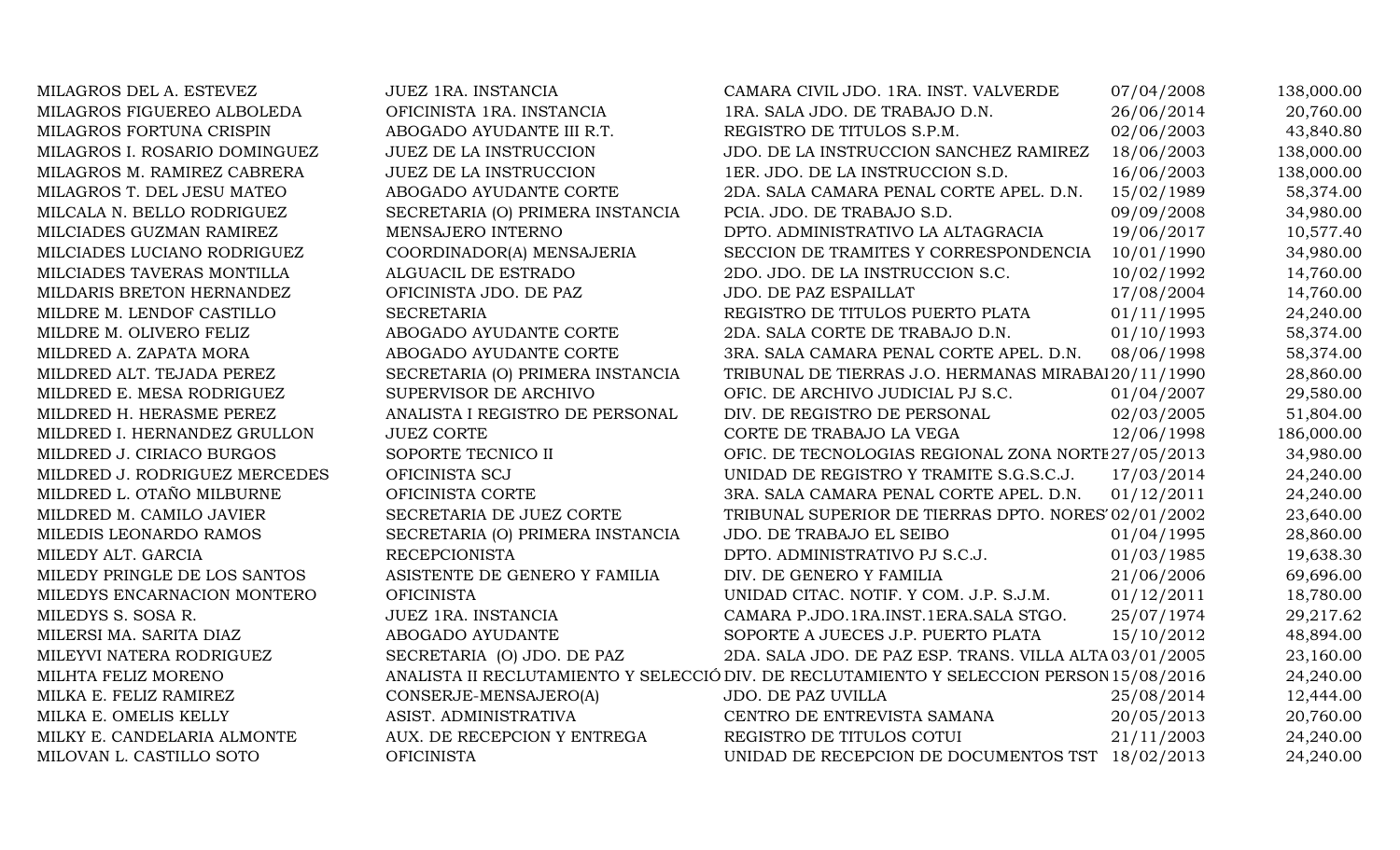| MILQUEYA R. GONZALEZ TINEO     | OFICINISTA 1RA. INSTANCIA                                             | TRIBUNAL N.N.A. VALVERDE                                                                 | 10/07/2001 | 15,720.00  |
|--------------------------------|-----------------------------------------------------------------------|------------------------------------------------------------------------------------------|------------|------------|
| MILTA ANT. RODRIGUEZ SANTOS    | SECRETARIA(O) 1RA. INSTANCIA                                          | 3RA. SALA CAMARA PENAL JDO. 1RA. INST. D.N. 01/05/1988                                   |            | 6,141.00   |
| MILTON D. LOPEZ TAVERAS        | ALGUACIL DE ESTRADO                                                   | UNIDAD CITAC. NOTIF. Y COM. J.P. SANTIAGO                                                | 17/01/2002 | 14,760.00  |
| MILTON E. CASTILLO CASTILLO    | <b>JUEZ 1ER. SUSTITUTO CORTE</b>                                      | CAMARA PENAL CORTE APEL. S.C.                                                            | 28/05/1998 | 205,800.00 |
| MILTRED E. DE JESUS MORALES    | OFICINISTA 1RA. INSTANCIA                                             | CAMARA CIVIL JDO. 1RA. INST. EL SEIBO                                                    | 08/11/2001 | 15,720.00  |
| MINDRIS I. MOJICA SILVERIO     | CONSERJE-MENSAJERO(A)                                                 | JDO. DE PAZ PERALTA                                                                      | 31/07/2009 | 12,444.00  |
| MINDRYS L. NUÑEZ               | <b>CONSERJE</b>                                                       | JDO. DE LA INSTRUCCION DAJABON                                                           | 14/06/2016 | 12,444.00  |
| MINERVA A. COCCO SUBERO        | ABOGADO AYUDANTE SCJ                                                  | UNIDAD DE ABOGADOS AYUDANTES DE PRESID 02/11/2012                                        |            | 117,532.80 |
| MINERVA DICENT TIBREY          | ABOGADO AYUDANTE 1RA. INST.                                           | SALA CIVIL TRIBUNAL N.N.A. S.D.                                                          | 01/02/2001 | 43,840.80  |
| MINERVA J. QUIROZ GRULLON      |                                                                       | SUPERVISOR (A) DE REGISTRO Y TRAMITE DIRECCION DE TECNOLOGIAS DE LA INFORMAC 10/08/1996  |            | 77,836.80  |
| MINIEL E. VELOZ DE JESUS       | <b>REFERENCISTA</b>                                                   | ARCHIVO ACTIVO J.I. S.P.M.                                                               | 13/12/2005 | 24,240.00  |
| MINORKA LLUBERES HERNANDEZ     | ANALISTA SENIOR SISTEMAS Y PROCEDIM DIV. DE SISTEMAS Y PROCEDIMIENTOS |                                                                                          | 20/09/2010 | 67,082.40  |
| MIOSOTIS ESPINOSA              | AUXILIAR ADMINISTRATIVO                                               | DIV. DE PUBLICACIONES                                                                    | 01/03/1991 | 24,240.00  |
| MIOSSOTTY E. ARIAS RODRIGUEZ   | <b>ARCHIVISTA</b>                                                     | TRIBUNAL DE TIERRAS J.O. HERMANAS MIRABAI 12/01/2009                                     |            | 13,920.00  |
| MIRCIA E. ROSARIO GUERRERO     | OFICINISTA 1RA. INSTANCIA                                             | TRIBUNAL EJEC. DE LA PENA S.C.                                                           | 03/07/2006 | 15,720.00  |
| MIRELLA DE LA ROSA DOMINGUEZ   | OFICINISTA II R.T.                                                    | REGISTRO DE TITULOS D.N.                                                                 | 14/02/1968 | 6,141.00   |
| MIREYA CAPELLAN A.             | MENSAJERO (A) INTERNO I S.C.J.                                        | 3RA. SALA CAMARA CIVIL JDO. 1RA. INST. D.N.                                              | 05/11/1975 | 6,141.00   |
| MIREYA PAULINO CASTILLO        | OPERADOR DE IMPRESION                                                 | UNIDAD DE CONSULTA J.I. SANTIAGO                                                         | 02/01/2006 | 20,760.00  |
| MIRIAM ANGOMAS BIDO            | <b>RECEPCIONISTA</b>                                                  | DPTO. ADMINISTRATIVO LA ALTAGRACIA                                                       | 12/02/2008 | 14,760.00  |
| MIRIAM B. DOMINICI ALCANTARA   | OFICINISTA 1RA. INSTANCIA                                             | TRIBUNAL EJEC. DE LA PENA S.P.M.                                                         | 05/03/2007 | 15,720.00  |
| MIRIAM C. GERMAN BRITO         | JUEZ 2DO. SUSTITUTO S.C.J.                                            | SEGUNDA SALA S.C.J.                                                                      | 22/01/1987 | 397,875.19 |
| MIRIAM G. ORTIZ PUJOLS         |                                                                       | ANALISTA I RECLUTAMIENTO Y SELECCIÓI DIV. DE RECLUTAMIENTO Y SELECCION PERSON 14/04/2010 |            | 44,092.80  |
| MIRIAM GERMOSEN GONZALEZ       | <b>ARCHIVISTA</b>                                                     | OFIC. DEPOSITO ARCHIVO CENTRAL MANGANAG 01/08/1991                                       |            | 19,074.00  |
| MIRIAN A. BALLESTER LOPEZ      | ENC. AUDITORIA JI                                                     | AUDITORIA JURISDICCION INMOBILIARIA                                                      | 13/08/2012 | 117,532.80 |
| MIRIAN DEL C. MARTINEZ SANCHEZ | <b>CONSERJE</b>                                                       | DPTO. ADMINISTRATIVO SANTIAGO                                                            | 01/12/1998 | 12,444.00  |
| MIRIAN DEL C. RODRIGUEZ JAQUEZ | SECRETARIA (O) PRIMERA INSTANCIA                                      | TRIBUNAL DE TIERRAS J.O. VALVERDE                                                        | 01/09/1997 | 28,860.00  |
| MIRIAN R. MARTINEZ HIRALDO     | <b>OFICINISTA</b>                                                     | UNIDAD DE AUDIENCIAS J.P. SANTIAGO                                                       | 02/01/2006 | 22,920.00  |
| MIRIAN SANCHEZ ALMONTE         | <b>OFICINISTA</b>                                                     | UNIDAD CITAC. NOTIF. Y COM. J.P. PUERTO PLA101/08/2008                                   |            | 18,780.00  |
| MIRKA E. JIMENEZ RODRIGUEZ     | <b>ARCHIVISTA</b>                                                     | ARCHIVO ACTIVO J.I. SANTIAGO RODRIGUEZ                                                   | 01/04/2013 | 24,240.00  |
| MIRKA R. CORDERO AYBAR         | <b>OFICINISTA</b>                                                     | REGISTRO DE TITULOS MONTE PLATA                                                          | 26/07/1999 | 24,240.00  |
| MIRLA S. MERCEDES BELTRE       | SECRETARIA (O) PRIMERA INSTANCIA                                      | TRIBUNAL N.N.A. LA ROMANA                                                                | 01/10/2001 | 28,860.00  |
| MIRNA Y. NUÑEZ SOTO            | OFICINISTA JDO. DE PAZ                                                | JDO. DE PAZ VILLA FUNDACION                                                              | 06/07/2004 | 14,760.00  |
| MIROSSI J. CHANG GARCIA        | COORDINADOR(A) DE ENTREVISTAS                                         | CENTRO DE ENTREVISTA S.D.                                                                | 04/10/2005 | 60,112.80  |
| MIRTA F. DUARTE MENA           | <b>JUEZ CORTE</b>                                                     | CORTE DE APEL. N.N.A. S.F.M.                                                             | 07/09/1998 | 186,000.00 |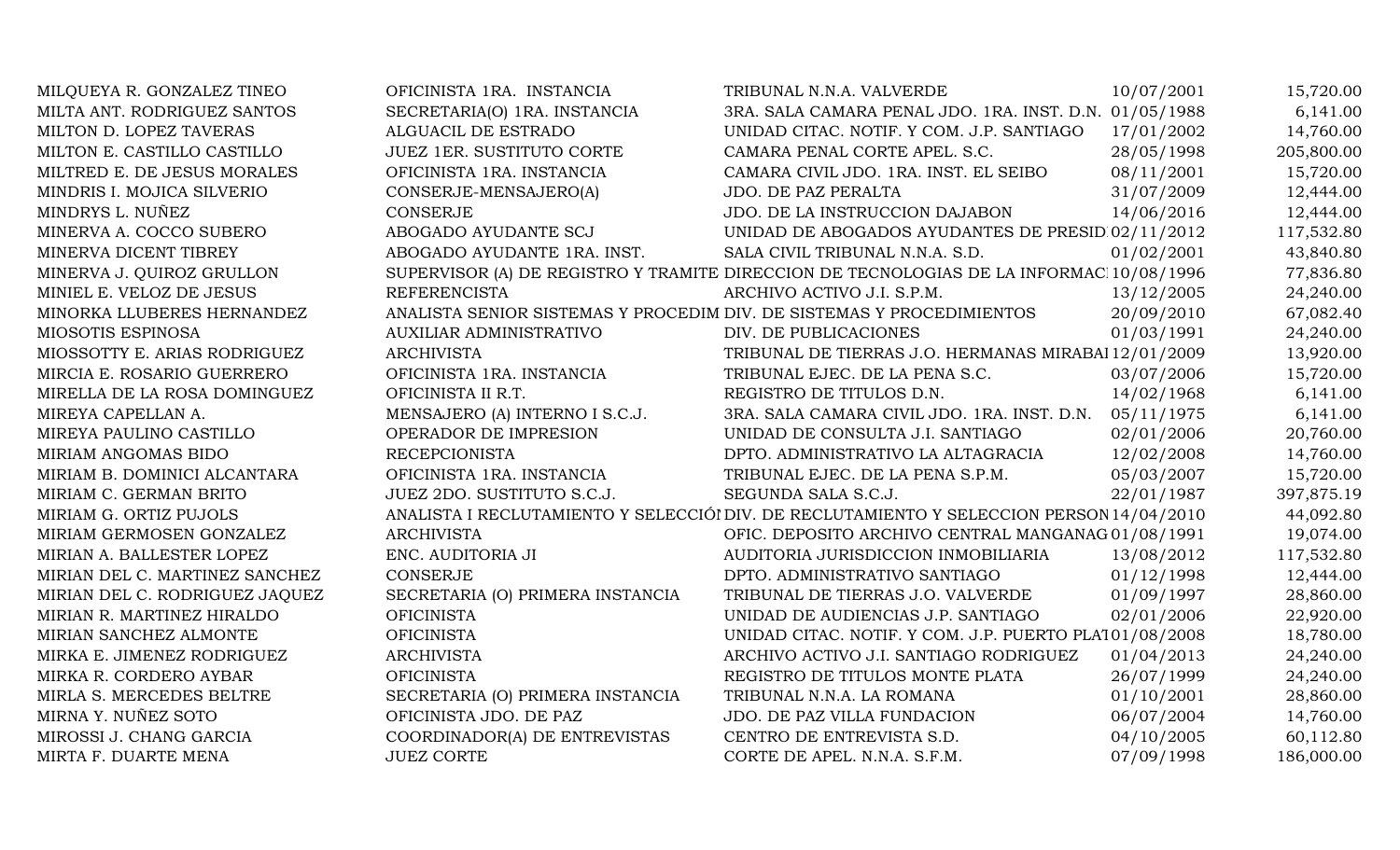| MIRTA M. SANCHEZ CIPRIAN           | SECRETARIA (O) PRIMERA INSTANCIA | JDO. DE 1RA. INST. SAN JOSE DE OCOA                     | 10/08/2000 | 28,860.00  |
|------------------------------------|----------------------------------|---------------------------------------------------------|------------|------------|
| MIRTHA C. GONZALEZ ORTIZ           | <b>JUEZ PRESIDENTE CORTE</b>     | CORTE DE TRABAJO S.D.                                   | 26/11/1998 | 218,640.00 |
| MIRTHA C. MARMOL RODRIGUEZ         | <b>DIGITADOR</b>                 | UNIDAD DE PROCESOS COMUNES J.I.                         | 11/06/2014 | 24,240.00  |
| MIRTHA J. BREWER ESPINAL           | ASISTENTE DPTO. ADMVO.           | DPTO. ADMINISTRATIVO S.D.                               | 01/10/1987 | 34,980.00  |
| MIRTHA M. DE LA CRUZ DIAZ          | SECRETARIA (O) PRIMERA INSTANCIA | 6TA. SALA CAMARA CIVIL JDO. 1RA. INST. D.N. 17/05/2005  |            | 34,980.00  |
| MIRTHA M. MONTAS UREÑA             | ABOGADO AYUDANTE SCJ             | SEGUNDA SALA S.C.J.                                     | 15/06/1998 | 105,720.00 |
| MIRTHA Y. GUTIERREZ PEÑA           | SUB-INSPECTOR GENERAL CPJ        | INSPECTORIA GENERAL DEL CONSEJO DEL POD 02/01/2007      |            | 133,056.00 |
| MIRTHA Y. PEREZ PIMENTEL           | <b>CONSERJE</b>                  | DPTO. ADMINISTRATIVO PERAVIA                            | 01/04/1996 | 12,444.00  |
| MISAEL I. SANCHEZ DEL VILLAR       | <b>JUEZ DE PAZ ITINERANTE</b>    | PCIA. CAMARA CIVIL JDO. 1RA. INST. SANTIAGO 11/12/2006  |            | 108,000.00 |
| MISTIEL E. LORA GUZMAN             | <b>ARCHIVISTA</b>                | DIV. DE SEGURIDAD SOCIAL                                | 01/09/2006 | 20,160.00  |
| MODESTA CONTRERAS SANTOS           | REGISTRADOR DE TITULOS           | REGISTRO DE TITULOS D.N.                                | 25/08/1987 | 138,000.00 |
| MODESTA PEREZ DE LOS SANTOS        | SECRETARIA (O) PRIMERA INSTANCIA | JDO. DE 1RA. INST. VILLA ALTAGRACIA                     | 19/10/2004 | 38,088.00  |
| MODESTA ROSA LOPEZ                 | MENSAJERO INTERNO                | TRIBUNAL N.N.A. PUERTO PLATA                            | 09/07/2001 | 12,444.00  |
| MODESTO AMARANTE PEÑA              | JUEZ 1RA. INSTANCIA              | CAMARA CIVIL JDO. 1RA. INST. SAMANA                     | 09/02/2015 | 108,000.00 |
| MODESTO ANT. MARTINEZ MEJIA        | <b>JUEZ CORTE</b>                | CORTE DE APEL. N.N.A. D.N.                              | 14/04/1998 | 186,000.00 |
| MOISELIN PEREZ PEÑA                | <b>AUXILIAR ADMINISTRATIVO</b>   | DIRECCION REG. MENSURAS CAT. DPTO. CENTR 01/07/2003     |            | 24,240.00  |
| MOISES A. RIVERA ROSARIO           | OFICINISTA J.O.                  | TRIBUNAL DE TIERRAS J.O. PUERTO PLATA                   | 27/07/2016 | 15,720.00  |
| MOISES ALF. FERRER LANDRON         | JUEZ S.C.J.                      | TERCERA SALA S.C.J.                                     | 24/07/2017 | 390,029.23 |
| MOISES DE JS. CONCEPCION RODRIGUEZ | ABOGADO AYUDANTE 1RA. INST.      | 1ER. JDO. DE LA INSTRUCCION S.C.                        | 11/04/2005 | 36,000.00  |
| MOISES DE LA CRUZ                  | ALGUACIL DE ESTRADO              | PCIA. CORTE DE TRABAJO D.N.                             | 01/10/1993 | 14,760.00  |
| MOISES MEDRANO ROBLES              | <b>AUDITOR INTERNO</b>           | CONTRALORIA GENERAL DEL CONSEJO DEL POI 01/03/2001      |            | 70,000.00  |
| MONICA A. BAUTISTA GONZALEZ        | <b>OFICINISTA</b>                | UNIDAD DE AUDIENCIAS J.P. S.D.                          | 03/09/2007 | 24,240.00  |
| MONICA CHEVALIER LEDESMA           | OFICINISTA CORTE                 | CAMARA CIVIL CORTE APEL. LA VEGA                        | 02/07/2014 | 17,640.00  |
| MONICA D. CLIME SOLIS              | <b>CONSERJE</b>                  | DPTO. ADMINISTRATIVO MONTE CRISTI                       | 03/09/2012 | 12,444.00  |
| MONICA D. NUÑEZ VALERIO            | SECRETARIA DE JUEZ               | TRIBUNAL SUPERIOR DE TIERRAS DPTO. NORTE 01/05/1999     |            | 23,640.00  |
| MONICA E. SANTIAGO GUTIERREZ       | SECRETARIA (O) PRIMERA INSTANCIA | SALA PENAL 2DO.TRIBUNAL N.N.A. SANTIAGO                 | 19/11/2001 | 28,860.00  |
| MONICA M. MORILLO FELIZ            | OFICINISTA 1RA. INSTANCIA        | 1RA. SALA CAMARA CIVIL JDO. 1RA. INST. BARAI 15/03/2017 |            | 15,720.00  |
| MONICA MA. RICHARDSON HERRERA      | <b>OFICINISTA</b>                | UNIDAD DE AUDIENCIAS J.P. S.D.                          | 08/04/2013 | 24,240.00  |
| MONICA P. NATERA AVELINO           | OFICINISTA 1RA. INSTANCIA        | 1RA. SALA CAMARA CIVIL JDO. 1RA. INST. D.N.             | 02/02/2017 | 20,760.00  |
| MONICA S. QUIÑONES CORONADO        | ABOGADO AYUDANTE 1RA. INST.      | 2DA. SALA JDO. DE TRABAJO S.D.                          | 11/08/2008 | 43,840.80  |
| MONICA SANTAMARIA PAULA            | OFICINISTA JDO. DE PAZ           | JDO. DE PAZ VILLA ALTAGRACIA                            | 03/04/2000 | 14,760.00  |
| MONTSERRAT PEREZ RODRIGUEZ         | <b>ASISTENTE</b>                 | DIRECCION GENERAL DE ADM. Y CARRERA JUDI04/09/2015      |            | 99,222.00  |
| MORAIMA E. CUELLO PEÑA             | MENSAJERO (A) INTERNO            | DPTO. ADMINISTRATIVO P.J.C.N.                           | 01/04/2013 | 12,444.00  |
| MYDELEISE PIÑEYRO URBAEZ           | <b>CONSERJE</b>                  | DPTO. ADMINISTRATIVO BARAHONA                           | 01/12/2011 | 12,444.00  |
|                                    |                                  |                                                         |            |            |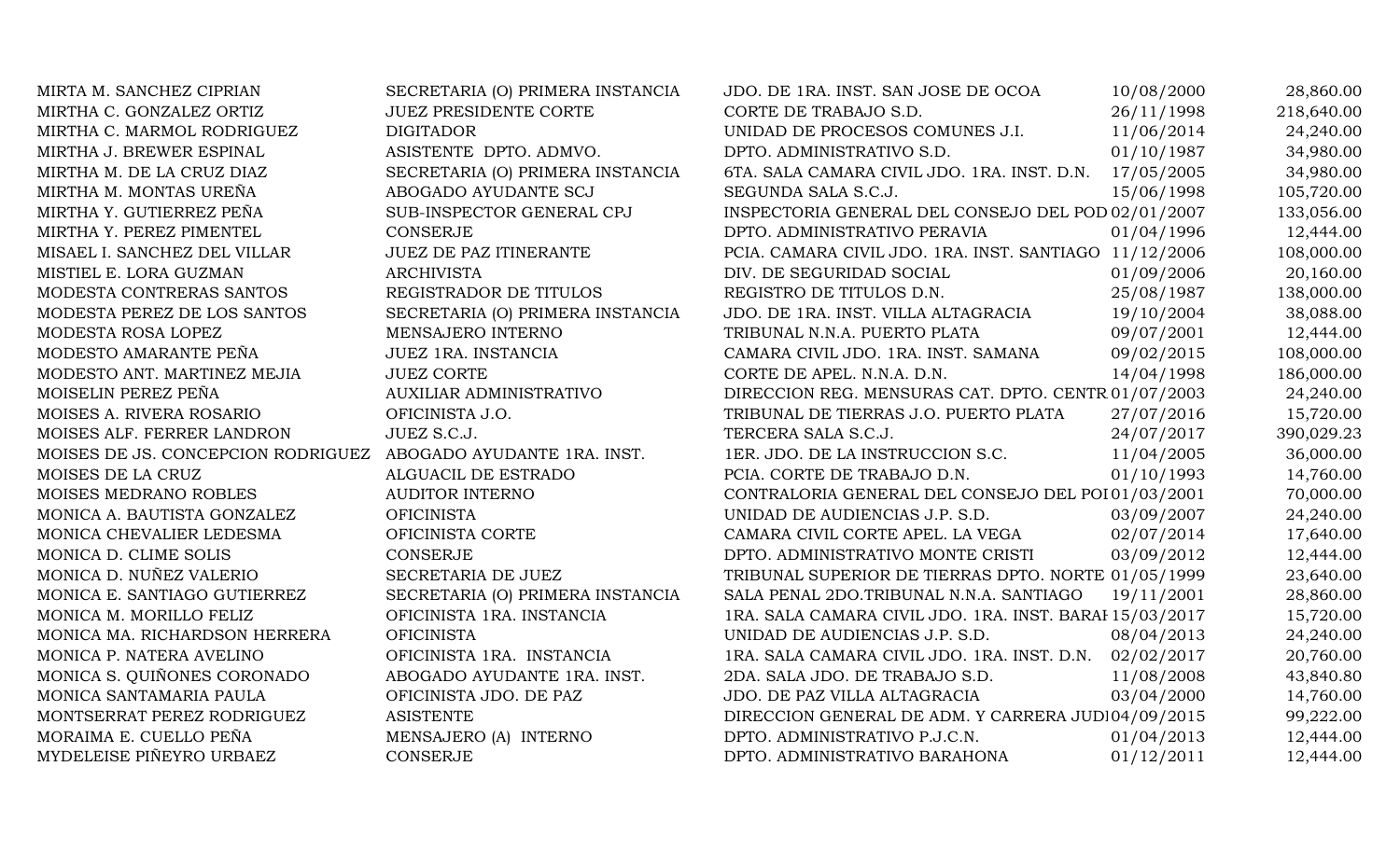| MYRKARLA RODRIGUEZ MEJIA        | <b>JUEZ DE PAZ</b>               | JDO. DE PAZ DE LA 2DA. CIRC. SANTIAGO                                                         | 11/05/2007 | 108,000.00 |
|---------------------------------|----------------------------------|-----------------------------------------------------------------------------------------------|------------|------------|
| MYRNA L. CABRERA CASTILLO       | ENC. ALMACEN ADMVO.              | DPTO. ADMINISTRATIVO CORTE DE TRABAJO D.I24/02/1988                                           |            | 31,600.00  |
| NACOL A. FERNANDEZ SANTANA      | OFICINISTA 1RA. INSTANCIA        | JDO. DE LA INSTRUCCION HATO MAYOR                                                             | 03/07/2017 | 13,362.00  |
| NADELYN BALBUENA GIL            | <b>OFICINISTA</b>                | UNIDAD SERV. 1RA. INST. J.P. PUERTO PLATA                                                     | 10/02/2014 | 15,720.00  |
| NADIA M. SUSANA TIBURCIO        | <b>OFICINISTA</b>                | UNIDAD DE AUDIENCIAS J.P. LA VEGA                                                             | 01/12/2010 | 20,760.00  |
| NADIA S. RODRIGUEZ RODRIGUEZ    | SECRETARIA (O) GENERAL           | CENTRO DE SERVICIOS SECRETARIALES J.C. PT01/11/2005                                           |            | 48,000.00  |
| NAHUN E. LOPEZ DE LA CRUZ       | MENSAJERO INTERNO                | DPTO. ADMINISTRATIVO LA VEGA                                                                  | 18/04/2017 | 12,444.00  |
| NAJIB M. HALAL CALCAÑO          | ALGUACIL DE ESTRADO              | JDO. DE PAZ CONSUELO                                                                          | 01/08/2006 | 13,800.00  |
| NALDA L. MARTINEZ MUÑOZ         | SECRETARIA (O) JDO. DE PAZ       | JDO. DE PAZ VALVERDE                                                                          | 24/02/2003 | 23,160.00  |
| NALLELI M. PEÑA ANTIGUA         | ASISTENTE DE CONSEJERO           | CONSEJO DEL PODER JUDICIAL                                                                    | 01/12/2005 | 117,532.80 |
| NANCY A. FELIX CORNIEL          | CONSERJE-MENSAJERO(A)            | JDO. DE PAZ EL VALLE                                                                          | 18/03/2013 | 12,444.00  |
| NANCY A. FRANCO TERRERO         | ALGUACIL DE ESTRADO              | CAMARA CIVIL JDO. 1RA. INST. S.P.M.                                                           | 01/03/2001 | 13,800.00  |
| NANCY A. NINA CASTILLO          | SECRETARIA DEPTO. ADM.           | DPTO. ADMINISTRATIVO S.C.                                                                     | 19/11/2002 | 18,120.00  |
| NANCY A. SEVERINO SANTOS        | JUEZ 1RA. INSTANCIA              | 1RA. SALA CAMARA CIVIL JDO. 1RA. INST. DUAR 01/11/1995                                        |            | 154,800.00 |
| NANCY I. SALCEDO FERNANDEZ      | <b>JUEZ PRESIDENTE CORTE</b>     | CORTE DE TRABAJO SANTIAGO                                                                     | 11/06/1985 | 218,640.00 |
| NANCY J. DURAN GALVEZ           | <b>OFICINISTA</b>                | UNIDAD SERV. A LA INSTRUCCION J.P. LA VEGA 28/06/1994                                         |            | 24,050.00  |
| NANCY M. HERNANDEZ HERNANDEZ    | SECRETARIA (O) PRIMERA INSTANCIA | CAMARA CIVIL JDO. 1RA. INST. ESPAILLAT                                                        | 04/06/2012 | 28,860.00  |
| NANCY M. JOAQUIN GUZMAN         | <b>JUEZ CORTE</b>                | 3RA. SALA CAMARA PENAL CORTE APEL. D.N.                                                       | 14/04/1998 | 186,000.00 |
| NANCY M. MARTINEZ BADIA         | CORRECTOR DE ESTILO              | PRIMERA SALA S.C.J.                                                                           | 27/04/1982 | 46,434.04  |
| NANCY M. MARTINEZ DE LOS SANTOS | OFICINISTA CORTE                 | CAMARA CIVIL CORTE APEL. S.C.                                                                 | 28/11/2006 | 17,640.00  |
| NANCY M. MEJIA ENCARNACION      | <b>RECEPCIONISTA</b>             | SECRETARIA GENERAL DEL CONSEJO DEL PODI 29/04/2009                                            |            | 24,240.00  |
| NANCY UBALDO CRUZ               | SECRETARIA (O) PRIMERA INSTANCIA | PCIA. Y 1RA. SALA CAMARA CIVIL JDO. 1RA. INST01/07/1992                                       |            | 34,980.00  |
| NANCY VICENTE D OLEO            | CONSERJE-MENSAJERO(A)            | JDO. DE PAZ POSTRER RIO                                                                       | 02/06/2014 | 12,444.00  |
| NANCY Y. ABREU MERCEDES         | OFICINISTA JDO. DE PAZ           | 2DA. SALA JDO. DE PAZ ESP. TRANS. S.P.M.                                                      | 01/11/2001 | 14,760.00  |
| NANCY Y. CASTILLO PEREZ         | OFICINISTA JDO. DE PAZ           | JDO. DE PAZ DE LA 3RA. CIRC. D.N.                                                             | 10/10/2012 | 14,760.00  |
| NANI A. CASTAÑOS CASTILLO       | REGISTRADOR DE TITULOS           | CONTRALORIA JURISDICCION INMOBILIARIA                                                         | 01/03/1997 | 97,944.00  |
| NAPOLEON J. MARTE GUERRA        | OPERADOR DE CAMARA DE SEGURIDAD  | DPTO. ADMINISTRATIVO PJ S.C.J.                                                                | 05/07/2006 | 29,580.00  |
| NARCISO A. VALDEZ MARTINEZ      | <b>OFICINISTA</b>                | UNIDAD DE AUDIENCIAS J.P. SANTIAGO                                                            | 15/11/2010 | 22,920.00  |
| NARCISO DE JS. ACOSTA NUÑEZ     | JUEZ SUST. PTE. COLEGIADO        | TRIBUNAL COL. C/P JDO. 1RA. INST. SANCHEZ R 16/06/1998                                        |            | 138,000.00 |
| NARCY E. SANTANA VALDEZ         | OFICINISTA ATENCION USUARIOS     | UNIDAD ATENCION AL USUARIO J.P. S.F.M.                                                        | 02/07/2014 | 24,240.00  |
| NARDA J. SANCHEZ MIRANDA        | SECRETARIA (O) PRIMERA INSTANCIA | TRIBUNAL DE TIERRAS J.O. AZUA                                                                 | 01/10/2004 | 28,860.00  |
| NARDA M. HICIANO PEREZ          | SOPORTE DE SISTEMAS              | DIV. DE MANTENIMIENTO Y ACT. DE SISTEMAS 01/07/1998                                           |            | 64,864.00  |
| NASMUL CUESTA SANTANA           | ALGUACIL DE ESTRADO              | JDO. DE PAZ ENRIQUILLO                                                                        | 28/02/2011 | 13,800.00  |
| NASSIN E. OVALLE ESTEVEZ        |                                  | JUEZ PTE.CAMARA CIVIL C. JDO.1ERA. INS 1RA. SALA CAMARA CIVIL JDO. 1RA. INST. PUER101/09/2006 |            | 154,800.00 |
|                                 |                                  |                                                                                               |            |            |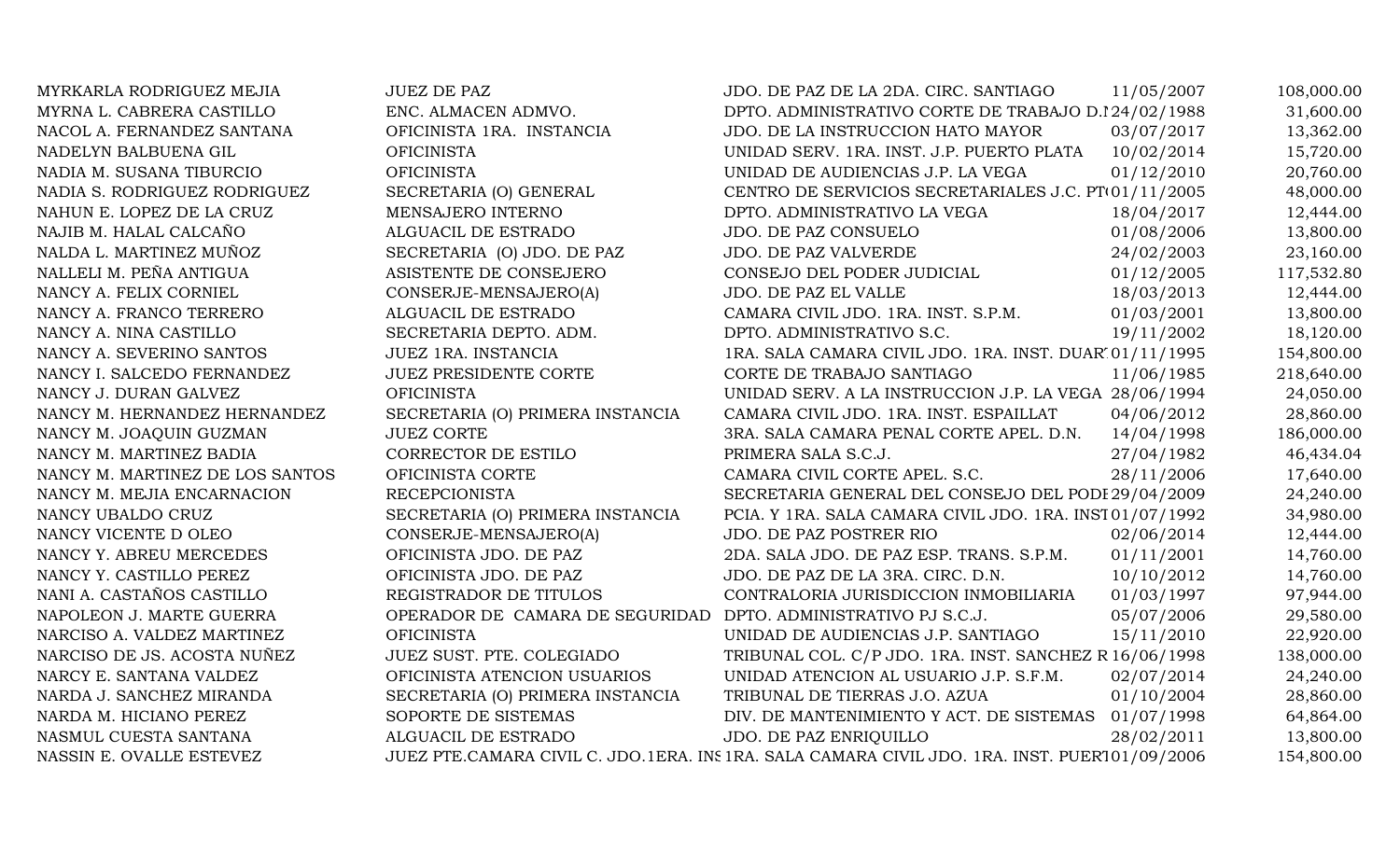| NATALI ANTONIO RODRIGUEZ     |                                                                     | ENCARGADO(A) OFICINA ADMINISTRATIVA DPTO. ADMINISTRATIVO JUR. N.N.A. S.D. | 29/09/2014 | 45,600.00  |
|------------------------------|---------------------------------------------------------------------|---------------------------------------------------------------------------|------------|------------|
| NATALI DOMINGUEZ CALCAÑO     | SECRETARIA (O) PRIMERA INSTANCIA                                    | CAMARA PENAL JDO. 1RA. INST. S.P.M.                                       | 08/01/2007 | 38,088.00  |
| NATALI EUSTAQUIO RODRIGUEZ   | <b>CONSERJE</b>                                                     | JDO. DE PAZ LOS ALCARRIZOS                                                | 11/08/2016 | 12,444.00  |
| NATALI MOYA ESTRELLA         | JUEZ T.T.J.O.                                                       | 5TA. SALA TRIBUNAL DE TIERRAS J.O. D.N.                                   | 02/10/2006 | 138,000.00 |
| NATALIA B. PACHECO BAUTISTA  | OFICINISTA 1RA. INSTANCIA                                           | 3ER. JDO. DE LA INSTRUCCION D.N.                                          | 01/01/2010 | 24,240.00  |
| NATALIA DEL R. PERCEL PUELLO | ABOGADO AYUDANTE 1RA. INST.                                         | JDO. DE LA INSTRUCCION PERAVIA                                            | 09/02/2015 | 36,000.00  |
| NATALIA FCA. BERROA SANTOS   | <b>MEDIADOR</b>                                                     | CENTRO DE MEDIACION FAMILIAR SANTIAGO                                     | 01/07/2015 | 67,082.40  |
| NATALIA J. SANTANA PEÑA      | ANALISTA JURIDICO                                                   | UNIDAD DE APOYO REGISTRAL J.I.                                            | 02/04/2012 | 54,885.60  |
| NATALIA M. LAVANDIER BATISTA | OPERADOR GIS II                                                     | UNIDAD DE CARTOGRAFIA DNMC                                                | 01/05/2013 | 35,856.00  |
| NATALY N. FRANCO MEJIA       | OFICINISTA 1RA. INSTANCIA                                           | TRIBUNAL N.N.A. PERAVIA                                                   | 23/02/2015 | 15,720.00  |
| NATANAEL FRIAS ESTEVEZ       | ABOGADO AYUDANTE 1RA. INST.                                         | TRIBUNAL DE TIERRAS J.O. MARIA TRINIDAD SA121/10/2013                     |            | 36,000.00  |
| NATASHA M. VERAS FERNANDEZ   | <b>RECEPCIONISTA</b>                                                | DPTO. ADMINISTRATIVO LA VEGA                                              | 19/04/2017 | 12,546.00  |
| NATHALI GALLA RIVERA         | AUXILIAR R.T.                                                       | REGISTRO DE TITULOS D.N.                                                  | 23/09/2013 | 24,240.00  |
| NATHALIE E. DIAZ ROSA        | SECRETARIA (O) PRIMERA INSTANCIA                                    | 1RA. SALA CAMARA CIVIL JDO. 1RA. INST. DUAR' 02/05/2011                   |            | 28,860.00  |
| NATHALIE J. CABRERA GRULLON  | OFICINISTA CORTE                                                    | TRIBUNAL EJEC. SANCION ADOLES. SANTIAGO 08/07/2013                        |            | 17,640.00  |
| NATHALIE JAQUEZ HIRALDO      | OFICINISTA 1RA. INSTANCIA                                           | 7MO. JDO. DE LA INSTRUCCION D.N.                                          | 19/07/2006 | 20,760.00  |
| NATHALIE M. BATISTA BATISTA  | <b>OFICINISTA</b>                                                   | UNIDAD CITAC. NOTIF. Y COM. J.P. S.D.                                     | 06/09/2010 | 24,240.00  |
| NATHALIE M. COCA MEJIA       | OFICINISTA 1RA. INSTANCIA                                           | 7MO. JDO. DE LA INSTRUCCION D.N.                                          | 08/01/2013 | 20,760.00  |
| NATHALIE MAHFOUD GUERRERO    |                                                                     | ASISTENTE ESTUDIOS DE RECURSOS HUM DIV. DE ESTUDIOS DE RECURSOS HUMANOS   | 17/04/2006 | 51,804.00  |
| NATHALIE MIGUEL SOLIS        | OFICINISTA 1RA. INSTANCIA                                           | 1RA. SALA JDO. DE TRABAJO S.D.                                            | 08/09/2015 | 20,760.00  |
| NATHALIE NOVA SOTO           | JUEZ JDO. DE TRABAJO                                                | 1RA. SALA JDO. DE TRABAJO D.N.                                            | 19/10/2009 | 138,000.00 |
| NATHALIE RIVERA FELIZ        | ANALISTA JURIDICO                                                   | UNIDAD DE APOYO REGISTRAL J.I.                                            | 15/03/2010 | 54,885.60  |
| NATHALIE THEN SANCHEZ        | ABOGADO AYUDANTE                                                    | SOPORTE A JUECES C.S.C. N.N.A. D.N.                                       | 08/06/2011 | 58,374.00  |
| NATHALY P. ESPINOSA PARRA    | <b>OFICINISTA</b>                                                   | 1RA. SALA TRIBUNAL SUPERIOR ADMINISTRATIV 12/07/2017                      |            | 20,604.00  |
| NATHAN Y. DE JESUS CABRERA   | OFICINISTA 1RA. INSTANCIA                                           | 3ER. JDO. DE LA INSTRUCCION D.N.                                          | 07/09/2015 | 20,760.00  |
| NATIVIDAD CORNIEL JAVIER     | <b>CONSERJE</b>                                                     | DPTO. ADMINISTRATIVO PJ S.C.J.                                            | 30/03/2009 | 14,160.00  |
| NATIVIDAD EVANGELISTA DURAN  | OFICINISTA CITACIONES Y NOTIFICACIONE CENTRO DE CITACIONES P.J.C.N. |                                                                           | 01/10/1987 | 20,760.00  |
| NATIVIDAD GARO PEREZ         | <b>OFICINISTA</b>                                                   | UNIDAD SERV. 1RA. INST. J.P. BARAHONA                                     | 01/07/1992 | 31,740.00  |
| NATIVIDAD HERNANDEZ MASELLE  | REVISOR R.T.                                                        | UNIDAD DE APOYO REGISTRAL J.I.                                            | 20/09/1999 | 35,280.00  |
| NATIVIDAD R. SANTOS          | <b>JUEZ CORTE</b>                                                   | 1RA. SALA CAMARA PENAL CORTE APEL. S.D.                                   | 01/02/2001 | 186,000.00 |
| NATIVIDAD REYES ARNAUD       | MENSAJERO INTERNO                                                   | DPTO. ADMINISTRATIVO HERMANAS MIRABAL                                     | 14/11/2001 | 12,444.00  |
| NATIVIDAD ROBIOU BUENO       | OFICINISTA CORTE                                                    | TRIBUNAL EJEC. SANCION ADOLES. LA VEGA                                    | 20/01/2005 | 17,640.00  |
| NATY J. BRICEÑO PAGAN        | OFICINISTA 1RA. INSTANCIA                                           | 7MO. JDO. DE LA INSTRUCCION D.N.                                          | 05/11/2008 | 20,760.00  |
| NAYIBE I ANTIGUA LARA        | <b>DIGITADOR</b>                                                    | UNIDAD DE PROCESOS COMUNES J.I.                                           | 06/04/2017 | 24,240.00  |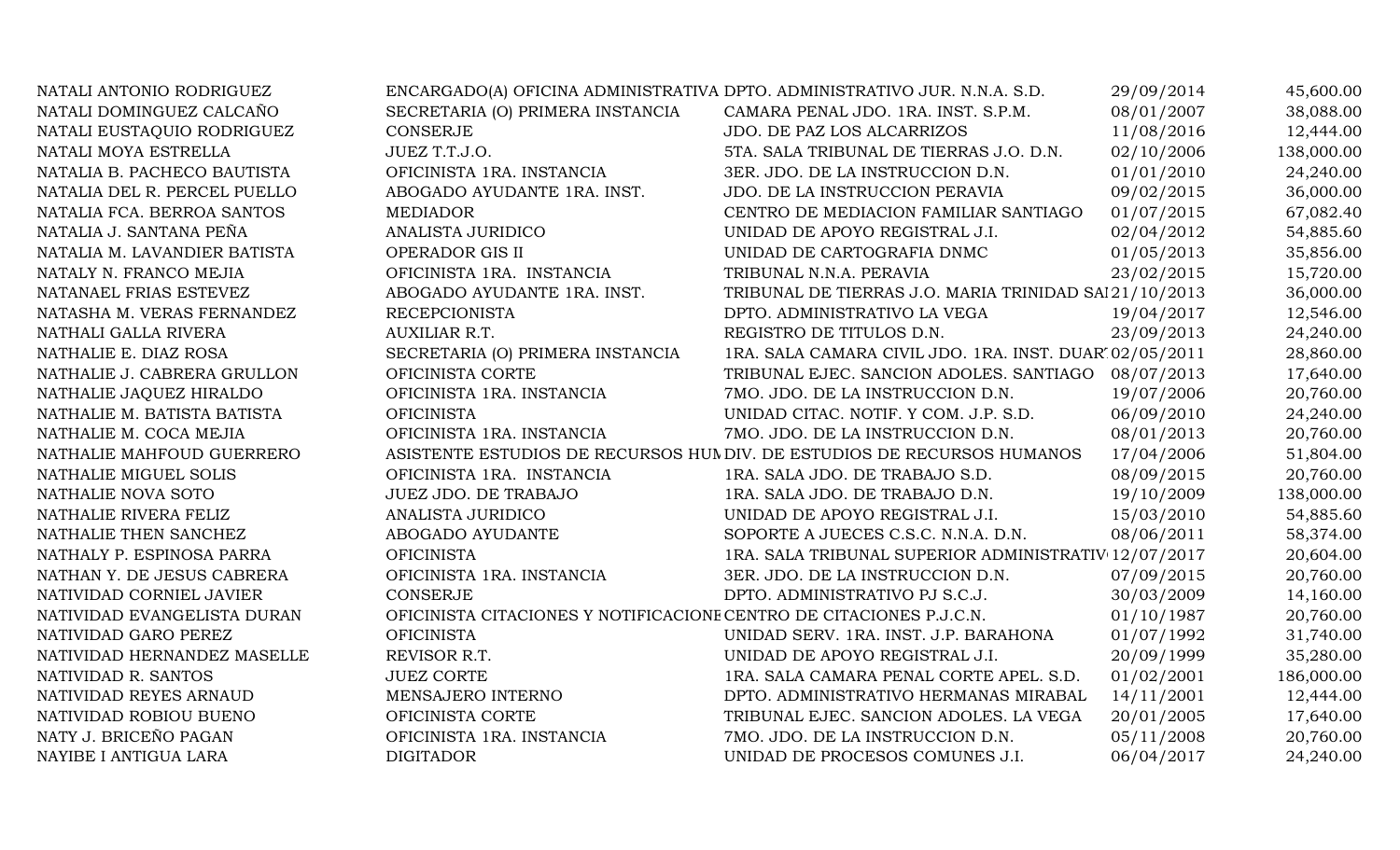| NAYKIS R. MONEGRO VASQUEZ           | MENSAJERO EXTERNO                | DPTO. ADMINISTRATIVO JDOS. DE TRANS. D.N. 01/07/1998                                     |            | 18,120.00  |
|-------------------------------------|----------------------------------|------------------------------------------------------------------------------------------|------------|------------|
| NAZARIO A. ESTRELLA RODRIGUEZ       | ALGUACIL DE ESTRADO              | UNIDAD CITAC. NOTIF. Y COM. J.L. SANTIAGO                                                | 10/03/1993 | 13,800.00  |
| NAZARIT ZAPATA FALCON               | SECRETARIA (O) PRIMERA INSTANCIA | JDO. DE LA INSTRUCCION PERAVIA                                                           | 23/02/2015 | 38,088.00  |
| NEFTALI AQUINO SALVADOR             | OFICINISTA 1RA. INSTANCIA        | 6TA. SALA CAMARA CIVIL JDO. 1RA. INST. S.D.                                              | 18/09/2006 | 20,760.00  |
| NEFTALI J. FIGUEROA TORRES          | <b>AUXILIAR DE ALMACEN</b>       | UNIDAD DE SERVICIOS ADMINISTRATIVOS Y LOC 07/03/2017                                     |            | 14,382.00  |
| NEIVYS L. ARIAS ABREU               | ABOGADO AYUDANTE SCJ             | SEGUNDA SALA S.C.J.                                                                      | 01/11/2000 | 105,720.00 |
| NELCY NIN FIGUEREO                  | ASISTENTE DE CONSEJERO           | CONSEJO DEL PODER JUDICIAL                                                               | 12/02/2008 | 117,532.80 |
| NELCY X. ORTEGA RAMIREZ             | <b>JUEZ DE PAZ</b>               | JDO. DE PAZ LOS CACAOS                                                                   | 01/10/2001 | 108,000.00 |
| NELIDA MA. CABRAL MORETA            | ABOGADO AYUDANTE 1RA. INST.      | 2DO. TRIBUNAL COL. C/P JDO. 1RA. INST. D.N.                                              | 20/05/2013 | 43,840.80  |
| NELIDA R. PEÑA PEREZ                | ABOGADO AYUDANTE 1RA. INST.      | JDO. DE 1RA. INST. BAORUCO                                                               | 28/06/1995 | 38,088.00  |
| NELISA DE JS. JIMENEZ SAINT-HILAIRE | REVISOR JURIDICO                 | UNIDAD DE APOYO REGISTRAL J.I.                                                           | 18/06/2014 | 69,696.00  |
| NELLY M. MERCEDES MERCEDES          | SECRETARIA (O) PRIMERA INSTANCIA | 2DA. SALA CAMARA CIVIL JDO. 1RA. INST. D.N.                                              | 28/02/2008 | 34,980.00  |
| NELLYS A. MATOS AYBAR               | ABOGADO AYUDANTE 1RA. INST.      | OFIC. JUEZ COORD. JDO. DE LA INSTRUCCION L03/07/2007                                     |            | 43,840.80  |
| NELLYS M. PEÑA                      | <b>RECEPCIONISTA</b>             | DPTO. ADMINISTRATIVO BAORUCO                                                             | 01/10/1996 | 12,444.00  |
| NELSI FAMILIA VALDEZ                | OFICINISTA 1RA. INSTANCIA        | JDO. DE 1RA. INST. LAS MATAS DE FARFAN                                                   | 21/02/2014 | 15,720.00  |
| NELSI MA. OSORIA PERALTA            | CONSERJE-MENSAJERO(A)            | JDO. DE PAZ LA MATA                                                                      | 12/07/2010 | 12,444.00  |
| NELSIDA COLON HOLGUIN               | SECRETARIA (O) JDO. DE PAZ       | 1RA. SALA JDO. DE PAZ ESP. TRANS. D.N.                                                   | 07/09/2015 | 29,580.00  |
| NELSIN A. SIMONS PEREZ              | OFICINISTA JDO. DE PAZ           | JDO. DE PAZ DE LA 2DA. CIRC. D.N.                                                        | 22/05/2017 | 13,974.00  |
| NELSON A. VERAS PEREZ               | OFICINISTA CORTE                 | 2DA. SALA CAMARA PENAL CORTE APEL. D.N.                                                  | 11/01/1993 | 24,240.00  |
| NELSON ANT. LANGUMAS GUZMAN         |                                  | JUEZ PRESIDENTE TRIBUNAL COLEGIADO TRIBUNAL COL. C/P JDO. 1RA. INST. MONSEÑOR 12/06/1998 |            | 138,000.00 |
| NELSON B. MOREL BELTRE              | <b>CONSERJE</b>                  | DPTO. ADMINISTRATIVO BARAHONA                                                            | 15/06/2010 | 12,444.00  |
| NELSON CUEVAS RUIZ                  | JUEZ 1RA. INSTANCIA              | SALA PENAL TRIBUNAL N.N.A. S.C.                                                          | 25/05/1998 | 138,000.00 |
| NELSON DAVID AGUERO                 | AUX. DE RECEPCION Y ENTREGA      | RECEPCION Y ENTREGA R.T.                                                                 | 20/02/2008 | 34,980.00  |
| NELSON E. ROMERO ALBA               | <b>JUEZ DE PAZ</b>               | JDO. DE PAZ VILLA ALTAGRACIA                                                             | 18/04/2006 | 108,000.00 |
| NELSON G. CABREJA ARAMBOLES         | SECRETARIA(O) I CORTE            | PCIA. CAMARA PENAL CORTE APEL. D.N.                                                      | 01/11/1994 | 25,680.00  |
| NELSON HENRIQUEZ                    | MENSAJERO EXTERNO                | UNIDAD DE APOYO COOPNASEJU                                                               | 11/02/2010 | 12,696.00  |
| <b>NELSON LIRIANO</b>               | ALGUACIL DE ESTRADO              | JDO. DE PAZ DE LA 2DA. CIRC. D.N.                                                        | 01/02/1994 | 14,760.00  |
| NELSON ML. PEREZ ESCALANTE          | ALGUACIL DE ESTRADO              | 4TO. TRIBUNAL COL. C/P JDO. 1RA. INST. D.N.                                              | 24/10/2001 | 15,960.00  |
| NELSON O. NUÑEZ SALCE               | MENSAJERO INTERNO                | SALA PENAL 1ER. TRIBUNAL N.N.A. SANTIAGO                                                 | 01/12/1998 | 12,444.00  |
| NELSON ORLANDO MONTAS               | ALGUACIL DE ESTRADO              | JDO. DE LA INSTRUCCION PERAVIA                                                           | 10/06/2013 | 14,760.00  |
| NELSY J. SUERO CARBONELL            | <b>ARCHIVISTA</b>                | ARCHIVO ACTIVO J.I. BARAHONA                                                             | 02/12/2008 | 24,240.00  |
| NERCY E. MERAN MESA                 | OFICINISTA JDO. DE PAZ           | JDO. DE PAZ EL LLANO                                                                     | 03/04/2013 | 14,760.00  |
| NEREIDA FLORIAN SANTANA             | CONSERJE MENSAJERO(A) JDO. PAZ   | JDO. DE PAZ BAORUCO                                                                      | 05/08/1999 | 6,141.00   |
| NEREYDA E. JAQUEZ LOZANO            | CONSERJE INSTRUCCION.            | 2DO. JDO. DE LA INSTRUCCION SANTIAGO                                                     | 13/09/1972 | 6,141.00   |
|                                     |                                  |                                                                                          |            |            |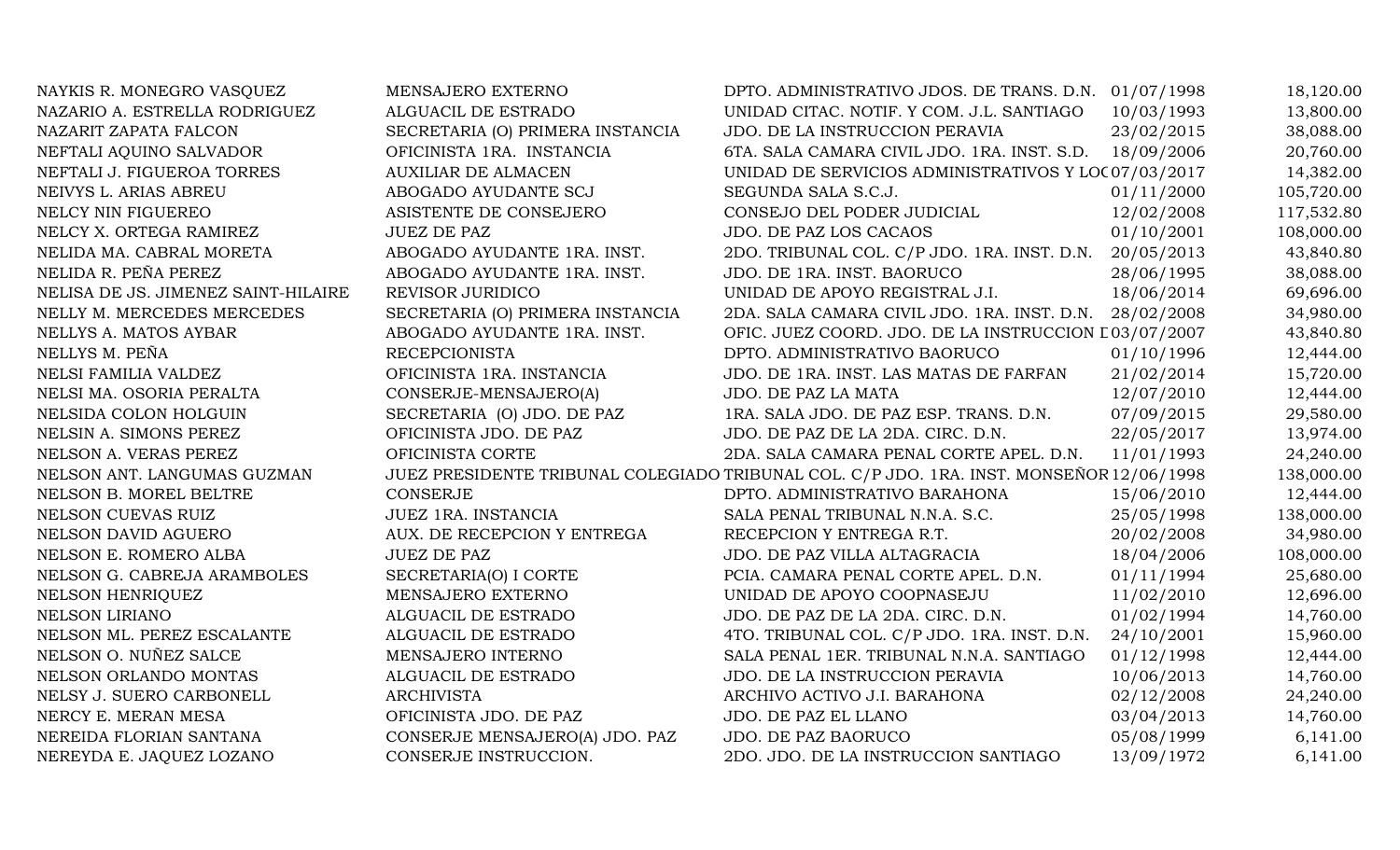| NEREYRA DEL C. ARACENA                               | ABOGADO AYUDANTE CORTE                                             | 2DA. SALA CAMARA PENAL CORTE APEL. D.N. 24/04/1987                                       |            | 58,374.00  |
|------------------------------------------------------|--------------------------------------------------------------------|------------------------------------------------------------------------------------------|------------|------------|
| NERGIDA A. SANTANA MEJIA                             | <b>CONSERJE</b>                                                    | DPTO. ADMINISTRATIVO PJ CORTE DE APELACIC 05/12/1990                                     |            | 14,160.00  |
| NERVA N. WOSS VALERIO                                |                                                                    | ANALISTA I RECLUTAMIENTO Y SELECCIÓI DIV. DE RECLUTAMIENTO Y SELECCION PERSON 03/05/2011 |            | 51,804.00  |
| NERY ALT. LUNA GARCIA                                | JUEZ T.T.J.O.                                                      | 1RA. SALA TRIBUNAL DE TIERRAS J.O. DUARTE 09/04/1992                                     |            | 138,000.00 |
| NERY J. RODRIGUEZ CABRERA                            | ABOGADO AYUDANTE SCJ                                               | SEGUNDA SALA S.C.J.                                                                      | 08/03/2001 | 105,720.00 |
| NERY MEDINA DIAZ                                     | OFICINISTA II JDO. PAZ                                             | JDO. DE PAZ PARAISO                                                                      | 04/12/1978 | 6,141.00   |
| NERYS B. DE LOS SANTOS DE LOS SANTOS AUDITOR INTERNO |                                                                    | CONTRALORIA GENERAL DEL CONSEJO DEL POI 16/10/2000                                       |            | 70,000.00  |
| NERYS OGANDO MONTERO                                 | <b>RECEPCIONISTA</b>                                               | DPTO. ADMINISTRATIVO JDOS. DE TRABAJO                                                    | 28/03/2005 | 16,440.00  |
| NESTODIA V. RAMIREZ GUEVARA                          | OFICINISTA JDO. DE PAZ                                             | JDO. DE PAZ OVIEDO                                                                       | 19/07/2004 | 14,760.00  |
| NESTOR A. CASTILLO SALAS                             | AUXILIAR ESTADISTICO DEPARTAMENTAL DIV. DE ESTADISTICAS JUDICIALES |                                                                                          | 02/01/2014 | 44,092.80  |
| NESTOR A. REYES GUANCE                               | <b>NOTIFICADOR</b>                                                 | UNIDAD CITAC. NOTIF. Y COM. J.P. S.D.                                                    | 24/04/2017 | 15,402.00  |
| NESTOR MAMBRU MERCEDES                               | ALGUACIL DE ESTRADO                                                | JDO. DE PAZ DE LA 2DA. CIRC. S.D. ESTE                                                   | 11/09/1990 | 14,760.00  |
| NEUROBY P. SOLORIN CASTILLO                          | AUXILIAR ADMINISTRATIVO                                            | DIVISION DE RECURSOS HUMANOS J.I.                                                        | 01/03/2016 | 24,240.00  |
| NEWTON A. PEREZ NIN                                  | <b>JUEZ CORTE</b>                                                  | CAMARA PENAL CORTE APEL. S.C.                                                            | 14/04/1998 | 205,800.00 |
| NEY E. SOTO DE LOS SANTOS                            | AUDITOR CATASTRAL I                                                | AUDITORIA JURISDICCION INMOBILIARIA                                                      | 01/05/2012 | 105,720.00 |
| NEYSI ALT. DURAN CANELA                              | OFICINISTA SCJ                                                     | UNIDAD DE REGISTRO Y TRAMITE S.G.S.C.J.                                                  | 01/11/1994 | 38,088.00  |
| NIBLEK Y. SUZAÑA PEREZ                               | OFICINISTA 1RA. INSTANCIA                                          | JDO. DE LA INSTRUCCION LAS MATAS DE FARFA 26/10/2015                                     |            | 15,720.00  |
| NICASIO DE JS. REYES SANTANA                         | MENSAJERO EXTERNO                                                  | DPTO. ADMINISTRATIVO JDOS. DE TRABAJO                                                    | 01/10/1993 | 18,120.00  |
| NICHOLE M. CUEVAS SANTANA                            | OFICINISTA JDO. DE PAZ                                             | JDO. DE PAZ DE LA 1RA. CIRC. D.N.                                                        | 05/06/2017 | 13,974.00  |
| NICIO ANT. MEDINA FIGUEREO                           | <b>JUEZ CORTE</b>                                                  | CAMARA PENAL CORTE APEL. BARAHONA                                                        | 14/04/1998 | 186,000.00 |
| NICOLAS A. SANTANA                                   | MENSAJERO EXTERNO                                                  | DPTO. ADMINISTRATIVO AZUA                                                                | 04/06/1999 | 16,440.00  |
| NICOLAS DEL C. RODRIGUEZ ACEVEDO                     | MENSAJERO EXTERNO                                                  | DPTO. ADMINISTRATIVO SANTIAGO                                                            | 28/09/1989 | 16,440.00  |
| NICOLAS E. PIMENTEL TEJEDA                           | CHOFER DE JUEZ DE LA SCJ                                           | SECCION DE TRANSPORTACION                                                                | 02/01/2012 | 29,580.00  |
| NICOLAS F. SANCHEZ LOPEZ                             | MENSAJERO EXTERNO                                                  | DIRECCION GENERAL DE ADM. Y CARRERA JUDI 25/08/1993                                      |            | 22,800.00  |
| NICOLAS MATEO                                        | ALGUACIL DE ESTRADO                                                | CAMARA CIVIL CORTE APEL. S.D.                                                            | 01/02/2001 | 14,760.00  |
| NICOLAS R. GARCIA LEROUX                             | OFICINISTA 1RA. INSTANCIA                                          | 4TO. TRIBUNAL COL. C/P JDO. 1RA. INST. D.N.                                              | 23/02/2015 | 20,760.00  |
| NICOLAS R. GOMEZ                                     | ALGUACIL DE ESTRADO                                                | CAMARA CIVIL JDO. 1RA. INST. AZUA                                                        | 02/10/2000 | 13,800.00  |
| NICOLASA DE LOS SANTOS SORIANO                       | SECRETARIA (O) JDO. DE PAZ                                         | JDO. DE PAZ MONTE PLATA                                                                  | 20/10/1986 | 29,580.00  |
| NICOLE C. CORDERO DE LA ROSA                         | <b>OFICINISTA</b>                                                  | UNIDAD DE AUDIENCIAS J.P. S.J.M.                                                         | 17/05/2016 | 18,780.00  |
| NICOLE LOPEZ DE JESUS                                | OFICINISTA 1RA. INSTANCIA                                          | CAMARA PENAL JDO. 1RA. INST. LA ALTAGRACIA 03/02/2016                                    |            | 15,720.00  |
| NICOLE M. MEJIA CASTILLO                             | <b>JUEZ DE PAZ</b>                                                 | JDO. DE PAZ BAYAGUANA                                                                    | 03/10/2016 | 108,000.00 |
| NIDERZI J. DE LA PAZ NOVAS                           | <b>CONSERJE</b>                                                    | DPTO. ADMINISTRATIVO JUR. LABORAL S.D.                                                   | 03/02/2014 | 12,444.00  |
| NIDIA ALT. CORONA DEL ORBE                           | SECRETARIA (O) PRIMERA INSTANCIA                                   | OFIC. JUDICIAL SERV. ATENC. PERMANENTE D.N01/10/1996                                     |            | 46,368.00  |
| NIDIA M. VARGAS GARCIA                               | SECRETARIA (O) JDO. DE PAZ                                         | <b>JDO. DE PAZ PUEBLO VIEJO</b>                                                          | 17/10/2000 | 14,760.00  |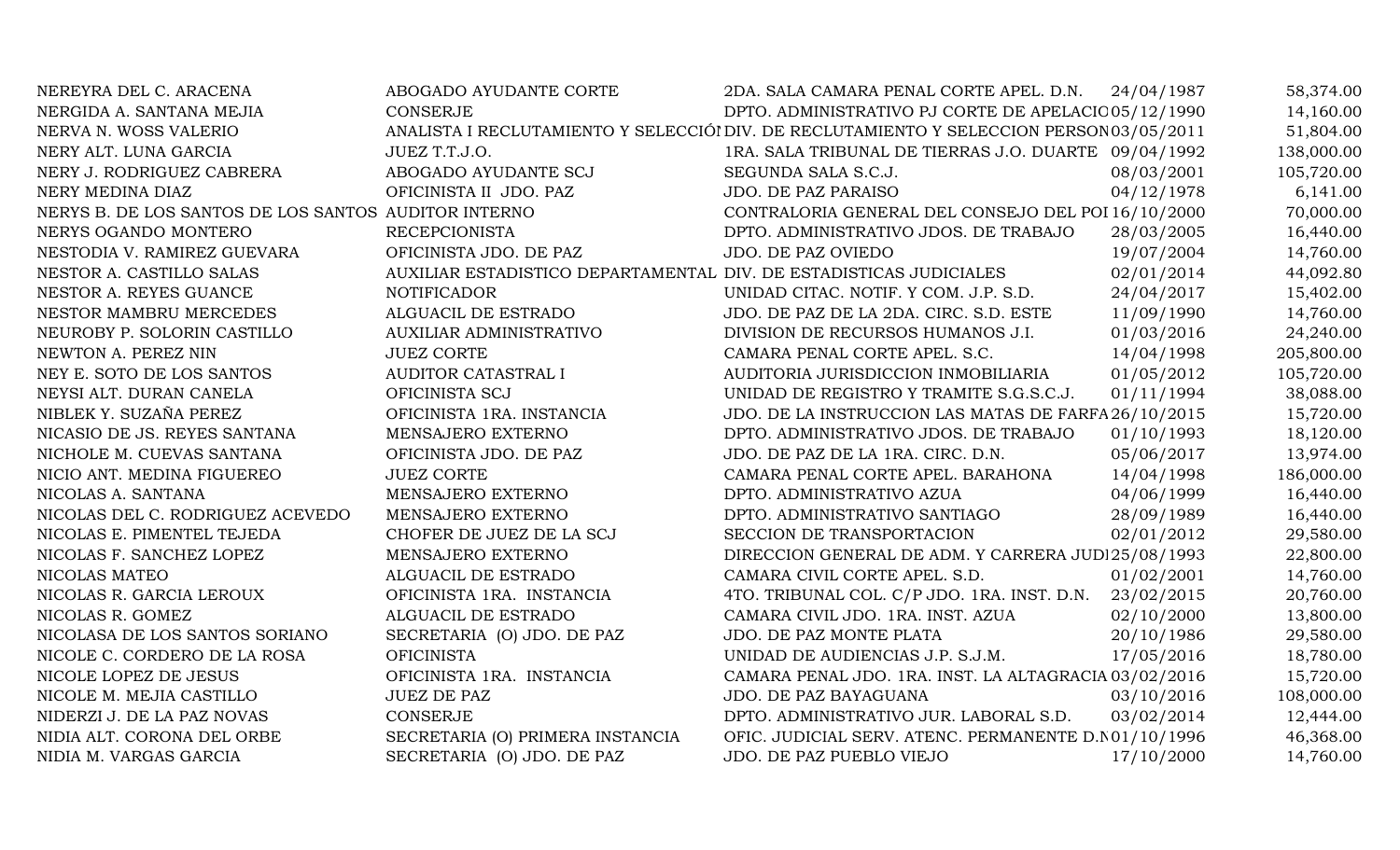| NIDIA MONTERO                | ABOGADO AYUDANTE CORTE           | 1RA. SALA CAMARA CIVIL CORTE APEL. D.N.                                  | 31/08/1994 | 58,374.00  |
|------------------------------|----------------------------------|--------------------------------------------------------------------------|------------|------------|
| NIDIA V. JORGE TAVERAS       | JUEZ DE PAZ ITINERANTE           | PCIA. CAMARA CIVIL JDO. 1RA. INST. D.N.                                  | 01/05/2012 | 108,000.00 |
| NIEVE DE JESUS               | SECRETARIA (O) PRIMERA INSTANCIA | 4TO. JDO. DE LA INSTRUCCION D.N.                                         | 01/10/1987 | 34,980.00  |
| NIEVE GOMEZ                  | <b>CONSERJE</b>                  | DPTO. ADMINISTRATIVO LA VEGA                                             | 01/01/1999 | 12,444.00  |
| NIEVE RODRIGUEZ              | <b>CONSERJE</b>                  | CENTRO DE MEDIACION FAMILIAR D.N.                                        | 01/04/2013 | 12,444.00  |
| NIEVES FIGUEREO ESPINOSA     | <b>CONSERJE</b>                  | DPTO. ADMINISTRATIVO JDOS. DE PAZ DE LA 2D01/05/1999                     |            | 12,444.00  |
| NIEVES L. SOTO DE LEON       | <b>JUEZ 1ER. SUSTITUTO CORTE</b> | CAMARA CIVIL CORTE APEL. LA VEGA                                         | 12/06/1998 | 205,800.00 |
| NIEVES Y. ALCANTARA ALMONTE  | SECRETARIA (O) SALA SCJ          | TERCERA SALA S.C.J.                                                      | 03/09/1997 | 77,836.80  |
| NIKAULYS M. BIDO LUGO        | SECRETARIA (O) JDO. DE PAZ       | JDO. DE PAZ ESP. TRANS. BARAHONA                                         | 07/11/1994 | 23,160.00  |
| NIKAURI M. DIAZ ENCARNACION  | OFICINISTA 1RA. INSTANCIA        | 4TA. SALA CAMARA PENAL JDO. 1RA.INST. D.N. 11/12/2008                    |            | 20,760.00  |
| NIKAURY HENRIQUEZ CRUZ       | <b>ARCHIVISTA</b>                | 3RA. SALA CAMARA CIVIL JDO. 1RA. INST. S.D.                              | 12/09/2007 | 13,920.00  |
| NIKAURY L. BATISTA GARCIA    | <b>ARCHIVISTA</b>                | 3RA. SALA CAMARA CIVIL JDO. 1RA. INST. S.D.                              | 17/10/2012 | 13,920.00  |
| NIKAURY Y. BAEZ NUÑEZ        | <b>RECEPCIONISTA</b>             | REGISTRO DE TITULOS S.P.M.                                               | 15/08/2016 | 14,760.00  |
| NILBA ALT. PEREZ ALMANZAR    |                                  | SUB-DIRECTOR (A) DE PRENSA Y COMUNI(DIRECCION DE PRENSA Y COMUNICACIONES | 22/07/2013 | 117,532.80 |
| NILDA ALT. VASQUEZ VASQUEZ   | SECRETARIA DEPTO. ADM.           | DPTO. ADMINISTRATIVO PERAVIA                                             | 19/05/2003 | 18,120.00  |
| NILDA M. CONTRERAS ROMANO    | OFICIAL ARCHIVO ACTIVO           | ARCHIVO ACTIVO J.I. DUARTE                                               | 01/05/2012 | 29,580.00  |
| NILIS E. MARTINEZ BRAZOBAN   | ALGUACIL DE ESTRADO              | 3RA. SALA CAMARA PENAL CORTE APEL. D.N.                                  | 26/11/2012 | 15,960.00  |
| NILSA M. SILVESTRE SEVERINO  | <b>CONSERJE</b>                  | JDO. DE PAZ DE LA 1RA. CIRC. S.D. ESTE                                   | 01/07/1993 | 13,440.00  |
| NILSA O. BETERMI BRIOSO      | OFICINISTA J.O.                  | TRIBUNAL DE TIERRAS J.O. SAMANA                                          | 22/04/2013 | 15,720.00  |
| NILSA R. MARTE ALVARADO      | JUEZ 1RA. INSTANCIA              | TRIBUNAL COL. C/P JDO. 1RA. INST. DUARTE                                 | 11/05/2006 | 138,000.00 |
| NINORKA VILLA SUAREZ         | ANALISTA JURIDICO                | REGISTRO DE TITULOS SANTIAGO                                             | 06/09/2006 | 48,894.00  |
| NINOSKA L. RODRIGUEZ CUEVAS  | ABOGADO AYUDANTE 1RA. INST.      | PCIA. CAMARA CIVIL JDO. 1RA. INST. D.N.                                  | 08/01/2014 | 20,760.00  |
| NINOSKA P. HILARIO RODRIGUEZ | OFICINISTA 1RA. INSTANCIA        | JDO. DE LA INSTRUCCION MARIA TRINIDAD SAN(16/06/2015                     |            | 15,720.00  |
| NINOSKA VIZCAINO BERIGUETE   | CONSERJE                         | JDO. DE PAZ BAJOS DE HAINA                                               | 01/09/2012 | 12,444.00  |
| NIOVELICE FELIZ MEDINA       | OFICINISTA 1RA. INSTANCIA        | PCIA. CAMARA PENAL JDO. 1RA. INST. D.N.                                  | 01/10/1987 | 20,760.00  |
| NIRKA C. PAULINO HERRERA     | ANALISTA JURIDICO                | REGISTRO DE TITULOS BANI                                                 | 25/09/2001 | 30,060.00  |
| NIURCA DE LA CRUZ LEON       | JUEZ 1RA. INSTANCIA              | CAMARA CIVIL JDO. 1RA. INST. MARIA TRINIDAD 12/08/1998                   |            | 138,000.00 |
| NIURFA C. JIMENEZ PICHARDO   | OFICINISTA TST                   | TRIBUNAL SUPERIOR DE TIERRAS DPTO. NORTE 19/11/2001                      |            | 17,640.00  |
| NIURKA ALT. BAEZ FERMIN      | ALGUACIL DE ESTRADO              | SALA PENAL 2DO.TRIBUNAL N.N.A. SANTIAGO                                  | 01/10/1993 | 13,800.00  |
| NIURKA ALT. TAVAREZ ESPINAL  | OFICINISTA TST                   | TRIBUNAL SUPERIOR DE TIERRAS DPTO. NORTE 01/06/2001                      |            | 17,640.00  |
| NIURKA DEL CARMEN DURAN      | <b>ARCHIVISTA</b>                | PRIMERA SALA S.C.J.                                                      | 14/09/2017 | 13,974.00  |
| NIURKA E. PICHARDO PEROZO    | OFICINISTA JDO. DE PAZ           | JDO. DE PAZ LOMA DE CABRERA                                              | 04/10/2012 | 14,760.00  |
| NIURKA I. NUÑEZ ALMANZAR     | <b>OFICINISTA</b>                | UNIDAD SERV. ATENCION PERMANENTE J.P. ESI 02/05/2006                     |            | 14,760.00  |
| NIURKA N. LLAUGER MARTINEZ   | <b>JUEZ DE PAZ</b>               | JDO. DE PAZ SABANA BUEY                                                  | 29/05/2006 | 108,000.00 |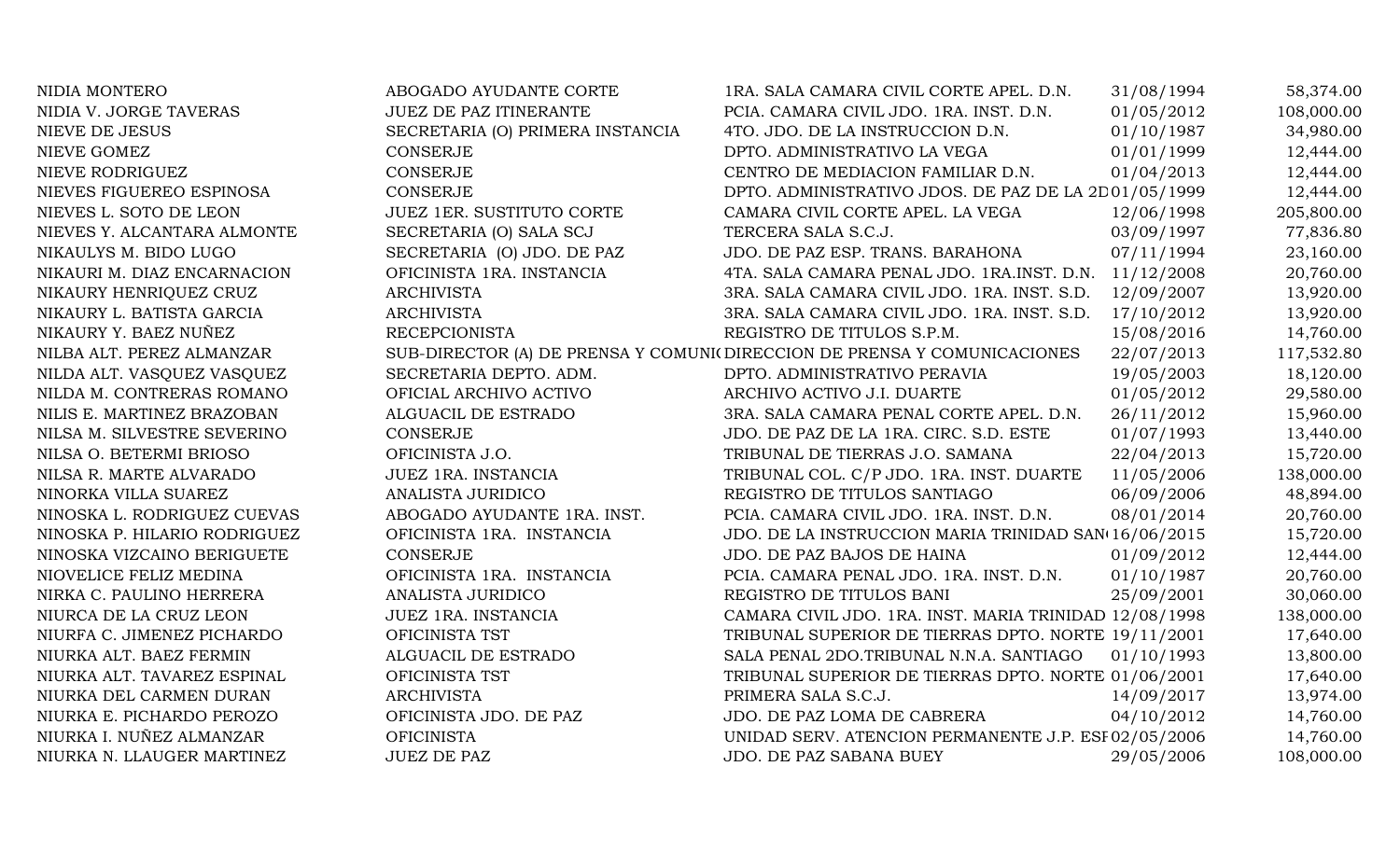| NIUVERY MDES. ALCANTARA COLLADO                       | OFICINISTA JDO. DE PAZ           | JDO. DE PAZ CONSTANZA                                                    | 23/03/2015 | 14,760.00  |
|-------------------------------------------------------|----------------------------------|--------------------------------------------------------------------------|------------|------------|
| NOEL A. FELIX OLIVO                                   | <b>AUXILIAR DE ALMACEN</b>       | DIV. DE ALMACEN Y SUMINISTRO                                             | 03/10/2016 | 16,920.00  |
| NOEL DE JS. SILVERIO ALMONTE                          | OFICINISTA 1RA. INSTANCIA        | 1RA. SALA CAMARA CIVIL JDO. 1RA. INST. SANTI 19/01/2017                  |            | 15,720.00  |
| NOELIA DE LOS A. MELENDEZ DE LOS SANJABOGADO AYUDANTE |                                  | CENTRO DE MEDIACION JURISDICCIONAL                                       | 13/06/2001 | 64,864.00  |
| NOELIA ROSARIO RODRIGUEZ                              | AUXILIAR ADMINISTRATIVO          | CENTRO DE INFORMACION JUDICIAL P.J.C.N.                                  | 22/11/2010 | 20,760.00  |
| <b>NOELY CAPELLAN</b>                                 | <b>CONSERJE</b>                  | DPTO. ADMINISTRATIVO SAMANA                                              | 07/02/2017 | 12,444.00  |
| NOEMI A. SANTANA MARTIN                               | ABOGADO AYUDANTE SCJ             | SEGUNDA SALA S.C.J.                                                      | 01/12/1998 | 105,720.00 |
| NOEMI DE LA CRUZ DE LOS SANTOS                        | ANALISTA IMPOSITIVO              | UNIDAD IMPOSITIVA                                                        | 23/09/2013 | 51,804.00  |
| NOEMI MATEO MONTERO                                   | <b>CONSERJE</b>                  | DPTO. ADMINISTRATIVO BARAHONA                                            | 12/04/2004 | 12,444.00  |
| NOEMI MELO CEDEÑO                                     | ABOGADO AYUDANTE 1RA. INST.      | CAMARA CIVIL JDO. 1RA. INST. LA ALTAGRACIA 23/04/2014                    |            | 36,000.00  |
| NOEMI MENA TAMAREZ                                    | ALGUACIL DE ESTRADO              | UNIDAD CITAC. NOTIF. Y COM. C.S.C. N.N.A. S.C. 01/01/1999                |            | 13,800.00  |
| <b>NOEMI PAREDES</b>                                  | ASIST. DIRECTOR (A) TECNOLOGIAS  | DIRECCION DE TECNOLOGIAS DE LA INFORMAC 21/07/2008                       |            | 77,836.80  |
| NOEMI RODRIGUEZ GUERRERO                              | <b>CONSERJE</b>                  | DPTO. ADMINISTRATIVO S.P.M.                                              | 03/07/2007 | 12,444.00  |
| NOEMI SALVADOR BATISTA                                | ABOGADO AYUDANTE 1RA. INST.      | TRIBUNAL EJEC. DE LA PENA D.N.                                           | 03/05/2011 | 43,840.80  |
| NOFRET PEREZ PEREZ                                    |                                  | ASISTENTE DIRECCION PRESUPUESTARIA DIRECCION PRESUPUESTARIA Y FINANCIERA | 20/10/2008 | 77,836.80  |
| NOHELY A. SUERO LAPAIX                                | OFICINISTA JDO. DE PAZ           | 2DA. SALA JDO. DE PAZ ESP. TRANS. S.J.M.                                 | 07/05/2012 | 14,760.00  |
| NOHEMI E. FELIZ URBAEZ                                | <b>AUXILIAR ADMINISTRATIVO</b>   | DPTO. ADMINISTRATIVO PJ S.C.J.                                           | 05/03/2007 | 24,240.00  |
| NOLBERTO ANT. GARCIA GARCIA                           | ALGUACIL DE ESTRADO              | JDO. DE PAZ DE LA 2DA. CIRC. LA VEGA                                     | 17/03/2009 | 13,800.00  |
| NOLBERTO ANT. RAMIREZ CABRERA                         | <b>CHOFER</b>                    | SECCION DE TRANSPORTACION                                                | 01/02/2015 | 24,240.00  |
| NOLBERTO RODRIGUEZ ZAPATA                             | <b>JARDINERO</b>                 | DPTO. DE MANTENIMIENTO                                                   | 02/01/2017 | 14,160.00  |
| <b>NOLSI Y. RUIZ TERRERO</b>                          | SECRETARIA (O) PRIMERA INSTANCIA | JDO. DE LA INSTRUCCION PEDERNALES                                        | 07/08/2000 | 38,088.00  |
| NORA A. SOSA MARTINEZ                                 | <b>OFICINISTA</b>                | DIVISION DE ARCHIVO JUDICIAL                                             | 06/06/1972 | 7,513.76   |
| NORA Y. CRUZ GONZALEZ                                 | <b>JUEZ CORTE</b>                | CAMARA CIVIL CORTE APEL. S.P.M.                                          | 01/12/1998 | 186,000.00 |
| NORBERTO BELTRE FIALLO                                | ENC. DE INSPECCION               | UNIDAD DE INSPECCION DNMC                                                | 01/03/2016 | 89,812.80  |
| NORFI M. MARTINEZ GIL                                 | OFICIAL DE CONSULTA              | UNIDAD DE CONSULTA J.I. SANTIAGO                                         | 04/02/2002 | 42,657.60  |
| NORIS C. MEDRANO NIN                                  | ABOGADO AYUDANTE CORTE           | 2DA. SALA CAMARA CIVIL CORTE APEL. D.N.                                  | 19/05/2004 | 58,374.00  |
| NORIS K. VARGAS FLORIAN                               | <b>CONSERJE</b>                  | REGISTRO DE TITULOS NEYBA                                                | 05/06/2009 | 12,444.00  |
| NORIS M. CASTILLO ABREU                               | OFICINISTA J.O.                  | TRIBUNAL DE TIERRAS J.O. MONTE CRISTI                                    | 09/09/2013 | 15,720.00  |
| NORKA MA. ALCANTARA CUELLO                            | OFICINISTA JDO. DE PAZ           | JDO. DE PAZ GUAYABAL                                                     | 01/02/2016 | 14,760.00  |
| NORMA ALT. REINOSO DE ABREU                           | OPERADOR DE IMPRESION            | REGISTRO DE TITULOS S.C.                                                 | 02/04/2001 | 29,580.00  |
| NORMA C. SANTANA POLANCO                              | OFICINISTA CORTE                 | 2DA. SALA CORTE DE TRABAJO D.N.                                          | 01/09/1993 | 24,240.00  |
| NORMA C. VERAS ALVAREZ                                | ALGUACIL DE ESTRADO              | JDO. DE PAZ ALTAMIRA                                                     | 01/02/2000 | 13,800.00  |
| NORMA M. PEREZ SANTOS                                 | OFICINISTA DE SERVICIO CIVIL     | UNIDAD DE SERVICIO CIVIL C.S.C. N.N.A. D.N.                              | 01/10/2012 | 24,240.00  |
| NURIS C. BIDO UREÑA                                   | SECRETARIA (O) JDO. DE PAZ       | JDO. DE PAZ CONSTANZA                                                    | 27/04/2010 | 23,160.00  |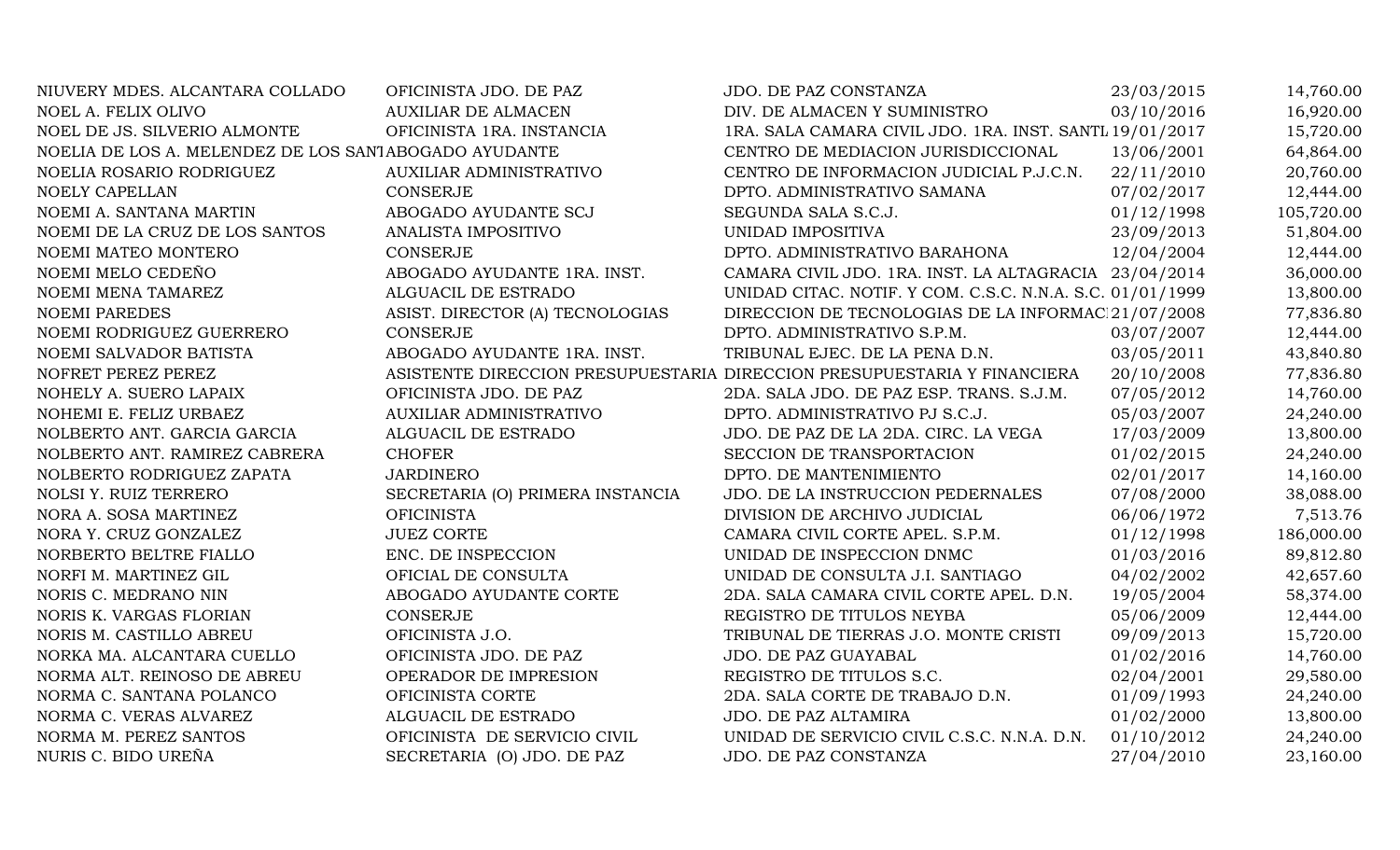| <b>NURIS M. NOVAS MATOS</b>   | CONSERJE-MENSAJERO(A)                                             | <b>JDO.DE PAZ JIMANI</b>                               | 07/10/1986 | 6,141.00   |
|-------------------------------|-------------------------------------------------------------------|--------------------------------------------------------|------------|------------|
| NURQUIN MATOS BRITO           | <b>PINTOR</b>                                                     | DPTO. DE MANTENIMIENTO                                 | 12/10/2007 | 21,480.00  |
| NURY E. SANTANA POLANCO       | ABOGADO AYUDANTE 1RA. INST.                                       | 1RA. SALA CAMARA CIVIL JDO. 1RA. INST. D.N.            | 15/10/2012 | 43,840.80  |
| NURYS A. FELIZ PINALES        | <b>JUEZ DE PAZ</b>                                                | JDO. DE PAZ PADRE LAS CASAS                            | 16/12/2016 | 108,000.00 |
| NURYS M. DE LOS SANTOS ORTIZ  | OFICINISTA SCJ                                                    | PRIMERA SALA S.C.J.                                    | 01/03/1999 | 40,605.60  |
| NURYS M. FERNANDEZ VALENZUELA | ANALISTA I DE ANALISIS DE EXPEDIENTES DPTO. DE CONTROL FINANCIERO |                                                        | 02/03/1999 | 51,804.00  |
| NURYS M. REYES                | <b>OFICINISTA</b>                                                 | DPTO. ADMINISTRATIVO SANTIAGO                          | 01/10/1987 | 15,720.00  |
| OBED MENDEZ OSORIO            | ALGUACIL DE ESTRADO                                               | <b>JDO. DE PAZ FANTINO</b>                             | 16/01/1997 | 13,800.00  |
| OBISPO FIGUEROA MIESES        | ALGUACIL DE ESTRADO                                               | JDO. DE 1RA. INST. VILLA ALTAGRACIA                    | 14/12/2005 | 14,760.00  |
| OBISPO RIVERA LUCIANO         | ABOGADO AYUDANTE                                                  | SOPORTE A JUECES C.S.C. N.N.A. S.C.                    | 29/03/1996 | 48,894.00  |
| OCTAVIA C. FERNANDEZ CURI     | <b>JUEZ DE PAZ</b>                                                | JDO. DE PAZ VILLA FUNDACION                            | 03/10/2016 | 108,000.00 |
| OCTAVIO A. MATA UPIA          | <b>JUEZ DE PAZ</b>                                                | JDO. DE PAZ S.P.M.                                     | 01/10/2014 | 108,000.00 |
| ODALIS V. SANCHEZ GUERRERO    | OFICINISTA 1RA. INSTANCIA                                         | 5TA. SALA CAMARA CIVIL JDO. 1RA. INST. D.N.            | 01/10/2009 | 20,760.00  |
| ODANIA LAPAIX MEJIA           | <b>JUEZ DE PAZ</b>                                                | JDO. DE PAZ EL CERCADO                                 | 03/04/2001 | 108,000.00 |
| ODE M. COPLIN REYNOSO         | ABOGADO AYUDANTE                                                  | CENTRO DE MEDIACION JURISDICCIONAL                     | 01/11/1997 | 95,172.00  |
| ODELVIS VALDEZ LUNA           | SECRETARIA (O) AUXILIAR III                                       | DIV. DE RELACIONES PUBLICAS Y PROTOCOLO                | 26/01/2010 | 32,160.00  |
| ODETTE C. ORTIZ PEREZ         | OFICINISTA JDO. DE PAZ                                            | JDO. DE PAZ FANTINO                                    | 20/05/2013 | 14,760.00  |
| ODETTE R. PEREZ BAEZ          | ABOGADO AYUDANTE CORTE                                            | UNIDAD DE ABOGADOS AYUDANTES TST                       | 01/06/2015 | 58,374.00  |
| ODILCARINA FERNANDEZ BENCOSME | OFICINISTA 1RA. INSTANCIA                                         | TRIBUNAL N.N.A. ESPAILLAT                              | 25/06/2001 | 15,720.00  |
| ODILE I. ALONZO GATON         | <b>OFICINISTA</b>                                                 | UNIDAD SERV. A CORTE J.P. S.F.M.                       | 09/02/2015 | 20,760.00  |
| ODILES ALT. COLLADO GOMEZ     | <b>OFICINISTA</b>                                                 | UNIDAD SERV. 1RA. INST. J.P. SANTIAGO                  | 11/08/2014 | 22,920.00  |
| ODRI ALT. REYES NUÑEZ         | JUEZ JDO. DE TRABAJO                                              | JDO. DE TRABAJO LA VEGA                                | 21/05/1999 | 138,000.00 |
| OKEYMIS L. ORTIZ YBERT        | ALGUACIL DE ESTRADO                                               | UNIDAD CITAC. NOTIF. Y COM. J.P. S.J.M.                | 01/04/2013 | 14,760.00  |
| OLAYNE DUARTE MARTINEZ        | OFICINISTA JDO. DE PAZ                                            | JDO. DE PAZ MARIA TRINIDAD SANCHEZ                     | 09/06/2015 | 14,760.00  |
| OLEINE P. VALDEZ JAINA        | OFICINISTA 1RA. INSTANCIA                                         | 6TO. JDO. DE LA INSTRUCCION D.N.                       | 16/06/2017 | 17,646.00  |
| OLETTI E. PANTALEON RODRIGUEZ | <b>AUXILIAR REGISTRAL</b>                                         | REGISTRO DE TITULOS S.F.M.                             | 12/04/2004 | 24,240.00  |
| OLGA A. TAVARES SUERO         | CONSERJE-MENSAJERO(A)                                             | JDO. DE PAZ SOSUA                                      | 17/06/2013 | 12,444.00  |
| OLGA ALT. MARTE ADAMES        | REGISTRADOR DE TITULOS                                            | REGISTRO DE TITULOS COTUI                              | 01/09/2001 | 126,000.00 |
| OLGA B. MEJIA FORTUNATO       | ABOGADO AYUDANTE                                                  | UNIDAD DE ABOGADOS AYUDANTES TST                       | 09/12/1998 | 58,374.00  |
| OLGA E. DIAZ DIAZ             | OFICINISTA III 1RA. INSTANCIA                                     | 3RA. SALA CAMARA PENAL JDO. 1RA. INST. D.N. 03/03/1987 |            | 6,141.00   |
| OLGA I. ARBAJE DOMINGUEZ      | REVISOR ESTADISTICO                                               | DIV. DE ESTADISTICAS JUDICIALES                        | 01/03/1989 | 44,092.80  |
| OLGA L. CASTILLO UREÑA        | OFICINISTA ATENCION USUARIO                                       | UNIDAD ATENCION AL USUARIO J.P. ESPAILLAT 17/02/1997   |            | 16,440.00  |
| OLGA L. MATEO DE JESUS        | <b>CONSERJE</b>                                                   | JDO. DE 1RA. INST. VILLA ALTAGRACIA                    | 03/01/2011 | 12,444.00  |
| OLGA L. MEDINA PEÑALO         | OFICINISTA 1RA. INSTANCIA                                         | CAMARA CIVIL JDO. 1RA. INST. S.C.                      | 03/02/2005 | 15,720.00  |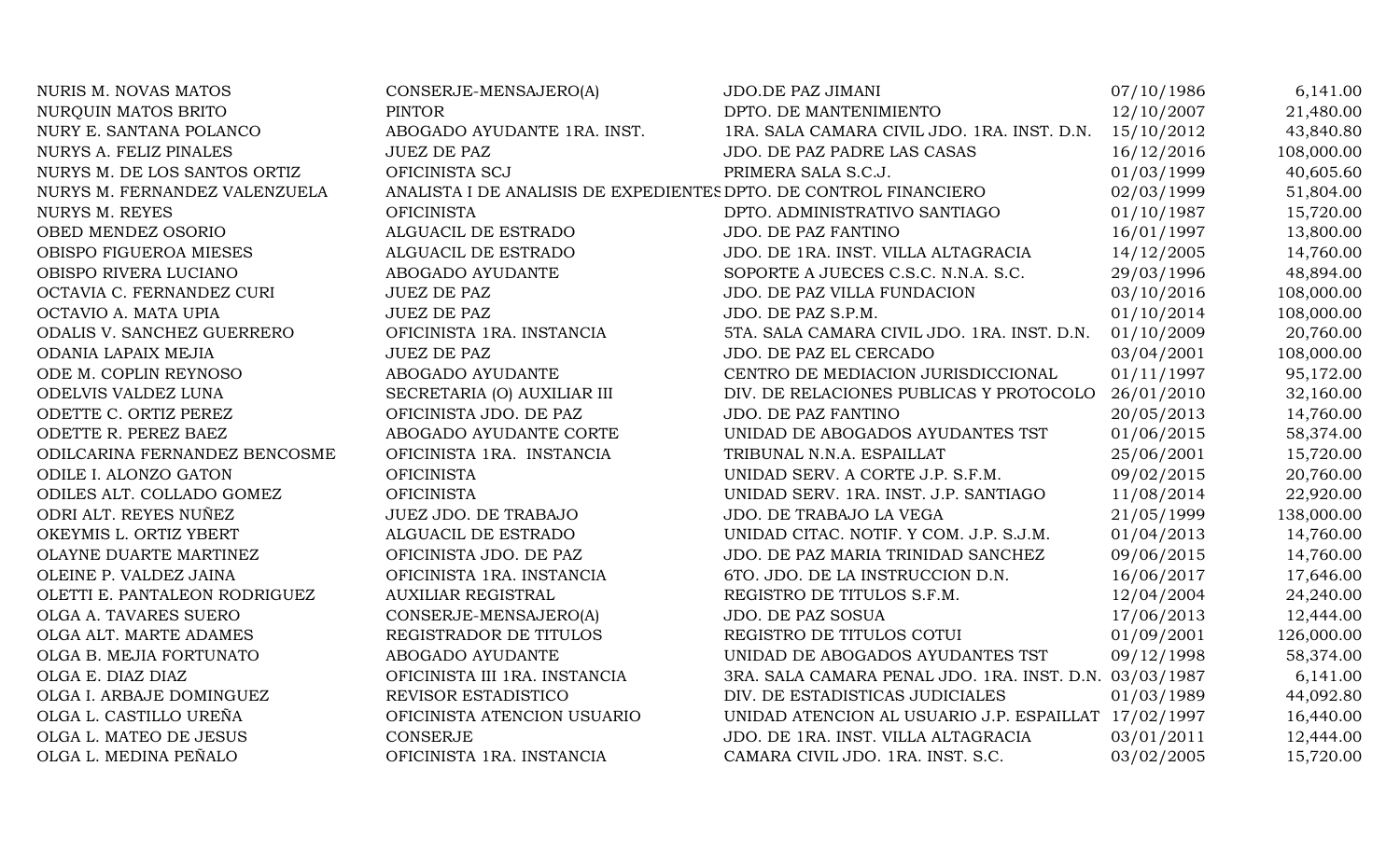| OLGA M. CASTRO RODRIGUEZ     | ABOGADO AYUDANTE CORTE           | CAMARA CIVIL CORTE APEL. S.P.M.                                              | 06/04/2004 | 34,560.00  |
|------------------------------|----------------------------------|------------------------------------------------------------------------------|------------|------------|
| OLGA M. GOMEZ ROJAS          | <b>OFICINISTA</b>                | UNIDAD SERV. MERO TRAMITE J.P. ESPAILLAT                                     | 01/01/1999 | 16,440.00  |
| OLGA M. ROSARIO V.           | <b>OFICINISTA</b>                | DIRECCION DE INFORMATICA S.C.J.                                              | 01/07/1986 | 6,141.00   |
|                              | <b>JUEZ CORTE</b>                |                                                                              |            |            |
| OLGA MARIA A. GUZMAN RUIZ    |                                  | CORTE DE APEL. N.N.A. S.C.                                                   | 25/05/1998 | 186,000.00 |
| OLGA N. BAEZ DE LA CRUZ      | SECRETARIA (O) JDO. DE PAZ       | JDO. DE PAZ BANICA                                                           | 03/05/2016 | 23,160.00  |
| OLGA N. TAVERAS SEGURA       | SECRETARIA (O) JDO. DE PAZ       | JDO. DE PAZ S.D. OESTE                                                       | 03/09/2012 | 20,760.00  |
| OLGA V. PEREZ                | <b>CONSERJE</b>                  | DPTO. ADMINISTRATIVO S.C.                                                    | 01/10/1999 | 12,444.00  |
| OLIVER A. ACOSTA PERALTA     | <b>ANALISTA JURIDICO</b>         | DIV. DE JURISPRUDENCIA Y LEGISLACION                                         | 22/10/2012 | 44,092.80  |
| OMAR DE LOS SANTOS ANGOMAS   | MENSAJERO INTERNO                | DPTO. ADMINISTRATIVO S.J.M.                                                  | 03/05/2004 | 12,444.00  |
| OMAR S. GARCIA MENDIETA      | ASISTENTE GESTOR ARCHIVO ACTIVO  | ARCHIVO ACTIVO JURISDICCION INMOBILIARIA 103/05/2010                         |            | 42,657.60  |
| OMAR SANTANA MARTINEZ        | <b>JUEZ DE PAZ</b>               | JDO. DE PAZ LAS YAYAS                                                        | 21/06/2004 | 108,000.00 |
| ONASIS E. PELEGRIN PELEGRIN  | JUEZ 1RA. INSTANCIA              | TRIBUNAL N.N.A. PUERTO PLATA                                                 | 17/09/1998 | 138,000.00 |
| ONAYIS G. DURAN ABAD         | <b>REFERENCISTA</b>              | UNIDAD DE CONSULTA J.I. D.N.                                                 | 10/10/2007 | 24,240.00  |
| ONDINA A. ROSARIO PERALTA    | AUXILIAR ADMINISTRATIVO          | CENTRO DE INFORMACION JUDICIAL P.J.C.N.                                      | 01/10/1987 | 24,240.00  |
| ONDINA R. GARCIA             | OFICINISTA 1RA. INSTANCIA        | 4TO. JDO. DE LA INSTRUCCION D.N.                                             | 01/09/1999 | 20,760.00  |
| ONEIDA ANT. ROSARIO ROMERO   | SECRETARIA (O) JDO. DE PAZ       | JDO. DE PAZ CAYETANO GERMOSEN                                                | 16/11/1987 | 23,160.00  |
| ONIEL MONTERO DE OLEO        | ALGUACIL DE ESTRADO              | UNIDAD CITAC. NOTIF. Y COM. J.P. S.D. OESTE                                  | 14/08/2017 | 13,566.00  |
| ORIANA D'OLEO CAPELLAN       | OFICINISTA 1RA. INSTANCIA        | 3ER. JDO. DE LA INSTRUCCION D.N.                                             | 01/03/2010 | 20,760.00  |
| ORIGENES D OLEO HOLGUIN      | ANALISTA JURIDICO                | UNIDAD DE APOYO REGISTRAL J.I.                                               | 14/08/2013 | 54,885.60  |
| ORIOL M. MENDEZ PERDOMO      | MENSAJERO INTERNO                | DPTO. ADMINISTRATIVO S.F.M.                                                  | 03/11/2016 | 12,444.00  |
| ORIOLIS A. CAMILO            |                                  | ENCARGADO (A) TECNOLOGIAS REGIONAL OFIC. DE TECNOLOGIAS REGIONAL ZONA SUR    | 20/10/2003 | 117,532.80 |
| ORLANDO CELEDONIO DE LA CRUZ | AUX. DE RECEPCION Y ENTREGA      | UNIDAD DE GESTION ADMINISTRATIVA DE MENS 14/07/1997                          |            | 24,240.00  |
| ORLANDO DE JS. NUÑEZ BETANCE | CHOFER DE SERVICIO               | DPTO. ADMINISTRATIVO LA VEGA                                                 | 14/06/2005 | 12,444.00  |
| ORLANDO J. PEREZ LUNA        | OFICINISTA 1RA. INSTANCIA        | 2DO. JDO. DE LA INSTRUCCION S.C.                                             | 27/07/2016 | 15,720.00  |
| ORLANDO NUÑEZ                | ALGUACIL DE ESTRADO              | CAMARA PENAL CORTE APEL. S.C.                                                | 01/09/1994 | 14,760.00  |
| ORLANDO R. PAULA RAMOS       | <b>VIGILANTE</b>                 | SALA CIVIL TRIBUNAL N.N.A. DUARTE                                            | 06/09/1999 | 12,780.00  |
| ORQUIDEA ALMARANTE HIRALDO   | OFICINISTA 1RA. INSTANCIA        | CAMARA CIVIL JDO. 1RA. INST. LA ROMANA                                       | 12/01/2015 | 15,720.00  |
| ORQUIDEA GERMAN CASTILLO     | ABOGADO AYUDANTE CORTE           | 2DA. SALA TRIBUNAL SUPERIOR ADMINISTRATIV 21/10/1982                         |            | 58,374.00  |
| ORQUIDEA M. BRITO BATISTA    | <b>OFICINISTA</b>                | UNIDAD SERV. MERO TRAMITE J.P. HERMANAS 101/04/1997                          |            | 16,440.00  |
| ORQUIS S. CELADO GONZALEZ    |                                  | JUEZ PRESIDENTE TRIBUNAL COLEGIADO TRIBUNAL COL. C/P JDO. 1RA. INST. PERAVIA | 11/11/1992 | 138,000.00 |
| OSBALDO J. AQUINO MONCION    | <b>JUEZ 2DO. SUSTITUTO CORTE</b> | CAMARA PENAL CORTE APEL. LA VEGA                                             | 09/04/1992 | 199,464.00 |
| OSCAR A. LOPEZ PAYANO        | ANALISTA PROGRAMADOR             | DIV. DE DESARROLLO DE SISTEMAS                                               | 01/05/2001 | 67,082.40  |
| OSCAR A. LUPERON FELIZ       | ALGUACIL DE ESTRADO              | CAMARA CIVIL CORTE APEL. BARAHONA                                            | 19/03/2003 | 13,800.00  |
| OSCAR B. POUERIET RUIZ       | SOPORTE TECNICO II               | OFIC. DE TECNOLOGIAS REGIONAL ZONA ESTE 01/12/2006                           |            | 34,980.00  |
|                              |                                  |                                                                              |            |            |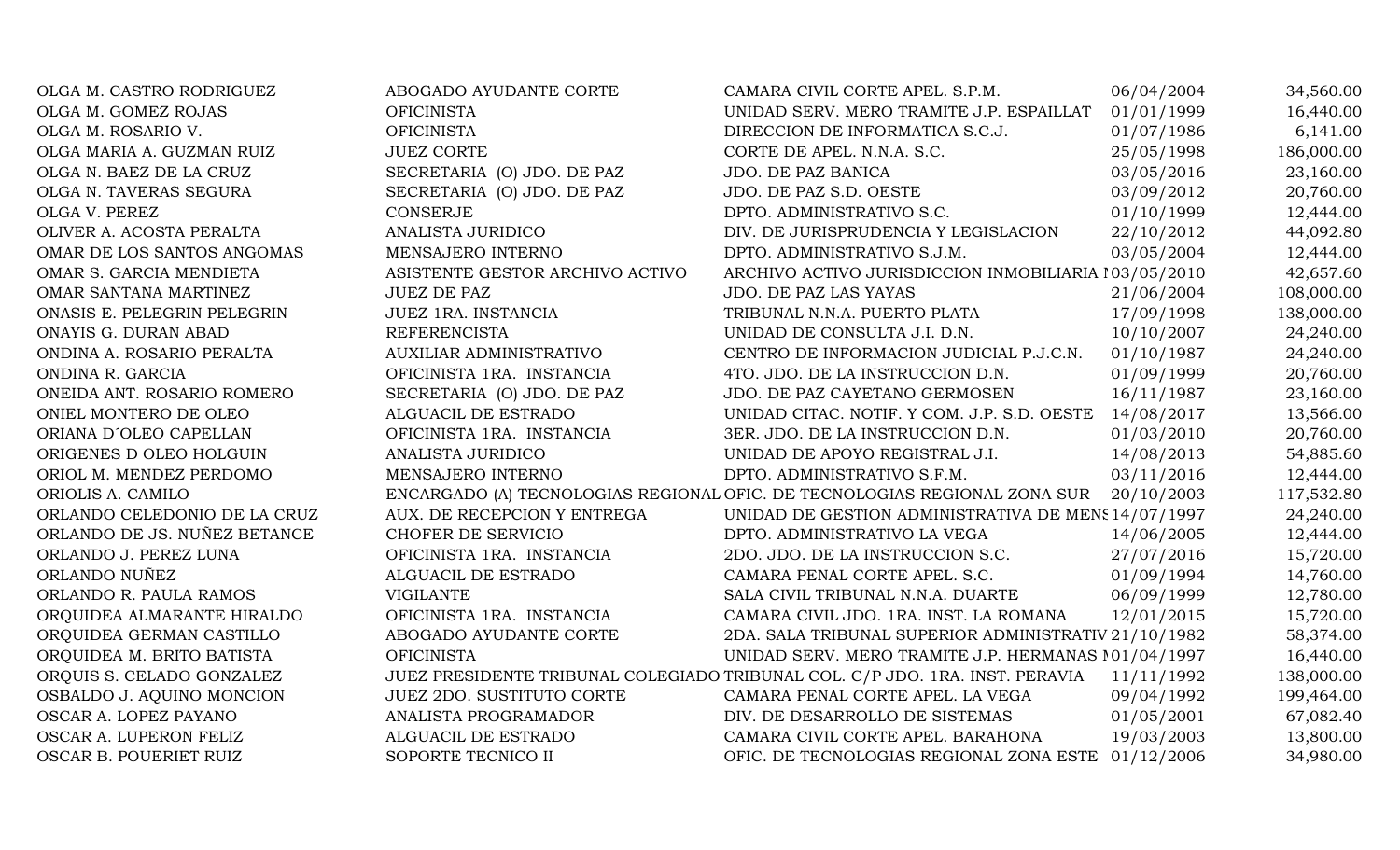| OSCAR D. DIAZ RODRIGUEZ          | SOPORTE DE SISTEMAS                                                  | DIV. DE MANTENIMIENTO Y ACT. DE SISTEMAS 01/08/2016                                        |            | 54,885.60  |
|----------------------------------|----------------------------------------------------------------------|--------------------------------------------------------------------------------------------|------------|------------|
| OSCAR D. ORTIZ CABA              | OFICINISTA JDO. DE PAZ                                               | JDO. DE PAZ PUERTO PLATA                                                                   | 02/03/2015 | 14,760.00  |
| OSCAR E. JIMENEZ GARCIA          | ANALISTA JURIDICO                                                    | UNIDAD DE APOYO REGISTRAL J.I.                                                             | 03/02/2014 | 54,885.60  |
| OSCAR E. OZUNA BODDEN            | <b>INGENIERO SUPERVISOR</b>                                          | DIV. DE SUPERVISION                                                                        | 16/04/2012 | 54,648.00  |
| OSCAR FCO. ABREU REYNOSO         | <b>OFICINISTA</b>                                                    | UNIDAD DE AUDIENCIAS J.P. MONSEÑOR NOUEI 15/09/2017                                        |            | 16,440.00  |
| OSCAR FCO. NUÑEZ CANDELARIO      | <b>OFICINISTA</b>                                                    | UNIDAD DE AUDIENCIAS J.P. S.D.                                                             | 04/02/2013 | 24,240.00  |
| OSCAR ML. MONTILLA RODRIGUEZ     | OPERADOR GIS II                                                      | UNIDAD DE CARTOGRAFIA DNMC                                                                 | 01/06/2006 | 35,856.00  |
| OSCARINA O. MATOS CUEVAS         | OFICINISTA CORTE                                                     | 1RA. SALA CAMARA PENAL CORTE APEL. D.N.                                                    | 03/06/2015 | 24,240.00  |
| OSIRIS DE JS. SANTANA CORDERO    | SUPERVISOR DE REPRODUCCION                                           | UNIDAD DE SERVICIOS ADMINISTRATIVOS Y LOC 12/08/2003                                       |            | 34,980.00  |
| OSMALING BURET MARCANO           | ALGUACIL DE ESTRADO                                                  | TRIBUNAL COL. C/P JDO. 1RA. INST. DUARTE                                                   | 21/07/2014 | 14,760.00  |
| OSMIRIR Y. CABREJA REYES         | <b>ARCHIVISTA</b>                                                    | OFIC. DE ARCHIVO JUDICIAL PJ MONTE CRISTI 01/03/2007                                       |            | 16,440.00  |
| OSVALDO CASTILLO                 |                                                                      | JUEZ PRESIDENTE TRIBUNAL COLEGIADO 2DO. TRIBUNAL COL. C/P JDO. 1RA. INST. SANTI 17/09/1998 |            | 138,000.00 |
| OSVALDO DOMINGUEZ CALCAÑO        | ALGUACIL DE ESTRADO                                                  | 2DA. SALA JDO. DE TRABAJO S.P.M.                                                           | 01/05/2012 | 13,800.00  |
| OSVALDO J. FABIAN ALCANTARA      | MENSAJERO INTERNO                                                    | DPTO. ADMINISTRATIVO LA VEGA                                                               | 15/05/2017 | 10,577.40  |
| OSVALDO J. SANTANA FERNANDEZ     | <b>JUEZ DE PAZ</b>                                                   | JDO. DE PAZ BARAHONA                                                                       | 16/12/2016 | 108,000.00 |
| OSVALDO PEREZ LORENZO            | SECRETARIA(O) I CORTE                                                | PCIA. CAMARA PENAL CORTE APEL. D.N.                                                        | 01/07/1994 | 25,680.00  |
| OSVALDO PIÑA PEREZ               | ABOGADO AYUDANTE 1RA. INST.                                          | 1RA. SALA CAMARA CIVIL JDO. 1RA. INST. BARAI 12/05/1987                                    |            | 36,000.00  |
| OTILIA Y. VOLQUEZ PEREZ          | OFICINISTA 1RA. INSTANCIA                                            | JDO. DE 1RA. INST. INDEPENDENCIA                                                           | 07/04/1997 | 15,720.00  |
| OTILIO A. VIDAL                  | ABOGADO AYUDANTE 1RA. INST.                                          | 3RA. SALA CAMARA CIVIL JDO. 1RA. INST. D.N. 18/08/1997                                     |            | 43,840.80  |
| OTTO E. CHAPMAN PEREZ            | <b>OFICINISTA</b>                                                    | UNIDAD SERV. A CORTE J.P. BARAHONA                                                         | 01/07/2014 | 18,780.00  |
| OVANDO RICHIEZ PION              | ALGUACIL DE ESTRADO                                                  | TRIBUNAL N.N.A. LA ALTAGRACIA                                                              | 11/03/2002 | 13,800.00  |
| OVIDIO E. MALDONADO PUELLO       | SECRETARIA DE JUEZ                                                   | 2DA. SALA TRIBUNAL DE TIERRAS J.O. D.N.                                                    | 22/09/2009 | 28,860.00  |
| PABLO B. BRITO FERNANDEZ         | TECNICO DE REFRIGERACION                                             | DPTO. DE MANTENIMIENTO                                                                     | 02/11/1998 | 29,160.00  |
| PABLO D. DE OLEO MONTERO         | ALGUACIL DE ESTRADO                                                  | JDO. DE PAZ EL CERCADO                                                                     | 01/08/1998 | 13,800.00  |
| PABLO D. PERALLON NUÑEZ          | <b>OFICINISTA</b>                                                    | UNIDAD CITAC. NOTIF. Y COM. J.P. SANTIAGO                                                  | 16/09/2013 | 22,920.00  |
| PABLO DE JS. DEL ROSARIO LIZARDO | ANALISTA DE OPERACIONES                                              | ADMINISTRACION GENERAL JURISDICCION INM(11/06/2013                                         |            | 60,984.00  |
| PABLO G. TORRES ECHAVARRIA       | OFICINISTA JDO. DE PAZ                                               | <b>JDO. DE PAZ VALVERDE</b>                                                                | 20/08/2013 | 14,760.00  |
| PABLO IMBERT ROSARIO             | ABOGADO AYUDANTE CORTE                                               | 3RA. SALA CAMARA PENAL CORTE APEL. D.N.                                                    | 06/09/1999 | 43,840.80  |
| PABLO M. PEÑA CARABALLO          | REGISTRADOR DE TITULOS                                               | REGISTRO DE TITULOS HIGUEY                                                                 | 02/01/2006 | 126,000.00 |
| PABLO N. DE LA CRUZ MANZANILLO   | ALGUACIL DE ESTRADO                                                  | UNIDAD CITAC. NOTIF. Y COM. J.P. S.D.                                                      | 23/04/2008 | 15,960.00  |
| PABLO PEREZ CUEVAS               | OFICINISTA JDO. DE PAZ                                               | JDO. DE PAZ LOS RIOS                                                                       | 12/05/1993 | 14,760.00  |
| PABLO R. AQUINO FRIAS            | ENC. PROGRAMAS Y PROYECTOS                                           | DIV. DE PROGRAMAS Y PROYECTOS                                                              | 20/06/2001 | 117,532.80 |
| PABLO R. SANTO TAVAREZ           | MENSAJERO INTERNO                                                    | DPTO. ADMINISTRATIVO MONTE CRISTI                                                          | 22/01/2010 | 12,444.00  |
| PACO PEREZ REYES                 | MENSAJERO (A) INTERNO I INSTRUCCION 3ER. JDO. DE LA INSTRUCCION D.N. |                                                                                            | 02/01/1986 | 6,141.00   |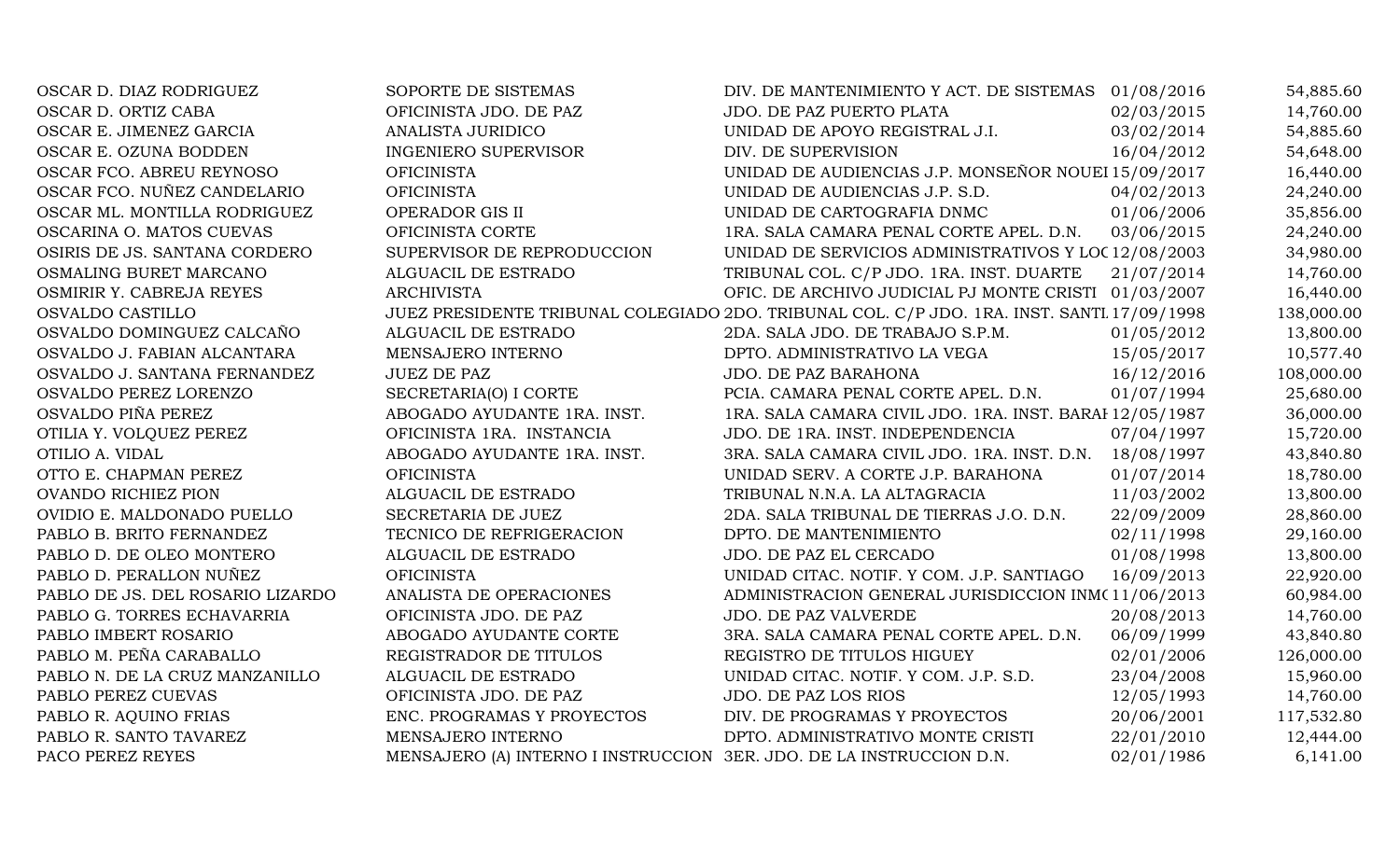| PACO TERRERO PEREZ            | <b>JUEZ DE LA INSTRUCCION</b>                                        | JDO. DE LA INSTRUCCION INDEPENDENCIA                                       | 14/04/1998 | 138,000.00 |
|-------------------------------|----------------------------------------------------------------------|----------------------------------------------------------------------------|------------|------------|
| PAMELA A. VERAS SOSA          | SECRETARIA DEPTO. ADM.                                               | DPTO. ADMINISTRATIVO SANTIAGO                                              | 02/12/2014 | 18,120.00  |
| PAMELA C. ESTRELLA CAMACHO    | <b>CONSERJE</b>                                                      | TRIBUNAL DE TIERRAS J.O. SANCHEZ RAMIREZ 01/02/2016                        |            | 12,444.00  |
| PAMELA C. GIL PERAL           | OPERADOR MESA DE AYUDA                                               | UNIDAD SOPORTE TECNICO J.I. D.N.                                           | 02/01/2013 | 34,980.00  |
| PAMELA CORSINO POLANCO        | OFICINISTA JDO. DE PAZ                                               | JDO. DE PAZ DE LA 4TA. CIRC. D.N.                                          | 27/06/2016 | 16,440.00  |
| PAMELA GONELL ALFONSO         | AUXILIAR R.T.                                                        | REGISTRO DE TITULOS D.N.                                                   | 03/04/2017 | 24,240.00  |
| PAMELA H. BURGOS FERRERAS     | TECNICO REVISOR II                                                   | UNIDAD DE REVISION, DNMC                                                   | 10/02/2015 | 58,370.40  |
| PAMELA HERNANDEZ PEGUERO      | <b>ARCHIVISTA</b>                                                    | ARCHIVO ACTIVO DEL TRIBUNAL SUPERIOR DE 101/04/2009                        |            | 24,240.00  |
| PAMELA M. MARRERO RODRIGUEZ   | OFICINISTA 1RA. INSTANCIA                                            | CAMARA CIVIL JDO. 1RA. INST. MARIA TRINIDAD 20/10/2008                     |            | 15,720.00  |
| PAMELA MA. CRUZ RODRIGUEZ     | SECRETARIA (O) JDO. DE PAZ                                           | JDO. DE PAZ TAMBORIL                                                       | 14/04/2014 | 23,160.00  |
| PAMELA R. DE LA ROSA ROSARIO  | AUX. DE RECEPCION Y ENTREGA                                          | CENTRO DE ATENCION AL USUARIO                                              | 01/06/2015 | 24,240.00  |
| PAMELA S. ESPINAL RIVAS       | ABOGADO AYUDANTE CORTE                                               | 2DA. SALA CAMARA PENAL CORTE APEL. D.N.                                    | 03/07/2006 | 58,374.00  |
| PAMELA W. TAPIA               | ANALISTA JURIDICO                                                    | UNIDAD DE APOYO REGISTRAL J.I.                                             | 12/07/2010 | 54,885.60  |
| PANTALEON CORDERO CABRAL      | SOPORTE TECNICO I                                                    | DIV. DE SOPORTE TECNICO                                                    | 01/06/1994 | 42,657.60  |
| PAOLA E. SOTO FIGUEREO        | ANALISTA JURIDICO                                                    | UNIDAD DE APOYO REGISTRAL J.I.                                             | 02/04/2012 | 54,885.60  |
| PAOLA F. SOSA DE LA CRUZ      |                                                                      | AUXILIAR DE INFORMACION Y ORIENTACI(CENTRO INF. ORIENT. CIUDADANA P.J.C.N. | 20/10/2008 | 20,760.00  |
| PAOLA FCA. GARCIA LOPEZ       | <b>OFICINISTA</b>                                                    | UNIDAD SERV. A CORTE J.P. S.D.                                             | 01/08/2010 | 24,240.00  |
| PAOLA INFANTE DE LA CRUZ      | OFICINISTA JDO. DE PAZ                                               | JDO. DE PAZ S.D. NORTE                                                     | 17/05/2017 | 13,974.00  |
| PAOLA M. CHEAZ WILSON         | OFICINISTA 1RA. INSTANCIA                                            | 4TA. SALA CAMARA CIVIL JDO. 1RA. INST. D.N. 15/06/2016                     |            | 20,760.00  |
| PAOLA M. FRIAS ACOSTA         | OFICINISTA 1RA. INSTANCIA                                            | 2DA. SALA CAMARA CIVIL JDO. 1RA. INST. D.N. 23/09/2013                     |            | 20,760.00  |
| PAOLA M. RODRIGUEZ SOLANO     | OPERADOR DE LIBROS                                                   | CUSTODIA Y SERVICIO ARCHIVO PERMANENTE 21/02/2007                          |            | 24,240.00  |
| PAOLA MONGE DIAZ              | <b>ARCHIVISTA</b>                                                    | ARCHIVO ACTIVO J.I. S.J.M.                                                 | 01/04/2013 | 24,240.00  |
| PAOLA N. REYES ROSADO         | ANALISTA SENIOR SEGUIMIENTO Y EVALU DIV. DE SEGUIMIENTO Y EVALUACION |                                                                            | 01/04/2013 | 67,082.40  |
| PAOLA P. SOSA REYNOSO         | <b>DIGITADOR</b>                                                     | UNIDAD DE PROCESOS COMUNES J.I.                                            | 01/11/2016 | 24,240.00  |
| PAOLA V. PUJOLS DICENT        | <b>TELEFONISTA</b>                                                   | DPTO. ADMINISTRATIVO PJ CORTE DE APELACIO 06/10/2015                       |            | 17,784.00  |
| PASCUAL ASENCIO AUDAIN        | MENSAJERO INTERNO                                                    | DPTO. ADMINISTRATIVO LA ALTAGRACIA                                         | 07/04/2017 | 12,444.00  |
| PASCUAL DE JS. TEJADA HOLGUIN | ALGUACIL DE ESTRADO                                                  | JDO. DE PAZ CAYETANO GERMOSEN                                              | 14/03/2016 | 13,800.00  |
| PASCUAL FCO. ABREU VALENZUELA | <b>JUEZ DE PAZ</b>                                                   | JDO. DE PAZ IMBERT                                                         | 01/10/2014 | 108,000.00 |
| PASCUAL FIGUEREO GUZMAN       | SECRETARIA DEPTO. ADM.                                               | DPTO. ADMINISTRATIVO S.J.M.                                                | 23/11/2009 | 18,780.00  |
| PASCUAL POCHE MARTINEZ        | MENSAJERO EXTERNO                                                    | DPTO. ADMINISTRATIVO S.C.                                                  | 10/07/2006 | 16,440.00  |
| PASCUALA J. PEÑA CASTILLO     | SECRETARIA (O) JDO. DE PAZ                                           | 1RA. SALA JDO. DE PAZ ESP. TRANS. MONSEÑOF 19/11/1992                      |            | 23,160.00  |
| PASTOR AQUINO MARTINEZ        | AUXILIAR R.T.                                                        | REGISTRO DE TITULOS D.N.                                                   | 01/11/1986 | 24,240.00  |
| PATERSON Y. ESPINOSA ESPINOSA | OFICINISTA JDO. DE PAZ                                               | JDO. DE PAZ EL PEÑON                                                       | 08/03/2017 | 14,760.00  |
| PATRIA C. VALDEZ NOLASCO      | <b>ARCHIVISTA</b>                                                    | ARCHIVO ACTIVO DEL REGISTRO DE TITULOS D. 21/02/2007                       |            | 24,240.00  |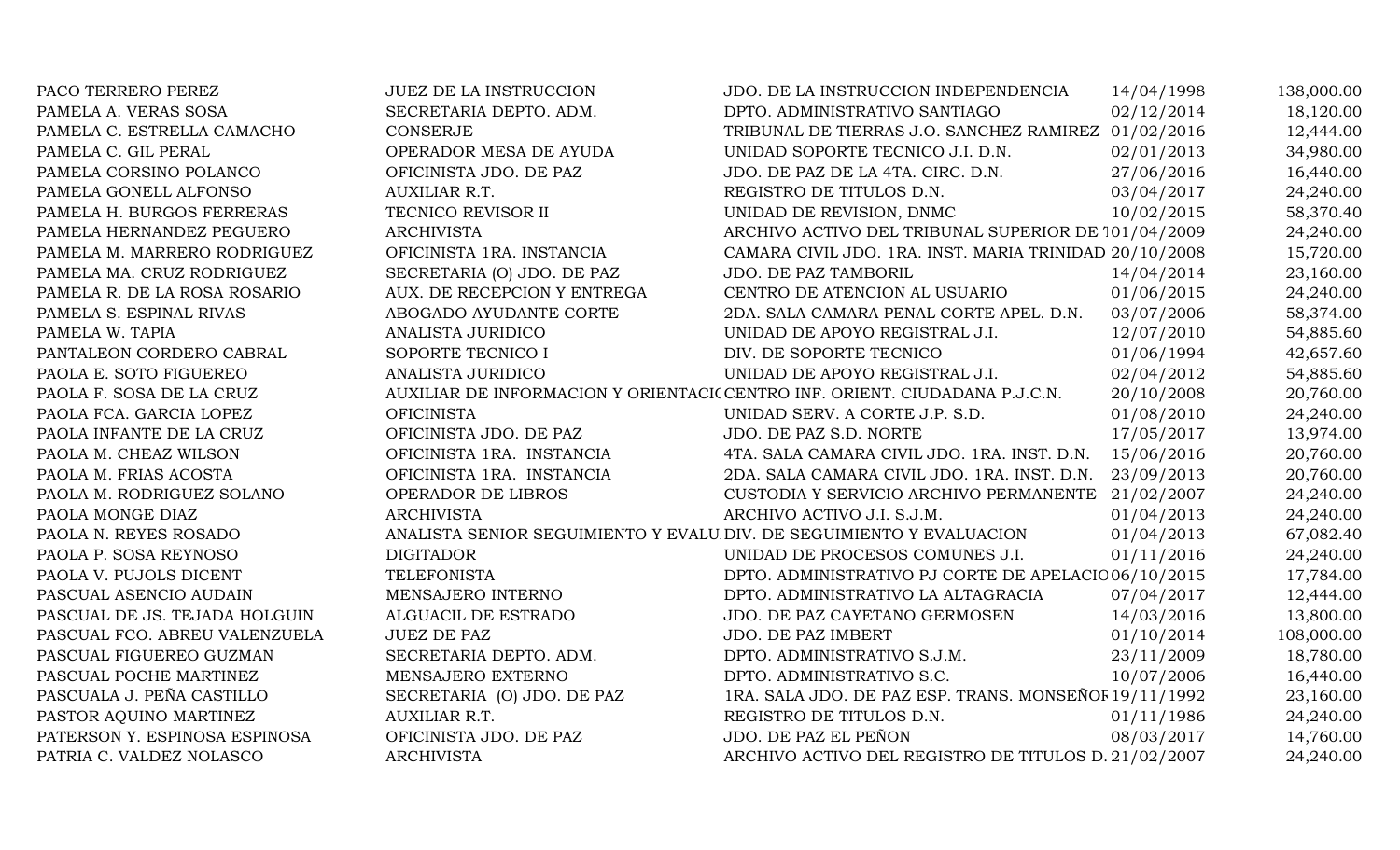| PATRICIA A. PADILLA ROSARIO    | <b>JUEZ DE LA INSTRUCCION</b>    | 2DO. JDO. DE LA INSTRUCCION D.N.                        | 12/07/2004 | 138,000.00 |
|--------------------------------|----------------------------------|---------------------------------------------------------|------------|------------|
| PATRICIA ALMANZAR SANTANA      | SECRETARIA (O) PRIMERA INSTANCIA | 1RA. SALA CAMARA CIVIL JDO. 1RA. INST. D.N.             | 04/07/2008 | 34,980.00  |
| PATRICIA C. PEREZ RAMIREZ      | OFICINISTA JDO. DE PAZ           | JDO. DE PAZ DE LA 2DA. CIRC. S.D. ESTE                  | 23/07/2015 | 13,910.40  |
| PATRICIA CANALS ALEGRIA        | ABOGADO AYUDANTE CORTE           | UNIDAD DE ABOGADOS AYUDANTES TST                        | 06/09/2010 | 58,374.00  |
| PATRICIA DE JESUS ADAMES       | SECRETARIA (O) JDO. DE PAZ       | JDO. DE PAZ LAS TERRENAS                                | 05/08/2003 | 23,160.00  |
| PATRICIA E. BUENO FERRERA      | ABOGADO AYUDANTE 1RA. INST.      | 2DA. SALA CAMARA CIVIL JDO. 1RA. INST. LA VE 28/04/2005 |            | 36,000.00  |
| PATRICIA J. BIDO CASTELLANOS   | OFICINISTA ATENCION USUARIO      | UNIDAD ATENCION AL USUARIO J.P. S.D.                    | 07/11/2013 | 28,860.00  |
| PATRICIA JAUBERT ISA           | ABOGADO AYUDANTE SCJ             | DIV. LEGAL                                              | 17/12/2012 | 105,720.00 |
| PATRICIA M. GUZMAN MARTINEZ    | <b>OFICINISTA</b>                | SECRETARIA GENERAL TRIBUNAL SUPERIOR AD 01/09/2012      |            | 24,240.00  |
| PATRICIA M. JEREZ JIMENEZ      | <b>ARCHIVISTA</b>                | OFIC. DE ARCHIVO JUDICIAL JURISD. CIVIL S.D. 15/04/2008 |            | 16,440.00  |
| PATRICIA MA. JIMENEZ           | SECRETARIA (O) PRIMERA INSTANCIA | TRIBUNAL DE TIERRAS J.O. S.C.                           | 13/06/2013 | 28,860.00  |
| PATRICIA MA. SANTOS GARCIA     | OFICINISTA 1RA. INSTANCIA        | JDO. DE TRABAJO LA VEGA                                 | 13/03/2017 | 15,720.00  |
| PATRICIA MONTILLA SANCHEZ      | ABOGADO AYUDANTE 1RA. INST.      | 4TA. SALA CAMARA CIVIL JDO. 1RA. INST. D.N.             | 03/08/2010 | 43,840.80  |
| PATRICIA ORTIZ VICIOSO         | ABOGADO AYUDANTE CORTE           | 3RA. SALA CAMARA CIVIL CORTE APEL. D.N.                 | 04/09/2012 | 54,885.60  |
| PATRICIA PAULINO CUELLO        | SECRETARIA (O) GENERAL           | SECRETARIA GENERAL TST D.N.                             | 06/08/2003 | 117,532.80 |
| PATRICIA YONE ROCHA            | JUEZ DE PAZ ITINERANTE           | PCIA. CAMARA CIVIL JDO. 1RA. INST. D.N.                 | 02/09/2005 | 108,000.00 |
| PATRICIO M. RIVAS PLACENCIO    | ALGUACIL DE ESTRADO              | 4TA. SALA CAMARA CIVIL JDO. 1RA. INST. S.D.             | 01/12/2014 | 14,760.00  |
| PAUL A. ABAD PEPEN             | MENSAJERO INTERNO                | DPTO. ADMINISTRATIVO N.N.A. S.C.                        | 20/12/2004 | 12,444.00  |
| PAUL ALB. RICARDO SMITH        | CHOFER DE JUEZ O FUNCIONARIO     | SECCION DE TRANSPORTACION                               | 08/01/2014 | 24,240.00  |
| PAULA A. MARTINEZ SANCHEZ      | <b>OFICINISTA</b>                | UNIDAD DE APOYO SECRETARIAL TST                         | 05/03/2014 | 24,240.00  |
| PAULA C. BRITO ROSARIO         | SECRETARIA (O) PRIMERA INSTANCIA | 2DA. SALA TRIBUNAL DE TIERRAS J.O. SANTIAG(16/10/2003)  |            | 28,860.00  |
| PAULA E. TERRERO PEÑA          | <b>OFICINISTA</b>                | 3RA. SALA CAMARA CIVIL CORTE APEL. D.N.                 | 22/09/2014 | 24,240.00  |
| PAULA M. AYBAR DOMINGUEZ       | ABOGADO AYUDANTE CORTE           | UNIDAD DE ABOGADOS AYUDANTES TST                        | 01/05/2013 | 58,374.00  |
| PAULA OLIVERO ENCARNACION      | <b>JUEZ DE LA INSTRUCCION</b>    | JDO. DE LA INSTRUCCION ELIAS PIÑA                       | 15/05/1998 | 138,000.00 |
| PAULINA CASTRO TAVAREZ         | COORDINADOR(A) DE ENTREVISTAS    | CENTRO DE ENTREVISTA LA ALTAGRACIA                      | 01/05/2014 | 36,000.00  |
| PAULINA LUGO                   | SUPERVISOR DE ARCHIVO            | OFIC. DE ARCHIVO SECRETARIA GENERAL S.C.J.01/11/2010    |            | 29,580.00  |
| PAULINA ROSARIO GIL            | OFICINISTA JDO. DE PAZ           | 3RA. SALA JDO. DE PAZ ESP. TRANS. MONSEÑOF 10/08/2009   |            | 14,760.00  |
| PAULINO DE LA ROSA OLIVERO     | REVISOR R.T.                     | PRECALIFICACION R.T.                                    | 20/09/2004 | 24,240.00  |
| PAVEL E. MONTES DE OCA DE LEON | ALGUACIL DE ESTRADO              | 9NA. SALA CAMARA PENAL JDO. 1RA. INST. D.N. 02/10/2000  |            | 15,960.00  |
| PEDRO A. CHEVALIER DIAZ        | SOPORTE TECNICO I                | OFIC. DE TECNOLOGIAS REGIONAL ZONA ESTE 11/02/2002      |            | 42,657.60  |
| PEDRO A. FERNANDEZ SALCEDO     | <b>JUEZ PRESIDENTE CORTE</b>     | CAMARA CIVIL CORTE APEL. SANTIAGO                       | 11/07/1980 | 40,039.99  |
| PEDRO A. PAREDES PINALES       | CONSERJE-MENSAJERO(A)            | JDO. DE PAZ NIGUA                                       | 01/06/1992 | 12,444.00  |
| PEDRO A. PEREZ RAMIREZ         | OPERADOR GIS II                  | UNIDAD DE CARTOGRAFIA DNMC                              | 01/03/2016 | 35,856.00  |
| PEDRO ALB. TRINIDAD CASTILLO   | ALGUACIL DE ESTRADO              | JDO. DE PAZ SABANA GRANDE DE BOYA                       | 04/10/2000 | 13,800.00  |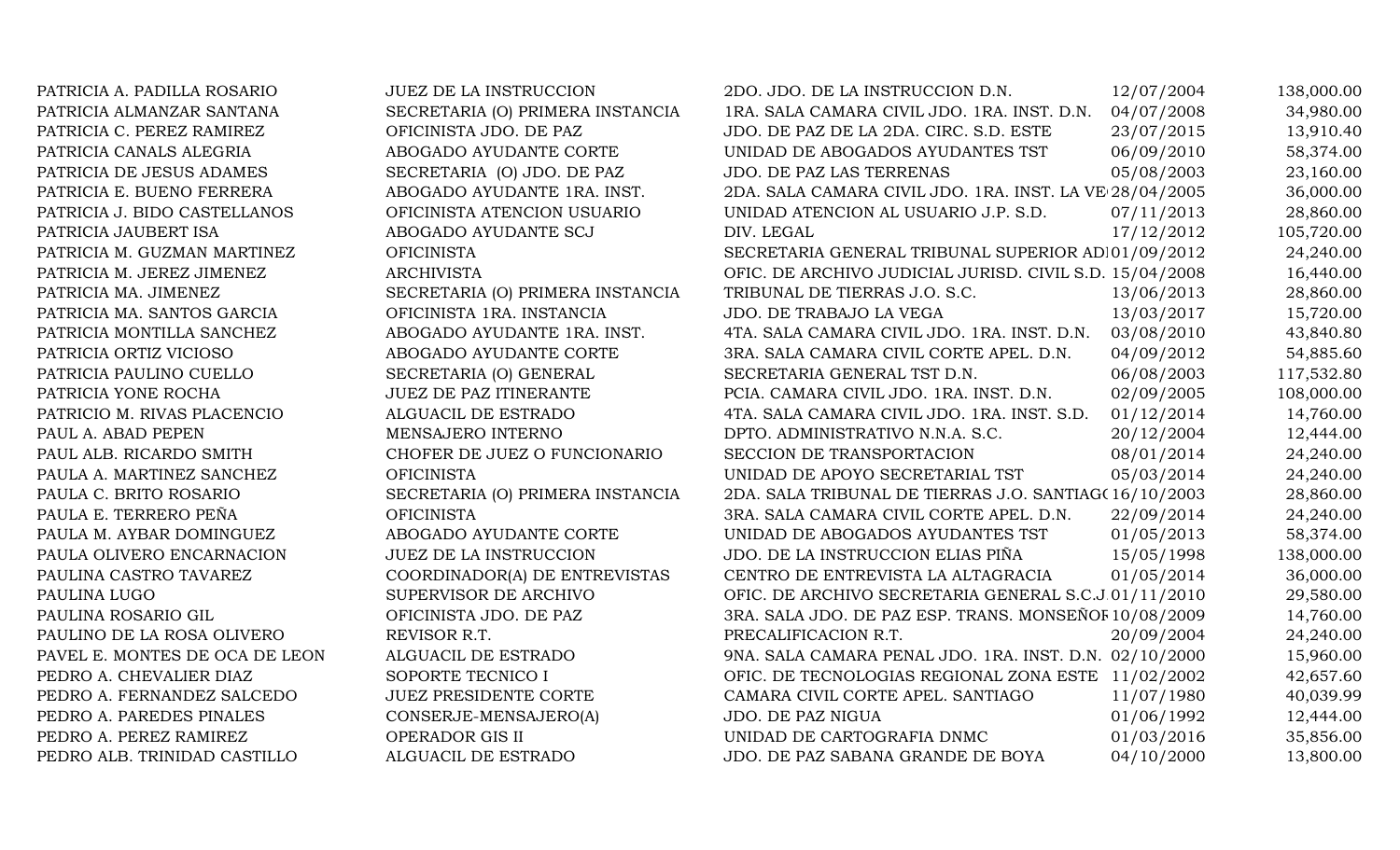PEDRO ANT. FERNANDEZ VALDEZ CHOFER DE SERVICIO PEDRO ANT. JAPA RODRIGUEZ ELECTRICISTA I PEDRO ANT. SANCHEZ RIVERA JUEZ CORTE PEDRO C. OZORIA SANTOS VIGILANTE PEDRO D. MATEO MORROBEL OFICINISTA PEDRO DE LEON AUXILIAR DE ALMACEN PEDRO E. AGELAN SOSA OFICINISTA 1RA. INSTANCIA PEDRO E. PICHARDO CRUZ ALGUACIL DE ESTRADO PEDRO E. SHEPARD VANDERHORST AUX. DE RECEPCION Y ENTREGA PEDRO G. RONDON NOLASCO ALGUACIL DE ESTRADO PEDRO HERNANDEZ CRUCEY ALGUACIL ESTRADO JDO. PAZ PEDRO J. CORNELIO ESOUEA JUEZ SUST. PTE. COLEGIADO PEDRO J. GUILLEN GARCIA CHOFER DE JUEZ O FUNCIONARIO PEDRO J. MERCEDES FACENDA EBANISTA II S.C.J. PEDRO J. ROMAN PEGUERO AGENTE DIGITALIZADOR PEDRO L. MEDINA CRUZ ASISTENTE DE ALMACEN PEDRO M. RAMIREZ SALCE JUEZ DE LA INSTRUCCION PEDRO ML. ALMANZAR PEREZ ARCHIVISTA PEDRO ML. SANTOS POLONIA ALGUACIL DE ESTRADO PEDRO P. REINOSO PICHARDO ABOGADO AYUDANTE PEDRO R. DE LA CRUZ BURGOS REGISTRADOR DE TITULOS PEDRO R. ULLOA MORA JUEZ EJEC. DE LA PENA PEDRO REYES MEDINA SECRETARIA(O) JDO. PAZ PEDRO ROSARIO PARRA AUXILIAR DE ALMACEN PEDRO VALDEZ MOJICA ALGUACIL DE ESTRADO PEDRO W. LOPEZ PAULINO CONSERJE PEDRO Y. BATISTA ROSARIO OFICINISTA 1RA. INSTANCIA PEIMBERT A. TRINIDAD REYES OFICINISTA 1RA. INSTANCIA PENELOPE A. CASADO FERMIN JUEZ 1RA. INSTANCIA PENELOPE BOURDIERD ALVARADO AUXILIAR ADMINISTRATIVO PERLA E. PORTORREAL MERAN OFICINISTA JDO. DE PAZ PERLA M. DIEGUEZ DE LOS SANTOS ASISTENTE DE CONSEJERO PERLA Y. QUIROZ AQUINO REVISOR R.T. PETRA M. LUCIANO VARGAS ABOGADO AYUDANTE

| <b>SECCION DE TRANSPORTACION</b>                        | 18/01/2005 | 24,240.00  |
|---------------------------------------------------------|------------|------------|
| DPTO. ADMINISTRATIVO PJ S.C.J.                          | 28/11/2008 | 29,580.00  |
| 2DA. SALA CAMARA PENAL CORTE APEL. D.N.                 | 14/04/1998 | 186,000.00 |
| DPTO. ADMINISTRATIVO MARIA TRINIDAD SANCI 09/01/2007    |            | 12,444.00  |
| UNIDAD DE AUDIENCIAS J.P. PUERTO PLATA                  | 16/05/2016 | 18,780.00  |
| DPTO. ADMINISTRATIVO JDOS. DE TRABAJO                   | 01/03/1999 | 16,440.00  |
| 1RA. SALA JDO. DE TRABAJO S.P.M.                        | 15/07/2015 | 15,720.00  |
| JDO. DE PAZ SAN JOSE DE LAS MATAS                       | 01/12/2004 | 13,800.00  |
| REGISTRO DE TITULOS SAMANA                              | 26/03/2010 | 24,240.00  |
| CENTRO DE CITACIONES S.P.M.                             | 09/09/1997 | 14,760.00  |
| JDO. DE PAZ VILLA RIVAS                                 | 04/01/1986 | 6,141.00   |
| TRIBUNAL COL. C/P JDO. 1RA. INST. MONSEÑOR 09/04/1992   |            | 138,000.00 |
| DPTO. ADMINISTRATIVO CORTE DE TRABAJO D.I29/04/2011     |            | 24,240.00  |
| TALLER DE EBANISTERIA                                   | 05/02/2001 | 34,980.00  |
| SERVICIOS TECNICOS ARCHIVO PERMANENTE                   | 17/09/2008 | 24,240.00  |
| DIV. DE ALMACEN Y SUMINISTRO                            | 01/06/1992 | 69,696.00  |
| JDO. DE LA INSTRUCCION VILLA ALTAGRACIA                 | 07/04/2008 | 138,000.00 |
| TRIBUNAL SUPERIOR DE TIERRAS DPTO. NORTE 24/11/2015     |            | 13,920.00  |
| CORTE DE APEL. N.N.A. LA VEGA                           | 21/03/2000 | 13,800.00  |
| DIRECCION NACIONAL REGISTRO DE TITULOS                  | 26/02/2014 | 69,696.00  |
| REGISTRO DE TITULOS SALCEDO                             | 01/09/2001 | 126,000.00 |
| TRIBUNAL EJEC. DE LA PENA PUERTO PLATA                  | 09/04/1992 | 138,000.00 |
| JDO. DE PAZ POSTRER RIO                                 | 04/03/1987 | 6,141.00   |
| DIV. DE ALMACEN Y SUMINISTRO                            | 03/12/2007 | 16,920.00  |
| JDO. DE PAZ EL SEIBO                                    | 06/05/2002 | 13,800.00  |
| DPTO. ADMINISTRATIVO S.F.M.                             | 01/08/1998 | 12,444.00  |
| TRIBUNAL N.N.A. MONSEÑOR NOUEL                          | 26/12/2013 | 15,720.00  |
| TRIBUNAL N.N.A. LA ALTAGRACIA                           | 10/11/2015 | 15,720.00  |
| 2DA. SALA CAMARA CIVIL JDO. 1RA. INST. SANTI 01/11/2011 |            | 138,000.00 |
| DIV. DE RECLUTAMIENTO Y SELECCION PERSON 24/08/2017     |            | 24,240.00  |
| JDO. DE PAZ JUAN DE HERRERA                             | 14/03/2016 | 14,760.00  |
| CONSEJO DEL PODER JUDICIAL                              | 03/12/2007 | 117,532.80 |
| PRECALIFICACION R.T.                                    | 01/07/2017 | 17,735.00  |
| SOPORTE A JUECES J.P. SANTIAGO                          | 22/09/2008 | 48,894.00  |
|                                                         |            |            |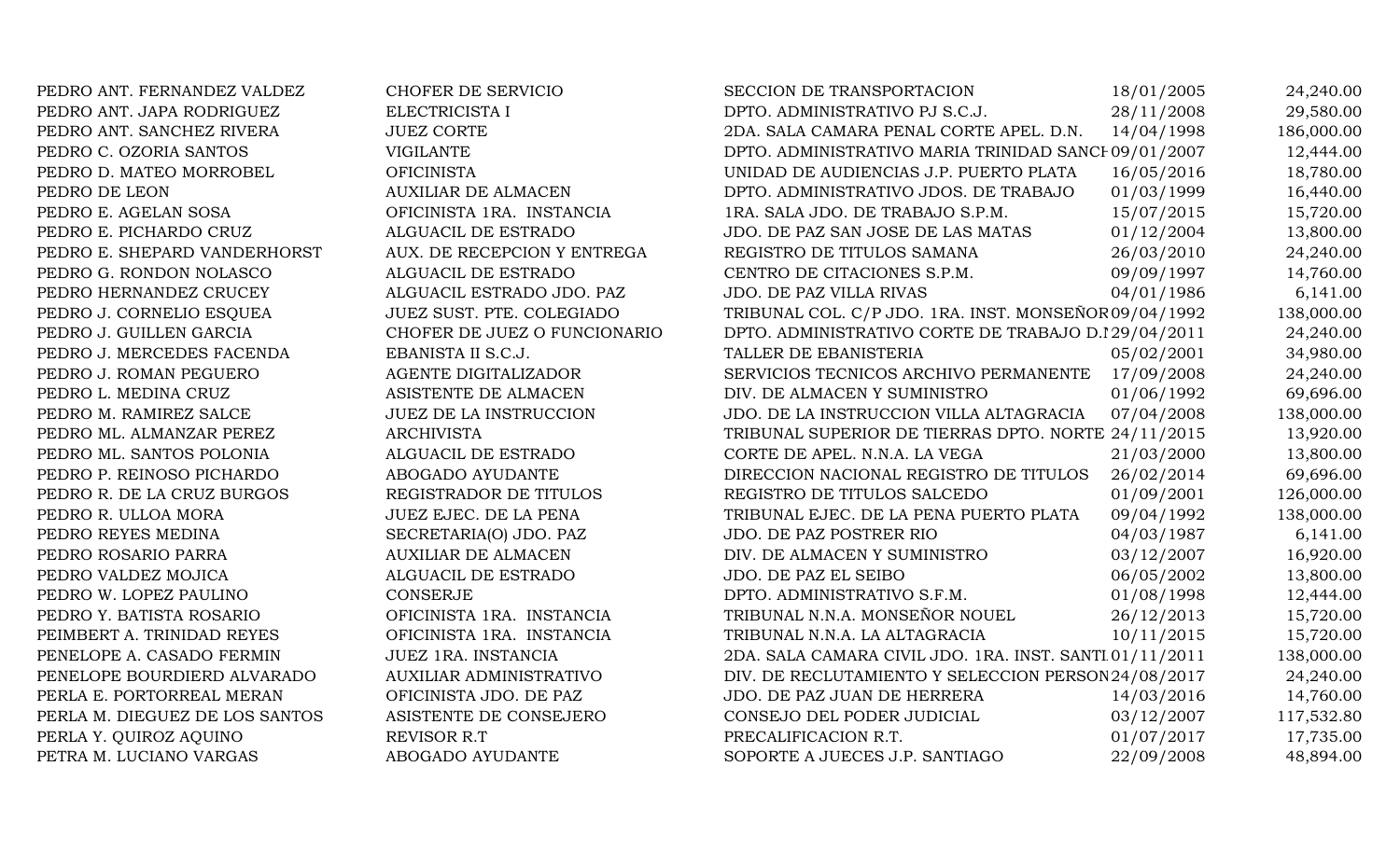| PETRA M. TEJADA HIDALGO          | <b>CONSERJE</b>                  | 4TA. SALA CAMARA CIVIL JDO. 1RA. INST. S.D. 13/08/2003                            |            | 12,444.00  |
|----------------------------------|----------------------------------|-----------------------------------------------------------------------------------|------------|------------|
| PETRONILA P. ESTEVEZ             | <b>CONSERJE</b>                  | DPTO. ADMINISTRATIVO PJ CORTE DE APELACIO 19/02/1986                              |            | 16,081.22  |
| PETRONILA PAULINO MARTINEZ       | CONSERJE                         | DPTO. ADMINISTRATIVO PJ CORTE DE APELACIO 06/04/2000                              |            | 14,160.00  |
| PICHILO MONTERO ENCARNACION      | CONSERJE-MENSAJERO(A)            | JDO. DE PAZ JUAN SANTIAGO                                                         | 01/09/1992 | 12,444.00  |
| PILADES E. HERNANDEZ MENDEZ      | JUEZ 1RA. INSTANCIA              | TRIBUNAL COL. C/P JDO. 1RA. INST. S.C.                                            | 23/02/2009 | 138,000.00 |
| PILAR ANT. RUFINO DIAZ           |                                  | JUEZ 2DO.SUST. PTE. JDO. 1ERA. INSTAN(4TO. TRIBUNAL COL. C/P JDO. 1RA. INST. D.N. | 01/10/2003 | 147,600.00 |
| PILAR JIMENEZ ORTIZ              | JUEZ S.C.J.                      | PRIMERA SALA S.C.J.                                                               | 14/10/2002 | 390,029.23 |
| PILAR SANTANA GONZALEZ           | <b>CONSERJE</b>                  | DPTO. ADMINISTRATIVO SAMANA                                                       | 06/07/2009 | 12,444.00  |
| PITER J. GUILLEN HERNANDEZ       | MENSAJERO INTERNO                | DPTO. ADMINISTRATIVO JDOS. DE TRANS. D.N. 19/06/2006                              |            | 12,444.00  |
| PITER Y. DE JESUS SUAZO          | OFICINISTA 1RA. INSTANCIA        | OFIC. JUDICIAL SERV. ATENC. PERMANENTE D.N 14/12/2015                             |            | 20,760.00  |
| PLACIDA JAVIER MERCEDES          | OFICINISTA JDO. DE PAZ           | JDO. DE PAZ S.D. NORTE                                                            | 16/01/1990 | 16,440.00  |
| PLINIO R. CANDELARIA RAMOS       | JUEZ T.T.J.O.                    | TRIBUNAL DE TIERRAS J.O. SANCHEZ RAMIREZ 09/04/1992                               |            | 138,000.00 |
| POLIBIO ANT. CERDA RAMIREZ       | ALGUACIL DE ESTRADO              | UNIDAD CITAC. NOTIF. Y COM. J.L. SANTIAGO                                         | 10/03/1993 | 13,800.00  |
| PORFANMY Z. CANELA MARTINEZ      | <b>OFICINISTA</b>                | UNIDAD SERV. 1RA. INST. J.P. SANTIAGO                                             | 17/11/2014 | 22,920.00  |
| PORFIRIO A. FLORENTINO MATEO     | <b>AGENTE INDEXACION</b>         | SERVICIOS TECNICOS ARCHIVO PERMANENTE                                             | 01/12/2005 | 24,240.00  |
| PORFIRIO A. PEÑA RIVAS           | ALGUACIL DE ESTRADO              | UNIDAD CITAC. NOTIF. Y COM. J.P. MONSEÑOR 101/03/1989                             |            | 14,760.00  |
| PORFIRIO ESTEVEZ CANELA          | JUEZ DE LA INSTRUCCION           | 2DO. JDO. DE LA INSTRUCCION DUARTE                                                | 23/06/1994 | 138,000.00 |
| PORFIRIO J. HERNANDEZ MEDINA     | SUPERVISOR (A) DE MANTENIMIENTO  | DPTO. DE MANTENIMIENTO                                                            | 02/04/2001 | 54,648.00  |
| PRAIRIE U. RUIZ SANCHEZ          | COORDINADOR(A)                   | PRIMERA SALA S.C.J.                                                               | 01/08/2005 | 174,636.00 |
| PRENDA A. TRINIDAD MERCADO       | OFICINISTA JDO. DE PAZ           | <b>JDO. DE PAZ SAMANA</b>                                                         | 11/12/2014 | 14,760.00  |
| PRICILA MARTINEZ TINEO           | JUEZ 1RA. INSTANCIA              | 4TA. SALA CAMARA CIVIL JDO. 1RA. INST. D.N.                                       | 02/04/2001 | 138,000.00 |
| PRISCILIA GONZALEZ SANTOS        | ALGUACIL DE ESTRADO              | CAMARA PENAL JDO. 1RA. INST. PERAVIA                                              | 01/12/2014 | 14,760.00  |
| PRISEIDA P. MATEO PEREZ          | SECRETARIA (O) PRIMERA INSTANCIA | JDO. DE LA INSTRUCCION AZUA                                                       | 03/03/1999 | 15,720.00  |
| PROSPERO D. MARTINEZ TEJEDA      | ABOGADO RECEPTOR                 | UNIDAD DE RECEPCION DE DOCUMENTOS TST 01/05/2013                                  |            | 43,840.80  |
| QUELBIS F. TORIBIO DE LOS SANTOS | ALGUACIL DE ESTRADO              | JDO. DE PAZ PARTIDO                                                               | 05/09/2006 | 13,800.00  |
| QUENIA M. POL SANQUINTIN         | JUEZ SUST. PTE. COLEGIADO        | TRIBUNAL COL. C/P JDO. 1RA. INST. PERAVIA                                         | 04/07/1994 | 138,000.00 |
| QUIMBERLY V. ROSARIO S.          | CONSERJE-MENSAJERO(A)            | JDO. DE PAZ SABANA BUEY                                                           | 09/01/2002 | 12,444.00  |
| QUISI M. MEDINA BATISTA          | OFICINISTA 1RA. INSTANCIA        | TRIBUNAL COL. C/P JDO. 1RA. INST. MONTE CRI 23/01/2017                            |            | 15,720.00  |
| QUISQUEYA VELEZ Y RODRIGUEZ      | CONSERJE-MENSAJERO(A)            | JDO. DE PAZ CASTILLO                                                              | 05/02/2013 | 12,444.00  |
| RACHEL ALT. MADERA SANTANA       | OFICINISTA 1RA. INSTANCIA        | 3ER. TRIBUNAL COL. C/P JDO. 1RA .INST. D.N. 15/10/2012                            |            | 20,760.00  |
| RACHEL ALT. MORALES PAULINO      | <b>RECEPCIONISTA</b>             | DIV. DE RECLUTAMIENTO Y SELECCION PERSON 18/08/2008                               |            | 16,440.00  |
| RACHEL CUELLO RODRIGUEZ          | OFICINISTA DE SERVICIO CIVIL     | UNIDAD DE SERVICIO CIVIL C.S.C. N.N.A. S.C.                                       | 01/02/2007 | 18,780.00  |
| RADAYZA A. MENDEZ BRITO          | SUPERVISOR DE IMPRESION          | UNIDAD DE PROCESOS COMUNES J.I.                                                   | 23/10/2006 | 48,894.00  |
| RADDYS F. PEÑA                   | SECRETARIA (O) JDO. DE PAZ       | JDO. DE PAZ CRISTOBAL                                                             | 01/03/2001 | 23,160.00  |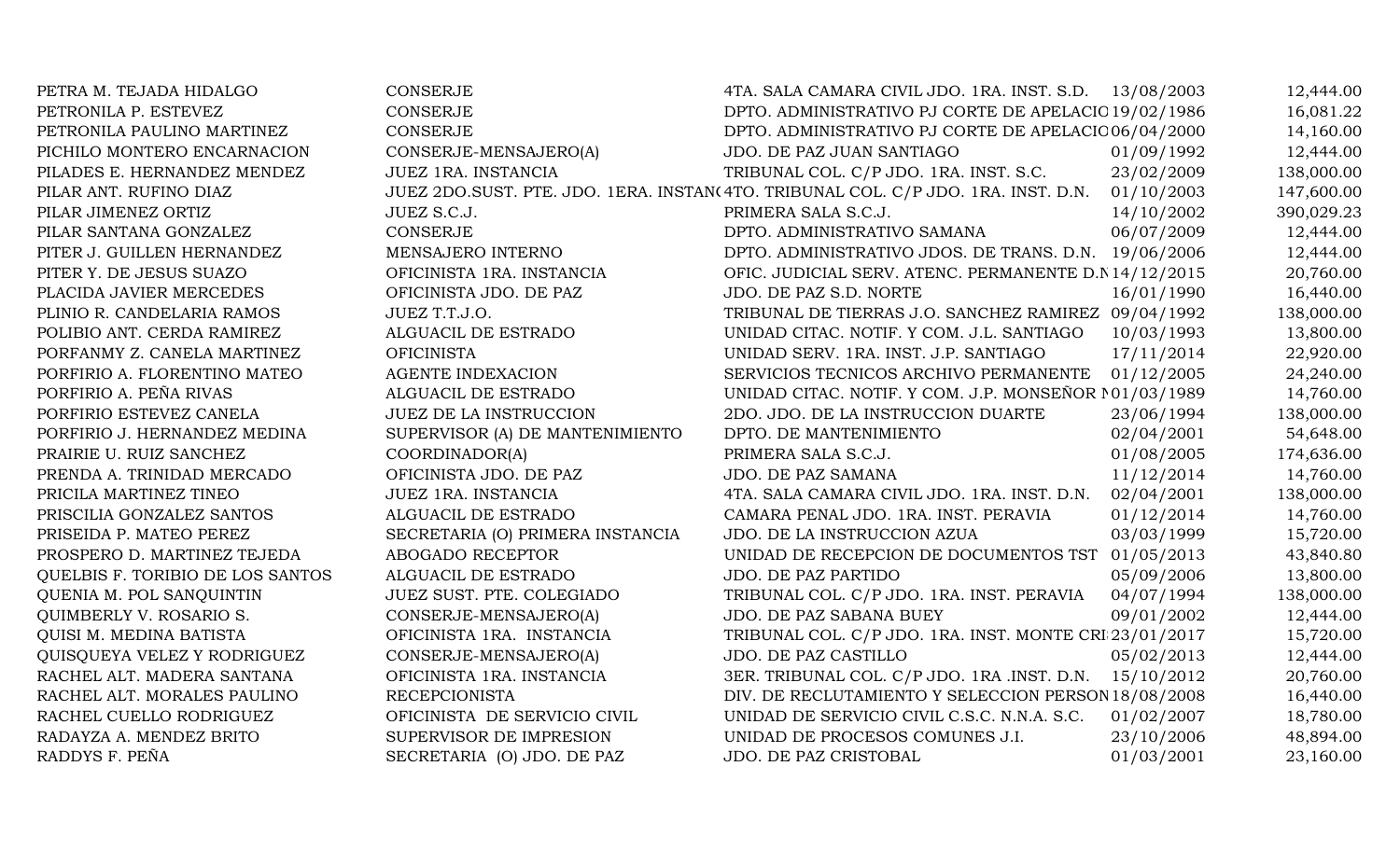| RADHAMES MENDEZ                  | CHOFER DE JUEZ O FUNCIONARIO                                        | SECCION DE TRANSPORTACION                               | 11/09/2008 | 24,240.00  |
|----------------------------------|---------------------------------------------------------------------|---------------------------------------------------------|------------|------------|
| RADHAR ANT. CORONADO ROMERO      | <b>JUEZ CORTE</b>                                                   | CAMARA CIVIL CORTE APEL. S.F.M.                         | 12/08/1998 | 186,000.00 |
| RADVI DE JS. JIMENEZ TORIBIO     | OFICINISTA 1RA. INSTANCIA                                           | JDO. DE LA INSTRUCCION MONTE CRISTI                     | 06/02/2017 | 13,362.00  |
| RAELVIS O. ARIAS GOMEZ           | <b>JUEZ DE PAZ</b>                                                  | JDO. DE PAZ CONSUELO                                    | 09/02/2015 | 108,000.00 |
| RAFAEL A. ARAUJO PERALTA         | ALGUACIL DE ESTRADO                                                 | JDO. DE 1RA. INST. DAJABON                              | 07/04/2005 | 14,760.00  |
| RAFAEL A. BAEZ GARCIA            | <b>JUEZ CORTE</b>                                                   | 1RA. SALA CAMARA PENAL CORTE APEL. D.N.                 | 01/07/1998 | 186,000.00 |
| RAFAEL A. BARIAS MARTINEZ        | ENCARGADO(A) OFICINA ADMINISTRATIVA DPTO. ADMINISTRATIVO AZUA       |                                                         | 06/02/1975 | 67,405.20  |
| RAFAEL A. BUENO RODRIGUEZ        | <b>AUDITOR INTERNO</b>                                              | CONTRALORIA GENERAL DEL CONSEJO DEL POI 15/09/1998      |            | 70,000.00  |
| RAFAEL A. DE JESUS CABRAL        | <b>JUEZ CORTE</b>                                                   | CAMARA PENAL CORTE APEL. S.F.M.                         | 13/11/1991 | 186,000.00 |
| RAFAEL A. LEMONIER SANCHEZ       | ALGUACIL DE ESTRADO                                                 | CAMARA PENAL JDO. 1RA. INST. AZUA                       | 01/08/1999 | 14,760.00  |
| RAFAEL A. NUÑEZ CASTILLO         | ALGUACIL DE ESTRADO                                                 | 2DA. SALA JDO. DE PAZ ESP. TRANS. LA ALTAGR 04/12/2012  |            | 13,800.00  |
| RAFAEL A. PEÑA RODRIGUEZ         | ALGUACIL DE ESTRADO                                                 | PRIMERA SALA S.C.J.                                     | 23/10/1978 | 24,240.00  |
| RAFAEL A. PUJOLS DIAZ            | ALGUACIL DE ESTRADO                                                 | 1RA. SALA TRIBUNAL DE TIERRAS J.O. D.N.                 | 12/09/2002 | 14,760.00  |
| RAFAEL A. RODRIGUEZ GONZALEZ     | <b>JUEZ 2DO. SUSTITUTO CORTE</b>                                    | CAMARA CIVIL CORTE APEL. SANTIAGO                       | 12/08/1982 | 37,310.00  |
| RAFAEL A. SANTOS RESTO           | ELECTRICISTA I                                                      | DPTO. DE MANTENIMIENTO                                  | 13/08/2001 | 29,580.00  |
| RAFAEL A. TEJADA                 | CHOFER DE JUEZ DE LA SCJ                                            | SECCION DE TRANSPORTACION                               | 08/08/1997 | 29,580.00  |
| RAFAEL A. VALDEZ SANTANA         | SECRETARIA (O) PRIMERA INSTANCIA                                    | PCIA. JDO. DE TRABAJO S.P.M.                            | 01/05/1999 | 28,860.00  |
| RAFAEL ANT. CEPIN JORGE          | ALGUACIL DE ESTRADO                                                 | 1RA. SALA CAMARA CIVIL JDO. 1RA. INST. SANTL 02/05/2000 |            | 13,800.00  |
| RAFAEL ANT. FELIZ MATOS          | ANALISTA I ACTIVO FIJO                                              | DIV. DE ACTIVOS FIJOS                                   | 01/06/1999 | 51,804.00  |
| RAFAEL ANT. LUCIANO ALCANTARA    | OFICINISTA JDO. DE PAZ                                              | JDO. DE PAZ BOHECHIO                                    | 18/09/1992 | 14,760.00  |
| RAFAEL ANT. MARTINEZ BUENO       | MENSAJERO EXTERNO                                                   | DPTO. ADMINISTRATIVO JUR. N.N.A. S.D.                   | 05/08/2002 | 18,120.00  |
| RAFAEL ANT. RODRIGUEZ BURGOS     | <b>AUXILIAR ADMINISTRATIVO</b>                                      | SECCION DE TRAMITES Y CORRESPONDENCIA                   | 11/11/2008 | 24,360.00  |
| RAFAEL ANT. RODRIGUEZ GARCIA     | <b>ARCHIVISTA</b>                                                   | OFIC. DE ARCHIVO JUDICIAL PJ LA VEGA                    | 02/03/2006 | 16,440.00  |
| RAFAEL CABRERA MATOS             | SUPERVISOR DE REFRIGERACION                                         | DPTO. DE MANTENIMIENTO                                  | 21/08/2000 | 37,560.00  |
| RAFAEL CONTRERAS CONTRERAS       | OFICINISTA VII T. S.T.                                              | TRIBUNAL SUPERIOR DE TIERRAS, D.N.                      | 01/06/1991 | 6,141.00   |
| RAFAEL CUEVAS                    | ALGUACIL DE ESTRADO                                                 | JDO. DE PAZ GALVAN                                      | 20/11/1990 | 13,800.00  |
| RAFAEL D. BORBON CABRERA         | ASISTENTE DESARROLLO CAPITAL HUMAN DIV. DE EVALUACION DEL DESEMPEÑO |                                                         | 02/05/2006 | 69,696.00  |
| RAFAEL D. DE JS. PEREZ VELAZQUEZ | <b>ARCHIVISTA</b>                                                   | ARCHIVO ACTIVO DE MENSURAS CATASTRALES 02/07/2012       |            | 24,240.00  |
| RAFAEL D. LOZANO                 | JUEZ SUST. PTE. COLEGIADO                                           | TRIBUNAL COL. C/P JDO. 1RA. INST. MONTE CRI 11/02/1998  |            | 138,000.00 |
| RAFAEL D. MENDEZ MATOS           | ALGUACIL DE ESTRADO                                                 | JDO. DE PAZ FUNDACION                                   | 02/09/2002 | 13,800.00  |
| RAFAEL D. NAVARRO DE LEON        | OFICINISTA JDO. DE PAZ                                              | JDO. DE PAZ AZUA                                        | 08/04/1992 | 14,760.00  |
| RAFAEL D. PEREZ PEREZ            | <b>JUEZ CORTE</b>                                                   | CAMARA CIVIL CORTE APEL. S.D.                           | 01/02/2001 | 186,000.00 |
| RAFAEL D. TRINIDAD               | ALGUACIL DE ESTRADO                                                 | UNIDAD CITAC. NOTIF. Y COM. J.P. S.D.                   | 09/11/1989 | 15,960.00  |
| RAFAEL DE G. FRETT MEJIA         | <b>JUEZ CORTE</b>                                                   | CORTE DE TRABAJO S.F.M.                                 | 04/02/1999 | 186,000.00 |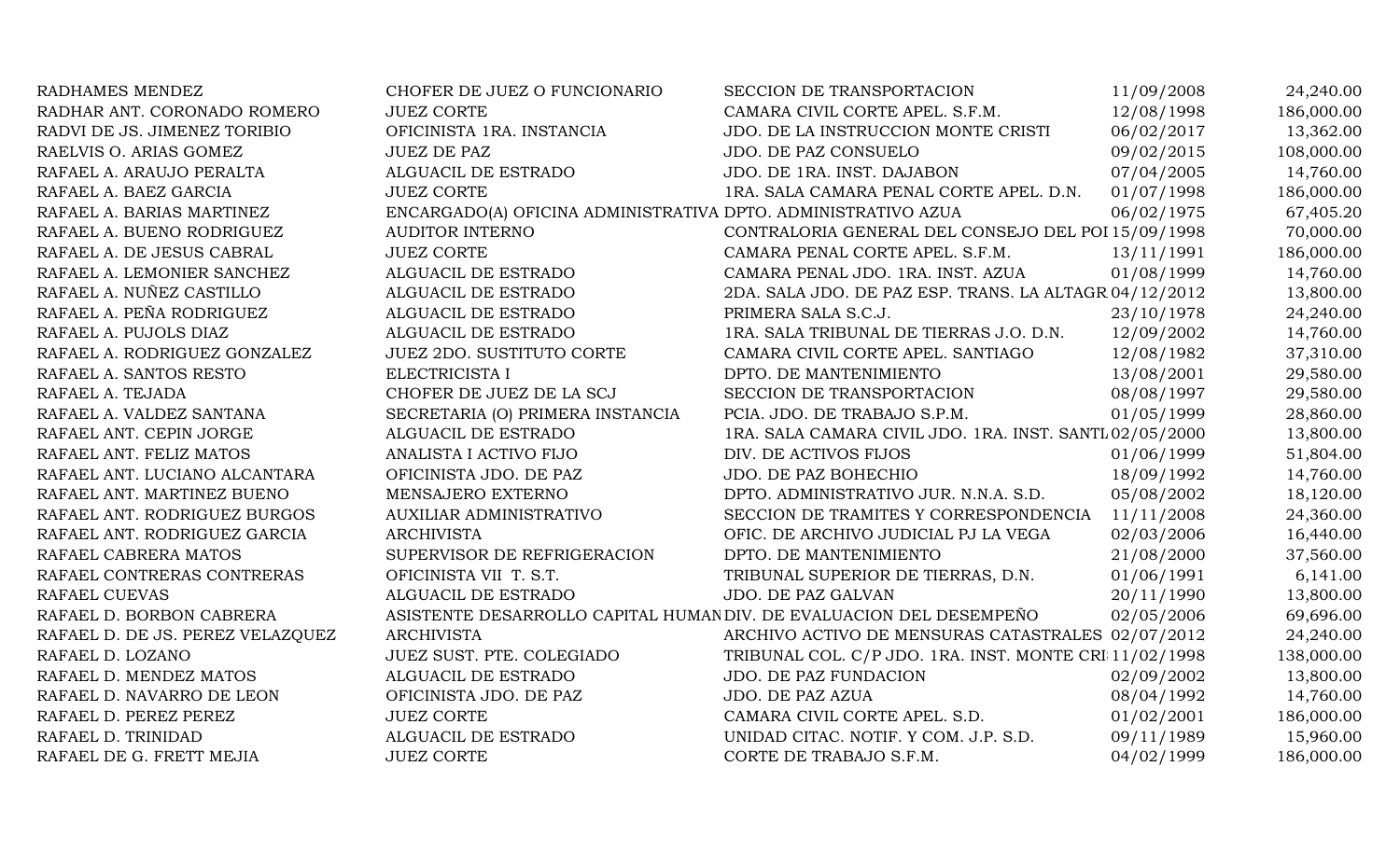| RAFAEL E. MATOS PEREZ                                           | OFICINISTA 1RA. INSTANCIA                                         | JDO. DE 1RA. INST. INDEPENDENCIA                       | 02/05/2006 | 15,720.00  |
|-----------------------------------------------------------------|-------------------------------------------------------------------|--------------------------------------------------------|------------|------------|
| RAFAEL E. ORTIZ DIAZ                                            | SECRETARIA (O) SALA SCJ                                           | PRIMERA SALA S.C.J.                                    | 12/04/2005 | 77,836.80  |
| RAFAEL EUSEBIO BURGOS                                           | SOPORTE DE SISTEMAS                                               | DIV. DE DESARROLLO DE SISTEMAS                         | 01/05/1994 | 54,885.60  |
| RAFAEL FELIZ BATISTA                                            | OFICINISTA 1RA. INSTANCIA                                         | 3RA. SALA CAMARA CIVIL JDO. 1RA. INST. D.N.            | 26/01/2016 | 20,760.00  |
| RAFAEL GUZMAN ADAMES                                            | AGENTE CONTROL DE CALIDAD                                         | CONTROL DE CALIDAD ARCHIVO PERMANENTE 18/05/2011       |            | 29,580.00  |
| RAFAEL HERNANDEZ                                                | ALGUACIL DE ESTRADO                                               | JDO. DE PAZ DE LA 1RA. CIRC. D.N.                      | 05/10/1971 | 14,760.00  |
| RAFAEL J. REYES PAULINO                                         | <b>OFICINISTA</b>                                                 | UNIDAD SERV. A LA INSTRUCCION J.P. S.D.                | 22/06/2006 | 24,240.00  |
| RAFAEL L. CIPRIAN LORA                                          | JUEZ 1ER. SUSTITUTO CORTE                                         | 2DA. SALA CORTE DE TRABAJO D.N.                        | 22/10/1998 | 205,800.00 |
| RAFAEL L. TAVAREZ SUAREZ                                        | ALGUACIL DE ESTRADO                                               | UNIDAD CITAC. NOTIF. Y COM. J.P. BARAHONA              | 14/08/2017 | 12,546.00  |
| RAFAEL MANCEBO QUERO                                            | CATALOGADOR                                                       | DOCUMENTACION Y BIBLIOTECAS                            | 01/09/1990 | 33,120.00  |
| RAFAEL MATIAS RODRIGUEZ                                         | <b>JUEZ CORTE</b>                                                 | TRIBUNAL EJEC. SANCION ADOLES. S.F.M.                  | 09/04/1992 | 186,000.00 |
| RAFAEL O. CASTILLO AGUASVIVA                                    | ALGUACIL DE ESTRADO                                               | 3RA. SALA CAMARA CIVIL JDO. 1RA. INST. S.D.            | 05/01/2000 | 14,760.00  |
| RAFAEL O. GRULLON DILONE                                        | ENC. MANTENIMIENTO                                                | DPTO. ADMINISTRATIVO S.P.M.                            | 14/02/2000 | 24,240.00  |
| RAFAEL O. MARTINEZ MEDINA                                       | OFICINISTA JDO. DE PAZ                                            | JDO. DE PAZ LOS CACAOS                                 | 25/06/2015 | 14,760.00  |
| RAFAEL PASCUAL PEÑA                                             | CHOFER DE SERVICIO                                                | SECCION DE TRANSPORTACION                              | 01/06/1992 | 27,541.20  |
| RAFAEL RADNEY MERCEDES                                          | JUEZ DE PAZ ITINERANTE                                            | CAMARA CIVIL JDO. 1RA. INST. S.C.                      | 28/08/2007 | 108,000.00 |
| RAFAEL ROSARIO DE OLEO                                          | CHOFER DE JUEZ O FUNCIONARIO                                      | PCIA. CAMARA CIVIL CORTE APEL. D.N.                    | 06/12/1999 | 24,240.00  |
| RAFAEL S. CABRAL                                                | <b>JUEZ CORTE</b>                                                 | CAMARA CIVIL CORTE APEL. S.C.                          | 25/05/1998 | 186,000.00 |
| RAFAEL S. PAULINO LUGO                                          | ASISTENTE DE NOMINA                                               | DIV. DE NOMINAS                                        | 03/07/2006 | 69,696.00  |
| RAFAEL SANCHEZ SANTANA                                          | ALGUACIL DE ESTRADO                                               | 4TA. SALA JDO. DE PAZ ESP. TRANS. D.N.                 | 08/01/2013 | 14,760.00  |
| RAFAEL T. AGRAMONTE CEBALLOS                                    | ANALISTA I DE ANALISIS DE EXPEDIENTES DPTO. DE CONTROL FINANCIERO |                                                        | 16/04/2012 | 51,804.00  |
| RAFAEL VALDEZ MARTINEZ                                          | SUB-CONTRALOR GENERAL CPJ                                         | CONTRALORIA GENERAL DEL CONSEJO DEL POI 20/04/1992     |            | 184,800.00 |
| RAFAEL VASQUEZ GOICO                                            | JUEZ PRESIDENTE SALA CORTE                                        | 1RA. SALA TRIBUNAL SUPERIOR ADMINISTRATIV 26/11/1998   |            | 205,800.00 |
| RAFAEL VEGA TAVAREZ                                             | <b>CAMARERO II</b>                                                | DIV. DE RELACIONES PUBLICAS Y PROTOCOLO 16/05/2012     |            | 32,220.00  |
| RAFAEL Y. PICHARDO GARCIA                                       | <b>INGENIERO SUPERVISOR</b>                                       | DPTO. DE INGENIERIA                                    | 10/07/2006 | 46,368.00  |
| RAFAELA ALT. HERNANDEZ DE LOS SANTOS SECRETARIA (O) JDO. DE PAZ |                                                                   | JDO. DE PAZ JAMAO AL NORTE                             | 03/02/1989 | 23,160.00  |
| RAFAELA CRUZ PICHARDO                                           | CONSERJE-MENSAJERO(A)                                             | JDO. DE PAZ LUPERON                                    | 13/08/2002 | 12,444.00  |
| RAFAELA D. PUJOLS AGRAMONTE                                     | ABOGADO AYUDANTE 1RA. INST.                                       | 2DA. SALA CAMARA CIVIL JDO. 1RA. INST. D.N.            | 26/05/2010 | 43,840.80  |
| RAFAELA DE JS. PEÑA LORA                                        | <b>CONSERJE I MENSURAS</b>                                        | DIRECCION NACIONAL MENSURAS CATASTRALE: 01/02/1988     |            | 6,141.00   |
| RAFAELA LEBRON GUERRERO                                         | SECRETARIA (O) PRIMERA INSTANCIA                                  | 8VA. SALA CAMARA PENAL JDO. 1RA. INST. D.N. 27/06/2005 |            | 46,368.00  |
| RAFAELA M. ALMONTE ARIAS                                        | OFICINISTA 1RA. INSTANCIA                                         | 3ER. TRIBUNAL COL. C/P JDO. 1RA .INST. D.N.            | 14/11/2012 | 20,760.00  |
| RAFAELA RODRIGUEZ DURAN                                         | SECRETARIA (O) DE DIVISION                                        | DIV. DE PROGRAMACION Y ANALISIS PRESUPUE: 04/10/2006   |            | 37,920.00  |
| RAFAELA S. MARTINEZ AQUINO                                      | SECRETARIA (O) PRIMERA INSTANCIA                                  | TRIBUNAL COL. C/P JDO. 1RA. INST. AZUA                 | 03/01/2000 | 38,088.00  |
| RAFAELINA ALT. ESCAÑO GARCIA                                    | OFICINISTA J.O.                                                   | TRIBUNAL DE TIERRAS J.O. HERMANAS MIRABAI 02/12/2004   |            | 15,720.00  |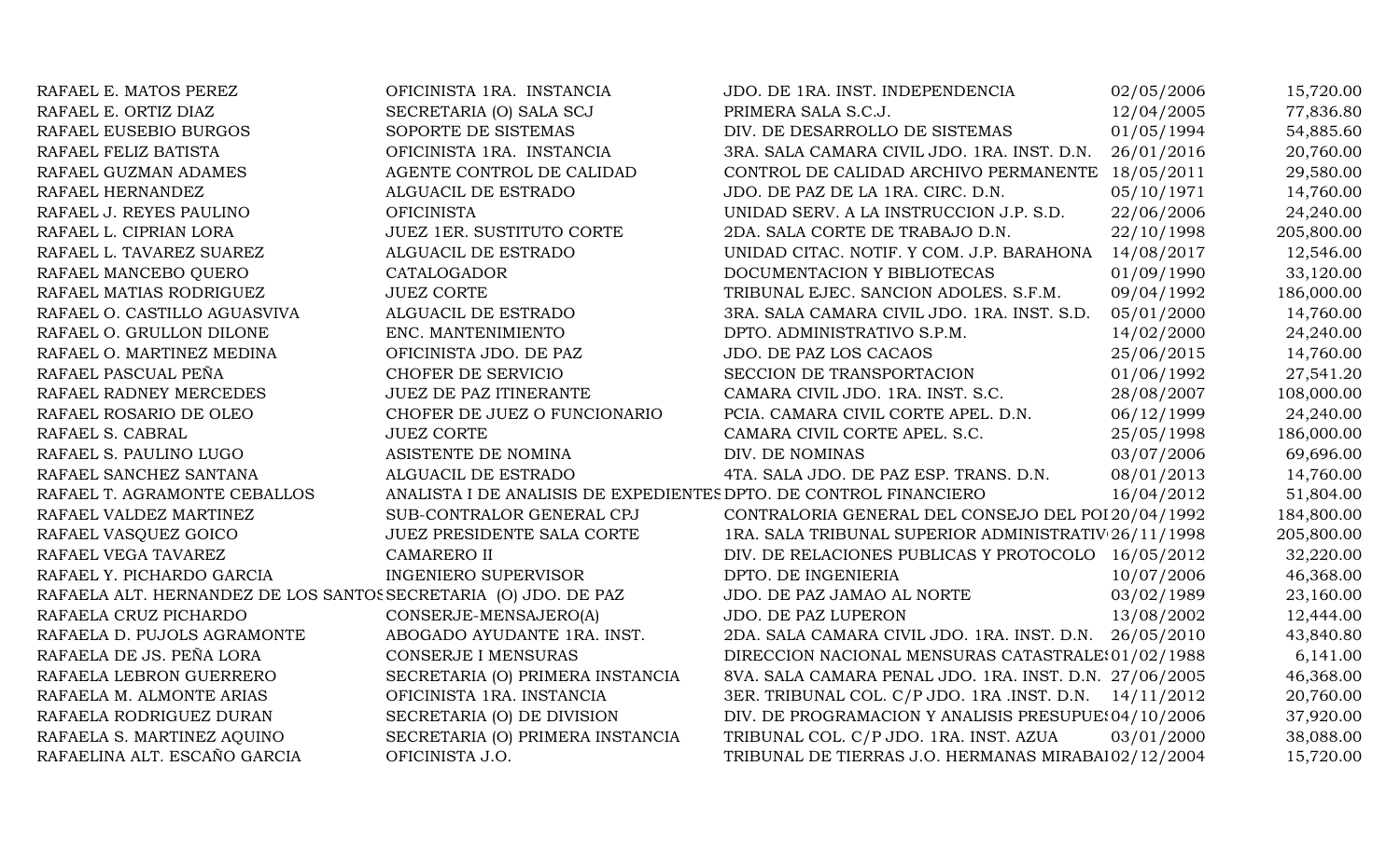| RAFAELINA C. DURAN ESPINO     | ESPECIALISTA DE INFRAESTRUCTURA    | ADMINISTRACION GENERAL JURISDICCION INM(06/03/2013                                      |            | 142,000.00 |
|-------------------------------|------------------------------------|-----------------------------------------------------------------------------------------|------------|------------|
| RAFAELINA DE LA CRUZ MAÑON    | OFICINISTA 1RA. INSTANCIA          | SALA CIVIL TRIBUNAL N.N.A. S.D.                                                         | 10/03/2014 | 20,760.00  |
| RAFAELINA E. MUÑOZ DE LA ROSA | OFICINISTA 1RA. INSTANCIA          | 3ER. JDO. DE LA INSTRUCCION D.N.                                                        | 11/03/2002 | 20,760.00  |
| RAFAELINA RODRIGUEZ BASILIO   | OFICINISTA ATENCION USUARIO        | UNIDAD ATENCION AL USUARIO J.P. VALVERDE 01/03/2010                                     |            | 16,440.00  |
| RAFAELINA SALVADOR BATISTA    | OFICINISTA 1RA. INSTANCIA          | 4TA. SALA CAMARA PENAL JDO. 1RA.INST. D.N. 15/04/2013                                   |            | 20,760.00  |
| RAFAELITA BRITO DE LA CRUZ    | OFICINISTA JDO. DE PAZ             | JDO. DE PAZ ARENOSO                                                                     | 01/10/2012 | 14,760.00  |
| RAFELINA RUIZ RODRIGUEZ       | <b>JUEZ DE PAZ</b>                 | 1RA. SALA JDO. DE PAZ ESP. TRANS. LA ROMAN/09/02/2015                                   |            | 108,000.00 |
| RAFU PAULINO VELEZ            | ALGUACIL DE ESTRADO                | PCIA. CAMARA PENAL CORTE APEL. D.N.                                                     | 01/08/2006 | 15,960.00  |
| RAIDIRA M. CASTILLO LOPEZ     | OFICINISTA JDO. DE PAZ             | 3RA. SALA JDO. DE PAZ ESP. TRANS. LA ALTAGR 18/03/2013                                  |            | 14,760.00  |
| RAIMUNDO A. ORTIZ ALCANTARA   | <b>VIGILANTE</b>                   | JDO. DE PAZ CABRAL                                                                      | 16/12/2006 | 12,444.00  |
| RAINEL D. JIMENEZ CASTILLO    | AUXILIAR ADMINISTRATIVO            | SECCION DE TRAMITES Y CORRESPONDENCIA 01/09/2015                                        |            | 24,360.00  |
| RAINER VERAS CORNIEL          | OFICINISTA JDO. DE PAZ             | JDO. DE PAZ MUNICIPAL PRIMERA SALA D.N.                                                 | 15/05/2017 | 13,974.00  |
| RAINIERY F. MENDEZ LEON       | MENSAJERO INTERNO                  | DPTO. ADMINISTRATIVO ESPAILLAT                                                          | 25/04/2017 | 12,444.00  |
| RAISA WITECY ARVELO           |                                    | ANALISTA I RECLUTAMIENTO Y SELECCIÓI DIV. DE RECLUTAMIENTO Y SELECCION PERSON01/12/2011 |            | 44,092.80  |
| RAIZA A. ZAPATA BERAS         | OFICINISTA CORTE                   | CORTE DE TRABAJO S.P.M.                                                                 | 23/09/2005 | 20,760.00  |
| RALFA O. FRUCTUOSO TIRADO     | OFICINISTA DE EJECUCION DE LA PENA | TRIBUNAL EJEC. DE LA PENA D.N.                                                          | 28/04/2014 | 20,760.00  |
| RAMELI ALT. SANCHEZ MANZUETA  | SECRETARIA (O) JDO. DE PAZ         | JDO. DE PAZ YAMASA                                                                      | 23/04/2001 | 29,580.00  |
| RAMIRA ALT. VALDEZ            | SOPORTE SERVIDORES                 | DIV. DE INFRAESTRUCTURA Y COMUNICACIONE: 03/02/2014                                     |            | 48,894.00  |
| RAMMASSES A. SANTOS HERNANDEZ | OFICINISTA 1RA. INSTANCIA          | CAMARA CIVIL JDO. 1RA. INST. PERAVIA                                                    | 10/02/2014 | 15,720.00  |
| RAMON A. ACOSTA DIAZ          | MAYORDOMO III                      | DPTO. ADMINISTRATIVO BARAHONA                                                           | 19/12/1988 | 13,800.00  |
| RAMON A. ALMONTE BARRY        | JUEZ 1RA. INSTANCIA                | CAMARA CIVIL JDO. 1RA. INST. EL SEIBO                                                   | 19/10/2009 | 138,000.00 |
| RAMON A. ALMONTE VALENZUELA   | <b>OFICINISTA</b>                  | SOPORTE A JUECES J.P. SANTIAGO                                                          | 08/05/2013 | 22,920.00  |
| RAMON A. CASTRO ROSADO        | SECRETARIA (O) JDO. DE PAZ         | JDO. DE PAZ ASUNTOS MUNIC. BOCA CHICA                                                   | 15/03/1995 | 29,580.00  |
| RAMON A. CONDE CABRERA        | ALGUACIL DE ESTRADO                | CAMARA CIVIL JDO. 1RA. INST. MARIA TRINIDAD 17/12/1998                                  |            | 13,800.00  |
| RAMON A. FERMIN FULCAR        | <b>INGENIERO SUPERVISOR</b>        | DPTO. DE INGENIERIA                                                                     | 10/07/2006 | 46,368.00  |
| RAMON A. GUTIERREZ GARCIA     | OFICINISTA I T. TIERRAS J.O.       | TRIBUNAL DE TIERRAS J.O. MONTE CRISTI                                                   | 21/09/1988 | 6,141.00   |
| RAMON A. HERNANDEZ HERNANDEZ  | ALGUACIL DE ESTRADO                | CAMARA CIVIL JDO. 1RA. INST. SANCHEZ RAMIR 04/06/2001                                   |            | 13,800.00  |
| RAMON A. LOPEZ RODRIGUEZ      | ALGUACIL DE ESTRADO                | UNIDAD CITAC. NOTIF. Y COM. J.P. LA VEGA                                                | 01/08/2005 | 14,760.00  |
| RAMON A. MORETA               | CONSERJE MENSAJERO(A) JDO. PAZ     | JDO. DE PAZ LAS MATAS DE FARFAN                                                         | 21/01/1963 | 6,141.00   |
| RAMON A. PEÑA VENTURA         | <b>CONSERJE</b>                    | DPTO. ADMINISTRATIVO VALVERDE                                                           | 05/06/2017 | 10,577.40  |
| RAMON A. POLANCO CRUZ         | ALGUACIL DE ESTRADO                | PCIA. Y 1RA. SALA CAMARA CIVIL JDO. 1RA. INST 20/02/2001                                |            | 14,760.00  |
| RAMON A. PUJOLS GONZALEZ      | ANALISTA JURIDICO                  | UNIDAD DE APOYO REGISTRAL J.I.                                                          | 25/10/2004 | 54,885.60  |
| RAMON A. ROSARIO HERNANDEZ    | JUEZ 1RA. INSTANCIA                | CAMARA CIVIL JDO. 1RA. INST. MONSEÑOR NOU 16/06/1998                                    |            | 138,000.00 |
| RAMON A. SANTANA MONTAS       | ALGUACIL DE ESTRADO                | CAMARA CIVIL JDO. 1RA. INST. LA ALTAGRACIA 01/02/1999                                   |            | 13,800.00  |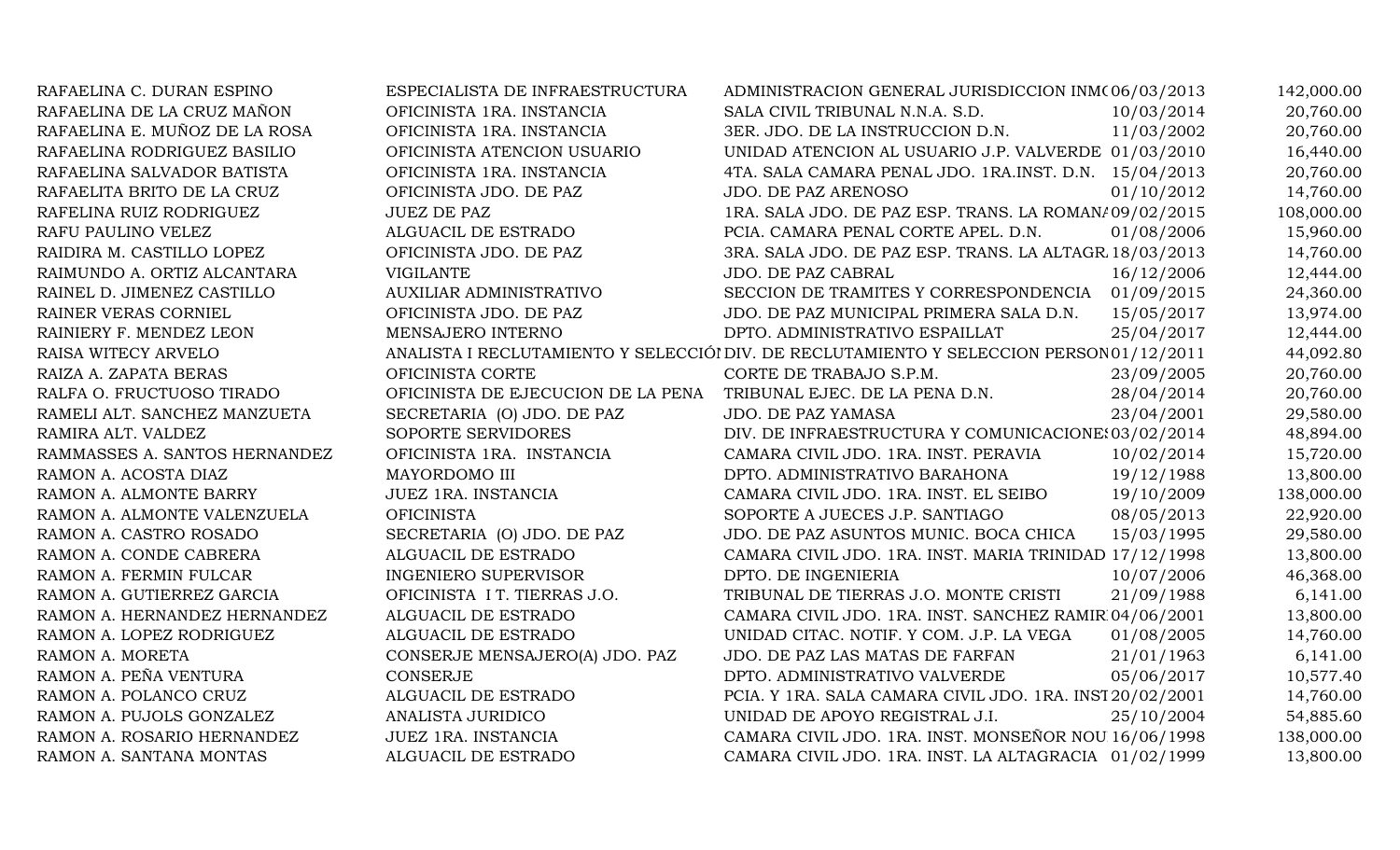| RAMON A. VARGAS ROSARIO           | SUPERVISOR DE ELECTRICIDAD       | DPTO. DE MANTENIMIENTO                                                                         | 01/02/1999 | 34,980.00  |
|-----------------------------------|----------------------------------|------------------------------------------------------------------------------------------------|------------|------------|
| RAMON A. ZABALA MELENDEZ          | ANALISTA PROGRAMADOR             | DIV. DE SISTEMAS J.I.                                                                          | 01/11/2016 | 67,082.40  |
| RAMON ALB. ROSA MARTINEZ          | ALGUACIL DE ESTRADO              | UNIDAD CITAC. NOTIF. Y COM. J.P. PUERTO PLA121/04/2006                                         |            | 14,760.00  |
| RAMON ANT. CARABALLO ABREU        | CONSERJE MENSAJERO(A) JDO. PAZ   | JDO. DE PAZ LICEY AL MEDIO                                                                     | 13/01/1964 | 6,141.00   |
| RAMON ANT. CARO AQUINO            | ALGUACIL DE ESTRADO              | CAMARA PENAL JDO. 1RA. INST. MARIA TRINIDAI 01/06/2008                                         |            | 14,760.00  |
| RAMON ANT. CHECO HILARIO          | <b>AUDITOR INTERNO</b>           | CONTRALORIA GENERAL DEL CONSEJO DEL POI 27/10/2014                                             |            | 70,000.00  |
| RAMON ANT. DE JESUS               | <b>PLOMERO</b>                   | DPTO. DE MANTENIMIENTO                                                                         | 22/08/2000 | 21,480.00  |
| RAMON ANT. DEL ROSARIO DE FRIAS   | ALGUACIL DE ESTRADO              | TRIBUNAL COL. C/P JDO. 1RA. INST. LA ROMANA 20/04/2010                                         |            | 14,760.00  |
| RAMON ANT. GARCIA ULLOA           | OPERADOR GIS II                  | UNIDAD DE CARTOGRAFIA DNMC                                                                     | 01/05/2013 | 35,856.00  |
| RAMON ANT. LOPEZ MEJIA            |                                  | ENCARGADO(A) OFICINA ADMINISTRATIVA DPTO. ADMINISTRATIVO JDOS. DE TRABAJO                      | 10/12/2012 | 67,082.40  |
| RAMON ANT. MANZUETA CASTILLO      | ENC. ESTADISTICAS JUDICIALES     | DIV. DE ESTADISTICAS JUDICIALES                                                                | 16/06/2004 | 117,532.80 |
| RAMON ANT. MATOS                  | ALGUACIL DE ESTRADO              | JDO. DE PAZ ESTEBANIA                                                                          | 14/10/1986 | 13,800.00  |
| RAMON ANT. MIRANDA ANGEL          | ENC. SOPORTE TECNICO JI          | UNIDAD SOPORTE TECNICO J.I. D.N.                                                               | 02/05/2007 | 102,643.20 |
| RAMON ANT. RODRIGUEZ CARBUCCIA    | ALGUACIL DE ESTRADO              | JDO. DE PAZ ASUNTOS MUNIC. S.C.                                                                | 01/08/1995 | 13,800.00  |
| RAMON BAEZ RODRIGUEZ              | <b>JUEZ 2DO. SUSTITUTO CORTE</b> | CAMARA PENAL CORTE APEL. S.P.M.                                                                | 13/11/1991 | 199,464.00 |
| RAMON C. ORTIZ GONZALEZ           | AGENTE DIGITALIZADOR             | SERVICIOS TECNICOS ARCHIVO PERMANENTE                                                          | 18/04/2007 | 24,240.00  |
| RAMON CASTRO FAÑA                 | ALGUACIL DE ESTRADO              | 4TA. SALA JDO. DE TRABAJO D.N.                                                                 | 24/10/1993 | 14,760.00  |
| RAMON CONTRERAS ROBLES            | ENC. AUDIOVISUALES               | UNIDAD DE AUDIOVISUALES                                                                        | 01/12/2005 | 77,836.80  |
| RAMON DE JS. RODRIGUEZ FLORENTINO | OFICINISTA 1RA. INSTANCIA        | 2DA. SALA CAMARA CIVIL JDO. 1RA. INST. D.N.                                                    | 02/01/2013 | 20,760.00  |
| RAMON E. ALMONTE                  | EBANISTA I S.C.J.                | TALLER DE EBANISTERIA                                                                          | 01/07/1994 | 46,087.20  |
| RAMON E. CORA                     | MENSAJERO INTERNO                | JDO. DE LA INSTRUCCION HATO MAYOR                                                              | 19/08/1996 | 12,444.00  |
| RAMON E. MARTINEZ CRUZ            | ALGUACIL DE ESTRADO              | UNIDAD CITAC. NOTIF. Y COM. C.S.C. N.N.A. S.C. 24/02/2014                                      |            | 13,800.00  |
| RAMON E. MEJIA SANCHEZ            | MENSAJERO EXTERNO                | DPTO. ADMINISTRATIVO PERAVIA                                                                   | 01/06/1999 | 16,440.00  |
| RAMON E. PEÑA PEREZ               |                                  | JUEZ PRESIDENTE TRIBUNAL COLEGIADO TRIBUNAL COL. C/P JDO. 1RA. INST. SANCHEZ R 16/06/1998      |            | 138,000.00 |
| RAMON E. RICHARDSON DE LA CRUZ    | ELECTRICISTA II                  | DPTO. DE MANTENIMIENTO                                                                         | 24/06/2014 | 23,280.00  |
| RAMON E. VARGAS ABREU             | <b>OFICINISTA</b>                | UNIDAD DE AUDIENCIAS J.P. SANTIAGO                                                             | 13/06/2016 | 22,920.00  |
| RAMON E. VILLANUEVA PEÑA          | MENSAJERO INTERNO                | JDO. DE 1RA. INST. DAJABON                                                                     | 06/02/2017 | 12,444.00  |
| RAMON E. YNOA PEÑA                | <b>JUEZ CORTE</b>                | TRIBUNAL SUPERIOR DE TIERRAS DPTO. NORES' 12/08/1998                                           |            | 186,000.00 |
| RAMON ENCARNACION PEÑA            | CONSERJE-MENSAJERO(A)            | JDO. DE PAZ LAS YAYAS                                                                          | 01/03/1992 | 12,444.00  |
| RAMON FCO. UREÑA ANGELES          |                                  | JUEZ 1ER. SUST. PTE. JDO. 1ERA. INSTAN(3RA. SALA CAMARA CIVIL JDO. 1RA. INST. SANTI.01/10/2003 |            | 147,600.00 |
| RAMON G. FELIZ LOPEZ              | ALGUACIL DE ESTRADO              | UNIDAD DE CITACIONES Y NOTIFICACIONES S.G 03/05/2007                                           |            | 93,984.00  |
| RAMON H. GONZALEZ PEREZ           | JUEZ 2DO. SUSTITUTO CORTE        | 2DA. SALA CAMARA PENAL CORTE APEL. D.N. 15/08/1997                                             |            | 199,464.00 |
| RAMON HERRERA CACERES             | ABOGADO AYUDANTE CORTE           | CORTE DE TRABAJO S.D.                                                                          | 01/02/2001 | 58,374.00  |
| RAMON I. GIL GUZMAN               | JUEZ SUST. PTE. COLEGIADO        | TRIBUNAL COL. C/P JDO. 1RA. INST. DUARTE                                                       | 12/08/1998 | 138,000.00 |
|                                   |                                  |                                                                                                |            |            |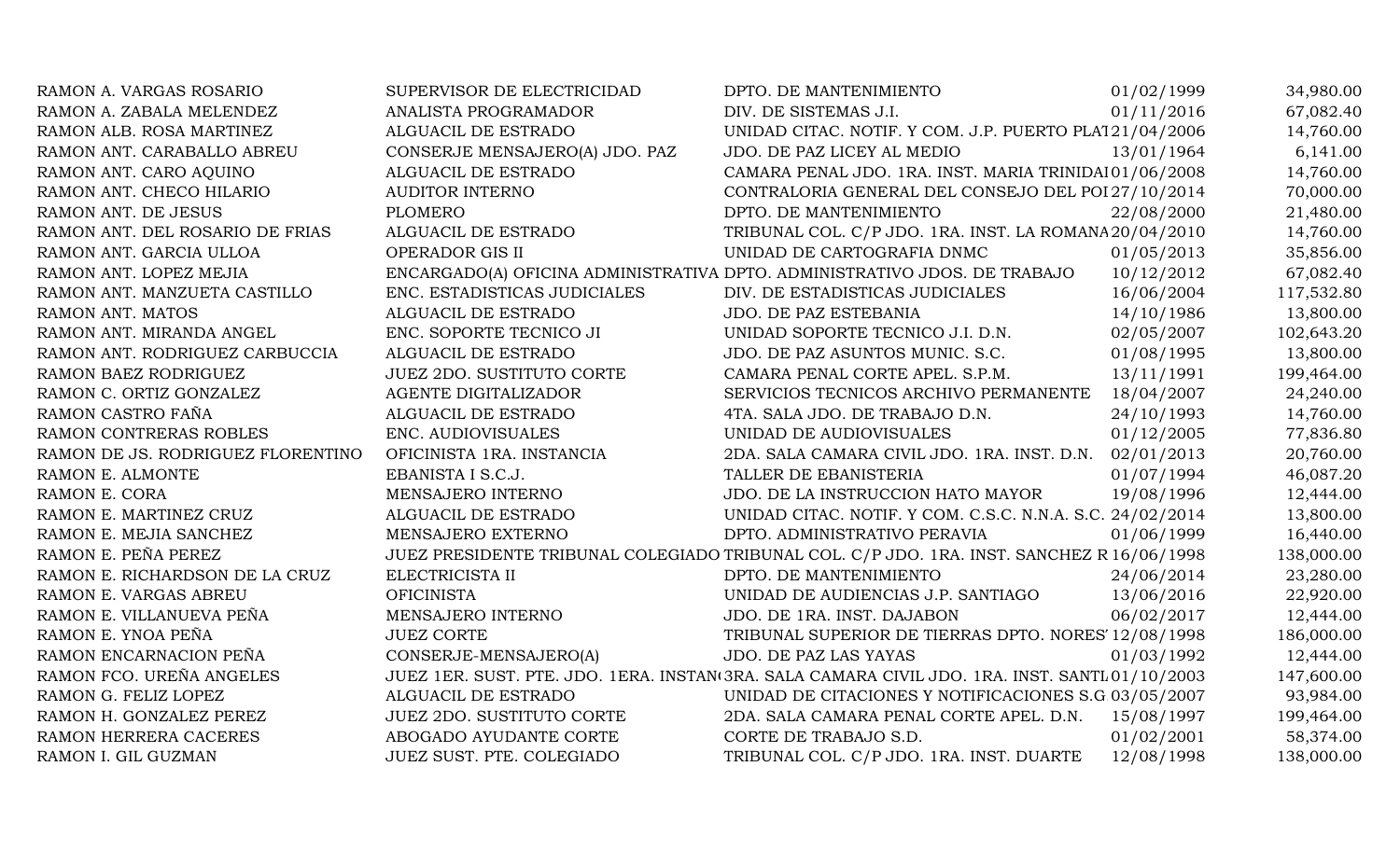| RAMON J. MEDINA MENDEZ            | ALGUACIL DE ESTRADO                                               | CAMARA CIVIL CORTE APEL. S.D.                                                   | 01/09/1995 | 14,760.00  |
|-----------------------------------|-------------------------------------------------------------------|---------------------------------------------------------------------------------|------------|------------|
| RAMON L. CUSTODIO MOTA            | ALGUACIL DE ESTRADO                                               | CENTRO DE CITACIONES S.P.M.                                                     | 09/06/2014 | 14,760.00  |
| RAMON M. ALCANTARA JIMENEZ        | ALGUACIL DE ESTRADO                                               | PCIA. CAMARA PENAL CORTE APEL. D.N.                                             | 06/07/1987 | 15,960.00  |
| RAMON M. PEÑA REGALADO            | ELECTRICISTA II                                                   | DPTO. ADMINISTRATIVO SANTIAGO                                                   | 01/05/2002 | 22,800.00  |
| RAMON M. ROJAS SAVIÑON            | OFICINISTA CORTE                                                  | 1RA. SALA CORTE DE TRABAJO D.N.                                                 | 26/11/2012 | 24,240.00  |
| RAMON MARTINEZ                    | JUEZ 1RA. INSTANCIA                                               | CAMARA PENAL JDO. 1RA. INST. S.P.M.                                             | 03/03/1987 | 138,000.00 |
| RAMON PEDIE CHAVEZ                | ANALISTA II ACTIVO FIJO                                           | DIV. DE ACTIVOS FIJOS                                                           | 13/06/2005 | 44,092.80  |
| <b>RAMON R. ARIAS</b>             | AUXILIAR DE CONTABILIDAD                                          | GERENCIA FINANCIERA J.I.                                                        | 02/04/2012 | 34,980.00  |
| RAMON R. RAMIREZ BURROUGHS        | OFICINISTA 1RA. INSTANCIA                                         | TRIBUNAL N.N.A. BARAHONA                                                        | 03/07/2006 | 15,720.00  |
| RAMON RAMIREZ TEJEDA              | CHOFER DE VEHICULO PESADO                                         | SECCION DE TRANSPORTACION                                                       | 03/10/2006 | 24,240.00  |
| RAMON S. ROSARIO TRUFFER          | JUEZ JDO. DE TRABAJO                                              | JDO. DE TRABAJO ESPAILLAT                                                       | 20/04/1992 | 138,000.00 |
| RAMON SANCHEZ POCHE               | SECRETARIA (O) JDO. DE PAZ                                        | JDO. DE PAZ ELIAS PIÑA                                                          | 16/10/1986 | 23,160.00  |
| RAMONA A. ESPINAL RODRIGUEZ       | OFICINISTA DE SERVICIO PENAL                                      | UNIDAD DE SERVICIO PENAL C.S.C. N.N.A. D.N. 14/12/1998                          |            | 24,240.00  |
| RAMONA ALT. GERMAN GONZALEZ       | OFICINISTA 1RA. INSTANCIA                                         | JDO. DE LA INSTRUCCION PERAVIA                                                  | 15/10/2001 | 15,720.00  |
| RAMONA ALT. MOREL CRUZ            | OFICINISTA J.O.                                                   | TRIBUNAL DE TIERRAS J.O. MONTE PLATA                                            | 01/09/1999 | 20,760.00  |
| RAMONA C. ARIAS NATANIEL          | SECRETARIA (O) PRIMERA INSTANCIA                                  | 2DO. JDO. DE LA INSTRUCCION S.C.                                                | 01/02/1993 | 38,088.00  |
| RAMONA DE JESUS ROSARIO           | <b>CONSERJE</b>                                                   | JDO. DE PAZ MONSEÑOR NOUEL                                                      | 29/02/1988 | 6,141.00   |
| RAMONA DE LA CRUZ SANTOS          | <b>CONSERJE</b>                                                   | DPTO. ADMINISTRATIVO N.N.A. D.N.                                                | 10/03/2009 | 12,444.00  |
| RAMONA DE LOS A. FERNANDEZ GARCIA | ABOGADO AYUDANTE                                                  | SOPORTE A JUECES J.L. SANTIAGO                                                  | 29/08/1997 | 48,894.00  |
| RAMONA DELGADO MEDINA             |                                                                   | SECRETARIA (O) SERVICIO A LA INSTRUCC UNIDAD SERV. A LA INSTRUCCION J.P. S.J.M. | 01/09/1991 | 42,657.60  |
| RAMONA DIAZ                       | CONSERJE I S.C.J.                                                 | SECCION DE MAYORDOMIA                                                           | 01/10/1987 | 6,141.00   |
| RAMONA FLORES DE MATOS            | SECRETARIA(O) JDO. PAZ                                            | JDO. DE PAZ DE LA 3RA. CIRC. D.N.                                               | 31/08/1984 | 6,141.00   |
| RAMONA GUTIERREZ BATISTA          | JUEZ JDO. DE TRABAJO                                              | JDO. DE TRABAJO MONSEÑOR NOUEL                                                  | 21/05/1999 | 138,000.00 |
| RAMONA J. BAUTISTA TEJEDA         | SECRETARIA (O) DEPARTAMENTO                                       | DPTO. DE TESORERIA                                                              | 01/10/1998 | 37,920.00  |
| RAMONA JIMENEZ LIZARDO            | OFICINISTA I 1RA. INSTANCIA                                       | 2DA.CAMARA PENAL JDO.1RA.INST.S.F.M.                                            | 30/11/1970 | 6,141.00   |
| RAMONA LOPEZ                      | <b>CONSERJE</b>                                                   | DIRECCION DE FAMILIA, NIÑEZ, ADOLESCENCIA 06/07/1993                            |            | 14,160.00  |
| RAMONA LUGO ACEVEDO               | SECRETARIA (O) DE DIRECCION                                       | DIRECCION ADMINISTRATIVA                                                        | 01/02/2001 | 48,894.00  |
| RAMONA M. GONZALEZ MARIA          | OFICINISTA 1RA. INSTANCIA                                         | 1ER. TRIBUNAL COL. C/P JDO. 1RA. INST. SANTI/01/06/1991                         |            | 15,720.00  |
| RAMONA M. HERNANDEZ MIESES        | OFICINISTA 1RA. INSTANCIA                                         | CAMARA CIVIL JDO. 1RA. INST. SAMANA                                             | 17/01/2006 | 15,720.00  |
| RAMONA M. SANTANA BERMUDEZ        | JUEZ 1RA. INSTANCIA                                               | CAMARA PENAL JDO. 1RA. INST. EL SEIBO                                           | 23/02/2009 | 138,000.00 |
| RAMONA M. SOLIS                   | <b>CONSERJE</b>                                                   | REGISTRO DE TITULOS LA VEGA                                                     | 17/03/1987 | 12,444.00  |
| RAMONA O. HERNANDEZ FERREIRA      | JUEZ T.T.J.O.                                                     | TRIBUNAL DE TIERRAS J.O. MONTE CRISTI                                           | 12/02/1998 | 138,000.00 |
| RAMONA REYES CARRASCO             | CONSERJE-MENSAJERO(A) INSTRUCCION. JDO. DE LA INSTRUCCION DAJABON |                                                                                 | 01/01/1986 | 6,141.00   |
| RAMONA REYES DE JESUS             | OFICINISTA JDO. DE PAZ                                            | JDO. DE PAZ EL FACTOR                                                           | 07/05/2001 | 14,760.00  |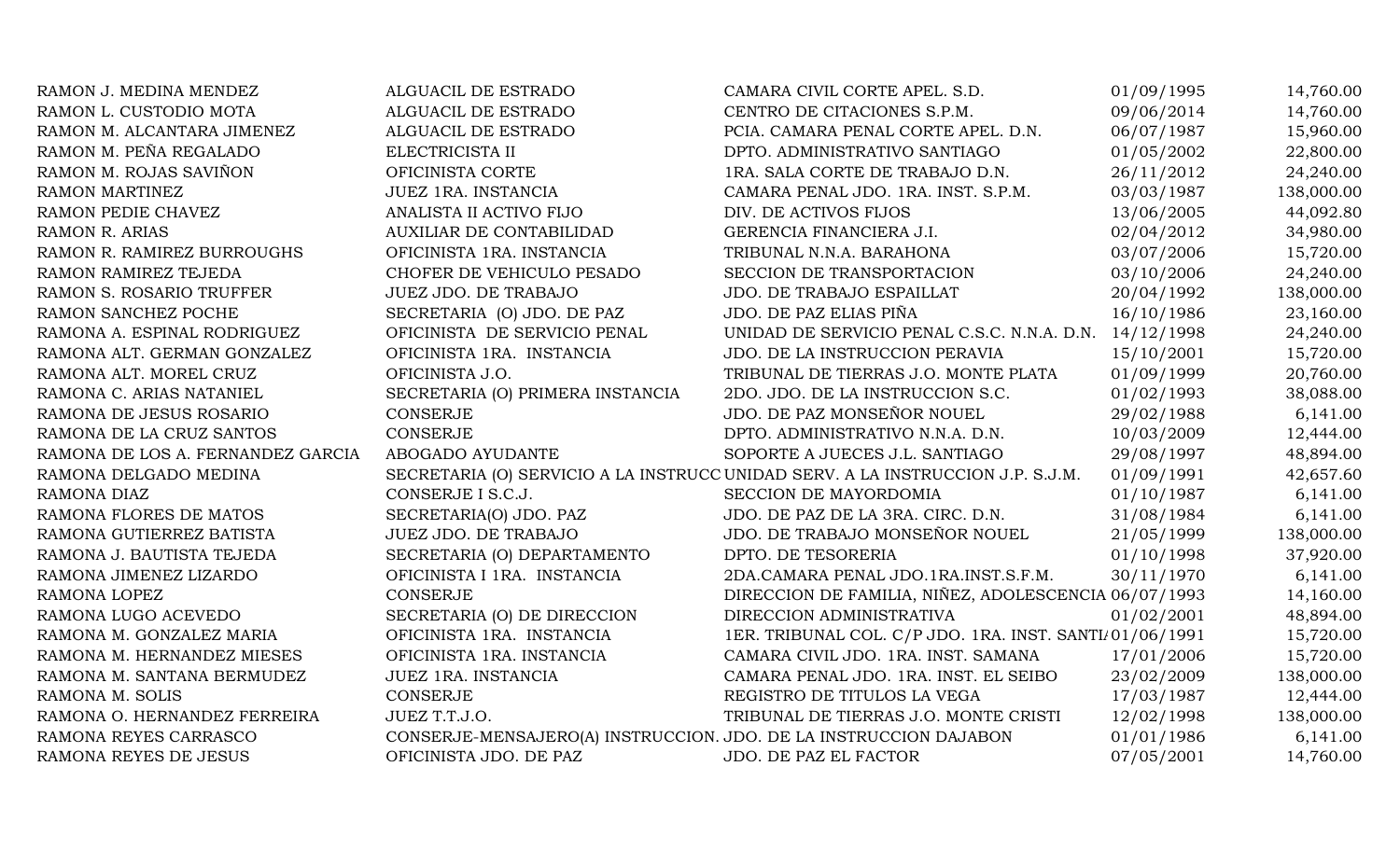| RAMONA RODRIGUEZ LOPEZ        | <b>JUEZ CORTE</b>               | 3RA. SALA CAMARA PENAL CORTE APEL. D.N.                                                 | 02/12/1998 | 186,000.00 |
|-------------------------------|---------------------------------|-----------------------------------------------------------------------------------------|------------|------------|
| RAMONA SOSA CANARIO           | <b>ARCHIVISTA</b>               | ARCHIVO ACTIVO J.I. SAMANA                                                              | 01/12/2005 | 24,240.00  |
| RAMONA TORRES RIVERA          | COORDINADOR(A) DE ENTREVISTAS   | CENTRO DE ENTREVISTA S.C.                                                               | 17/03/2014 | 64,864.00  |
| RAMONA VALLEJO PAYANO         | SECRETARIA DEPTO. ADM.          | DPTO. ADMINISTRATIVO MONSEÑOR NOUEL                                                     | 17/11/2003 | 18,120.00  |
| RAMONA VASQUEZ BAUTISTA       | MENSAJERO INTERNO               | DPTO. ADMINISTRATIVO JUR. CIVIL S.D.                                                    | 21/04/2004 | 12,444.00  |
| RAMONA Y. MORALES DE BENCOSME | <b>OFICINISTA</b>               | JDO. DE PAZ ESPAILLAT                                                                   | 19/09/2017 | 12,546.00  |
| RAMONA Y. REYES DIAZ          | ANALISTA JURIDICO               | UNIDAD DE APOYO REGISTRAL J.I.                                                          | 04/06/2001 | 54,885.60  |
| RAMONA Y. VARGAS              | OFICIAL ARCHIVO ACTIVO          | ARCHIVO ACTIVO J.I. SANTIAGO                                                            | 02/10/2000 | 42,657.60  |
| RANDOJ S. PEÑA VALDEZ         | ALGUACIL DE ESTRADO             | CORTE DE TRABAJO S.D.                                                                   | 03/11/2006 | 14,760.00  |
| RANDOL ML. NUÑEZ CABREJA      | <b>OFICINISTA</b>               | UNIDAD SERV. 1RA. INST. J.P. S.D.                                                       | 20/04/2015 | 24,240.00  |
| RANDY A. PIMENTEL HERNANDEZ   | OFICINISTA 1RA. INSTANCIA       | CAMARA CIVIL JDO. 1RA. INST. SANCHEZ RAMIR 07/03/2005                                   |            | 15,720.00  |
| RANDY R. CANELA EDUARDO       | <b>ARCHIVISTA</b>               | ARCHIVO ACTIVO DEL TRIBUNAL SUPERIOR DE 101/12/2016                                     |            | 24,240.00  |
| RANDY R. DE LEON VEGA         | OFICINISTA ATENCION USUARIOS    | UNIDAD RECEP.Y ATENCION USUARIO C.S.S. A.F 07/11/2016                                   |            | 15,720.00  |
| RANELLYS FAWCETT LUNA         | SUPERVISOR(A) DE SERVICIO CIVIL | UNIDAD DE SERVICIO CIVIL C.S.C. N.N.A. D.N.                                             | 18/05/2004 | 66,528.00  |
| RANIEL R. ORTIZ MORILLO       | REPRODUCTOR DE DOCUMENTOS       | DPTO. ADMINISTRATIVO LA VEGA                                                            | 01/02/2016 | 10,200.00  |
| RAQUEL A. PEREZ VALENCIA      | OFICINISTA 1RA. INSTANCIA       | CAMARA PENAL JDO. 1RA. INST. MONTE PLATA 17/05/1999                                     |            | 20,760.00  |
| RAQUEL ASTACIO MERCEDES       | JUEZ DE PAZ ITINERANTE          | 1RA. SALA JDO. DE TRABAJO SANTIAGO                                                      | 03/10/2016 | 108,000.00 |
| RAQUEL BAEZ PEREZ             | SECRETARIA (O) GENERAL          | SECRETARIA GENERAL J.P. PUERTO PLATA                                                    | 01/02/2007 | 66,528.00  |
| RAQUEL BAUTISTA AMPARO        | <b>OFICINISTA</b>               | UNIDAD SERV. A CORTE J.P. S.F.M.                                                        | 17/05/2005 | 20,760.00  |
| RAQUEL M. GUZMAN FERMIN       | <b>CAJERO</b>                   | GERENCIA FINANCIERA J.I.                                                                | 08/08/2007 | 29,580.00  |
| RAQUEL ORTEGA PERDOMO         | SECRETARIA DEPTO. ADM.          | DPTO. ADMINISTRATIVO JUR. N.N.A. S.D.                                                   | 24/03/2008 | 18,120.00  |
| RAQUEL Y. DE LEON CANELA      | ANALISTA JURIDICO               | UNIDAD DE APOYO REGISTRAL J.I.                                                          | 02/04/2012 | 54,885.60  |
| RAUDY D. CRUZ NUÑEZ           | ALGUACIL DE ESTRADO             | 2DA. SALA JDO. DE TRABAJO S.D.                                                          | 24/06/2013 | 14,760.00  |
| RAUL A. GARCIA SANTANA        | ALGUACIL DE ESTRADO             | PCIA. JDO. DE TRABAJO S.D.                                                              | 13/04/2009 | 19,074.00  |
| RAUL E. BELTRE MATOS          | SECRETARIA (O) GENERAL          | SECRETARIA GENERAL J.P. BARAHONA                                                        | 20/12/1999 | 66,528.00  |
| RAUL E. TAVERAS PERALTA       |                                 | DIRECTOR (A) TECNOLOGIAS DE LA INFOR DIRECCION DE TECNOLOGIAS DE LA INFORMAC 07/12/1998 |            | 184,800.00 |
| RAUL HERNANDEZ TRINIDAD       | TECNICO DE REFRIGERACION        | DPTO. ADMINISTRATIVO P.J.C.N.                                                           | 07/06/2006 | 22,800.00  |
| RAULY D. SANTOS               | <b>ASCENSORISTA</b>             | DPTO. ADMINISTRATIVO PJ S.C.J.                                                          | 17/06/2013 | 13,800.00  |
| RAVELO ANT. ADAMES RUBIO      | <b>VIGILANTE</b>                | CORTE DE APEL. N.N.A. S.P.M.                                                            | 01/05/2001 | 12,780.00  |
| RAYDEL A. BAUTISTA            | OFICINISTA 1RA. INSTANCIA       | JDO. DE LA INSTRUCCION LAS MATAS DE FARFA 22/05/2017                                    |            | 13,362.00  |
| RAYLIN I. RODRIGUEZ FERNANDEZ | OFICINISTA 1RA. INSTANCIA       | PCIA. CAMARA PENAL JDO. 1RA. INST. D.N.                                                 | 03/09/2012 | 20,760.00  |
| RAYMELIS A. POLANCO           | <b>OFICINISTA</b>               | UNIDAD SERV. A LA INSTRUCCION J.P. LA VEGA 01/05/2014                                   |            | 20,760.00  |
| RAYMUNDO G. DIPRE CUEVAS      | ALGUACIL DE ESTRADO             | 1ER. TRIBUNAL COL. C/P JDO. 1RA. INST. D.N.                                             | 08/11/2001 | 15,960.00  |
| RAYMUNDO PEREZ CABRERA        | SOPORTE TECNICO II              | OFIC. DE TECNOLOGIAS REGIONAL ZONA SUR                                                  | 02/02/2007 | 34,980.00  |
|                               |                                 |                                                                                         |            |            |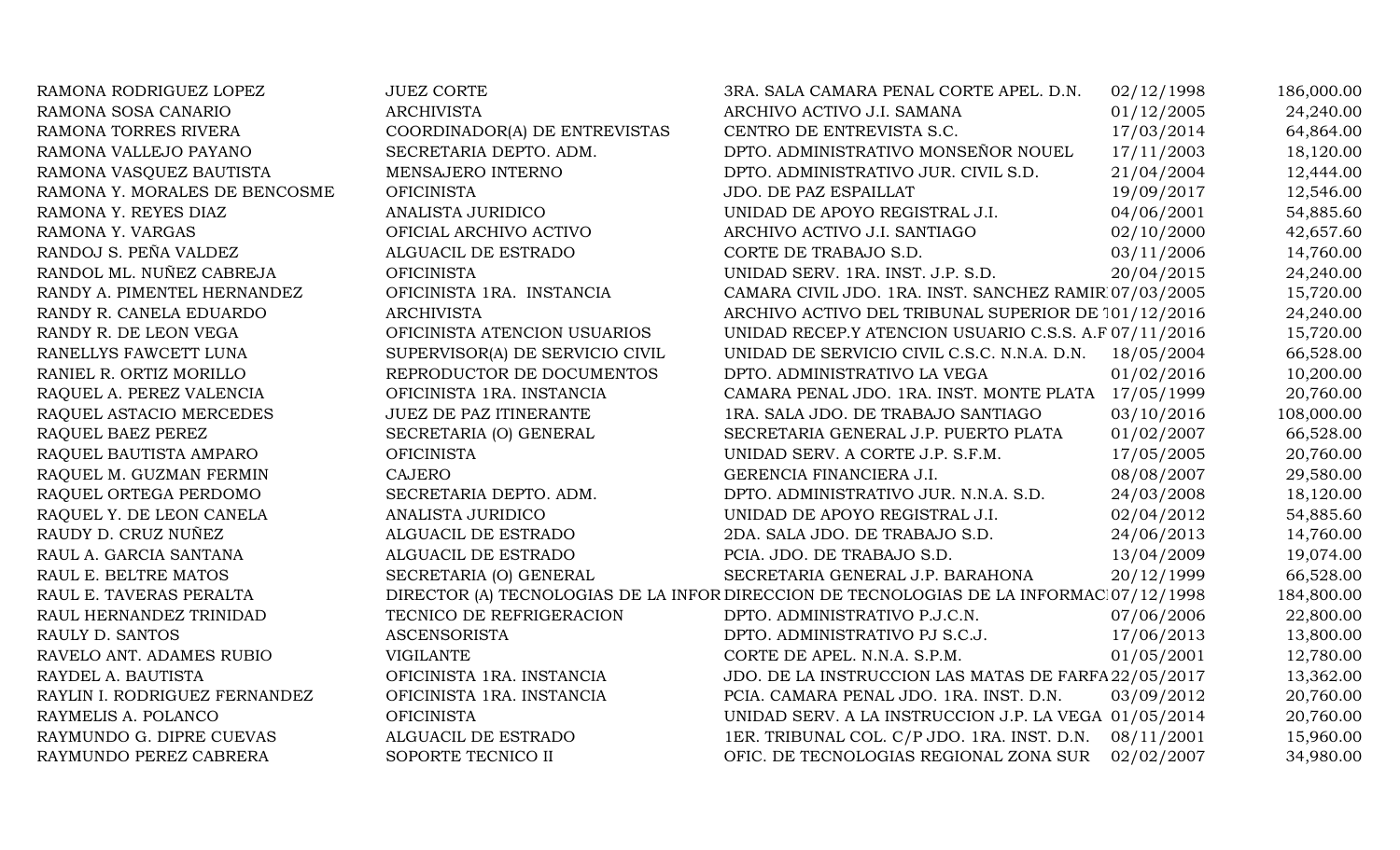| RAYNELDO E. FREITES LANTIGUA  | MENSAJERO EXTERNO              | DPTO. ADMINISTRATIVO PUERTO PLATA                        | 15/07/2005 | 16,440.00  |
|-------------------------------|--------------------------------|----------------------------------------------------------|------------|------------|
| RAYSA E. MEDINA DELGADO       | SECRETARIA (O) JDO. DE PAZ     | JDO. DE PAZ EL SEIBO                                     | 01/07/2008 | 23,160.00  |
| RAYSA H. DIAZ SANTANA         | ASIST. COORDINACION EJECUTIVA  | PRESIDENCIA S.C.J.                                       | 25/06/2007 | 63,294.00  |
| RAYSA L. CASTILLO PEREZ       | OFICINISTA 1RA. INSTANCIA      | 7MA. SALA CAMARA CIVIL JDO. 1RA. INST. D.N. 17/12/2012   |            | 20,760.00  |
| RAYSA MA. MONTILLA PEREZ      | TECNICO REVISOR I              | UNIDAD DE REVISION, DNMC                                 | 02/04/2012 | 69,696.00  |
| REBECA J. MORA GUERRERO       | OFICINISTA 1RA. INSTANCIA      | 4TA. SALA CAMARA CIVIL JDO. 1RA. INST. D.N. 03/12/2012   |            | 20,760.00  |
| REGINA CARVAJAL VIZCAINO      | JUEZ 1RA. INSTANCIA            | 2DA. SALA CAMARA PENAL JDO. 1RA. INST. S.C. 28/05/1998   |            | 138,000.00 |
| REINA RAMIREZ DE LA CRUZ      | CONSERJE-MENSAJERO(A)          | JDO. DE PAZ CONSUELO                                     | 10/08/2017 | 12,444.00  |
| REMIGIO SUERO FLORIAN         | <b>OFICINISTA</b>              | UNIDAD SERV. A LA INSTRUCCION J.P. BARAHOI 01/07/2014    |            | 18,780.00  |
| RENEE CASTILLO                | <b>ARCHIVISTA</b>              | ARCHIVO ACTIVO J.I. MONTE PLATA                          | 01/04/2013 | 24,240.00  |
| RENMAR PEREZ ALBUERME         | MAYORDOMO III                  | DPTO. ADMINISTRATIVO HATO MAYOR                          | 19/01/2015 | 13,800.00  |
| RENSY R. DUVERGE              | OFICINISTA 1RA. INSTANCIA      | PCIA. CAMARA PENAL JDO. 1RA. INST. D.N.                  | 03/12/2012 | 20,760.00  |
| REY D. DIAZ GRULLON           | AUX. DE MANTENIMIENTO          | DPTO. ADMINISTRATIVO SANTIAGO                            | 19/03/2001 | 12,444.00  |
| REYE RODRIGUEZ RODRIGUEZ      | <b>JUEZ DE PAZ</b>             | <b>JDO. DE PAZ SOSUA</b>                                 | 16/12/2016 | 108,000.00 |
| REYITA TERRERO                | <b>CONSERJE</b>                | DPTO. ADMINISTRATIVO BARAHONA                            | 01/03/2000 | 12,444.00  |
| REYLY ML. TAVAREZ REYES       | <b>AGENTE INDEXACION</b>       | SERVICIOS TECNICOS ARCHIVO PERMANENTE                    | 05/05/2015 | 24,240.00  |
| REYMUND A. HERNANDEZ RUBIO    | ALGUACIL DE ESTRADO            | PCIA. Y 1RA. SALA CAMARA CIVIL JDO. 1RA. INST 26/11/2007 |            | 14,760.00  |
| REYMUNDO ANT. MEJIA ZORRILLA  | <b>JUEZ DE PAZ</b>             | JDO. DE PAZ MONTE PLATA                                  | 03/10/2016 | 108,000.00 |
| REYNA BURET CORREA            | ALGUACIL DE ESTRADO            | 3RA. SALA CAMARA CIVIL JDO. 1RA. INST. D.N.              | 14/02/2001 | 14,760.00  |
| REYNA CASTRO DE PAULINO       | SECRETARIA (O) JDO. DE PAZ     | JDO. DE PAZ HATO MAYOR                                   | 04/08/1987 | 23,160.00  |
| REYNA G. BELEN                | SECRETARIA (O) AUXILIAR II     | DIRECCION GENERAL DE ADM. Y CARRERA JUDI 18/11/2013      |            | 30,000.00  |
| REYNALDO A. MORILLO DIAZ      | ALGUACIL DE ESTRADO            | 1RA. SALA JDO. DE TRABAJO S.P.M.                         | 14/06/1999 | 13,800.00  |
| REYNALDO ANT. SORIANO CISNERO | <b>JUEZ DE LA INSTRUCCION</b>  | JDO. DE LA INSTRUCCION MONSEÑOR NOUEL                    | 16/06/1998 | 138,000.00 |
| REYNALDO BATISTA TORRES       | CHOFER DE JUEZ O FUNCIONARIO   | DIRECCION DE PLANIFICACION Y PROYECTOS                   | 09/10/2006 | 24,240.00  |
| REYNALDO PINALES MARTINEZ     | OFICINISTA JDO. DE PAZ         | JDO. DE PAZ DE LA 1RA. CIRC. D.N.                        | 20/06/2016 | 16,440.00  |
| REYNALDO R. ESPINOSA URBAEZ   | MENSAJERO INTERNO              | SECCION DE TRAMITES Y CORRESPONDENCIA                    | 29/03/2017 | 16,920.00  |
| REYNALDO ROSARIO FAMILIA      | OFICINISTA 1RA. INSTANCIA      | 3RA. SALA CAMARA CIVIL JDO. 1RA. INST. S.D.              | 18/02/2013 | 20,760.00  |
| REYNIZA MENDOZA MONTERO       | <b>OFICINISTA</b>              | SOPORTE A JUECES J.P. LA VEGA                            | 01/04/2008 | 20,760.00  |
| RHINA E. NUÑEZ                | ABOGADO AYUDANTE 1RA. INST.    | 7MA. SALA CAMARA CIVIL JDO. 1RA. INST. D.N.              | 13/09/2005 | 43,840.80  |
| RHINA MONTILLA BRITO          | <b>AUXILIAR ADMINISTRATIVO</b> | DPTO. ADMINISTRATIVO JDOS. DE TRANS. D.N. 16/04/2015     |            | 16,440.00  |
| RICARDO A. BATISTA CONCEPCION | <b>ARCHIVISTA</b>              | DPTO. DE CONTABILIDAD                                    | 12/03/1997 | 20,160.00  |
| RICARDO ALB. TORRES           | OFICINISTA 1RA. INSTANCIA      | 3RA. SALA JDO. DE TRABAJO D.N.                           | 26/09/2007 | 20,760.00  |
| RICARDO ANT. MENA PEGUERO     | OFICINISTA DE SERVICIO CIVIL   | UNIDAD DE SERVICIO CIVIL C.S.C. N.N.A. D.N.              | 26/02/2007 | 29,150.00  |
| RICARDO CORDERO HENRIQUEZ     | <b>OFICINISTA</b>              | CENTRO DE CITACIONES S.P.M.                              | 10/09/2012 | 17,640.00  |
|                               |                                |                                                          |            |            |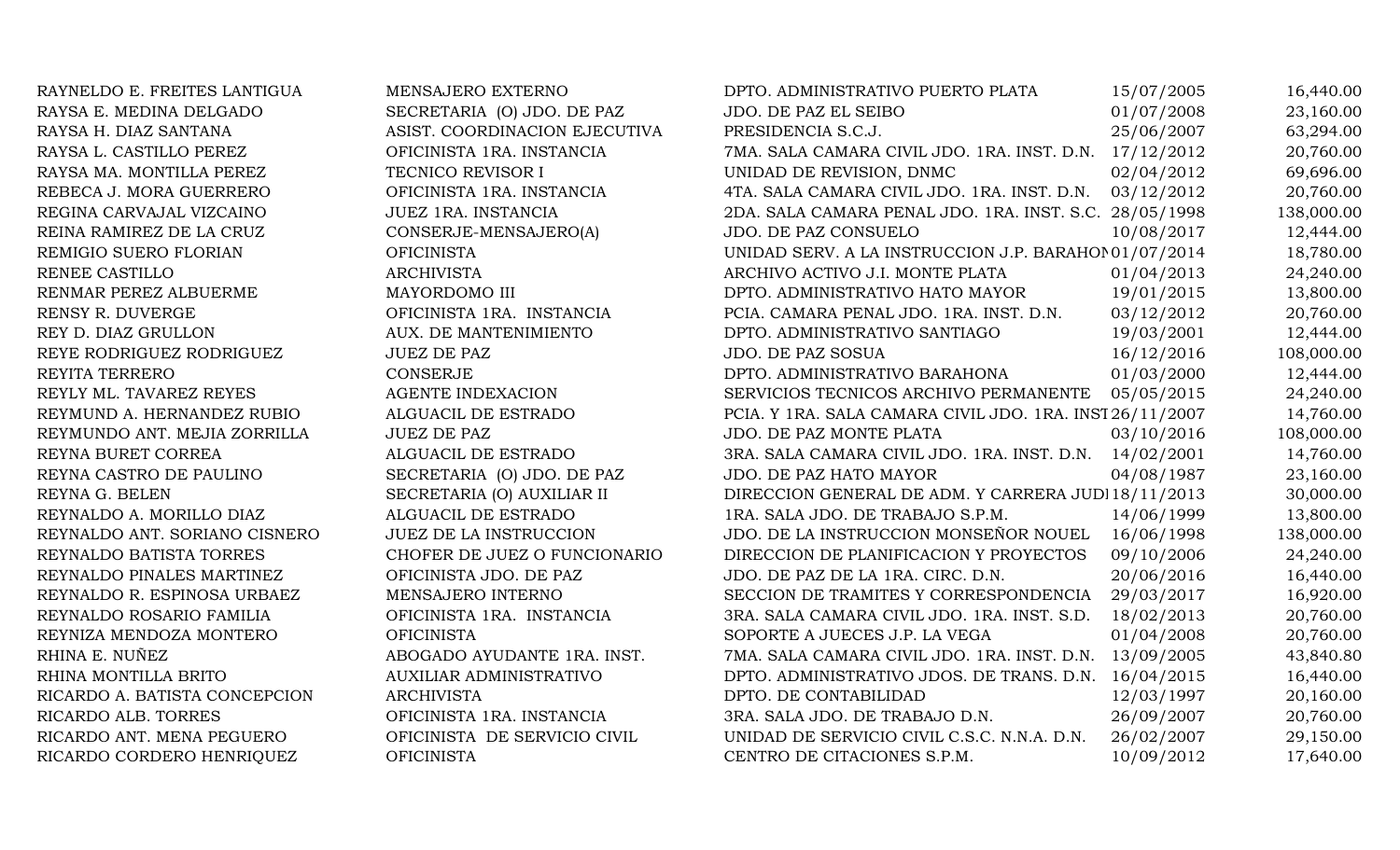| RICARDO PEREZ FELIZ              | <b>ARCHIVISTA</b>                                                    | TRIBUNAL SUPERIOR DE TIERRAS DPTO. NORES' 10/04/2006                                     |            | 24,240.00  |
|----------------------------------|----------------------------------------------------------------------|------------------------------------------------------------------------------------------|------------|------------|
| RICARLOS ROMERO VASQUEZ          | <b>DIGITADOR</b>                                                     | DIV. DE PUBLICACIONES                                                                    | 12/03/2014 | 24,240.00  |
| RICHARD A PEÑA RAMIREZ           | SOPORTE TECNICO II                                                   | DIV. DE SOPORTE TECNICO                                                                  | 27/05/2013 | 34,980.00  |
| RICHARD A. GOMEZ ENCARNACION     | ANALISTA II EVALUACION DEL DESEMPEÑ DIV. DE EVALUACION DEL DESEMPEÑO |                                                                                          | 06/06/2007 | 44,092.80  |
| RICHARD A. MATEO HERRERA         | ALGUACIL DE ESTRADO                                                  | CAMARA CIVIL JDO. 1RA. INST. S.J.M.                                                      | 15/04/1996 | 13,800.00  |
| RICHARD A. QUIROZ CASTILLO       | <b>OFICINISTA</b>                                                    | UNIDAD SERV. 1RA. INST. J.P. PUERTO PLATA                                                | 10/10/2005 | 18,780.00  |
| RICHARD ACEVEDO BRITO            | ALGUACIL DE ESTRADO                                                  | UNIDAD CITAC. NOTIF. Y COM. J.P. S.D.                                                    | 16/03/2015 | 15,960.00  |
| RICHARD ANT. DE LA CRUZ PASCACIO | CHOFER DE SERVICIO                                                   | UNIDAD DE SERVICIOS ADMINISTRATIVOS Y LOC01/08/2016                                      |            | 24,240.00  |
| RICHARD B. CUEVAS FLORIAN        | SOPORTE TECNICO II                                                   | OFIC. DE TECNOLOGIAS REGIONAL ZONA ESTE 13/05/2010                                       |            | 34,980.00  |
| RICHARD CAMILO                   | AUX. RECEPCION Y ENTREGA                                             | REGISTRO DE TITULOS SANTO DOMINGO                                                        | 11/06/2014 | 24,240.00  |
| RICHARD D. ENCARNACION SOTO      | JUEZ 1RA. INSTANCIA                                                  | JDO. DE 1RA. INST. SAN JOSE DE OCOA                                                      | 25/06/1998 | 138,000.00 |
| RICHARD E. PLACENCIO RODRIGUEZ   | OFICINISTA 1RA. INSTANCIA                                            | 2DA. SALA CAMARA CIVIL JDO. 1RA. INST. D.N.                                              | 10/11/2015 | 20,760.00  |
| RICHARD F. AQUINO NATERA         | JUEZ EJEC. DE LA PENA                                                | TRIBUNAL EJEC. DE LA PENA S.D.                                                           | 01/02/2001 | 138,000.00 |
| RICHARD H. BERRA REYES           | <b>JUEZ DE LA INSTRUCCION</b>                                        | JDO. DE LA INSTRUCCION S.P.M.                                                            | 19/10/2009 | 138,000.00 |
| RICHARD LEBREAULT DECENA         | <b>DIGITADOR</b>                                                     | UNIDAD DE PROCESOS COMUNES J.I.                                                          | 01/07/2014 | 24,240.00  |
| RICHARD R. CHAVEZ SANTANA        | ALGUACIL DE ESTRADO                                                  | UNIDAD SERV. A SALAS C.S.S. A.F. SANTIAGO                                                | 01/03/2006 | 14,760.00  |
| RICHARD SOLANO                   | MENSAJERO INTERNO                                                    | DPTO. ADMINISTRATIVO VALVERDE                                                            | 29/07/2009 | 12,444.00  |
| RICHARDIN DE J. DOTEL            | <b>JUEZ DE PAZ</b>                                                   | <b>JDO. DE PAZ FUNDACION</b>                                                             | 27/05/1987 | 7,643.31   |
| RICHART ML. ALMONTE ROSARIO      | <b>ARCHIVISTA</b>                                                    | OFIC. DE ARCHIVO JUDICIAL PJ VALVERDE                                                    | 01/06/2005 | 16,440.00  |
| RIGO A. MENDOZA FEBLES           | <b>ARCHIVISTA</b>                                                    | PCIA. CAMARA CIVIL JDO. 1RA. INST. D.N.                                                  | 03/10/2016 | 13,920.00  |
| RIGOBERTO GARCIA BENCOSME        | <b>PORTERO</b>                                                       | DPTO. ADMINISTRATIVO ESPAILLAT                                                           | 13/02/1997 | 12,444.00  |
| RIGOBERTO LORENZO YBERT          | REVISOR JURIDICO                                                     | UNIDAD DE APOYO REGISTRAL J.I.                                                           | 21/02/2007 | 69,696.00  |
| RIGOBERTO SENA FERRERAS          | <b>JUEZ DE LA INSTRUCCION</b>                                        | 6TO. JDO. DE LA INSTRUCCION D.N.                                                         | 01/06/2010 | 138,000.00 |
| RIKELMIGH PADILLA BEARD          | ABOGADO AYUDANTE 1RA. INST.                                          | 5TA. SALA CAMARA CIVIL JDO. 1RA. INST. D.N.                                              | 23/09/2013 | 20,760.00  |
| RINO PEREZ LOPEZ                 | <b>AUXILIAR REGISTRAL</b>                                            | REGISTRO DE TITULOS NAGUA                                                                | 28/09/2016 | 16,200.00  |
| RIQUELMI MA. VASQUEZ DIFO        | <b>CONSERJE</b>                                                      | DPTO. ADMINISTRATIVO ESPAILLAT                                                           | 06/03/2017 | 12,444.00  |
| RISSELLE M. TERRERO SUAREZ       |                                                                      | ENC. SERVICIOS MULTIPLES PARA JUECE: UNIDAD DE SERVICIOS MULTIPLES PARA JUECE 05/02/2001 |            | 77,836.80  |
| RITA E. DIAZ REINOSO             | ABOGADO AYUDANTE 1RA. INST.                                          | 1RA. SALA TRIBUNAL DE TIERRAS J.O. LA VEGA 11/06/2014                                    |            | 36,000.00  |
| RITA E. GARCIA SANTANA           | SECRETARIA (O) AUXILIAR I                                            | SECRETARIA GENERAL DEL CONSEJO DEL PODI 01/07/2013                                       |            | 44,092.80  |
| RITA M. LORA REYES               | ABOGADO AYUDANTE CORTE                                               | 1RA. SALA CAMARA CIVIL CORTE APEL. D.N.                                                  | 15/03/1985 | 58,374.00  |
| RITO M. CASTILLO CORDERO         | ALGUACIL DE ESTRADO                                                  | JDO. DE PAZ SABANA BUEY                                                                  | 20/08/2003 | 13,800.00  |
| ROBEL ANT. LUCIANO MARTINEZ      | OFICINISTA SERV. FASE DE FONDO                                       | SECRETARIA GENERAL JDO. ESP. TRANS.Y MUNI 18/05/2016                                     |            | 14,760.00  |
| ROBERT A. ALCANTARA CRUZ         | OFICINISTA 1RA. INSTANCIA                                            | 2DA. SALA CAMARA CIVIL JDO. 1RA. INST. D.N. 27/05/2014                                   |            | 20,760.00  |
| ROBERT A. CASILLA ORTIZ          | ALGUACIL DE ESTRADO                                                  | CORTE DE TRABAJO S.D.                                                                    | 12/02/2003 | 14,760.00  |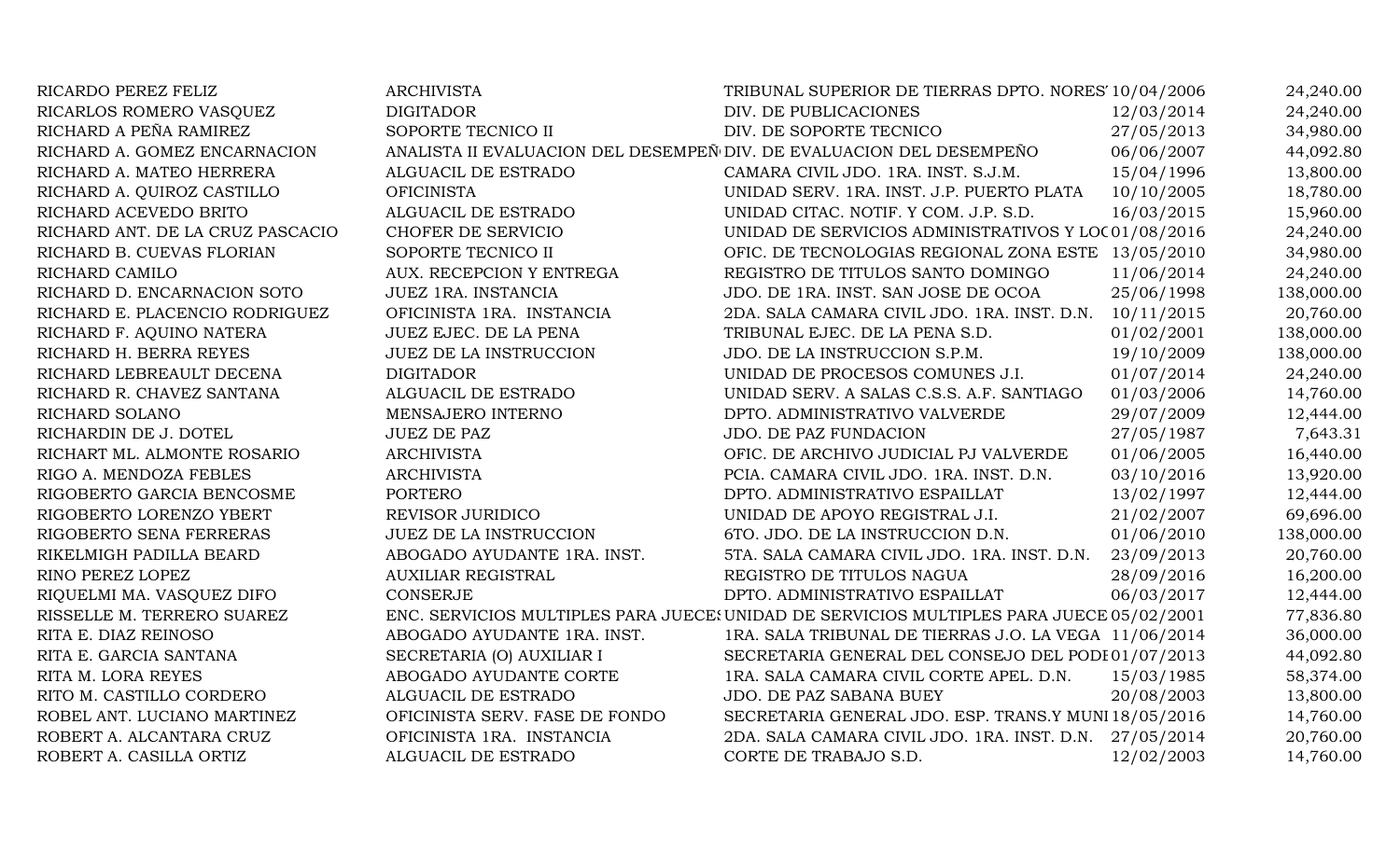| ROBERT A. PEÑA PEÑA            | MENSAJERO INTERNO              | TRIBUNAL N.N.A. MONSEÑOR NOUEL                                                       | 01/10/2005 | 12,444.00  |
|--------------------------------|--------------------------------|--------------------------------------------------------------------------------------|------------|------------|
| ROBERT ALB. BELLIARD POLANCO   | CHOFER DE JUEZ O FUNCIONARIO   | SECCION DE TRANSPORTACION                                                            | 17/12/2012 | 24,240.00  |
| ROBERT ANT. DE AZA BATISTA     | <b>JUEZ DE PAZ</b>             | JDO. DE PAZ S.J.M.                                                                   | 01/11/2011 | 108,000.00 |
| ROBERT C. PLACENCIA ALVAREZ    | JUEZ S.C.J.                    | TERCERA SALA S.C.J.                                                                  | 02/12/1998 | 390,029.23 |
| ROBERT D. SOTO ROSSIS          | MENSAJERO INTERNO              | JDO. DE 1RA. INST. PEDERNALES                                                        | 01/05/2001 | 12,444.00  |
| ROBERT E. DISLA DE LEON        | SECRETARIA (O) AUXILIAR I      | SECRETARIA GENERAL DEL CONSEJO DEL PODI 16/01/2015                                   |            | 44,092.80  |
| ROBERT E. LOPEZ DIAZ           | OFICINISTA 1RA. INSTANCIA      | 4TA. SALA JDO. DE TRABAJO D.N.                                                       | 02/01/2017 | 16,440.00  |
| ROBERT E. VIZCAINO LUNA        | OFICINISTA 1RA. INSTANCIA      | 2DA. SALA CAMARA CIVIL JDO. 1RA. INST. S.D. 02/03/2007                               |            | 20,760.00  |
| ROBERT I. RODRIGUEZ SURIEL     |                                | OPERADOR DE CAMARA DE SEGURIDAD UNIDAD DE SERVICIOS ADMINISTRATIVOS Y LOC 14/04/2011 |            | 29,580.00  |
| ROBERT L. SANZ SALDAÑA         | ANALISTA PROGRAMADOR           | DIV. DE SISTEMAS J.I.                                                                | 03/06/2013 | 67,082.40  |
| ROBERT MONTILLA MERAN          | MENSAJERO INTERNO              | PCIA. CAMARA PENAL CORTE APEL. D.N.                                                  | 01/02/1999 | 13,800.00  |
| ROBERT S. ENCARNACION          | OFICINISTA 1RA. INSTANCIA      | 4TA. SALA CAMARA CIVIL JDO. 1RA. INST. D.N.                                          | 15/10/2012 | 20,760.00  |
| ROBERT S. MUSTAFA RIVERA       | ABOGADO AYUDANTE               | DIRECCION NACIONAL REGISTRO DE TITULOS                                               | 24/08/2009 | 69,696.00  |
| ROBERTO A. ARRIAGA ALCANTARA   | ALGUACIL DE ESTRADO            | SEGUNDA SALA S.C.J.                                                                  | 01/03/1991 | 24,240.00  |
| ROBERTO A. REINOSO VASQUEZ     | OFICINISTA ATENCION USUARIO    | CENTRO DE SERVICIOS COMUNES JURISD. N.N. 08/05/2002                                  |            | 28,860.00  |
| ROBERTO ALMENGOT NUÑEZ         | ALGUACIL DE ESTRADO            | 2DA. SALA CAMARA CIVIL JDO. 1RA. INST. SANTI 10/12/2012                              |            | 13,800.00  |
| ROBERTO ANT. BONILLA SEVERINO  | <b>REFERENCISTA</b>            | ARCHIVO ACTIVO J.I. PUERTO PLATA                                                     | 17/05/2007 | 24,240.00  |
| ROBERTO ANT. JIMENEZ MARRERO   | ALGUACIL DE ESTRADO            | UNIDAD CITAC. NOTIF. Y COM. J.P. VALVERDE                                            | 13/09/2010 | 14,760.00  |
| ROBERTO ANT. REYES TORRES      | ALGUACIL DE ESTRADO            | 2DA. SALA JDO. DE PAZ ESP. TRANS. LA ROMAN/11/09/2012                                |            | 13,800.00  |
| ROBERTO ANT. VALDEZ SANTIAGO   | MENSAJERO INTERNO              | DPTO. ADMINISTRATIVO ESPAILLAT                                                       | 16/12/2013 | 12,444.00  |
| ROBERTO B. CUEVAS CUEVAS       | GERENTE GESTION DE CALIDAD     | GESTION DE CALIDAD J.I.                                                              | 01/05/2012 | 117,532.80 |
| ROBERTO BANKS VALERA           | CHOFER DE JUEZ DE LA SCJ       | SECCION DE TRANSPORTACION                                                            | 16/12/2004 | 29,580.00  |
| ROBERTO DE JS. RIOS VENTURA    | <b>AUXILIAR ADMINISTRATIVO</b> | DPTO. ADMINISTRATIVO HERMANAS MIRABAL                                                | 17/06/2013 | 12,444.00  |
| ROBERTO J. DUARTE DUARTE       | AUXILIAR ADMINISTRATIVO        | DIRECCION REG. MENSURAS CAT. DPTO. NORES 08/09/2009                                  |            | 20,760.00  |
| ROBERTO J. MARTINEZ PAULINO    | OFICINISTA JDO. DE PAZ         | JDO. DE PAZ DE LA 1RA. CIRC. S.D. ESTE                                               | 09/10/1969 | 16,440.00  |
| ROBERTO OGANDO FORTUNA         | ALGUACIL DE ESTRADO            | CORTE DE APEL. N.N.A. S.D.                                                           | 01/02/2008 | 14,760.00  |
| ROBERTO R. VASQUEZ             | CHOFER DE SERVICIO             | SECCION DE TRANSPORTACION                                                            | 01/03/2007 | 24,240.00  |
| ROBERTO RAMIREZ                | MENSAJERO EXTERNO              | DPTO. ADMINISTRATIVO S.P.M.                                                          | 29/03/2006 | 16,440.00  |
| ROBERTO RAMON SUERO            | <b>CAJERO</b>                  | GERENCIA FINANCIERA J.I.                                                             | 02/04/2012 | 24,240.00  |
| ROBERTO RODRIGUEZ POLANCO      | <b>AUXILIAR DE IMPRESION</b>   | UNIDAD DE PROCESOS COMUNES J.I.                                                      | 10/02/2015 | 24,240.00  |
| ROBERTO SANCHEZ                | OFICINISTA 1RA. INSTANCIA      | 3ER. TRIBUNAL COL. C/P JDO. 1RA .INST. D.N.                                          | 01/12/2014 | 20,760.00  |
| ROBINSON ANT. RODRIGUEZ JAQUEZ | JUEZ 1RA. INSTANCIA            | JDO. DE 1RA. INST. DAJABON                                                           | 23/02/2009 | 138,000.00 |
| ROBINSON D. SILVERIO PEREZ     | ALGUACIL DE ESTRADO            | 8VA. SALA CAMARA CIVIL JDO. 1RA. INST. D.N.                                          | 30/08/1995 | 14,760.00  |
| ROBINSON PEÑA                  | MENSAJERO INTERNO              | UNIDAD DE SERVICIOS ADMINISTRATIVOS Y LOC 01/08/2007                                 |            | 16,440.00  |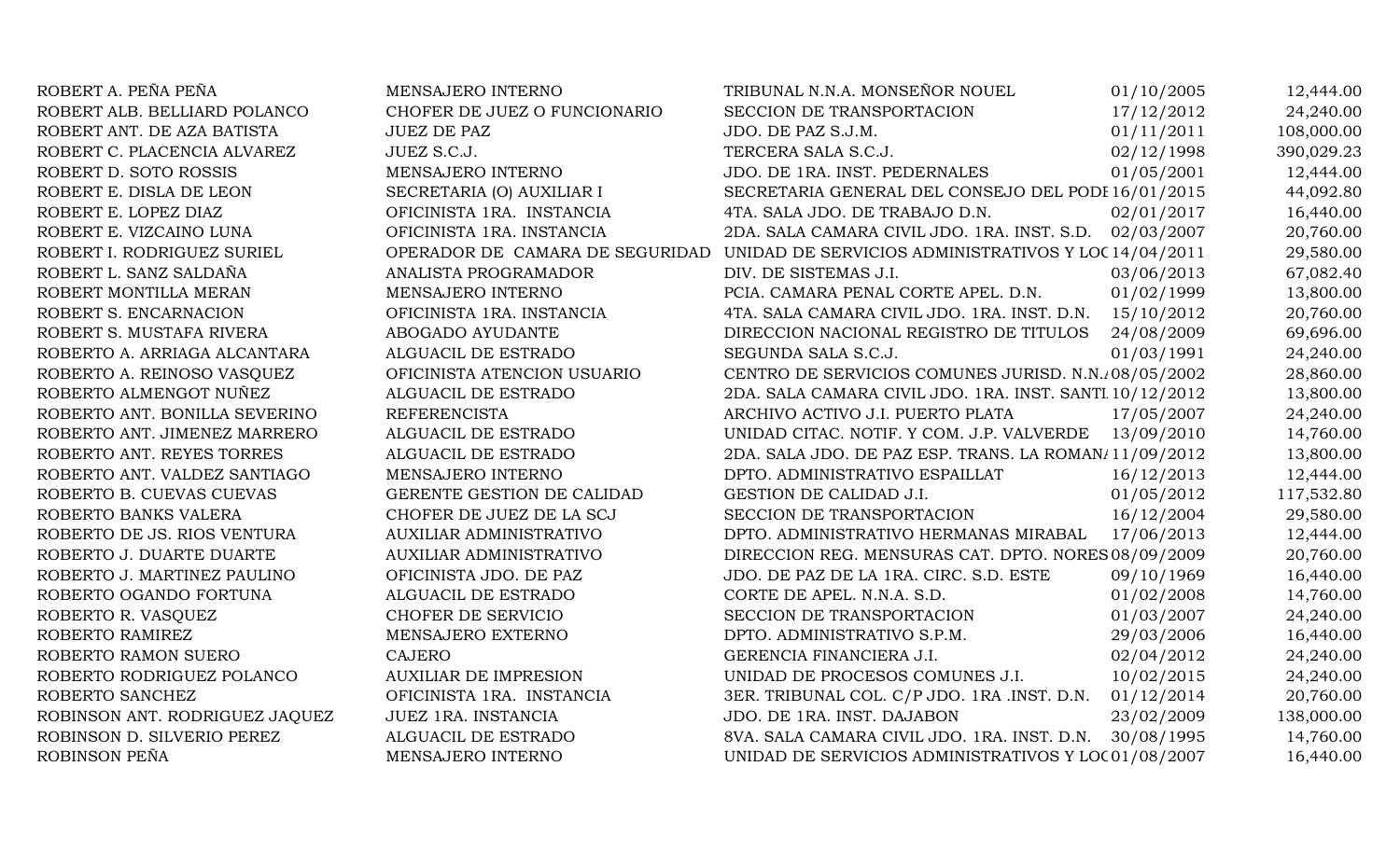| ROBINSON R. PEÑA ALMONTE        | SECRETARIA (O) JDO. DE PAZ       | JDO. DE PAZ CABRERA                                                                   | 21/11/1997 | 23,160.00  |
|---------------------------------|----------------------------------|---------------------------------------------------------------------------------------|------------|------------|
| ROCELINA DE JESUS REYNA         | <b>CONSERJE</b>                  | DPTO. ADMINISTRATIVO MONTE PLATA                                                      | 07/09/2015 | 12,444.00  |
| ROCIO A. CASTILLO BAEZ          | OFICINISTA 1RA. INSTANCIA        | 8VA. SALA CAMARA PENAL JDO. 1RA. INST. D.N. 09/09/2014                                |            | 15,720.00  |
| ROCIO B. CABRERA CASTILLO       | SECRETARIA (O) PRIMERA INSTANCIA | 1RA. SALA CAMARA CIVIL JDO. 1RA. INST. SANTL 11/09/2006                               |            | 28,860.00  |
| ROCIO DE LOS A. SUAREZ SUAREZ   |                                  | COORD. DIFUSION CULTURAL Y DEPORTIVUNIDAD DE DIFUSION CULTURAL Y DEPORTIVA 17/09/2003 |            | 69,696.00  |
| ROCIO DEL C. MARTINEZ SANCHEZ   | OFICINISTA CORTE                 | PCIA. CAMARA PENAL CORTE APEL. D.N.                                                   | 28/10/2008 | 24,240.00  |
| ROCIO S. LOPEZ ROSARIO          | OFICINISTA 1RA. INSTANCIA        | TRIBUNAL N.N.A. PUERTO PLATA                                                          | 02/08/2016 | 14,760.00  |
| RODIBEIDI MEDINA FABIAN         | OFICINISTA 1RA. INSTANCIA        | JDO. DE 1RA. INST. BAORUCO                                                            | 14/12/2015 | 15,720.00  |
| RODOLFO DE JS. VARGAS VARGAS    | MENSAJERO INTERNO                | TRIBUNAL DE TIERRAS J.O. VALVERDE                                                     | 19/05/2003 | 12,444.00  |
| RODOLFO E. COISCOU PICHARDO     | AUX. DE MANTENIMIENTO            | DPTO. DE MANTENIMIENTO J.I. ZONA NORTE Y N05/11/2008                                  |            | 24,240.00  |
| RODOLFO S. GUILLERMO MENDEZ     | <b>PARQUEADOR</b>                | UNIDAD DE SERVICIOS ADMINISTRATIVOS Y LOC 10/01/2017                                  |            | 16,440.00  |
| RODOLFO SANTANA FELIZ           | SECRETARIA (O) JDO. DE PAZ       | JDO. DE PAZ ENRIQUILLO                                                                | 03/10/1978 | 23,160.00  |
| RODYS ML. MENDEZ HIDALGO        | <b>OFICINISTA</b>                | SOPORTE A JUECES J.P. S.J.M.                                                          | 11/06/2012 | 18,780.00  |
| ROGELIO JIMENEZ                 | <b>VIGILANTE</b>                 | DPTO. ADMINISTRATIVO S.J.M.                                                           | 11/09/1990 | 12,444.00  |
| ROGELIO RAMON MONTERO           | OFICINISTA 1RA. INSTANCIA        | JDO. DE LA INSTRUCCION ELIAS PIÑA                                                     | 02/05/2006 | 15,720.00  |
| ROGER A. VITTINI MINERVINO      | ANALISTA JURIDICO                | DIV. DE JURISPRUDENCIA Y LEGISLACION                                                  | 10/05/2005 | 51,804.00  |
| ROGER ALB. SENA MENDEZ          | OFICINISTA 1RA. INSTANCIA        | JDO. DE 1RA. INST. BAORUCO                                                            | 02/11/2016 | 15,720.00  |
| ROGY DEL C. FIGUEROA TAVERAS    | <b>JUEZ DE PAZ</b>               | JDO. DE PAZ VILLA RIVAS                                                               | 31/03/2017 | 108,000.00 |
| ROKENDY ML. RODRIGUEZ GRULLON   | ALGUACIL DE ESTRADO              | JDO. DE PAZ DE LA 1RA. CIRC. SANTIAGO                                                 | 01/09/2012 | 13,800.00  |
| ROMALDY MARCELINO HENRIQUEZ     | <b>JUEZ DE PAZ</b>               | JDO. DE PAZ ALTAMIRA                                                                  | 26/04/2010 | 108,000.00 |
| ROMAN A. BERROA HICIANO         | <b>JUEZ CORTE</b>                | 3RA. SALA TRIBUNAL SUPERIOR ADMINISTRATIV 01/04/2003                                  |            | 186,000.00 |
| ROMAN A. LOPEZ HERNANDEZ        | ANALISTA JURIDICO                | UNIDAD DE APOYO REGISTRAL J.I.                                                        | 20/07/2009 | 54,885.60  |
| ROMANA AQUINO CEPEDA            | JUEZ EJEC. DE LA PENA            | TRIBUNAL EJEC. DE LA PENA S.J.M.                                                      | 16/06/1992 | 138,000.00 |
| ROMANTI-EZER ABREU ROSARIO      | ANALISTA II ACTIVO FIJO          | DIV. DE ACTIVOS FIJOS                                                                 | 11/03/2002 | 44,092.80  |
| ROMELDY E. VALENZUELA ALCANTARA | OFICINISTA JDO. DE PAZ           | JDO. DE PAZ PADRE LAS CASAS                                                           | 23/11/2015 | 14,760.00  |
| ROMELIA A. MELO DIAZ            | REGISTRADOR DE TITULOS ADSCRITO  | REGISTRO DE TITULOS D.N.                                                              | 01/03/2002 | 117,532.80 |
| ROMELIA ALT. GARCIA MARTE       | SECRETARIA (O) PRIMERA INSTANCIA | 3RA. SALA TRIBUNAL DE TIERRAS J.O. SANTIAG(02/07/2009                                 |            | 28,860.00  |
| ROMELYN TAVAREZ SOSA            | OFICINISTA 1RA. INSTANCIA        | CAMARA CIVIL JDO. 1RA. INST. HATO MAYOR                                               | 03/11/2015 | 15,720.00  |
| ROMIER MDES. MEDINA PEGUERO     | OFICINISTA 1RA. INSTANCIA        | 2DA. SALA JDO. DE TRABAJO S.P.M.                                                      | 27/01/2015 | 15,720.00  |
| ROMMER G. ACOSTA BERROA         | OFICINISTA 1RA. INSTANCIA        | PCIA. JDO. DE TRABAJO S.D.                                                            | 03/05/2012 | 20,760.00  |
| ROMNID J. ALVAREZ DOMINGUEZ     | ALGUACIL DE ESTRADO              | JDO. DE PAZ CAMBITA GARABITO                                                          | 06/07/2015 | 13,800.00  |
| RONALD L. THEN MARTINEZ         | <b>AUXILIAR REGISTRAL</b>        | REGISTRO DE TITULOS NAGUA                                                             | 20/05/2013 | 24,240.00  |
| RONEL A. GRULLON NUÑEZ          | OFICINISTA 1RA. INSTANCIA        | 2DA. SALA CAMARA CIVIL JDO. 1RA. INST. DUAR' 14/07/2014                               |            | 15,720.00  |
| RONNIS TORIBIO BALBUENA         | OFICINISTA TST                   | TRIBUNAL SUPERIOR DE TIERRAS DPTO. NORES' 17/03/2008                                  |            | 17,640.00  |
|                                 |                                  |                                                                                       |            |            |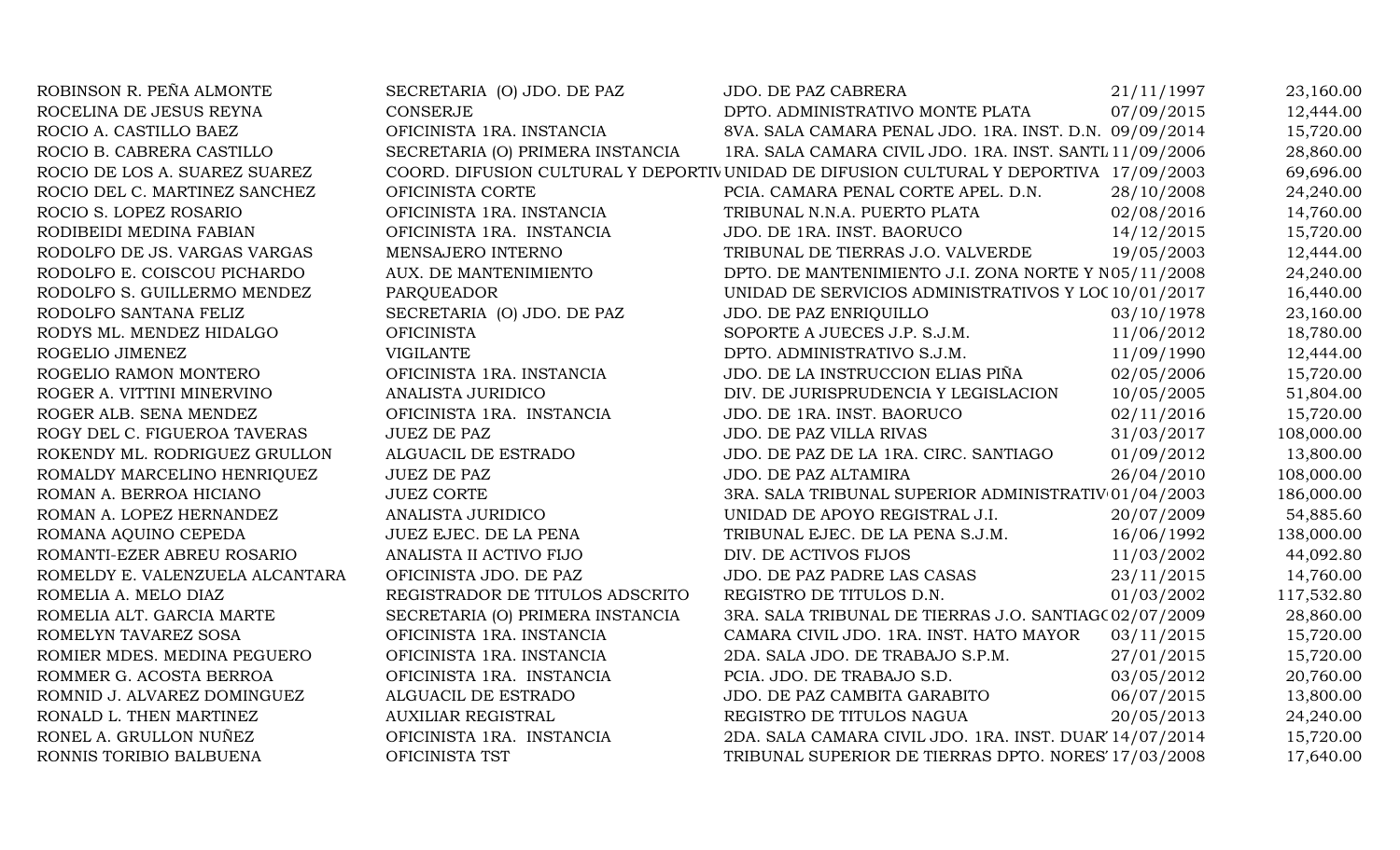| RONNY COLLADO GOMEZ          | MENSAJERO INTERNO                                                | DPTO. ADMINISTRATIVO PJ S.C.J.                                                            | 01/10/2014 | 14,760.00  |
|------------------------------|------------------------------------------------------------------|-------------------------------------------------------------------------------------------|------------|------------|
| RONNY J. MARIÑEZ CASADO      | ALGUACIL DE ESTRADO                                              | JDO. DE LA INSTRUCCION SAN JOSE DE OCOA 25/07/2016                                        |            | 14,760.00  |
| RONY J. RIVAS PEREZ          | MENSAJERO INTERNO                                                | DPTO. ADMINISTRATIVO S.D.                                                                 | 14/09/2015 | 12,444.00  |
| RONY V. TATIS SOTO           | CONSERJE-MENSAJERO(A)                                            | DPTO. ADMINISTRATIVO SANTIAGO                                                             | 29/02/2016 | 12,444.00  |
| ROQUE A. CABRERA             | MENSAJERO EXTERNO                                                | DPTO. ADMINISTRATIVO CORTE DE TRABAJO D.I 17/11/1998                                      |            | 18,120.00  |
| ROQUE N. SIERRA ALMANZAR     | SECRETARIA (O) JDO. DE PAZ                                       | JDO. DE PAZ LA MATA                                                                       | 23/06/2008 | 23,160.00  |
| ROSA A. GARCIA FRANCISCO     | CONSERJE-MENSAJERO(A)                                            | JDO. DE PAZ VILLA GONZALEZ                                                                | 26/04/2004 | 12,444.00  |
| ROSA A. GOMEZ BELTRE         | ASISTENTE ADM. REGISTRO DE PERSONAI DIV. DE REGISTRO DE PERSONAL |                                                                                           | 16/03/2009 | 69,696.00  |
| ROSA A. NINA ALVAREZ         | SECRETARIA (O) JDO. DE PAZ                                       | JDO. DE PAZ YAGUATE                                                                       | 01/08/1993 | 23,160.00  |
| ROSA A. NUÑEZ ABAD           | SECRETARIA (O) JDO. DE PAZ                                       | JDO. DE PAZ ASUNTOS MUNIC. MONSEÑOR NOU 01/02/1999                                        |            | 23,160.00  |
| ROSA A. RODRIGUEZ NINA       | JUEZ PRESIDENTE CORTE                                            | CORTE DE APEL. N.N.A. S.C.                                                                | 07/09/1998 | 218,640.00 |
| ROSA A. SANCHEZ              | AUXILIAR ADMINISTRATIVO                                          | DIV. DE REGISTRO DE PERSONAL                                                              | 23/05/2017 | 24,240.00  |
| ROSA A. VASQUEZ              | <b>CONSERJE</b>                                                  | DPTO. ADMINISTRATIVO S.P.M.                                                               | 20/02/2008 | 12,444.00  |
| ROSA B. MALENA CARMONA       | <b>JUEZ DE PAZ</b>                                               | JDO. DE PAZ ENRIQUILLO                                                                    | 31/03/2017 | 108,000.00 |
| ROSA C. HERNANDEZ POLONIA    | <b>OFICINISTA</b>                                                | UNIDAD DE AUDIENCIAS J.P. SANTIAGO                                                        | 15/05/2013 | 22,920.00  |
| ROSA DEL C. PINEDA PEREZ     | OFICINISTA 1RA. INSTANCIA                                        | PCIA. CAMARA PENAL JDO. 1RA. INST. D.N.                                                   | 19/09/1988 | 20,760.00  |
| ROSA DEL C. YNOA MORILLO     | <b>CONSERJE</b>                                                  | DPTO. ADMINISTRATIVO LA VEGA                                                              | 03/05/2005 | 12,444.00  |
| ROSA E. CAPELLAN REYES       | CONSERJE                                                         | DPTO. ADMINISTRATIVO ESPAILLAT                                                            | 02/05/2001 | 12,444.00  |
| ROSA E. DE LA ROSA MATEO     | <b>CONSERJE</b>                                                  | TRIBUNAL N.N.A. S.J.M.                                                                    | 01/03/2006 | 12,444.00  |
| ROSA E. FERMIN DIAZ          | JUEZ 1RA. INSTANCIA                                              | 3RA. SALA CAMARA CIVIL JDO. 1RA. INST. D.N.                                               | 27/05/2003 | 108,000.00 |
| ROSA E. GUZMAN JOSE          | SECRETARIA DEPTO. ADM.                                           | DPTO. ADMINISTRATIVO S.F.M.                                                               | 17/11/2014 | 18,120.00  |
| ROSA E. HERNANDEZ MARIA      | COORDINADOR (A) DE PENSIONES Y JUBII DIV. DE SEGURIDAD SOCIAL    |                                                                                           | 30/01/1998 | 69,969.00  |
| ROSA E. HIDALGO MARTINEZ     | ASISTENTE INFANTIL                                               | CENTRO DE MEDIACION FAMILIAR D.N.                                                         | 05/06/2006 | 24,240.00  |
| ROSA E. MATEO ALVAREZ        | <b>JUEZ DE LA INSTRUCCION</b>                                    | 1ER. JDO. DE LA INSTRUCCION S.C.                                                          | 23/02/2009 | 138,000.00 |
| ROSA E. MOLINA ABREU         | JUEZ SUST. PTE. COLEGIADO                                        | TRIBUNAL COL. C/P JDO. 1RA. INST. ESPAILLAT 12/05/1999                                    |            | 138,000.00 |
| ROSA E. RAMIREZ SEGURA       | MENSAJERO INTERNO                                                | DPTO. ADMINISTRATIVO BARAHONA                                                             | 01/04/1993 | 12,444.00  |
| ROSA E. ROMERO DE LA CRUZ    | <b>RECEPCIONISTA</b>                                             | DPTO. ADMINISTRATIVO PJ S.C.J.                                                            | 02/01/1991 | 22,999.00  |
| ROSA ENCARNACION FERRERAS    | SECRETARIA (O) PRIMERA INSTANCIA                                 | 8VA. SALA CAMARA CIVIL JDO. 1RA. INST. D.N.                                               | 02/11/2009 | 34,980.00  |
| ROSA F. LIRIANO LANTIGUA     |                                                                  | JUEZ PRESIDENTE TRIBUNAL COLEGIADO TRIBUNAL COL. C/P JDO. 1RA. INST. PUERTO PL 17/09/1998 |            | 138,000.00 |
| ROSA F. VIDAL RICOURT        | ABOGADO AYUDANTE                                                 | SOPORTE A JUECES C.S.C. N.N.A. D.N.                                                       | 15/07/2008 | 58,374.00  |
| ROSA H. DIAZ Y REYES         | <b>CONSERJE</b>                                                  | DPTO. ADMINISTRATIVO LA VEGA                                                              | 01/10/1987 | 12,444.00  |
| ROSA I. CRUZ SANCHEZ         | ENCARGADO(A) OFICINA ADMINISTRATIVA DPTO. ADMINISTRATIVO S.P.M.  |                                                                                           | 29/06/2012 | 81,952.80  |
| ROSA I. DOMINGUEZ DE LA CRUZ | OFICINISTA CORTE                                                 | CAMARA CIVIL CORTE APEL. S.P.M.                                                           | 27/01/2014 | 17,640.00  |
| ROSA I. HERNANDEZ NUÑEZ      | <b>OFICINISTA</b>                                                | UNIDAD DE AUDIENCIAS J.P. LA VEGA                                                         | 01/02/2006 | 20,760.00  |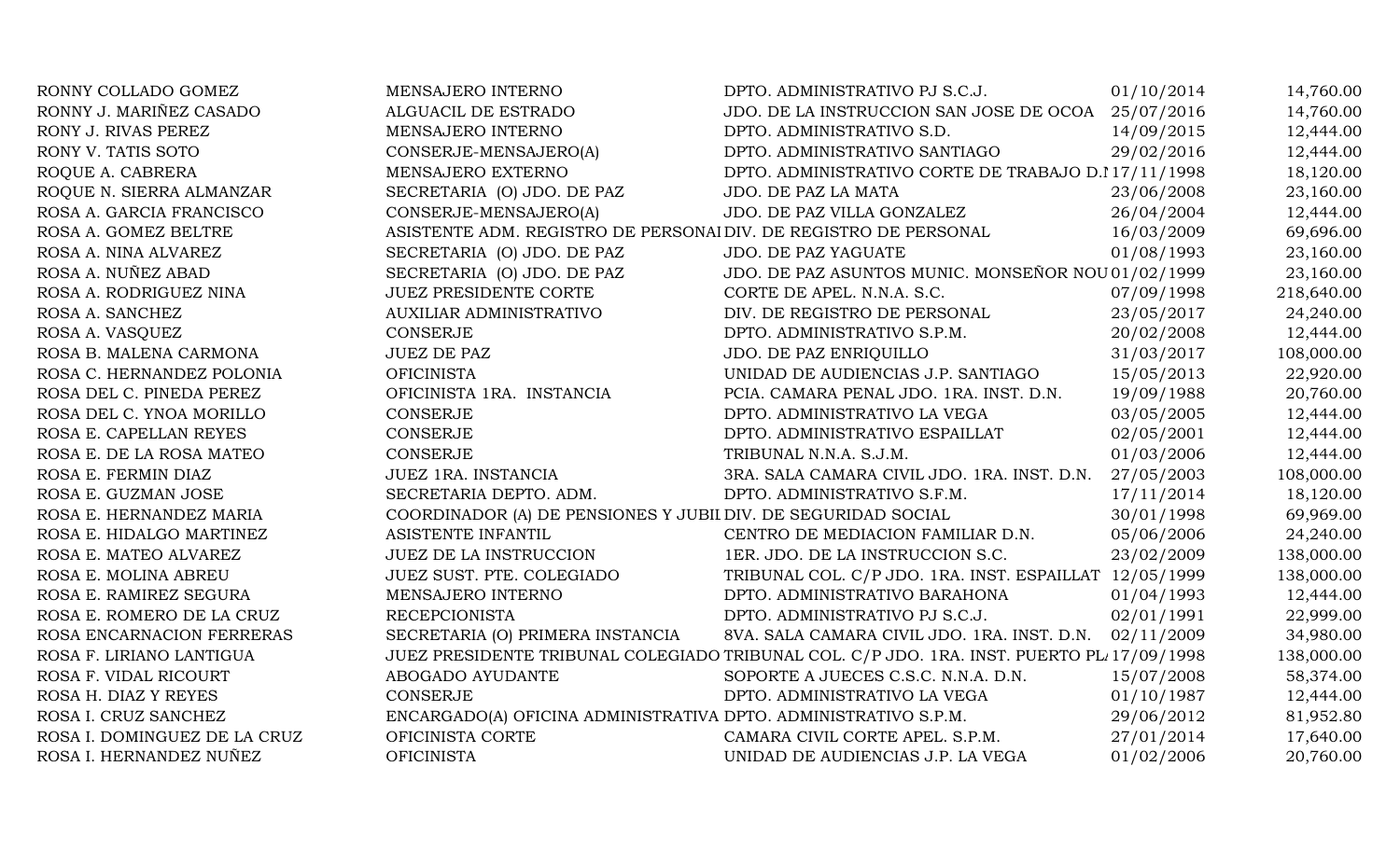| ROSA I. RODRIGUEZ ABREU      | <b>AUXILIAR ADMINISTRATIVO</b>   | DIV. DE NIÑEZ Y ADOLESCENCIA                            | 14/07/2008 | 24,240.00  |
|------------------------------|----------------------------------|---------------------------------------------------------|------------|------------|
| ROSA J. DE LOS SANTOS G.     | SECRETARIA(O) JDO. INSTRUCCION.  | 3ER. JDO. DE LA INSTRUCCION D.N.                        | 01/09/1965 | 6,141.00   |
| ROSA J. SANTIAGO GERONIMO    | ANALISTA PROGRAMADOR             | DIV. DE DESARROLLO DE SISTEMAS                          | 01/10/2003 | 67,082.40  |
| ROSA L. PEREZ NUÑEZ          | PSICOLOGO (A)                    | CENTRO DE MEDIACION FAMILIAR D.N.                       | 02/04/2002 | 51,804.00  |
| ROSA L. VELEZ RODRIGUEZ      | SECRETARIA (O) JDO. DE PAZ       | JDO. DE PAZ SOSUA                                       | 22/10/2003 | 23,160.00  |
| ROSA L. VENTURA PEÑA         | OFICINISTA JDO. DE PAZ           | JDO. DE PAZ VILLA GONZALEZ                              | 08/09/1998 | 14,760.00  |
| ROSA M. FERNANDEZ MENDEZ     | OFICINISTA SCJ                   | SEGUNDA SALA S.C.J.                                     | 01/07/2004 | 40,605.60  |
| ROSA M. FERRERAS DEL CARMEN  | ABOGADO AYUDANTE CORTE           | CAMARA PENAL CORTE APEL. S.C.                           | 24/05/2004 | 48,894.00  |
| ROSA M. GONZALEZ GONZALEZ    | SECRETARIA (O) JDO. DE PAZ       | JDO. DE PAZ VICENTE NOBLE                               | 16/11/1992 | 23,160.00  |
| ROSA M. MARTINEZ ECHAVARRIA  | ABOGADO AYUDANTE SCJ             | TERCERA SALA S.C.J.                                     | 03/06/2002 | 105,720.00 |
| ROSA M. MONCION RODRIGUEZ    | CONSERJE-MENSAJERO(A)            | JDO. DE PAZ DAJABON                                     | 16/08/1999 | 12,444.00  |
| ROSA M. PRADEL CARRASCO      | ABOGADO AYUDANTE CORTE           | PCIA. CAMARA PENAL CORTE APEL. D.N.                     | 19/05/1999 | 58,374.00  |
| ROSA M. REYNOSO ROBIOU       | ABOGADO AYUDANTE SCJ             | DIV. LEGAL                                              | 14/11/2005 | 105,720.00 |
| ROSA M. RODRIGUEZ VARGAS     | <b>AUXILIAR ADMINISTRATIVO</b>   | DIRECCION REG. MENSURAS CAT. DPTO. NORTE 02/01/2006     |            | 24,240.00  |
| ROSA M. ROSARIO MARTE        | SECRETARIA (O) JDO. DE PAZ       | 3RA. SALA JDO. DE PAZ ESP. TRANS. LA VEGA 01/08/1998    |            | 23,160.00  |
| ROSA M. SANTANA VERAS        | ABOGADO AYUDANTE CORTE           | TRIBUNAL SUPERIOR DE TIERRAS DPTO. NORTE 03/07/2000     |            | 48,894.00  |
| ROSA M. SURIEL ABREU         | SECRETARIA (O) JDO. DE PAZ       | 4TA. SALA JDO. DE PAZ ESP. TRANS. SANTIAGO 02/02/2005   |            | 23,160.00  |
| ROSA M. VARGAS LORA          | OFICINISTA TST                   | TRIBUNAL SUPERIOR DE TIERRAS DPTO. NORES' 28/09/2009    |            | 17,640.00  |
| ROSA M. VERAS SANTOS         | <b>ARCHIVISTA</b>                | SALA CIVIL 1ER. TRIBUNAL N.N.A. SANTIAGO                | 01/12/2005 | 13,920.00  |
| ROSA MA. CARRASCO ROSARIO    | OFICINISTA 1RA. INSTANCIA        | 8VA. SALA CAMARA PENAL JDO. 1RA. INST. D.N. 01/06/2011  |            | 20,760.00  |
| ROSA MA. GONZALEZ VEGA       | <b>RECEPCIONISTA</b>             | DPTO. ADMINISTRATIVO S.C.                               | 23/05/2011 | 14,760.00  |
| ROSA MA. MARTINEZ TAPIA      | <b>ARCHIVISTA</b>                | 7MA. SALA CAMARA CIVIL JDO. 1RA. INST. D.N. 22/07/2017  |            | 11,832.00  |
| ROSA MA. NOLASCO CONTRERAS   | OFICINISTA 1RA. INSTANCIA        | 4TA. SALA CAMARA CIVIL JDO. 1RA. INST. D.N.             | 15/05/2013 | 20,760.00  |
| ROSA MA. ROSARIO MEDRANO     | OFICINISTA ATENCION USUARIO      | UNIDAD DE RECEP. Y ATEN. USUARIO C.S.C. N.N 21/02/2014  |            | 22,920.00  |
| ROSA MA. VENTURA LEOCADIO    | ALGUACIL DE ESTRADO              | JDO. DE PAZ PEDRO SANTANA                               | 26/11/2012 | 13,800.00  |
| ROSA MDES. RODRIGUEZ POPOTER | <b>ARCHIVISTA</b>                | 3RA. SALA CAMARA CIVIL JDO. 1RA. INST. SANTL 07/12/2016 |            | 13,920.00  |
| ROSA N. DOVAL                | CONSERJE-MENSAJERO(A)            | JDO. DE PAZ LAS CHARCAS                                 | 01/08/1993 | 12,444.00  |
| ROSA N. HERNANDEZ PEREZ      | <b>CONSERJE</b>                  | DPTO. ADMINISTRATIVO ESPAILLAT                          | 30/06/2008 | 12,444.00  |
| ROSA PAREDES GARCIA          | <b>CONSERJE</b>                  | JDO.DE PAZ S.F.M.                                       | 04/01/1986 | 6,141.00   |
| ROSA R. GOMEZ MARTINEZ       | CONSERJE-MENSAJERO(A)            | JDO. DE PAZ PARTIDO                                     | 01/06/1999 | 12,444.00  |
| <b>ROSA REYNOSO</b>          | ENC. DE SEGURIDAD I SCJ          | SECCION DE MAYORDOMIA                                   | 01/02/1988 | 6,141.00   |
| ROSA S. FLORIMON MOISES      | SECRETARIA (O) PRIMERA INSTANCIA | JDO. DE TRABAJO LA ROMANA                               | 15/12/2014 | 28,860.00  |
| ROSA V. POLANCO VASQUEZ      | <b>CONSERJE</b>                  | TRIBUNAL N.N.A. PUERTO PLATA                            | 15/03/2017 | 12,444.00  |
| ROSA Y. MORALES TORIBIO      | OFICINISTA TST                   | TRIBUNAL SUPERIOR DE TIERRAS DPTO. NORTE 09/06/2003     |            | 17,640.00  |
|                              |                                  |                                                         |            |            |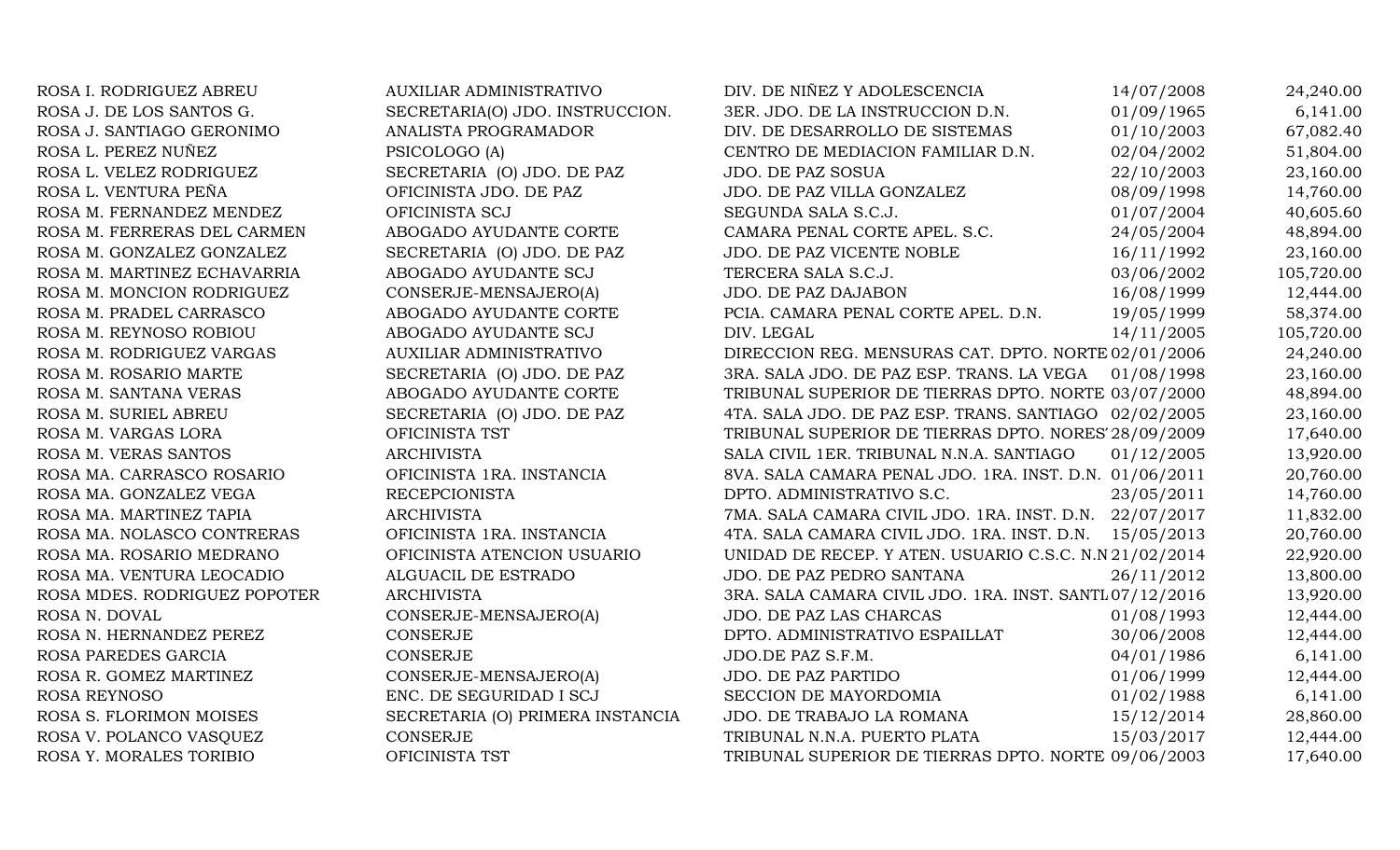| ROSABEL CASTILLO ROLFFOT       |                                    | DIRECTOR (A) NACIONAL REGISTROS DE 1 DIRECCION NACIONAL REGISTRO DE TITULOS | 22/10/1998 | 221,760.00 |
|--------------------------------|------------------------------------|-----------------------------------------------------------------------------|------------|------------|
| ROSABEL DEL M. RUIZ CONDE      | SECRETARIA (O) JDO. DE PAZ         | 3RA. SALA JDO. DE PAZ ESP. TRANS. ESPAILLAT 01/06/2001                      |            | 23,160.00  |
| ROSAIDA H. JIMENEZ GIL         | <b>CONSERJE</b>                    | DPTO. ADMINISTRATIVO HATO MAYOR                                             | 01/06/1998 | 12,444.00  |
| ROSAIRA VASQUEZ VARGAS         | OFICINISTA ATENCION USUARIO        | UNIDAD ATENCION AL USUARIO J.P. LA VEGA                                     | 01/02/2006 | 20,760.00  |
| ROSAIRIS PEÑA PEÑA             | OFICINISTA JDO. DE PAZ             | <b>JDO. DE PAZ BAORUCO</b>                                                  | 20/05/2013 | 14,760.00  |
| ROSALBA ARIAS MEDINA           | <b>RECEPCIONISTA</b>               | DPTO. ADMINISTRATIVO S.C.                                                   | 01/04/1999 | 14,760.00  |
| ROSALBA CEPIN GONZALEZ         | ALGUACIL DE ESTRADO                | JDO. DE PAZ LOS ALCARRIZOS                                                  | 11/08/2016 | 14,760.00  |
| ROSALBA HICIANO PEREZ          | ABOGADO AYUDANTE                   | SOPORTE A JUECES J.L. SANTIAGO                                              | 14/04/2014 | 48,894.00  |
| ROSALBA N. ORTEGA CABRERA      | JUEZ DE PAZ ITINERANTE             | 2DA. SALA TRIBUNAL DE TIERRAS J.O. D.N.                                     | 02/09/2002 | 108,000.00 |
| ROSALBA O. GARIB HOLGUIN       | <b>JUEZ CORTE</b>                  | 2DA. SALA CAMARA PENAL CORTE APEL. D.N.                                     | 25/05/1998 | 186,000.00 |
| ROSALIA FERREIRA MOYA          | REPRESENTANTE DE INFORMACION       | CENTRO INF. ORIENT. CIUDADANA PJ LA VEGA                                    | 16/05/2005 | 24,240.00  |
| ROSALIA GUTIERREZ DE AQUINO    | OFICINISTA CORTE                   | 2DA. SALA CAMARA PENAL CORTE APEL. D.N.                                     | 04/03/2005 | 24,240.00  |
| ROSALIA HILARIO BRETON         | SECRETARIA (O) JDO. DE PAZ         | 2DA. SALA JDO. DE PAZ ESP. TRANS. DUARTE                                    | 01/08/2008 | 15,720.00  |
| ROSALMY N. GUERRERO RODRIGUEZ  | <b>JUEZ DE PAZ ITINERANTE</b>      | CAMARA CIVIL JDO. 1RA. INST. PERAVIA                                        | 03/10/2016 | 108,000.00 |
| ROSALVA M. FRANCISCO PARRA     | <b>JUEZ DE PAZ</b>                 | JDO. DE PAZ ESP. TRANS. PUERTO PLATA                                        | 17/06/2010 | 108,000.00 |
| ROSALY M. TORRES SANCHEZ       | ABOGADO AYUDANTE                   | JDO. DE LA INSTRUCCION HATO MAYOR                                           | 01/05/2009 | 36,000.00  |
| ROSANELL PERALTA RODRIGUEZ     | <b>OFICINISTA</b>                  | UNIDAD DE AUDIENCIAS J.P. SANTIAGO                                          | 13/05/2013 | 22,920.00  |
| ROSANGEL CESPEDES BAEZ         | SECRETARIA (O) GENERAL             | SECRETARIA GENERAL J.L. SANTIAGO                                            | 01/09/1992 | 69,984.00  |
| ROSANGEL MA. PERALTA RODRIGUEZ | OFICINISTA J.O.                    | TRIBUNAL DE TIERRAS J.O. VALVERDE                                           | 21/08/2017 | 13,362.00  |
| ROSANGELA DURAN IBARRA         | <b>CONSERJE</b>                    | SALA CIVIL TRIBUNAL N.N.A. S.P.M.                                           | 17/05/2007 | 12,444.00  |
| ROSANGELA M. DELGADO AYBAR     | OFICINISTA 1RA. INSTANCIA          | TRIBUNAL COL. C/P JDO. 1RA. INST. PERAVIA                                   | 02/08/2004 | 15,720.00  |
| ROSANLLY K. ACOSTA MARTINEZ    | AUXILIAR DE TASA POR SERVICIO      | GERENCIA FINANCIERA J.I.                                                    | 02/04/2012 | 24,240.00  |
| ROSANNA CASTILLO ANGELES       | SOPORTE TECNICO II                 | DIV. DE SOPORTE TECNICO                                                     | 26/06/2014 | 34,980.00  |
| ROSANNA E. CHALAS VELAZQUEZ    | MENSAJERO INTERNO                  | JDO. DE LA INSTRUCCION SAN JOSE DE OCOA                                     | 03/10/2016 | 12,444.00  |
| ROSANNA E. CID JIMENEZ         | ALGUACIL DE ESTRADO                | CORTE DE APEL. PUERTO PLATA                                                 | 06/01/2009 | 14,760.00  |
| ROSANNA E. DE JESUS ARAUJO     | ABOGADO AYUDANTE 1RA. INST.        | 2DO. JDO. DE LA INSTRUCCION S.C.                                            | 12/02/2008 | 36,000.00  |
| ROSANNA I. VASQUEZ FEBRILLET   | JUEZ T.T.J.O.                      | 6TA. SALA TRIBUNAL DE TIERRAS J.O. D.N.                                     | 01/04/1996 | 138,000.00 |
| ROSANNA K. MEDINA SANTIAGO     | <b>AUXILIAR REGISTRAL</b>          | REGISTRO DE TITULOS BANI                                                    | 03/06/2015 | 16,200.00  |
| ROSANNA L. ALBERTO PEREZ       | <b>OFICINISTA</b>                  | UNIDAD DE AUDIENCIAS J.L. SANTIAGO                                          | 03/07/2017 | 14,994.00  |
| ROSANNA L. VALENTIN BRITO      | OFICINISTA CORTE                   | 2DA. SALA CAMARA PENAL CORTE APEL. D.N.                                     | 01/05/2012 | 20,760.00  |
| ROSANNA MA. BEJARAN MARIA      | MENSAJERO INTERNO                  | DPTO. ADMINISTRATIVO SANTIAGO RODRIGUEZ 01/02/2011                          |            | 12,444.00  |
| ROSANNA PEREZ VALDEZ           | SECRETARIA (O) JDO. DE PAZ         | 1RA. SALA JDO. DE PAZ ESP. TRANS. S.J.M.                                    | 14/12/1998 | 23,160.00  |
| ROSANNA SANCHEZ PEÑA           | REGISTRADOR DE TITULOS ADSCRITO    | REGISTRO DE TITULOS SANTO DOMINGO                                           | 03/04/2006 | 117,532.80 |
| ROSANNY VALLEJO BALBUENA       | OFICINISTA DE EJECUCION DE LA PENA | UNIDAD SERV. 1RA. INST. J.P. S.D.                                           | 01/06/2015 | 24,240.00  |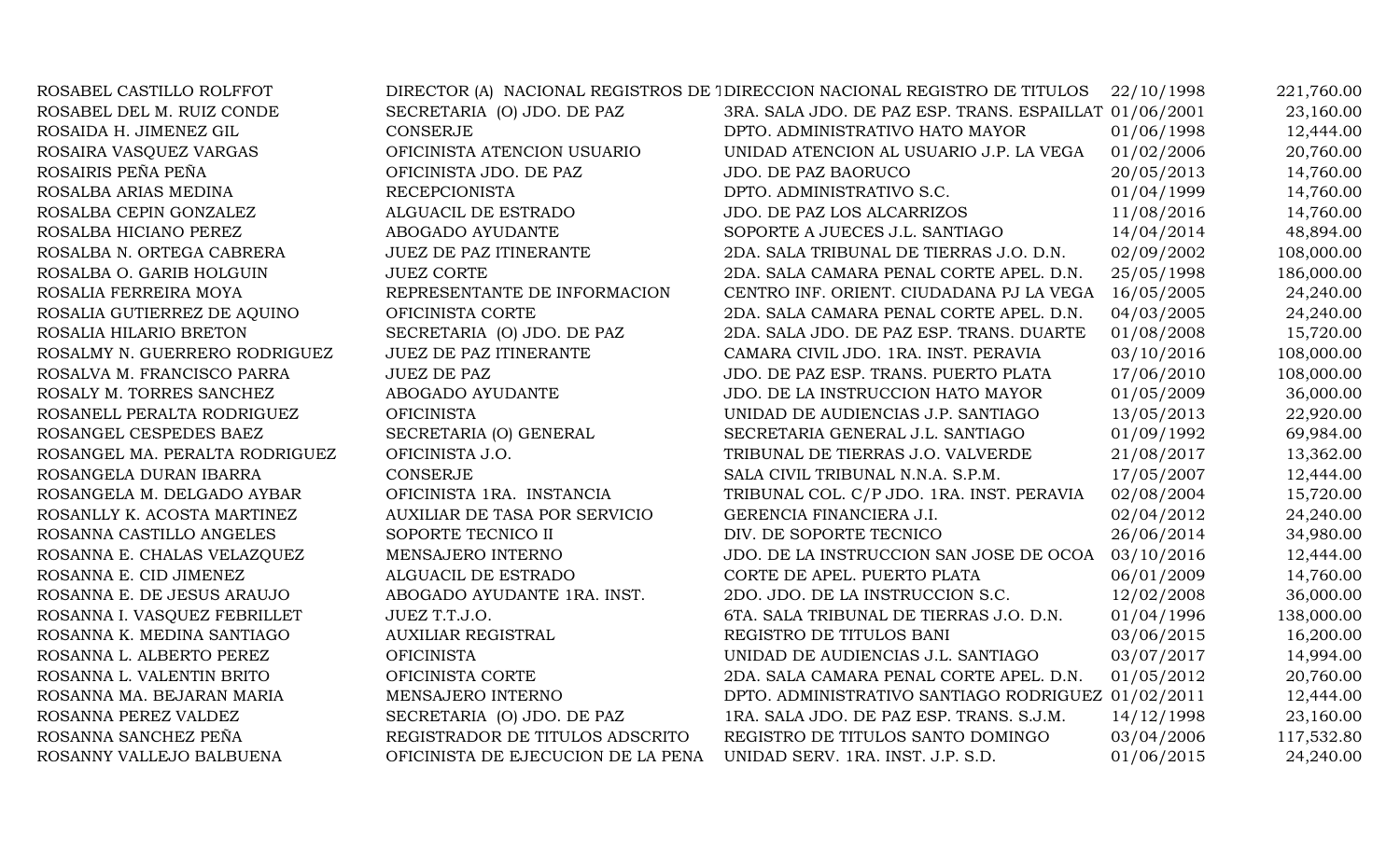| ROSANNY Y. DURAN MERCADO                                    | <b>DIGITADOR</b>                                                  | UNIDAD DE PROCESOS COMUNES J.I.                                           | 22/09/2014 | 24,240.00  |
|-------------------------------------------------------------|-------------------------------------------------------------------|---------------------------------------------------------------------------|------------|------------|
| ROSARIO ALT. RAMIREZ PARRA                                  | ANALISTA I DE ANALISIS DE EXPEDIENTES DPTO. DE CONTROL FINANCIERO |                                                                           | 01/06/2007 | 51,804.00  |
| ROSARIO BONILLA GUZMAN                                      | ABOGADO AYUDANTE                                                  | UNIDAD ASISTENCIA A JUECES C.S.S. J.C. PTO. 126/04/2006                   |            | 36,000.00  |
| ROSARIO E. RUIZ DE MATEO                                    | ABOGADO AYUDANTE 1RA. INST.                                       | CAMARA CIVIL JDO. 1RA. INST. HATO MAYOR                                   | 16/01/1990 | 36,000.00  |
| ROSARIO FELIZ CASTILLO                                      | ALGUACIL DE ESTRADO                                               | UNIDAD CITAC. NOTIF. Y COM. J.P. S.D.                                     | 08/04/2002 | 14,760.00  |
| ROSARIO LUGO SANTIAGO                                       | SECRETARIA (O) PRIMERA INSTANCIA                                  | 2DA. SALA CAMARA CIVIL JDO. 1RA. INST. BARAI 15/10/2001                   |            | 28,860.00  |
| ROSARIO MORLA GUILAMO                                       | ABOGADO AYUDANTE 1RA. INST.                                       | JDO. DE LA INSTRUCCION LA ROMANA                                          | 10/01/1992 | 36,000.00  |
| ROSARIO MUESES MANZUETA                                     | SECRETARIA (O) PRIMERA INSTANCIA                                  | 6TO. JDO. DE LA INSTRUCCION D.N.                                          | 01/10/1998 | 46,368.00  |
| ROSARIO N. ARIAS GERMAN                                     | OFICINISTA I T. TIERRAS J.O.                                      | TRIBUNAL DE TIERRAS J.O. S.C.                                             | 25/02/1969 | 6,141.00   |
| ROSAURA FERRERAS FERRERAS                                   | CONSERJE MENSAJERO(A) JDO. PAZ                                    | JDO. DE PAZ PEDERNALES                                                    | 05/03/1962 | 6,141.00   |
| ROSAURA J. MENA PANTALEON                                   |                                                                   | ENCARGADO(A) OFICINA ADMINISTRATIVA DPTO. ADMINISTRATIVO HERMANAS MIRABAL | 01/04/1999 | 67,405.20  |
| ROSAURA JULIA JIMENEZ DAJER DE LOPEZ JUEZ DE LA INSTRUCCION |                                                                   | JDO.DE LA INSTRUCCION BONAO                                               | 01/12/1987 | 26,910.97  |
| ROSAURA M. LORENZO GARABITOS                                | <b>JUEZ DE PAZ</b>                                                | JDO. DE PAZ CAMBITA GARABITO                                              | 18/11/2005 | 108,000.00 |
| ROSAURA N. MARTINEZ SOSA                                    | REVISOR JURIDICO                                                  | UNIDAD DE APOYO REGISTRAL J.I.                                            | 01/05/2012 | 69,696.00  |
| ROSE M. PEÑA ROSARIO                                        | JUEZ JDO. DE TRABAJO                                              | 2DA. SALA JDO. DE TRABAJO S.P.M.                                          | 23/02/2009 | 138,000.00 |
| ROSEL ROMERO JEREZ                                          | <b>OFICINISTA</b>                                                 | UNIDAD DE AUDIENCIAS J.P. S.D.                                            | 01/04/2013 | 24,240.00  |
| ROSELIN JOSE GUERRERO                                       | AUX. DE RECEPCION Y ENTREGA                                       | REGISTRO DE TITULOS HIGUEY                                                | 23/09/2013 | 24,240.00  |
| ROSELINA GILBERT HERRERA                                    | OFICINISTA JDO. DE PAZ                                            | 1RA. SALA JDO. DE PAZ ESP. TRANS. DUARTE                                  | 26/09/2017 | 12,546.00  |
| ROSELY GENAO GONZALEZ                                       | ABOGADO AYUDANTE                                                  | SOPORTE A JUECES J.P. S.F.M.                                              | 16/03/2005 | 48,894.00  |
| ROSEMARY E. VERAS PEÑA                                      | <b>JUEZ CORTE</b>                                                 | 1RA. SALA TRIBUNAL SUPERIOR DE TIERRAS DP 27/05/1987                      |            | 186,000.00 |
| ROSEMARY REYES TINEO                                        | OFICINISTA ATENCION USUARIO                                       | UNIDAD DE RECEPCION DE DOCUMENTOS TST 01/05/2013                          |            | 28,860.00  |
| ROSENDO MATEO SUERO                                         | MENSAJERO INTERNO                                                 | DPTO. ADMINISTRATIVO S.C.                                                 | 01/04/1993 | 12,444.00  |
| ROSESTHER TEJADA TEJADA                                     | AUDITOR REGISTRAL I                                               | AUDITORIA JURISDICCION INMOBILIARIA                                       | 01/02/2007 | 114,206.40 |
| ROSEVMIL M. SANTANA GUERRERO                                | OFICINISTA J.O.                                                   | TRIBUNAL DE TIERRAS J.O. PERAVIA                                          | 28/09/2015 | 15,720.00  |
| ROSI E. PIÑA FERRERA                                        | <b>RECEPCIONISTA</b>                                              | OFIC. JUEZ COORD. JDO. DE LA INSTRUCCION L02/02/2015                      |            | 16,440.00  |
| ROSI ENCARNACION                                            | CONSERJE-MENSAJERO(A)                                             | JDO. DE PAZ CASTAÑUELAS                                                   | 14/02/2011 | 12,444.00  |
| ROSILENNY RODRIGUEZ ESTEVEZ                                 | <b>OFICINISTA</b>                                                 | UNIDAD CITAC. NOTIF. Y COM. J.P. S.F.M.                                   | 20/10/2014 | 20,760.00  |
| ROSILYN ALT. ORTIZ RODRIGUEZ                                | OFICINISTA 1RA. INSTANCIA                                         | CAMARA CIVIL JDO. 1RA. INST. MONTE CRISTI                                 | 27/11/2012 | 15,720.00  |
| ROSMARYS G. SOTO ORTIZ                                      | OFICINISTA 1RA. INSTANCIA                                         | JDO. DE LA INSTRUCCION SAN JOSE DE OCOA                                   | 29/01/2016 | 15,720.00  |
| ROSMERY ALCANTARA MESA                                      | SECRETARIA (O) JDO. DE PAZ                                        | JDO. DE PAZ EL LLANO                                                      | 20/05/2013 | 23,160.00  |
| ROSMERY E. RODRIGUEZ SOSA                                   | <b>OFICINISTA</b>                                                 | UNIDAD SERV. A CORTE J.P. SANTIAGO                                        | 24/04/2017 | 22,920.00  |
| ROSMERY GARCIA REYES                                        | SECRETARIA (O) PRIMERA INSTANCIA                                  | 3RA. SALA JDO. DE TRABAJO D.N.                                            | 03/10/2006 | 34,980.00  |
| ROSMERY LORENZO DE LA CRUZ                                  | OFICINISTA 1RA. INSTANCIA                                         | JDO. DE TRABAJO S.C.                                                      | 10/05/2011 | 15,720.00  |
| ROSMERY RODRIGUEZ TAVERAS                                   | SECRETARIA DEPTO. ADM.                                            | DPTO. ADMINISTRATIVO P.J.C.N.                                             | 26/12/2006 | 28,680.00  |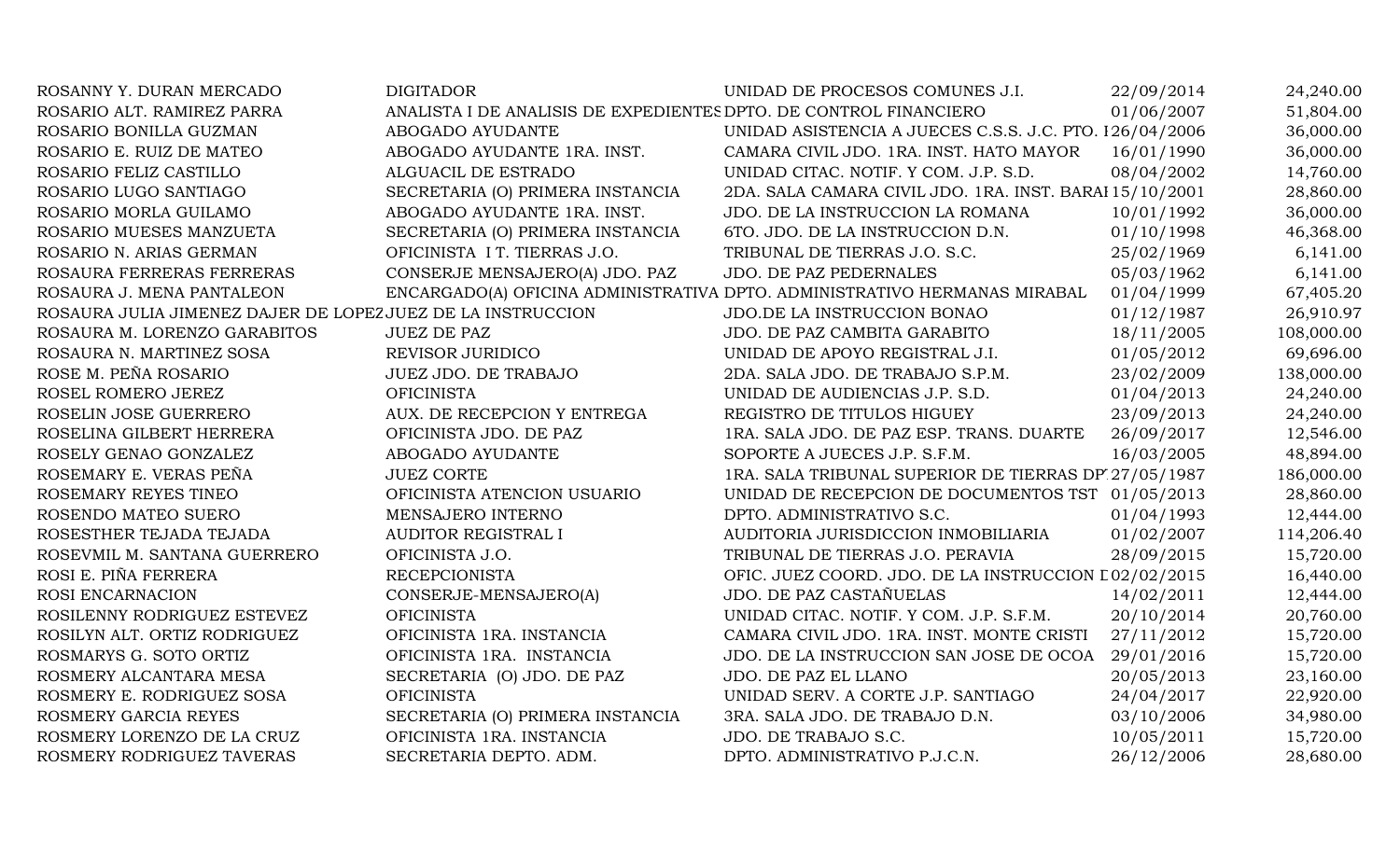| ROSSEL M. GUERRERO MARTINEZ    | VECTORIZADOR                     | UNIDAD DE CARTOGRAFIA DNMC                                                              | 01/05/2013 | 24,240.00  |
|--------------------------------|----------------------------------|-----------------------------------------------------------------------------------------|------------|------------|
| ROSSI J. D OLEO                | ABOGADO AYUDANTE                 | SOPORTE A JUECES J.P. S.D.                                                              | 08/04/2013 | 58,374.00  |
| ROSSY E. MARTINEZ RAMIREZ      | OFICINISTA SCJ                   | PRIMERA SALA S.C.J.                                                                     | 15/08/2016 | 40,605.60  |
| ROSSY M. DEL ROSARIO LUNA      | ABOGADO AYUDANTE                 | UNIDAD DE ABOGADOS AYUDANTES TST                                                        | 12/12/2005 | 58,374.00  |
| ROSSY M. GARCIA BOCIO          | ANALISTA JURIDICO                | REGISTRO DE TITULOS S.J.M.                                                              | 01/11/1994 | 30,060.00  |
| ROSSY T. PEREZ DE MENA         | ABOGADO AYUDANTE CORTE           | TRIBUNAL SUPERIOR DE TIERRAS DPTO. NORES' 18/05/2006                                    |            | 48,894.00  |
| ROSSY Y. MARTE ABREU           |                                  | ASISTENTE JUD. RECLUTAMIENTO Y SELE DIV. DE RECLUTAMIENTO Y SELECCION PERSON 11/02/2004 |            | 69,696.00  |
| ROSSY Y. MEDINA DE LOS SANTOS  | ADMINISTRADOR DE SISTEMAS        | DIV. DE SISTEMAS J.I.                                                                   | 10/01/2006 | 77,836.80  |
| ROSY M. ORTIZ GOMEZ            |                                  | SECRETARIA (O) DE DIRECCION GENERAL DIRECCION GENERAL DE ADM. Y CARRERA JUDI 16/01/1998 |            | 54,885.60  |
| ROSY M. VARGAS ALMONTE         | <b>OFICINISTA</b>                | TRIBUNAL DE TIERRAS J.O. ESPAILLAT                                                      | 27/10/2014 | 14,760.00  |
| ROSY SILVESTRE CEDANO          | SECRETARIA (O) PRIMERA INSTANCIA | TRIBUNAL DE TIERRAS J.O. EL SEIBO                                                       | 26/06/2012 | 28,860.00  |
| ROXANNA I. ANDELIZ ANDELIZ     | OFICINISTA 1RA. INSTANCIA        | JDO. DE LA INSTRUCCION SANTIAGO RODRIGUE 26/06/2017                                     |            | 13,362.00  |
| RUBEN D. CRUZ MATEO            | ALGUACIL DE ESTRADO              | JDO. DE PAZ ASUNTOS MUNIC. LA VEGA                                                      | 18/06/1997 | 13,800.00  |
| RUBEN D. CRUZ UCETA            | JUEZ EJEC. DE LA PENA            | TRIBUNAL EJEC. DE LA PENA SANTIAGO                                                      | 01/10/2003 | 138,000.00 |
| RUBEN D. HERRERA PEREZ         | ANALISTA I TESORERIA             | DPTO. DE TESORERIA                                                                      | 19/02/1990 | 51,804.00  |
| RUBEN D. LOPEZ FERRERAS        | MENSAJERO INTERNO                | DPTO. ADMINISTRATIVO S.J.M.                                                             | 01/02/2001 | 12,444.00  |
| RUBEN D. MELLA JAVIER          | ALGUACIL DE ESTRADO              | JDO. DE PAZ MUNICIPAL SEGUNDA SALA D.N.                                                 | 01/10/2001 | 14,760.00  |
| RUBEN D. MELO GONZALEZ         | OFICINISTA 1RA. INSTANCIA        | PCIA. JDO. DE TRABAJO D.N.                                                              | 26/06/2007 | 20,760.00  |
| RUBEN D. RODRIGUEZ BUENO       | REGISTRADOR DE TITULOS           | REGISTRO DE TITULOS SANTIAGO RODRIGUEZ 01/10/1999                                       |            | 126,000.00 |
| RUBEN D. RODRIGUEZ CUELLO      | JUEZ 1RA. INSTANCIA              | 4TO. TRIBUNAL COL. C/P JDO. 1RA. INST. SANTI/05/06/2002                                 |            | 138,000.00 |
| RUBEN D. SOTO HERNANDEZ        | <b>ARCHIVISTA</b>                | OFIC. DE ARCHIVO JUDICIAL PJ VALVERDE                                                   | 16/09/2009 | 16,440.00  |
| RUBEN DE JS. REYNOSO CABRERA   | ALGUACIL DE ESTRADO              | JDO. DE PAZ DE LA 2DA. CIRC. SANTIAGO                                                   | 01/03/1998 | 13,800.00  |
| RUBEN ESTEBAN GUERRERO         | MENSAJERO INTERNO                | SECCION DE TRAMITES Y CORRESPONDENCIA                                                   | 03/04/2017 | 16,920.00  |
| RUBEN J. MARTINEZ ACOSTA       | ABOGADO AYUDANTE 1RA. INST.      | JDO. DE LA INSTRUCCION LA ROMANA                                                        | 09/06/2014 | 36,000.00  |
| RUBENIA E. BEJARAN VARGAS      | AUXILIAR DE CONTABILIDAD         | UNIDAD DE APOYO COOPNASEJU                                                              | 20/03/2000 | 21,252.00  |
| RUBI A. CORDERO ESCORBORT      | <b>OFICINISTA</b>                | UNIDAD DE AUDIENCIAS J.P. S.D.                                                          | 04/12/2013 | 24,240.00  |
| RUBI M. GONZALEZ DE LOS SANTOS | OFICINISTA SCJ                   | TERCERA SALA S.C.J.                                                                     | 23/01/2006 | 40,605.60  |
| RUBIEL J. CESPEDES PEREZ       | <b>PINTOR</b>                    | DPTO. DE MANTENIMIENTO                                                                  | 17/11/2014 | 21,480.00  |
| RUD E. SANTANA                 | SECRETARIA (O) JDO. DE PAZ       | <b>JDO. DE PAZ PARTIDO</b>                                                              | 25/11/2002 | 23,160.00  |
| RUDDY ALF. MONTAS VIDAL        | MENSAJERO INTERNO                | DPTO. ADMINISTRATIVO BARAHONA                                                           | 04/08/2014 | 12,444.00  |
| RUDELANEA TORRES ALEMAN        | MENSAJERO INTERNO                | TRIBUNAL SUPERIOR DE TIERRAS DPTO. NORTE 01/12/2011                                     |            | 12,444.00  |
| RUDH E. BELTRE FELIZ           | OFICINISTA JDO. DE PAZ           | JDO. DE PAZ AZUA                                                                        | 26/12/2006 | 14,760.00  |
| RUDILANIA DE LEON ALCANTARA    | ANALISTA JURIDICO                | UNIDAD DE APOYO REGISTRAL J.I.                                                          | 26/11/2008 | 54,885.60  |
| RUDY ANT. ARIAS CRUZ           | <b>JUEZ COORDINADOR</b>          | 2DA. SALA TRIBUNAL DE TIERRAS J.O. SANTIAG(01/04/2003                                   |            | 154,800.00 |
|                                |                                  |                                                                                         |            |            |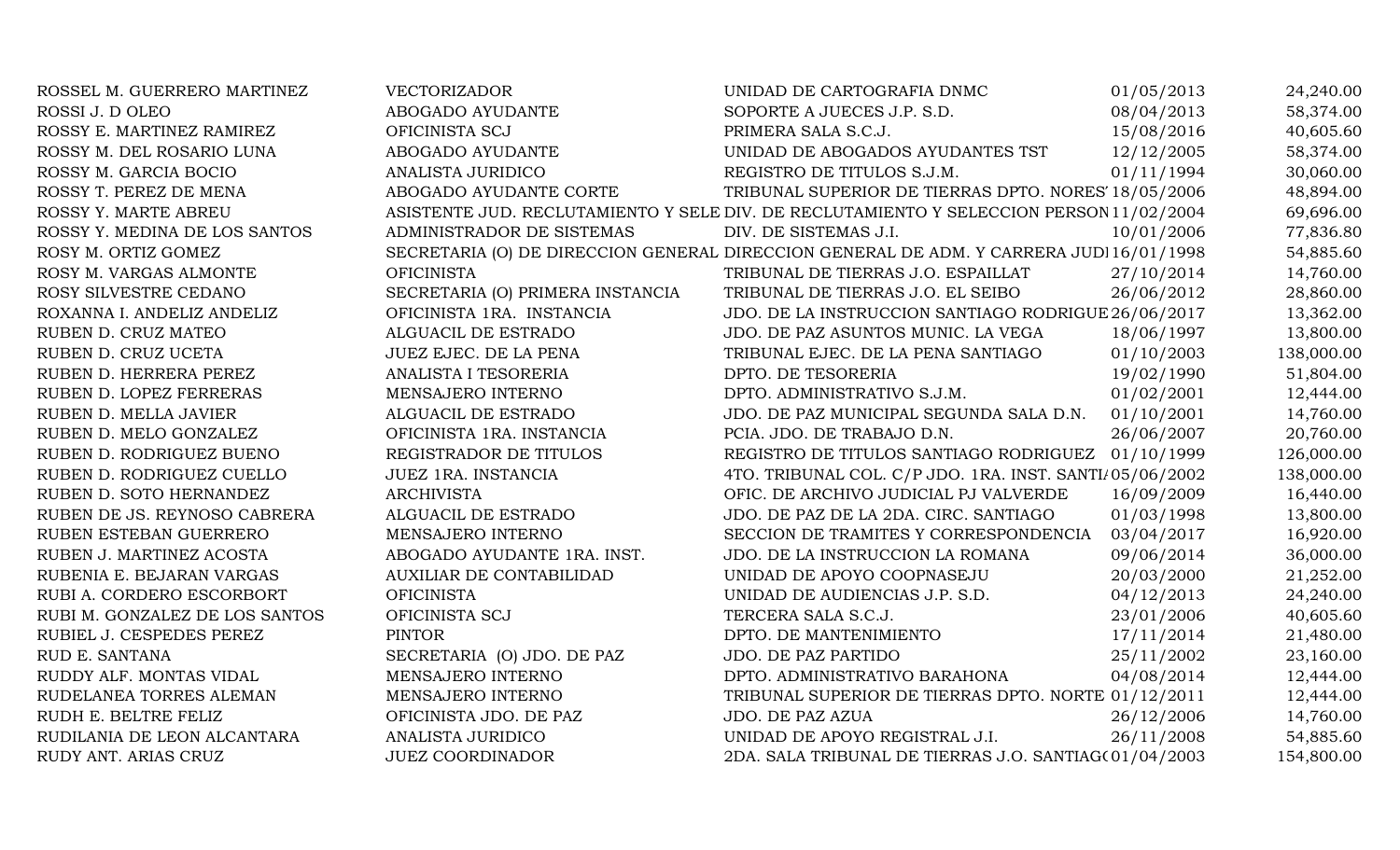| RUFINA PICHARDO                 | OFICINISTA JDO. DE PAZ                                               | JDO. DE PAZ ESP. TRANS. MONTE CRISTI                                                       | 01/11/1996 | 14,760.00  |
|---------------------------------|----------------------------------------------------------------------|--------------------------------------------------------------------------------------------|------------|------------|
| RUFINO FLORIAN FELIZ            | <b>VIGILANTE</b>                                                     | DPTO. ADMINISTRATIVO BAORUCO                                                               | 01/10/1996 | 12,780.00  |
| RUKMINI R. CONCHA CASTILLO      | ANALISTA II EVALUACION DEL DESEMPEÑ DIV. DE EVALUACION DEL DESEMPEÑO |                                                                                            | 13/06/2006 | 44,092.80  |
| RUNDEY D. GIL PEREZ             | OFICINISTA J.O.                                                      | TRIBUNAL DE TIERRAS J.O. AZUA                                                              | 21/07/2014 | 15,720.00  |
| RUP E. JIMENEZ ENCARNACION      | GERENTE ADMINISTRATIVO                                               | GERENCIA ADMINISTRATIVA J.I.                                                               | 19/03/2012 | 117,532.80 |
| RUTH D. CASTILLO RODRIGUEZ      | OFICINISTA JDO. DE PAZ                                               | 5TA. SALA JDO. DE PAZ ESP. TRANS. D.N.                                                     | 23/01/2017 | 16,440.00  |
| RUTH E. ARIAS JONHSON           | ABOGADO AYUDANTE SCJ                                                 | TERCERA SALA S.C.J.                                                                        | 25/05/1992 | 105,720.00 |
| RUTH E. GONZALEZ GOMEZ          | COORDINADOR(A) DE ENTREVISTAS                                        | CENTRO DE ENTREVISTA PTO. PTA.                                                             | 06/03/2006 | 36,000.00  |
| RUTH E. HERNANDEZ MOJICA        | OFICINISTA ATENCION USUARIOS                                         | CENTRO DE SERVICIOS COMUNES JURISD. N.N. 01/11/2005                                        |            | 28,860.00  |
| RUTH E. MORALES CASTRO          | CONSERJE                                                             | DPTO. ADMINISTRATIVO EL SEIBO                                                              | 19/11/2012 | 12,444.00  |
| RUTH E. ROMAN PAULINO           | SECRETARIA (O) PRIMERA INSTANCIA                                     | PCIA. CAMARA PENAL JDO. 1RA. INST. D.N.                                                    | 03/04/2000 | 34,980.00  |
| RUTH E. ROSARIO OLIVO           | <b>ARCHIVISTA</b>                                                    | CAMARA CIVIL JDO. 1RA. INST. SAMANA                                                        | 26/02/2009 | 12,444.00  |
| RUTH M. VELAZQUEZ JIMENEZ       | ARQUITECTO I                                                         | DPTO. DE INGENIERIA                                                                        | 15/01/2001 | 60,984.00  |
| RUTH MONTALVO FRANCISCO         | JUEZ T.T.J.O.                                                        | TRIBUNAL DE TIERRAS J.O. S.C.                                                              | 14/12/1998 | 30,099.01  |
| RUTH N. GONZALEZ MEJIA          | OFICINISTA JDO. DE PAZ                                               | JDO. DE PAZ EL SEIBO                                                                       | 19/06/2017 | 12,546.00  |
| RUTH N. MEJIA MERCADO           | OFICINISTA ATENCION USUARIO                                          | UNIDAD ATENCION AL USUARIO J.P. S.D.                                                       | 04/08/2010 | 28,860.00  |
| RUTH O. INFANTE ALMONTE         | OFICINISTA 1RA. INSTANCIA                                            | 2DA. SALA CAMARA CIVIL JDO. 1RA. INST. SANTI 09/11/2016                                    |            | 15,720.00  |
| RUTH R. GUZMAN HERNANDEZ        |                                                                      | ANALISTA II RECLUTAMIENTO Y SELECCIÓ DIV. DE RECLUTAMIENTO Y SELECCION PERSON 01/11/1996   |            | 24,240.00  |
| RYAN ALF. MEDINA DE JESUS       | MENSAJERO INTERNO                                                    | SECCION DE TRAMITES Y CORRESPONDENCIA                                                      | 20/06/2017 | 14,382.00  |
| SABINA A. BELEN GUTIERREZ       | AUX. DE RECEPCION Y ENTREGA                                          | CENTRO DE ATENCION AL USUARIO                                                              | 18/06/2014 | 24,240.00  |
| SABRINA ESCOTTO DE OLEO         | OFICINISTA 1RA. INSTANCIA                                            | 6TA. SALA JDO. DE TRABAJO D.N.                                                             | 11/06/2014 | 20,760.00  |
| SABRINA G. REYES SOTO           | JUEZ 1RA. INSTANCIA                                                  | CAMARA PENAL JDO. 1RA. INST. PERAVIA                                                       | 17/09/2001 | 138,000.00 |
| SABRINA KERY MARTE              | OFICINISTA J.O.                                                      | TRIBUNAL DE TIERRAS J.O. SAMANA                                                            | 10/08/2015 | 15,720.00  |
| SABRINA SUERO RODRIGUEZ         | OFICINISTA DE SERVICIO CIVIL                                         | UNIDAD DE SERVICIO CIVIL C.S.C. N.N.A. S.C.                                                | 18/03/2010 | 18,780.00  |
| SAGRARIO ALT. INOA SANCHEZ      | <b>CONSERJE</b>                                                      | DPTO. ADMINISTRATIVO ESPAILLAT                                                             | 22/07/2002 | 12,444.00  |
| SAGRARIO DEL RIO CASTILLO       |                                                                      | JUEZ PRESIDENTE TRIBUNAL COLEGIADO TRIBUNAL COL. C/P JDO. 1RA. INST. LA ALTAGR/03/07/1998  |            | 138,000.00 |
| SAGRARIO J. DOMINGUEZ FERNANDEZ |                                                                      | SUPERVISOR DE INFORMACION Y ORIENT/CENTRO INF. ORIENT. CIUDADANA PJ SANTIAGO 27/11/2006    |            | 42,657.60  |
| SAHARA J. SIERRA PUJOLS         | CONSERJE                                                             | JDO. DE LA INSTRUCCION SAN JOSE DE OCOA 07/10/2005                                         |            | 12,444.00  |
| SAHARA S. LARA PIMENTEL         | ANALISTA JURIDICO                                                    | UNIDAD DE APOYO REGISTRAL J.I.                                                             | 01/05/2002 | 54,885.60  |
| SAHIRA C. GUZMAN MAÑAN          | <b>JUEZ DE PAZ</b>                                                   | JDO. DE PAZ DON JUAN                                                                       | 03/10/2016 | 108,000.00 |
| SAHIRA M. ALCANTARA AQUINO      | OFICINISTA 1RA. INSTANCIA                                            | OFIC. JUDICIAL SERV. ATENC. PERMANENTE D.N 22/09/2014                                      |            | 20,760.00  |
| SAIURI P. DE LOS SANTOS SEGURA  | OFICINISTA J.O.                                                      | TRIBUNAL DE TIERRAS J.O. S.J.M.                                                            | 22/04/2013 | 15,720.00  |
| SALADIN FELIZ FELIZ             | OFICINISTA JDO. DE PAZ                                               | <b>JDO. DE PAZ LAS SALINAS</b>                                                             | 06/09/1999 | 14,760.00  |
| SALMA BONILLA ACOSTA            |                                                                      | JUEZ PRESIDENTE TRIBUNAL COLEGIADO TRIBUNAL COL. C/P JDO. 1RA. INST. MARIA T.S. 12/08/1998 |            | 138,000.00 |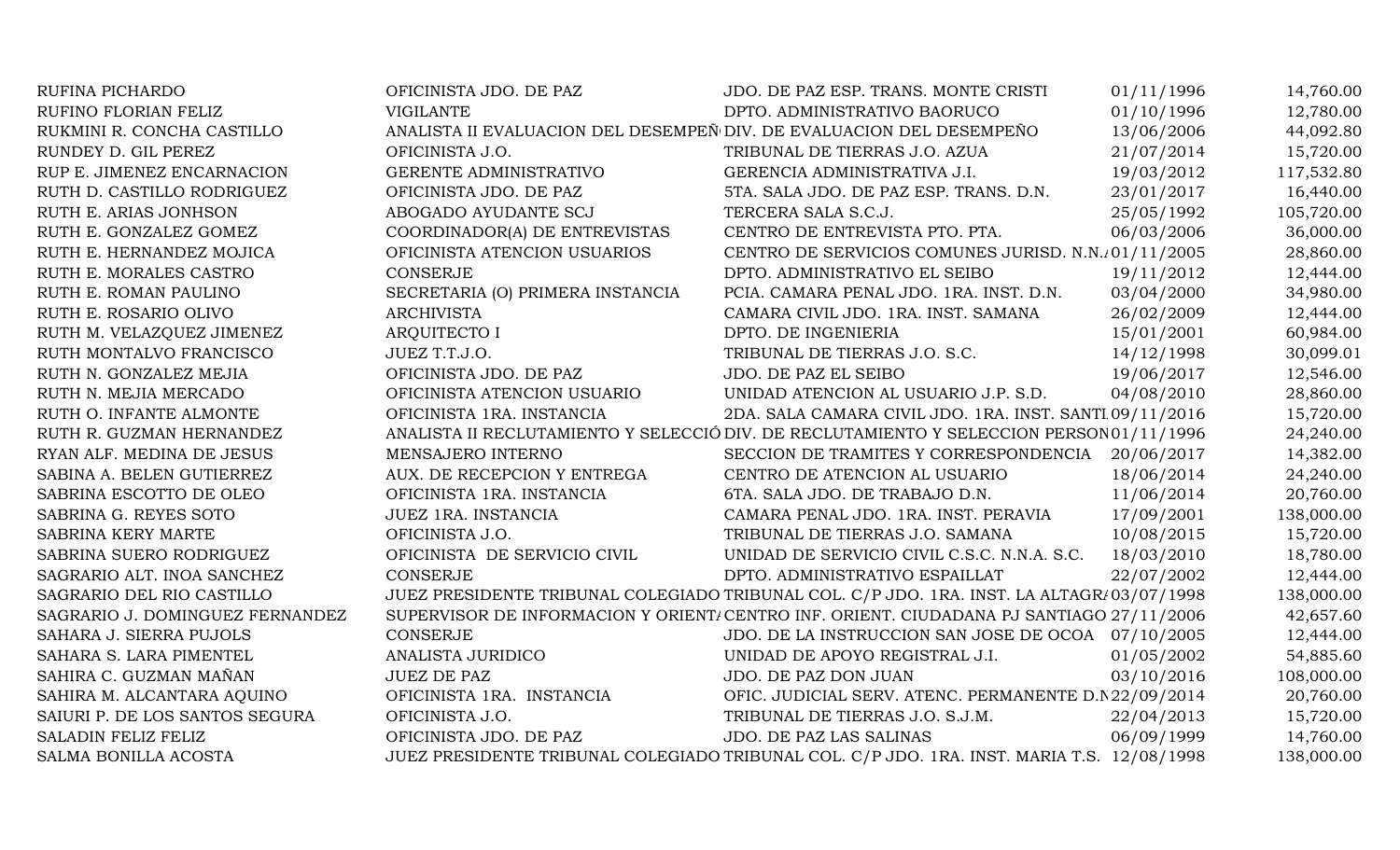| SALOMON ANT. CESPEDES OVANDO    | ALGUACIL DE ESTRADO              | JDO. DE LA INSTRUCCION AZUA                                                | 11/05/2010 | 14,760.00  |
|---------------------------------|----------------------------------|----------------------------------------------------------------------------|------------|------------|
| SALVADOR A. PIMENTEL GUERRERO   | ALGUACIL DE ESTRADO              | TRIBUNAL COL. C/P JDO. 1RA. INST. PERAVIA                                  | 01/08/2006 | 14,760.00  |
| SALVADOR C. VALDEZ RIVERA       | MAYORDOMO I                      | DPTO. ADMINISTRATIVO S.C.                                                  | 03/04/2000 | 16,440.00  |
| SALVADOR O. PERDOMO             | ALGUACIL DE ESTRADO              | JDO. DE PAZ TABARA ARRIBA                                                  | 08/03/2001 | 13,800.00  |
| SALVADOR ROMERO DE LA CRUZ      | ENC. DEPOSITO DE ALMACEN         | DIV. DE ALMACEN Y SUMINISTRO                                               | 01/09/1997 | 34,980.00  |
| SAMUEL A. ARIAS ARZENO          | JUEZ PRESIDENTE SALA CORTE       | 3RA. SALA CAMARA CIVIL CORTE APEL. D.N.                                    | 29/12/1998 | 186,000.00 |
| SAMUEL A. CABRERA SANCHEZ       | REPRODUCTOR DE DOCUMENTOS        | DPTO. ADMINISTRATIVO S.J.M.                                                | 16/03/2010 | 13,920.00  |
| SAMUEL CORNIELES SURIEL         | <b>AUXILIAR ADMINISTRATIVO</b>   | SECCION DE TRAMITES Y CORRESPONDENCIA                                      | 08/01/2013 | 16,920.00  |
| SAMUEL DE JS. FRANCISCO BELTRAN | ALGUACIL DE ESTRADO              | <b>JDO. DE PAZ LUPERON</b>                                                 | 01/02/2008 | 13,800.00  |
| SAMUEL E. ENCARNACION MERCEDES  | SECRETARIA (O) AUXILIAR I        | SECRETARIA GENERAL DEL CONSEJO DEL PODI 02/02/2015                         |            | 44,092.80  |
| SAMUEL E. SOTO                  | TECNICO EN EDICION DIGITAL       | UNIDAD DE AUDIOVISUALES                                                    | 10/07/2017 | 24,531.00  |
| SAMUEL GUZMAN FERNANDEZ         | <b>JUEZ CORTE</b>                | CAMARA CIVIL CORTE APEL. SANTIAGO                                          | 17/09/1998 | 186,000.00 |
| SAMUEL L. MONTERO LORENZO       | CHOFER DE CONSEJERO              | SECCION DE TRANSPORTACION                                                  | 30/08/2006 | 29,580.00  |
| SAMUER RUBEN CASTILLO           | OFICINISTA JDO. DE PAZ           | JDO. DE PAZ INDEPENDENCIA                                                  | 02/12/2013 | 14,760.00  |
| SANDALIA V. TAVERAS DURAN       | ABOGADO AYUDANTE 1RA. INST.      | TRIBUNAL COL. C/P JDO. 1RA. INST. MONTE CRI 13/02/2006                     |            | 36,000.00  |
| SANDRA A. ACOSTA MEJIA          | <b>OFICINISTA</b>                | UNIDAD CITAC. NOTIF. Y COM. J.P. LA VEGA                                   | 10/04/2006 | 20,760.00  |
| SANDRA ABBOTT BATISTA           | SECRETARIA(O) EJECUTIVA          | REGISTRO DE TITULOS D.N.                                                   | 01/11/1998 | 37,920.00  |
| SANDRA ALT. MEDRANO VIZCAINO    | <b>CONSERJE</b>                  | DPTO. ADMINISTRATIVO PERAVIA                                               | 01/01/1999 | 12,444.00  |
| SANDRA BAEZ RAMIREZ             | SECRETARIA (O) PRIMERA INSTANCIA | 1RA. SALA CAMARA CIVIL JDO. 1RA. INST. BARAI 16/08/1999                    |            | 28,860.00  |
| SANDRA CLASE PASCUAL            | <b>CONSERJE</b>                  | REGISTRO DE TITULOS PUERTO PLATA                                           | 01/02/1999 | 12,444.00  |
| SANDRA E. CUEVAS MENDEZ         | SECRETARIA (O) JDO. DE PAZ       | JDO. DE PAZ LA DESCUBIERTA                                                 | 26/04/2005 | 23,160.00  |
| SANDRA E. URBAEZ MANCEBO        | ALGUACIL DE ESTRADO              | JDO. DE PAZ MELLA                                                          | 01/10/1987 | 13,800.00  |
| SANDRA I. RAMIREZ ROMERO        | OFICINISTA JDO. DE PAZ           | JDO. DE PAZ LAS MATAS DE FARFAN                                            | 01/12/2006 | 14,760.00  |
| SANDRA J. CRUZ ROSARIO          | <b>JUEZ DE PAZ ITINERANTE</b>    | OFIC. JUEZ COORD. JDO. DE LA INSTRUCCION S09/02/2015                       |            | 108,000.00 |
| SANDRA L. MATEO RAVELO          | ALGUACIL DE ESTRADO              | 1ER. JDO. DE LA INSTRUCCION S.C.                                           | 30/09/2013 | 14,760.00  |
| SANDRA M. FERNANDEZ MARTINEZ    | JUEZ T.T.J.O.                    | TRIBUNAL DE TIERRAS J.O. SANTIAGO RODRIGU 10/02/1998                       |            | 138,000.00 |
| SANDRA M. LANTIGUA GUZMAN       | SECRETARIA (O) GENERAL           | SECRETARIA GENERAL JDO. ESP. TRANS.Y MUNI03/08/2000                        |            | 23,160.00  |
| SANDRA M. MOLINA MEDINA         | SECRETARIA (O) JDO. DE PAZ       | 2DA. SALA JDO. DE PAZ ESP. TRANS. LA ALTAGR 02/11/1992                     |            | 23,160.00  |
| SANDRA MA. POZO MENDEZ          | <b>DIGITADOR</b>                 | UNIDAD DE PROCESOS COMUNES J.I.                                            | 09/04/2014 | 24,240.00  |
| SANDRA PAULINO LOPEZ            | OFICINISTA CORTE                 | CORTE DE TRABAJO S.D.                                                      | 20/07/2004 | 24,240.00  |
| SANDRA R. GONZALEZ CUEVAS       |                                  | ENCARGADO(A) OFICINA ADMINISTRATIVA DPTO. ADMINISTRATIVO JUR. LABORAL S.D. | 09/08/1999 | 45,600.00  |
| SANDRA RODRIGUEZ MARTE          | <b>JUEZ DE PAZ</b>               | JDO. DE PAZ SANCHEZ RAMIREZ                                                | 09/08/2001 | 108,000.00 |
| SANDRO VALDEZ RAMIREZ           | GERENTE DE OPERACIONES           | ADMINISTRACION GENERAL JURISDICCION INM(01/07/2012)                        |            | 117,532.80 |
| SANDY A. OLMOS GONZALEZ         | MENSAJERO EXTERNO                | 2DA. SALA CAMARA CIVIL JDO. 1RA. INST. S.D.                                | 17/07/2006 | 12,444.00  |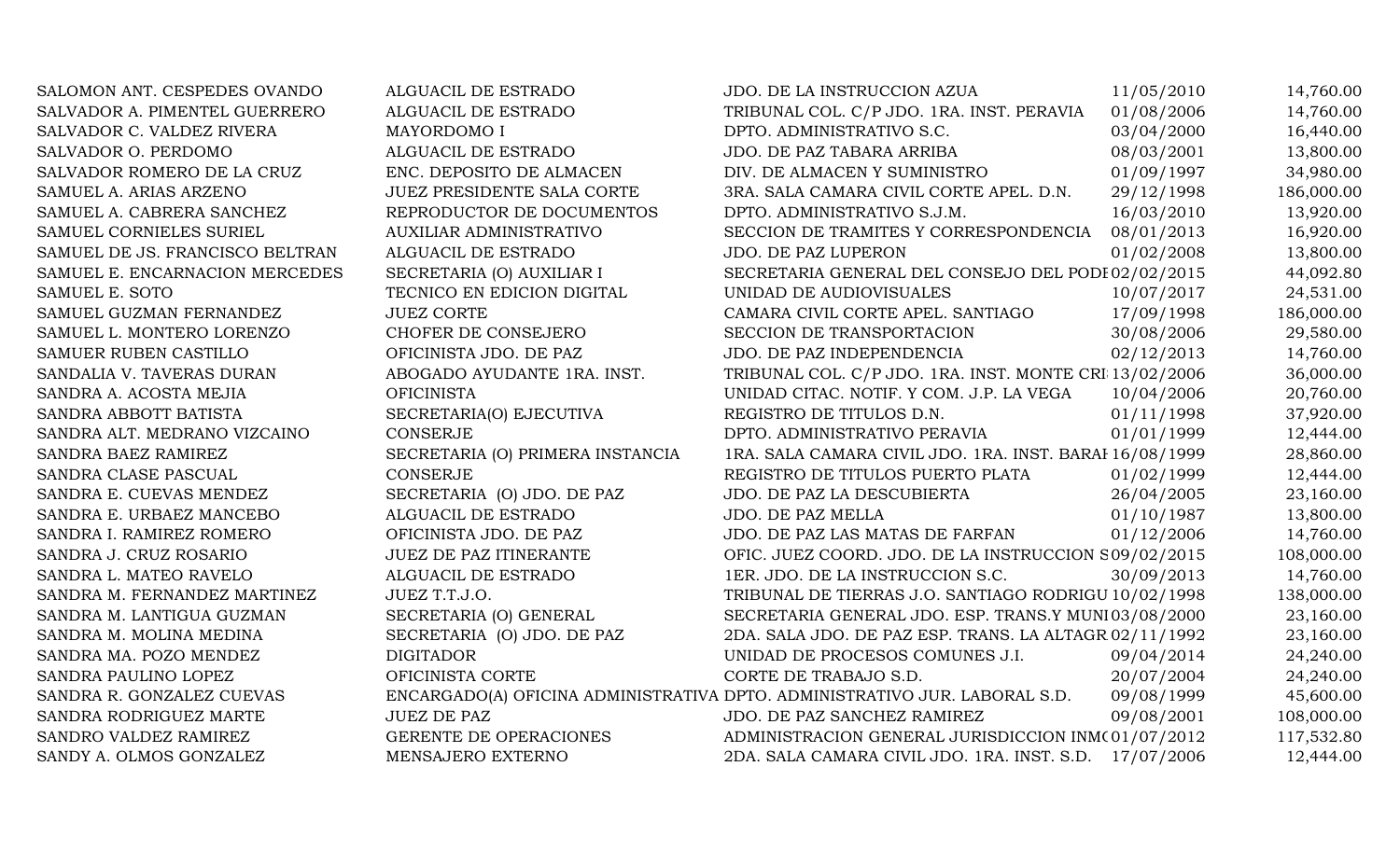| SANDY ANT. CASTILLO BATISTA   | <b>JUEZ DE PAZ</b>                | JDO. DE PAZ JOSE CONTRERAS                             | 16/12/2016 | 108,000.00 |
|-------------------------------|-----------------------------------|--------------------------------------------------------|------------|------------|
| SANDY PAYANO CHAVEZ           | OFICINISTA 1RA. INSTANCIA         | 3ER. TRIBUNAL COL. C/P JDO. 1RA .INST. D.N. 07/09/2005 |            | 20,760.00  |
| SANTA A. SANCHEZ LOPEZ        | OFICINISTA CORTE                  | CAMARA PENAL CORTE APEL. S.C.                          | 09/09/2014 | 17,640.00  |
| SANTA B. PEREZ RUIZ           | CONSERJE-MENSAJERO(A)             | JDO. DE PAZ LAS SALINAS                                | 09/03/2001 | 12,444.00  |
| SANTA C. DE LOS SANTOS GUZMAN | ALGUACIL DE ESTRADO               | UNIDAD CITAC. NOTIF. Y COM. J.P. S.D. OESTE 20/07/2017 |            | 13,566.00  |
| SANTA CROUSETT REYES          | ABOGADO AYUDANTE 1RA. INST.       | 2DA. SALA TRIBUNAL DE TIERRAS J.O. DUARTE 01/06/1999   |            | 36,000.00  |
| SANTA D. PUJOLS LACHAPEL      | CONSERJE-MENSAJERO(A)             | JDO. DE PAZ VILLA FUNDACION                            | 01/08/1995 | 12,444.00  |
| SANTA I. MOJICA MOLINA        | MENSAJERO INTERNO                 | TRIBUNAL N.N.A. EL SEIBO                               | 28/08/2001 | 12,444.00  |
| SANTA J. ALCANTARA            | SECRETARIA (O) PRIMERA INSTANCIA  | 6TA. SALA JDO. DE TRABAJO D.N.                         | 01/06/2005 | 34,980.00  |
| SANTA K. PEREZ FELIZ          | JUEZ 1RA. INSTANCIA               | TRIBUNAL COL. C/P JDO. 1RA. INST. BARAHONA 01/11/2011  |            | 138,000.00 |
| SANTA L. SALLA                | <b>CONSERJE</b>                   | DPTO. ADMINISTRATIVO PJ S.C.J.                         | 06/08/2004 | 14,160.00  |
| SANTA M. CARRASCO CUEVAS      | <b>CONSERJE</b>                   | DPTO. ADMINISTRATIVO PJ S.C.J.                         | 15/07/2004 | 14,160.00  |
| SANTA M. CEDEÑO               | OFICINISTA 1RA. INSTANCIA         | JDO. DE TRABAJO LA ALTAGRACIA                          | 02/05/2006 | 15,720.00  |
| SANTA M. LOPEZ FAMILIA        | <b>CONSERJE</b>                   | DPTO. ADMINISTRATIVO PJ S.C.J.                         | 09/05/2016 | 14,160.00  |
| SANTA M. SANCHEZ              | SECRETARIA (O) PRIMERA INSTANCIA  | 9NA. SALA CAMARA PENAL JDO. 1RA. INST. D.N. 01/06/1998 |            | 34,980.00  |
| SANTA M. SORIANO DE LA GUARDA | CONSERJE                          | JDO. DE PAZ ASUNTOS MUNIC. BOCA CHICA                  | 16/03/2005 | 12,444.00  |
| SANTA ORTIZ MARTINEZ          | ASISTENTE DE NIÑEZ Y ADOLESCENCIA | DIV. DE NIÑEZ Y ADOLESCENCIA                           | 10/06/2009 | 69,696.00  |
| SANTA P. CASTILLO MEJIA       | <b>CONSERJE</b>                   | DPTO. ADMINISTRATIVO P.J.C.N.                          | 19/09/2008 | 12,444.00  |
| SANTA P. MONTERO CASTILLO     | OFICINISTA 1RA. INSTANCIA         | 1RA. SALA JDO. DE TRABAJO D.N.                         | 03/09/2012 | 20,760.00  |
| SANTA P. SOTO JIMENEZ         | OFICINISTA 1RA. INSTANCIA         | TRIBUNAL EJEC. DE LA PENA S.C.                         | 19/05/2003 | 15,720.00  |
| SANTA RODRIGUEZ BATISTA       | CONSERJE                          | JDO. DE PAZ DE LA 1RA. CIRC. D.N.                      | 01/11/1996 | 12,444.00  |
| SANTA ROSARIO COLLADO         | CONSERJE-MENSAJERO(A)             | JDO. DE PAZ MAIMON                                     | 17/06/2013 | 12,444.00  |
| SANTA T. PAULINO BALBUENA     | ANALISTA JURIDICO                 | PRECALIFICACION R.T.                                   | 21/11/2001 | 46,740.00  |
| SANTA V. PEGUERO OZORIA       | CONSERJE                          | DPTO. DE MANTENIMIENTO J.I. ZONA ESTE                  | 01/12/2011 | 12,444.00  |
| SANTA Y. GUZMAN SANCHEZ       | <b>OFICINISTA</b>                 | UNIDAD CITAC. NOTIF. Y COM. J.P. PUERTO PLA103/10/2005 |            | 18,780.00  |
| SANTIAGO DE JS. RODRIGUEZ     | ANALISTA JURIDICO                 | REGISTRO DE TITULOS MAO                                | 03/02/2003 | 30,060.00  |
| SANTIAGO FIGUEREO QUITERIO    | ALGUACIL DE ESTRADO               | 3RA. SALA CAMARA PENAL CORTE APEL. D.N.                | 21/07/2003 | 15,960.00  |
| SANTIAGO R. CACERES CABRAL    | <b>JUEZ CORTE</b>                 | CORTE DE APEL. N.N.A. S.F.M.                           | 04/02/1999 | 186,000.00 |
| SANTIAGO RAMOS REYES          | MENSAJERO EXTERNO                 | CORTE DE APEL. N.N.A. S.P.M.                           | 02/07/2001 | 16,440.00  |
| SANTO A. ARIAS CORDERO        | SUPERVISOR DE SERVICIOS           | DIV. DE RELACIONES PUBLICAS Y PROTOCOLO                | 02/02/2004 | 44,880.00  |
| SANTO C. CARRASCO PEREZ       | ALGUACIL DE ESTRADO               | UNIDAD CITAC. NOTIF. Y COM. J.P. S.D.                  | 16/08/2005 | 15,960.00  |
| SANTO E. GONZALEZ CARVAJAL    | AYUDANTE DE TOPOGRAFIA            | UNIDAD DE INSPECCION DNMC                              | 01/08/1999 | 25,920.00  |
| SANTO F. PUELLO CARMONA       | MENSAJERO EXTERNO                 | PCIA. CAMARA PENAL CORTE APEL. D.N.                    | 17/05/2005 | 18,120.00  |
| SANTO H. OTAÑO PAULINO        | OFICINISTA JDO. DE PAZ            | JDO. DE PAZ SABANA GRANDE DE PALENQUE                  | 01/04/2002 | 14,760.00  |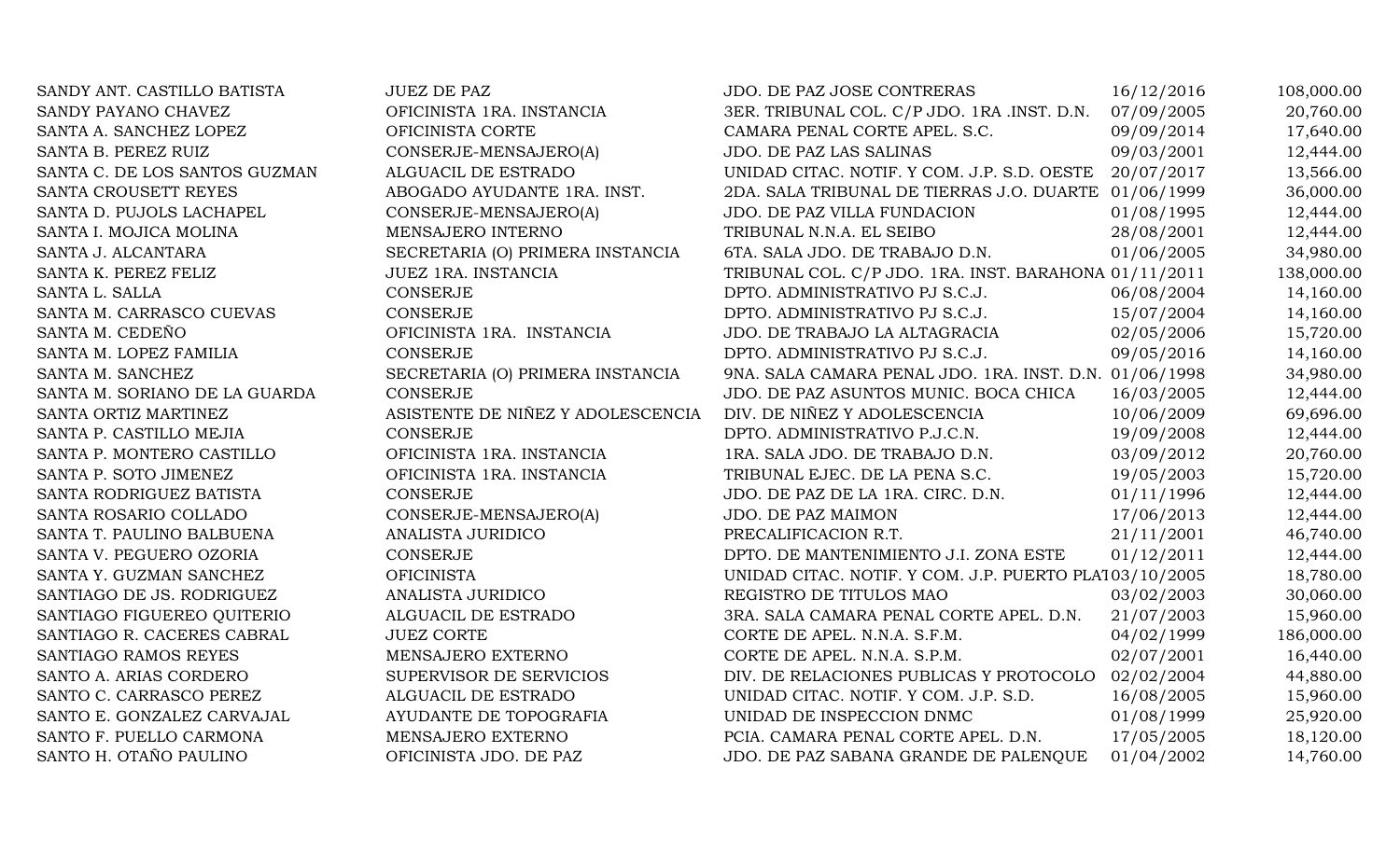| SANTO MANZUETA                | MAYORDOMO I                                                           | DPTO. ADMINISTRATIVO S.P.M.                            | 18/12/2006 | 16,440.00  |
|-------------------------------|-----------------------------------------------------------------------|--------------------------------------------------------|------------|------------|
| SANTO PAYANO FIGUEROA         | AUXILIAR ADMINISTRATIVO                                               | DIV. DE PUBLICACIONES                                  | 01/02/1995 | 24,240.00  |
| SANTO PEREZ MOQUETE           | ALGUACIL DE ESTRADO                                                   | 1RA. SALA CORTE DE TRABAJO D.N.                        | 01/10/1993 | 14,760.00  |
| SANTO S. DISLA FLORENTINO     | ALGUACIL DE ESTRADO                                                   | 2DA. SALA CAMARA PENAL JDO. 1RA. INST. D.N. 14/07/1998 |            | 15,960.00  |
| SANTO VASQUEZ SABINO          | ALGUACIL DE ESTRADO                                                   | JDO. DE PAZ QUISQUEYA                                  | 18/09/1987 | 13,800.00  |
| SANTOS E. NOVAS SIERRA        | MENSAJERO EXTERNO                                                     | DPTO. ADMINISTRATIVO P.J.C.N.                          | 01/11/2010 | 18,120.00  |
| SANTOS M. PICHARDO TAVERAS    | ALGUACIL DE ESTRADO                                                   | UNIDAD CITAC. NOTIF. Y COM. J.P. LA VEGA               | 01/03/1999 | 14,760.00  |
| SARA ALT. CANO SANTOS         | <b>CONSERJE</b>                                                       | REGISTRO DE TITULOS BONAO                              | 01/09/1997 | 12,444.00  |
| SARA ENCARNACION QUEZADA      | OFICINISTA 1RA. INSTANCIA                                             | 4TO. TRIBUNAL COL. C/P JDO. 1RA. INST. D.N.            | 30/07/2015 | 20,760.00  |
| SARA G. CREALES MELO          | MEDICO DE SERVICIOS                                                   | DIV. DE SEGURIDAD SOCIAL                               | 10/09/2012 | 64,800.00  |
| SARA H. FIGUEROA VILORIO      | OFICINISTA CORTE                                                      | CAMARA CIVIL CORTE APEL. S.D.                          | 03/09/2012 | 24,240.00  |
| SARA I. HENRIQUEZ MARIN       | CONSEJERO/A                                                           | CONSEJO DEL PODER JUDICIAL                             | 29/12/1998 | 390,029.23 |
| SARA M. MORILLO HERNANDEZ     | SECRETARIA(O) CORTE                                                   | TRIBUNAL EJEC. SANCION ADOLES. LA VEGA                 | 15/01/2001 | 34,560.00  |
| SARAH A. BAEZ FELIZ           | SECRETARIA (O) JDO. DE PAZ                                            | JDO. DE PAZ CABRAL                                     | 05/07/2000 | 23,160.00  |
| SARAH ALT. VERAS ALMANZAR     | <b>JUEZ CORTE</b>                                                     | 2DA. SALA CAMARA PENAL CORTE APEL. S.D.                | 12/08/1998 | 186,000.00 |
| SARAH BALOGH ROSARIO          | ANALISTA JURIDICO                                                     | UNIDAD DE APOYO REGISTRAL J.I.                         | 19/03/2010 | 54,885.60  |
| SARAH E. PEREZ MEDINA         | ANALISTA SENIOR SISTEMAS Y PROCEDIM DIV. DE SISTEMAS Y PROCEDIMIENTOS |                                                        | 01/10/2003 | 117,532.80 |
| SARAH G. LIBURD BAEZ          | ABOGADO AYUDANTE CORTE                                                | CAMARA PENAL CORTE APEL. S.P.M.                        | 01/10/2007 | 48,894.00  |
| SARAH G. RIVERA SIERRA        | OFICINISTA 1RA. INSTANCIA                                             | 1ER. JDO. DE LA INSTRUCCION D.N.                       | 25/11/2013 | 18,780.00  |
| SARALIZ Y. MATEO AQUINO       | ASISTENTE DE MENSURAS                                                 | DIRECCION NACIONAL MENSURAS CATASTRALE: 03/06/2013     |            | 79,704.00  |
| SARAY A. FELIZ DACOSTA GOMEZ  | OFICINISTA 1RA. INSTANCIA                                             | 3RA. SALA CAMARA CIVIL JDO. 1RA. INST. S.D.            | 05/07/2017 | 17,646.00  |
| SARY RAMIREZ NUÑEZ            | <b>OFICINISTA</b>                                                     | UNIDAD DE RECEPCION DE DOCUMENTOS TST 01/02/2016       |            | 20,865.60  |
| SASHA M. LOPEZ UREÑA          | OFICINISTA TST                                                        | TRIBUNAL SUPERIOR DE TIERRAS DPTO. NORTE 28/04/2010    |            | 17,640.00  |
| SASTURNINO VILLA JEREZ        | ALGUACIL DE ESTRADO                                                   | JDO. DE PAZ LOMA DE CABRERA                            | 01/06/1994 | 13,800.00  |
| SATURNINA ROJAS HICIANO       | <b>JUEZ CORTE</b>                                                     | CAMARA PENAL CORTE APEL. S.F.M.                        | 12/08/1998 | 186,000.00 |
| SATURNINO SUERO SUERO         | <b>CAMARERO II</b>                                                    | DIV. DE RELACIONES PUBLICAS Y PROTOCOLO                | 21/03/2005 | 32,220.00  |
| SAULO G. CESPEDES DE LA PAZ   | OFICINISTA CORTE                                                      | CAMARA CIVIL CORTE APEL. BARAHONA                      | 01/07/2014 | 17,640.00  |
| SAULO J. DE LOS SANTOS GUSMAN | ALGUACIL DE ESTRADO                                                   | JDO. DE LA INSTRUCCION VILLA ALTAGRACIA                | 14/03/2016 | 14,760.00  |
| SAULY D. GONZALEZ DEL ROSARIO | ABOGADO AYUDANTE 1RA. INST.                                           | 3RA. SALA CAMARA CIVIL JDO. 1RA. INST. D.N.            | 02/12/2014 | 43,840.80  |
| SAYONARA READ NORRIS          | OFICINISTA CORTE                                                      | CAMARA CIVIL CORTE APEL. S.P.M.                        | 01/02/2001 | 17,640.00  |
| SCARLET E. RIVERA SANCHEZ     | SOPORTE TECNICO I                                                     | OFIC. DE TECNOLOGIAS REGIONAL ZONA ESTE 01/02/2006     |            | 42,657.60  |
| SCARLET M. NUÑEZ SORIANO      | OFICINISTA 1RA. INSTANCIA                                             | TRIBUNAL COL. C/P JDO. 1RA. INST. LA ALTAGR/22/11/2010 |            | 15,720.00  |
| SCARLET R. VARGAS ROSSIS      | JUEZ DE PAZ ITINERANTE                                                | PCIA. CAMARA CIVIL JDO. 1RA. INST. D.N.                | 04/09/2006 | 108,000.00 |
| <b>SCARLIN UREÑA</b>          | OFICINISTA JDO. DE PAZ                                                | 4TA. SALA JDO. DE PAZ ESP. TRANS. D.N.                 | 03/11/2015 | 16,440.00  |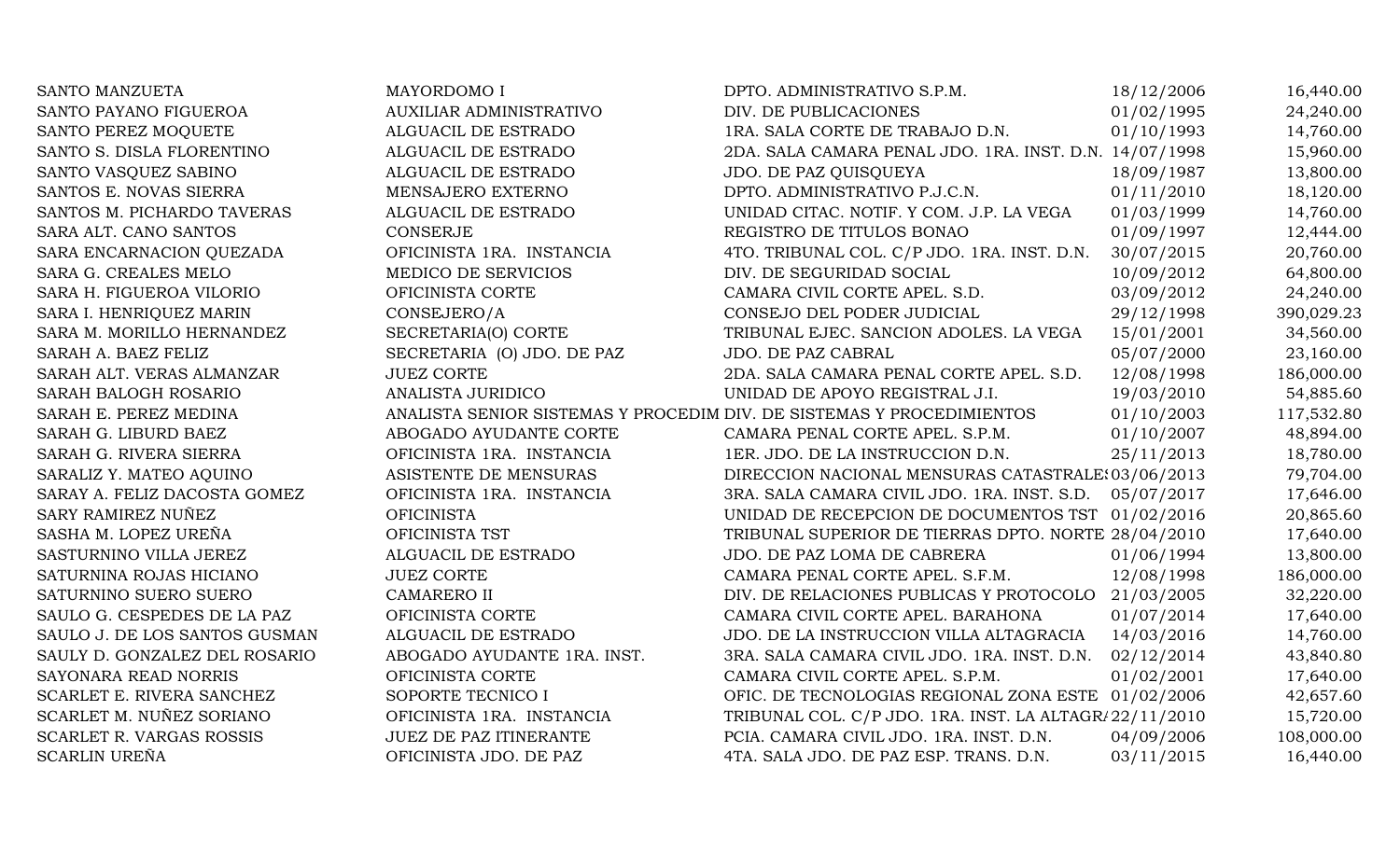| SEBASTIAN L. HICIANO DOMINGUEZ  | OFICINISTA CORTE              | PCIA. CAMARA PENAL CORTE APEL. D.N.                                         | 26/05/2014 | 20,760.00  |
|---------------------------------|-------------------------------|-----------------------------------------------------------------------------|------------|------------|
| SECUNDINA SENA DOTEL            | SECRETARIA (O) JDO. DE PAZ    | <b>JDO. DE PAZ LOS RIOS</b>                                                 | 05/06/1987 | 23,160.00  |
| SEGUNDO E. MONCION              | <b>JUEZ CORTE</b>             | 2DA. SALA TRIBUNAL SUPERIOR DE TIERRAS DP 18/02/1998                        |            | 186,000.00 |
| SELENE NUÑEZ LANTIGUA           | <b>OFICINISTA</b>             | UNIDAD CITAC. NOTIF. Y COM. J.P. MONSEÑOR 104/04/2011                       |            | 16,440.00  |
| SELSO MARTINEZ REYES            | ANALISTA I CONTABILIDAD       | DPTO. DE CONTABILIDAD                                                       | 02/12/2004 | 51,804.00  |
| SENAIDA A. ALVAREZ PEREZ        | <b>CONSERJE</b>               | TRIBUNAL SUPERIOR DE TIERRAS, D.N.                                          | 06/08/1987 | 6,141.00   |
| SENDY V. PORQUIN ENCARNACION    | OFICINISTA 1RA. INSTANCIA     | TRIBUNAL COL. C/P JDO. 1RA. INST. S.C.                                      | 01/06/2016 | 15,720.00  |
| SENEIDA D. MARCELINO REYES      | ABOGADO AYUDANTE CORTE        | TRIBUNAL SUPERIOR DE TIERRAS DPTO. NORTE 01/11/1994                         |            | 48,894.00  |
| SENEO MONTERO MONTAS            | ALGUACIL ESTRADO JDO. PAZ     | JDO. DE PAZ EL CERCADO                                                      | 21/04/1987 | 6,141.00   |
| SENIA A. LOPEZ ROSENDO          | <b>CONSERJE</b>               | DPTO. ADMINISTRATIVO S.P.M.                                                 | 02/10/2006 | 12,444.00  |
| SENNIA M. MARMOLEJOS GUTIERREZ  | SECRETARIA (O) GENERAL        | SECRETARIA GENERAL J.P. LA VEGA                                             | 18/11/2002 | 77,836.80  |
| <b>SENNIA PEREZ MATOS</b>       | <b>CONSERJE</b>               | JDO. DE 1RA. INST. BAORUCO                                                  | 05/03/2001 | 12,444.00  |
| SENOVIA ARIAS                   | CONSERJE I S.C.J.             | SECCION DE MAYORDOMIA                                                       | 16/09/1975 | 6,141.00   |
| SENOVIO E. FEBLES SEVERINO      | ALGUACIL DE ESTRADO           | JDO. DE TRABAJO EL SEIBO                                                    | 01/06/1999 | 13,800.00  |
| SERGIA DEL M. TAVAREZ CASTAÑOS  | OFICINISTA CORTE              | 3RA. SALA CAMARA PENAL CORTE APEL. D.N.                                     | 16/05/2016 | 20,760.00  |
| SERGIO A. FURCAL                | JUEZ 1RA. INSTANCIA           | 1ER. TRIBUNAL COL. C/P JDO. 1RA. INST. SANTI/12/02/1998                     |            | 138,000.00 |
| SERGIO A. PEÑA MARTINEZ         | ALGUACIL DE ESTRADO           | UNIDAD CITAC. NOTIF. Y COM. J.P. SANTIAGO                                   | 01/02/2001 | 14,760.00  |
| SERGIO ANT. ORTEGA              | <b>JUEZ CORTE</b>             | 2DA. SALA CORTE DE TRABAJO D.N.                                             | 14/10/2002 | 186,000.00 |
| SERGIO DE JS. FRANCISCO POLANCO | CHOFER DE JUEZ O FUNCIONARIO  | DPTO. ADMINISTRATIVO SANTIAGO                                               | 07/06/1999 | 24,240.00  |
| SERGIO FERMIN PEREZ             | ALGUACIL DE ESTRADO           | UNIDAD DE CITACIONES Y NOTIFICACIONES S.G 21/08/2007                        |            | 24,240.00  |
| SERGIO OLIVERO FELIZ            | <b>JUEZ DE PAZ</b>            | <b>JDO. DE PAZ TAMAYO</b>                                                   | 01/05/1987 | 10,939.42  |
| SERVIA G. FRAGOSO BAUTISTA      |                               | SUPERVISOR DE INFORMACION Y ORIENT/ CENTRO INF. ORIENT. CIUDADANA PJ S.J.M. | 01/03/1992 | 38,088.00  |
| SEVERIANO GONZALEZ PANIAGUA     | ALGUACIL DE ESTRADO           | JDO. DE PAZ PIEDRA BLANCA                                                   | 01/10/1995 | 13,800.00  |
| SHANEL Y. GRULLON NUÑEZ         | <b>JUEZ DE PAZ ITINERANTE</b> | TRIBUNAL EJEC. DE LA PENA SANTIAGO                                          | 08/05/2013 | 108,000.00 |
| SHANTAL A. PEREZ GARCIA         | OFICINISTA 1RA. INSTANCIA     | 3ER. JDO. DE LA INSTRUCCION D.N.                                            | 05/03/2014 | 20,760.00  |
| SHARY L. RODRIGUEZ MORETA       | OFICINISTA SCJ                | UNIDAD DE CITACIONES Y NOTIFICACIONES S.G 01/04/2013                        |            | 24,240.00  |
| SHEILA MA. CALDERON CONCEPCION  | <b>OFICINISTA</b>             | UNIDAD DE AUDIENCIAS J.P. S.F.M.                                            | 02/12/2014 | 20,760.00  |
| SHEILA MATIAS FERNANDEZ         | OFICINISTA CORTE              | CAMARA CIVIL CORTE APEL. LA VEGA                                            | 13/10/2014 | 17,640.00  |
| SHEILA N. MARMOLEJOS RODRIGUEZ  | <b>OFICINISTA</b>             | JDO. DE PAZ PUERTO PLATA                                                    | 10/02/2014 | 14,760.00  |
| SHELMA CRUCETA CRUZ             | ABOGADO AYUDANTE CORTE        | PCIA. TRIBUNAL SUPERIOR ADMINISTRATIVO                                      | 28/03/2016 | 58,374.00  |
| SHERELYN Y. CHALAS LARA         | OFICINISTA 1RA. INSTANCIA     | PCIA. CAMARA CIVIL JDO. 1RA. INST. D.N.                                     | 05/07/2017 | 17,646.00  |
| SIANE L. RODRIGUEZ TAPIA        | SECRETARIA (O) JDO. DE PAZ    | 3RA. SALA JDO. DE PAZ ESP. TRANS. SANTIAGO 01/08/1999                       |            | 23,160.00  |
| SIARA MARIÑEZ BELTRE            | MENSAJERO (A) INTERNO         | PCIA. CAMARA CIVIL JDO. 1RA. INST. D.N.                                     | 21/04/2016 | 12,444.00  |
| <b>SIGEM ARBAJE SIDO</b>        | ENC. DE GENERO Y FAMILIA      | DIV. DE GENERO Y FAMILIA                                                    | 20/06/2001 | 117,532.80 |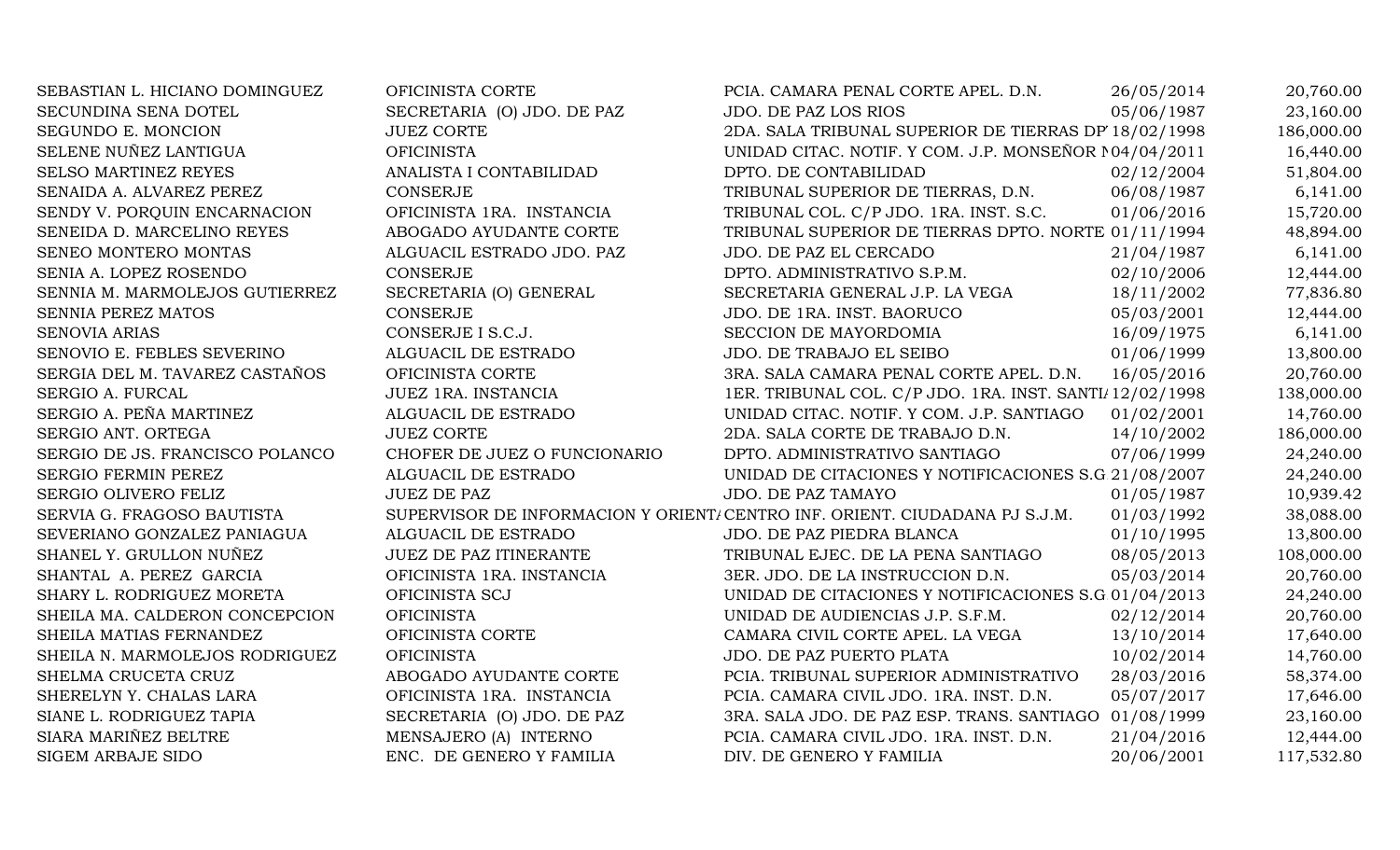| SILVERIA FERREIRA GUILLEN     | OFICINISTA JDO. DE PAZ                                                     | JDO. DE PAZ MAIMON                                     | 10/07/2006 | 14,760.00  |
|-------------------------------|----------------------------------------------------------------------------|--------------------------------------------------------|------------|------------|
| SILVERIA SENA PEREZ           | ABOGADO AYUDANTE CORTE                                                     | 1RA. SALA CORTE DE TRABAJO D.N.                        | 01/03/2001 | 58,374.00  |
| SILVESTRE COCO                | OFICINISTA I JDO. PAZ                                                      | 1RA. SALA JDO. DE PAZ ESP. TRANS. D.N.                 | 01/04/1970 | 6,141.00   |
| SILVIA E. MARTE TAVAREZ       | <b>CONSERJE</b>                                                            | SALA PENAL 1ER. TRIBUNAL N.N.A. SANTIAGO               | 19/04/2005 | 12,444.00  |
| SILVIA E. MEJIA ENCARNACION   | OFICINISTA 1RA. INSTANCIA                                                  | JDO. DE 1RA. INST. SAN JOSE DE OCOA                    | 11/01/2014 | 15,720.00  |
| SILVIA L. RAMOS MEJIA         | OFICINISTA 1RA. INSTANCIA                                                  | CAMARA CIVIL JDO. 1RA. INST. HERMANAS MIRA 16/02/2015  |            | 15,720.00  |
| SILVIA M. EUSEBIO ARIAS       | <b>SECRETARIA</b>                                                          | DPTO. ADMINISTRATIVO PJ S.C.J.                         | 14/10/2002 | 28,680.00  |
| SILVIA M. GONZALEZ NUÑEZ      | <b>CONSERJE</b>                                                            | DPTO. ADMINISTRATIVO MONTE CRISTI                      | 01/01/1993 | 12,444.00  |
| SILVIA M. SANCHEZ OVIEDO      | OFICINISTA JDO. DE PAZ                                                     | JDO. DE PAZ AZUA                                       | 01/07/1995 | 14,760.00  |
| SILVIA S. PAULINO PAYAN       | SECRETARIA (O) PRIMERA INSTANCIA                                           | JDO. DE LA INSTRUCCION LA ALTAGRACIA                   | 09/07/2009 | 38,088.00  |
| SILVIO J. TREMOL HERRERA      | ALGUACIL DE ESTRADO                                                        | TRIBUNAL N.N.A. VALVERDE                               | 31/05/2007 | 13,800.00  |
| SIMEON DE LOS SANTOS          | <b>CONSERJE</b>                                                            | DPTO. ADMINISTRATIVO P.J.C.N.                          | 19/12/1990 | 12,444.00  |
| SIMON D. PICHARDO             | ABOGADO AYUDANTE CORTE                                                     | 1RA. SALA TRIBUNAL SUPERIOR ADMINISTRATIV 01/02/2001   |            | 58,374.00  |
| SIMON P. HERNANDEZ            | ALGUACIL DE ESTRADO                                                        | UNIDAD CITAC. NOTIF. Y COM. J.P. S.F.M.                | 04/04/2005 | 14,760.00  |
| SIMONA FAMILIA ZABALA         | SECRETARIA(O) JDO. PAZ                                                     | JDO. DE PAZ LAS MATAS DE FARFAN                        | 02/11/1982 | 6,141.00   |
| SINDY E. ROSARIO SANTANA      | JUEZ DE LA INSTRUCCION                                                     | JDO. DE LA INSTRUCCION EL SEIBO                        | 01/03/2011 | 138,000.00 |
| SINDY LIZARDO ALBA            | <b>JUEZ DE PAZ</b>                                                         | JDO. DE PAZ JIMA ABAJO                                 | 16/12/2016 | 108,000.00 |
| SINDY S. SANCHEZ PUJOLS       | ABOGADO AYUDANTE 1RA. INST.                                                | TRIBUNAL DE TIERRAS J.O. AZUA                          | 23/04/2014 | 36,000.00  |
| SINTIQUE S. PERDOMO HERNANDEZ | OFICINISTA TST                                                             | TRIBUNAL SUPERIOR DE TIERRAS DPTO. NORES' 03/05/1999   |            | 17,640.00  |
| SIRA E. FRIAS CORDERO         | SECRETARIA(O) CORTE                                                        | 1RA. SALA CORTE DE TRABAJO D.N.                        | 01/10/1987 | 42,657.60  |
| SIRIA A. PEREZ MONTERO        | SECRETARIA (O) SERVICIO JDOS. 1RA. INS UNIDAD SERV. 1RA. INST. J.P. S.J.M. |                                                        | 09/01/1997 | 42,657.60  |
| SITA DE JS. VARGAS BAEZ       | ALGUACIL DE ESTRADO                                                        | JDO. DE PAZ SANTIAGO RODRIGUEZ                         | 01/12/2000 | 13,800.00  |
| SIXTO MAÑON                   | <b>VIGILANTE</b>                                                           | JDO. DE PAZ SABANA GRANDE DE PALENQUE                  | 02/01/2007 | 12,444.00  |
| SKARLLET MA. DURAN GUADALAMAR | OFICINISTA J.O.                                                            | 2DA. SALA TRIBUNAL DE TIERRAS J.O. SANTIAG(18/05/2015) |            | 15,720.00  |
| SOBEIDA ALT. BENITEZ VARGAS   | OFICINISTA 1RA. INSTANCIA                                                  | JDO. DE TRABAJO LA VEGA                                | 11/02/2008 | 15,720.00  |
| SOCORRO A. TAVAREZ CASADO     | OFICINISTA 1RA. INSTANCIA                                                  | 2DO. TRIBUNAL COL. C/P JDO. 1RA. INST. D.N.            | 30/04/2013 | 20,760.00  |
| SOCRATES O. DIAZ BELTRE       | OPERADOR GIS II                                                            | UNIDAD DE CARTOGRAFIA DNMC                             | 21/10/2008 | 35,856.00  |
| SOFIA ALT. RIVERA PEREZ       | OFICINISTA 1RA. INSTANCIA                                                  | SALA PENAL 1ER. TRIBUNAL N.N.A. SANTIAGO               | 01/06/2015 | 15,720.00  |
| SOFIA M. BRUNO DE LOS SANTOS  | JUEZ DE PAZ ITINERANTE                                                     | PCIA. CAMARA CIVIL JDO. 1RA. INST. D.N.                | 13/04/2012 | 108,000.00 |
| SOFIA ROMERO RAMIREZ          | INSPECTOR ADMINISTRATIVO                                                   | DIRECCION ADMINISTRATIVA                               | 01/04/2002 | 67,082.40  |
| SOFIA V. HERRERA BATISTA      | <b>OFICINISTA</b>                                                          | UNIDAD CITAC. NOTIF. Y COM. J.P. S.D.                  | 01/11/1996 | 24,240.00  |
| SOHANY M. DE LEON RICHARDSON  | OFICINISTA 1RA. INSTANCIA                                                  | SALA CIVIL TRIBUNAL N.N.A. S.P.M.                      | 12/01/2017 | 15,720.00  |
| SOILIO MARTINEZ DELGADO       | ALGUACIL DE ESTRADO                                                        | JDO. DE PAZ ASUNTOS MUNIC. S.D. NORTE                  | 01/10/2008 | 14,760.00  |
| SOLANDY L. THEN MOLINA        | OFICINISTA 1RA. INSTANCIA                                                  | JDO. DE LA INSTRUCCION MARIA TRINIDAD SAN 16/11/2016   |            | 15,720.00  |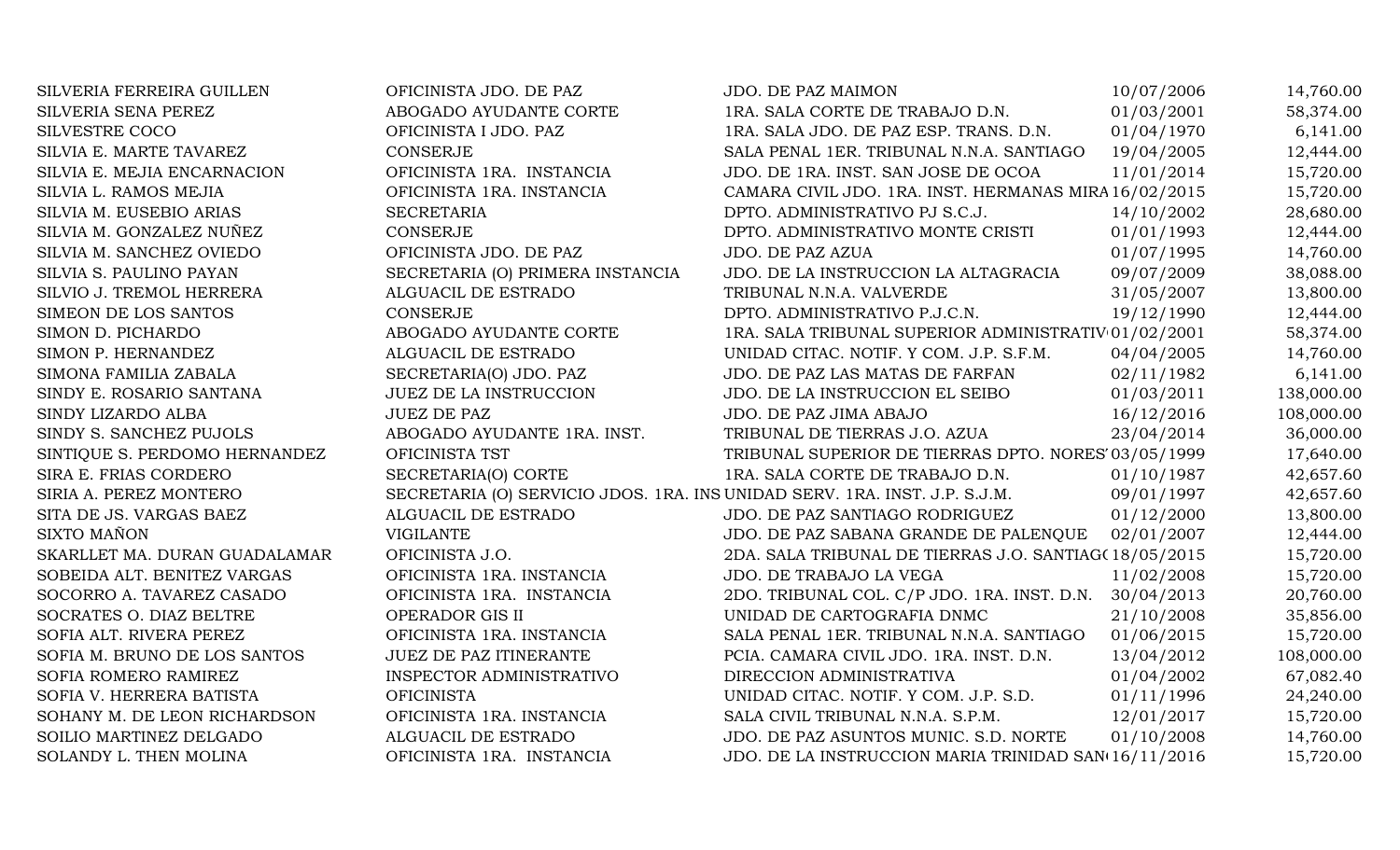| SOLANGE R. VASQUEZ REYNOSO       | <b>JUEZ DE PAZ ITINERANTE</b>    | OFIC. JUEZ COORD. JDO. DE LA INSTRUCCION L 16/08/2005   |            | 108,000.00 |
|----------------------------------|----------------------------------|---------------------------------------------------------|------------|------------|
| SOLANGEL C. PEÑA BAYAL           | OFICINISTA J.O.                  | TRIBUNAL DE TIERRAS J.O. MONTE CRISTI                   | 08/12/2000 | 15,720.00  |
| SOLANLLY M. CATANO SOTO          | ABOGADO AYUDANTE 1RA. INST.      | TRIBUNAL DE TIERRAS J.O. S.C.                           | 27/09/2004 | 36,000.00  |
| SOMALY MONTERO VARGAS            | SECRETARIA (O) PRIMERA INSTANCIA | JDO. DE TRABAJO PUERTO PLATA                            | 11/11/2008 | 28,860.00  |
| SONIA ALT. HICIANO HERRERA       | JUEZ 1RA. INSTANCIA              | SALA PENAL 1ER. TRIBUNAL N.N.A. D.N.                    | 15/05/1998 | 138,000.00 |
| SONIA ALT. SANTOS                | <b>OFICINISTA</b>                | UNIDAD SERV. A LA INSTRUCCION J.P. SANTIAG(01/04/1999   |            | 22,920.00  |
| SONIA ANT. BATISTA MEDINA        | OFICINISTA JDO. DE PAZ           | JDO. DE PAZ BARAHONA                                    | 26/04/1981 | 14,760.00  |
| <b>SONIA CORADIN</b>             | AUX. BIBLIOTECA                  | DIRECCION ASUNTOS ADMINISTRATIVOS                       | 01/06/1988 | 6,141.00   |
| SONIA F. PEREZ FELIZ             | OFICINISTA 1RA. INSTANCIA        | TRIBUNAL COL. C/P JDO. 1RA. INST. S.C.                  | 12/01/2017 | 15,720.00  |
| SONIA M. PERDOMO RODRIGUEZ       | <b>JUEZ CORTE</b>                | 3RA. SALA CAMARA CIVIL CORTE APEL. D.N.                 | 19/11/1992 | 186,000.00 |
| SONIA MA. GUERRERO VIDAL         | ANALISTA I COTIZACIONES          | DIV. DE COTIZACIONES Y SEGUIMIENTO COMPR 04/06/2012     |            | 51,804.00  |
| SONIA MA. POLANCO TAVERAS        | <b>CONSERJE</b>                  | CORTE DE TRABAJO SANTIAGO                               | 01/08/1998 | 12,444.00  |
| SONIA MARTE MANZUETA             | OFICINISTA 1RA. INSTANCIA        | TRIBUNAL N.N.A. SANCHEZ RAMIREZ                         | 15/09/2010 | 15,720.00  |
| SONIA VASQUEZ                    | SECRETARIA(O) CORTE              | CAMARA PENAL CORTE APEL. S.P.M.                         | 01/03/2002 | 51,004.80  |
| SONJA D. RODRIGUEZ PERALTA       | JUEZ 1RA. INSTANCIA              | SALA PENAL 2DO.TRIBUNAL N.N.A. SANTIAGO                 | 17/09/1998 | 138,000.00 |
| SOR B. MONTERO AMADOR            | SECRETARIA (O) JDO. DE PAZ       | JDO. DE PAZ BOCA CHICA                                  | 13/09/1996 | 29,580.00  |
| SORAINI CUEVAS BATISTA           | SECRETARIA (O) JDO. DE PAZ       | JDO. DE PAZ LAS SALINAS                                 | 23/09/1996 | 23,160.00  |
| SORANNI GOMEZ BONILLA            | AUX. DE RECEPCION Y ENTREGA      | RECEPCION Y ENTREGA R.T.                                | 01/11/2000 | 32,875.20  |
| SORAYA A. VARGAS ENCARNACION     | ABOGADO AYUDANTE SCJ             | UNIDAD DE ABOGADOS AYUDANTES DE PRESID 01/09/1997       |            | 117,532.80 |
| SORAYA C. HERRERA MONTILLA       | ABOGADO AYUDANTE CORTE           | 3RA. SALA TRIBUNAL SUPERIOR ADMINISTRATIV 01/09/2012    |            | 58,374.00  |
| SOREYLI S. DEL JESUS GOMEZ       | OFICINISTA 1RA. INSTANCIA        | 5TA. SALA CAMARA CIVIL JDO. 1RA. INST. D.N.             | 19/05/2016 | 20,760.00  |
| SORIELY Y. NICASIO PORTORREAL    | ABOGADO AYUDANTE                 | DIRECCION NACIONAL REGISTRO DE TITULOS                  | 24/07/2013 | 24,240.00  |
| SORY I. UBIERA ALVAREZ           | ALGUACIL DE ESTRADO              | JDO. DE PAZ GUAYMATE                                    | 01/09/1992 | 13,800.00  |
| SORY J. MARRERO RODRIGUEZ        | OFICINISTA 1RA. INSTANCIA        | OFIC. JUDICIAL SERV. ATENC. PERMANENTE D.N01/11/2005    |            | 20,760.00  |
| SOSTENES A. ALARCON MONEGRO      | SOPORTE DE SISTEMAS              | OFIC. DE TECNOLOGIAS REGIONAL ZONA ESTE 01/03/1998      |            | 54,885.60  |
| SOVARA C. SANTOS AMARO           | OFICINISTA TST                   | TRIBUNAL SUPERIOR DE TIERRAS DPTO. NORTE 01/04/2004     |            | 22,375.00  |
| STALIN CAMILO ENCARNACION        | AGENTE CONTROL DE CALIDAD        | CONTROL DE CALIDAD ARCHIVO PERMANENTE 02/04/2012        |            | 29,580.00  |
| STALLIN MATEO VILLAMAN           | <b>ARCHIVISTA</b>                | OFIC. DE ARCHIVO JUDICIAL PJ S.D.                       | 19/05/2014 | 16,440.00  |
| STALYN A. REYES BETANCES         | <b>OFICINISTA</b>                | UNIDAD CITAC. NOTIF. Y COM. J.P. S.D.                   | 11/07/2017 | 20,604.00  |
| STARLIN M. HERNANDEZ PAULA       | <b>AUXILIAR REGISTRAL</b>        | REGISTRO DE TITULOS S.F.M.                              | 14/10/2008 | 20,760.00  |
| STARLING F. CRUZ LUNA            | OFICINISTA 1RA. INSTANCIA        | 2DA. SALA CAMARA PENAL JDO. 1RA. INST. D.N. 25/04/2016  |            | 20,760.00  |
| STARLING O. CONTRERAS DE LA ROSA | REPRODUCTOR DE DOCUMENTOS        | DPTO. ADMINISTRATIVO P.J.C.N.                           | 03/10/2016 | 15,840.00  |
| STARLYN R. ESPINAL ALMONTE       | CONSERJE-MENSAJERO(A)            | 3RA. SALA JDO. DE PAZ ESP. TRANS. SANTIAGO 22/05/2017   |            | 12,444.00  |
| STEPHANIE C. LUGO SUAREZ         | OFICINISTA 1RA. INSTANCIA        | PCIA. Y 1RA. SALA CAMARA CIVIL JDO. 1RA. INST01/06/2005 |            | 16,440.00  |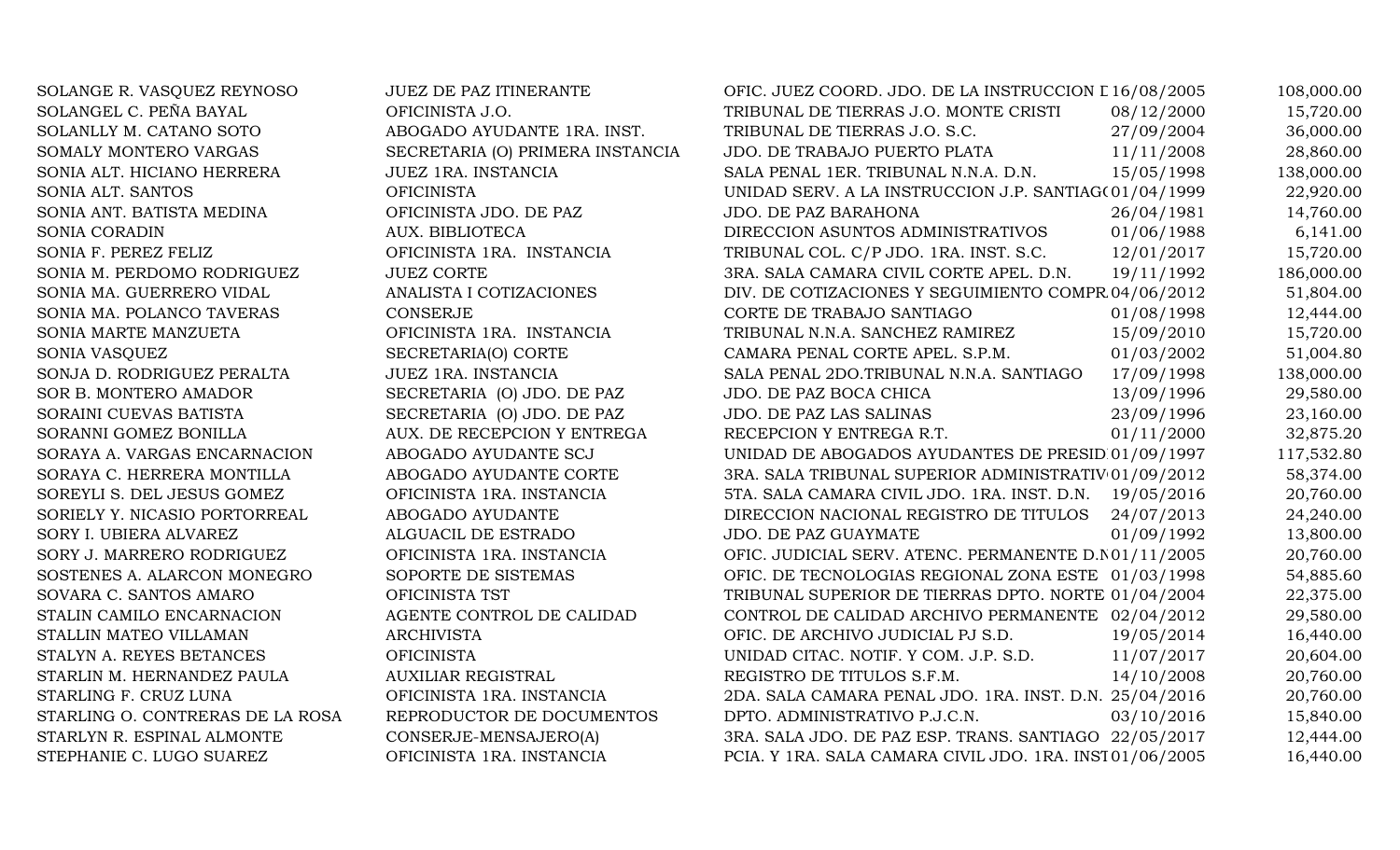STEPHANIE M. FUERTE DISLA STEPHANIE PAULINO CASTILLO STEPHANIE PEÑALO BONILLA STEPHANIE QUINTERO PION STEPHANIE SURIEL POLANCO STERLING PERALTA GARCIA STIP J. MUÑOZ PAYANO STIVEN M. COLLADO VASOUEZ SUCRI J. PAULINO CORDERO SUDELGI ANT. ROSARIO MENA SUGEILY K. PIANTINI CASTELLANO SUGEIRY ALT. JOAQUIN VALERIO SUGEY ALT. NUÑEZ NUÑEZ SUGEY DIAZ LANTIGUA SUINDA J. BRITO HERNANDEZ SUJEY DEL C. GIL GORIS SULEYDA T. MONSAC SIERRA SULEYMY QUINTANA VASQUEZ SULVIA ALT. MEJIA FELIX SUMAYA BATISTA LOPEZ SUNERY BRITO DE LOS SANTOS SUNILDA VALLEJO ALMONTE SUSAN A. FERNANDEZ ACEVEDO SUSAN A. SANTANA VALENCIO SUSANA M. BEN VIDAL SUSANA REINOSO ROCHE SUSI E. RAMIREZ DEL CARMEN SUZAN A. MEDRANO PEREZ TAINA S. AMEYE PEREZ TANIA H. YUNES SANCHEZ TANIA I. GOMEZ RODRIGUEZ TANIA J. GARCIA LEMONIER TANIA P. VALERA BONILLA TANYA C. CUELLO CORNIELLE

| <b>OFICINISTA</b>                                             | UNIDAD DE AUDIENCIAS J.P. SANTIAGO                                                     | 14/07/2014 | 22,920.00  |
|---------------------------------------------------------------|----------------------------------------------------------------------------------------|------------|------------|
| <b>RECEPCIONISTA</b>                                          | UNIDAD DE CONSULTA J.I. D.N.                                                           | 02/04/2014 | 24,240.00  |
| OFICINISTA JDO. DE PAZ                                        | JDO. DE PAZ ESP. TRANS. PUERTO PLATA                                                   | 24/06/2016 | 14,760.00  |
| <b>REFERENCISTA</b>                                           | ARCHIVO ACTIVO J.I. LA ALTAGRACIA                                                      | 11/07/2016 | 24,240.00  |
| OFICINISTA JDO. DE PAZ                                        | JDO. DE PAZ GASPAR HERNANDEZ                                                           | 04/07/2017 | 12,546.00  |
| <b>CONSERJE</b>                                               | DPTO. ADMINISTRATIVO LA ALTAGRACIA                                                     | 18/04/2017 | 12,444.00  |
| TECNICO DE REFRIGERACION                                      | DPTO. ADMINISTRATIVO LA VEGA                                                           | 18/09/2017 | 17,850.00  |
| <b>OFICINISTA</b>                                             | UNIDAD SERV. A CORTE J.P. SANTIAGO                                                     | 02/03/2015 | 22,920.00  |
| AUXILIAR R.T.                                                 | REGISTRO DE TITULOS SALCEDO                                                            | 22/09/2014 | 15,720.00  |
| <b>JUEZ DE LA INSTRUCCION</b>                                 | JDO. DE LA INSTRUCCION MARIA TRINIDAD SAN(10/07/2000                                   |            | 138,000.00 |
| OFICINISTA ATENCION USUARIO                                   | UNIDAD ATENCION AL USUARIO J.P. S.D.                                                   | 13/07/2010 | 28,860.00  |
| <b>OFICINISTA</b>                                             | UNIDAD CITAC. NOTIF. Y COM. J.P. S.F.M.                                                | 03/11/2008 | 20,760.00  |
| ABOGADO AYUDANTE 1RA. INST.                                   | 8VA. SALA CAMARA CIVIL JDO. 1RA. INST. D.N.                                            | 01/11/2001 | 43,840.80  |
| <b>OFICINISTA</b>                                             | UNIDAD SERV. A LA INSTRUCCION J.P. S.D.                                                | 01/12/2014 | 16,440.00  |
| JUEZ 1RA. INSTANCIA                                           | 8VA. SALA CAMARA PENAL JDO. 1RA. INST. D.N. 04/02/2005                                 |            | 138,000.00 |
| <b>OFICINISTA</b>                                             | UNIDAD SERV. A EJEC. DE LA PENA J.P. LA VEG/02/01/2009                                 |            | 20,760.00  |
| OFICINISTA 1RA. INSTANCIA                                     | 2DA. SALA JDO. DE TRABAJO D.N.                                                         | 18/06/2010 | 20,760.00  |
| <b>AGENTE INDEXACION</b>                                      | SERVICIOS TECNICOS ARCHIVO PERMANENTE                                                  | 19/09/2017 | 20,604.00  |
| OFICINISTA CORTE                                              | PCIA. CAMARA PENAL CORTE APEL. D.N.                                                    | 06/03/2000 | 24,240.00  |
| <b>CONSERJE</b>                                               | DPTO. ADMINISTRATIVO CORTE DE TRABAJO D.101/10/1987                                    |            | 12,444.00  |
| <b>CONSERJE</b>                                               | DPTO. ADMINISTRATIVO S.C.                                                              | 14/04/2014 | 12,444.00  |
| CONSERJE-MENSAJERO(A)                                         | JDO. DE PAZ CEVICOS                                                                    | 01/03/2004 | 12,444.00  |
| OFICINISTA J.O.                                               | 2DA. SALA TRIBUNAL DE TIERRAS J.O. LA VEGA 07/03/2017                                  |            | 15,720.00  |
| ABOGADO AYUDANTE CORTE                                        | CAMARA PENAL CORTE APEL. S.P.M.                                                        | 13/12/2005 | 48,894.00  |
| ANALISTA JURIDICO                                             | REGISTRO DE TITULOS SANTIAGO                                                           | 16/06/2003 | 48,894.00  |
| OFICINISTA J.O.                                               | TRIBUNAL DE TIERRAS J.O. MONTE CRISTI                                                  | 28/12/2009 | 15,720.00  |
| <b>CONSERJE</b>                                               | DPTO. ADMINISTRATIVO HATO MAYOR                                                        | 14/07/2014 | 12,444.00  |
| CONSERJE-MENSAJERO(A)                                         | JDO. DE PAZ VILLA RIVAS                                                                | 01/04/2005 | 12,444.00  |
| COORDINADOR (A) CUENTAS POR PAGAR DPTO. DE CONTROL FINANCIERO |                                                                                        | 21/11/2006 | 69,696.00  |
| JUEZ 1RA. INSTANCIA                                           | 3ER. TRIBUNAL COL. C/P JDO. 1RA .INST. D.N.                                            | 01/09/2000 | 138,000.00 |
| <b>JUEZ DE PAZ ITINERANTE</b>                                 | PCIA. CAMARA CIVIL JDO. 1RA. INST. D.N.                                                | 02/05/2006 | 108,000.00 |
|                                                               | ENCARGADO DE SERVICIOS ADMINISTRATUNIDAD DE SERVICIOS ADMINISTRATIVOS Y LOC 02/04/2012 |            | 77,836.80  |
| OFICINISTA 1RA. INSTANCIA                                     | 8VA. SALA CAMARA CIVIL JDO. 1RA. INST. D.N.                                            | 28/03/2014 | 20,760.00  |
| ANALISTA I COTIZACIONES                                       | DIV. DE COTIZACIONES Y SEGUIMIENTO COMPR 01/08/2011                                    |            | 51,804.00  |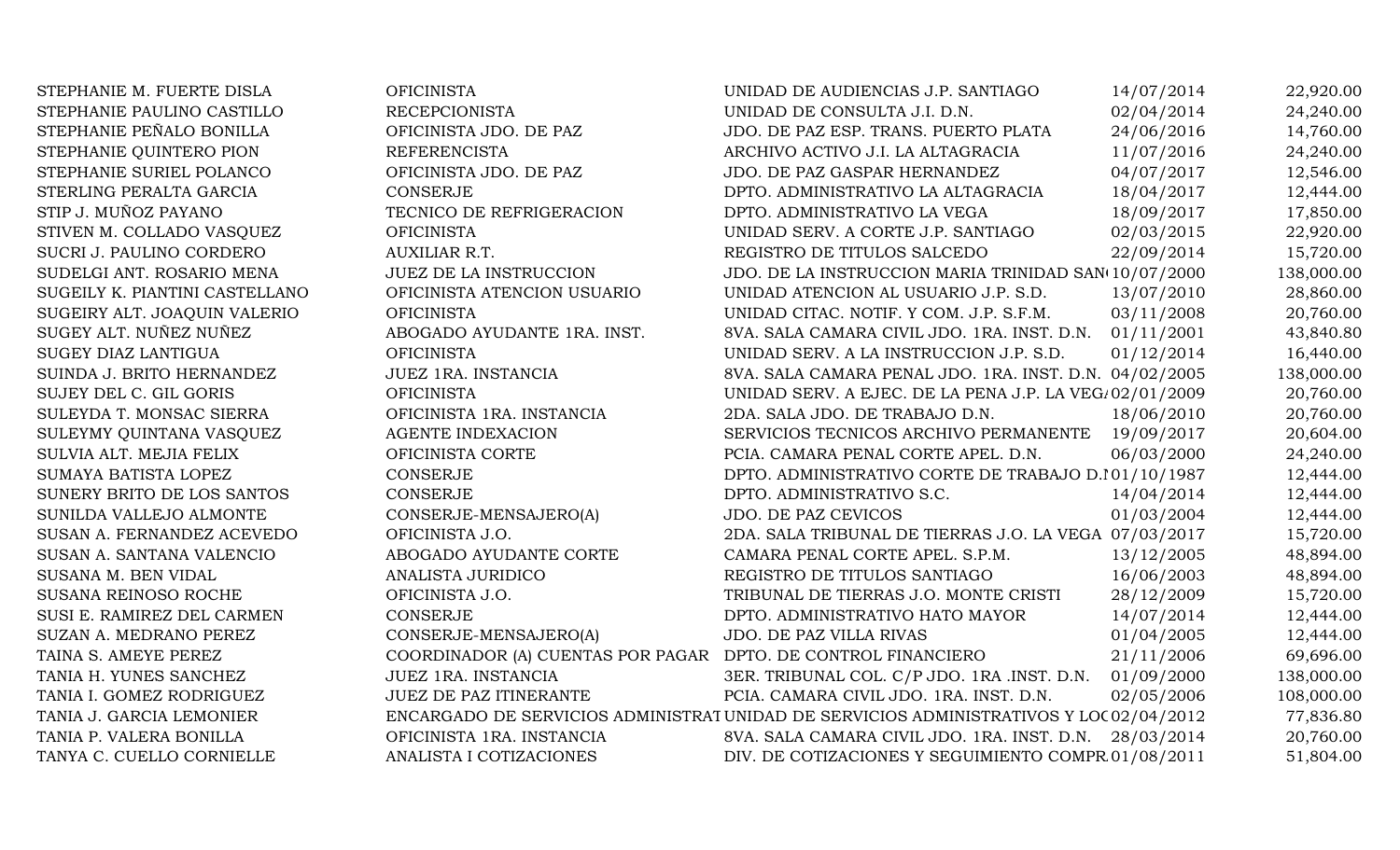| TARE O. BEATO VILLAVICENCIO      | OFICINISTA JDO. DE PAZ           | JDO. DE PAZ JUAN SANTIAGO                                                 | 15/05/2017 | 12,546.00  |
|----------------------------------|----------------------------------|---------------------------------------------------------------------------|------------|------------|
| TATIANA DEL C. RAMIREZ SILVESTRE | OFICINISTA JDO. DE PAZ           | JDO. DE PAZ LA MATA                                                       | 01/05/2012 | 14,760.00  |
| TAYANA D. CRUZ BUENO             | SECRETARIA (O) PRIMERA INSTANCIA | JDO. DE LA INSTRUCCION VILLA ALTAGRACIA                                   | 10/12/2007 | 38,088.00  |
| TEINY V. TAVERA DUARTE           | COORDINADOR (A) EJECUTIVA        | PRESIDENCIA S.C.J.                                                        | 20/10/2003 | 142,560.00 |
| TELESFORA M. ARIAS               | CONSERJE                         | DPTO. ADMINISTRATIVO N.N.A. S.C.                                          | 01/08/1999 | 12,444.00  |
| TEOFILA ALT. TORIBIO             | ABOGADO AYUDANTE CORTE           | CORTE DE APEL. MONTE CRISTI                                               | 18/12/1989 | 48,894.00  |
| TEOFILO M. ANDUJAR SANCHEZ       | JUEZ PRESIDENTE 1RA. INSTANCIA   | PCIA. CAMARA PENAL JDO. 1RA. INST. D.N.                                   | 08/03/2000 | 154,800.00 |
| TERESA A. MATA BORBON            | <b>OFICINISTA</b>                | UNIDAD CITAC. NOTIF. Y COM. J.P. SANTIAGO                                 | 21/03/1988 | 22,920.00  |
| TERESA C. RIVERA PEREZ           | ABOGADO AYUDANTE I R.T.          | REGISTRO DE TITULOS D.N.                                                  | 20/07/1988 | 54,885.60  |
| TERESA DE JS. CRUZ LEDESMA       | <b>CONSERJE</b>                  | REGISTRO DE TITULOS SANTIAGO                                              | 02/05/1990 | 12,444.00  |
| TERESA E. DE LEON GARABITO       |                                  | ANALISTA II ESTUDIOS DE RECURSOS HUI DIV. DE ESTUDIOS DE RECURSOS HUMANOS | 06/08/2009 | 44,092.80  |
| TERESA MORA DE LA ROSA           | CONSERJE I JDO. PAZ              | 2DA. SALA JDO. DE PAZ ESP. TRANS. D.N.                                    | 01/04/1985 | 6,141.00   |
| TERESA NUÑEZ RAMOS               | SECRETARIA DEPTO. ADM.           | DPTO. ADMINISTRATIVO VALVERDE                                             | 03/07/2006 | 18,120.00  |
| TERESA S. LUPERON FELIZ          | SECRETARIA (O) PRIMERA INSTANCIA | TRIBUNAL N.N.A. BARAHONA                                                  | 14/12/1998 | 28,860.00  |
| TERI J. VASQUEZ                  | OFICINISTA 1RA. INSTANCIA        | JDO. DE LA INSTRUCCION LA ALTAGRACIA                                      | 05/06/2017 | 13,362.00  |
| THAIRIBI SANTANA SANTANA         | <b>OFICINISTA</b>                | REGISTRO DE TITULOS S.P.M.                                                | 22/09/2014 | 15,720.00  |
| THANIA L. GRULLON NUÑEZ          | ABOGADO AYUDANTE 1RA. INST.      | PCIA. CAMARA CIVIL JDO. 1RA. INST. SANTIAGO 03/07/2006                    |            | 36,000.00  |
| TIRSA M. DE LA CRUZ REYES        | OFICINISTA JDO. DE PAZ           | JDO. DE PAZ DUVERGE                                                       | 01/12/2005 | 14,760.00  |
| TIRSO J. JIMENEZ CABRERA         | ANALISTA II COTIZACIONES         | DIV. DE COTIZACIONES Y SEGUIMIENTO COMPR 23/05/2016                       |            | 44,092.80  |
| TIRSO SANCHEZ ABREU              | <b>CHOFER</b>                    | SECCION DE TRANSPORTACION                                                 | 22/04/1992 | 24,240.00  |
| TOGARMA ABREU ROSARIO            | JUEZ 1RA. INSTANCIA              | SALA CIVIL 1ER. TRIBUNAL N.N.A. D.N.                                      | 20/10/2003 | 138,000.00 |
| TOMAS E. DAMIRON NANITA          | MENSAJERO INTERNO                | SECCION DE TRAMITES Y CORRESPONDENCIA                                     | 10/09/2012 | 16,920.00  |
| TOMAS E. JIMENEZ POZO            | OFICINISTA 1RA. INSTANCIA        | PCIA. CAMARA PENAL JDO. 1RA. INST. D.N.                                   | 09/06/2014 | 20,760.00  |
| TOMAS JR. LANTIGUA BERROA        | <b>OFICINISTA</b>                | UNIDAD CITAC. NOTIF. Y COM. J.P. S.D.                                     | 01/09/2015 | 24,240.00  |
| TOMAS M. MERCEDES PEREZ          | OFICINISTA CORTE                 | CORTE DE APEL. N.N.A. S.D.                                                | 05/11/2013 | 24,240.00  |
| TOMASINA ABREU MALDONADO         | ABOGADO AYUDANTE                 | SOPORTE A JUECES C.S.C. N.N.A. S.C.                                       | 01/04/2005 | 28,860.00  |
| TONY FCO. JAMES                  | MENSAJERO EXTERNO                | DPTO. ADMINISTRATIVO TRIB. SUPERIOR ADMIN 01/05/2013                      |            | 18,120.00  |
| TONY GRULLON MONTILLA            | <b>INGENIERO SUPERVISOR</b>      | DPTO. DE INGENIERIA                                                       | 01/08/2003 | 46,368.00  |
| TONY SUGILIO EVANGELISTA         | ALGUACIL DE ESTRADO              | UNIDAD CITAC. NOTIF. Y COM. J.P. S.D.                                     | 26/12/2007 | 15,960.00  |
| TOPACIO LAJARA PAULA             | OFICINISTA TST                   | TRIBUNAL SUPERIOR DE TIERRAS DPTO. NORES 06/04/2006                       |            | 17,640.00  |
| TRACY MDES. AMARO GUTIERREZ      | ENC. DE GESTION ADM. DE MENSURAS | UNIDAD DE GESTION ADMINISTRATIVA DE MENS 19/08/2014                       |            | 74,844.00  |
| ULISES ML. MEDRANO SEGURA        | GESTOR ARCHIVO PERMANENTE        | ARCHIVO PERMANENTE JURISDICCION INMOBIL 25/04/2011                        |            | 67,082.40  |
| URSULA J. CARRASCO MARQUEZ       | <b>JUEZ CORTE</b>                | 1RA. SALA TRIBUNAL SUPERIOR ADMINISTRATIV 01/02/2001                      |            | 186,000.00 |
| UZI G. ALVAREZ SIERRA            | OFICINISTA JDO. DE PAZ           | 1RA. SALA JDO. DE PAZ ESP. TRANS. S.C.                                    | 10/05/2017 | 12,546.00  |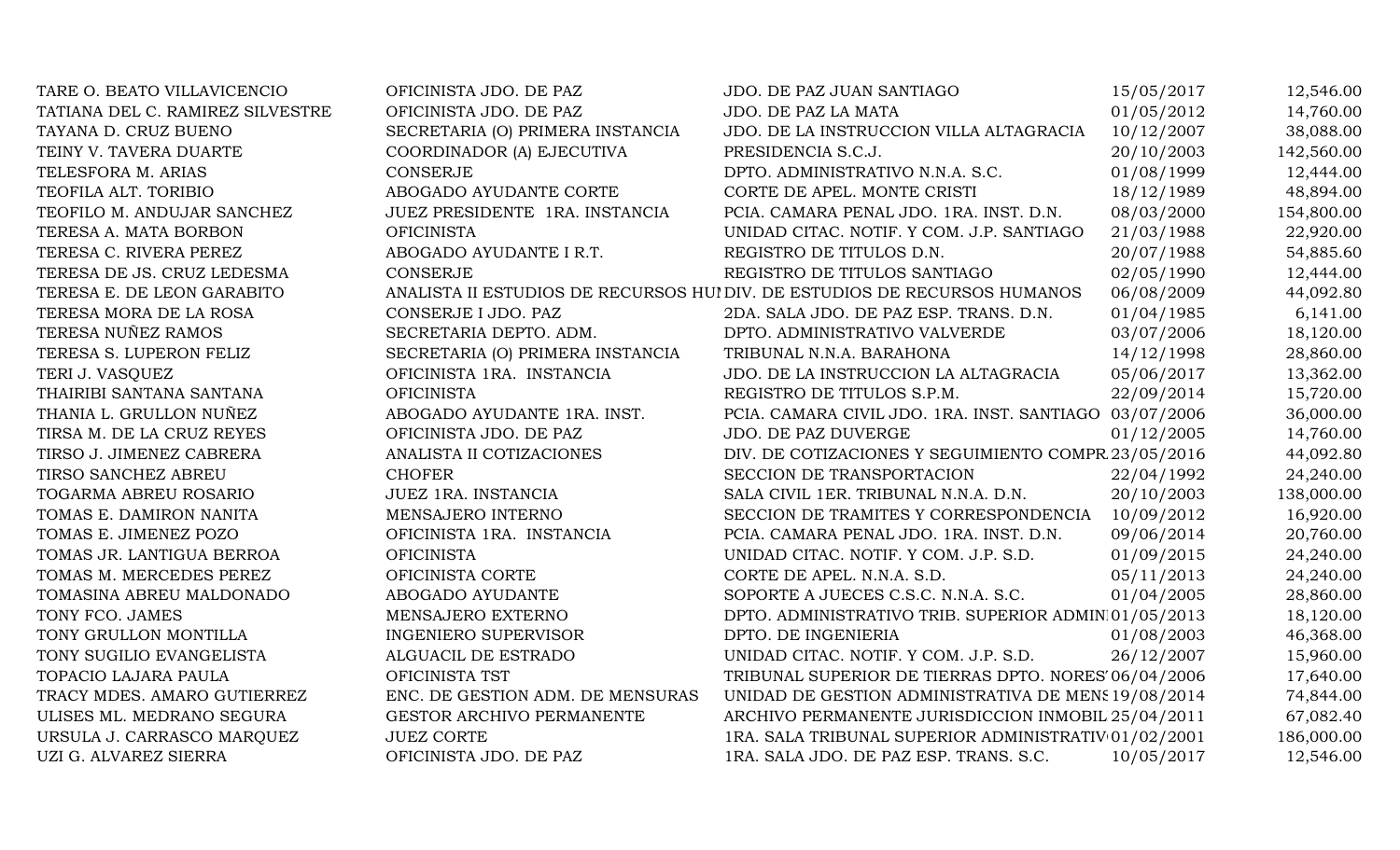VALENTIN ANT. GRULLON CABA MENSAJERO INTERNO DPTO. ADMINISTRATIVO ESPAILLAT 01/05/2001 12,444.00 VALENTIN MIESES ALGUACIL DE ESTRADO JDO. DE PAZ MONTE PLATA 01/03/2001 13,800.00 VALENTIN SUAREZ G. ALGUACIL ESTRADO 1RA. INSTANCIA CAMARA PENAL JDO. 1RA. INST. MARIA TRINIDAI 01/05/1967 6,141.00 VALENTINA MARTE ALVARADO JUEZ 1RA. INSTANCIA 2DA. SALA CAMARA CIVIL JDO. 1RA. INST. DUAR'01/12/2005 138,000.00 VANESA M. CAMACHO MELO COORDINADOR(A) TECNICO(A) DIRECCION GENERAL TECNICA 05/12/2005 99,222.00 VANESSA C. CONTRERAS TEJEDA JUEZ DE PAZ 1RA. SALA JDO. DE PAZ ESP. TRANS. LA ALTAGRO 9/02/2015 108,000.00 VANESSA CARABALLO MONTILLA ANALISTA JURIDICO UNIDAD DE APOYO REGISTRAL J.I. 21/02/2007 54,885.60 VANESSA E. ACOSTA PERALTA JUEZ CORTE 1RA. SALA TRIBUNAL SUPERIOR ADMINISTRATIV 01/04/2003 186,000.00 VANESSA I. HERNANDEZ JULIAO ABOGADO AYUDANTE SCJ SEGUNDA SALA S.C.J. 05/02/2004 105,720.00 VANESSA J. GUERRERO SANCHEZ OFICINISTA 1RA. INSTANCIA JDO. DE TRABAJO LA ALTAGRACIA 19/04/2006 15,720.00 VANESSA M. GENAO REYES AUXILIAR ADMINISTRATIVO DIV. DE RECLUTAMIENTO Y SELECCION PERSON 14/07/2008 21,000.00 VANESSA M. GOMEZ GARCIA DIRECTOR (A) CENDIJD CENTRO DOCUMENTACION E INFORM. JUD. DON 25/02/2013 152,806.60 VANGELYS BURGOS RAMIREZ CONSERJE CONSERJE DPTO. ADMINISTRATIVO JDOS. DE PAZ DE LA 2D10/03/2014 12,444.00 VANNA L. AMARANTE GUTIERREZ SECRETARIA (O) GENERAL SECRETARIA GENERAL J.P. S.F.M. 02/07/2001 77,836.80 VELIA A. SANCHEZ SENCION RECEPCIONISTA DPTO. ADMINISTRATIVO AZUA 26/07/2007 14,760.00 VENECIA CALDERON ALVARADO CONSERJE-MENSAJERO(A) JDO. DE PAZ CABRERA 01/01/1999 12,444.00 VENECIA RUIZ MATEO CONSERJE MENSAJERO(A) JDO. PAZ JDO. DE PAZ ELIAS PIÑA 10/03/1987 6,141.00 VENERADA BRITO ZARZUELA ALGUACIL DE ESTRADO TRIBUNAL N.N.A. PUERTO PLATA 26/05/2004 13,800.00 VENTURA ABAD PANIAGUA SECRETARIA (O) JDO. DE PAZ 2DA. SALA JDO. DE PAZ ESP. TRANS. MONSEÑOI 16/07/2001 23,160.00 VERIS ALT. LOPEZ MARTINEZ CONSERJE-MENSAJERO(A) JDO. DE PAZ PEPILLO SALCEDO 21/04/2004 14,160.00 VERONICA DEL C. SANCHEZ MATIAS OFICINISTA OFICINISTA UNIDAD SERV. MERO TRAMITE J.P. MONSEÑOR 119/06/2017 13,974.00 VERONICA DEL R. ESTEVEZ OFICINISTA OFICINISTA UNIDAD SERV. 1RA. INST. J.P. SANTIAGO 13/05/2013 22,920.00 VERONICA DURAN ANALISTA I NOMINAS DIV. DE NOMINAS 14/11/2005 51,804.00 VERONICA FCA. CASTRO MEDINA ABOGADO AYUDANTE CORTE PCIA. CORTE DE TRABAJO D.N. 12/08/1996 58,374.00 VERONICA MARTINEZ OFICINISTA ATENCION USUARIO UNIDAD ATENCION AL USUARIO J.P. PUERTO PLATAZ7/06/2005 22,920.00 VERONICA SANCHEZ PEÑA TECNICO REVISOR II UNIDAD DE REVISION, DNMC 29/01/2015 58,370.40 VERONICA Y. HERNANDEZ ULLOA OFICINISTA OFICINISTA UNIDAD SERV. A LA INSTRUCCION J.P. PUERTO 105/08/2013 18,780.00 VERONIKA N. CASTRO ESPINAL **OFICINISTA 1RA. INSTANCIA** 1ER. JDO. DE LA INSTRUCCION D.N. 28/06/2017 17,646.00 VERONISSE MARTE DE JESUS OFICINISTA CORTE 2DA. SALA CORTE DE TRABAJO D.N. 19/03/2010 24,240.00 VIAMERCA O. RUIZ SEPULVEDA JUEZ DE PAZ  $JDO$ . DE PAZ VALLEJUELO 31/03/2017 108,000.00 VIANCA MEJIA VILLA SECRETARIA DE JUEZ TRIBUNAL SUPERIOR DE TIERRAS DPTO. ESTE 02/09/2013 23,640.00 VIANELLY DUARTE CABRERA OFICINISTA DE EJECUCION DE LA PENA UNIDAD SERV. A EJEC. DE LA PENA J.P. S.D. 24/03/2014 24,240.00 VIANESSA CABRAL ALVAREZ CHICINISTA OFICINISTA SOPORTE A JUECES J.P. S.D. 01/08/2008 26.850.00 VIANNA N. LOPEZ GARCIA OFICINISTA UNIDAD CITAC. NOTIF. Y COM. J.P. BARAHONA 01/07/2014 18,780.00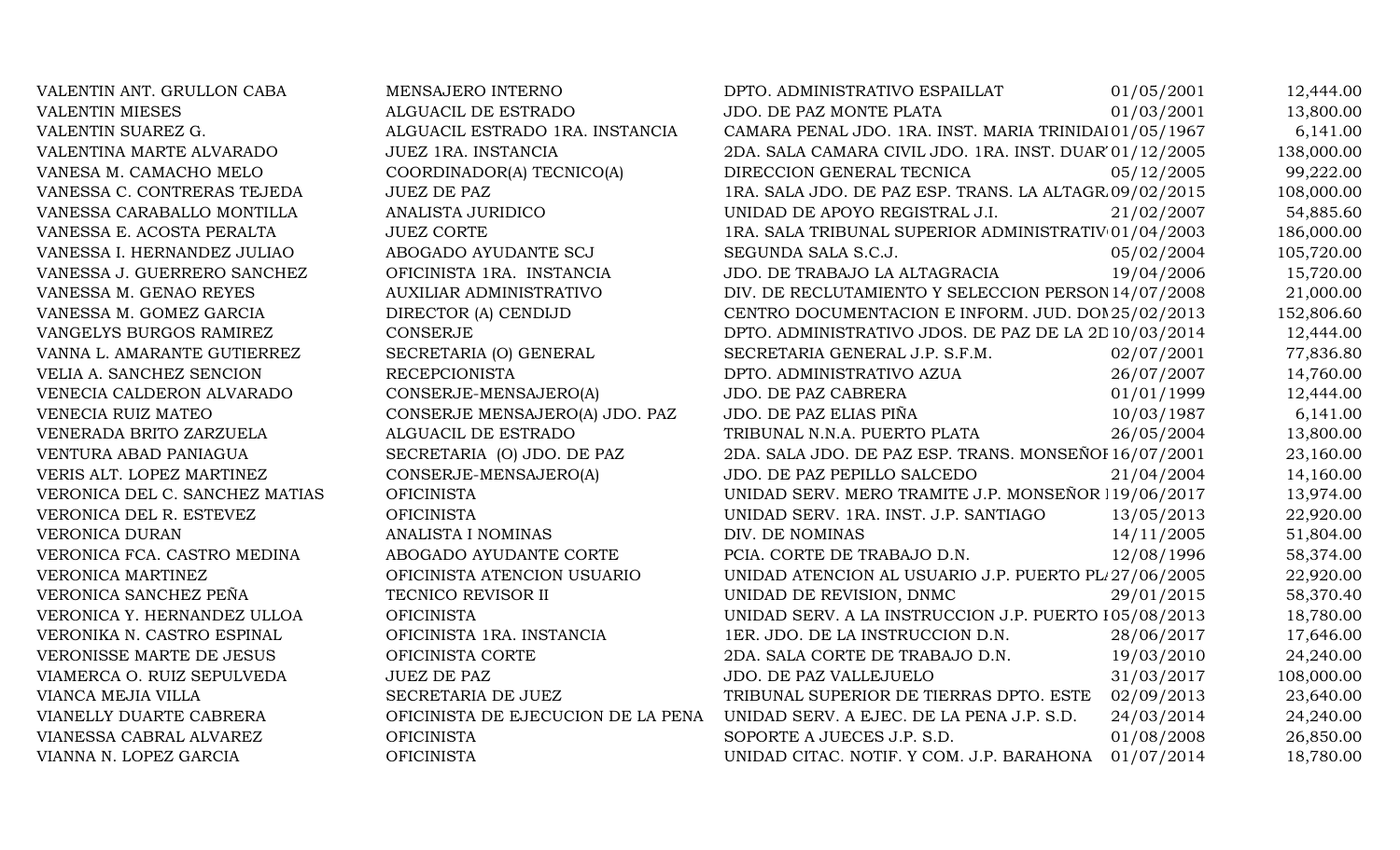| VIANNY M. PEREZ CASTILLO     | <b>AUXILIAR ADMINISTRATIVO</b> | SECCION DE TRANSPORTACION                              | 12/01/2015 | 24,240.00  |
|------------------------------|--------------------------------|--------------------------------------------------------|------------|------------|
| VIANNY M. SILFA GENAO        | REGISTRADOR DE TITULOS         | REGISTRO DE TITULOS BONAO                              | 01/03/1993 | 126,000.00 |
| VIANNY MEJIA LEBRON          | TECNICO REVISOR II             | UNIDAD DE REVISION, DNMC                               | 02/12/2014 | 58,370.40  |
| VICENTE MARTE JIMENEZ        | JUEZ SUST. PTE. COLEGIADO      | TRIBUNAL COL. C/P JDO. 1RA. INST. LA ALTAGR/03/07/1998 |            | 138,000.00 |
| VICENTE PIMENTEL             | OFICINISTA 1RA. INSTANCIA      | 2DA. SALA JDO. DE TRABAJO S.D.                         | 01/12/1992 | 20,760.00  |
| VICKY M. CHALAS DOCEN        | <b>JUEZ DE PAZ</b>             | JDO. DE PAZ LA ROMANA                                  | 12/04/2010 | 108,000.00 |
| VICTOR A. ALVAREZ MORA       | MENSAJERO (A) INTERNO          | DPTO. ADMINISTRATIVO MONSEÑOR NOUEL                    | 20/05/2013 | 12,444.00  |
| VICTOR A. BURGOS BRUZZO      | ALGUACIL DE ESTRADO            | TERCERA SALA S.C.J.                                    | 07/01/1986 | 24,240.00  |
| VICTOR A. DE JESUS HERNANDEZ | <b>AUXILIAR DE IMPRESION</b>   | UNIDAD DE PROCESOS COMUNES J.I.                        | 22/04/2013 | 24,240.00  |
| VICTOR A. DIAZ HERRERA       | <b>ARCHIVISTA</b>              | ARCHIVO ACTIVO J.I. LA VEGA                            | 21/04/2014 | 24,240.00  |
| VICTOR A. PIMENTEL ESPINAL   | TECNICO DE REFRIGERACION       | DPTO. DE MANTENIMIENTO                                 | 08/02/2006 | 22,800.00  |
| VICTOR A. SANCHEZ RODRIGUEZ  | ALGUACIL DE ESTRADO            | JDO. DE PAZ EL VALLE                                   | 01/11/1994 | 13,800.00  |
| VICTOR A. YNOA GOMEZ         | <b>JUEZ DE PAZ</b>             | JDO. DE PAZ ARENOSO                                    | 31/03/2017 | 108,000.00 |
| VICTOR ANT. DIONICIO AQUINO  | OFICINISTA 1RA. INSTANCIA      | TRIBUNAL COL. C/P JDO. 1RA. INST. S.C.                 | 19/03/2010 | 15,720.00  |
| VICTOR D. CANELO SANTANA     | ALGUACIL DE ESTRADO            | CAMARA CIVIL JDO. 1RA. INST. LA ROMANA                 | 26/11/2012 | 13,800.00  |
| VICTOR E. JIMENEZ PADUA      | <b>CAMARERO I</b>              | DIV. DE RELACIONES PUBLICAS Y PROTOCOLO                | 11/02/2002 | 38,088.00  |
| VICTOR E. LAKE               | ALGUACIL DE ESTRADO            | CAMARA CIVIL CORTE APEL. S.P.M.                        | 01/01/2001 | 13,800.00  |
| VICTOR E. LUCIANO OVIEDO     | ADMINISTRADOR DE SISTEMAS      | DIV. DE SISTEMAS J.I.                                  | 02/01/2006 | 77,836.80  |
| VICTOR G. RAMOS SANCHEZ      | <b>JUEZ CORTE</b>              | CAMARA CIVIL CORTE APEL. SANTIAGO                      | 26/11/1998 | 186,000.00 |
| VICTOR H. MARTE GONZALEZ     | ADMINISTRADOR DE RED           | OFIC. DE TECNOLOGIAS REGIONAL ZONA ESTE 04/08/2003     |            | 54,885.60  |
| VICTOR H. VALDEZ COLON       | <b>OFICINISTA</b>              | UNIDAD SERV. A LA INSTRUCCION J.P. S.D.                | 13/06/2016 | 15,720.00  |
| VICTOR J. ANGOMAS VALDEZ     | OFICINISTA JDO. DE PAZ         | 2DA. SALA JDO. DE PAZ ESP. TRANS. S.J.M.               | 22/10/2014 | 14,760.00  |
| VICTOR J. PEÑA SANCHEZ       | <b>ARCHIVISTA</b>              | CAMARA CIVIL JDO. 1RA. INST. S.P.M.                    | 23/04/2014 | 13,920.00  |
| VICTOR J. UREÑA REYES        | JUEZ 1RA. INSTANCIA            | CAMARA PENAL JDO. 1RA. INST. VALVERDE                  | 17/09/1998 | 138,000.00 |
| VICTOR J. VARGAS CASTAÑOS    | <b>DIAGRAMADOR</b>             | DIV. DE PUBLICACIONES                                  | 01/02/2005 | 39,992.40  |
| VICTOR M. NIN PADILLA        | CHOFER DE SERVICIO             | SECCION DE TRANSPORTACION                              | 04/09/2017 | 20,604.00  |
| VICTOR MANUEL MARTINEZ ROJAS | ABOGADO AYUDANTE 1RA. INST.    | PCIA. CAMARA PENAL JDO. 1RA. INST. D.N.                | 03/09/2007 | 43,840.80  |
| VICTOR ML. ALMONTE           | <b>CAMARERO I</b>              | DIV. DE RELACIONES PUBLICAS Y PROTOCOLO 02/01/2006     |            | 38,088.00  |
| VICTOR ML. ESPINAL DIAZ      | <b>OFICINISTA</b>              | UNIDAD SERV. A EJEC. DE LA PENA J.P. SANTIA(14/07/2014 |            | 22,920.00  |
| VICTOR ML. GUZMAN BAEZ       | <b>VIGILANTE</b>               | JDO. DE 1RA. INST. DAJABON                             | 19/09/2007 | 12,444.00  |
| VICTOR ML. MARMOLEJOS REYES  | OFICINISTA 1RA. INSTANCIA      | CAMARA CIVIL JDO. 1RA. INST. MONSEÑOR NOU 23/05/2016   |            | 15,720.00  |
| VICTOR ML. MEDRANO OLAVERRIA | TECNICO TOPOGRAFO              | DIRECCION NACIONAL MENSURAS CATASTRALE: 27/11/2006     |            | 42,657.60  |
| VICTOR ML. MORROBEL          | ALGUACIL DE ESTRADO            | JDO. DE PAZ ASUNTOS MUNIC. S.D. ESTE                   | 20/04/2015 | 14,760.00  |
| VICTOR ML. PEÑA FELIZ        | <b>JUEZ CORTE</b>              | 3RA. SALA CAMARA CIVIL CORTE APEL. D.N.                | 01/02/2001 | 186,000.00 |
|                              |                                |                                                        |            |            |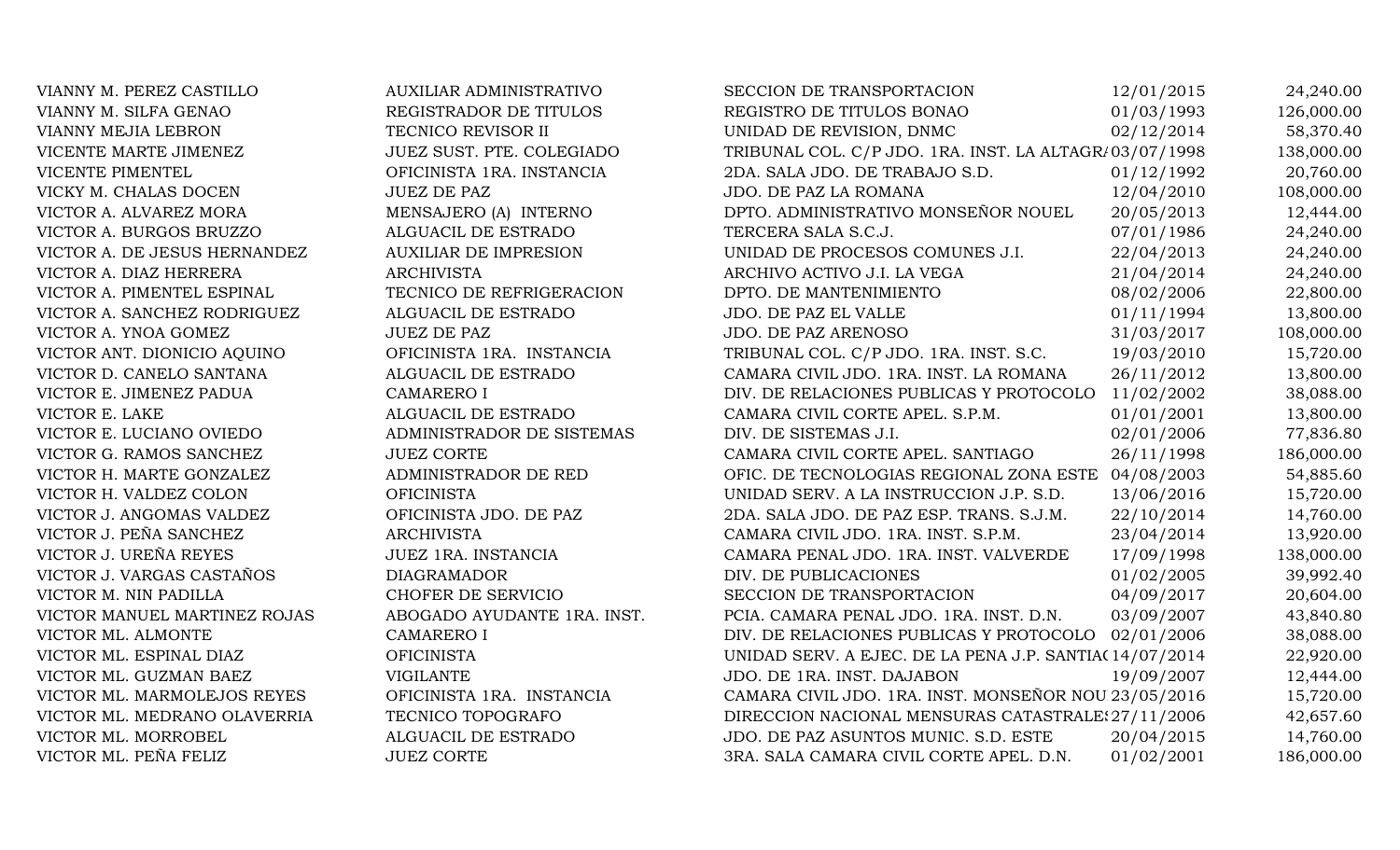| VICTOR ML. PEREZ FRAGOSO        | <b>JUEZ DE PAZ</b>               | JDO. DE PAZ EL VALLE                                   | 01/05/1993 | 108,000.00 |
|---------------------------------|----------------------------------|--------------------------------------------------------|------------|------------|
| VICTOR ML. SANTOS TEJADA        | SOPORTE DE SISTEMAS              | DIV. DE SISTEMAS J.I.                                  | 21/02/2007 | 48,894.00  |
| VICTOR P. ESTEVEZ               | ENC. CONTABILIDAD                | DPTO. DE CONTABILIDAD                                  | 01/08/1998 | 133,056.00 |
| VICTOR R. AMADIS PEÑA           | OFICINISTA 1RA. INSTANCIA        | CAMARA CIVIL JDO. 1RA. INST. MONSEÑOR NOU 01/12/2014   |            | 15,720.00  |
| VICTOR R. CONCEPCION ROMERO     | OFICINISTA II 1RA. INSTANCIA     | CAMARA PENAL JDO. 1RA. INST. S.J.M.                    | 03/08/1977 | 6,141.00   |
| VICTOR R. GUTIERREZ GIL         | OFICINISTA 1RA. INSTANCIA        | JDO. DE TRABAJO LA ROMANA                              | 01/03/2005 | 15,720.00  |
| VICTOR R. INFANTE PAEZ          | ALGUACIL DE ESTRADO              | UNIDAD CITAC. NOTIF. Y COM. J.P. SANTIAGO              | 02/07/2001 | 14,760.00  |
| VICTOR R. PAULINO RODRIGUEZ     | ALGUACIL DE ESTRADO              | JDO. DE PAZ LAS TERRENAS                               | 01/10/1991 | 13,800.00  |
| VICTORIA ALT. CHAVEZ GONELL     | CONSERJE-MENSAJERO(A)            | JDO. DE PAZ GUAYUBIN                                   | 14/09/1990 | 12,444.00  |
| VICTORIA G. GUZMAN PINEDA       | ABOGADO AYUDANTE CORTE           | 3RA. SALA CAMARA CIVIL CORTE APEL. D.N.                | 28/03/2011 | 58,374.00  |
| VICTORIA MAURIZ MINAYA          | OFICINISTA ATENCION USUARIO      | UNIDAD ATENCION AL USUARIO J.P. SANTIAGO               | 15/11/2010 | 24,240.00  |
| VICTORIA MORENO SANTANA         | CONSERJE-MENSAJERO(A)            | JDO. DE PAZ BAYAGUANA                                  | 19/03/1998 | 12,444.00  |
| VICTORIA SOTO SURIEL            | SECRETARIA (O) JDO. DE PAZ       | 2DA. SALA JDO. DE PAZ ESP. TRANS. ESPAILLAT 05/02/1998 |            | 23,160.00  |
| VIDELKA F. ALMONTE VENTURA      | SECRETARIA (O) JDO. DE PAZ       | JDO. DE PAZ DUARTE                                     | 14/01/2004 | 23,160.00  |
| VIESKA DE LA CRUZ TORIBIO       | <b>MEDIADOR</b>                  | CENTRO DE MEDIACION FAMILIAR S.F.M.                    | 02/06/2014 | 67,082.40  |
| VILENNY V. TEJADA FABIAN        | MENSAJERO INTERNO                | DPTO. ADMINISTRATIVO HERMANAS MIRABAL                  | 10/01/2017 | 12,444.00  |
| VILERCA J. APONTE TORRES        | OFICINISTA 1RA. INSTANCIA        | 3RA. SALA CAMARA CIVIL JDO. 1RA. INST. D.N.            | 27/01/2014 | 20,760.00  |
| VILMA A. MATOS OZUNA            | OFICINISTA 1RA. INSTANCIA        | JDO. DE LA INSTRUCCION LA ALTAGRACIA                   | 18/12/2012 | 15,720.00  |
| VILMA A. SEGURA DE LA CRUZ      | ABOGADO AYUDANTE                 | DIRECCION NACIONAL REGISTRO DE TITULOS                 | 02/01/2012 | 102,756.00 |
| VILMA L. ALBA SIMO              | <b>SUPERVISORA</b>               | DPTO. DE MANTENIMIENTO J.I.                            | 15/04/1999 | 77,836.80  |
| VILMA R. HOLGUIN DIAZ           | OFICINISTA ATENCION USUARIO      | UNIDAD ATENCION AL USUARIO J.P. LA VEGA                | 04/02/2005 | 24,240.00  |
| VILMA V. DIAZ COLOMBO           | <b>JUEZ CORTE</b>                | 1RA. SALA TRIBUNAL SUPERIOR DE TIERRAS DP 22/10/1998   |            | 186,000.00 |
| VIOLKY A. DE LA ROSA DE LA ROSA | <b>CONSERJE</b>                  | DPTO. ADMINISTRATIVO S.D.                              | 14/07/2008 | 12,444.00  |
| VIRGILIO D. TAVAREZ PARRA       | ANALISTA JURIDICO                | REGISTRO DE TITULOS SANTIAGO                           | 17/12/2012 | 35,760.00  |
| VIRGILIO DE LOS S. GENERE       | <b>VIGILANTE</b>                 | JDO. DE PAZ DE LA 3RA. CIRC. D.N.                      | 06/09/1999 | 13,800.00  |
| VIRGILIO MARTINEZ MOTA          | ALGUACIL DE ESTRADO              | PCIA. JDO. DE TRABAJO S.P.M.                           | 10/01/2013 | 13,800.00  |
| VIRGILIO RAMOS PEÑA             | <b>AUXILIAR ADMINISTRATIVO</b>   | OFIC. COORDINADORA ARCHIVO JUDICIAL                    | 12/05/1980 | 15,120.00  |
| VIRGINIA E. ARIAS AYBAR         | OFICINISTA SCJ                   | UNIDAD DE REGISTRO Y TRAMITE S.G.S.C.J.                | 27/01/2004 | 28,860.00  |
| VIRGINIA E. GONZALEZ BREA       | <b>JUEZ 1ER. SUSTITUTO CORTE</b> | CAMARA PENAL CORTE APEL. S.P.M.                        | 13/11/1991 | 205,800.00 |
| VIRGINIA E. VASQUEZ MARTINEZ    | SECRETARIA (O) JDO. DE PAZ       | JDO. DE PAZ PEPILLO SALCEDO                            | 03/08/1990 | 23,160.00  |
| VIRGINIA MDES. CORDERO LOPEZ    | <b>OFICINISTA</b>                | SOPORTE A JUECES C.S.C. N.N.A. D.N.                    | 13/01/2017 | 24,240.00  |
| VIRGINIA MDES. RODRIGUEZ PASCAL | OFICINISTA 1RA. INSTANCIA        | PCIA. CAMARA CIVIL JDO. 1RA. INST. D.N.                | 17/06/2015 | 20,760.00  |
| VIRGINIA POLANCO ABREU          | <b>REFERENCISTA</b>              | UNIDAD DE CONSULTA J.I. D.N.                           | 14/07/2008 | 24,240.00  |
| VIRGINIA RAMIREZ VILLANUEVA     | OFICINISTA JDO. DE PAZ           | JDO. DE PAZ DE LA 1RA. CIRC. S.D. ESTE                 | 02/01/2017 | 16,440.00  |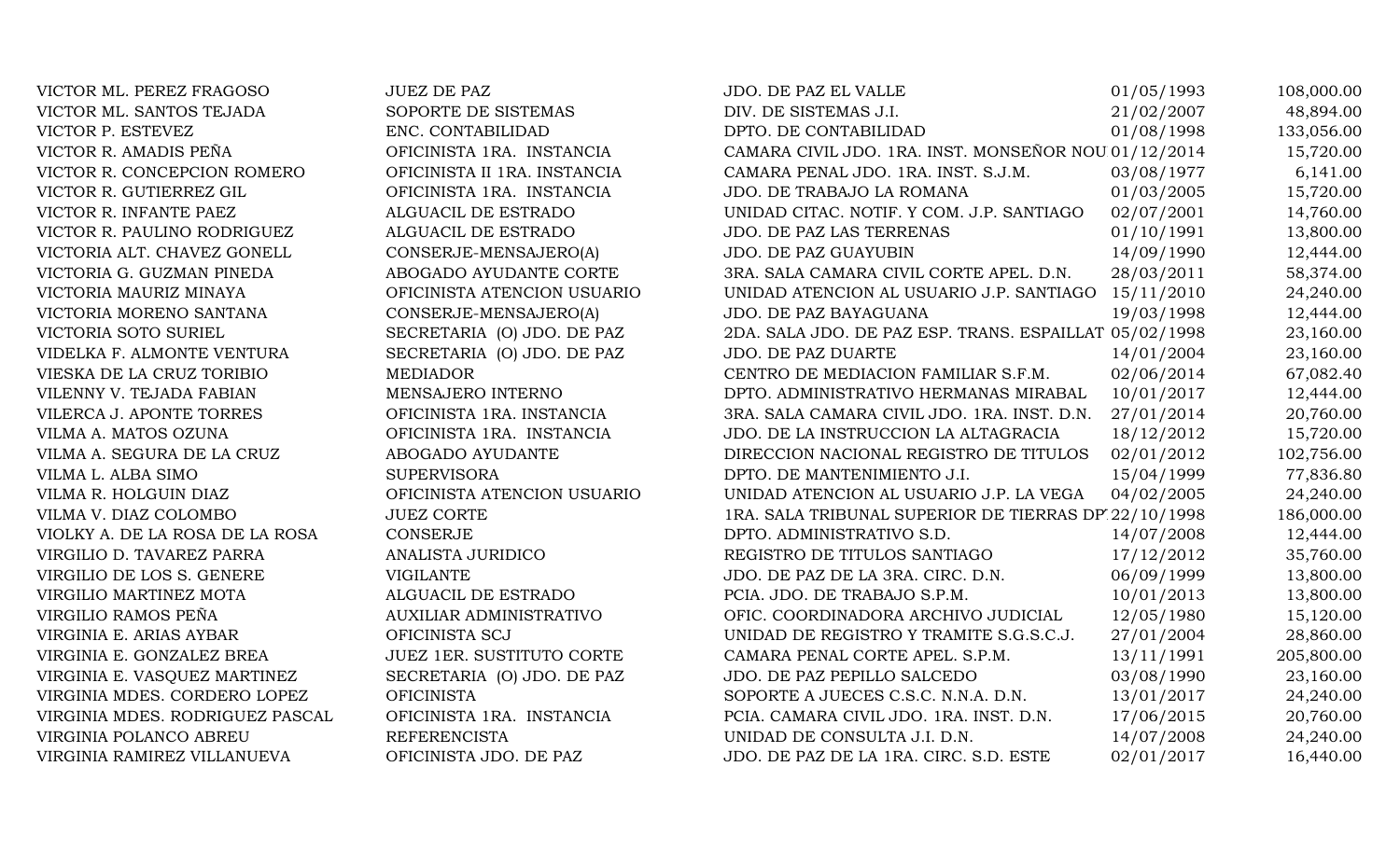| VIRGINIA SUERO ESPINAL         | CONSERJE T.S.T.                  | TRIBUNAL SUPERIOR DE TIERRAS, D.N.                     | 01/11/1988 | 6,141.00   |
|--------------------------------|----------------------------------|--------------------------------------------------------|------------|------------|
| VIRMA PIÑA MOTA                | <b>CONSERJE</b>                  | DPTO. ADMINISTRATIVO PERAVIA                           | 10/07/2007 | 12,444.00  |
| VIRTUDES D. SEGURA ALCANTARA   | ALGUACIL DE ESTRADO              | JDO. DE PAZ GUAYABAL                                   | 01/08/1993 | 13,800.00  |
| <b>VIRTUDES FRANCO</b>         | <b>CONSERJE</b>                  | DPTO. ADMINISTRATIVO PERAVIA                           | 01/12/1998 | 12,444.00  |
| VITALINA M. ALBERTO GOMEZ      | <b>ARCHIVISTA</b>                | OFIC. DE ARCHIVO JUDICIAL PJ MONTE PLATA               | 13/07/2005 | 16,440.00  |
| VIVIANA GERMOSEN CASTILLO      | OFICINISTA 1RA. INSTANCIA        | JDO. DE TRABAJO PUERTO PLATA                           | 22/08/2016 | 15,720.00  |
| VLADIMIR JIMENEZ RONDON        | MENSAJERO INTERNO                | DPTO. ADMINISTRATIVO HATO MAYOR                        | 23/11/2015 | 12,444.00  |
| VLADIMIR M. ROSARIO GARCIA     | <b>JUEZ 1RA. INSTANCIA</b>       | 9NA. SALA CAMARA PENAL JDO. 1RA. INST. D.N. 07/02/2005 |            | 138,000.00 |
| WADELIN SANCHEZ GARCIA         | <b>AUXILIAR ADMINISTRATIVO</b>   | DPTO. ADMINISTRATIVO S.F.M.                            | 23/01/2017 | 14,760.00  |
| WADY A. RUBIO FERRERAS         | <b>OFICINISTA</b>                | UNIDAD SERV. A LA INSTRUCCION J.P. BARAHOI 11/07/2016  |            | 18,780.00  |
| WADYS A. CRUZ ARIAS            | ALGUACIL DE ESTRADO              | JDO. DE PAZ SAN JOSE DE OCOA                           | 14/11/2016 | 13,800.00  |
| WAGNER M. BETANCES SILVESTRE   | <b>REFERENCISTA</b>              | BIBLIOTECA DE SANTIAGO                                 | 14/05/2007 | 24,240.00  |
| WAIDER ANT. ENCARNACION CUEVAS | SECRETARIA (O) JDO. DE PAZ       | JDO. DE PAZ BAORUCO                                    | 01/09/2009 | 23,160.00  |
| WALDIS C. VALDEZ PAULINO       | <b>OFICINISTA</b>                | UNIDAD DE AUDIENCIAS J.P. S.D.                         | 06/10/2003 | 20,760.00  |
| WALKA D. BELLIARD ESTEVEZ      | CONSERJE-MENSAJERO(A)            | JDO. DE PAZ LAS MATAS DE SANTA CRUZ                    | 15/11/2016 | 12,444.00  |
| WALKIDIA PERREAUX BALBUENA     | OFICINISTA 1RA. INSTANCIA        | CAMARA PENAL JDO. 1RA. INST. SAMANA                    | 08/02/2016 | 15,720.00  |
| WALKING A. CEDEÑO CASTILLO     | MENSAJERO INTERNO                | JDO. DE 1RA. INST. VILLA ALTAGRACIA                    | 09/01/2013 | 12,444.00  |
| WALKIRIA DEL C. DUVERGE GUZMAN | <b>ARCHIVISTA</b>                | ARCHIVO ACTIVO J.I. SANTIAGO                           | 01/04/2013 | 24,240.00  |
| WALKIRIA SANTANA WILLIAMS      | OFICINISTA 1RA. INSTANCIA        | JDO. DE LA INSTRUCCION HATO MAYOR                      | 17/12/2015 | 15,720.00  |
| WALKIRY CABRAL LAGARES         | SECRETARIA (O) PRIMERA INSTANCIA | JDO. DE LA INSTRUCCION CONSTANZA                       | 13/08/2001 | 28,860.00  |
| WALLINGTON M. MATEO RIJO       | ALGUACIL DE ESTRADO              | JDO. DE LA INSTRUCCION EL SEIBO                        | 13/07/2005 | 14,760.00  |
| WALLY A. ALMONTE UREÑA         | AUX. DE RECEPCION Y ENTREGA      | CENTRO DE ATENCION AL USUARIO                          | 01/06/2015 | 24,240.00  |
| WANDA ALT. PAULINO NUÑEZ       | <b>OFICINISTA</b>                | SOPORTE A JUECES J.P. LA VEGA                          | 29/05/2017 | 20,760.00  |
| WANDA DEL C. NIN ABAD          | OFICINISTA CORTE                 | 1RA. SALA CORTE DE TRABAJO D.N.                        | 13/11/2012 | 24,240.00  |
| WANDA E. SILVA MERCEDES        | SECRETARIA (O) PRIMERA INSTANCIA | JDO. DE LA INSTRUCCION EL SEIBO                        | 05/06/1995 | 28,860.00  |
| WANDA M. NUÑEZ MARTINEZ        | ANALISTA II REGISTRO DE PERSONAL | DIV. DE REGISTRO DE PERSONAL                           | 07/07/2008 | 44,092.80  |
| WANDA R. DEL ORBE CAMPOS       | <b>AUXILIAR REGISTRAL</b>        | REGISTRO DE TITULOS S.F.M.                             | 01/12/2014 | 16,440.00  |
| WANDA V. DEÑO SUERO            | JUEZ 1RA. INSTANCIA              | TRIBUNAL N.N.A. BARAHONA                               | 14/04/1998 | 138,000.00 |
| WANDA Y. PEREZ MARTINEZ        | JUEZ T.T.J.O.                    | 1RA. SALA TRIBUNAL DE TIERRAS J.O. D.N.                | 23/02/2009 | 138,000.00 |
| WANDEL SUBERVI FERRERAS        | ALGUACIL DE ESTRADO              | <b>JDO. DE PAZ OVIEDO</b>                              | 02/03/2015 | 13,800.00  |
| WANDELL S. NIEVES ASTACIO      | ANALISTA DE INVESTIGACION I      | CONTRALORIA JURISDICCION INMOBILIARIA                  | 03/08/2005 | 105,720.00 |
| <b>WANDER BATISTA REYES</b>    | CHOFER DE VEHICULO PESADO        | SECCION DE TRANSPORTACION                              | 20/03/2006 | 24,240.00  |
| WANDER E. GARABITO PEGUERO     | SECRETARIA (O) AUXILIAR I        | SECRETARIA GENERAL DEL CONSEJO DEL PODI 23/06/2008     |            | 44,092.80  |
| WANDER L. PUJOLS CUSTODIO      | CHOFER DE JUEZ DE LA SCJ         | PRIMERA SALA S.C.J.                                    | 21/08/2006 | 29,580.00  |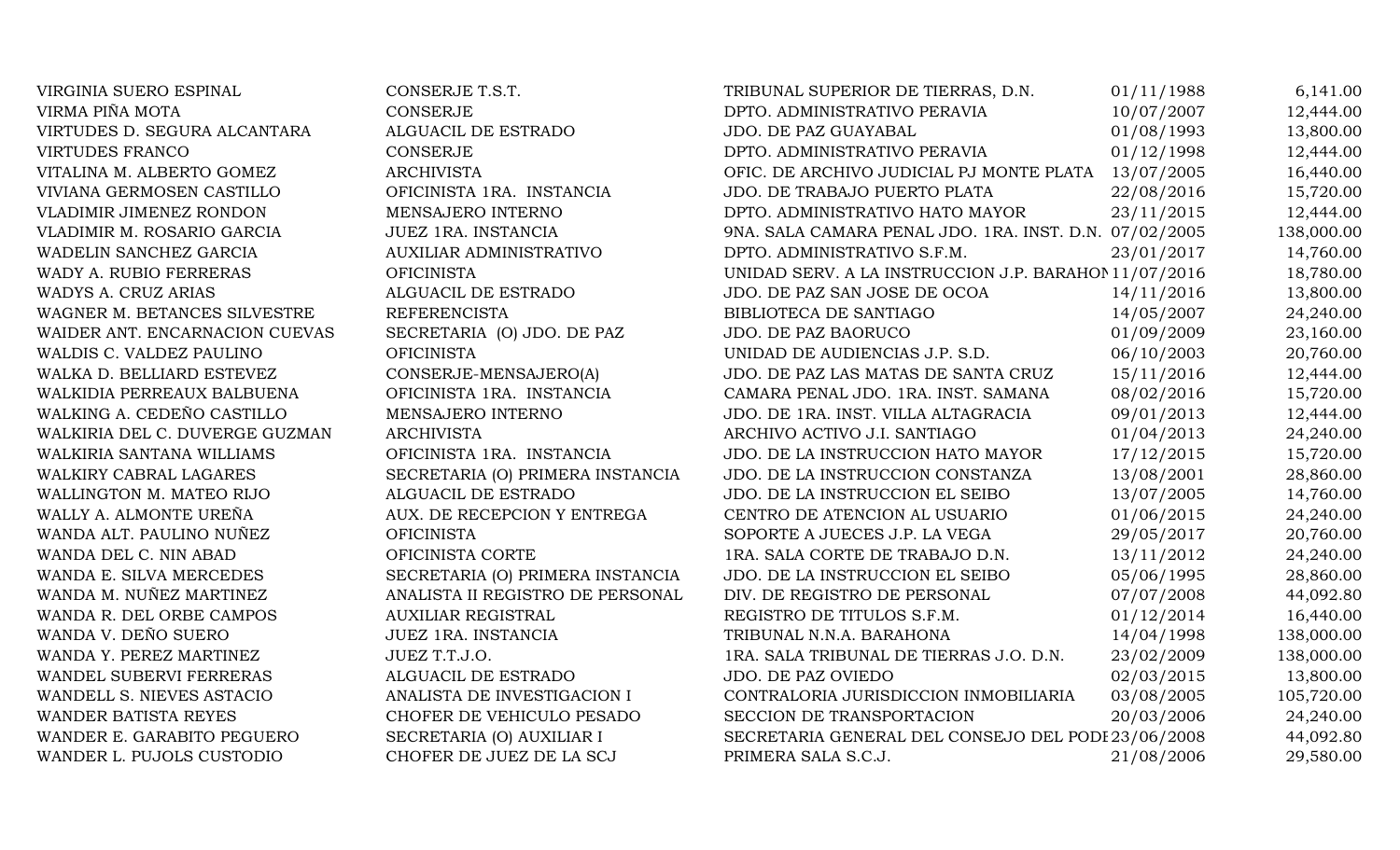| WANERKI CALDERON OGANDO           | AYUDANTE DE TOPOGRAFIA            | UNIDAD DE INSPECCION DNMC                                                      | 25/08/2014 | 25,680.00  |
|-----------------------------------|-----------------------------------|--------------------------------------------------------------------------------|------------|------------|
| WARYZ GONZALEZ MENDEZ             | ABOGADO AYUDANTE                  | SOPORTE A JUECES J.P. S.D.                                                     | 18/05/2004 | 58,374.00  |
| WASCAR A. ACOSTA GENAO            | MENSAJERO INTERNO                 | DPTO. ADMINISTRATIVO SANCHEZ RAMIREZ                                           | 15/12/2014 | 12,444.00  |
| WASCAR R. OLMOS HANE              | OFICINISTA JDO. DE PAZ            | 2DA. SALA JDO. DE PAZ ESP. TRANS. D.N.                                         | 06/02/2017 | 16,440.00  |
| WDAIKY I. SANTOS TAVAREZ          | INSPECTOR NACIONAL                | ADMINISTRACION GENERAL JURISDICCION INM(01/03/2006                             |            | 44,092.80  |
| WELINTON SANTANA DE LEON          | MENSAJERO INTERNO                 | DPTO. ADMINISTRATIVO MONTE PLATA                                               | 07/06/2011 | 12,444.00  |
| WELLINGTHON DE LA ROSA DE JESUS   | OFICINISTA 1RA. INSTANCIA         | 2DA. SALA CAMARA CIVIL JDO. 1RA. INST. S.D.                                    | 14/10/2013 | 20,760.00  |
| WELLINGTON SEGURA PEREZ           | ALGUACIL DE ESTRADO               | JDO. DE PAZ EL PEÑON                                                           | 14/06/2010 | 13,800.00  |
| WENDY A. DE JESUS AQUINO          | <b>CAJERO</b>                     | GERENCIA FINANCIERA J.I.                                                       | 03/02/2014 | 29,580.00  |
| WENDY A. TERRERO GARCIA           | ABOGADO AYUDANTE SCJ              | PRIMERA SALA S.C.J.                                                            | 01/11/2005 | 88,100.00  |
| WENDY ALT. VALDEZ                 |                                   | JUEZ PRESIDENTE TRIBUNAL COLEGIADO 2DO. TRIBUNAL COL. C/P JDO. 1RA. INST. D.N. | 01/10/2003 | 138,000.00 |
| WENDY C. MARMOLEJOS SANTOS        | SECRETARIA DEPTO. ADM.            | DPTO. ADMINISTRATIVO PJ CORTE DE APELACIO 25/09/2008                           |            | 28,860.00  |
| WENDY DE JESUS MUESES             | <b>JUEZ DE PAZ</b>                | JDO. DE PAZ DE LA 1RA. CIRC. LA VEGA                                           | 06/08/2007 | 108,000.00 |
| WENDY DE LOS M. GERMAN FELICIANO  | SECRETARIA (O) PRIMERA INSTANCIA  | 4TA. SALA CAMARA PENAL JDO. 1RA.INST. D.N.                                     | 09/12/2004 | 46,368.00  |
| WENDY E. BALBUENA CHEVALIER       | ABOGADO AYUDANTE 1RA. INST.       | 5TA. SALA CAMARA CIVIL JDO. 1ERA. INST. S.D.                                   | 23/06/2008 | 43,840.80  |
| WENDY E. CUBILETTE DE LEON        | SECRETARIA (O) JDO. DE PAZ        | JDO. DE PAZ MUNICIPAL PRIMERA SALA D.N.                                        | 05/08/2002 | 29,580.00  |
| WENDY E. SIBILIA ROSO             | ABOGADO AYUDANTE CORTE            | 2DA. SALA CAMARA PENAL CORTE APEL. D.N.                                        | 23/10/2003 | 58,374.00  |
| WENDY F. SANTANA OGANDO           | OFICINISTA JDO. DE PAZ            | 1RA. SALA JDO. DE PAZ ESP. TRANS. MONSEÑOF 27/04/2010                          |            | 14,760.00  |
| WENDY J. REYES MENDEZ             | <b>OFICINISTA</b>                 | UNIDAD SERV. A CORTE J.P. BARAHONA                                             | 01/09/1998 | 18,780.00  |
| WENDY J. SANCHEZ TORIBIO          | OPERADOR DE IMPRESION             | REGISTRO DE TITULOS MONTE CRISTI                                               | 01/08/2001 | 15,720.00  |
| WENDY J. TAVERA SOSA              | <b>ARCHIVISTA</b>                 | 2DA. SALA CAMARA CIVIL JDO. 1RA. INST. S.D.                                    | 10/05/2004 | 13,920.00  |
| WENDY J. TORIBIO GARCIA           | OFICINISTA 1RA. INSTANCIA         | 3RA. SALA CAMARA CIVIL JDO. 1RA. INST. SANTL 07/12/2016                        |            | 15,720.00  |
| WENDY L. LIRIANO CABRERA          | <b>OFICINISTA</b>                 | UNIDAD SERV. A CORTE J.P. SANTIAGO                                             | 01/03/2006 | 22,920.00  |
| WENDY M. DE LOS M. CASTILLO RIVAS | SECRETARIA (O) PRIMERA INSTANCIA  | TRIBUNAL DE TIERRAS J.O. SANCHEZ RAMIREZ 29/10/2001                            |            | 28,860.00  |
| WENDY M. LOZADA COLON             | OFICINISTA 1RA. INSTANCIA         | SALA CIVIL 1ER. TRIBUNAL N.N.A. SANTIAGO                                       | 12/06/1997 | 15,720.00  |
| WENDY M. ORTIZ BAEZ               |                                   | ANALISTA II DESARROLLO DE CAPITAL HU DIV. DE EVALUACION DEL DESEMPEÑO          | 18/08/1998 | 44,092.80  |
| WENDY M. PEÑA TAVAREZ             | ALGUACIL DE ESTRADO               | UNIDAD CITAC. NOTIF. Y COM. J.P. PUERTO PLA102/08/2000                         |            | 14,760.00  |
| WENDY M. QUEZADA RODRIGUEZ        | <b>INSPECTOR JUDICIAL</b>         | INSPECTORIA GENERAL DEL CONSEJO DEL POD 01/04/2005                             |            | 105,720.00 |
| WENDY POLANCO SANTOS              | <b>JUEZ DE PAZ</b>                | JDO. DE PAZ MUNICIPAL SEGUNDA SALA D.N.                                        | 01/03/2006 | 108,000.00 |
| WENDY S. GRULLON JIMENEZ          | TECNICO DE MENSURAS               | DIRECCION REG. MENSURAS CAT. DPTO. NORTE 21/02/2007                            |            | 58,370.40  |
| WENDY S. MARTINEZ MEJIA           | JUEZ 1ER. SUST. CORTE Y PTE. SALA | 1RA. SALA CAMARA PENAL CORTE APEL. S.D.                                        | 01/12/1993 | 205,800.00 |
| WENDY SILVESTRE RODRIGUEZ         | ABOGADO AYUDANTE SCJ              | UNIDAD DE ABOGADOS AYUDANTES DE PRESID 19/10/2006                              |            | 117,532.80 |
| WENDYS C. BAUTISTA TEJEDA         | <b>ARCHIVISTA</b>                 | OFIC. DE ARCHIVO JUDICIAL TRIBUNAL LAB.                                        | 19/09/2007 | 20,160.00  |
| WENI ANT. OVIEDO ALMONTE          | ALGUACIL DE ESTRADO               | 2DA. SALA JDO. DE PAZ ESP. TRANS. LA VEGA                                      | 13/11/2006 | 13,800.00  |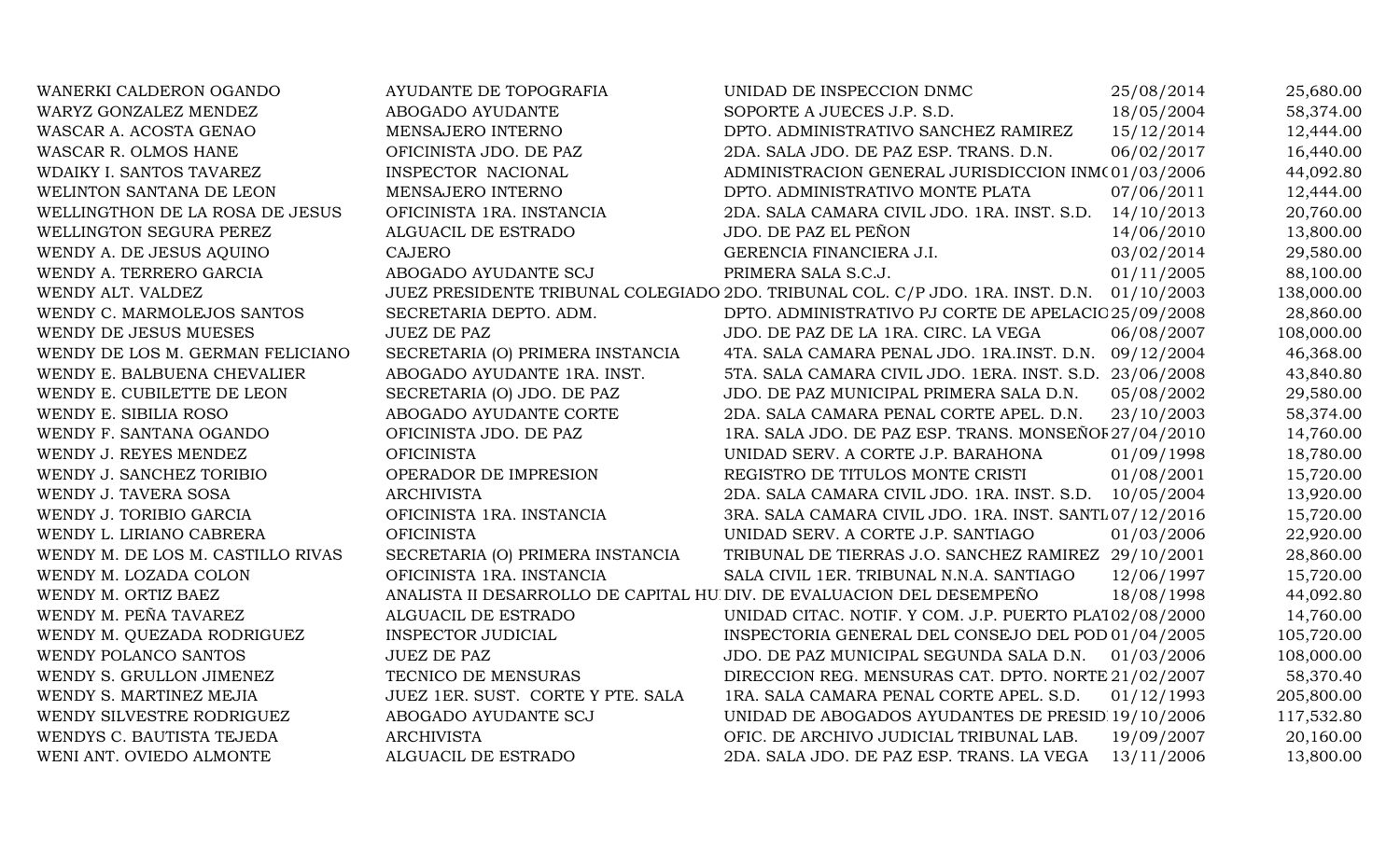| WESLEY A. CASTILLO ANGUSTIA     | OFICINISTA 1RA. INSTANCIA   | JDO. DE LA INSTRUCCION VILLA ALTAGRACIA               | 14/08/2017 | 13,362.00  |
|---------------------------------|-----------------------------|-------------------------------------------------------|------------|------------|
| WIBER L. CRUZ ESPINAL           | MENSAJERO INTERNO           | DPTO. ADMINISTRATIVO LA VEGA                          | 29/05/2017 | 12,444.00  |
| WILBERT J. HENRIQUEZ COMPRES    | ANALISTA JURIDICO           | UNIDAD DE APOYO REGISTRAL J.I.                        | 21/02/2007 | 54,885.60  |
| WILDEN J. DEL JESUS HERNANDEZ   | OFICINISTA 1RA. INSTANCIA   | TRIBUNAL N.N.A. MONSEÑOR NOUEL                        | 19/09/2016 | 15,720.00  |
| WILDIN M. PIMENTEL PINALES      | OFICINISTA TST              | UNIDAD DE APOYO SECRETARIAL TST                       | 25/09/2000 | 24,240.00  |
| WILKA L. QUIROZ FLORENCIO       | <b>INGENIERO SUPERVISOR</b> | DPTO. DE INGENIERIA                                   | 28/04/2008 | 46,368.00  |
| WILKIN CIPRIAN OGANDO           | ALGUACIL DE ESTRADO         | CENTRO DE CITACIONES S.P.M.                           | 11/11/2008 | 14,760.00  |
| WILKIN W. LOPEZ FELIZ           | <b>ARCHIVISTA</b>           | OFIC. DE ARCHIVO JUDICIAL CAM.CIVIL CORTE 120/01/2010 |            | 13,920.00  |
| WILKINS RODRIGUEZ SANCHEZ       | ALGUACIL DE ESTRADO         | CORTE DE APEL. S.J.M.                                 | 01/06/2006 | 14,760.00  |
| WILLI R. VENTURA BURGOS         | MAYORDOMO I                 | DPTO. ADMINISTRATIVO S.F.M.                           | 15/07/2009 | 16,920.00  |
| WILLIAM ANT. ARIAS DEL PRADO    | ANALISTA PROGRAMADOR        | DIV. DE MANTENIMIENTO Y ACT. DE SISTEMAS 19/04/2004   |            | 67,082.40  |
| WILLIAM ARNAUT ALCANTARA        | SEGURIDAD DE JUEZ SCJ       | TERCERA SALA S.C.J.                                   | 01/04/2012 | 14,760.00  |
| WILLIAM BDO. ARIAS CARRASCO     | ALGUACIL DE ESTRADO         | 4TA. SALA JDO. DE TRABAJO D.N.                        | 18/12/2000 | 14,760.00  |
| WILLIAM FCO. ARIAS BAEZ         | <b>JUEZ DE PAZ</b>          | 1RA. SALA JDO. DE PAZ ESP. TRANS. MONSEÑOF 01/12/2005 |            | 108,000.00 |
| WILLIAM G. GEORGE SIMON         | <b>CONSERJE</b>             | DPTO. ADMINISTRATIVO TRIBUNALES FAMILIA 13/01/2005    |            | 12,444.00  |
| WILLIAM MATEO MONTAS            | CHOFER DE VEHICULO PESADO   | SECCION DE TRANSPORTACION                             | 18/03/1999 | 27,400.00  |
| WILLIAM R. ENCARNACION MEJIA    | <b>JUEZ CORTE</b>           | CORTE DE APEL. N.N.A. S.D.                            | 01/06/1999 | 186,000.00 |
| WILLIAM R. ENCARNACION MERCEDES | ALGUACIL DE ESTRADO         | 2DA. SALA JDO. DE TRABAJO D.N.                        | 15/02/2010 | 14,760.00  |
| WILLIAM R. TORIBIO BRITO        | SUPERVISOR DE ALMACEN       | UNIDAD DE SERVICIOS ADMINISTRATIVOS Y LOC 11/08/2003  |            | 34,980.00  |
| WILLIAMS MEJIA MARTINEZ         | REPRODUCTOR DE DOCUMENTOS   | UNIDAD DE SERVICIOS ADMINISTRATIVOS Y LOC 08/06/2007  |            | 20,760.00  |
| WILLIANS HERRERA CUEVAS         | <b>OFICINISTA</b>           | SECRETARIA GENERAL TRIBUNAL SUPERIOR AD101/07/2008    |            | 24,240.00  |
| WILLY ALBUERME GIL              | OPERADOR GIS II             | UNIDAD DE CARTOGRAFIA DNMC                            | 01/05/2013 | 35,856.00  |
| WILLY ANT. HERNANDEZ PEREZ      | ALGUACIL DE ESTRADO         | 2DA. SALA JDO. DE PAZ ESP. TRANS. DUARTE 01/09/2012   |            | 13,800.00  |
| WILLY DE JS. SUERO HERNANDEZ    | <b>OFICINISTA</b>           | TRIBUNAL N.N.A. S.J.M.                                | 01/08/2006 | 18,780.00  |
| WILLY E. CASTILLO GARCIA        | <b>ASCENSORISTA</b>         | DPTO. ADMINISTRATIVO P.J.C.N.                         | 18/03/2010 | 14,160.00  |
| WILLY M. BRACHE SANCHEZ         | <b>ARCHIVISTA</b>           | 6TA. SALA CAMARA CIVIL JDO. 1RA. INST. D.N.           | 19/06/2017 | 11,832.00  |
| WILLYS DE JS. NUÑEZ MEJIA       | JUEZ EJEC. DE LA PENA       | TRIBUNAL EJEC. DE LA PENA S.C.                        | 21/02/2005 | 138,000.00 |
| WILMA ALT. CUELLO GARCIA        | <b>JUEZ DE PAZ</b>          | JDO. DE PAZ NIGUA                                     | 28/11/2005 | 108,000.00 |
| WILMA ESTRELLA NUÑEZ            | <b>OFICINISTA</b>           | UNIDAD CITAC. NOTIF. Y COM. J.P. SANTIAGO             | 21/07/2014 | 22,920.00  |
| WILMA J. DE MOYA ORTEGA         | SUPERVISOR DE ARCHIVO       | OFIC. DE ARCHIVO JUDICIAL PJ S.F.M.                   | 30/04/2013 | 29,580.00  |
| WILMA L. ZAPATA HERRERA         | ABOGADO AYUDANTE 1RA. INST. | 5TA. SALA JDO. DE TRABAJO D.N.                        | 11/03/2011 | 43,840.80  |
| WILMAN DIAZ DIAZ                | SECRETARIA DEPTO. ADM.      | DPTO. ADMINISTRATIVO CORTE DE TRABAJO D.101/04/2007   |            | 18,120.00  |
| WILNELLIA I. FABIAN FABIAN      | TECNICO REVISOR I           | UNIDAD DE REVISION, DNMC                              | 02/04/2012 | 69,696.00  |
| WILSON ACOSTA LANTIGUA          | TECNICO REVISOR II          | UNIDAD DE REVISION, DNMC                              | 11/03/2009 | 58,370.40  |
|                                 |                             |                                                       |            |            |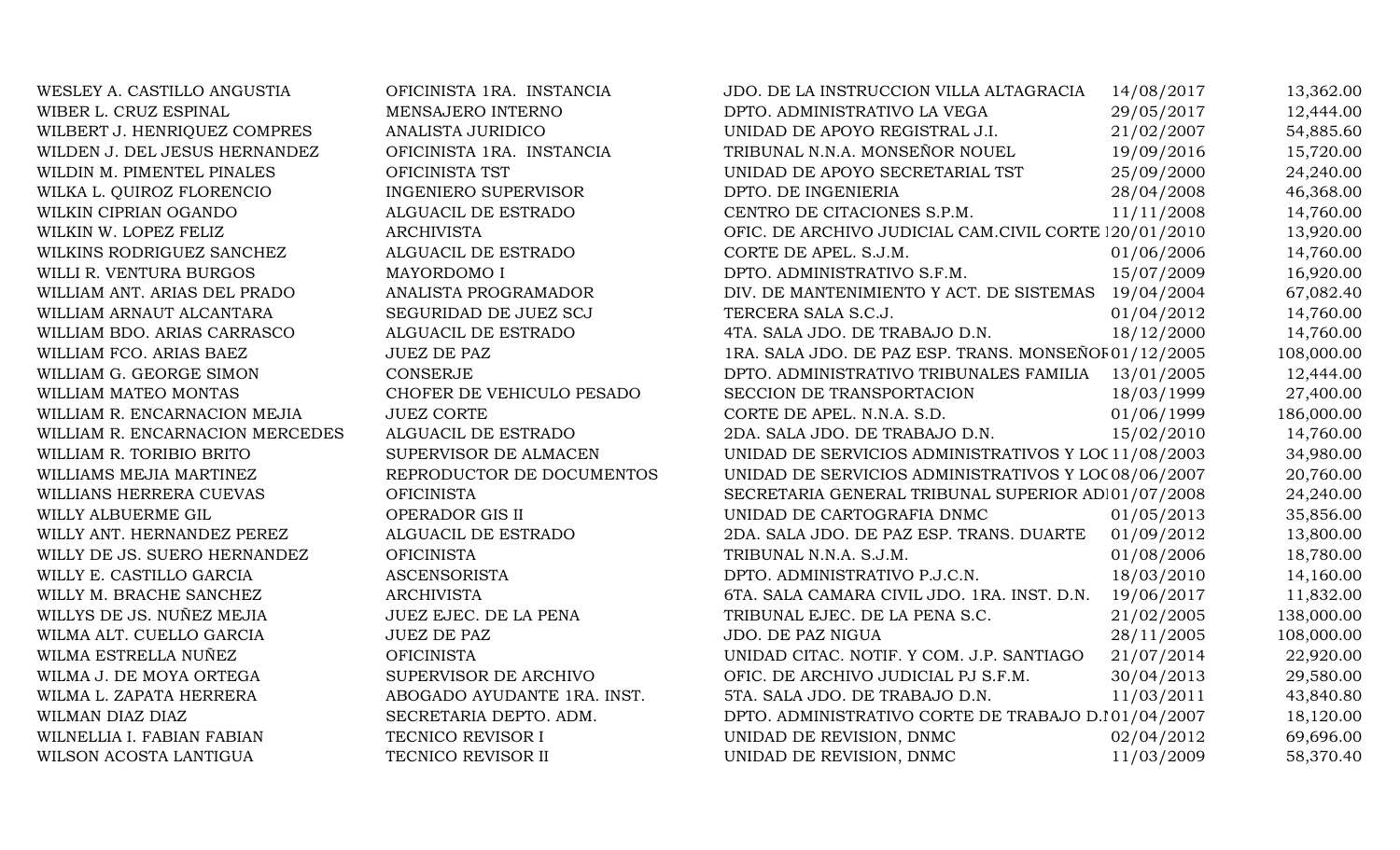WILSON FCO. MORETA TREMOLS JUEZ CORTE WILSON MEDINA VALDEZ CHOFER DE JUEZ O FUNCIONARIO WILSON MESA DEL CARMEN ALGUACIL DE ESTRADO WILSON ML. VASQUEZ PEÑA JARDINERO WILSON ML. VELOZ JASPE MENSAJERO INTERNO WILSON MONTERO CONTRERAS MENSAJERO EXTERNO WILSON R. ALCANTARA MEDRANO AUDITOR INTERNO WILSON ROJAS ALGUACIL DE ESTRADO WILTON J. HIDALGO DE JESUS ALGUACIL DE ESTRADO WILTON J. LOMBERT YAPUR CHOFER DE JUEZ O FUNCIONARIO WILTON O. PEGUERO RODRIGUEZ MENSAJERO INTERNO WILTON R. ORTIZ SANTOS MENSAJERO INTERNO WINDY M. MEDINA MEDINA 1994 1995 ALGUACIL DE ESTRADO. WINNA MA. DIAZ MUÑOZ OFICINISTA CORTE WINSTON R. ALCANTARA VALDEZ CHOFER DE JUEZ DE LA SCJ WIRQUIN SENA DOTEL ALGUACIL DE ESTRADO XAVIER ANT. FELIZ CARRASCO OFICINISTA XENIA ALT. MARTE PUENTE DIGITADOR XEUSY MDES. ARAUJO CORNIELLE OFICINISTA 1RA. INSTANCIA XIDRES S. BONILLA RODRIGUEZ OFICINISTA 1RA. INSTANCIA XILANDER I. BAUTISTA DUARTE SUPERVISOR (A) DE MANTENIMIENTO XIOMARA A. MONTERO JIMENEZ JUEZ DE PAZ XIOMARA A. TINEO REYES JUEZ 1ER. SUSTITUTO CORTE XIOMARA ALT. CRUZ PICHARDO CONSERJE-MENSAJERO(A) XIOMARA D. LANTIGUA PEÑA OFICINISTA 1RA. INSTANCIA XIOMARA E. HIRUJO TAMARIZ SECRETARIA (O) PRIMERA INSTANCIA XIOMICELL LORA GUZMAN SECRETARIA(O) CORTE YADARYS N. NUÑEZ GRULLON ABOGADO AYUDANTE SCJ YADIRA DE LAS M. CALDERON AGUIAR MENSAJERO INTERNO YADIRA DEL C. DE MOYA KUNHARDT JUEZ PRESIDENTE CORTE YAERI PUELLO ROSARIO OFICINISTA 1RA. INSTANCIA YAFREISY E. RESTITUYO LIRIANO ARCHIVISTA YAHAIRA A. HERASME DRULLARD REVISOR JURIDICO YAHAIRA ALT. POLANCO POLANCO CONSERJE

| 1RA. SALA CAMARA PENAL CORTE APEL. SANTIA 11/11/1992   |            | 186,000.00 |
|--------------------------------------------------------|------------|------------|
| SECCION DE TRANSPORTACION                              | 01/07/2002 | 24,240.00  |
| UNIDAD CITAC. NOTIF. Y COM. J.P. S.J.M.                | 01/08/2009 | 14,760.00  |
| DPTO. ADMINISTRATIVO MONTE CRISTI                      | 15/03/2005 | 12,444.00  |
| DPTO. ADMINISTRATIVO S.C.                              | 02/11/2005 | 12,444.00  |
| PCIA. CAMARA PENAL CORTE APEL. D.N.                    | 17/12/2007 | 18,120.00  |
| CONTRALORIA GENERAL DEL CONSEJO DEL POI 02/01/2003     |            | 70,000.00  |
| 2DA. SALA CAMARA CIVIL JDO. 1RA. INST. D.N.            | 21/11/1997 | 14,760.00  |
| UNIDAD CITAC. NOTIF. Y COM. J.P. SANCHEZ RA 02/08/2005 |            | 14,760.00  |
| CORTE DE APEL. MONTE CRISTI                            | 01/02/2005 | 24,240.00  |
| TRIBUNAL SUPERIOR DE TIERRAS DPTO. NORES' 16/12/2014   |            | 12,444.00  |
| SECRETARIA GENERAL S.C.J.                              | 05/05/2015 | 12,444.00  |
| 1RA. SALA JDO. DE PAZ ESP. TRANS. MONSEÑOF 01/11/1994  |            | 13,800.00  |
| CAMARA PENAL CORTE APEL. S.C.                          | 01/12/2011 | 17,640.00  |
| SECCION DE TRANSPORTACION                              | 02/01/2010 | 29,580.00  |
| JDO. DE LA INSTRUCCION BAORUCO                         | 26/02/2009 | 14,760.00  |
| UNIDAD SERV. A LA INSTRUCCION J.P. BARAHOI 03/05/2017  |            | 15,963.00  |
| UNIDAD DE PROCESOS COMUNES J.I.                        | 02/01/2006 | 24,240.00  |
| 2DA. SALA CAMARA CIVIL JDO. 1RA. INST. S.D.            | 02/06/2014 | 16,440.00  |
| TRIBUNAL N.N.A. VALVERDE                               | 04/06/2008 | 15,720.00  |
| DPTO. DE MANTENIMIENTO                                 | 11/05/1998 | 54,648.00  |
| JDO. DE PAZ LAS MATAS DE FARFAN                        | 01/12/1992 | 10,939.42  |
| CORTE DE APEL. PUERTO PLATA                            | 18/09/1998 | 205,800.00 |
| 2DA. SALA JDO. DE PAZ ESP. TRANS. LA VEGA              | 17/05/2017 | 10,577.40  |
| SALA CIVIL 1ER. TRIBUNAL N.N.A. SANTIAGO               | 21/09/2015 | 15,720.00  |
| JDO. DE LA INSTRUCCION S.P.M.                          | 14/04/1988 | 38,088.00  |
| PCIA. CAMARA PENAL CORTE APEL. D.N.                    | 01/06/1995 | 78,000.00  |
| PRIMERA SALA S.C.J.                                    | 29/03/2007 | 88,100.00  |
| DPTO. ADMINISTRATIVO LA VEGA                           | 17/06/2013 | 12,444.00  |
| CAMARA CIVIL CORTE APEL. S.D.                          | 29/12/1998 | 218,640.00 |
| 5TA. SALA CAMARA CIVIL JDO. 1RA. INST. D.N.            | 05/08/2015 | 20,760.00  |
| ARCHIVO ACTIVO JURISDICCION INMOBILIARIA 112/08/2013   |            | 20,160.00  |
| UNIDAD DE APOYO REGISTRAL J.I.                         | 02/04/2012 | 69,696.00  |
| TRIBUNAL EJEC. SANCION ADOLES. LA VEGA                 | 03/09/2012 | 12,444.00  |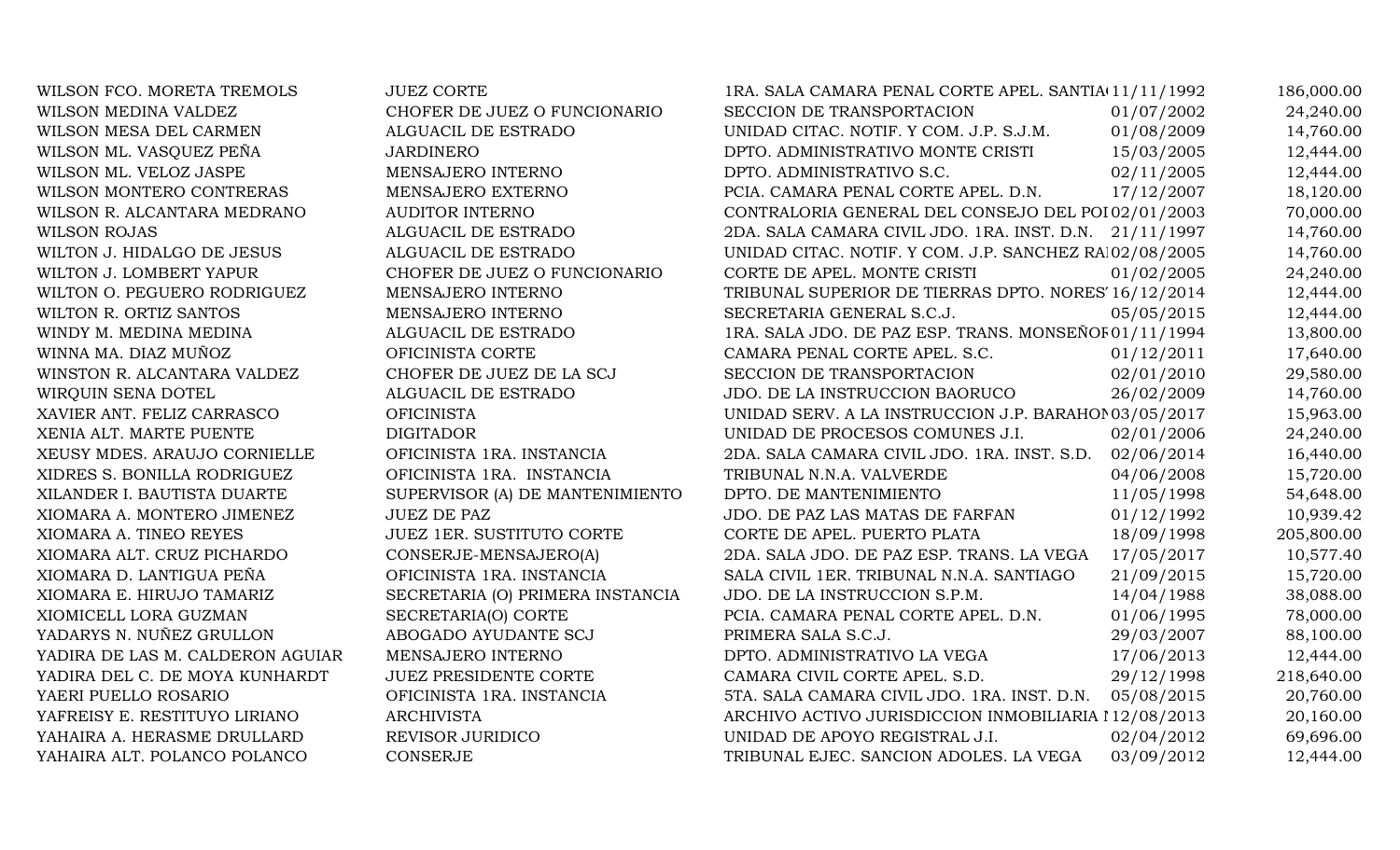| YAHAIRA M. QUEZADA ROMERO      | OFICIAL ARCHIVO ACTIVO           | ARCHIVO ACTIVO J.I. LA VEGA                            | 03/03/2014 | 29,580.00  |
|--------------------------------|----------------------------------|--------------------------------------------------------|------------|------------|
| YAHAIRA T. MOREL VALDEZ        | SECRETARIA (O) DE DIVISION       | DIV. LEGAL                                             | 17/04/2006 | 37,920.00  |
| YAHIRA REYES SUERO             | SECRETARIA (O) JDO. DE PAZ       | JDO. DE PAZ BARAHONA                                   | 30/10/1986 | 23,160.00  |
| YAINA M. GUZMAN MEJIA          | OFICINISTA 1RA. INSTANCIA        | JDO. DE LA INSTRUCCION EL SEIBO                        | 21/09/2015 | 15,720.00  |
| YAINA Y. SANCHEZ LANTIGUA      | <b>RECEPCIONISTA</b>             | DPTO. ADMINISTRATIVO PUERTO PLATA                      | 08/05/2017 | 12,546.00  |
| YAJAIRA J. CAPELLAN CASTRO     | SECRETARIA (O) PRIMERA INSTANCIA | CAMARA CIVIL JDO. 1RA. INST. MONTE CRISTI              | 13/02/2009 | 28,860.00  |
| YAJAIRA J. VASQUEZ MOREL       | <b>OFICINISTA</b>                | UNIDAD SERV. 1RA. INST. J.P. SANTIAGO                  | 03/11/2007 | 22,920.00  |
| YAJAIRA L. PUJOLS SANCHEZ      | COORDINADOR(A)                   | PRIMERA SALA S.C.J.                                    | 24/11/1997 | 174,636.00 |
| YAJAIRA R. CRISOSTOMO CASTILLO | OFICINISTA 1RA. INSTANCIA        | PCIA. CAMARA CIVIL JDO. 1RA. INST. SANTIAGO 26/01/2016 |            | 15,720.00  |
| YAKELMA REINOSO CAMACHO        | OFICINISTA 1RA. INSTANCIA        | TRIBUNAL N.N.A. SANCHEZ RAMIREZ                        | 02/02/2015 | 15,720.00  |
| YAMEL A. CARRASCO PINEDA       | <b>OFICINISTA</b>                | UNIDAD CITAC. NOTIF. Y COM. J.P. BARAHONA              | 22/04/2013 | 18,780.00  |
| YAMEL F. HERNANDEZ AMEZQUITA   | OFICINISTA 1RA. INSTANCIA        | CAMARA CIVIL JDO. 1RA. INST. ESPAILLAT                 | 29/10/2008 | 15,720.00  |
| YAMERIS V. JOSE MENGO          | OFICINISTA JDO. DE PAZ           | JDO. DE PAZ SOSUA                                      | 26/11/2015 | 14,760.00  |
| YAMIL C. FORTUNA GARCIA        | OFICINISTA JDO. DE PAZ           | 1RA. SALA JDO. DE PAZ ESP. TRANS. S.P.M.               | 18/05/2017 | 12,546.00  |
| YAMILE A. RAMIREZ DIAZ         | SECRETARIA PRESIDENTE            | PRESIDENCIA S.C.J.                                     | 06/09/2005 | 95,644.80  |
| YAMILET ALT. REYNOSO RODRIGUEZ | OFICINISTA CORTE                 | 3RA. SALA CAMARA CIVIL CORTE APEL. D.N.                | 30/04/2014 | 24,240.00  |
| YAMILKA G. MALDONADO SEVERINO  | <b>OFICINISTA</b>                | UNIDAD DE AUDIENCIAS J.P. ESPAILLAT                    | 05/10/2015 | 14,760.00  |
| YAMILKA J. FRIAS CASTILLO      | <b>ARCHIVISTA</b>                | REGISTRO DE TITULOS SANTO DOMINGO                      | 28/04/2011 | 24,240.00  |
| YAMILKA MARTINEZ ABREU         | CONSERJE-MENSAJERO(A)            | JDO. DE PAZ PIEDRA BLANCA                              | 05/08/2013 | 12,444.00  |
| YAMILKA PIMENTEL LOPEZ         | <b>ASISTENTE</b>                 | DIRECCION PRESUPUESTARIA Y FINANCIERA                  | 07/08/2006 | 152,806.60 |
| YAMILYS SORIANO DE OLIO        | <b>DIGITADOR</b>                 | UNIDAD DE PROCESOS COMUNES J.I.                        | 02/04/2012 | 24,240.00  |
| YANAIRIS B. FERNANDEZ VALDEZ   | OFICINISTA 1RA. INSTANCIA        | 4TA. SALA CAMARA CIVIL JDO. 1RA. INST. S.D.            | 14/03/2016 | 16,440.00  |
| YANCARLOS BURGOS DE LA CRUZ    | ALGUACIL DE ESTRADO              | SALA PENAL TRIBUNAL N.N.A. DUARTE                      | 01/08/2011 | 13,800.00  |
| YANCARLOS LEBRON BATISTA       | <b>ARCHIVISTA</b>                | 1RA. SALA JDO. DE TRABAJO S.D.                         | 16/03/2015 | 13,920.00  |
| YANDIEL GOMEZ ROSARIO          | <b>AUXILIAR DE ALMACEN</b>       | DIV. DE ALMACEN Y SUMINISTRO                           | 15/05/2013 | 16,920.00  |
| YANEIDI S. RODRIGUEZ HIDALGO   | OFICINISTA 1RA. INSTANCIA        | OFIC. JUEZ COORD. JDO. DE LA INSTRUCCION L06/07/2017   |            | 17,646.00  |
| YANELKIS CARRASCO FELIZ        | CONSERJE                         | JDO. DE PAZ ENRIQUILLO                                 | 25/02/2016 | 12,444.00  |
| YANELLI FRANCISCO VICIOSO      | <b>OFICINISTA</b>                | UNIDAD CITAC. NOTIF. Y COM. J.P. PUERTO PLA119/10/2009 |            | 18,780.00  |
| YANELVI V. NUÑEZ MERCEDES      | CONSERJE                         | DPTO. ADMINISTRATIVO PUERTO PLATA                      | 03/08/2015 | 12,444.00  |
| YANELY ALT. VALDEZ FLORES      | <b>OFICINISTA</b>                | UNIDAD SERV. A LA INSTRUCCION J.P. S.D.                | 19/01/2015 | 24,240.00  |
| YANERIS A. DIAZ DIAZ           | ABOGADO AYUDANTE CORTE           | UNIDAD DE ABOGADOS AYUDANTES TST                       | 31/10/2012 | 58,374.00  |
| YANERY F. RAMIREZ SANTAMARIA   | ABOGADO AYUDANTE CORTE           | 1RA. SALA CAMARA PENAL CORTE APEL. D.N.                | 20/07/2010 | 58,374.00  |
| YANET BERNABEL MARTINEZ        | <b>JUEZ DE LA INSTRUCCION</b>    | JDO. DE LA INSTRUCCION CONSTANZA                       | 01/11/2011 | 138,000.00 |
| YANET DE LEON VARGAS           | ANALISTA LEGAL                   | ADMINISTRACION GENERAL JURISDICCION INM(23/07/2012)    |            | 77,836.80  |
|                                |                                  |                                                        |            |            |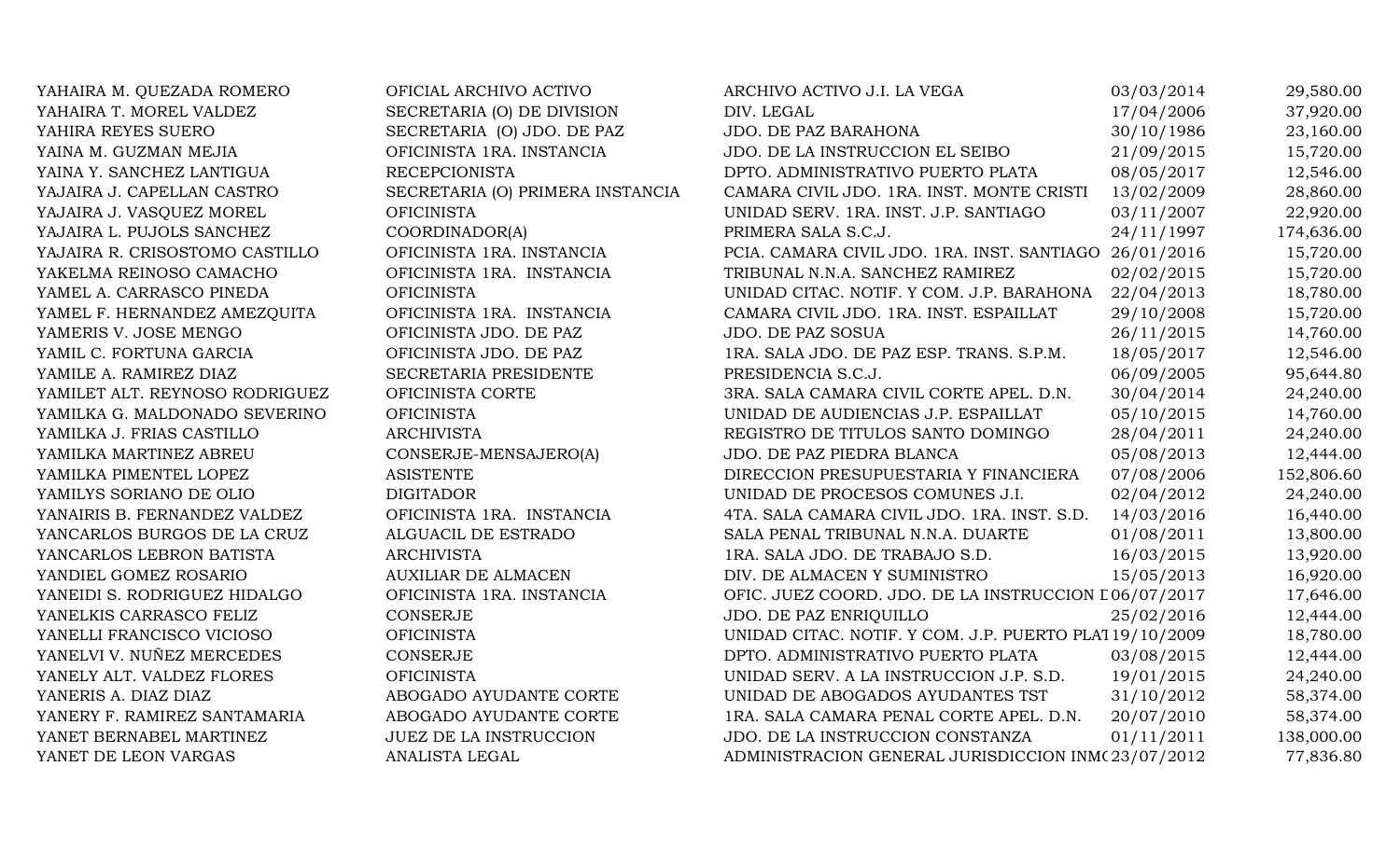| YANET DOMINGUEZ RODRIGUEZ     | COORDINADOR DE COMUNICACIONES                                              | DIRECCION DE PRENSA Y COMUNICACIONES                    | 09/10/2006 | 69,696.00  |
|-------------------------------|----------------------------------------------------------------------------|---------------------------------------------------------|------------|------------|
| YANET MARRERO PAULINO         | <b>CONSERJE</b>                                                            | DPTO. ADMINISTRATIVO AZUA                               | 10/08/2016 | 12,444.00  |
| YANEYRI ALT. FERNANDEZ MEJIA  | OFICINISTA J.O.                                                            | 1RA. SALA TRIBUNAL DE TIERRAS J.O. SANTIAG(01/12/2011   |            | 15,720.00  |
| YANIA MARMOL PUELLO           | <b>CONSERJE</b>                                                            | DPTO. DE MANTENIMIENTO J.I. ZONA NORTE Y N01/12/2011    |            | 12,444.00  |
| YANIAL J. SANTOS NOVA         | <b>ARCHIVISTA</b>                                                          | ARCHIVO ACTIVO J.I. S.J.M.                              | 24/06/2013 | 24,240.00  |
| YANIBET RIVAS MENDEZ          | <b>JUEZ DE PAZ ITINERANTE</b>                                              | OFIC. JUEZ COORD. JDO. DE LA INSTRUCCION L01/10/2014    |            | 108,000.00 |
| YANIL ALT. ROQUE BURGOS       | <b>OFICINISTA</b>                                                          | UNIDAD SERV. A LA INSTRUCCION J.P. LA VEGA 23/05/2011   |            | 20,760.00  |
| YANILKA E. FABIAN VASQUEZ     | SECRETARIA (O) SERVICIO JDOS. 1RA. INS UNIDAD SERV. 1RA. INST. J.P. S.F.M. |                                                         | 23/02/2009 | 51,004.80  |
| YANILSA ALT. SOSA COLLADO     | SECRETARIA (O) PRIMERA INSTANCIA                                           | PCIA. CAMARA CIVIL JDO. 1RA. INST. D.N.                 | 17/02/2010 | 34,980.00  |
| YANILSA RODRIGUEZ PICHARDO    | <b>AUXILIAR REGISTRAL</b>                                                  | REGISTRO DE TITULOS SANTIAGO                            | 01/06/2015 | 17,640.00  |
| YANILSA VIZCAINO DISLA        | ABOGADO AYUDANTE                                                           | UNIDAD ASISTENCIA A JUECES C.S.S. J.C. PTO. 102/01/2009 |            | 36,000.00  |
| YANIRA CONCEPCION PRENSA      | OFICINISTA 1RA. INSTANCIA                                                  | 6TA. SALA CAMARA CIVIL JDO. 1RA. INST. S.D.             | 14/02/2013 | 20,760.00  |
| YANIRE ZABALA MARIÑEZ         | ABOGADO AYUDANTE SCJ                                                       | SEGUNDA SALA S.C.J.                                     | 08/02/2001 | 105,720.00 |
| YANKY ROJAS RODRIGUEZ         | OFICINISTA J.O.                                                            | 1RA. SALA TRIBUNAL DE TIERRAS J.O. DUARTE 21/06/2006    |            | 15,720.00  |
| YANNA M. RAMIREZ GOMEZ        | ANALISTA JURIDICO                                                          | DIV. DE JURISPRUDENCIA Y LEGISLACION                    | 01/05/2013 | 51,804.00  |
| YANNERIS G. UREÑA             | ABOGADO AYUDANTE 1RA. INST.                                                | 4TA. SALA CAMARA CIVIL JDO. 1RA. INST. S.D.             | 01/12/2014 | 43,840.80  |
| YANNET Z. ROSARIO TEJEDA      | OFICINISTA JDO. DE PAZ                                                     | JDO. DE PAZ SABANA BUEY                                 | 17/06/1996 | 14,760.00  |
| YANNY DEL C. NUÑEZ ALMANZAR   | OFICINISTA JDO. DE PAZ                                                     | JDO. DE PAZ S.P.M.                                      | 29/02/2016 | 14,760.00  |
| YANNY J. MORENO DE LA CRUZ    | OFICINISTA JDO. DE PAZ                                                     | <b>JDO. DE PAZ YAMASA</b>                               | 01/09/2012 | 14,760.00  |
| YANUARIA Y. RAMIREZ ARIAS     | ABOGADO AYUDANTE 1RA. INST.                                                | 2DA. SALA CAMARA CIVIL JDO. 1RA. INST. D.N.             | 05/07/2006 | 43,840.80  |
| YAQUELIN MORILLO CIPION       | CONSERJE-MENSAJERO(A)                                                      | JDO. DE PAZ SABANA YEGUA                                | 01/04/2002 | 12,444.00  |
| YARA ACOSTA PEÑA              | OFICINISTA JDO. DE PAZ                                                     | JDO. DE PAZ CASTAÑUELAS                                 | 05/06/2003 | 14,760.00  |
| YARDY L. LEOCADIO TEJEDA      | <b>RECEPCIONISTA</b>                                                       | DIRECCION GENERAL TECNICA                               | 07/03/2011 | 21,000.00  |
| YARIBEL DIAZ REYES            | OFICINISTA DE SERVICIO CIVIL                                               | UNIDAD DE SERVICIO CIVIL C.S.C. N.N.A. S.C.             | 04/12/2013 | 15,720.00  |
| YARISA C. MARICHAL TATIS      | SECRETARIA(O) CORTE                                                        | CORTE DE APEL. MONTE CRISTI                             | 01/06/2006 | 51,004.80  |
| YARISA J. MENDEZ ALVAREZ      | OFICINISTA 1RA. INSTANCIA                                                  | PCIA. CAMARA PENAL JDO. 1RA. INST. D.N.                 | 02/09/2004 | 20,760.00  |
| YARITZA M. MARTE CASTILLO     | OFICINISTA 1RA. INSTANCIA                                                  | 5TA. SALA JDO. DE TRABAJO D.N.                          | 26/01/2016 | 20,760.00  |
| YARITZA M. MERCADER RODRIGUEZ | SUPERVISOR CENTRO DE CITACIONES                                            | UNIDAD CITAC. NOTIF. Y COM. J.L. SANTIAGO               | 29/01/2014 | 38,088.00  |
| YARITZA M. RAMIREZ MONTAÑO    | OFICINISTA 1RA. INSTANCIA                                                  | TRIBUNAL COL. C/P JDO. 1RA. INST. S.P.M.                | 05/06/2017 | 15,720.00  |
| YARITZA S. RAMOS REYES        | <b>AUXILIAR ADMINISTRATIVO</b>                                             | DPTO. ADMINISTRATIVO HATO MAYOR                         | 05/02/2013 | 14,760.00  |
| YARMIN DEL C. ROMERO SANCHEZ  | SECRETARIA (O) JDO. DE PAZ                                                 | 2DA. SALA JDO. DE PAZ ESP. TRANS. LA VEGA               | 15/03/2004 | 23,160.00  |
| YASKARIS Y. FAULKNER CASTILLO | SECRETARIA (O) PRIMERA INSTANCIA                                           | JDO. DE LA INSTRUCCION LA ALTAGRACIA                    | 01/12/2005 | 38,088.00  |
| YASMIN DE LOS SANTOS ORTIZ    | <b>JUEZ DE PAZ</b>                                                         | 1RA. SALA JDO. DE PAZ ESP. TRANS. SANTIAGO 01/10/2014   |            | 108,000.00 |
| YASMIN PEREZ PEÑA             | OFICINISTA JDO. DE PAZ                                                     | JDO. DE PAZ S.D. OESTE                                  | 15/08/2016 | 16,440.00  |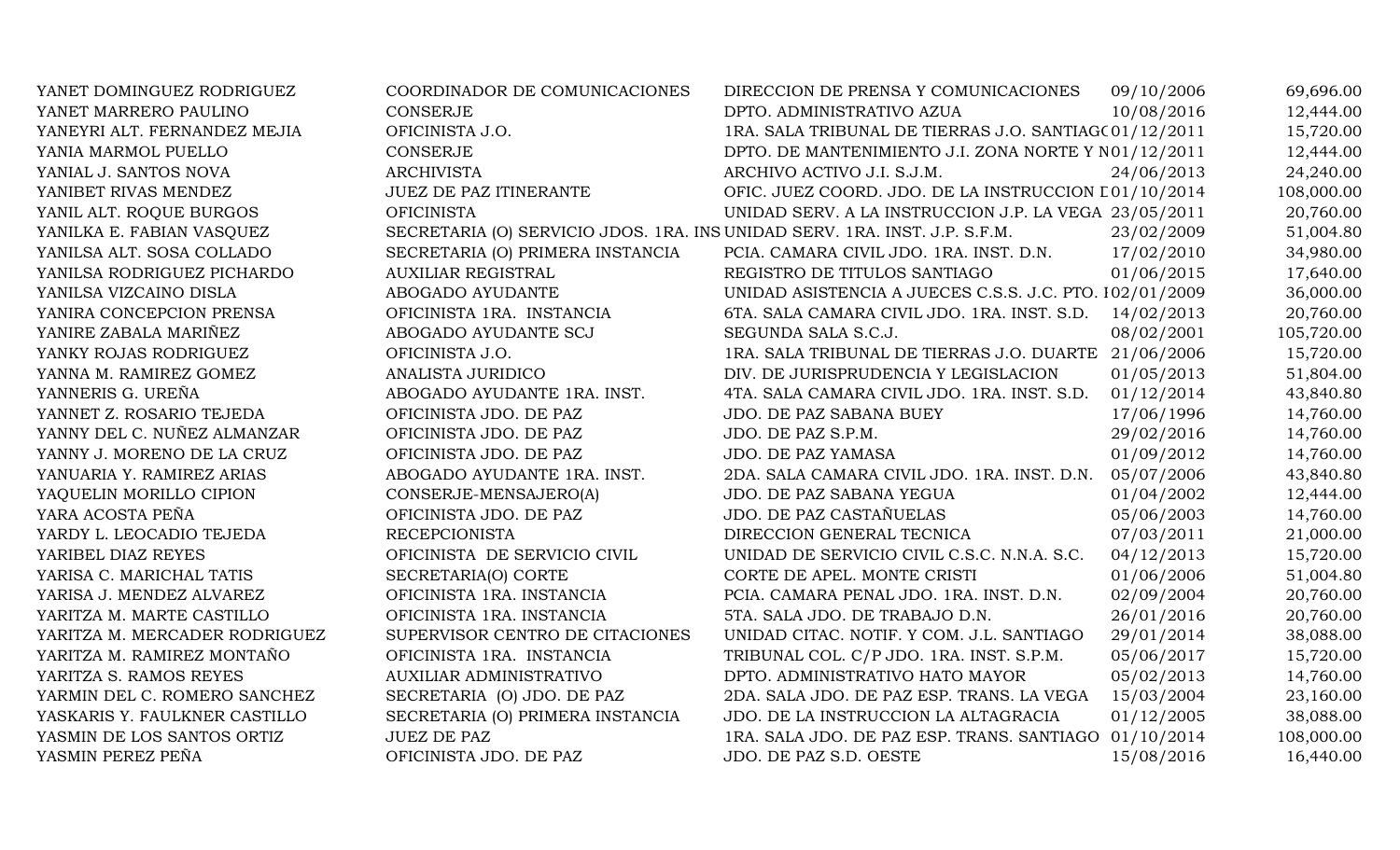YASMINA MA. BATISTA NUÑEZ AU YASURY F. URBAEZ ALCANTARA AU YBELI CASADO BAEZ OF YDAISA E. MEDINA ESTEPAN JU YDALIA PAULINO GUZMAN AB YDALIA PORTORREAL CO YDALISA DEL C. MORA MEJIA AR YDALIX M. PANIAGUA GRULLON SE YDALMY ELVIRA COLON PIÑA SECRETARIA DEL CONTRA YDELFONSO BRITO ROSARIO AS YECENIA DEL C. BUENO PERALTA OF YEFFERSSON J. VARGAS WALDRON AL YEFRI PEREZ GARABITO OFICINISTA 1RA. INSTANCIA 5TO. JDO. DE LA INSTRUCCION D.N. 19/11/2015 20,760.00 YEFRIN J. PEREZ DIAZ ALGUACI YEIDRY A. CRISPIN CABRERA OF YEIMI ALT. BRITO HERRERA OF YEIMY A. AQUINO ARREDONDO AB YELINETT R. BAEZ RODRIGUEZ REGISTRADOR DE TITULOS EL SE YELISSA E. ROSARIO SOSA OF YELISSA N. DIAZ PINEDA OF YELITZA PERALTA PEREZ OF YELTSIN J. FIGUEREO ORTIZ. OF YEMMY R. PIÑA QUEZADA EN YENIFEL ENCARNACION MONTERO CO YENIFER DE LA CRUZ BATISTA 1999. OF YENIFER P. MARTINEZ HERNANDEZ OF YENNI AMADOR MARTE RE YENNI PEREZ PEREZ **IRA. INSTANCIA 1889. INSTANCIA 1889.** OF YENNY A. DEL ORBE BURGOS AN YENNY C. DIAZ PUJOLS ME YENNY C. DIAZ YTURRINO OF YENNY C. MOTA FRIAS OF YENNY C. MUÑOZ MUÑOZ DE LA INSTRUCCION SERVE YENNY D. SEGURA GONZALEZ JU

| JXILIAR R.T.                          | REGISTRO DE TITULOS COTUI                                 | 02/03/2015 | 16,440.00  |
|---------------------------------------|-----------------------------------------------------------|------------|------------|
| <b>JXILIAR ADMINISTRATIVO</b>         | DIV. DE REGISTRO DE PERSONAL                              | 29/11/2007 | 24,240.00  |
| FICINISTA JDO. DE PAZ                 | JDO. DE PAZ CAMBITA GARABITO                              | 04/08/2004 | 14,760.00  |
| JEZ DE PAZ                            | JDO. DE PAZ PERALTA                                       | 16/12/2016 | 108,000.00 |
| BOGADO AYUDANTE 1RA. INST.            | 2DA. SALA JDO. DE TRABAJO D.N.                            | 01/11/1989 | 43,840.80  |
| <b>DNSERJE</b>                        | TRIBUNAL SUPERIOR DE TIERRAS, D.N.                        | 01/10/1987 | 6,141.00   |
| RCHIVISTA                             | OFIC. DE ARCHIVO JUDICIAL PJ SANTIAGO                     | 13/05/2004 | 18,649.80  |
| CCRETARIA (O) PRIMERA INSTANCIA       | TRIBUNAL DE TIERRAS J.O. MONSEÑOR NOUEL 16/01/2012        |            | 28,860.00  |
| CCRETARIA (O) DE DIRECCION            | CONTRALORIA GENERAL DEL CONSEJO DEL POI 01/07/1998        |            | 48,894.00  |
| SISTENTE DE JUEZ MIEMBRO SALA SCJ     | TERCERA SALA S.C.J.                                       | 14/09/2017 | 54,885.60  |
| FICINISTA                             | UNIDAD SERV. A LA INSTRUCCION J.P. SANTIAG(08/05/2013     |            | 22,920.00  |
| <b>GUACIL DE ESTRADO</b>              | <b>JDO. DE PAZ IMBERT</b>                                 | 14/05/2007 | 13,800.00  |
| FICINISTA 1RA. INSTANCIA              | 5TO. JDO. DE LA INSTRUCCION D.N.                          | 19/11/2015 | 20,760.00  |
| <b>GUACIL DE ESTRADO</b>              | CORTE DE TRABAJO S.F.M.                                   | 21/03/2017 | 13,800.00  |
| FICINISTA CORTE                       | CORTE DE APEL. N.N.A. S.P.M.                              | 01/11/2006 | 17,640.00  |
| FICINISTA                             | UNIDAD SERV. MERO TRAMITE J.P. MONTE PLAT 04/04/2001      |            | 20,760.00  |
| <b>BOGADO AYUDANTE</b>                | SOPORTE A JUECES J.P. S.D.                                | 10/02/2014 | 58,374.00  |
| <b>EGISTRADOR DE TITULOS</b>          | REGISTRO DE TITULOS EL SEIBO                              | 02/04/2012 | 126,000.00 |
| FICINISTA JDO. DE PAZ                 | JDO. DE PAZ BOCA CHICA                                    | 03/01/2011 | 16,440.00  |
| FICINISTA                             | UNIDAD DE RECEPCION DE DOCUMENTOS TST                     | 05/03/2014 | 24,240.00  |
| FICINISTA CORTE                       | 2DA. SALA CAMARA CIVIL CORTE APEL. D.N.                   | 02/01/2013 | 24,240.00  |
| FICINISTA                             | UNIDAD CITAC. NOTIF. Y COM. C.S.C. N.N.A. D.N. 12/01/2015 |            | 24,240.00  |
| <b>IC. CENTRO ATENCION AL USUARIO</b> | CENTRO DE ATENCION AL USUARIO                             | 22/09/2014 | 77,836.80  |
| ONSERJE-MENSAJERO(A)                  | JDO. DE PAZ VALLEJUELO                                    | 13/10/2014 | 12,444.00  |
| FICINISTA 1RA. INSTANCIA              | 2DA. SALA JDO. DE TRABAJO S.D.                            | 03/02/2014 | 20,760.00  |
| FICINISTA 1RA. INSTANCIA              | 3RA. SALA CAMARA CIVIL JDO. 1RA. INST. SANTL 01/06/2017   |            | 15,720.00  |
| <b>EFERENCISTA</b>                    | DOCUMENTACION Y BIBLIOTECAS                               | 11/01/2005 | 29,580.00  |
| FICINISTA 1RA. INSTANCIA              | JDO. DE LA INSTRUCCION LA ALTAGRACIA                      | 27/09/2017 | 15,720.00  |
| <b>NALISTA JURIDICO</b>               | REGISTRO DE TITULOS COTUI                                 | 19/11/2001 | 30,060.00  |
| ENSAJERO INTERNO                      | JDO. DE 1RA. INST. SAN JOSE DE OCOA                       | 10/11/2015 | 12,444.00  |
| FICINISTA                             | UNIDAD SERV. MERO TRAMITE J.P. SANCHEZ RA 10/05/2017      |            | 16,440.00  |
| FICINISTA                             | UNIDAD SERV. 1RA. INST. J.P. S.D.                         | 21/04/2017 | 24,240.00  |
| JEZ DE LA INSTRUCCION                 | 5TO. JDO. DE LA INSTRUCCION S.D.                          | 03/06/2002 | 138,000.00 |
| JEZ DE PAZ                            | JDO. DE PAZ SAN VICTOR                                    | 06/06/2005 | 108,000.00 |
|                                       |                                                           |            |            |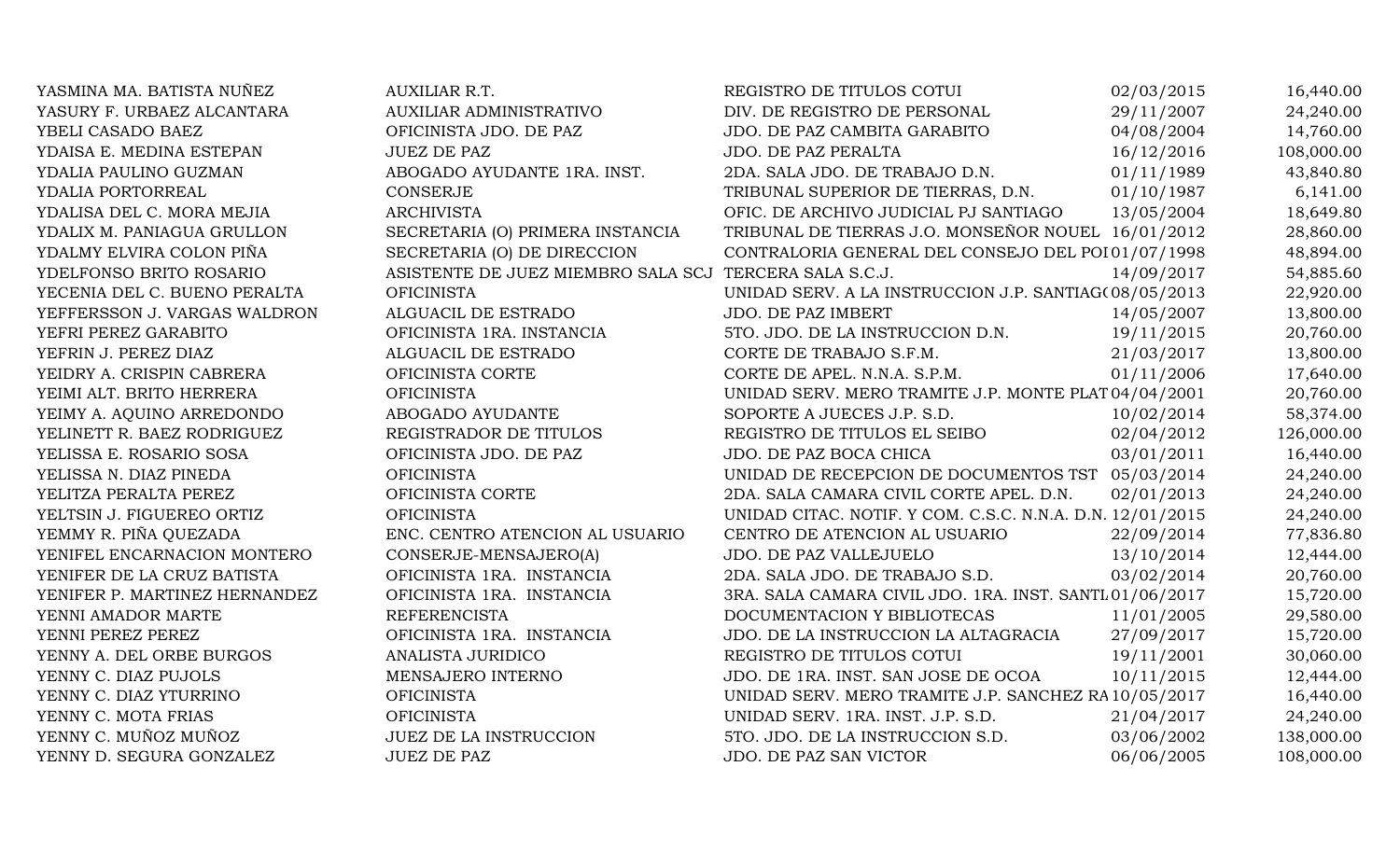| YENNY E. TURBI BERIGUETE         | SECRETARIA (O) PRIMERA INSTANCIA | JDO. DE 1RA. INST. LAS MATAS DE FARFAN                 | 02/10/2006 | 28,860.00  |
|----------------------------------|----------------------------------|--------------------------------------------------------|------------|------------|
| YENNY J. RODRIGUEZ LORENZO       | OFICINISTA 1RA. INSTANCIA        | JDO. DE 1RA. INST. DAJABON                             | 05/01/2010 | 15,720.00  |
| YENNY M. DE LOS SANTOS SEGURA    | <b>OFICINISTA</b>                | UNIDAD SERV. A LA INSTRUCCION J.P. S.J.M.              | 26/05/2008 | 18,780.00  |
| YENNYS E. FELIZ GARCIA           | OFICINISTA CORTE                 | 2DA. SALA CAMARA CIVIL CORTE APEL. D.N.                | 15/10/2012 | 24,240.00  |
| YENNYS Y. UBRI UBRI              | <b>CONSERJE</b>                  | DPTO. ADMINISTRATIVO ELIAS PIÑA                        | 14/04/2014 | 12,444.00  |
| YENY E. MARTINEZ RIJO            | SECRETARIA (O) JDO. DE PAZ       | JDO. DE PAZ LA ROMANA                                  | 11/04/2005 | 15,720.00  |
| YENY E. MOTA BAEZ                | ABOGADO AYUDANTE 1RA. INST.      | CAMARA PENAL JDO. 1RA. INST. HATO MAYOR                | 01/06/2001 | 38,088.00  |
| YERAL E. TEJADA                  | <b>ARCHIVISTA</b>                | ARCHIVO ACTIVO J.I. ESPAILLAT                          | 01/04/2013 | 24,240.00  |
| YERALDIN ALT. VARGAS GARCIA      | <b>OFICINISTA</b>                | UNIDAD SERV. 1RA. INST. J.L. SANTIAGO                  | 10/02/2014 | 17,640.00  |
| YEREDYS E. NOVAS MEDRANO         | <b>VIGILANTE</b>                 | JDO. DE 1RA. INST. INDEPENDENCIA                       | 01/09/2010 | 12,444.00  |
| YEREMI SABINO RAMIREZ            | OFICINISTA CORTE                 | CAMARA PENAL CORTE APEL. S.P.M.                        | 01/06/2015 | 17,640.00  |
| YERIXA A. CABRAL DE LA CRUZ      | ABOGADO AYUDANTE CORTE           | UNIDAD DE ABOGADOS AYUDANTES TST                       | 11/06/2014 | 28,860.00  |
| YERKYN SOTO BAEZ                 | OFICINISTA SCJ                   | SEGUNDA SALA S.C.J.                                    | 04/01/2005 | 40,605.60  |
| YERLINA C. UREÑA RIVERA          | OFICINISTA 1RA. INSTANCIA        | 2DO. JDO. DE LA INSTRUCCION D.N.                       | 01/09/2010 | 20,760.00  |
| YERMI L. FLORES RODRIGUEZ        | SECRETARIA(O) CORTE              | CAMARA CIVIL CORTE APEL. LA VEGA                       | 27/04/2004 | 34,560.00  |
| YERRY OZUNA GERMAN               | MENSAJERO EXTERNO                | SECCION DE TRAMITES Y CORRESPONDENCIA                  | 21/11/2005 | 18,120.00  |
| YESENIA A. RODRIGUEZ PAREDES     | SECRETARIA (O) JDO. DE PAZ       | JDO. DE PAZ RIO SAN JUAN                               | 01/03/2010 | 23,160.00  |
| YESENIA ALT. DUARTE              | ABOGADO AYUDANTE 1RA. INST.      | 2DA. SALA TRIBUNAL DE TIERRAS J.O. DUARTE              | 21/06/2006 | 36,000.00  |
| YESENIA ALT. HERNANDEZ BAEZ      | ABOGADO AYUDANTE                 | UNIDAD DE ABOGADOS AYUDANTES TST                       | 01/04/1999 | 58,374.00  |
| YESENIA ARIAS MORALES            | JUEZ PRESIDENTE 1RA. INSTANCIA   | PCIA. JDO. DE TRABAJO S.D.                             | 01/01/2003 | 154,800.00 |
| YESENIA DE PEÑA GREEN            | COORDINADOR(A) DE ENTREVISTAS    | CENTRO DE ENTREVISTA SAMANA                            | 03/08/2009 | 36,000.00  |
| YESENIA DEL C. BIDO REYNA        | <b>OFICINISTA</b>                | UNIDAD DE AUDIENCIAS J.P. S.D.                         | 02/06/2014 | 24,240.00  |
| YESENIA DEL C. PERALTA RODRIGUEZ | MENSAJERO INTERNO                | DPTO. ADMINISTRATIVO SANTIAGO RODRIGUEZ 05/03/2001     |            | 12,444.00  |
| YESENIA I. GUICHARDO PEÑA        | SECRETARIA (O) GENERAL           | SECRETARIA GENERAL J.P. VALVERDE                       | 01/07/1994 | 42,657.60  |
| YESENIA M. JORAN PICHARDO        | ABOGADO AYUDANTE SCJ             | SEGUNDA SALA S.C.J.                                    | 01/02/1999 | 105,720.00 |
| YESENIA REYES ROJAS              | <b>SECRETARIA</b>                | REGISTRO DE TITULOS SANTO DOMINGO                      | 10/01/2006 | 34,980.00  |
| YESENIA Y. BAEZ VERAS            | <b>MEDIADOR</b>                  | CENTRO DE MEDIACION FAMILIAR D.N.                      | 07/06/2006 | 67,082.40  |
| YESICA A. SUAREZ HILARIO         | ABOGADO AYUDANTE CORTE           | 1RA. SALA CAMARA CIVIL CORTE APEL. D.N.                | 10/09/2012 | 24,240.00  |
| YESIKA ALT. BRITO PAYANO         | ALGUACIL DE ESTRADO              | 1RA. SALA CAMARA CIVIL JDO. 1RA. INST. DUAR 05/08/2013 |            | 13,800.00  |
| YESSENIA DE LEON OGANDO          | <b>CONSERJE</b>                  | DPTO. ADMINISTRATIVO S.J.M.                            | 02/09/2009 | 12,444.00  |
| YESSENIA P. BELTRE GARCIA        | OFICINISTA JDO. DE PAZ           | JDO. DE PAZ ASUNTOS MUNIC. S.C.                        | 01/08/1995 | 14,760.00  |
| YESSENIA PADILLA BELEN           | REGISTRADOR DE TITULOS           | REGISTRO DE TITULOS SANTO DOMINGO                      | 02/01/2006 | 138,000.00 |
| YESSI FELIZ                      | ALGUACIL DE ESTRADO              | TRIBUNAL N.N.A. MONTE CRISTI                           | 06/10/2008 | 13,800.00  |
| YESSICA I. FERMIN TORRES         | <b>OFICINISTA</b>                | UNIDAD SERV. A SALAS C.S.S. A.F. SANTIAGO              | 13/03/2017 | 15,720.00  |
|                                  |                                  |                                                        |            |            |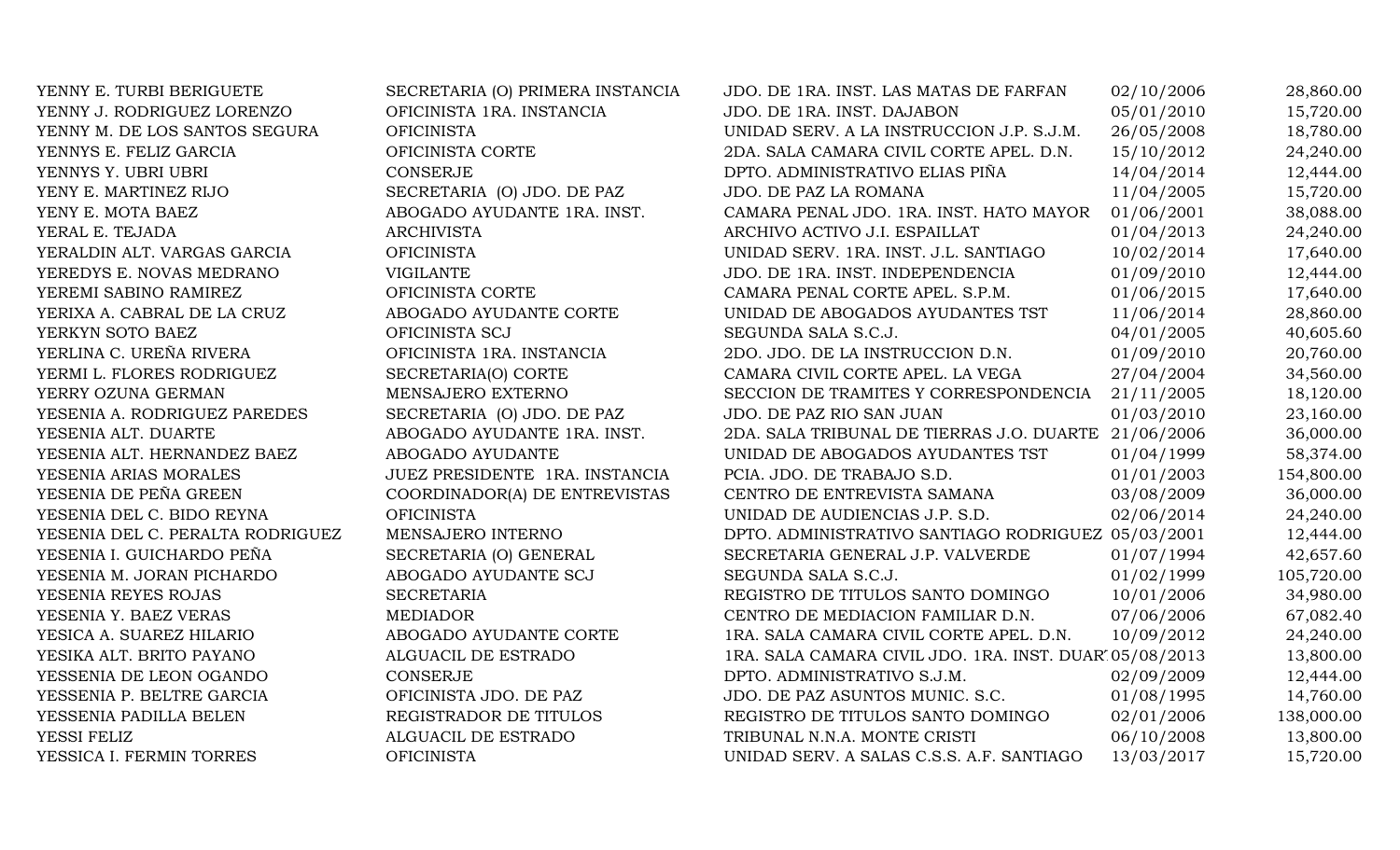| YESSICA SANCHEZ GONZALEZ       | SECRETARIA (O) PRIMERA INSTANCIA | JDO. DE LA INSTRUCCION SAMANA                            | 15/12/2014 | 28,860.00  |
|--------------------------------|----------------------------------|----------------------------------------------------------|------------|------------|
| YESSIRY F. VICTORIANO JOA      | SECRETARIA (O) GENERAL           | SECRETARIA GENERAL J.P. MONSEÑOR NOUEL 22/11/2004        |            | 42,657.60  |
| YEURIS S. INFANTE PEREZ        | OFICINISTA J.O.                  | 1RA. SALA TRIBUNAL DE TIERRAS J.O. DUARTE 01/08/2011     |            | 15,720.00  |
| YEYCOL O. SUAREZ SALVADOR      | ABOGADO AYUDANTE                 | SOPORTE A JUECES J.P. S.D.                               | 25/08/2014 | 58,374.00  |
| YEYMI M. PORTES PERDOMO        | REGISTRADOR DE TITULOS ADSCRITO  | REGISTRO DE TITULOS D.N.                                 | 01/12/2011 | 117,532.80 |
| YEYMISON V. VENTURA            | <b>ASCENSORISTA</b>              | DPTO. ADMINISTRATIVO SANTIAGO                            | 27/05/2013 | 13,800.00  |
| YGNACIO P. CAMACHO HIDALGO     | <b>JUEZ 1ER. SUSTITUTO CORTE</b> | 3RA. SALA CAMARA PENAL CORTE APEL. D.N.                  | 14/04/1998 | 205,800.00 |
| YHOEL CASTILLO VALENZUELA      | OFICINISTA CORTE                 | PCIA. CAMARA PENAL CORTE APEL. D.N.                      | 01/04/2011 | 24,240.00  |
| YIDELSA ESTEVEZ TAVERAS        | OFICINISTA TST                   | TRIBUNAL SUPERIOR DE TIERRAS DPTO. NORTE 19/11/2001      |            | 17,640.00  |
| YILDA D. MOTA DE LA ROSA       | ABOGADO AYUDANTE CORTE           | TRIBUNAL SUPERIOR DE TIERRAS DPTO. ESTE                  | 30/07/2007 | 48,894.00  |
| YILDA REINOSO ALMONTE          | SECRETARIA(O) CORTE              | TRIBUNAL SUPERIOR DE TIERRAS DPTO. NORTE 13/02/2004      |            | 43,840.80  |
| YILDALINA N. TATEN BRACHE      | DIRECTOR (A) POLITICAS PUBLICAS  | DIRECCION DE POLITICAS PUBLICAS                          | 01/03/2012 | 184,800.00 |
| YIMARLY V. RODRIGUEZ ANGELES   | JUEZ 1RA. INSTANCIA              | CAMARA CIVIL JDO. 1RA. INST. LA ALTAGRACIA 01/02/2001    |            | 138,000.00 |
| YINERYS L. ABREU CASTILLO      | OFICINISTA 1RA. INSTANCIA        | 3RA. SALA CAMARA CIVIL JDO. 1RA. INST. D.N. 21/04/2016   |            | 20,760.00  |
| YINET DEL C. ACOSTA JAQUEZ     | OFICINISTA CORTE                 | 2DA. SALA CORTE DE TRABAJO D.N.                          | 17/02/2010 | 24,240.00  |
| YINI MA. BIDO GALVA            | <b>OFICINISTA</b>                | UNIDAD SERV. A LA INSTRUCCION J.P. S.J.M.                | 04/02/2013 | 18,780.00  |
| YIRA M. VERAS SOSA             | <b>CONSERJE</b>                  | TRIBUNAL N.N.A. MONTE CRISTI                             | 01/10/2004 | 12,444.00  |
| YIRA T. REYES VENTURA          | SECRETARIA (O) PRIMERA INSTANCIA | TRIBUNAL COL. C/P JDO. 1RA. INST. S.P.M.                 | 01/02/1995 | 38,088.00  |
| YISEIDY DEL C. CRUZ SILVESTRE  | SECRETARIA DEPTO. ADM.           | DPTO. ADMINISTRATIVO S.P.M.                              | 13/03/2007 | 18,120.00  |
| YISEL E. DE LEON RODRIGUEZ     | ABOGADO LITIGANTE                | DIV. LEGAL                                               | 26/07/2017 | 89,862.00  |
| YISEL MA. DE LA CRUZ FERNANDEZ | <b>CONSERJE</b>                  | DPTO. ADMINISTRATIVO TRIB. SUPERIOR ADMIN 28/01/2016     |            | 12,444.00  |
| YISSEL B. SOTO PEÑA            | JUEZ 1RA. INSTANCIA              | 2DO. TRIBUNAL COL. C/P JDO. 1RA. INST. D.N. 09/11/1999   |            | 138,000.00 |
| YISSEL M. ALCANTARA MARMOLEJOS | <b>OFICINISTA</b>                | SOPORTE A JUECES J.P. BARAHONA                           | 21/07/2010 | 18,780.00  |
| YISSELL I. NUÑEZ MARQUEZ       | <b>OFICINISTA</b>                | UNIDAD SERV. A LA INSTRUCCION J.P. SANTIAG(03/04/2006)   |            | 22,920.00  |
| YISSET C. BAUTISTA VALDEZ      | ANALISTA JURIDICO                | REGISTRO DE TITULOS LA VEGA                              | 18/04/2011 | 30,060.00  |
| YISSET REYES DEL POZO          | OFICINISTA 1RA. INSTANCIA        | JDO. DE 1RA. INST. VILLA ALTAGRACIA                      | 01/10/2012 | 15,720.00  |
| YISSETTE JAVIER DE LEON        | <b>CONSERJE</b>                  | DPTO. ADMINISTRATIVO N.N.A. D.N.                         | 01/05/2013 | 12,444.00  |
| YLONKA E. BRITO HENRIQUEZ      | JUEZ 1RA. INSTANCIA              | 1RA. SALA CAMARA CIVIL JDO. 1RA. INST. LA VE(23/02/2009) |            | 138,000.00 |
| YLUMINADA R. PAULINO GONZALEZ  | <b>OFICINISTA</b>                | UNIDAD ATENCION AL USUARIO J.L. SANTIAGO 18/11/2002      |            | 20,760.00  |
| YLVIN E. FELIX DE LA ROSA      | <b>JUEZ CORTE</b>                | CORTE DE APEL. N.N.A. S.C.                               | 01/10/1992 | 186,000.00 |
| YMA H. MERCEDES RAMIREZ        | OFICINISTA CORTE                 | PCIA. CORTE DE TRABAJO D.N.                              | 14/10/1997 | 24,240.00  |
| YNES ALT. DE PEÑA VENTURA      | <b>JUEZ CORTE</b>                | 2DA. SALA CAMARA CIVIL CORTE APEL. D.N.                  | 14/10/2002 | 186,000.00 |
| YNOCENCIA ALCANTARA FIGUEROA   | <b>CONSERJE</b>                  | DPTO. ADMINISTRATIVO JDOS. DE TRABAJO                    | 01/10/1993 | 12,444.00  |
| YNOCENCIA E. HURTADO VASQUEZ   | SECRETARIA (O) PRIMERA INSTANCIA | TRIBUNAL N.N.A. PUERTO PLATA                             | 01/02/1999 | 28,860.00  |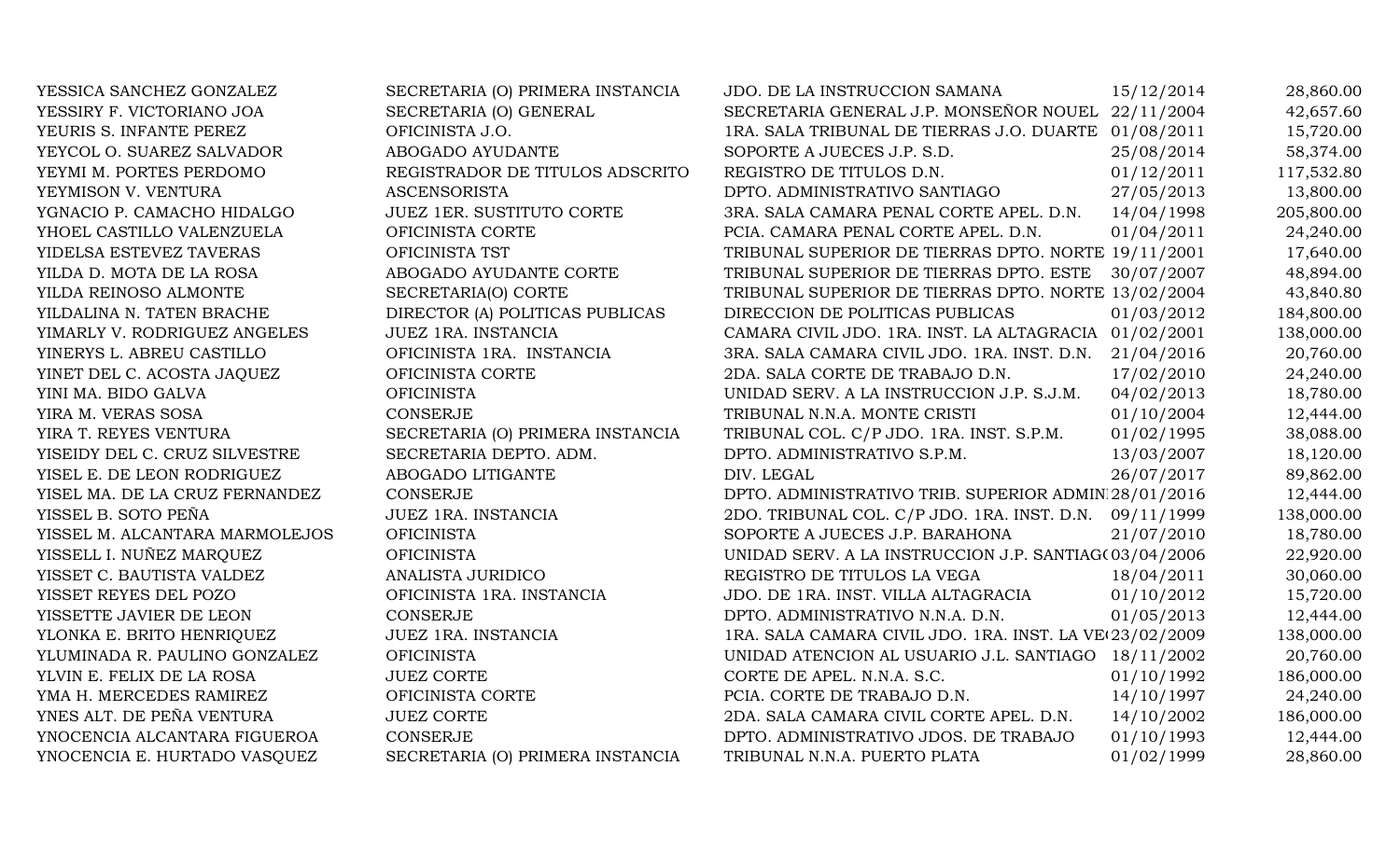| YNOCENCIO DE JESUS HERNANDEZ    | <b>CHOFER</b>                    | SECCION DE TRANSPORTACION                                                                | 09/07/2013 | 24,240.00  |
|---------------------------------|----------------------------------|------------------------------------------------------------------------------------------|------------|------------|
| YNOCENCIO J. NAMIAS LORA        | JUEZ 1RA. INSTANCIA              | CAMARA CIVIL JDO. 1RA. INST. ESPAILLAT                                                   | 15/06/1998 | 138,000.00 |
| YOALDO HERNANDEZ PERERA         | <b>JUEZ CORTE</b>                | 2DA. SALA TRIBUNAL SUPERIOR DE TIERRAS DP 01/08/2002                                     |            | 186,000.00 |
| YOALINA GOMEZ RODRIGUEZ         | OFICINISTA 1RA. INSTANCIA        | 5TO. JDO. DE LA INSTRUCCION D.N.                                                         | 14/08/2017 | 17,646.00  |
| YOANNY Y. ROSARIO ESPINAL       | OFICINISTA 1RA. INSTANCIA        | CAMARA CIVIL JDO. 1RA. INST. MONTE PLATA                                                 | 12/01/2015 | 20,760.00  |
| YOBANY ANT. MERCADO RODRIGUEZ   | <b>JUEZ CORTE</b>                | 1RA. SALA CAMARA PENAL CORTE APEL. SANTIA 11/02/1998                                     |            | 186,000.00 |
| YOBELY ALT. JIMENEZ TAVERAS     | <b>OFICINISTA</b>                | UNIDAD DE AUDIENCIAS J.P. LA VEGA                                                        | 12/05/2009 | 20,760.00  |
| YOCANIA MONTERO MORILLO         | ABOGADO AYUDANTE                 | SOPORTE A JUECES J.P. S.D.                                                               | 01/12/2014 | 58,374.00  |
| YOCASTA A. SEIJAS DE LOS SANTOS | ABOGADO AYUDANTE 1RA. INST.      | 2DA. SALA CAMARA PENAL JDO. 1RA. INST. S.C. 03/07/2006                                   |            | 36,000.00  |
| YOCASTA DEL C. REYES ESPINAL    | ANALISTA JURIDICO                | REGISTRO DE TITULOS SANTIAGO                                                             | 07/09/2004 | 35,760.00  |
| YOCASTA DEL M. SOLANO SABES     | CONSERJE                         | DPTO. ADMINISTRATIVO MONTE CRISTI                                                        | 22/01/2010 | 12,444.00  |
| YOCELIA U. GRULLON VALDEZ       | ANALISTA JURIDICO                | REGISTRO DE TITULOS MOCA                                                                 | 15/05/1997 | 30,060.00  |
| YOCELIN CALVO PEÑA              |                                  | JUEZ PRESIDENTE TRIBUNAL COLEGIADO TRIBUNAL COL. C/P JDO. 1RA. INST. S.C.                | 01/10/2003 | 138,000.00 |
| YOCELYN MELO RODRIGUEZ          | SECRETARIA (O) JDO. DE PAZ       | JDO. DE PAZ LA OTRA BANDA                                                                | 19/07/2004 | 23,160.00  |
| YODIMER PICHARDO MOREL          | <b>ARCHIVISTA</b>                | 3RA. SALA CAMARA CIVIL JDO. 1RA. INST. D.N.                                              | 05/04/2017 | 13,920.00  |
| YOEL A. GIL HERRERA             | ALGUACIL DE ESTRADO              | JDO. DE PAZ SANCHEZ RAMIREZ                                                              | 24/06/2014 | 13,800.00  |
| YOEL ANT. ROSARIO DE LA ROSA    | ABOGADO AYUDANTE 1RA. INST.      | 4TO. JDO. DE LA INSTRUCCION D.N.                                                         | 16/01/2006 | 43,840.80  |
| YOEL L. REYNOSO CORPORAN        | MENSAJERO EXTERNO                | JDO. DE 1RA. INST. VILLA ALTAGRACIA                                                      | 16/02/2005 | 16,440.00  |
| YOEL R. MERCADO RODRIGUEZ       | ALGUACIL DE ESTRADO              | UNIDAD CITAC. NOTIF. Y COM. J.L. SANTIAGO                                                | 01/07/1998 | 13,800.00  |
| YOESLI F. MORILLO MERCEDES      | MENSAJERO INTERNO                | DPTO. ADMINISTRATIVO CORTE DE TRABAJO D.I 19/05/2014                                     |            | 12,444.00  |
| YOGANDY G. GONZALEZ MEJIA       |                                  | ANALISTA II RECLUTAMIENTO Y SELECCIÓ DIV. DE RECLUTAMIENTO Y SELECCION PERSON 01/06/2004 |            | 29,160.00  |
| YOGELVI GARCIA MARTINEZ         | <b>AGENTE INDEXACION</b>         | SERVICIOS TECNICOS ARCHIVO PERMANENTE                                                    | 11/05/2011 | 24,240.00  |
| YOHAIRA ALMONTE DURAN           | <b>OFICINISTA</b>                | UNIDAD SERV. A CORTE J.P. PUERTO PLATA                                                   | 15/12/2014 | 18,780.00  |
| YOHAN C. MORALES PEGUERO        | <b>JUEZ DE LA INSTRUCCION</b>    | JDO. DE LA INSTRUCCION LA ALTAGRACIA                                                     | 23/02/2009 | 138,000.00 |
| YOHANNA E. RIVERA CHALAS        | SECRETARIA (O) PRIMERA INSTANCIA | SALA PENAL TRIBUNAL N.N.A. S.P.M.                                                        | 10/12/2007 | 28,860.00  |
| YOHANNA Y. HENRIQUEZ BAEZ       | SECRETARIA (O)                   | REGISTRO DE TITULOS SANTIAGO                                                             | 03/07/2006 | 29,580.00  |
| YOHANNY ALTAGRACIA MORENO       | <b>ARCHIVISTA</b>                | OFIC. DE ARCHIVO JUDICIAL CAM.CIVIL CORTE 120/10/2015                                    |            | 13,920.00  |
| YOHANNY Y. SEVERINO DE JESUS    | ABOGADO AYUDANTE                 | UNIDAD ASISTENCIA A JUECES C.S.S. A.F. SANTI01/11/2005                                   |            | 36,000.00  |
| YOHAYRA PEREZ REYES             | OFICINISTA CORTE                 | 3RA. SALA CAMARA PENAL CORTE APEL. D.N.                                                  | 15/03/1994 | 24,240.00  |
| YOJANNA D. ALCANTARA SURIÑA     | ALGUACIL DE ESTRADO              | TRIBUNAL N.N.A. PERAVIA                                                                  | 01/01/1999 | 13,800.00  |
| YOKAIRA MATEO JIMENEZ           | SUPERVISOR CENTRO DE CITACIONES  | UNIDAD CITAC. NOTIF. Y COM. J.P. PUERTO PLA101/11/2005                                   |            | 42,657.60  |
| YOKARLIN K. PEREZ POLANCO       | OFICINISTA 1RA. INSTANCIA        | TRIBUNAL COL. C/P JDO. 1RA. INST. MARIA T.S. 22/07/2013                                  |            | 15,720.00  |
| YOKASTA A. SOLIMAN GUERRERO     | ABOGADO AYUDANTE 1RA. INST.      | CAMARA CIVIL JDO. 1RA. INST. LA ALTAGRACIA 17/01/2011                                    |            | 36,000.00  |
| YOKASTA BERROA SALDAÑA          | ABOGADO AYUDANTE CORTE           | 2DA. SALA TRIBUNAL SUPERIOR ADMINISTRATIV 01/11/2004                                     |            | 58,374.00  |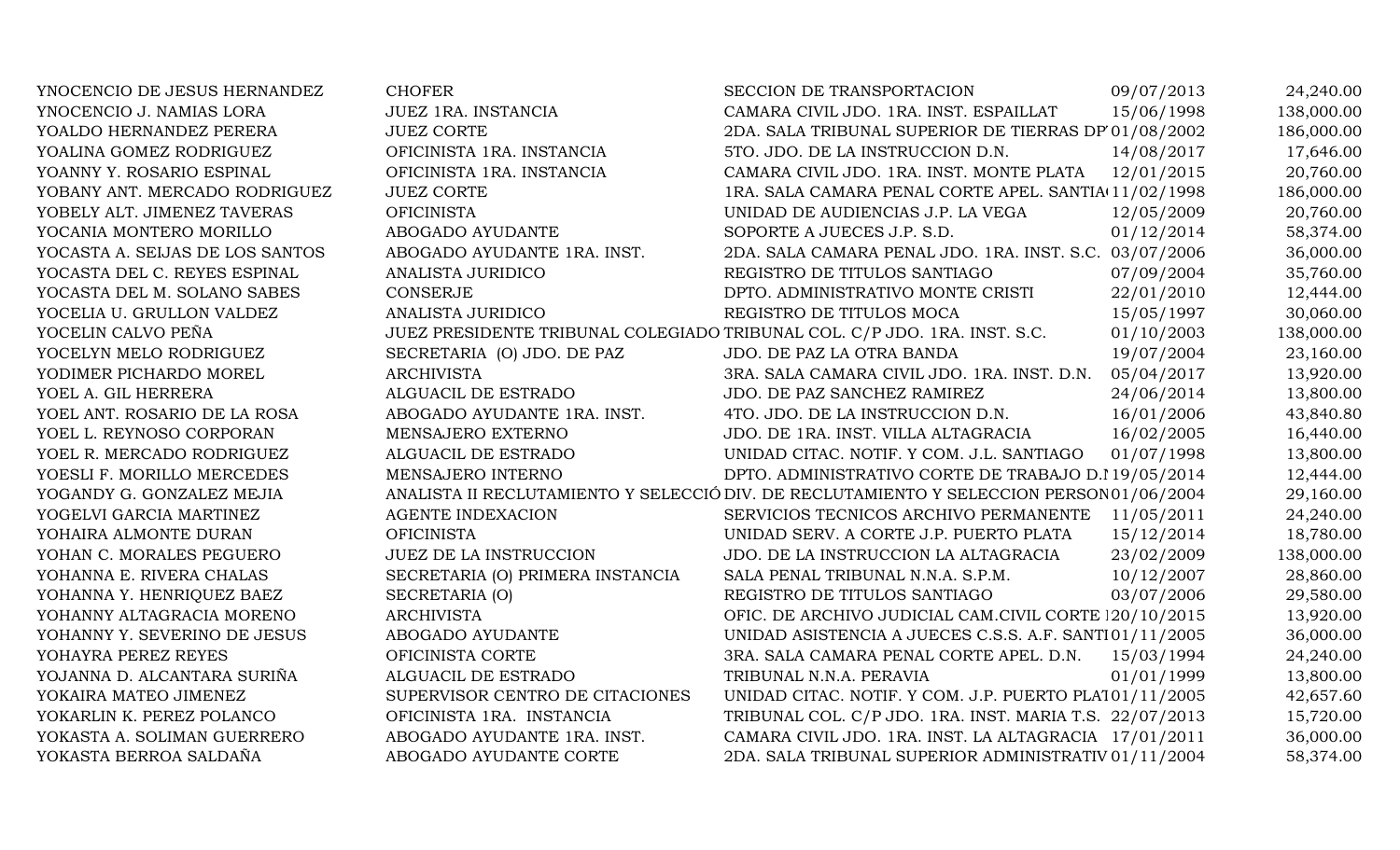| YOKASTA C. PEREZ LIBERATA       | <b>RECEPCIONISTA</b>                                             | DPTO. ADMINISTRATIVO VALVERDE                                                             | 11/08/2014 | 14,760.00  |
|---------------------------------|------------------------------------------------------------------|-------------------------------------------------------------------------------------------|------------|------------|
| YOKASTA DEL P. ALMANZAR CARELA  | OFICINISTA J.O.                                                  | TRIBUNAL DE TIERRAS J.O. HERMANAS MIRABAI 20/09/2010                                      |            | 19,074.00  |
| YOKASTA E. LOMBERT VARGAS       | SECRETARIA (O) JDO. DE PAZ                                       | JDO. DE PAZ EL PINO                                                                       | 05/05/2004 | 14,760.00  |
| YOKASTA E. PEREZ CRUZ           | <b>OFICINISTA</b>                                                | UNIDAD SERV. A LA INSTRUCCION J.P. SANTIAG(07/02/2005                                     |            | 22,920.00  |
| YOKASTA LEBRON ALMONTE          | <b>OFICINISTA</b>                                                | UNIDAD SERV. A LA INSTRUCCION J.P. PUERTO 124/02/2014                                     |            | 18,780.00  |
| YOKASTA M. MARIA TAVERAS        | <b>CONSERJE</b>                                                  | DPTO. ADMINISTRATIVO VALVERDE                                                             | 03/05/2004 | 12,444.00  |
| YOKASTA M. SANCHEZ ORTIZ        | <b>ARCHIVISTA</b>                                                | OFIC. DE ARCHIVO SECRETARIA GENERAL S.C.J 19/01/2015                                      |            | 16,920.00  |
| YOKASTA MORILLO NUÑEZ           | ABOGADO AYUDANTE                                                 | SOPORTE A JUECES J.L. SANTIAGO                                                            | 22/10/2008 | 48,894.60  |
| YOKASTA N. MEJIA DE LEON        | COORDINADOR(A) COMISION DISCIPLINAR DIV. DE REGISTRO DE PERSONAL |                                                                                           | 06/12/1999 | 97,944.00  |
| YOKASTA SHU MARTINEZ            | ABOGADO AYUDANTE                                                 | SOPORTE A JUECES J.P. LA VEGA                                                             | 01/12/2011 | 48,894.00  |
| YOKASTA VALDEZ OGANDO           | SECRETARIA (O) JDO. DE PAZ                                       | 1RA. SALA JDO. DE PAZ ESP. TRANS. LA VEGA                                                 | 24/06/2014 | 20,760.00  |
| YOKATY CRUZ ABREU               | OFICINISTA 1RA. INSTANCIA                                        | JDO. DE LA INSTRUCCION CONSTANZA                                                          | 07/02/2007 | 15,720.00  |
| YOKATY ESTEVEZ                  | SECRETARIA (O) DE DIRECCION                                      | DIRECCION PRESUPUESTARIA Y FINANCIERA                                                     | 17/09/1996 | 48,894.00  |
| YOKAURYS MORALES CASTILLO       | <b>JUEZ CORTE</b>                                                | 3RA. SALA CAMARA CIVIL CORTE APEL. D.N.                                                   | 01/10/1999 | 186,000.00 |
| YOLANDA E. DE WINDT DE GAUTREAU | ABOGADO AYUDANTE                                                 | TRIBUNAL SUPERIOR DE TIERRAS, D.N.                                                        | 01/10/1987 | 13,258.57  |
| YOLANDA I. GONZALEZ DISLA       |                                                                  | DIRECTOR (A) FAMILIA, NIÑEZ ADOLESCE DIRECCION DE FAMILIA, NIÑEZ, ADOLESCENCIA 04/04/2005 |            | 152,806.60 |
| YOLANY MEJIA DUVERGE            | OFICINISTA ATENCION USUARIO                                      | UNIDAD ATENCION AL USUARIO J.P. SANTIAGO                                                  | 08/05/2013 | 24,240.00  |
| YOLEINI M. SANCHEZ              | <b>CONSERJE</b>                                                  | DPTO. ADMINISTRATIVO SANCHEZ RAMIREZ                                                      | 07/06/2017 | 10,577.40  |
| YOLENNY M. ARAUJO MANZUETA      | OFICINISTA 1RA. INSTANCIA                                        | 3ER. TRIBUNAL COL. C/P JDO. 1RA .INST. D.N.                                               | 24/06/2014 | 20,760.00  |
| YOLFA DEL C. CASTILLO UREÑA     | <b>OFICINISTA</b>                                                | SOPORTE A JUECES J.P. SANTIAGO                                                            | 13/11/1984 | 27,992.38  |
| YOLISAT K. RODRIGUEZ DE LEON    | <b>OFICINISTA</b>                                                | SOPORTE A JUECES J.P. S.D.                                                                | 01/03/2010 | 24,240.00  |
| YOLY M. URBAEZ VALENTIN         | OFICINISTA 1RA. INSTANCIA                                        | 2DA. SALA CAMARA CIVIL JDO. 1RA. INST. BARAI 08/08/2003                                   |            | 15,720.00  |
| YOMAIRA A. PLACIDO GIL          | OFICINISTA 1RA. INSTANCIA                                        | JDO. DE TRABAJO LA ALTAGRACIA                                                             | 21/09/2005 | 15,720.00  |
| YOMAIRA PRENZA ALONZO           | <b>CONSERJE</b>                                                  | JDO. DE PAZ S.D. NORTE                                                                    | 03/02/2011 | 12,444.00  |
| YOMARIS ROSARIO ESPINAL         | <b>RECEPCIONISTA</b>                                             | DPTO. ADMINISTRATIVO S.F.M.                                                               | 01/06/2011 | 14,760.00  |
| YOMARY RUMALDO ESPINAL          | ALGUACIL DE ESTRADO                                              | JDO. DE PAZ LOS ALMACIGOS                                                                 | 06/04/2015 | 13,800.00  |
| YOMAYRA RAMOS SANTANA           | OFICINISTA CORTE                                                 | CAMARA PENAL CORTE APEL. S.P.M.                                                           | 27/10/2008 | 17,640.00  |
| YOMERIS MORETA BRITO            | OFICINISTA CORTE                                                 | 1RA. SALA CAMARA CIVIL CORTE APEL. D.N.                                                   | 28/04/2014 | 24,240.00  |
| YOMERY PEREYRA HILARIO          | ENC. ALMACEN ADMVO.                                              | DPTO. ADMINISTRATIVO SANTIAGO                                                             | 17/03/2008 | 24,240.00  |
| YONATAR GOMEZ ROMERO            | AGENTE DE SERVICIOS                                              | CUSTODIA Y SERVICIO ARCHIVO PERMANENTE                                                    | 02/01/2006 | 24,240.00  |
| YONATTAN YSAAC RAMIREZ          | OFICINISTA 1RA. INSTANCIA                                        | CAMARA CIVIL JDO. 1RA. INST. S.C.                                                         | 17/05/2016 | 15,720.00  |
| YONEIDIS CUEVAS RIVAS           | OFICINISTA JDO. DE PAZ                                           | JDO. DE PAZ VILLA JARAGUA                                                                 | 16/07/2008 | 14,760.00  |
| YONEISI A. SANTANA CORDERO      | OFICINISTA 1RA. INSTANCIA                                        | 1RA. SALA CAMARA CIVIL JDO. 1RA. INST. D.N.                                               | 06/02/2017 | 14,760.00  |
| YONELKY MATA MARTINEZ           | <b>OFICINISTA</b>                                                | DIV. DE SEGURIDAD SOCIAL                                                                  | 17/12/2012 | 16,440.00  |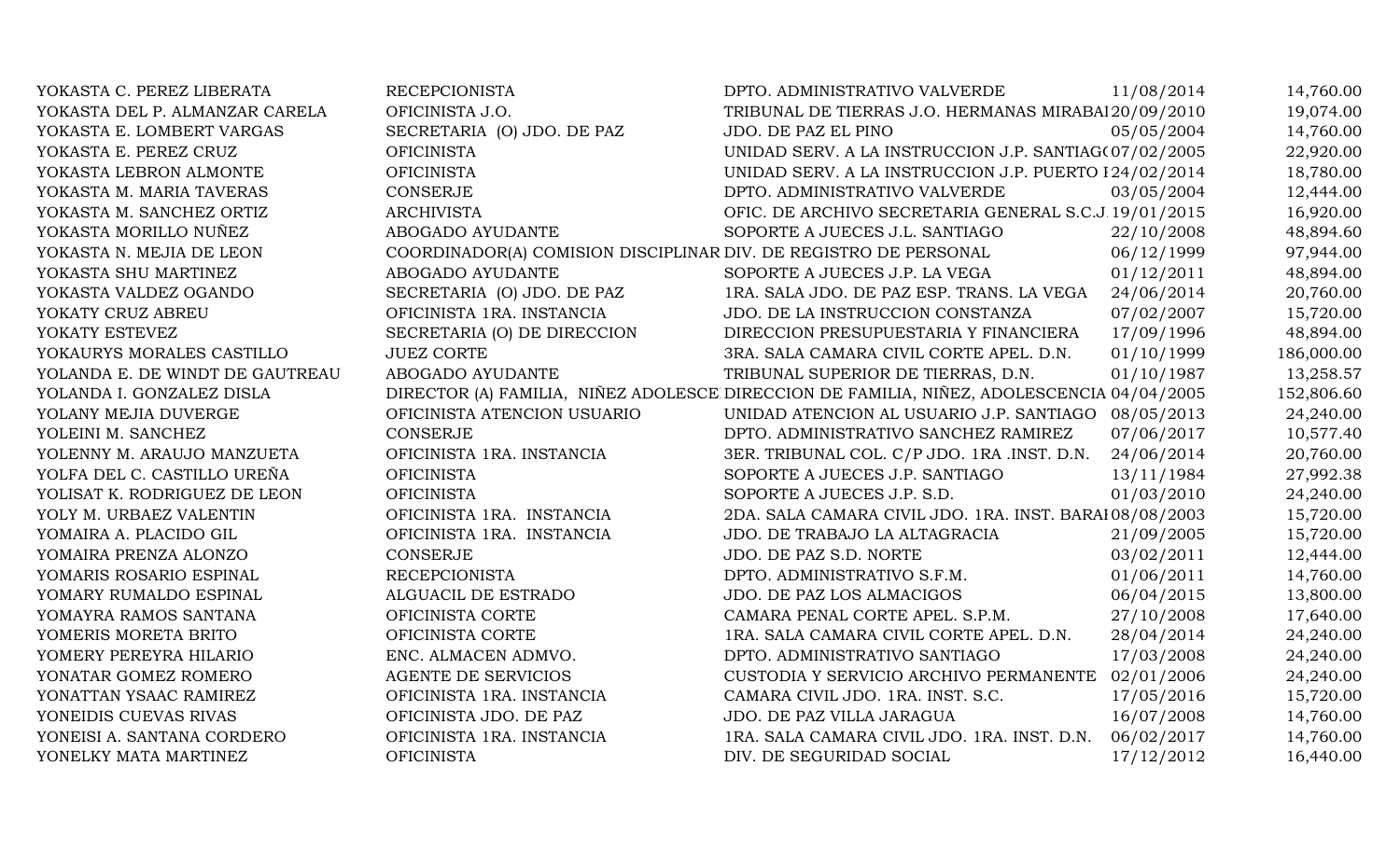| YONELLY VEGA DE MONEGRO        | ALGUACIL DE ESTRADO              | JDO. DE PAZ JANICO                                                                                        | 27/09/2017 | 11,730.00  |
|--------------------------------|----------------------------------|-----------------------------------------------------------------------------------------------------------|------------|------------|
| YONEYSY MANCEBO                | OFICINISTA JDO. DE PAZ           | JDO. DE PAZ MELLA                                                                                         | 04/06/2003 | 14,760.00  |
| YONGEIRI GONZALEZ PEÑA         | <b>AGENTE DE SERVICIOS</b>       | CUSTODIA Y SERVICIO ARCHIVO PERMANENTE 11/04/2005                                                         |            | 24,240.00  |
| YONI J. GOMEZ ESPINAL          |                                  | OFICINISTA CITACIONES Y NOTIFICACIONE UNIDAD CITAC. NOTIF. Y COM. J.P. MONTE PLAT <sub>1</sub> 24/02/2016 |            | 20,760.00  |
| YOR D. DE LOS SANTOS CONTRERAS | <b>OFICINISTA</b>                | UNIDAD SERV. A LA INSTRUCCION J.P. S.J.M.                                                                 | 01/07/2008 | 18,780.00  |
| YORDANO MEJIA BERAS            | ABOGADO AYUDANTE 1RA. INST.      | TRIBUNAL DE TIERRAS J.O. EL SEIBO                                                                         | 27/01/2014 | 36,000.00  |
| YORDY MEDINA RIVERA            | OFICINISTA 1RA. INSTANCIA        | PCIA. Y 1RA. SALA CAMARA CIVIL JDO. 1RA. INST 18/03/2013                                                  |            | 20,760.00  |
| YORDYS RODRIGUEZ VALERIO       | MENSAJERO INTERNO                | DPTO. ADMINISTRATIVO LA ROMANA                                                                            | 15/12/2015 | 12,444.00  |
| YORKEYRIS M. RAMIREZ MARTINEZ  | REPRODUCTOR DE DOCUMENTOS        | DPTO. ADMINISTRATIVO S.C.                                                                                 | 02/11/2016 | 13,920.00  |
| YORKY E. BRITO RIVERA          | SECRETARIA (O) JDO. DE PAZ       | JDO. DE PAZ LA ALTAGRACIA                                                                                 | 01/10/2009 | 23,160.00  |
| YORLIN L. VASQUEZ CASTRO       | <b>JUEZ DE PAZ</b>               | JDO. DE PAZ VILLA VASQUEZ                                                                                 | 31/03/2017 | 108,000.00 |
| YORMA A. FELIZ CARABALLO       |                                  | SECRETARIA (O) SERVICIO A LA INSTRUCC UNIDAD SERV. A LA INSTRUCCION J.P. BARAHOI 26/04/2004               |            | 42,657.60  |
| YOSAIRA DE LA ROSA GREGORIO    | OFICINISTA JDO. DE PAZ           | 2DA. SALA JDO. DE PAZ ESP. TRANS. LA ROMAN/24/01/2017                                                     |            | 14,760.00  |
| YOSELIN A. GOMEZ               |                                  | SECRETARIA (O) SERVICIO A EJECUCION I UNIDAD SERV. A EJEC. DE LA PENA J.P. SANTIA(01/07/1995              |            | 62,208.00  |
| YOSELIN A. LIRIANO ORTIZ       | SECRETARIA (O) PRIMERA INSTANCIA | SALA PENAL 1ER. TRIBUNAL N.N.A. SANTIAGO 01/09/1992                                                       |            | 28,860.00  |
| YOSELIN AQUINO                 | CONSERJE                         | JDO. DE PAZ DE LA 4TA. CIRC. D.N.                                                                         | 15/10/2001 | 12,444.00  |
| YOSELYN MOYA ESTRELLA          | OFICINISTA 1RA. INSTANCIA        | 4TA. SALA CAMARA CIVIL JDO. 1RA. INST. D.N. 11/03/1985                                                    |            | 20,760.00  |
| YOSSY B. ZAPATA GUZMAN         | SECRETARIA (O) PRIMERA INSTANCIA | <b>JDO. DE TRABAJO VALVERDE</b>                                                                           | 03/10/2005 | 28,860.00  |
| YOUBELSIS A. PIMENTEL RUIZ     | OFICIAL ARCHIVO ACTIVO           | ARCHIVO ACTIVO J.I. PERAVIA                                                                               | 01/04/2013 | 29,580.00  |
| YOVANKY R. CARO LANTIGUA       | SUPERVISOR DE AUDIENCIAS         | UNIDAD DE AUDIENCIAS J.P. PUERTO PLATA                                                                    | 17/03/2003 | 42,657.60  |
| YRELIS G. PERALTA GONZALEZ     | <b>ARCHIVISTA</b>                | CAMARA CIVIL JDO. 1RA. INST. HERMANAS MIRA 24/02/2014                                                     |            | 12,444.00  |
| YRENE M. MEJIA BAEZ            | SECRETARIA (O)                   | REGISTRO DE TITULOS BANI                                                                                  | 18/11/2002 | 28,860.00  |
| YRENIS F. TAPIA MEDINA         | SECRETARIA (O) JDO. DE PAZ       | JDO. DE PAZ POSTRER RIO                                                                                   | 21/08/2000 | 23,160.00  |
| YRIDANIA ALT. UBIERA SANTANA   | <b>OFICINISTA</b>                | UNIDAD SERV. MERO TRAMITE J.P. MONTE PLAT 23/03/1993                                                      |            | 20,760.00  |
| YRIS N. PACHANO ARISMENDY      | OFICINISTA 1RA. INSTANCIA        | JDO. DE 1RA. INST. BAORUCO                                                                                | 27/07/2011 | 15,720.00  |
| YRIS REYES ESPINAL             | <b>RECEPCIONISTA</b>             | DPTO. ADMINISTRATIVO MARIA TRINIDAD SANCI 23/03/2004                                                      |            | 14,760.00  |
| YRMA Y. DIAZ                   | COORDINADOR(A)                   | DIRECCION ADMINISTRATIVA                                                                                  | 15/07/1998 | 117,532.80 |
| YSABEL C. BERNAVIDES SANCHEZ   | ASISTENTE MANTENIMIENTO JI       | DPTO. DE MANTENIMIENTO J.I.                                                                               | 01/08/2007 | 34,980.00  |
| YSABEL C. CASANOVA FRANCO      | TECNICO REVISOR II               | UNIDAD DE REVISION, DNMC                                                                                  | 02/04/2008 | 58,370.40  |
| YSABEL GUZMAN PAREDES          |                                  | JUEZ 2DO.SUST. PTE. JDO. 1ERA. INSTAN(3RA. SALA CAMARA CIVIL JDO. 1RA. INST. S.D.                         | 01/03/1989 | 147,600.00 |
| YSAEL MARTINEZ GUERRERO        | <b>JUEZ DE PAZ</b>               | JDO. DE PAZ VILLA JARAGUA                                                                                 | 31/03/2017 | 108,000.00 |
| YSIDRA ALT. TEJADA             | ABOGADO AYUDANTE CORTE           | TRIBUNAL SUPERIOR DE TIERRAS DPTO. NORTE 01/03/1997                                                       |            | 48,894.00  |
| YSIDRO MARTINEZ MOLINA         | ALGUACIL DE ESTRADO              | TRIBUNAL SUPERIOR DE TIERRAS DPTO. CENTR. 25/08/1997                                                      |            | 14,760.00  |
| YSIS B. MUÑIZ ALMONTE          | <b>JUEZ CORTE</b>                | 2DA. SALA CAMARA PENAL CORTE APEL. D.N.                                                                   | 14/04/1998 | 186,000.00 |
|                                |                                  |                                                                                                           |            |            |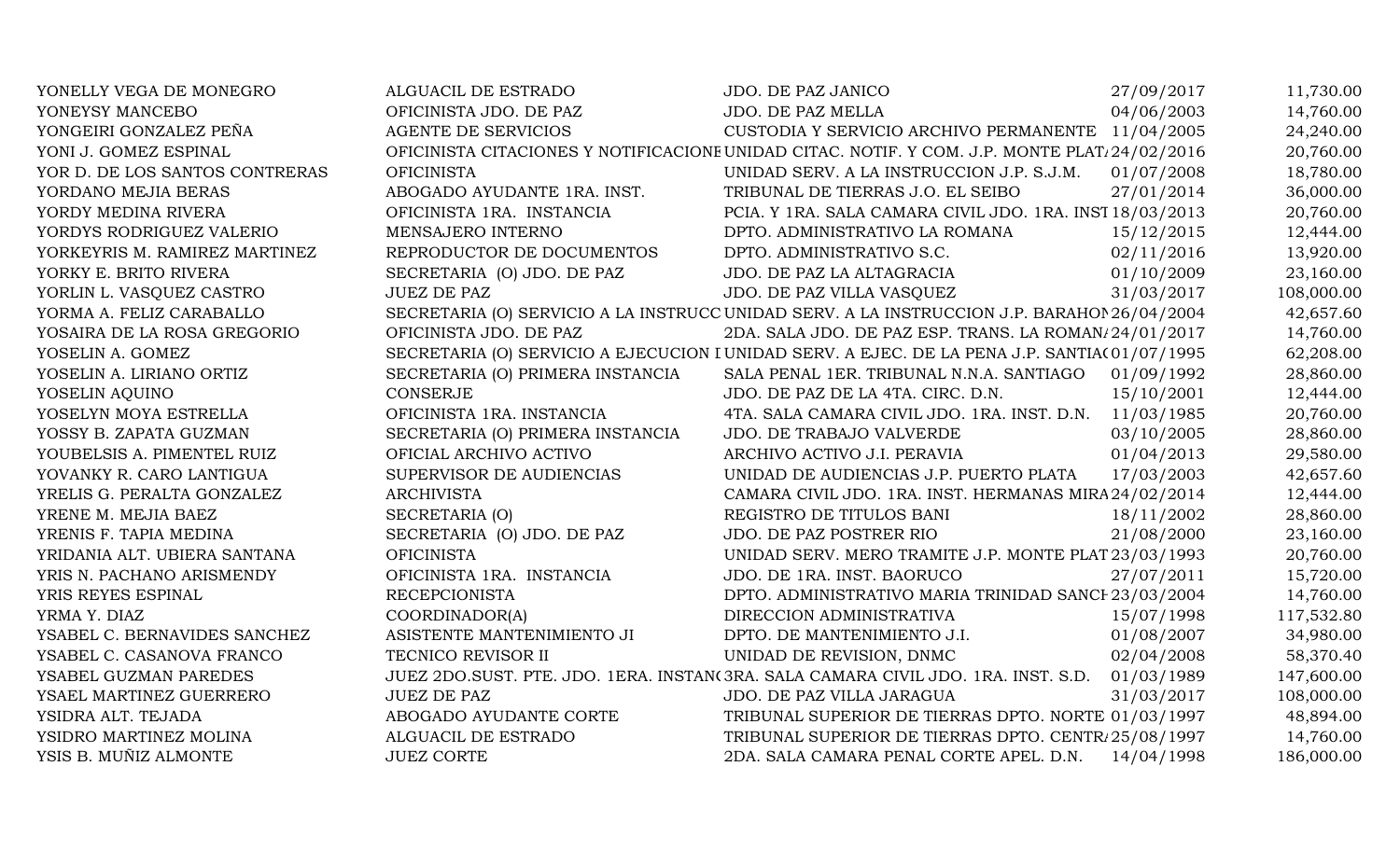| YUBELKI ALT. VARGAS LORA        | SECRETARIA DRMC                                                  | DIRECCION REG. MENSURAS CAT. DPTO. NORES 01/08/2008   |            | 34,980.00  |
|---------------------------------|------------------------------------------------------------------|-------------------------------------------------------|------------|------------|
| YUBERKI ANT. MATOS NIN          | OFICINISTA 1RA. INSTANCIA                                        | 3ER. TRIBUNAL COL. C/P JDO. 1RA .INST. D.N.           | 08/04/1997 | 20,760.00  |
| YUBERKY CABRERA MARTINEZ        | SECRETARIA (O) JDO. DE PAZ                                       | JDO. DE PAZ DE LA 3RA. CIRC. SANTIAGO                 | 20/02/2004 | 23,160.00  |
| YUBERKY DEL C. CABRERA HILARIO  | SECRETARIA (O) JDO. DE PAZ                                       | JDO. DE PAZ LOS HIDALGOS                              | 16/12/2002 | 23,160.00  |
| YUBERKY MENDEZ FERRERAS         | CONSERJE-MENSAJERO(A)                                            | JDO. DE PAZ LA DESCUBIERTA                            | 01/05/2009 | 12,444.00  |
| YUBERQUIS J. SOSA ESTEVEZ       | SECRETARIA (O) PRIMERA INSTANCIA                                 | JDO. DE 1RA. INST. DAJABON                            | 13/03/2000 | 38,088.00  |
| YUDELCA DEL C. REYES            | SECRETARIA (O) PRIMERA INSTANCIA                                 | JDO. DE 1RA. INST. SANTIAGO RODRIGUEZ                 | 01/10/2012 | 15,720.00  |
| YUDELKA ALT. BATISTA HIDALGO    | <b>CONSERJE</b>                                                  | DPTO. ADMINISTRATIVO JUR. CIVIL S.D.                  | 01/06/2010 | 12,444.00  |
| YUDELKA ALT. GARCIA VASQUEZ     | MENSAJERO INTERNO                                                | DPTO. ADMINISTRATIVO TRIB. SUPERIOR ADMIN 24/01/2008  |            | 12,444.00  |
| YUDELKA BURET MARCANO           | <b>JUEZ DE LA INSTRUCCION</b>                                    | OFIC. JUDICIAL SERV. ATENC. PERMANENTE S.F 01/11/2011 |            | 138,000.00 |
| YUDELKA C. ACOSTA MARTINEZ      | ABOGADO AYUDANTE 1RA. INST.                                      | 6TA. SALA CAMARA CIVIL JDO. 1RA. INST. D.N.           | 11/07/2005 | 43,840.80  |
| YUDELKA E. BUENO MIRANDA        | OFICINISTA CORTE                                                 | 2DA. SALA CORTE DE TRABAJO D.N.                       | 04/06/2003 | 24,240.00  |
| YUDELKA LOPEZ DE LA CRUZ        | JUEZ 1RA. INSTANCIA                                              | 1RA. SALA JDO. DE TRABAJO S.D.                        | 01/03/2006 | 138,000.00 |
| YUDELKA M. DE LEON POZO         | <b>JUEZ DE PAZ</b>                                               | JDO. DE PAZ LAS GUARANAS                              | 03/10/2016 | 108,000.00 |
| YUDELKA NUÑEZ PEREZ             | SOPORTE DE SISTEMAS                                              | DIV. DE DESARROLLO DE SISTEMAS                        | 21/07/2008 | 54,885.60  |
| YUDELKA OGANDO                  | MENSAJERO INTERNO                                                | DPTO. ADMINISTRATIVO JDOS. DE TRABAJO                 | 19/03/2001 | 12,444.00  |
| YUDELKA POLANCO LEON            | ABOGADO AYUDANTE CORTE                                           | 2DA. SALA TRIBUNAL SUPERIOR ADMINISTRATIV 09/09/2009  |            | 58,374.00  |
| YUDELKA TEJADA PEÑA             | SECRETARIA (O) JDO. DE PAZ                                       | JDO. DE PAZ MONCION                                   | 01/04/2003 | 23,160.00  |
| YUDELKA VARGAS                  | OFICINISTA 1RA. INSTANCIA                                        | JDO. DE TRABAJO DUARTE                                | 03/08/2005 | 15,720.00  |
| YUDELKIS Y. NADAL ROSARIO       | <b>AUDITOR INTERNO</b>                                           | CONTRALORIA GENERAL DEL CONSEJO DEL POI 24/07/2006    |            | 70,000.00  |
| YUDELKY MARTINEZ GARCIA         | <b>RECEPCIONISTA</b>                                             | DPTO. ADMINISTRATIVO JUR. CIVIL S.D.                  | 17/06/2013 | 16,440.00  |
| YUDELQUE VIDAL                  | SECRETARIA (O) PRIMERA INSTANCIA                                 | 1RA. SALA JDO. DE TRABAJO D.N.                        | 01/03/2004 | 34,980.00  |
| YUDERCA DEL C. RAMIREZ SEGURA   | COORDINADOR (A) CODIFICACION Y REGIS DPTO. DE CONTROL FINANCIERO |                                                       | 04/03/1998 | 69,696.00  |
| YUDERKA A. RODRIGUEZ FERNANDEZ  | OFICINISTA 1RA. INSTANCIA                                        | SALA PENAL 1ER. TRIBUNAL N.N.A. SANTIAGO              | 01/09/1992 | 15,720.00  |
| YUDERKA ANT. VILLANUEVA AMADIS  | JUEZ 1ER. SUSTITUTO CORTE                                        | CORTE DE TRABAJO S.D.                                 | 26/11/1998 | 205,800.00 |
| YUDERKA GRULLON BRITO           | <b>CONSERJE</b>                                                  | DPTO. ADMINISTRATIVO LA VEGA                          | 21/07/2014 | 12,444.00  |
| YUDERKA M. GARCIA PANIAGUA      | CONSERJE-MENSAJERO(A)                                            | JDO. DE PAZ RANCHO ARRIBA                             | 01/10/2005 | 12,444.00  |
| YUDERKA MATEO RODRIGUEZ         | SECRETARIA DE JUEZ                                               | TRIBUNAL SUPERIOR DE TIERRAS DPTO. CENTR/01/10/1992   |            | 28,860.00  |
| YUDERKIS DE F. GUERRERO REYNOSO | ALGUACIL DE ESTRADO                                              | JDO. DE PAZ VILLA FUNDACION                           | 06/02/2017 | 13,800.00  |
| YUDERKY Y. UTATE GERMOSEN       | OFICINISTA 1RA. INSTANCIA                                        | 4TO. JDO. DE LA INSTRUCCION D.N.                      | 11/07/2016 | 20,760.00  |
| YUDHY L. PEREZ RODRIGUEZ        | <b>OFICINISTA</b>                                                | UNIDAD SERV. 1RA. INST. J.L. SANTIAGO                 | 12/09/2005 | 17,640.00  |
| YUDIHT M. COLLADO BAEZ          | <b>OFICINISTA</b>                                                | UNIDAD DE AUDIENCIAS J.P. SANTIAGO                    | 20/05/2013 | 22,920.00  |
| YUDITH C. FRANCISCO THEN        | OFICINISTA CORTE                                                 | CORTE DE TRABAJO S.F.M.                               | 15/03/1996 | 17,640.00  |
| YUDITH E. SANTANA DE LEON       | OFICINISTA J.O.                                                  | TRIBUNAL DE TIERRAS J.O. MONTE PLATA                  | 05/04/2017 | 15,720.00  |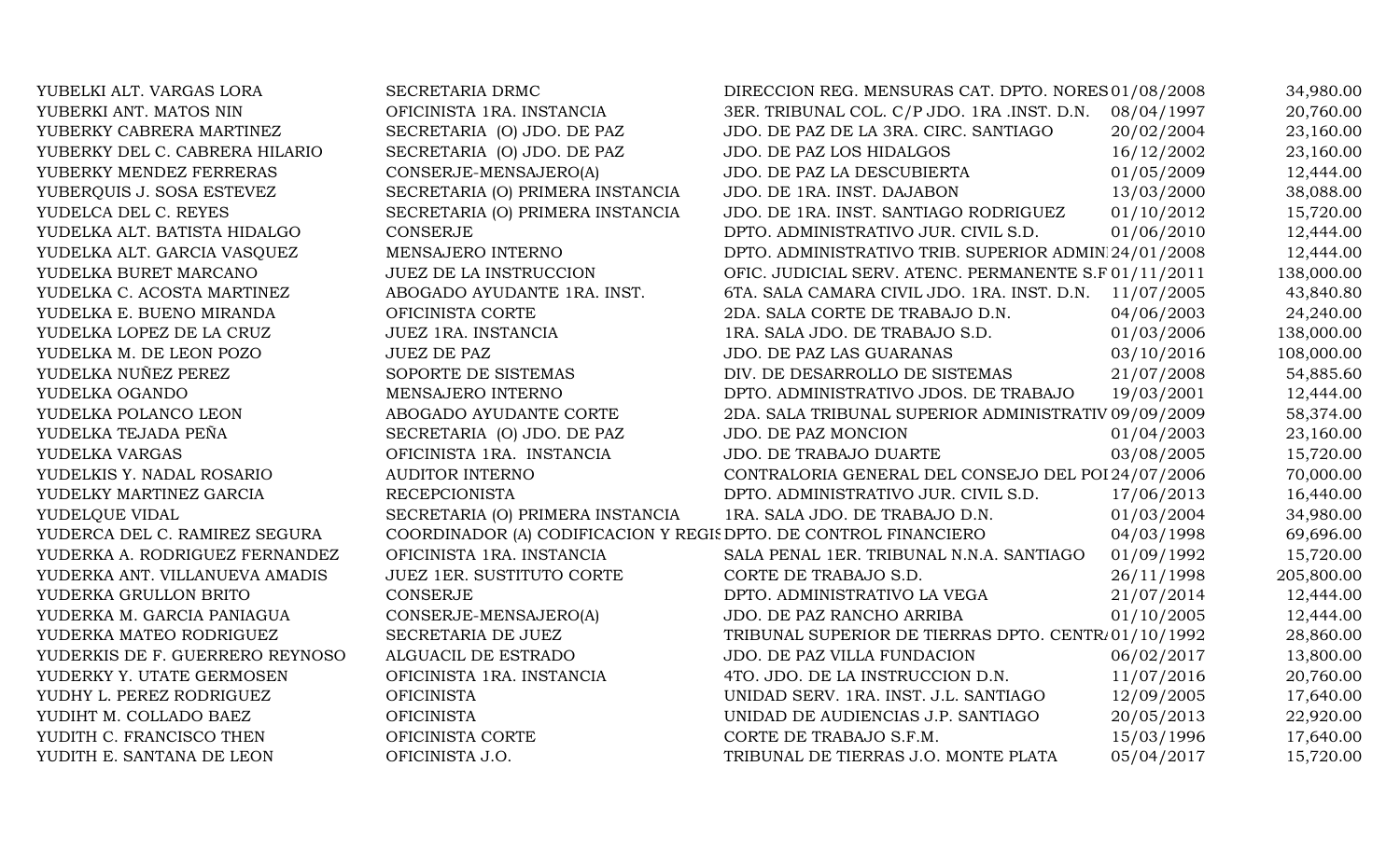| YUDITH G. MARTY SALAS            | SECRETARIA DE JUEZ                                                   | TRIBUNAL SUPERIOR DE TIERRAS DPTO. CENTR/01/06/2011      |            | 28,860.00  |
|----------------------------------|----------------------------------------------------------------------|----------------------------------------------------------|------------|------------|
| YUDY A. CROUSSET CROUSSETT       | SECRETARIA (O) GENERAL                                               | CENTRO DE SERVICIOS COMUNES JURISD. N.N. 14/06/2010      |            | 77,836.80  |
| YUHAIDY DEL C. REYNOSO GUILLEN   | ANALISTA II EVALUACION DEL DESEMPEÑ DIV. DE EVALUACION DEL DESEMPEÑO |                                                          | 18/04/2005 | 24,240.00  |
| YULANDI COCO DE LA ROSA          | ABOGADO AYUDANTE 1RA. INST.                                          | 2DA. SALA CAMARA CIVIL JDO. 1RA. INST. S.D.              | 01/08/2001 | 43,840.80  |
| YULANKA A. LOPEZ PEÑA            | <b>OFICINISTA</b>                                                    | UNIDAD SERV. 1RA. INST. J.P. BARAHONA                    | 02/01/2006 | 18,780.00  |
| YULEIDY RODRIGUEZ RAMIREZ        | AUXILIAR ESTADISTICO DEPARTAMENTAL DIV. DE ESTADISTICAS JUDICIALES   |                                                          | 02/01/2014 | 44,092.80  |
| YULEIKA D. HENRIQUEZ ROMERO      | <b>JUEZ DE PAZ</b>                                                   | JDO. DE PAZ JAMAO AL NORTE                               | 02/04/2012 | 108,000.00 |
| YULEISY MONTERO ESTEVEZ          | AUXILIAR DE EBANISTERIA                                              | TALLER DE EBANISTERIA                                    | 10/11/2015 | 24,240.00  |
| YULEISY TUITT SANTANA            | OFICINISTA 1RA. INSTANCIA                                            | SALA PENAL TRIBUNAL N.N.A. S.P.M.                        | 01/09/2012 | 15,720.00  |
| YULIAN A. PEÑA VICIOSO           | OFICINISTA 1RA. INSTANCIA                                            | 4TA. SALA JDO. DE TRABAJO D.N.                           | 26/06/2017 | 17,646.00  |
| YULIANA M. LOPEZ IMBERT          | OFICINISTA 1RA. INSTANCIA                                            | 1RA. SALA CAMARA CIVIL JDO. 1RA. INST. DUAR' 20/12/2012  |            | 15,720.00  |
| YULISA E. GUZMAN MELENCIANO      | SUPERVISOR(A) DE SERVICIO PENAL                                      | UNIDAD DE SERVICIO PENAL C.S.C. N.N.A. D.N. 01/09/2008   |            | 58,374.00  |
| YULISA LAPAIX POLONIA            | OFICINISTA 1RA. INSTANCIA                                            | TRIBUNAL COL. C/P JDO. 1RA. INST. VILLA ALTA(28/04/2014) |            | 15,720.00  |
| YULISSA A. DE LEON PEREZ         | OFICINISTA CORTE                                                     | CAMARA CIVIL CORTE APEL. BARAHONA                        | 10/05/2013 | 17,640.00  |
| YULY M. ACEVEDO RASUK            | ABOGADO AYUDANTE 1RA. INST.                                          | 5TA. SALA CAMARA CIVIL JDO. 1RA. INST. D.N.              | 03/08/2009 | 43,840.80  |
| YUMAHILA E. PINEDA FELIZ         | OFICINISTA JDO. DE PAZ                                               | JDO. DE PAZ BARAHONA                                     | 21/10/2002 | 14,760.00  |
| YUMELKY A. SANCHEZ MARTINEZ      | OFICINISTA 1RA. INSTANCIA                                            | 8VA. SALA CAMARA CIVIL JDO. 1RA. INST. D.N.              | 15/12/2014 | 20,760.00  |
| YUMIRIS TUITT SANTANA            | JUEZ 1RA. INSTANCIA                                                  | CAMARA CIVIL JDO. 1RA. INST. HATO MAYOR                  | 19/10/2009 | 138,000.00 |
| YUNIOR A. MEDRANO SANCHEZ        | REPRODUCTOR DE DOCUMENTOS                                            | DPTO. ADMINISTRATIVO P.J.C.N.                            | 01/07/1998 | 15,840.00  |
| YUNIOR ALB. HERNANDEZ DE LA CRUZ | OFICINISTA 1RA. INSTANCIA                                            | JDO. DE TRABAJO EL SEIBO                                 | 25/04/2007 | 15,720.00  |
| YUNIOR ALF. NUÑEZ SANTANA        | OFICINISTA JDO. DE PAZ                                               | JDO. DE PAZ PERAVIA                                      | 10/11/2015 | 14,760.00  |
| YUNIOR BELTRE AGRAMONTE          | <b>VIGILANTE</b>                                                     | JDO. DE PAZ LAS MATAS DE FARFAN                          | 18/03/2004 | 12,780.00  |
| YUNIOR G. NUÑEZ RAMOS            | CHOFER DE JUEZ DE LA SCJ                                             | SECCION DE TRANSPORTACION                                | 12/07/1999 | 29,580.00  |
| YUNIOR N. GRULLON VARGAS         | ANALISTA JURIDICO                                                    | REGISTRO DE TITULOS SANTIAGO                             | 07/09/2006 | 35,760.00  |
| YUNIOR R. RAMOS BAEZ             | ENC. REGISTRO DE PERSONAL                                            | DIV. DE REGISTRO DE PERSONAL                             | 04/10/2000 | 117,532.80 |
| YURI B. CEBALLOS DE LA CRUZ      | OPERADOR GIS I                                                       | UNIDAD DE CARTOGRAFIA DNMC                               | 28/04/2014 | 42,657.60  |
| YURI F. GOMEZ ENCARNACION        | <b>OFICINISTA</b>                                                    | UNIDAD SERV. A LA INSTRUCCION J.P. LA VEGA 06/06/2017    |            | 20,760.00  |
| YURI I. ESPINO GENEUX            | <b>JUEZ DE PAZ</b>                                                   | JDO. DE PAZ ESTEBANIA                                    | 18/05/2004 | 108,000.00 |
| YURIMIL DEL C. CABRERA MONTESINO | <b>OFICINISTA</b>                                                    | <b>JDO. DE TRABAJO VALVERDE</b>                          | 06/06/2017 | 13,362.00  |
| YURY A. CUEVAS DE LA CRUZ        | <b>JUEZ DE PAZ ITINERANTE</b>                                        | PCIA. CAMARA PENAL JDO. 1RA. INST. S.D.                  | 01/10/2007 | 108,000.00 |
| YURY S. DEL JESUS PASCAL         | SECRETARIA DE JUEZ                                                   | TRIBUNAL SUPERIOR DE TIERRAS DPTO. CENTR/01/05/2013      |            | 28,860.00  |
| YUSMARY E. MANCEBO MENDEZ        | <b>CONSERJE</b>                                                      | JDO. DE LA INSTRUCCION PEDERNALES                        | 16/04/2010 | 12,444.00  |
| YVANIA R. CONTRERAS ROMANO       | OFICINISTA J.O.                                                      | 2DA. SALA TRIBUNAL DE TIERRAS J.O. DUARTE 01/04/2014     |            | 15,720.00  |
| YVETTE C. VILLANUEVA LOZANO      | OFICINISTA 1RA. INSTANCIA                                            | TRIBUNAL N.N.A. MONTE CRISTI                             | 02/03/2007 | 15,720.00  |
|                                  |                                                                      |                                                          |            |            |